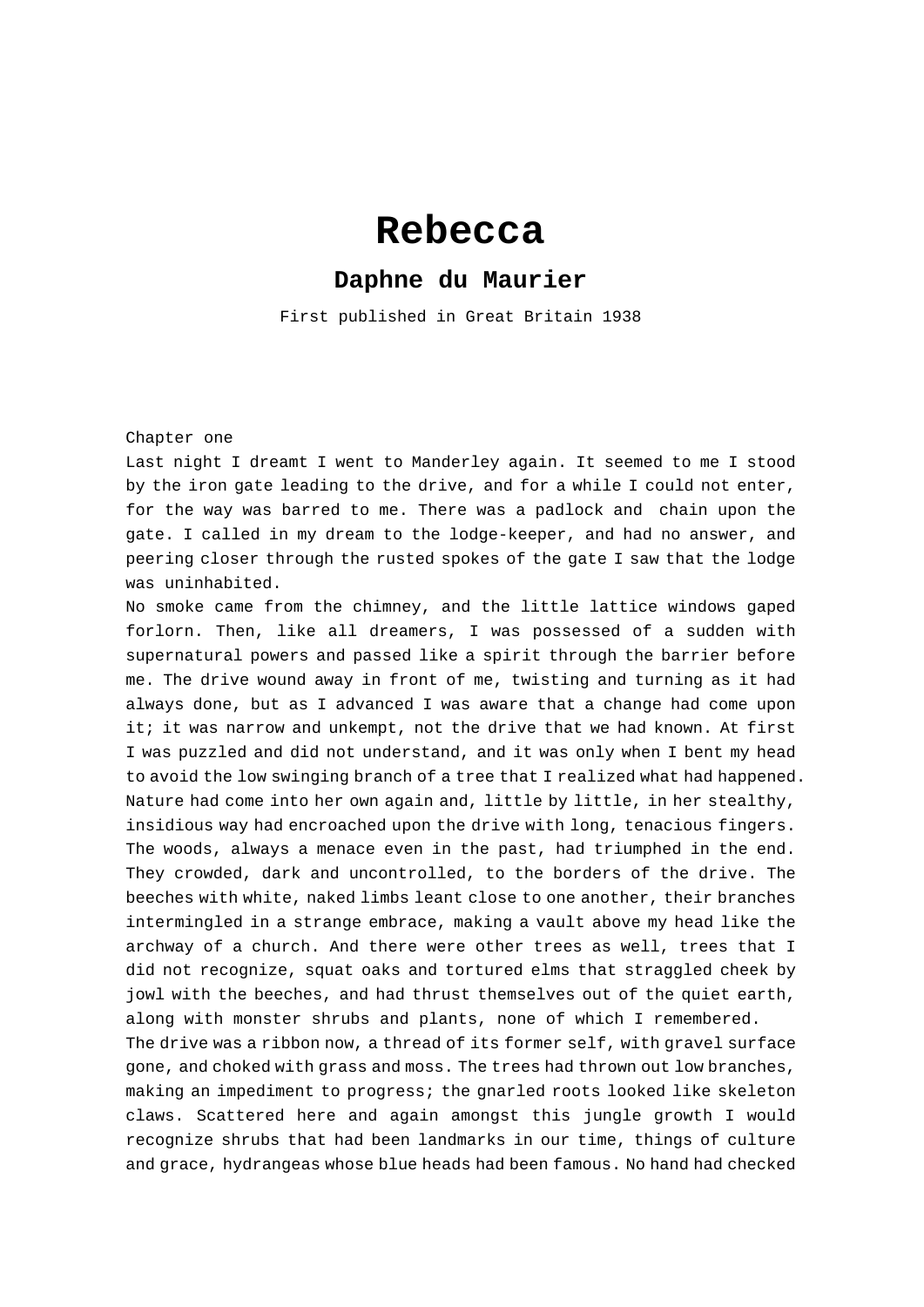their progress, and they had gone native now, rearing to monster height without a bloom, black and ugly as the nameless parasites that grew beside them.

On and on, now east now west, wound the poor thread that once had been our drive. Sometimes I thought it lost, but it appeared again, beneath a fallen tree perhaps, or struggling on the other side of a muddied ditch created by the winter rains. I had not thought the way so long. Surely the miles had multiplied, even as the trees had done, and this path led but to a labyrinth, some choked wilderness, and not to the house at all. I came upon it suddenly; the approach masked by the unnatural growth of a vast shrub that spread in all directions, and I stood, my heart thumping in my breast, the strange prick of tears behind my eyes.

There was Manderley, our Manderley, secretive and silent as it had always been, the grey stone shining in the moonlight of my dream, the mullioned windows reflecting the green lawns and the terrace. Time could not wreck the perfect symmetry of those walls, nor the site itself, a jewel in the hollow of a hand.

The terrace sloped to the lawns, and the lawns stretched to the sea, and turning I could see the sheet of silver placid under the moon, like a lake undisturbed by wind or storm. No waves would come to ruffle this dream water, and no bulk of cloud, wind-driven from the west, obscure the clarity of this pale sky. I turned again to the house, and though it stood inviolate, untouched, as though we ourselves had left but yesterday, I saw that the garden had obeyed the jungle law, even as the woods had done. The rhododendrons stood fifty feet high, twisted and entwined with bracken, and they had entered into alien marriage with a host of nameless shrubs, poor, bastard things that clung about their roots as though conscious of their spurious origin. A lilac had mated with a copper beech, and to bind them yet more closely to one another the malevolent ivy, always an enemy to grace, had thrown her tendrils about the pair and made them prisoners. Ivy held prior place in this lost garden, the long strands crept across the lawns, and soon would encroach upon the house itself. There was another plant too, some half-breed from the woods, whose seed had been scattered long ago beneath the trees and then forgotten, and now, marching in unison with the ivy, thrust its ugly form like a giant rhubarb towards the soft grass where the daffodils had blown. Nettles were everywhere, the vanguard of the army. They choked the terrace, they sprawled about the paths, they leant, vulgar and lanky, against the very windows of the house. They made indifferent sentinels, for in many places their ranks had been broken by the rhubarb plant, and they lay with crumpled heads and listless stems, making a pathway for the rabbits. I left the drive and went on to the terrace, for the nettles were no barrier to me, a dreamer. I walked enchanted, and nothing held me back. Moonlight can play odd tricks upon the fancy, even upon a dreamer's fancy.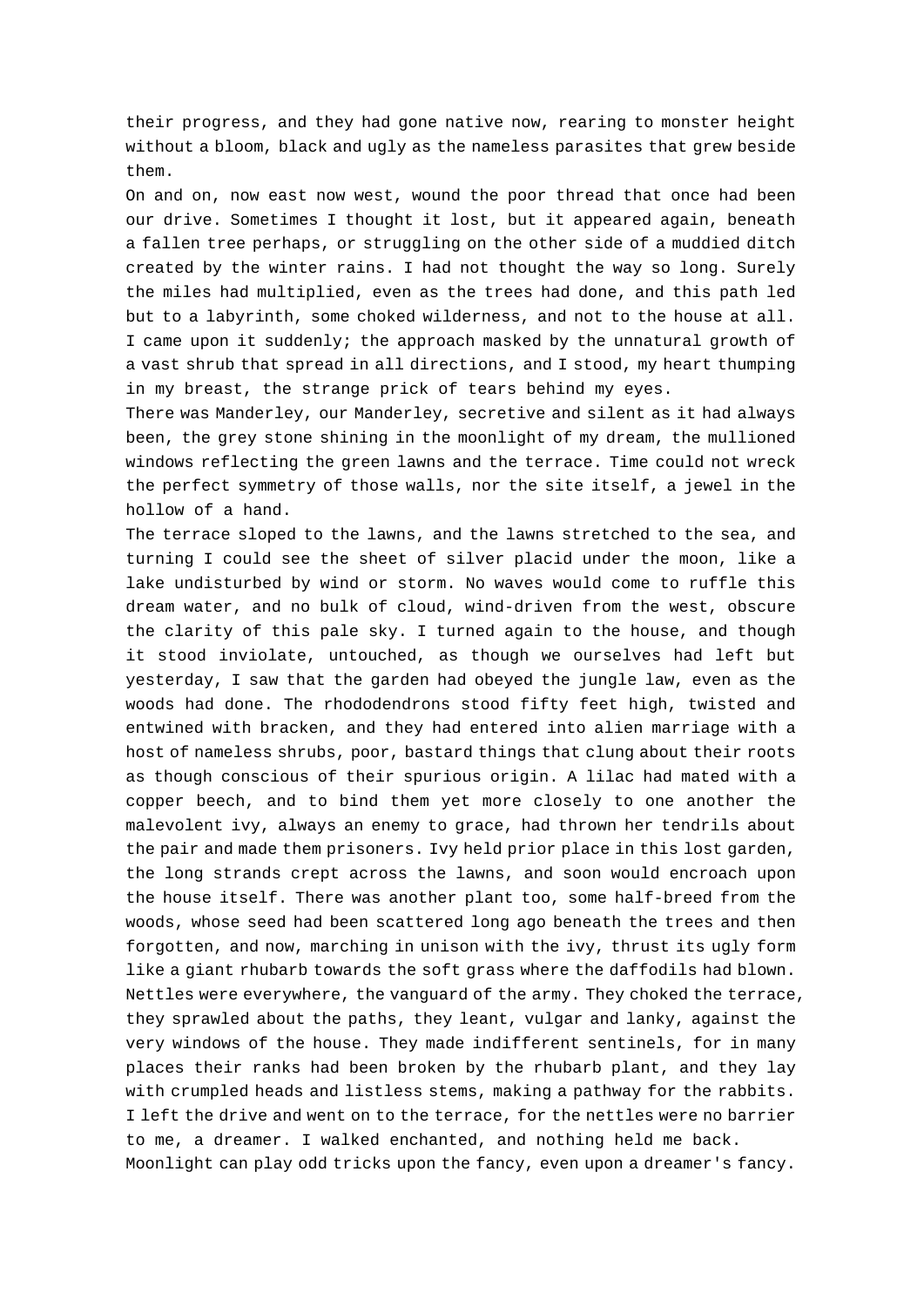As I stood there, hushed and still, I could swear that the house was not an empty shell but lived and breathed as it had lived before.

Light came from the windows, the curtains blew softly in the night air, and there, in the library, the door would stand half open as we had left it, with my handkerchief on the table beside the bowl of autumn roses. The room would bear witness to our presence. The little heap of library books marked ready to return, and the discarded copy of The Times. Ashtrays, with the stub of a cigarette; cushions, with the imprint of our heads upon them, lolling in the chairs; the charred embers of our log fire still smouldering against the morning. And Jasper, dear Jasper, with his soulful eyes and great, sagging jowl, would be stretched upon the floor, his tail a-thump when he heard his master's footsteps.

A cloud, hitherto unseen, came upon the moon, and hovered an instant like a dark hand before a face. The illusion went with it, and the lights in the windows were extinguished. I looked upon a desolate shell, soulless at last, unhaunted, with no whisper of the past about its staring walls. The house was a sepulchre, our fear and suffering lay buried in the ruins. There would be no resurrection. When I thought of Manderley in my waking hours I would not be bitter. I should think of it as it might have been, could I have lived there without fear. I should remember the rose-garden in summer, and the birds that sang at dawn. Tea under the chestnut tree, and the murmur of the sea coming up to us from the lawns below. I would think of the blown lilac, and the Happy Valley. These things were permanent, they could not be dissolved. They were memories that cannot hurt. All this I resolved in my dream, while the clouds lay across the face of the moon, for like most sleepers I knew that I dreamed. In reality I lay many hundred miles away in an alien land, and would wake, before many seconds had passed, in the bare little hotel bedroom, comforting in its very lack of atmosphere. I would sigh a moment, stretch myself and turn, and opening my eyes, be bewildered at that glittering sun, that hard, clean sky, so different from the soft moonlight of my dream. The day would lie before us both, long no doubt, and uneventful, but fraught with a certain stillness, a dear tranquillity we had not known before. We would not talk of Manderley, I would not tell my dream. For Manderley was ours no longer. Manderley was no more.

## Chapter two

We can never go back again, that much is certain. The past is still too close to us. The things we have tried to forget and put behind us would stir again, and that sense of fear, of furtive unrest, struggling at length to blind unreasoning panic - now mercifully stilled, thank God - might in some manner unforeseen become a living companion, as it had been before. He is wonderfully patient and never complains, not even when he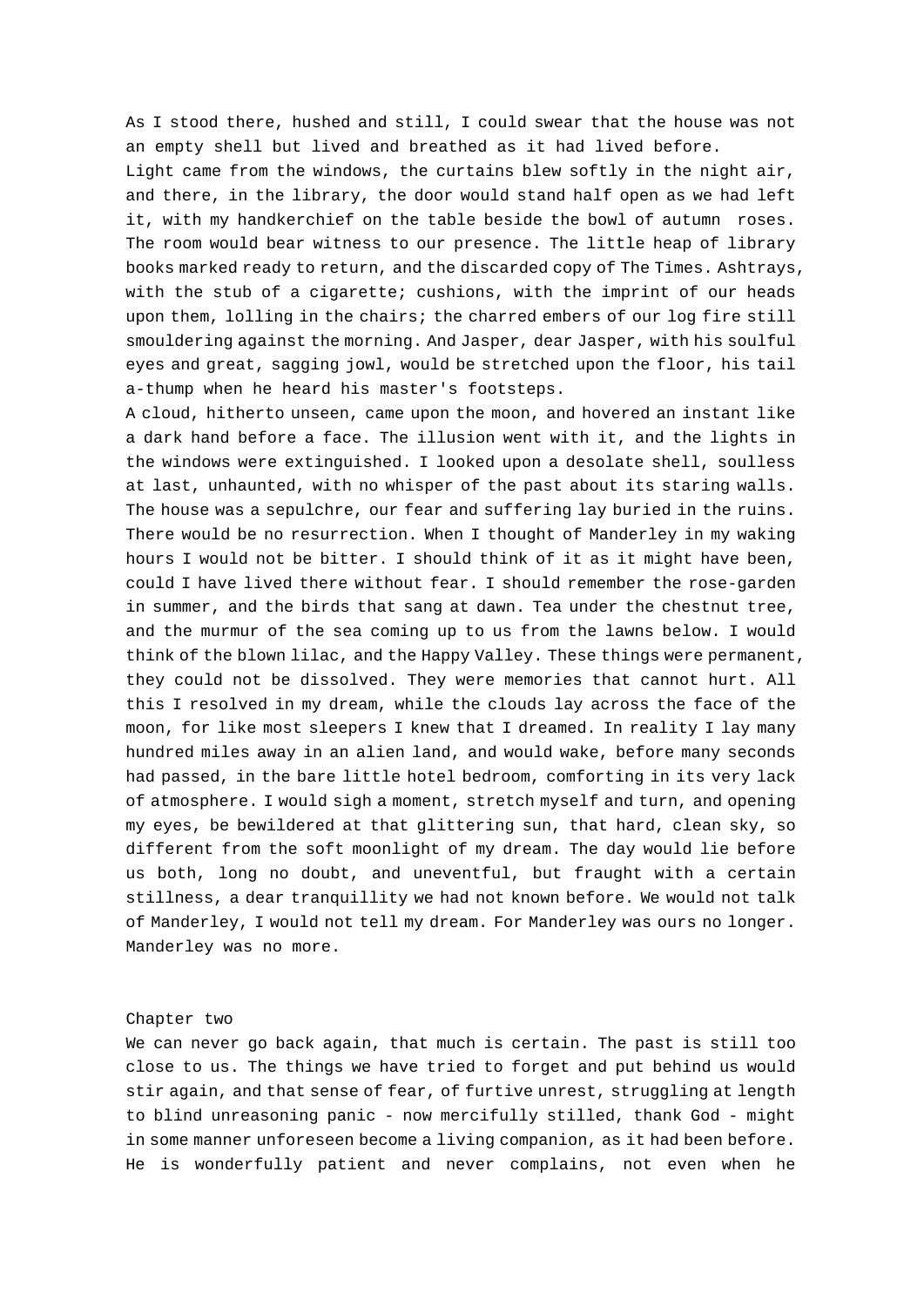remembers ... which happens, I think, rather more often than he would have me know.

I can tell by the way he will look lost and puzzled suddenly, all expression dying away from his dear face as though swept clean by an unseen hand, and in its place a mask will form, a sculptured thing, formal and cold, beautiful still but lifeless. He will fall to smoking cigarette after cigarette, not bothering to extinguish them, and the glowing stubs will lie around on the ground like petals. He will talk quickly and eagerly about nothing at all, snatching at any subject as a panacea to pain. I believe there is a theory that men and women emerge finer and stronger after suffering, and that to advance in this or any world we must endure ordeal by fire. This we have done in full measure, ironic though it seems. We have both known fear, and. loneliness, and very great distress. I suppose sooner or later in the life of everyone comes a moment of trial. We all of us have our particular devil who rides us and torments us, and we must give battle in the end. We have conquered ours, or so we believe. The devil does not ride us any more. We have come through our crisis, not unscathed of course. His premonition of disaster was correct from the beginning; and like a ranting actress in an indifferent play, I might say that we have paid for freedom. But I have had enough melodrama in this life, and would willingly give my five senses if they could ensure us our present peace and security. Happiness is not a possession to be prized, it is § quality of thought, a state of mind. Of course we have our moments of depression; but there are other moments too, when time, unmeasured by the clock, runs on into eternity and, catching his smile, I know we are together, we march in unison, no clash of thought or of opinion makes a barrier between us.

We have no secrets now from one another. All things are shared. Granted that our little hotel is dull, and the food indifferent, and that day after day dawns very much the same, yet we would not have it otherwise. We should meet too many of the people he knows in any of the big hotels. We both appreciate simplicity, and we are sometimes bored - well, boredom is a pleasing antidote to fear. We live very much by routine, and I - I have developed a genius for reading aloud. The only time I have known him show impatience is when the postman lags, for it means we must wait another day before the arrival of our English mail. We have tried wireless, but the noise is such an irritant, and we prefer to store up our excitement; the result of a cricket match played many days ago means much to us. Oh, the Test matches that have saved us from ennui, the boxing bouts, even the billiard scores. Finals of schoolboy sports, dog racing, strange little competitions in the remoter counties, all these are grist to our hungry mill. Sometimes old copies of the Field come my way, and I am transported from this indifferent island to the realities of an English spring. I read of chalk streams, of the mayfly, of sorrel growing in green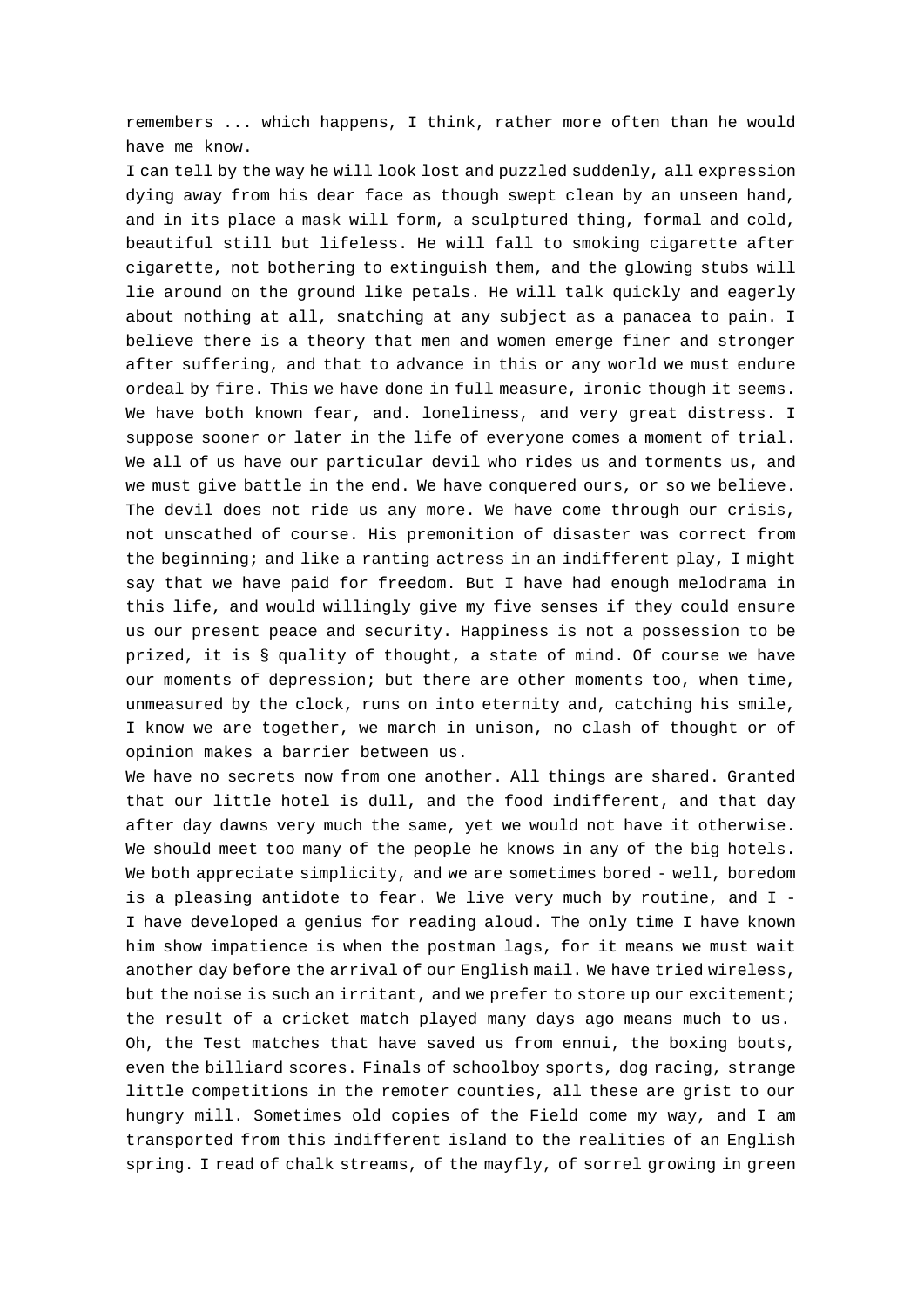meadows, of rooks circling above the woods as they used to do at Manderley. The smell of wet earth comes to me from those thumbed and tattered pages, the sour tang of moorland peat, the feel of soggy moss spattered white in places by a heron's droppings.

Once there was an article on wood pigeons, and as I read it aloud it seemed to me that once again I was in the deep woods at Manderley, with pigeons fluttering above my head. I heard their soft, complacent call, so comfortable and cool on a hot summer's afternoon, and there would be no disturbing of their peace until Jasper came loping through the undergrowth to find me, his damp muzzle questing the ground. Like old ladies caught at their ablutions, the pigeons would flutter from their hiding-place, shocked into silly agitation, and, making a monstrous to-do with their wings, streak away from us above the tree-tops, and so out of sight and sound. When they were gone a new silence would come upon the place, and I - uneasy for no known reason - would realize that the sun no longer wove a pattern on the rustling leaves, that the branches had grown darker, the shadows longer; and back at the house there would be fresh raspberries for tea. I would rise from my bed of bracken then, shaking the feathery dust of last year's leaves from my skirt and whistling to Jasper, set off towards the house, despising myself even as I walked for my hurrying feet, my one swift glance behind.

How strange that an article on wood pigeons could so recall the past and make me falter as I read aloud. It was the grey look on his face that made me stop abruptly, and turn the pages until I found a paragraph on cricket, very practical and dull - Middlesex batting on a dry wicket at the Oval and piling up interminable dreary runs. How I blessed those solid, flannelled figures, for in a few minutes his face had settled back into repose, the colour had returned, and he was deriding the Surrey bowling in healthy irritation.

We were saved a retreat into the past, and I had learnt my lesson. Read English news, yes, and English sport, politics, and pomposity, but in future keep the things that hurt to myself alone. They can be my secret indulgence. Colour and scent and sound, rain and the lapping of water, even the mists of autumn, and the smell of the flood tide, these are memories of Manderley that will not be denied. Some people have a vice of reading Bradshaws. They plan innumerable journeys across country for the fun of linking up impossible connexions. My hobby is less tedious, if as strange. I am a mine of information on the English countryside. I know the name of every owner of every British moor, yes - and their tenants too. I know how many grouse are killed, how many partridge, how many head of deer. I know where trout are rising, and where the salmon leap. I attend all meets, I follow every run. Even the names of those who walk hound puppies are familiar to me. The state of the crops, the price of fat cattle, the mysterious ailments of swine, I relish them all.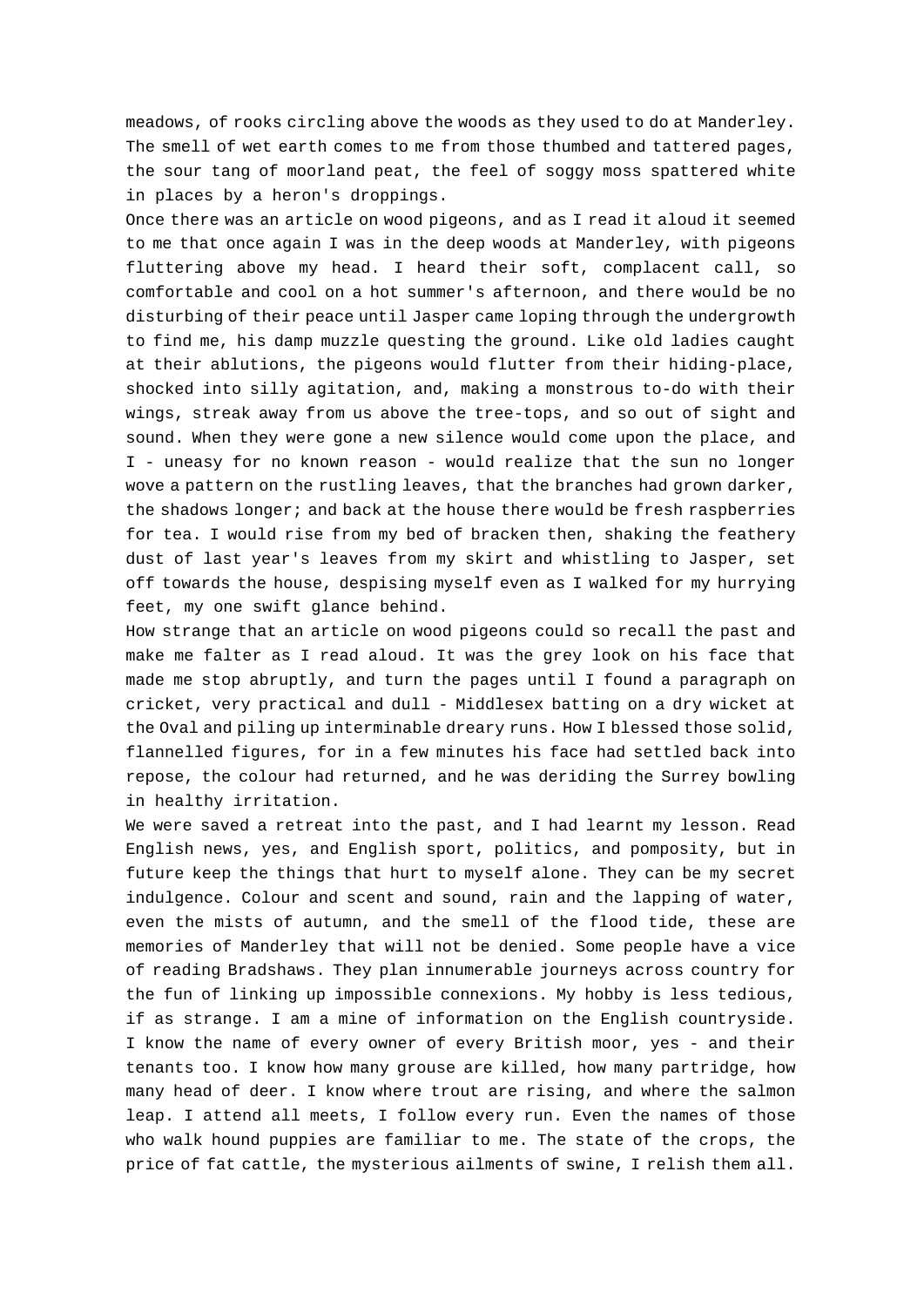A poor pastime, perhaps, and not a very intellectual one, but I breathe the air of England as I read, and can face this glittering sky with greater courage.

The scrubby vineyards and the crumbling stones' become things of no account, for if I wish I can give rein to my imagination, and pick foxgloves and pale campions from a wet, streaking hedge.

Poor whims of fancy, tender and un-harsh. They are the enemy to bitterness and regret, and sweeten this exile we have brought upon ourselves.

Because of them I can enjoy my afternoon, and return, smiling and refreshed, to face the little ritual of our tea. The order never varies. Two slices of bread and butter each, and China tea. What a hide-bound couple we must seem, clinging to custom because we did so in England. Here, on this clean balcony, white and impersonal with centuries of sun, I think of half past four at Manderley, and the table drawn before the library fire. The door flung open, punctual to the minute, and the performance, never-varying, of the laying of the tea, the silver tray, the kettle, the snowy cloth. While Jasper, his spaniel ears a-droop, feigns indifference to the arrival of the cakes. That feast was laid before us always, and yet we ate so little.

Those dripping crumpets, I can see them now. Tiny crisp wedges of toast, and piping-hot, floury scones. Sandwiches of unknown nature, mysteriously flavoured and quite delectable, and that very special gingerbread. Angel cake, that melted in the mouth, and his rather stodgier companion, bursting with peel and raisins. There was enough food there to keep a starving family for a week. I never knew what happened to it all, and the waste used to worry me sometimes.

But I never dared ask Mrs Danvers what she did about it. She would have looked at me in scorn, smiling that freezing, superior smile of hers, and I can imagine her saying: 'There were never any complaints when Mrs de Winter was alive.' Mrs Danvers. I wonder what she is doing now. She and Favell. I think it was the expression on her face that gave me my first feeling of unrest. Instinctively I thought, 'She is comparing me to Rebecca'; and sharp as a sword the shadow came between us ...

Well, it is over now, finished and done with. I ride no more tormented, and both of us are free. Even my faithful Jasper has gone to the happy hunting grounds, and Manderley is no more. It lies like an empty shell amidst the tangle of the deep woods, even as I saw it in my dream. A multitude of weeds, a colony of birds. Sometimes perhaps a tramp will wander there, seeking shelter from a sudden shower of rain and, if he is stout-hearted, he may walk there with impunity. But your timid fellow, your nervous poacher - the woods of Manderley are not for him. He might stumble upon the little cottage in the cove and he would not be happy beneath its tumbled roof, the thin rain beating a tattoo. There might linger there still a certain atmosphere of stress... That corner in the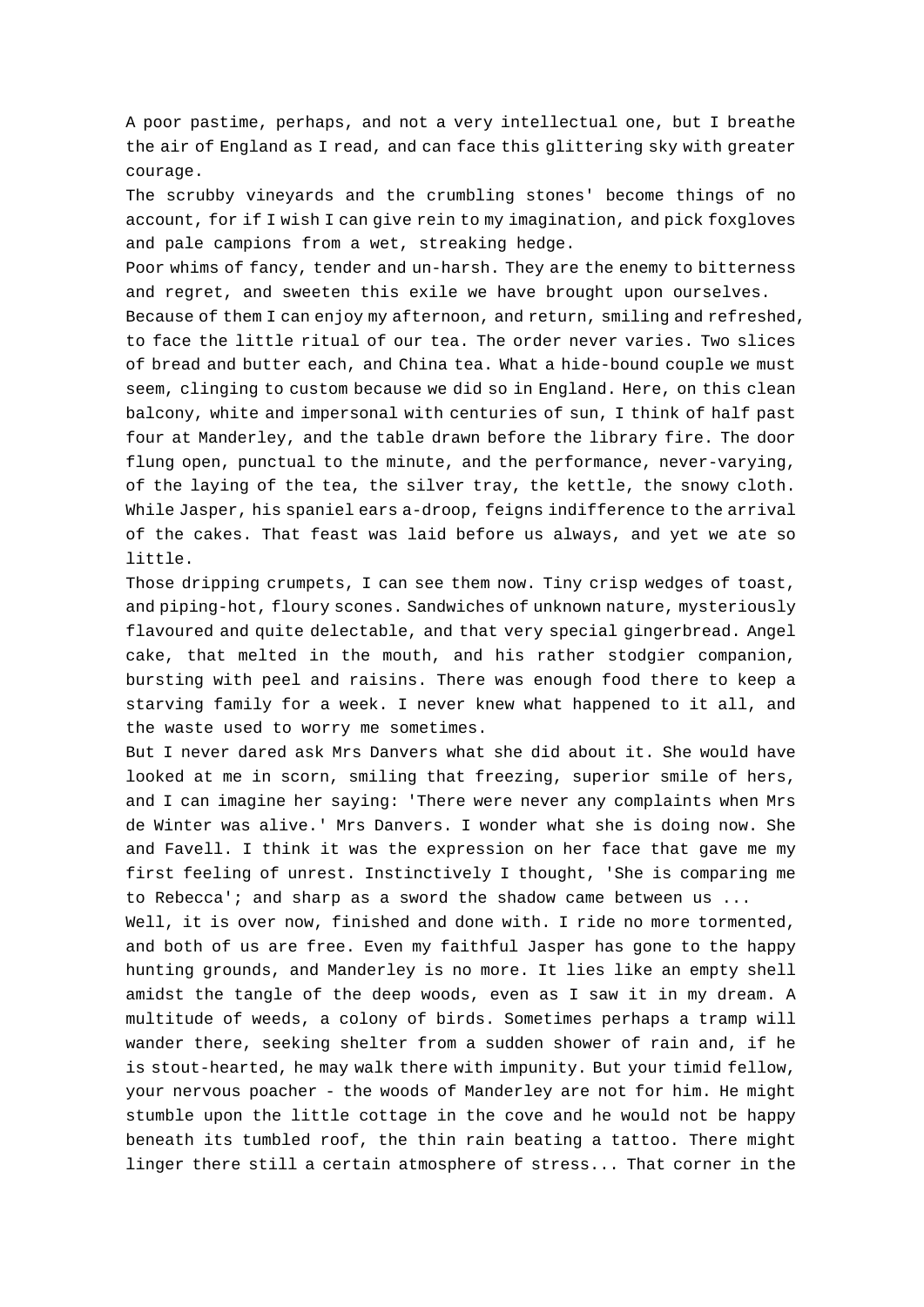drive, too, where the trees encroach upon the gravel, is not a place in which to pause, not after the sun has set. When the leaves rustle, they sound very much like the stealthy movement of a woman in evening dress, and when they shiver suddenly, and fall, and scatter away along the ground, they might be the patter, patter, of a woman's hurrying footstep, and the mark in the gravel the imprint of a high-heeled satin shoe.

It is when I remember these things that I return with relief to the prospect from our balcony. No shadows steal upon this hard glare, the stony vineyards shimmer in the sun and the bougainvillaea is white with dust. I may one day look upon it with affection. At the moment it inspires me, if not with love, at least with confidence. And confidence is a quality I prize, although it has come to me a little late in the day. I suppose it is his dependence upon me that has made me bold at last. At any rate I have lost my diffidence, my timidity, my shyness with strangers. I am very different from that self who drove to Manderley for the first time, hopeful and eager, handicapped by a rather desperate gaucherie and filled with an intense desire to please. It was my lack of poise of course that made such a bad impression on people like Mrs Danvers. What must I have seemed like after Rebecca? I can see myself now, memory spanning the years like a bridge, with straight, bobbed hair and youthful, unpowdered face, dressed in an ill-fitting coat and skirt and a jumper of my own creation, trailing in the wake of Mrs Van Hopper like a shy, uneasy colt. She would precede me in to lunch, her short body ill-balanced upon tottering, high heels, her fussy, frilly blouse a compliment to her large bosom and swinging hips, her new hat pierced with a monster quill aslant upon her head, exposing a wide expanse of forehead bare as a schoolboy's knee. One hand carried a gigantic bag, the kind that holds passports, engagement diaries, and bridge scores, while the other hand toyed with that inevitable lorgnette, the enemy to other people's privacy.

She would make for her usual table in the corner of the restaurant, close to the window, and lifting her lorgnette to her small pig's eyes survey the scene to right and left of her, then she would let the lorgnette fall at length upon its black ribbon and utter a little exclamation of disgust: 'Not a single well-known personality, I shall tell the management they must make a reduction on my bill. What do they think I come here for? To look at the page boys?' And she would summon the waiter to her side, her voice sharp and staccato, cutting the air like a saw.

How different the little restaurant where we are today to that vast dining-room, ornate and ostentatious, the Hotel Cote d'Azur at Monte Carlo; and how different my present . companion, his steady, well-shaped hands peeling a mandarin in quiet, methodical fashion, looking up now and again from his task to smile at me, compared to Mrs Van Hopper, her fat, bejewelled fingers questing a plate heaped high with ravioli, her eyes darting suspiciously from her plate to mine for fear I should have made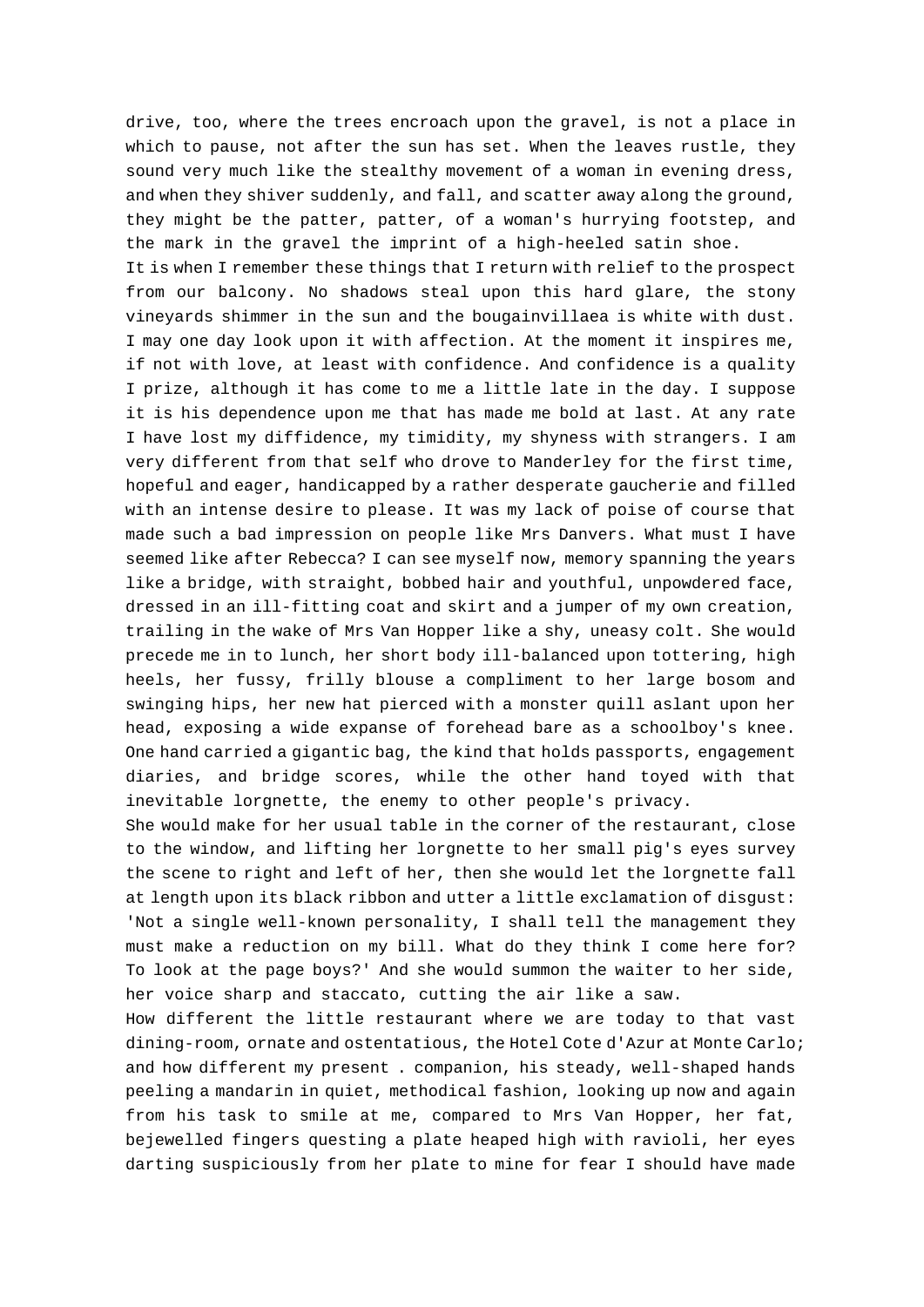the better choice. She need not have disturbed herself, for the waiter, with the uncanny swiftness of his kind, had long sensed my position as inferior and subservient to hers, and had placed before me a plate of ham and tongue that somebody had sent back to the cold buffet half an hour before as badly carved. Odd, that resentment of servants, and their obvious impatience. I remember staying once with Mrs Van Hopper in a country house, and the maid never answered my timid bell, or brought up my shoes, and early morning tea, stone cold, was dumped outside my bedroom door. It was the same at the Cote d'Azur, though to a lesser degree, and sometimes the studied indifference turned to familiarity, smirking and offensive, which made buying stamps from the reception clerk an ordeal I would avoid. How young and inexperienced I must have seemed, and how I felt it, too. One was too sensitive, too raw, there were thorns and pinpricks in so many words that in reality fell lightly on the air. I remember well that plate of ham and tongue. It was dry, unappetizing, cut in a wedge from the outside, but I had not the courage to refuse it.

We ate in silence, for Mrs Van Hopper liked to concentrate on food, and I could tell by the way the sauce ran down her chin that her dish of ravioli pleased her.

It was not a sight that engendered into me great appetite for my own cold choice, and looking away from her I saw that the table next to ours, left vacant for three days, was to be occupied once more. The maitre d'hotel, with the particular bow reserved for his more special patrons, was ushering the new arrival to his place.

Mrs Van Hopper put down her fork, and reached for her lorgnette. I blushed for her while she stared, and the newcomer, unconscious of her interest, cast a wandering eye over the menu. Then Mrs Van Hopper folded her lorgnette with a snap, and leant across the table to me, her small eyes bright with excitement, her voice a shade too loud.

'It's Max de Winter, ' she said, 'the man who owns Manderley. You've heard of it, of course. He looks ill, doesn't he? They say he can't get over his wife's death ...'

chapter three

I wonder what my life would be today, if Mrs Van Hopper had not been a snob.

Funny to think that the course of my existence hung like a thread upon that quality of hers. Her curiosity was a disease, almost a mania. At first I had been shocked, wretchedly embarrassed; I would feel like a whipping boy who must bear his master's pains when I watched people laugh behind her back, leave a room hurriedly upon her entrance, or even vanish behind a Service door on the corridor upstairs. For many years now she had come to the Hotel Cote d'Azur, and, apart from bridge, her one pastime which was notorious by now in Monte Carlo, was to claim visitors of distinction as her friends had she but seen them once at the other end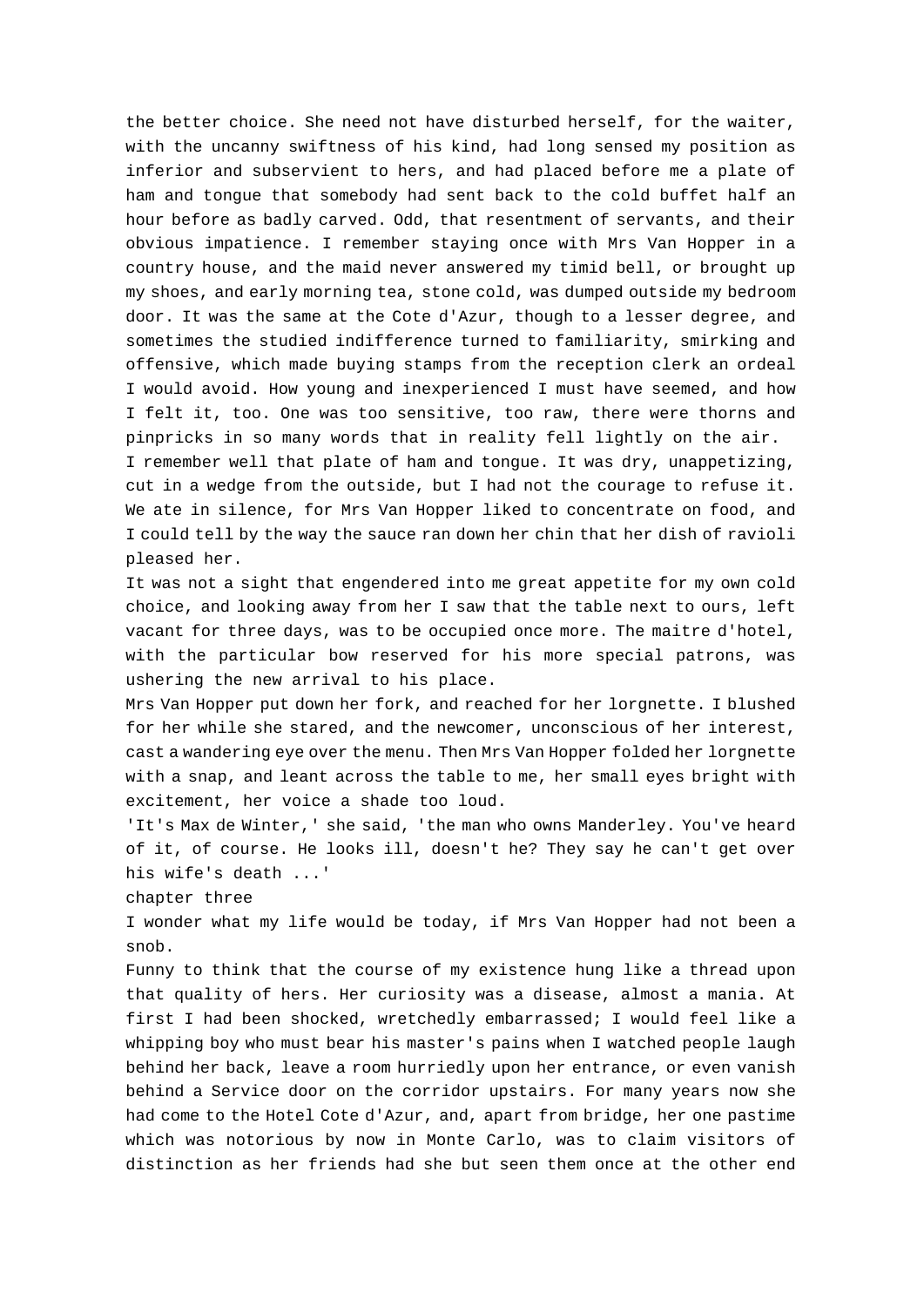of the post-office. Somehow she would manage to introduce herself, and before her victim had scented danger she had proffered an invitation to her suite. Her method of attack was so downright and sudden that there was seldom opportunity to escape. At the Cote d'Azur she staked a claim upon a certain sofa in the lounge, midway between the reception hall and the passage to the restaurant, and she would have her coffee there after luncheon and dinner, and all who came and went must pass her by. Sometimes she would employ me as a bait to draw her prey, and, hating my errand, I would be sent across the lounge with a verbal message, the loan of a book or paper, the address of some shop or other, the sudden discovery of a mutual friend. It seemed as though notables must be fed to her, much as invalids are spooned their jelly; and though titles were preferred by her, any face once seen in a social paper served as well. Names scattered in a gossip column, authors, artists, actors, and their kind, even the mediocre ones, as long as she had learnt of them in print.

I can see her as though it were but yesterday, on that unforgettable afternoon - never mind how many years ago -when she sat at her favourite sofa in the lounge, debating her method of attack. I could tell by her abrupt manner, and the way she tapped her lorgnette against her teeth, that she was questing possibilities. I knew, too, when she had missed the sweet and rushed through dessert, that she had wished to finish luncheon before the new arrival and so install herself where he must pass. Suddenly she turned to me, her small eyes alight.

'Go upstairs quickly and find that letter from my nephew. You remember, the one written on his honeymoon, with the snapshot. Bring it down to me right away.'

I saw then that her plans were formed, and the nephew was to be the means of introduction. Not for the first time I resented the part that I must play in her schemes. Like a juggler's assistant I produced the props, then silent and attentive I waited on my cue. This newcomer would not welcome intrusion, I felt certain of that. In the little I had learnt of him at luncheon, a smattering of hearsay garnered by her ten months ago from the daily papers and stored in her memory for future use, I could imagine, in spite of my youth and inexperience of the world, that he would resent this sudden bursting in upon his solitude. Why he should have chosen to come to the Cote d'Azur at Monte Carlo was not our concern, his problems were his own, and anyone but Mrs Van Hopper would have understood. Tact was a quality unknown to her, discretion too, and because gossip was the breath of life to her this stranger must be served for her dissection. I found the letter in a pigeon-hole in her desk, and hesitated a moment before going down again to the lounge.

It seemed to me, rather senselessly, that I was allowing him a few more moments of seclusion.

I wished I had the courage to go by the Service staircase and so by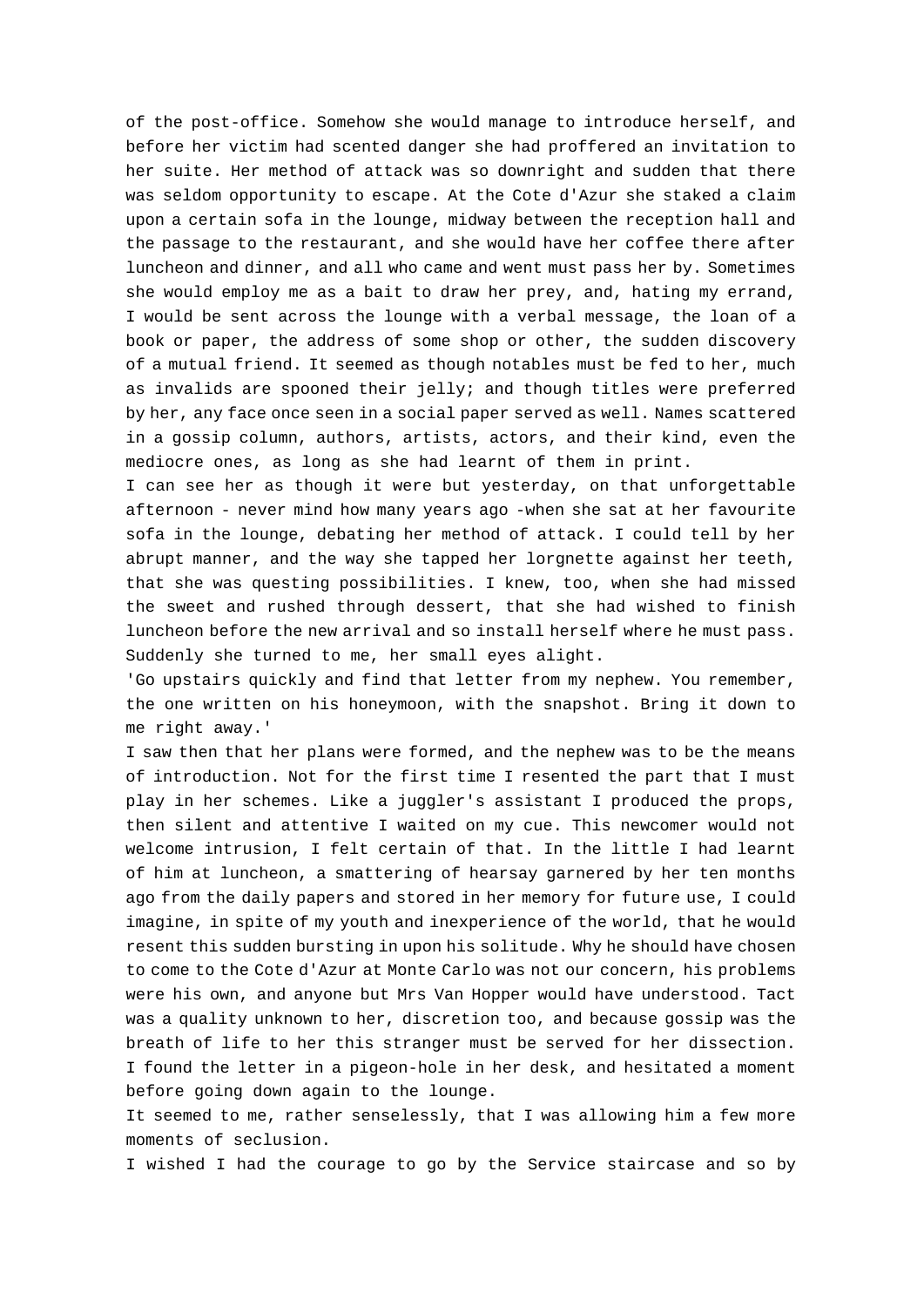roundabout way to the restaurant, and there warn him of the ambush. Convention was too strong for me though, nor did I know how I should frame my sentence. There was nothing for it but to sit in my usual place beside Mrs Van Hopper while she, like a large, complacent spider, spun her wide net of tedium about the stranger's person.

I had been longer than I thought, for when I returned to the lounge I saw he had already left the dining-room, and she, fearful of losing him, had not waited for the letter, but had risked a bare-faced introduction on her own. He was even now sitting beside her on the sofa. I walked across to them, and gave her the letter without a word. He rose to his feet at once, while Mrs Van Hopper, flushed with her success, waved a vague hand in my direction and mumbled my name.

'Mr de Winter is having coffee with us, go and ask the waiter for another cup,' she said, her tone just casual enough to warn him of my footing. It meant I was a youthful thing and unimportant, and that there was no need to include me in the conversation. She always spoke in that tone when she wished to be impressive, and her method of introduction was a form of self-protection, for once I had been taken for her daughter, an acute embarrassment for us both. This abruptness showed that I could safely be ignored, and women would give me a brief nod which served as a greeting and a dismissal in one, while men, with large relief, would realize they could sink back into a comfortable chair without offending courtesy.

It was a surprise, therefore, to find that this newcomer remained standing on his feet, and it was he who made a signal to the waiter.

'I'm afraid I must contradict you,' he said to her, 'you are both having coffee with me'; and before I knew what had happened he was sitting in my usual hard chair, and I was on the sofa beside Mrs Van Hopper.

For a moment she looked annoyed - this was not what she had intended but she soon composed her face, and thrusting her large self between me and the table she leant forward to his chair, talking eagerly and loudly, fluttering the letter in her hand.

'You know I recognized you just as soon as you walked into the restaurant,' she said, 'and I thought, "Why, there's Mr de Winter, Billy's friend, I simply must show him those snaps of Billy and his bride taken on their honeymoon", and here they are. There's Dora. Isn't she just adorable? That little, slim waist, those great big eyes. Here they are sun-bathing at Palm Beach. Billy is crazy about her, you can imagine. He had not met her of course when he gave that party at Claridge's, and where I saw you first. But I dare say you don't remember an old woman like me?'

This with a provocative glance and a gleam of teeth. 'On the contrary I remember you very well,' he said, and before she could trap him into a resurrection of their first meeting he had handed her his cigarette case, and the business of lighting-up stalled her for the moment. 'I don't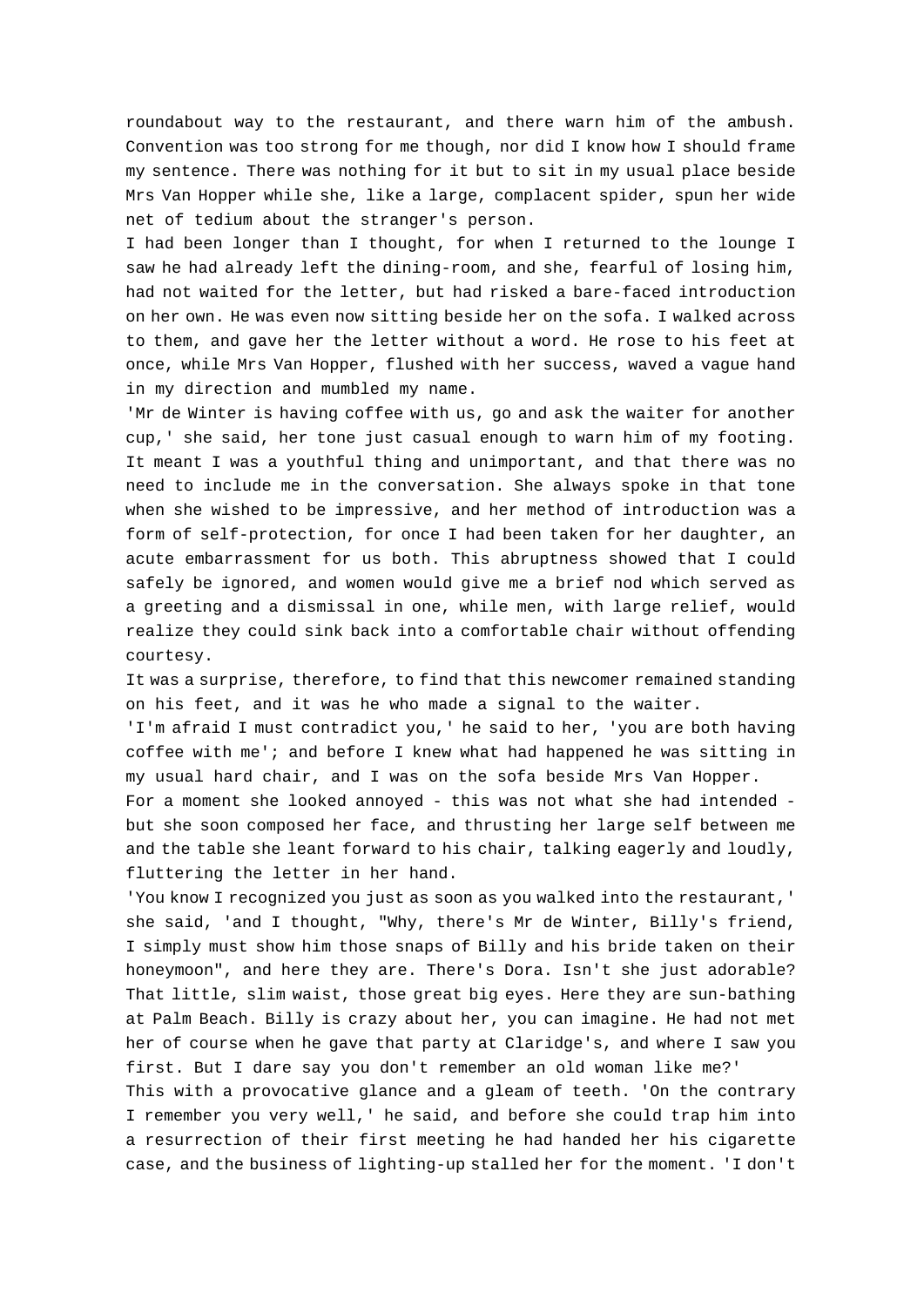think I should care for Palm Beach,' he said, blowing the match, and glancing at him I thought how unreal he would look against a Florida background. He belonged to a walled city of the fifteenth century, a city of narrow, cobbled streets, and thin spires, where the inhabitants wore pointed shoes and worsted hose. His face was arresting, sensitive, medieval in some strange inexplicable way, and I was reminded of a portrait seen in a gallery, I had forgotten where, of a certain Gentleman Unknown. Could one but rob him of his English tweeds, and put him in black, with lace at his throat and wrists, he would stare down at us in our new world from a long-distant past - a past where men walked cloaked at night, and stood in the shadow of old doorways, a past of narrow stairways and dim dungeons, a past of whispers in the dark, of shimmering rapier blades, of silent, exquisite courtesy.

I wished I could remember the Old Master who had painted that portrait. It stood in a corner of the gallery, and the eyes followed one from the dusky frame ...

They were talking though, and I had lost the thread of conversation. 'No, not even twenty years ago,' he was saying. "That sort of thing has never amused me.' I heard Mrs Van Hopper give her fat, complacent laugh. 'If Billy had a home like Manderley he would not want to play around in Palm Beach,' she said. 'I'm told it's like fairyland, there's no other word for it.'

She paused, expecting him to smile, but he went on smoking his cigarette, and I noticed, faint as gossamer, the line between his brows.

'I've seen pictures of it, of course,' she persisted, 'and it looks perfectly enchanting. I remember Billy telling me it had all those big places beat for beauty. I wonder you can ever bear to leave it.'

His silence now was painful, and would have been patent to anyone else, but she ran on like a clumsy goat, trampling and trespassing on land that was preserved, and I felt the colour flood my face, dragged with her as I was into humiliation.

'Of course you Englishmen are all the same about your homes,' she said, her voice becoming louder and louder, 'you depreciate them so as not to seem proud. Isn't there a minstrels' gallery at Manderley, and some very valuable portraits?' She turned to me by way of explanation. 'Mr de Winter is so modest he won't admit to it, but I believe that lovely home of his has been in his family's possession since the Conquest. They say that minstrels' gallery is a gem. I suppose your ancestors often entertained royalty at Manderley, Mr de Winter?'

This was more than I had hitherto endured, even from her, but the swift lash of his reply was unexpected. 'Not since Ethelred,' he said, 'the one who was called Unready. In fact, it was while staying with my family that the name was given him. He was invariably late for dinner.' She deserved it, of course, and I waited for her change of face, but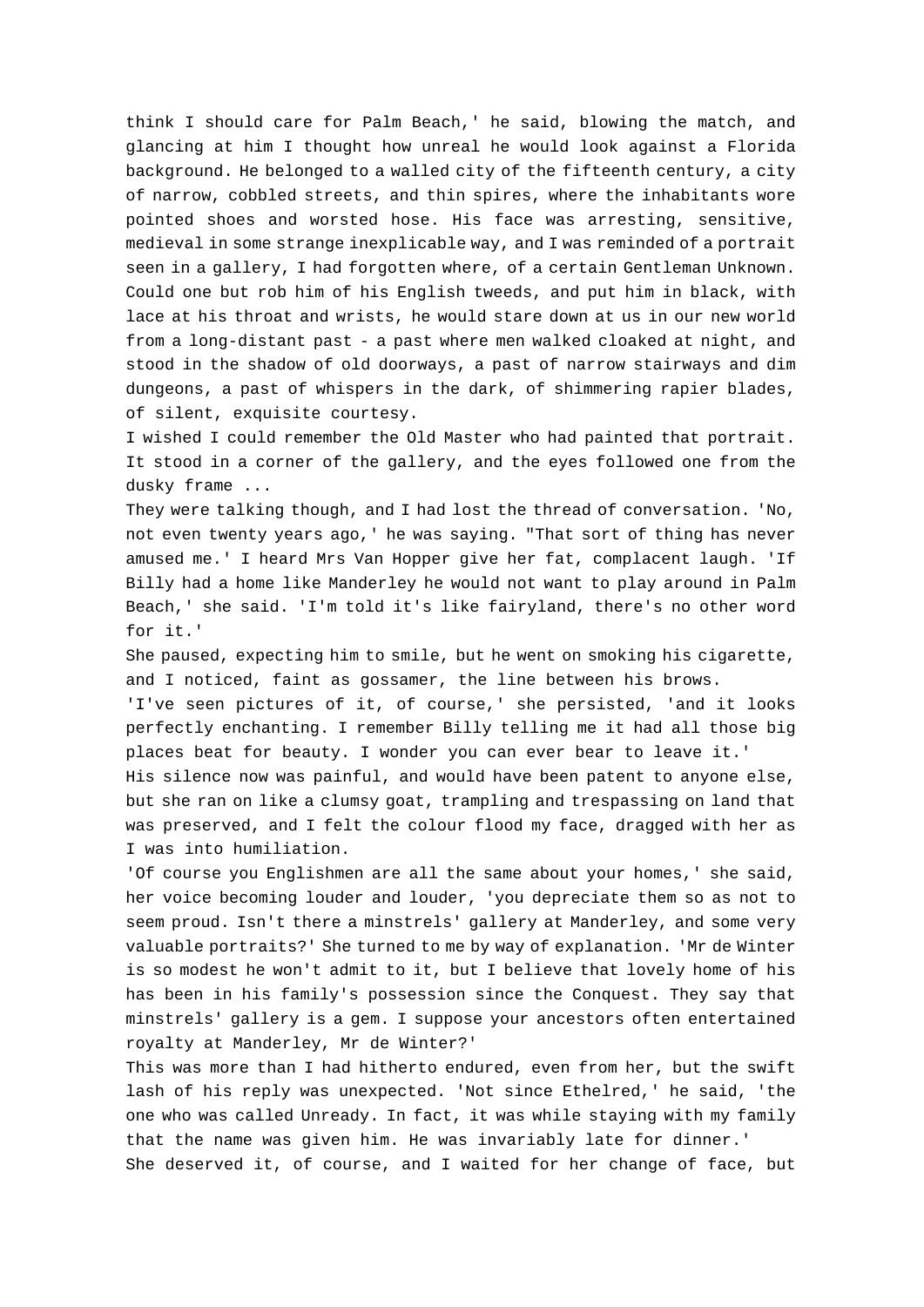incredible as it may seem his words were lost on her, and I was left to writhe in her stead, feeling like a child that had been smacked.

'Is that really so?' she blundered. 'I'd no idea. My history is very shaky and the kings of England always muddled me. How interesting, though. I must write and tell my daughter; she's a great scholar.'

There was a pause, and I felt the colour flood into my face. I was too young, that was the trouble. Had I been older I would have caught his eye and smiled, her unbelievable behaviour making a bond between us; but as it was I was stricken into shame, and endured one of the frequent agonies of youth.

I think he realized my distress, for he leant forward in his chair and spoke to me, his voice gentle, asking if I would have more coffee, and when I refused and shook my head I felt his eyes were still on me, puzzled, reflective. He was pondering my exact relationship to her, and wondering whether he must bracket us together in futility.

'What do you think of Monte Carlo, or don't you think of it at all?' he said. This including of me in the conversation found me at my worst, the raw ex-schoolgirl, red-elbowed and lanky-haired, and I said something obvious and idiotic about the place being artificial, but before I could finish my halting sentence Mrs Van Hopper interrupted.

'She's spoilt, Mr de Winter, that's her trouble. Most girls would give their eyes for the chance of seeing Monte.'

'Wouldn't that rather defeat the purpose?' he said, smiling. She shrugged her shoulders, blowing a great cloud of cigarette smoke into the air. I don't think she understood him for a moment. 'I'm faithful to Monte,' she told him; 'the English winter gets me down, and my constitution just won't stand it. What brings you here? You're not one of the regulars. Are you going to play "Chemy", or have you brought your golf clubs?' 'I have not made up my mind, ' he said; 'I came away in rather a hurry.' His own words must have jolted a memory, for his face clouded again and he frowned very slightly. She babbled on, impervious. 'Of course you miss the fogs at Manderley; it's quite another matter; the west country must be delightful in the spring.' He reached for the ashtray, squashing his cigarette, and I noticed the subtle change in his eyes, the indefinable something that lingered there, momentarily, and I felt I had looked upon something personal to himself with which I had no concern.

'Yes,' he said shortly, 'Manderley was looking its best.' A silence fell upon us during a moment or two, a silence that brought something of discomfort in its train, and stealing a glance at him I was reminded more than ever of my Gentleman Unknown who, cloaked and secret, walked a corridor by night. Mrs Van Hopper's voice pierced my dream like an electric bell.

'I suppose you know a crowd of people here, though I must say Monte is very dull this winter. One sees so few well-known faces. The Duke of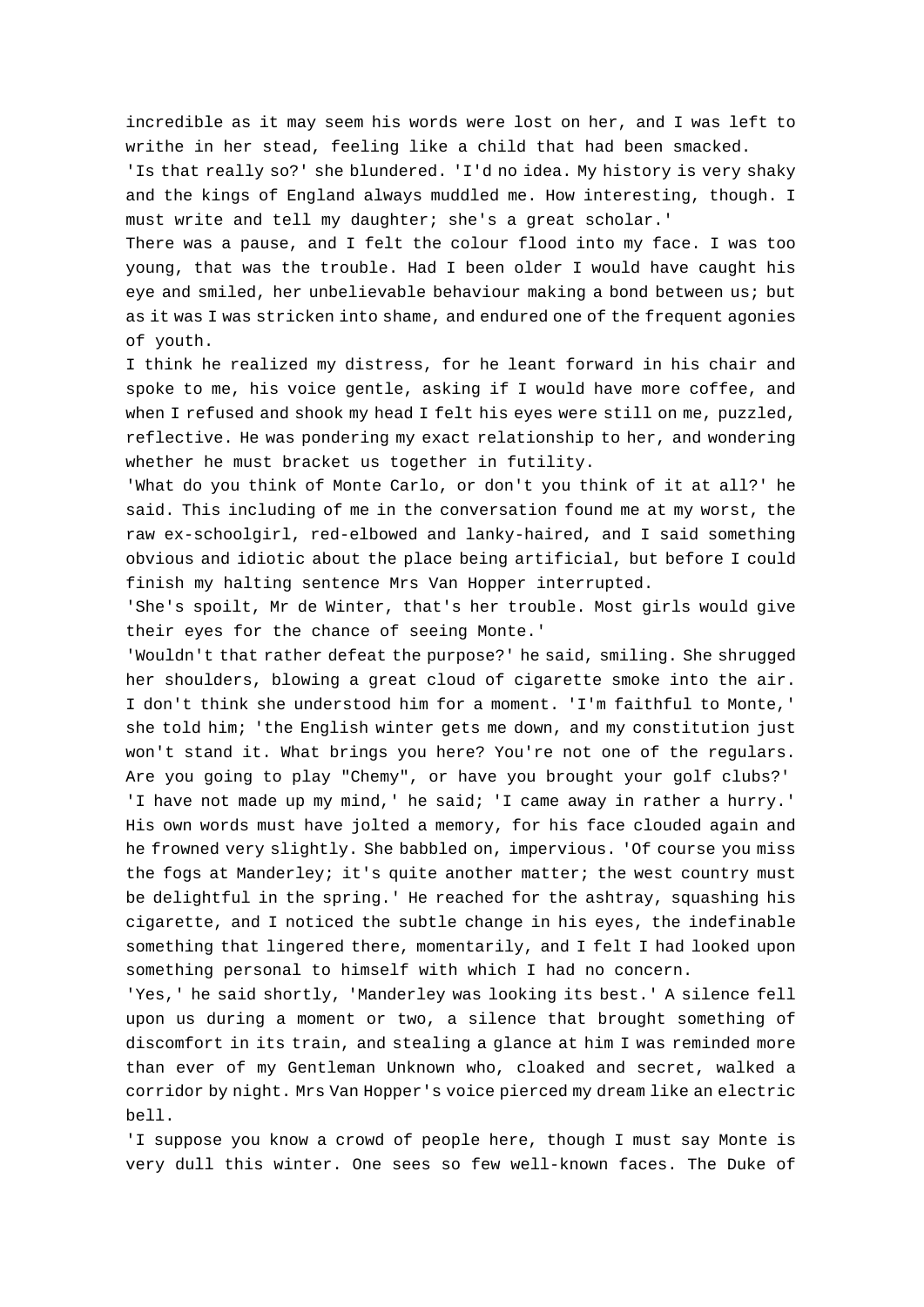Middlesex is here in his yacht, but I haven't been aboard yet.' She never had, to my knowledge. 'You know Nell Middlesex of course,' she went on. 'What a charmer she is. They always say that second child isn't his, but I don't believe it. People will say anything, won't they, when a woman is attractive? And she is so very lovely. Tell me, is it true the Caxton-Hyslop marriage is not a success?' She ran on, through a tangled fringe of gossip, never seeing that these names were alien to him, they meant nothing, and that as she prattled unaware he grew colder and more silent. Never for a moment did he interrupt or glance at his watch; it was as though he had set himself a standard of behaviour, since the original lapse when he had made a fool of her in front of me, and clung to it grimly rather than offend again. It was a page-boy in the end who released him, with the news that a dressmaker awaited Mrs Van Hopper in the suite. He got up at once, pushing back his chair. 'Don't let me keep you,' he said. 'Fashions change so quickly nowadays they may even have altered by the time you get upstairs.'

The sting did not touch her, she accepted it as a pleasantry. 'It's so delightful to have run into you like this, Mr de Winter,' she said, as we went towards the lift; 'now I've been brave enough to break the ice I hope I shall see something of you. You must come and have a drink some time in the suite. I may have one or two people coming in tomorrow evening. Why not join us?' I turned away so that I should not watch him search for an excuse.

'I'm so sorry,' he said, 'tomorrow I am probably driving to Sospel, I'm not sure when I shall get back.'

Reluctantly she left it, but we still hovered at the entrance to the lift. 'I hope they've given you a good room; the place is half empty, so if you are uncomfortable mind you make a fuss. Your valet has unpacked for you, I suppose?' This familiarity was excessive, even for her, and I caught a glimpse of his expression.

'I don't possess one,' he said quietly; 'perhaps you would like to do it for me?'

This time his shaft had found its mark, for she reddened, and laughed a little awkwardly.

'Why, I hardly think...' she began, and then suddenly, and unbelievably, she turned upon me, 'Perhaps you could make yourself useful to Mr de Winter, if he wants anything done. You're a capable child in many ways.'

There was a momentary pause, while I stood stricken, waiting for his answer. He looked down at us, mocking, faintly sardonic, a ghost of a smile on his lips.

'A charming suggestion,' he said, 'but I cling to the family motto. He travels the fastest who travels alone. Perhaps you have not heard of it.' And without waiting for her answer he turned and left us. 'What a funny thing,' said Mrs Van Hopper, as we went upstairs in the lift. 'Do you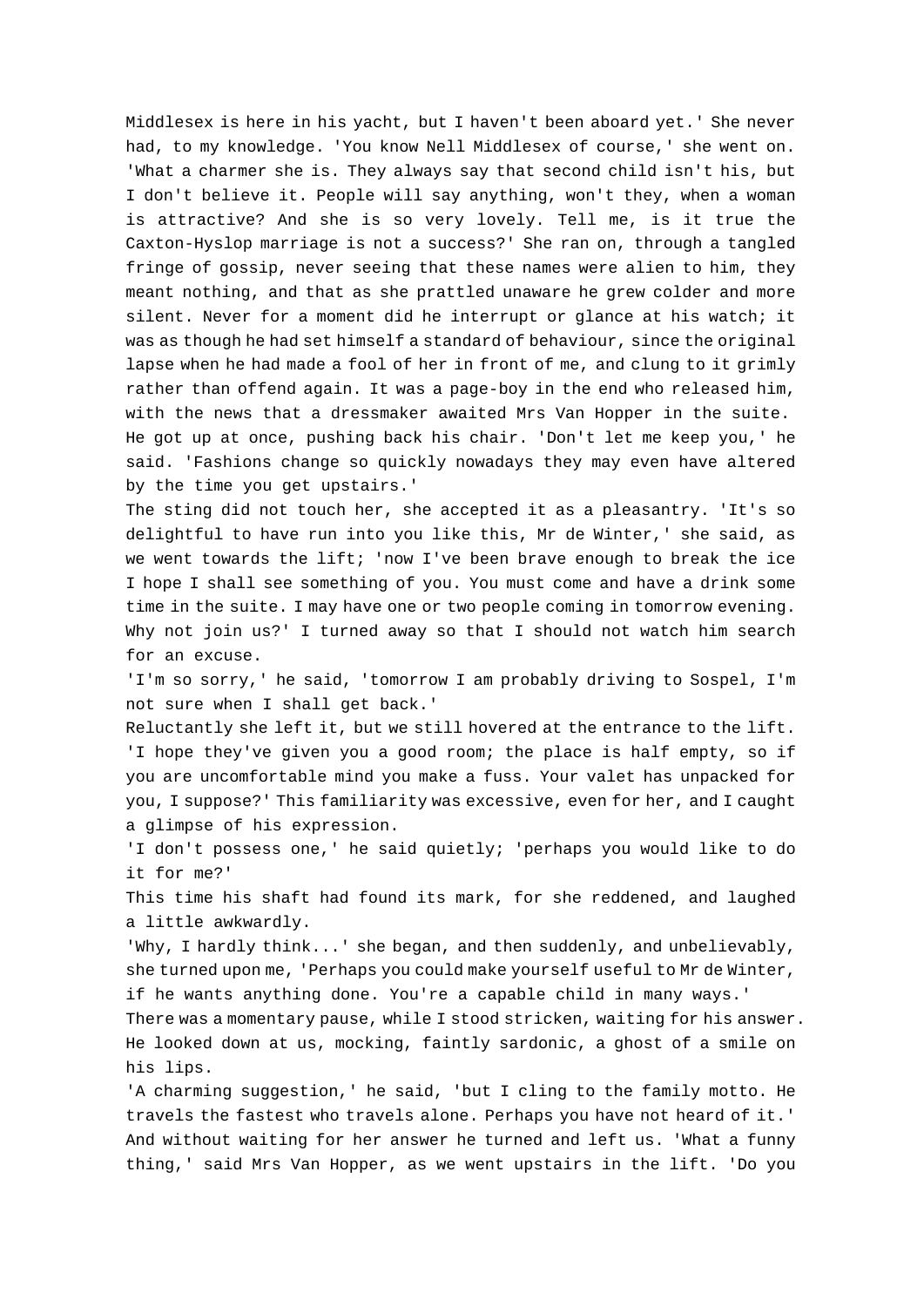suppose that sudden departure was a form of humour? Men do such extraordinary things. I remember a well-known writer once who used to dart down the Service staircase whenever he saw me coming. I suppose he had a penchant for me and wasn't sure of himself. However, I was younger then.'

The lift stopped with a jerk. We arrived at our floor. The page-boy flung open the gates. 'By the way, dear,' she said, as we walked along the corridor, 'don't think I mean to be unkind, but you put yourself just a teeny bit forward this afternoon. Your efforts to monopolize the conversation quite embarrassed me, and I'm sure it did him. Men loathe that sort of thing.'

I said nothing. There seemed no possible reply. 'Oh, come, don't sulk,' she laughed, and shrugged her shoulders; 'after all, I am responsible for your behaviour here, and surely you can accept advice from a woman old enough to be your mother. Eh bien, Blaize.je viens...' and humming a tune she went into the bedroom where the dressmaker was waiting for her.

I knelt on the window-seat and looked out upon the afternoon. The sun shone very brightly still, and there was a gay high wind. In half an hour we should be sitting to our bridge, the windows tightly closed, the central heating turned to the full. I thought of the ashtrays I would have to clear, and how the squashed stubs, stained with lipstick, would sprawl in company with discarded chocolate creams. Bridge does not come easily to a mind brought up on Snap and Happy Families; besides, it bored her friends to play with me.

I felt my youthful presence put a curb upon their conversation, much as a parlour-maid does until the arrival of dessert, and they could not fling themselves so easily into the melting-pot of scandal and insinuation. Her men-friends would assume a sort of forced heartiness and ask me jocular questions about history or painting, guessing I had not long left school and that this would be my only form of conversation.

I sighed, and turned away from the window. The sun was so full of promise, and the sea was whipped white with a merry wind. I thought of that corner of Monaco which I had passed a day or two ago, and where a crooked house leant to a cobbled square. High up in the tumbled roof there was a window, narrow as a slit. It might have held a presence medieval; and, reaching to the desk for pencil and paper, I sketched in fancy with an absent mind a profile, pale and aquiline. A sombre eye, a high-bridged nose, a scornful upper lip. And I added a pointed beard and lace at the throat, as the painter had done, long ago in a different time.

Someone knocked at the door, and the lift-boy came in with a note in his hand. 'Madame is in the bedroom,' I told him but he shook his head and said it was for me. I opened it, and found a single sheet of note-paper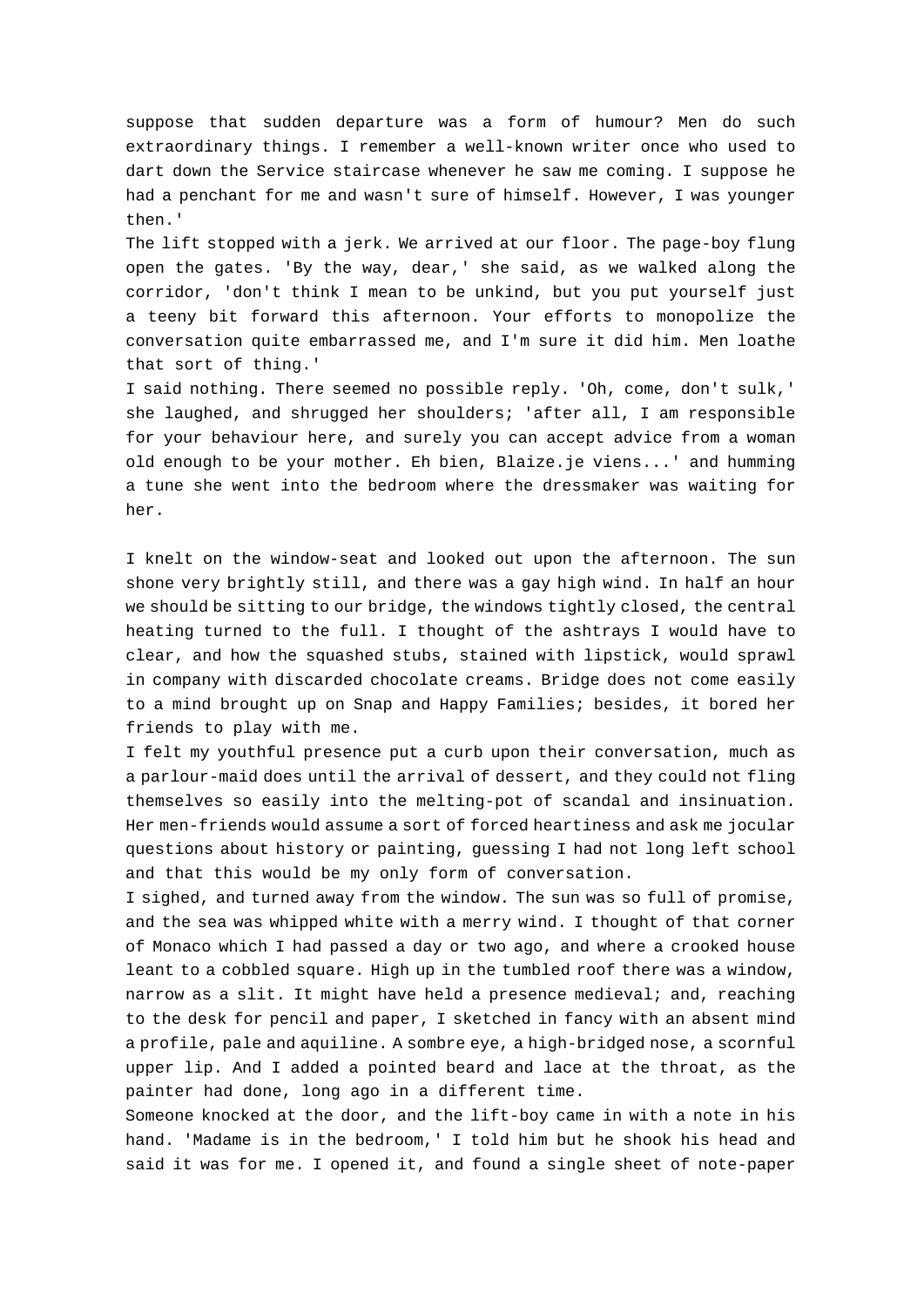inside, with a few words written in an unfamiliar hand.

'Forgive me. I was very rude this afternoon.' That was all. No signature, and no beginning. But my name was on the envelope, and spelt correctly, an unusual thing.

'Is there an answer?' asked the boy.

I looked up from the scrawled words. 'No,' I said. 'No, there isn't any answer.'

When he had gone I put the note away in my pocket, and turned once more to my pencil drawing, but for no known reason it did not please me any more; the face was stiff and lifeless, and the lace collar and the beard were like props in a charade.

chapter four

The morning after the bridge party Mrs Van Hopper woke with a sore throat and a temperature of a hundred and two. I rang up her doctor, who came round at once and diagnosed the usual influenza. 'You are to stay in bed until I allow you to get up,' he told her; 'I don't like the sound of that heart of yours, and it won't get better unless you keep perfectly quiet and still. I should prefer', he went on, turning to me, 'that Mrs Van Hopper had a trained nurse. You can't possibly lift her. It will only be for a fortnight or so.'

I thought this rather absurd, and protested, but to my surprise she agreed with him. I think she enjoyed the fuss it would create, the sympathy of people, the visits and messages from friends, and the arrival of flowers. Monte Carlo had begun to bore her, and this little illness would make a distraction.

The nurse would give her injections, and a light massage, and she would have a diet. I left her quite happy after the arrival of the nurse, propped up on pillows with a falling temperature, her best bed-jacket round her shoulders and be-ribboned boudoir cap upon her head. Rather ashamed of my light heart, I telephoned her friends, putting off the small party she had arranged for the evening, and went down to the restaurant for lunch, a good half hour before our usual time. I expected the room to be empty - nobody lunched generally before one o'clock. It was empty, except for the table next to ours. This was a contingency for which I was unprepared. I thought he had gone to Sospel. No doubt he was lunching early because he hoped to avoid us at one o'clock. I was already half-way across the room and could not go back. I had not seen him since we disappeared in the lift the day before, for wisely he had avoided dinner in the restaurant, possibly for the same reason that he lunched early now.

It was a situation for which I was ill-trained. I wished I was older, different. I went to our table, looking straight before me, and immediately paid the penalty of gaucherie by knocking over the vase of stiff anemones as I unfolded my napkin. The water soaked the cloth, and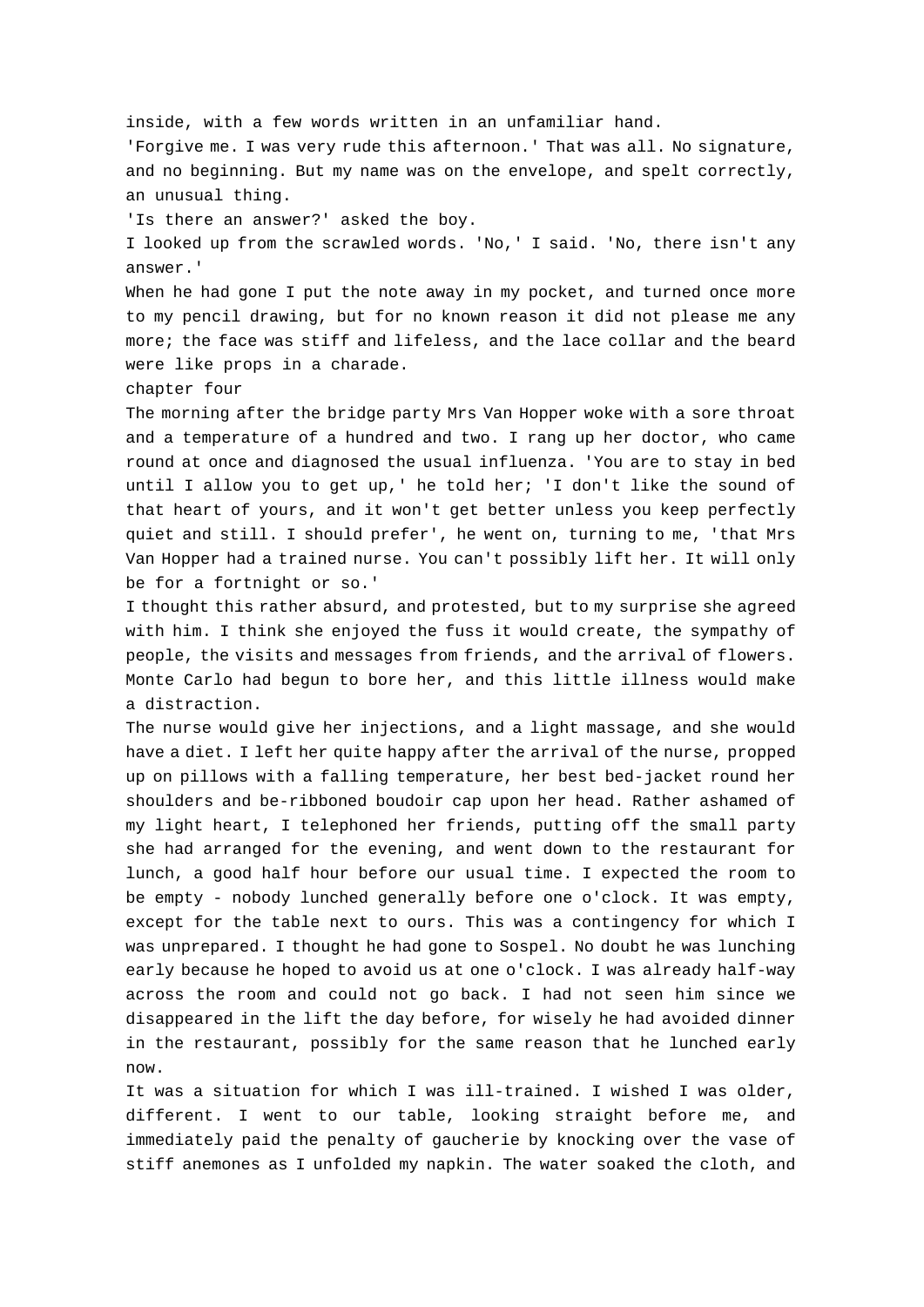ran down on to my lap. The waiter was at the other end of the room, nor had he seen. In a second though my neighbour was by my side, dry napkin in hand. 'You can't sit at a wet tablecloth,' he said brusquely; 'it will put you off your food. Get out of the way.' He began to mop the cloth, while the waiter, seeing the disturbance, came swiftly to the rescue. 'I don't mind,' I said, 'it doesn't matter a bit. I'm all alone.' He said nothing, and then the waiter arrived and whipped away the vase and the sprawling flowers. 'Leave that,' he said suddenly, 'and lay another place at my table. Mademoiselle will have luncheon with me.' I looked up in confusion. 'Oh, no,' I said, 'I couldn't possibly.' 'Why not?' he said. I tried to think of an excuse. I knew he did not want to lunch with me. It was his form of courtesy. I should ruin his meal. I determined to be

bold and speak the truth.

'Please,' I begged, 'don't be polite. It's very kind of you but I shall be quite all right if the waiter just wipes the cloth.'

'But I'm not being polite,' he insisted. 'I would like you to have luncheon with me. Even if you had not knocked over that vase so clumsily I should have asked you.' I suppose my face told him my doubt, for he smiled. 'You don't believe me,' he said; 'never mind, come and sit down. We needn't talk to each other unless we feel like it.'

We sat down, and he gave me the menu, leaving me to

choose, and went on with his hors d'oeuvre as though nothing had happened. His quality of detachment was peculiar to himself, and I knew that we might continue thus, without speaking, throughout the meal and it would not matter. There would be no sense of strain. He would not ask me questions on history.

'What's happened to your friend?' he said. I told him about the influenza. 'I'm so sorry, ' he said, and then, after pausing a moment, 'you got my note, I suppose. I felt very much ashamed of myself. My manners were atrocious. The only excuse I can make is that I've become boorish through living alone. That's why it's so kind of you to lunch with me today.' 'You weren't rude,' I said, 'at least, not the sort of rudeness she would understand. That curiosity of hers - she does not mean to be offensive, but she does it to everyone. That is, everyone of importance.'

'I ought to be flattered then,' he said; 'why should she consider me of any importance?'

I hesitated a moment before replying. 'I think because of Manderley,' I said. He did not answer, and I was aware again of that feeling of discomfort, as though I had trespassed on forbidden ground. I wondered why it was that this home of his, known to so many people by hearsay,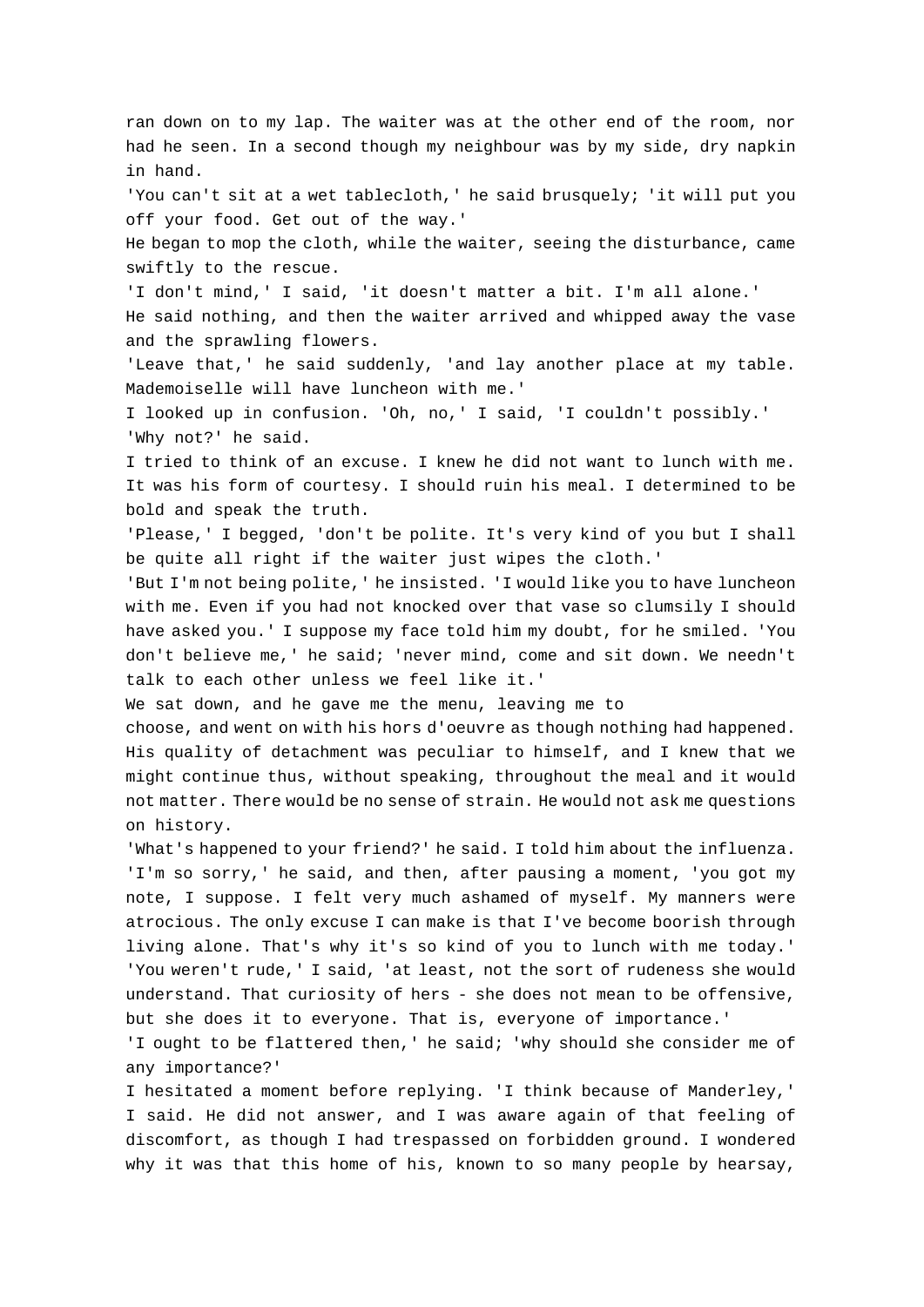even to me, should so inevitably silence him, making as it were a barrier between him and others.

We ate for a while without talking, and I thought of a picture postcard I had bought once at a village shop, when on holiday as a child in the west country. It was the painting of a house, crudely done of course and highly coloured, but even those faults could not destroy the symmetry of the building, the wide stone steps before the terrace, the green lawns stretching to the sea. I paid twopence for the painting - half my weekly pocket money - and then asked the wrinkled shop woman what it was meant to be. She looked astonished at my ignorance.

'That's Manderley,' she said, and I remember coming out of the shop feeling rebuffed, yet hardly wiser than before.

Perhaps it was the memory of this postcard, lost long ago in some forgotten book, that made me sympathize with his defensive attitude. He resented Mrs Van Hopper and her like

with their intruding questions. Maybe there was something inviolate about Manderley that made it a place apart; it would not bear discussion. I could imagine her tramping through the rooms, perhaps paying sixpence for admission, ripping the quietude with her sharp, staccato laugh. Our minds must have run in the same channel, for he began to talk about her. 'Your friend,' he began, 'she is very much older than you. Is she a relation? Have you known her long?' I saw he was still puzzled by us.

'She's not really a friend,' I told him, 'she's an employer. She's training me to be a thing called a companion, and she pays me ninety pounds a year.' 'I did not know one could buy companionship,' he said; 'it sounds a primitive idea. Rather like the Eastern slave market.'

'I looked up the word "companion" once in the dictionary,' I admitted, 'and it said "a companion is a friend of the bosom".'

'You haven't much in common with her,' he said.

He laughed, looking quite different, younger somehow and less detached.

'What do you do it for?' he asked me.

'Ninety pounds is a lot of money to me,' I said.

'Haven't you any family?'

'No-they're dead.'

'You have a very lovely and unusual name.'

'My father was a lovely and unusual person.'

'Tell me about him,' he said.

I looked at him over my glass of citronade. It was not easy to explain my father and usually I never talked about him. He was my secret property. Preserved for me alone, much as Manderley was preserved for my neighbour. I had no wish to introduce him casually over a table in a Monte Carlo restaurant.

There was a strange air of unreality about that luncheon, and looking back upon it now it is invested for me with a curious glamour. There was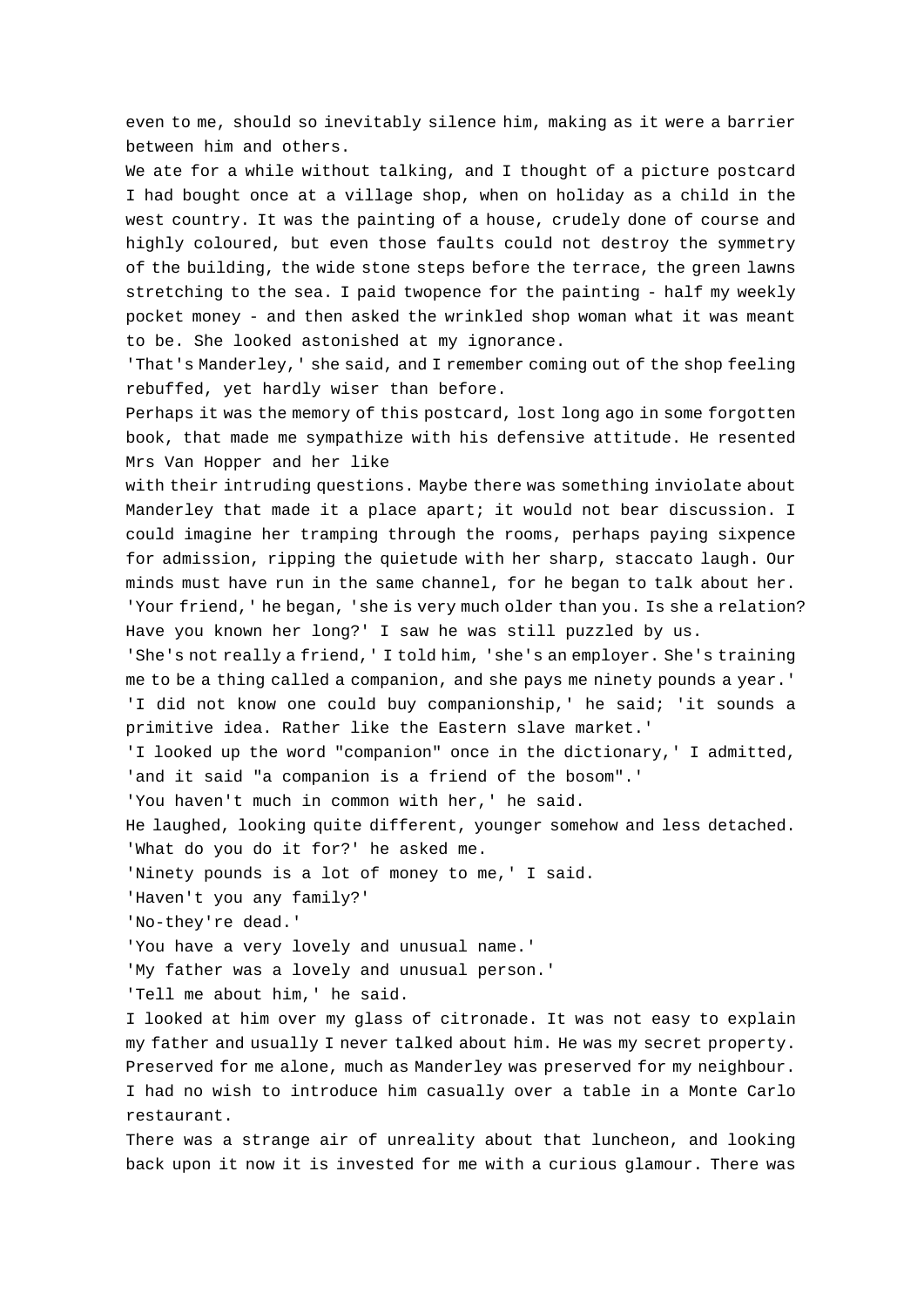I, so much of a schoolgirl still, who only the day before had sat with Mrs Van Hopper, prim, silent, and subdued, and twenty-four hours afterwards my family history was mine no longer, I shared it with a man I did not know. For some reason I felt impelled to speak, because his eyes followed me in sympathy like the Gentleman Unknown.

My shyness fell away from me, loosening as it did so my reluctant tongue, and out they all came, the little secrets of childhood, the pleasures and the pains. It seemed to me as though he understood, from my poor description, something of the vibrant personality that had been my father's, and something too of the love my mother had for him, making it a vital, living force, with a spark of divinity about it, so much that when he died that desperate winter, struck down by pneumonia, she lingered behind him for five short weeks and stayed no more. I remember pausing, a little breathless, a little dazed. The restaurant was filled now with people who chatted and laughed to an orchestral background and a clatter of plates, and glancing at the clock above the door I saw that it was two o'clock. We had been sitting there an hour and a half, and the conversation had been mine alone.

I tumbled down into reality, hot-handed and self-conscious, with my face aflame, and began to stammer my apologies. He would not listen to me. 'I told you at the beginning of lunch you had a lovely and unusual name,' he said. 'I shall go further, if you will forgive me, and say that it becomes you as well as it became your father. I've enjoyed this hour with you more than I have enjoyed anything for a very long time. You've taken me out of myself, out of despondency and introspection, both of which have been my devils for a year.'

I looked at him, and believed he spoke the truth; he seemed less fettered than he had been before, more modern, more human; he was not hemmed in by shadows.

'You know,' he said, 'we've got a bond in common, you and I. We are both alone in the world. Oh, I've got a sister, though we don't see much of each other, and an ancient grandmother whom I pay duty visits to three times a year, but neither of them make for companionship. I shall have to congratulate Mrs Van Hopper. You're cheap at ninety pounds a year.' 'You forget', I said, 'you have a home and I have none.'

The moment I spoke I regretted my words, for the secret, inscrutable look came back in his eyes again, and once again I suffered the intolerable discomfort that floods one after lack of

tact. He bent his head to light a cigarette, and did not reply immediately. 'An empty house can be as lonely as a full hotel,' he said at length. 'The trouble is that it is less impersonal.' He hesitated, and for a moment I thought he was going to talk of Manderley at last, but something held him back, some phobia that struggled to the surface of his mind and won supremacy, for he blew out his match and his flash of confidence at the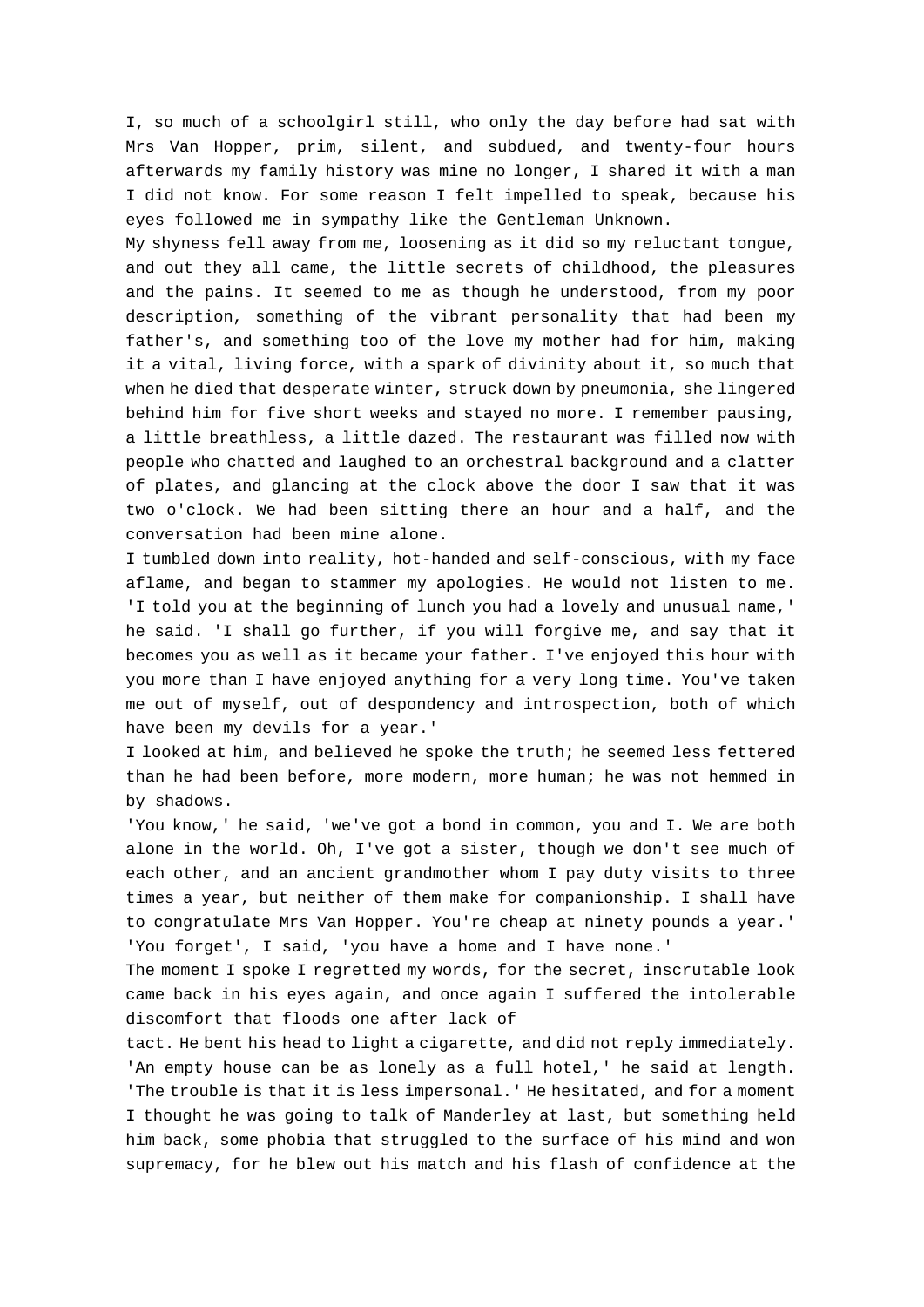same time.

'So the friend of the bosom has a holiday?' he said, on a level plane again, an easy camaraderie between us. 'What does she propose to do with it?'

I thought of the cobbled square in Monaco and the house with the narrow window. I could be off there by three o'clock with my sketchbook and pencil, and I told him as much, a little shyly perhaps, like all untalented persons with a pet hobby.

'I'll drive you there in the car,' he said, and would not listen to protests.

I remembered Mrs Van Hopper's warning of the night before about putting myself forward and was embarrassed that he might think my talk of Monaco was a subterfuge to win a lift. It was so blatantly the type of thing that she would do herself, and I did not want him to bracket us together. I had already risen in importance from my lunch with him, for as we got up from the table the little mattre d'hotel rushed forward to pull away my chair. He bowed and smiled - a total change from his usual attitude of indifference - picked up my handkerchief that had fallen on the floor, and hoped 'mademoiselle had enjoyed her lunch'. Even the page-boy by the swing doors glanced at me with respect. My companion accepted it as natural, of course; he knew nothing of the ill-carved ham of yesterday. I found the change depressing, it made me despise myself. I remembered my father and his scorn of superficial snobbery.

'What are you thinking about?' We were walking along the corridor to the lounge, and looking up I saw his eyes fixed on me in curiosity. 'Has something annoyed you?' he said.

The attentions of the maitre d'hotel had opened up a train of thought, and as we drank coffee I told him about Blaize, the dressmaker. She had been so pleased when Mrs Van Hopper had bought three frocks, and I, taking her to the lift afterwards, had pictured her working upon them in her own small salon, behind the stuffy little shop, with a consumptive son wasting upon her sofa. I could see her, with tired eyes, threading needles, and the floor covered with snippets of material.

'Well?' he said smiling, 'wasn't your picture true?'

'I don't know,' I said, 'I never found out.' And I told him how I had rung the bell for the lift, and as I had done so she had fumbled in her bag and gave me a note for a hundred francs. 'Here,' she had whispered, her tone intimate and unpleasant, 'I want you to accept this small commission in return for bringing your patron to my shop.' When I had refused, scarlet with embarrassment, she had shrugged her shoulders disagreeably. 'Just as you like,' she had said, 'but I assure you it's quite usual. Perhaps you would rather have a frock. Come along to the shop some time without Madame and I will fix you up without charging you a sou.' Somehow, I don't know why, I had been aware of that sick, unhealthy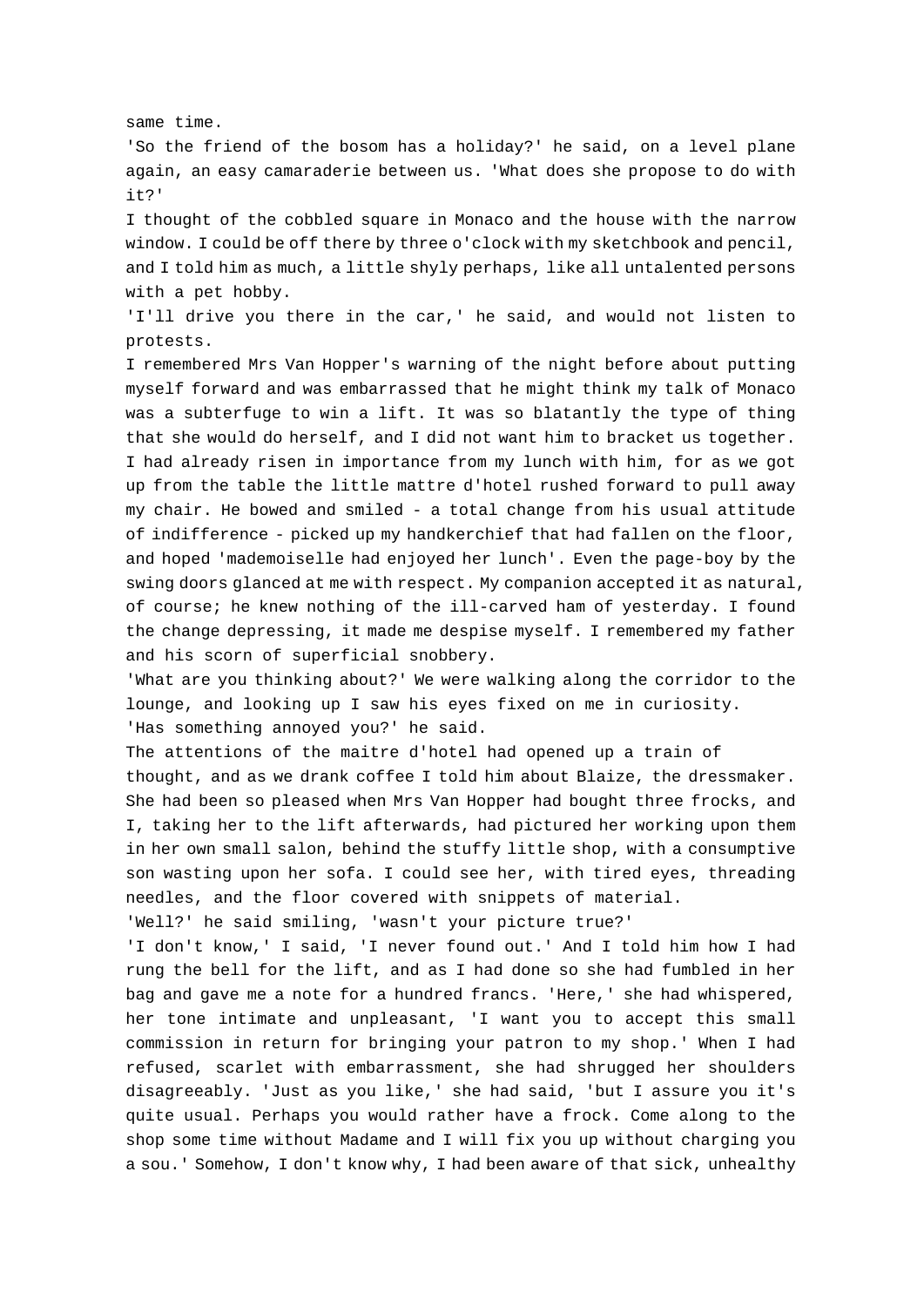feeling I had experienced as a child when turning the pages of a forbidden book. The vision of the consumptive son faded, and in its stead arose the picture of myself had I been different, pocketing that greasy note with an understanding smile, and perhaps slipping round to Blaize's shop on this my free afternoon and coming away with a frock I had not paid for.

I expected him to laugh, it was a stupid story, I don't know why I told him, but he looked at me thoughtfully as he stirred his coffee.

'I think you've made a big mistake,' he said, after a moment.

'In refusing that hundred francs?' I asked, revolted.

'No - good heavens, what do you take me for? I think you've made a mistake in coming here, in joining forces with Mrs Van Hopper. You are not made for that sort of job. You're too young, for one thing, and too soft. Blaize and her commission, that's nothing. The first of many similar incidents from other Blaizes. You will either have to give in, and become a sort of Blaize yourself, or stay as you are and be broken. Who

suggested you took on this thing in the first place?' It seemed natural for him to question me, nor did I mind. It was as though we had known one another for a long time, and had met again after a lapse of years. 'Have you ever thought about the future?' he asked me, 'and what this sort of thing will lead to? Supposing Mrs Van Hopper gets tired of her "friend of the bosom", what then?'

I smiled, and told him that I did not mind very much. There would be other Mrs Van Hoppers, and I was young, and confident, and strong. But even as he spoke I remembered those advertisements seen often in good class magazines where a friendly society demands succour for young women in reduced circumstances; I thought of the type of boarding-house that answers the advertisement and gives temporary shelter, and then I saw myself, useless sketch-book in hand, without qualifications of any kind, stammering replies to stern employment agents. Perhaps I should have accepted Blaize's ten per cent.

'How old are you?' he said, and when I told him he laughed, and got up from his chair. 'I know that age, it's a particularly obstinate one, and a thousand bogies won't make you fear the future. A pity we can't change over. Go upstairs and put your hat on, and I'll have the car brought round.' As he watched me into the lift I thought of yesterday, Mrs Van Hopper's chattering tongue, and his cold courtesy. I had ill-judged him, he was neither hard nor sardonic, he was already my friend of many years, the brother I had never possessed. Mine was a happy mood that afternoon, and I remember it well. I can see the rippled sky, fluffy with cloud, and the white whipped sea. I can feel again the wind on my face, and hear my laugh, and his that echoed it. It was not the Monte Carlo I had known, or perhaps the truth was that it pleased me better. There was a glamour about it that had not been before. I must have looked upon it before with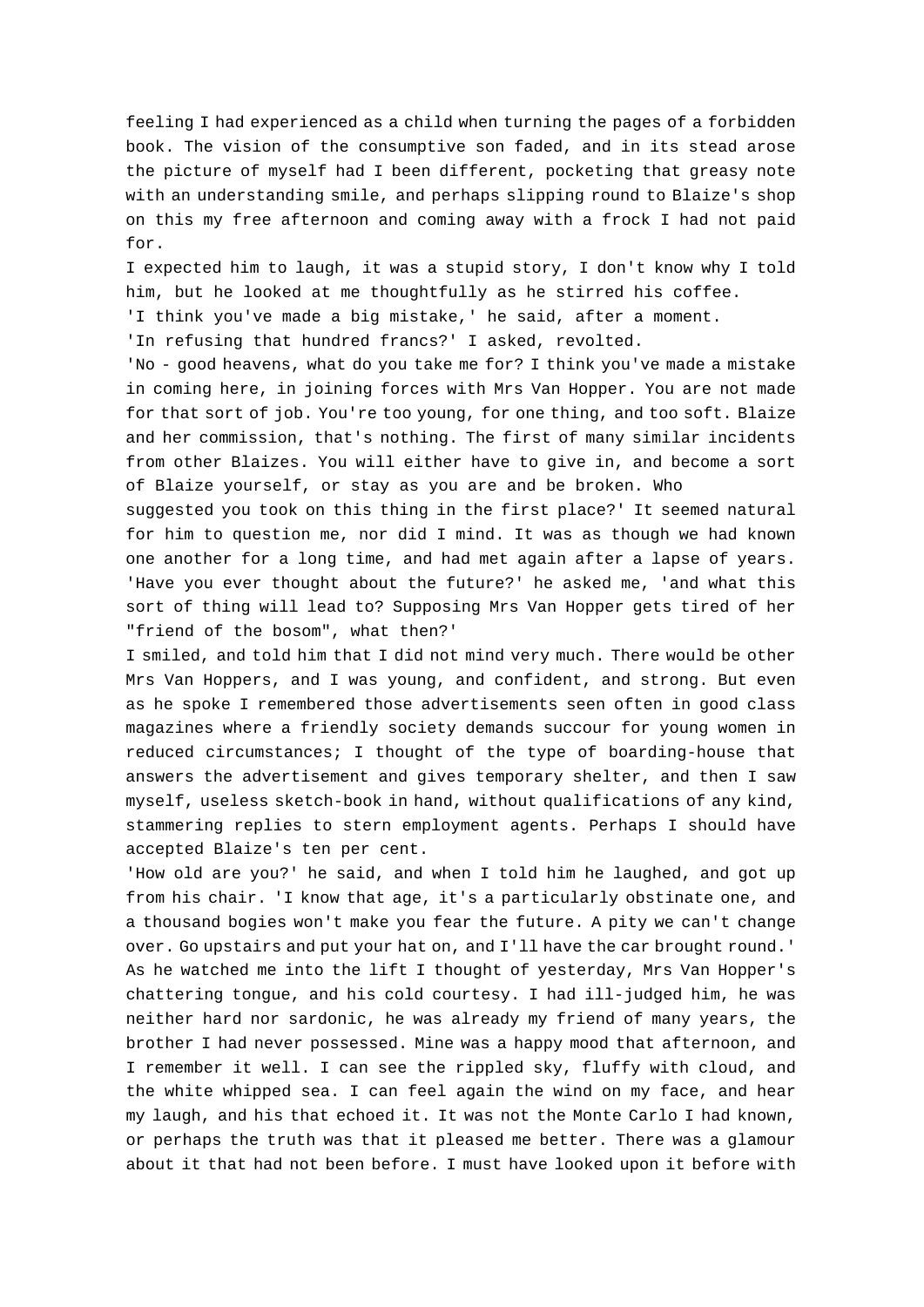dull eyes. The harbour was a dancing thing, with fluttering paper boats, and the sailors on the quay were jovial, smiling fellows, merry as the wind. We passed the yacht, beloved of Mrs Van Hopper because of its ducal owner, and snapped our fingers at the

glistening brass, and looked at one another and laughed again. I can remember as though I wore it still my comfortable, ill-fitting flannel suit, and how the skirt was lighter than the coat through harder wear. My shabby hat, too broad about the brim, and my low-heeled shoes, fastened with a single strap. A pair of gauntlet gloves clutched in a grubby hand. I had never looked more youthful, I had never felt so old. Mrs Van Hopper and her influenza did not exist for me. The bridge and the cocktail parties were forgotten, and with them my own humble status. I was a person of importance, I was grown up at last. That girl who, tortured by shyness, would stand outside the sitting-room door twisting a handkerchief in her hands, while from within came that babble of confused chatter so unnerving to the intruder - she had gone with the wind that afternoon. She was a poor creature, and I thought of her with scorn if I considered her at all.

The wind was too high for sketching, it tore in cheerful gusts around the corner of my cobbled square, and back to the car we went and drove I know not where. The long road climbed the hills, and the car climbed with it, and we circled in the heights like a bird in the air. How different his car to Mrs Van Hopper's hireling for the season, a square old-fashioned Daimler that took us to Mentone on placid afternoons, when I, sitting on the little seat with my back to the driver, must crane my neck to see the view. This car had the wings of Mercury, I thought, for higher yet we climbed, and dangerously fast, and the danger pleased me because it was new to me, because I was young.

I remember laughing aloud, and the laugh being carried by the wind away from me; and looking at him, I realized he laughed no longer, he was once more silent and detached, the man of yesterday wrapped in his secret self. I realized, too, that the car could climb no more, we had reached the summit, and below us stretched the way that we had come, precipitous and hollow. He stopped the car, and I could see that the edge of the road bordered a vertical slope that crumbled into vacancy, a fall of perhaps two thousand feet. We got out of the car and looked beneath us. This sobered me at last. I knew that but half the car's length had lain between us and the fall. The sea, like a crinkled chart, spread to the horizon, and lapped the sharp outline of the coast, while the houses were white shells in a rounded grotto, pricked here and there by a great orange sun. We knew another sunlight on our hill, and the silence made it harder, more austere. A change had come upon our afternoon; it was not the thing of gossamer it had been. The wind dropped, and it suddenly grew cold. When I spoke my voice was far too casual, the silly, nervous voice of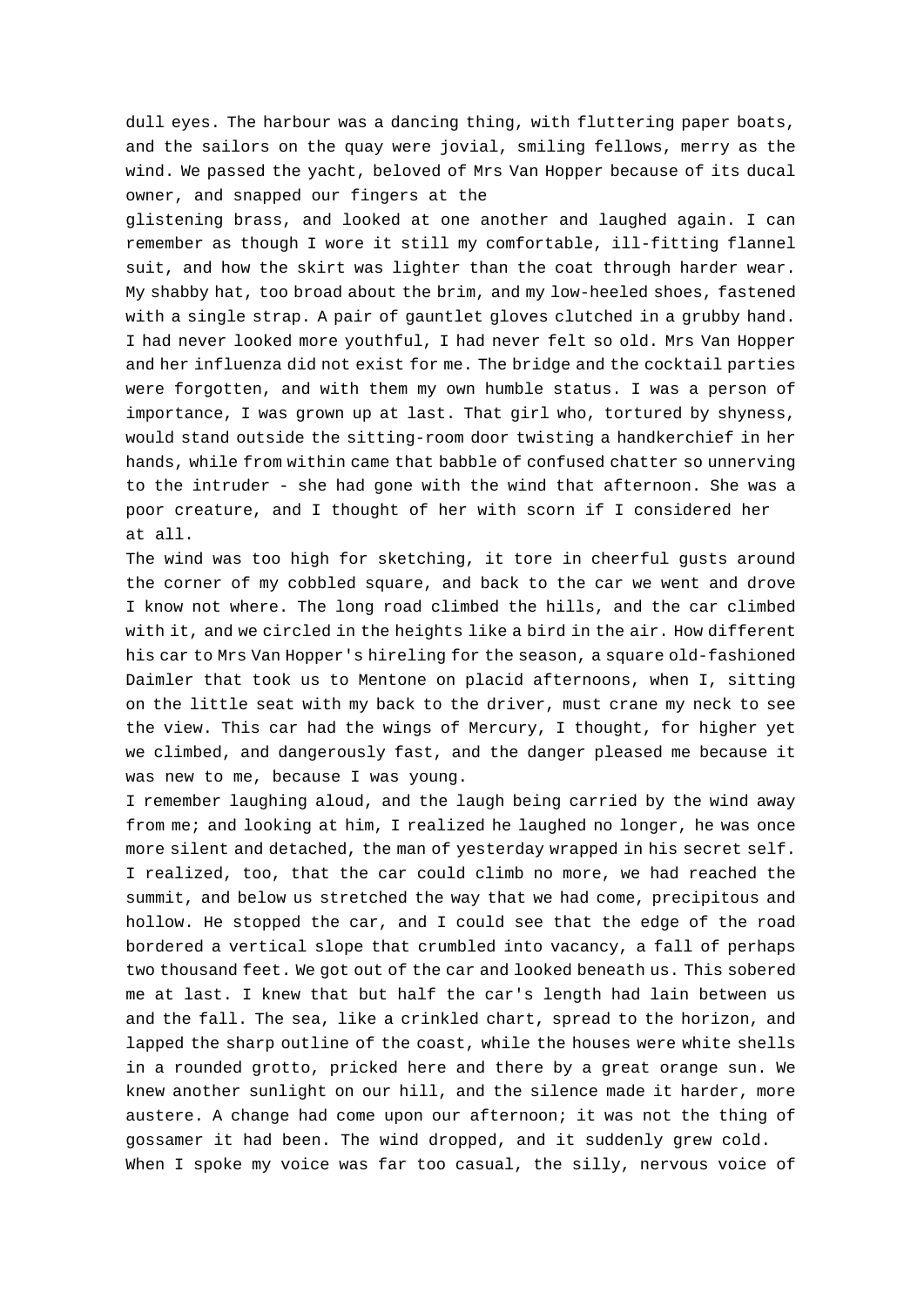someone ill at ease. 'Do you know this place?' I said. 'Have you been here before?' He looked down at me without recognition, and I realized with a little stab of anxiety that he must have forgotten all about me, perhaps for some considerable time, and that he himself was so lost in the labyrinth of his own unquiet thoughts that I did not exist. He had the face of one who walks in his sleep, and for a wild moment the idea came to me that perhaps he was not normal, not altogether sane. There were people who had trances, I had surely heard of them, and they followed strange laws of which we could know nothing, they obeyed the tangled orders of their own subconscious minds. Perhaps he was one of them, and here we were within six feet of death.

'It's getting late, shall we go home?' I said, and my careless tone, my little ineffectual smile would scarcely have deceived a child.

I had misjudged him, of course, there was nothing wrong after all, for as soon as I spoke this second time he came clear of his dream and began to apologize. I had gone white, I suppose, and he had noticed it.

'That was an unforgivable thing for me to do,' he said, and taking my arm he pushed me back towards the car, and we climbed in again, and he slammed the door. 'Don't be frightened, the turn is far easier than it looks,' he said, and while I, sick and giddy, clung to the seat with both hands, he manoeuvred the car gently, very gently, until it faced the sloping road once more.

"Then you have been here before?' I said to him, my sense of strain departing, as the car crept away down the twisting narrow road.

'Yes,' he said, and then, after pausing a moment, 'but not for many years. I wanted to see if it had changed.' 'And has it?' I asked him. 'No,' he said. 'No, it has not changed.' I wondered what had driven him to this retreat into the past, with me an unconscious witness of his mood. What gulf of years stretched between him and that other time, what deed of thought and action, what difference in temperament? I did not want to know. I wished I had not come.

Down the twisting road we went without a check, without a word, a great ridge of cloud stretched above the setting sun, and the air was cold and clean. Suddenly he began to talk about Manderley. He said nothing of his life there, no word about himself, but he told me how the sun set there, on a spring afternoon, leaving a glow upon the headland. The sea would look like slate, cold still from the long winter, and from the terrace you could hear the ripple of the coming tide washing in the little bay. The daffodils were in bloom, stirring in the evening breeze, golden heads cupped upon lean stalks, and however many you might pick there would be no thinning of the ranks, they were massed like an army, shoulder to shoulder. On a bank below the lawns, crocuses were planted, golden, pink, and mauve, but by this time they would be past their best, dropping and fading, like pallid snowdrops. The primrose was more vulgar, a homely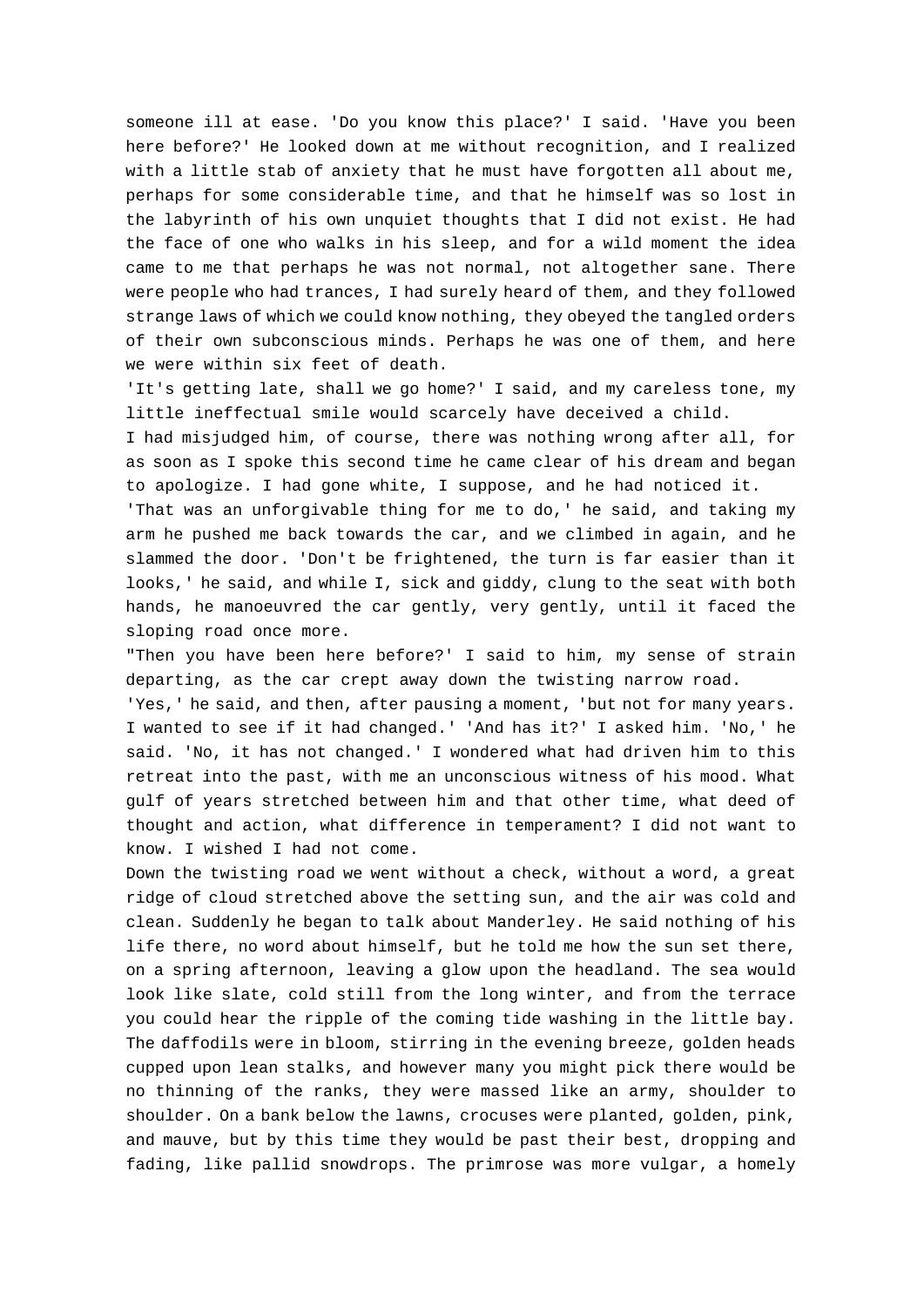pleasant creature who appeared in every cranny like a weed. Too early yet for bluebells, their heads were still hidden beneath last year's leaves, but when they came, dwarfing the more humble violet, they choked the very bracken in the woods, and with their colour made a challenge to the sky.

He never would have them in the house, he said. Thrust into vases they became dank and listless, and to see them at their best you must walk in the woods in the morning, about twelve o'clock, when the sun was overhead. They had a smoky, rather bitter smell, as though a wild sap ran in their stalks, pungent and juicy. People who plucked bluebells from the woods were vandals; he had forbidden it at Manderley. Sometimes, driving in the country, he had seen bicyclists with huge bunches strapped before them on the handles, the bloom already fading

from the dying heads, the ravaged stalks straggling naked and unclean. The primrose did not mind it quite so much; although a creature of the wilds it had a leaning towards civilization, and preened and smiled in a jam-jar in some cottage window without resentment, living quite a week if given water. No wild flowers came in the house at Manderley. He had special cultivated flowers, grown for the house alone, in the walled garden. A rose was one of the few flowers, he said, that looked better picked than growing. 'A bowl of roses in a drawing-room had a depth of colour and scent they had not possessed in the open. There was something rather blousy about roses in full bloom, something shallow and raucous, like women with untidy hair. In the house they became mysterious and subtle. He had roses in the house at Manderley for eight months in the year. Did I like syringa, he asked me? There was a tree on the edge of the lawn he could smell from his bedroom window. His sister, who was a hard, rather practical person, used to complain that there were too many scents at Manderley, they made her drunk. Perhaps she was right. He did not care. It was the only form of intoxication that appealed to him. His earliest recollection was of great branches of lilac, standing in white jars, and they filled the house with a wistful, poignant smell.

The little pathway down the valley to the bay had clumps of azalea and rhododendron planted to the left of it, and if you wandered down it on a May evening after dinner it was just as though the shrubs had sweated in the air. You could stoop down and pick a fallen petal, crush it between your fingers, and you had there, in the hollow of your hand, the essence of a thousand scents, unbearable and sweet. All from a curled and crumpled petal. And you came out of the valley, heady and rather dazed, to the hard white shingle of the beach and the still water. A curious, perhaps too sudden contrast...

As he spoke the car became one of many once again, dusk had fallen without my noticing it, and we were in the midst of light and sound in the streets of Monte Carlo. The clatter jagged on my nerves, and the lights were far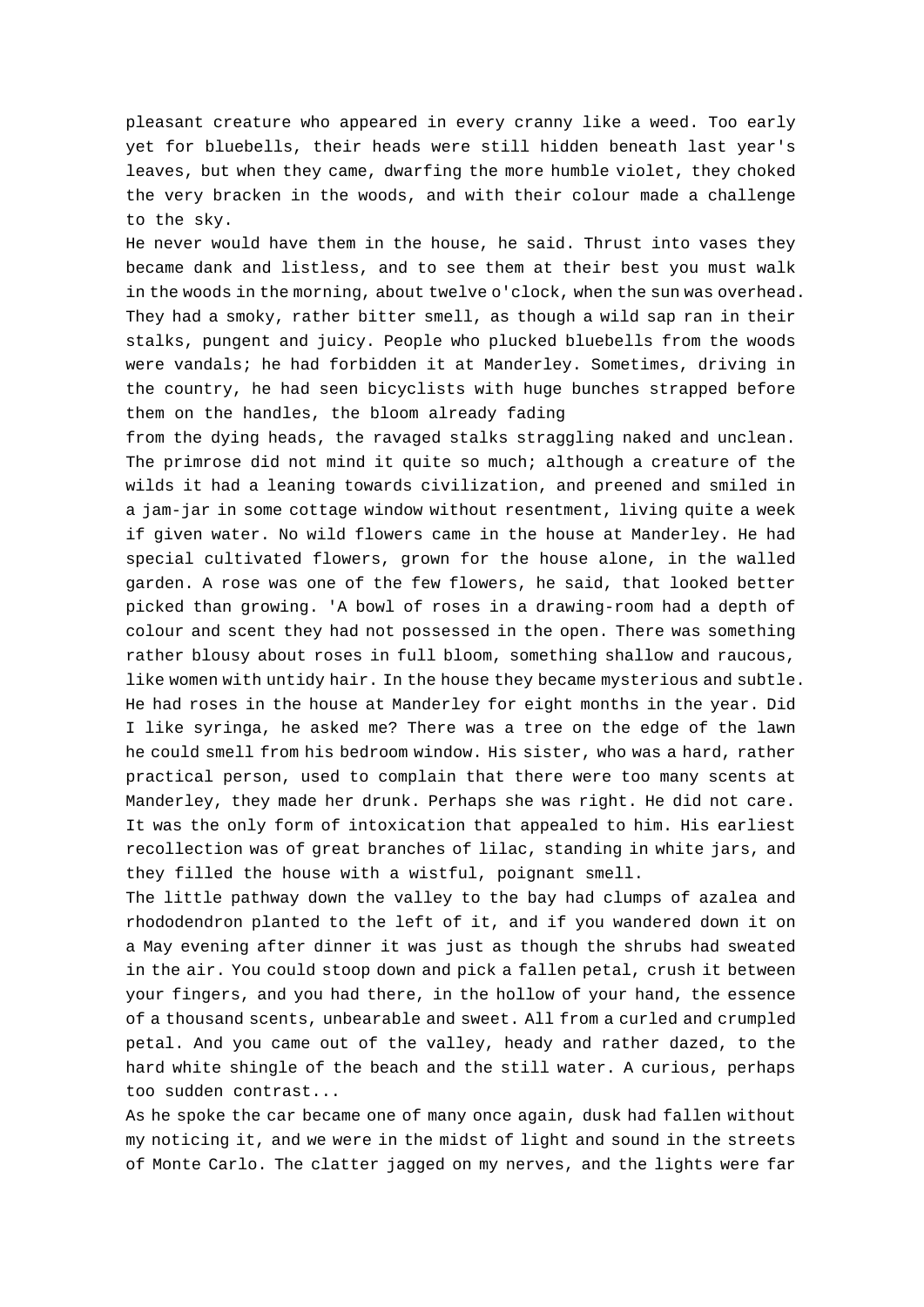too brilliant, far too yellow. It was a swift, unwelcome anticlimax. Soon we would come to the hotel, and I felt for my gloves in the pocket of the car. I found them, and my fingers closed upon a book as well, whose slim covers told of poetry. I peered to read the title as the car slowed down before the door of the hotel. 'You can take it and read it if you like,' he said, his voice casual and indifferent now that the drive was over, and we were back again, and Manderley was many hundreds of miles distant.

I was glad, and held it tightly with my gloves. I felt I wanted some possession of his, now that the day was finished.

'Hop out,' he said. 'I must go and put the car away. I shan't see you in the restaurant this evening as I'm dining out. But thank you for today.' I went up the hotel steps alone, with all the despondency of a child whose treat is over. My afternoon had spoilt me for the hours that still remained, and I thought how long they would seem until my bed-time, how empty too my supper all alone. Somehow I could not face the bright inquiries of the nurse upstairs, or the possibilities of Mrs Van Hopper's husky interrogation, so I sat down in the corner of the lounge behind a pillar and ordered tea.

The waiter appeared bored; seeing me alone there was no need for him to press, and anyway it was that dragging time of day, a few minutes after half past five, when the nonnal tea is finished and the hour for drinks remote.

Rather forlorn, more than a little dissatisfied, I leant back in my chair and took up the book of poems. The volume was well worn, well thumbed, falling open automatically at what must be a much-frequented page.

I fled Him, down the nights and down the days; I fled Him, down the arches of the years; I fled Him, down the labyrinthine ways Of my own mind; and in the midst of tears I hid from Him, and under running laughter.

Up vistaed slopes I sped

And shot, precipited

Adown Titanic glooms of chasmed fears, From those strong feet that followed, followed after.

I felt rather like someone peering through the keyhole of a locked door, and a little furtively I laid the book aside. What hound of heaven had driven him to the high hills this afternoon? I thought of his car, with half a length between it and that drop of two thousand feet, and the blank expression on his face. What footsteps echoed in his mind, what whispers, and what memories, and why, of all poems, must he keep this one in the pocket of his car? I wished he were less remote; and I anything but the creature that I was in my shabby coat and skirt, my broad-brimmed schoolgirl hat.

The sulky waiter brought my tea, and while I ate bread-and-butter dull as sawdust I thought of the pathway through the valley he had described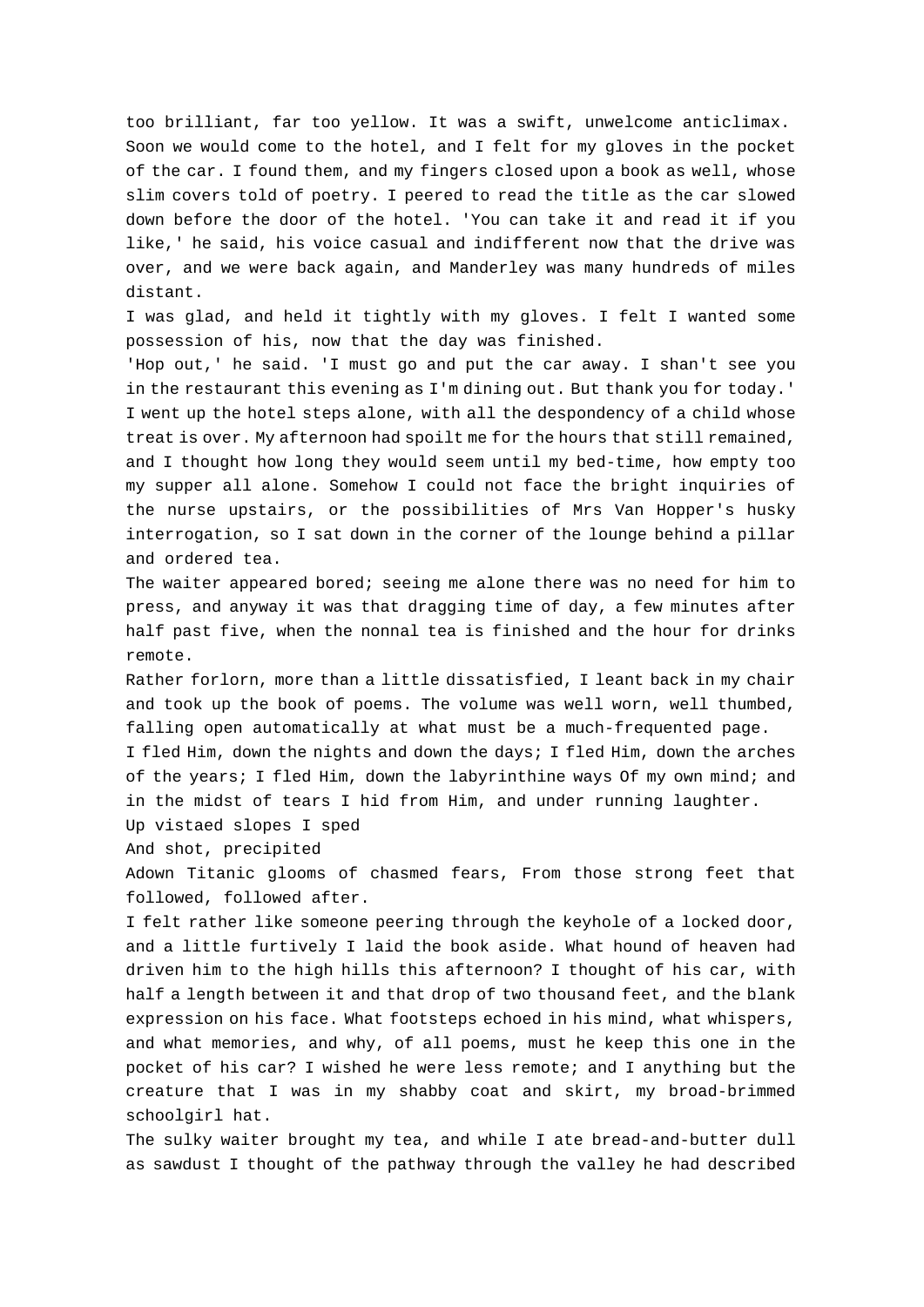to me this afternoon, the smell of the azaleas, and the white shingle of the bay. If he loved it all so much why did he seek the superficial froth of Monte Carlo? He had told Mrs Van Hopper he had made no plans, he came away in rather a hurry. And I pictured him running down that pathway in the valley with his own hound of heaven at his heels.

I picked up the book again, and this time it opened at the title-page, and I read the dedication. 'Max- from Rebecca. 17 May', written in a curious slanting hand. A little blob of ink marred the white page opposite, as though the writer, in impatience, had shaken her pen to make the ink flow freely. And then as it bubbled through the nib, it came a little thick, so that the name Rebecca stood out black and strong, the tall and sloping R dwarfing the other letters.

I shut the book with a snap, and put it away under my gloves; and stretching to a nearby chair, I took up an old copy of VIllustration and turned the pages. There were some fine photographs of the chateaux of the Loire, and an article as well. I read it carefully, referring to the photographs, but when I finished I knew I had not understood a word. It was not Blois with its thin turrets and its spires that stared up at me from the printed page. It was the face of Mrs Van Hopper in the restaurant the day before, her small pig's eyes darting to the neighbouring table, her fork, heaped high with ravioli, pausing in mid-air.

'An appalling tragedy,' she was saying, 'the papers were full of it of course. They say he never talks about it, never mentions her name. She was drowned you know, in the bay near Manderley ...' chapter five

I am glad it cannot happen twice, the fever of first love. For it is a fever, and a burden, too, whatever the poets may say. They are not brave, the days when we are twenty-one. They are full of little cowardices, little fears without foundation, and one is so easily bruised, so swiftly wounded, one falls to the first barbed word. Today, wrapped in the complacent armour of approaching middle age, the infinitesimal pricks of day by day brush one lightly and are soon forgotten, but then - how a careless word would linger, becoming a fiery stigma, and how a look, a glance over a shoulder, branded themselves as things eternal. A denial heralded the thrice crowing of a cock, and an insincerity was like the kiss of Judas. The adult mind can lie with untroubled conscience and a gay composure, but in those days even a small deception scoured the tongue, lashing one against the stake itself.

'What have you been doing this morning?' I can hear her now, propped against her pillows, with all the small irritability of the patient who is not really ill, who has lain in bed too long, and I, reaching to the bedside drawer for the pack of cards, would feel the guilty flush form patches on my neck.

'I've been playing tennis with the professional,' I told her, the false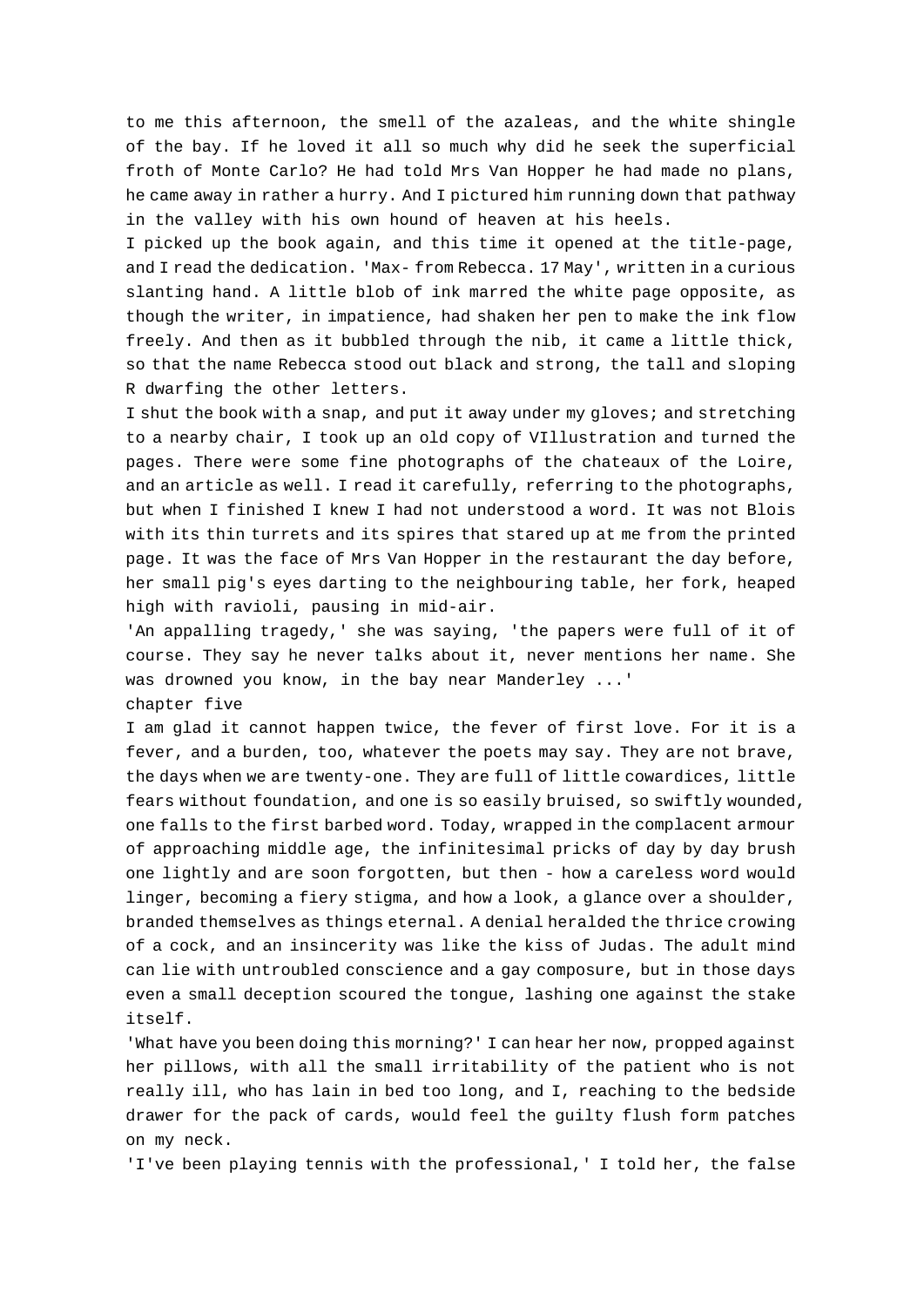words bringing me to panic, even as I spoke, for what if the professional himself should come up to the suite, then,

that very afternoon, and bursting in upon her complain that I had missed my lesson now for many days?

"The trouble is with me laid up like this you haven't got enough to do,' she said, mashing her cigarette in a jar of cleansing cream, and taking the cards in her hand she mixed them in the deft, irritating shuffle of the inveterate player, shaking them in threes, snapping the backs.

'I don't know what you find to do with yourself all day,' she went on; 'you never have any sketches to show me, and when I do ask you to do some shopping for me you forget to buy my Taxol. All I can say is that I hope your tennis will improve; it will be useful to you later on. A poor player is a great bore. Do you still serve underhand?' She flipped the Queen of Spades into the pool, and the dark face stared up at me like Jezebel. 'Yes,' I said, stung by her question, thinking how just and appropriate her word. It described me well. I was underhand. I had not played tennis with the professional at all. I had not once played since she had lain in bed, and that was a little over a fortnight now. I wondered why it was I clung to this reserve, and why it was I did not tell her that every morning I drove with de Winter in his car, and lunched with him, too, at his table in the restaurant.

'You must come up to the net more; you will never play a good game until you do,' she continued, and I agreed, flinching at my own hypocrisy, covering the Queen with the weak-chinned Knave of Hearts.

I have forgotten much of Monte Carlo, of those morning drives, of where we went, even our conversation; but I have not forgotten how my fingers trembled, cramming on my hat, and how I ran along the corridor and down the stairs, too impatient to wait for the slow whining of the lift, and so outside, brushing the swing doors before the commissionaire could help me.

He would be there, in the driver's seat, reading a paper while he waited, and when he saw me he would smile, and toss it behind him in the back seat, and open the door, saying, 'Well, how is the friend-of-the-bosom this morning, and where does she want to go?' If he had driven round in circles it would not have mattered to me, for I was in that first flushed stage when to climb into the seat beside him, and lean forward to the wind-

screen hugging my knees, was almost too much to bear. I was like a little scrubby schoolboy with a passion for a sixth-form prefect, and he kinder, and far more inaccessible.

"There's a cold wind this morning, you had better put on my coat.' I remember that, for I was young enough to win happiness in the wearing of his clothes, playing the schoolboy again who carries his hero's sweater and ties it about his throat choking, with pride, and this borrowing of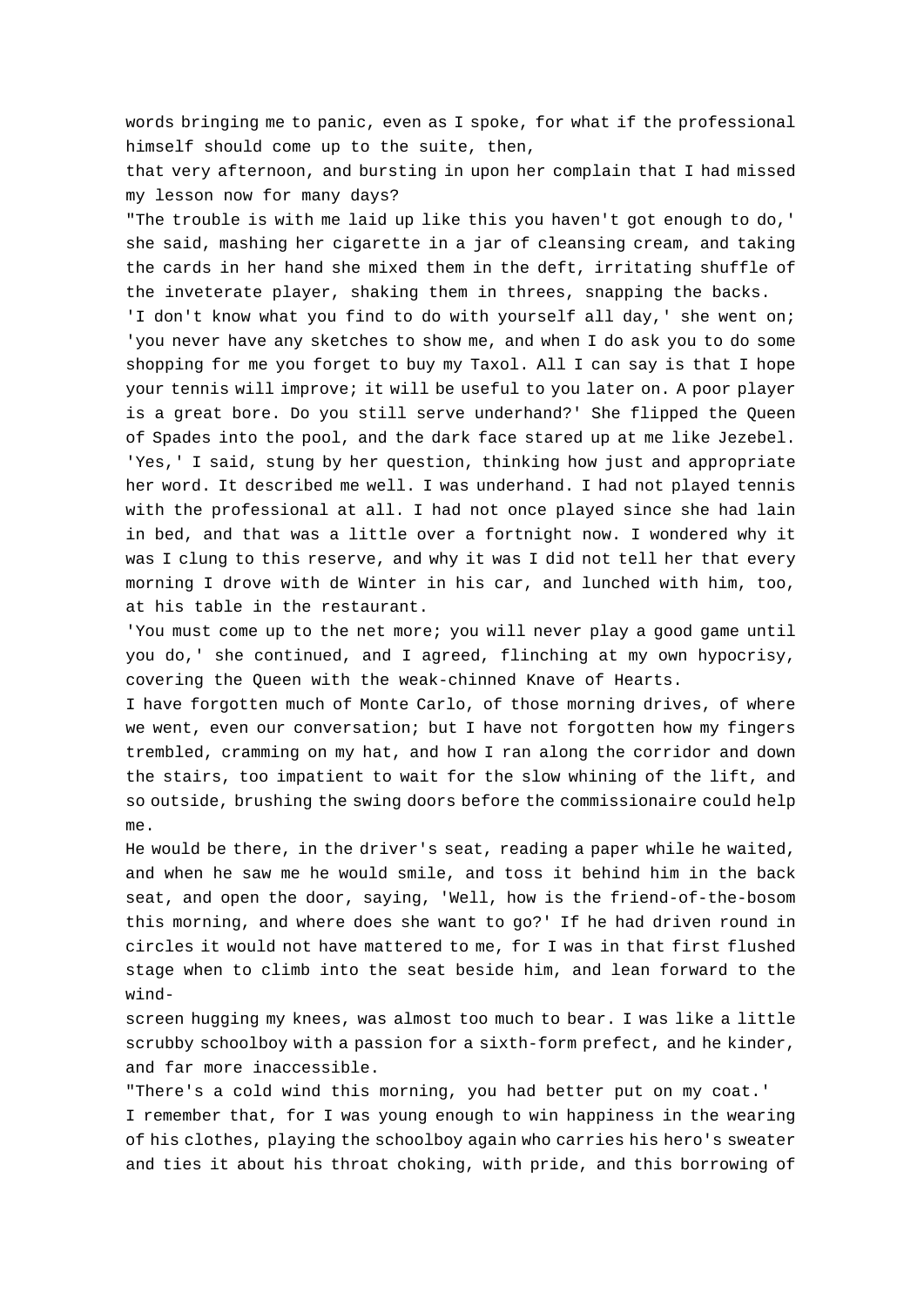his coat, wearing it around my shoulders for even a few minutes at a time, was a triumph in itself, and made a glow about my morning.

Not for me the languor and the subtlety I had read about in books. The challenge and the chase. The sword-play, the swift glance, the stimulating smile. The art of provocation was unknown to me, and I would sit with his map upon my lap, the wind blowing my dull, lanky hair, happy in his silence yet eager for his words. Whether he talked or not made little difference to my mood. My only enemy was the clock on the dashboard, whose hands would move relentlessly to one o'clock. We drove east, we drove west, amidst the myriad villages that cling like limpets to the Mediterranean shore, and today I remember none of them.

All I remember is the feel of the leather seats, the texture of the map upon my knee, its frayed edges, its worn seams, and how one day, looking at the clock, I thought to myself, 'This moment now, at twenty past eleven, this must never be lost,' and I shut my eyes to make the experience more lasting. When I opened my eyes we were by a bend in the road, and a peasant girl in a black shawl waved to us; I can see her now, her dusty skirt, her gleaming, friendly smile, and in a second we had passed the bend and could see her no more. Already she belonged to the past, she was only a memory.

I wanted to go back again, to recapture the moment that had gone, and then it came to me that if we did it would not be the same, even the sun would be changed in the sky, casting another shadow, and the peasant girl would trudge past us along the road in a different way, not waving this time, perhaps not even seeing us. There was something chilling in the thought, something a little melancholy, and looking at the

clock I saw that five more minutes had gone by. Soon we would have reached our time limit, and must return to the hotel.

'If only there could be an invention', I said impulsively, 'that bottled up a memory, like scent. And it never faded, and it never got stale. And then, when one wanted it, the bottle could be uncorked, and it would be like living the moment all over again.' I looked up at him, to see what he would say. He did not turn to me, he went on watching the road ahead. 'What particular moments in your young life do you wish uncorked?' he said. I could not tell from his voice whether he was teasing me or not. 'I'm not sure,' I began, and then blundered on, rather foolishly, not thinking of my words, 'I'd like to keep this moment and never forget it.' 'Is that meant to be a compliment to the day, or to my driving?' he said, and as he laughed, like a mocking brother, I became silent, overwhelmed suddenly by the great gulf between us, and how his very kindness to me widened it.

I knew then that I would never tell Mrs Van Hopper about these morning expeditions, for her smile would hurt me as his laugh had done. She would not be angry, nor would she be shocked; she would raise her eyebrows very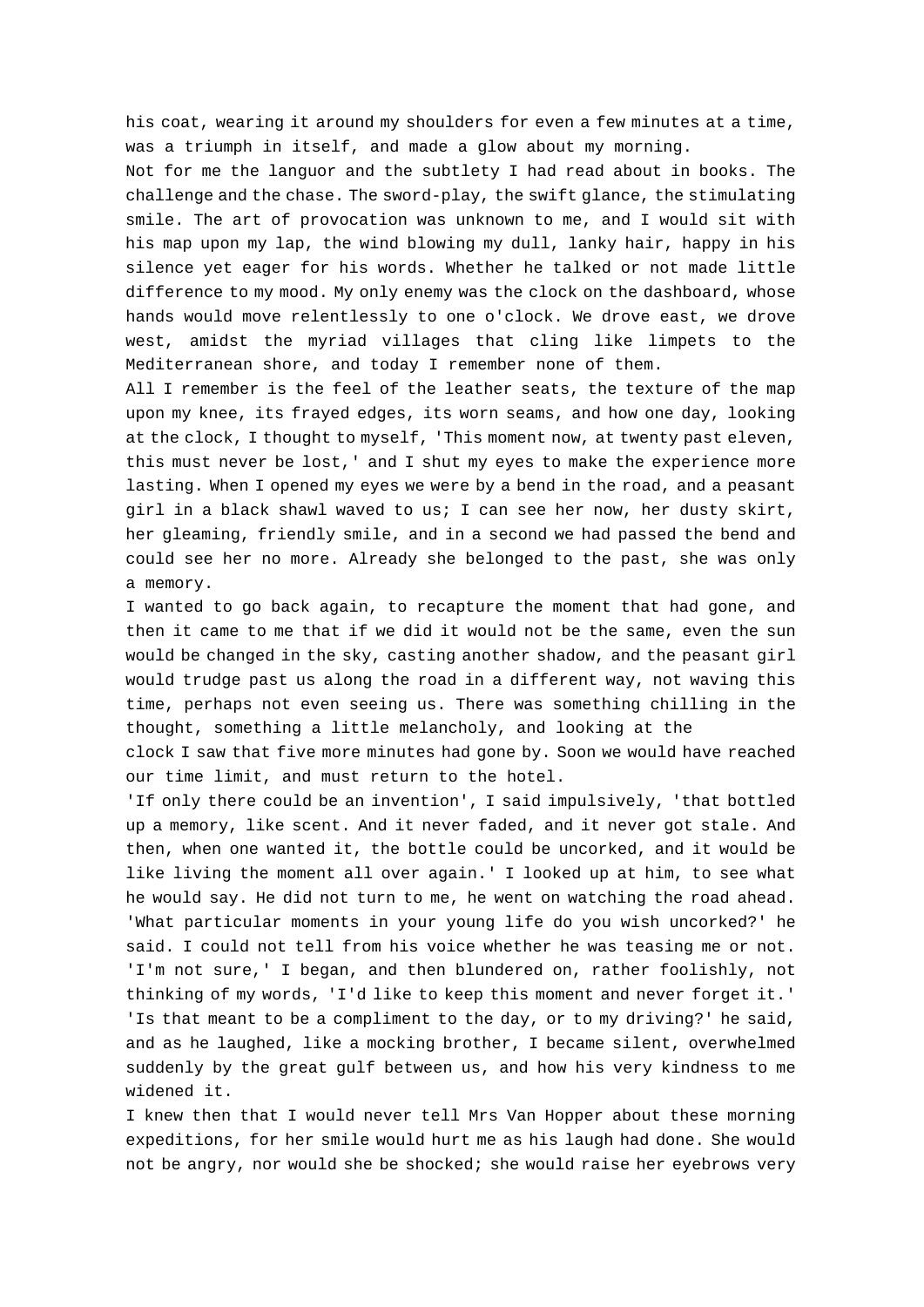faintly as though she did not altogether believe my story, and then with a tolerant shrug of the shoulder she would say, 'My dear child, it's extremely sweet and kind of him to take you driving; the only thing is - are you sure it does not bore him dreadfully?' And then she would send me out to buy Taxol, patting me on the shoulder. What degradation lay in being young, I thought, and fell to tearing my nails.

'I wish,' I said savagely, still mindful of his laugh and throwing discretion to the wind, 'I wish I was a woman of about thirty-six dressed in black satin with a string of pearls.'

'You would not be in this car with me if you were,' he said; 'and stop biting those nails, they are ugly enough already.'

'You'll think me impertinent and rude I dare say,' I went on, 'but I would like to know why you ask me to come out in the car, day after day. You are being kind, that's obvious, but why do you choose me for your charity?' I sat up stiff and straight in my seat and with all the poor pomposity of youth.

'I ask you,' he said gravely, 'because you are not dressed in black satin, with a string of pearls, nor are you thirty-six.' His face was without expression, I could not tell whether he laughed inwardly or not.

'It's all very well,' I said; 'you know everything there is to know about me. There's not much, I admit, because I have not been alive for very long, and nothing much has happened to me, except people dying, but you -I know nothing more about you than I did the first day we met.'

'And what did you know then?' he asked.

'Why, that you lived at Manderley and - and that you had lost your wife.' There, I had said it at last, the word that had hovered on my tongue for days. Your wife. It came out with ease, without reluctance, as though the mere mention of her must be the most casual thing in all the world. Your wife. The word lingered in the air once I had uttered it, dancing before me, and because he received it silently, making no comment, the word magnified itself into something heinous and appalling, a forbidden word, unnatural to the tongue. And I could not call it back, it could never be unsaid. Once again I saw the inscription on the fly-leaf of that book of poems, and the curious slanting R. I felt sick at heart and cold. He would never forgive me, and this would be the end of our friendship. I remember staring straight in front of me at the windscreen, seeing nothing of the flying road, my ears still tingling with that spoken word. The silence became minutes, and the minutes became miles, and everything is over now, I thought, I shall never drive with him again. Tomorrow he will go away. And Mrs Van Hopper will be up again. She and I will walk along the terrace as we did before. The porter will bring down his trunks, I shall catch a glimpse of them in the luggage lift, with new-plastered labels. The bustle and finality of departure. The sound of the car changing gear as it turned the corner, and then even that sound merging into the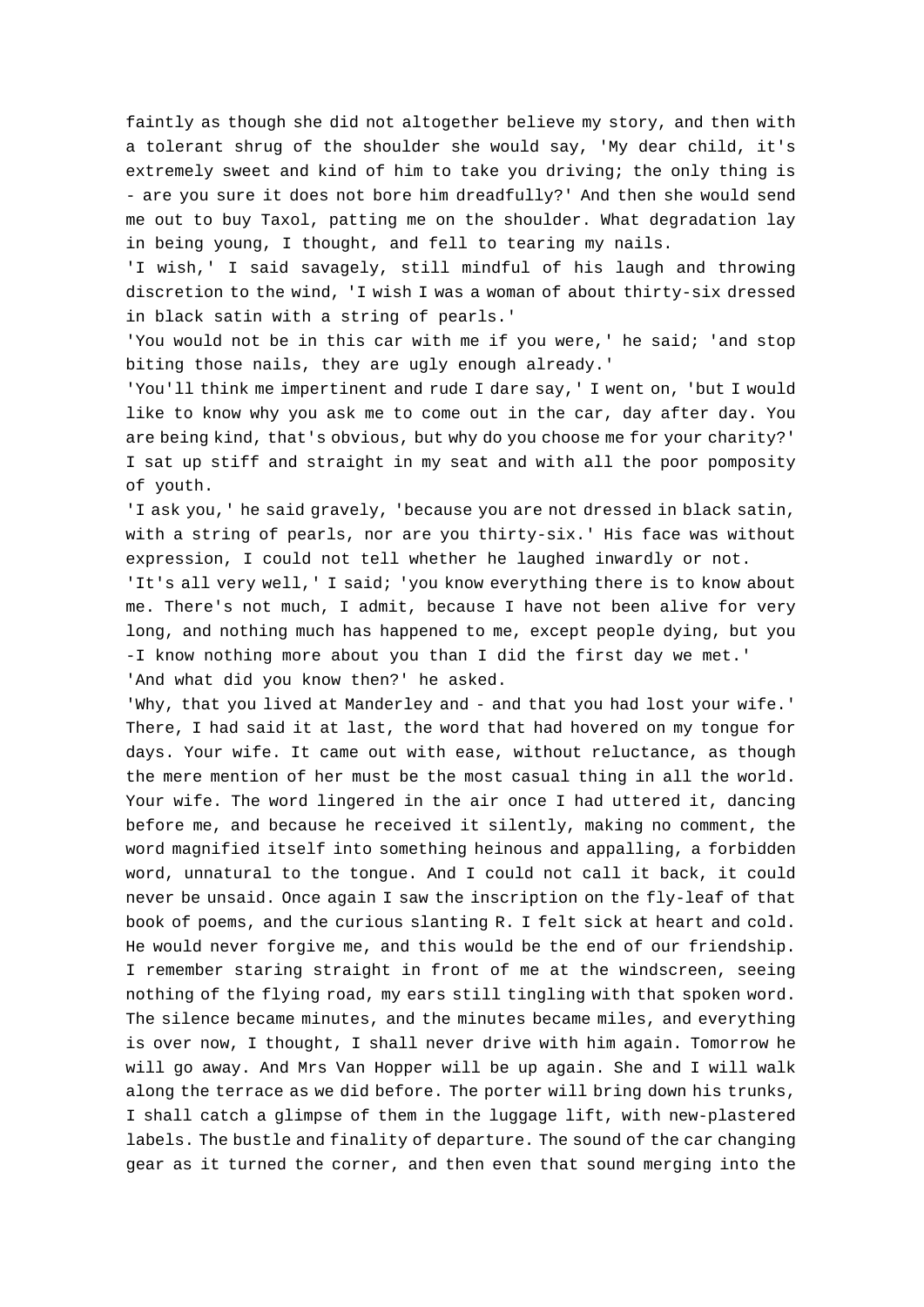common traffic, and being lost, and so absorbed for ever.

I was so deep in my picture, I even saw the porter pocketing his tip and going back through the swing-door of the hotel, saying something over his shoulder to the commissionaire, that I did not notice the slowing-down of the car, and it was only

when we stopped, drawing up by the side of the road, that I brought myself back to the present once again. He sat motionless, looking without his hat and with his white scarf round his neck, more than ever like someone medieval who lived within a frame. He did not belong to the bright landscape, he should be standing on the steps of a gaunt cathedral, his cloak flung back, while a beggar at his feet scrambled for gold coins.

The friend had gone, with his kindliness and his easy camaraderie, and the brother too, who had mocked me for nibbling at my nails. This man was a stranger. I wondered why I was sitting beside him in the car.

Then he turned to me and spoke. 'A little while ago you talked about an invention,' he said, 'some scheme for capturing a memory. You would like, you told me, at a chosen moment to live the past again. I'm afraid I think rather differently from you. All memories are bitter, and I prefer to ignore them. Something happened a year ago that altered my whole life, and I want to forget every phase in my existence up to that time. Those days are finished. They are blotted out. I must begin living all over again. The first day we met, your Mrs Van Hopper asked me why I came to Monte Carlo. It put a stopper on those memories you would like to resurrect. It does not always work, of course; sometimes the scent is too strong for the bottle, and too strong for me. And then the devil in one, like a furtive peeping Tom, tries to draw the cork. I did that in the first drive we took together. When we climbed the hills and looked down over the precipice. I was there some years ago, with my wife. You asked me if it was still the same, if it had changed at all. It was just the same, but - I was thankful to realize - oddly impersonal. There was no suggestion of the other time. She and I had left no record. It may have been because you were with me. You have blotted out the past for me, you know, far more effectively than all the bright lights of Monte Carlo. But for you I should have left long ago, gone on to Italy, and Greece, and further still perhaps. You have spared me all those wanderings. Damn your puritanical little tight-lipped speech to me. Damn your idea of my kindness and my charity. I ask you to come with me because I want you and your

company, and if you don't believe me you can leave the car now and find your own way home. Go on, open the door, and get out.'

I sat still, my hands in my lap, not knowing whether he meant it or not. 'Well,' he said, 'what are you going to do about it?'

Had I been a year or two younger I think I should have cried. Children's tears are very near the surface, and come at the first crisis. As it was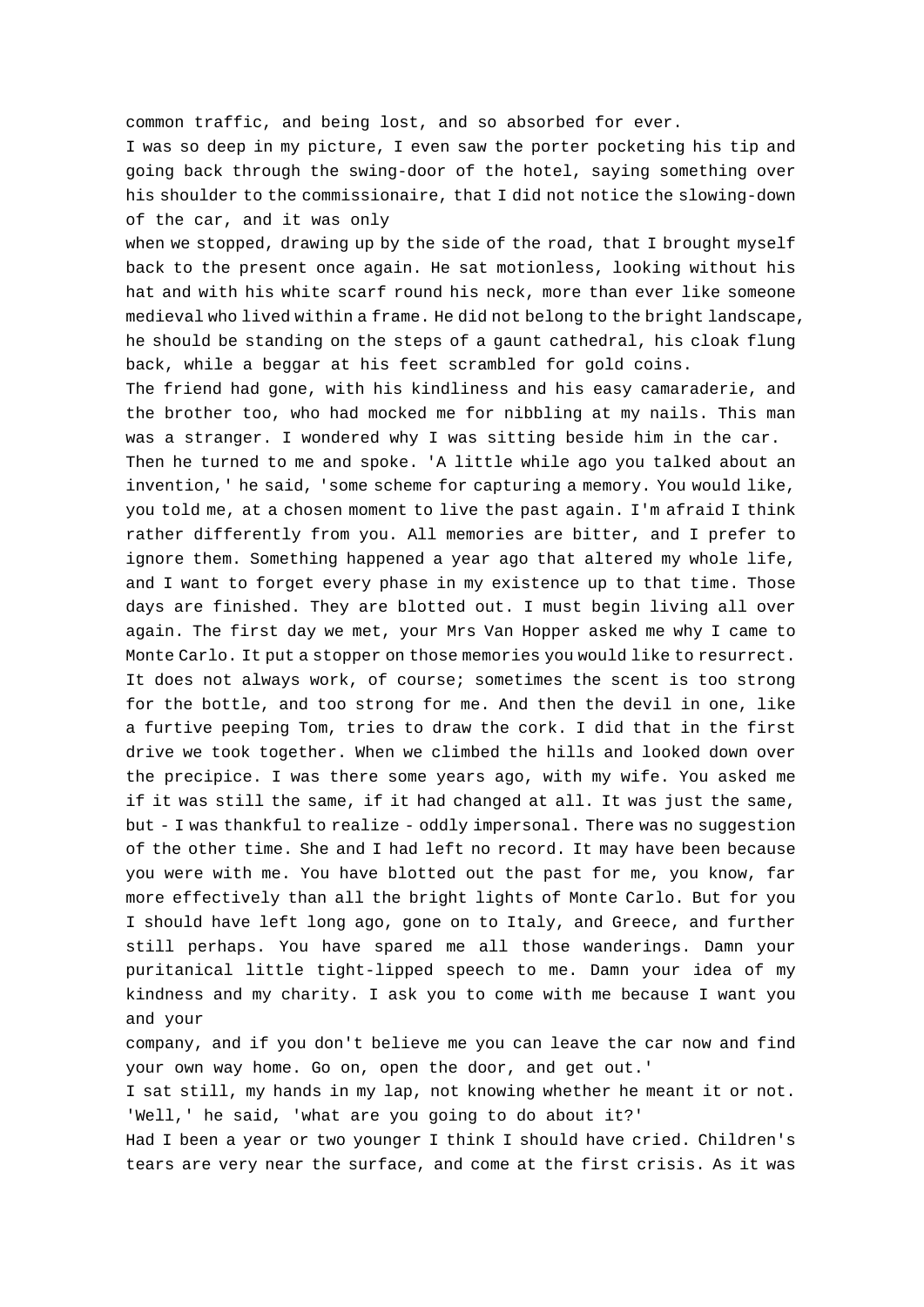I felt them prick behind my eyes, felt the ready colour flood my face, and catching a sudden glimpse of myself in the glass above the windscreen saw in full the sorry spectacle that I made, with troubled eyes and scarlet cheeks, lank hair flopping under broad felt hat.

'I want to go home,' I said, my voice perilously near to trembling, and without a word he started up the engine, let in the clutch, and turned the car round the way that we had come.

Swiftly we covered the ground, far too swiftly, I thought, far too easily, and the callous countryside watched us with indifference. We came to the bend in the road that I had wished to imprison as a memory, and the peasant girl was gone, and the colour was fiat, and it was no more after all than any bend in any road passed by a hundred motorists. The glamour of it had gone with my happy mood, and at the thought of it my frozen face quivered into feeling, my adult pride was lost, and those despicable tears rejoicing at their conquest welled into my eyes and strayed upon my cheeks. I could not check them, for they came unbidden, and had I reached in my pocket for a handkerchief he would have seen I must let them fall untouched, and suffer the bitter salt upon my lips, plumbing the depths of humiliation. Whether he had turned his head to look at me I do not know, for I watched the road ahead with blurred and steady stare, but suddenly he put out his hand and took hold of mine, and kissed it, still saying nothing, and then he threw his handkerchief on my lap, which I was too ashamed to touch. I thought of all those heroines of fiction who looked pretty when they cried, and what a contrast I must make with blotched and swollen face, and red rims to my eyes. It was a dismal finish to my morning, and the day that stretched ahead of me was

long. I had to lunch with Mrs Van Hopper in her room because the nurse was going out, and afterwards she would make me play bezique with all the tireless energy of the convalescent. I knew I should stifle in that room. There was something sordid about the tumbled sheets, the sprawling blankets, and the thumped pillows, and that bedside table dusty with powder, spilt scent, and melting liquid rouge. Her bed would be littered with the separated sheets of the daily papers folded anyhow, while French novels with curling edges and the covers torn kept company with American magazines. The mashed stubs of cigarettes lay everywhere - in cleansing cream, in a dish of grapes, and on the floor beneath the bed. Visitors were lavish with their flowers, and the vases stood cheek-by-jowl in any fashion, hot-house exotics crammed beside mimosa, while a great beribboned casket crowned them all, with tier upon tier of crystallized fruit. Later her friends would come in for a drink, which I must mix for them, hating my task, shy and ill-at-ease in my corner hemmed in by their parrot chatter, and I would be a whipping-boy again, blushing for her when, excited by her little crowd, she must sit up in bed and talk too loudly, laugh too long, reach to the portable gramophone and start a record,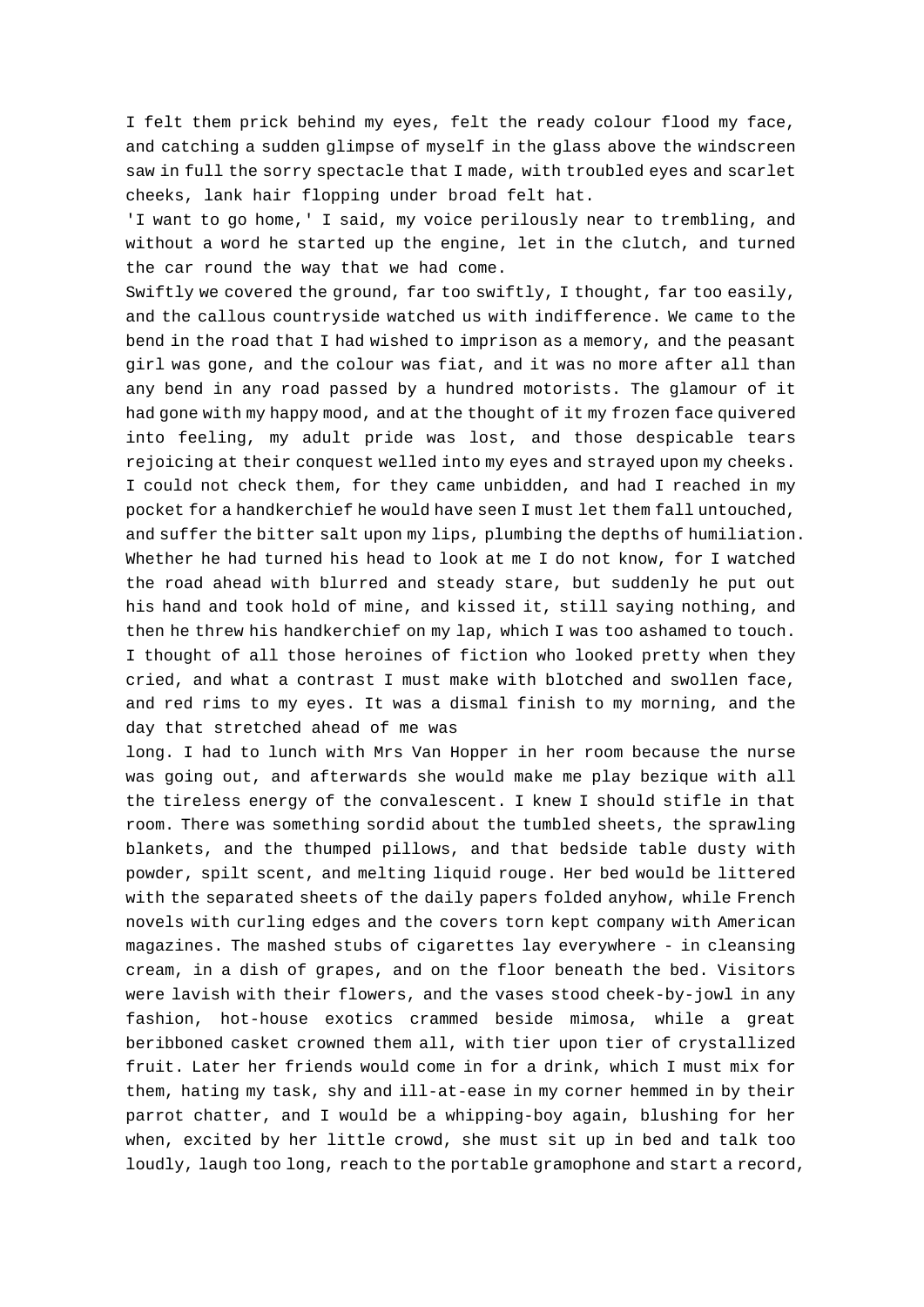shrugging her large shoulders to the tune. I preferred her irritable and snappy, her hair done up in pins, scolding me for forgetting her Taxol. All this awaited me in the suite, while he, once he had left me at the hotel, would go away somewhere alone, towards the sea perhaps, feel the wind on his cheek, follow the sun; and it might happen that he would lose himself in those memories that I knew nothing of, that I could not share, he would wander down the years that were gone.

The gulf that lay between us was wider now than it had ever been, and he stood away from me, with his back turned, on the further shore. I felt young and small and very much alone, and now, in spite of my pride, I found his handkerchief and blew my nose, throwing my drab appearance to the winds. It could never matter.

'To hell with this,' he said suddenly, as though angry, as though bored, and he pulled me beside him, and put his arm round my shoulder, still looking straight ahead of him, his right

hand on the wheel. He drove, I remember, even faster than before. 'I suppose you are young enough to be my daughter, and I don't know how to deal with you,' he said. The road narrowed then to a corner, and he had to swerve to avoid a dog. I thought he would release me, but he went on holding me beside him, and when the corner was passed, and the road came straight again he did not let me go. 'You can forget all I said to you this morning,' he said; 'that's all finished and done with. Don't let's ever think of it again. My family always call me Maxim, I'd like you to do the same. You've been formal with me long enough.' He felt for the brim of my hat, and took hold of it, throwing it over his shoulder to the back seat, and then bent down and kissed the top of my head. 'Promise me you will never wear black satin,' he said. I smiled then, and he laughed back at me, and the morning was gay again, the morning was a shining thing. Mrs Van Hopper and the afternoon did not matter a flip of the finger. It would pass so quickly, and there would be tonight, and another day tomorrow. I was cocksure, jubilant; at that moment I almost had the courage to claim equality. I saw myself strolling into Mrs Van Hopper's bedroom rather late for my bezique, and when questioned by her, yawning carelessly, saying, 'I forgot the time. I've been lunching with Maxim.'

I was still child enough to consider a Christian name like a plume in the hat, though from the very first he had called me by mine. The morning, for all its shadowed moments, had promoted me to a new level of friendship, I did not lag so far behind as I had thought. He had kissed me too, a natural business, comforting and quiet. Not dramatic as in books. Not embarrassing. It seemed to bring about an ease in our relationship, it made everything more simple. The gulf between us had been bridged after all. I was to call him Maxim. And that afternoon playing bezique with Mrs Van Hopper was not so tedious as it might have been, though my courage failed me and I said nothing of my morning. For when, gathering her cards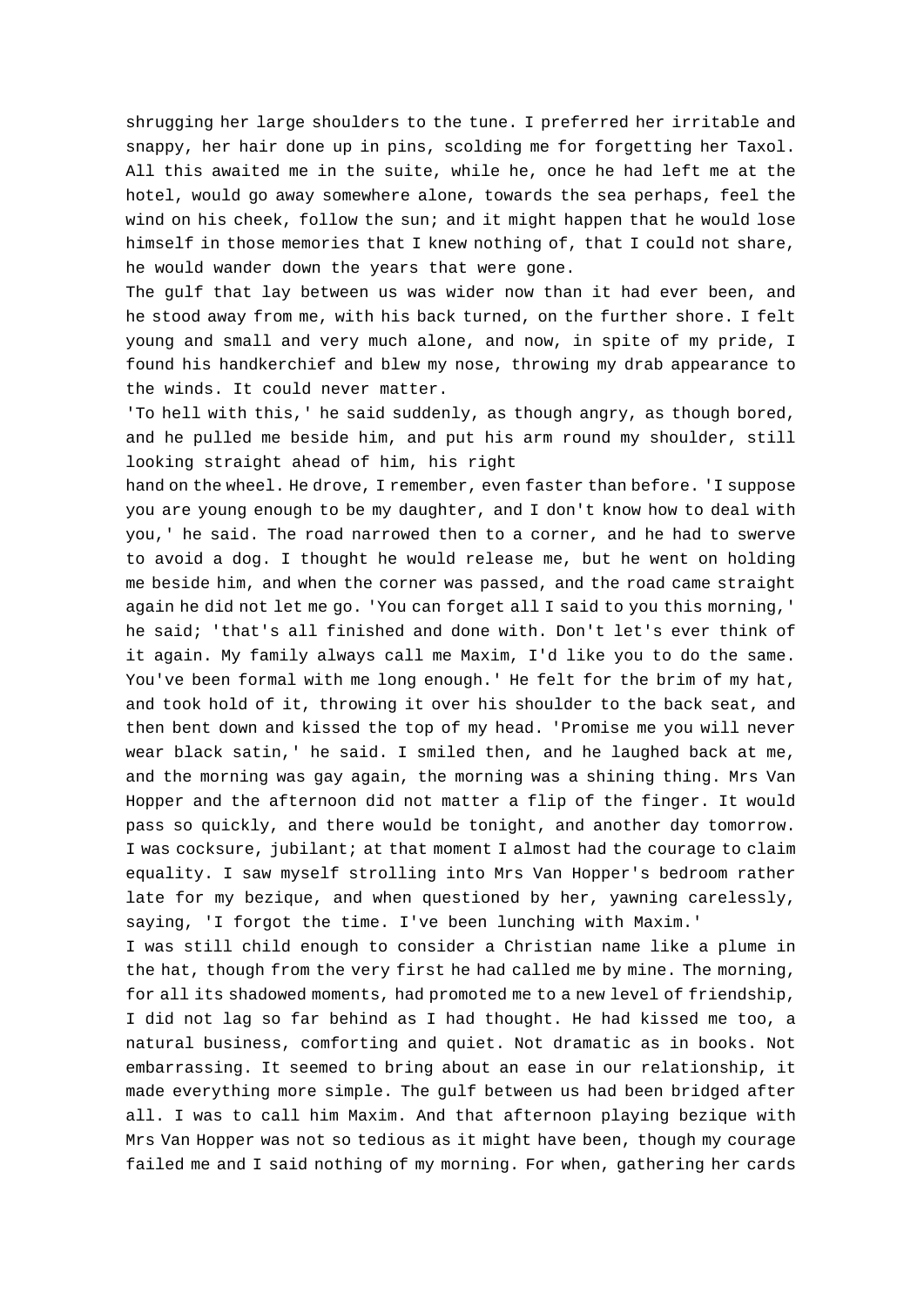together at the end, and reaching for the box, she said casually, 'Tell me, is Max de Winter still in the hotel?' I hesitated a moment, like a diver on the brink, then lost my

nerve and my tutored self-possession, saying, 'Yes, I believe so - he comes into the restaurant for his meals.'

Someone has told her, I thought, someone has seen us together, the tennis professional has complained, the manager has sent a note, and I waited for her attack. But she went on putting the cards back into the box, yawning a little, while I straightened the tumbled bed. I gave her the bowl of powder, the rouge compact, and the lipstick, and she put away the cards and took up the hand glass from the table by her side. 'Attractive creature,' she said, 'but queer-tempered I should think, difficult to know. I thought he might have made some gesture of asking one to Manderley that day in the lounge, but he was very close.'

I said nothing. I watched her pick up the lipstick and outline a bow upon her hard mouth. 'I never saw her,' she said, holding the glass away to see the effect, 'but I believe she was very lovely. Exquisitely turned out, and brilliant in every way. They used to give tremendous parties at Manderley. It was all very sudden and tragic, and I believe he adored her. I need the darker shade of powder with this brilliant red, my dear: fetch it, will you, and put this box back in the drawer?'

And we were busy then with powder, scent, and rouge, until the bell rang and her visitors came in. I handed them their drinks, dully, saying little; I changed the records on the gramophone, I threw away the stubs of cigarettes.

'Been doing any sketching lately, little lady?' The forced heartiness of an old banker, his monocle dangling on a string, and my bright smile of insincerity: 'No, not very lately; will you have another cigarette?' It was not I that answered, I was not there at all. I was following a phantom in my mind, whose shadowy form had taken shape at last. Her features were blurred, her colouring indistinct, the setting of her eyes and the texture of her hair was still uncertain, still to be revealed.

She had beauty that endured, and a smile that was not forgotten. Somewhere her voice still lingered, and the memory of her words. There were places she had visited, and things that she had touched. Perhaps in cupboards there were clothes that she had worn, with the scent about them still. In my bedroom,

under my pillow, I had a book that she had taken in her hands, and I could see her turning to that first white page, smiling as she wrote, and shaking the bent nib. Max from Rebecca. It must have been his birthday, and she had put it amongst her other presents on the breakfast table. And they had laughed together as he tore off the paper and string. She leant, perhaps, over his shoulder, while he read. Max. She called him Max. It was familiar, gay, and easy on the tongue. The family could call him Maxim if they liked.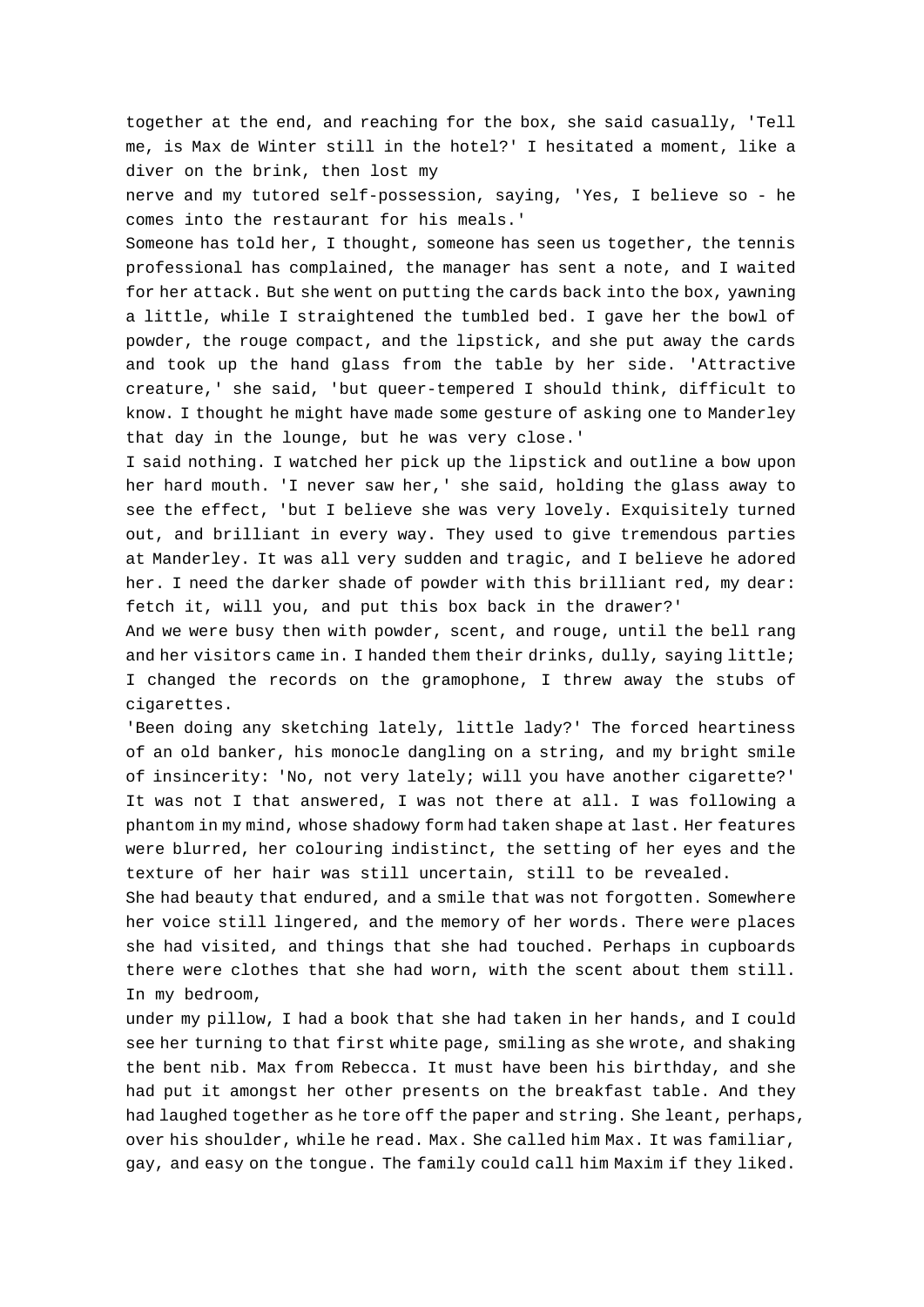Grandmothers and aunts. And people like myself, quiet and dull and youthful, who did not matter. Max was her choice, the word was her possession; she had written it with so great a confidence on the fly-leaf of that book. That bold, slanting hand, stabbing the white paper, the symbol of herself, so certain, so assured.

How many times she must have written to him thus, in how many varied moods. Little notes, scrawled on half-sheets of paper, and letters, when he was away, page after page, intimate, their news. Her voice, echoing through the house, and down the garden, careless and familiar like the writing in the book.

And I had to call him Maxim.

chapter six

Packing up. The nagging worry of departure. Lost keys, unwritten labels, tissue paper lying on the floor. I hate it all. Even now, when I have done so much of it, when I live, as the saying goes, in my boxes. Even today, when shutting drawers and flinging wide an hotel wardrobe, or the impersonal shelves of a furnished villa, is a methodical matter of routine, I am aware of sadness, of a sense of loss. Here, I say, we have lived, we have been happy. This has been ours, however brief the

time. Though two nights only have been spent beneath a roof, yet we leave something of ourselves behind. Nothing material, not a hair-pin on a dressing-table, not an empty bottle of Aspirin tablets, not a handkerchief beneath a pillow, but something indefinable, a moment of our lives, a thought, a mood.

This house sheltered us, we spoke, we loved within those walls. That was yesterday. Today we pass on, we see it no more, and we are different, changed in some infinitesimal way. We can never be quite the .same again. Even stopping for luncheon at a wayside inn, and going to a dark, unfamiliar room to wash my hands, the handle of the door unknown to me, the wallpaper peeling in strips, a funny little cracked mirror above the basin; for this moment, it is mine, it belongs to me. We know one another. This is the present. There is no past and no future. Here I am washing my hands, and the tracked mirror shows me to myself, suspended as it were, in time; this is me, this moment will not pass.

And then I open the door and go to the dining-room, where he is sitting waiting for me at a table, and I think how in that moment I have aged, passed on, how I have advanced one step towards an unknown destiny.

We smile, we choose our lunch, we speak of this and that, but -I say to myself -I am not she who left him five minutes ago. She stayed behind. I am another woman, older, more mature...

I saw in a paper the other day that the Hotel Cote d'Azur at Monte Carlo had gone to new management, and had a different name. The rooms have been redecorated, and the whole interior changed. Perhaps Mrs Van Hopper's suite on the first floor exists no more. Perhaps there is no trace of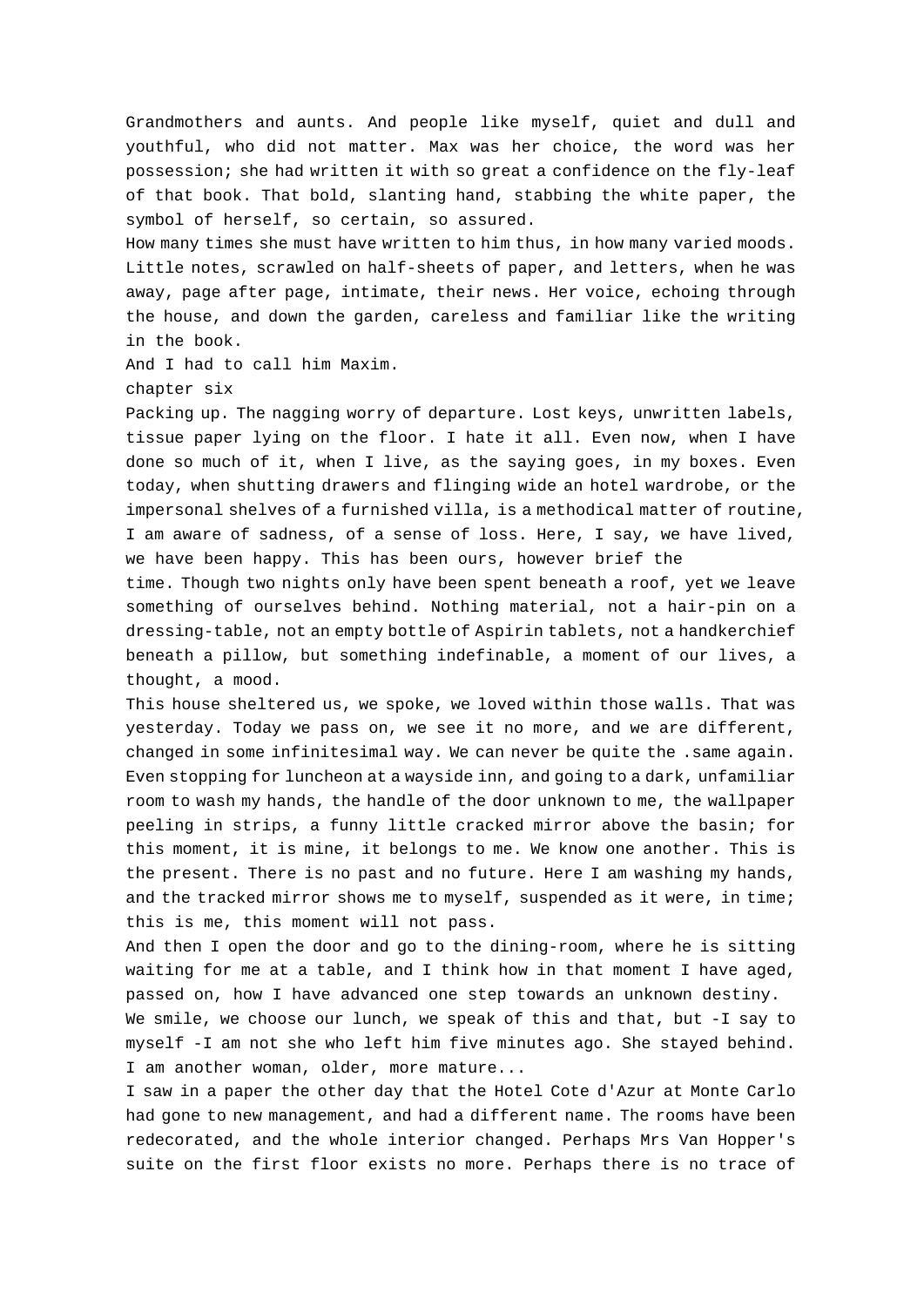the small bedroom that was mine. I knew I should never go back, that day I knelt on the floor and fumbled with the awkward catch of her trunk. The episode was finished, with the snapping of the lock. I glanced out of the window, and it was like turning the page of a photograph album. Those roof-tops and that sea were mine no more. They belonged to yesterday, to the past. The rooms already wore an empty air, stripped of our possessions, and there was something hungry about the suite, as though it

wished us gone, and the new arrivals, who would come tomorrow, in our place. The heavy luggage stood ready strapped and locked in the corridor outside. The smaller stuff would be finished later. Waste-paper baskets groaned under litter. All her half empty medicine bottles and discarded face-cream jars, with torn-up bills and letters. Drawers in tables gaped, the bureau was stripped bare.

She had flung a letter at me the morning before, as I poured out her coffee at breakfast. 'Helen is sailing for New York on Saturday. Little Nancy has a threatened appendix, and they've cabled her to go home. That's decided me. We're going too. I'm tired to death of Europe, and we can come back in the early fall. How d'you like the idea of seeing New York?' The thought was worse than prison. Something of my misery must have shown in my face, for at first she looked astonished, then annoyed.

'What an odd, unsatisfactory child you are. I can't make you out. Don't you realize that at home girls in your position without any money can have the grandest fun? Plenty of boys and excitement. All in your own class. You can have your own little set of friends, and needn't be at my beck and call as much as you are here. I thought you didn't care for Monte?'

'I've got used to it,' I said lamely, wretchedly, my mind a conflict. 'Well, you'll just have to get used to New York, that's all. We're going to catch that boat of Helen's, and it means seeing about our passage at once. Go down to the reception office right away, and make that young clerk show some sign of efficiency. Your day will be so full that you won't have time to have any pangs about leaving Monte!' She laughed disagreeably, squashing her cigarette in the butter, and went to the telephone to ring up all her friends.

I could not face the office right away. I went into the bathroom and locked the door, and sat down on the cork mat, my head in my hands. It had happened at last, the business of going away. It was all over. Tomorrow evening I should be in the train, holding her jewel case and her rug, like a maid, and she in that monstrous new hat with the single quill, dwarfed in her fur-coat, sitting opposite me in the wagon-lit. We would

wash and clean our teeth in that stuffy little compartment with the rattling doors, the splashed basin, the damp towel, the soap with a single hair on it, the carafe half-filled with water, the inevitable notice on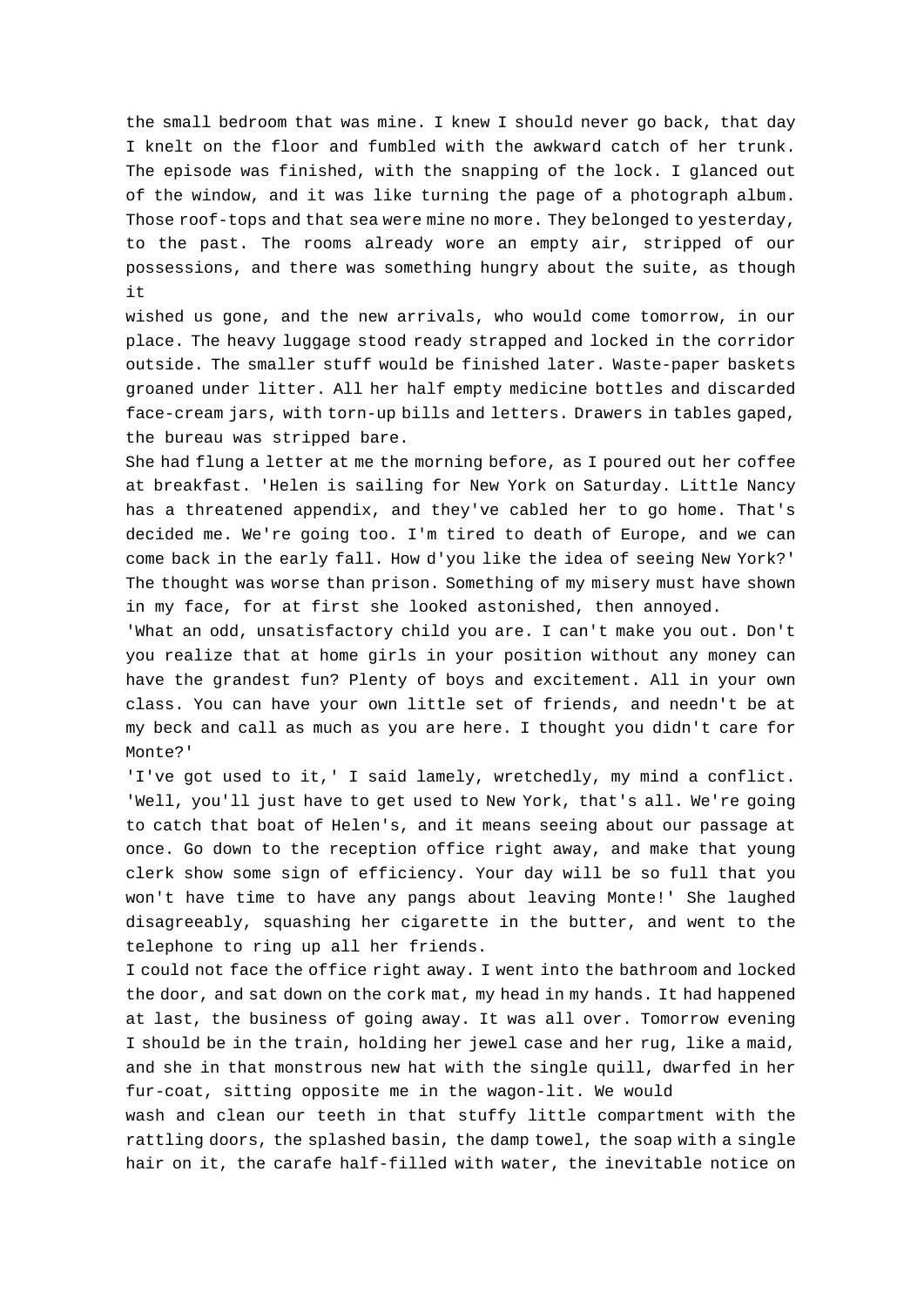the wall 'Sous le lavabo se trouve une vase', while every rattle, every throb and jerk of the screaming train would tell me that the miles carried me away from him, sitting alone in the restaurant of the hotel, at the table I had known, reading a book, not minding, not thinking.

I should say goodbye to him in the lounge, perhaps, before we left. A furtive, scrambled farewell, because of her, and there would be a pause, and a smile, and words like 'Yes, of course, do write', and 'I've never thanked you properly for being so kind', and 'You must forward those snapshots', 'What about your address?' 'Well, I'll have to let you know". And he would light a cigarette casually, asking a passing waiter for a light, while I thought, 'Four and a half more minutes to go. I shall never see him again.'

Because I was going, because it was over, there would suddenly be nothing more to say, we would be strangers, meeting for the last and only time, while my mind clamoured painfully, crying 'I love you so much. I'm terribly unhappy. This has never come to me before, and never will again.' My face would be set in a prim, conventional smile, my voice would be saying, 'Look at that funny old man over there; I wonder who he is; he must be new here.' And we would waste the last moments laughing at a stranger, because we were already strangers to one another. 'I hope the snapshots come out well,' repeating oneself in desperation, and he 'Yes, that one of the square ought to be good; the light was just right.' Having both of us gone into all that at the time, having agreed upon it, and anyway I would not care if the result was fogged and black, because this was the last moment, the final goodbye had been attained.

'Well, ' my dreadful smile stretching across my face, 'thanks most awfully once again, it's been so ripping..." using words I had never used before. Ripping: what did it mean? - God knows, I did not care; it was the sort of word that schoolgirls had for hockey, wildly inappropriate to those past weeks of misery and exultation. Then the doors of the lift would open

upon Mrs Van Hopper and I would cross the lounge to meet her, and he would stroll back again to his corner and pick up a paper.

Sitting there, ridiculously, on the cork mat of the bathroom floor, I lived it all, and our journey too, and our arrival in New York. The shrill voice of Helen, a narrower edition of her mother, and Nancy, her horrid little child. The college boys that Mrs Van Hopper would have me know, and the young bank clerks, suitable to my station. 'Let's make Wednesday night a date.' 'D'you like Hot music?' Snub-nosed boys, with shiny faces. Having to be polite. And wanting to be alone with my own thoughts as I was now, locked behind the bathroom door...

She came and rattled on the door. 'What are you doing?'

'All right - I'm sorry, I'm coming now,' and I made a pretence of turning on the tap, of bustling about and folding a towel on a rail.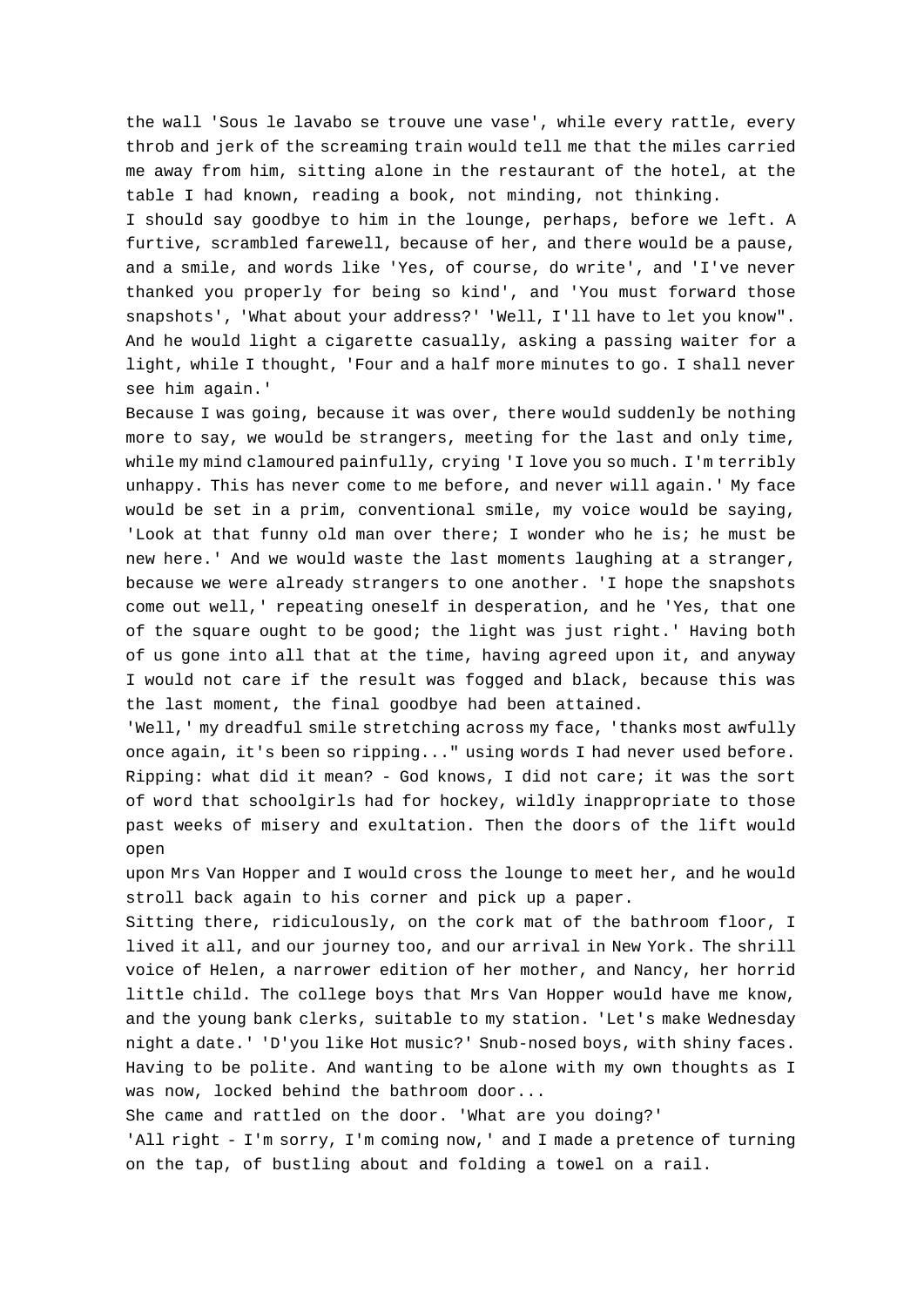She glanced at me curiously as I opened the door. 'What a time you've been. You can't afford to dream this morning, you know, there's too much to be done.'

He would go back to Manderley, of course, in a few weeks; I felt certain of that. There would be a great pile of letters waiting for him in the hall, and mine amongst them, scribbled on the boat. A forced letter, trying to amuse, describing my fellow passengers. It would lie about inside his blotter, and he would answer it weeks later, one Sunday morning in a hurry, before lunch, having come across it when he paid some bills. And then no more. Nothing until the final degradation of the Christmas card. Manderley itself perhaps, against a frosted background. The message printed, saying 'A happy Christmas and a prosperous New Year from Maximilian de Winter.' Gold lettering. But to be kind he would have run his pen through the printed name and written in ink underneath 'from Maxim', as a sort of sop, and if there was space, a message, 'I hope you are enjoying New York'. A lick of the envelope, a stamp, and tossed in a pile of a hundred others.

'It's too bad you are leaving tomorrow,' said the reception clerk, telephone in hand; 'the Ballet starts next week, you

know. Does Mrs Van Hopper know?' I dragged myself back from Christmas at Manderley to the realities of the wagon-lit.

Mrs Van Hopper lunched in the restaurant for the first time since her influenza, and I had a pain in the pit of my stomach as I followed her into the room. He had gone to Cannes for the day, that much I knew, for he had warned me the day before, but I kept thinking the waiter might commit an indiscretion and say: 'Will Mademoiselle be dining with Monsieur tonight as usual?' I felt a little sick whenever he came near the table, but he said nothing.

The day was spent in packing, and in the evening people came to say goodbye. We dined in the sitting-room, and she went to bed directly afterwards. Still I had not seen him. I went down to the lounge about half past nine on the pretext of getting luggage labels and he was not there. The odious reception clerk smiled when he saw me. 'If you are looking for Mr de Winter we had a message from Cannes to say he would not be back before midnight.' 'I want a packet of luggage labels,' I said, but I saw by his eye that he was not deceived. So there would be no last evening after all. The hour I had looked forward to all day must be spent by myself alone, in my own bedroom, gazing at my Revelation suit-case and the stout hold-all. Perhaps it was just as well, for I should have made a poor companion, and he must have read my face.

I know I cried that night, bitter youthful tears that could not come from me today. That kind of crying, deep into a pillow, does not happen after we are twenty-one. The throbbing head, the swollen eyes, the tight, contracted throat. And the wild anxiety in the morning to hide all traces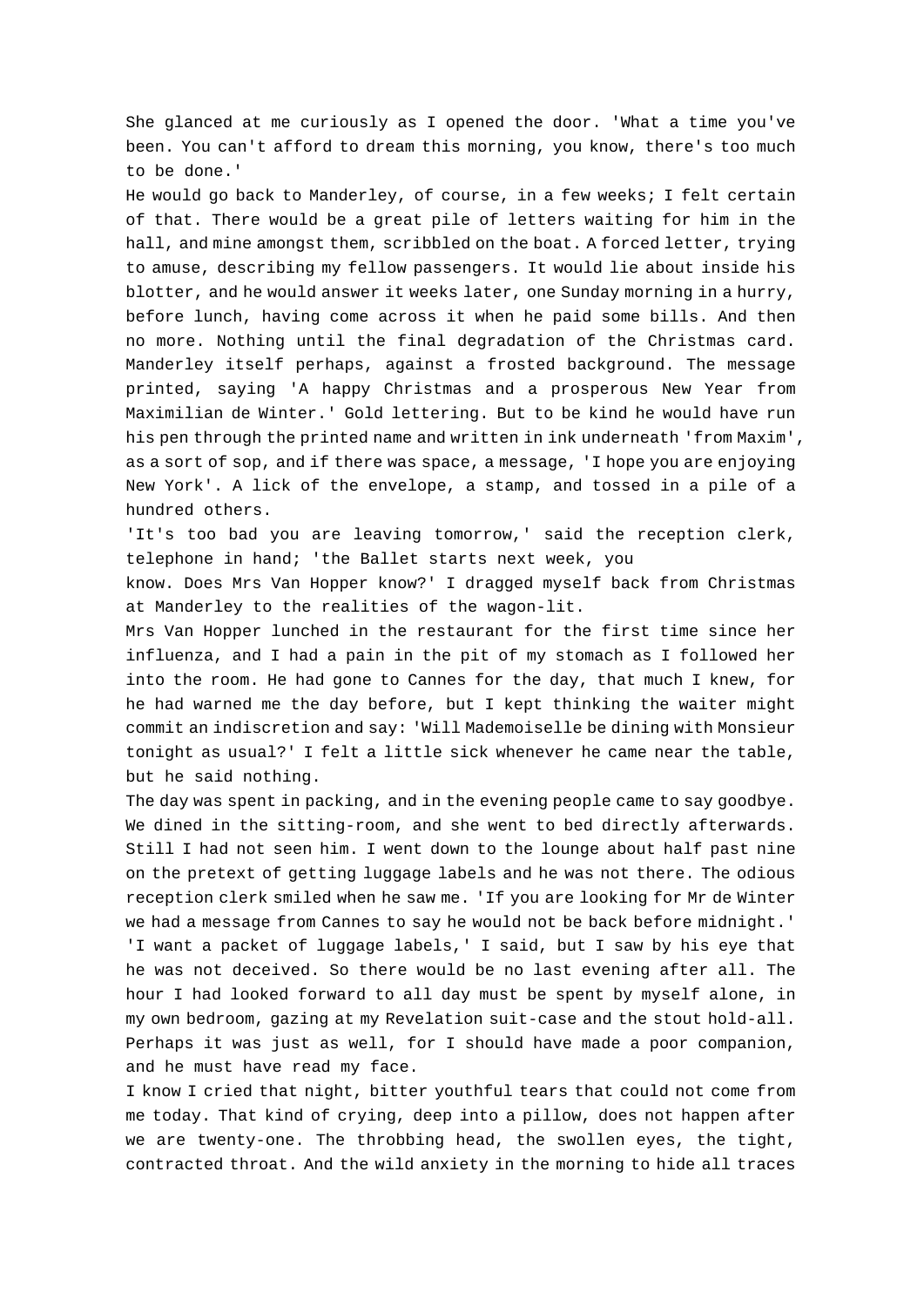from the world, sponging with cold water, dabbing eau-de-Cologne, the furtive dash of powder that is significant in itself. The panic, too, that one might cry again, the tears swelling without control, and a fatal trembling of the mouth lead one to disaster. I remember opening wide my window and leaning out, hoping the fresh morning air would blow away the tell-tale pink under the powder, and the sun had never seemed so bright, nor the day so full of promise. Monte Carlo was suddenly full of kindliness and charm, the one place in the world that held sincerity. I

loved it. Affection overwhelmed me. I wanted to live there all my life. And I was leaving it today. This is the last time I brush my hair before the looking-glass, the last time I shall clean my teeth into the basin. Never again sleep in that bed. Never more turn off the switch of that electric light. There I was, padding about in a dressing-gown, making a slough of sentiment out of a commonplace hotel bedroom.

'You haven't started a cold, have you?' she said at breakfast.

'No,' I told her, 'I don't think so,' clutching at a straw, for this might serve as an excuse later, if I was over-pink about the eyes.

'I hate hanging about once everything is packed, ' she grumbled; 'we ought to have decided on the earlier train. We could get it if we made the effort, and then have longer in Paris. Wire Helen not to meet us, but arrange another rendezvous. I wonder' - she glanced at her watch - 'I suppose they could change the reservations. Anyway it's worth trying. Go down to the office and see.'

'Yes,' I said, a dummy to her moods going into my bedroom and flinging off my dressing-gown, fastening my inevitable flannel skirt and stretching my home-made jumper over my head. My indifference to her turned to hatred. This was the end then, even my morning must be taken from me. No last half-hour on the terrace, not even ten minutes perhaps to say goodbye. Because she had finished breakfast earlier than she expected, because she was bored. Well then, I would fling away restraint and modesty, I would not be proud any more. I slammed the door of the sitting-room and ran along the passage. I did not wait for the lift, I climbed the stairs, three at a time, up to the third floor. I knew the number of his room, 148, and I hammered at the door, very flushed in the face and breathless.

'Come in,' he shouted, and I opened the door, repenting already, my nerve failing me; for perhaps he had only just woken up, having been late last night, and would be still in bed, tousled in the head and irritable. He was shaving by the open window, a camel-hair jacket over his pyjamas, and I in my flannel suit and heavy shoes felt clumsy and over dressed. I was merely foolish, when I had felt myself dramatic.

'What do you want?' he said. 'Is something the matter?' 'I've come to say goodbye,' I said, 'we're going this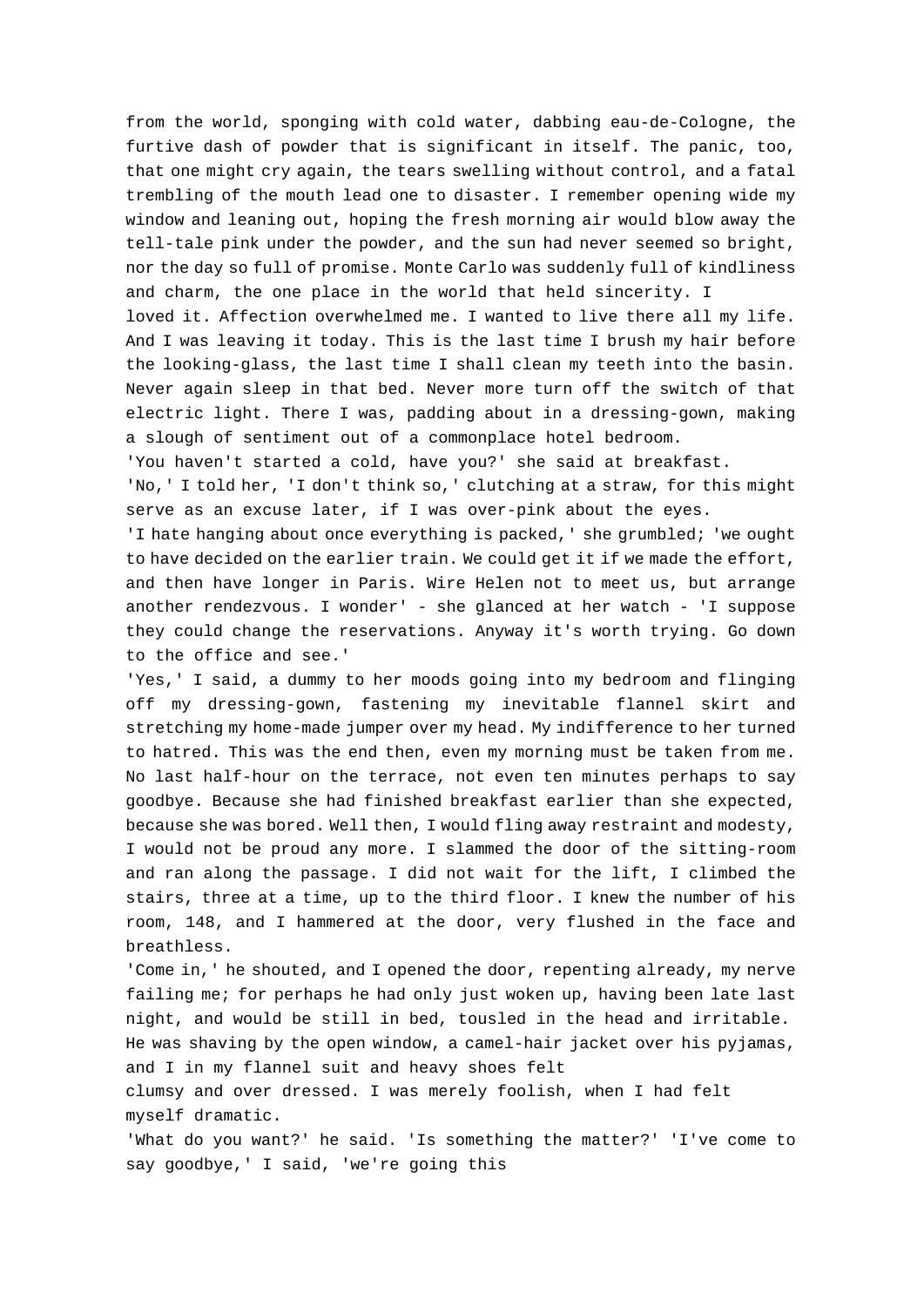morning.'

He stared at me, then put his razor down on the washstand. 'Shut the door,' he said.

I closed it behind me, and stood there, rather self-conscious, my hands hanging by my side. 'What on earth are you talking about?' he asked.

'It's true, we're leaving today. We were going by the later train, and now she wants to catch the earlier one, and I was afraid I shouldn't see you again. I felt I must see you before I left, to thank you.'

They tumbled out, the idiotic words, just as I had imagined them. I was stiff and awkward; in a moment I should say he had been ripping.

'Why didn't you tell me about this before?' he said.

'She only decided yesterday. It was all done in a hurry. Her daughter sails for New York on Saturday, and we are going with her. We're joining her in Paris, and going through to Cherbourg.'

'She's taking you with her to New York?'

'Yes, and I don't want to go. I shall hate it; I shall be miserable.' 'Why in heaven's name go with her then?'

'I have to, you know that. I work for a salary. I can't afford to leave her.' He picked up his razor again, and took the soap off his face. 'Sit down,' he said. 'I shan't be long. I'll dress in the bathroom, and be ready in five minutes.'

He took his clothes off the chair and threw them on the bathroom floor, and went inside, slamming the door. I sat down on the bed and began biting my nails. The situation was unreal, and I felt like a lay-figure. I wondered what he was thinking, what he was going to do. I glanced round the room, it was the , room of any man, untidy and impersonal. Lots of shoes, more than ever were needed, and strings of ties. The dressing-table was bare, except for a large bottle of hair-wash and a pair of ivory hair-brushes. No photographs. No snapshots. Nothing

like that. Instinctively I had looked for them, thinking there would be one photograph at least beside his bed, or in the middle of the mantelpiece. One large one, in a leather frame. There were only books though, and a box of cigarettes.

He was ready, as he had promised, in five minutes. 'Come down to the terrace while I eat my breakfast,' he said.

I looked at my watch. 'I haven't time,' I told him. 'I ought to be in the office now, changing the reservations.'

'Never mind about that, I've got to talk to you,' he said.

We walked down the corridor and he rang for the lift. He can't realize, I thought, that .the early train leaves in about an hour and a half. Mrs Van Hopper will ring up the office, in a moment, and ask if I am there. We went down in the lift, not talking, and so out to the terrace, where the tables were laid for breakfast.

'What are you going to have?' he said.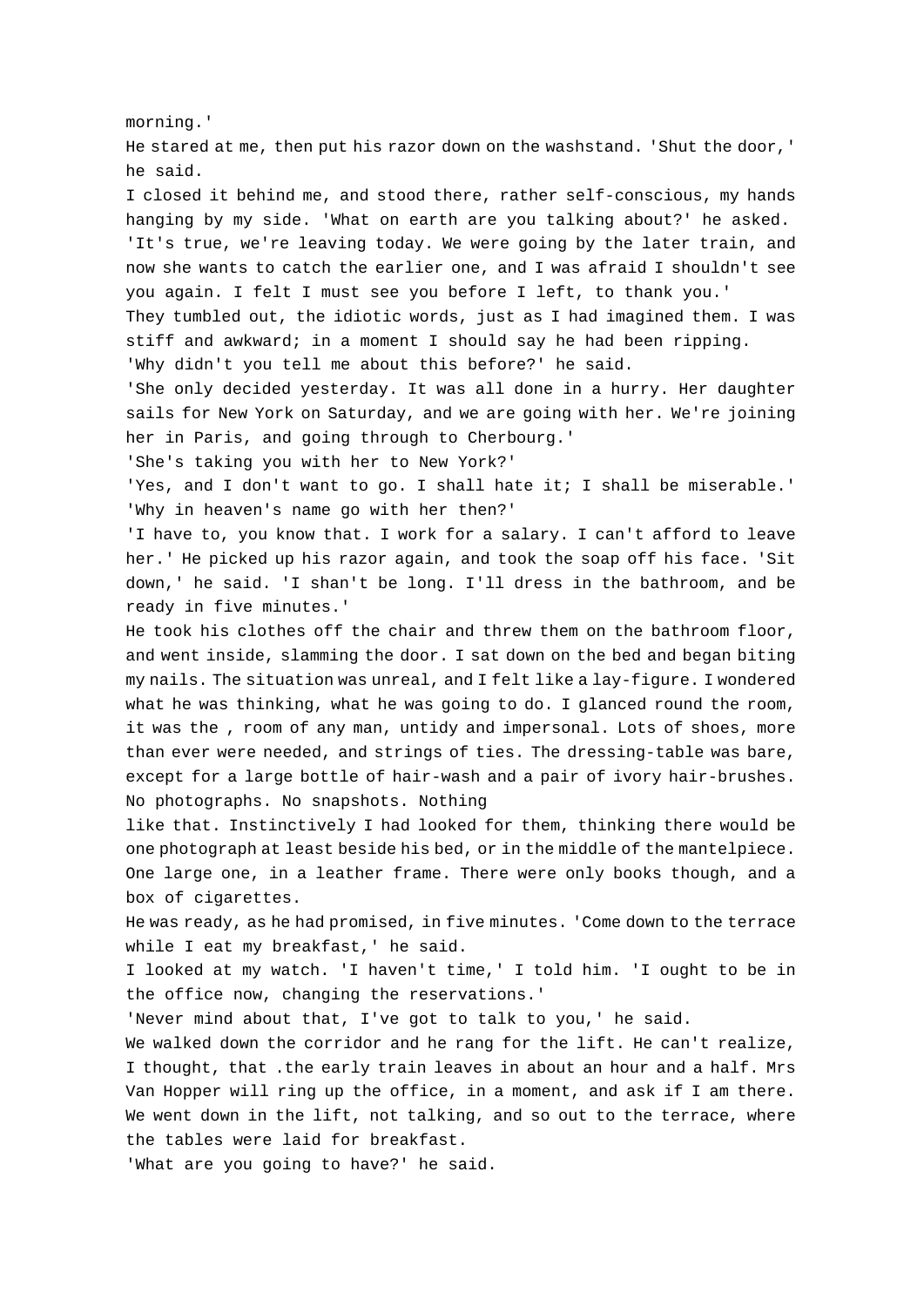'I've had mine already,' I told him, 'and I can only stay four minutes anyway.'

'Bring me coffee, a boiled egg, toast, marmalade, and a tangerine,' he said to the waiter. And he took an emery board out of his pocket and began filing his nails.

'So Mrs Van Hopper has had enough of Monte Carlo,' he said, 'and now she wants to go home. So do I. She to New York and I to Manderley. Which would you prefer? You can take your choice.'

'Don't make a joke about it; it's unfair,' I said; 'and I think I had better see about those tickets, and say goodbye now.'

'If you think I'm one of the people who try to be funny at breakfast you're wrong,' he said. 'I'm invariably ill-tempered in the early morning. I repeat to you, the choice is open to you. Either you go to America with Mrs Van Hopper or you come home to Manderley with me.'

'Do you mean you want a secretary or something?'

'No, I'm asking you to marry me, you little fool.'

The waiter came with the breakfast, and I sat with my hands in my lap, watching while he put down the pot of coffee and the jug of milk.

'You don't understand,' I said, when the waiter had gone; 'I'm not the sort of person men marry.'

'What the devil do you mean?' he said, staring at me, laying down his spoon.

I watched a fly settle on the marmalade, and he brushed it away impatiently. 'I'm not sure,' I said slowly. 'I don't think I know how to explain. I don't belong to your sort of world for one thing.'

'What is my world?'

'Well - Manderley. You know what I mean.'

He picked up his spoon again and helped himself to marmalade.

'You are almost as ignorant as Mrs Van Hopper, and just as unintelligent. What do you know of Manderley? I'm the person to judge that, whether you would belong there or not. You think I ask you this on the spur of the moment, don't you? Because you say you don't want to go to New York. You think I ask you to marry me for the same reason you believed I drove you about in the car, yes, and gave you dinner that first evening. To be kind. Don't you?'

'Yes,' I said

'One day,' he went on, spreading his toast thick, 'you may realize that philanthropy is not my strongest quality. At the moment I don't think you realize anything at all. You haven't answered my question. Are you going to marry me?'

I don't believe, even in my fiercest moments, I had considered this possibility. I had once, when driving with him and we had been silent for many miles, started a rambling story in my head about him being very ill, delirious I think, and sending for me and I having to nurse him.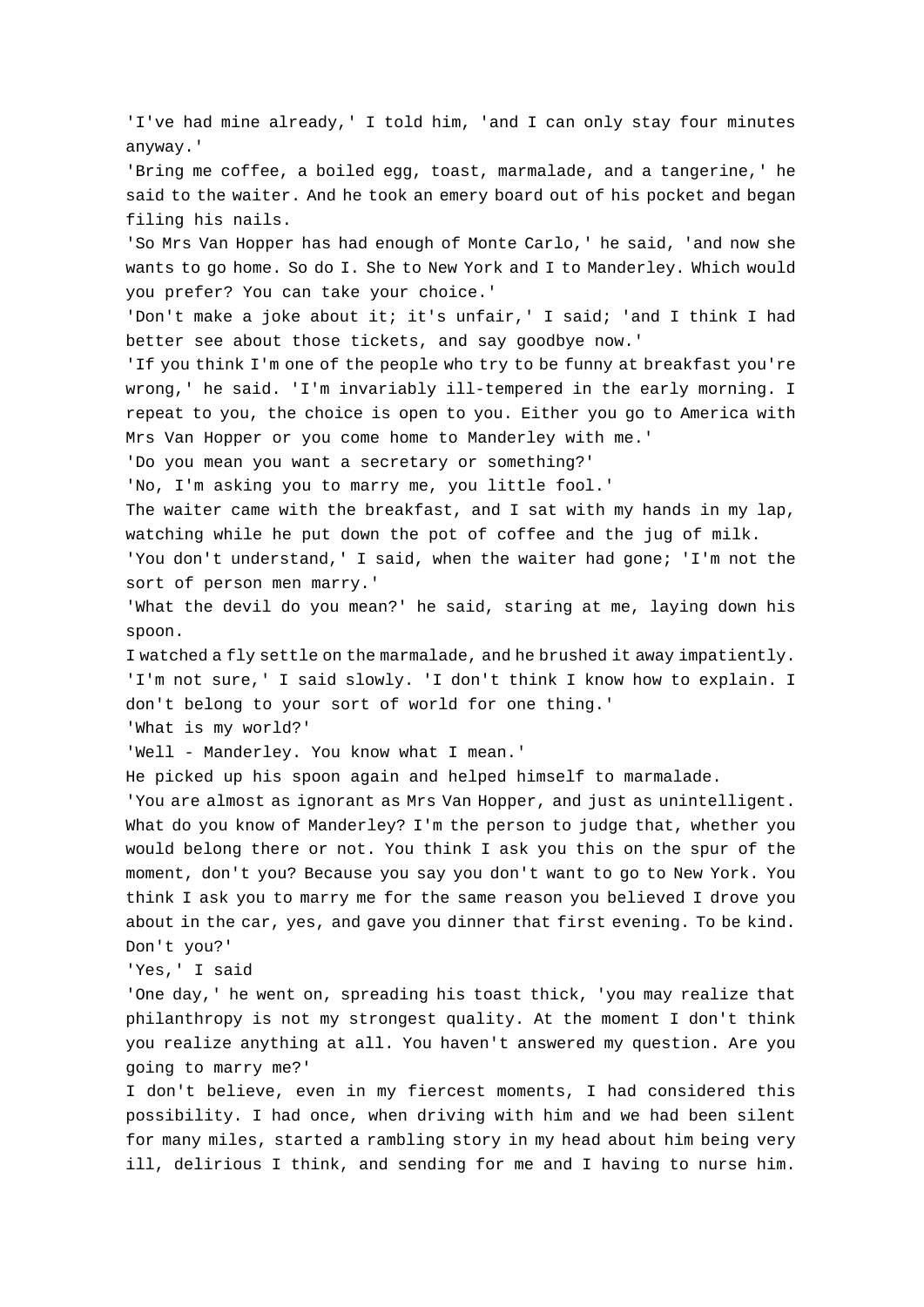I had reached the point in my story where I was putting eau-de-Cologne on his head when we arrived at the hotel, and so it finished there. And another time I had imagined living in a lodge in the grounds of Manderley, and how he would visit me sometimes, and sit in front of the fire. This sudden talk of marriage bewildered me, even shocked me I think. It was as though the King asked one. It did not ring true. And he went on eating his marmalade as though everything were natural. In books men knelt to women, and it would be moonlight. Not at breakfast, not like this. 'My suggestion doesn't seem to have gone too well,' he said.

'I'm sorry. I rather thought you loved me. A fine blow to my conceit.' 'I do love you,' I said. 'I love you dreadfully. You've made me very unhappy and I've been crying all night because I thought I should never see you again.'

When I said this I remember he laughed, and stretched his hand to me across the breakfast table. 'Bless you for that,' he said; 'one day, when you reach that exalted age of thirty-six which you told me was your ambition, I'll remind you of this moment. And you won't believe me. It's a pity you have to grow up.'

I was ashamed already, and angry with him for laughing. So women did not make those confessions to men. I had a lot to learn.

'So that's settled, isn't it?' he said, going on with his toast and marmalade; 'instead of being companion to Mrs Van Hopper you become mine, and your duties will be almost exactly the same. I also like new library books, and flowers in the drawing-room, and bezique after dinner. And someone to pour out my tea. The only difference is that I don't take Taxol, I prefer Eno's, and you must never let me run out of my particular brand of toothpaste.'

I drummed with my fingers on the table, uncertain of myself and of him. Was he still laughing at me, was it all a joke? He looked up, and saw the anxiety on my face. 'I'm being rather a brute to you, aren't I?' he said; 'this isn't your idea of a proposal. We ought to be in a conservatory, you in a white frock with a rose in your hand, and a violin playing a waltz in the distance. And I should make violent love to you behind a palm tree. You would feel then you were getting your money's worth. Poor darling, what a shame. Never mind, I'll take you to Venice for our honeymoon and we'll hold hands in the gondola. But we won't stay too long, because I want to show you Manderley.'

He wanted to show me Manderley ... And suddenly I realized that it would all happen; I would be his wife, we would walk in the garden together, we would stroll down that path in the valley to the shingle beach. I knew how I would stand on the steps after breakfast, looking at the day, throwing crumbs to the

birds, and later wander out in a shady hat with long scissors in my hand, and cut flowers for the house. I knew now why I had bought that picture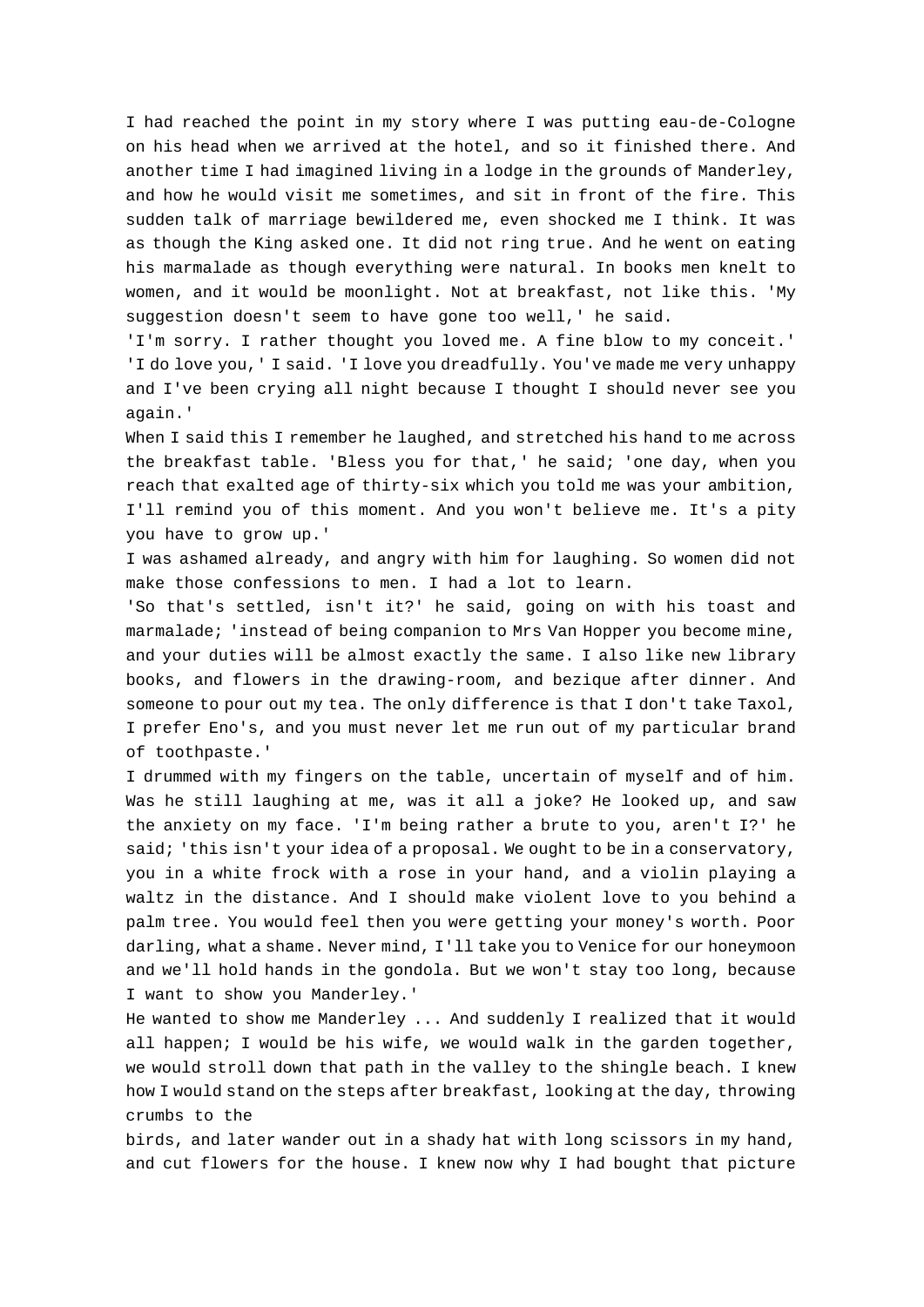postcard as a child; it was a premonition, a blank step into the future. He wanted to show me Manderley... My mind ran riot then, figures came before me and picture after picture - and all the while he ate his tangerine, giving me a piece now and then, and watching me. We would be in a crowd of people, and he would say, 'I don't think you have met my wife.' Mrs de Winter. I would be Mrs de Winter. I considered my name, and the signature on cheques, to tradesmen, and in letters asking people to dinner. I heard myself talking on the telephone: 'Why not come down to Manderley next weekend?' People, always a throng of people. 'Oh, but she's simply charming, you must meet her -' This about me, a whisper on the fringe of a crowd, and I would turn away, pretending I had not heard.

Going down to the lodge with a basket on my arm, grapes and peaches for the old lady who was sick. Her hands stretched out to me, "The Lord bless you, Madam, for being so good,' and my saying, 'Just send up to the house for anything you want.' Mrs de Winter. I would be Mrs de Winter. I saw the polished table in the dining-room, and the long candles. Maxim sitting at the end. A party of twenty-four. I had a flower in my hair. Everyone looked towards me, holding up his glass. 'We must drink the health of the bride,' and Maxim saying afterwards, 'I have never seen you look so lovely.' Great cool rooms, filled with flowers. My bedroom, with a fire in the winter, someone knocking at the door. And a woman comes in, smiling; she is Maxim's sister, and she is saying, 'It's really wonderful how happy you have made him; everyone is so pleased, you are such a success.' Mrs de Winter. I would be Mrs de Winter.

"The rest of the tangerine is sour, I shouldn't eat it,' he said, and I stared at him, the words going slowly to my head, then looked down at the fruit on my plate. The quarter was hard and pale. He was right. The tangerine was very sour. I had a sharp, bitter taste in my mouth, and I had only just noticed it.

'Am I going to break the news to Mrs Van Hopper or are you?' he said. He was folding up his napkin, pushing back his plate, and I wondered how it was he spoke so casually, as though the matter was of little consequence, a mere adjustment of plans. Whereas to me it was a bombshell, exploding in a thousand fragments. 'You tell her,' I said; 'she'll be so angry.' We got up from the table, I excited and flushed, trembling already in anticipation. I wondered if he would tell the waiter, take my arm smilingly and say, 'You must congratulate us, Mademoiselle and I are going to be married.' And all the other waiters would hear, would bow to us, would smile, and we would pass into the lounge, a wave of excitement following us, a flutter of expectation. But he said nothing. He left the terrace without a word, and I followed him to the lift. We passed the reception desk and no one even looked at us. The clerk was busy with a sheaf of papers, he was talking over his shoulder to his junior. He does not know, I thought, that I am going to be Mrs de Winter. I am going to live at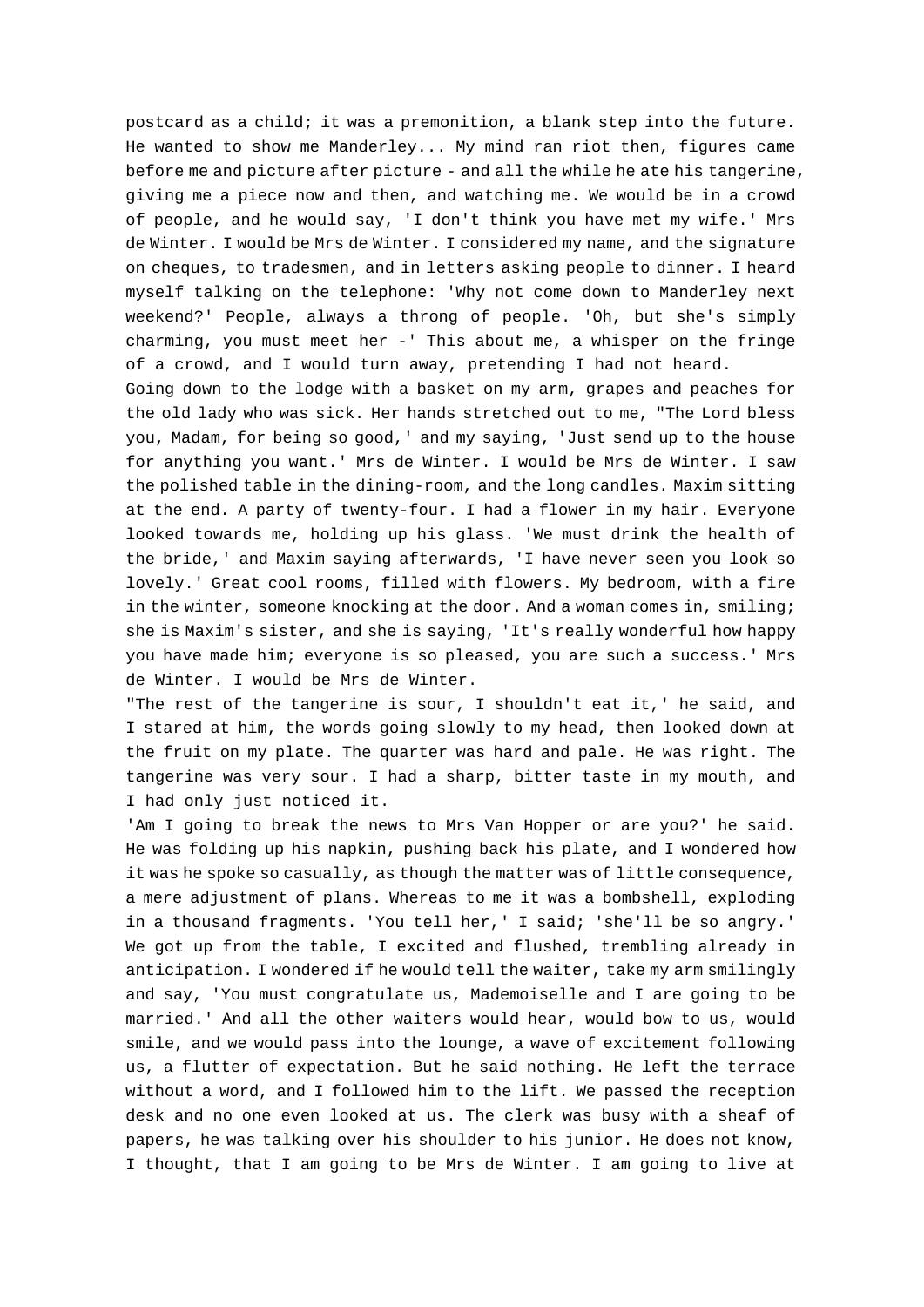Manderley. Manderley will belong to me. We went up in the lift to the first floor, and so along the passage. He took my hand and swung it as we went along. 'Does forty-two seem very old to you?' he said. 'Oh, no,' I told him, quickly, too eagerly perhaps. 'I don't like young men.'

'You've never known any,' he said. We came to the door of the suite. 'I think I had better deal with this alone,' he said; 'tell me something - do you mind how soon you marry me? You don't want a trousseau, do you, or any of that nonsense? Because the whole thing can be so easily arranged in a few days. Over a desk, with a licence, and then off in the car to Venice or anywhere you fancy.'

'Not in a church?' I asked. 'Not in white, with bridesmaids, and bells, and choir boys? What about your relations, and all your friends?'

'You forget,' he said, 'I had that sort of wedding before.'

We went on standing in front of the door of the suite, and I noticed that the daily paper was still thrust through the letterbox. We had been too busy to read it at breakfast.

'Well?' he said, 'what about it?'

'Of course,' I answered, 'I was thinking for the moment we

would be married at home. Naturally I don't expect a church, or people, or anything like that.'

And I smiled at him. I made a cheerful face. 'Won't it be fun?' I said. He had turned to the door though, and opened it, and we were inside the suite in the little entrance passage.

'Is that you?' called Mrs Van Hopper from the sitting-room. 'What in the name of Mike have you been doing? I've rung the office three times and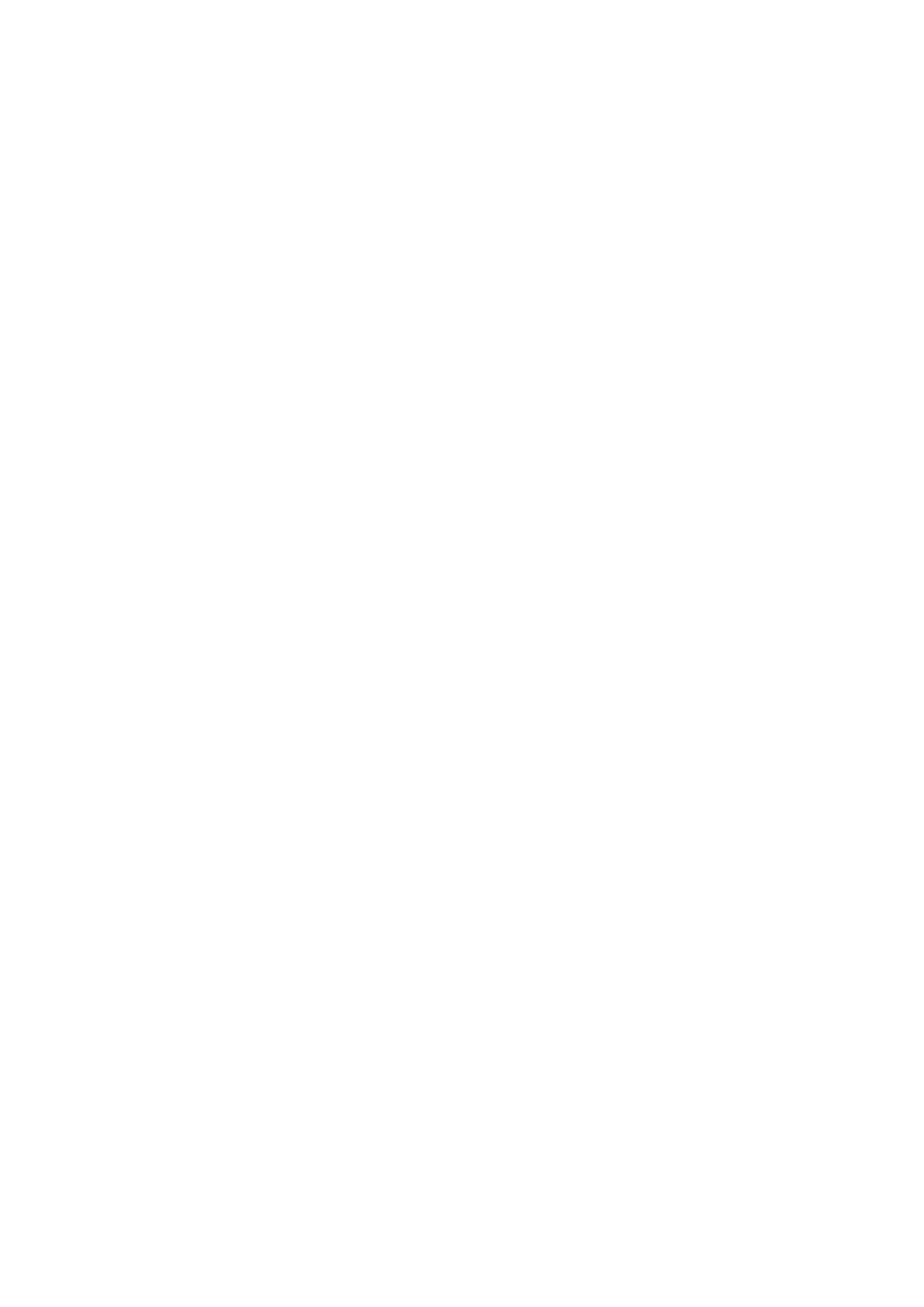I was seized with a sudden desire to laugh, to cry, to do both, and I had a pain, too, at the pit of my stomach. I wished, for one wild moment, that none of this had happened, that I was alone somewhere going for a walk, and whistling.

'I'm afraid it's all my fault,' he said, going into the sitting-room, shutting the door behind him, and I heard her exclamation of surprise. Then I went into my bedroom and sat down by the open window. It was like waiting in the ante-room at a doctor's. I ought to turn over the pages of a magazine, look at photographs that did not matter and read articles I should never remember, until the nurse came, bright and efficient, all humanity washed away by years of disinfectant: 'It's all right, the operation was quite successful. There is no need to worry at all. I should go home and have some sleep.'

The walls of the suite were thick, I could hear no hum of voices. I wondered what he was saying to her, how he phrased his words. Perhaps he said, 'I fell in love with her, you know, the very first time we met. We've been seeing one another every day.' And she in answer, 'Why, Mr de Winter, it's quite the most romantic thing I've ever heard.' Romantic, that was the word I had tried to remember coming up in the lift. Yes, of course. Romantic. That was what people would say. It was all very sudden and romantic. They suddenly decided to get married and there it was. Such an adventure. I smiled to myself as I hugged my knees on the window seat, thinking how wonderful it was, how happy I was going to be. I was to marry the man I loved. I was to be Mrs de Winter. It was foolish to go on having that pain in the pit of my stomach when I was so happy. Nerves of course. Waiting like this; the doctor's ante-

room. It would have been better, after all, more natural surely to have gone into the sitting-room hand in hand, laughing, smiling at one another and for him to say 'We're going to be married, we're very much in love.' In love. He had not said anything yet about being in love. No time perhaps. It was all so hurried at the breakfast table. Marmalade, and coffee, and that tangerine. No time. The tangerine was very bitter. No, he had not said anything about being in love. Just that we would be married. Short and definite, very original. Original proposals were much better. More genuine. Not like other people. Not like younger men who talked nonsense probably, not meaning half they said. Not like younger men being very incoherent, very passionate, swearing impossibilities. Not like him the first time, asking Rebecca... I must not think of that. Put it away. A thought forbidden, prompted by demons. Get thee behind me, Satan. I must never think about that, never, never, never. He loves me, he wants to show me Manderley. Would they ever have done with their talking, would they ever call me into the room?

There was the book of poems lying beside my bed. He had forgotten he had ever lent them to me. They could not mean much to him then. 'Go on,'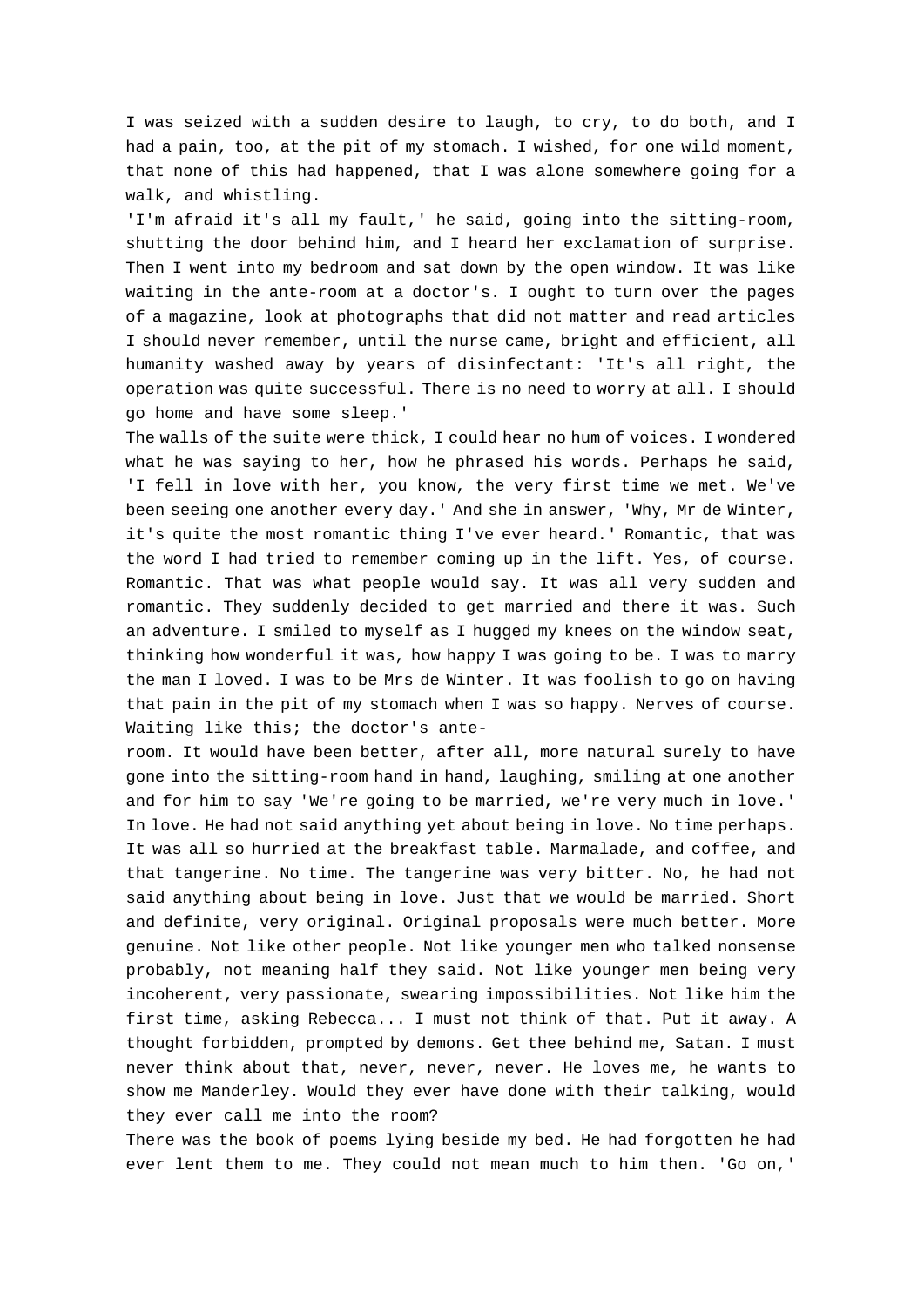whispered the demon, 'open the title-page; that's what you want to do, isn't it? Open the title-page.' Nonsense, I said, I'm only going to put the book with the rest of the things. I yawned. I wandered to the table beside the bed. I picked up the book. I caught my foot in the flex of the bedside lamp, and stumbled, the book falling from my hands on to the floor. It fell open, at the title-page. 'Max from Rebecca.' She was dead, and one must not have thoughts about the dead. They slept in peace, the grass blew over their graves. How alive was her writing though, how full of force. Those curious, sloping letters. The blob of ink. Done yesterday. It was just as if it had been written yesterday. I took my nail scissors from the dressing-case and cut the page, looking over my shoulder like a criminal.

I cut the page right out of the book. I left no jagged edges, and the book looked white and clean when the page was gone. A new book, that had not been touched. I tore the page up in many little fragments and threw them into the waste-paper

basket. Then I went and sat on the window seat again. But I kept thinking of the torn scraps in the basket, and after a moment I had to get up and look in the basket once more. Even now the ink stood up on the fragments thick and black, the writing was not destroyed. I took a box of matches and set fire to the fragments. The flame had a lovely light, staining the paper, curling the edges, making the slanting writing impossible to distinguish. The fragments fluttered to grey ashes. The letter R was the last to go, it twisted in the flame, it curled outwards for a moment, becoming larger than ever. Then it crumpled too; the flame destroyed it. It was not ashes even, it was feathery dust... I went and washed my hands in the basin. I felt better, much better. I had the clean new feeling that one has when the calendar is hung on the wall at the beginning of the year. January the 1st. I was aware of the same freshness, the same gay confidence. The door opened and he came into the room.

'All's well, ' he said; 'shock made her speechless at first, but she's beginning to recover, so I'm going downstairs to the office, to make certain she will catch the first train. For a moment she wavered; I think she had hopes of acting witness at the wedding, but I was very firm. Go and talk to her.'

He said nothing about being glad, about being happy. He did not take my arm and go into the sitting-room with me. He smiled, and waved his hand, and went off down the corridor alone. I went to Mrs Van Hopper, uncertain, rather self-conscious, like a maid who has handed in her notice through a friend.

She was standing by the window, smoking a cigarette, an odd, dumpy little figure I should not see again, her coat stretched tight over her large breasts, her ridiculous hat perched sideways on her head.

'Well,' she said, her voice dry and hard, not the voice she would have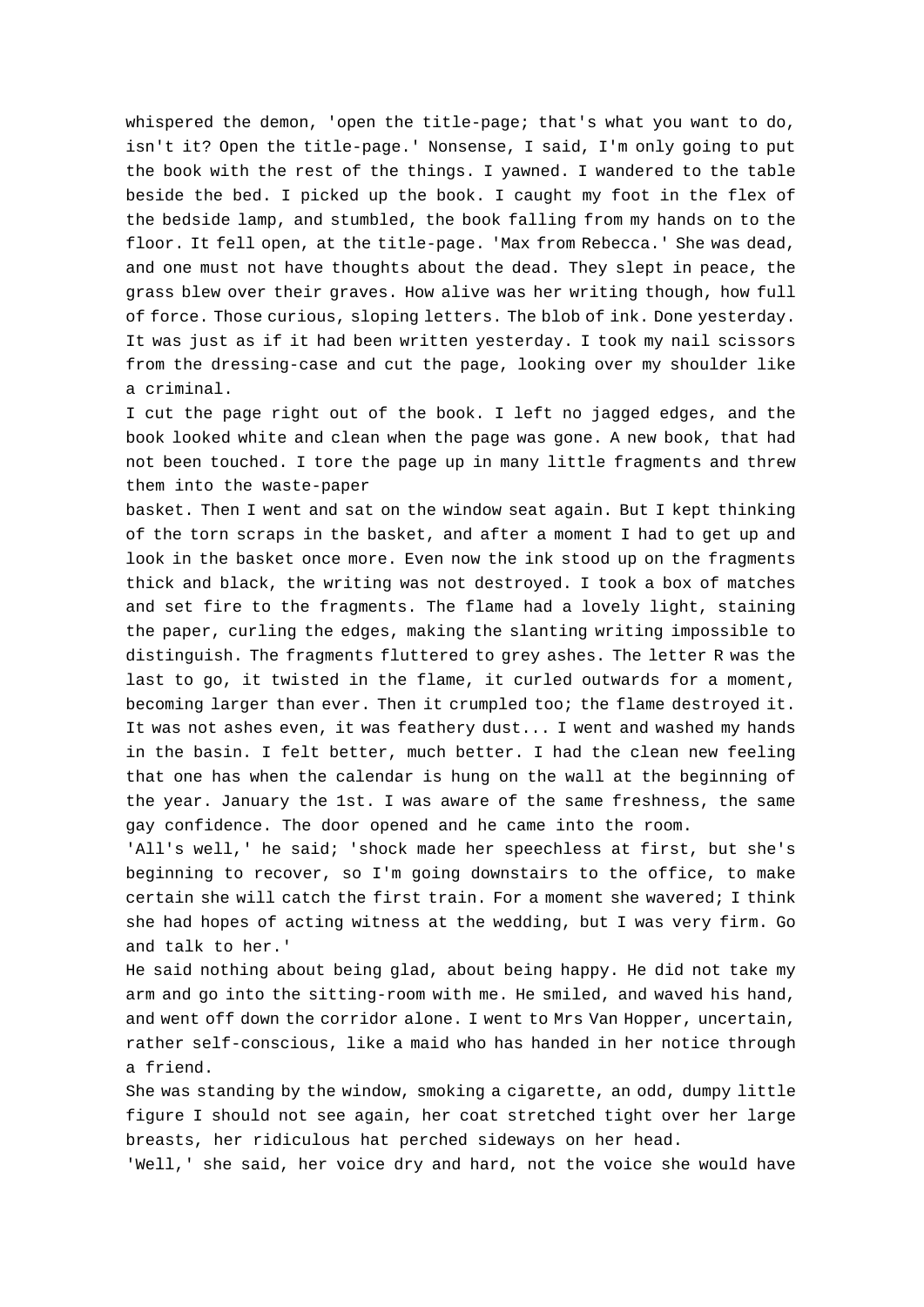used to him. 'I suppose I've got to hand it to you for a double-time worker. Still waters certainly run deep in your case. How did you manage it?' I did not know what to answer. I did not like her smile. 'It was a lucky thing for you I had the influenza,' she said. 'I realize now how you spent your days, and why you were so

forgetful. Tennis lessons my eye. You might have told me, you know.' 'I'm sorry,' I said.

She looked at me curiously, she ran her eyes over my figure. 'And he tells me he wants to marry you in a few days. Lucky again for you that you haven't a family to ask questions. Well, it's nothing to do with me any more, I wash my hands of the whole affair. I rather wonder what his friends will think, but I suppose that's up to him. You realize he's years older than you?'

'He's only forty-two,' I said, 'and I'm old for my age.'

She laughed, she dropped cigarette ash on the floor. 'You certainly are,' she said. She went on looking at me in a way she had never done before. Appraising me, running her eyes over my points like a judge at a cattle show. There was something inquisitive about her eyes, something unpleasant.

'Tell me,' she said, intimate, a friend to a friend, 'have you been doing anything you shouldn't?'

She was like Blaize, the dressmaker, who had offered me that ten per cent. 'I don't know what you mean,' I said.

She laughed, she shrugged her shoulders. 'Oh, well ... never mind. But I always said English girls were dark horses, for all their hockey-playing attitude. So I'm supposed to travel to Paris alone, and leave you here while your beau gets a marriage licence? I notice he doesn't ask me to the wedding.'

'I don't think he wants anyone, and anyway you would have sailed,' I said. 'H'm, h'm, ' she said. She took out her vanity case and began powdering her nose, I suppose you really do know your own mind, ' she went on; 'after all, the whole thing has been very hurried, hasn't it? A matter of a few weeks. I don't suppose he's too easy, and you'll have to adapt yourself to his ways. You've led an extremely sheltered life up to now, you know, and you can't say that I've run you off your feet. You will have your work cut out as mistress of Manderley. To be perfectly frank, my dear, I simply can't see you doing it.'

Her words sounded like the echo of my own an hour before.

'You haven't the experience,' she continued, 'you don't

know that milieu. You can scarcely string two sentences together at my bridge teas, what are you going to say to all his friends? The Manderley parties were famous when she was alive. Of course he's told you all about them?'

I hesitated, but she went on, thank heaven, not waiting for my answer.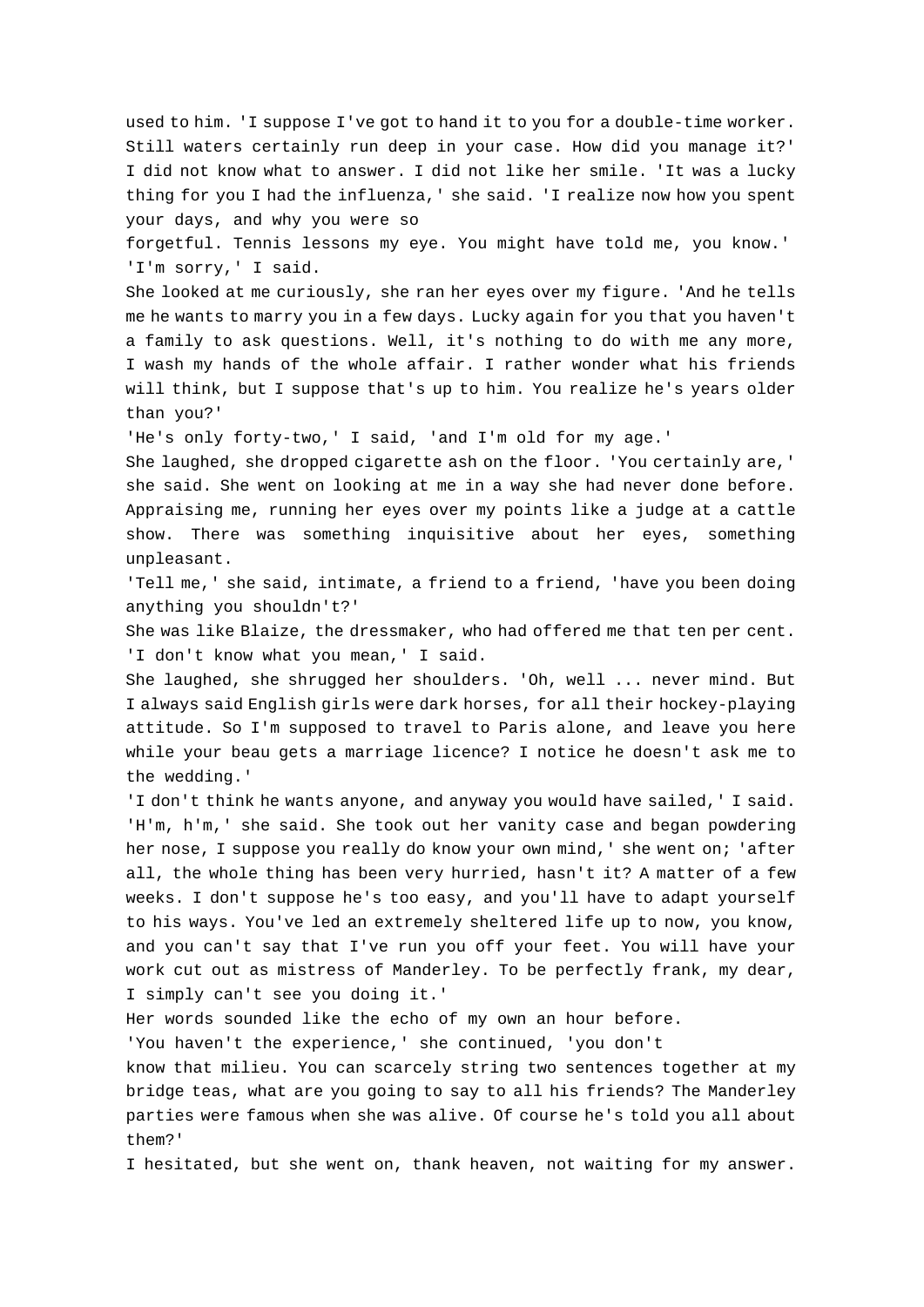'Naturally one wants you to be happy, and I grant you he's a very attractive creature but - well, I'm sorry; and personally I think you are making a big mistake - one you will bitterly regret.'

She put down the box of powder, and looked at me over her shoulder. Perhaps she was being sincere at last, but I did not want that sort of honesty. I did not say anything. I looked sullen, perhaps, for she shrugged her shoulders and wandered to the looking-glass, straightening her little mushroom hat. I was glad she was going, glad I should not see her again. I grudged the months I had spent with her, employed by her, taking her money, trotting in her wake like a shadow, drab and dumb. Of course I was inexperienced, of course I was idiotic, shy, and young. I knew all that. She did not have to tell me. I suppose her attitude was deliberate, and for some odd feminine reason she resented this marriage; her scale of values had received a shock.

Well, I would not care, I would forget her and her barbed words. A new confidence had been born in me when I burnt that page and scattered the fragments. The past would not exist for either of us; we were starting afresh, he and I. The past had blown away like the ashes in the waste-paper basket. I was going to be Mrs de Winter. I was going to live at Manderley. Soon she would be gone, rattling alone in the wagon-lit without me, and he and I would be together in the dining-room of the hotel, lunching at the same table, planning the future. The brink of a big adventure. Perhaps, once she had gone, he would talk to me at last, about loving me, about being happy. Up to now there had been no time, and anyway those things are not easily said, they must wait their moment. I looked up, and caught her reflection in the looking-glass. She was watching me, a little tolerant smile on her lips. I thought she was going to be generous after all, hold out her hand and wish me luck, give

me encouragement and tell me that everything was going to be all right. But she went on smiling, twisting a stray hair into place beneath her hat.

'Of course,' she said, 'you know why he is marrying you, don't you? You haven't flattered yourself he's in love with you? The fact is that empty house got on his nerves to such an extent he nearly went off his head. He admitted as much before you came into the room. He just can't go on living there alone...'

chapter seven

We came to Manderley in early May, arriving, so Maxim said, with the first swallows and the bluebells. It would be the best moment, before the full flush of summer, and in the valley the azaleas would be prodigal of scent, and the blood-red rhododendrons in bloom. We motored, I remember, leaving London in the morning in a heavy shower of rain, coming to Manderley about five o'clock, in time for tea. I can see myself now, unsuitably dressed as usual, although a bride of seven weeks, in a tan-coloured stockinette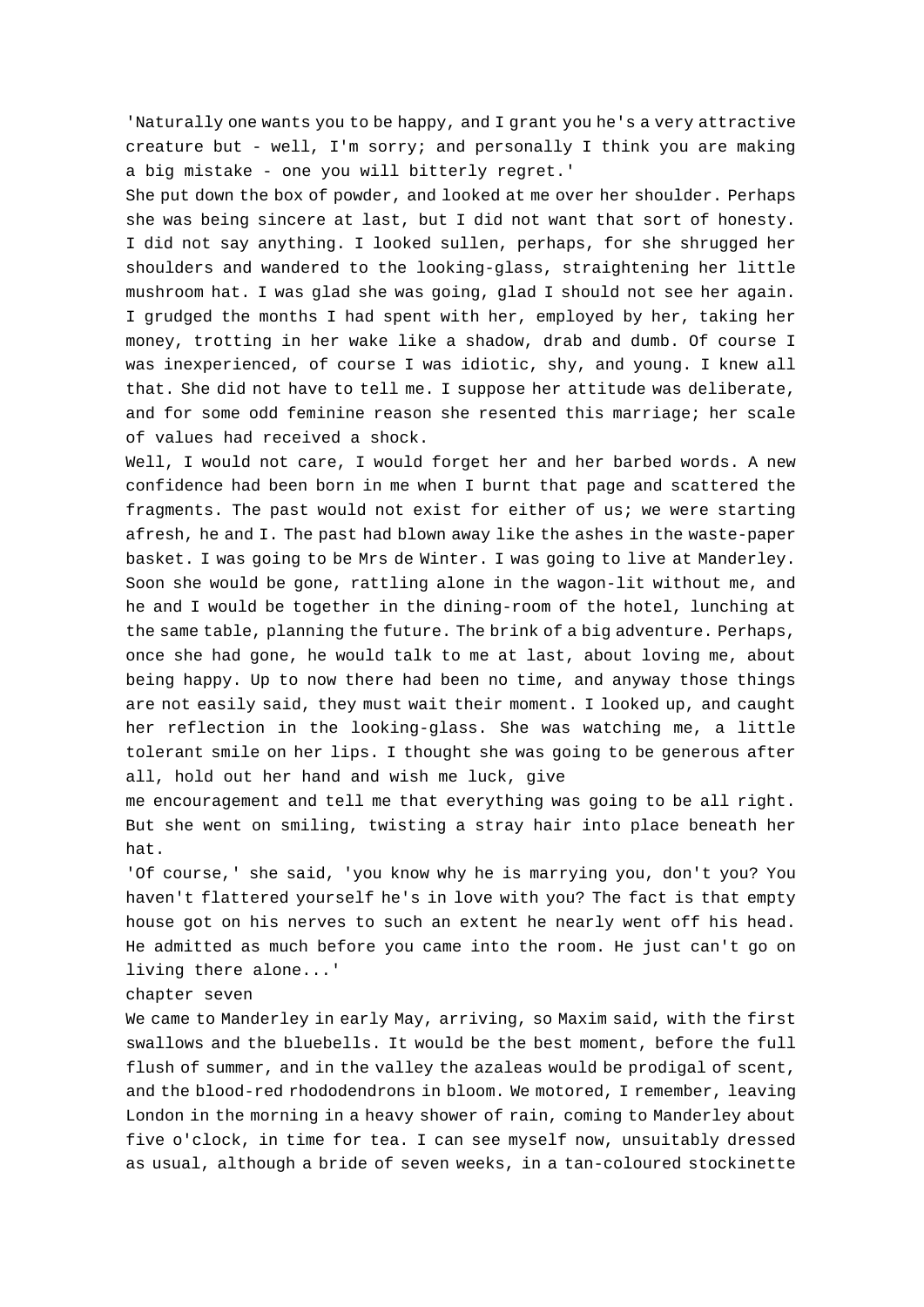frock, a small fur known as a stone marten round my neck, and over all a shapeless mackintosh, far too big for me and dragging to my ankles. It was, I thought, a gesture to the weather, and the length added inches to my height. I clutched a pair of gauntlet gloves in my hands, and carried a large leather handbag.

'This is London rain,' said Maxim when we left, 'you wait, the sun will be shining for you when we come to Manderley'; and he was right, for the clouds left us at Exeter, they rolled away behind us, leaving a great blue sky above our heads and a white road in front of us.

I was glad to see the sun, for in superstitious fashion I looked upon rain as an omen of ill-will, and the leaden skies of London had made me silent.

'Feeling better?' said Maxim, and I smiled at him, taking his hand, thinking how easy it was for him, going to his own home, wandering into the hall, picking up letters, ringing a bell for tea, and I wondered how much he guessed of my nervousness, and whether his question 'Feeling better?' meant that he understood. 'Never mind, we'll soon be there. I expect you want your tea,' he said, and he let go my hand because we had reached a bend in the road, and must slow down.

I knew then that he had mistaken my silence for fatigue, and it had not occurred to him I dreaded this arrival at Manderley as much as I had longed for it in theory. Now the moment was upon me I wished it delayed. I wanted to draw up at some wayside inn and stay there, in a coffee-room, by an impersonal fire. I wanted to be a traveller on the road, a bride in love with her husband. Not myself coming to Manderley for the first time, the wife of Maxim de Winter. We passed many friendly villages where the cottage windows had a kindly air. A woman, holding a baby in her arms, smiled at me from a doorway, while a man clanked across a road to a well, carrying a pail.

I wished we could have been one with them, perhaps their neighbours, and that Maxim could lean over a cottage gate in the evenings, smoking a pipe, proud of a very tall hollyhock he had grown himself, while I bustled in my kitchen, clean as a pin, laying the table for supper. There would be an alarm clock on the dresser ticking loudly, and a row of shining plates, while after supper Maxim would read his paper, boots on the fender, and I reach for a great pile of mending in the dresser drawer. Surely it would be peaceful and steady, that way of living, and easier, too, demanding no set standard?

'Only two miles further,' said Maxim; 'you see that great belt of trees on the brow of the hill there, sloping to the valley, with a scrap of sea beyond? That's Manderley, in there. Those are the woods.'

I forced a smile, and did not answer him, aware now of a stab of panic, an uneasy sickness that could not be controlled. Gone was my glad excitement, vanished my happy pride. I was like a child brought to her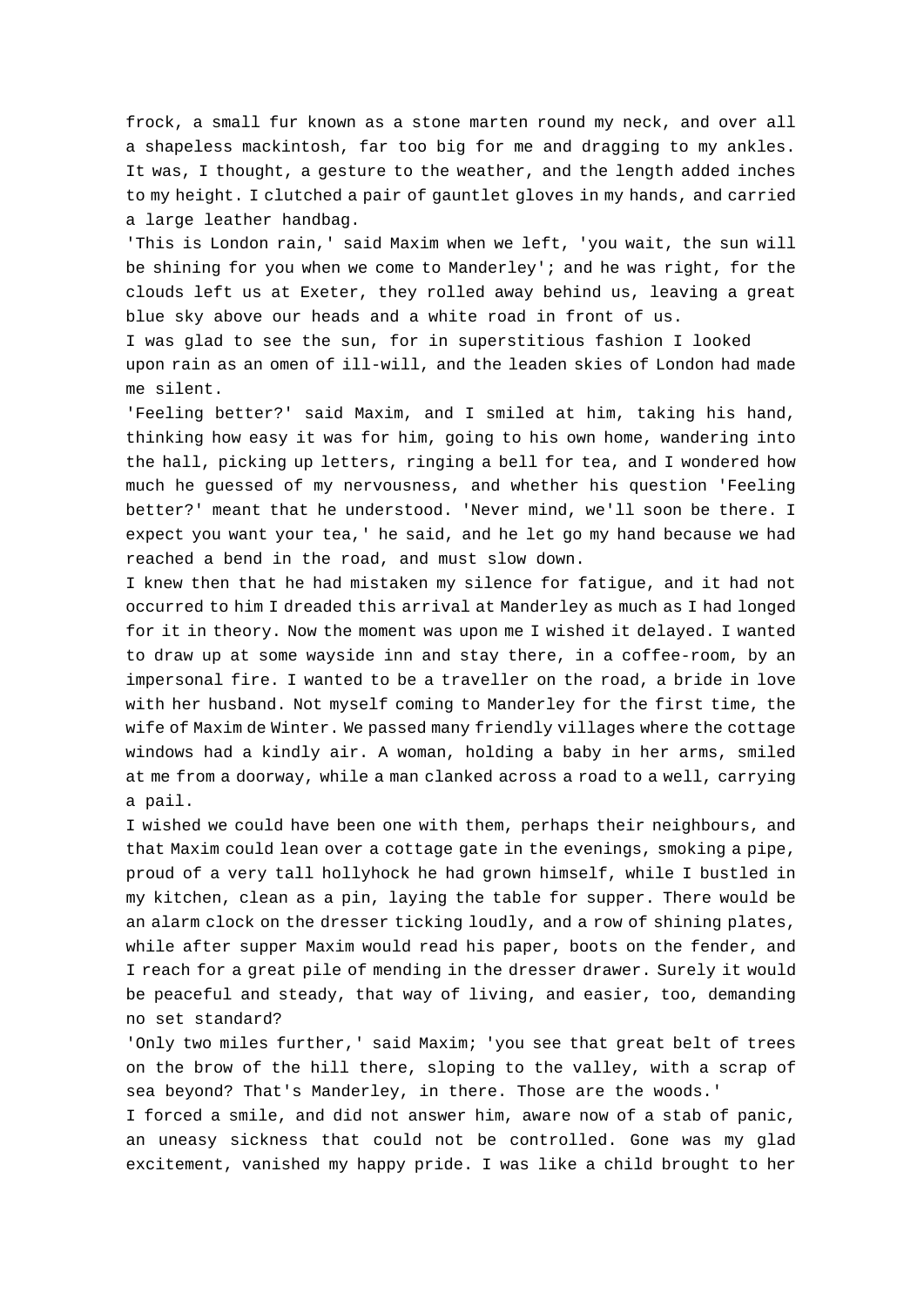first school, or a little untrained maid who

has never left home before, seeking a situation. Any measure of self-possession I had gained hitherto during the brief seven weeks of marriage, was like a rag now, fluttering before the wind; it seemed to me that even the most elementary knowledge of behaviour was unknown to me now, I should not know my right hand from my left, whether to stand or sit, what spoons and forks to use at dinner.

'I should shed that mackintosh,' he said, glancing down at me, 'it has not rained down here at all, and put your funny little fur straight. Poor lamb, I've bustled you down here like this, and you probably ought to have bought a lot of clothes in London.'

'It doesn't matter to me, as long as you don't mind,' I said.

'Most women think of nothing but clothes,' he said absently, and turning a corner we came to a crossroad, and the beginning of a high wall.

'Here we are,' he said, a new note of excitement in his voice, and I gripped the leather seat of the car with my two hands.

The road curved, and before us, on the left, were two high iron gates beside a lodge, open wide to the long drive beyond. As we drove through I saw faces peering through the dark window of the lodge, and a child ran round from the back, staring curiously. I shrank back against the seat, my heart beating quickly, knowing why the faces were at the window, and why the child stared.

They wanted to see what I was like. I could imagine them now, talking excitedly, laughing in the little kitchen. 'Only caught sight of the top of her hat,' they would say, 'she wouldn't show her face. Oh, well, we'll know by tomorrow. Word will come from the house.' Perhaps he guessed something of my shyness at last, for he took my hand, and kissed it, and laughed a little, even as he spoke.

'You mustn't mind if there's a certain amount of curiosity,' he said; 'everyone will want to know what you are like. They have probably talked of nothing else for weeks. You've only got to be yourself and they will all adore you. And you don't have to worry about the house, Mrs Danvers does everything. Just leave it all to her. She'll be stiff with you at first, I dare say, she's an extraordinary character, but you mustn't let it worry

you. It's just her manner. See those shrubs? It's like a blue wall along here when the hydrangeas are in bloom.'

I did not answer him, for I was thinking of that self who long ago bought a picture postcard in a village shop, and came out into the bright sunlight twisting it in her hands, pleased with her purchase, thinking "This will do for my album. "Manderley", what a lovely name.' And now I belonged here, this was my home. I would write letters to people saying, 'We shall be down at Manderley all the summer, you must come and see us,' and I would walk along this drive, strange and unfamiliar to me now, with perfect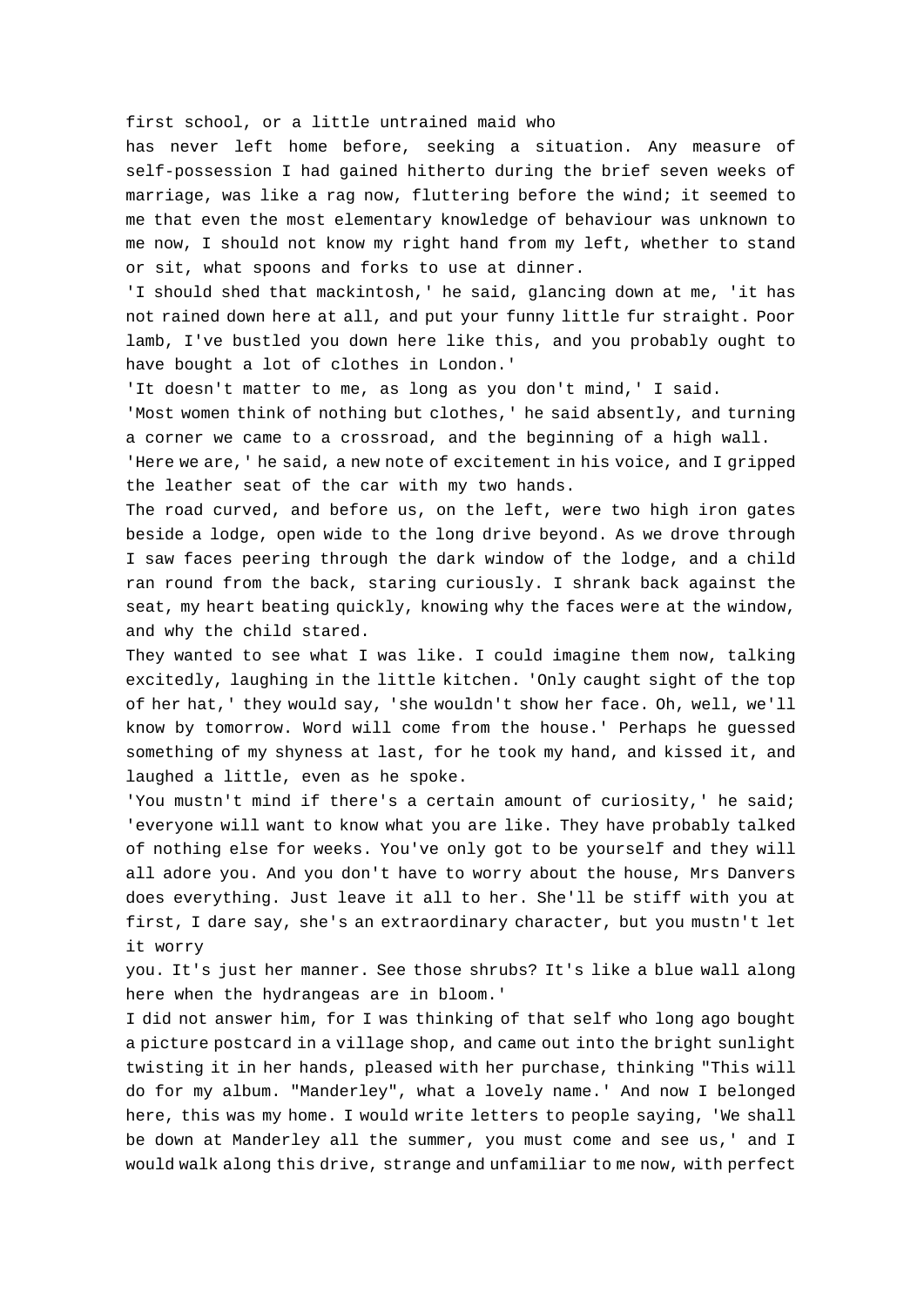knowledge, conscious of every twist and turn, marking and approving where the gardeners had worked, here a cutting back of the shrubs, there a lopping of a branch, calling at the lodge by the iron gates on some friendly errand, saying, 'Well, how's the leg today?' while the old woman, curious no longer, bade me welcome to her kitchen. I envied Maxim, careless and at ease, and the little smile on his lips which meant he was happy to be coming home.

It seemed remote to me, and far too distant, the time when I too should smile and be at ease, and I wished it could come quickly; that I could be old even, with grey hair and slow of step, having lived here many years - anything but the timid, foolish creature I felt myself to be.

The gates had shut to with a crash behind us, the dusty high road was out of sight, and I became aware that this was not the drive I had imagined would be Manderley's, this was not a broad and spacious thing of gravel, flanked with neat turf at either side, kept smooth with rake and brush. This drive twisted and turned as a serpent, scarce wider in places than a path, and above our heads was a great colonnade of trees, whose branches nodded and intermingled with one another, making an archway for us, like the roof of a church. Even the midday sun would not penetrate the interlacing of those green leaves, they were too thickly entwined, one with another, and only little flickering patches of warm light would come in intermittent waves to dapple the drive with gold. It was very silent, very still. On the high road there had been a gay west wind blowing in my face, making the grass on the hedges dance in unison, but here there was no wind. Even the engine of

the car had taken a new note, throbbing low, quieter than before. As the drive descended to the valley so the trees came in upon us, great beeches with lovely smooth white stems, lifting their myriad branches to one another, and other trees, trees I could not name, coming close, so close that I could touch them with my hands. On we went, over a little bridge that spanned a narrow stream, and still this drive that was no drive twisted and turned like an enchanted ribbon through the dark and silent woods, penetrating even deeper to the very heart surely of the forest itself, and still there was no clearing, no space to hold a house.

The length of it began to nag at my nerves; it must be this turn, I thought, or round that further bend; but as I leant forward in my seat I was for ever disappointed, there was no house, no field, no broad and friendly garden, nothing but the silence and deep woods. The lodge gates were a memory, and the high road something belonging to another time, another world.

Suddenly I saw a clearing in the dark drive ahead, and a patch of sky, and in a moment the dark trees had thinned, the nameless shrubs had disappeared, and on either side of us was a wall of colour, blood-red, reaching far above our heads. We were amongst the rhododendrons. There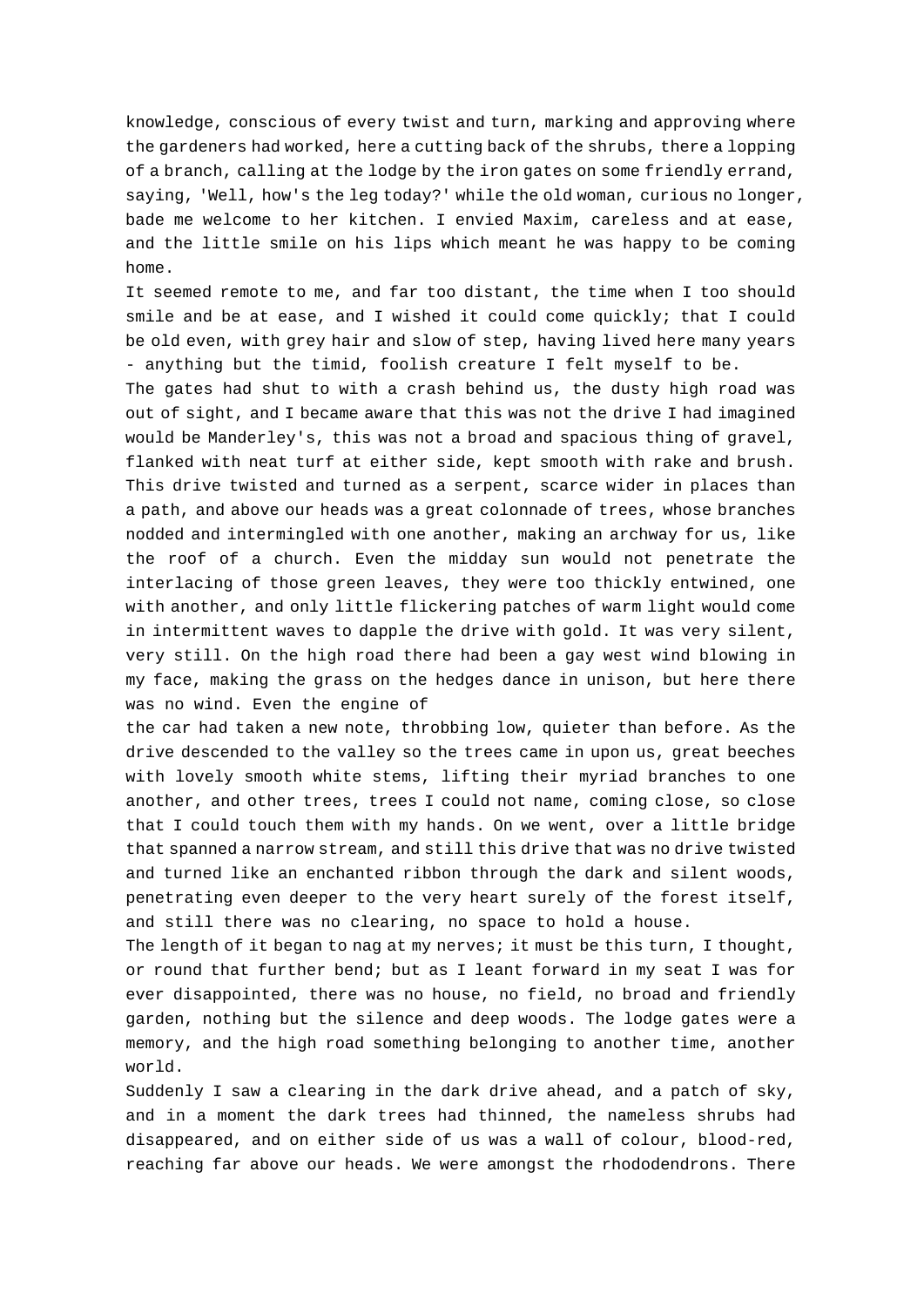was something bewildering, even shocking, about the suddenness of their discovery. The woods had not prepared me for them. They startled me with their crimson faces, massed one upon the other in incredible profusion, showing no leaf, no twig, nothing but the slaughterous red, luscious and fantastic, unlike any rhododendron plant I had seen before. I glanced at Maxim. He was smiling. 'Like them?' he said. I told him 'Yes,' a little breathlessly, uncertain whether I was speaking the truth or not, for to me a rhododendron was a homely, domestic thing, strictly conventional, mauve or pink in colour, standing one beside the other in a neat round bed. And these were monsters, rearing to the sky, massed like a battalion, too beautiful I thought, too powerful; they were not plants at all. We were not far from the house now, I saw the drive broaden to the sweep I had expected, and with the blood-red wall still flanking us on either side, we turned the last corner, and so

came to Manderley. Yes, there it was, the Manderley I had expected, the Manderley of my picture postcard long ago. A thing of grace and beauty, exquisite and faultless, lovelier even than I had ever dreamed, built in its hollow of smooth grassland and mossy lawns, the terraces sloping to the gardens, and the gardens to the sea. As we drove up to the wide stone steps and stopped before the open door, I saw through one of the mullioned windows that the hall was full of people, and I heard Maxim swear under his breath. 'Damn that woman,' he said; 'she knows perfectly well I did not want this sort of thing,' and he put on the brakes with a jerk.

'What's the matter?' I said. 'Who are all those people?' 'I'm afraid you will have to face it now,' he said, in irritation. 'Mrs Danvers has collected the whole damned staff in the house and on the estate to welcome us. It's all right, you won't have to say anything, I'll do it all.' I fumbled for the handle of the door, feeling slightly sick, and cold now too from the long drive, and as I fumbled with the catch the butler came down the steps, followed by a footman, and he opened the door for me.

He was old, he had a kind face, and I smiled up at him, holding out my hand, but I don't think he could have seen, for he took the rug instead, and my small dressing-case, and turned to Maxim, helping me from the car at the same time.

'Well, here we are, Frith,' said Maxim, taking off his gloves. 'It was raining when we left London. You don't seem to have had it here. Everyone well?'

'Yes, sir, thank you, sir. No, we have had a dry month on the whole. Glad to see you home, and hope you have been keeping well. And Madam too.' 'Yes, we are both well, thank you, Frith. Rather tired from the drive, and wanting our tea. I didn't expect this business.' He jerked his head to the hall.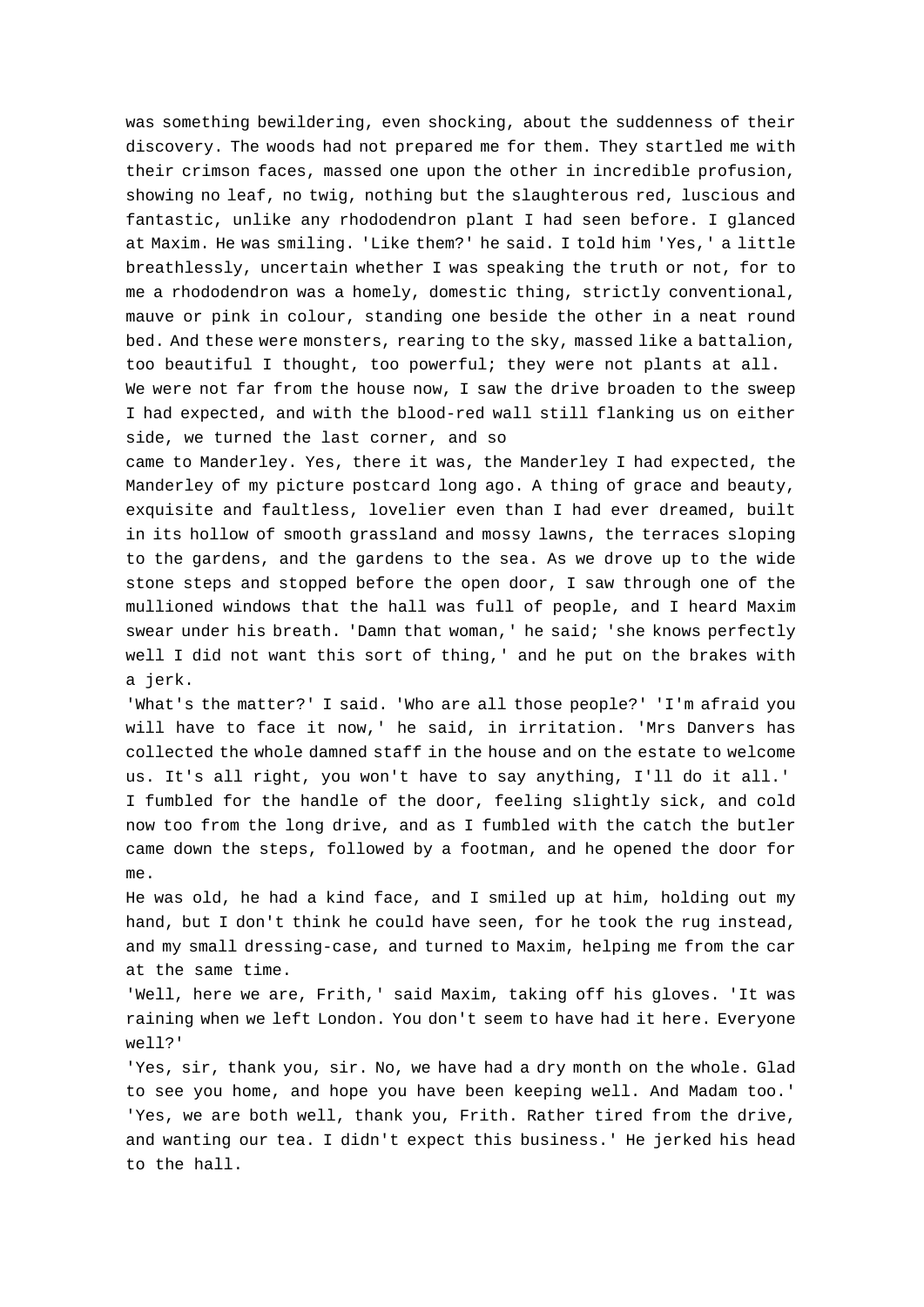'Mrs Danvers' orders, sir,' said the man, his face expressionless. 'I might have guessed it,' said Maxim abruptly. 'Come on' -he turned to me - 'it won't take long, and then you shall have your tea.' We went together up the flight of steps, Frith and the

footman following with the rug and my mackintosh, and I was aware of a little pain at the pit of my stomach, and a nervous contraction in my throat.

I can close my eyes now, and look back on it, and see myself as I must have been, standing on the threshold of the house, a slim, awkward figure in my stockinette dress, clutching in my sticky hands a pair of gauntlet gloves. I can see the great stone hall, the wide doors open to the library, the Peter Lelys and the Vandykes on the walls, the exquisite staircase leading to the minstrels' gallery, and there, ranged one behind the other in the hall, overflowing to the stone passages beyond, and to the dining-room, a sea of faces, open-mouthed and curious, gazing at me as though they were the watching crowd about the block, and I the victim with my hands behind my back. Someone advanced from the sea of faces, someone tall and gaunt, dressed in deep black, whose prominent cheek-bones and great, hollow eyes gave her a skull's face, parchment-white, set on a skeleton's frame.

She came towards me, and I held out my hand, envying her for her dignity and her composure; but when she took my hand hers was limp and heavy, deathly cold, and it lay in mine like a lifeless thing.

'This is Mrs Danvers,' said Maxim, and she began to speak, still leaving that dead hand in mine, her hollow eyes never leaving my eyes, so that my own wavered and would not meet hers, and as they did so her hand moved in mine, the life returned to it, and I was aware of a sensation of discomfort and of shame.

I cannot remember her words now, but I know that she bade me welcome to Manderley, in the name of herself and the staff, a stiff, conventional speech rehearsed for the occasion, spoken in a voice as cold and lifeless as her hands had been. When she had finished she waited, as though for a reply, and I remember blushing scarlet, stammering some sort of thanks in return, and dropping both my gloves in my confusion. She stooped to pick them up, and as she handed them to me I saw a little smile of scorn upon her lips, and I guessed at once she considered me ill-bred. Something, in the expression of her face, gave me a feeling of unrest, and even when she had stepped back, and

taken her place amongst the rest, I could see that black figure standing out alone, individual and apart, and for all her silence I knew her eye to be upon me. Maxim took my arm and made a little speech of thanks, perfectly easy and free from embarrassment, as though the making of it was no effort to him at all, and then he bore me off to the library to tea, closing the doors behind us, and we were alone again.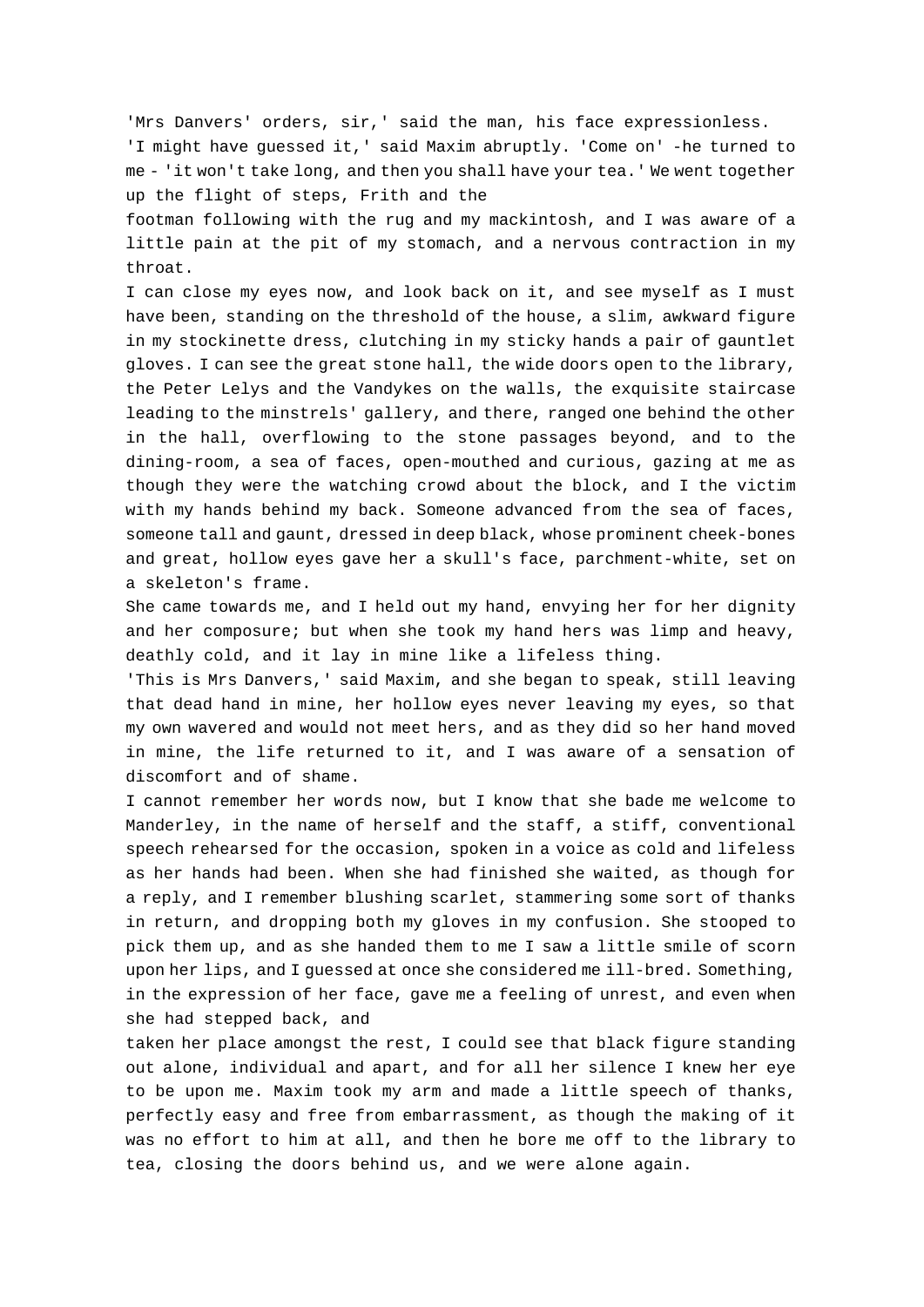Two cocker spaniels came from the fireside to greet us. They pawed at Maxim, their long, silken ears strained back with affection, their noses questing his hands, and then they left him and came to me, sniffing at my heels, rather uncertain, rather suspicious. One was the mother, blind in one eye, and soon she had enough of me, and took herself with a grunt to the fire again, but Jasper, the younger, put his nose into my hand, and laid a chin upon my knee, his eyes deep with meaning, his tail a-thump when I stroked his silken ears.

I felt better when I had taken my hat off, and my wretched little fur, and thrown them both beside my gloves and my bag on to the window-seat. It was a deep, comfortable room, with books lining the walls to the ceiling, the sort of room a man would move from never, did he live alone, solid chairs beside a great open fireplace, baskets for the two dogs in which I felt they never sat, for the hollows in the chairs had tell-tale marks. The long windows looked out upon the lawns, and beyond the lawns to the distant shimmer of the sea.

There was an old quiet smell about the room, as though the air in it was little changed, for all the sweet lilac scent and the roses brought to it throughout the early summer. Whatever air came to this room, whether from the garden or from the sea, would lose its first freshness, becoming part of the unchanging room itself, one with the books, musty and never read, one with the scrolled ceiling, the dark panelling, the heavy curtains.

It was an ancient mossy smell, the smell of a silent church where services are seldom held, where rusty lichen grows upon the stones and ivy tendrils creep to the very windows. A room for peace, a room for meditation. Soon tea was brought to us, a stately little performance enacted by Frith and the young footman, in which I played no part until they had gone, and while Maxim glanced through his

great pile of letters I played with two dripping crumpets, crumbled cake with my hands, and swallowed my scalding tea. Now and again he looked up at me and smiled, and then returned to his letters, the accumulation of the last months I supposed, and I thought how little I knew of his life here at Manderley, of how it went day by day, of the people he knew, of his friends, men and women, of what bills he paid, what orders he gave about his household. The last weeks had gone so swiftly, and I - driving by his side through France and Italy -thought only of how I loved him, seeing Venice with his eyes, echoing his words, asking no questions of the past and future, content with the little glory of the living present. For he was gayer than I had thought, more tender than I had dreamed, youthful and ardent in a hundred happy ways, not the Maxim I had first met, not the stranger who sat alone at the table in the restaurant, staring before him, wrapped in his secret self. My Maxim laughed and sang, threw stones into the water, took my hand, wore no frown between his eyes, carried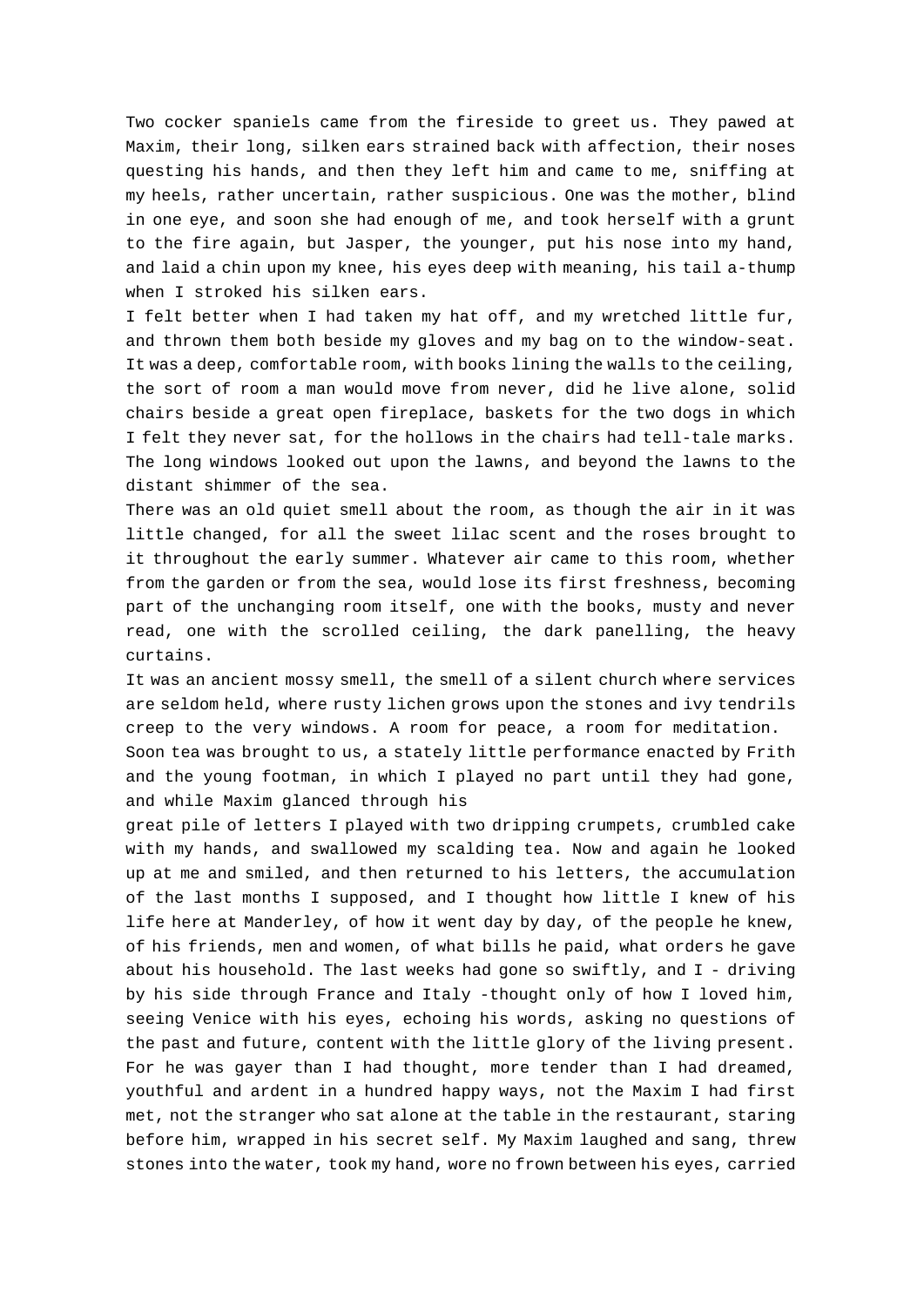no burden on his shoulder. I knew him as a lover, as a friend, and during those weeks I had forgotten that he had a life, orderly, methodical, a life which must be taken up again, continued as before, making vanished weeks a brief discarded holiday.

I watched him read his letters, saw him frown at one, smile at another, dismiss the next with no expression, and but for the grace of God I thought, my letter would be lying there, written from New York, and he would read it in the same indifferent fashion, puzzled at first perhaps by the signature, and then tossing it with a yawn to the pile of others in the basket, reaching for his cup of tea. The knowledge of this chilled me; how narrow a chance had stood between me and what might-have-been, for he would have sat here to his tea, as he sat now, continuing his home life as he would in any case, and perhaps he would not have thought of me much, not with regret anyway, while I, in New York, playing bridge with Mrs Van Hopper, would wait day after day for a letter that never came.

I leant back in my chair, glancing about the room, trying to instil into myself some measure of confidence, some genuine realization that I was here, at Manderley, the house of the picture postcard, the Manderley that was famous. I had to

teach myself that all this was mine now, mine as much as his, the deep chair I was sitting in, that mass of books stretching to the ceiling, the pictures on the walls, the gardens, the woods, the Manderley I had read about, all of this was mine now because I was married to Maxim. We should grow old here together, we should sit like this to our tea as old people, Maxim and I, with other dogs, the successors of these, and the library would wear the same ancient musty smell that it did now. It would know a period of glorious shabbiness and wear when the boys were young - our boys - for I saw them sprawling on the sofa with muddy boots, bringing with them always a litter of rods, and cricket bats, great clasp-knives, bows-and-arrows.

On the table there, polished now and plain, an ugly case would stand containing butterflies and moths, and another one with birds' eggs, wrapped in cotton wool. 'Not all this junk in here,' I would say, 'take them to the schoolroom, darlings,' and they would run off, shouting, calling to one another, but the little one staying behind, pottering on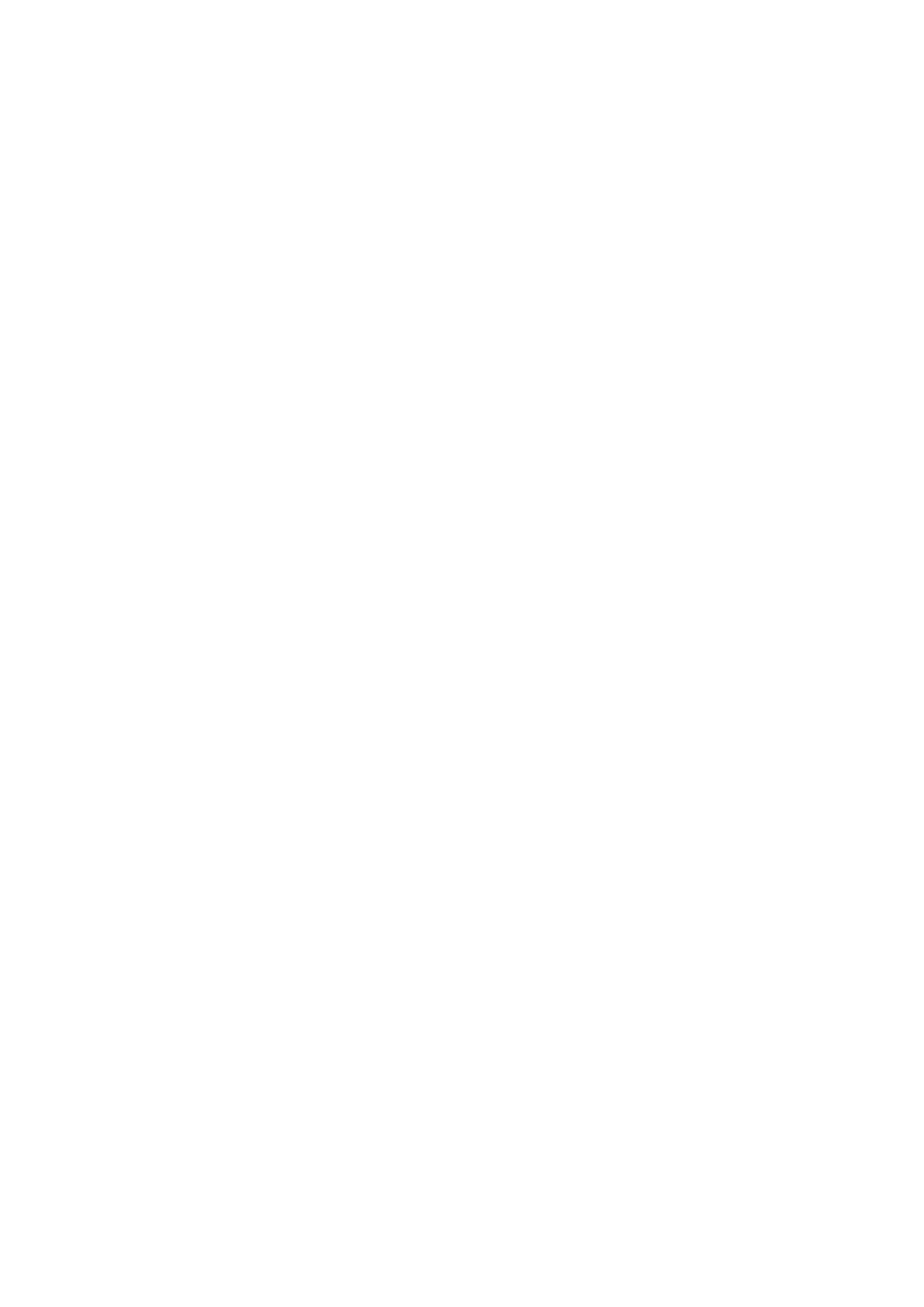My vision was disturbed by the opening of the door, and Frith came in with the footman to clear the tea. 'Mrs Danvers wondered, Madam, whether you would like to see your room,' he said to me, when the tea had been taken away.

Maxim glanced up from his letters. 'What sort of job have they made of the east wing?' he said.

'Very nice indeed, sir, it seems to me; the men made a mess when they were working, of course, and for a time Mrs Danvers was rather afraid it would not be finished by your return. But they cleared out last Monday. I should imagine you would be very comfortable there, sir; it's a lot lighter of course on that side of the house.'

'Have you been making alterations?' I asked.

'Oh, nothing much,' said Maxim briefly, 'only redecorating and painting the suite in the east wing, which I thought we would use for ours. As Frith says, it's much more cheerful on that side of the house, and it has a lovely view of the rose-garden. It was the visitors' wing when my mother was alive. I'll just finish these letters and then I'll come up and join you.

Run along and make friends with Mrs Danvers; it's a good opportunity.' I got up slowly, my old nervousness returning, and went out into the hall. I wished I could have waited for him, and then, taking his arm, seen the rooms together. I did not want to go alone, with Mrs Danvers. How vast the great hall looked now that it was empty. My feet rang on the flagged stones, echoing to the ceiling, and I felt guilty at the sound, as one does in church, self-conscious, aware of the same constraint. My feet made a stupid pitter-patter as I walked, and I thought that Frith, with his felt soles, must have thought me foolish.

'It's very big, isn't it?' I said, too brightly, too forced, a schoolgirl still, but he answered me in all solemnity.

'Yes, Madam, Manderley is a big place. Not so big as some, of course, but big enough. This was the old banqueting hall, in old days. It is used still on great occasions, such as a big dinner, or a ball. And the public are admitted here, you know, once a week.'

'Yes,' I said, still aware of my loud footsteps, feeling, as I followed him, that he considered me as he would one of the public visitors, and I behaved like a visitor too, glancing politely to right and left, taking in the weapons on the wall, and the pictures, touching the carved staircase with my hands.

A black figure stood waiting for me at the head of the stairs, the hollow eyes watching me intently from the white skull's face. I looked round for the solid Frith, but he had passed along the hall and into the further corridor.

I was alone now with Mrs Danvers. I went up the great stairs towards her, and she waited motionless, her hands folded before her, her eyes never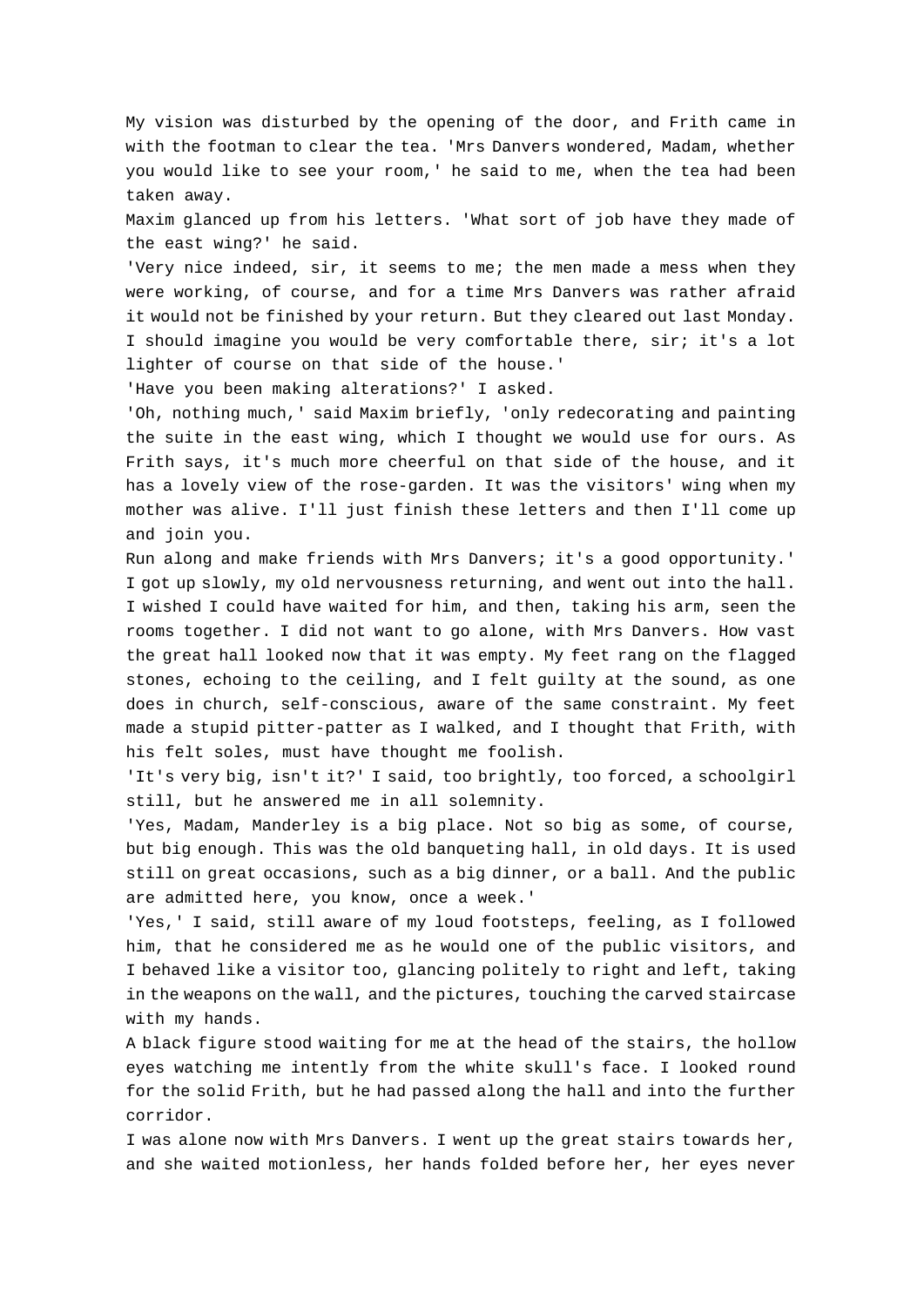leaving my face. I summoned a smile, which was not returned, nor did I blame her, for there was no purpose to the smile, it was a silly thing, bright and artificial. 'I hope I haven't kept you waiting,' I said. 'It's for you to make your own time, Madam,' she answered, 'I'm here to carry out your orders,' and then she turned, through the archway of the gallery, to the corridor beyond. We went along a broad, carpeted passage, and then turned left, through an oak door, and down a narrow flight of stairs and up a corresponding flight, and so to another door. This she flung

open, standing aside to let me pass, and I came to a little anteroom, or boudoir, furnished with a sofa, chairs, and writing-desk, which opened out to a large double bedroom with wide windows and a bathroom beyond. I went at once to the window, and looked out. The rose-garden lay below, and the eastern part of the terrace, while beyond the rose-garden rose a smooth grass bank, stretching to the near woods.

'You can't see the sea from here, then,' I said, turning to Mrs Danvers. •

'No, not from this wing,' she answered; 'you can't even hear it, either. You would not know the sea was anywhere near, from this wing.'

She spoke in a peculiar way, as though something lay behind her words, and she laid an emphasis on the words 'this wing', as if suggesting that the suite where we stood now held some inferiority.

'I'm sorry about that; I like the sea,' I said. She did not answer; she just went on staring at me, her hands folded before her.

'However, it's a very charming room,' I said, 'and I'm sure I shall be comfortable. I understand that it's been done up for our return.' 'Yes,' she said.

'What was it like before?' I asked.

'It had a mauve paper, and different hangings; Mr de Winter did not think it very cheerful. It was never much used, except for occasional visitors. But Mr de Winter gave special orders in his letters that you would have this room.'

"Then this was not his bedroom originally?' I said. 'No, Madam, he's never used the room in this wing before.' 'Oh,' I said, 'he didn't tell me that,' and I wandered to the dressing-table and began combing my hair. My things were already unpacked, my brushes and comb upon the tray. I was glad Maxim had given me a set of brushes, and that they were laid out there, upon the dressing-table, for Mrs Danvers to see. They were new, they had cost money, I need not be ashamed of them.

'Alice has unpacked for you and will look after you until

your maid arrives,' said Mrs Danvers. I smiled at her again. I put down the brush upon the dressing-table.

'I don't have a maid,' I said awkwardly; 'I'm sure Alice, if she is the housemaid, will look after me all right.'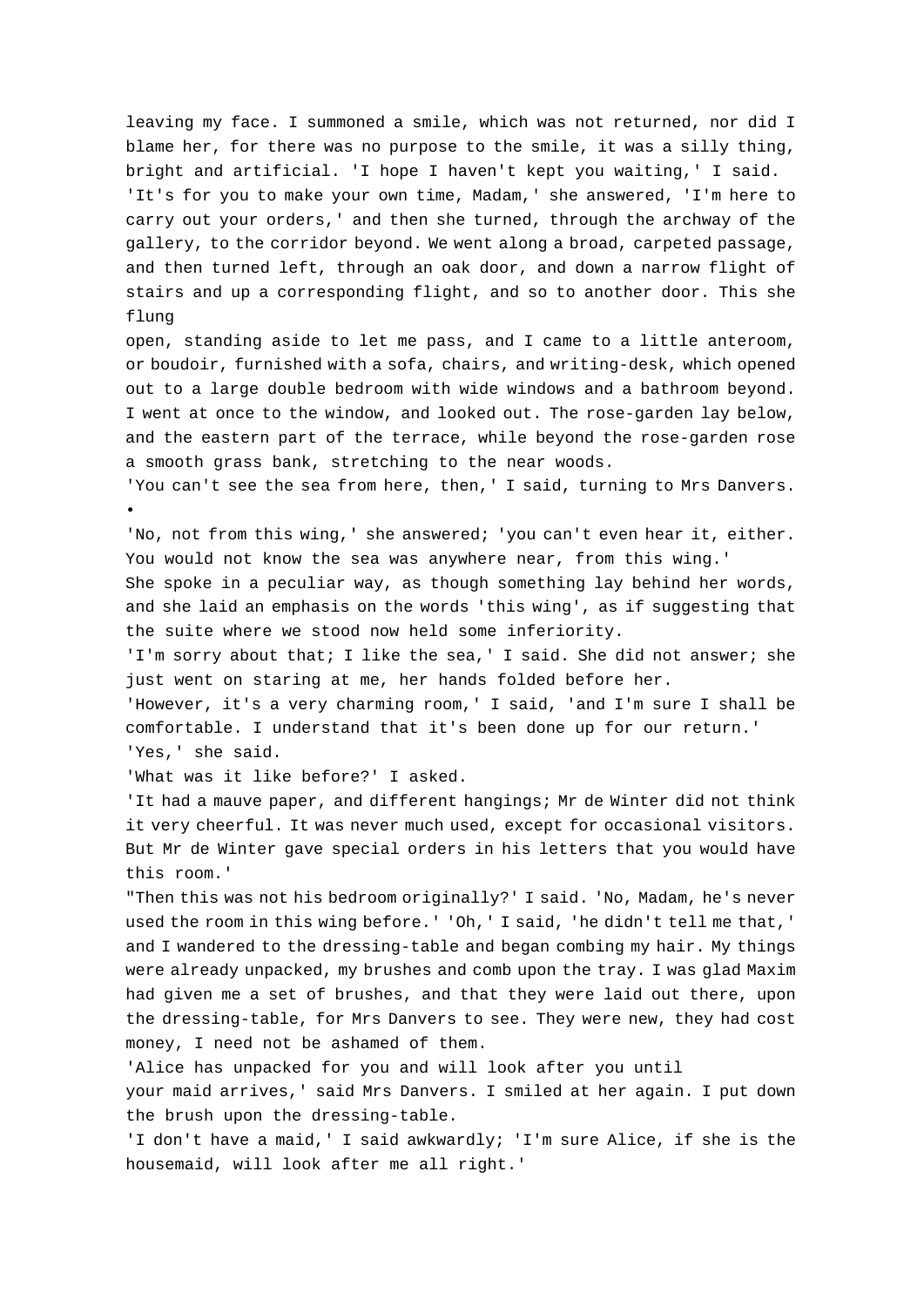She wore the same expression that she had done on our first meeting, when I dropped my gloves so gauchely on the floor. 'I'm afraid that would not do for very long,' she said; 'it's usual, you know, for ladies in your position to have a personal maid.'

I flushed, and reached for my brush again. There was a sting in her words I understood too well. 'If you think it necessary perhaps you would see about it for me,' I said, avoiding her eyes; 'some young girl perhaps, wanting to train.' 'If you wish,' she said. 'It's for you to say.' There was silence between us. I wished she would go away. I wondered why she must go on standing there, watching me, her hands folded on her black dress.

'I suppose you have been at Manderley for many years,' I said, making a fresh effort, 'longer than anyone else?'

'Not so long as Frith,' she said, and I thought how lifeless her voice was, and cold, like her hand when it had lain in mine; 'Frith was here when the old gentleman was living, when Mr de Winter was a boy.'

'I see,' I said; 'so you did not come till after that?' 'No,' she said, 'not till after that.'

Once more, I glanced up at her and once more I met her eyes, dark and sombre, in that white face of hers, instilling into me, I knew not why, a strange feeling of disquiet, of foreboding. I tried to smile, and could not; I found myself held by those eyes, that had no light, no flicker of sympathy towards me.

'I came here when the first Mrs de Winter was a bride,' she said, and her voice, which had hitherto, as I said, been dull and toneless, was harsh now with unexpected animation, with life and meaning, and there was a spot of colour on the gaunt cheek-bones.

The change was so sudden that I was shocked, and a little scared. I did not know what to do, or what to say. It was as though she had spoken words that were forbidden, words that she had hidden within herself for a long time and now would be

repressed no longer. Still her eyes never left my face; they looked upon me with a curious mixture of pity and of scorn, until I felt myself to be even younger and more untutored to the ways of life than I had believed. I could see she despised me, marking with all the snobbery of her class that I was no great lady, that I was humble, shy, and diffident. Yet there was something beside scorn in those eyes of hers, something surely of positive dislike, or actual malice?

I had to say something, I could not go on sitting there, playing with my hair-brush, letting her see how much I feared and mistrusted her. 'Mrs Danvers,' I heard myself saying, 'I hope we shall be friends and come to understand one another. You must have patience with me, you know, because this sort of life is new to me, I've lived rather differently.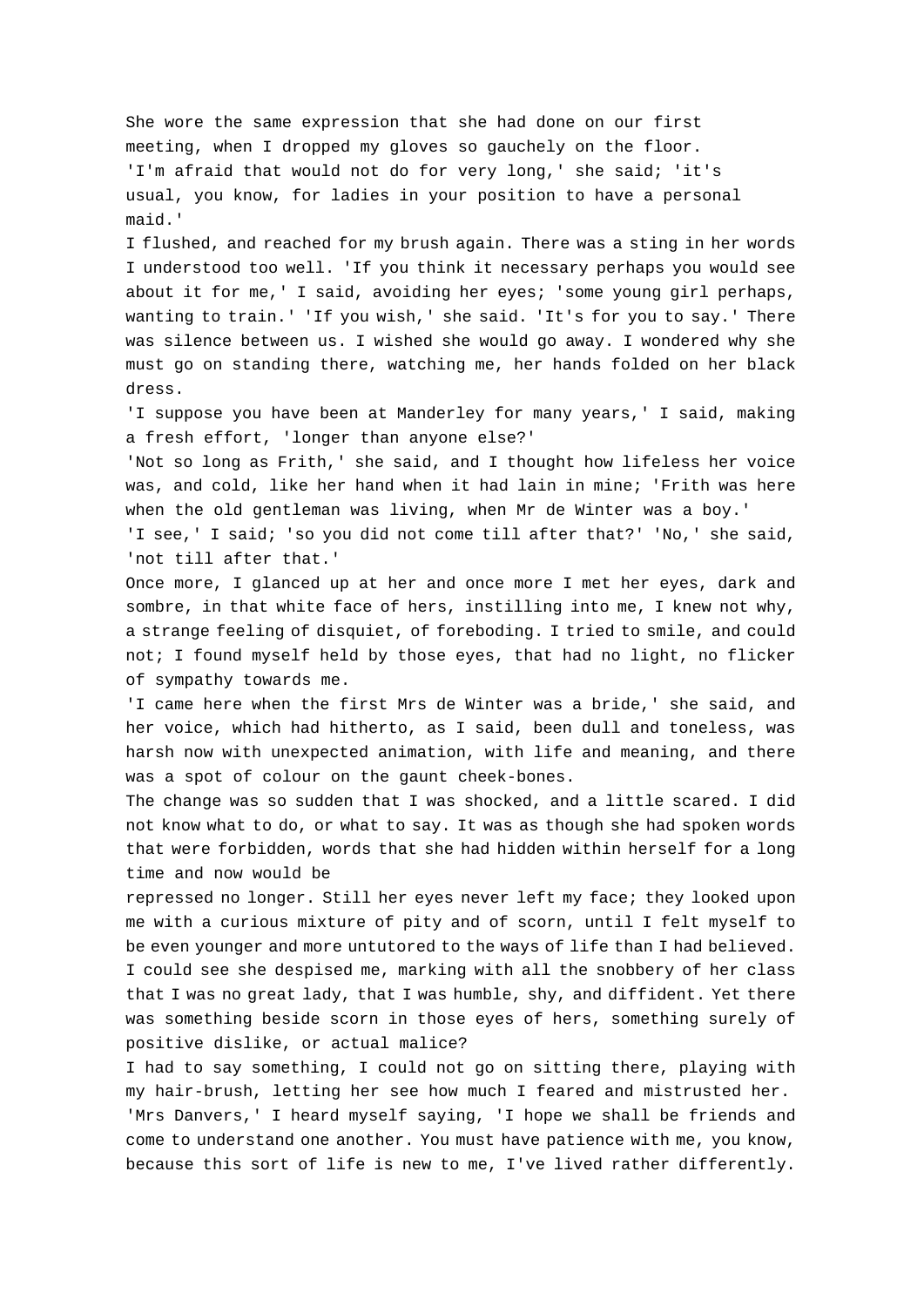And I do want to make a success of it, and above all to make Mr de Winter happy. I know I can leave all household arrangements to you, Mr de Winter said so, and you must just run things as they have always been run; I shan't want to make any changes.'

I stopped, a little breathless, still uncertain of myself and whether I was saying the right thing, and when I looked up again I saw that she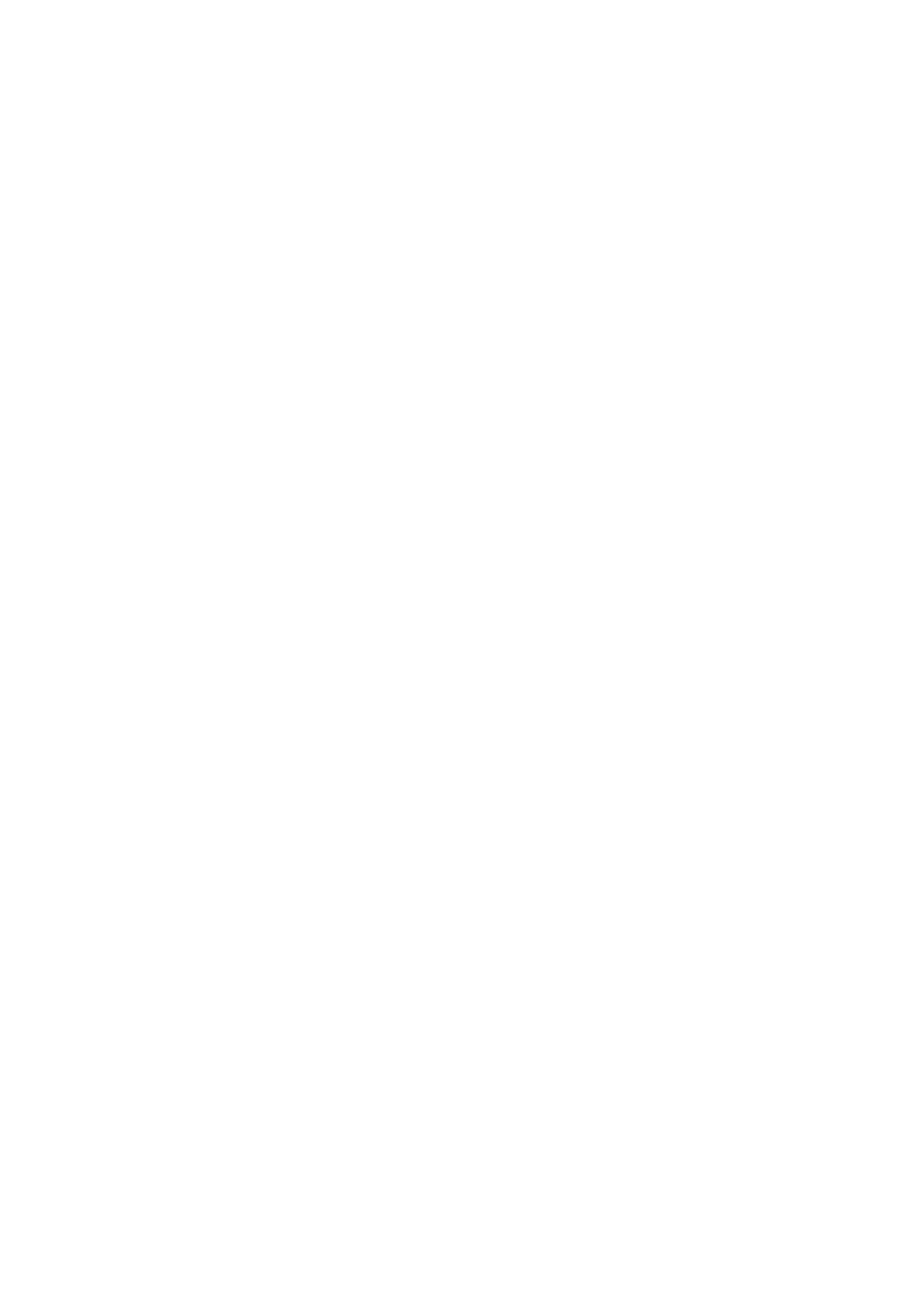'Very good,' she said; 'I hope I shall do everything to your satisfaction. The house has been in my charge now for more than a year, and Mr de Winter has never complained. It was very different of course when the late Mrs de Winter was alive; there was a lot of entertaining then, a lot of parties, and though I managed for her, she liked to supervise things herself.' Once again I had the impression that she chose her words with care, that she was feeling her way, as it were, into my mind, and watching for the effect upon my face.

'I would rather leave it to you,' I repeated, 'much rather,' and into her face came the same expression I had noticed before, when first I had shaken hands with her in the hall, a look surely of derision, of definite contempt. She knew that I would never withstand her, and that I feared her too.

'Can I do anything more for you?' she said, and pretended to glance round the room. 'No,' I said. 'No, I think I have

everything. I shall be very comfortable here. You have made the room so charming' - this last a final crawling sop to win her approval. She shrugged her shoulders, and still she did not smile. 'I only followed out Mr de Winter's instructions,' she said.

She hesitated by the doorway, her hand on the handle of the open door. It was as though she still had something to say to me, and could not decide upon the words, yet waited there, for me to give her opportunity.

I wished she would go; she was like a shadow standing there, watching me, appraising me with her hollow eyes, set in that dead skull's face. 'If you find anything not to your liking you will tell me at once?' she asked.

'Yes,' I said. 'Yes, of course, Mrs Danvers,' but I knew this was not what she had meant to say, and silence fell between us once again.

'If Mr de Winter asks for his big wardrobe,' she said suddenly, 'you must tell him it was impossible to move. We tried, but we could not get it through these narrow doorways. These are smaller rooms than those in the west wing. If he doesn't like the arrangement of this suite he must tell me. It was difficult to know how to furnish these rooms.'

'Please don't worry, Mrs Danvers,' I said. 'I'm sure he will be pleased with everything. But I'm sorry it's given you so much trouble. I had no idea he was having rooms redecorated and furnished. He shouldn't have bothered. I'm sure I should have been just as happy and comfortable in the west wing.'

She looked at me curiously, and began twisting the handle of the door. 'Mr de Winter said you would prefer to be on this side,' she said, 'the rooms in the west wing are very old. The bedroom in the big suite is twice as large as this; a very beautiful room too, with a scrolled ceiling. The tapestry chairs are very valuable, and so is the carved mantelpiece. It's the most beautiful room in the house. And the windows look down across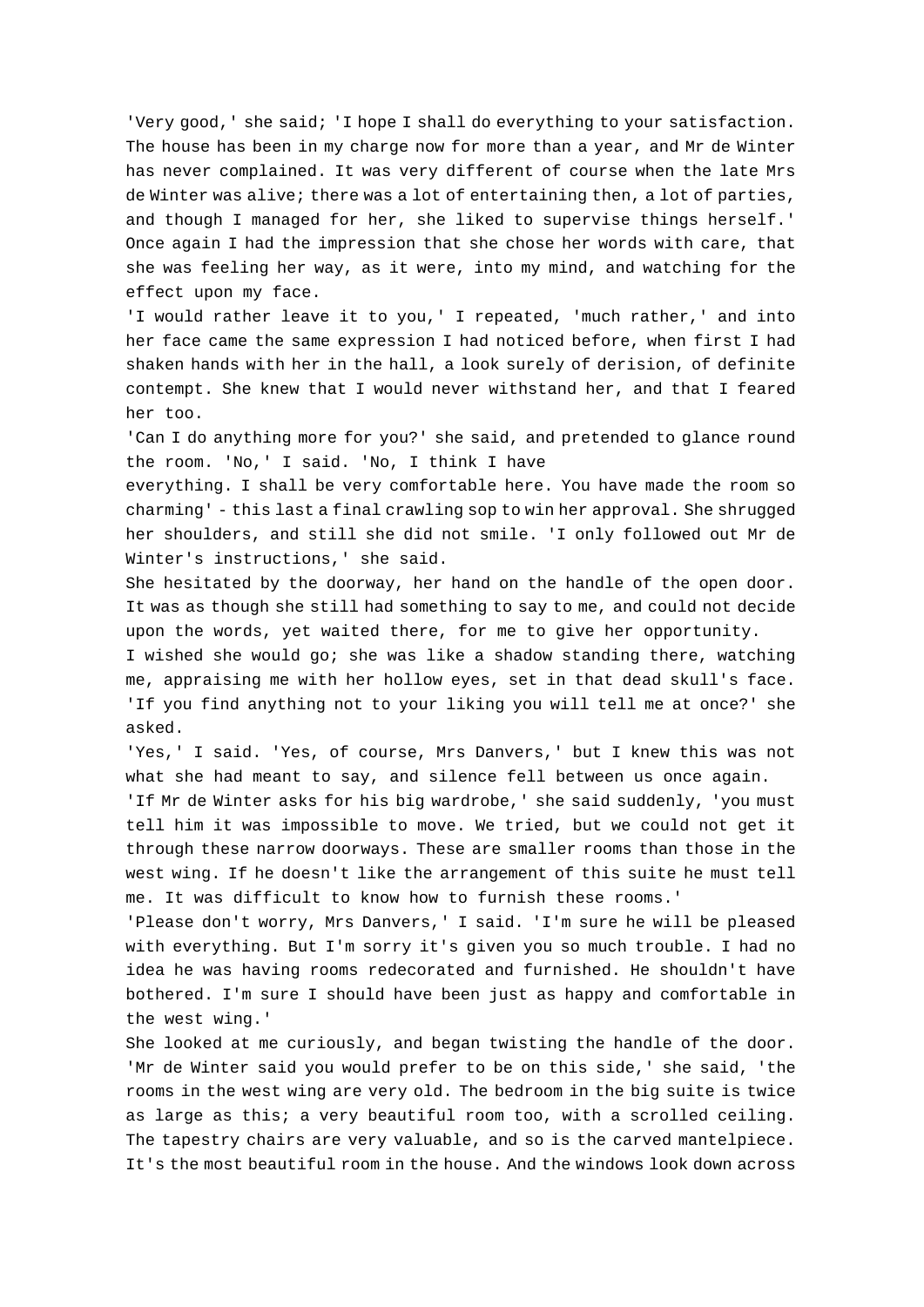the lawns to the sea.'

I felt uncomfortable, a little shy. I did not know why she must speak with such an undercurrent of resentment, implying as she did at the same time that this room, where I found myself

to be installed, was something inferior, not up to Manderley standard, a second-rate room, as it were, for a second-rate person.

'I suppose Mr de Winter keeps the most beautiful room to show to the public,' I said. She went on twisting the handle of the door, and then looked up at me again, watching my eyes, hesitating before replying, and when she spoke her voice was quieter even, and more toneless, than it had been before.

'The bedrooms are never shown to the public,' she said, 'only the hall and the gallery, and the room below.' She paused an instant, feeling me with her eyes. "They used to live in the west wing and use those rooms when Mrs de Winter was alive. That big room, I was telling you about, that looked down to the sea, was Mrs de Winter's bedroom.'

Then I saw a shadow flit across her face, and she drew back against the wall, effacing herself, as a step sounded outside and Maxim came into the room.

'How is it?' he said to me. 'All right? Do you think you'll like it?' He looked round with enthusiasm, pleased as a schoolboy. 'I always thought this a most attractive room,' he said. 'It was wasted all those years as a guest-room, but I always thought it had possibilities. You've made a great success of it, Mrs Danvers: I give you full marks.'

"Thank you, sir,' she said, her face expressionless, and then she turned, and went out of the room, closing the door softly behind her.

Maxim went and leant out of the window. 'I love the rose-garden,' he said: 'one of the first things I remember is walking after my mother, on very small, unsteady legs, while she picked off the dead heads of the roses. There's something peaceful and happy about this room, and it's quiet too. You could never tell you were within five minutes of the sea, from this room.'

"That's what Mrs Danvers said,' I told him.

He came away from the window, he prowled about the room, touching things, looking at the pictures, opening wardrobes, fingering my clothes, already unpacked.

'How did you get on with old Danvers?' he said abruptly.

I turned away, and began combing my hair again before the

looking-glass. 'She seems just a little bit stiff,' I said, after a moment or two; 'perhaps she thought I was going to interfere with the running of the house.'

'I don't think she would mind your doing that,' he said. I looked up and saw him watching my reflection in the looking-glass, and then he turned away and went over to the window again, whistling quietly, under his breath,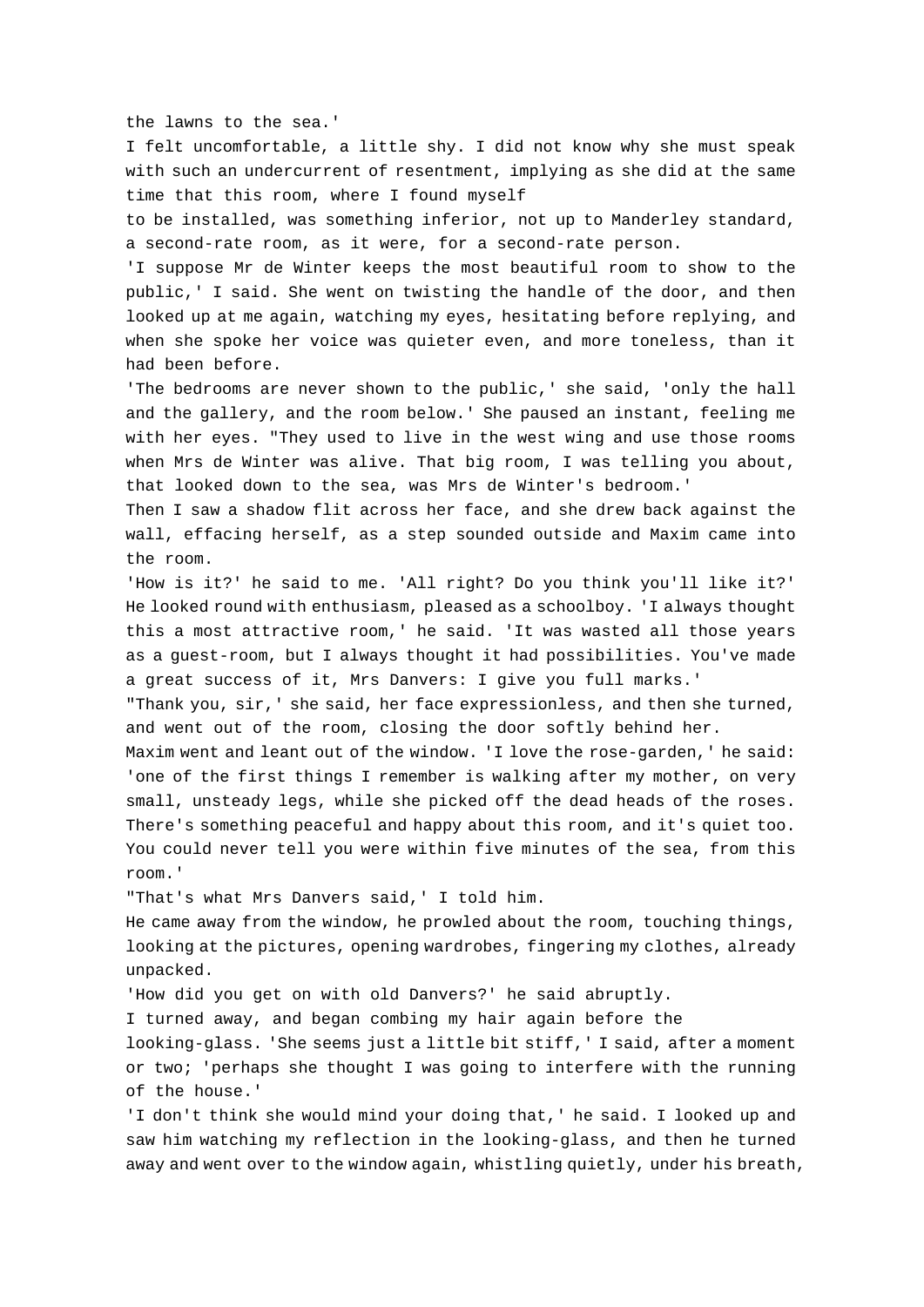rocking backwards and forwards on his heels.

'Don't mind her, ' he said; ' she's an extraordinary character in many ways, and possibly not very easy for another woman to get on with. You mustn't worry about it. If she really makes herself a nuisance we'll get rid of her. But she's efficient, you know, and will take all housekeeping worries off your hands. I dare say she' s a bit of a bully to the staff. She doesn't dare bully me though. I'd have given her the sack long ago if she had tried.'

'I expect we shall get on very well when she knows me better,' I said quickly; 'after all, it's natural enough that she should resent me a bit at first.'

'Resent you? Why resent you? What the devil do you mean?' he said. He turned from the window, frowning, an odd, half angry expression on his face. I wondered why he should mind, and wished I had said something else.

'I mean, it must be much easier for a housekeeper to look after a man alone,' I said. 'I dare say she had got into the way of doing it, and perhaps she was afraid I should be very overbearing.'

'Overbearing, my God ...' he began, 'if you think ..." and then he stopped, and came across to me, and kissed me on the top of my head.

'Let's forget about Mrs Danvers, ' he said; 'she doesn't interest me very much, I'm afraid. Come along, and let me show you something of Manderley.' I did not see Mrs Danvers again that evening and we did not talk about her any more. I felt happier when I had dismissed her from my thoughts, less of an interloper, and as we wandered about the rooms downstairs, and looked at the pictures, and Maxim put his arm around my shoulder, I began to feel more

like the self I wanted to become, the self I had pictured in my dreams, who made Manderley her home.

My footsteps no longer sounded foolish on the stone flags of the hall, for Maxim's nailed shoes made far more noise than mine, and the pattering feet of the two dogs was a comfortable, pleasing note.

I was glad, too, because it was the first evening and we had only been back a little while and the showing of the pictures had taken time, when Maxim, looking at the clock, said it was too late to change for dinner, so that I was spared the embarrassment of Alice, the maid, asking what I should wear, and of her helping me to dress, and myself walking down that long flight of stairs to the hall, cold, with bare shoulders, in a dress that Mrs Van Hopper had given me because it did not suit her daughter. I had dreaded the formality of dinner in that austere dining-room, and now, because of the little fact that we had not changed, it was quite all right, quite easy, just the same as when we had dined together in restaurants. I was comfortable in my stockinette dress, I laughed and talked about things we had seen in Italy and France, we even had the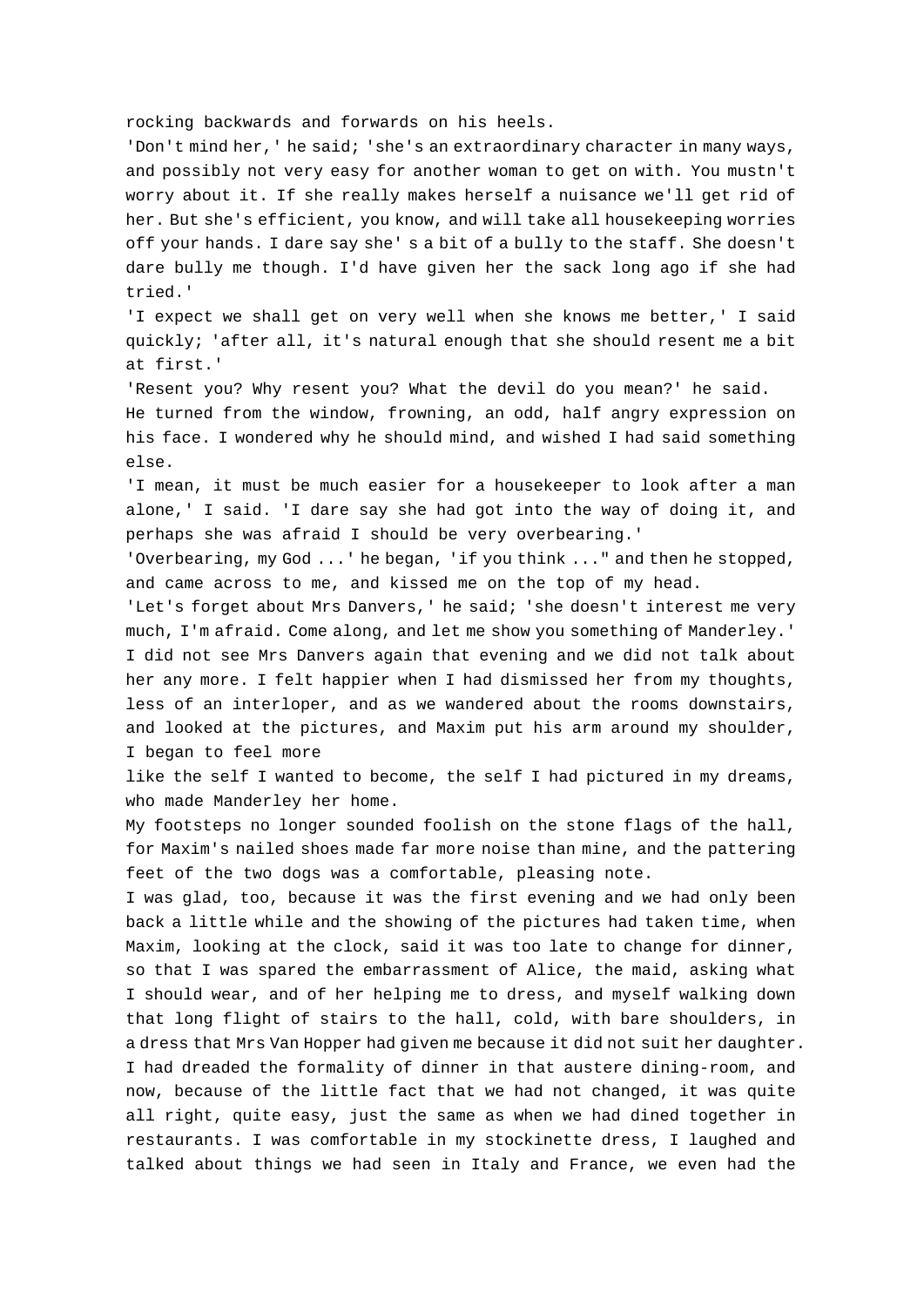snapshots on the table, and Frith and the footman were impersonal people, as the waiters had been; they did not stare at me as Mrs Danvers had done. We sat in the library after dinner, and presently the curtains were drawn, and more logs thrown on the fire; it was cool for May, I was thankful for the warmth that came from the steady burning logs.

It was new for us to sit together like this, after dinner, for in Italy we had wandered about, walked or driven, gone into little cafes, leant over bridges. Maxim made instinctively now for the chair on the left of the open fireplace, and stretched out his hand for the papers. He settled one of the broad cushions behind his head, and lit a cigarette. 'This is his routine,' I thought, 'this is what he always does: this has been his custom now for years.'

He did not look at me, he went on reading his paper, contented, comfortable, having assumed his way of living, the master of his house. And as I sat there, brooding, my chin in my hands, fondling the soft ears of one of the spaniels, it came to

me that I was not the first one to lounge there in possession of the chair; someone had been before me, and surely left an imprint of her person on the cushions, and on the arm where her hand had rested. Another one had poured the coffee from that same silver coffee pot, had placed the cup to her lips, had bent down to the dog, even as I was doing.

Unconsciously, I shivered as though someone had opened the door behind me and let a draught into the room. I was sitting in Rebecca's chair, I was leaning against Rebecca's cushion, and the dog had come to me and laid his head upon my knee because that had been his custom, and he remembered, in the past, she had given sugar to him there. chapter eight

I had never realized, of course, that life at Manderley would be so orderly and planned. I remember now, looking back, how on that first morning Maxim was up and dressed and writing letters, even before breakfast, and when I got downstairs, rather after nine o'clock, a little flurried by the booming summons of the gong, I found he had nearly finished, he was already peeling his fruit.

He looked up at me and smiled. 'You mustn't mind,' he said; 'this is something you will have to get used to. I've no time to hang about at this hour of the day. Running a place like Manderley, you know, is a full-time job. The coffee and the hot dishes are on the sideboard. We always help ourselves at breakfast.' I said something about my clock being slow, about having been too long in the bath, but he did not listen, he was looking down at a letter, frowning at something.

How impressed I was, I remember well; impressed and a little overawed by the magnificence of the breakfast offered to

us. There was tea, in a great silver urn, and coffee too, and on the heater, piping hot, dishes of scrambled eggs, of bacon, and another of fish. There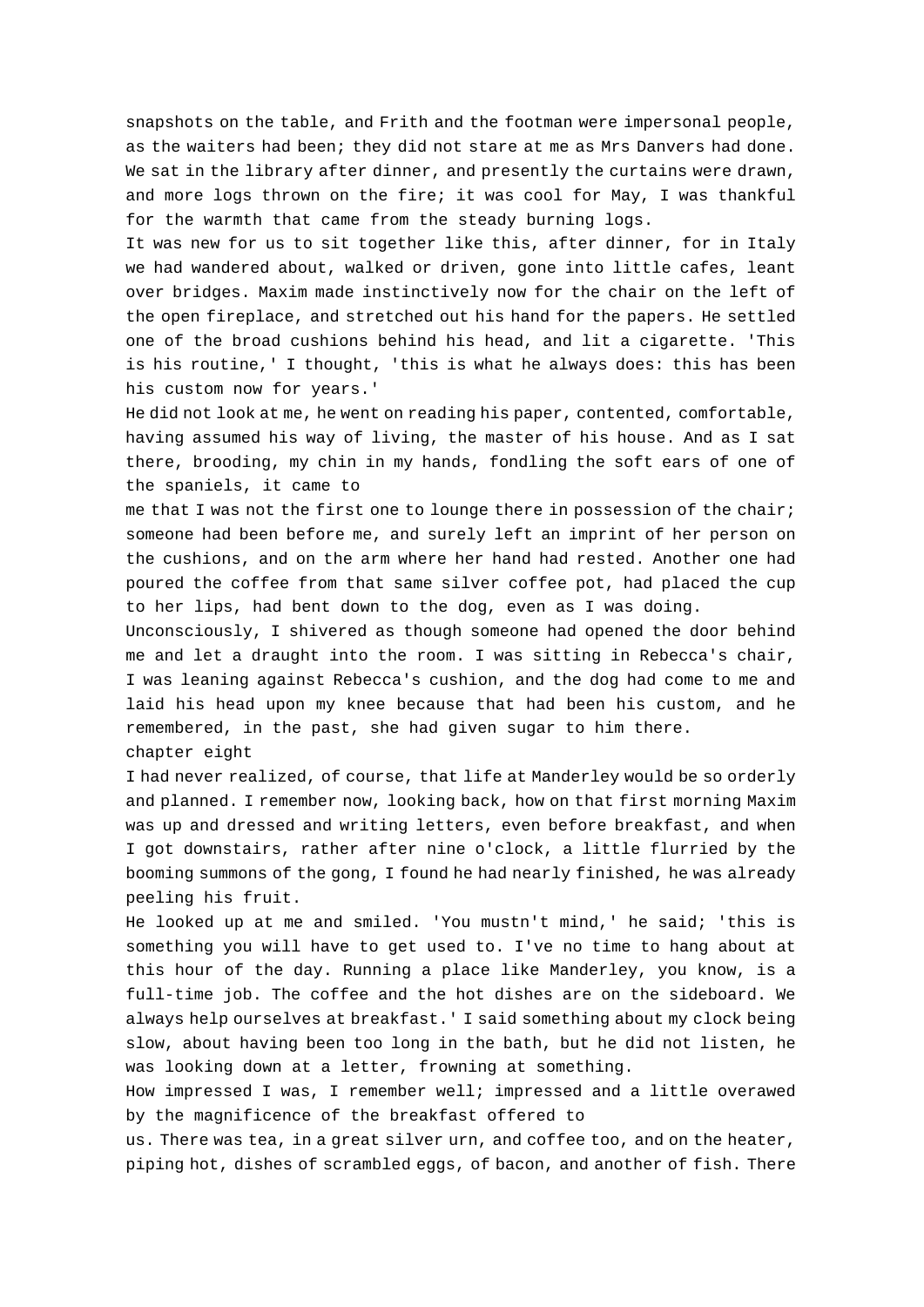was a little clutch of boiled eggs as well, in their own special heater, and porridge, in a silver porringer. On another sideboard was a ham, and a great piece of cold bacon. There were scones too, on the table, and toast, and various pots of jam, marmalade, and honey, while dessert dishes, piled high with fruit, stood at either end. It seemed strange to me that Maxim, who in Italy and France had eaten a croissant and fruit only, and drunk a cup of coffee, should sit down to this breakfast at home, enough for a dozen people, day after day probably, year after year, seeing nothing ridiculous about it, nothing wasteful.

I noticed he had eaten a small piece of fish. I took a boiled egg. And I wondered what happened to the rest, all those scrambled eggs, that crisp bacon, the porridge, the remains of the fish. Were there menials, I wondered, whom I should never know, never see, waiting behind kitchen doors for the gift of our breakfast? Or was it all thrown away, shovelled into dustbins? I would never know, of course, I would never dare to ask. "Thank the Lord I haven't a great crowd of relations to inflict upon you,' said Maxim, 'a sister I very rarely see, and a grandmother who is nearly blind. Beatrice, by the way, asks herself over to lunch. I half expected she would. I suppose she wants to have a look at you.'

'Today?' I said, my spirits sinking to zero.

'Yes, according to the letter I got this morning. She won't stay long. You'll like her, I think. She's very direct, believes in speaking her mind. No humbug at all. If she doesn't like you she'll tell you so, to your face.'

I found this hardly comforting, and wondered if there was not some virtue in the quality of insincerity. Maxim got up from his chair, and lit a cigarette. I've a mass of things to see to this morning, do you think you can amuse yourself?' he said. 'I'd like to have taken you round the garden, but I must see Crawley, my agent. I've been away from things too long. He'll be in to lunch, too, by the way. You don't mind, do you? You will be all right?'

'Of course,' I said, 'I shall be quite happy.'

Then he picked up his letters, and went out of the room, and I remember thinking this was not how I imagined my first morning; I had seen us walking together, arms linked, to the sea, coming back rather late and tired and happy to a cold lunch, alone, and sitting afterwards under that chestnut tree I could see from the library window.

I lingered long over my first breakfast, spinning out the time, and it was not until I saw Frith come in and look at me, from behind the service screen, that I realized it was after ten o'clock. I sprang to my feet at once, feeling guilty, and apologized for sitting there so late, and he bowed, saying nothing, very polite, very correct, and I caught a flicker of surprise in his eyes. I wondered if I had said the wrong thing. Perhaps it did not do to apologize. Perhaps it lowered me in his estimation. I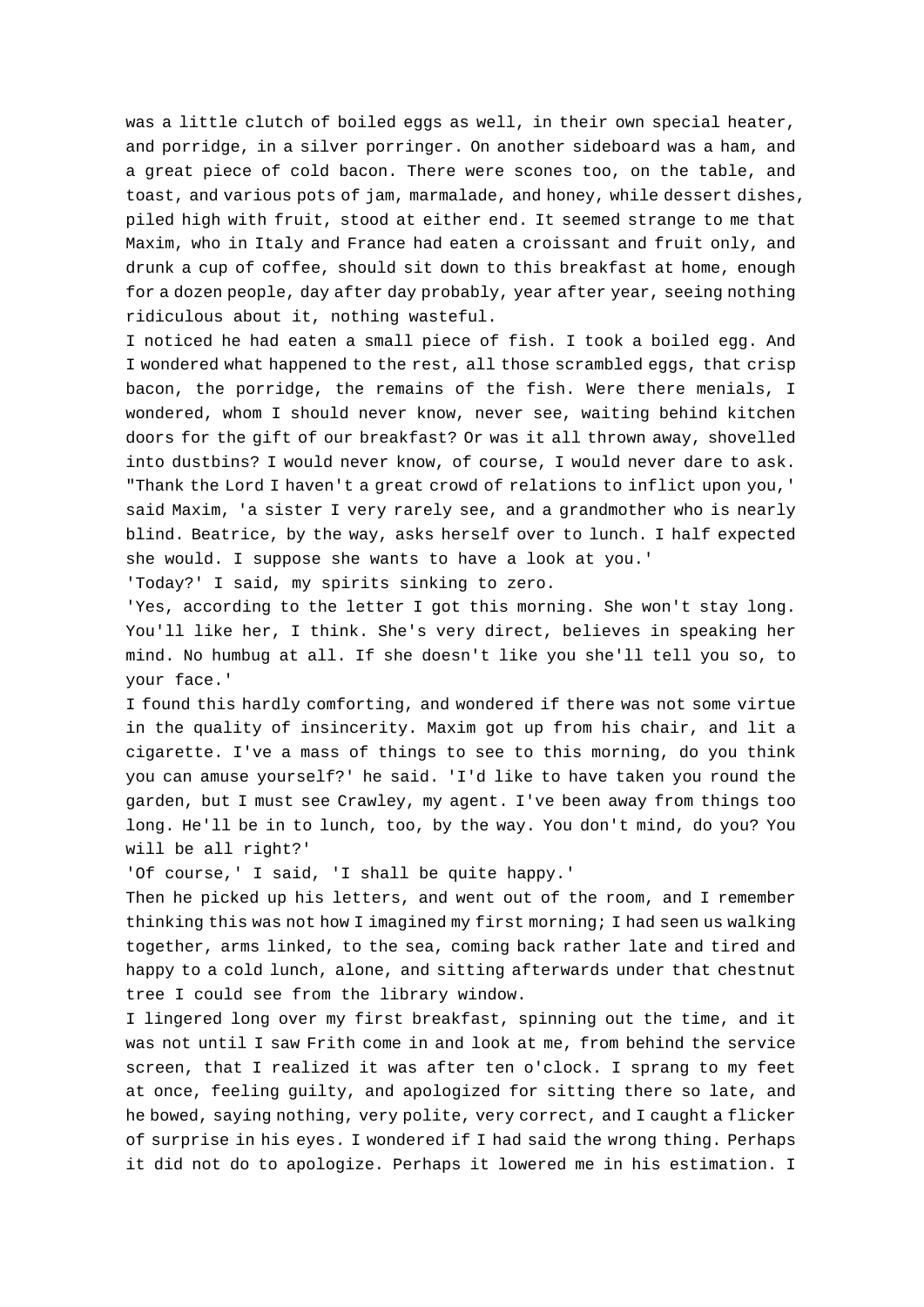wished I knew what to say, what to do. I wondered if he suspected, as Mrs Danvers had done, that poise, and grace, and assurance were not qualities inbred in me, but were things to be acquired, painfully perhaps, and slowly, costing me many bitter moments.

As it was, leaving the room, I stumbled, not looking where I was going, catching my foot on the step by the door, and Frith came forward to help me, picking up my handkerchief, while Robert, the young footman, who was standing behind the screen, turned away to hide his smile.

I heard the murmur of their voices as I crossed the hall, and one of them laughed - Robert, I supposed. Perhaps they were laughing about me. I went upstairs again, to the privacy of my bedroom, but when I opened the door I found the housemaids in there doing the room; one was sweeping the floor, the other dusting the dressing-table. They looked at me in surprise. I quickly went out again. It could not be right, then, for me to go to my room at that hour in the morning. It was not expected of me. It broke the household routine. I crept downstairs once more, silently, thankful of my slippers that made no sound on the stone flags, and so into the library, which was chilly, the windows flung wide open, the fire laid but not lit.

I shut the windows, and looked round for a box of matches. I could not find one. I wondered what I should do. I did not like to

ring. But the library, so snug and warm last night with the burning logs, was like an ice-house now, in the early morning. There were matches upstairs in the bedroom, but I did not like to go for them because it would mean disturbing the housemaids at their work. I could not bear their moon faces staring at me again. I decided that when Frith and Robert had left the dining-room I would fetch the matches from the sideboard. I tiptoed out into the hall and listened. They were still clearing, I could hear the sound of voices, and the movement of trays. Presently all was silent, they must have gone through the service doors into the kitchen quarters, so I went across the hall and into the dining-room once more. Yes, there was a box of matches on the sideboard, as I expected. I crossed the room quickly and picked them up, and as I did so Frith came back into the room. I tried to cram the box furtively into my pocket, but I saw him glance at my hand in surprise.

'Did you require anything, Madam?' he said.

'Oh, Frith, ' I said awkwardly, 'I could not find any matches.' He at once proffered me another box, handing me the cigarettes too, at the same time. This was another embarrassment, for I did not smoke.

'No, the fact is,' I said, 'I felt rather cool in the library, I suppose the weather seems chilly to me, after being abroad and I thought perhaps I would just put a match to the fire.'

'The fire in the library is not usually lit until the afternoon, Madam,' he said. 'Mrs de Winter always used the morning-room. There is a good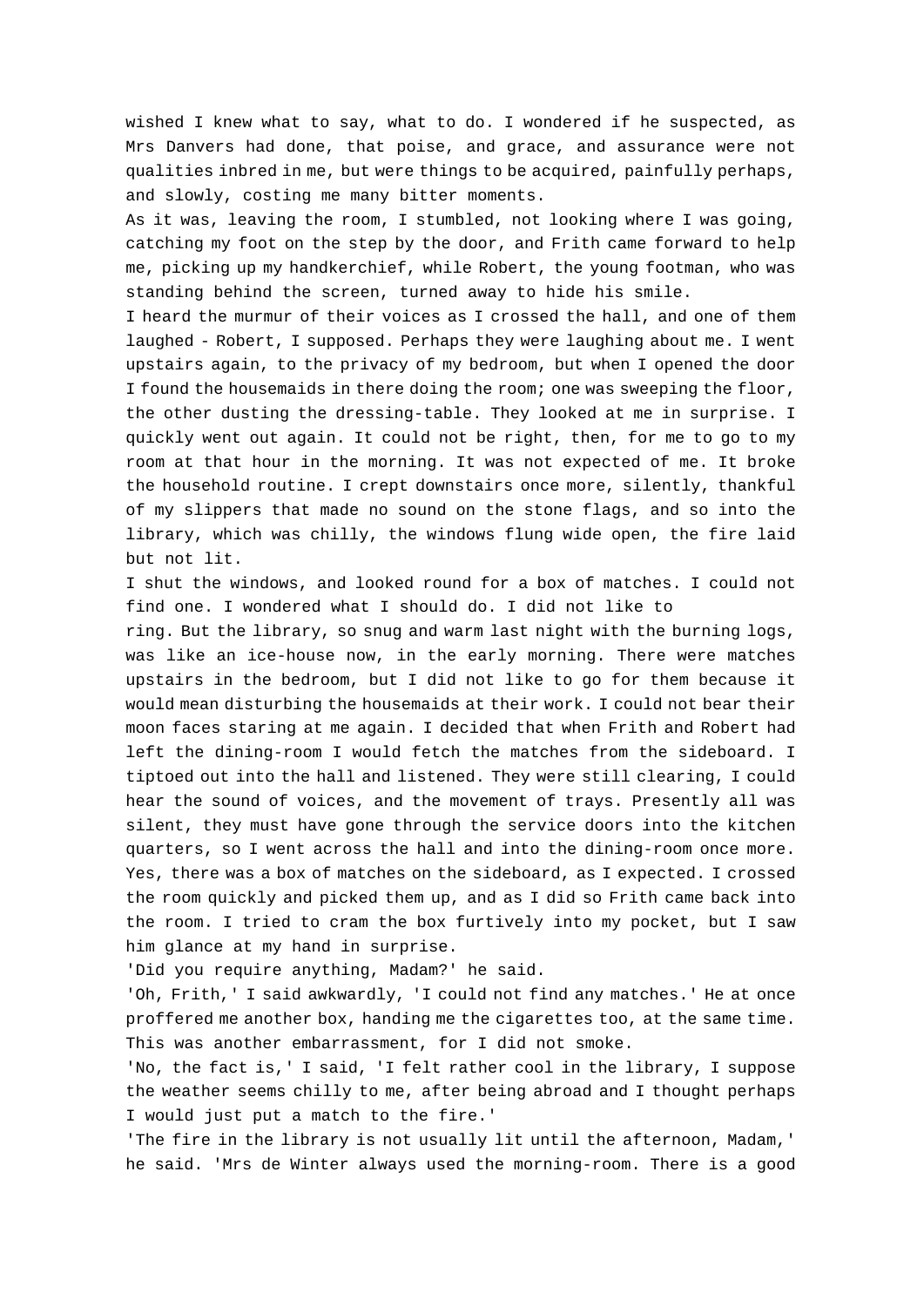fire in there. Of course if you should wish to have the fire in the library as well I will give orders for it to be lit.'

'Oh, no,' I said, 'I would not dream of it. I will go into the morning-room. Thank you, Frith.'

'You will find writing-paper, and pens, and ink, in there, Madam,' he said. 'Mrs de Winter always did all her correspondence and telephoning in the morning-room, after breakfast. The house telephone is also there, should you wish to speak to Mrs Danvers.'

"Thank you, Frith,' I said.

I turned away into the hall again, humming a little tune to give me an air of confidence. I could not tell him that I had

never seen the morning-room, that Maxim had not shown it to me the night before. I knew he was standing in the entrance to the dining-room, watching me, as I went across the hall, and that I must make some show of knowing my way. There was a door to the left of the great staircase, and I went recklessly towards it, praying in my heart that it would take me to my goal, but when I came to it and opened it I saw that it was a garden room, a place for odds and ends: there was a table where flowers were done, there were basket chairs stacked against the wall, and a couple of mackintoshes too, hanging on a peg. I came out, a little defiantly, glancing across the hall, and saw Frith still standing there. I had not deceived him, though, not for a moment.

'You go through the drawing-room to the morning-room, Madam,' he said, 'through the door there, on your right, this side of the staircase. You go straight through the double drawing-room, and turn to your left.' 'Thank you, Frith,' I said humbly, pretending no longer.

I went through the long drawing-room, as he had directed; a lovely room this, beautifully proportioned, looking out upon the lawns down to the sea. The public would see this room, I supposed, and Frith, if he showed them round, would know the history of the pictures on the wall, and the period of the furniture. It was beautiful of course, I knew that, and those chairs and tables probably without price, but for all that I had no wish to linger there; I could not see myself sitting ever in those chairs, standing before that carved mantelpiece, throwing books down on to the tables. It had all the formality of a room in a museum, where alcoves were roped off, and a guardian, in cloak and hat like the guides in the French chateaux, sat in a chair beside the door. I went through then, and turned to the left, and so on to the little morning-room I had not seen before.

I was glad to see the dogs there, sitting before the fire, and Jasper, the younger, came over to me at once, his tail wagging, and thrust his nose into my hand. The old one lifted her muzzle at my approach, and gazed in my direction with her blind eyes, but when she had sniffed the air a moment, and found I was not the one she sought, she turned her head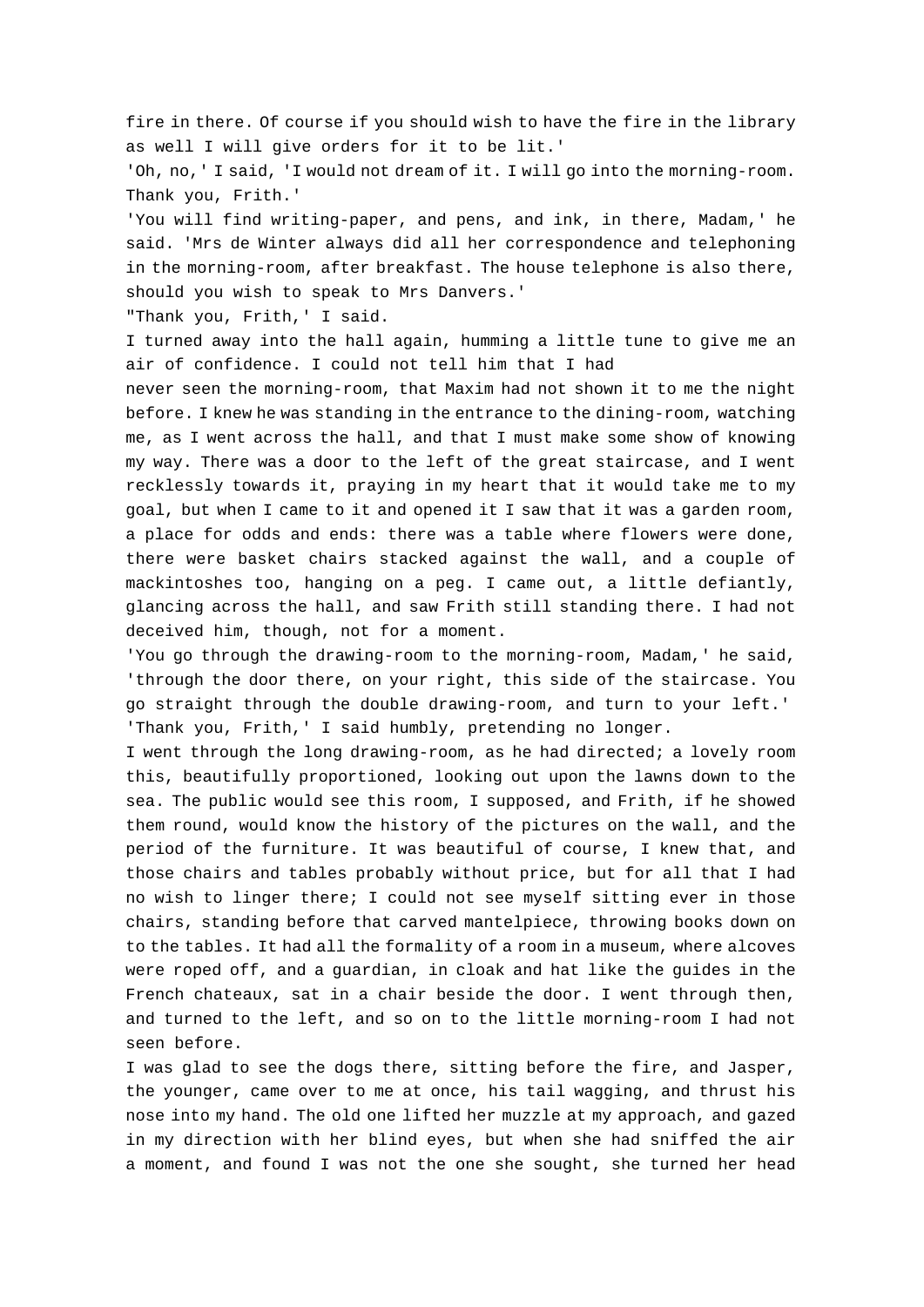## away with a grunt, and

looked steadily into the fire again. Then Jasper left me, too, and settled himself by the side of his companion, licking his side. This was their routine. They knew, even as Frith had known, that the library fire was not lit until the afternoon. They came to the morning-room from long custom. Somehow I guessed, before going to the window, that the room looked out upon the rhododendrons. Yes, there they were, blood-red and luscious, as I had seen them the evening before, great bushes of them, massed beneath the open window, encroaching on to the sweep of the drive itself. There was a little clearing too, between the bushes, like a miniature lawn, the grass a smooth carpet of moss, and in the centre of this, the tiny statue of a naked faun, his pipes to his lips.

The crimson rhododendrons made his background, and the clearing itself was like a little stage, where he would dance, and play his part. There was no musty smell about this room, as there had been in the library. There were no old well-worn chairs, no tables littered with magazines and papers, seldom if ever read, but left there from long custom, because Maxim's father, or even his grandfather perhaps, had wished it so.

This was a woman's room, graceful, fragile, the room of someone who had chosen every particle of furniture with great care, so that each chair, each vase, each small, infinitesimal thing should be in harmony with one another, and with her own personality. It was as though she who had arranged this room had said: "This I will have, and this, and this,' taking piece by piece from the treasures in Manderley each object that pleased her best, ignoring the second-rate, the mediocre, laying her hand with sure certain instinct only upon the best. There was no intermingling of style, no confusing of period, and the result was perfection in a strange and startling way, not coldly formal like the drawing-room shown to the public, but vividly alive, having something of the same glow and brilliance that the rhododendrons had, massed there, beneath the window. And I noticed then that the rhododendrons, not content with forming their theatre on the little lawn outside the window, had been permitted to the room itself. Their great warm faces looked down upon me from the mantelpiece, they floated in a bowl

upon the table by the sofa, they stood, lean and graceful, on the writing-desk beside the golden candlesticks.

The room was filled with them, even the walls took colour from them, becoming rich and glowing in the morning sun. They were the only flowers in the room, and I wondered if there was some purpose in it, whether the room had been arranged originally with this one end in view, for nowhere else in the house did the rhododendrons obtrude. There were flowers in the dining-room, flowers in the library, but orderly and trim, rather in the background, not like this, not in profusion. I went and sat down at the writing-desk, and I thought how strange it was that this room,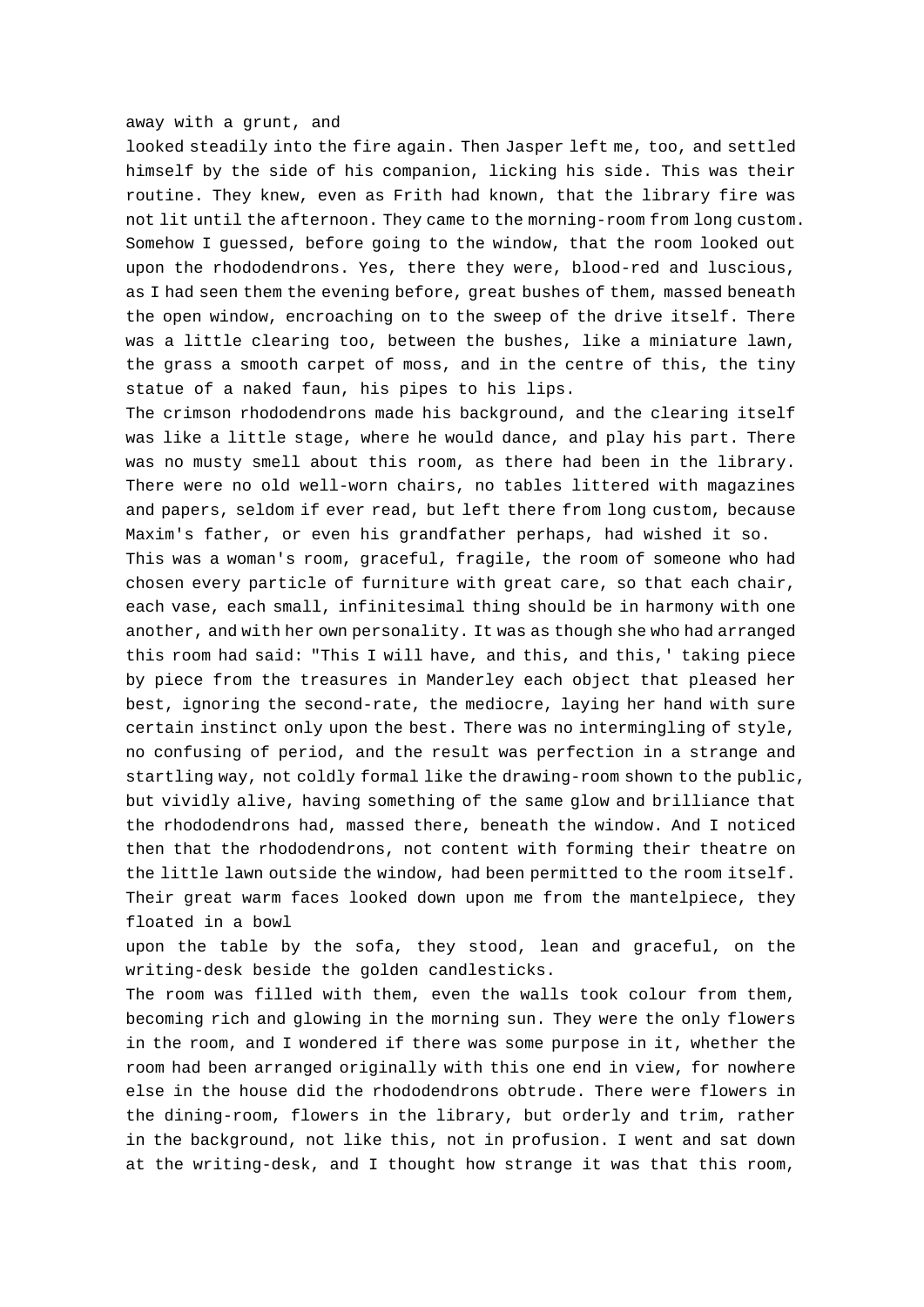so lovely and so rich in colour, should be, at the same time, so business-like and purposeful. Somehow I should have expected that a room furnished as this was in such exquisite taste, for all the exaggeration of the flowers, would be a place of decoration only, languorous and intimate.

But this writing-table, beautiful as it was, was no pretty toy where a woman would scribble little notes, nibbling the end of a pen, leaving it, day after day, in carelessness, the blotter a little askew. The pigeon-holes were docketed, 'letters unanswered', 'letters-to-keep', 'household', 'estate', 'menus', 'miscellaneous', 'addresses'; each ticket written in that same scrawling pointed hand that I knew already. And it shocked me, even startled me, to recognize it again, for I had not seen it since I had destroyed the page from the book of poems, and I had not thought to see it again.

I opened a drawer at hazard, and there was the writing once more, this time in an open leather book, whose heading 'Guests at Manderley' showed at once, divided into weeks and months, what visitors had come and gone, the rooms they had used, the food they had eaten. I turned over the pages and saw that the book was a complete record of a year, so that the hostess, glancing back, would know to the day, almost to the hour, what guest had passed what night under her roof, and where he had slept, and what she had given him to eat. There was notepaper also in the drawer, thick white sheets, for rough writing, and the notepaper of the house, with the crest, and the address, and visiting cards, ivory white, in little boxes.

I took one out and looked at it, unwrapped it from its thin tissue of paper. 'Mrs M. de Winter' it said, and in the corner 'Manderley'. I put it back in the box again, and shut the drawer, feeling guilty suddenly, and deceitful, as though I were staying in somebody else's house and my hostess had said to me, 'Yes, of course, write letters at my desk,' and I had unforgivably, in a stealthy manner, peeped at her correspondence. At any moment she might come back into the room and she would see me there, sitting before her open drawer, which I had no right to touch.

And when the telephone rang, suddenly, alarmingly, on the desk in front of me, my heart leapt and I started up in terror, thinking I had been discovered. I took the receiver off with trembling hands, and 'Who is it?' I said, 'who do you want?' There was a strange buzzing at the end of the line, and then a voice came, low and rather harsh, whether that of a woman or a man I could not tell, and 'Mrs de Winter?' it said, 'Mrs de Winter?'

'I'm afraid you have made a mistake,' I said; 'Mrs de Winter has been dead for over a year.' I sat there, waiting, staring stupidly into the mouthpiece, and it was not until the name was repeated again, the voice incredulous, slightly raised, that I became aware, with a rush of colour to my face, that I had blundered irretrievably, and could not take back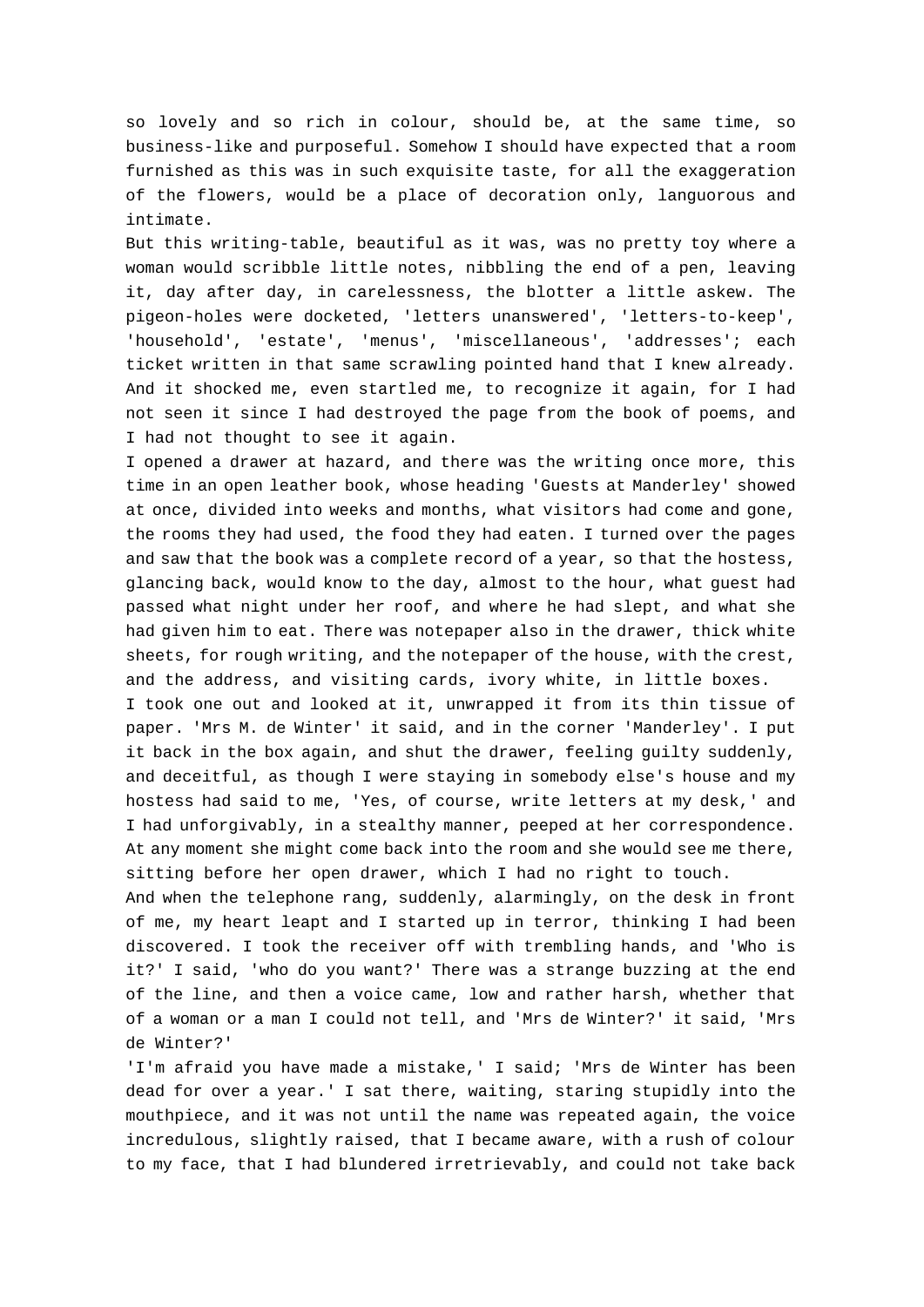my words. 'It's Mrs Danvers, Madam,' said the voice. 'I'm speaking to you on the house telephone.' My faux pas was so palpably obvious, so idiotic and unpardonable, that to ignore it would show me to be an even greater fool, if possible, than I was already.

'I'm sorry, Mrs Danvers,' I said, stammering, my words tumbling over one another; 'the telephone startled me, I didn't know what I was saying, I didn't realize the call was for me, and I never noticed I was speaking on the house telephone.'

'I'm sorry to have disturbed you, Madam,' she said; and she knows, I thought, she guesses I have been looking through the desk. 'I only wondered whether you wished to see me, and whether you approved of the menus for today.' 'Oh,' I said. 'Oh, I'm sure I do; that is, I'm sure I approve of the menus. Just order what you like, Mrs Danvers, you needn't bother to ask me.'

'It would be better, I think, if you read the list,' continued the voice; 'you will find the menu of the day on the blotter, beside you.'

I searched feverishly about me on the desk, and found at last a sheet of paper I had not noticed before. I glanced hurriedly through it: curried prawns, roast veal, asparagus, cold chocolate mousse - was this lunch or dinner? I could not see; lunch, I suppose.

'Yes, Mrs Danvers,' I said, 'very suitable, very nice indeed.'

'If you wish anything changed please say so,' she answered, 'and I will give orders at once. You will notice I have left a blank space beside the sauce, for you to mark your preference. I was not sure what sauce you are used to having served with the roast veal. Mrs de Winter was most particular about her sauces, and I always had to refer to her.'

'Oh, ' I said. 'Oh, well... let me see, Mrs Danvers, I hardly know; I think we had better have what you usually have, whatever you think Mrs de Winter would have ordered.'

'You have no preference, Madam?'

'No,' I said. 'No, really, Mrs Danvers.'

'I rather think Mrs de Winter would have ordered a wine sauce, Madam.' 'We will have the same then, of course,' I said.

'I'm very sorry I disturbed you while you were writing, Madam.'

'You didn't disturb me at all,' I said; 'please don't apologize.'

"The post leaves at midday, and Robert will come for your letters, and stamp them himself,' she said; 'all you have to do is ring through to him, on the telephone, if you have anything urgent to be sent, and he will give orders for them to be taken in to the post-office immediately.' "Thank you, Mrs Danvers,' I said. I listened for a moment, but she said no more, and then I heard a little click at the end of the telephone, which meant she had replaced the receiver. I did the same. Then I looked down again at the desk, and the notepaper, ready for use, upon the blotter. In front of me stared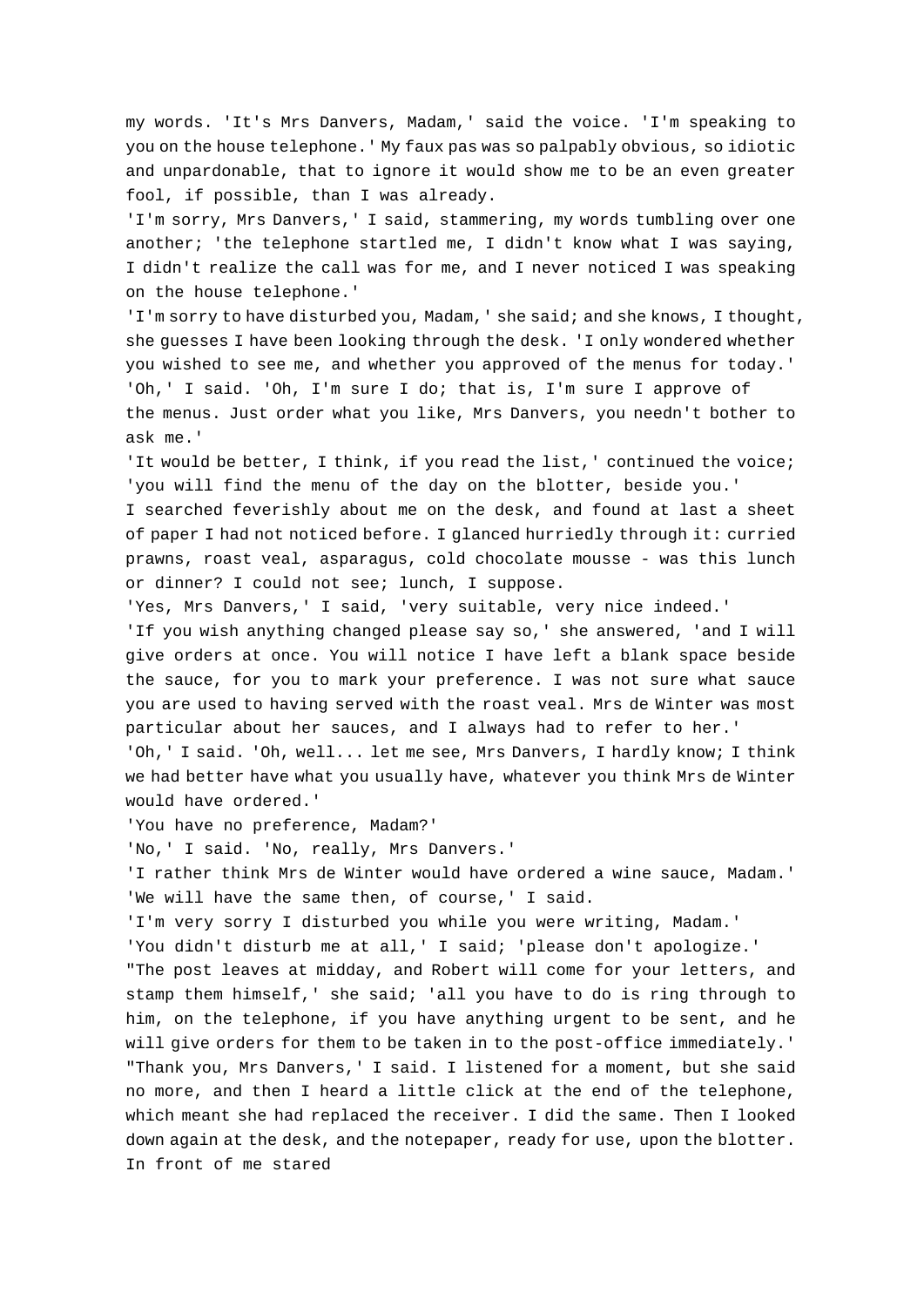the ticketed pigeon-holes, and the words upon them 'letters unanswered', 'estate', 'miscellaneous', were like a reproach to me for my idleness. She who sat here before me had not wasted her time, as I was doing. She had reached out for the house telephone and given her orders for the day, swiftly, efficiently, and run her pencil perhaps through an item in the menu that had not pleased her. She had not said 'Yes, Mrs Danvers,' and 'Of course, Mrs Danvers,' as I had done. And then, when she had finished, she began her letters, five, six, seven perhaps to be answered, all written in that same curious, slanting hand I knew so well. She would tear off sheet after sheet of that smooth white paper, using it extravagantly, because of the long strokes she made when she wrote, and at the end of each of her personal letters she put her signature, 'Rebecca', that tall sloping R dwarfing its fellows.

I drummed with my fingers on the desk. The pigeon-holes were empty now. There were no 'letters unanswered' waiting to be dealt with, no bills to pay that I knew anything about. If I had anything urgent, Mrs Danvers said, I must telephone through to Robert and he would give orders for it to be taken to the post. I wondered how many urgent letters Rebecca used to write, and who they were written to. Dressmakers perhaps - 'I must have the white satin on Tuesday, without fail,' or to her hairdresser - 'I shall be coming up next Friday, and want an appointment at three o'clock with Monsieur Antoine himself. Shampoo, massage, set, and manicure.' No, letters of that type would be a waste of time. She would have a call put through to London. Frith would do it. Frith would say 'I am speaking for Mrs de Winter.' I went on drumming with my fingers on the desk. I could think of nobody to write to. Only Mrs Van Hopper. And there was something foolish, rather ironical, in the realization that here I was sitting at my own desk in my own home with nothing better to do than to write a letter to Mrs Van Hopper, a woman I disliked, whom I should never see again. I pulled a sheet of notepaper towards me. I took up the narrow, slender pen, with the bright pointed nib. 'Dear Mrs Van Hopper,' I began. And as I wrote, in halting, laboured fashion, saying I hoped the voyage had been good, that she had found

her daughter better, that the weather in New York was fine and warm, I noticed for the first time how cramped and unformed was my own handwriting; without individuality, without style, uneducated even, the writing of an indifferent pupil taught in a second-rate school.

chapter nine

When I heard the sound of the car in the drive I got up in sudden panic, glancing at the clock, for I knew that it meant Beatrice and her husband had arrived. It was only just gone twelve; they were much earlier than I expected. And Maxim was not yet back. I wondered if it would be possible to hide, to get out of the window, into the garden so that Frith, bringing them to the morning-room, would say, 'Madam must have gone out,' and it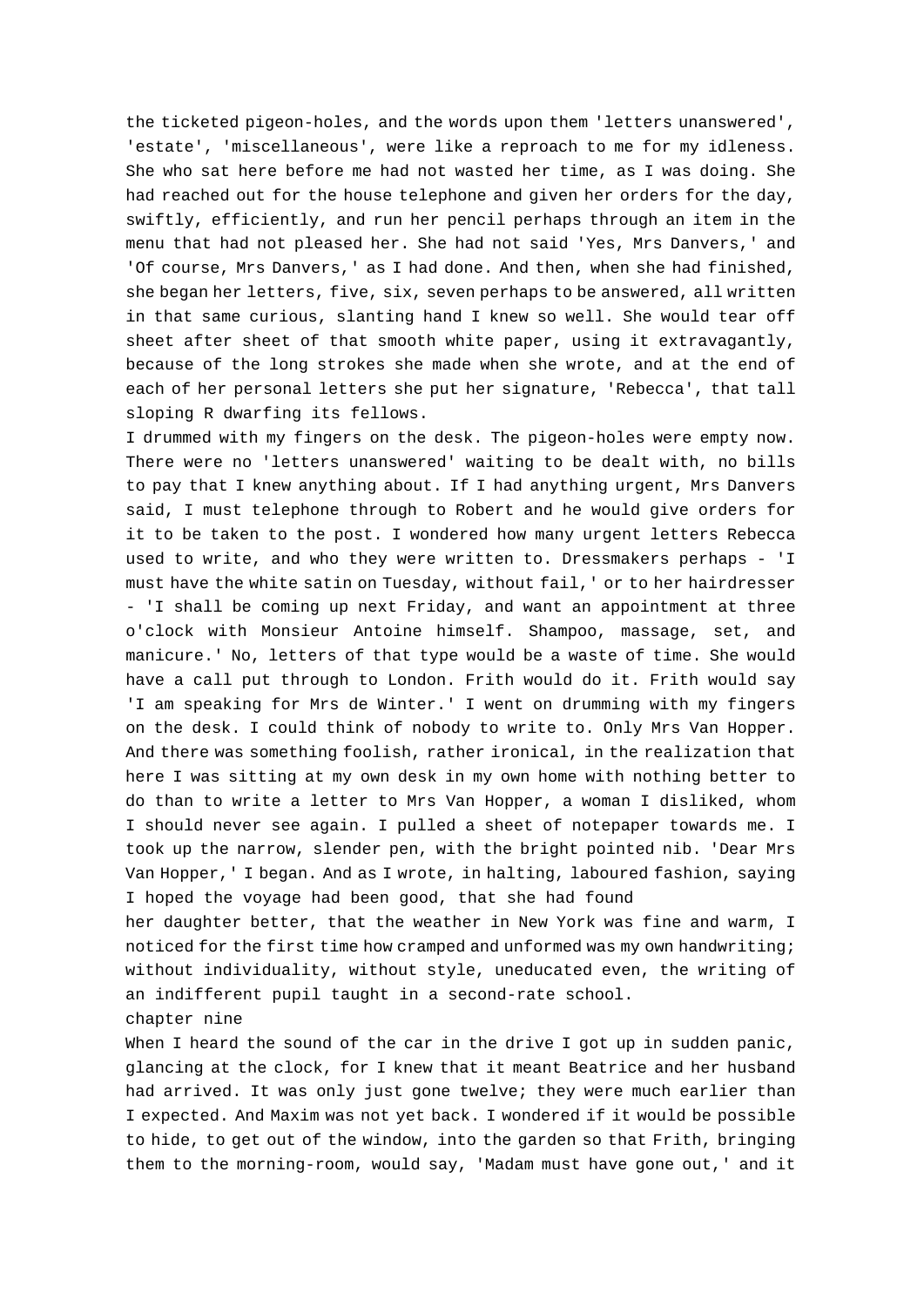would seem quite natural, they would take it as a matter of course. The dogs looked up inquiringly as I ran to the window, and Jasper followed me, wagging his tail.

The window opened out on to the terrace and the little grass clearing beyond, but as I prepared to brush past the rhododendrons the sound of voices came close, and I backed again into the room. They were coming to the house by way of the garden, Frith having told them doubtless that I was in the morning-room. I went quickly into the big drawing-room, and made for a door near me on the left. It led into a long stone passage, and I ran along it, fully aware of my stupidity, despising myself for this sudden attack of nerves, but I knew I could not face these people, not for a moment anyway. The passage seemed to be taking me to the back regions, and as I turned a corner, coming upon another staircase, I met a servant I had not seen before, a scullery-maid perhaps; she carried a mop and pail in her hands. She stared at me in wonder, as though I were a vision,

unexpected in this part of the house, and 'Good morning,' I said, in great confusion, making for the stairway, and 'Good morning, Madam,' she returned, her mouth open, her round eyes inquisitive as I climbed the stairs.

They would lead me, I supposed, to the bedrooms, and I could find my suite in the east wing, and sit up there a little while, until I judged it nearly time for lunch, when good manners would compel me to come down again. I must have lost my bearings, for passing through a door at the head of the stairs I came to a long corridor that I had not seen before, similar in some ways to the one in the east wing, but broader and darker - dark owing to the panelling of the walls.

I hesitated, then turned left, coming upon a broad landing and another staircase. It was very quiet and dark. No one was about. If there had been housemaids here, during the morning, they had finished their work by now and gone downstairs. There was no trace of their presence, no lingering dust smell of carpets lately swept, and I thought, as I stood there, wondering which way to turn, that the silence was unusual, holding something of the same oppression as an empty house does, when the owners have gone away.

I opened a door at hazard, and found a room in total darkness, no chink of light coming through the closed shutters, while I could see dimly, in the centre of the room, the outline of furniture swathed in white dust-sheets. The room smelt close and stale, the smell of a room seldom if ever used, whose ornaments are herded together in the centre of a bed and left there, covered with a sheet. It might be too that the curtain had not been drawn from the window since some preceding summer, and if one crossed there now and pulled them aside, opening the creaking shutters, a dead moth who had been imprisoned behind them for many months would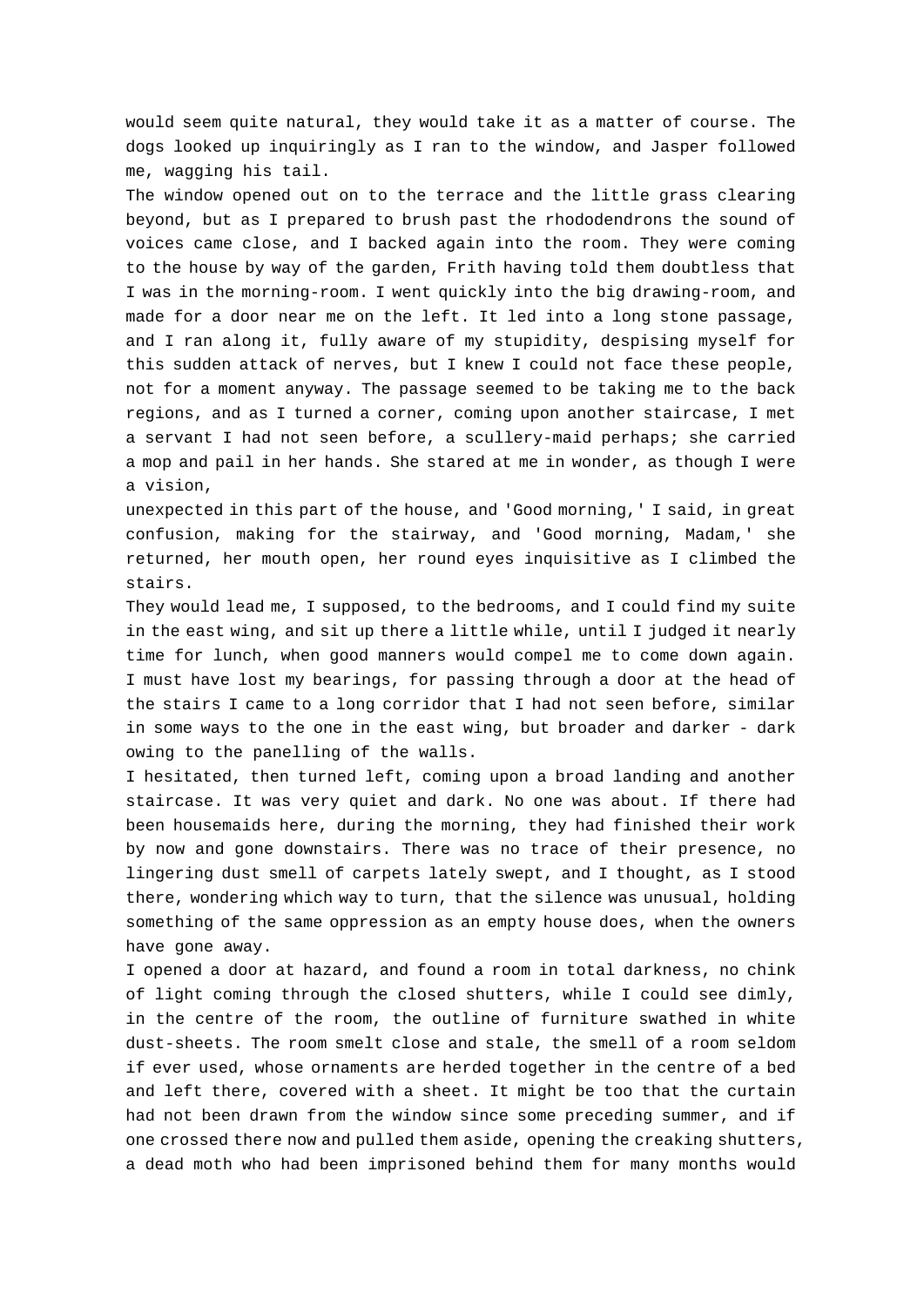fall to the carpet and lie there, beside a forgotten pin, and a dried leaf blown there before the windows were closed for the last time. I shut the door softly, and went uncertainly along the corridor, flanked on either side by doors, all of them closed, until I came to a little alcove, set in an outside wall, where a broad window gave me light at last. I looked out, and I saw below me the

smooth grass lawns stretching to the sea, and the sea itself, bright green with white-tipped crests, whipped by a westerly wind and scudding from the shore.

It was closer than I had thought, much closer; it ran, surely, beneath that little knot of trees below the lawns, barely five minutes away, and if I listened now, my ear to the window, I could hear the surf breaking on the shores of some little bay I could not see. I knew then I had made the circuit of the house, and was standing in the corridor of the west wing. Yes, Mrs Danvers was right. You could hear the sea from here. You might imagine, in the winter, it would creep up on to those green lawns and threaten the house itself, for even now, because of the high wind, there was a mist upon the window-glass, as though someone had breathed upon it. A mist salt-laden, borne upwards from the sea. A hurrying cloud hid the sun for a moment as I watched, and the sea changed colour instantly, becoming black, and the white crests with them very pitiless suddenly, and cruel, not the gay sparkling sea I had looked on first.

Somehow I was glad my rooms were in the east wing. I preferred the rose-garden, after all, to the sound of the sea. I went back to the landing then, at the head of the stairs, and as I prepared to go down, one hand upon the banister, I heard the door behind me open, and it was Mrs Danvers. We stared at one another for a moment without speaking, and I could not be certain whether it was anger I read in her eyes or curiosity, for her face became a mask directly she saw me. Although she said nothing I felt guilty and ashamed, as though I had been caught trespassing, and I felt the tell-tale colour come up into my face.

'I lost my way,' I said, 'I was trying to find my room.'

'You have come to the opposite side of the house,' she said; 'this is the west wing.'

'Yes, I know,' I said.

'Did you go into any of the rooms?' she asked me.

'No,' I said. 'No, I just opened a door, I did not go in. Everything was dark, covered up in dust-sheets. I'm sorry. I did not mean to disturb anything. I expect you like to keep all this shut up.'

'If you wish to open up the rooms I will have it done,' she

said; 'you have only to tell me. The rooms are all furnished, and can be used.'

'Oh, no,' I said. 'No. I did not mean you to think that.'

'Perhaps you would like me to show you all over the west wing?' she said.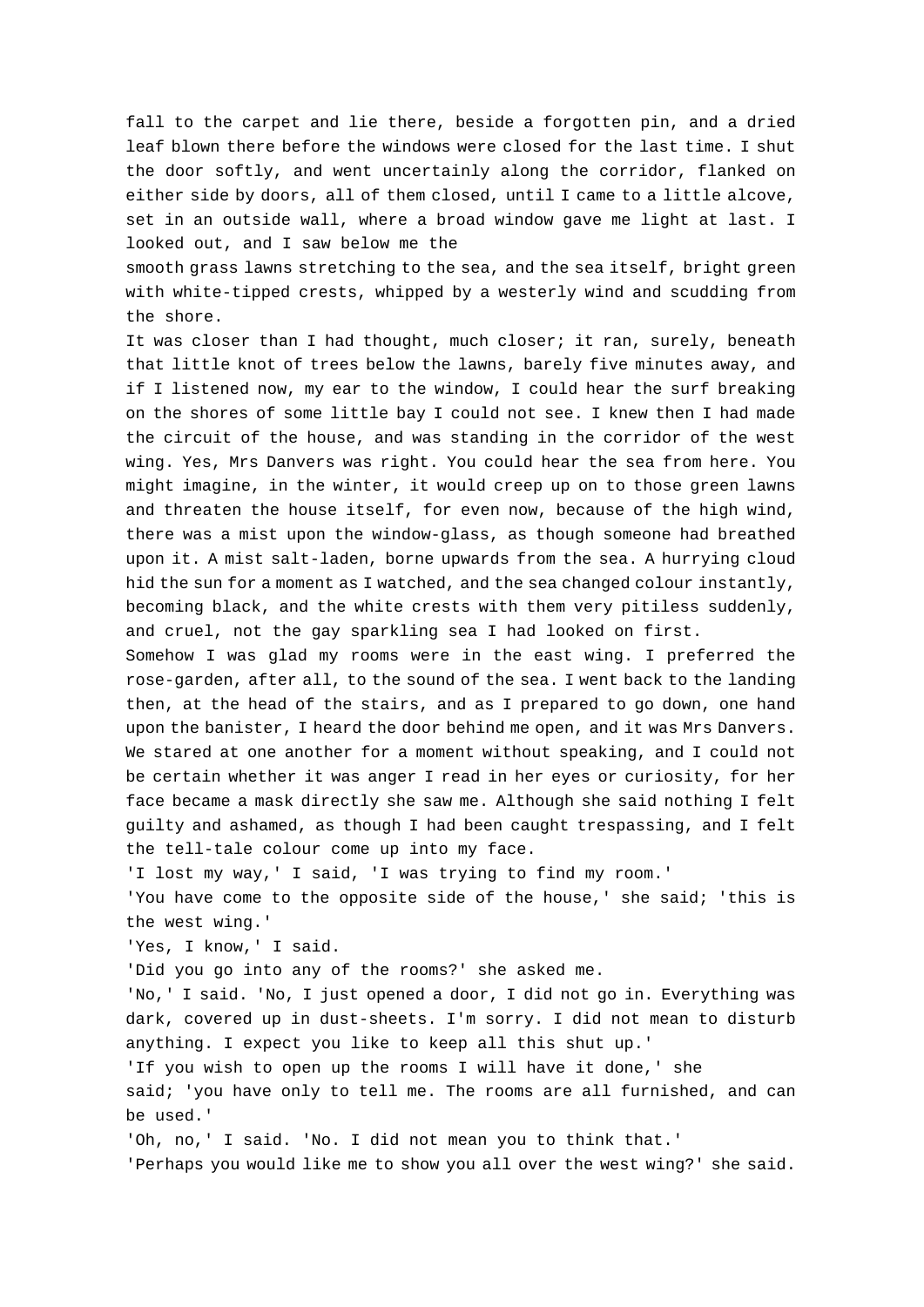I shook my head. 'No, I'd rather not,' I said. 'No, I must go downstairs.' I began to walk down the stairs, and she came with me, by my side, as though she were a warder, and I in custody.

'Any time, when you have nothing to do, you have only to ask me, and I will show you the rooms in the west wing,' she persisted, making me vaguely uncomfortable. I knew not why. Her insistence struck a chord in my memory, reminding me of a visit to a friend's house, as a child, when the daughter of the house, older than me, took my arm and whispered in my ear, 'I know where there is a book, locked in a cupboard, in my mother's bedroom. Shall we go and look at it?' I remembered her white, excited face, and her small, beady eyes, and the way she kept pinching my arm.

'I will have the dust-sheets removed, and then you can see the rooms as they looked when they were used,' said Mrs Danvers. 'I would have shown you this morning, but I believed you to be writing letters in the morning-room. You have only to telephone through to my room, you know, when you want me. It would only take a short while to have the rooms in readiness.'

We had come down the short flight of stairs, and she opened another door, standing aside for me to pass through, her dark eyes questing my face. 'It's very kind of you, Mrs Danvers,' I said. 'I will let you know some time.'

We passed out together on to the landing beyond, and I saw we were at the head of the main staircase now, behind the minstrel's gallery.

'I wonder how you came to miss your way?' she said, 'the door through the west wing is very different to this.'

'I did not come this way,' I said.

'Then you must have come up the back way, from the stone passage?' she said.

'Yes,' I said, not meeting her eyes. 'Yes, I came through a stone passage.' She went on looking at me, as though she expected me to tell her why I left the morning-room in sudden panic, going through the back regions, and I felt suddenly that she knew, that she must have watched me, that she had seen me wandering perhaps in that west wing from the first, her eye to a crack in the door. 'Mrs Lacy, and Major Lacy, have been here some time,' she said. 'I heard their car drive up shortly after twelve.' 'Oh!' I said. 'I had not realized that.' 'Frith will have taken them to the morning-room,' she said: 'it must be getting on for half past twelve. You know your way now, don't you?'

'Yes, Mrs Danvers,' I said. And I went down the big stairway into the hall, knowing she was standing there above me, her eyes watching me. I knew I must go back now, to the morning-room, and meet Maxim's sister and her husband. I could not hide in my bedroom now. As I went into the drawing-room I glanced back, over my shoulder, and I saw Mrs Danvers still standing there at the head of the stairs, like a black sentinel.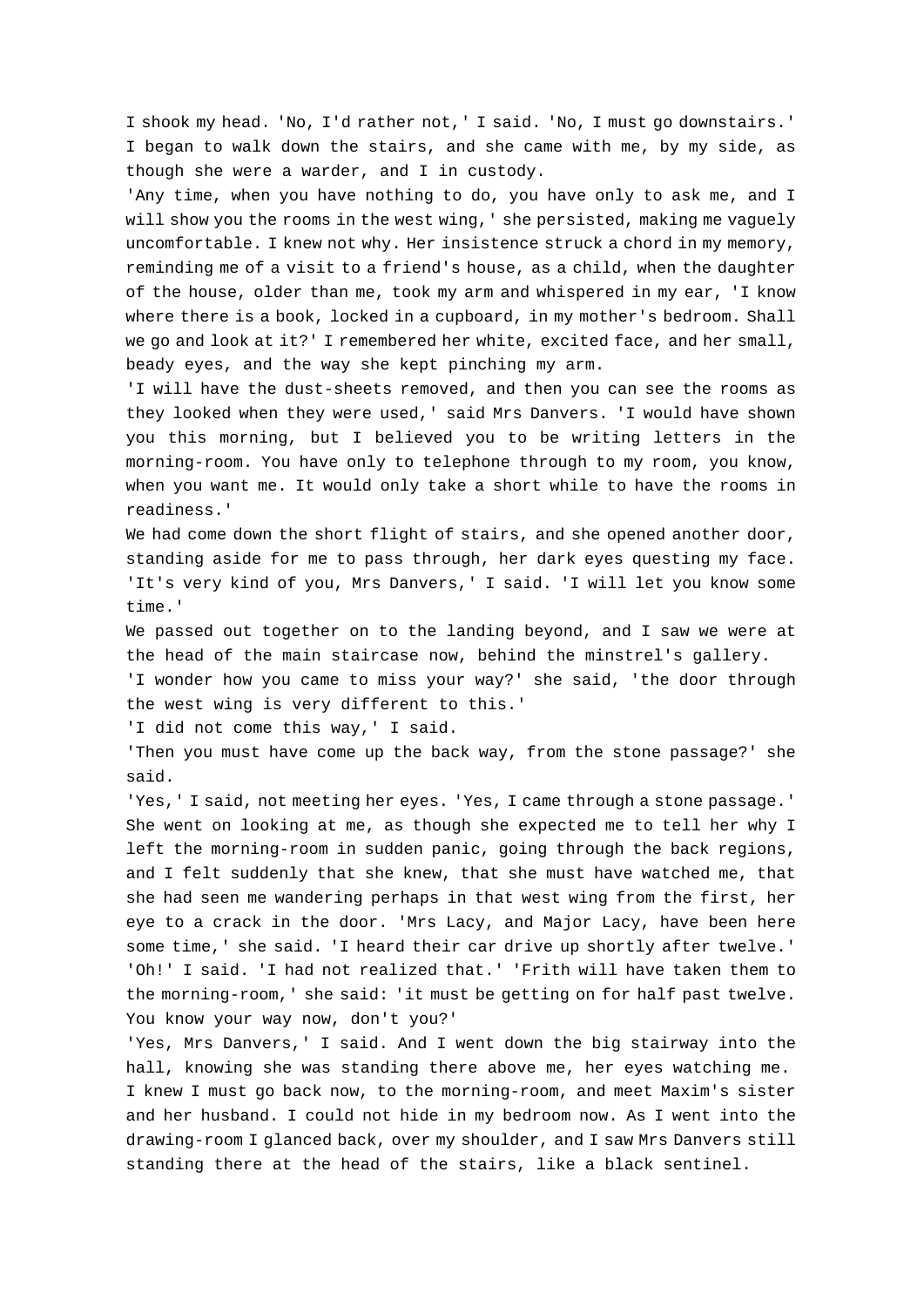I stood for a moment outside the morning-room, with my hand on the door, listening to the hum of voices. Maxim had returned, then, while I had been upstairs, bringing his agent with him I supposed, for it sounded to me as if the room was full of people. I was aware of the same feeling of sick uncertainty I had experienced so often as a child, when summoned to shake hands with visitors, and turning the handle of the door I blundered in, to be met at once, it seemed, with a sea of faces and a general silence. 'Here she is at last,' said Maxim. 'Where have you been hiding? We were thinking of sending out a search party. Here is Beatrice, and this is Giles, and this is Frank Crawley. Look out, you nearly trod on the dog.' Beatrice was tall, broad-shouldered, very handsome, very much like Maxim about the eyes and jaw, but not as smart as I had expected, much tweedier; the sort of person who would nurse dogs through distemper, know about horses, shoot well. She did not kiss me. She shook hands very firmly, looking me straight in the eyes, and then turned to Maxim. 'Quite different from what I expected. Doesn't answer to your description at all.'

Everyone laughed, and I joined in, not quite certain if the laugh was against me or not, wondering secretly what it was she had expected, and what had been Maxim's description.

And 'This is Giles,' said Maxim, prodding my arm, and Giles stretched out an enormous paw and wrung my hand, squeezing the fingers limp, genial eyes smiling from behind horn-rimmed glasses.

'Frank Crawley,' said Maxim, and I turned to the agent, a colourless, rather thin man with a prominent Adam's apple, in whose eyes I read relief as he looked upon me. I wondered why, but I had no time to think of that, because Frith had come in, and was offering me sherry, and Beatrice was talking to me again. 'Maxim tells me you only got back last night. I had not realized that, or of course we would never have thrust ourselves upon you so soon. Well, what do you think of Manderley?'

'I've scarcely seen anything of it yet,' I answered; 'it's beautiful, of course.'

She was looking me up and down, as I had expected, but in a direct, straightforward fashion, not maliciously like Mrs Danvers, not with unfriendliness. She had a right to judge me, she was Maxim's sister, and Maxim himself came to my side now, putting his arm through mine, giving me confidence.

'You're looking better, old man,' she said to him, her head on one side, considering him; 'you've lost that fine-drawn look, thank goodness. I suppose we've got you to thank for that?' nodding at me.

'I'm always very fit,' said Maxim shortly, 'never had anything wrong with me in my life. You imagine everyone ill who doesn't look as fat as Giles.' 'Bosh,' said Beatrice; 'you know perfectly well you were a perfect wreck six months ago. Gave me the fright of my life when I came and saw you. I thought you were in for a breakdown. Giles, bear me out. Didn't Maxim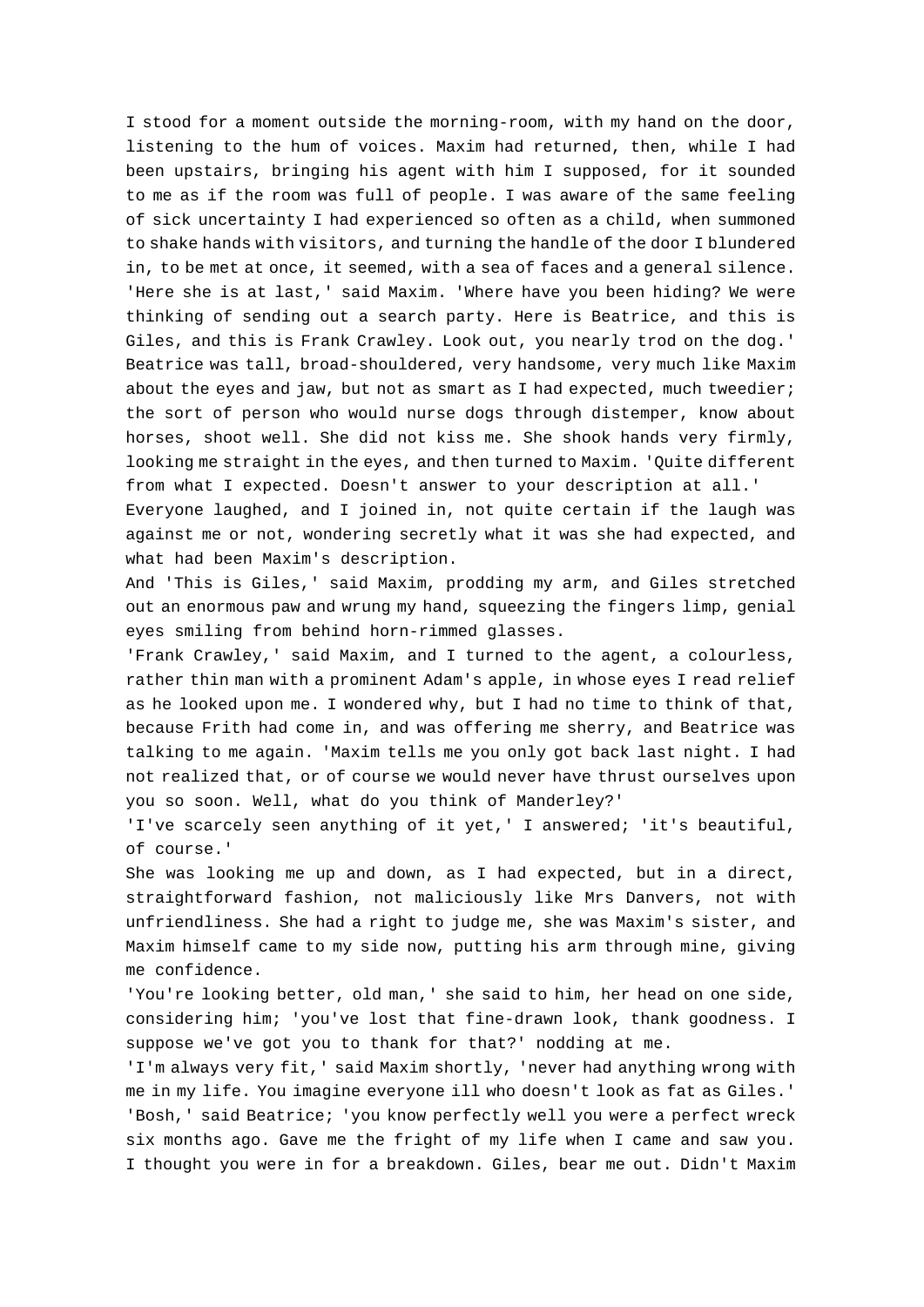look perfectly ghastly last time we came over, and didn't I say he was heading for a breakdown?'

'Well, I must say, old chap, you're looking a different person,' said Giles. 'Very good thing you went away. Doesn't he look well, Crawley?'

I could tell by the tightening of Maxim's muscles under my arm that he was trying to keep his temper. For some reason this talk about his health was not welcome to him, angered him even, and I thought it tactless of Beatrice to harp upon it in this way, making so big a point of it.

'Maxim's very sunburnt,' I said shyly; 'it hides a multitude of sins. You should have seen him in Venice having breakfast on the balcony, trying to get brown on purpose. He thinks it makes him better-looking.'

Everyone laughed, and Mr Crawley said, 'It must have been wonderful in Venice, Mrs de Winter, this time of year,' and 'Yes,' I said, 'we had really wonderful weather. Only one bad day, wasn't it, Maxim?' the conversation drawing away happily from his health, and so to Italy, safest of subjects, and the blessed topic of fine weather. Conversation was easy now, no longer an effort. Maxim and Giles and Beatrice were discussing the running of Maxim's car, and Mr Crawley was asking if it were true that there were no more gondolas in the canals now, only motor-boats. I don't think he would have cared at all had there been steamers at anchor in the Grand Canal, he was saying this to help me, it was his contribution to the little effort of steering the talk away from Maxim's health, and I was grateful to him, feeling him an ally, for all his dull appearance. 'Jasper wants exercise,' said Beatrice, stirring the dog with her foot; 'he's getting much too fat, and he's barely two years old. What do you feed him on, Maxim?'

'My dear Beatrice, he has exactly the same routine as your dogs,' said Maxim. 'Don't show off and make out you know more about animals than I do.'

'Dear old boy, how can you pretend to know what Jasper has been fed on when you've been away for a couple of months? Don't tell me Frith walks to the lodge gates with him twice a day. This dog hasn't had a run for weeks. I can tell by the condition of his coat.'

'I'd rather he looked colossal than half-starved like that halfwit dog of yours,' said Maxim.

'Not a very intelligent remark when Lion won two firsts at Cruft's last February,' said Beatrice.

The atmosphere was becoming rather strained again, I could tell by the narrow lines of Maxim's mouth, and I wondered if brothers and sisters always sparred like this, making it uncomfortable for those who listened. I wished that Frith would come in and announce lunch. Or would we be summoned by a booming gong? I did not know what happened at Manderley. 'How far away from us are you?' I asked, sitting down by Beatrice; 'did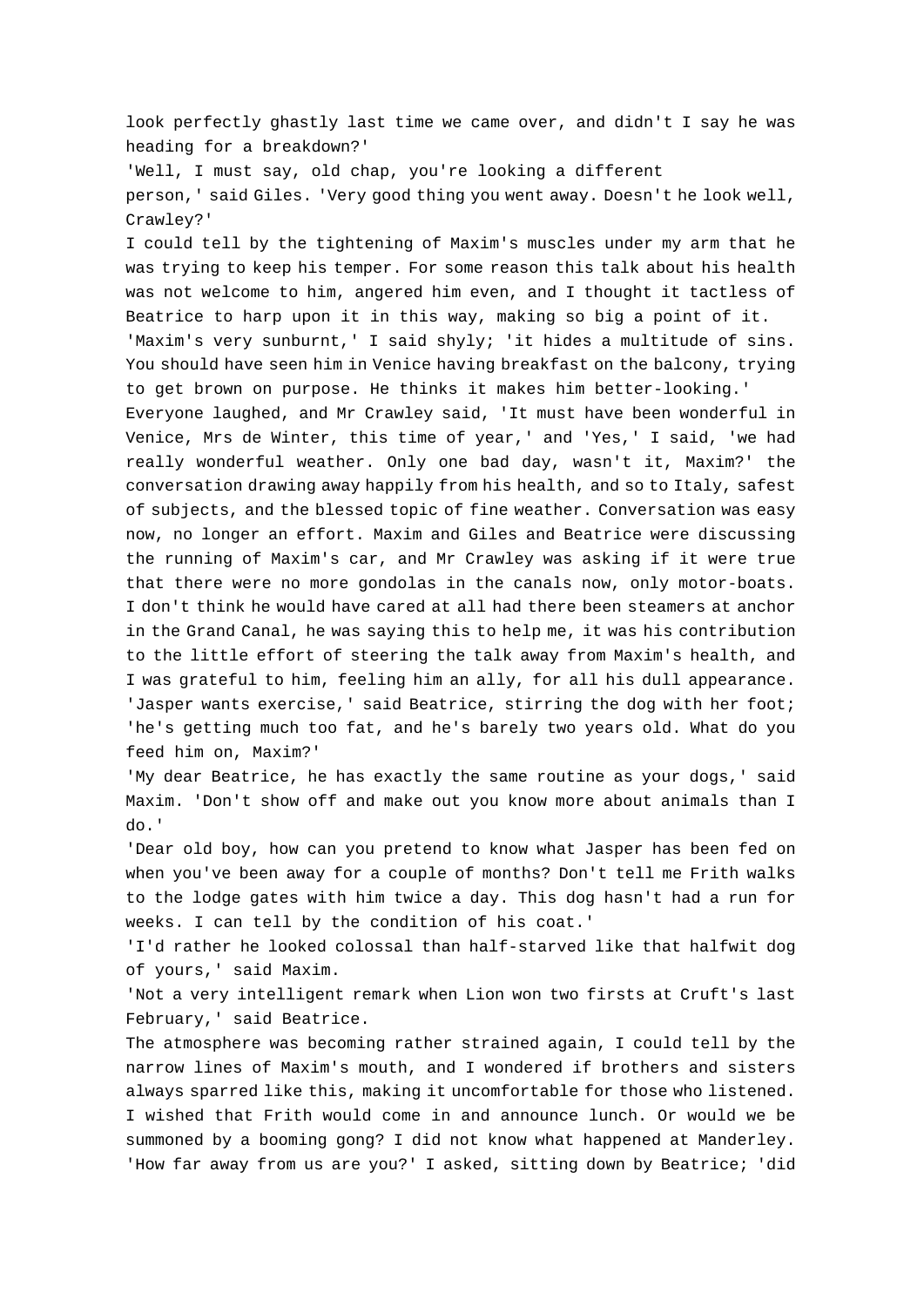you have to make a very early start?'

'We're fifty miles away, my dear, in the next county, the other side of Trowchester. The hunting is so much better with us. You must come over and stay, when Maxim can spare you. Giles will mount you.'

'I'm afraid I don't hunt,' I confessed. 'I learnt to ride, as a child, but very feebly; I don't remember much about it.'

'You must take it up again,' she said. 'You can't possibly live in the country and not ride: you wouldn't know what to do with yourself. Maxim says you paint. That's very nice, of course, but there's no exercise in it, is there? All very well on a wet day when there's nothing better to do.'

'My dear Beatrice, we are not all such fresh-air fiends as you,' said Maxim.

'I wasn't talking to you, old boy. We all know you are perfectly happy slopping about the Manderley gardens and never breaking out of a slow walk.'

'I'm very fond of walking too,' I said swiftly. 'I'm sure I shall never get tired of rambling about Manderley. And I can bathe too, when it's warmer.'

'My dear, you are an optimist,' said Beatrice. 'I can hardly ever remember bathing here. The water is far too cold, and the beach is shingle.'

'I don't mind that,' I said. 'I love bathing. As long as the currents are not too strong. Is the bathing safe in the bay?'

Nobody answered, and I realized suddenly what I had said. My heart thumped, and I felt my cheeks go flaming red. I bent down to stroke Jasper's ear, in an agony of confusion. 'Jasper could do with a swim, and get some of that fat off,' said

Beatrice, breaking the pause, 'but he'd find it a bit too much for him in the bay, wouldn't you, Jasper? Good old Jasper. Nice old man.' We patted the dog together, not looking at one another.

'I say, I'm getting infernally hungry. What on earth is happening to lunch?' said Maxim.

'It's only just on one now,' said Mr Crawley, 'according to the clock on the mantelpiece.'

"That clock was always fast,' said Beatrice.

'It's kept perfect time now for months,' said Maxim.

At that moment the door opened and Frith announced that luncheon was served.

'I say, I must have a wash,' said Giles, looking at his hands.

We all got up and wandered through the drawing-room to the hall in great relief, Beatrice and I a little ahead of the men, she taking my arm.

'Dear old Frith,' she said, 'he always looks exactly the same, and makes me feel like a girl again. You know, don't mind me saying so, but you are even younger than I expected. Maxim told me your age, but you're an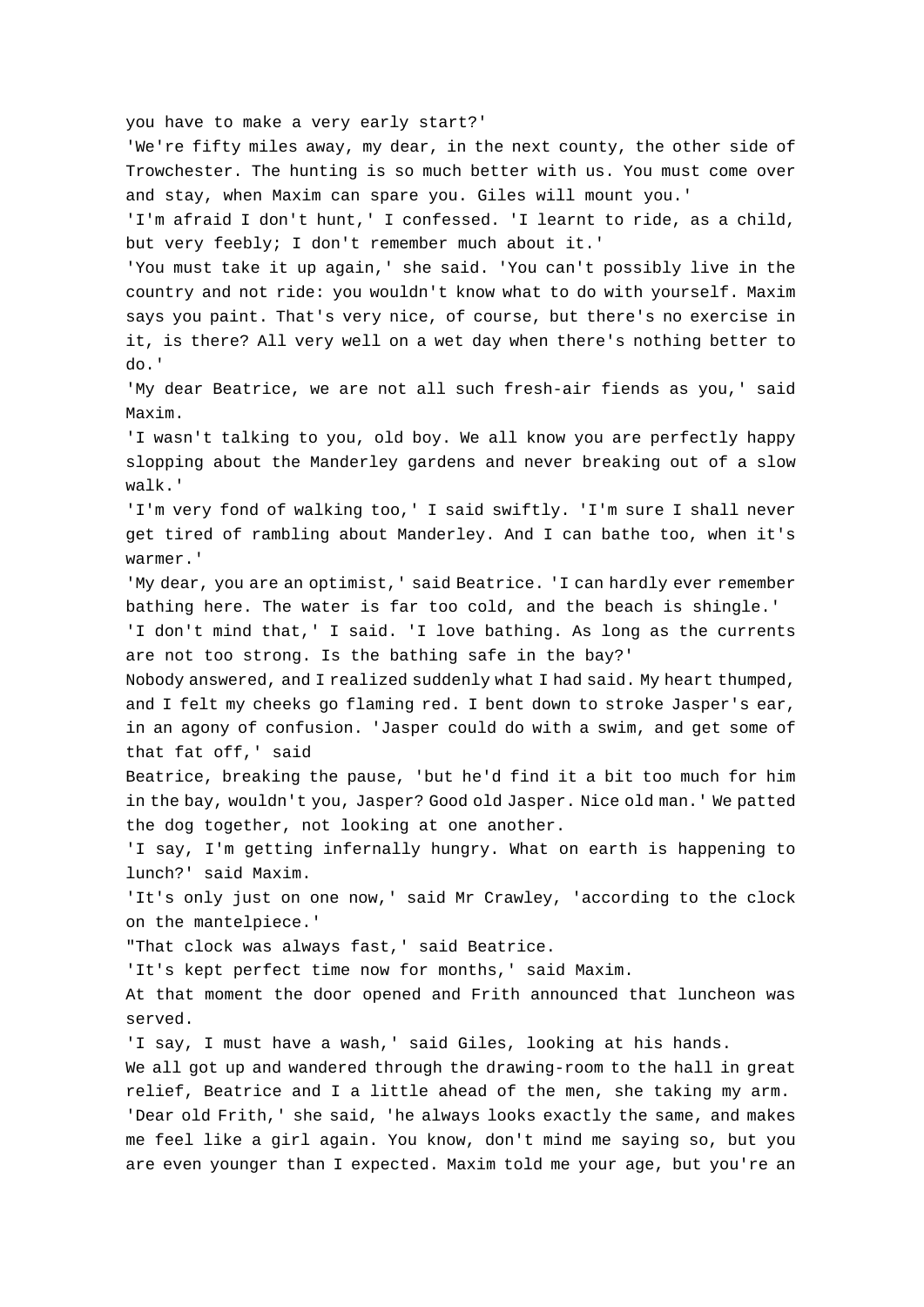absolute child. Tell me, are you very much in love with him?' I was not prepared for this question, and she must have seen the surprise

in my face, for she laughed lightly, and squeezed my arm.

'Don't answer,' she said. 'I can see what you feel. I'm an interfering bore, aren't I? You mustn't mind me. I'm devoted to Maxim, you know, though we always bicker like cat and dog when we meet. I congratulate you again on his looks. We were all very worried about him this time last year, but of course you know the whole story.' We had come to the dining-room by now, and she said no more, for the servants were there and the others had joined us, but as I sat down, and unfolded my napkin, I wondered what Beatrice would say did she realize that I knew nothing of that preceding year, no details of the tragedy that had happened down there, in the bay, that Maxim kept these things to himself, that I questioned him never. Lunch passed off better than I had dared to hope. There were few arguments, or perhaps Beatrice was exercising tact at last; at any rate she and Maxim chatted about matters concerning

Manderley, her horses, the garden, mutual friends, and Frank Crawley, on my left, kept up an easy patter with me for which I was grateful, as it required no effort. Giles was more concerned with food than with the conversation, though now and again he remembered my existence and flung me a remark at hazard.

'Same cook I suppose, Maxim?' he said, when Robert had offered him the cold soufflé for the second time. 'I always tell Bee, Manderley's the only place left in England where one can get decent cooking. I remember this soufflé of old.'

'I think we change cooks periodically,' said Maxim, 'but the standard of cooking remains the same. Mrs Danvers has all the recipes, she tells them what to do.'

'Amazing woman, that Mrs Danvers, ' said Giles, turning to me; 'don't you think so?'

'She's no oil painting though, is she?' said Giles, and he roared with laughter. Frank Crawley said nothing, and looking up I saw Beatrice was watching me. She turned away then, and began talking to Maxim.

'Do you play golf at all, Mrs de Winter?' said Mr Crawley.

'No, I'm afraid I don't,' I answered, glad that the subject had been changed again, that Mrs Danvers was forgotten, and even though I was no player, knew nothing of the game, I was prepared to listen to him as long as he pleased; there was something solid and safe and dull about golf, it could not bring us into any difficulties. We had cheese, and coffee, and I wondered whether I was supposed to make a move. I kept looking at Maxim, but he gave no sign, and then Giles embarked upon a story, rather difficult to follow, about digging a car out of a snow-drift - what had started the train of thought I could not tell - and I listened to him politely, nodding my head now and again and smiling, aware of Maxim becoming restive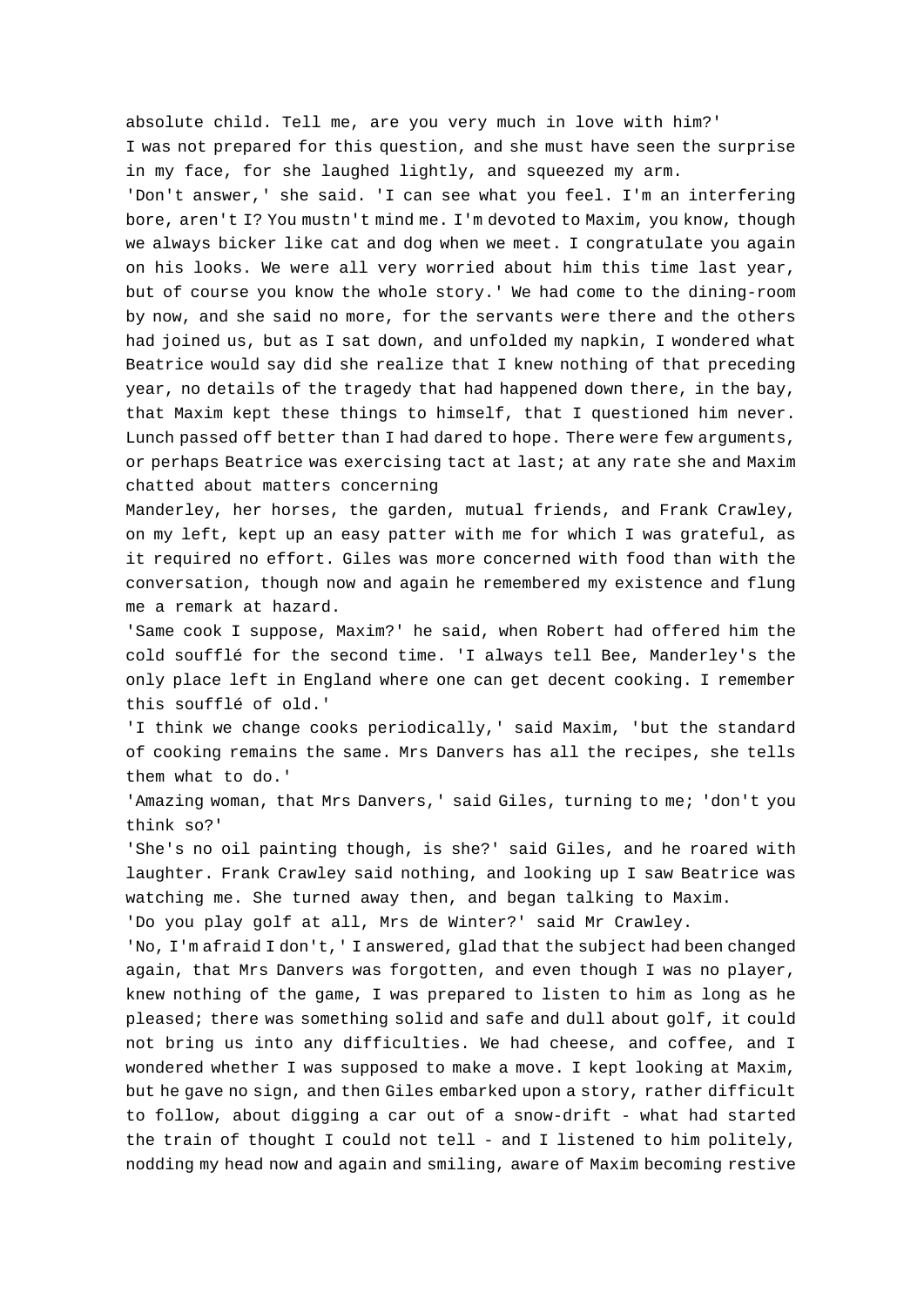at his end of the table. At last he paused, and I caught Maxim's eye. He frowned very slightly and jerked his head towards the door.

I got up at once, shaking the table clumsily as I moved my chair, and upsetting Giles's glass of port. 'Oh, dear,' I said, hovering, wondering what to do, reaching ineffectively for my

napkin, but 'All right, Frith will deal with it,' said Maxim, 'don't add to the confusion. Beatrice, take her out in the garden; she's scarcely seen the place yet.'

He looked tired, rather jaded. I began to wish none of them had come. They had spoilt our day anyway. It was too much of an effort, just as we returned. I felt tired too, tired and depressed. Maxim had seemed almost irritable when he suggested we should go into the garden. What a fool I had been, upsetting that glass of port.

We went out on to the terrace and walked down on to the smooth green lawns. 'I think it's a pity you came back to Manderley so soon,' said Beatrice, 'it would have been far better to potter about in Italy for three or four months, and then come back in the middle of the summer. Done Maxim a power of good too, besides being easier from your point of view. I can't help feeling it's going to be rather a strain here for you at first.' 'Oh, I don't think so,' I said. 'I know I shall come to love Manderley.'

She did not answer, and we strolled backwards and forwards on the lawns.

'Tell me a bit about yourself,' she said at last; 'what was it you were doing in the south of France? Living with some appalling American woman, Maxim said.'

I explained about Mrs Van Hopper, and what had led to it, and she seemed sympathetic but a little vague, as though she was thinking of something else.

'Yes,' she said, when I paused, 'it all happened very suddenly, as you say. But of course we were all delighted, my dear, and I do hope you will be happy.'

"Thank you, Beatrice,' I said, 'thank you very much.'

I wondered why she said she hoped we would be happy, instead of saying she knew we would be so. She was kind, she was sincere, I liked her very much, but there was a tiny doubt in her voice that made me afraid.

'When Maxim wrote and told me,' she went on, taking my arm, 'and said he had discovered you in the south of France, and you were very young, very pretty, I must admit it gave me a bit of a shock. Of course we all expected a social butterfly, very

modern and plastered with paint, the sort of girl you expected to meet in those sort of places. When you came into the morning-room before lunch you could have knocked me down with a feather.'

She laughed, and I laughed with her. But she did not say whether or not she was disappointed in my appearance or relieved.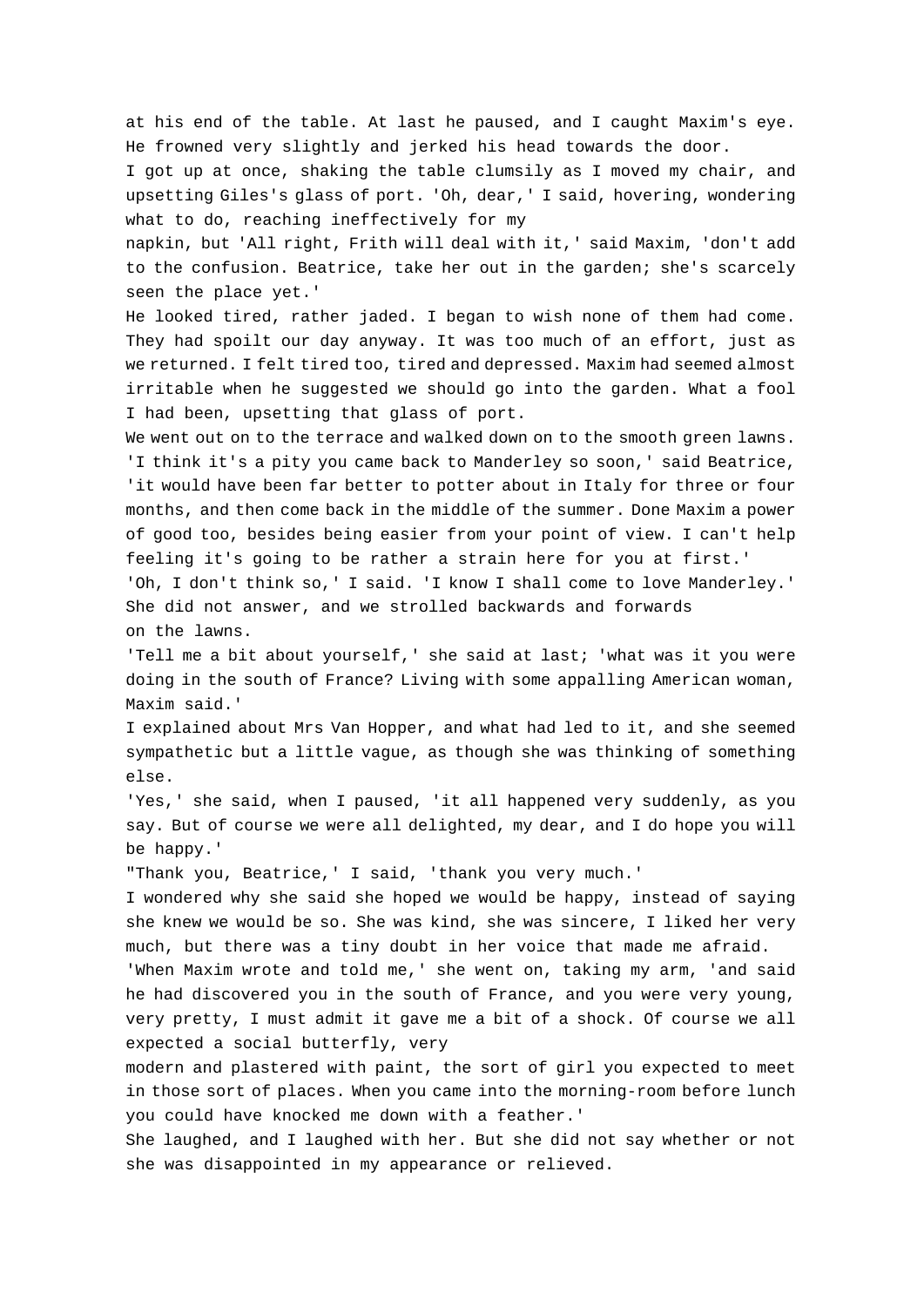'Poor Maxim,' she said: 'he went through a ghastly time, and let's hope you have made him forget about it. Of course he adores Manderley.'

Part of me wanted her to continue her train of thought, to tell me more of the past, naturally and easily like this, and something else, way back in my mind, did not want to know, did not want to hear.

'We are not a bit alike, you know,' she said, 'our characters are poles apart. I show everything on my face: whether I like people or not, whether I am angry or pleased. There's no reserve about me. Maxim is entirely different. Very quiet, very reserved. You never know what's going on in that funny mind of his. I lose my temper on the slightest provocation, flare up, and then it's all over. Maxim loses his temper once or twice in a year, and when he does - my God - he does lose it. I don't suppose he ever will with you, I should think you are a placid little thing.' She smiled, and pinched my arm, and I thought about being placid, how quiet and comfortable it sounded, someone with knitting on her lap, with calm unruffled brow. Someone who was never anxious, never tortured by doubt and indecision, someone who never stood as I did, hopeful, eager, frightened, tearing at bitten nails, uncertain which way to go, what star to follow.

'You won't mind me saying so, will you?' she went on, 'but I think you ought to do something to your hair. Why don't you have it waved? It's so very lanky, isn't it, like that? Must look awful under a hat. Why don't you sweep it back behind your ears?'

I did so obediently, and waited for her approval. She looked at me critically, her head on one side. 'No,' she said. 'No, I think that's worse. It's too severe, and doesn't suit you. No, all

you need is a wave, just to pinch it up. I never have cared for that Joan of Arc business or whatever they call it. What does Maxim say? Does he think it suits you?'

'I don't know,' I said, 'he's never mentioned it.' 'Oh well,' she said, 'perhaps he likes it. Don't go by me. Tell me, did you get any clothes in London or Paris?'

'No,' I said, 'we had no time. Maxim was anxious to get home. And I can always send for catalogues.'

'I can tell by the way you dress that you don't care a hoot what you wear,' she said. I glanced at my flannel skirt apologetically.

'I do, ' I said. 'I'm very fond of nice things. I've never had much money to spend on clothes up to now.'

'I wonder Maxim did not stay a week or so in London and get you something decent to wear,' she said. 'I must say, I think it's rather selfish of him. So unlike him too. He's generally so particular.'

'Is he?' I said; 'he's never seemed particular to me. I don't think he notices what I wear at all. I don't think he minds.' 'Oh,' she said. 'Oh, well, he must have changed then.' She looked away from me, and whistled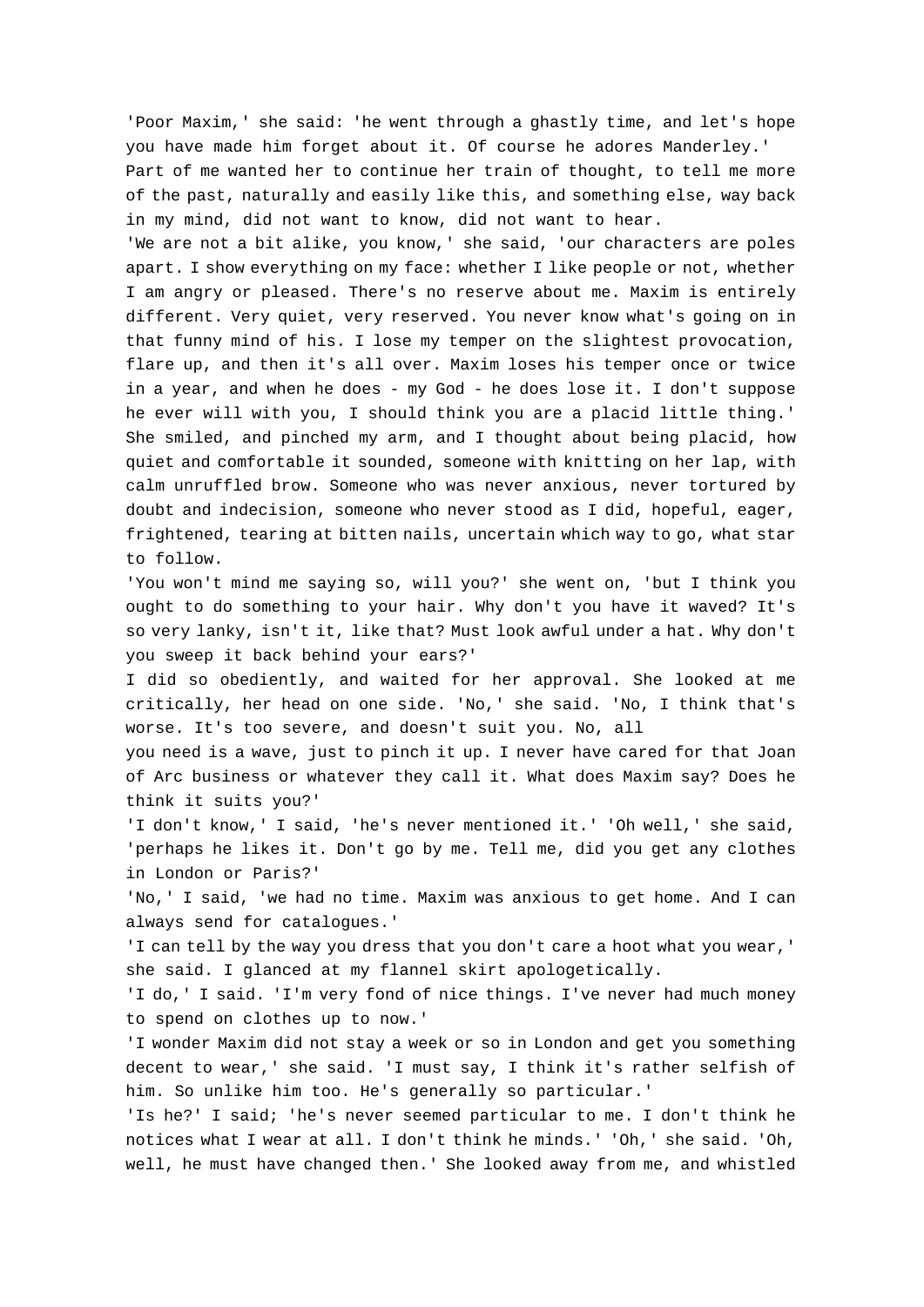to Jasper, her hands in her pockets, and then stared up at the house above us. 'You're not using the west wing then,' she said. 'No,' I said. 'No, we have the suite in the east wing. It's all been done up.'

'Has it?' she said. 'I didn't know that. I wonder why.' 'It was Maxim's idea,' I said, 'he seems to prefer it. I She said nothing, she went on looking at the windows, and whistling. 'How do you get on with Mrs Danvers?' she said suddenly.

I bent down, and began patting Jasper's head, and stroking his ears. 'I have not seen very much of her,' I said; 'she scares me a little. I've never seen anyone quite like her before.' 'I don't suppose you have,' said Beatrice. Jasper looked up at me with great eyes, humble, rather self-conscious. I kissed the top of his silken head, and put my hand over his black nose.

'There's no need to be frightened of her, ' said Beatrice; 'and don't let her see it, whatever you do. Of course I've never had

anything to do with her, and I don't think I ever want to either. However, she's always been very civil to me.'

I went on patting Jasper's head.

'Did she seem friendly?' said Beatrice.

'No,' I said. 'No, not very.'

Beatrice began whistling again, and she rubbed Jasper's head with her foot. 'I shouldn't have more to do with her than you can help,' she said. 'No,' I said. 'She runs the house very efficiently, there's no need for me to interfere.'

'Oh, I don't suppose she'd mind that,' said Beatrice. That was what Maxim had said, the evening before, and I thought it odd that they should both have the same opinion. I should have imagined that interference was the one thing Mrs Danvers did not want.

'I dare say she will get over it in time,' said Beatrice, 'but it may make things rather unpleasant for you at first. Of course she's insanely jealous. I was afraid she would be.'

'Why?' I asked, looking up at her, 'why should she be jealous? Maxim does not seem to be particularly fond of her.'

'My dear child, it's not Maxim she's thinking of,' said Beatrice; 'I think she respects him and all that, but nothing more very much.

'No, you see,' - she paused, frowning a little, looking at me uncertainly - 'she resents your being here at all, that's the trouble.'

'Why?' I said, 'why should she resent me?'

'I thought you knew, ' said Beatrice; 'I thought Maxim would have told you. She simply adored Rebecca.'

'Oh,' I said. 'Oh, I see.'

We both went on patting and stroking Jasper, who, unaccustomed to such attention, rolled over on his back in ecstasy.

'Here are the men,' said Beatrice, 'let's have some chairs out and sit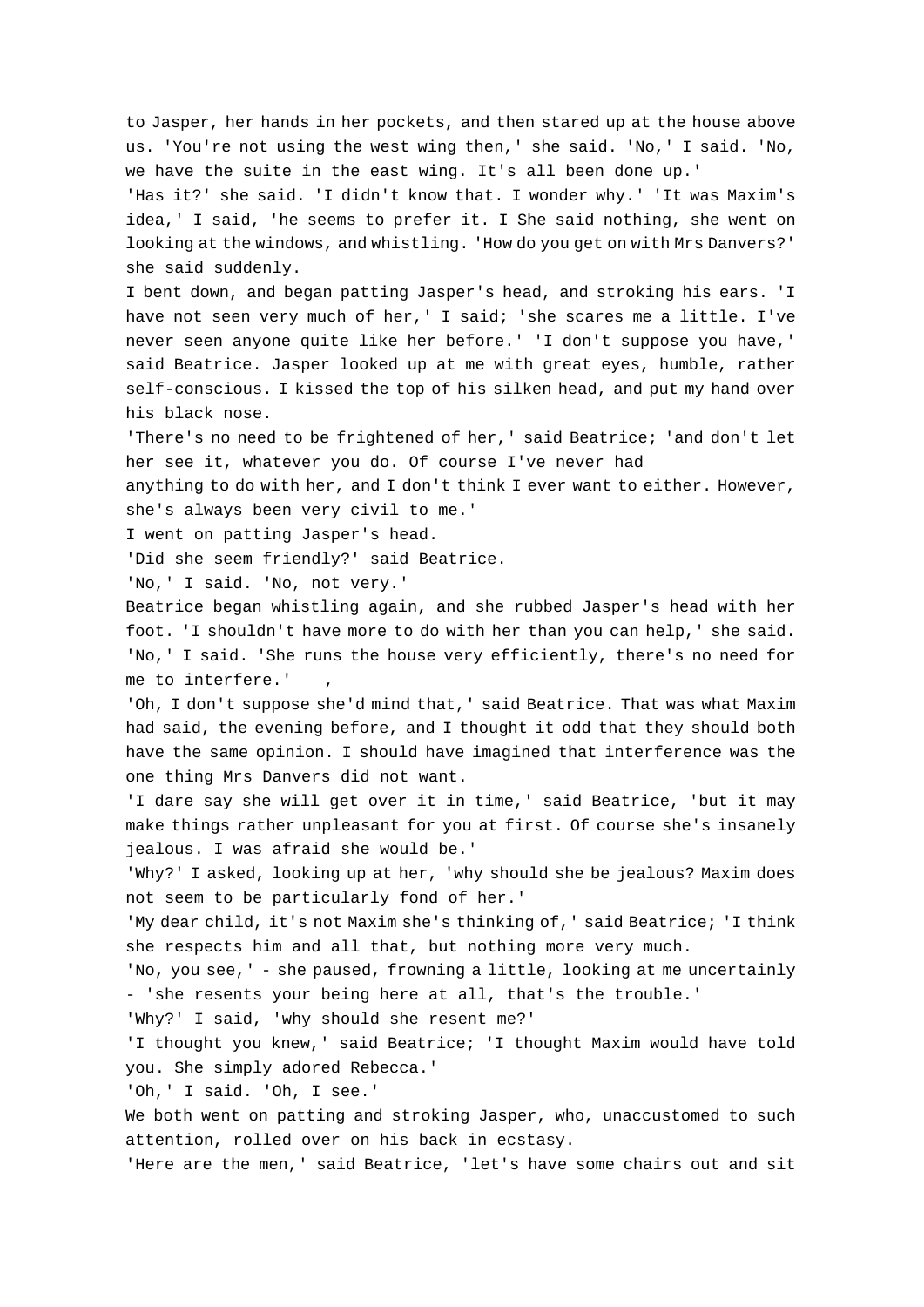under the chestnut. How fat Giles is getting, he looks quite repulsive beside Maxim. I suppose Frank will go back to the office. What a dull creature he is, never has anything interesting to say. Well, all of you. What have you been discussing? Pulling the world to bits, I suppose.' She laughed, and the others strolled towards us, and we stood about. Giles threw a twig for Jasper to retrieve. We all looked at Jasper. Mr Crawley looked at his watch. 'I must be off,' he said; 'thank you very much for lunch, Mrs de Winter,'

'You must come often,' I said, shaking hands. I wondered if the others would go too. I was not sure whether they had just come over for lunch or to spend the day. I hoped they would go. I wanted to be alone with Maxim again, and that it would be like we were in Italy. We all went and sat down under the chestnut tree. Robert brought out chairs and rugs. Giles lay down on his back and tipped his hat over his eyes. After a while he began to snore, his mouth open.

'Shut up, Giles,' said Beatrice. 'I'm not asleep,' he muttered, opening his eyes, and shutting them again. I thought him unattractive. I wondered why Beatrice had married him. She could never have been in love with him. Perhaps that was what she was thinking about me. I caught her eye upon me now and again, puzzled, reflective, as though she was saying to herself 'What on earth does Maxim see in her?' but kind at the same time, not unfriendly. They were talking about their grandmother.

'We must go over and see the old lady,' Maxim was saying, and 'She's getting gaga,' said Beatrice, 'drops food all down her chin, poor darling.'

I listened to them both, leaning against Maxim's arm, rubbing my chin on his sleeve. He stroked my hand absently, not thinking, talking to Beatrice.

'That's what I do to Jasper,' I thought. 'I'm being like Jasper now, leaning against him. He pats me now and again, when he remembers, and I'm pleased, I get closer to him for a moment. He likes me in the way I like Jasper.' The wind had dropped. The afternoon was drowsy, peaceful. The grass had been new-mown; it smelt sweet and rich, like summer. A bee droned above Giles's head, and he flicked at it with his hat. Jasper sloped in to join us, too warm in the sun, his tongue lolling from his mouth. He flopped beside me, and began licking his side, his large eyes apologetic. The sun shone on the mullioned windows of the house, and I could see the green lawns and the terrace reflected in them. Smoke curled

thinly from one of the near chimneys, and I wondered if the library fire had been lit, according to routine.

A thrush flew across the lawn to the magnolia tree outside the dining-room window. I could smell the faint, soft magnolia scent as I sat here, on the lawn. Everything was quiet and still. Very distant now came the washing of the sea in the bay below. The tide must have gone out. The bee droned over us again, pausing to taste the chestnut blossom above our heads.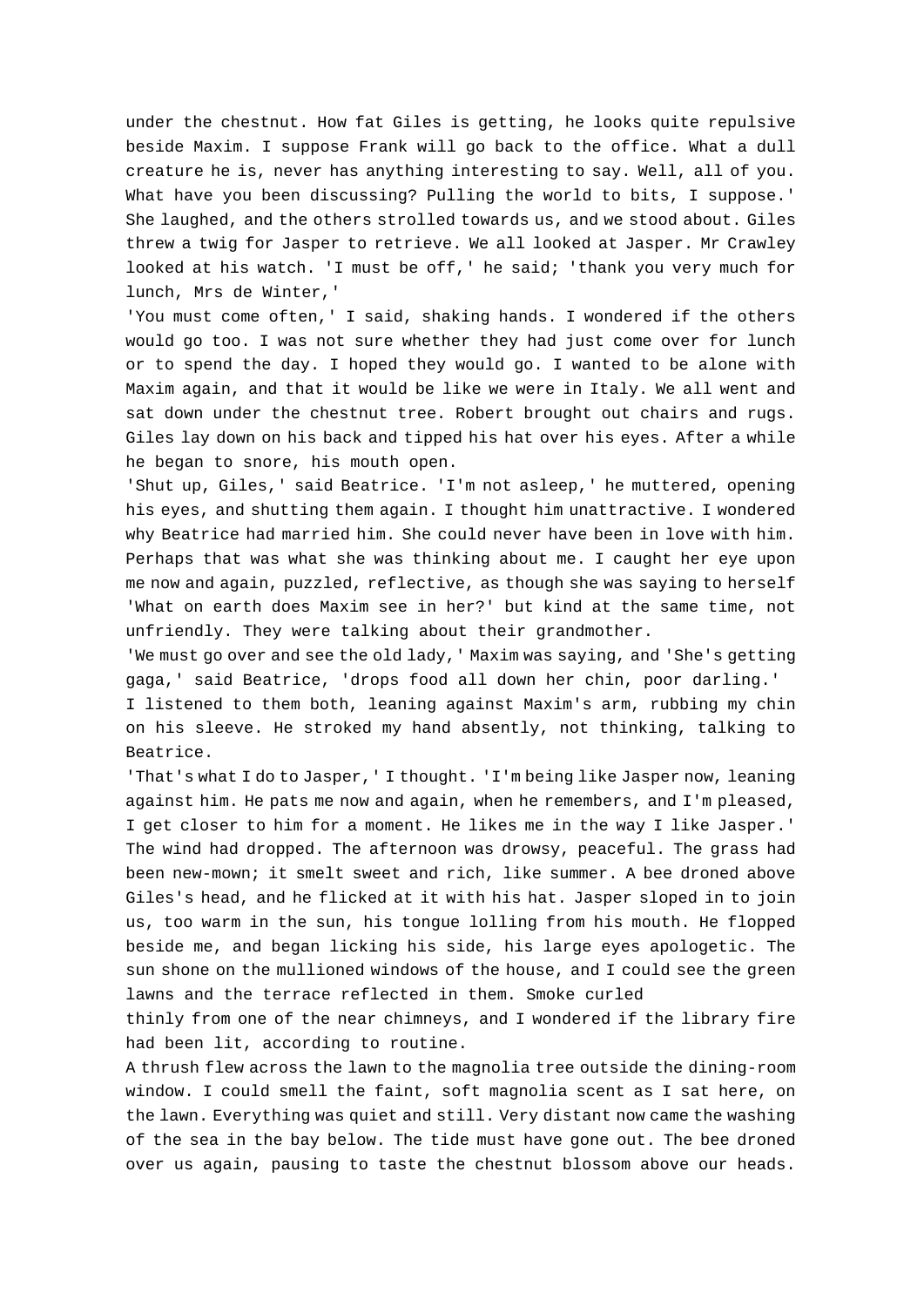"This is what I always imagined,' I thought, 'this is how I hoped it would be, living at Manderley.'

I wanted to go on sitting there, not talking, not listening to the others, keeping the moment precious for all time, because we were peaceful, all of us, we were content and drowsy even as the bee who droned above our heads. In a little while it would be different, there would come tomorrow, and the next day, and another year. And we would be changed perhaps, never sitting quite like this again. Some of us would go away, or suffer, or die; the future stretched away in front of us, unknown, unseen, not perhaps what we wanted, not what we planned. This moment was safe though, this could not be touched. Here we sat together, Maxim and I, hand-in-hand, and the past and the future mattered not at all. This was secure, this funny fragment of time he would never remember, never think about again. He would not hold it sacred; he was talking about cutting away some of the undergrowth in the drive, and Beatrice agreed, interrupting with some suggestion of her own, and throwing a piece of grass at Giles at the same time. For them it was just after lunch, quarter past three on a haphazard afternoon, like any hour, like any day. They did not want to hold it close, imprisoned and secure, as I did. They were not afraid.

'Well, I suppose we ought to be off,' said Beatrice, brushing the grass from her skirt; 'I don't want to be late, we've got the Cartrights dining.' 'How is old Vera?' asked Maxim. 'Oh, same as ever, always talking about her health. He's getting very old. They're sure to ask all about you both.' 'Give them my love,' said Maxim. We got up. Giles shook the dust off his hat. Maxim yawned

and stretched. The sun went in. I looked up at the sky. It had changed already, a mackerel sky. Little clouds scurrying in formation, line upon line.

'Wind's backing,' said Maxim.

'I hope we don't run into rain,' said Giles.

'I'm afraid we've had the best of the day,' said Beatrice.

We wandered slowly towards the drive and the waiting car.

'You haven't seen what's been done to the east wing,' said Maxim. 'Come upstairs,' I suggested; 'it won't take a minute.'

We went into the hall, and up the big staircase, the men following behind. It seemed strange that Beatrice had lived here for so many years. She had run down these same stairs as a little girl, with her nurse. She had been born here, bred here; she knew it all, she belonged here more than I should ever do. She must have many memories locked inside her heart. I wondered if she ever thought about the days that were gone, ever remembered the lanky pig-tailed child that she had been once, so different from the woman she had become, forty-five now, vigorous and settled in her ways, another person ...

We came to the rooms, and Giles, stooping under the low doorway, said,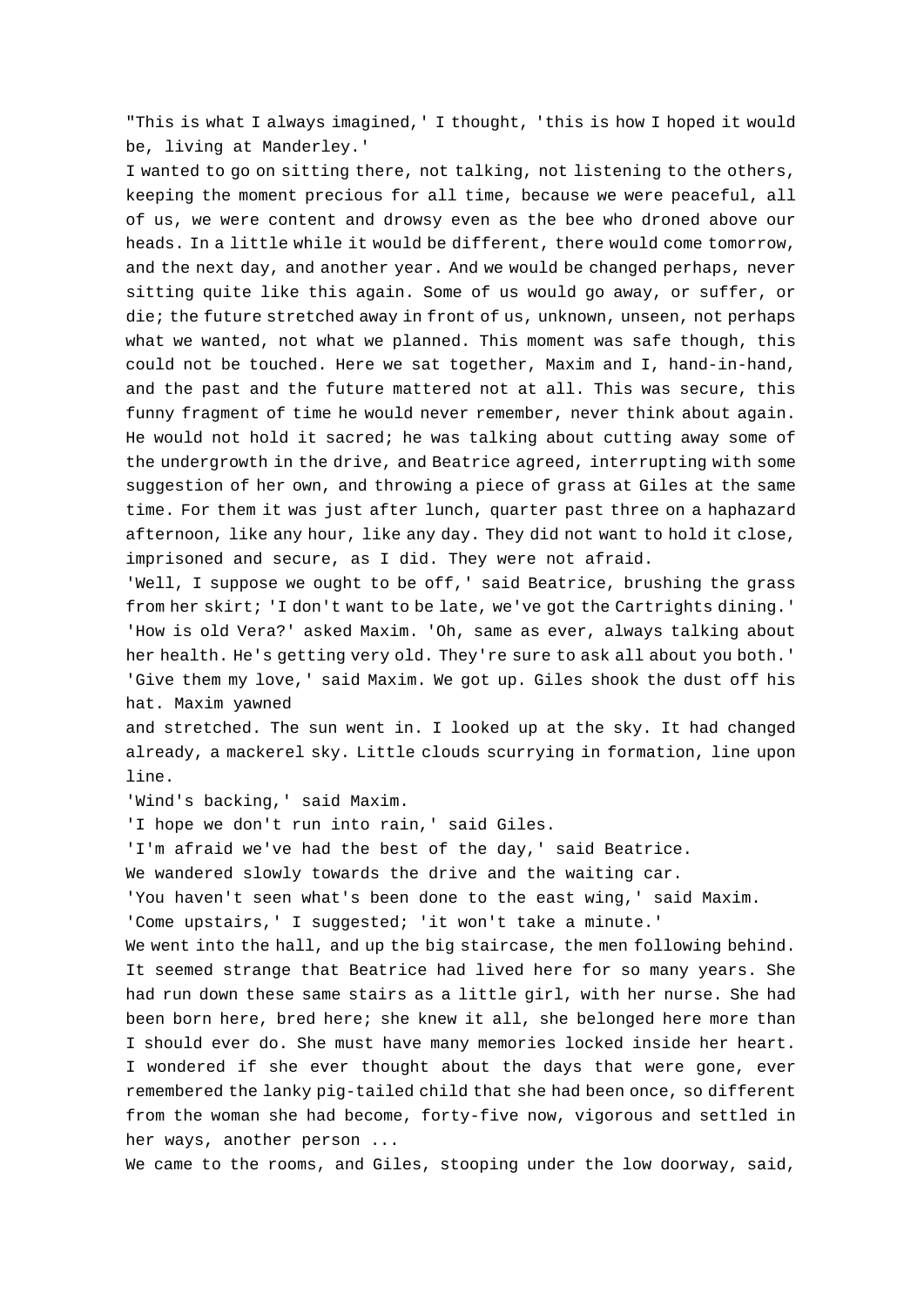'How very jolly; this is a great improvement, isn't it, Bee?' and 'I say, old boy, you have spread yourself,' said Beatrice: 'new curtains, new beds, new everything. You remember, Giles, we had this room that time you were laid up with your leg? It was very dingy then. Of course Mother never had much idea of comfort. And then, you never put people here, did you, Maxim? Except when there was an overflow. The bachelors were always dumped here. Well, it's charming, I must say. Looks over the rose-garden too, which was always an advantage. May I powder my nose?'

The men went downstairs, and Beatrice peered in the mirror.

'Did old Danvers do all this for you?' she said.

'Yes,' I said. 'I think she's done it very well.'

'So she should, with her training,' said Beatrice. 'I wonder what on earth it cost. A pretty packet, I bet. Did you ask?' 'No, I'm afraid I did not,' I said. 'I don't suppose it worried Mrs Danvers,' said Beatrice. 'Do you mind if I use your comb? These are nice brushes. Wedding present?' 'Maxim gave them to me.'

'H'm. I like them. We must give you something of course. What do you want?' 'Oh, I don't really know. You mustn't bother,' I said. 'My dear, don't be absurd. I'm not one to grudge you a present, even though we weren't asked to your wedding!'

'I hope you did not mind about that. Maxim wanted it to be abroad.' 'Of course not. Very sensible of you both. After all, it wasn't as though ..." she stopped in the middle of her sentence, and dropped her bag. 'Damn, have I broken the catch? No, all is well. What was I saying? I can't remember. Oh, yes, wedding presents. We must think of something. You probably don't care for jewellery.'

I did not answer. 'It's so different from the ordinary young couple,' she said. 'The daughter of a friend of mine got married the other day, and of course they were started off in the usual way, with linen, and coffee sets, and dining-room chairs, and all that. I gave rather a nice standard lamp. Cost me a fiver at Harrods. If you do go up to London to buy clothes mind you go to my woman, Madame Carroux. She has damn good taste, and she doesn't rook you.'

She got up from the dressing-table, and pulled at her skirt.

'Do you suppose you will have a lot of people down?' she said.

'I don't know. Maxim hasn't said.'

'Funny old boy, one never quite knows with him. At one time one could not get a bed in the house, the place would be chock-a-block. I can't somehow see you ...' she stopped abruptly, and patted my arm. 'Oh, well,' she said, 'we'll see. It's a pity you don't ride or shoot, you miss such a lot. You don't sail by any chance, do you?'

'No,' I said.

'Thank God for that,' she said. She went to the door, and I followed her down the corridor.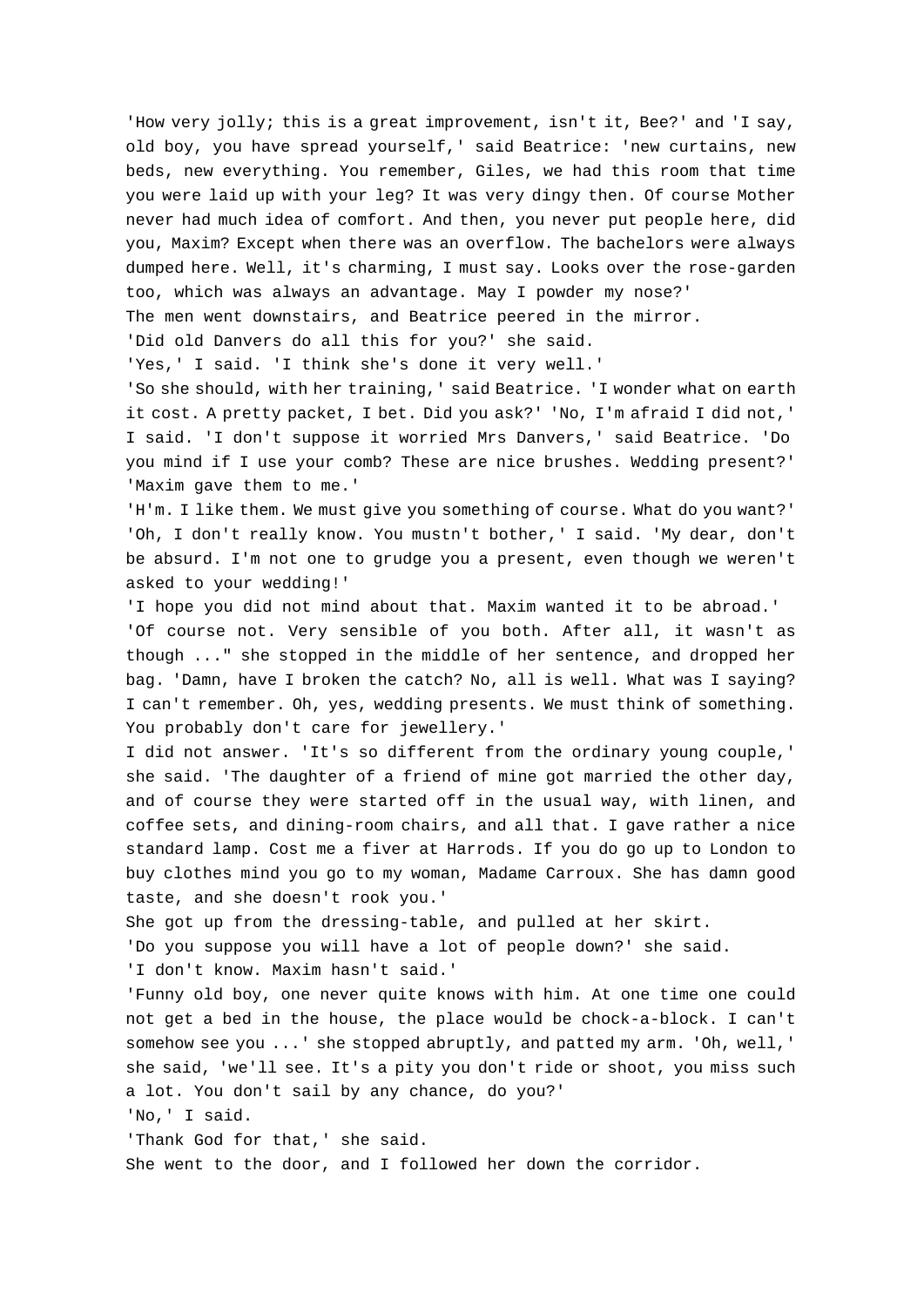'Come and see us if you feel like it,' she said. 'I always expect people to ask themselves. Life is too short to send out invitations.'

'Thank you very much,' I said.

We came to the head of the stairs looking down upon the hall. The men were standing on the steps outside. 'Come on, Bee,' shouted Giles. 'I felt a spot of rain, so we've put on the cover. Maxim says the glass is falling.'

Beatrice took my hand, and bending down gave me a swift peck on my cheek. 'Goodbye,' she said; 'forgive me if I've asked you a lot of rude questions, my dear, and said all sorts of things I shouldn't. Tact never was my strong point, as Maxim will tell you. And, as I told you before, you're not a bit what I expected.' She looked at me direct, her lips pursed in a whistle, and then took a cigarette from her bag, and flashed her lighter.

'You see,' she said, snapping the top, and walking down the stairs, 'you are so very different from Rebecca.'

And we came out on to the steps and found the sun had gone behind a bank of cloud, a little thin rain was falling, and Robert was hurrying across the lawn to bring in the chairs.

chapter ten

We watched the car disappear round the sweep of the drive, and then Maxim took my arm and said, "Thank God that's that. Get a coat quickly, and come out. Damn the rain, I want a walk. I can't stand this sitting about.' He looked white and strained, and I wondered why the entertaining of Beatrice and Giles, his own sister and brother-in-law, should have tired him so.

'Wait while I run upstairs for my coat,' I said.

"There's a heap of mackintoshes in the flower-room, get one of them,' he said impatiently, 'women are always half an hour when they go to their bedrooms. Robert, fetch a coat from the

flower-room, will you, for Mrs de Winter? There must be half a dozen raincoats hanging there left by people at one time or another.' He was already standing in the drive, and calling to Jasper, 'Come on, you lazy little beggar, and take some of that fat off.' Jasper ran round in circles, barking hysterically at the prospect of his walk. 'Shut up, you idiot,' said Maxim. 'What on earth is Robert doing?'

Robert came running out of the hall carrying a raincoat, and I struggled into it hurriedly, fumbling with the collar. It was too big, of course, and too long, but there was no time to change it, and we set off together across the lawn to the woods, Jasper running in front.

'I find a little of my family goes a very long way,' said Maxim. 'Beatrice is one of the best people in the world, but she invariably puts her foot in it.'

I was not sure where Beatrice had blundered, and thought it better not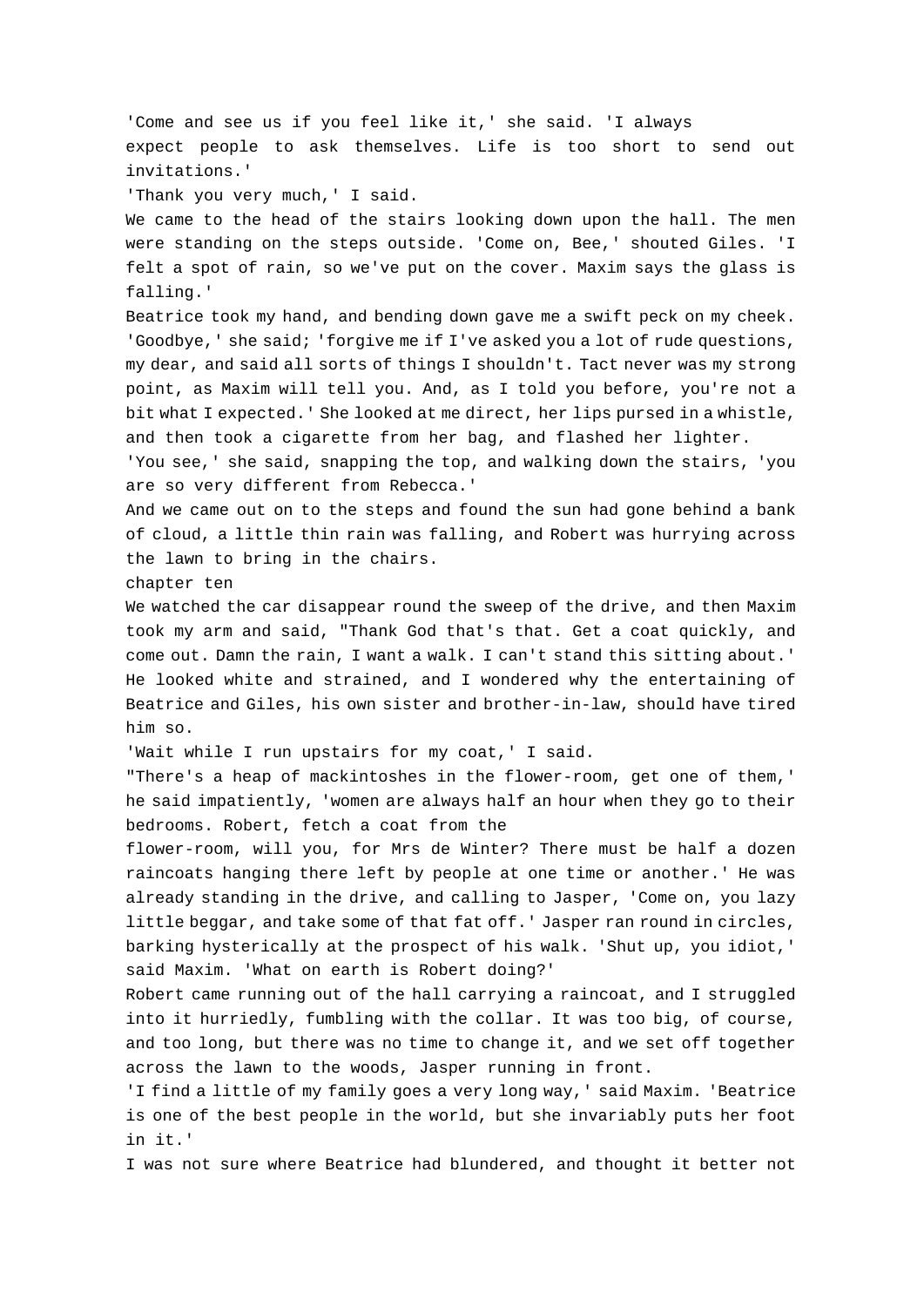to ask. Perhaps he still resented the chat about his health before lunch. 'I liked her very much,' I said; 'she was very nice to me.' 'What did she talk to you about out here, after lunch?' 'Oh, I don't know. I think I did most of the talking. I was telling her about Mrs Van Hopper, and how you and I met, and all that. She said I was quite different from what she expected.' 'What the devil did she expect?' 'Someone much smarter, more sophisticated, I imagine. A social butterfly, she said.' Maxim did not answer for a moment; he bent down, and threw a stick for Jasper. 'Beatrice can sometimes be infernally unintelligent,' he said. We climbed the grass bank above the lawns, and plunged into the woods. The trees grew very close together, and it was dark. We trod upon broken twigs, and last year's leaves, and here and there the fresh green stubble of the young bracken, and the shoots of the bluebells soon to blossom. Jasper was silent now, his nose to the ground. I took Maxim's arm. 'Do you like my hair?' I said. He stared down at me in astonishment. 'Your hair?' he said. 'Why on earth do you ask? Of course I like it. What's the matter with it?' 'Oh, nothing,' I said, 'I just wondered.' 'How funny you are,' he said. We came to a clearing in the woods, and there were two paths, going in opposite directions. Jasper took the right-hand path without hesitation. 'Not that way,' called Maxim; 'come on, old chap.' The dog looked back at us and stood there, wagging his tail, but did not return. 'Why does he want to go that way?' I asked. 'I suppose he's used to it,' said Maxim briefly; 'it leads to a small cove, where we used to keep a boat. Come on, Jasper, old man.' We turned into the left-hand path, not saying anything, and presently I looked over my shoulder and saw that Jasper was following us. 'This brings us to the valley I told you about,' said Maxim, 'and you shall smell the azaleas. Never mind the rain, it will bring out the scent.' He seemed all right again now, happy and cheerful, the Maxim I knew and loved, and he began talking about Frank Crawley and what a good fellow he was, so thorough and reliable, and devoted to Manderley. 'This is better,' I thought; 'this is like it was in Italy', and I smiled up at him, squeezing his arm, relieved that the odd strained look on his face had passed away, and while I said 'Yes,' and 'Really?' and 'Fancy, darling,' my thoughts wandered back to Beatrice, wondering why her presence should have disturbed him, what she had done; and I thought too of all she had said about his temper, how he lost it, she told me, about once or twice a year. She must know him, of course; she was his sister. But it was not what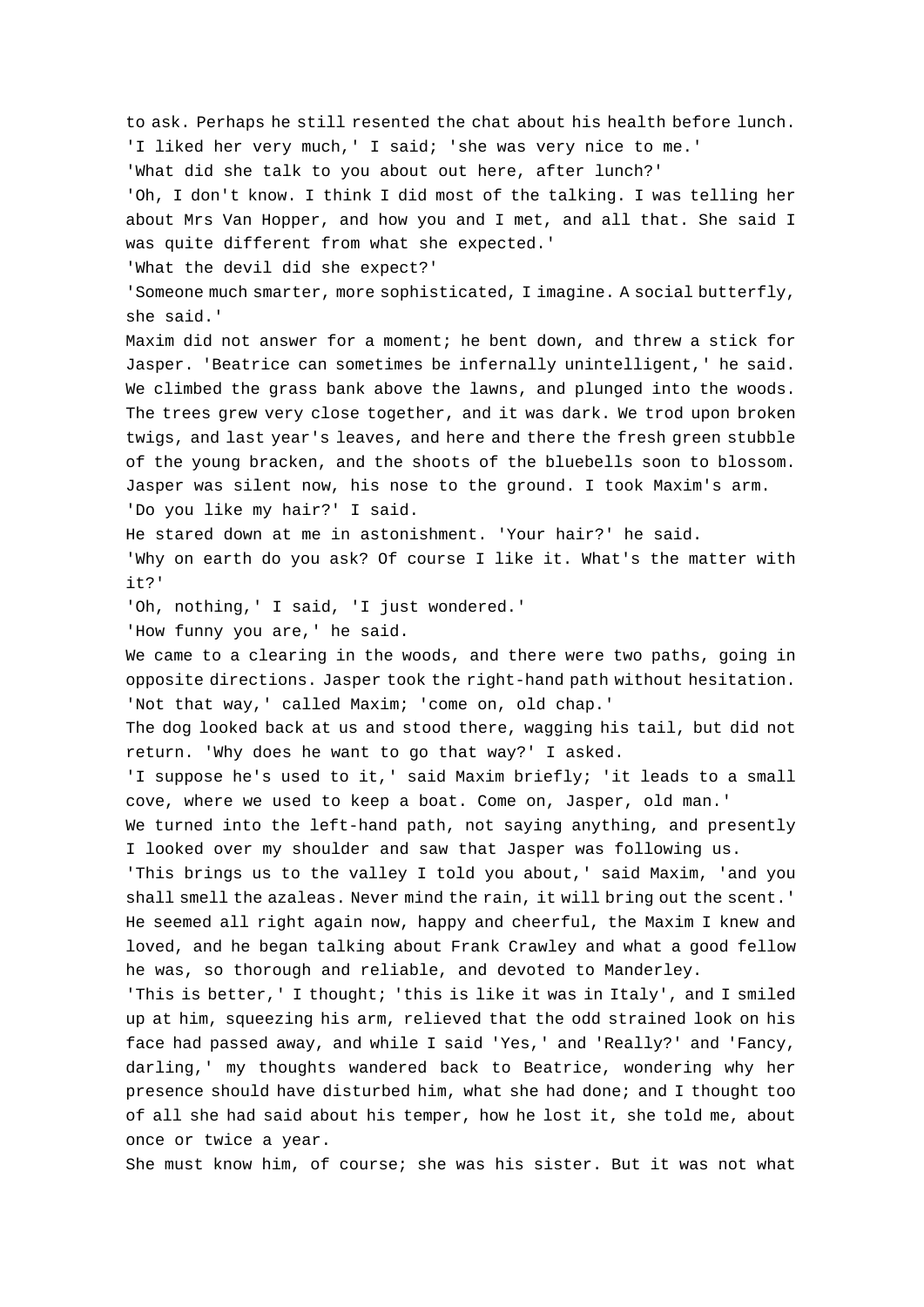I had thought; it was not my idea of Maxim. I could see him moody, difficult, irritable perhaps, but not angry as she had inferred, not passionate. Perhaps she had exaggerated; people very often were wrong about their relatives. 'There,' said Maxim suddenly, 'take a look at that.' We stood on a slope of a wooded hill, and the path wound away before us to a valley, by the side of a running stream.

There were no dark trees here, no tangled undergrowth, but on either side of the narrow path stood azaleas and rhododendrons, not blood-coloured like the giants in the drive, but salmon, white, and gold, things of beauty and of grace, drooping their lovely, delicate heads in the soft summer rain.

The air was full of their scent, sweet and heady, and it seemed to me as though their very essence had mingled with the running waters of the stream, and become one with the falling rain and the dank rich moss beneath our feet. There was no sound here but the tumbling of the little stream, and the quiet rain. When Maxim spoke, his voice was hushed too, gentle and low, as if he had no wish to break upon the silence.

'We call it the Happy Valley,' he said.

We stood quite still, not speaking, looking down upon the clear white faces of the flowers closest to us, and Maxim stooped, and picked up a fallen petal and gave it to me. It was crushed and bruised, and turning brown at the curled edge, but as I rubbed it across my hand the scent rose to me, sweet and strong, vivid as the living tree from which it came. Then the birds began. First a blackbird, his note clear and cool above the running stream, and after a moment he had answer from his fellow hidden in the woods behind us, and soon the still air about us was made turbulent with song, pursuing us as we wandered down into the valley, and the fragrance of the white petals followed us too. It was disturbing, like an enchanted place. I had not thought it could be as beautiful as this. The sky, now overcast and sullen, so changed from the early afternoon, and the steady insistent rain could not disturb the soft quietude of the valley; the rain and the rivulet mingled with one another, and the liquid note of the blackbird fell upon the damp air in harmony with them both. I brushed the dripping heads of azaleas as I passed, so close they grew together, bordering the path. Little drops of water fell on to my hands from the soaked petals. There were petals at my feet too, brown and sodden, bearing their scent upon them still, and a richer, older scent as well, the smell of deep moss and bitter earth, the stems of bracken, and the twisted buried roots of trees. I held Maxim's hand and I had not spoken. The spell of the Happy

Valley was upon me. This at last was the core of Manderley, the Manderley I would know and learn to love. The first drive was forgotten, the black, herded woods, the glaring rhododendrons, luscious and overproud. And the vast house too, the silence of that echoing hall, the uneasy stillness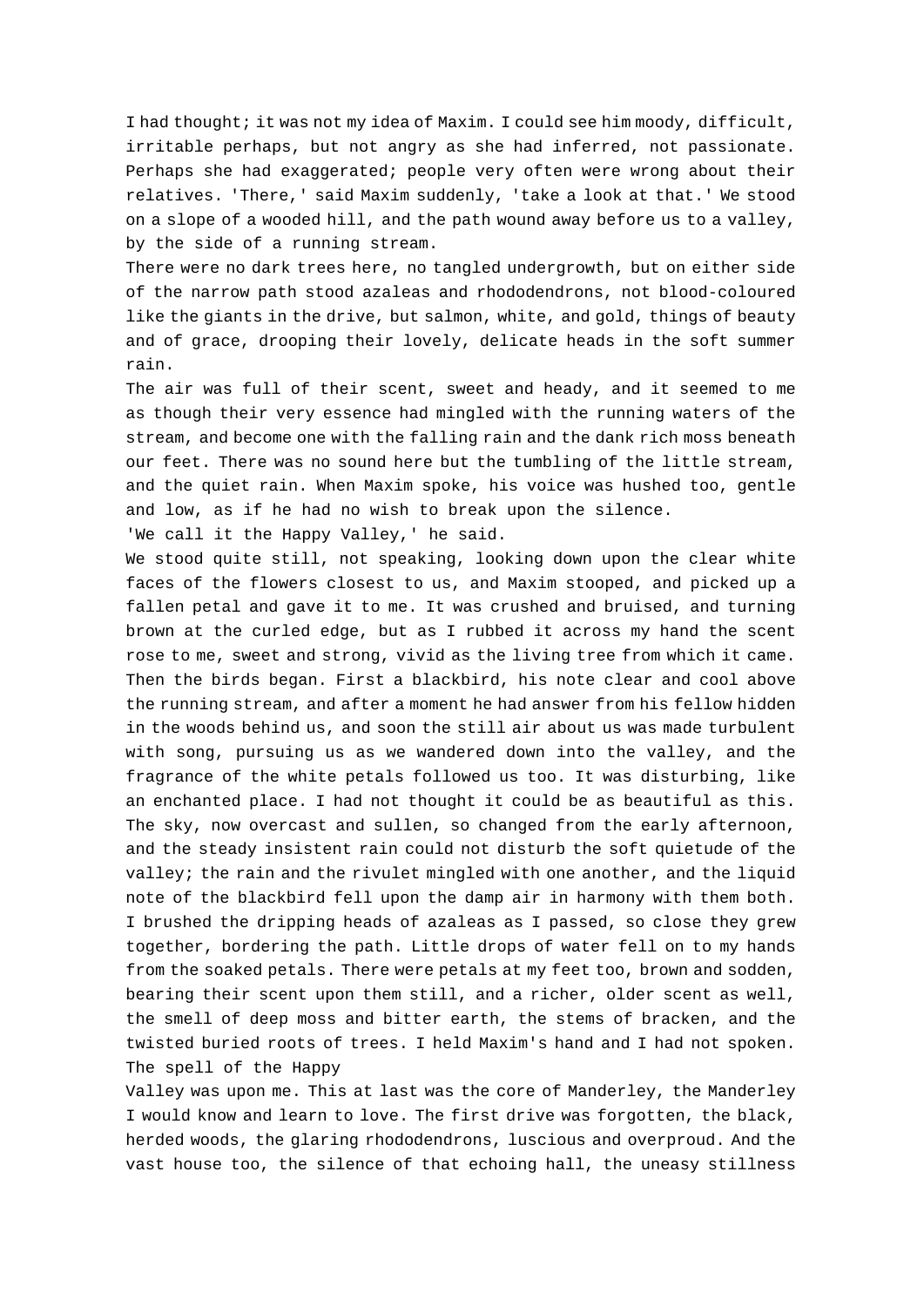of the west wing, wrapped in dust-sheets. There I was an interloper, wandering in rooms that did not know me, sitting at a desk and in a chair that were not mine. Here it was different. The Happy Valley knew no trespassers. We came to the end of the path, and the flowers formed an archway above our heads. We bent down, passing underneath, and when I stood straight again, brushing the raindrops from my hair, I saw that the valley was behind us, and the azaleas, and the trees, and, as Maxim had described to me that afternoon many weeks ago in Monte Carlo, we were standing in a little narrow cove, the shingle hard and white under our feet, and the sea was breaking on the shore beyond us.

Maxim smiled down at me, watching the bewilderment on my face.

'It's a shock, isn't it?' he said; 'no one ever expects it. The contrast is too sudden; it almost hurts.' He picked up a stone and flung it across the beach for Jasper. 'Fetch it, good man,' and Jasper streaked away in search of the stone, his long black ears flapping in the wind.

The enchantment was no more, the spell was broken. We were mortal again, two people playing on a beach. We threw more stones, went to the water's edge, flung ducks and drakes, and fished for driftwood. The tide had turned, and came lapping in the bay. The small rocks were covered, the seaweed washed on the stones. We rescued a big floating plank and carried it up the beach above high-water mark. Maxim turned to me, laughing, wiping the hair out of his eyes, and I unrolled the sleeves of my mackintosh caught by the sea spray. And then we looked round, and saw that Jasper had disappeared. We called and whistled, and he did not come. I looked anxiously towards the mouth of the cove where the waves were breaking upon the rocks.

'No,' said Maxim, 'we should have seen him, he can't have fallen. Jasper, you idiot, where are you? Jasper, Jasper?'

'Perhaps he's gone back to the Happy Valley?' I said.

'He was by that rock a minute ago, sniffing a dead seagull,' said Maxim. We walked up the beach towards the valley once again. 'Jasper, Jasper?' called Maxim.

In the distance, beyond the rocks to the right of the beach, I heard a short, sharp bark. 'Hear that?' I said. 'He's climbed over this way.' I began to scramble up the slippery rocks in the direction of the bark. 'Come back,' said Maxim sharply; 'we don't want to go that way. The fool of a dog must look after himself.'

I hesitated, looked down from my rock. 'Perhaps he's fallen,' I said, 'poor little chap. Let me fetch him.' Jasper barked again, further away this time. 'Oh, listen,' I said, 'I must get him. It's quite safe, isn't it? The tide won't have cut him off?'

'He's all right,' said Maxim irritably; 'why not leave him? He knows his own way back.'

I pretended not to hear, and began scrambling over the rocks towards Jasper.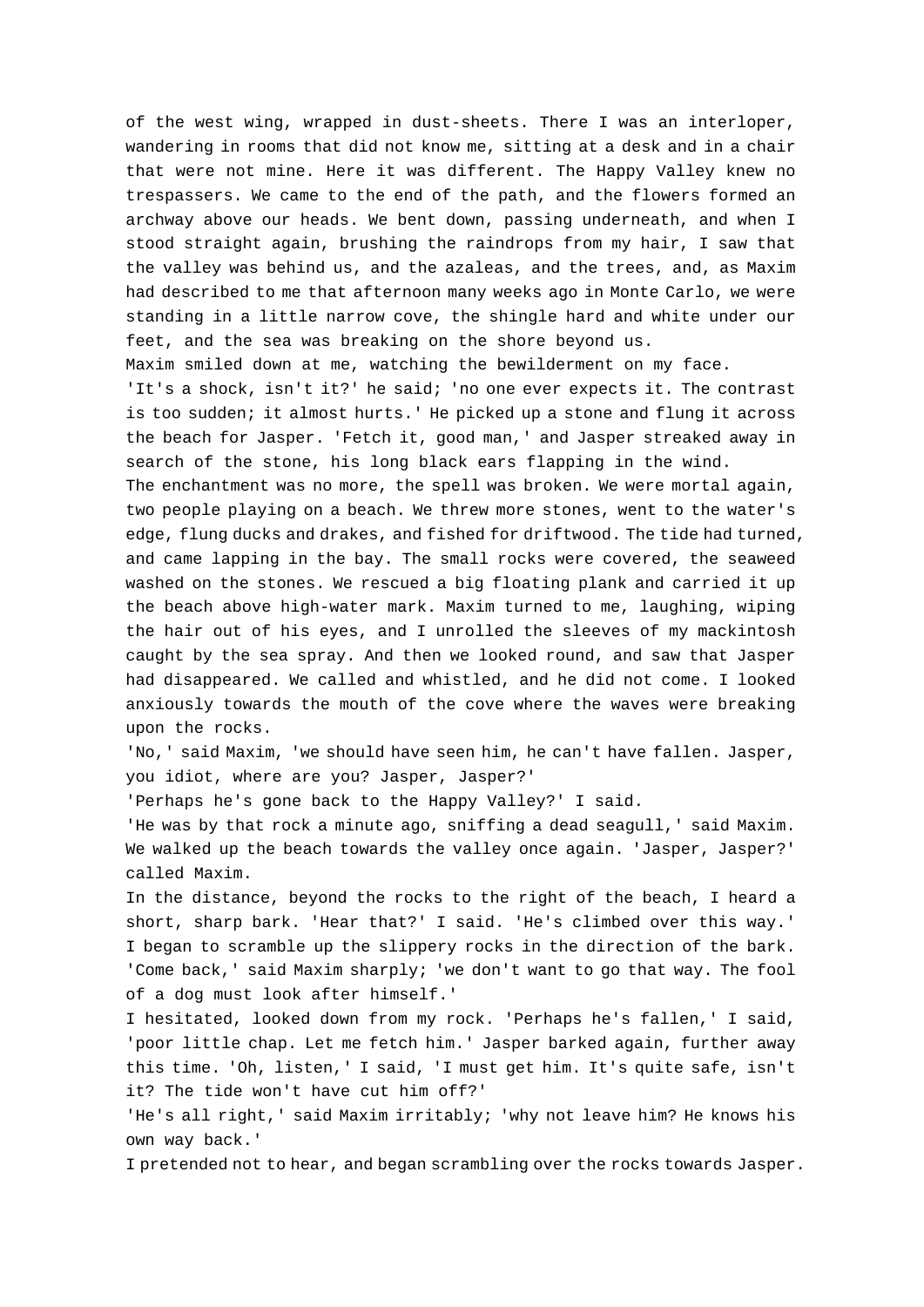Great jagged boulders screened the view, and I slipped and stumbled on the wet rocks, making my way as best I could in Jasper's direction. It was heartless of Maxim to leave Jasper, I thought, and I could not understand it. Besides, the tide was coming in. I came up beside the big boulder that had hidden the view, and looked beyond it. And I saw, to my surprise, that I was looking down into another cove, similar to the one I had left, but wider and more rounded. A small stone breakwater had been thrown out across the cove for shelter, and behind it the bay formed a tiny natural harbour. There was a buoy anchored there, but no boat. The beach in the cove was white shingle, like the one behind me, but steeper, shelving suddenly to the sea. The woods came right down to the tangle of seaweed marking high water, encroaching almost to the rocks themselves, and at the fringe of the woods was a long low building, half cottage, half boat-house, built of the same stone as the breakwater.

There was a man on the beach, a fisherman perhaps, in long boots and a sou'wester, and Jasper was barking at him, running round him in circles, darting at his boots. The man took no

notice; he was bending down, and scraping in the shingle. 'Jasper,' I shouted, 'Jasper, come here.'

The dog looked up, wagging his tail, but he did not obey me. He went on baiting the solitary figure on the beach.

I looked over my shoulder. There was still no sign of Maxim. I climbed down over the rocks to the beach below. My feet made a crunching noise across the shingle, and the man looked up at the sound. I saw then that he had the small slit eyes of an idiot, and the red, wet mouth. He smiled at me, showing toothless gums.

'G'day,' he said. 'Dirty, ain't it?'

'Good afternoon,' I said. 'No. I'm afraid it's not very nice weather.' He watched me with interest, smiling all the while. 'Diggin' forshell,' he said. 'No shell here. Been diggin' since forenoon.'

'Oh,' I said, 'I'm sorry you can't find any.'

'That's right,' he said, 'no shell here.'

'Come on, Jasper,' I said, 'it's getting late. Come on, old boy.'

But Jasper was in an infuriating mood. Perhaps the wind and the sea had gone to his head, for he backed away from me, barking stupidly, and began racing round the beach after nothing at all. I saw he would never follow me, and I had no lead. I turned to the man, who had bent down again to his futile digging.

'Have you got any string?' I said.

'Eh?' he said.

'Have you got any string?' I repeated.

'No shell here,' he said, shaking his head. 'Been diggin' since forenoon.' He nodded his head at me, and wiped his pale blue watery eyes. 'I want something to tie the dog,' I said. 'He won't follow me.'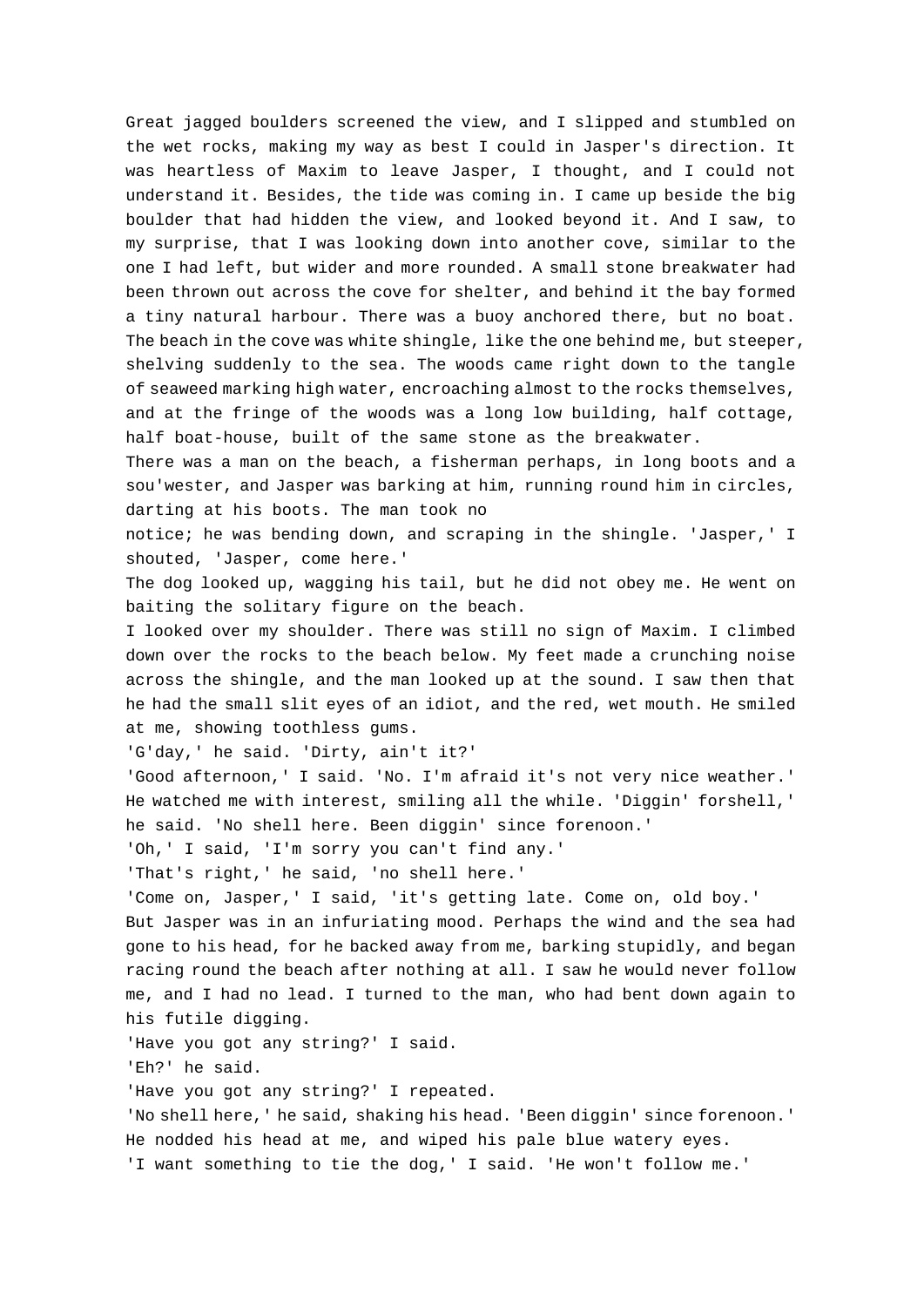'Eh?' he said. And he smiled his poor idiot's smile. 'All right,' I said; 'it doesn't matter.' He looked at me uncertainly, and then leant forward, and poked me in the chest. 'I know that dog,' he said; 'he comes fro' the house.' 'Yes,' I said. 'I want him to come back with me now.' 'He's Mr de Winter's dog,' I said gently. 'I want to take him back to

the house.'

'Eh?' he said.

I called Jasper once more, but he was chasing a feather blown by the wind. I wondered if there was any string in the boat-house, and I walked up the beach towards it. There must have been a garden once, but now the grass was long and overgrown, crowded with nettles. The windows were boarded up. No doubt the door was locked, and I lifted the latch without much hope. To my surprise it opened after the first stiffness, and I went inside, bending my head because of the low door. I expected to find the usual boat store, dirty and dusty with disuse, ropes and blocks and oars upon the floor. The dust was there, and the dirt too in places, but there were no ropes or blocks. The room was furnished, and ran the whole length of the cottage. There was a desk in the corner, a table, and chairs, and a bed-sofa pushed against the wall. There was a dresser too, with cups and plates. Bookshelves, the books inside them, and models of ships standing on the top of the shelves. For a moment I thought it must be inhabited - perhaps the poor man on the beach lived here - but I looked around me again and saw no sign of recent occupation. That rusted grate knew no fire, this dusty floor no footsteps, and the china there on the dresser was blue-spotted with the damp. There was a queer musty smell about the place. Cobwebs spun threads upon the ships' models, making their own ghostly rigging. No one lived here. No one came here. The door had creaked on its hinges when I opened it. The rain pattered on the roof with a hollow sound, and tapped upon the boarded windows. The fabric of the sofa-bed had been nibbled by mice or rats. I could see the jagged holes, and the frayed edges. It was damp in the cottage, damp and chill. Dark, and oppressive. I did not like it. I had no wish to stay there. I hated the hollow sound of the rain pattering on the roof. It seemed to echo in the room itself, and I heard the water dripping too into the rusted grate.

I looked about me for some string. There was nothing that would serve my purpose, nothing at all. There was another door at the end of the room, and I went to it, and opened it, a

little fearful now, a little afraid, for I had the odd, uneasy feeling that I might come upon something unawares, that I had no wish to see. Something that might harm me, that might be horrible.

It was nonsense of course, and I opened the door. It was only a boat store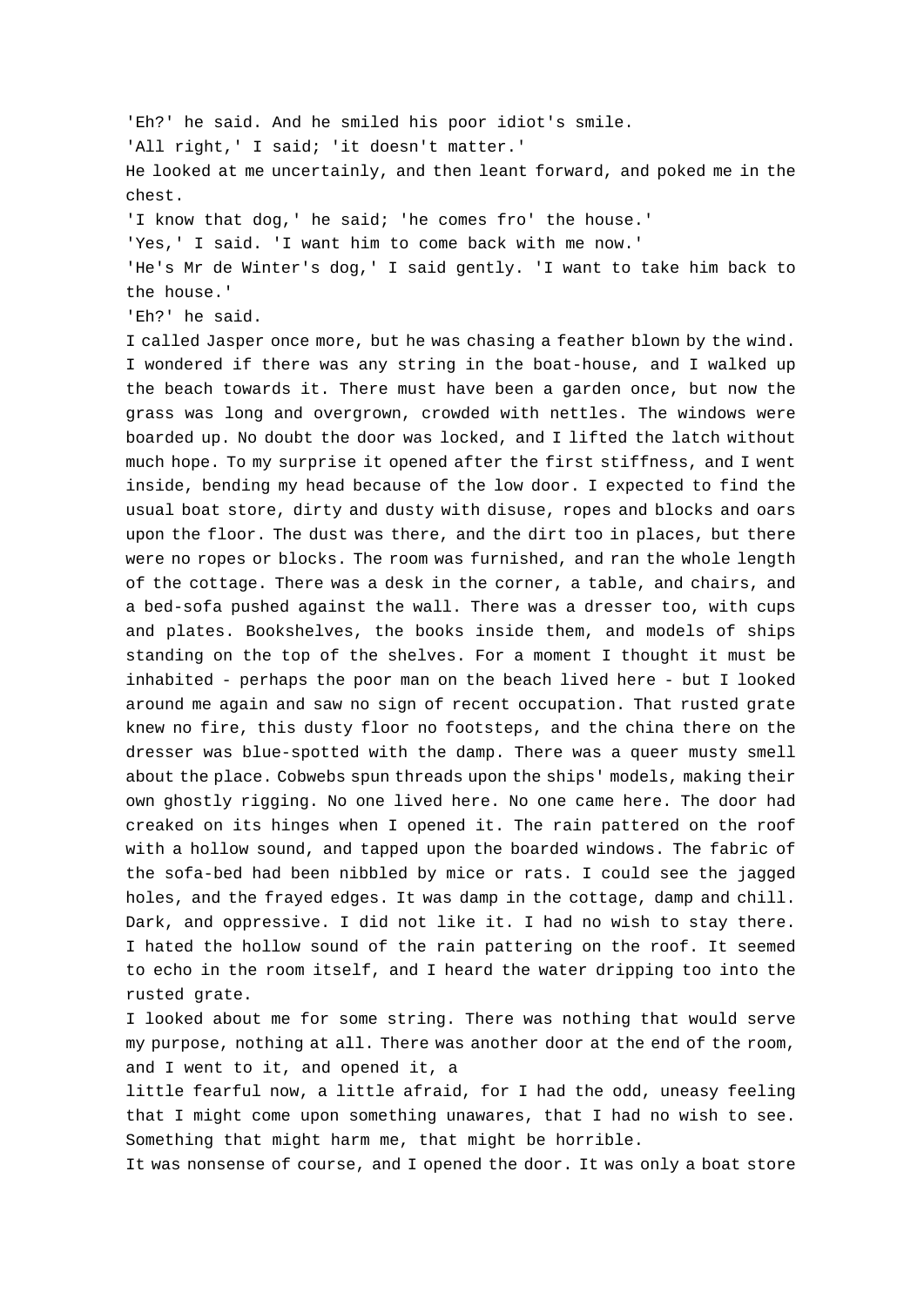after all. Here were the ropes and blocks I had expected, two or three sails, fenders, a small punt, pots of paints, all the litter and junk that goes with the using of boats. A ball of twine lay on a shelf, a rusted clasp knife beside it. This would be all I needed for Jasper. I opened the knife, and cut a length of twine, and came back into the room again. The rain still fell upon the roof, and into the grate. I came out of the cottage hurriedly, not looking behind me, trying not to see the torn sofa and the mildewed china, the spun cobwebs on the model ships, and so through the creaking gate and on to the white beach.

The man was not digging any more; he was watching me, Jasper at his side. 'Come along, Jasper,' I said; 'come on, good dog.' I bent down and this time he allowed me to touch him and pull hold of his collar. 'I found some string in the cottage,' I said to the man.

He did not answer, and I tied the string loosely round Jasper's collar. 'Good afternoon,' I said, tugging at Jasper."

The man nodded, staring at me with his narrow idiot's eyes. 'I saw'ee go in yonder,' he said.

'Yes,' I said; 'it's all right, Mr de Winter won't mind.'

'She don't go in there now,' he said.

'No,' I said, 'not now.'

'She's gone in the sea, ain't she?' he said; 'she won't come back no more?' 'No,' I said, 'she'll not come back.'

'I never said nothing, did I?' he said.

'No, of course not; don't worry,' I said.

He bent down again to his digging, muttering to himself. I went across the shingle and I saw Maxim waiting for me by the rocks, his hands in his pockets.

'I'm sorry,' I said. 'Jasper would not come. I had to get some string.' He turned abruptly on his heel, and made towards the woods.

'Aren't we going back over the rocks?' I said.

'What's the point? We're here now,' he said briefly.

We went up past the cottage and struck into a path through the woods. 'I'm sorry I was such a time; it was Jasper's fault,' I said, 'he kept barking at the man. Who was he?'

'Only Ben,' said Maxim; 'he's quite harmless, poor devil. His old father used to be one of the keepers; they live near the home farm. Where did you get that piece of twine?'

'I found it in the cottage on the beach,' I said.

'Was the door open?' he asked.

'Yes, I pushed it open. I found the string in the other room, where the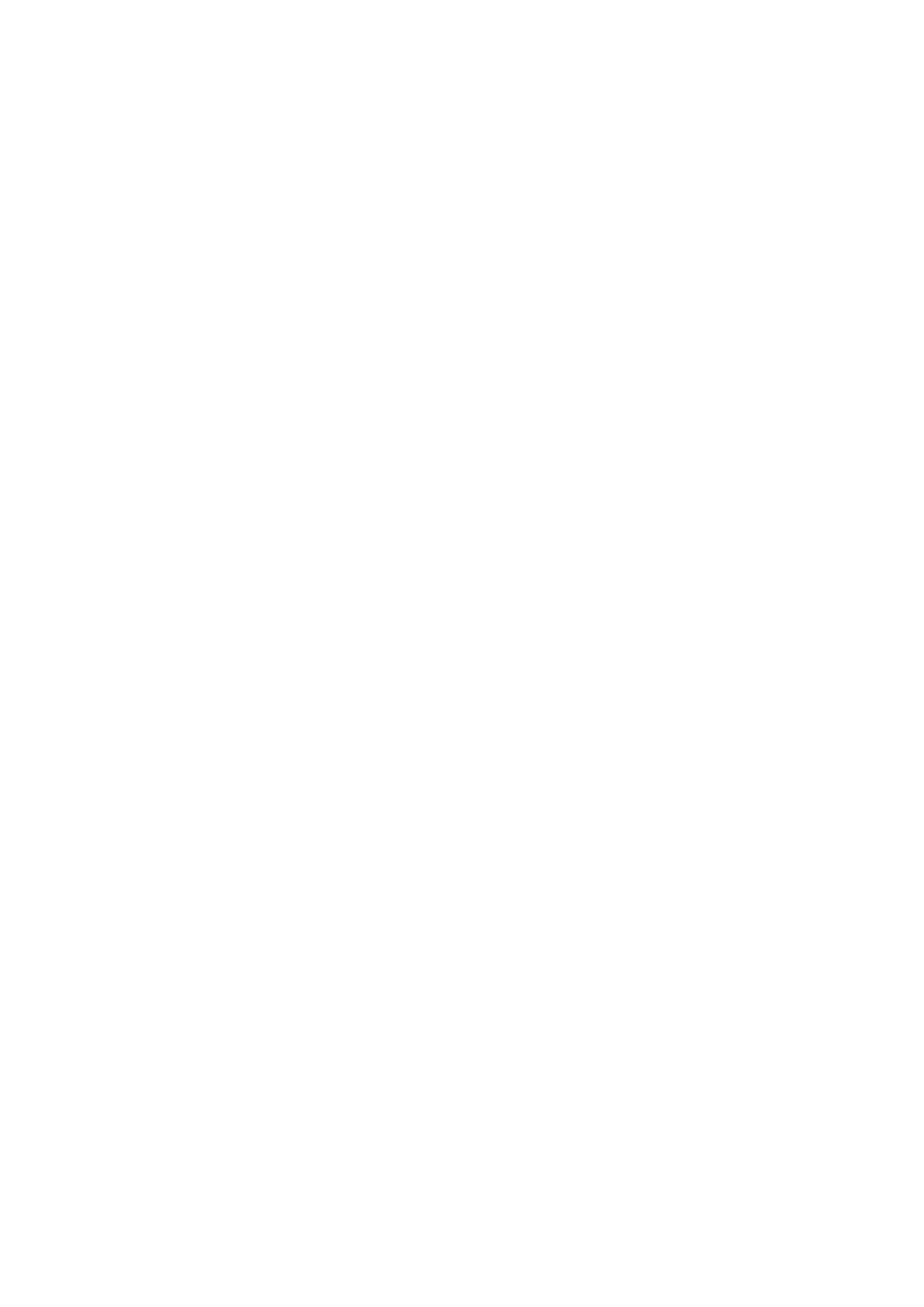'Oh,' he said shortly. 'Oh, I see,' and then he added, after a moment or two: "That cottage is supposed to be locked, the door has no business to be open.'

I said nothing; it was not my affair.

'Did Ben tell you the door was open?'

'No,' I said, 'he did not seem to understand anything I asked him.'

'He makes out he's worse than he is,' said Maxim. 'He can talk quite intelligibly if he wants to. He's probably been in and out of the cottage dozens of times, and did not want you to know.'

'I don't think so,' I answered; 'the place looked deserted, quite untouched. There was dust everywhere, and no footmarks. It was terribly damp. I'm afraid those books will be quite spoilt, and the chairs, and that sofa. There are rats there, too; they have eaten away some of the covers.'

Maxim did not reply. He walked at a tremendous pace, and the climb up from the beach was steep. It was very different from the Happy Valley. The trees were dark here and close together, there were no azaleas brushing the path. The rain dripped heavily from the thick branches. It splashed on my collar and trickled down my neck. I shivered; it was unpleasant, like a cold finger. My legs ached, after the unaccustomed scramble over the rocks. And Jasper lagged behind, weary from his wild scamper, his tongue hanging from his mouth.

'Come on, Jasper, for God's sake,' said Maxim. 'Make him walk up, pull at the twine or something, can't you? Beatrice was right. The dog is much too fat.'

'It's your fault,' I said, 'you walk so fast. We can't keep up with you.' 'If you had listened to me instead of rushing wildly over those rocks we would have been home by now,' said Maxim. 'Jasper knew his way back perfectly. I can't think what you wanted to go after him for.'

'I thought he might have fallen, and I was afraid of the tide,' I said. 'Is it likely I should have left the dog had there been any question of the tide?' said Maxim. 'I told you not to go on those rocks, and now you are grumbling because you are tired.'

'I'm not grumbling,' I said. 'Anyone, even if they had legs of iron, would be tired walking at this pace. I thought you would come with me when I went after Jasper anyway, instead of staying behind.'

'Why should I exhaust myself careering after the damn dog?' he said.

'It was no more exhausting careering after Jasper on the rocks than it was careering after the driftwood on the beach,' I answered. 'You just say that because you have not any other excuse.'

'My good child, what am I supposed to excuse myself about?'

'Oh, I don't know,' I said wearily; 'let's stop this.'

'Not at all, you began it. What do you mean by saying I was trying to find an excuse? Excuse for what?'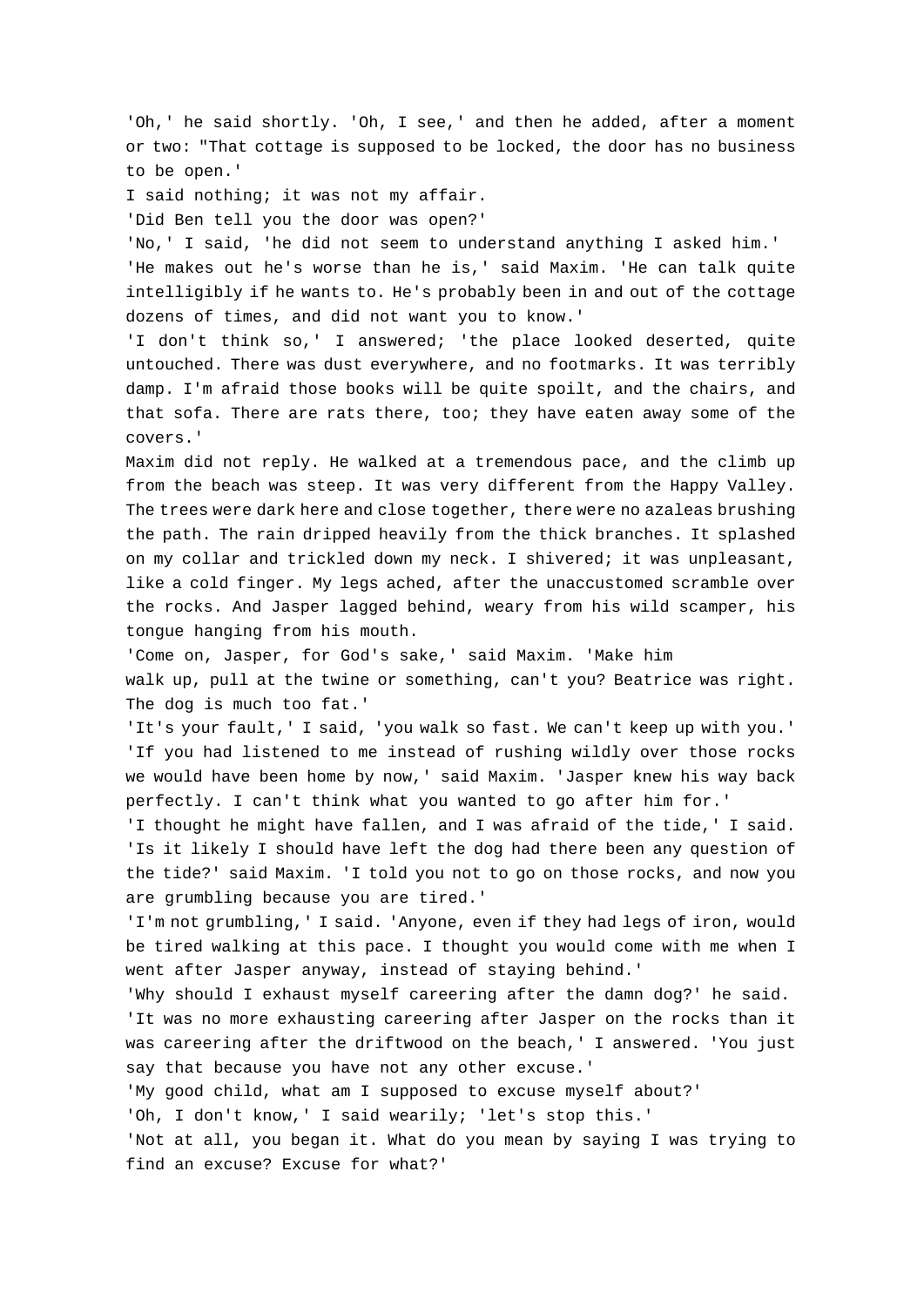'Excuse for not having come with me over the rocks, I suppose,' I said. 'Well, and why do you think I did not want to cross to the other beach?' 'Oh, Maxim, how should I know? I'm not a thought-reader. I know you did not want to, that's all. I could see it in your face.' 'See what in my face?'

I've already told you. I could see you did not want to go. Oh, do let's have an end to it. I'm sick to death of the subject.'

'All women say that when they've lost an argument. All right, I did not want to go to the other beach. Will that please

you? I never go near the bloody place, or that God-damned cottage. And if you had my memories you would not want to go there either, or talk about it, or even think about it. There. You can digest that if you like, and I hope it satisfies you.'

His face was white, and his eyes strained and wretched with that dark lost look they had had when I first met him. I put out my hand to him, I took hold of his, holding it tight.

'Please, Maxim, please,' I said.

'What's the matter?' he said roughly.

'I don't want you to look like that,' I said. 'It hurts too much. Please, Maxim. Let's forget all we said. A futile silly argument. I'm sorry, darling. I'm sorry. Please let everything be all right.'

'We ought to have stayed in Italy,' he said. 'We ought never to have come back to Manderley. Oh, God, what a fool I was to come back.'

He brushed through the trees impatiently, striding even faster than before, and I had to run to keep pace with him, catching at my breath, tears very near the surface, dragging poor Jasper after me on the end of his string. At last we came to the top of the path, and I saw its fellow branching left to the Happy Valley. We had climbed the path then that Jasper had wished to take at the beginning of the afternoon. I knew now why Jasper had turned to it. It led to the beach he knew best, and the cottage. It was his old routine.

We came out on to the lawns, and went across them to the house without a word. Maxim's face was hard, with no expression. He went straight into the hall and on to the library without looking at me. Frith was in the hall.

'We want tea at once,' said Maxim, and he shut the library door.

I fought to keep back my tears. Frith must not see them. He would think we had been quarrelling, and he would go to the servants' hall and say to them all, 'Mrs de Winter was crying in the hall just now. It looks as though things are not going very well.' I turned away, so that Frith should not see my face. He came towards me though, he began to help me off with my mackintosh.

'I'll put your raincoat away for you in the flower-room, Madam,' he said. 'Thank you, Frith,' I replied, my face still away from him.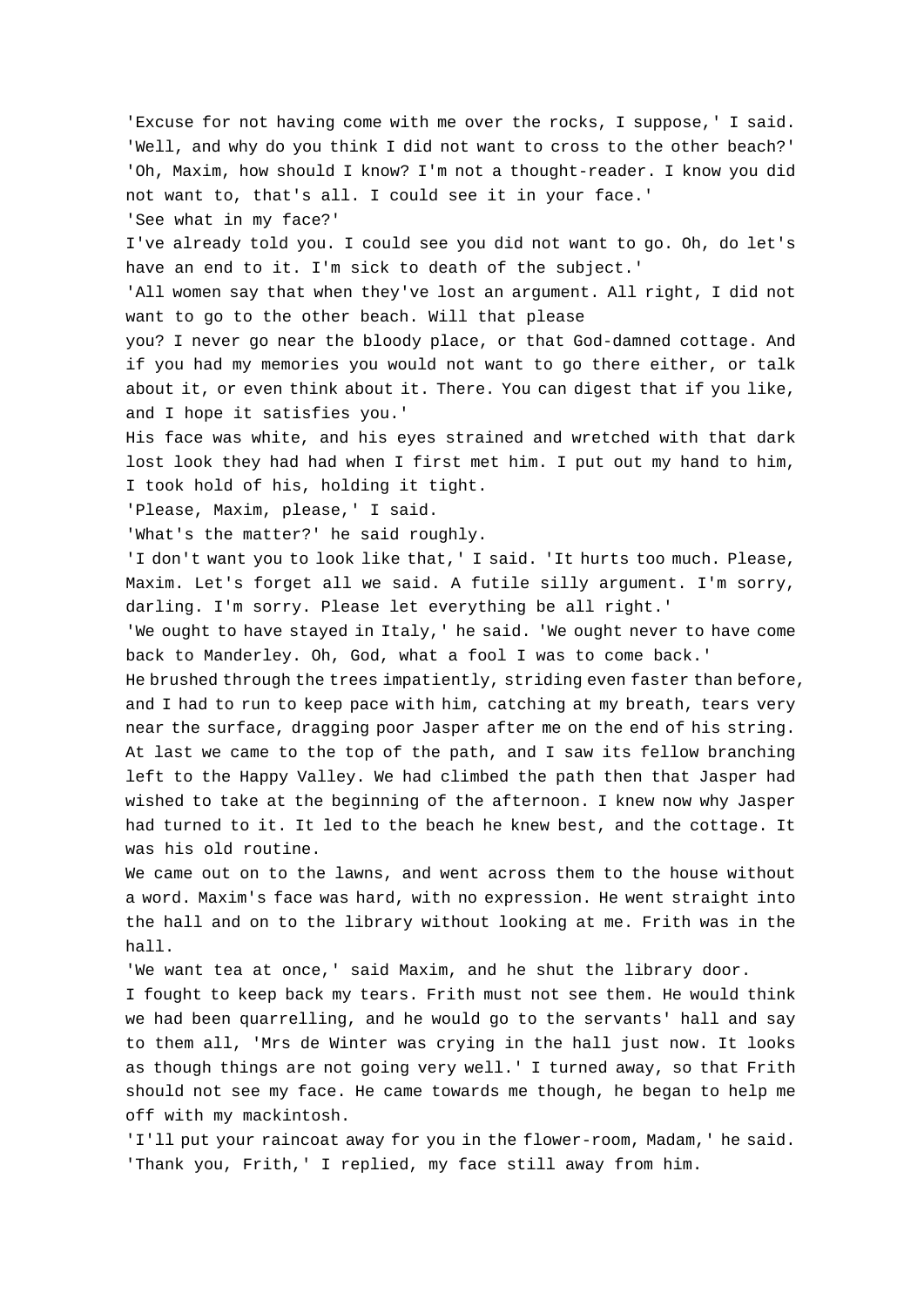'Not a very pleasant afternoon for a walk, I fear, Madam.' 'No,' I said. 'No, it was not very nice.'

'Your handkerchief, Madam?' he said, picking up something that had fallen on the floor. 'Thank you,' I said, putting it in my pocket.

I was wondering whether to go upstairs or whether to follow Maxim to the library. Frith took the coat to the flower-room. I stood there, hesitating, biting my nails. Frith came back again. He looked surprised to see me still there.

"There is a good fire in the library now, Madam.'

'Thank you, Frith,' I said.

I walked slowly across the hall to the library. I opened the door and went in. Maxim was sitting in his chair, Jasper at his feet, the old dog in her basket. Maxrim was not reading the paper, though it lay on the arm of the chair beside him. I went and knelt down by his side and put my face close to his.

'Don't be angry with me any more,' I whispered.

He took my face in his hands, and looked down at me with his tired, strained eyes. 'I'm not angry with you,' he said.

'Yes,' I said. 'I've made you unhappy. It's the same as making you angry. You're all wounded and hurt and torn inside. I can't bear to see you like this. I love you so much.'

'Do you?' he said. 'Do you?' He held me very tight, and his eyes questioned me, dark and uncertain, the eyes of a child in pain, a child in fear. 'What is it, darling?' I said. 'Why do you look like that?'

I heard the door open before he could answer, and I sank back on my heels, pretending to reach for a log to throw on the fire, while Frith came into the room followed by Robert, and the ritual of our tea began.

The performance of the day before was repeated, the placing of the table, the laying of the snow-white cloth, the putting down of cakes and crumpets, the silver kettle of hot water placed on its little flame, while Jasper, wagging his tail, his ears stretched back in anticipation, watched my face. Five minutes must have passed before we were alone again, and when I looked at Maxim I saw the colour had come back into his face,

the tired, lost look was gone, and he was reaching for a sandwich.

'Having all that crowd to lunch was the trouble,' he said. 'Poor old Beatrice always does rub me up the wrong way. We used to scrap like dogs as children. I'm so fond of her too, bless her. Such a relief though that they don't live too near. Which reminds me, we'll have to go over and see Granny some time. Pour out my tea, sweetheart, and forgive me for being a bear to you.'

It was over then. The episode was finished. We must not speak of it again. He smiled at me over his cup of tea, and then reached for the newspaper on the arm of his chair. The smile was my reward. Like a pat on the head to Jasper. Good dog then, lie down, don't worry me any more. I was Jasper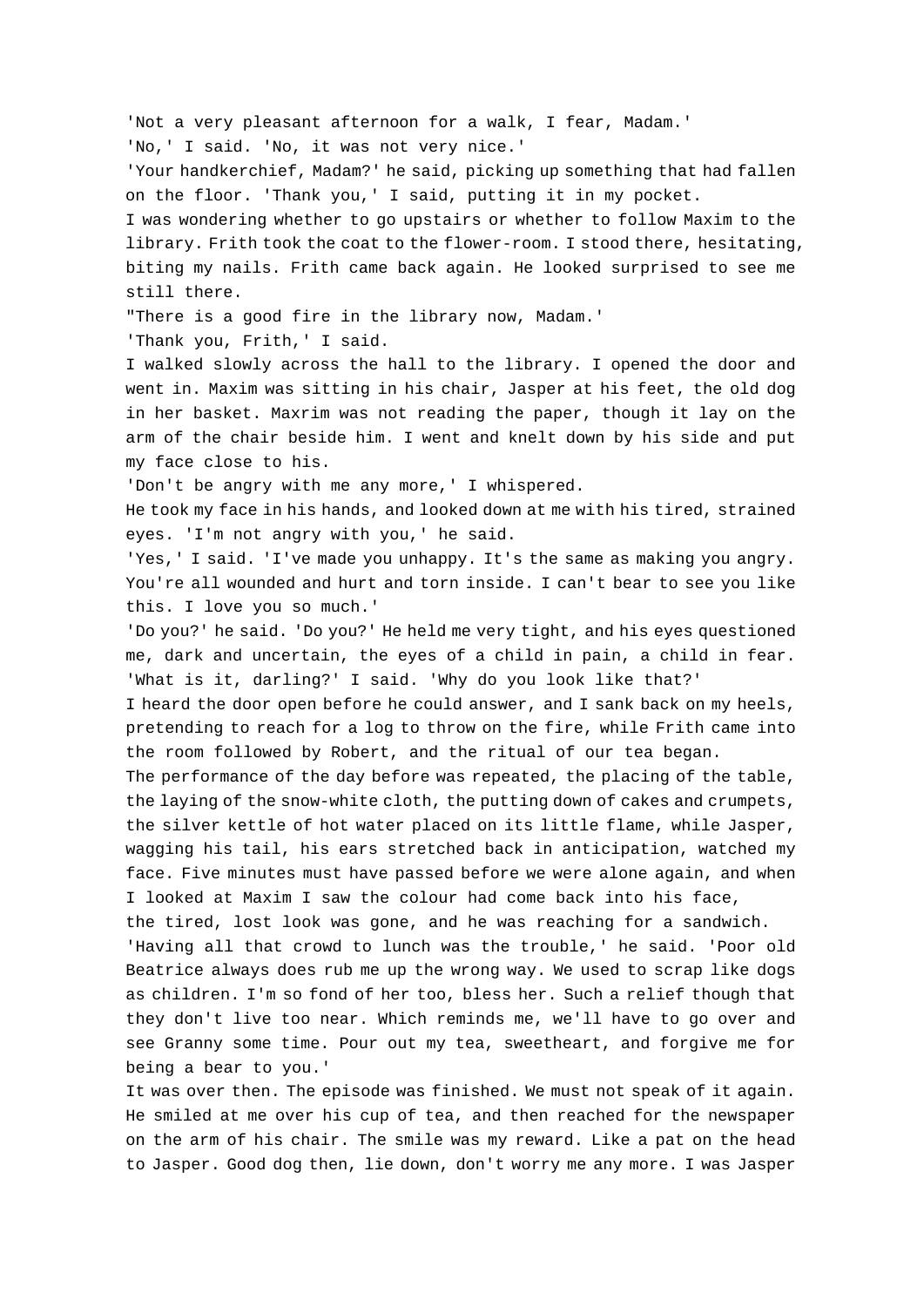again. I was back where I had been before. I took apiece of crumpet and divided it between the two dogs. I did not want it myself, I was not hungry. I felt very weary now, very tired in a dull, spent way. I looked at Maxim but he was reading his paper, he had folded it over to another page. My fingers were messy with the butter from the crumpet, and I felt in my pocket for a handkerchief. I drew it out, a tiny scrap of a thing, lace-edged. I stared at it, frowning, for it was not mine. I remembered then that Frith had picked it up from the stone floor of the hall. It must have fallen out of the pocket in the mackintosh. I turned it over in my hand. It was grubby; little bits of fluff from the pocket clung to it. It must have been in the mackintosh pocket for a long time. There was a monogram in the corner. A tall sloping R, with the letters de W interlaced. The R dwarfed the other letters, the tail of it ran down into the cambric, away from the laced edge. It was only a small handkerchief, quite a scrap of a thing. It had been rolled in a ball and put away in the pocket and forgotten.

I must have been the first person to put on that mackintosh since the handkerchief was used. She who had worn the coat then was tall, slim, broader than me about the shoulders, for I had found it big and overlong, and the sleeves had come below my wrist. Some of the buttons were missing. She had not bothered then to do it up. She had thrown it over her shoulders like a cape, or worn it loose, hanging open, her hands deep in the pockets. There was a pink mark upon the handkerchief. The mark of lipstick. She had rubbed her lips with the handkerchief, and then rolled it in a ball, and left it in the pocket. I wiped my fingers with the handkerchief, and as I did so I noticed that a dull scent clung about it still. A scent I recognized, a scent I knew. I shut my eyes and tried to remember. It was something elusive, something faint and fragrant that I could not name. I had breathed it before, touched it surely, that very afternoon. And then I knew that the vanished scent upon the handkerchief was the same as the crushed white petals of the azaleas in the Happy Valley. chapter eleven

The weather was wet and cold for quite a week, as it often can be in the west country in the early summer, and we did not go down to the beach again. I could see the sea from the terrace, and the lawns. It looked grey and uninviting, great rollers sweeping in to the bay past the beacon on the headland. I pictured them surging into the little cove and breaking with a roar upon the rocks, then running swift and strong to the shelving beach. If I stood on the terrace and listened I could hear the murmur of the sea below me, low and sullen. A dull, persistent sound that never ceased. And the gulls flew inland too, driven by the weather. They hovered above the house in circles, wheeling and crying, flapping their spread wings. I began to understand why some people could not bear the clamour of the sea. It has a mournful harping note sometimes, and the very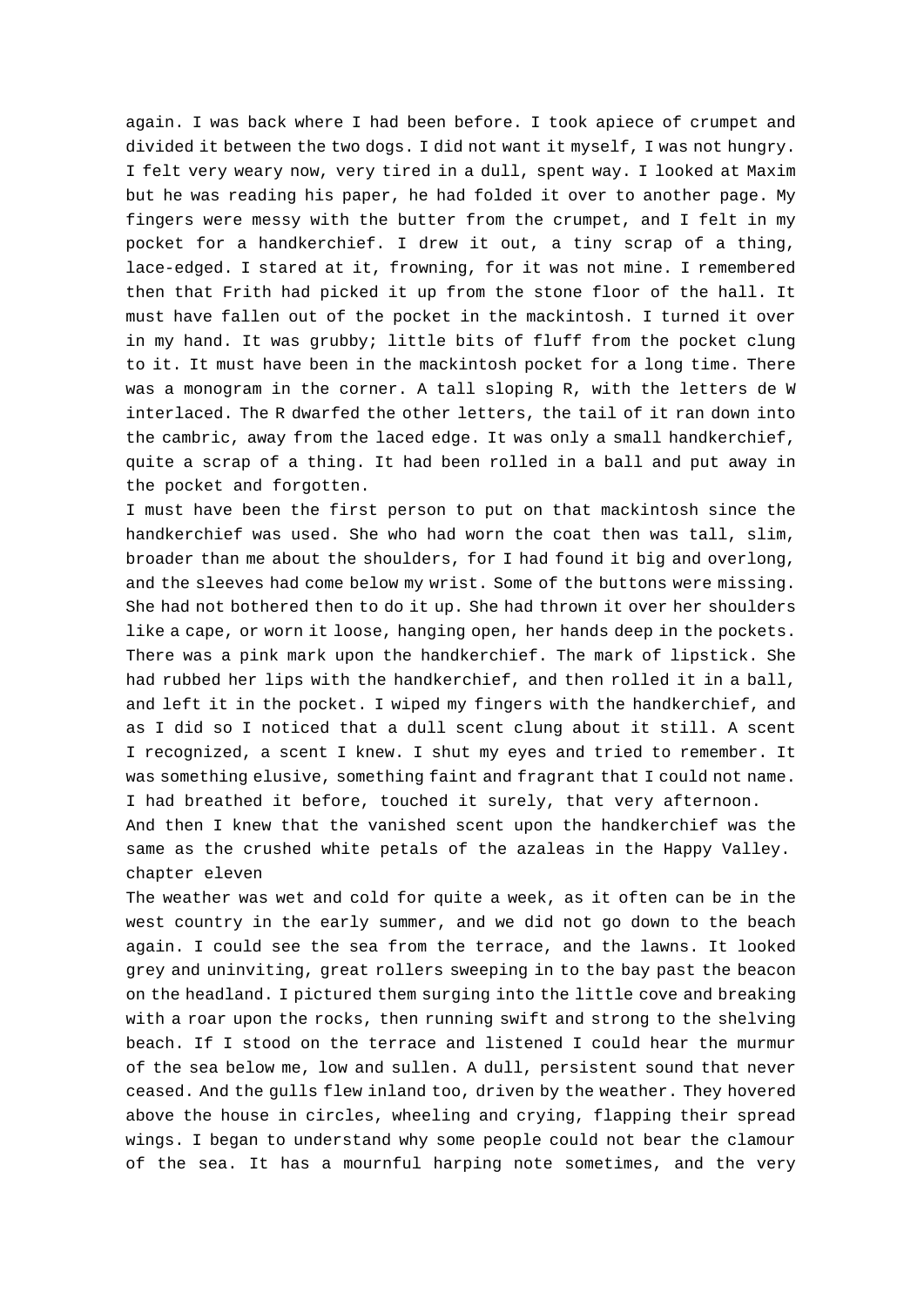persistence of it, that eternal roll and thunder and hiss, plays a jagged tune upon the nerves. I was glad our rooms

were in the east wing and I could lean out of my window and look down upon the rose-garden. For sometimes I could not sleep, and getting softly out of bed in the quiet night I would wander to the window, and lean there, my arms upon the sill, and the air would be very peaceful, very still. I could not hear the restless sea, and because I could not hear it my thoughts would be peaceful too. They would not carry me down that steep path through the woods to the grey cove and the deserted cottage. I did not want to think about the cottage. I remembered it too often in the day. The memory of it nagged at me whenever I saw the sea from the terrace. For I would see once more the blue spots on the china, the spun webs on the little masts of those model ships, and the rat holes on the sofa bed. I would remember the pattering of the rain on the roof. And I thought of Ben, too, with his narrow watery blue eyes, his sly idiot's smile. These things disturbed me, I was not happy about them. I wanted to forget them but at the same time I wanted to know why they disturbed me, why they made me uneasy and unhappy. Somewhere, at the back of my mind, there was a frightened furtive seed of curiosity that grew slowly and stealthily, for all my denial of it, and I knew all the doubt and anxiety of the child who has been told, 'these things are not discussed, they are forbidden.' I could not forget the white, lost look in Maxim's eyes when we came up the path through the woods, and I could not forget his words. 'Oh, God, what a fool I was to come back'. It was all my fault, because I had gone down into the bay. I had opened up a road into the past again. And although Maxim had recovered, and was himself again, and we lived our lives together, sleeping, eating, walking, writing letters, driving to the village, working hour by hour through our day, I knew there was a barrier between us because of it.

He walked alone, on the other side, and I must not come to him. And I became nervous and fearful that some heedless word, some turn in a careless conversation should bring that expression back to his eyes again. I began to dread any mention of the sea, for the sea might lead to boats, to accidents, to drowning ... Even Frank Crawley, who came to lunch one day, put me in a little fever of fear when he said something

about the sailing races in Kerrith harbour, three miles away. I looked steadily at my plate, a stab of sickness in my heart at once, but Maxim went on talking quite naturally, he did not seem to mind, while I sat in a sweat of uncertainty wondering what would happen and where the conversation would lead us.

It was during cheese, Frith had left the room, and I remember getting up and going to the sideboard, and taking some more cheese, not wanting it, so as not to be at the table with them, listening; humming a little tune to myself so I could not hear. I was wrong of course, morbid, stupid;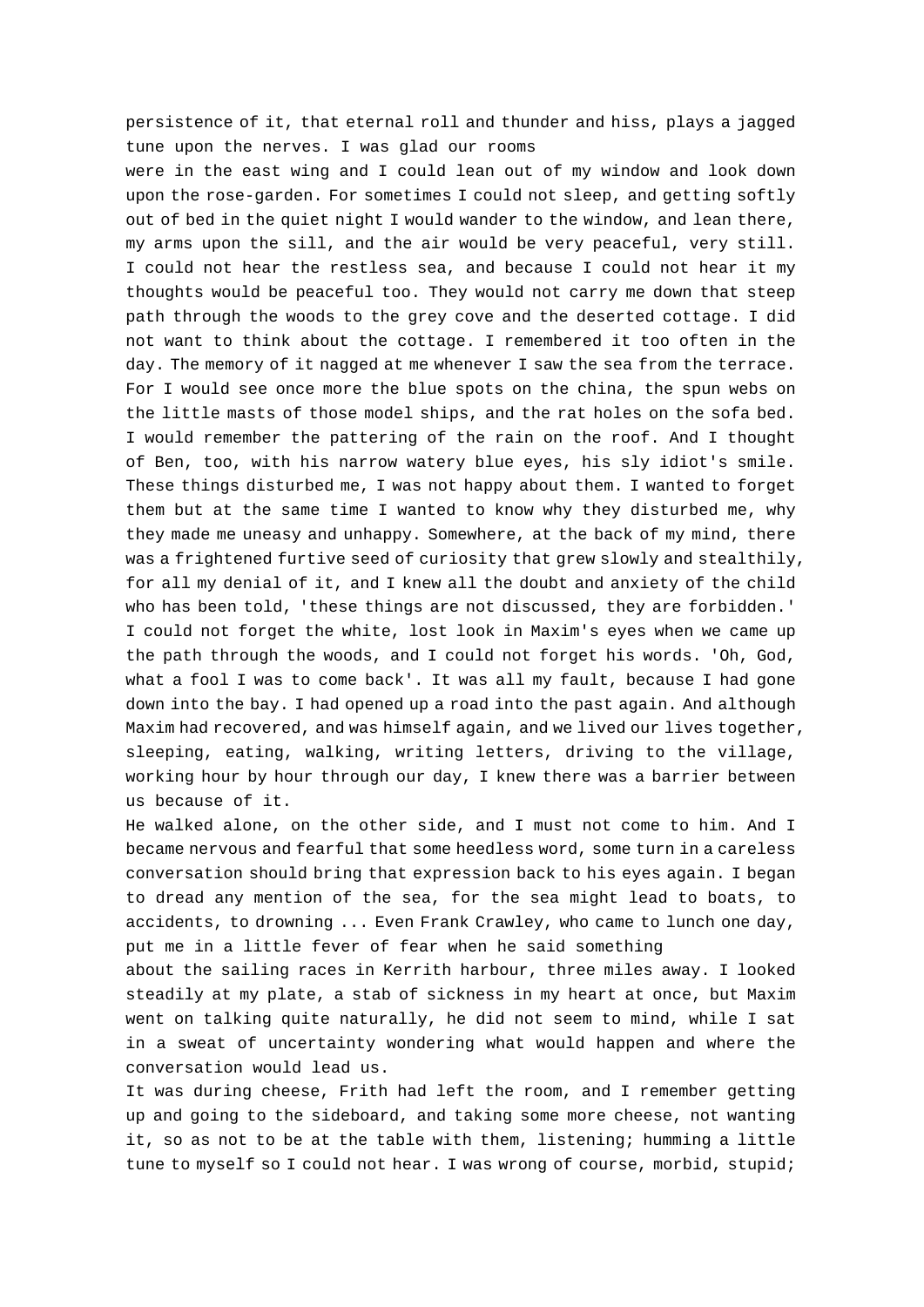this was the hypersensitive behaviour of a neurotic, not the normal happy self I knew myself to be. But I could not help it. I did not know what to do. My shyness and gaucherie became worse, too, making me stolid and dumb when people came to the house. For we were called upon, I remember, during those first weeks, by people who lived near us in the county, and the receiving of them, and the shaking hands, and the spinning out of the formal half-hour became a worse ordeal than I first anticipated, because of this new fear of mine that they would talk about something that must not be discussed. The agony of those wheels on the drive, of that pealing bell, of my own first wild rush for flight to my own room. The scrambled dab of powder on my nose, the hasty comb through my hair, and then the inevitable knock on the door and the entrance of the cards on a silver salver.

'All right. I'll be down immediately.' The clap of my heels on the stairs and across the hall, the opening of the library door or, worse still, that long, cold, lifeless drawing-room, and the strange woman waiting there, or two of them perhaps, or a husband and a wife.

'How do you do? I'm sorry; Maxim is in the garden somewhere, Frith has gone to find him.'

'We felt we must come and pay our respects to the bride.'

A little laughter, a little flurry of chat, a pause, a glance round the room.

'Manderley is looking as charming as ever. Don't you love it?'

'Oh, yes, rather ..." And in my shyness and anxiety to please, those schoolgirls' phrases would escape from me again, those words I never used except in moments like these, 'Oh,

ripping'; and 'Oh, topping'; and 'absolutely'; and 'priceless'; even, I think, to one dowager who had carried a lorgnette 'cheerio'. My relief at Maxim's arrival would be tempered by the fear they might say something indiscreet, and I became dumb at once, a set smile on my lips, my hands in my lap. They would turn to Maxim then, talking of people and places I had not met or did not know, and now and again I would find their eyes upon me, doubtful, rather bewildered.

I could picture them saying to one another as they drove away, 'My dear, what a dull girl. She scarcely opened her mouth', and then the sentence I had first heard upon Beatrice's lips, haunting me ever since, a sentence I read in every eye, on every tongue - 'She's so different from Rebecca.' Sometimes I would glean little snatches of information to add to my secret store. A word dropped here at random, a question, a passing phrase. And, if Maxim was not with me, the hearing of them would be a furtive, rather painful pleasure, guilty knowledge learnt in the dark.

I would return a call perhaps, for Maxim was punctilious in these matters and would not spare me, and if he did not come with me I must brave the formality alone, and there would be a pause in the conversation while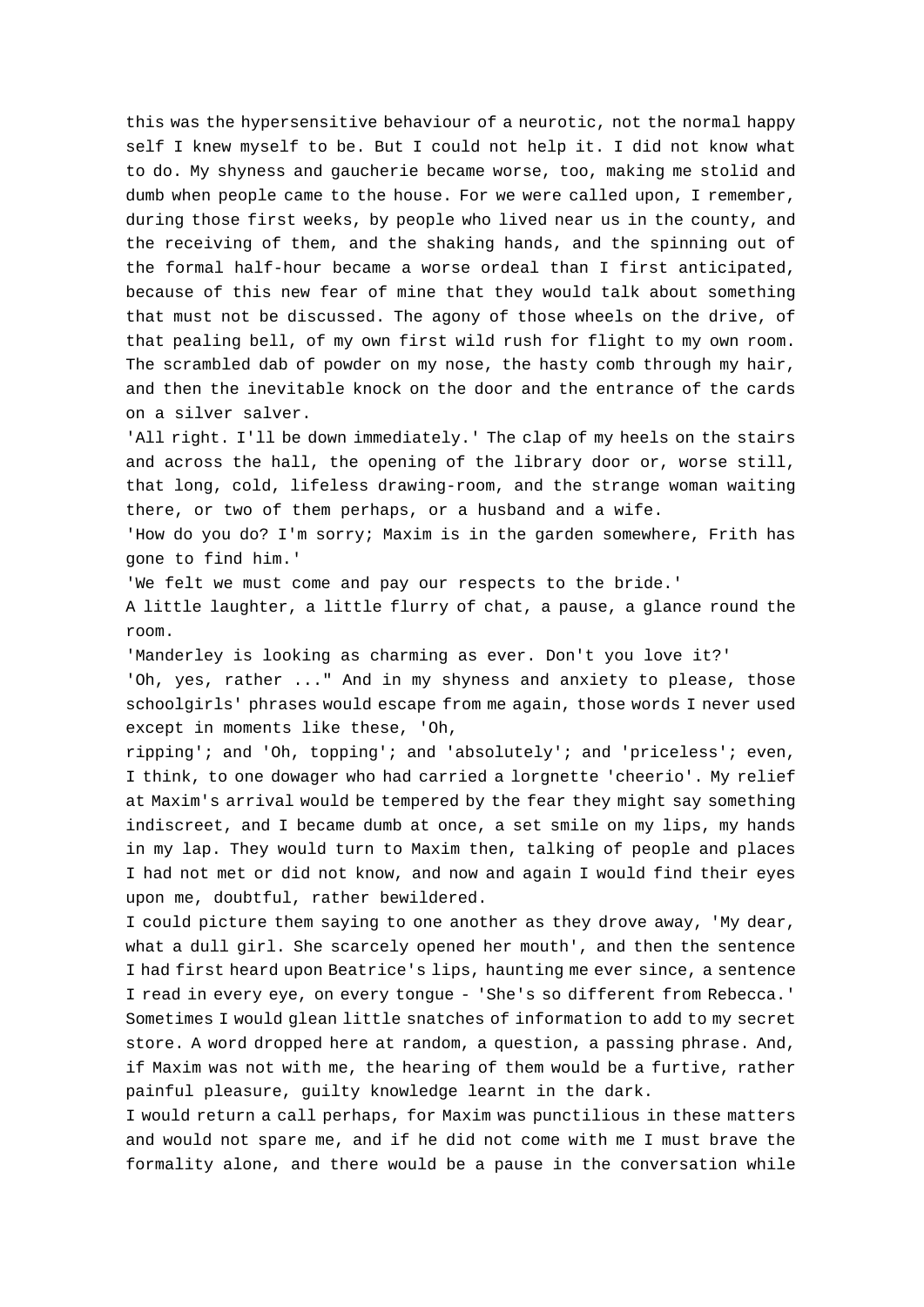I searched for something to say. 'Will you be entertaining much at Manderley, Mrs de Winter?' they would say, and my answer would come, 'I don't know, Maxim has not said much about it up to the present.' 'No, of course not, it's early yet. I believe the house was generally full of people in the old days.' Another pause. 'People from London, you know. There used to be tremendous parties.' 'Yes,' I would say. 'Yes, so I have heard.' A further pause, and then the lowered voice that is always used about the dead or in a place of worship, 'She was so tremendously popular, you know. Such a personality.' 'Yes,' I would say. 'Yes, of course.' And after a moment or so I would glance at my watch under cover of my glove, and say, 'I'm afraid I ought to be going; it must be after four.' 'Won't you stay for tea? We always have it at quarter past.' 'No - No, really, thanks most awfully. I promised Maxim ..." my sentence would go trailing off into nothing, but the meaning would be understood. We would both rise to our feet, both of us knowing I was not deceived about her offer to tea nor she in my mention of a promise to Maxim. I had sometimes wondered what would happen if convention were denied, if, having got into the car and waved a hand to my hostess on the doorstep, I suddenly opened it again, and said, 'I don't think I'll go back after all. Let's go to your drawing-room again and sit down. I'll stay to dinner if you like, or stop the night.' I used to wonder if convention and good county manners would brave the surprise,' and whether a smile of welcome would be summoned to the frozen face, 'But of course! How very delightful of you to suggest it.' I used to wish I had the courage to try. But instead the door would slam, the car would go bowling away down the smooth gravel drive, and my late hostess would wander back to her room with a sigh of relief and become herself again. It was the wife of the bishop in the neighbouring cathedral town who said to me, 'Will your husband revive the Manderley fancy dress ball, do you suppose? Such a lovely sight always; I shall never forget it.' I had to smile as though I knew all about it and say, 'We have not decided. There have been so many things to do and to discuss.'

'Yes, I suppose so. But I do hope it won't be dropped. You must use your influence with him. There was not one last year of course. But I remember two years ago, the bishop and I went, and it was quite enchanting. Manderley so lends itself to anything like that. The hall looked wonderful. They danced there, and had the music in the gallery; it was all so in keeping. A tremendous thing to organize, but everybody appreciated it so.

'Yes,' I said. 'Yes, I must ask Maxim about it.' I thought of the docketed pigeon-hole in the desk in the morning-room, I pictured the stack upon stack of invitation cards, the long list of names, the addresses, and I could see a woman sitting there at the desk and putting a V beside the names she wanted, and reaching for the invitation cards, dipping her pen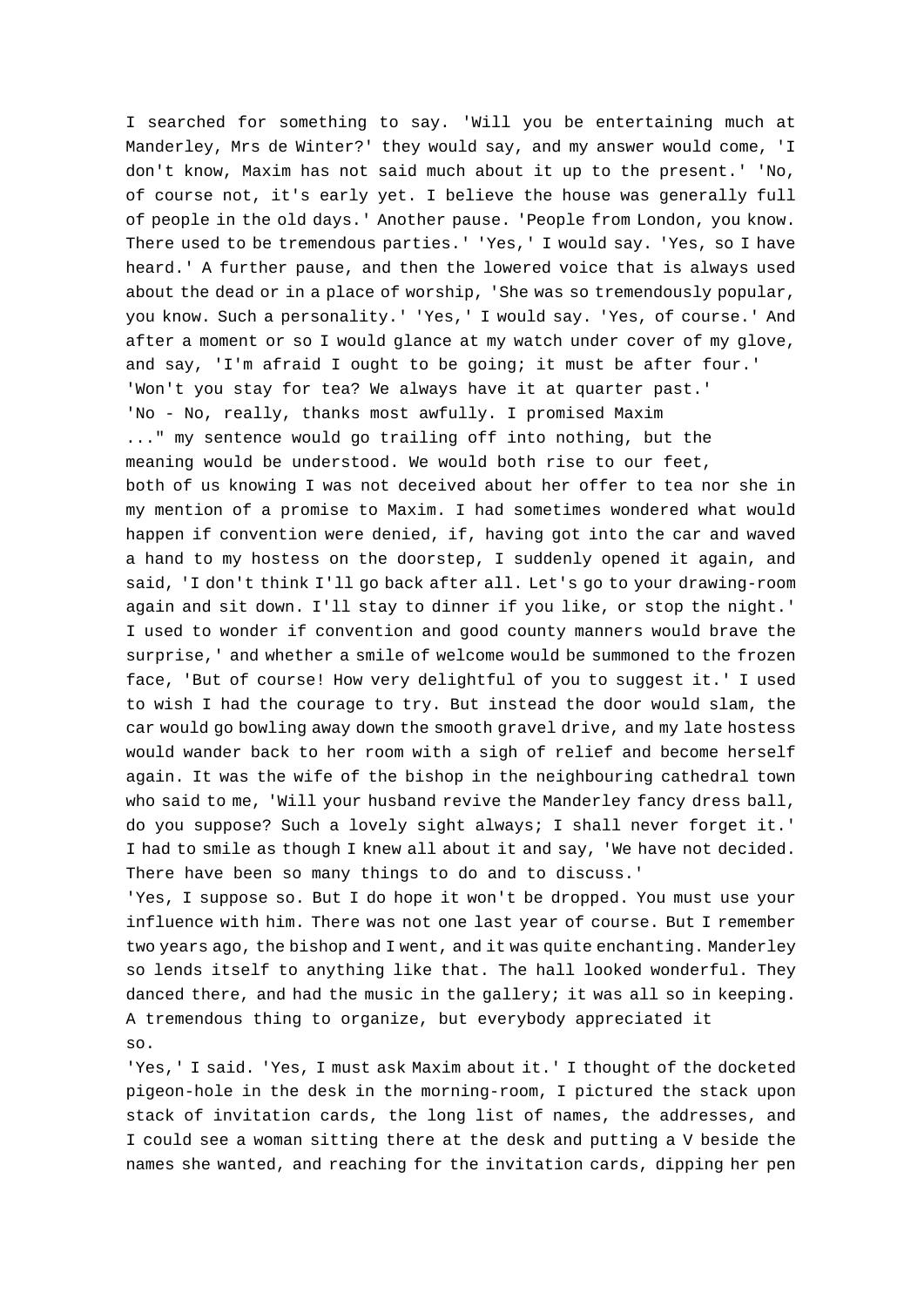in the ink, writing upon them swift and sure in that long, slanting hand. 'There was a garden party, too, we went to one summer,' said the bishop's wife. 'Everything always so beautifully done.

The flowers at their best. A glorious day, I remember. Tea was served at little tables in the rose-garden; such an attractive original idea. Of course, she was so clever..."

She stopped, turning a little pink, fearing a loss of tact; but I agreed with her at once to save embarrassment, and I heard myself saying boldly, brazenly, 'Rebecca must have been a wonderful person.'

I could not believe that I had said the name at last. I waited, wondering what would happen. I had said the name. I had said the word Rebecca aloud. It was a tremendous relief. It was as though I had taken a purge and rid myself of an intolerable pain. Rebecca. I had said it aloud.

I wondered if the bishop's wife saw the flush on my face, but she went on smoothly with the conversation, and I listened to her greedily, like an eavesdropper at a shuttered window.

'You never met her then?' she asked, and when I shook my head she hesitated a moment, a little uncertain of her ground. 'We never knew her well personally, you know: the bishop was only inducted here four years ago, but of course she received us when we went to the ball and the garden party. We dined there, too, one winter. Yes, she was a very lovely creature. So full of life.'

'She seems to have been so good at everything too,' I said, my voice just careless enough to show I did not mind, while I played with the fringe of my glove. 'It's not often you get someone who is clever and beautiful and fond of sport.'

'No, I suppose you don't,' said the bishop's wife. 'She was certainly very gifted. I can see her now, standing at the foot of the stairs on the night of the ball, shaking hands with everybody, that cloud of dark hair against the very white skin, and her costume suited her so. Yes, she was very beautiful.'

'She ran the house herself, too,' I said, smiling, as if to say, 'I am quite at my ease, I often discuss her.' 'It must have taken a lot of time and thought. I'm afraid I leave it to the housekeeper.'

'Oh, well, we can't all do everything. And you are very young, aren't you? No doubt in time, when you have settled down. Besides, you have your own hobby, haven't you? Someone told me you were fond of sketching.' 'Oh, that,' I said. 'I don't know that I can count it for much.'

'It's a nice little talent to have,' said the bishop's wife; 'it's not everyone that can sketch. You must not drop it. Manderley must be full of pretty spots to sketch.'

'Yes, ' I said. 'Yes, I suppose so, ' depressed by her words, having a sudden vision of myself wandering across the lawns with a camp-stool and a box of pencils under one arm, and my 'little talent' as she described it,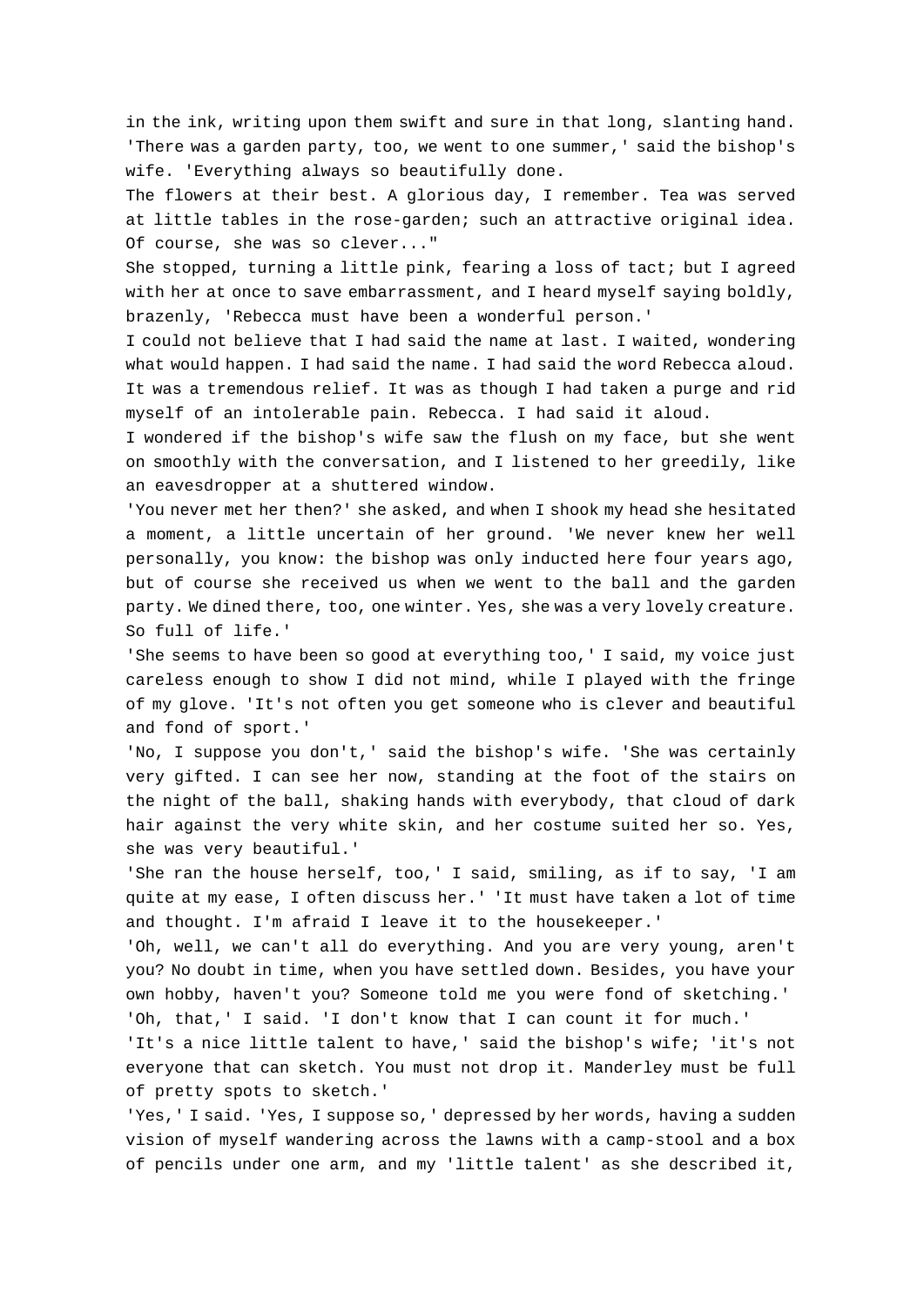under the other. It sounded like a pet disease.

'Do you play any games? Do you ride, or shoot?' she asked.

'No,' I said, 'I don't do anything like that. I'm fond of walking,' I added, as a wretched anticlimax.

"The best exercise in the world,' she said briskly; 'the bishop and I walk a lot.' I wondered if he went round and round the cathedral, in his shovel hat and his gaiters, with her on his arm. She began to talk about a walking holiday they had taken once, years ago, in the Pennines, how they had done an average of twenty miles a day, and I nodded my head, smiling politely, wondering about the Pennines, thinking they were something like the Andes, remembering, afterwards, they were that chain of hills marked with a furry line in the middle of a pink England on my school atlas. And he all the time in his hat and gaiters.

The inevitable pause, the glance at the watch unnecessary, as her drawing-room clock chimed four in shrill tones, and my rise from the chair. 'I'm so glad I found you in. I hope you will come and see us.'

'We should love to. The bishop is always so busy, alas. Please remember me to your husband, and be sure to ask him to revive the ball.'

'Yes, indeed I will.' Lying, pretending I knew all about it; and in the car going home I sat in my corner, biting my thumb nail, seeing the great hall at Manderley thronged with people in fancy dress, the chatter, hum, and laughter of the moving crowd, the musicians in the gallery, supper in the drawing-room probably, long buffet tables against the wall, and I could see Maxim standing at the front of the stairs, laughing, shaking hands, turning to someone who stood by his side, tall and slim, with dark hair, said the bishop's wife, dark hair against a white face, someone whose quick eyes saw to the comfort of her

guests, who gave an order over her shoulder to a servant, someone who was never awkward, never without grace, who when she danced left a stab of perfume in the air like a white azalea.

'Will you be entertaining much at Manderley, Mrs de Winter?' I heard the voice again, suggestive, rather inquisitive, in the voice of that woman I had called upon who lived the other side of Kerrith, and I saw her eye too, dubious, considering, taking in my clothes from top to toe, wondering, with that swift downward glance given to all brides, if I was going to have a baby.

I did not want to see her again. I did not want to see any of them again. They only came to call at Manderley because they were curious and prying. They liked to criticize my looks, my manners, my figure, they liked to watch how Maxim and I behaved to each other, whether we seemed fond of one another, so that they could go back afterwards and discuss us, saying, 'Very different from the old days.' They came because they wanted to compare me to Rebecca... I would not return these calls any more, I decided. I should tell Maxim so. I did not mind if they thought me rude and ungracious.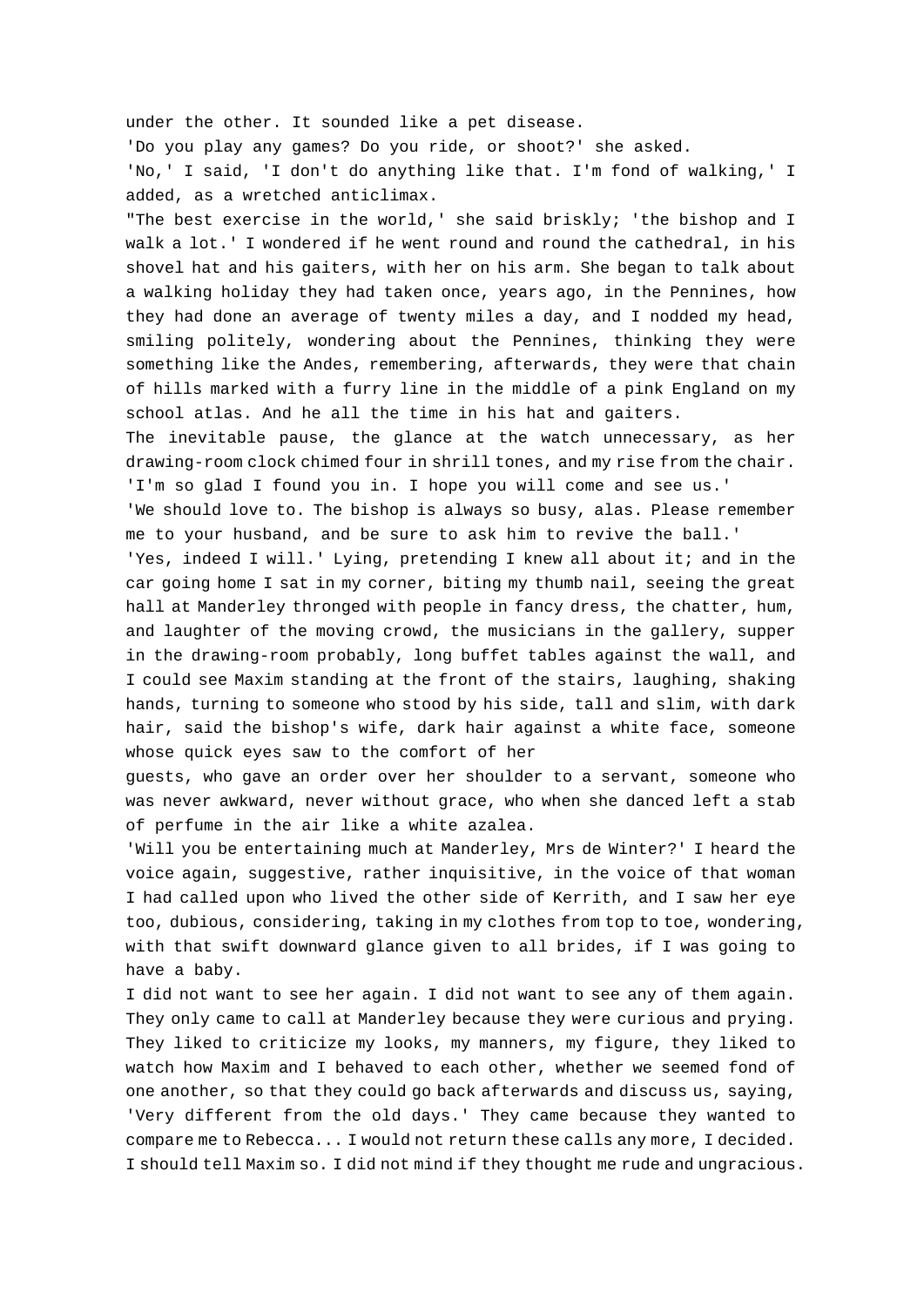It would give them more to criticize, more to discuss. They could say I was ill-bred. 'I'm not surprised,' they would say; 'after all, who was she?' And then a laugh and a shrug of the shoulder. 'My dear, don't you know? He picked her up in Monte Carlo or somewhere; she hadn't a penny. She was a companion to some old woman.' More laughter, more lifting of the eyebrows. 'Nonsense, not really? How extraordinary men are. Maxim, of all people, who was so fastidious. How could he, after Rebecca?'

I did not mind. I did not care. They could say what they liked. As the car turned in at the lodge gates I leant forward in my seat to smile at the woman who lived there. She was bending down, picking flowers in the front garden. She straightened up as she heard the car, but she did not see me smile. I waved, and she stared at me blankly. I don't think she knew who I was. I leant back in my seat again. The car went on down the drive.

When we turned at one of the narrow bends I saw a man walking along the drive a little distance ahead. It was the agent,

Frank Crawley. He stopped when he heard the car, and the chauffeur slowed down. Frank Crawley took off his hat and smiled when he saw me in the car. He seemed glad to see me. I smiled back at him. It was nice of him to be glad to see me. I liked Frank Crawley. I did not find him dull or uninteresting as Beatrice had done. Perhaps it was because I was dull myself. We were both dull. We neither of us had a word to say for ourselves. Like to like.

I tapped on the glass and told the chauffeur to stop.

'I think I'll get out and walk with Mr Crawley,' I said.

He opened the door for me. 'Been paying calls, Mrs de Winter?' he said. 'Yes, Frank,' I said. I called him Frank because Maxim did, but he would always call me Mrs de Winter. He was that sort of person. Even if we had been thrown on a desert island together and lived there in intimacy for the rest of our lives, I should have been Mrs de Winter.

'I've been calling on the bishop,' I said, 'and I found the bishop out, but the bishop's lady was at home. She and the bishop are very fond of walking. Sometimes they do twenty miles a day, in the Pennines.'

'I don't know that part of the world,' said Frank Crawley; 'they say the country round is very fine. An uncle of mine used to live there.'

It was the sort of remark Frank Crawley always made. Safe, conventional, very correct.

"The bishop's wife wants to know when we are going to give a fancy dress ball at Manderley,' I said, watching him out of the tail of my eye. 'She came to the last one, she said, and enjoyed it very much. I did not know you have fancy dress dances here, Frank.'

He hesitated a moment before replying. He looked a little troubled. 'Oh, yes,' he said after a moment, 'the Manderley ball was generally an annual affair. Everyone in the county came. A lot of people from London too.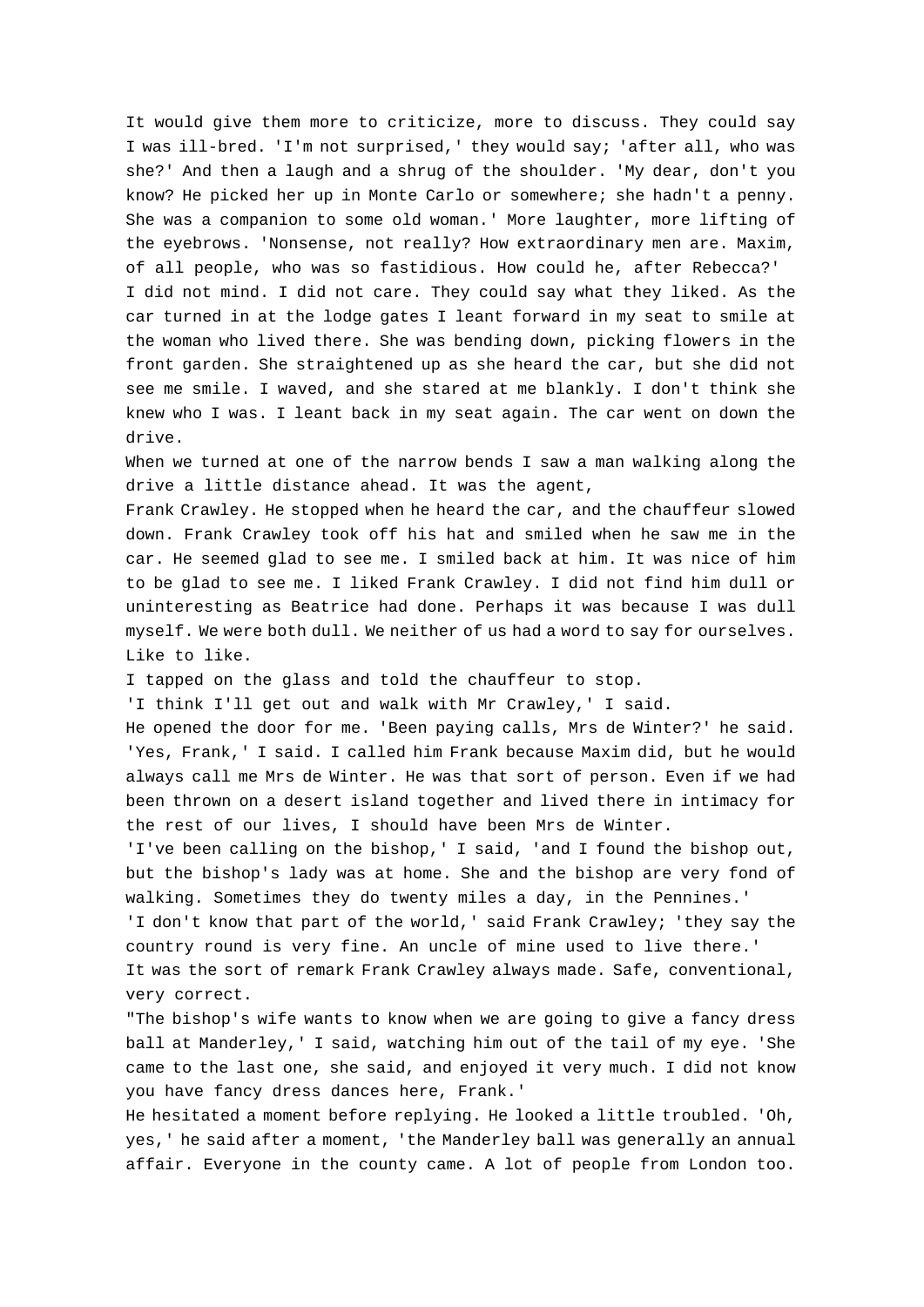Quite a big show.' 'It must have taken a lot of organization,' I said. 'Yes,' he said.

'I suppose', I said carelessly, 'Rebecca did most of it?' I looked straight ahead of me along the drive, but I could see his face was turned towards me, as though he wished to read my expression. 'We all of us worked pretty hard,' he said quietly. There was a funny reserve in his manner as he said this, a certain shyness that reminded me of my own. I wondered suddenly if he had been in love with Rebecca. His voice was the sort of voice I should have used in his circumstances, had this been so. The idea opened up a new field of possibilities. Frank Crawley being so shy, so dull, he would never have told anyone, least of all Rebecca.

'I'm afraid I should not be much use if we have a dance,' I said, 'I'm no earthly use at organizing anything.'

"There would be no need for you to do anything,' he said, 'you would just be your self and look decorative.'

"That's very polite of you, Frank,' I said, 'but I'm afraid I should not be able to do that very well either.'

'I think you would do it excellently,' he said. Dear Frank Crawley, how tactful he was and considerate. I almost believed him. But he did not deceive me really.

'Will you ask Maxim about the ball?' I said. 'Why don't you ask him?' he answered. 'No,' I said. 'No, I don't like to.'

We were silent then. We went on walking along the drive. Now that I had broken down my reluctance at saying Rebecca's name, first with the bishop's wife and now with Frank Crawley, the urge to continue was strong within me. It gave me a curious satisfaction, it acted upon me like a stimulant. I knew that in a moment or two I should have to say it again. 'I was down on one of the beaches the other day,' I said, 'the one with the breakwater. Jasper was being infuriating, he kept barking at the poor man with the idiot's eyes.'

'You must mean Ben,' said Frank, his voice quite easy now; 'he always potters about on the shore. He's quite a nice fellow, you need never be frightened of him. He would not hurt a fly.' 'Oh, I wasn't frightened,' I said. I waited a moment, humming a tune to give me confidence. 'I'm afraid that cottage place is going to rack and ruin,' I said lightly. 'I had to go in, to find a piece of string or something to tie up Jasper. The china is

mouldy and the books are being ruined. Why isn't something done about it? It seems such a pity.'

I knew he would not answer at once. He bent down to tie up his shoe lace. I pretended to examine a leaf on one of the shrubs. 'I think if Maxim wanted anything done he would tell me,' he said, still fumbling with his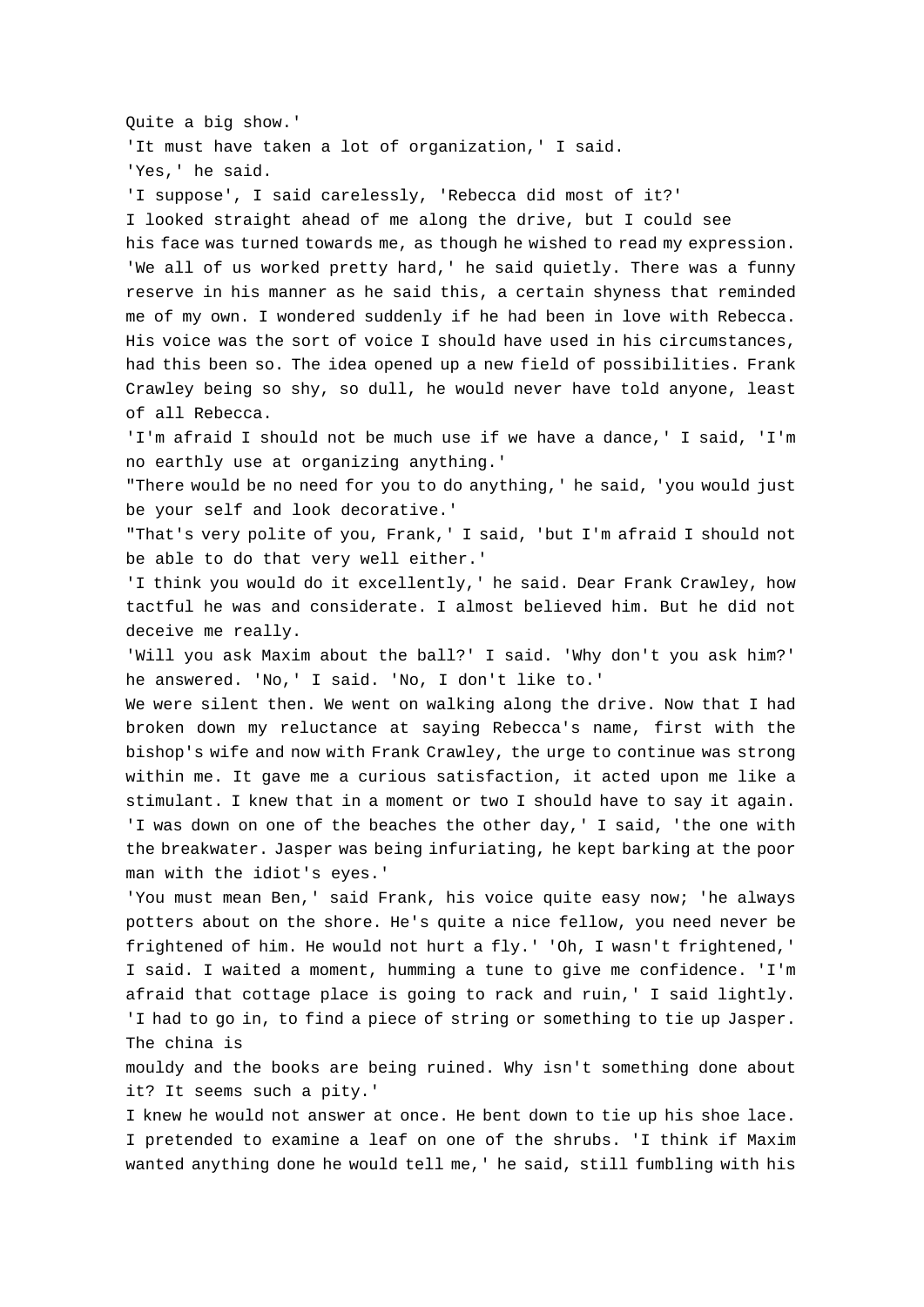shoe. 'Are they all Rebecca's things?' I asked. 'Yes,' he said. I threw the leaf away and picked another, turning it over in my hands. 'What did she use the cottage for?' I asked; 'it looked quite furnished. I thought from the outside it was just a boat-house.' 'It was a boat-house originally,' he said, his voice constrained again, difficult, the voice of someone who is uncomfortable about his subject. 'Then - then she converted it like that, had furniture put in, and china.' I thought it funny the way he called her 'she'. He did not say Rebecca or Mrs de Winter, as I expected him to do. 'Did she use it a great deal?' I asked. 'Yes,' he said. 'Yes, she did. Moonlight picnics, and - and one thing and another.' We were walking again side by side, I still humming my little tune. 'How jolly,' I said brightly. 'Moonlight picnics must be great fun. Did you ever go to them?' 'Once or twice,' he said. I pretended not to notice his manner, how quiet it had become, how reluctant to speak about these things. 'Why is the buoy there in the little harbour place?' I said. 'The boat used to be moored there,' he said. 'What boat?' I asked. 'Her boat,' he said. A strange sort of excitement was upon me. I had to go on with my questions. He did not want to talk about it. I knew that, but although I was sorry for him and shocked at my own self I had to continue, I could not be silent. 'What happened to it?' I said. 'Was that the boat she was sailing when she was drowned?' 'Yes,' he said quietly, 'it capsized and sank. She was washed overboard.' 'What sort of size boat was it?' I asked. 'About three tons. It had a little cabin.' 'What made it capsize?' I said. 'It can be very squally in the bay,' he said. I thought of that green sea, foam-flecked, that ran down channel beyond the headland. Did the wind come suddenly, I wondered, in a funnel from the beacon on the hill, and did the little boat heel to it, shivering, the white sail fiat against a breaking sea? 'Could not someone have got out to her?' I said. 'Nobody saw the accident, nobody knew she had gone,' he said. I was very careful not to look at him. He might have seen the surprise in my face. I had always thought it happened in a sailing race, that other boats were there, the boats from Kerrith, and that people were watching from the cliffs. I did not know she had been alone, quite alone, out there in the bay.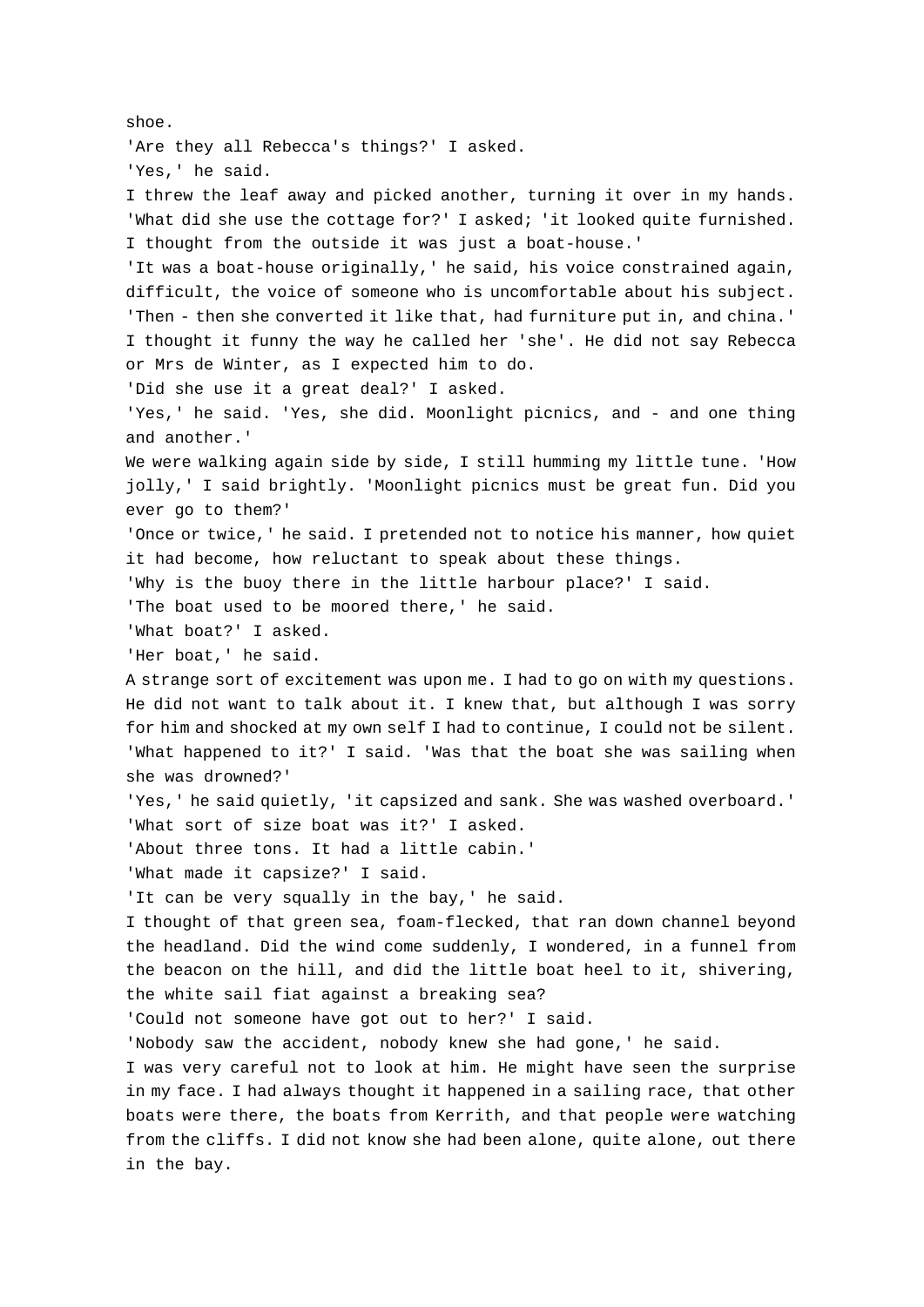"They must have known up at the house!' I said. 'No,' he said. 'She often went out alone like that. She would come back any time of the night, and sleep at the cottage on the beach.' 'Was not she nervous?' 'Nervous?' he said; 'no, she was not nervous of anything.' 'Did - did Maxim mind her going off alone like that?' He waited a minute, and then 'I don't know,' he said shortly. I had the impression he was being loyal to someone. Either to Maxim or to Rebecca, or perhaps even to himself. He was odd. I did not know what to make of it. 'She must have been drowned, then, trying to swim to shore, after the boat sank?' I said. 'Yes,' he said. I knew how the little boat would quiver and plunge, the water gushing into the steering well, and how the sails would press her down, suddenly, horribly, in that gust of wind. It must have been very dark out there in the bay. The shore must have seemed very far away to anyone swimming there, in the water. 'How long afterwards was it that they found her?' I said. 'About two months,' he said. Two months. I thought drowned people were found after two days. I thought they would be washed up close to the shore when the tide came. 'Where did they find her?' I asked. 'Near Edgecoombe, about forty miles up channel,' he said. I had spent a holiday at Edgecoombe once, when I was seven. It was a big place, with a pier, and donkeys. I remembered riding a donkey along the sands. 'How did they know it was her - after two months, how could they tell?' I said. I wondered why he paused before each sentence, as though he weighed his words. Had he cared for her, then, had he minded so much? 'Maxim went up to Edgecoombe to identify her,' he said. Suddenly I did not want to ask him any more. I felt sick at myself, sick and disgusted. I was like a curious sightseer standing on the fringe of a crowd after someone had been knocked down. I was like a poor person in a tenement building, when someone had died, asking if I might see the body. I hated myself. My questions had been degrading, shameful. Frank Crawley must despise me. 'It was a terrible time for all of you,' I said rapidly. 'I don't suppose you like being reminded about it. I just wondered if there was anything one could do to the cottage, that's all. It seems such a pity, all the furniture being spoilt by the damp.' He did not say anything. I felt hot and uncomfortable. He must have sensed that it was not concern for the empty cottage that had prompted me to all these questions, and now he was silent because he was shocked at me. Ours had been a comfortable, steady sort of friendship. I had felt him an ally. Perhaps I had destroyed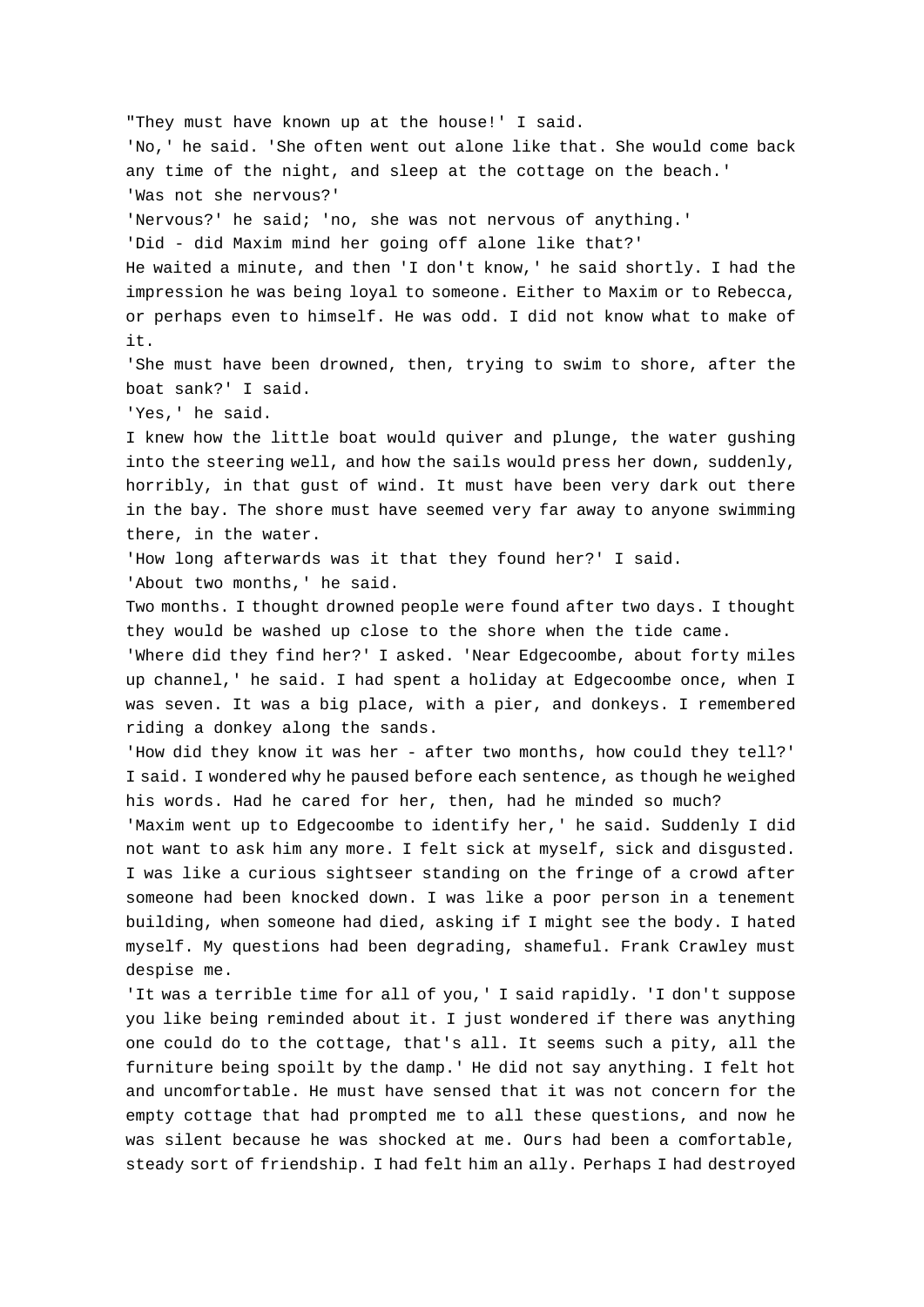all this, and he would never feel the same about me again.

'What a long drive this is,' I said; 'it always reminds me of the path in the forest in a Grimm's fairy tale, where the prince gets lost, you know. It's always longer than one expects, and the trees are so dark, and close.'

'Yes, it is rather exceptional,' he said. I could tell by his manner he was still on his guard, as though waiting for a further question from me. There was an

awkwardness between us that could not be ignored. Something had to be done about it, even if it covered me with shame.

'Frank,' I said desperately, 'I know what you are thinking. You can't understand why I asked all those questions just now. You think I'm morbid, and curious, in a rather beastly way. It's not that, I promise you. It's only that - that sometimes I feel myself at such a disadvantage. It's all very strange to me, living here at Manderley. Not the sort of life I've been brought up to. When I go returning these calls, as I did this afternoon, I know people are looking me up and down, wondering what sort of success I'm going to make of it. I can imagine them saying, "What on earth does Maxim see in her?" And then, Frank, I begin to wonder myself, and I begin to doubt, and I have a fearful haunting feeling that I should never have married Maxim, that we are not going to be happy. You see, I know that all the time, whenever I meet anyone new, they are all thinking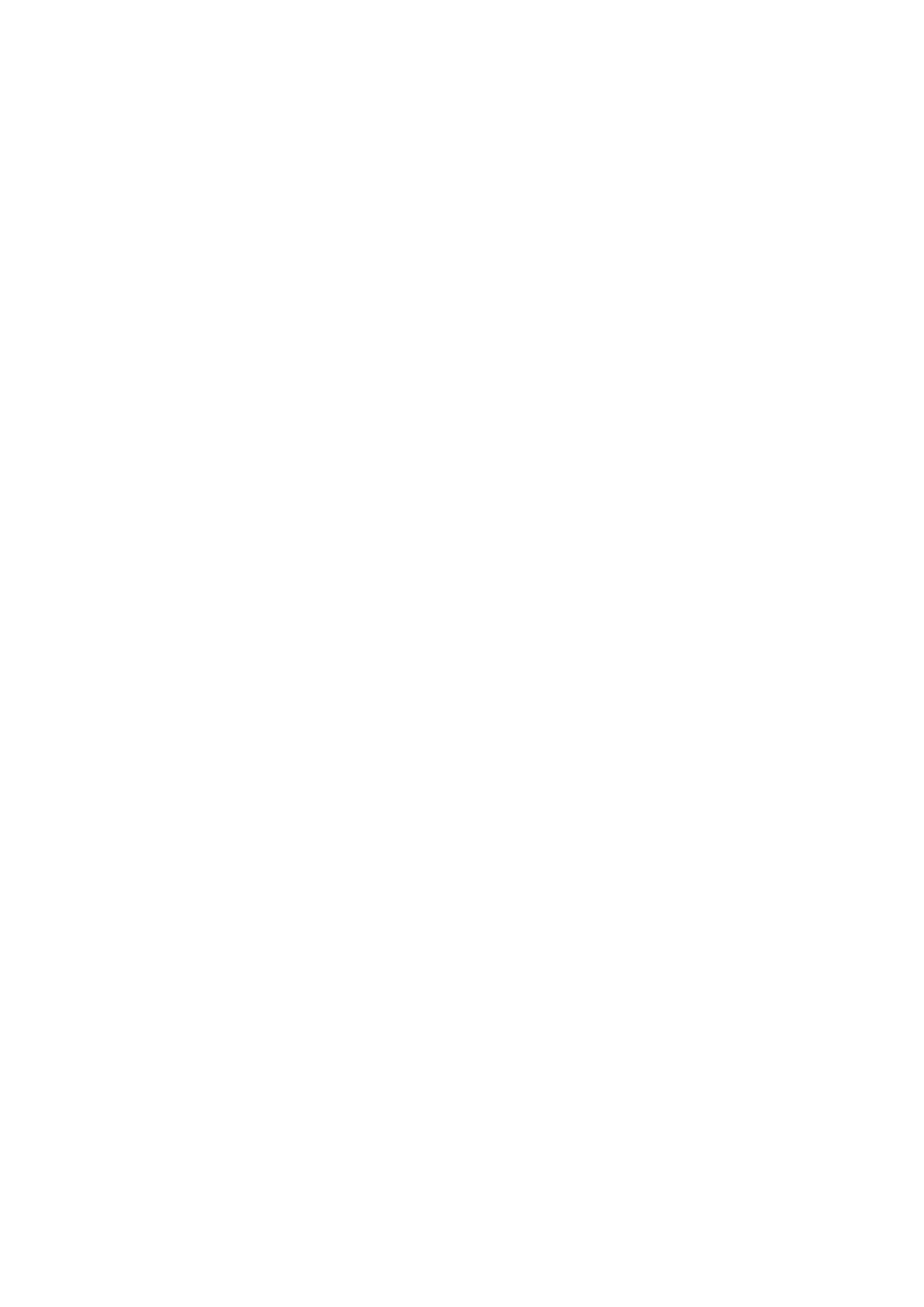I stopped breathless, already a little ashamed of my outburst, feeling that now at any rate I had burnt my boats for all time. He turned to me looking very concerned and troubled.

'Mrs de Winter, please don't think that,' he said. 'For my part I can't tell you how delighted I am that you have married Maxim. It will make all the difference to his life. I am positive that you will make a great success of it. From my point of view it's - it's very refreshing and charming to find someone like yourself who is not entirely - er -' he blushed, searching for a word 'not entirely au fait, shall we say, with ways at Manderley. And if people around here give you the impression that they are criticizing you, it's - well - it's most damnably offensive of them, that's all. I've never heard a word of criticism, and if I did I should take great care that it was never uttered again.'

'That's very sweet of you, Frank,' I said, 'and what you say helps enormously. I dare say I've been very stupid. I'm not good at meeting people, I've never had to do it, and all the time I keep remembering how - how it must have been at Manderley before, when there was someone there who was born and bred to it, did it all naturally and without effort. And I realize, every day, that things I lack, confidence, grace, beauty, intelligence,

wit - Oh, all the qualities that mean most in a woman - she possessed. It doesn't help, Frank, it doesn't help.'

He said nothing. He went on looking anxious, and distressed. He pulled out his handkerchief and blew his nose. 'You must not say that,' he said. 'Why not? It's true,' I said.

'You have qualities that are just as important, far more so, in fact. It's perhaps cheek of me to say so, I don't know you very well. I'm a bachelor, I don't know very much about women, I lead a quiet sort of life down here at Manderley as you know, but I should say that kindness, and sincerity, and - if I may say so - modesty are worth far more to a man, to a husband, than all the wit and beauty in the world.'

He looked very agitated, and blew his nose again. I saw that I had upset him far more than I had upset myself, and the realization of this calmed me and gave me a feeling of superiority. I wondered why he was making such a fuss. After all, I had not said very much. I had only confessed my sense of insecurity, following as I did upon Rebecca. And she must have had these qualities that he presented to me as mine. She must have been kind and sincere, with all her friends, her boundless popularity. I was not sure what he meant by modesty. It was a word I had never understood. I always imagined it had something to do with minding meeting people in a passage on the way to the bathroom ... Poor Frank. And Beatrice had called him a dull man, with never a word to say for himself.

'Well,' I said, rather embarrassed, 'well, I don't know about all that. I don't think I'm very kind, or particularly sincere, and as for being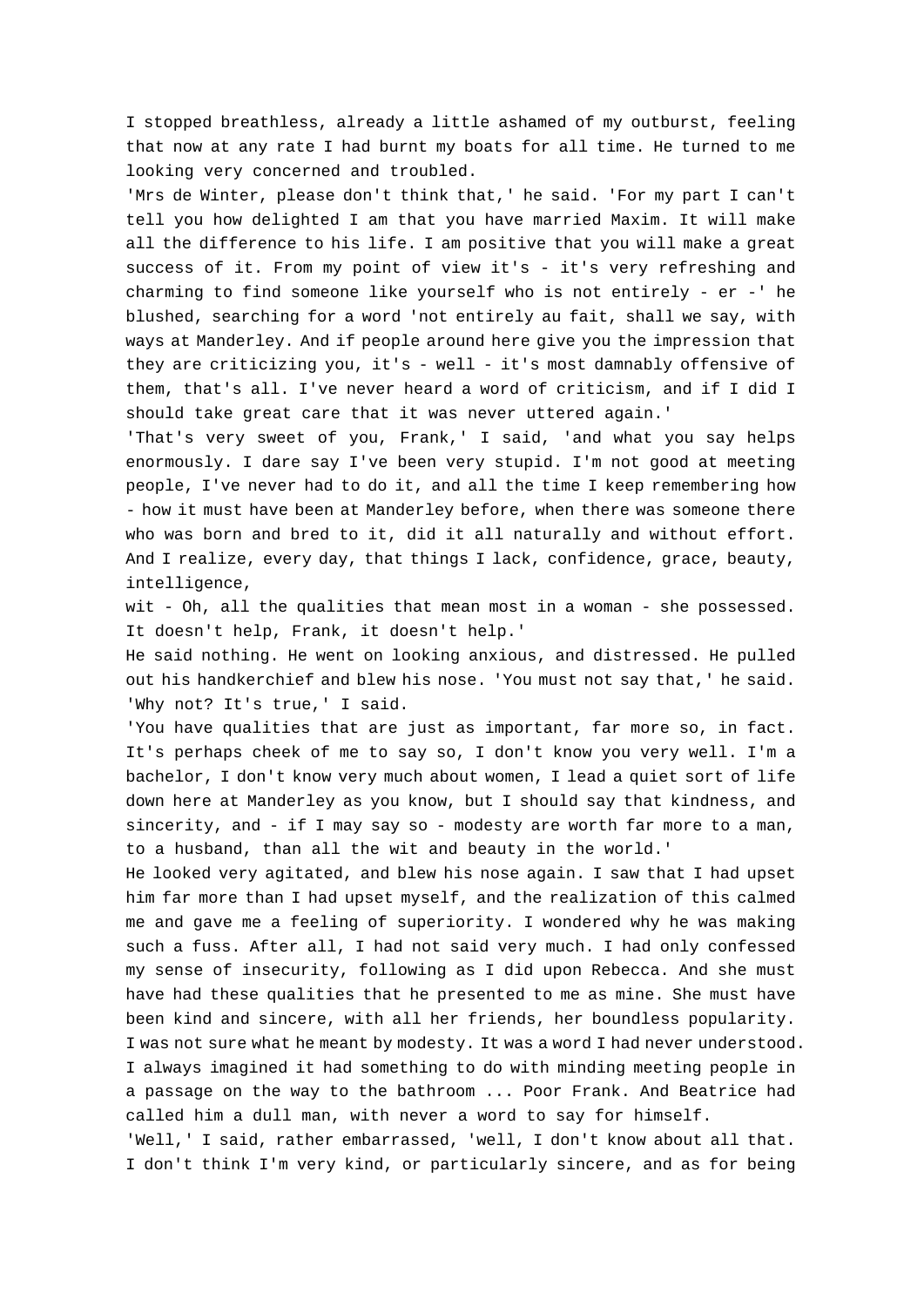modest, I don't think I've ever had much of a chance to be anything else. It was not very modest, of course, being married hurriedly like that, down in Monte Carlo, and being alone there in that hotel, beforehand, but perhaps you don't count that?'

'My dear Mrs de Winter, you don't think I imagine for one moment that your meeting down there was not entirely above board?' he said in a low voice.

'No, of course not,' I said gravely. Dear Frank. I think I had shocked him. What a Frankish expression, too, 'above board'.

It made one think immediately of the sort of things that would happen below board.

'I'm sure,' he began, and hesitated, his expression still troubled, 'I'm sure that Maxim would be very worried, very distressed, if he knew how you felt. I don't think he can have any idea of it.'

'You won't tell him?' I said hastily.

'No, naturally not, what do you take me for? But you see, Mrs de Winter, I know Maxim pretty well, and I've seen him through many ... moods. If he thought you were worrying about - well - about the past, it would distress him more than anything on earth. I can promise you that. He's looking very well, very fit, but Mrs Lacy was quite right the other day when she said he had been on the verge of a breakdown last year, though it was tactless of her to say so in front of him. That's why you are so good for him. You are fresh and young and -and sensible, you have nothing to do with all that time that has gone. Forget it, Mrs de Winter, forget it, as he has done, thank heaven, and the rest of us. We none of us want to bring back the past. Maxim least of all. And it's up to you, you know, to lead us away from it. Not to take us back there again.'

He was right, of course he was right. Dear good Frank, my friend, my ally. I had been selfish and hypersensitive, a martyr to my own inferiority complex. 'I ought to have told you all this before,' I said.

'I wish you had,' he said. 'I might have spared you some worry.'

'I feel happier,' I said, 'much happier. And I've got you for my friend whatever happens, haven't I, Frank?'

'Yes, indeed,' he said.

We were out of the dark wooded drive and into the light again. The rhododendrons were upon us. Their hour would soon be over. Already they looked a little overblown, a little faded. Next month the petals would fall one by one from the great faces, and the gardeners would come and sweep them away. Theirs was a brief beauty. Not lasting very long.

'Frank,' I said, 'before we put an end to this conversation, for ever let's say, will you promise to answer me one thing, quite truthfully?' He paused, looking at me a little suspiciously. "That's not quite fair,' he said, 'you might ask me something that I should not be able to answer, something quite impossible.'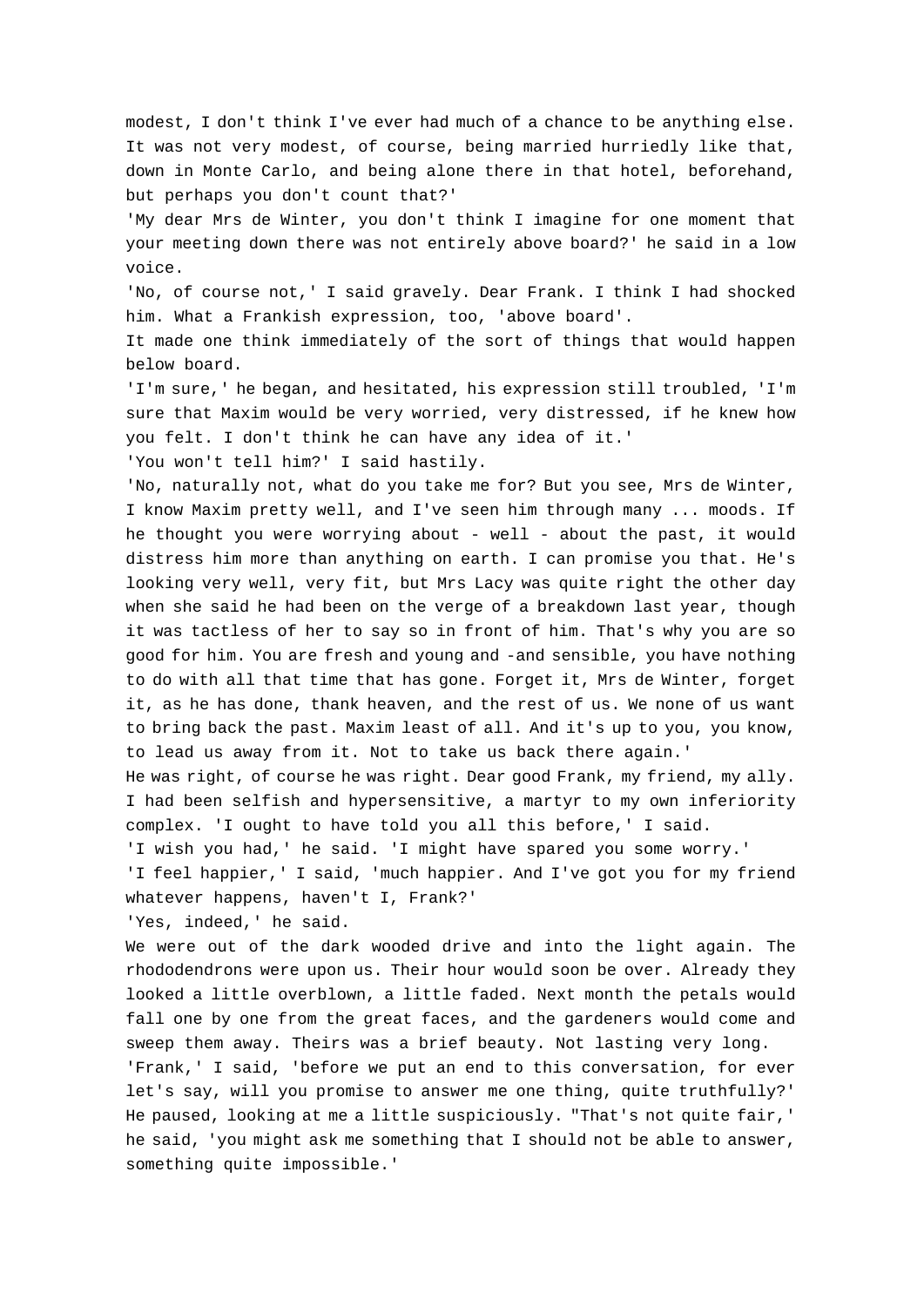'No,' I said, 'it's not that sort of question. It's not intimate or personal, or anything like that.'

'Very well, I'll do my best,' he said.

We came round the sweep of the drive and Manderley was before us, serene and peaceful in the hollow of the lawns, surprising me as it always did, with its perfect symmetry and grace, its great simplicity.

The sunlight flickered on the mullioned windows, and there was a soft rusted glow about the stone walls where the lichen clung. A thin column of smoke curled from the library chimney. I bit my thumbnail, watching Frank out of the tail of my eye.

'Tell me,' I said, my voice casual, not caring a bit, 'tell me, was Rebecca very beautiful?'

Frank waited a moment. I could not see his face. He was looking away from me towards the house. 'Yes,' he said slowly, 'yes, I suppose she was the most beautiful creature I ever saw in my life.'

We went up the steps then to the hall, and I rang the bell for tea. chapter twelve

I did not see much of Mrs Danvers. She kept very much to herself. She still rang the house telephone to the morning-room every day and submitted the menu to me as a matter of form, but that was the limit of our intercourse. She had engaged a maid for me, Clarice, the daughter of somebody on the estate, a nice quiet well-mannered girl, who, thank heaven, had never been in service before and had no alarming standards. I think she was the only person in the house who stood in awe of me. To her I was the mistress: I was Mrs de Winter. The possible gossip of the others could not affect her. She had been away for some time, brought up by an aunt fifteen miles away, and in a sense she was as new to Manderley as I was. I felt at ease with her. I did not mind saying 'Oh, Clarice, would you mend my stocking?"

The housemaid Alice had been so superior. I used to sneak my chemise and nightgowns out of my drawer and mend them myself rather than ask her to do them. I had seen her once, with one of my chemises over her arm, examining the plain material with its small edging of lace. I shall never forget her expression. She looked almost shocked, as though her own personal pride had received a blow. I had never thought about my underclothes before. As long as they were clean and neat I had not thought the material or the existence of lace mattered. Brides one read about had trousseaux, dozens of sets at a time, and I had never bothered. Alice's face taught me a lesson. I wrote quickly to a shop in London and asked for a catalogue of under-linen. By the time I had made my choice Alice was looking after me no longer and Clarice was installed instead. It seemed such a waste buying new underclothes for Clarice that I put the catalogue away in a drawer and never wrote to the shop after all.

I often wondered whether Alice told the others, and if my underclothes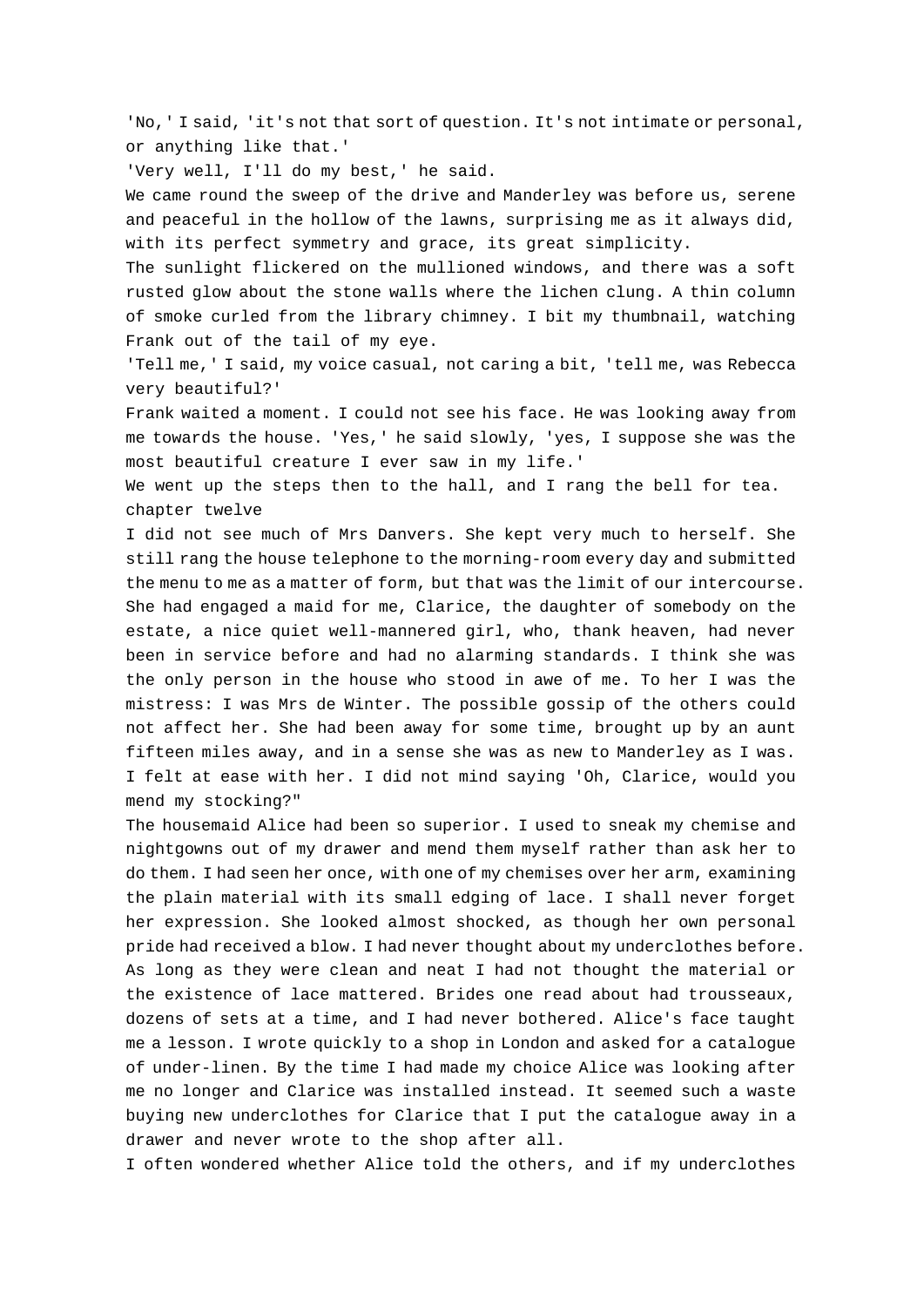became a topic of conversation in the servants' hall, something rather dreadful, to be discussed in low tones when the men were nowhere about. She was too superior for it to be made a joking question. Phrases like 'Chemise to you' would never be bandied between her and Frith, for instance.

No, my underclothes were more serious than that. More like a divorce case heard in camera... At any rate I was glad when Alice surrendered me to Clarice. Clarice would never know real lace from false. It was considerate of Mrs Danvers to have engaged her. She must have thought we would be fit company, one for the other. Now that I knew the reason for Mrs Danvers' dislike and resentment it made things a little easier. I knew it was not just me personally she hated, but what I represented.

She would have felt the same towards anyone who had taken Rebecca's place. At least that was what I understood from Beatrice the day she came to lunch.

'Did not you know?' she had said; 'she simply adored Rebecca.'

The words had shocked me at the time. Somehow I had not expected them. But when I thought it over I began to lose my first fear of Mrs Danvers. I began to be sorry for her. I could imagine what she must feel. It must hurt her every time she heard me called 'Mrs de Winter'. Every morning when she took up the house telephone and spoke to me, and I answered 'Yes, Mrs Danvers,' she must be thinking of another voice. When she passed through the rooms and saw traces of me about the place, a beret on a window-seat, a bag of knitting on a chair, she must think of another one, who had done these things before. Even as I did. I, who had never known Rebecca. Mrs Danvers knew how she walked and how she spoke. Mrs Danvers knew the colour of her eyes, her smile, the texture of her hair. I knew none of these things, I had never asked about them, but sometimes I felt Rebecca was as real to me as she was to Mrs Danvers.

Frank had told me to forget the past, and I wanted to forget it. But Frank did not have to sit in the morning-room as I did, every day, and touch the pen she had held between her fingers. He did not have to rest his hands on the blotter, and stare in front of him at her writing on the pigeon-holes. He did not have to look at the candlesticks on the mantelpiece, the clock, the vase in which the flowers stood, the pictures on the walls and remember, every day, that they belonged to her, she had chosen them, they were not mine at all. Frank did not have to sit at her place in the dining-room, hold the knife and fork that she had held, drink from her glass. He did not throw a coat over his shoulders which had been hers, nor find her handkerchief in the pocket. He did not notice, every day, as I did, the blind gaze of the old dog in its basket in the library, who lifted its head when it heard my footstep, the footstep of a woman, and sniffing the air drooped its head again, because I was not the one she sought.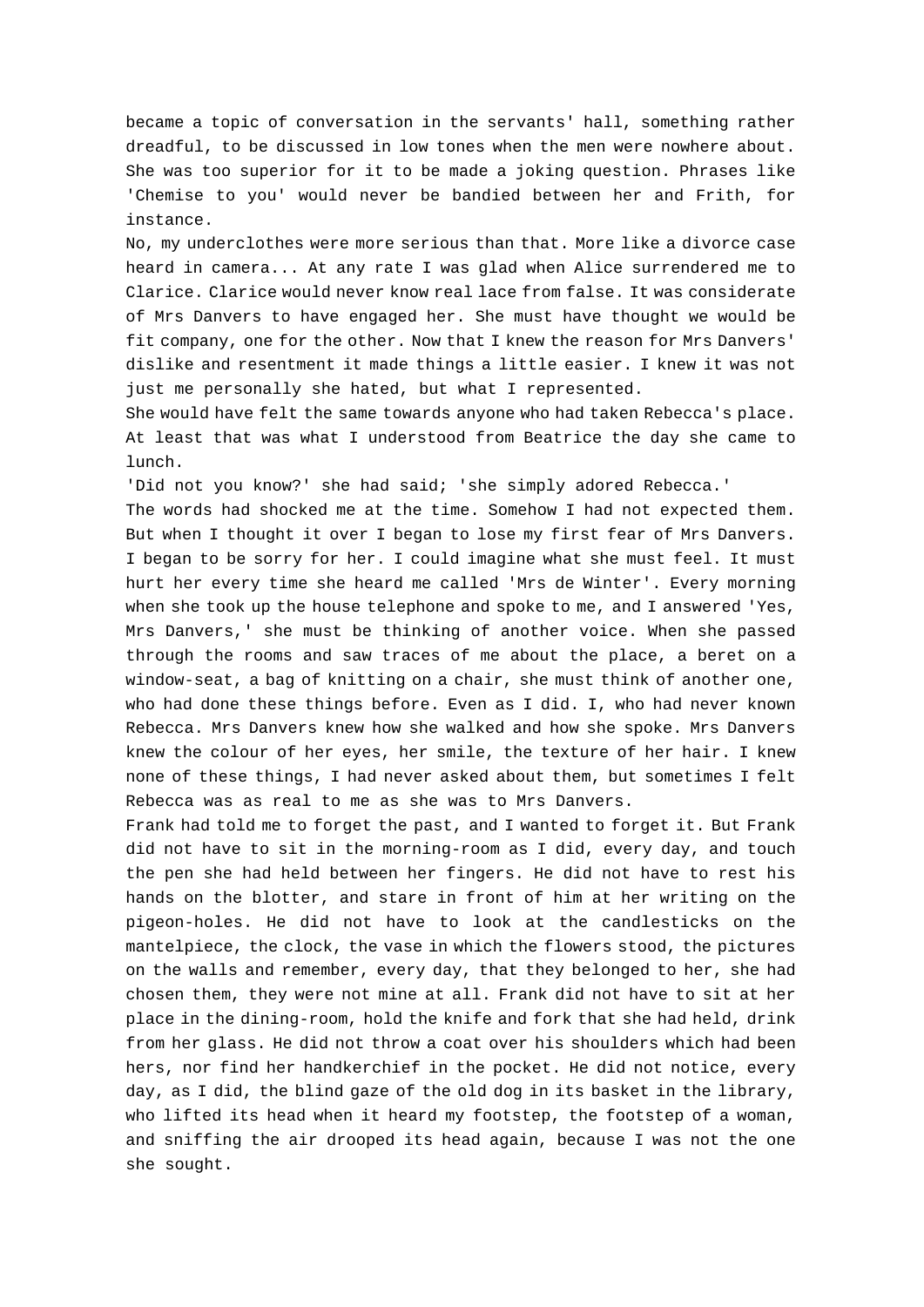Little things, meaningless and stupid in themselves, but they were there for me to see, for me to hear, for me to feel. Dear God, I did not want to think about Rebecca. I wanted to be happy, to make Maxim happy, and I wanted us to be together. There was no other wish in my heart but that. I could not help it if she came to me in thoughts, in dreams. I could not help it if I felt like a guest in Manderley, my home, walking where she had trodden, resting where she had lain. I was like a guest, biding my time, waiting for the return of the hostess. Little sentences, little reproofs reminding me every hour, every day.

'Frith,' I said, coming into the library on a summer morning, my arms full of lilac, 'Frith, where can I find a tall vase for these? They are all too small in the flower-room.'

'The white alabaster vase in the drawing-room was always used for the lilac, Madam.'

'Oh, wouldn't it be spoilt? It might get broken.'

'Mrs de Winter always used the alabaster vase, Madam.'

'Oh, oh, I see.'

Then the alabaster vase was brought for me, already filled with water, and as I put the sweet lilac in the vase and arranged the sprigs, one by one, the mauve warm scent filling the room, mingling with the smell of the new-mown lawn outside coming from the open window, I thought: 'Rebecca did this. She took the lilac, as I am doing, and put the sprigs one by one in the white vase. I'm not the first to do it. This is Rebecca's vase, this is Rebecca's lilac' She must have wandered out into the garden as I did, in that floppy garden hat that I had seen once at the back of the cupboard in the flower-room, hidden under some old cushions, and crossed the lawn to the lilac bushes, whistling perhaps, humming a tune, calling to the dogs to follow her, carrying in her hands the scissors that I carried now.

'Frith, could you move that book-stand from the table in the window, and I will put the lilac there?'

'Mrs de Winter always had the alabaster vase on the table behind the sofa, Madam.'

'Oh, well...' I hesitated, the vase in my hands, Frith's face impassive. He would obey me of course if I said I preferred to put the vase on the smaller table by the window. He would move the book-stand at once.

'All right,' I said, 'perhaps it would look better on the larger

table.' And the alabaster vase stood, as it had always done, on the table behind the sofa ...

Beatrice remembered her promise of a wedding present. A large parcel arrived one morning, almost too large for Robert to carry. I was sitting in the morning-room, having just read the menu for the day. I have always had a childish love of parcels. I snipped the string excitedly, and tore off the dark brown paper. It looked like books. I was right. It was books.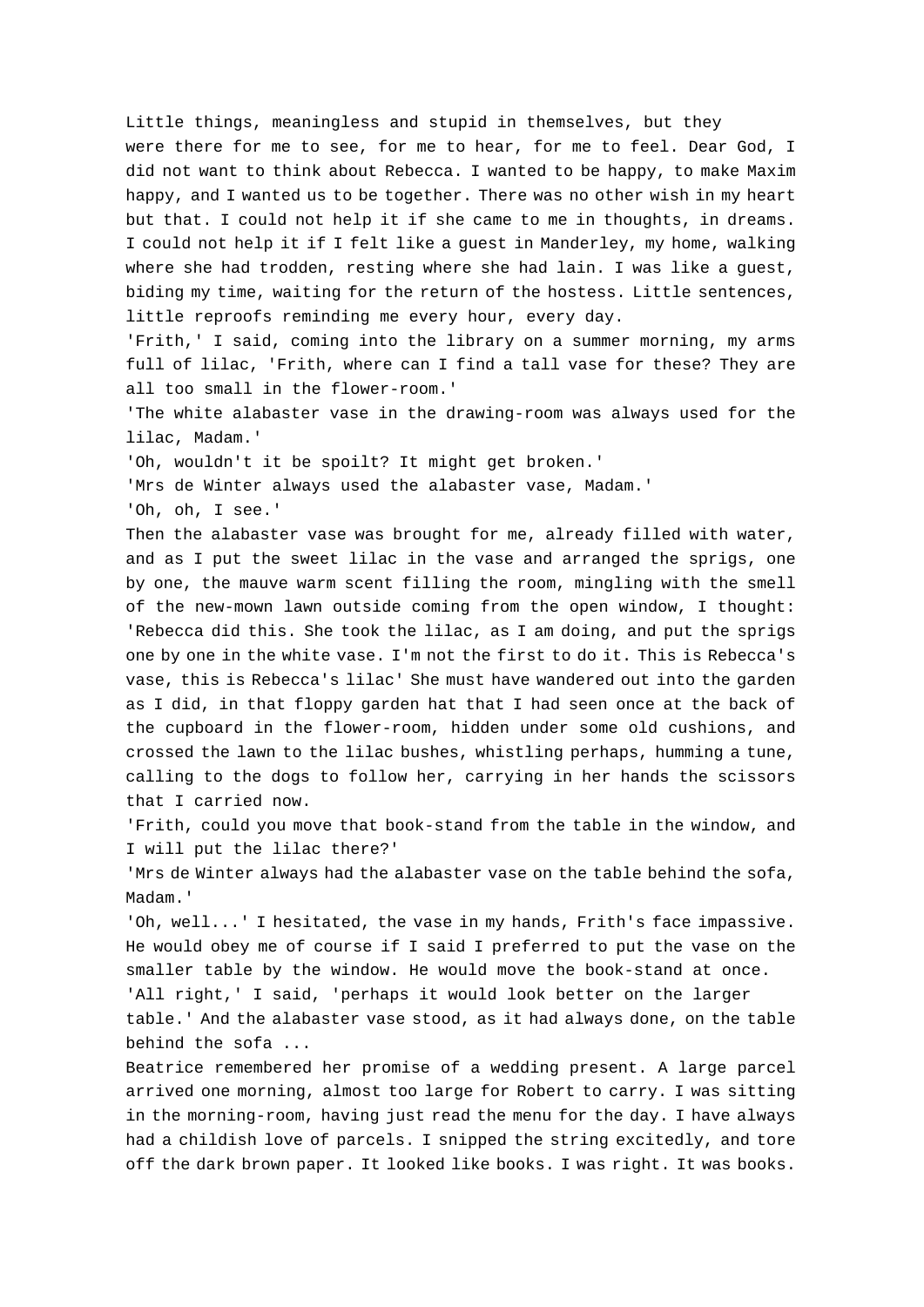Four big volumes. A History of Painting. And a sheet of note-paper in the first volume saying 'I hope this is the sort of thing you like,' and signed 'Love from Beatrice.' I could see her going into the shop in Wigmore Street and buying them. Looking about her in her abrupt, rather masculine way. 'I want a set of books for someone who is keen on Art,' she would say, and the attendant would answer, 'Yes, Madam, will you come this way.' She would finger the volumes a little suspiciously. 'Yes, that's about the price. It's for a wedding present. I want them to look good. Are these all about Art?' 'Yes, this is the standard work on the subject,' the assistant would say. And then Beatrice must have written her note, and paid her cheque, and given the address 'Mrs de Winter, Manderley.'

It was nice of Beatrice. There was something rather sincere and pathetic about her going off to a shop in London and buying me these books because she knew I was fond of painting. She imagined me, I expect, sitting down on a wet day and looking solemnly at the illustrations, and perhaps getting a sheet of drawing-paper and a paint-box and copying one of the pictures. Dear Beatrice. I had a sudden, stupid desire to cry. I gathered up the heavy volumes and looked round the morning-room for somewhere to put them. They were out of place in that fragile delicate room. Never mind, it was my room now, after all. I arranged them in a row on the top of the desk. They swayed dangerously, leaning one against the other. I stood back a bit, to watch the effect. Perhaps I moved too quickly, and it disturbed them. At any rate the foremost one fell, and the others slid after him. They upset a little china cupid who had hitherto stood alone on the desk except for the candlesticks. He fell to the ground, hitting the waste-paper basket as he did so, and broke into fragments. I glanced hurriedly at the door,

like a guilty child. I knelt on the floor and swept up the pieces into my hand. I found an envelope to put them in. I hid the envelope at the back of one of the drawers in the desk. Then I took the books off to the library and found room for them on the shelves.

Maxim laughed when I showed them to him with pride.

'Dear old Bee,' he said, 'you must have had a success with her. She never opens a book if she can help it.'

'Did she say anything about - well - what she thought of me?' I asked. 'The day she came to lunch? No, I don't think so.'

'I thought she might have written or something.'

'Beatrice and I don't correspond unless there's a major event in the family. Writing letters is a waste of time,' said Maxim.

I supposed I was not a major event. Yet if I had been Beatrice, and had a brother, and the brother married, surely one would have said something, expressed an opinion, written two words? Unless of course one had taken a dislike to the wife, or thought her unsuitable. Then of course it would be different. Still, Beatrice had taken the trouble to go up to London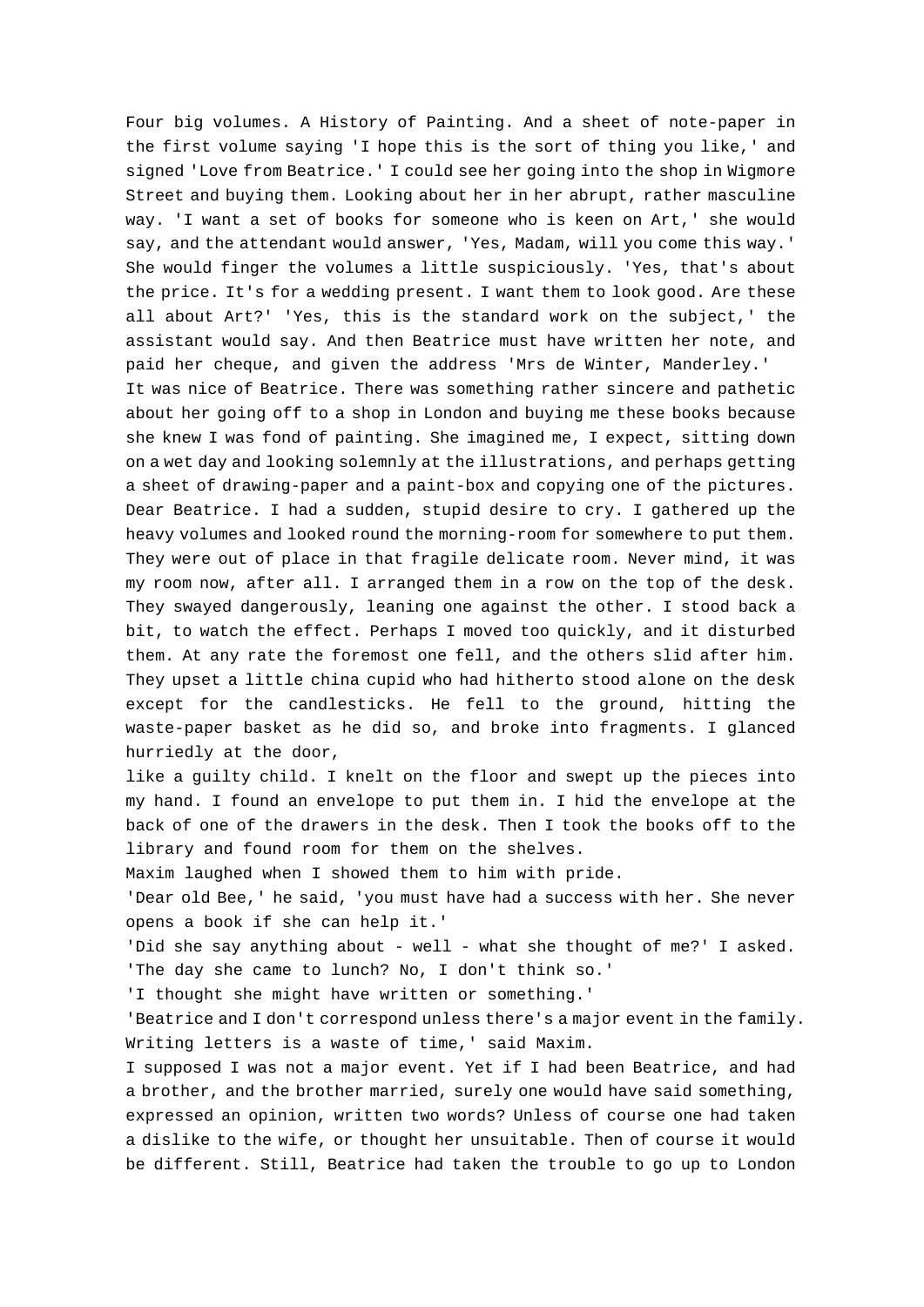and to buy the books for me. She would not have done that if she disliked me.

It was the following day I remember, when Frith, who had brought in the coffee after lunch to the library, waited a moment, hovering behind Maxim, and said, 'Could I speak to you, sir?' Maxim glanced up from his paper. 'Yes, Frith, what is it?' he said, rather surprised. Frith wore a stiff solemn expression, his lips pursed. I thought at once his wife had died. 'It's about Robert, sir. There has been a slight unpleasantness between him and Mrs Danvers. Robert is very upset.'

'Oh, Lord,' said Maxim, making a face at me. I bent down to fondle Jasper, my unfailing habit in moments of embarrassment.

'Yes, sir. It appears Mrs Danvers has accused Robert of secreting a valuable ornament from the morning-room. It is Robert's business to bring in the fresh flowers to the morning-room and place the vases. Mrs Danvers went in this morning

after the flowers had been done, and noticed one of the ornaments was missing. It was there yesterday, she said. She accused Robert of either taking the ornament or breaking it and concealing the breakage. Robert denied both accusations most emphatically, and came to me nearly in tears, sir. You may have noticed he was not himself at lunch.'

'I wondered why he handed me the cutlets without giving me a plate,' murmured Maxim. 'I did not know Robert was so sensitive. Well, I suppose someone else did it. One of the maids.'

'No, sir. Mrs Danvers went into the room before the girl had done the room. Nobody had been there since Madam yesterday, and Robert first thing with the flowers. It makes it very unpleasant for Robert and myself, sir.' 'Yes, of course it does. Well you had better ask Mrs Danvers to come here and we'll get to the bottom of it. What ornament was it, anyway?'

'The china cupid, sir, that stands on the writing-table.'

'Oh! Oh, Lord. That's one of our treasures, isn't it? It will have to be found. Get hold of Mrs Danvers at once.'

'Very good, sir.'

Frith left the room and we were alone again. 'What a confounded nuisance,' said Maxim; 'that cupid is worth a hell of a lot. How I loathe servants' rows too. I wonder why they come to me about it. That's your job, sweetheart.'

I looked up from Jasper, my face red as fire. 'Darling,' I said, 'I meant to tell you before, but -but I forgot. The fact is I broke that cupid when I was in the morning-room yesterday.'

'You broke it? Well, why the devil didn't you say so when Frith was here?' 'I don't know. I didn't like to. I was afraid he would think me a fool.' 'He'll think you much more of a fool now. You'll have to explain to him and Mrs Danvers.'

'Oh, no, please, Maxim, you tell them. Let me go upstairs.'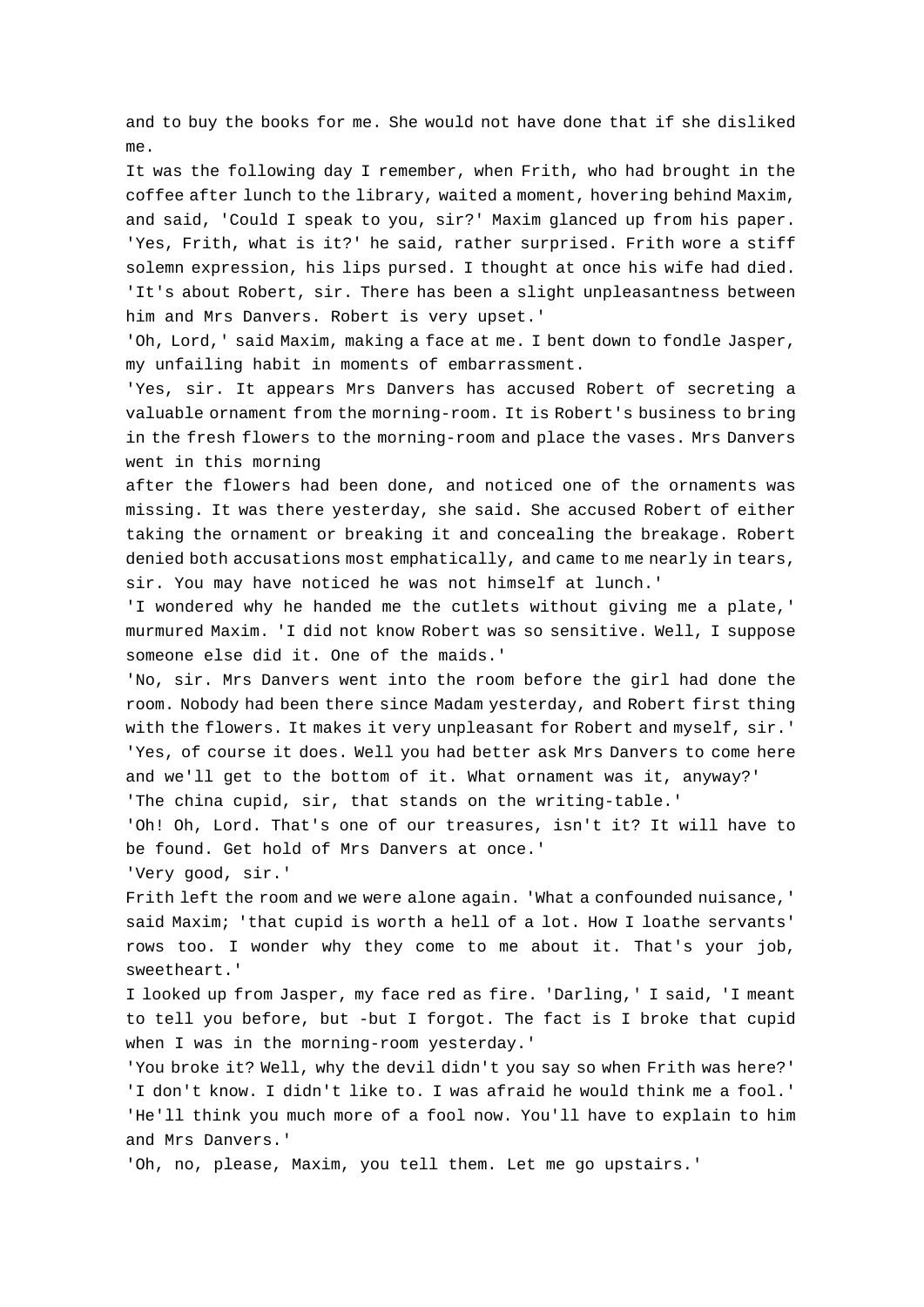'Don't be a little idiot. Anyone would think you were afraid of them.' 'I am afraid of them. At least, not afraid, but

The door opened, and Frith ushered Mrs Danvers into the

room. I looked nervously at Maxim. He shrugged his shoulders, half amused, half angry.

'It's all a mistake, Mrs Danvers. Apparently Mrs de Winter broke the cupid herself and forgot to say anything,' said Maxim.

They all looked at me. It was like being a child again. I was still aware of my guilty flush. 'I'm so sorry,' I said, watching Mrs Danvers, 'I never thought Robert would get into trouble.'

'Is it possible to repair the ornament, Madam?' said Mrs Danvers. She did not seem to be surprised that I was the culprit. She looked at me with her white skull's face and her dark eyes. I felt she had known it was me all along and had accused Robert to see if I would have the courage to confess.

'I'm afraid not,' I said, 'it's smashed in little pieces.'

'What did you do with the pieces?' said Maxim.

It was like being a prisoner, giving evidence. How paltry and mean my actions sounded, even to myself. 'I put them all into an envelope,' I said.

'Well, what did you do with the envelope?' said Maxim, lighting a cigarette, his tone a mixture of amusement and exasperation.

'I put it at the back of one of the drawers in the writing-desk,' I said. 'It looks as though Mrs de Winter thought you would put her in prison, doesn't it, Mrs Danvers?' said Maxim. 'Perhaps you would find the envelope and send the pieces up to London. If they are too far gone to mend it can't be helped. All right, Frith. Tell Robert to dry his tears.'

Mrs Danvers lingered when Frith had gone. 'I will apologize to Robert of course,' she said, 'but the evidence pointed so strongly to him. It did not occur to me that Mrs de Winter had broken the ornament herself. Perhaps, if such a thing should happen again, Mrs de Winter will tell me personally, and I will have the matter attended to? It would save everybody a lot of unpleasantness.'

'Naturally,' said Maxim impatiently, 'I can't think why she didn't do so yesterday. I was just going to tell her when you came into the room.' 'Perhaps Mrs de Winter was not aware of the value of the ornament?' said Mrs Danvers, turning her eyes upon me.

'Yes,' I said wretchedly. 'Yes, I was afraid it was valuable. That's why I swept the pieces up so carefully.'

'And hid them at the back of a drawer where no one would find them, eh?' said Maxim, with a laugh, and a shrug of the shoulders. 'Is not that the sort of thing the between-maid is supposed to do, Mrs Danvers?' "The between-maid at Manderley would never be allowed to touch the valuable things in the morning-room, sir,' said Mrs Danvers.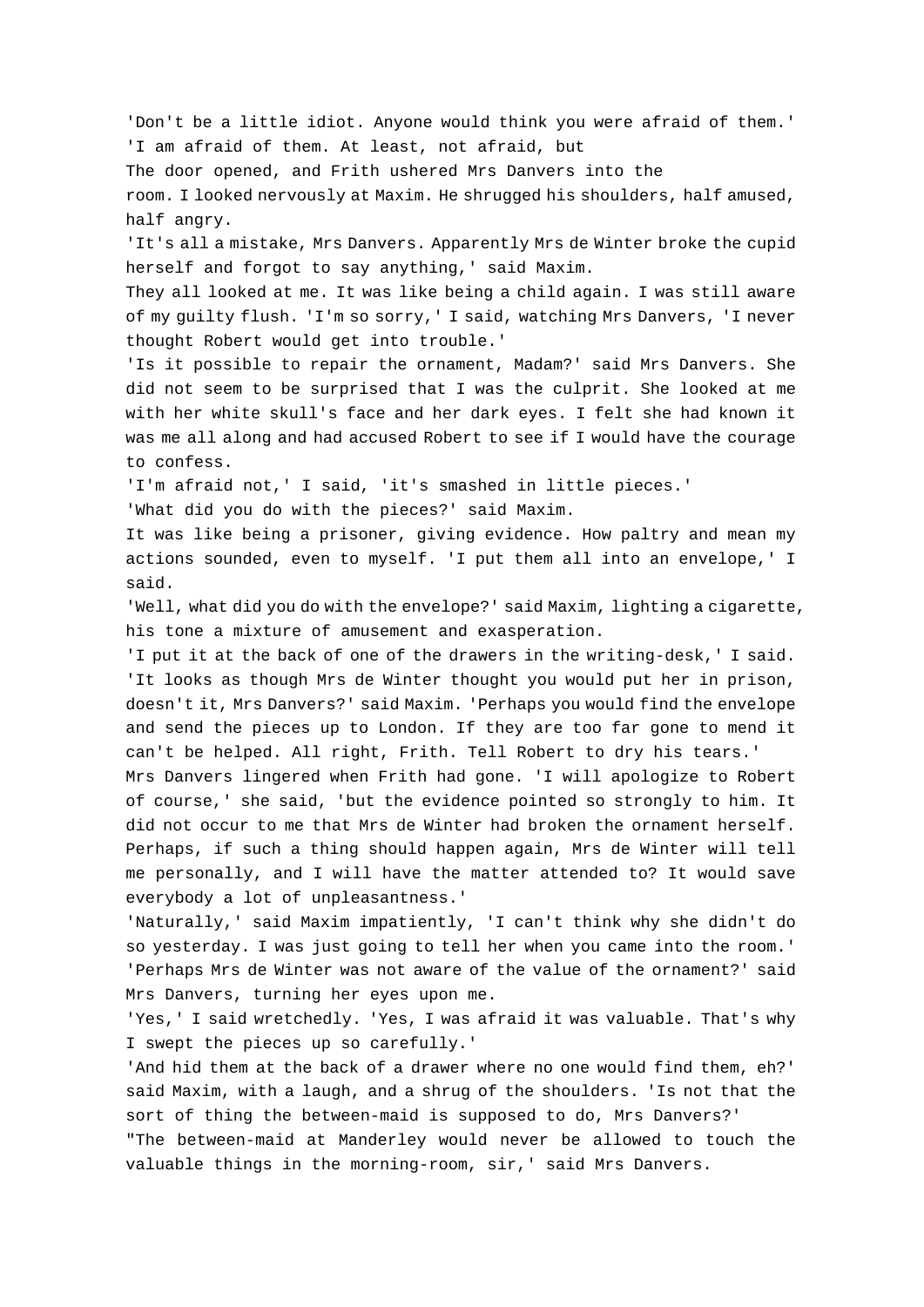'No, I can't see you letting her,' said Maxim.

'It's very unfortunate,' said Mrs Danvers, 'I don't think we have ever had any breakages in the morning-room before. We were always so particular. I've done the dusting in there myself since - last year. There was no one I could trust. When Mrs de Winter was alive we used to do the valuables together.'

'Yes, well - it can't be helped,' said Maxim. 'All right, Mrs Danvers.' She went out of the room, and I sat on the window-seat, looking out of the window. Maxim picked up his paper again. Neither of us spoke.

'I'm awfully sorry, darling,' I said, after a moment, 'it was very careless of me. I can't think how it happened. I was just arranging those books on the desk, to see if they would stand, and the cupid slipped.'

'My sweet child, forget it. What does it matter?'

'It does matter. I ought to have been more careful. Mrs Danvers must be furious with me.'

'What the devil has she got to be furious about? It's not her bit of china.' 'No, but she takes such a pride in it all. It's so awful to think nothing in there has ever been broken before. It had to be me.'

'Better you than the luckless Robert.'

'I wish it had been Robert. Mrs Danvers will never forgive me.'

'Damn Mrs Danvers,' said Maxim, 'she's not God Almighty, is she? I can't understand you. What do you mean by saying you are afraid of her?'

'I did not mean afraid exactly. I don't see much of her. It's not that. I can't really explain.'

'You do such extraordinary things,' said Maxim; 'fancy not getting hold of her when you broke the thing and saying, "Here, Mrs Danvers, get this mended." She'd understand that. Instead of which you scrape up the remains in an envelope and hide 'em at the back of a drawer. Just like a between-maid, as I said, and not the mistress of a house.'

'I am like a between-maid,' I said slowly, 'I know I am, in lots of ways: That's why I have so much in common with Clarice. We are on the same sort of footing. And that's why she likes me. I went and saw her mother the other day. And do you know what she said? I asked her if she thought Clarice was happy with us, and she said, "Oh, yes, Mrs de Winter. Clarice seems quite happy. She says, 'It's not like being with a lady, Mum, it's like being with one of ourselves.' " Do you suppose she meant it as a compliment or not?'

'God knows,' said Maxim; 'remembering Clarice's mother, I should take it as a direct insult. Her cottage is generally a shambles and smells of boiled cabbage. At one time she had nine children under eleven, and she herself used to patter about in that patch of garden with no shoes and a stocking round her head. We nearly gave her notice to quit. Why Clarice looks as neat and clean as she does I can't imagine.'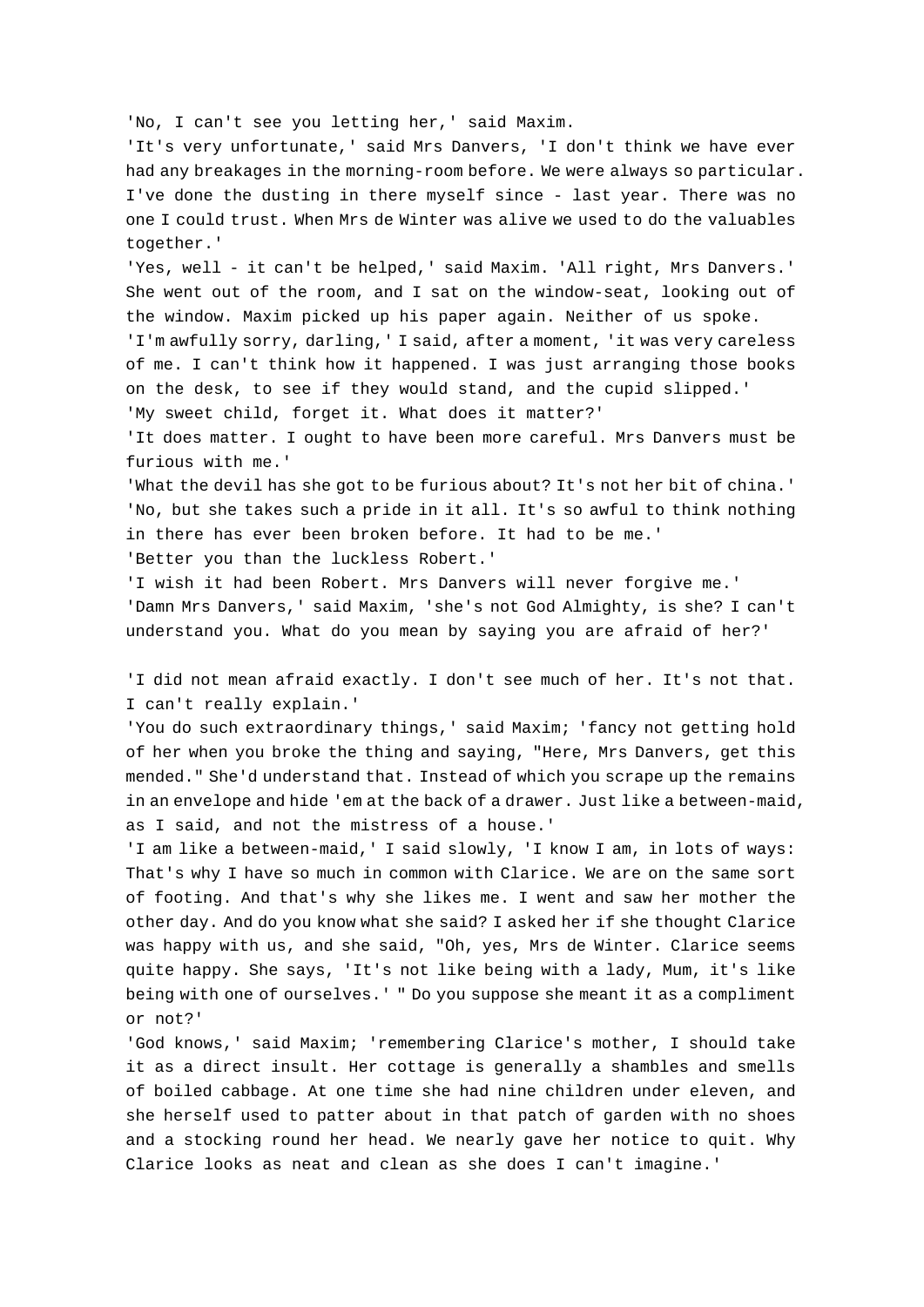'She's been living with an aunt,' I said, feeling rather subdued. 'I know my flannel skirt has a dirty mark down the front, but I've never walked barefoot with a stocking round my head.' I knew now why Clarice did not disdain my underclothes as Alice had done. 'Perhaps that's why I prefer calling on Clarice's mother to calling on people like the bishop's wife?' I went on. 'The bishop's wife never said I was like one of themselves.' 'If you wear that grubby skirt when you call on her I don't suppose she does,' said Maxim.

'Of course I didn't call on her in my old skirt, I wore a frock,' I said, 'and anyway I don't think much of people who just judge one by one's clothes.'

'I hardly think the bishop's wife cares twopence about clothes,' said Maxim, 'but she may have been rather surprised

if you sat on the extreme edge of the chair and answered "Yes" and "No" like someone after a new job, which you did the only time we returned a call together.'

'I can't help being shy.'

'I know you can't, sweetheart. But you don't make an effort to conquer it.'

'I think that's very unfair,' I said. 'I try every day, every time I go out or meet anyone new. I'm always making efforts. You don't understand. It's all very well for you, you're used to that sort of thing. I've not been brought up to it.'

'Rot,' said Maxim; 'it's not a question of bringing up, as you put it. It's a matter of application. You don't think I like calling on people, do you? It bores me stiff. But it has to be done, in this part of the world.'

'We're not talking about boredom, ' I said; 'there's nothing to be afraid of in being bored. If I was just bored it would be different. I hate people looking me up and down as though I were a prize cow.'

'Who looks you up and down?'

'All the people down here. Everybody.'

'What does it matter if they do? It gives them some interest in life.' 'Why must I be the one to supply the interest, and have all the criticism?' 'Because life at Manderley is the only thing that ever interests anybody down here.'

'What a slap in the eye I must be to them then.'

Maxim did not answer. He went on looking at his paper.

'What a slap in the eye I must be to them, ' I repeated. And then, 'I suppose that's why you married me,' I said; 'you knew I was dull and quiet and inexperienced, so that there would never be any gossip about me.'

Maxim threw his paper on the ground and got up from his chair. 'What do you mean?' he said.

His face was dark and queer, and his voice was rough, not his voice at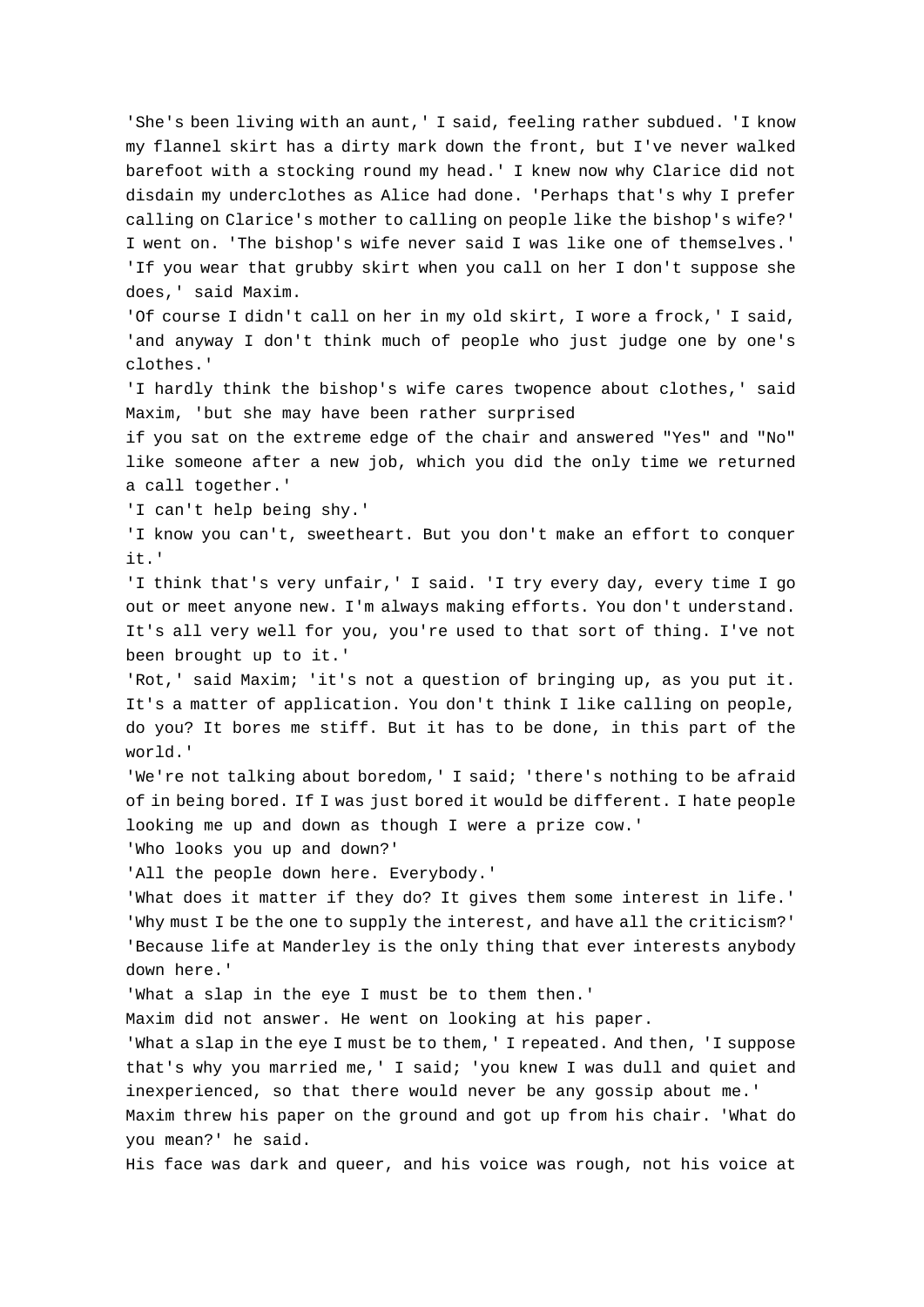all.

'I-I don't know,' I said, leaning back against the window, 'I don't mean anything. Why do you look like that?'

'What do you know about any gossip down here?' he said.

'I don't,' I said, scared by the way he looked at me. 'I only said it because - because of something to say. Don't look at me like that. Maxim, what have I said? what's the matter?'

'Who's been talking to you,' he said slowly.

'No one. No one at all'

'Why did you say what you did?'

'I tell you, I don't know. It just came to my head. I was angry, cross. I do hate calling on these people. I can't help it. And you criticized me for being shy. I didn't mean it. Really, Maxim, I didn't. Please believe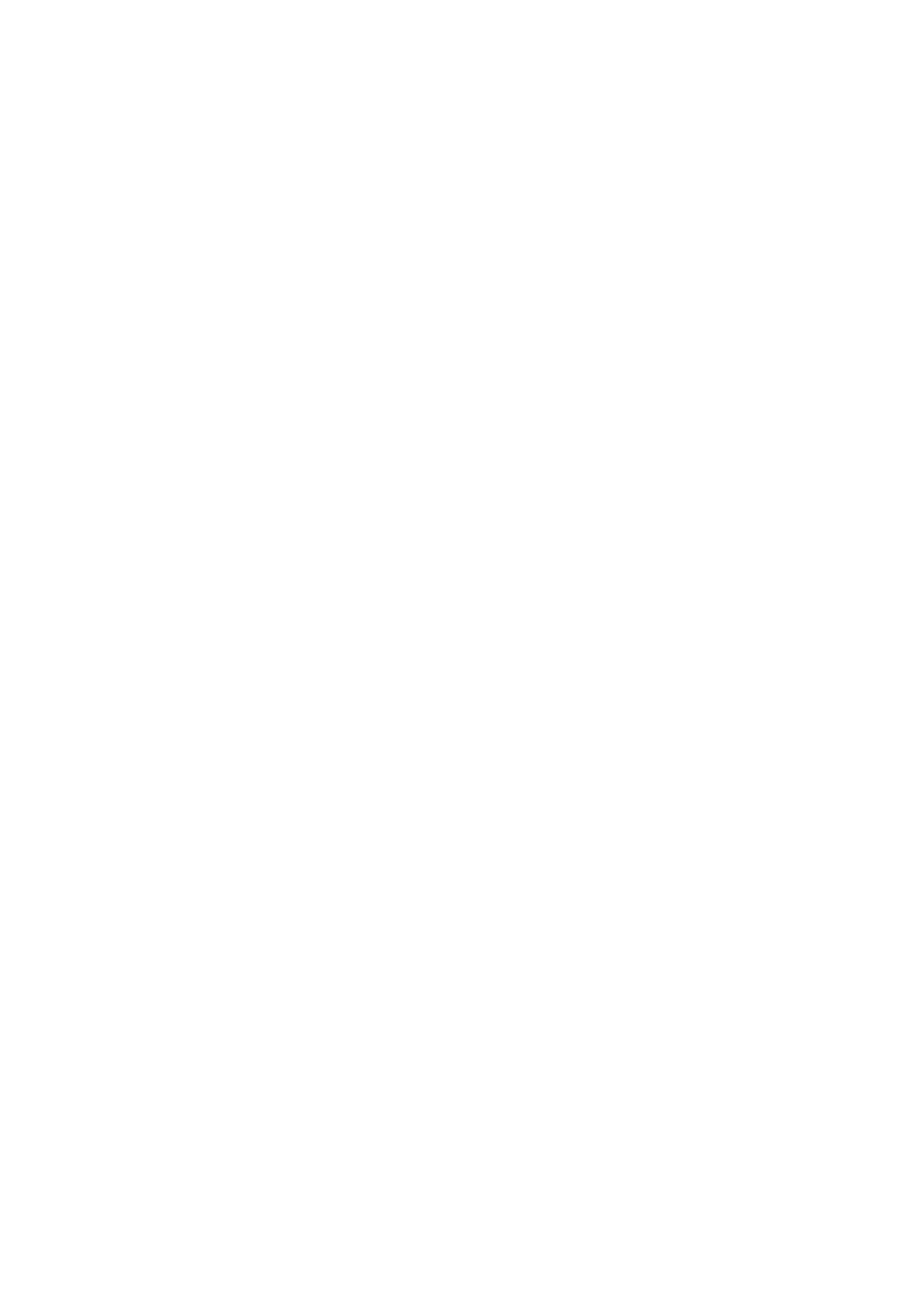'It was not a particularly attractive thing to say, was it?' he said. 'No,' I said. 'No, it was rude, hateful.'

He stared at me moodily, his hands in his pockets, rocking backwards and forwards on his heels. 'I wonder if I did a very selfish thing in marrying you,' he said. He spoke slowly, thoughtfully.

I felt very cold, rather sick. 'How do you mean?' I said.

'I'm not much of a companion to you, ami?' he said. 'There are too many years between us. You ought to have waited, and then married a boy of your own age. Not someone like myself, with half his life behind him.' "That's ridiculous,' I said hurriedly, 'you know age doesn't mean anything in marriage. Of course we are companions.'

'Are we? I don't know,' he said.

I knelt up on the window-seat and put my arms round his shoulders. 'Why do you say these things to me?' I said; 'you know I love you more than anything in the world. There has never been anyone but you. You are my father and my brother and my son. All those things.'

'It was my fault,' he said, not listening. 'I rushed you into it. I never gave you a chance to think it over.'

'I did not want to think it over,' I said, 'there was no other choice. You don't understand, Maxim. When one loves a person

'Are you happy here?' he said, looking away from me, out of the window, 'I wonder sometimes. You've got thinner. Lost your colour.'

'Of course I'm happy,' I said, 'I love Manderley. I love the

garden, I love everything. I don't mind calling on people. I just said that to be tiresome. I'll call on people every day, if you want me to. I don't mind what I do. I've never for one moment regretted marrying you, surely you must know that?'

He patted my cheek in his terrible absent way, and bent down, and kissed the top of my head. 'Poor lamb, you don't have much fun, do you? I'm afraid I'm very difficult to live with.'

'You're not difficult,' I said eagerly, 'you are easy, very easy. Much easier than I thought you would be. I used to think it would be dreadful to be married, that one's husband would drink, or use awful language, or grumble if the toast was soft at breakfast, and be rather unattractive altogether, smell possibly. You don't do any of those things.'

'Good God, I hope not,' said Maxim, and he smiled.

I seized advantage of his smile, I smiled too, and took his hands and kissed them. 'How absurd to say we are not companions,' I said; 'why look how we sit here every evening, you with a book or a paper, and me with my knitting. Just like cups of tea. Just like old people, married for years and years. Of course we are companions. Of course we are happy. You talk as though you thought we had made a mistake? You don't mean it like that, do you, Maxim? You know our marriage is a success, a wonderful success?'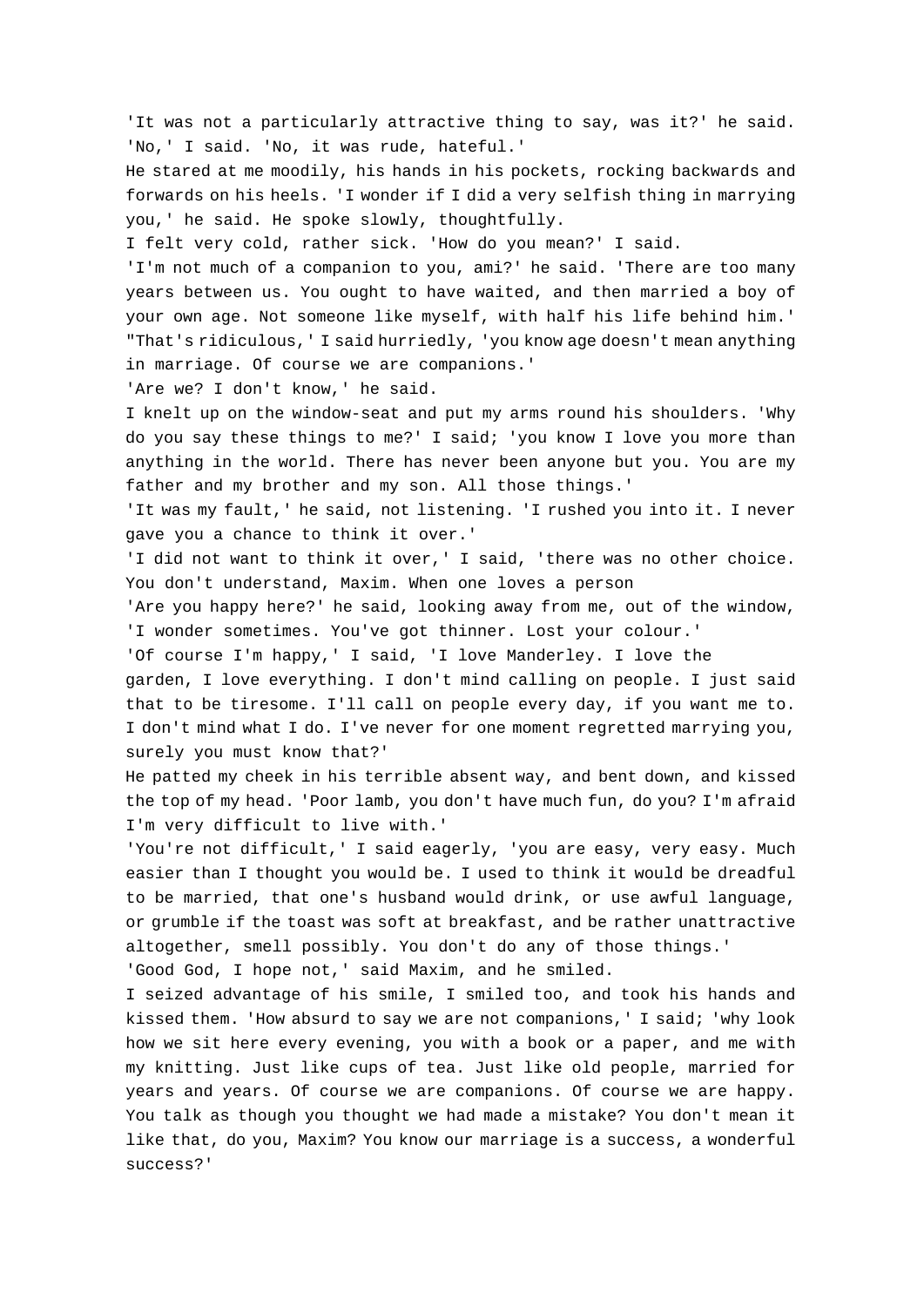'If you say so, then it's all right,' he said.

'No, but you think it too, don't you, darling? It's not just me? We are happy, aren't we? Terribly happy?'

He did not answer. He went on staring out of the window while I held his hands. My throat felt dry and tight, and my eyes were burning. Oh, God, I thought, this is like two people in a play, in a moment the curtain will come down, we shall bow to the audience, and go off to our dressing-rooms. This can't be a real moment in the lives of Maxim and myself. I sat down on the window-seat, and let go of his hands. I heard myself speaking in a hard cool voice. 'If you don't think we are happy it would be much better if you would admit it. I don't want you to pretend anything. I'd much rather go away. Not live with you any more.' It was not really happening of course. It was the

girl in the play talking, not me to Maxim. I pictured the type of girl who would play the part. Tall and slim, rather nervy.

'Well, why don't you answer me?' I said.

He took my face in his hands and looked at me, just as he had before, when Frith had come into the room with tea, the day we went to the beach. 'How can I answer you?' he said. 'I don't know the answer myself. If you say we are happy, let's leave it at that. It's something I know nothing about. I take your word for it. We are happy. All right then, that's agreed!' He kissed me again, and then walked away across the room. I went on sitting by the window, stiff and straight, my hands in my lap.

'You say all this because you are disappointed in me,' I said. 'I'm gauche and awkward, I dress badly, I'm shy with people. I warned you in Monte Carlo how it would be. You think I'm not right for Manderley.'

'Don't talk nonsense,' he said. 'I've never said you dressed badly or were gauche. It's your imagination. As for being shy, you'll get over that. I've told you so before.'

'We've argued in a circle,' I said, 'we've come right back to where we started. This all began because I broke the cupid in the morning-room. If I hadn't broken the cupid none of this would have happened. We'd have drunk our coffee, and gone out into the garden.'

'Oh, damn that infernal cupid,' said Maxim wearily. 'Do you really think I care whether it's in ten thousand pieces or not?'

'Was it very valuable?'

'Heaven knows. I suppose so. I've really forgotten.'

'Are all those things in the morning-room valuable?'

'Yes, I believe so.'

'Why were all the most valuable things put in the morning-room?'

'I don't know. I suppose because they looked well there.'

'Were they always there? When your mother was alive?'

'No. No, I don't think they were. They were scattered about the house. The chairs were in a lumber room I believe.'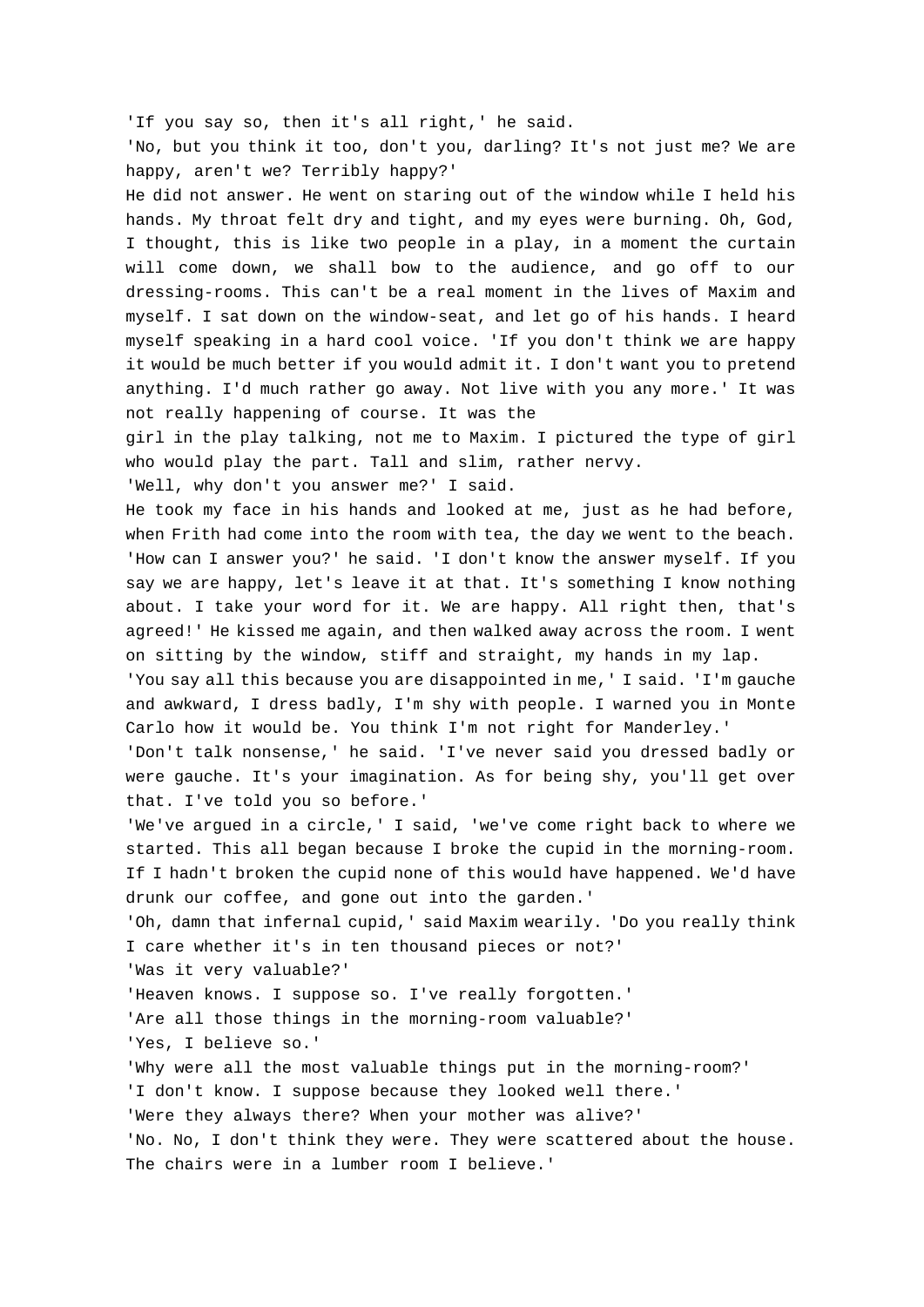'When was the morning-room furnished as it is now?'

'When I was married.'

I suppose the cupid was put there then?'

I suppose so.'

'Was that found in a lumber room?'

'No. No, I don't think it was. As a matter of fact I believe it was a wedding-present. Rebecca knew a lot about china.'

I did not look at him. I began to polish my nails. He had said the word quite naturally, quite calmly. It had been no effort to him. After a minute I glanced at him swiftly. He was standing by the mantelpiece, his hands in his pockets. He was staring straight in front of him. He is thinking about Rebecca, I said to myself. He is thinking how strange it was that a wedding present to me should have been the cause of destroying a wedding present to Rebecca. He is thinking about the cupid. He is remembering who gave it to Rebecca. He is going over in his mind how the parcel came and how pleased she was. Rebecca knew a lot about china. Perhaps he came into the room, and she was kneeling on the floor, wrenching open the little crate in which the cupid was packed. She must have glanced up at him, and smiled. 'Look, Max,' she would have said, 'look what we've been sent.' And she then would have plunged her hand down into the shavings and brought out the cupid who stood on one foot, his bow in his hand. "We'll have it in the morning-room,' she must have said, and he must have knelt down beside her, and they must have looked at the cupid together.

I went on polishing my nails. They were scrubby, like a schoolboy's nails. The cuticles grew up over the half moons. The thumb was bitten nearly to the quick. I looked at Maxim again. He was still standing in front of the fireplace.

'What are you thinking about?' I said.

My voice was steady and cool. Not like my heart, thumping inside me. Not like my mind, bitter and resentful. He lit a cigarette, surely the twenty-fifth that day, and we had only just finished lunch; he threw the match into the empty grate, he picked up the paper.

'Nothing very much, why?' he said.

'Oh, I don't know,' I said, 'you looked so serious, so far away.' He whistled a tune absently, the cigarette twisting in his

fingers. 'As a matter of fact I was wondering if they had chosen the Surrey side to play Middlesex at the Oval,' he said.

He sat down in the chair again and folded the paper. I looked out of the window. Presently Jasper came to me and climbed on my lap. chapter thirteen

Maxim had to go up to London at the end of June to some public dinner. A man's dinner. Something to do with the county. He was away for two days and I was left alone. I dreaded his going. When I saw the car disappear round the sweep in the drive I felt exactly as though it were to be a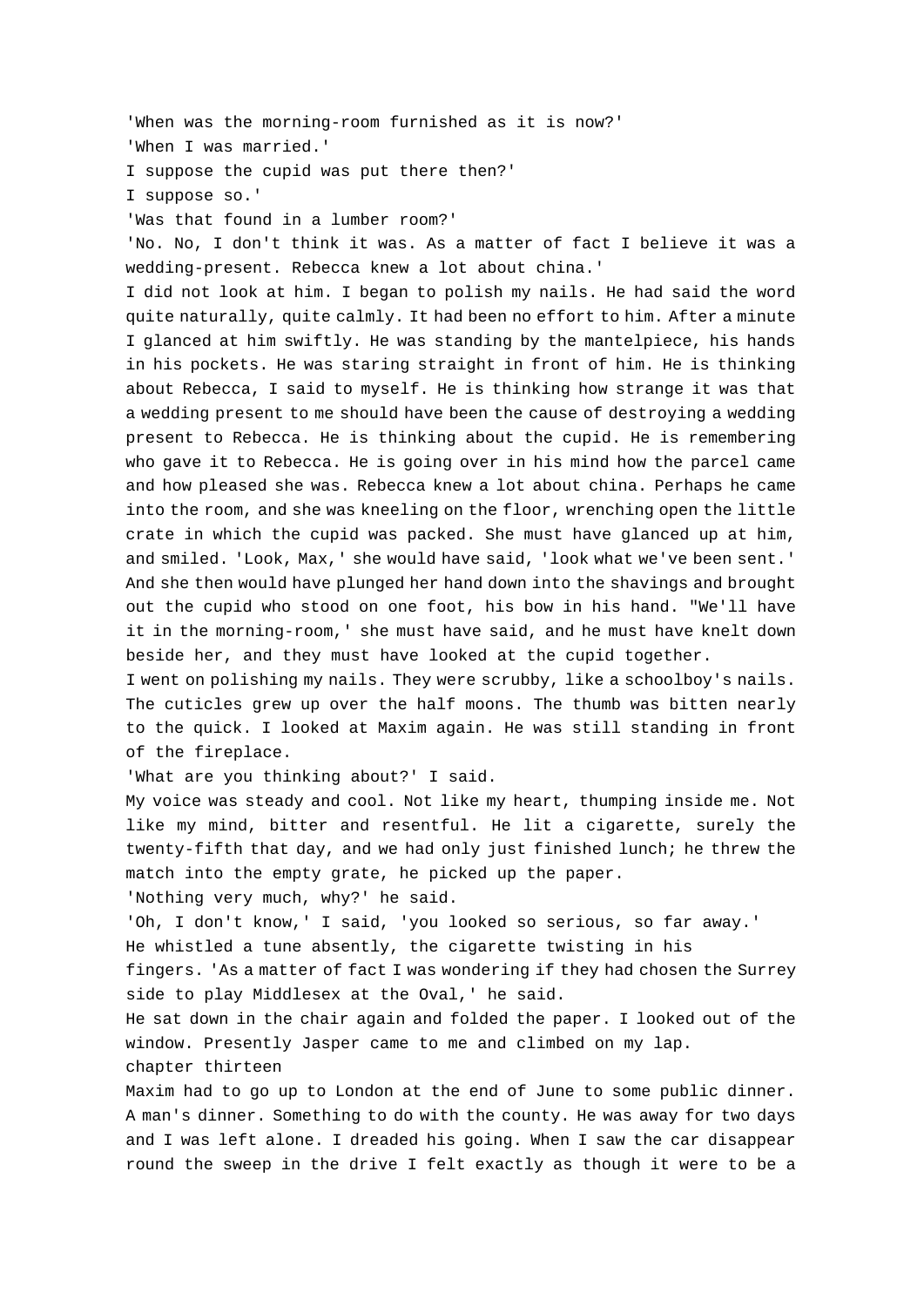final parting and I should never see him again. There would be an accident of course and later on in the afternoon, when I came back from my walk, I should find Frith white and frightened waiting for me with a message. The doctor would have rung up from some cottage hospital. 'You must be very brave,' he would say, 'I'm afraid you must be prepared for a great shock.'

And Frank would come, and we would go to the hospital together. Maxim would not recognize me. I went through the whole thing as I was sitting at lunch, I could see the crowd of local people clustering round the churchyard at the funeral, and myself leaning on Frank's arm. It was so real to me that I could scarcely eat any lunch, and I kept straining my ears to hear the telephone should it ring.

I sat out in the garden under the chestnut tree in the afternoon, with a book on my lap, but I scarcely read at all. When I saw Robert come across the lawn I knew it was the telephone and I felt physically sick. 'A message from the club, Madam, to say Mr de Winter arrived ten minutes ago.' I shut up my book. 'Thank you, Robert. How quickly he got up-'

'Yes, Madam. A very good run.'

'Did he ask to speak to me, or leave any special message?'

'No, Madam. Just that he had arrived safely. It was the porter speaking.' 'All right, Robert. Thanks very much.'

The relief was tremendous. I did not feel sick any more. The pain had gone. It was like coming ashore after a channel crossing. I began to feel rather hungry, and when Robert had gone back into the house I crept into the dining-room through the long window and stole some biscuits from the sideboard. I had six of them. Bath Olivers. And then an apple as well. I had no idea I was so empty. I went and ate them in the woods, in case one of the servants should see me on the lawn from the windows, and then go and tell the cook that they did not think Mrs de Winter cared for the food prepared in the kitchen, as they had just seen her filling herself with fruit and biscuits. The cook would be offended, and perhaps go to Mrs Danvers

Now that Maxim was safe in London, and I had eaten my biscuits, I felt very well and curiously happy. I was aware of a sense of freedom, as though I had no responsibilities at all. It was rather like a Saturday when one was a child. No lessons, and no prep. One could do as one liked. One put on an old skirt and a pair of sand-shoes and played Hares and Hounds on the common with the children who lived next door.

I had just the same feeling. I had not felt like this all the time I had been at Manderley. It must be because Maxim had gone to London.

I was rather shocked at myself. I could not understand it at all. I had not wanted him to go. And now this lightness of heart, this spring in my step, this childish feeling that I wanted to run across the lawn, and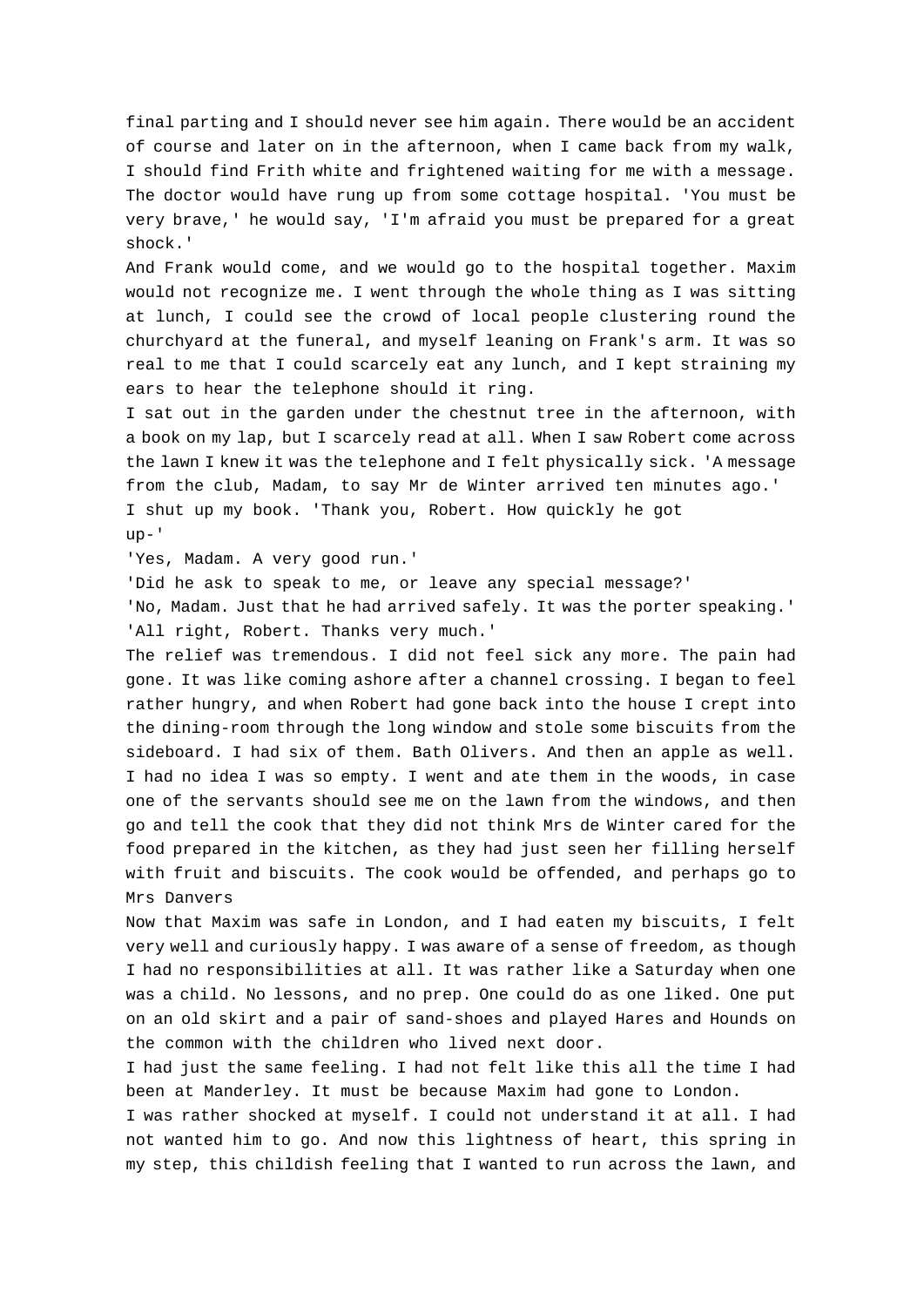roll down the bank. I wiped the biscuit crumbs from my mouth and called to Jasper. Perhaps I was just feeling like this because it was a lovely day ...

We went through the Happy Valley to the little cove. The azaleas were finished now, the petals lay brown and crinkled on the moss. The bluebells had not faded yet, they made a solid carpet in the woods above the valley, and the young bracken

was shooting up, curling and green. The moss smelt rich and deep, and the bluebells were earthy, bitter. I lay down in the long grass beside the bluebells with my hands behind my head, and Jasper at my side. He looked down at me panting, his face foolish, saliva dripping from his tongue and his heavy jowl. There were pigeons somewhere in the trees above. It was very peaceful and quiet. I wondered why it was that places are so much lovelier when one is alone. How commonplace and stupid it would be if I had a friend now, sitting beside me, someone I had known at school, who would say 'By the way, I saw old Hilda the other day. You remember her, the one who was so good at tennis. She's married, with two children.' And the bluebells beside us unnoticed, and the pigeons overhead unheard. I did not want anyone with me. Not even Maxim. If Maxim had been there I should not be lying as I was now, chewing a piece of grass, my eyes shut. I should have been watching him, watching his eyes, his expression. Wondering if he liked it, if he was bored. Wondering what he was thinking. Now I could relax, none of these things mattered. Maxim was in London. How lovely it was to be alone again. No, I did not mean that. It was disloyal, wicked. It was not what I meant. Maxim was my life and my world. I got up from the bluebells and called sharply to Jasper. We set off together down the valley to the beach. The tide was out, the sea very calm and remote. It looked like a great placid lake out there in the bay. I could not imagine it rough now, any more than I could imagine winter in summer. There was no wind, and the sun shone on the lapping water where it ran into the little pools in the rocks. Jasper scrambled up the rocks immediately, glancing back at me, one ear blown back against his head, giving him an odd rakish appearance.

'Not that way, Jasper,' I said.

He cared nothing for me of course. He loped off, deliberately disobedient. 'What a nuisance he is,' I said aloud, and I scrambled up the rocks after him, pretending to myself I did not want to go to the other beach. 'Oh, well,' I thought, 'it can't be helped. After all, Maxim is not with me. It's nothing to do with

 $m \rho$  '

I splashed through the pools on the rocks, humming a tune.

The cove looked different when the tide was out. Less formidable. There was only about three foot of water in the tiny harbour. A boat would just float there comfortably I supposed, at dead low water. The buoy was still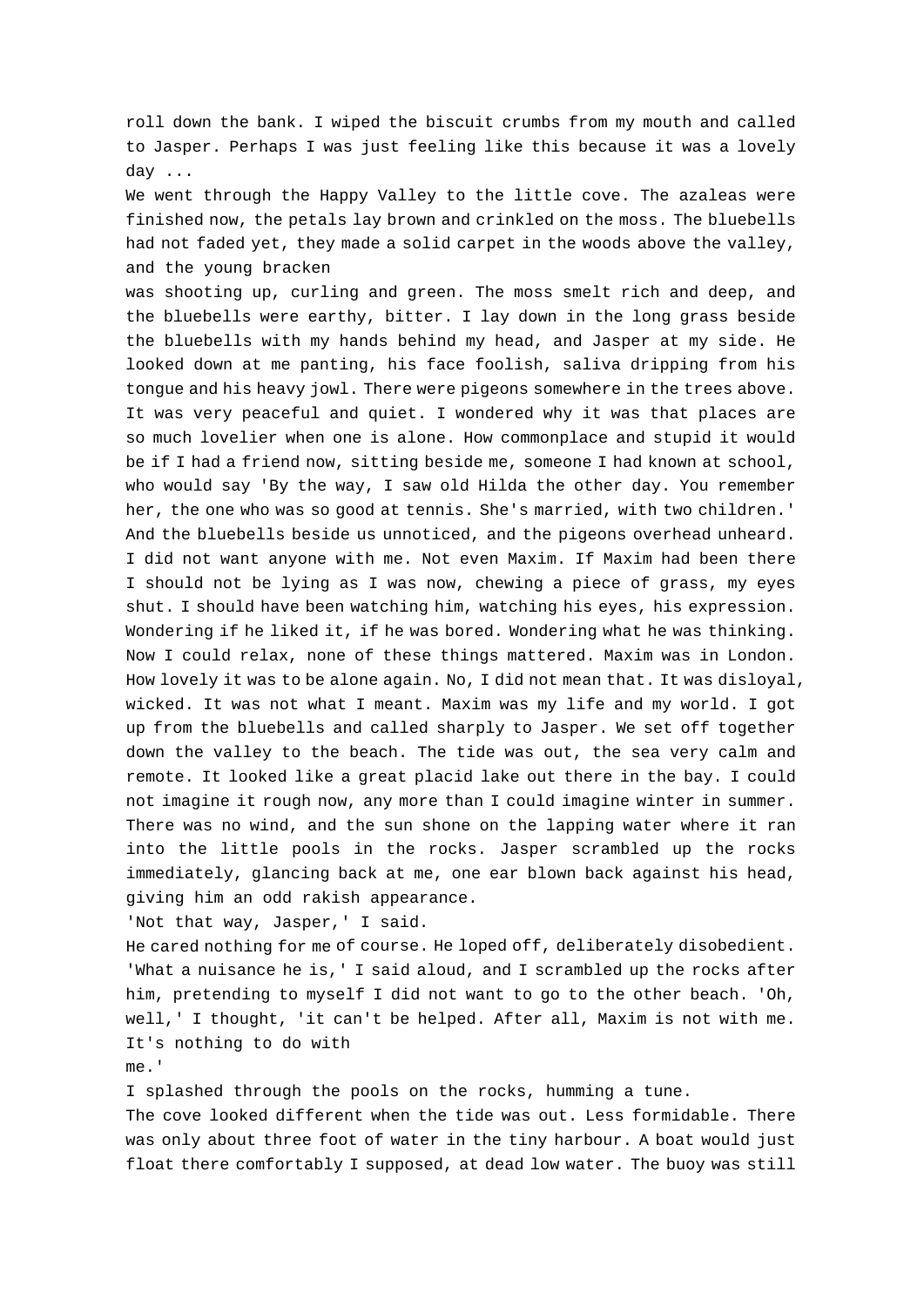there. It was painted white and green, I had not noticed that before. Perhaps because it had been raining the colouring was indistinct. There was no one on the beach. I walked across the shingle to the other side of the cove, and climbed the low stone wall of the jetty-arm. Jasper ran on ahead as though it was his custom. There was a ring in the wall and an iron ladder descending to the water. That's where the dinghy would be tied, I suppose, and one would climb to it from the ladder. The buoy was just opposite, about thirty feet away. There was something written on it. I craned my neck sideways to read the lettering. 'Je Reviens'. What a funny name. Not like a boat. Perhaps it had been a French boat though, a fishing boat. Fishing boats sometimes had names like that; 'Happy Return', 'I'm Here', those sort of names. 'Je Reviens' - 'I come back.' Yes, I suppose it was quite a good name for a boat. Only it had not been right for that particular boat which would never come back again. It must be cold sailing out there in the bay, beyond the beacon away on the headland. The sea was calm in the bay, but even today, when it was so still, out there round the headland there was a ripple of white foam on the surface of the water where the tide was racing. A small boat would heel to the wind when she rounded the headland and came out of the landlocked bay. The sea would splash inboard perhaps, run down the deck. The person at the tiller would wipe spray out of her eyes and hair, glance up at the straining mast. I wondered what colour the boat had been. Green and white perhaps, like the buoy. Not very big, Frank had said, with a little cabin.

Jasper was sniffing at the iron ladder. 'Come away,' I said. 'I don't want to go in after you.' I went back along the harbour wall to the beach. The cottage did not seem so remote and sinister at the edge of the wood as it had done before. The sun made such a difference. No rain today, pattering on the roof. I walked slowly up the beach towards it. After all, it was only a cottage, with nobody living in it. There was nothing to be frightened of. Nothing at all. Any place seemed damp and sinister when it had been uninhabited for a certain time. Even new bungalows and places. Besides, they had moonlight picnics and things here. Week-end visitors probably used to come and bathe, and then go for a sail in the boat. I stood looking into the neglected garden choked with nettles. Someone ought to come and tidy it up. One of the gardeners. There was no need to leave it like this. I pushed the little gate and went to the door of the cottage. It was not entirely closed. I was certain I had closed it the last time. Jasper began growling, sniffing under the door.

'Don't, Jasper,' I said. He went on sniffing deeply, his nose thrust to the crack. I pushed the door open and looked inside. It was very dark. Like it had been before. Nothing was changed. The cobwebs still clung to the rigging of the model boats. The door into the boat-store at the end of the room was open though. Jasper growled again, and there was a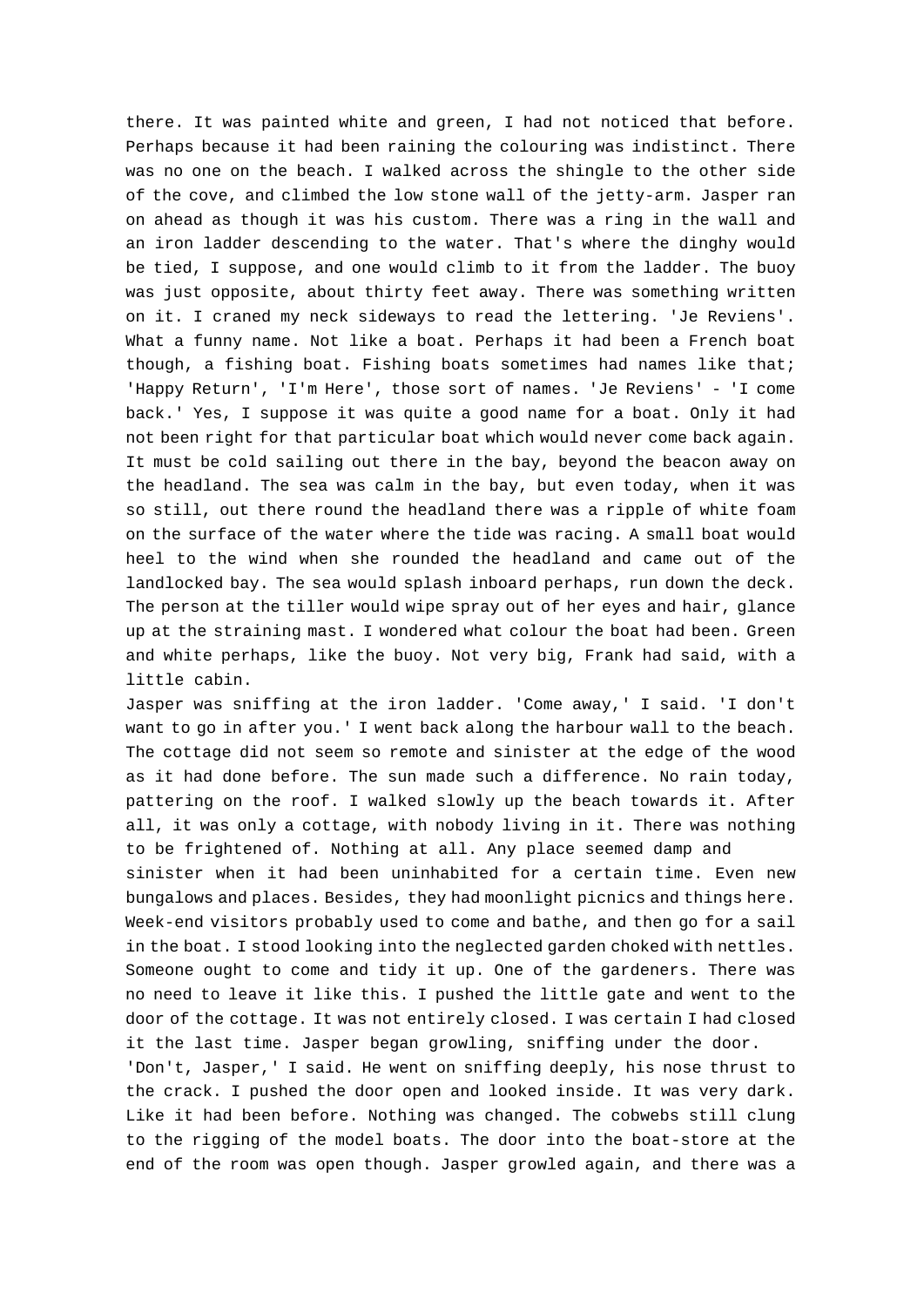sound of something falling. Jasper barked furiously, and darting between my legs into the room he tore to the open door of the store. I followed him, heart beating, and then stood uncertainly in the middle of the room. 'Jasper, come back, don't be a fool,' I said. He stood in the doorway, still barking furiously, an hysterical note in his voice. Something was there then, inside the store. Not a rat. He would have gone for a rat. 'Jasper, Jasper. Come here,' I said. He would not come. I went slowly to the door of the store.

'Is there anybody there?' I said.

No one answered. I bent down to Jasper, putting my hand on his collar, and looked round the edge of the door. Someone was sitting in the corner against the wall. Someone who, from his crouching position, was even more frightened than me. It was Ben. He was trying to hide behind one of the sails. 'What is the matter? Do you want something?' I said. He blinked at me stupidly, his mouth slightly open.

'I'm not doing nothing,' he said.

'Quiet, Jasper,' I scolded, putting my hand over his muzzle, and I took my belt off and ran it through his collar as a leash.

'What do you want, Ben?' I said, a little bolder this time.

He did not answer. He watched me with his sly idiot's eyes.

'I think you had better come out,' I said. 'Mr de Winter doesn't like people walking in and out of here.'

He shambled to his feet grinning furtively, wiping his nose with the back of his hand. The other hand he kept behind his back. 'What have you got, Ben?" I said. He obeyed me like a child, showing me the other hand. There was a fishing line in it. 'I'm not doing anything,' he repeated. 'Does that line belong here?' I asked.

'Eh?' he said.

'Listen, Ben,' I said. 'You can take that line if you want to, but you mustn't do it again. It's not honest, taking people's things.'

He said nothing. He blinked at me and wriggled.

'Come along,' I said firmly.

I went into the main room and he followed me. Jasper had stopped barking, and was now sniffing at Ben's heels. I did not want to stop any longer in the cottage. I walked quickly out into the sunshine, Ben shuffling behind me. Then I shut the door.

'You had better go home,' I said to Ben.

He held the fishing line clutched to his heart like a treasure. 'You won't put me to the asylum, will you?' he said.

I saw then that he was trembling with fright. His hands were shaking, and his eyes were fixed on mine in supplication, like a dumb thing. 'Of course not,' I said gently.

'I done nothing,' he repeated, 'I never told no one. I don't want to be put to the asylum.' A tear rolled down his dirty face.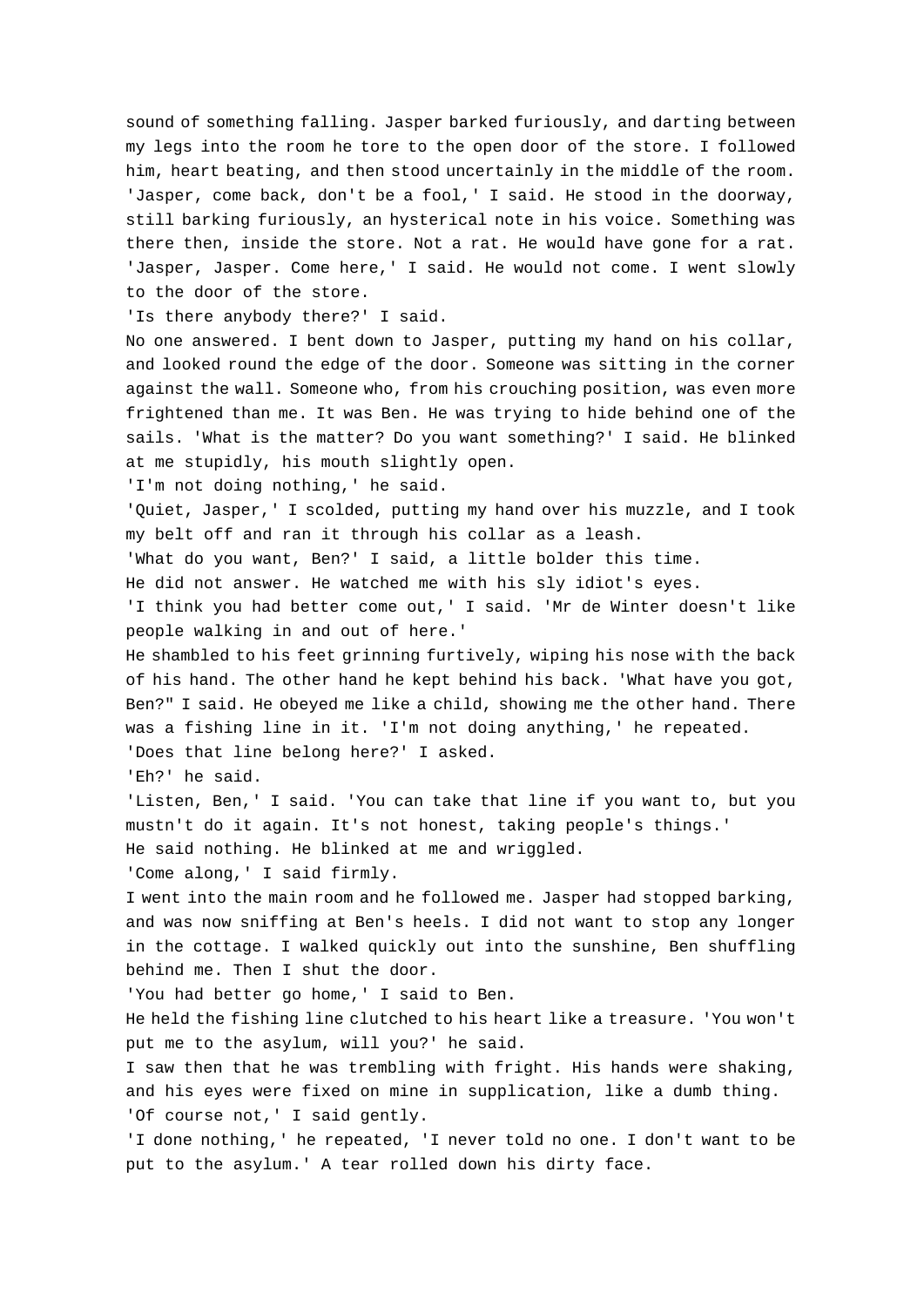"That's all right, Ben,' I said; 'no one will put you away. But you must not go to the cottage again.'

I turned away, and he came after me, pawing at my hand.

'Here,' he said. 'Here, I got something for you.'

He smiled foolishly, he beckoned with his finger, and turned towards the beach. I went with him, and he bent down and picked up a flat stone by a rock. There was a little heap of shells under the stone. He chose one, and presented it to me. "That's yourn,' he said.

'Thank you; it's very pretty,' I said.

He grinned again, rubbing his ear, his fright forgotten. 'You've got angel's eyes,' he said.

I glanced down at the shell again, rather taken aback. I did not know what to say.

'You're not like the other one,' he said.

'Who do you mean?' I said. 'What other one?'

He shook his head. His eyes were sly again. He laid his finger against his nose. 'Tall and dark she was,' he said. 'She gave you the feeling of a snake. I seen her here with me own eyes. Be night she'd come. I seen her.' He paused, watching me intently. I did not say anything. 'I looked in on her once,' he said, 'and she turned on me, she did. "You don't know me, do you?" she said. "You've never seen me here, and you won't again. If I catch you looking at me through the windows here I'll have you put to the asylum," she said. "You wouldn't like that would you? They're cruel to people in the asylum," she said. "I won't say nothing, M'am," I said. And I touched me cap, like this here.' He pulled at his sou'wester. 'She's gone now, ain't she?' he said anxiously.

'I don't know who you mean,' I said slowly; 'no one is going to put you in the asylum. Good afternoon, Ben.'

I turned away and walked up the beach to the path dragging Jasper by his belt. Poor wretch, he was potty, of course. He did not know what he was talking about. It was hardly likely that anyone would threaten him with the asylum. Maxim had said he was quite harmless, and so had Frank. Perhaps he had heard himself discussed once, amongst his own people, and the memory of it lingered, like an ugly picture in the mind of a child. He would have a child's mentality too, regarding likes and dislikes. He would take a fancy to a person for no reason, and be friendly one day perhaps and sullen the next. He had been friendly with me because I had said he could keep the fishing line. Tomorrow if I met him he might not know me. It was absurd to notice anything said by an idiot. I glanced back over my shoulder at the cove. The tide had begun to run and was swirling slowly round the arm of the harbour wall. Ben had disappeared over the rocks. The beach was deserted again. I could just see the stone chimney of the cottage through a gap in the dark trees. I had a sudden unaccountable desire to run. I pulled at Jasper's leash and panted up the steep narrow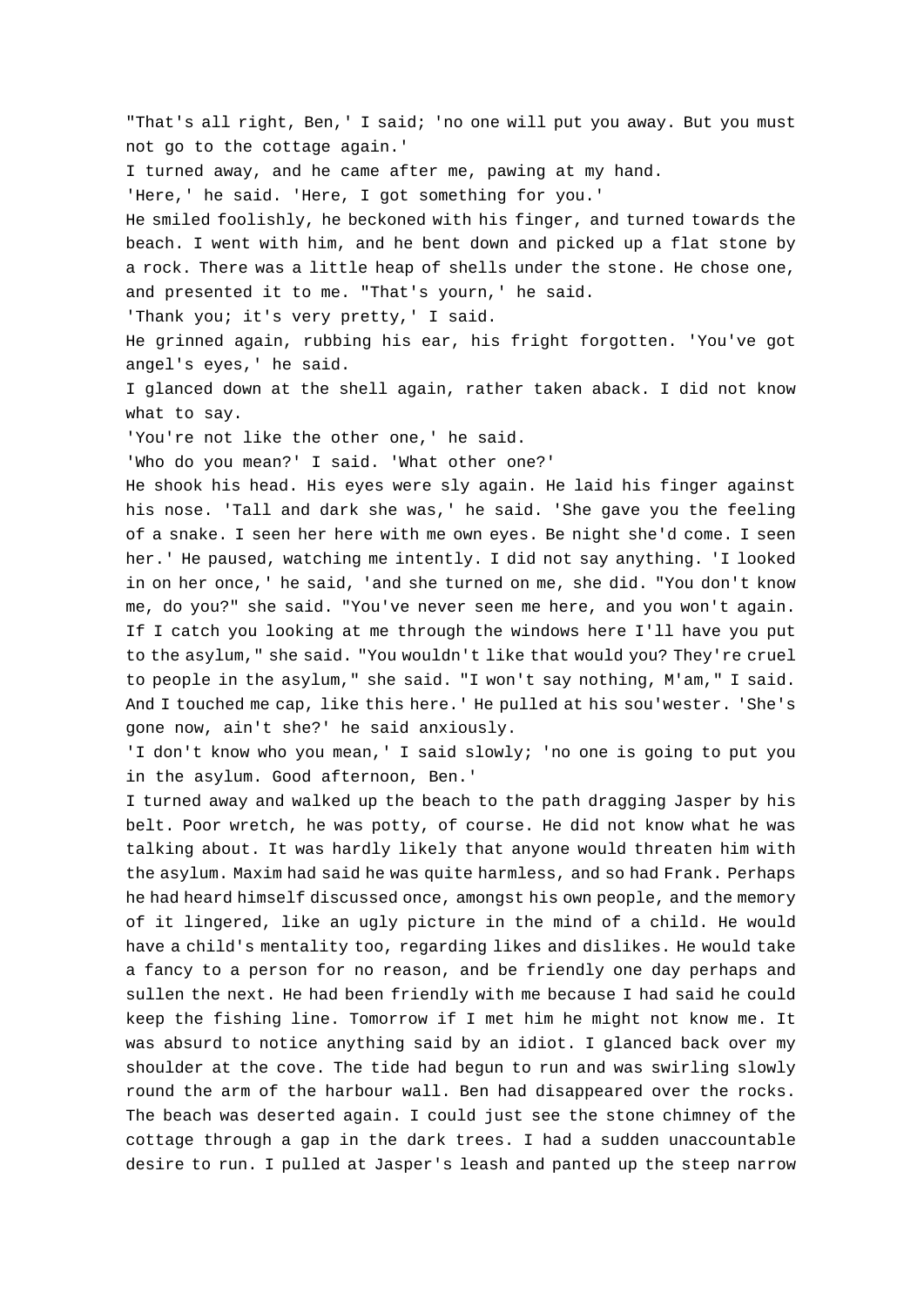path through the woods, not looking back any more. Had I been offered all the treasures in the world I could not have turned and gone down to the cottage or the beach again. It was as though

someone waited down there, in the little garden where the nettles grew. Someone who watched and listened.

Jasper barked as we ran together. He thought it was some new kind of game. He kept trying to bite the belt and worry it. I had not realized how closely the trees grew together here, their roots stretching across the path like tendrils ready to trip one. They ought to clear all this, I thought as I ran, catching my breath, Maxim should get the men on to it. There is no sense or beauty in this undergrowth. That tangle of shrubs there should be cut down to bring light to the path. It was dark, much too dark. That naked eucalyptus tree stifled by brambles looked like the white bleached limb of a skeleton, and there was a black earthy stream running beneath it, choked with the muddied rains of years, trickling silently to the beach below. The birds did not sing here as they did in the valley. It was quiet in a different way. And even as I ran and panted up the path I could hear the wash of the sea as the tide crept into the cove. I understood why Maxim disliked the path and the cove. I disliked it too. I had been a fool to come this way. I should have stayed on the other beach, on the white shingle, and come home by the Happy Valley.

I was glad to come out on to the lawn and see the house there in the hollow, solid and secure. The woods were behind me. I would ask Robert to bring me my tea under the chestnut tree. I glanced at my watch. It was earlier than I thought, not yet four. I would have to wait a bit. It was not the routine at Manderley to have tea before half past. I was glad Frith was out. Robert would not make such a performance of bringing the tea out into the garden. As I wandered across the lawn to the terrace my eye was caught by a gleam of sunshine on something metal showing through the green of the rhododendron leaves at the turn in the drive. I shaded my eyes with my hand to see what it was. It looked like the radiator of a car. I wondered if someone had called. If they had though, they would have driven up to the house, not left their car concealed like that from the house, at the turn of the drive, by the shrubs. I went a little closer. Yes, it was a car all right. I could see the wings now and the hood. What a funny thing. Visitors never did that as a rule. And the tradesmen went round the back way by the old stables and the

garage. It was not Frank's Morris. I knew that well. This was a long, low car, a sports car. I wondered what I had better do. If it was a caller Robert would have shown them into the library or the drawing-room. In the drawing-room they would be able to see me as I came across the lawn. I did not want to face a caller dressed like this. I should have to ask them to stay to tea. I hesitated, at the edge of the lawn. For no reason, perhaps because the sunlight flickered a moment on the glass, I looked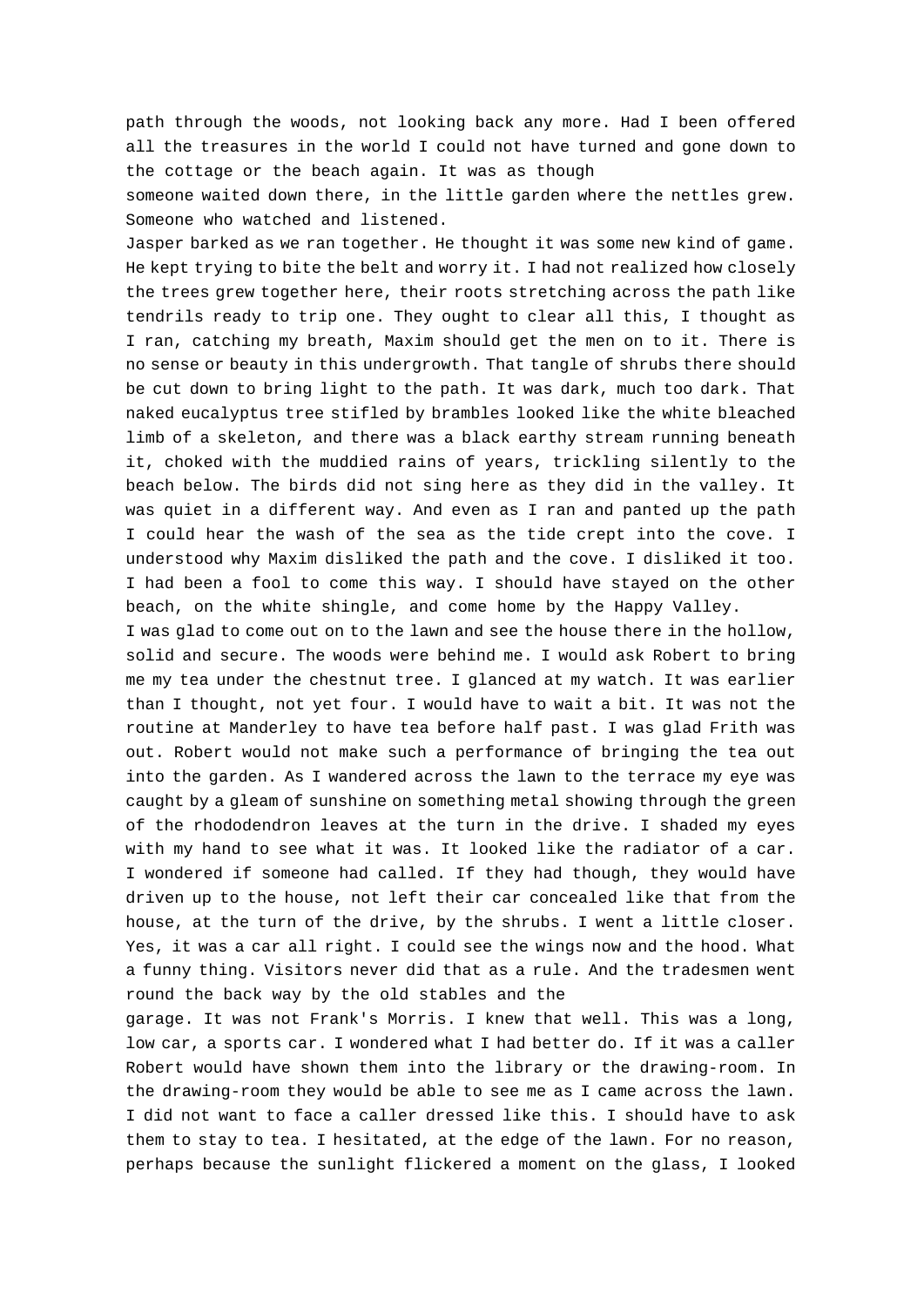up at the house, and as I did so I noticed with surprise that the shutters of one of the windows in the west wing had been opened up. Somebody stood by the window. A man. And then he must have caught sight of me because he drew back abruptly, and a figure behind him put up an arm and closed the shutters.

The arm belonged to Mrs Danvers. I recognized the black sleeve. I wondered for a minute if it was a public day and she was showing the rooms. It could not be so though because Frith always did that, and Frith was out. Besides, the rooms in the west wing were not shown to the public. I had not even been into them myself yet. No, I knew it was not a public day. The public never came on a Tuesday. Perhaps it was something to do with a repair in one of the rooms. It was odd though the way the man had been looking out and directly he saw me he whipped back into the room and the shutters were closed. And the car too, drawn up behind the rhododendrons, so that it could not be seen from the house. Still, that was up to Mrs Danvers. It was nothing to do with me. If she had friends she took to the west wing it was not exactly my affair. I had never known it happen before though. Odd that it should occur on the only day Maxim was from home.

I strolled rather self-consciously across the lawn to the house, aware that they might be watching me still from a chink in the shutters. I went up the steps and through the big front door to the hall. There was no sign of a strange cap or stick, and no card on the salver. Evidently this was not an official visitor. Well, it was not my affair. I went into the flower-room and washed my hands in the basin to save going upstairs. It would be awkward if I met them face to face on the stairs or somewhere. I

remembered I had left my knitting in the morning-room before lunch, and I went along through the drawing-room to fetch it, the faithful Jasper at my heels. The morning-room door was open. And I noticed that my bag of knitting had been moved. I had left it on the divan, and it had been picked up and pushed behind a cushion. There was the imprint of a person on the fabric of the divan where my knitting had been before. Someone had sat down there recently, and picked up my knitting because it had been in the way. The chair by the desk had also been moved. It looked as though Mrs Danvers entertained her visitors in the morning-room when Maxim and I were out of the way. I felt rather uncomfortable. I would rather not know. Jasper was sniffing under the divan and wagging his tail. He was not suspicious of the visitor anyway. I took my bag of knitting and went out. As I did so the door in the large drawing-room that led to the stone passage and the back premises opened, and I heard voices. I darted back into the morning-room again, just in time. I had not been seen. I waited behind the door frowning at Jasper who stood in the doorway looking at me, his tongue hanging out, wagging his tail. The little wretch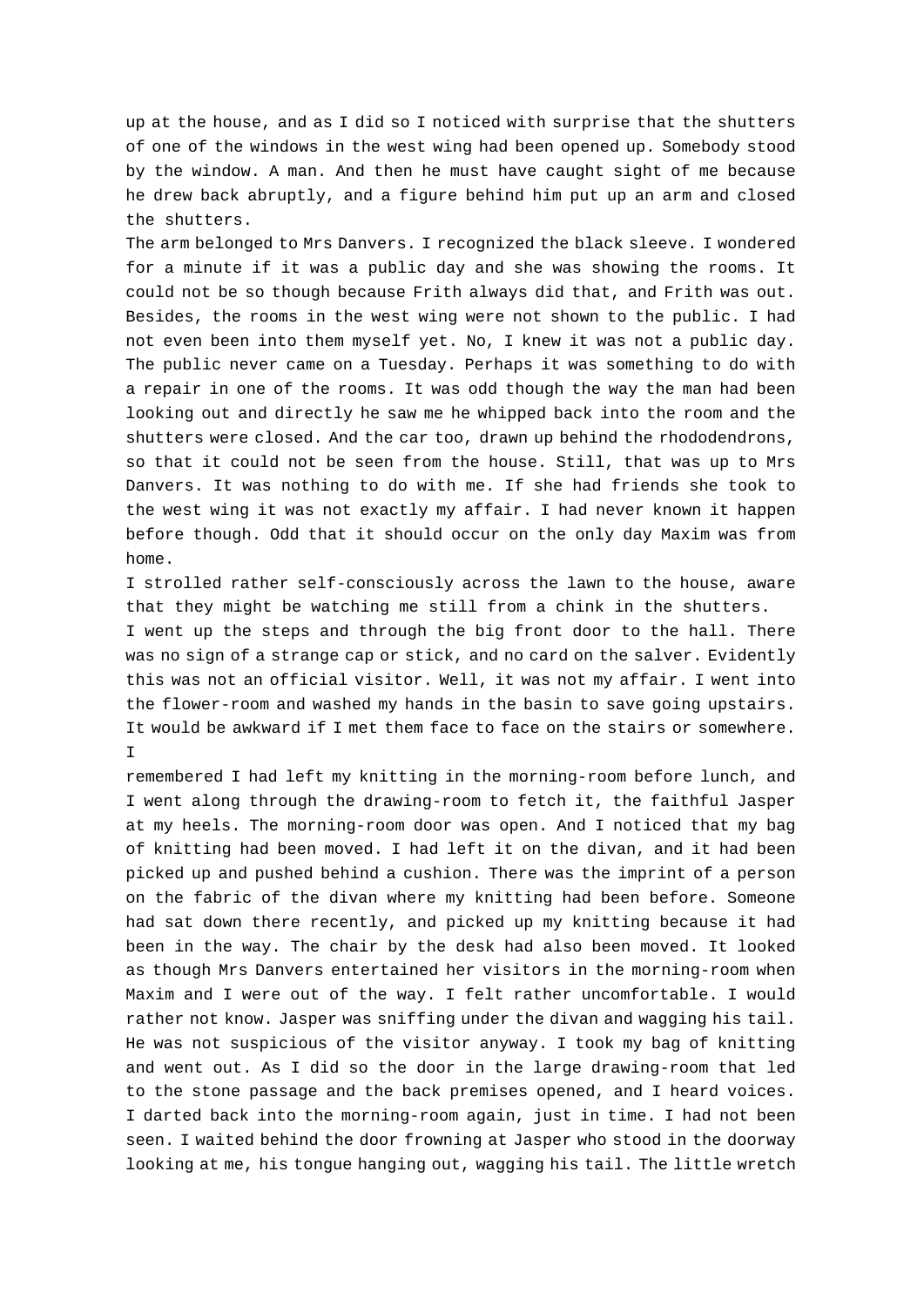would give me away. I stood very still, holding my breath.

Then I heard Mrs Danvers speak. 'I expect she has gone to the library,' she said. 'She's come home early for some reason. If she has gone to the library you will be able to go through the hall without her seeing you. Wait here while I go and see.'

I knew they were talking about me. I began to feel more uncomfortable than ever. It was so furtive, the whole business. And I did not want to catch Mrs Danvers in the wrong. Then Jasper turned his head sharply towards the drawing-room. He trotted out, wagging his tail.

'Hullo, you little tyke,' I heard the man say. Jasper began to bark excitedly. I looked round desperately for somewhere to hide. Hopeless of course. And then I heard a footstep quite close to my ear, and the man came into the room. He did not see me at first because I was behind the door, but Jasper made a dive at me, still barking with delight.

The man wheeled round suddenly and saw me. I have never

seen anyone look more astonished. I might have been the burglar and he the master of the house.

'I beg your pardon,' he said, looking me up and down.

He was a big, hefty fellow, good-looking in a rather flashy, sunburnt way. He had the hot, blue eyes usually associated with heavy drinking and loose living. His hair was reddish like his skin. In a few years he would run to fat, his neck bulging over the back of his collar. His mouth gave him away, it was too soft, too pink. I could smell the whisky in his breath from where I stood. He began to smile. The sort of smile he would give to every woman.

'I hope I haven't startled you,' he said.

I came out from behind the door looking no doubt as big a fool as I felt. 'No, of course not,' I said, 'I heard voices, I was not quite sure who it was. I did not expect any callers this afternoon.'

'What a shame,' he said heartily, 'it's too bad of me to butt in on you like this. I hope you'll forgive me. The fact is I just popped in to see old Danny, she's a very old friend of mine.'

'Oh, of course, it's quite all right,' I said.

'Dear old Danny,' he said, 'she's so anxious, bless her, not to disturb anyone. She didn't want to worry you.'

'Oh, it does not matter at all,' I said. I was watching Jasper who was jumping up and pawing at the man in delight.

'This little beggar hasn't forgotten me, has he?' he said. 'Grown into a jolly little beast. He was quite a youngster when I saw him last. He's too fat though. He needs more exercise.'

'I've just taken him for a long walk,' I said.

'Have you really? How sporting of you,' he said. He went on patting Jasper and smiling at me in a familiar way. Then he pulled out his cigarette case. 'Have one?' he said.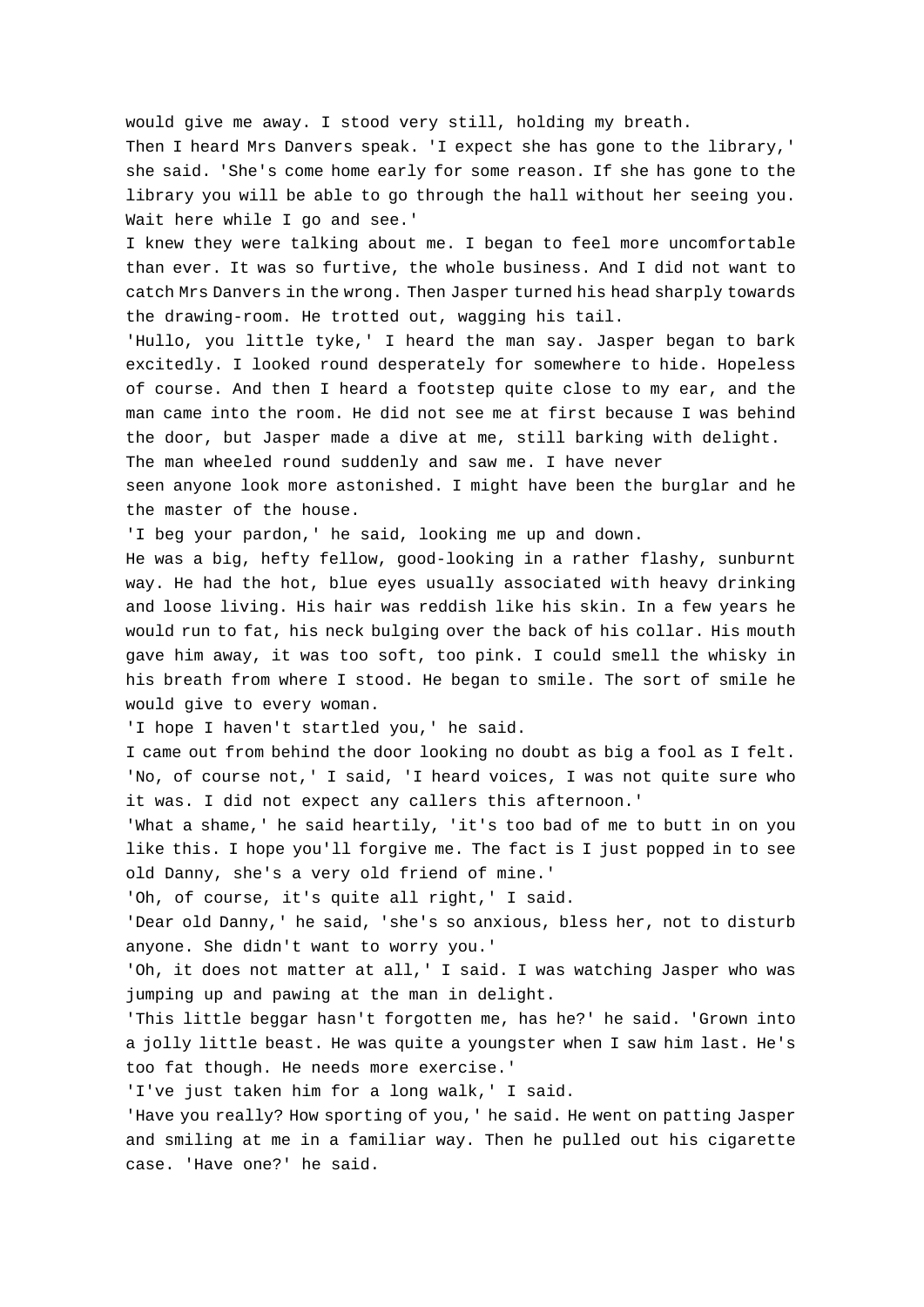'I don't smoke,' I told him.

'Don't you really?' He took one himself and lighted it.

I never minded those things, but it seemed odd to me, in somebody else's room. It was surely rather bad manners? Not polite to me. 'How's old Max?' he said.

I was surprised at his tone. It sounded as though he knew him well. It was queer, to hear Maxim talked of as Max. No one called him that.

'He's very well, thank you,' I said. 'He's gone up to London.' 'And left the bride all alone? Why, that's too bad. Isn't he afraid someone will come and carry you off?'

He laughed, opening his mouth. I did not like his laugh. There was something offensive about it. I did not like him, either. Just then Mrs Danvers came into the room. She turned her eyes upon me and I felt quite cold. Oh, God, I thought, how she must hate me.

'Hullo, Danny, there you are,' said the man; 'all your precautions were in vain. The mistress of the house was hiding behind the door.' And he laughed again. Mrs Danvers did not say anything. She just went on looking at me. 'Well, aren't you going to introduce me?' he said; 'after all it's the usual thing to do, isn't it, to pay one's respect to a bride?'

'This is Mr Favell, Madam,' said Mrs Danvers. She spoke quietly, rather unwillingly. I don't think she wanted to introduce him to me.

'How do you do,' I said, and then, with an effort to be polite, 'Won't you stay to tea?'

He looked very amused. He turned to Mrs Danvers.

'Now isn't that a charming invitation?' he said. 'I've been asked to stay to tea? By heaven, Danny, I've a good mind to.'

I saw her flash a look of warning at him. I felt very uneasy. It was all wrong, this situation. It ought not to be happening at all.

'Well, perhaps you're right,' he said; 'it would have been a lot of fun, all the same. I suppose I had better be going, hadn't I? Come and have a look at my car.' He still spoke in a familiar rather offensive way. I did not want to go and look at his car. I felt very awkward and embarrassed. 'Come on,' he said, 'it's a jolly good little car. Much faster than anything poor old Max ever has.'

I could not think of an excuse. The whole business was so forced and stupid. I did not like it. And why did Mrs Danvers have to stand there looking at me with that smouldering look in her eyes?

'Where is the car?' I said feebly.

'Round the bend in the drive. I didn't drive to the door, I was afraid of disturbing you. I had some idea you probably rested in the afternoon.' I said nothing. The lie was too obvious. We all walked out through the drawing-room and into the hall. I saw him glance over his shoulder and wink at Mrs Danvers. She did not wink in return. I hardly expected she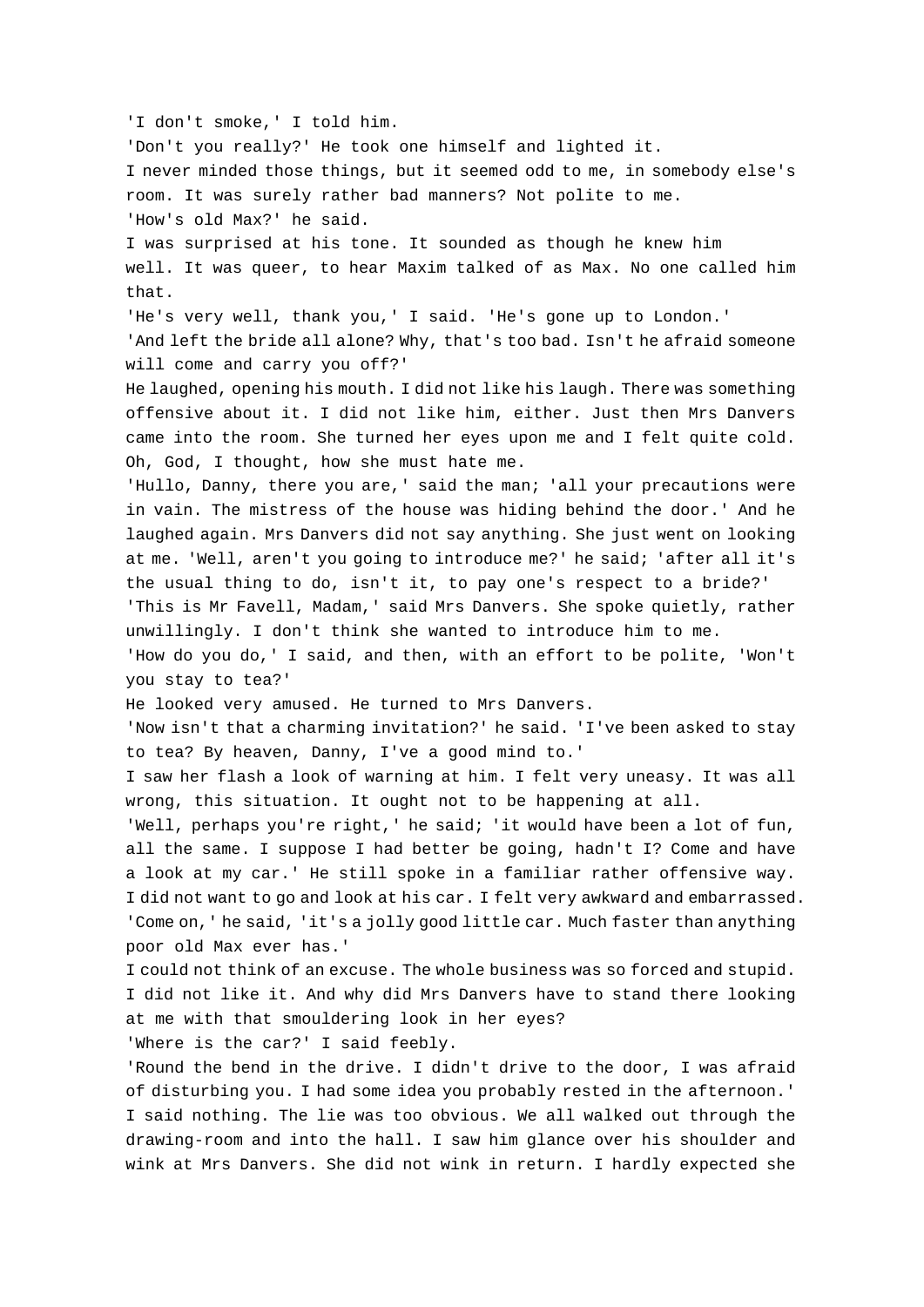would. She looked very hard and grim. Jasper frolicked out on to the drive. He seemed delighted with the sudden appearance of this visitor whom he appeared to know so well.

'I left my cap in the car, I believe,' said the man, pretending to glance round the hall. 'As a matter of fact, I didn't come in this way. I slipped round and bearded Danny in her den. Coming out to see the car too?' He looked inquiringly at Mrs Danvers. She hesitated, watching me out of the tail of her eye.

'No,' she said. 'No, I don't think I'll come out now. Goodbye, Mr Jack.' He seized her hand and shook it heartily. 'Goodbye, Danny: take care of yourself. You know where to get in touch with me always. It's done me a power of good to see you again.' He walked out on to the drive, Jasper dancing at his heels, and I followed him slowly, feeling very uncomfortable still.

'Dear old Manderley,' he said, looking up at the windows. "The place hasn't changed much. I suppose Danny sees to that. What a wonderful woman she is, eh?'

'Yes, she's very efficient,' I said.

'And what do you think of it all? Like being buried down here?'

'I'm very fond of Manderley,' I said stiffly.

'Weren't you living somewhere down in the south of France when Max met you? Monte, wasn't it? I used to know Monte well.'

'Yes, I was in Monte Carlo,' I said.

We had come to his car now. A green sports thing, typical of its owner. 'What do you think of it?' he said.

'Very nice,' I said, politely.

'Come for a run to the lodge gates?' he said.

'No, I don't think I will,' I said. 'I'm rather tired.'

'You don't think it would look too good for the mistress of Manderley to be seen driving with someone like me, is that it?' he said, and he laughed, shaking his head at me.

'Oh, no,' I said, turning rather red. 'No, really.'

He went on looking me up and down in his amused way with those familiar, unpleasant blue eyes. I felt like a barmaid.

'Oh, well, ' he said, 'we mustn't lead the bride astray, must we, Jasper? It wouldn't do at all.' He reached for his cap, and an enormous pair of motoring gloves. He threw his cigarette away on the drive.

'Goodbye,' he said, holding out his hand; 'it's been a lot of fun meeting you.'

'Goodbye,' I said.

'By the way,' he said carelessly, 'it would be very sporting and grand of you if you did not mention this little visit of mine to Max? He doesn't exactly approve of me, I'm afraid; I don't know why, and it might get poor old Danny into trouble.'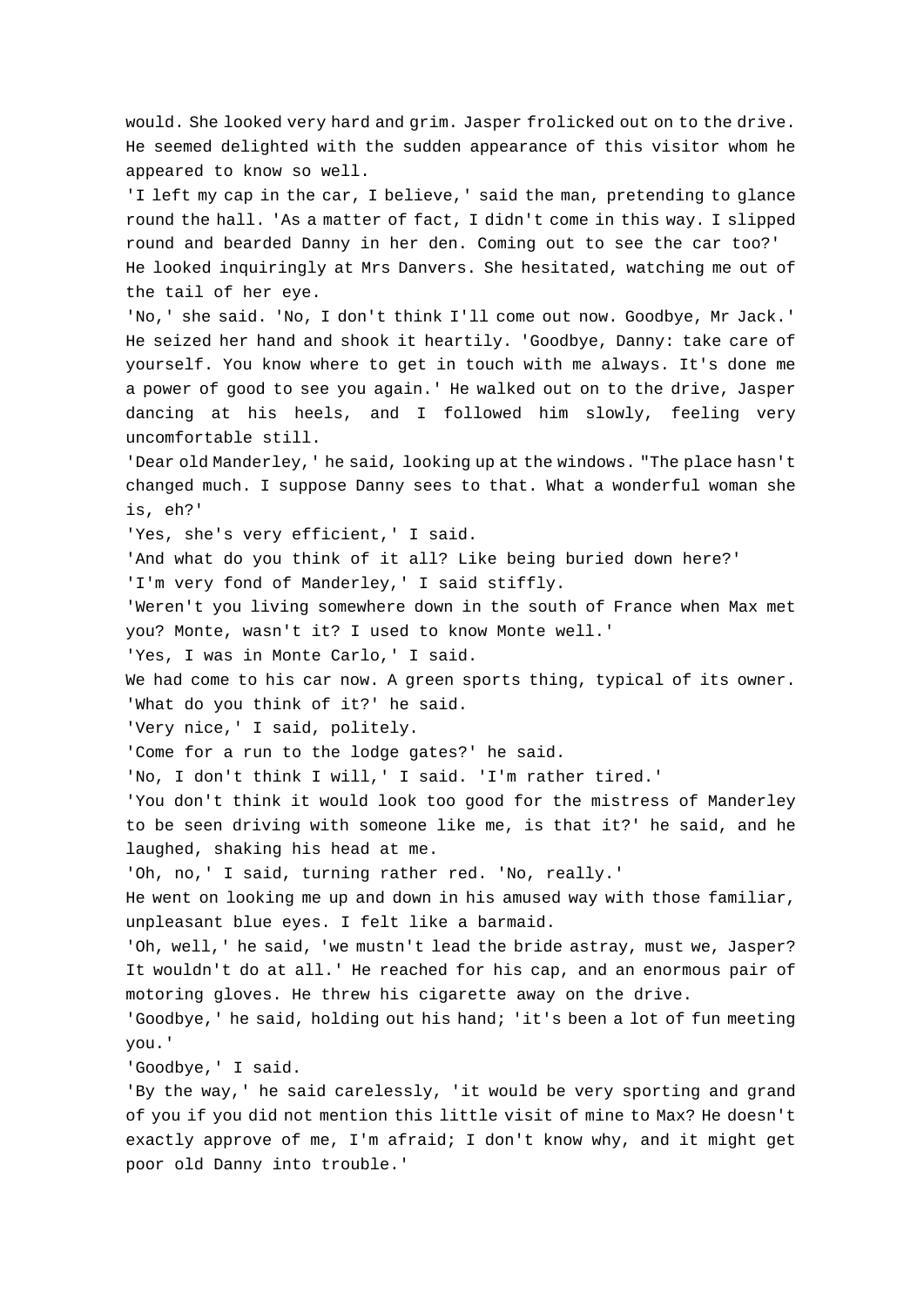'No,' I said awkwardly. 'No, all right.'

'That's very sporting of you. Sure you won't change your mind and come for a run?'

'No, I don't think I will, if you don't mind.'

'Bye-bye, then. Perhaps I'll come and look you up one day. Get down, Jasper, you devil, you'll scratch my paint. I say, I call it a damn shame Max going up to London and leaving you alone like this!'

'I don't mind. I like being alone,' I said.

'Do you, by Jove? What an extraordinary thing. It's all wrong, you know. Against nature. How long have you been married? Three months, isn't it?' 'About that, ' I said.

'I say, I wish I'd got a bride of three months waiting for me at home! I'm a poor lonesome bachelor.' He laughed again, and pulled his cap down over his eyes. 'Fare you well,' he said, starting up the engine, and the car shot down the drive snorting explosive fury from the exhaust, while Jasper stood looking after it, his ears drooping, his tail between his legs.

'Oh, come on, Jasper,' I said, 'don't be so idiotic' I walked slowly back to the house. Mrs Danvers had disappeared. I

stood in the hall and rang the bell. Nothing happened for about five minutes. I rang again. Presently Alice appeared, her face rather aggrieved. 'Yes, Madam?' she said.

'Oh, Alice,' I said, 'isn't Robert there? I rather fancied my tea out under the chestnut tree.'

'Robert went to the post this afternoon, and isn't back yet, Madam,' said Alice. 'Mrs Danvers gave him to understand you would be late for tea. Frith is out too of course. If you want your tea now I can get it for you. I don't think it's quite half past four yet.'

'Oh, it doesn't matter, Alice. I'll wait till Robert comes back,' I said. I supposed when Maxim was away things automatically became slack. I had never known Frith and Robert to be out at the same time. It was Frith's day of course. And Mrs Danvers had sent Robert to the post. And I myself was understood to have gone for a long walk. That man Favell had chosen his time well to pay his call on Mrs Danvers. It was almost too well chosen. There was something not right about it, I was certain of that. And then he had asked me not to say anything to Maxim. It was all very awkward. I did not want to get Mrs Danvers into trouble or make any sort of scene. More important still I did not want to worry Maxim.

I wondered who he was, this man Favell. He had called Maxim 'Max'. No one ever called him Max. I had seen it written once, on the fly-leaf of a book, the letters thin and slanting, curiously pointed, the tail of the M very definite, very long. I thought there was only one person who had ever called him Max ...

As I stood there in the hall, undecided about my tea, wondering what to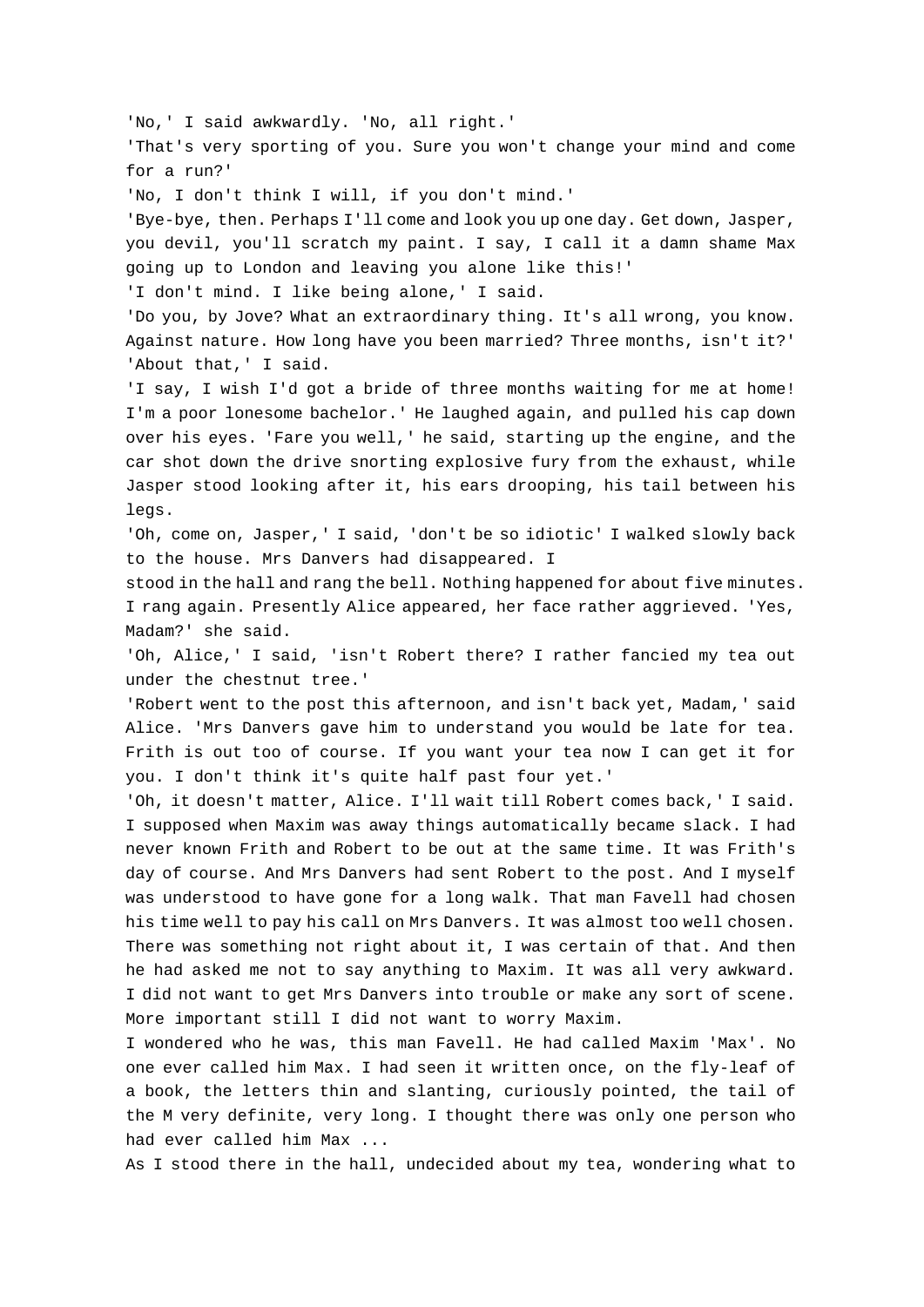do, the thought suddenly came to me that perhaps Mrs Danvers was dishonest, that all this time she was engaged in some business behind Maxim's back, and coming back early as I had today I had discovered her and this man, an accomplice, who had then bluffed his way out by pretending to be familiar with the house and with Maxim. I wondered what they had been doing in the west wing. Why had they closed the shutters when they saw me on the lawn? I was filled with vague disquiet. Frith and Robert had been away. The maids were generally in their bedrooms changing during the afternoon. Mrs Danvers would have the run of the place. Supposing this man was a thief, and Mrs Danvers was in his pay? There were valuable things in the west wing. I had a sudden rather terrifying impulse to creep upstairs now to the west wing and go into those rooms and see for myself. Robert was not yet back. I would just have time before tea. I hesitated, glancing at the gallery. The house seemed very still and quiet. The servants were all in their own quarters beyond the kitchen. Jasper lapped noisily at his drinking bowl below the stairs, the sound echoing in the great stone hall. I began to walk upstairs. My heart was beating in a queer excited way.

chapter fourteen

I found myself in the corridor where I had stood that first morning. I had not been there since, nor had I wished to go. The sun streamed in from the window in the alcove and made gold patterns on the dark panelling. There was no sound at all. I was aware of the same musty, unused smell that had been before. I was uncertain which way to go. The plan of the rooms was not familiar to me. I remembered then that last time Mrs Danvers had come out of a door here, just behind me, and it seemed to me that the position of the room would make it the one I wanted, whose windows looked out upon the lawns to the sea. I turned the handle of the door and went inside. It was dark of course, because of the shutters. I felt for the electric light switch on the wall and turned it on. I was standing in a little ante-room, a dressing-room I judged, with big wardrobes round the wall, and at the end of this room was another door, open, leading to a larger room. I went through to this room, and turned on the light. My

first impression was one of shock because the room was fully furnished, as though in use.

I had expected to see chairs and tables swathed in dust-sheets, and dust-sheets too over the great double bed against the wall. Nothing was covered up. There were brushes and combs on the dressing-table, scent, and powder. The bed was made up, I saw the gleam of white linen on the pillow-case, and the tip of a blanket beneath the quilted coverlet. There were flowers on the dressing-table and on the table beside the bed. Flowers too on the carved mantelpiece. A satin dressing-gown lay on a chair, and a pair of bedroom slippers beneath. For one desperate moment I thought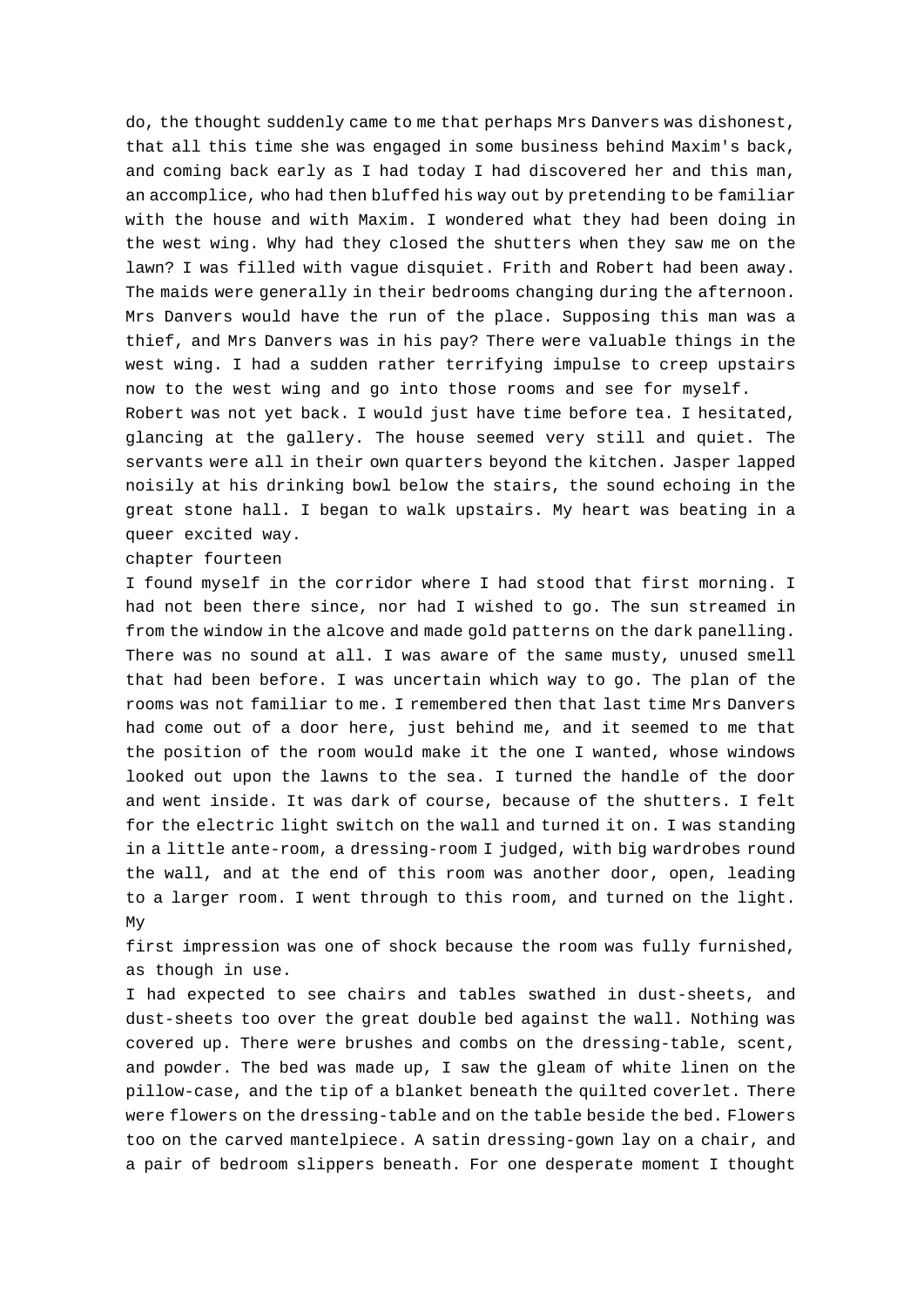that something had happened to my brain, that I was seeing back into Time, and looking upon the room as it used to be, before she died ... In a minute Rebecca herself would come back into the room, sit down before the looking-glass at her dressing-table, humming a tune, reach for her comb and run it through her hair. If she sat there I should see her reflection in the glass and she would see me too, standing like this by the door. Nothing happened. I went on standing there, waiting for something to happen. It was the clock ticking on the wall that brought me to reality again. The hands stood at twenty-five past four. My watch said the same. There was something sane and comforting about the ticking of the clock. It reminded me of the present, and that tea would soon be ready for me on the lawn. I walked slowly into the middle of the room. No, it was not used. It was not lived in any more. Even the flowers could not destroy the musty smell. The curtains were drawn and the shutters were closed. Rebecca would never come back to the room again. Even if Mrs Danvers did put the flowers on the mantelpiece and the sheets upon the bed, they would not bring her back. She was dead. She had been dead now for a year. She lay buried in the crypt of the church with all the other dead de Winters. I could hear the sound of the sea very plainly. I went to the window and swung back the shutter. Yes, I was standing at the same window where Favell and Mrs Danvers had stood, half an hour ago. The long shaft of daylight made the electric light look false and yellow. I opened the shutter a little more. The daylight cast a white beam upon the bed. It shone upon the

nightdress-case, lying on the pillow. It shone on the glass top of the dressing-table, on the brushes, and on the scent bottles.

The daylight gave an even greater air of reality to the room. When the shutter was closed and it had been lit by electricity the room had more the appearance of a setting on the stage. The scene set between performances. The curtain having fallen for the night, the evening over, and the first act set for tomorrow's matinee. But the daylight made the room vivid and alive. I forgot the musty smell and the drawn curtains of the other windows. I was a guest again. An uninvited guest. I had strolled into my hostess's bedroom by mistake. Those were her brushes on the dressing-table, that was her dressing-gown and slippers laid out upon the chair.

I realized for the first time since I had come into the room that my legs were trembling, weak as straw. I sat down on the stool by the dressing-table. My heart no longer beat in a strange excited way. It felt as heavy as lead. I looked about me in the room with a sort of dumb stupidity. Yes, it was a beautiful room. Mrs Danvers had not exaggerated that first evening. It was the most beautiful room in the house. That exquisite mantelpiece, the ceiling, the carved bedstead, and the curtain hangings, even the clock on the wall and the candlesticks upon the dressing-table beside me, all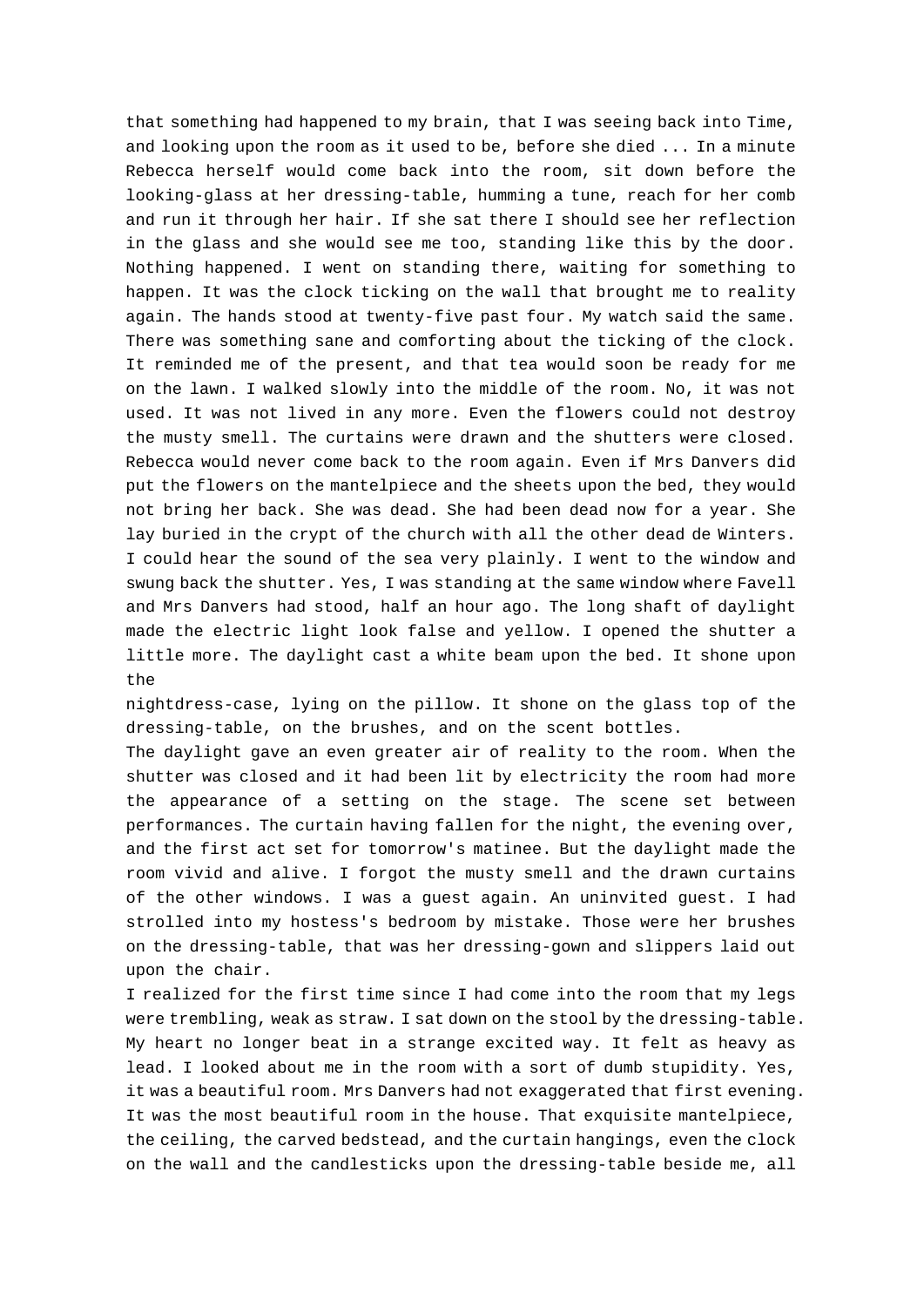were things I would have loved and almost worshipped had they been mine. They were not mine though. They belonged to somebody else. I put out my hand and touched the brushes. One was more worn than its fellow. I understood it well. There was always one brush that had the greater use. Often you forgot to use the other, and when they were taken to be washed there was one that was still quite clean and untouched. How white and thin my face looked in the glass, my hair hanging lank and straight. Did I always look like this? Surely I had more colour as a rule? The reflection stared back at me, sallow and plain.

I got up from the stool and went and touched the dressing-gown on the chair. I picked up the slippers and held them in my hand. I was aware of a growing sense of horror, of horror turning to despair. I touched the quilt on the bed, traced with my fingers the monogram on the nightdress case, R de W, interwoven and interlaced. The letters were corded and strong against the golden satin material. The nightdress was inside the case, thin as gossamer, apricot in colour. I touched it, drew it out from the case, put it against my face. It was cold, quite cold. But there was a dim mustiness about it still where the scent had been. The scent of the white azaleas. I folded it, and put it back into the case, and as I did so I noticed with a sick dull aching in my heart that there were creases in the nightdress, the texture was ruffled, it had not been touched or laundered since it was last worn.

On a sudden impulse I moved away from the bed and went back to the little ante-room where I had seen the wardrobes. I opened one of them. It was as I thought. The wardrobe was full of clothes. There were evening dresses here, I caught the shimmer of silver over the top of the white bags that enfolded them. There was a piece of gold brocade. There, next to it, was velvet, wine-coloured and soft. There was attain of white satin, dripping on the floor of the wardrobe. Peeping out from a piece of tissue paper on a shelf above was an ostrich feather fan.

The wardrobe smelt stuffy, queer. The azalea scent, so fragrant and delicate in the air, had turned stale inside the wardrobe, tarnishing the silver dresses and the brocade, and the breath of it wafted towards me now from the open doors, faded and old. I shut the doors. I went back into the bedroom once again. The gleam of light from the shutter still shone white and clear on the golden coverlet of the bed, picking out clearly and distinctly the tall sloping R of the monogram.

Then I heard a step behind me and turning round I saw Mrs Danvers. I shall never forget the expression on her face. Triumphant, gloating, excited in a strange unhealthy way. I felt very frightened.

'Is anything the matter, Madam?' she said.

I tried to smile at her, and could not. I tried to speak.

'Are you feeling unwell?' she said, coming nearer to me, speaking very softly. I backed away from her. I believe if she had come any closer to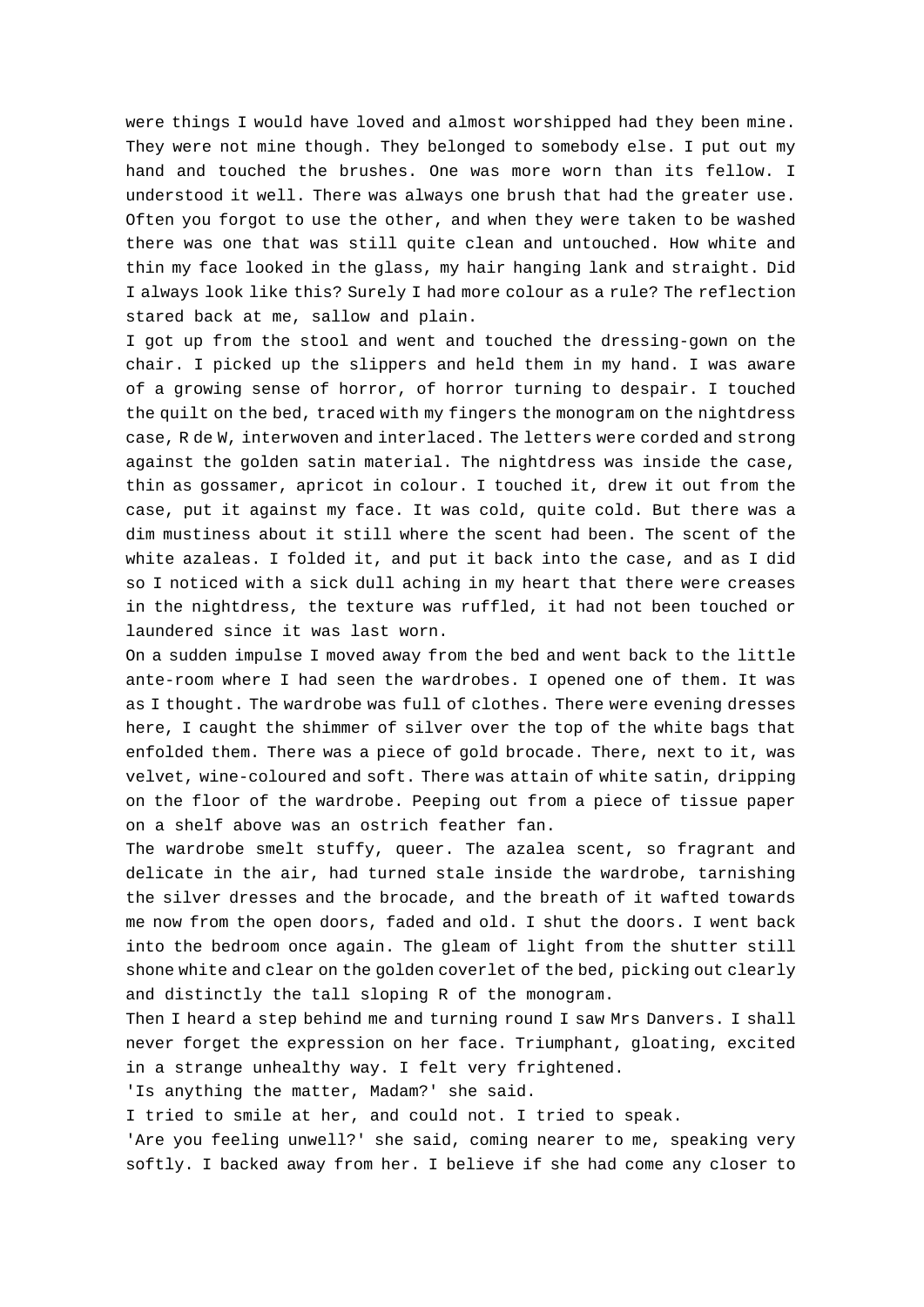me I should have fainted. I felt her breath on my face.

'I'm all right, Mrs Danvers,' I said, after a moment, 'I did not expect to see you. The fact is, I was looking up at the windows

from the lawn. I noticed one of the shutters was not quite closed. I came up to see if I could fasten it.'

'I will fasten it,' she said, and she went silently across the room and clamped back the shutter. The daylight had gone. The room looked unreal again in the false yellow light. Unreal and ghastly.

Mrs Danvers came back and stood beside me. She smiled, and her manner, instead of being still and unbending as it usually was, became startlingly familiar, fawning even.

'Why did you tell me the shutter was open?' she asked. 'I closed it before I left the room. You opened it yourself, didn't you, now? You wanted to see the room. Why have you never asked me to show it to you before? I was ready to show it to you every day. You had only to ask me.'

I wanted to run away, but I could not move. I went on watching her eyes. 'Now you are here, let me show you everything,' she said, her voice ingratiating and sweet as honey, horrible, false. 'I know you want to see it all, you've wanted to for a long time, and you were too shy to ask. It's a lovely room, isn't it? The loveliest room you have ever seen.' She took hold of my arm, and walked me towards the bed. I could not resist her, I was like a dumb thing. The touch of her hand made me shudder. And her voice was low and intimate, a voice I hated and feared.

"That was her bed. It's a beautiful bed, isn't it? I keep the golden coverlet on it always, it was her favourite. Here is her nightdress inside the case. You've been touching it, haven't you? This was the nightdress she was wearing for the last time, before she died. Would you like to touch it again?' She took the nightdress from the case and held it before me. 'Feel it, hold it,' she said, 'how soft and light it is, isn't it? I haven't washed it since she wore it for the last time. I put it out like this, and the dressing-gown and slippers, just as I put them out for her the night she never came back, the night she was drowned.' She folded up the nightgown and put it back in the case. 'I did everything for her, you know,' she said, taking my arm again, leading me to the dressing-gown and slippers. 'We tried maid after maid but not one of them suited. "You maid me better than

anyone, Danny," she used to say, "I won't have anyone but you." Look, this is her dressing-gown. She was much taller than you, you can see by the length. Put it up against you. It comes down to your ankles. She had a beautiful figure. These are her slippers. "Throw me my slips, Danny," she used to say. She had little feet for her height. Put your hands inside the slippers. They are quite small and narrow, aren't they?'

She forced the slippers over my hands, smiling all the while, watching my eyes. 'You never would have thought she was so tall, would you?' she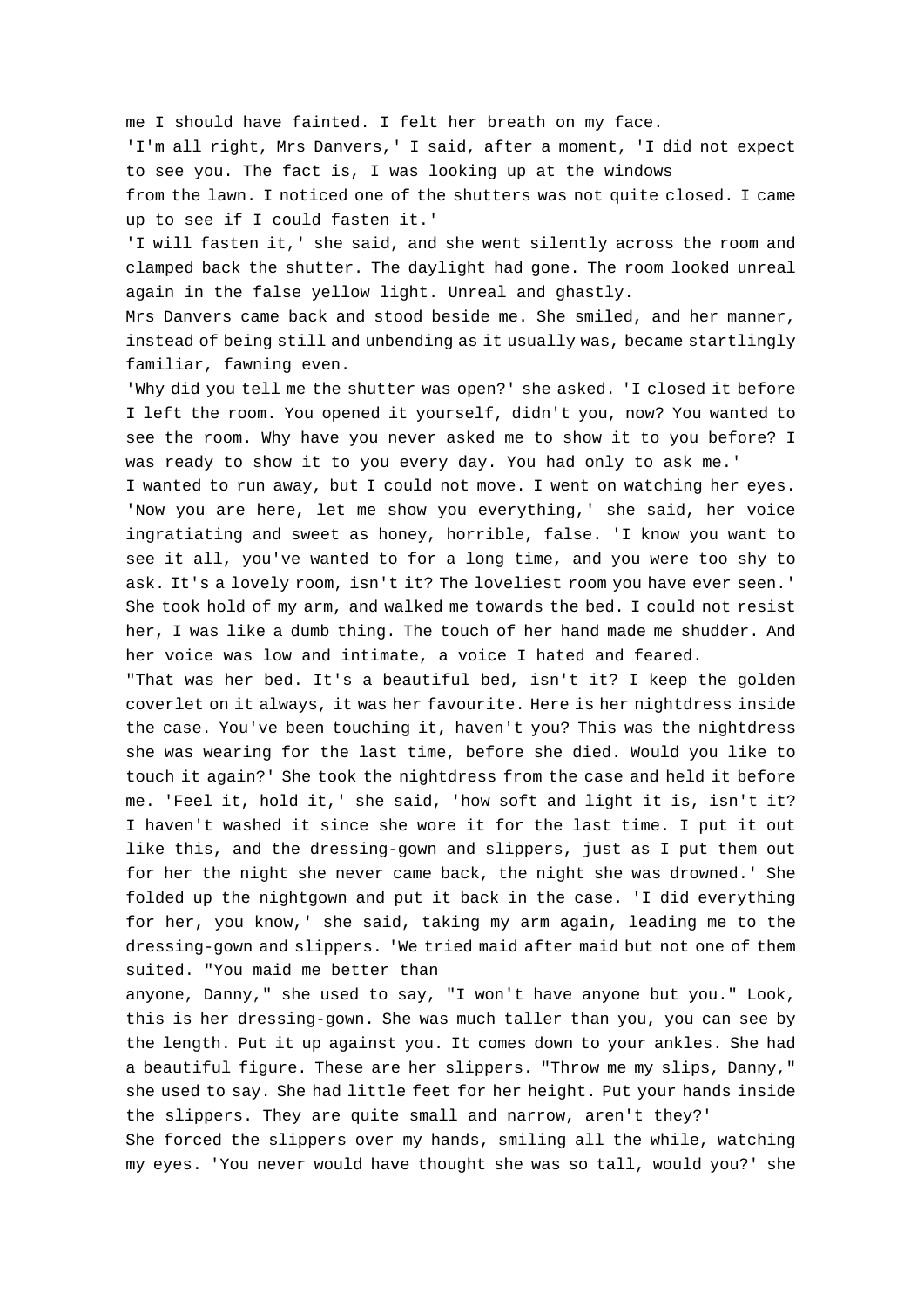said, 'these slippers would fit a tiny foot. She was so slim too. You would forget her height, until she stood beside you. She was every bit as tall as me. But lying there in bed she looked quite a slip of a thing, with her mass of dark hair, standing out from her face like a halo.' She put the slippers back on the floor, and laid the dressing-gown on the chair. 'You've seen her brushes, haven't you?' she said, taking me to the dressing-table; 'there they are, just as she used them, unwashed and untouched. I used to brush her hair for her every evening. "Come on, Danny, hair-drill," she would say, and I'd stand behind her by the stool here, and brush away for twenty minutes at a time. She only wore it short the last few years, you know. It came down below the waist, when she was first married. Mr de Winter used to brush it for her then. I've come into this room time and time again and seen him, in his shirt sleeves, with the two brushes in his hand. "Harder, Max, harder," she would say, laughing up at him, and he would do as she told him. They would be dressing for dinner, you see, and the house filled with guests. "Here, I shall be late," he would say, throwing the brushes to me, and laughing back at her. He was always laughing and gay then.' She paused, her hand still resting on my arm.

'Everyone was angry with her when she cut her hair,' she said, 'but she did not care. "It's nothing to do with anyone but myself," she would say. And of course short hair was much easier for riding and sailing. She was painted on horseback, you know. A famous artist did it. The picture hung in the Academy. Did you ever see it?'

I shook my head. 'No,' I said. 'No.'

'I understood it was the picture of the year,' she went on, 'but Mr de Winter did not care for it, and would not have it at Manderley. I don't think he considered it did her justice. You would like to see her clothes, wouldn't you?' She did not wait for my answer. She led me to the little ante-room and opened the wardrobes, one by one.

'I keep her furs in here,' she said, 'the moths have not got to them yet, and I doubt if they ever will. I'm too careful. Feel that sable wrap. That was a Christmas present from Mr de Winter. She told me the cost once, but I've forgotten it now. This chinchilla she wore in the evenings mostly. Round her shoulders, very often, when the evenings were cold. This wardrobe here is full of her evening clothes. You opened it, didn't you? The latch is not quite closed. I believe Mr de Winter liked her to wear silver mostly. But of course she could wear anything, stand any colour. She looked beautiful in this velvet. Put it against your face. It's soft, isn't it? You can feel it, can't you? The scent is still fresh, isn't it? You could almost imagine she had only just taken it off. I would always know when she had been before me in a room. There would be a little whiff of her scent in the room. These are her underclothes, in this drawer. This pink set here she had never worn. She was wearing slacks of course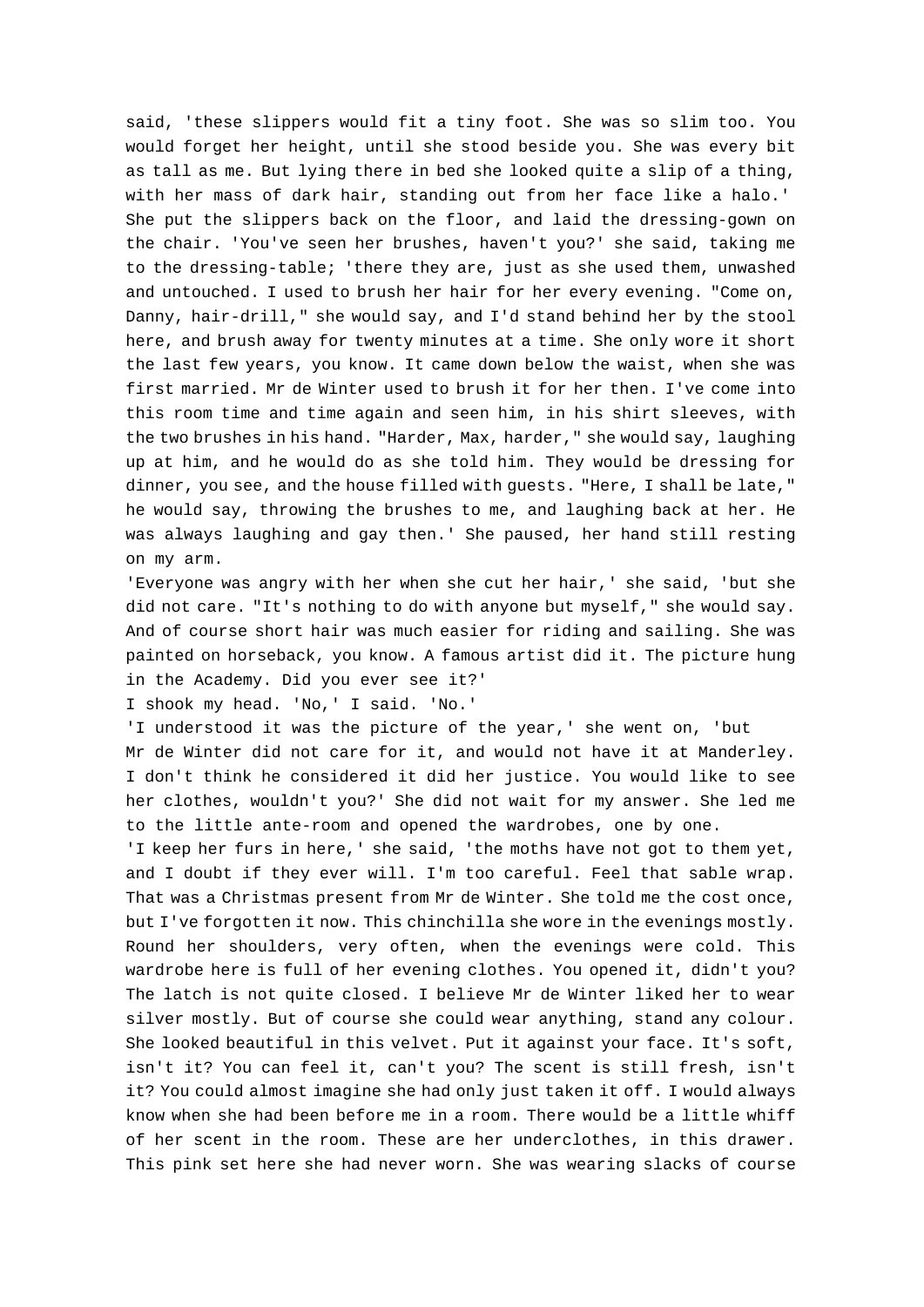and a shirt when she died. They were torn from her body in the water though. There was nothing on the body when it was found, all those weeks afterwards.'

Her fingers tightened on my arm. She bent down to me, her skull's face close, her dark eyes searching mine. 'The rocks had battered her to bits, you know,' she whispered, 'her beautiful face unrecognizable, and both arms gone. Mr de Winter identified her. He went up to Edgecoombe to do it. He went quite alone. He was very ill at the time but he would go. No one could stop him. Not even Mr Crawley.'

She paused, her eyes never leaving my face. 'I shall always blame myself for the accident,' she said, 'it was my fault for being out that evening. I had gone into Kerrith for the afternoon and stayed there late, as Mrs de Winter was up in London and not expected back until much later. That's why I did not hurry back. When I came in, about half past nine, I heard she had returned just before seven, had her dinner, and then went out again. Down to the beach of course. I felt worried then. It was

blowing from the south-west. She would never have gone if I'd been in. She always listened to me. "I wouldn't go out this evening, it's not fit," I should have said, and she would have answered me "All right, Danny, you old fuss-pot." And we would have sat up here talking no doubt, she telling me all she had done in London, like she always did.'

My arm was bruised and numb from the pressure of her fingers. I could see how tightly the skin was stretched across her face, showing the cheekbones. There were little patches of yellow beneath her ears.

'Mr de Winter had been dining with Mr Crawley down at his house,' she went on. 'I don't know what time he got back, I dare say it was after eleven. But it began to blow quite hard just before midnight, and she had not come back. I went downstairs, but there were no lights under the library door. I came upstairs again and knocked on the dressing-room door. Mr de Winter answered at once, "Who is it, what do you want?" he said. I told him I was worried about Mrs de Winter not being back. He waited a moment, and then he came and opened the door in his dressing-gown. "She's spending the night down at the cottage I expect," he said. "I should go to bed if I were you. She won't come back here to sleep if it goes on like this." He looked tired, and I did not like to disturb him. After all, she spent many nights at the cottage, and had sailed in every sort of weather. She might not even have gone for a sail, but just wanted the night at the cottage as a change after London. I said good night to Mr de Winter and went back to my room. I did not sleep though. I kept wondering what she was doing.'

She paused again. I did not want to hear any more. I wanted to get away from her, away from the room.

'I sat on my bed until half past five,' she said, 'then I couldn't wait there any longer. I got up and put on my coat and went down through the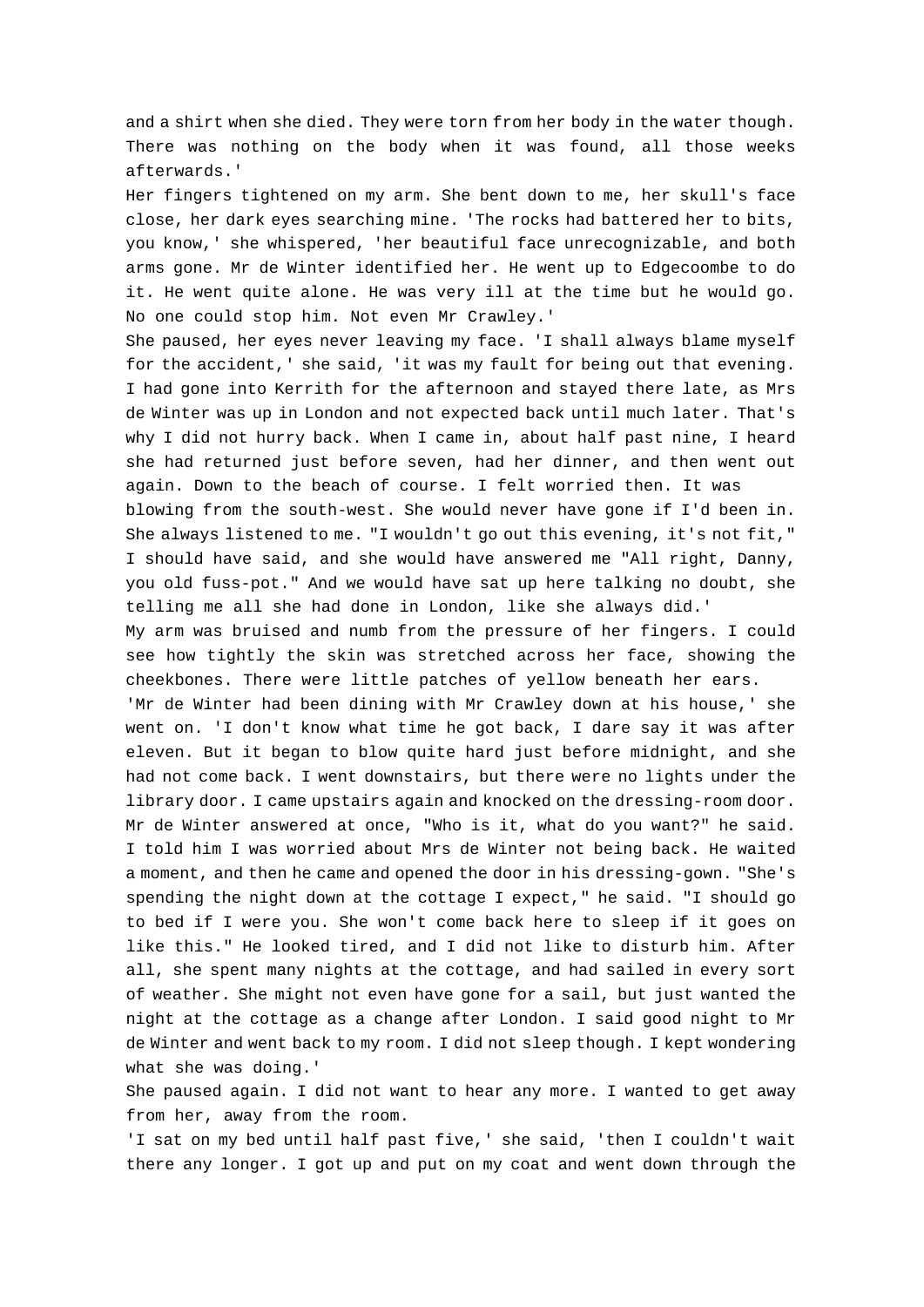woods to the beach. It was getting light, but there was still a misty sort of rain falling, although the wind had dropped. When I got to the beach I saw the buoy there in the water and the dinghy, but the boat had gone ...' It seemed to me that I could see the cove in the grey morning light, feel the thin drizzle on my face, and peering through the mist could

make out, shadowy and indistinct, the low dark outline of the buoy. Mrs Danvers loosened the pressure on my arm. Her hand fell back again to her side. Her voice lost all expression, became the hard mechanical voice of every day.

'One of the life-buoys was washed up at Kerrith in the afternoon,' she said, 'and another was found the next day by some crabbers on the rocks below the headland. Bits and pieces of rigging too would come in with the tide.' She turned away from me, and closed the chest of drawers. She straightened one of the pictures on the wall. She picked up a piece of fluff from the carpet. I stood watching her, not knowing what to do. 'You know now', she said, 'why Mr de Winter does not use these rooms any more. Listen to the sea.'

Even with the windows closed and the shutters fastened I could hear it; a low sullen murmur as the waves broke on the white shingle in the cove. The tide would be coming in fast now and running up the beach nearly to the stone cottage.

'He has not used these rooms since the night she was drowned,' she said. 'He had his things moved out from the dressing-room. We made up one of the rooms at the end of the corridor. I don't think he slept much even there. He used to sit in the armchair. There would be cigarette ash all round it in the morning. And in the daytime Frith would hear him in the library pacing up and down. Up and down, up and down.'

I too could see the ash on the floor beside the chair. I too could hear his footsteps; one, two, one, two, backwards and forwards across the library ... Mrs Danvers closed the door softly between the bedroom and the ante-room where we were standing, and put out the light. I could not see the bed any more, nor the nightdress case upon the pillow, nor the dressing-table, nor the slippers by the chair. She crossed the ante-room and put her hand on the knob of the door and stood waiting for me to follow her.

'I come to the rooms and dust them myself every day,' she said. 'If you want to come again you have only to tell me. Ring me on the house telephone. I shall understand. I don't allow the maids up here. No one ever comes but me.'

Her manner was fawning again, intimate and unpleasant.

The smile on her face was a false, unnatural thing. 'Sometimes when Mr de Winter is away, and you feel lonely, you might like to come up to these rooms and sit here. You have only to tell me. They are such beautiful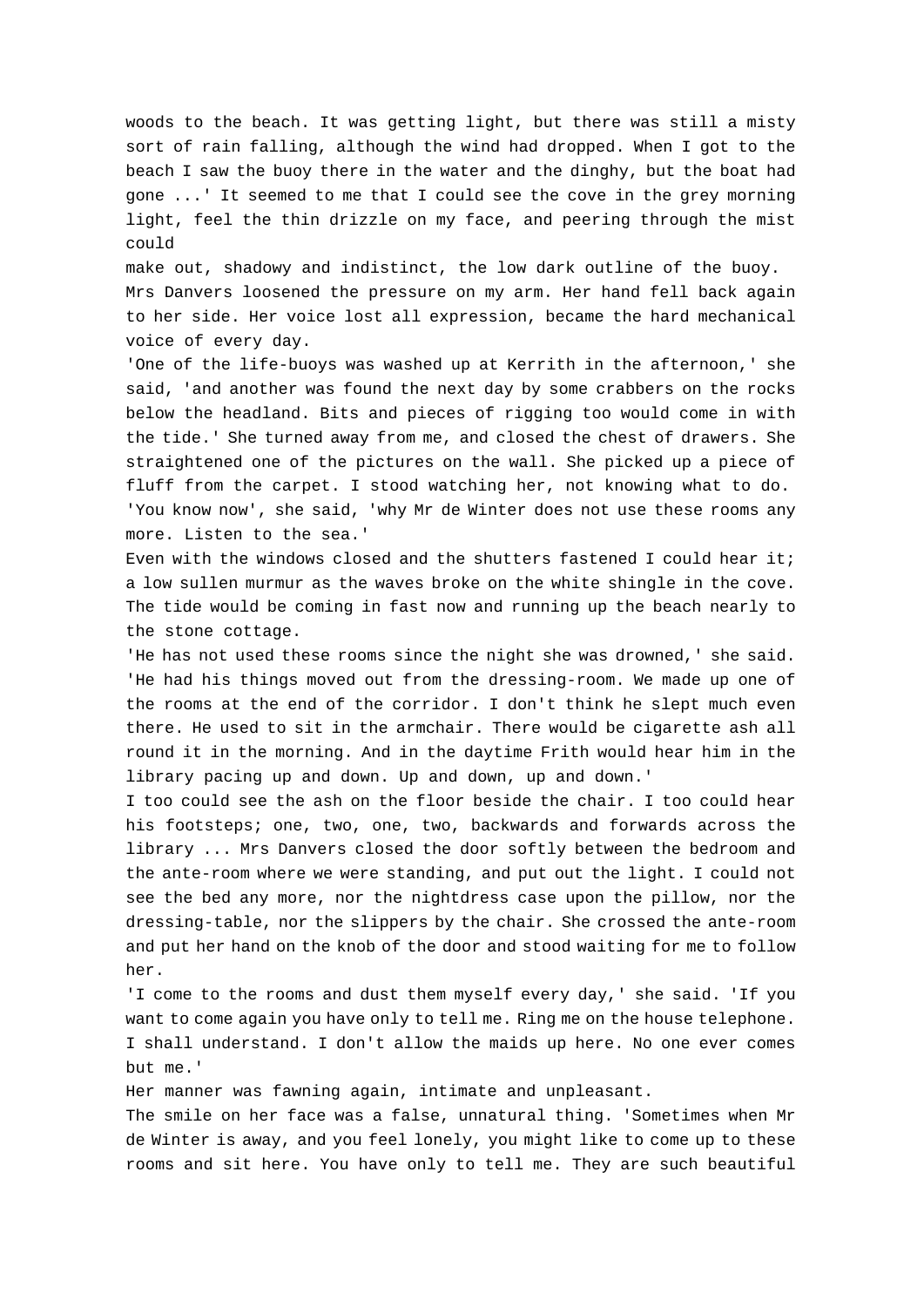rooms. You would not think she had gone now for so long, would you, not by the way the rooms are kept? You would think she had just gone out for a little while and would be back in the evening.'

I forced a smile. I could not speak. My throat felt dry and tight.

'It's not only this room,' she said. 'It's in many rooms in the house. In the morning-room, in the hall, even in the little flower-room. I feel her everywhere. You do too, don't you?'

She stared at me curiously. Her voice dropped to a whisper. 'Sometimes, when I walk along the corridor here, I fancy I hear her just behind me. That quick, light footstep. I could not mistake it anywhere. And in the minstrels' gallery above the hall. I've seen her leaning there, in the evenings in the old days, looking down at the hall below and calling to the dogs. I can fancy her there now from time to time. It's almost as though I catch the sound of her dress sweeping the stairs as she comes down to dinner.' She paused. She went on looking at me, watching my eyes. 'Do you think she can see us, talking to one another now?' she said slowly. 'Do you think the dead come back and watch the living?'

I swallowed. I dug my nails into my hands.

'I don't know,' I said. 'I don't know.' My voice sounded high-pitched and unnatural. Not my voice at all.

'Sometimes I wonder,' she whispered. 'Sometimes I wonder if she comes back here to Manderley and watches you and Mr de Winter together.'

We stood there by the door, staring at one another. I could not take my eyes away from hers. How dark and sombre they were in the white skull's face of hers, how malevolent, how full of hatred. Then she opened the door into the corridor. 'Robert is back now,' she said. 'He came back a quarter of an hour ago. He has orders to take your tea out under the chestnut tree.'

She stepped aside for me to pass. I stumbled out on to the corridor, not looking where I was going. I did not speak to her, I went down the stairs blindly, and turned the corner and pushed

through the door that led to my own rooms in the east wing. I shut the door of my room and turned the key, and put the key in my pocket.

Then I lay down on my bed and closed my eyes. I felt deadly sick. chapter fifteen

Maxim rang up the next morning to say he would be back about seven. Frith took the message. Maxim did not ask to speak to me himself. I heard the telephone ring while I was at breakfast and I thought perhaps Frith would come into the dining-room and say 'Mr de Winter on the telephone, Madam.' I had put down my napkin and had risen to my feet. And then Frith came back into the dining-room and gave me the message.

He saw me push back my chair and go to the door. 'Mr de Winter has rung off, Madam,' he said, 'there was no message. Just that he would be back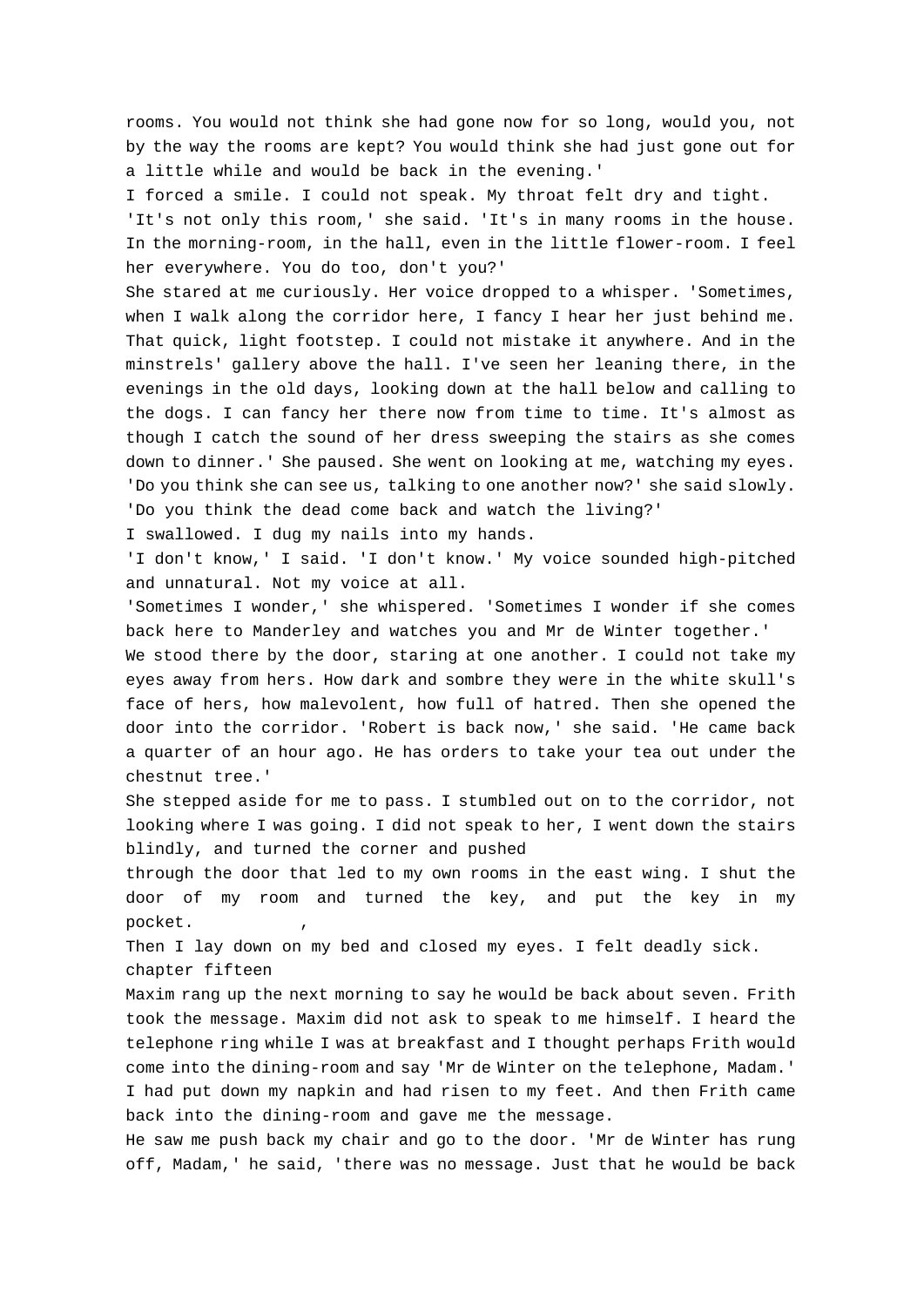about seven.'

I sat down in my chair again and picked up my napkin. Frith must have thought me eager and stupid rushing across the dining-room.

'All right, Frith. Thank you,' I said.

I went on eating my eggs and bacon, Jasper at my feet, the old dog in her basket in the corner. I wondered what I should do with my day. I had slept badly; perhaps because I was alone in the room. I had been restless, waking up often, and when I glanced at my clock I saw the hands had scarcely moved. When I did fall asleep I had varied, wandering dreams. We were walking through woods, Maxim and I, and he was always just a little ahead of me. I could not keep up with him. Nor could I see his face. Just his figure, striding away in front of me all the time. I must have cried while I slept, for when I woke in the

morning the pillow was damp. My eyes were heavy too, when I looked in the glass. I looked plain, unattractive. I rubbed a little rouge on my cheeks in a wretched attempt to give myself colour. But it made me worse. It gave me a false clown look. Perhaps I did not know the best way to put it on. I noticed Robert staring at me as I crossed the hall and went into breakfast.

About ten o'clock as I was crumbling some pieces for the birds on the terrace the telephone rang again. This time it was for me. Frith came and said Mrs Lacy wanted to speak to me.

'Good morning, Beatrice,' I said.

'Well, my dear, how are you?' she said, her telephone voice typical of herself, brisk, rather masculine, standing no nonsense, and then not waiting for my answer. 'I thought of motoring over this afternoon and looking up Gran. I'm lunching with people about twenty miles from you. Shall I come and pick you up and we'll go together? It's time you met the old lady, you know.'

'I'd like to very much, Beatrice,' I said.

'Splendid. Very well, then. I'll come along for you about half past three. Giles saw Maxim at the dinner. Poor food, he said, but excellent wine. All right, my dear, see you later.'

The click of the receiver, and she was gone. I wandered back into the garden. I was glad she had rung up and suggested the plan of going over to see the grandmother. It made something to look forward to, and broke the monotony of the day. The hours had seemed so long until seven o'clock. I did not feel in my holiday mood today, and I had no wish to go off with Jasper to the Happy Valley and come to the cove and throw stones in the water. The sense of freedom had departed, and the childish desire to run across the lawns in sand-shoes. I went and sat down with a book and The Times and my knitting in the rose-garden, domestic as a matron, yawning in the warm sun while the bees hummed amongst the flowers.

I tried to concentrate on the bald newspaper columns, and later to lose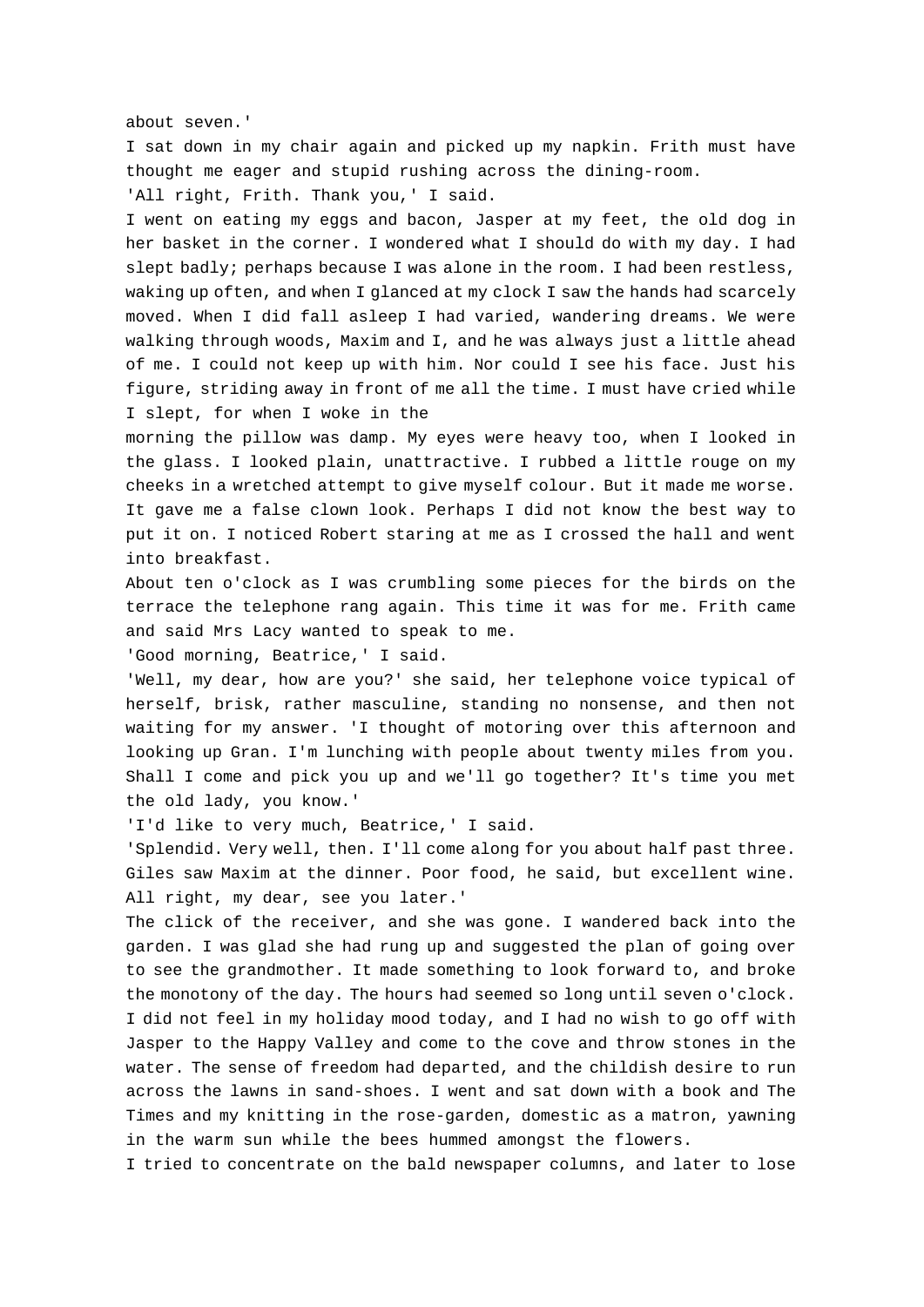myself in the racy plot of the novel in my hands. I did not want to think of yesterday afternoon and Mrs Danvers. I tried to forget that she was in the house at this moment, perhaps looking down on me from one of the windows. And now and

again, when I looked up from my book or glanced across the garden, I had the feeling I was not alone.

There were so many windows in Manderley, so many rooms that were never used by Maxim and myself that were empty now; dust-sheeted, silent, rooms that had been occupied in the old days when his father and his grandfather had been alive, when there had been much entertaining, many servants. It would be easy for Mrs Danvers to open those doors softly and close them again, and then steal quietly across the shrouded room and look down upon me from behind the drawn curtains.

I should not know. Even if I turned in my chair and looked up at the windows I would not see her. I remembered a game I had played as a child that my friends next-door had called 'Grandmother's Steps' and myself 'Old Witch'. You had to stand at the end of the garden with your back turned to the rest, and one by one they crept nearer to you, advancing in short furtive fashion. Every few minutes you turned to look at them, and if you saw one of them moving the offender had to retire to the back line and begin again. But there was always one a little bolder than the rest, who came up very close, whose movement was impossible to detect, and as you waited there, your back turned, counting the regulation Ten, you knew, with a fatal terrifying certainty, that before long, before even the Ten was counted, this bold player would pounce upon you from behind, unheralded, unseen, with a scream of triumph. I felt as tense and expectant as I did then. I was playing 'Old Witch' with Mrs Danvers.

Lunch was a welcome break to the long morning. The calm efficiency of Frith, and Robert's rather foolish face, helped me more than my book and my newspaper had done. And at half past three, punctual to the moment, I heard the sound of Beatrice's car round the sweep of the drive and pull up at the steps before the house. I ran out to meet her, ready dressed, my gloves in my hand. 'Well, my dear, here I am, what a splendid day, isn't it?' She slammed the door of the car and came up the steps to meet me. She gave me a hard swift kiss, brushing me somewhere near the ear. 'You don't look well,' she said immediately, looking me up

and down, 'much too thin in the face and no colour. What's wrong with you?'

'Nothing,' I said humbly, knowing the fault of my face too well. 'I'm not a person who ever has much colour.'

'Oh, bosh,' she replied, 'you looked quite different when I saw you before.'

'I expect the brown of Italy has worn off,' I said, getting into the car. 'H'mph,' she said shortly, 'you're as bad as Maxim. Can't stand any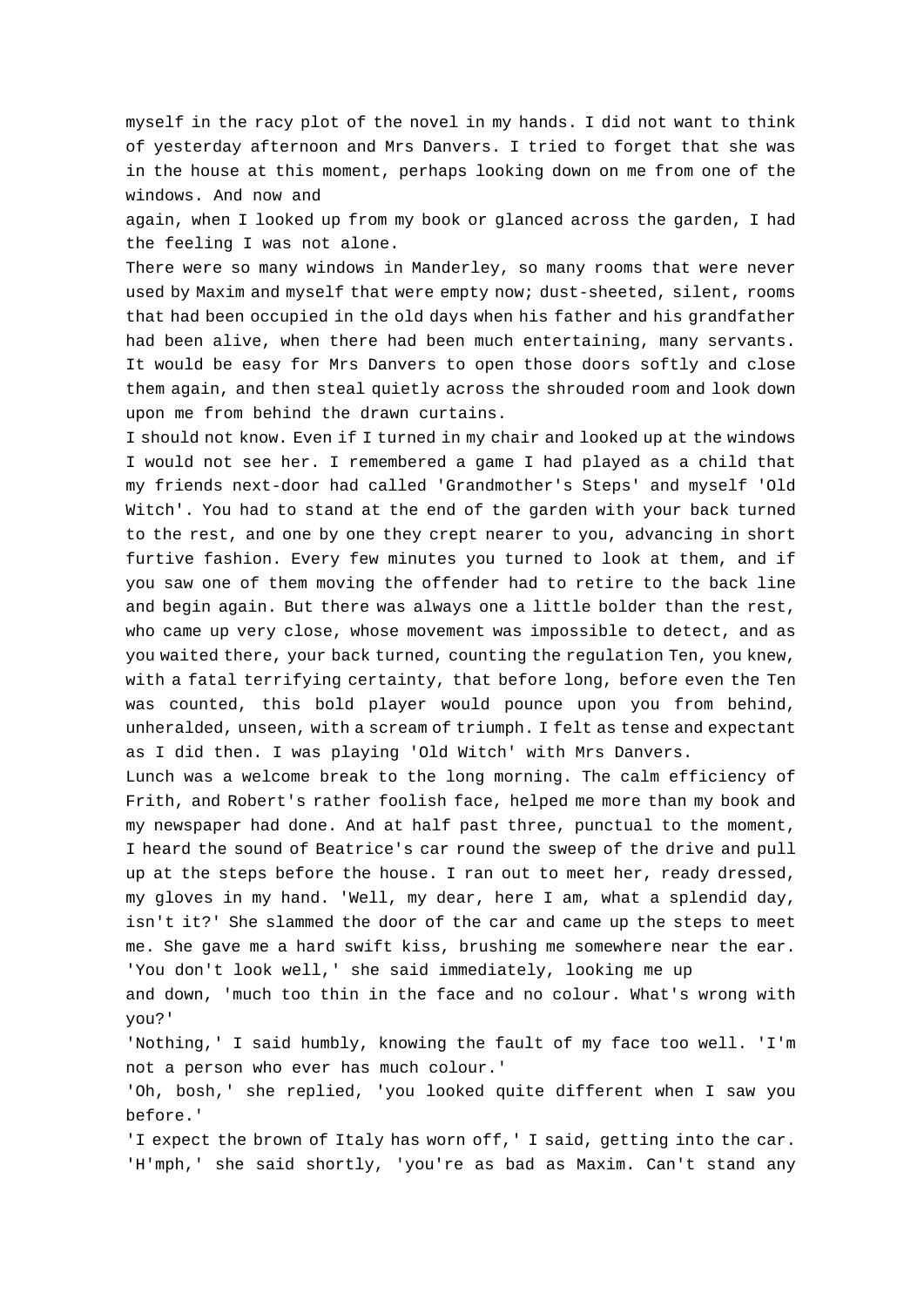criticism about your health. Slam the door hard or it doesn't shut.' We started off down the drive, swerving at the corner, going rather too fast. 'You're not by any chance starting an infant, are you?' she said, turning her hawk-brown eyes upon me.

'No,' I said awkwardly. 'No, I don't think so.' 'No morning sickness or anything like that?'

'No.'

'Oh, well - of course it doesn't always follow. I never turned a hair when Roger was born. Felt as fit as a fiddle the whole nine months. I played golf the day before he arrived. There's nothing to be embarrassed about in the facts of nature, you know. If you have any suspicions you had better tell me.'

'No, really, Beatrice,' I said, 'there's nothing to tell.'

'I must say I do hope you will produce a son and heir before long. It would be so terribly good for Maxim. I hope you are doing nothing to prevent it.'

'Of course not,' I said. What an extraordinary conversation.

'Oh, don't be shocked,' she said, 'you must nevermind what I say. After all, brides of today are up to everything. It's a damn nuisance if you want to hunt and you land yourself with an infant your first season. Quite enough to break a marriage up if you are both keen. Wouldn't matter in your case. Babies needn't interfere with sketching. How is the sketching, by the way?'

'I'm afraid I don't seem to do much,' I said.

'Oh, really? Nice weather, too, for sitting out of doors. You only need a camp-stool and a box of pencils, don't you? Tell me, were you interested in those books I sent you?'

'Yes, of course,' I said. 'It was a lovely present, Beatrice.'

She looked pleased. 'Glad you liked them,' she said.

The car sped along. She kept her foot permanently on the accelerator, and took every corner at an acute angle. Two motorists we passed looked out of their windows outraged as she swept by, and one pedestrian in a lane waved his stick at her. I felt rather hot for her. She did not seem to notice though. I crouched lower in my seat.

'Roger goes up to Oxford next term,' she said, 'heaven knows what he'll do with himself. Awful waste of time I think, and so does Giles, but we couldn't think what else to do with him. Of course he's just like Giles and myself. Thinks of nothing but horses. What on earth does this car in front think it's doing? Why don't you put out your hand, my good man? Really, some of these people on the road today ought to be shot.'

We swerved into a main road, narrowly avoiding the car ahead of us. 'Had any people down to stay?' she asked.

'No, we've been very quiet,' I said.

'Much better, too,' she said, 'awful bore, I always think, those big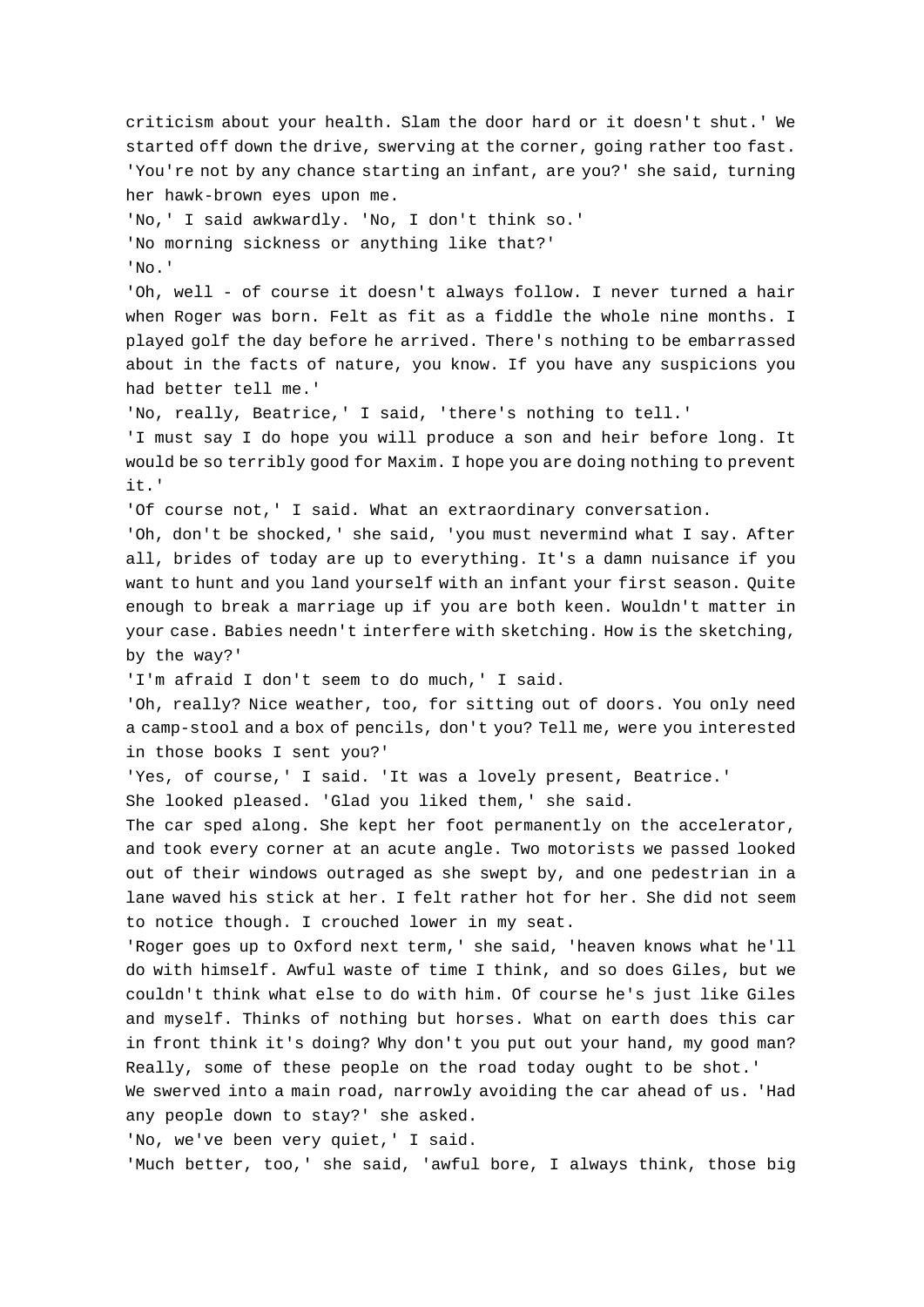parties. You won't find it alarming if you come to stay with us. Very nice lot of people all round, and we all know one another frightfully well. We dine in one another's houses, and have our bridge, and don't bother with outsiders. You do play bridge, don't you?' 'I'm not very good, Beatrice.'

'Oh, we shan't mind that. As long as you can play. I've no patience with people who won't learn. What on earth can one do with them between tea and dinner in the winter, and after dinner? One can't just sit and talk.' I wondered why. However, it was simpler not to say anything.

'It's quite amusing now Roger is a reasonable age,' she went on, 'because he brings his friends to stay, and we have really good fun. You ought to have been with us last Christmas. We had charades. My dear, it was the greatest fun. Giles was in his element. He adores dressing up, you know, and after a glass or two of champagne he's the funniest thing you've ever seen. We often say he's missed his vocation and ought to have been on the stage.' I thought of Giles, and his large moon face, his horn spectacles. I felt the sight of him being funny after champagne would embarrass me. 'He and another man, a great friend of ours, Dickie Marsh, dressed up as women and sang a duet. What exactly it had to do with the word in the charade nobody knew, but it did not matter. We all roared.' I smiled politely. 'Fancy, how funny,' I said.

I saw them all rocking from side to side in Beatrice's drawing-room. All these friends who knew one another so well. Roger would look like Giles. Beatrice was laughing again at the memory. 'Poor Giles,' she said. 'I shall never forget his face when Dick squirted the soda syphon down his back. We were all in fits.'

I had an uneasy feeling we might be asked to spend the approaching Christmas with Beatrice. Perhaps I could have influenza.

'Of course our acting was never very ambitious,' she said. 'It was just a lot of fun amongst ourselves. At Manderley now, there is scope for a really fine show. I remember a pageant they had there, some years ago. People from London came down to do it. Of course that type of thing needs terrific organization.'

'Yes,' I said.

She was silent for a while, and drove without speaking.

'How is Maxim?' she said, after a moment.

'Very well, thanks,' I said.

'Quite cheerful and happy?'

'Oh, yes. Yes, rather.'

A narrow village street engaged her attention. I wondered whether I should tell her about Mrs Danvers. About the man Favell. I did not want her to make a blunder though, and perhaps tell Maxim.

'Beatrice,' I said, deciding upon it, 'have you ever heard of someone called Favell? Jack Favell?'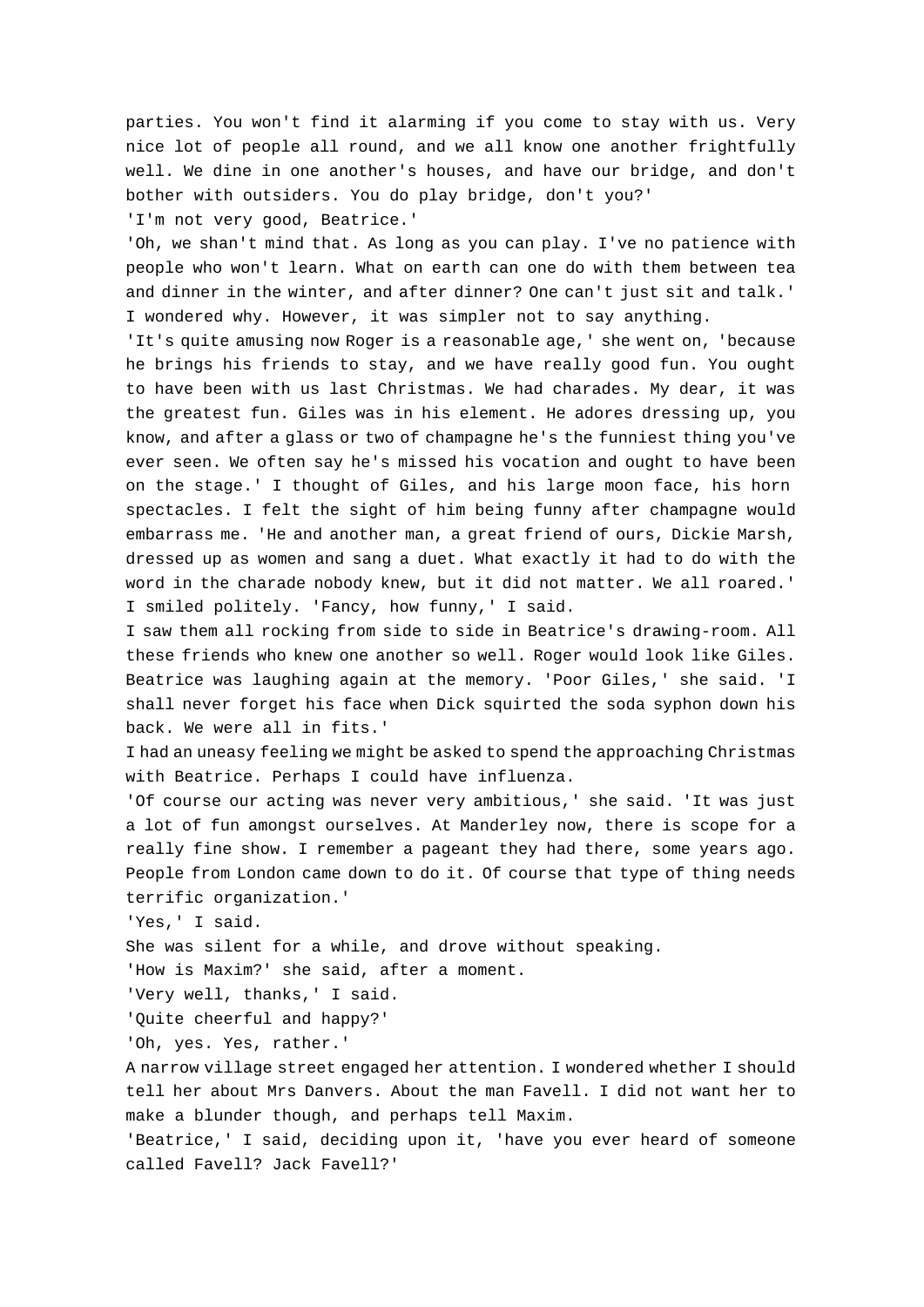'Jack Favell,' she repeated. 'Yes, I do know the name. Wait a minute. Jack Favell. Of course. An awful bounder. I met him once, ages ago.' 'He came to Manderley yesterday to see Mrs Danvers,' I said. 'Really? Oh, well, perhaps he would ...' 'Why?' I said. 'I rather think he was Rebecca's cousin,' she said. I was very surprised. That man her relation? It was not my idea of the sort of cousin Rebecca would have. Jack Favell her cousin. 'Oh,' I said. 'Oh, I hadn't realized that.' 'He probably used to go to Manderley a lot,' said Beatrice. 'I don't know. I couldn't tell you. I was very seldom there.' Her manner was abrupt. It gave me the impression she did not want to pursue the subject. 'I did not take to him much,' I said. 'No,' said Beatrice. 'I don't blame you.' I waited, but she did not say any more. I thought it wiser not to tell her how Favell had asked me to keep the visit a secret. It might lead to some complication. Besides, we were just coming to our destination. A pair of white gates and a smooth gravel drive. 'Don't forget the old lady is nearly blind,' said Beatrice, 'and she's not very bright these days. I telephoned to the nurse that we were coming, so everything will be all right.' The house was large, red-bricked, and gabled. Late Victorian I supposed. Not an attractive house. I could tell in a glance it was the sort of house that was aggressively well-kept by a big staff. And all for one old lady who was nearly blind. A trim parlour-maid opened the door. 'Good afternoon, Norah, how are you?' said Beatrice. 'Very well, thank you, Madam. I hope you are keeping well?' 'Oh, yes, we are all flourishing. How has the old lady been, Norah?' 'Rather mixed, Madam. She has one good day, and then a bad. She's not too bad in herself, you know. She will be pleased to see you I'm sure.' She glanced curiously at me. "This is Mrs Maxim,' said Beatrice. 'Yes, Madam. How do you do,' said Norah. We went through a narrow hall and a drawing-room crowded with furniture to a veranda facing a square clipped lawn. There were many bright geraniums in stone vases on the steps of the veranda. In the corner was a Bath chair. Beatrice's grandmother was sitting there, propped up with pillows and surrounded by shawls. When we came close to her I saw that she had a strong, rather uncanny, resemblance to Maxim. That was what Maxim would look like, if he was very old, if he was blind. The nurse by her side got up from her chair and put a mark in the book she was reading aloud. She smiled at Beatrice. 'How are you, Mrs Lacy?' she said.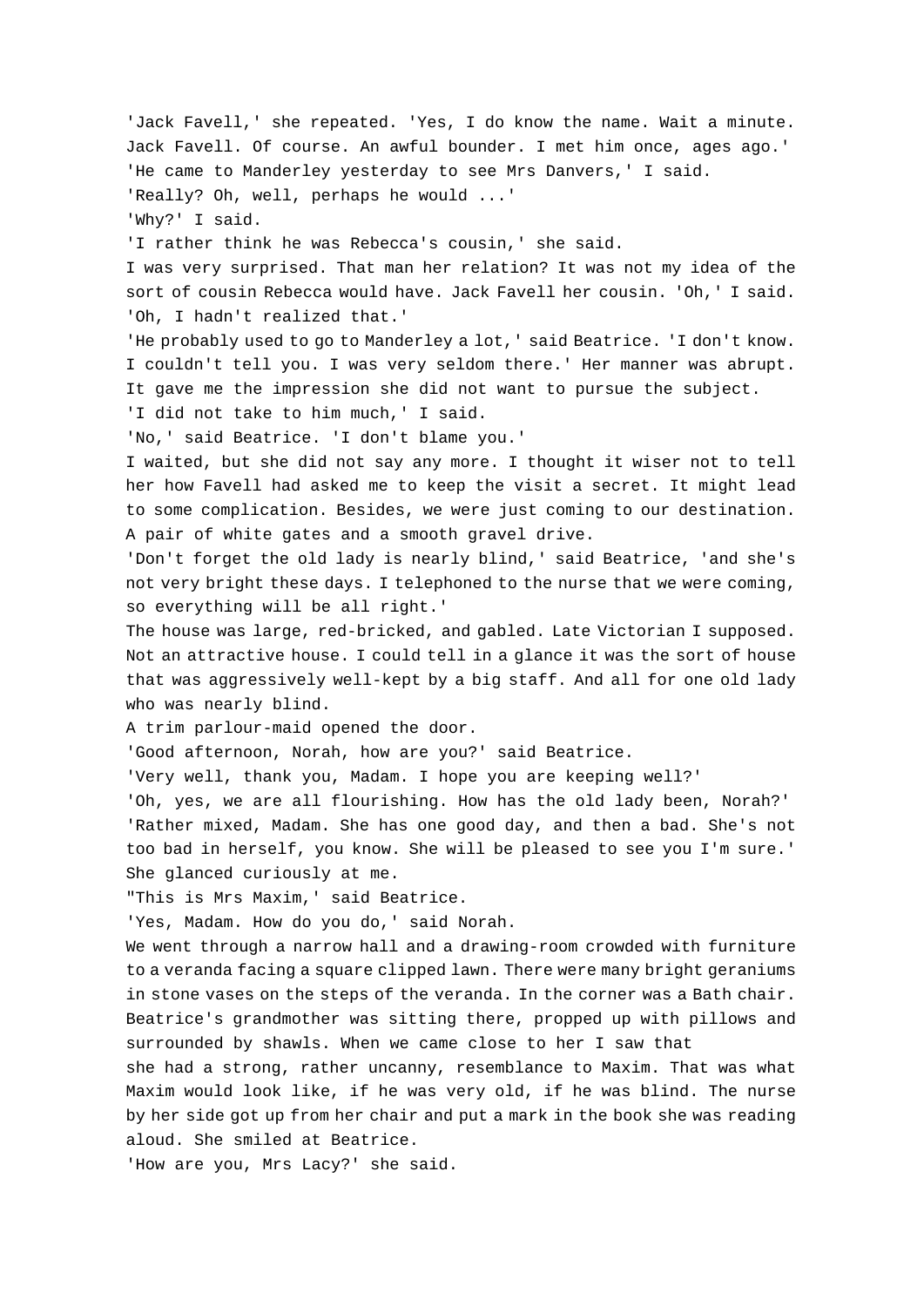Beatrice shook hands with her and introduced me. 'The old lady looks all right,' she said. 'I don't know how she does it, at eighty-six. Here we are, Gran,' she said, raising her voice, 'arrived safe and sound.'

The grandmother looked in our direction. 'Dear Bee,' she said, 'how sweet of you to come and visit me. We're so dull here, nothing for you to do.' Beatrice leant over her and kissed her. 'I've brought Maxim's wife over to see you,' she said, 'she wanted to come and see you before, but she and Maxim have been so busy.'

Beatrice prodded me in the back. 'Kiss her,' she murmured. I too bent down and kissed her on the cheek.

The grandmother touched my face with her fingers. 'You nice thing,' she said, 'so good of you to come. I'm very pleased to see you, dear. You ought to have brought Maxim with you.'

'Maxim is in London,' I said, 'he's coming back tonight.'

'You might bring him next time,' she said. 'Sit down, dear, in this chair, where I can see you. And Bee, come the other side. How is dear Roger? He's a naughty boy, he doesn't come and see me.'

'He shall come during August,' shouted Beatrice; 'he's leaving Eton, you know, he's going up to Oxford.'

'Oh, dear, he'll be quite a young man, I shan't know him.'

'He's taller than Giles now,' said Beatrice.

She went on, telling her about Giles, and Roger, and the horses, and the dogs. The nurse brought out some knitting, and clicked her needles sharply. She turned to me, very bright, very cheerful.

'How are you liking Manderley, Mrs de Winter?'

'Very much, thank you,' I said.

'It's a beautiful spot, isn't it?' she said, the needles jabbing one another. 'Of course we don't get over there now, she's not up to it. I am sorry, I used to love our days at Manderley.'

'You must come over yourself some time,' I said.

"Thank you, I should love to. Mr de Winter is well, I suppose?' 'Yes, very well.'

'You spent your honeymoon in Italy, didn't you? We were so pleased with the picture postcard Mr de Winter sent.'

I wondered whether she used 'we' in the royal sense, or if she meant that Maxim's grandmother and herself were one.

'Did he send one? I can't remember.'

'Oh, yes, it was quite an excitement. We love anything like that. We keep a scrapbook you know, and paste anything to do with the family inside it. Anything pleasant, that is.'

'How nice,' I said.

I caught snatches of Beatrice's conversation on the other side. 'We had to put old Marksman down,' she was saying. 'You remember old Marksman? The best hunter I ever had.'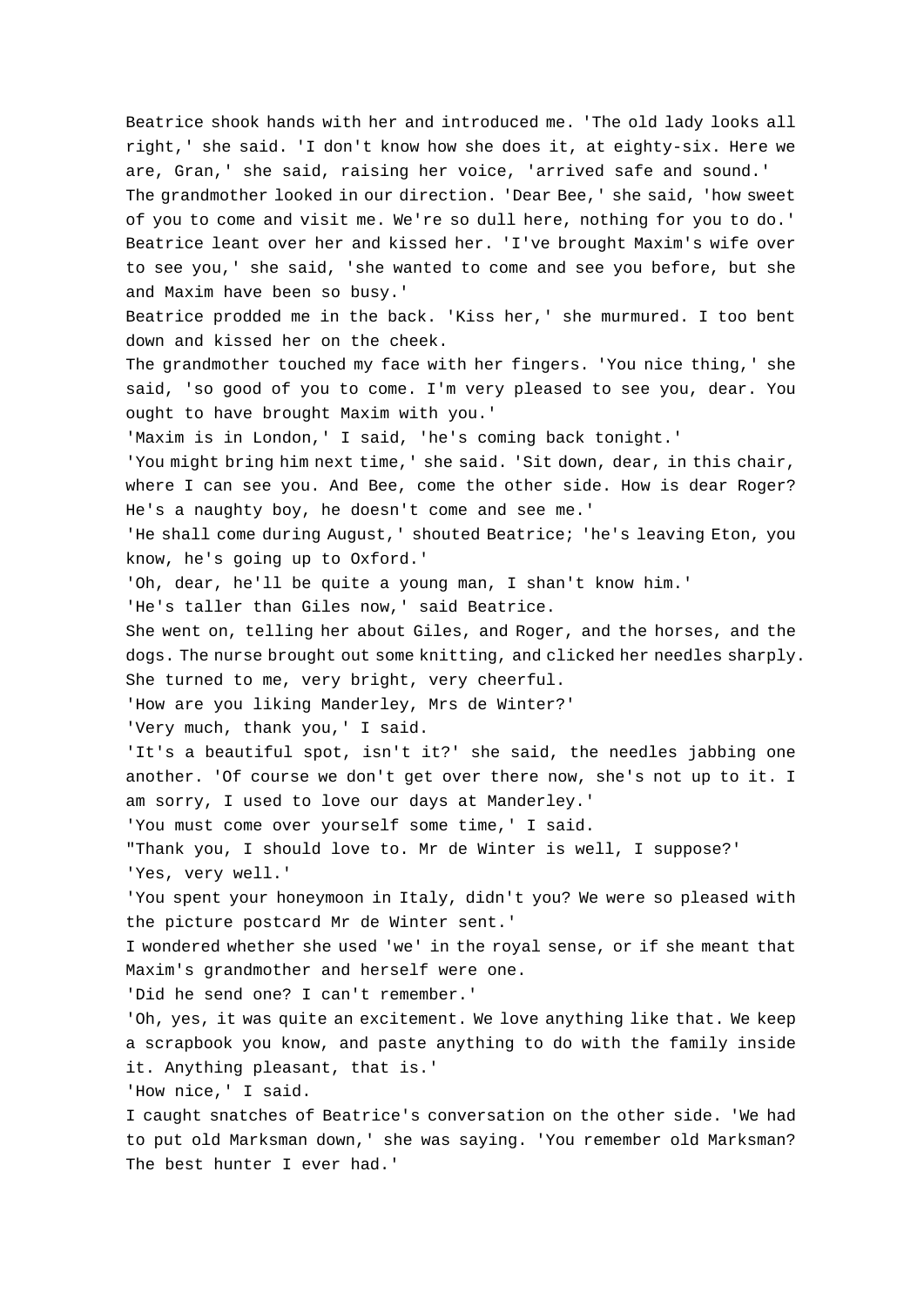'Oh, dear, not old Marksman?' said her grandmother. 'Yes, poor old man. Got blind in both eyes, you know.' 'Poor Marksman,' echoed the old lady. I thought perhaps it was not very tactful to talk about blindness, and I glanced at the nurse. She was still busy clicking her needles. 'Do you hunt, Mrs de Winter?' she said. 'No, I'm afraid I don't,' I said. 'Perhaps you will come to it. We are all very fond of hunting in this part of the world.' 'Yes.' 'Mrs de Winter is very keen on art,' said Beatrice to the nurse. 'I tell her there are heaps of spots in Manderley that would make very jolly pictures.' 'Oh rather,' agreed the nurse, pausing a moment from the fury of knitting. 'What a nice hobby. I had a friend who was a wonder with her pencil. We went to Provence together one Easter and she did such pretty sketches.' 'How nice,' I said. 'We're talking about sketching,' shouted Beatrice to her grandmother, 'you did not know we had an artist in the family, did you?' 'Who's an artist?' said the old lady. 'I don't know any.' 'Your new granddaughter,' said Beatrice: 'you ask her what I gave her for a wedding present.' I smiled, waiting to be asked. The old lady turned her head in my direction. 'What's Bee talking about?' she said. 'I did not know you were an artist. We've never had any artists in the family.' 'Beatrice was joking,' I said: 'of course I'm not an artist really. I like drawing as a hobby. I've never had any lessons. Beatrice gave me some lovely books as a present.' 'Oh,' she said, rather bewildered. 'Beatrice gave you some books, did she? Rather like taking coals to Newcastle, wasn't it? There are so many books in the library at Manderley.' She laughed heartily. We all joined in her joke. I hoped the subject would be left at that, but Beatrice had to harp on it. 'You don't understand, Gran,' she said. "They weren't ordinary books. They were volumes on art. Four of 'em.' The nurse leant forward to add her tribute. 'Mrs Lacy is trying to explain that Mrs de Winter is very fond of sketching as a hobby. So she gave her four fine volumes all about painting as a wedding present.' 'What a funny thing to do,' said the grandmother. 'I don't think much of books for a wedding present. Nobody ever gave me any books when I was married. I should never have read them if they had.' She laughed again. Beatrice looked rather offended. I smiled at her to show my sympathy. I don't think she saw. The nurse resumed her knitting. 'I want my tea,' said the old lady querulously, 'isn't it half past four yet? Why doesn't Norah bring the tea?'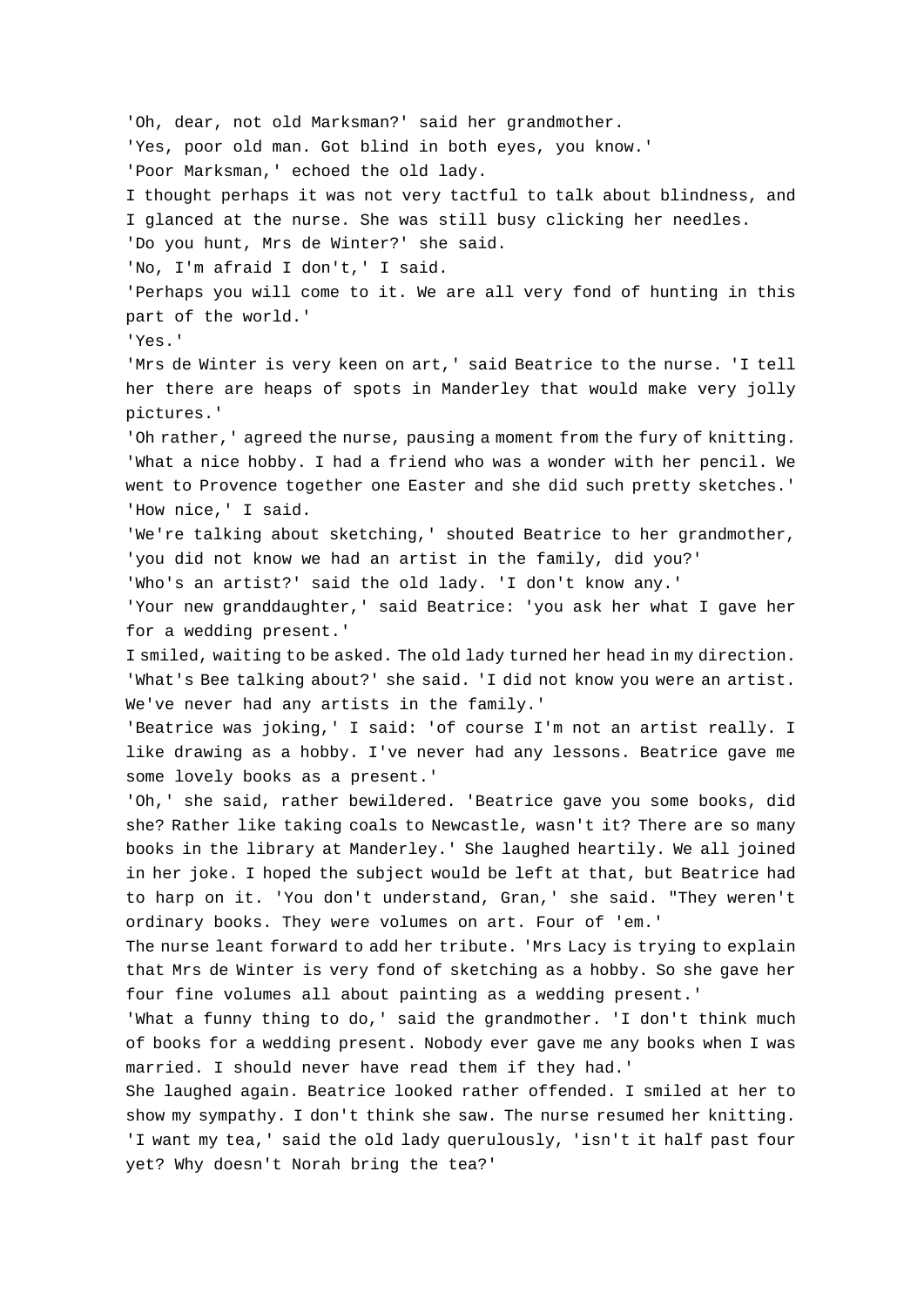'What? Hungry again after our big lunch?' said the nurse, rising to her feet and smiling brightly at her charge.

I felt rather exhausted, and wondered, rather shocked at my callous thought, why old people were sometimes such a strain. Worse than young children or puppies because one had to be polite. I sat with my hands in my lap ready to agree with what anybody said. The nurse was thumping the pillows and arranging the shawls.

Maxim's grandmother suffered her in patience. She closed her eyes as though she too were tired. She looked more like

Maxim than ever. I knew how she must have looked when she was young, tall, and handsome, going round to the stables at Manderley with sugar in her pockets, holding her trailing skirt out of the mud. I pictured the nipped-in waist, the high collar, I heard her ordering the carriage for two o'clock. That was all finished now for her, all gone. Her husband had been dead for forty years, her son for fifteen. She had to live in this bright, red gabled house with the nurse until it was time for her to die. I thought how little we know about the feelings of old people. Children we understand, their fears and hopes and make-believe. I was a child yesterday. I had not forgotten. But Maxim's grandmother, sitting there in her shawl with her poor blind eyes, what did she feel, what was she thinking? Did she know that Beatrice was yawning and glancing at her watch? Did she guess that we had come to visit her because we felt it right, it was a duty, so that when she got home afterwards Beatrice would be able to say, 'Well, that clears my conscience for three months' ? Did she ever think about Manderley? Did she remember sitting at the dining-room table, where I sat? Did she too have tea under the chestnut tree? Or was it all forgotten and laid aside, and was there nothing left behind that calm, pale face of hers but little aches and little strange discomforts, a blurred thankfulness when the sun shone, a tremor when the wind blew cold?

I wished that I could lay my hands upon her face and take the years away. I wished I could see her young, as she was once, with colour in her cheeks and chestnut hair, alert and active as Beatrice by her side, talking as she did about hunting, hounds, and horses. Not sitting there with her eyes closed while the nurse thumped the pillows behind her head.

'We've got a treat today, you know,' said the nurse, 'watercress sandwiches for tea. We love watercress, don't we?'

'Is it watercress day?' said Maxim's grandmother, raising her head from the pillows, and looking towards the door. 'You did not tell me that. Why does not Norah bring in the tea?'

'I wouldn't have your job, Sister, for a thousand a day,' said Beatrice sotto voce to the nurse.

'Oh, I'm used to it, Mrs Lacy,' smiled the nurse; 'it's very comfortable here, you know. Of course we have our bad days but they might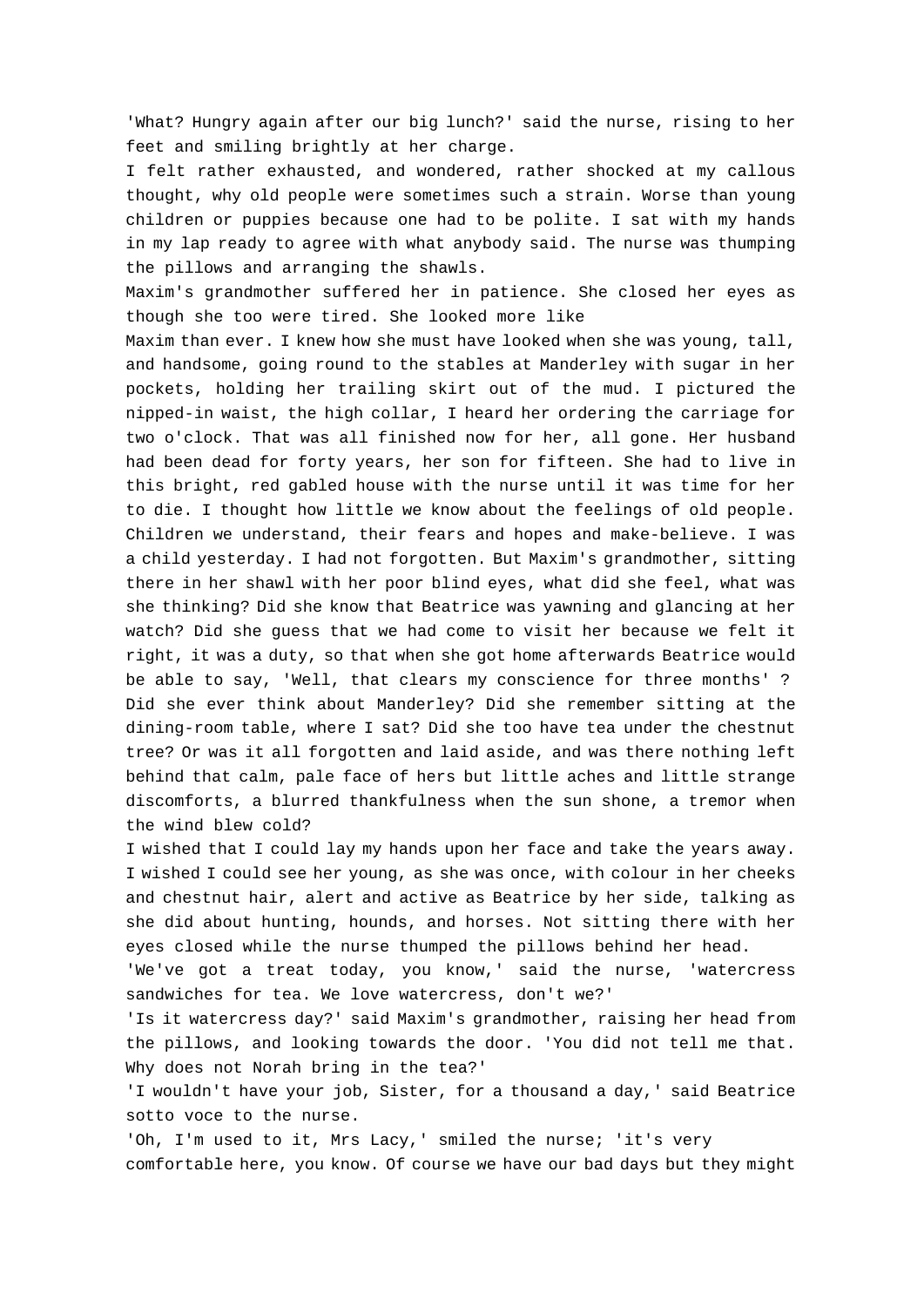be a great deal worse. She's very easy, not like some patients. The staff are obliging too, that's really the main thing. Here comes Norah.' The parlour-maid brought out a little gate-legged table and a snowy cloth. 'What a time you've been, Norah,' grumbled the old lady.

'It's only just turned the half-hour, Madam,' said Norah in a special voice, bright and cheerful like the nurse. I wondered if Maxim's grandmother realized that people spoke to her in this way. I wondered when they had done so for the first time, and if she had noticed then. Perhaps she had said to herself, "They think I'm getting old, how very ridiculous', and then little by little she had become accustomed to it, and now it was as though they had always done so, it was part of her background. But the young woman with the chestnut hair and the narrow waist who gave sugar to the horses, where was she?

We drew our chairs to the gate-legged table and began to eat the watercress sandwiches. The nurse prepared special ones for the old lady.

"There, now, isn't that a treat?' she said.

I saw a slow smile pass over the calm, placid face. 'I like watercress day,' she said.

The tea was scalding, much too hot to drink. The nurse drank hers in tiny sips.

'Boiling water today,' she said, nodding at Beatrice. 'I have such trouble about it. They will let the tea stew. I've told them time and time again about it. They will not listen.'

'Oh, they're all the same,' said Beatrice. 'I've given it up as a bad job.' The old lady stirred hers with a spoon, her eyes very far and distant. I wished I knew what she was thinking about.

'Did you have fine weather in Italy?' said the nurse.

'Yes, it was very warm,' I said.

Beatrice turned to her grandmother. 'They had lovely weather in Italy for their honeymoon, she says. Maxim got quite sunburnt.'

'Why isn't Maxim here today?' said the old lady.

'We told you, darling, Maxim had to go to London,' said

Beatrice impatiently. 'Some dinner, you know. Giles went too.'

'Oh, I see. Why did you say Maxim was in Italy?'

'He was in Italy, Gran. In April. They're back at Manderley now.' She glanced at the nurse, shrugging her shoulders.

'Mr and Mrs de Winter are in Manderley now,' repeated the nurse.

'It's been lovely there this month,' I said, drawing nearer to Maxim's grandmother. 'The roses are in bloom now. I wish I had brought you some.' 'Yes, I like roses,' she said vaguely, and then peering closer at me with her dim blue eyes. 'Are you staying at Manderley too?'

I swallowed. There was a slight pause. Then Beatrice broke in with her loud, impatient voice, 'Gran, darling, you know perfectly well she lives there now. She and Maxim are married.'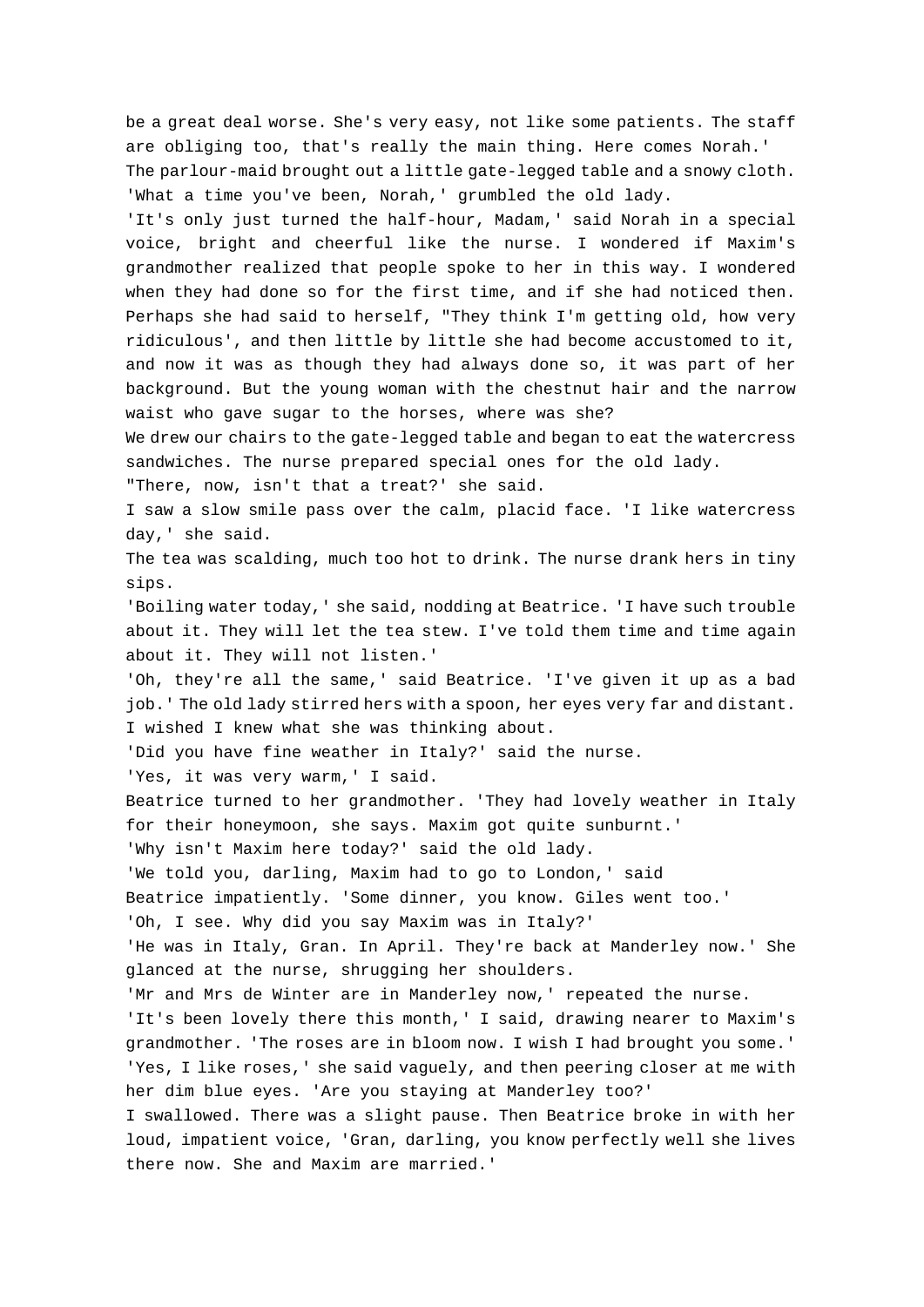I noticed the nurse put down her cup of tea and glance swiftly at the old lady. She had relaxed against the pillows, plucking at her shawl, and her mouth began to tremble. 'You talk too much, all of you. I don't understand.' Then she looked across at me, a frown on her face, and began shaking her head. 'Who are you, my dear, I haven't seen you before? I don't know your face. I don't remember you at Manderley. Bee, who is this child? Why did not Maxim bring Rebecca? I'm so fond of Rebecca. Where is dear Rebecca?'

There was a long pause, a moment of agony. I felt my cheeks grow scarlet. The nurse got to her feet very quickly and went to the Bathchair.

'I want Rebecca,' repeated the old lady, 'what have you done with Rebecca?' Beatrice rose clumsily from the table, shaking the cups and saucers. She too had turned very red, and her mouth twitched.

'I think you'd better go, Mrs Lacy,' said the nurse, rather pink and flustered. 'She's looking a little tired, and when she wanders like this it sometimes lasts a few hours. She does get excited like this from time to time. It's very unfortunate it should happen today. I'm sure you will understand, Mrs de Winter?' She turned apologetically to me.

'Of course,' I said quickly, 'it's much better we should go.'

Beatrice and I groped for our bags and gloves. The nurse had turned to her patient again. 'Now, what's all this about? Do you want your nice watercress sandwich that I've cut for you?'

'Where is Rebecca? Why did not Maxim come and bring Rebecca?' replied the thin, querulous voice.

We went through the drawing-room to the hall and let ourselves out of the front door. Beatrice started up the car without a word. We drove down the smooth gravel drive and out of the white gates.

I stared straight in front of me down the road. I did not mind for myself. I should not have cared if I had been alone. I minded for Beatrice.

The whole thing had been so wretched and awkward for Beatrice.

She spoke to me when we turned out of the village. 'My dear,' she began, 'I'm so dreadfully sorry. I don't know what to say.'

'Don't be absurd, Beatrice,' I said hurriedly, 'it doesn't matter a bit. It's absolutely all right.'

'I had no idea she would do that,' said Beatrice. 'I would never have dreamt of taking you to see her. I'm so frightfully sorry.'

'There's nothing to be sorry about. Please don't say any more.'

'I can't make it out. She knew all about you. I wrote and told her, and so did Maxim. She was so interested in the wedding abroad.'

'You forget how old she is,' I said. 'Why should she remember that? She doesn't connect me with Maxim. She only connects him with Rebecca.' We went on driving in silence. It was a relief to be in the car again. I did not mind the jerky motion and the swaying corners.

'I'd forgotten she was so fond of Rebecca, ' said Beatrice slowly, 'I was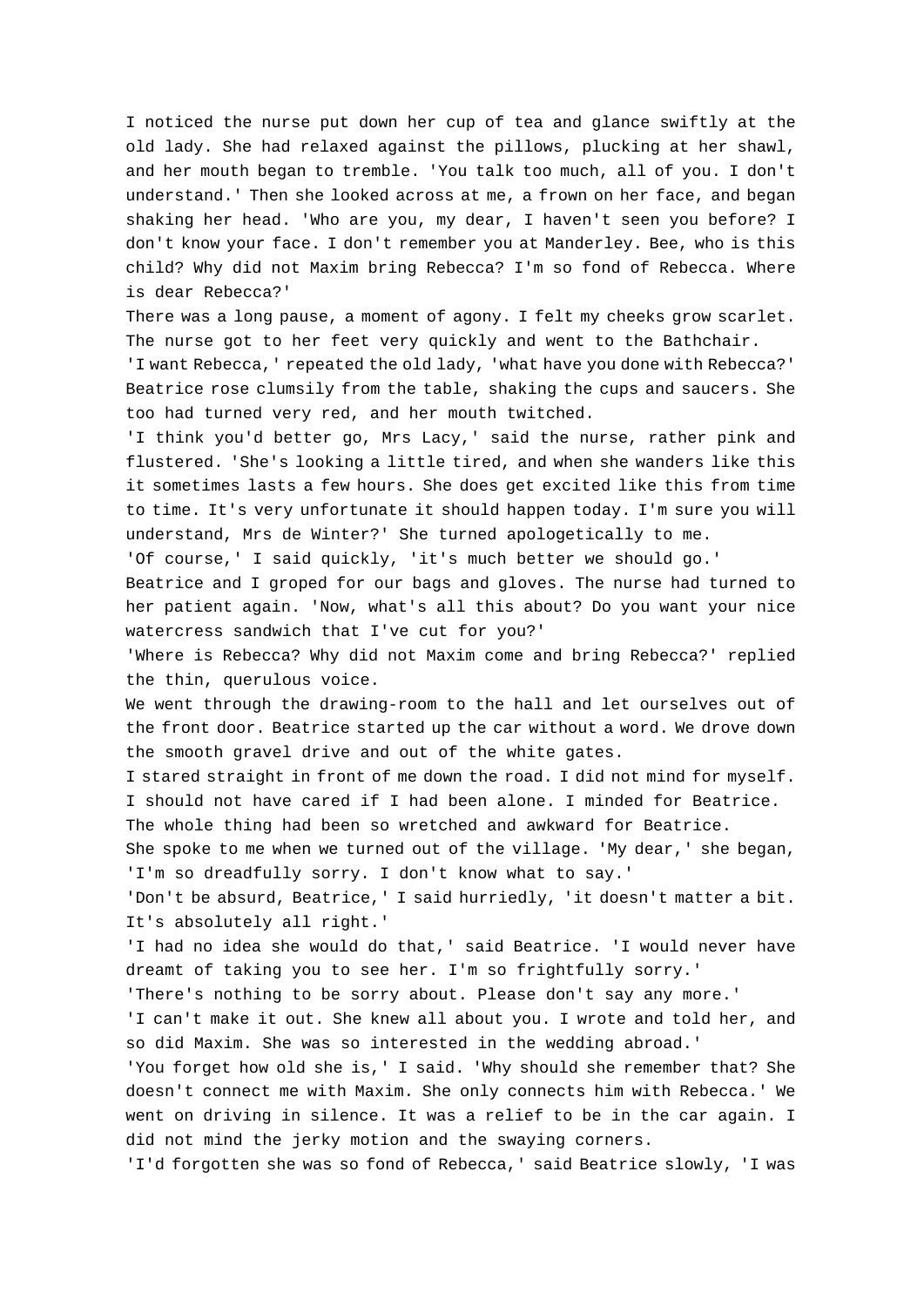a fool not to expect something like this. I don't believe she ever took it in properly about the accident. Oh, Lord, what a ghastly afternoon. What on earth will you think of me?'

'Please, Beatrice, don't. I tell you I don't mind.'

'Rebecca made a great fuss of her always. And she used to have the old lady over to Manderley. Poor darling Gran was much more alert then. She used to rock with laughter at whatever Rebecca said. Of course she was always very amusing, and the old lady loved that. She had an amazing gift, Rebecca I mean, of being attractive to people; men, women, children, dogs. I suppose the old lady has never forgotten her. My dear, you won't thank me for this afternoon.'

'I don't mind, I don't mind,' I repeated mechanically. If only Beatrice could leave the subject alone. It did not interest me. What did it matter after all? What did anything matter?

'Giles will be very upset,' said Beatrice. 'He will blame me for taking you over. "What an idiotic thing to do, Bee." I can hear him saying it. I shall get into a fine row.'

'Don't say anything about it,' I said. 'I would much rather it was forgotten. The story will only get repeated and exaggerated.'

'Giles will know something is wrong from my face. I never have been able to hide anything from him.'

I was silent. I knew how the story would be tossed about in their immediate circle of friends. I could imagine the little crowd at Sunday lunch. The round eyes, the eager ears, and the gasps and exclamations -

'My Lord, how awful, what on earth did you do?' and then, 'How did she take it? How terribly embarrassing for everyone!'

The only thing that mattered to me was that Maxim should never come to hear of it. One day I might tell Frank Crawley, but not yet, not for quite a while.

It was not long before we came to the high road at the top of the hill. In the distance I could see the first grey roofs of Kerrith, while to the right, in a hollow, lay the deep woods of Manderley and the sea beyond. 'Are you in a frightful hurry to get home?' said Beatrice.

'No,' I said. 'I don't think so. Why?'

'Would you think me a perfect pig if I dropped you at the lodge gates? If I drive like hell now I shall just be in time to meet Giles by the London train, and it will save him taking the station taxi.'

'Of course,' I said. 'I can walk down the drive.'

'Thanks awfully,' she said gratefully.

I felt the afternoon had been too much for her. She wanted to be alone again, and did not want to face another belated tea at Manderley.

I got out of the car at the lodge gates and we kissed goodbye.

'Put on some weight next time I see you,' she said; 'it doesn't suit you to be so thin. Give Maxim my love, and forgive me for today.' She vanished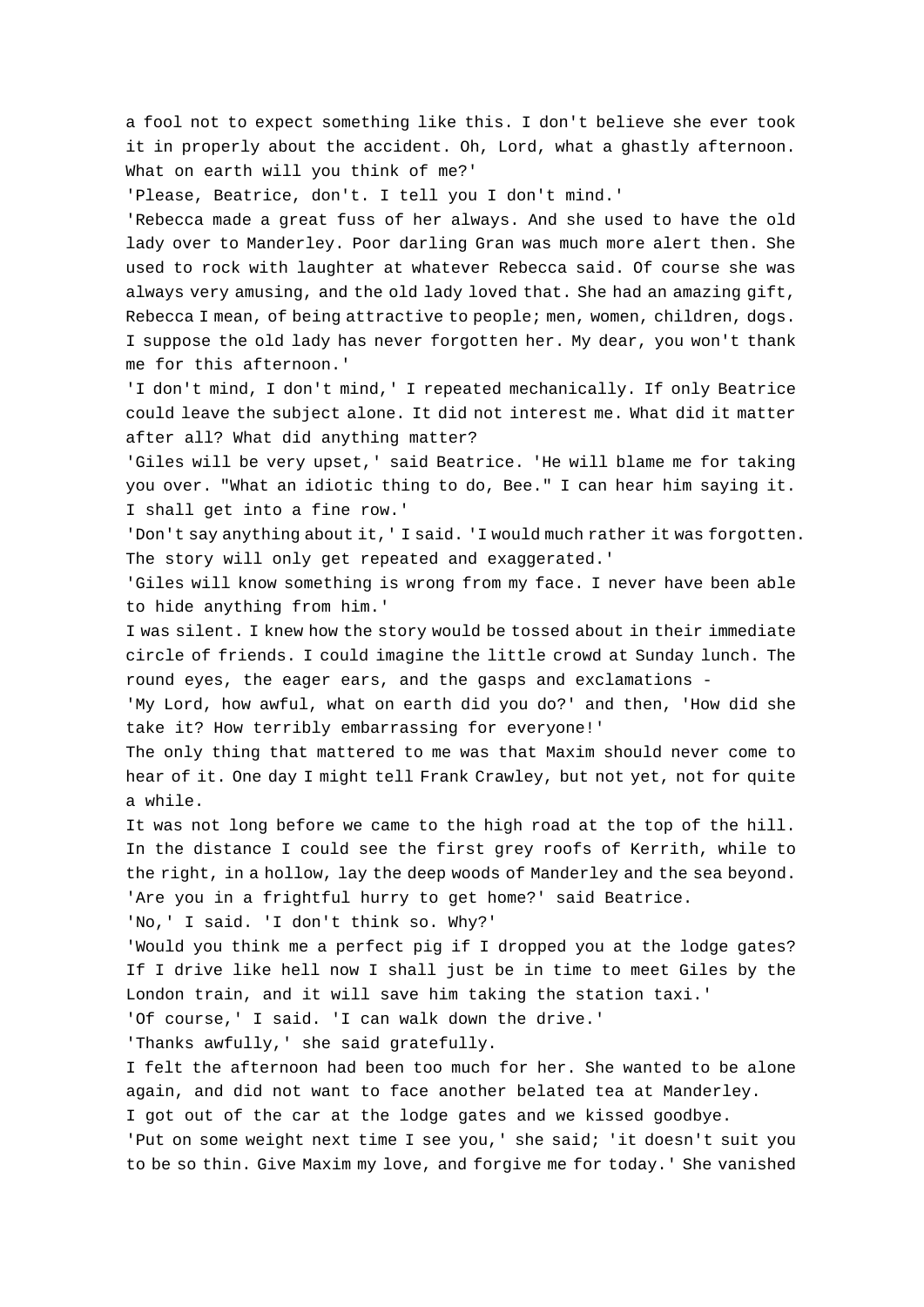in a cloud of dust and I turned in down the drive.

I wondered if it had altered much since Maxim's grandmother had driven down it in her carriage. She had ridden here as a young woman, she had smiled at the woman at the lodge as I did now. And in her day the lodge-keeper's wife had curtseyed, sweeping the path with her full wide skirt. This woman nodded to me briefly, and then called to her little boy, who was grubbing with some kittens at the back. Maxim's grandmother had bowed her head to avoid the sweeping branches of the trees, and the horse had trotted down the twisting drive where I now walked. The drive had been wider then, and smoother too, better kept. The woods did not encroach upon it.

I did not think of her as she was now, lying against those pillows, with that shawl around her. I saw her when she was young, and when Manderley was her home. I saw her wandering in the gardens with a small boy, Maxim's father, clattering behind her on his hobby horse. He would wear a stiff Norfolk jacket and a round white collar. Picnics to the cove would be an expedition, a treat that was not indulged in very often. There would be a photograph somewhere, in an old album - all the family sitting very straight and rigid round a tablecloth set upon the beach, the servants in the background beside a huge lunch-basket. And I saw Maxim's grandmother when she was older too, a few years ago. Walking on the terrace at Manderley, leaning on a stick. And someone walked beside her, laughing, holding her arm. Someone tall and slim and very beautiful, who had a gift, Beatrice said, of being attractive to people. Easy to like, I supposed, easy to love.

When I came to the end of the long drive at last I saw that Maxim's car was standing in front of the house. My heart lifted, I ran quickly into the hall. His hat and gloves were lying on the table. I went towards the library, and as I came near I heard the sound of voices, one raised louder than the other, Maxim's voice. The door was shut. I hesitated a moment before going in.

'You can write and tell him from me to keep away from Manderley in future, do you hear? Never mind who told me, that's of no importance. I happen to know his car was seen here yesterday afternoon. If you want to meet him you can meet him outside Manderley. I won't have him inside the gates, do you understand? Remember, I'm warning you for the last time.'

I slipped away from the door to the stairs. I heard the door of the library open. I ran swiftly up the stairs and hid in the gallery. Mrs Danvers came out of the library, shutting the door behind her. I crouched against the wall of the gallery so that I should not be seen. I had caught one glimpse of her face. It was grey with anger, distorted, horrible.

She passed up the stairs swiftly and silently and disappeared through the door leading to the west wing.

I waited a moment. Then I went slowly downstairs to the library. I opened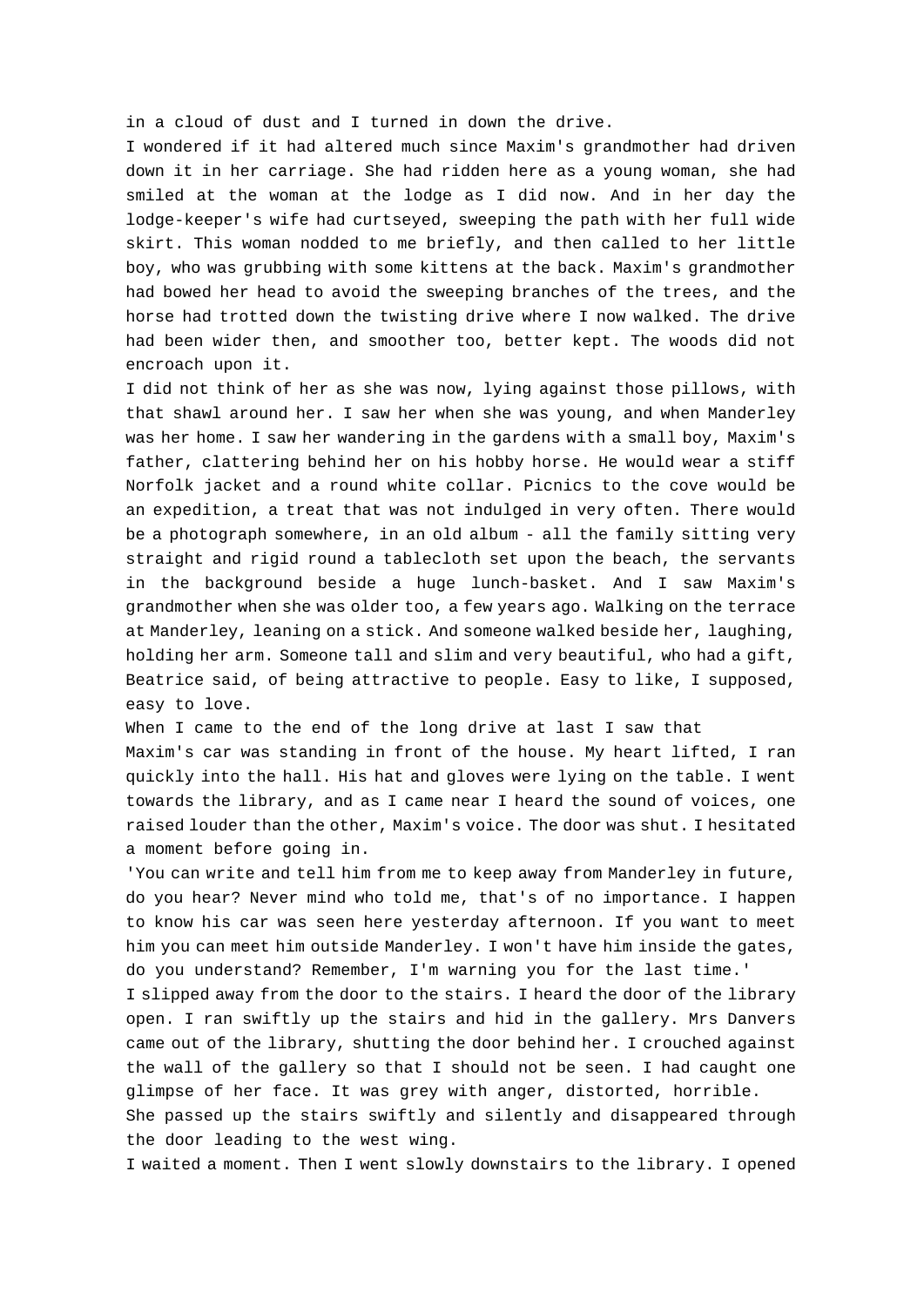the door and went in. Maxim was standing by the window, some letters in his hand. His back was turned to me. For a moment I thought of creeping out again, and going upstairs to my room and sitting there. He must have heard me though, for he swung round impatiently. 'Who is it now?' he said. I smiled, holding out my hands. 'Hullo!' I said. 'Oh, it's you ...' I could tell in a glance that something had made him very angry. His mouth was hard, his nostrils white and pinched. 'What have you been doing with yourself?' he said. He kissed the top of my head and put his arm round my shoulder. I felt as if a very long time had passed since he had left me yesterday. 'I've been to see your grandmother,' I said. 'Beatrice drove me over this afternoon.' 'How was the old lady?' 'All right.' 'What's happened to Bee?' 'She had to get back to meet Giles.' We sat down together on the window-seat. I took his hand in mine. 'I hated you being away, I've missed you terribly,' I said. 'Have you?' he said. We did not say anything for a bit. I just held his hand. 'Was it hot up in London?' I said. 'Yes, pretty awful. I always hate the place.' I wondered if he would tell me what had happened just now in the library with Mrs Danvers. I wondered who had told him about Favell. 'Are you worried about something?' I said. 'I've had a long day,' he said, 'that drive twice in twenty-four hours is too much for anyone.' He got up and wandered away, lighting a cigarette. I knew then that he was not going to tell me about Mrs Danvers. 'I'm tired too,' I said slowly, 'it's been a funny sort of day.' chapter sixteen It was one Sunday, I remember, when we had an invasion of visitors during the afternoon, that the subject of the fancy dress ball was first brought up. Frank Crawley had come over to lunch, and we were all three of us looking forward to a peaceful afternoon under the chestnut tree when we heard the fatal sound of a car rounding the sweep in the drive. It was too late to warn Frith, the car itself came upon us standing on the terrace with cushions and papers under our arms. We had to come forward and welcome the unexpected guests. As often happens in such cases, these were not to be the only visitors. Another car arrived about half an hour afterwards, followed by three local people who had walked from Kerrith, and we found ourselves, with the peace stripped from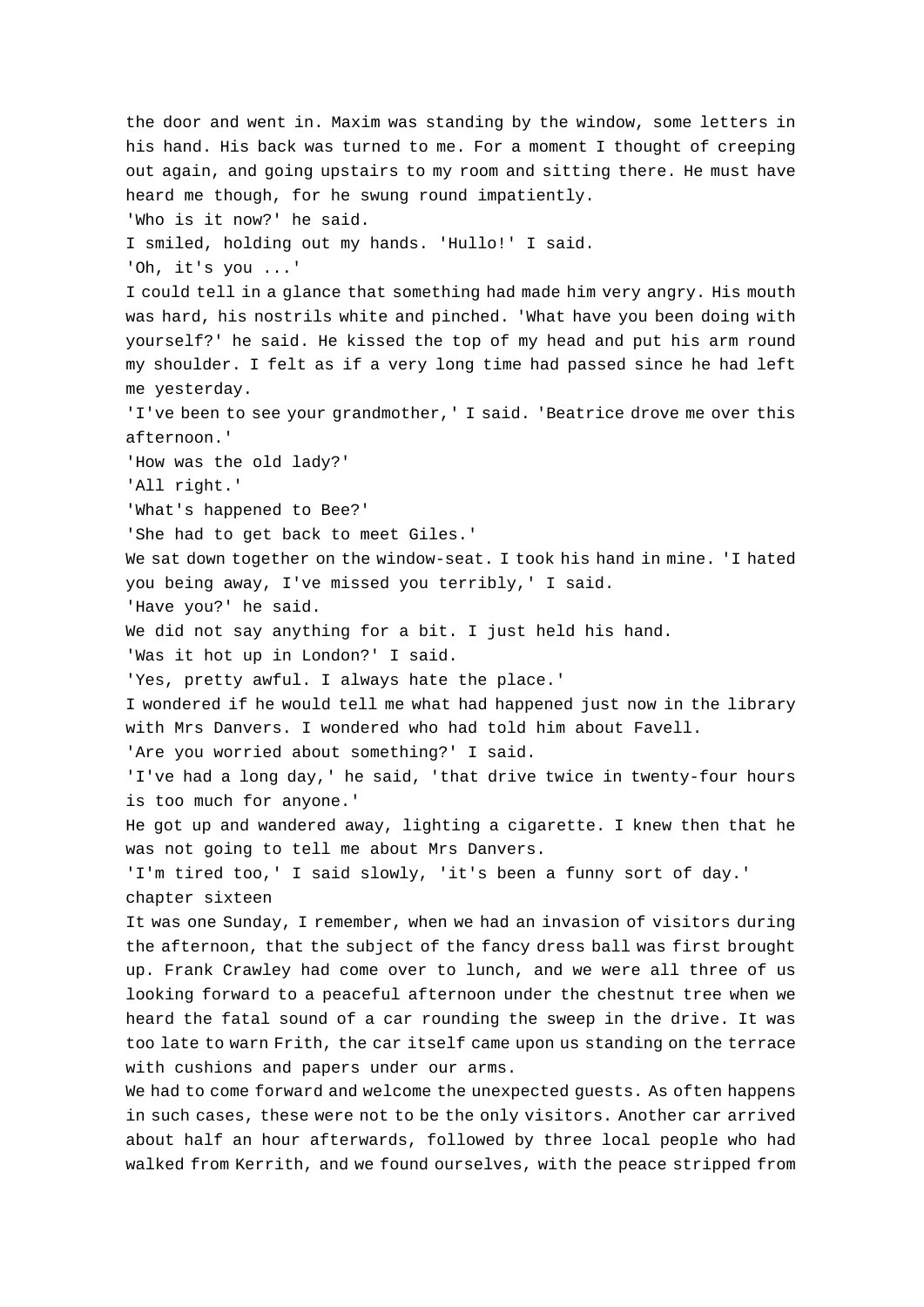our day, entertaining group after group of dreary acquaintances, doing the regulation walk in the grounds, the tour of the rose-garden, the stroll across the lawns, and the formal inspection of the Happy Valley. They stayed for tea of course, and instead of a lazy nibbling of cucumber sandwiches under the chestnut tree, we had the paraphernalia of a stiff tea in the drawing-room, which I always loathed. Frith in his element of course, directing Robert with a lift of his eyebrows, and myself rather hot and flustered with a monstrous silver teapot and kettle that I never knew how to manage. I found it very difficult to gauge the exact moment when it became imperative to dilute the tea with the boiling water, and more difficult still to concentrate on the small talk that was going on at my side.

Frank Crawley was invaluable at a moment like this. He took the cups from me and handed them to people, and when my answers seemed more than usually vague owing to my concentration on the silver teapot he quietly and unobtrusively put in his small wedge to the conversation, relieving me of responsibility. Maxim was always at the other end of the room, showing a book to a bore, or pointing out a picture, playing the perfect host in his own inimitable way, and the business of tea was a side-issue that did not matter to him. His own cup of tea grew cold, left on a side table behind some flowers, and I, steaming behind my kettle, and Frank gallantly juggling with scones and angel cake, were left to minister to the common wants of the herd. It was Lady Crowan, a tiresome gushing woman who lived in Kerrith, who introduced the matter. There was one of those pauses in conversation that happen in every teaparty, and I saw Frank's lips about to form the inevitable and idiotic remark about an angel passing overhead, when Lady Crowan, balancing a piece of cake on the edge of her saucer, looked up at Maxim who happened to be beside her.

'Oh, Mr de Winter,' she said, 'there is something I've been wanting to ask you for ages. Now tell me, is there any chance of you reviving the Manderley fancy dress ball?' She put her head on one side as she spoke, flashing her too prominent teeth in what she supposed was a smile. I lowered my head instantly,

and became very busy with the emptying of my own teacup, screening myself behind the cosy.

It was a moment or two before Maxim replied, and when he did his voice was quite calm and matter-of-fact. 'I haven't thought about it,' he said, 'and I don't think anyone else has.'

'Oh, but I assure you we have all thought of it so much,' continued Lady Crowan. 'It used to make the summer for all of us in this part of the world. You have no idea of the pleasure it used to give. Can't I persuade you to think about it again?'

'Well, I don't know,' said Maxim drily. 'It was all rather a business to organize. You had better ask Frank Crawley, he'd have to do it.'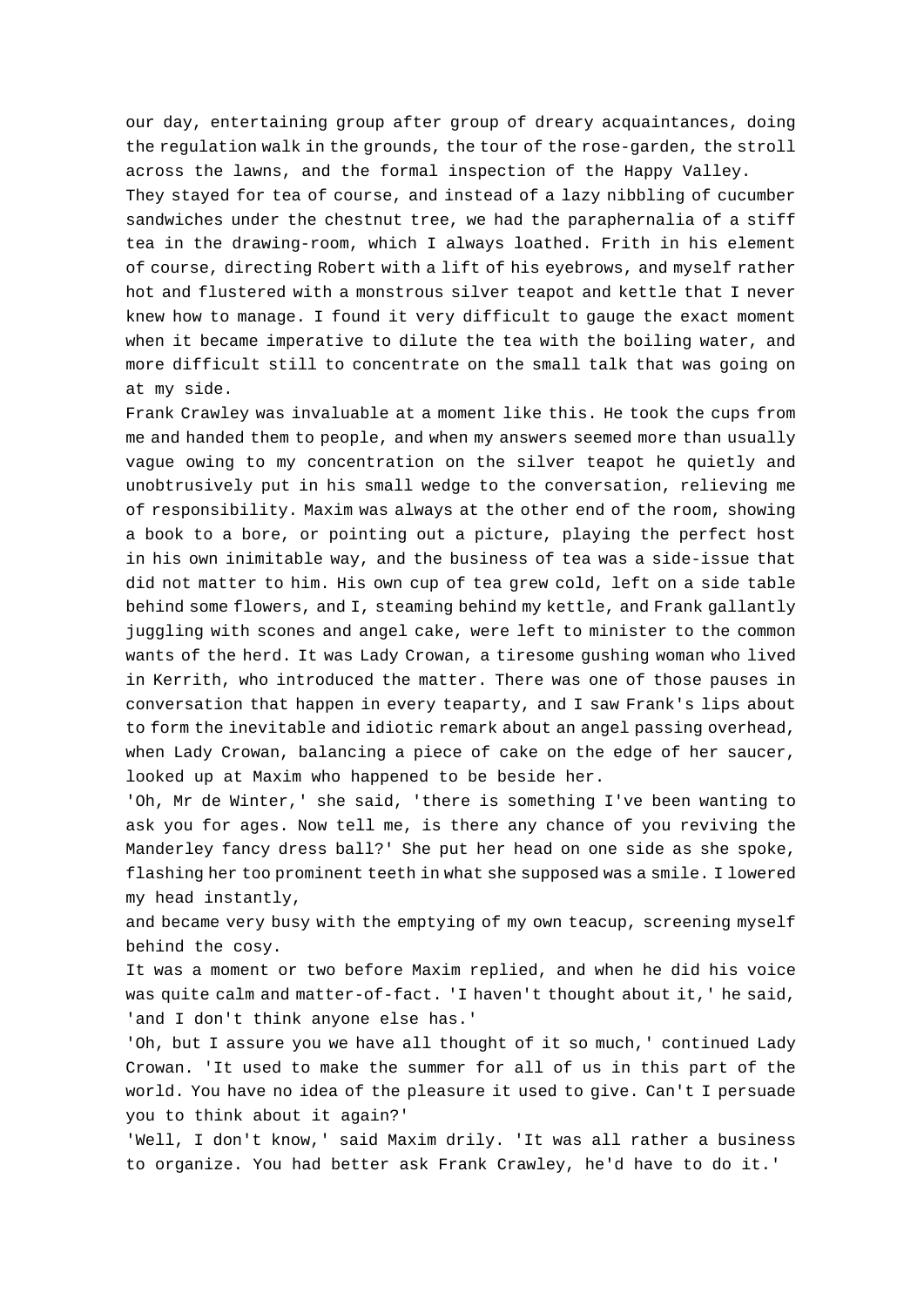'Oh, Mr Crawley, do be on my side,' she persisted, and one or two of the others joined in. 'It would be a most popular move, you know, we all miss the Manderley gaiety.'

I heard Frank's quiet voice beside me. 'I don't mind organizing the ball if Maxim has no objection to giving it. It's up to him and Mrs de Winter. It's nothing to do with me.'

Of course I was bombarded at once. Lady Crowan moved her chair so that the cosy no longer hid me from view. 'Now, Mrs de Winter, you get round your husband. You are the person he will listen to. He should give the ball in your honour as the bride.'

'Yes, of course,' said somebody else, a man. 'We missed the fun of the wedding, you know; it's a shame to deprive us of all excitement. Hands up for the Manderley fancy dress ball. There you see, de Winter? Carried unanimously.' There was much laughter and clapping of hands.

Maxim lit a cigarette and his eyes met mine over the teapot.

'What do you think about it?' he said.

'I don't know,' I said uncertainly. 'I don't mind.'

'Of course she longs to have a ball in her honour,' gushed Lady Crowan. 'What girl wouldn't? You'd look sweet, Mrs de Winter, dressed as a little Dresden shepherdess, your hair tucked under a big three-cornered hat.' I thought of my clumsy hands and feet and the slope of my shoulders. A fine Dresden shepherdess I should make! What an idiot the woman was. I was not surprised when nobody agreed

with her, and once more I was grateful to Frank for turning the conversation away from me.

'As a matter of fact, Maxim, someone was talking about it the other day. "I suppose we shall be having some sort of celebration for the bride, shan't we, Mr Crawley?" he said. "I wish Mr de Winter would give a ball again. It was rare fun for all of us." It was Tucker at the home farm,' he added, to Lady Crowan. 'Of course they do adore a show of any kind. I don't know, I told him. Mr de Winter hasn't said anything to me.'

'There you are,' said Lady Crowan triumphantly to the drawing-room in general. 'What did I say? Your own people are asking for a ball. If you don't care for us, surely you care about them.'

Maxim still watched me doubtfully over the teapot. It occurred to me that perhaps he thought I could not face it, that being shy, as he knew only too well, I should find myself unable to cope. I did not want him to think that. I did not want him to feel I should let him down.

'I think it would be rather fun,' I said.

Maxim turned away, shrugging his shoulders. "That settles it of course,' he said. 'All right, Frank, you will have to go ahead with the arrangements. Better get Mrs Danvers to help you. She will remember the form.'

'That amazing Mrs Danvers is still with you then?' said Lady Crowan. 'Yes,' said Maxim shortly, 'have some more cake, will you? Or have you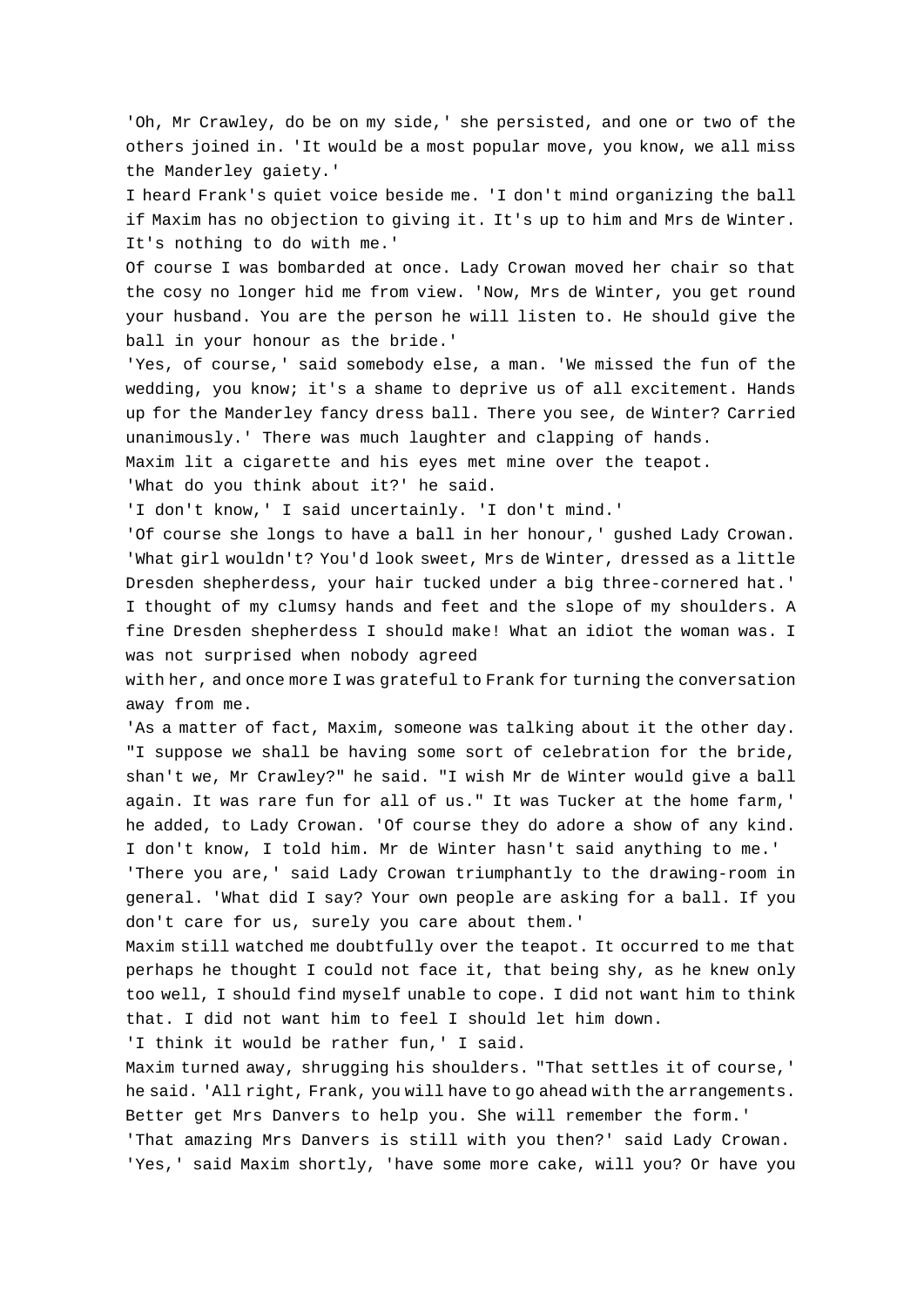finished? Then let's all go into the garden.'

We wandered out on to the terrace, everyone discussing the prospect of the ball and suitable dates, and then, greatly to my relief, the car parties decided it was time to take their departure, and the walkers went too, on being offered a lift. I went back into the drawing-room and had another cup of tea which I thoroughly enjoyed now that the burden of entertaining had been taken from me, and Frank came too, and we crumbled up the remains of the scones and ate them, feeling like conspirators.

Maxim was throwing sticks for Jasper on the lawn. I wondered if it was the same in every home, this feeling of exuberance when visitors had gone. We did not say anything

about the ball for a little while, and then, when I had finished my cup of tea and wiped my sticky fingers on a handkerchief, I said to Frank: 'What do you truthfully think about this fancy dress business?'

Frank hesitated, half glancing out of the window at Maxim on the lawn. 'I don't know,' he said. 'Maxim did not seem to object, did he? I thought he took the suggestion very well,'

'It was difficult for him to do anything else,' I said. 'What a tiresome person Lady Crowan is. Do you really believe all the people round here are talking and dreaming of nothing but a fancy dress ball at Manderley?' 'I think they would all enjoy a show of some sort,' said Frank. 'We're very conventional down here, you know, about these things. I don't honestly think Lady Crowan was exaggerating when she said something should be done in your honour. After all, Mrs de Winter, you are a bride.' How pompous and stupid it sounded. I wished Frank would not always be

so terribly correct.

'I'm not a bride, ' I said. 'I did not even have a proper wedding. No white dress or orange blossom or trailing bridesmaids. I don't want any silly dance given in my honour.'

'It's a very fine sight, Manderley en fete,' said Frank. 'You'll enjoy it, you see. You won't have to do anything alarming. You just receive the guests and there's nothing in that. Perhaps you'll give me a dance?' Dear Frank. I loved his little solemn air of gallantry.

'You shall have as many dances as you like,' I said. 'I shan't dance with anyone except you and Maxim.'

'Oh, but that would not look right at all,' said Frank seriously. 'People would be very offended. You must dance with the people who ask you.'

I turned away to hide my smile. It was a joy to me the way he never knew when his leg had been pulled.

'Do you think Lady Crowan's suggestion about the Dresden shepherdess was a good one?' I said slyly.

He considered me solemnly without the trace of a smile. 'Yes, I do,' he said. 'I think you'd look very well indeed.'

I burst into laughter. 'Oh, Frank, dear, I do love you,' I said,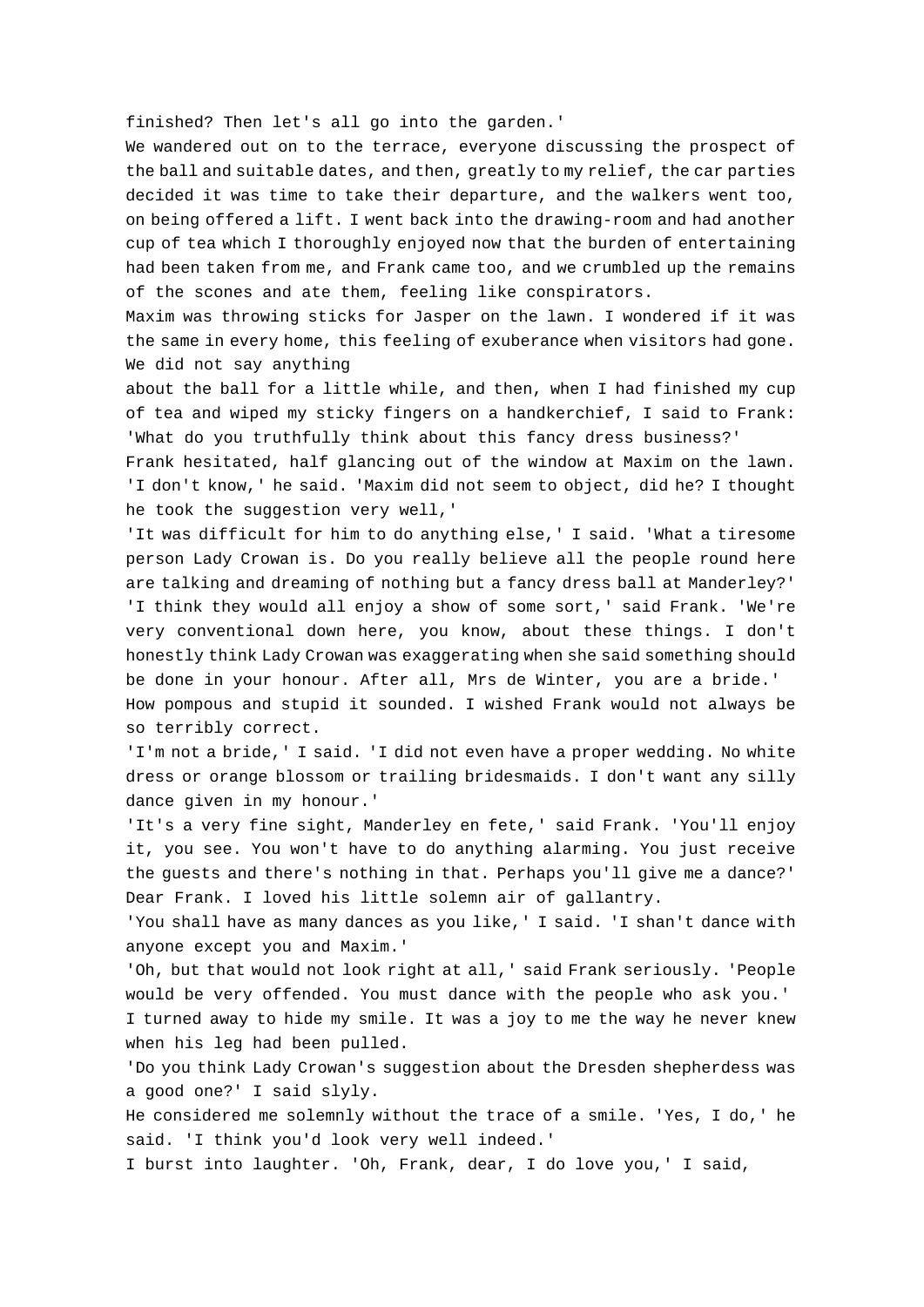and he turned rather pink, a little shocked I think at my impulsive words, and a little hurt too that I was laughing at him.

'I don't see that I've said anything funny,' he said stiffly.

Maxim came in at the window, Jasper dancing at his heels. 'What's all the excitement about?' he said.

'Frank is being so gallant,' I said. 'He thinks Lady Crowan's idea of my dressing up as a Dresden shepherdess is nothing to laugh at.'

'Lady Crowan is a damned nuisance,' said Maxim. 'If she had to write out all the invitations and organize the affair she would not be so enthusiastic. It's always been the same though. The locals look upon Manderley as if it was a pavilion on the end of a pier, and expect us to put up a turn for their benefit. I suppose we shall have to ask the whole county.'

'I've got the records in the office,' said Frank. 'It won't really entail much work. Licking the stamps is the longest job.'

'We'll give that to you to do,' said Maxim, smiling at me.

'Oh, we'll do that in the office,' said Frank. 'Mrs de Winter need not bother her head about anything at all.' I wondered what they would say if I suddenly announced my intention of running the whole affair. Laugh, I supposed, and then begin talking of something else. I was glad, of course, to be relieved of responsibility, but it rather added to my sense of humility to feel that I was not even capable of licking stamps. I thought of the writing-desk in the morning-room, the docketed pigeonholes all marked in ink by that slanting pointed hand.

'What will you wear?' I said to Maxim.

'I never dress up,' said Maxim. 'It's the one perquisite allowed to the host, isn't it, Frank?'

'I can't really go as a Dresden shepherdess,' I said, 'what on earth shall I do? I'm not much good at dressing up.'

'Put a ribbon round your hair and be Alice-in-Wonderland,' said Maxim lightly; 'you look like it now, with your finger in your mouth.'

'Don't be so rude,' I said. 'I know my hair is straight, but it isn't as straight as that. I tell you what, I'll give you and Frank the surprise of your lives, and you won't know me.'

'As long as you don't black your face and pretend to be a monkey I don't mind what you do,' said Maxim.

'All right, that's a bargain,' I said. 'I'll keep my costume a secret to the last minute, and you won't know anything about it. Come on, Jasper, we don't care what they say, do we?' I heard Maxim laughing at I went out into the garden, and he said something to Frank which I did not catch. I wished he would not always treat me as a child, rather spoilt, rather irresponsible, someone to be petted from time to time when the mood came upon him but more often forgotten, more often patted on the shoulder and told to run away and play. I wished something would happen to make me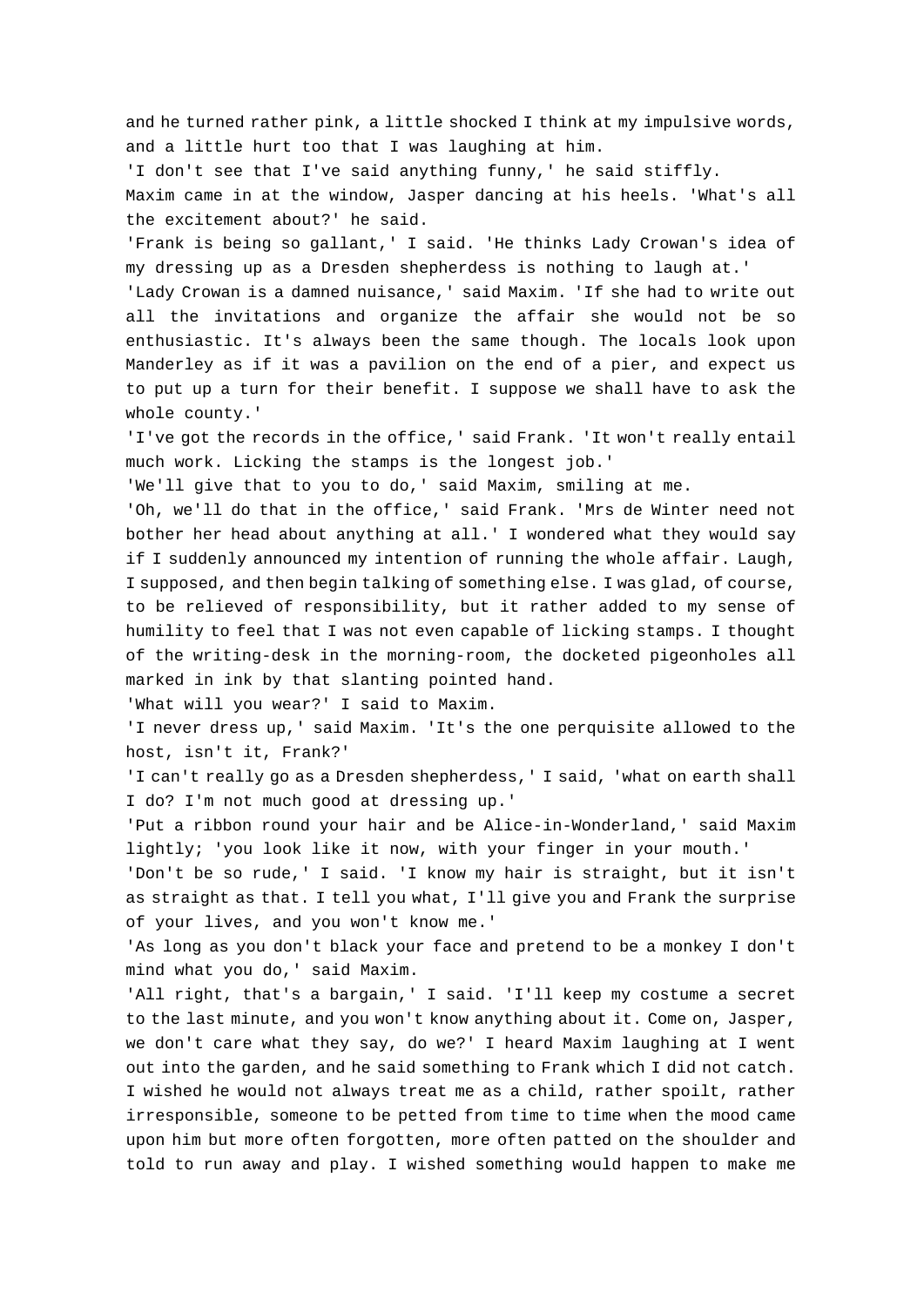look wiser, more mature. Was it always going to be like this? He away ahead of me, with his own moods that I did not share, his secret troubles that I did not know? Would we never be together, he a man and I a woman, standing shoulder to shoulder, hand in hand, with no gulf between us? I did not want to be a child. I wanted to be his wife, his mother. I wanted to be old.

I stood on the terrace, biting my nails, looking down towards the sea, and as I stood there I wondered for the twentieth time that day whether it was by Maxim's orders that those rooms in the west wing were kept furnished and untouched. I wondered if he went, as Mrs Danvers did, and touched the brushes on the dressing-table, opened the wardrobe doors, and put his hands amongst the clothes.

'Come on, Jasper,' I shouted, 'run, run with me, come on, can't you?' and I tore across the grass, savagely, angrily, the bitter tears behind my eyes, with Jasper leaping at my heels and barking hysterically.

The news soon spread about the fancy dress ball. My little maid Clarice, her eyes shining with excitement, talked of nothing else. I gathered from her that the servants in general were delighted. 'Mr Frith says it will be like old times,' said Clarice eagerly. 'I heard him saying so to Alice in the passage this morning. What will you wear, Madam?'

'I don't know, Clarice, I can't think,' I said.

'Mother said I was to be sure and tell her,' said Clarice. 'She remembers the last ball they gave at Manderley, and she has never forgotten it. Will you be hiring a costume from London, do you think?'

'I haven't made up my mind, Clarice,' I said. 'But I tell you what. When I do decide, I shall tell you and nobody else. It will be a dead secret between us both.'

'Oh, Madam, how exciting,' breathed Clarice. 'I don't know how I am going to wait for the day.'

I was curious to know Mrs Danvers' reaction to the news. Since that afternoon I dreaded even the sound of her voice down the house telephone, and by using Robert as mediator between us I was spared this last ordeal. I could not forget the expression of her face when she left the library after that interview with Maxim. I thanked God she had not seen me crouching in the gallery. And I wondered, too, if she thought that it was I who had told Maxim about Favell's visit to the house. If so, she would hate me more than ever. I shuddered now when I remembered the touch of her hand on my arm, and that dreadful soft, intimate pitch of her voice close to my ear. I did not want to remember anything about that afternoon. That was why I did not speak to her, not even on the house telephone.

The preparations went on for the ball. Everything seemed to be done down at the estate office. Maxim and Frank were down there every morning. As Frank had said, I did not have to bother my head about anything. I don't think I licked one stamp. I began to get in a panic about my costume.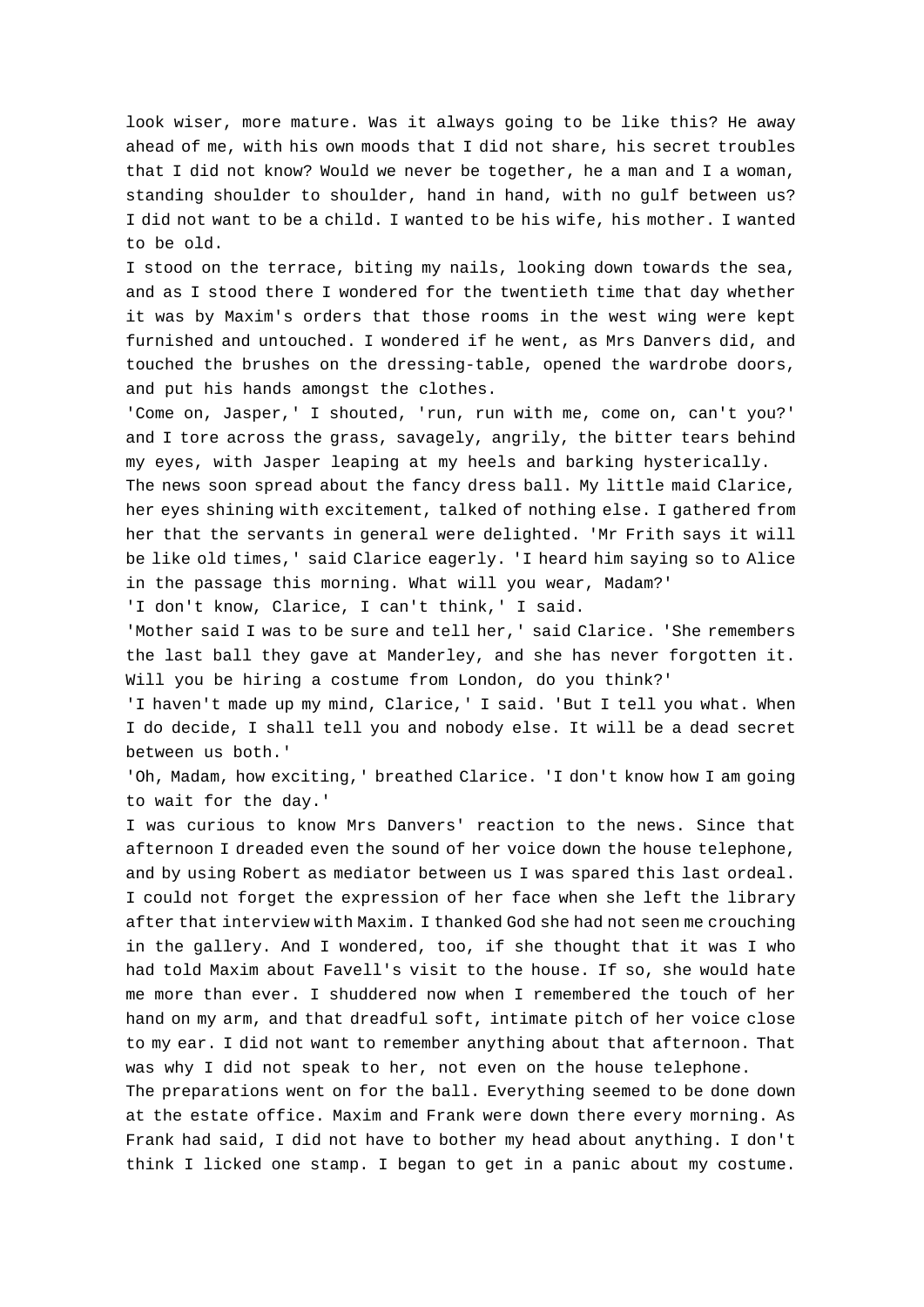It seemed so feeble not to be able to think of anything, and I kept remembering all the people who would come, from Kerrith and round about, the bishop's wife who had enjoyed herself so much the last time, Beatrice and Giles, that tiresome Lady Crowan, and many more people I did not know and who had never seen me, they would every one of them have some criticism to offer, some curiosity to know what sort of effort I should make. At last, in desperation, I remembered the books that Beatrice had given me for a wedding present, and I sat down in the library one morning turning over the pages as a last hope, passing from illustration to illustration in a sort of frenzy. Nothing seemed suitable, they were all so elaborate and pretentious, those gorgeous costumes of velvet and silk in the reproductions given of Rubens, Rembrandt and others. I got hold of a piece of paper and a pencil and copied one or two of them, but they did not please me, and I threw the sketches into the waste-paper basket in disgust, thinking no more about them.

In the evening, when I was changing for dinner, there was a knock at my bedroom door. I called 'Come in,' thinking it was Clarice. The door opened and it was not Clarice. It was Mrs Danvers. She held a piece of paper in her hand. 'I hope you will forgive me disturbing you,' she said, 'but I was not sure whether you meant to throw these drawings away. All the waste-paper baskets are always brought to me to check, at the end of the day, in case of mislaying anything of value. Robert told me this was thrown into the library basket.'

I had turned quite cold all over at the sight of her, and at first I could not find my voice. She held out the paper for me to see. It was the rough drawing I had done during the morning.

'No, Mrs Danvers,' I said, after a moment, 'it doesn't matter throwing that away. It was only a rough sketch. I don't want it.'

'Very good,' she said, 'I thought it better to inquire from you personally to save any misunderstanding.'

'Yes,' I said. 'Yes, of course.' I thought she would turn and go, but she went on standing there by the door.

'So you have not decided yet what you will wear?' she said. There was a hint of derision in her voice, a trace of odd satisfaction. I supposed she had heard of my efforts through Clarice in some way.

'No,' I said. 'No, I haven't decided.'

She continued watching me, her hand on the handle of the door.

'I wonder you don't copy one of the pictures in the gallery,' she said. I pretended to file my nails. They were too short and too brittle, but the action gave me something to do and I did not have to look at her. 'Yes, I might think about that,' I said. I wondered privately why such an idea had never come to me before. It was an obvious and very good solution to my difficulty. I did not want her to know this though. I went on filing my nails.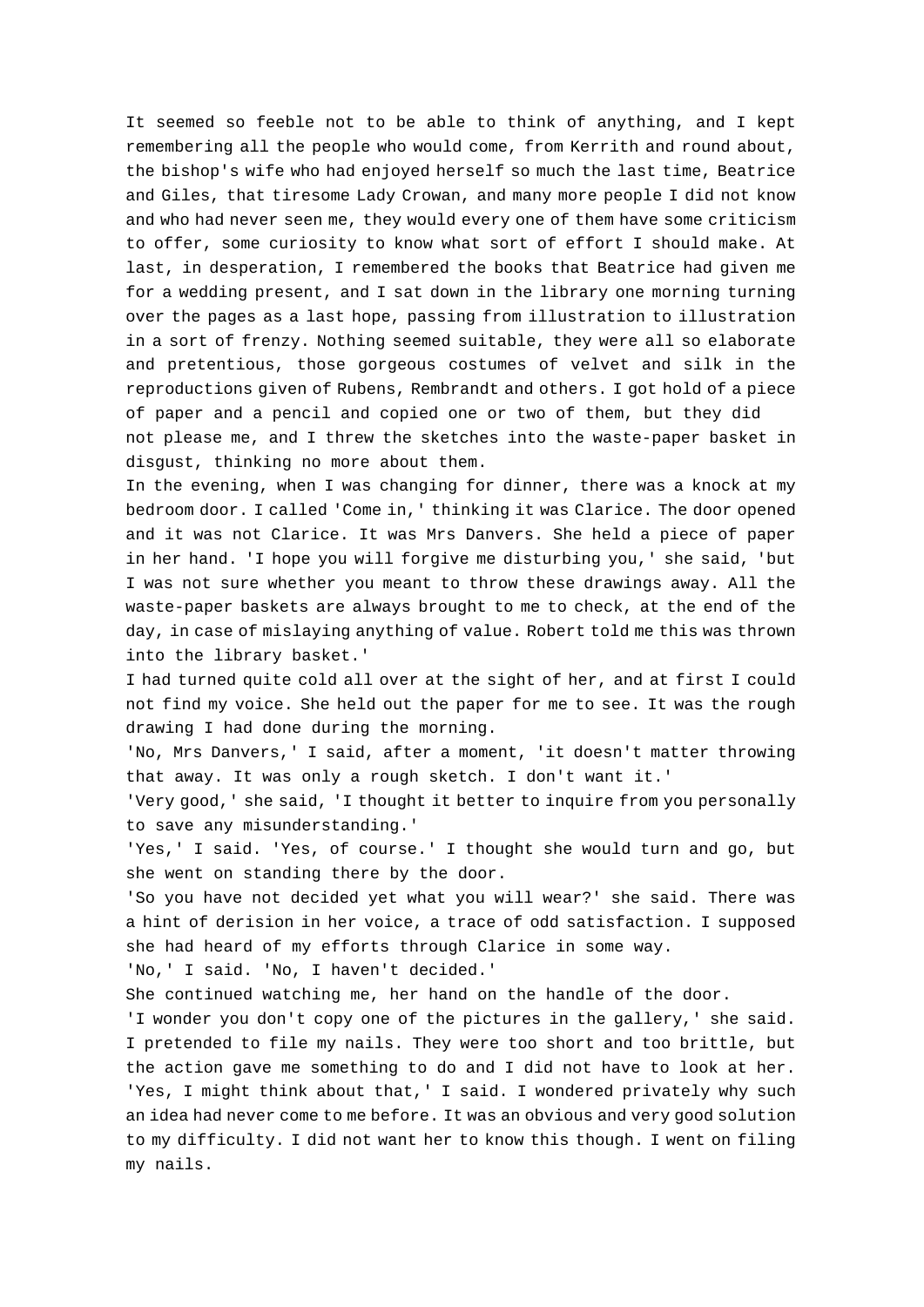'All the pictures in the gallery would make good costumes,' said Mrs Danvers, 'especially that one of the young lady in white, with her hat in her hand. I wonder Mr de Winter does not

make it a period ball, everyone dressed more or less the same, to be in keeping. I never think it looks right to see a clown dancing with a lady in powder and patches.'

'Some people enjoy the variety,' I said. 'They think it makes it all the more amusing.'

'I don't like it myself,' said Mrs Danvers. Her voice was surprisingly normal and friendly, and I wondered why it was she had taken the trouble to come up with my discarded sketch herself. Did she want to be friends with me at last? Or did she realize that it had not been me at all who had told Maxim about Favell, and this was her way of thanking me for my silence?

'Has not Mr de Winter suggested a costume for you?' she said.

'No,' I said, after a moment's hesitation. 'No, I want to surprise him and Mr Crawley. I don't want them to know anything about it.'

'It's not for me to make a suggestion, I know,' she said, 'but when you do decide, I should advise you to have your dress made in London. There is no one down here can do that sort of thing well. Voce, in Bond Street, is a good place I know.' 'I must remember that,' I said.

'Yes,' she said, and then, as she opened the door, 'I should study the pictures in the gallery, Madam, if I were you, especially the one I mentioned. And you need not think I will give you away. I won't say a word to anyone.'

"Thank you, Mrs Danvers,' I said. She shut the door very gently behind her. I went on with my dressing, puzzled at her attitude, so different from our last encounter, and wondering whether I had the unpleasant Favell to thank for it.

Rebecca's cousin. Why should Maxim dislike Rebecca's cousin? Why had he forbidden him to come to Manderley? Beatrice had called him a bounder. She had not said much about him. And the more I considered him the more I agreed with her. Those hot blue eyes, that loose mouth, and the careless familiar laugh. Some people would consider him attractive. Girls in sweet shops giggling behind the counter, and girls who gave one programmes in a cinema. I knew how he would look at them, smiling, and half whistling a tune under his breath. The sort of look and the type of whistle that would

make one feel uncomfortable. I wondered how well he knew Manderley. He seemed quite at home, and Jasper certainly recognized him, but these two facts did not fit in with Maxim's words to Mrs Danvers. And I could not connect him with my idea of Rebecca. Rebecca, with her beauty, her charm, her breeding, why did she have a cousin like Jack Favell? It was wrong, out of all proportion. I decided he must be the skeleton in the family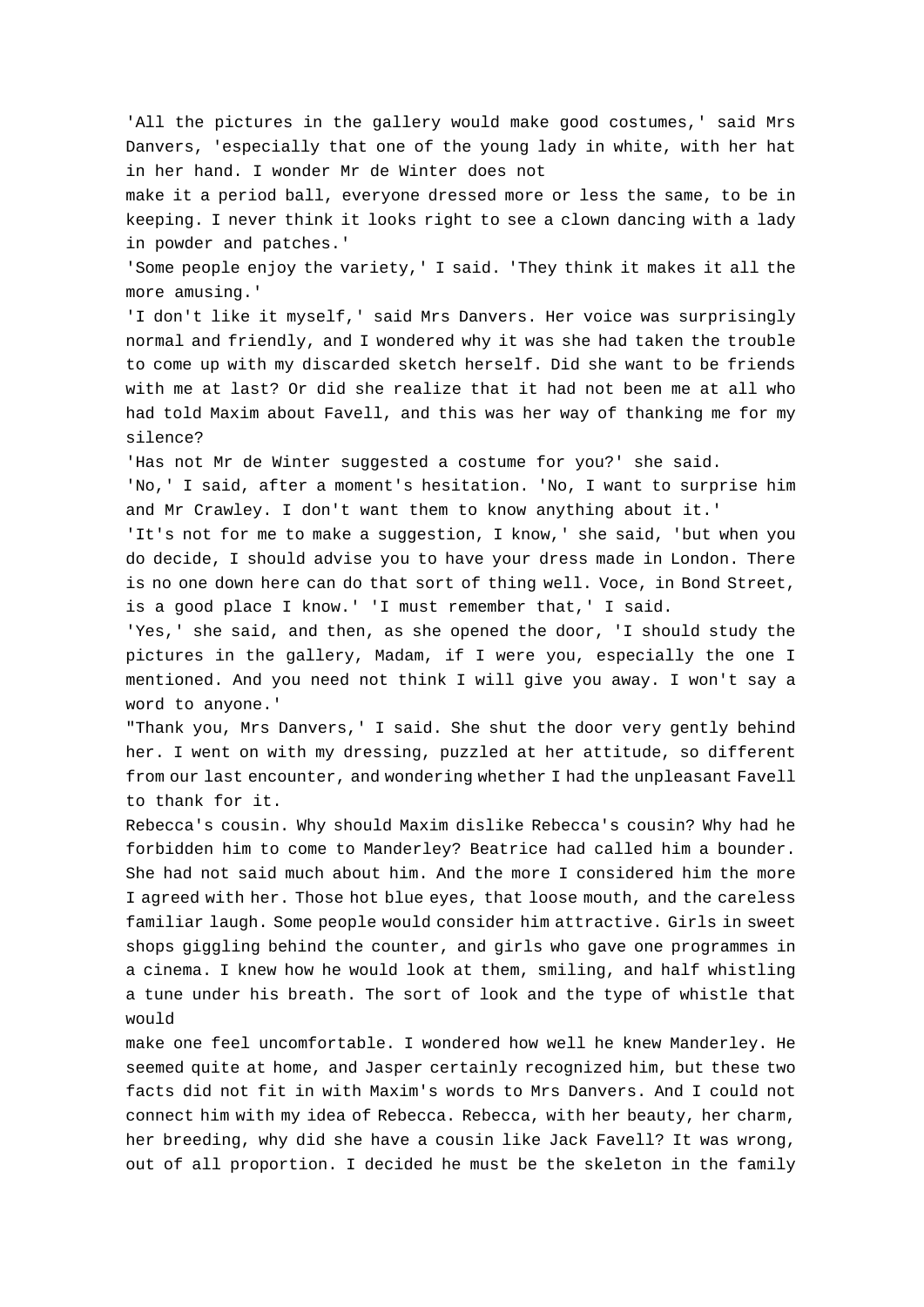cupboard, and Rebecca with her generosity had taken pity on him from time to time and invited him to Manderley, perhaps when Maxim was from home, knowing his dislike. There had been some argument about it probably, Rebecca defending him, and ever after this perhaps a slight awkwardness whenever his name was mentioned.

As I sat down to dinner in the dining-room in my accustomed place, with Maxim at the head of the table, I pictured Rebecca sitting in where I sat now, picking up her fork for the fish, and then the telephone ringing and Frith coming into the room and saying 'Mr Favell on the phone, Madam, wishing to speak to you,' and Rebecca would get up from her chair with a quick glance at Maxim, who would not say anything, who would go on eating his fish. And when she came back, having finished her conversation, and sat down in her place again, Rebecca would begin talking about something different, in a gay, careless way, to cover up the little cloud between them. At first Maxim would be glum, answering in monosyllables, but little by little she would win his humour back again, telling him some story of her day, about someone she had seen in Kerrith, and when they had finished the next course he would be laughing again, looking at her and smiling, putting out his hand to her across the table.

'What the devil are you thinking about?' said Maxim.

I started, the colour flooding my face, for in that brief moment, sixty seconds in time perhaps, I had so identified myself with Rebecca that my own dull self did not exist, had never come to Manderley. I had gone back in thought and in person to the days that were gone.

'Do you know you were going through the most extraordinary antics instead of eating your fish?' said Maxim. 'First you listened, as though you heard the telephone, and then your lips

moved, and you threw half a glance at me. And you shook your head, and smiled, and shrugged your shoulders. All in about a second. Are you practising your appearance for the fancy dress ball?' He looked across at me, laughing, and I wondered what he would say if he really knew my thoughts, my heart, and my mind, and that for one second he had been the Maxim of another year, and I had been Rebecca. 'You look like a little criminal,' he said, 'what is it?'

'Nothing,' I said quickly, 'I wasn't doing anything.'

'Tell me what you were thinking?'

'Why should I? You never tell me what you are thinking about.'

'I don't think you've ever asked me, have you?'

'Yes, I did once.'

'I don't remember.'

'We were in the library.'

'Very probably. What did I say?'

'You told me you were wondering who had been chosen to play for Surrey against Middlesex.'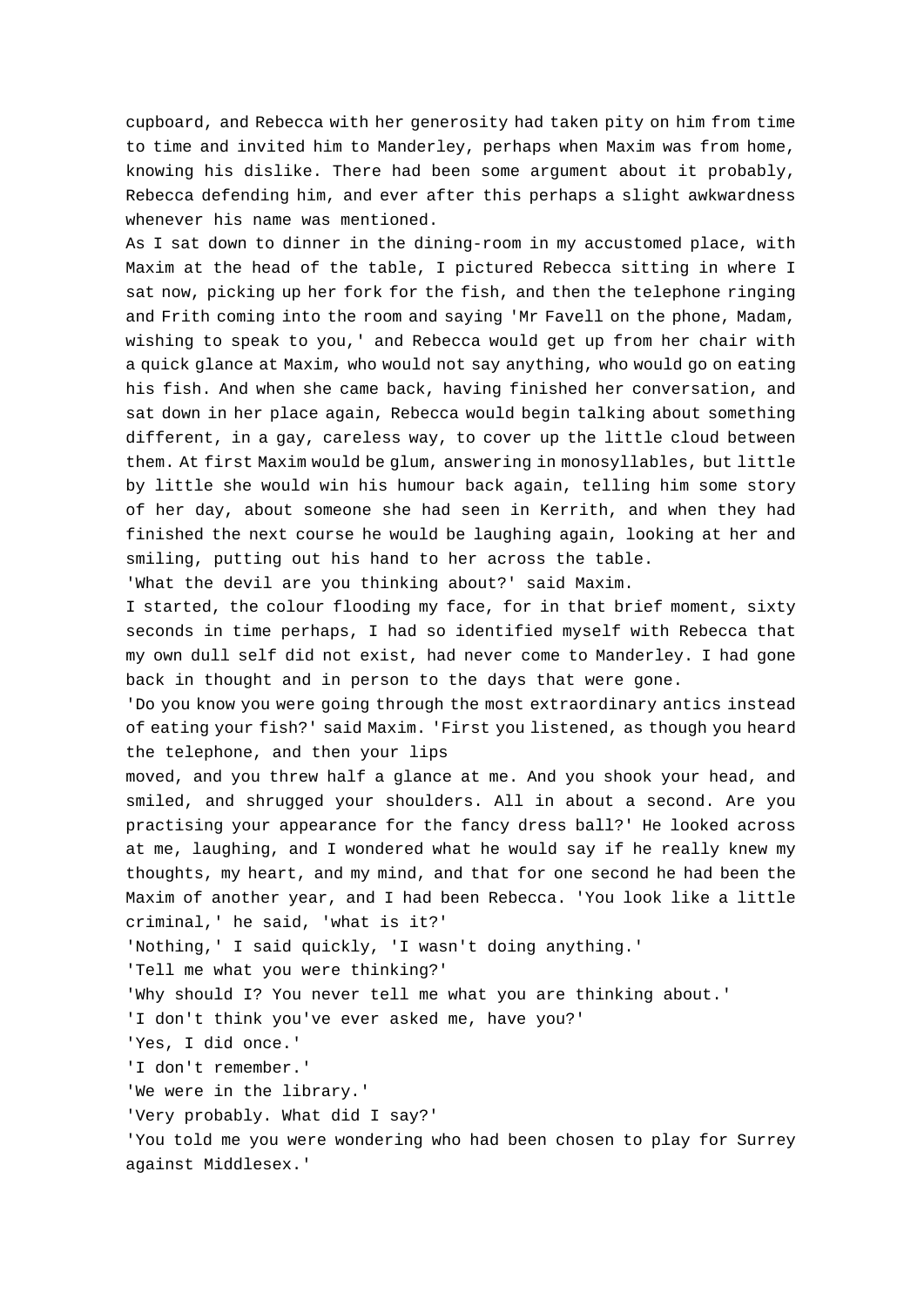Maxim laughed again. 'What a disappointment to you. What did you hope I was thinking?'

'Something very different.'

'What sort of thing?'

'Oh, I don't know.'

'No, I don't suppose you do. If I told you I was thinking about Surrey and Middlesex I was thinking about Surrey and Middlesex. Men are simpler than you imagine, my sweet child. But what goes on in the twisted tortuous minds of women would baffle anyone. Do you know, you did not look a bit like yourself just now? You had quite a different expression on your face.' 'I did? What sort of expression?'

'I don't know that I can explain. You looked older suddenly, deceitful. It was rather unpleasant.'

'I did not mean to.'

'No, I don't suppose you did.'

I drank some water, watching him over the rim of my glass. 'Don't you want me to look older?' I said.

'No:

'Why not?'

'Because it would not suit you.'

'One day I shall. It can't be helped. I shall have grey hair, and lines and things.'

'I don't mind that.'

'What do you mind then?'

'I don't want you to look like you did just now. You had a twist to your mouth and a flash of knowledge in your eyes. Not the right sort of knowledge.'

I felt very curious, rather excited. 'What do you mean, Maxim? What isn't the right sort of knowledge?'

He did not answer for a moment. Frith had come back into the room and was changing the plates. Maxim waited until Frith had gone behind the screen and through the service door before speaking again.

'When I met you first you had a certain expression on your face,' he said slowly, 'and you have it still. I'm not going to define it, I don't know how to. But it was one of the reasons why I married you. A moment ago, when you were going through that curious little performance, the expression had gone. Something else had taken its place.'

'What sort of thing? Explain to me, Maxim,' I said eagerly.

He considered me a moment, his eyebrows raised, whistling softly. 'Listen, my sweet. When you were a little girl, were you ever forbidden to read certain books, and did your father put those books under lock and key?' 'Yes,' I said.

'Well, then. A husband is not so very different from a father after all. There is a certain type of knowledge I prefer you not to have. It's better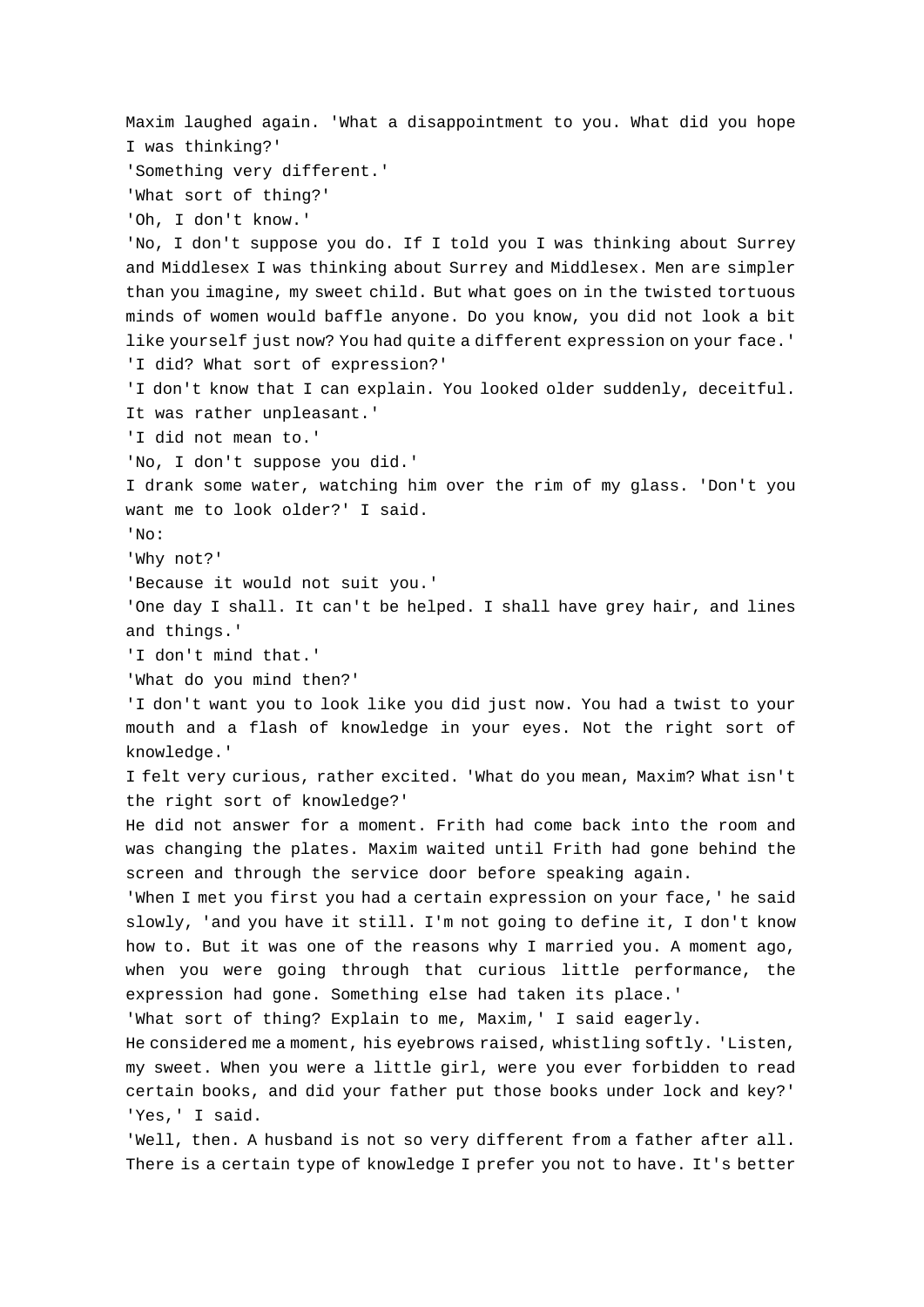kept under lock and key. So that's that. And now eat up your peaches, and don't ask me any more questions, or I shall put you in the corner.' 'I wish you would not treat me as if I was six,' I said.

'How do you want to be treated?'

'Like other men treat their wives.'

'Knock you about, you mean?'

'Don't be absurd. Why must you make a joke of everything?'

'I'm not joking. I'm very serious.'

'No, you're not. I can tell by your eyes. You're playing with me all the time, just as if I was a silly little girl.'

'Alice-in-Wonderland. That was a good idea of mine. Have you bought your sash and your hair-ribbon yet?'

'I warn you. You'll get the surprise of your life when you do see me in my fancy dress.'

'I'm sure I shall. Get on with your peach and don't talk with your mouth full. I've got a lot of letters to write after dinner.' He did not wait for me to finish. He got up and strolled about the room, and asked Frith to bring the coffee in the library. I sat still, sullenly, being as slow as I could, hoping to keep things back and irritate him, but Frith took no notice of me and my peach, he brought the coffee at once and Maxim went off to the library by himself.

When I had finished I went upstairs to the minstrels' gallery to have a look at the pictures. I knew them well of course by now, but had never studied them with a view to reproducing one of them as a fancy dress. Mrs Danvers was right of course. What an idiot I had been not to think of it before. I always loved the girl in white, with a hat in her hand. It was a Raeburn, and the portrait was of Caroline de Winter, a sister of Maxim's great-great grandfather. She married a great Whig politician, and was a famous London beauty for many years, but this portrait was painted before that, when she was still unmarried. The white dress should be easy to copy. Those puffed sleeves, the flounce, and the little bodice. The hat might be rather difficult, and I should have to wear a wig. My straight hair would never curl in that way. Perhaps that Voce place in London that Mrs Danvers had told me about would do the whole thing. I would send them a sketch of the portrait and tell them to copy it faithfully, sending my measurements.

What a relief it was to have decided at last! Quite a weight off my mind. I began almost to look forward to the ball. Perhaps I should enjoy it after all, almost as much as little Clarice.

I wrote to the shop in the morning, enclosing a sketch of the portrait, and I had a very favourable reply, full of honour at my esteemed order, and saying the work would be put in hand right away, and they would manage the wig as well.

Clarice could hardly contain herself for excitement, and I, too, began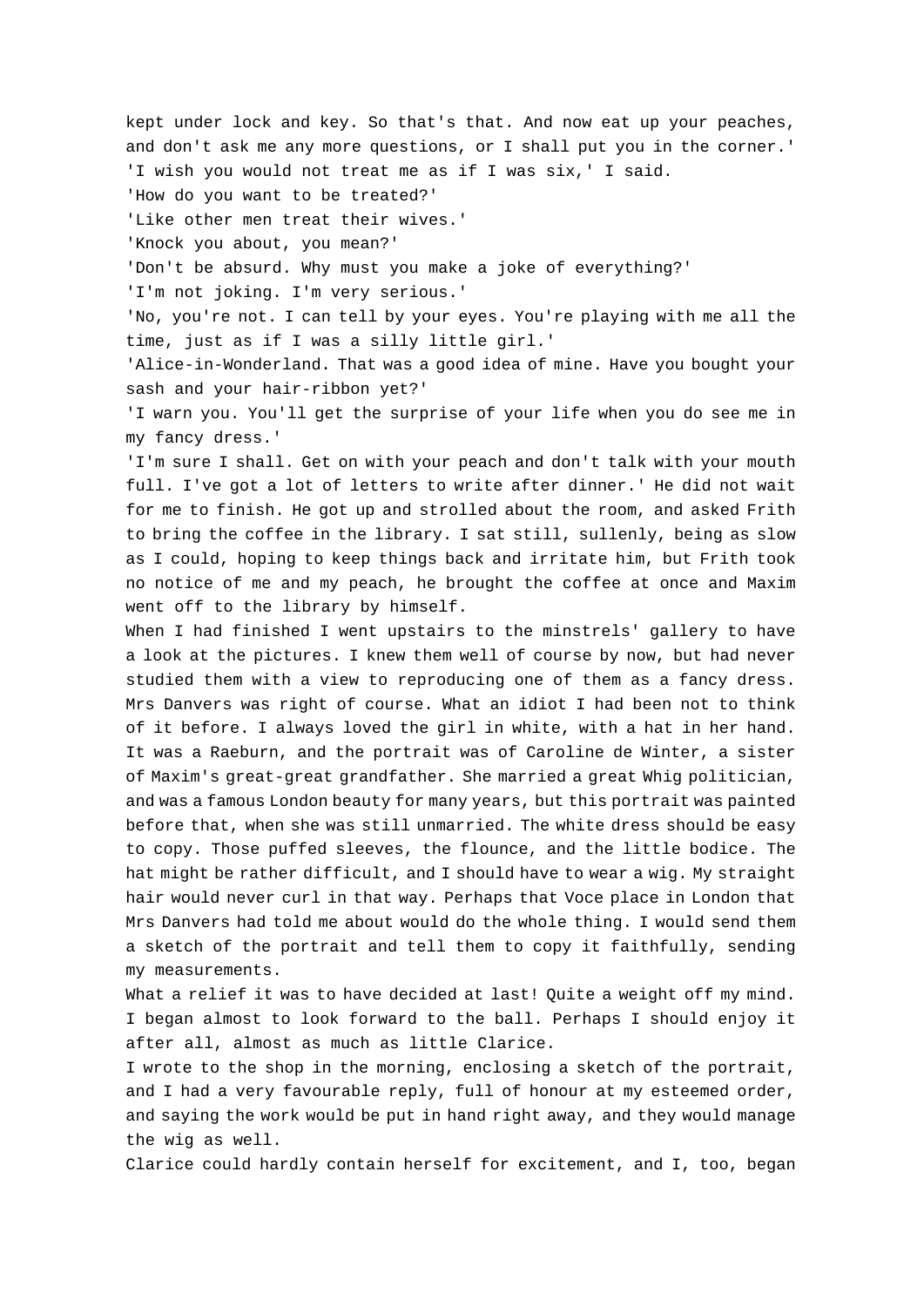to get party fever as the great day approached. Giles and Beatrice were coming for the night, but nobody else, thank heaven, although a lot of people were expected to dinner first. I had imagined we should have to hold a large house-party for the occasion, but Maxim decided against it. 'Having the dance alone is quite enough effort,' he said; and I wondered whether he did it for my sake alone, or whether a large crowd of people really bored him as he said. I had heard so much of the Manderley parties in the old days, with people sleeping in bathrooms and on sofas because of the squash. And here we were alone in the vast house, with only Beatrice and Giles to count as guests.

The house began to wear a new, expectant air. Men came to lay the floor for dancing in the great hall, and in the drawing-room some of the furniture was moved so that the long buffet tables could be placed against the wall. Lights were put up on the terrace, and in the rose-garden too, wherever one walked there would be some sign of preparation for the ball. Workmen from the estate were everywhere, and Frank came to lunch nearly every day. The servants talked of nothing else, and Frith stalked about as though the whole of the evening would depend on him alone. Robert rather lost his head, and kept forgetting things, napkins at lunch, and handing vegetables. He wore a harassed expression, like someone who has got to catch a train. The dogs were miserable. Jasper trailed about the hall with his tail between his legs, and nipped every workman on sight. He used to stand on the terrace, barking idiotically, and then dash madly to one corner of the lawn and eat grass in a sort of frenzy. Mrs Danvers never obtruded herself, but I was aware of her continually. It was her voice I heard in the drawing-room when they came to put the tables, it was she who gave directions for the laying of the floor in the hall. Whenever I came upon the scene she had always just disappeared; I would catch a glimpse of her skirt brushing the door, or hear the sound of her footsteps on the stairs. I was a lay-figure, no use to man or beast. I used to stand about doing nothing except get in the way. 'Excuse me, Madam,' I would hear a man say, just behind me, and he would

pass, with a smile of apology, carrying two chairs on his back, his face dripping with perspiration.

'I'm awfully sorry,' I would say, getting quickly to one side, and then as a cover to my idleness, 'Can I help you? What about putting those chairs in the library?' The man would look bewildered. 'Mrs Danvers' orders, Madam, was that we were to take the chairs round to the back, to be out of the way.'

'Oh,' I said, 'yes, of course. How silly of me. Take them round to the back, as she said.' And I would walk quickly away murmuring something about finding a piece of paper and a pencil, in a vain attempt to delude the man into thinking I was busy, while he went on across the hall, looking rather astonished, and I would feel I had not deceived him for a moment.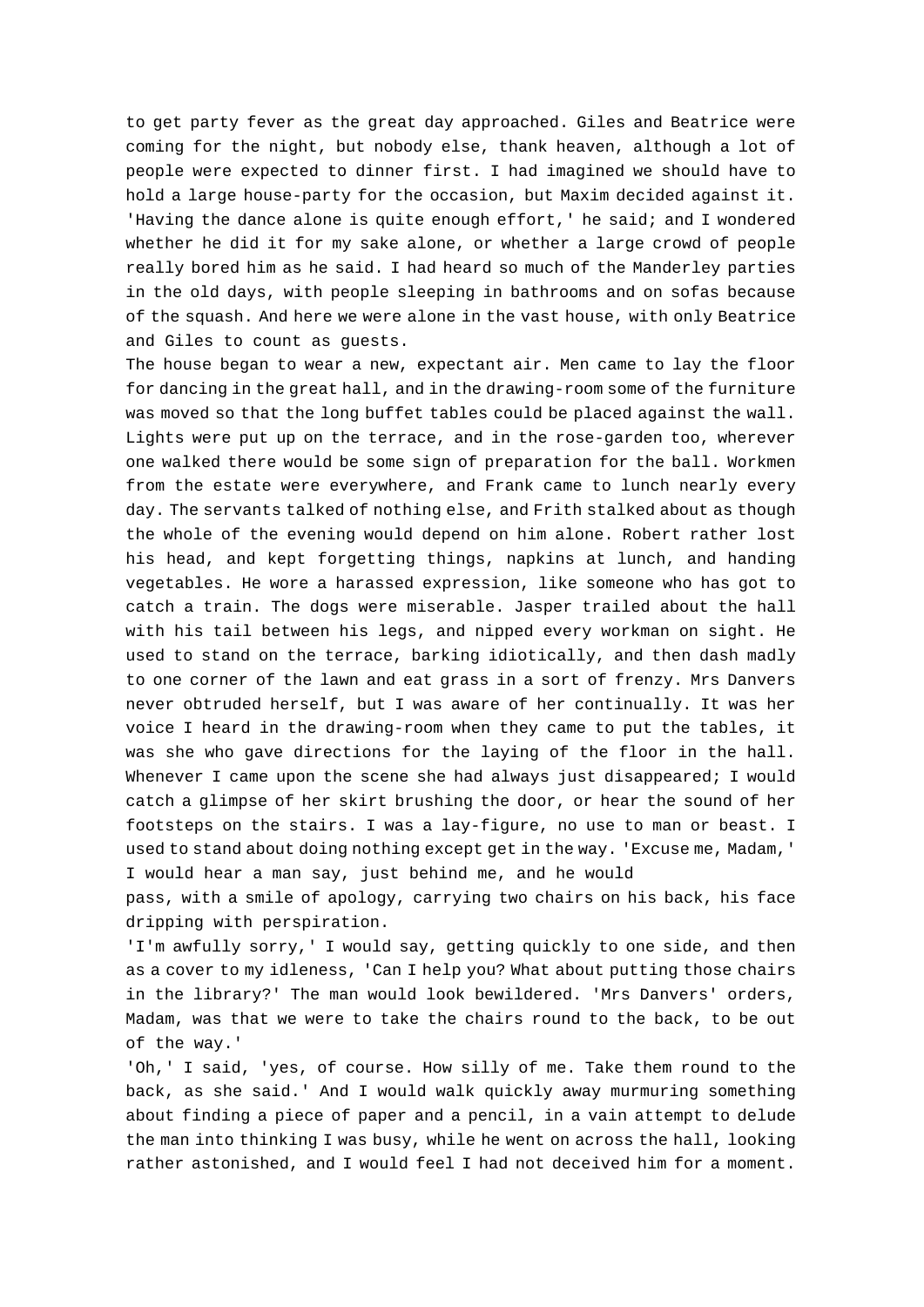The great day dawned misty and overcast, but the glass was high and we had no fears. The mist was a good sign. It cleared about eleven, as Maxim had foretold, and we had a glorious still summer's day without a cloud in the blue sky. All the morning the gardeners were bringing flowers into the house, the last of the white lilac, and great lupins and delphiniums, five foot high, roses in hundreds, and every sort of lily.

Mrs Danvers showed herself at last; quietly, calmly, she told the gardeners where to put the flowers, and she herself arranged them, stacking the vases with quick, deft fingers. I watched her in fascination, the way she did vase after vase, carrying them herself through the flower-room to the drawing-room and the various corners of the house, massing them in just the right numbers and profusion, putting colour where colour was needed, leaving the walls bare where severity paid.

Maxim and I had lunch with Frank at his bachelor establishment next-door to the office to be out of the way. We were all three in the rather hearty, cheerful humour of people after a funeral. We made pointless jokes about nothing at all, our minds eternally on the thought of the next few hours. I felt very much the same as I did the morning I was married. The same stifled feeling that I had gone too far now to turn back.

The evening had got to be endured. Thank heaven Messrs Voce had sent my dress in time. It looked perfect, in its folds of tissue paper. And the wig was a triumph. I had tried it on after

breakfast, and was amazed at the transformation. I looked quite attractive, quite different altogether. Not me at all. Someone much more interesting, more vivid and alive. Maxim and Frank kept asking me about my costume. 'You won't know me,' I told them, 'you will both get the shock of your lives.'

'You are not going to dress up as a clown, are you?' said Maxim gloomily. 'No frightful attempt to be funny?'

'No, nothing like that,' I said, full of importance.

'I wish you had kept to Alice-in-Wonderland,' he said.

'Or Joan of Arc with your hair,' said Frank shyly.

T never thought of that,' I said blankly, and Frank went rather pink. 'I'm sure we shall like whatever you wear,' he said in his most pompous Frankish voice.

'Don't encourage her, Frank,' said Maxim. 'She's so full of her precious disguise already there's no holding her. Bee will put you in your place, that's one comfort. She'll soon tell you if she doesn't like your dress. Dear old Bee always looks just wrong on these occasions, bless her. I remember her once as Madame Pompadour and she tripped up going in to supper and her wig came adrift. "I can't stand this damned thing," she said, in that blunt voice of hers, and chucked it on a chair and went through the rest of the evening with her own cropped hair. You can imagine what it looked like, against a pale blue satin crinoline, or whatever the dress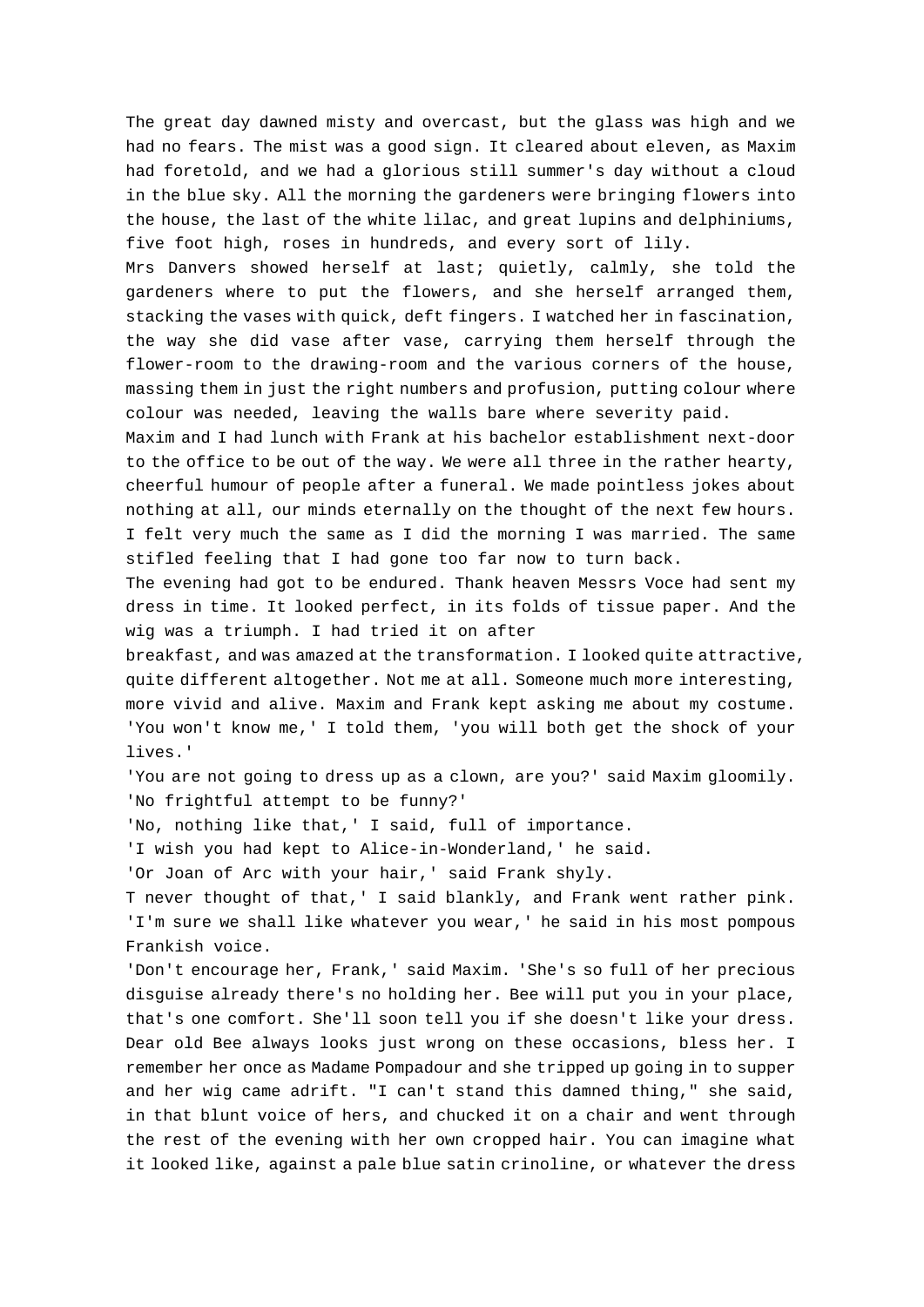was. Poor Giles did not cope that year. He came as a cook, and sat about in the bar all night looking perfectly miserable. I think he felt Bee had let him down.'

'No, it wasn't that,' said Frank, 'he'd lost his front teeth trying out a new mare, don't you remember, and he was so shy about it he wouldn't open his mouth.'

'Oh, was that it? Poor Giles. He generally enjoys dressing up.'

'Beatrice says he loves playing charades, 'I said. 'She told me they always have charades at Christmas.'

T know,' said Maxim, 'that's why I've never spent Christmas with her.' 'Have some more asparagus, Mrs de Winter, and another potato?'

'No, really, Frank, I'm not hungry, thank you.'

'Nerves,' said Maxim, shaking his head. 'Never mind, this time tomorrow it will all be over.'

'I sincerely hope so,' said Frank seriously. 'I was going to give orders that all cars should stand by for 5 a.m.'

I began to laugh weakly, the tears coming into my eyes. 'Oh dear,' I said, 'let's send wires to everybody not to come.'

'Come on, be brave and face it,' said Maxim. 'We need not give another one for years. Frank, I have an uneasy feeling we ought to be going up to the house. What do you think?'

Frank agreed, and I followed them unwillingly, reluctant to leave the cramped, rather uncomfortable little dining-room that was so typical of Frank's bachelor establishment, and which seemed to me today the embodiment of peace and quietude. When we came to the house we found that the band had arrived, and were standing about in the hall rather pink in the face and self-conscious, while Frith, more important than ever, offered refreshments. The band were to be our guests for the night, and after we had welcomed them and exchanged a few slightly obvious jokes proper to the occasion, the band were borne off to their quarters to be followed by a tour of the grounds.

The afternoon dragged, like the last hour before a journey when one is packed up and keyed to departure, and I wandered from room to room almost as lost as Jasper, who trailed reproachfully at my heels.

There was nothing I could do to help, and it would have been wiser on my part to have kept clear of the house altogether and taken the dog and myself for a long walk. By the time I decided upon this it was too late, Maxim and Frank were demanding tea, and when tea was over Beatrice and Giles arrived. The evening had come upon us all too soon.

'This is like old times,' said Beatrice, kissing Maxim, and looking about her. 'Congratulations to you for remembering every detail. The flowers are exquisite,' she added, turning to me. 'Did you do them?'

'No,' I said, rather ashamed, 'Mrs Danvers is responsible for everything.' 'Oh. Well, after ail...' Beatrice did not finish her sentence, she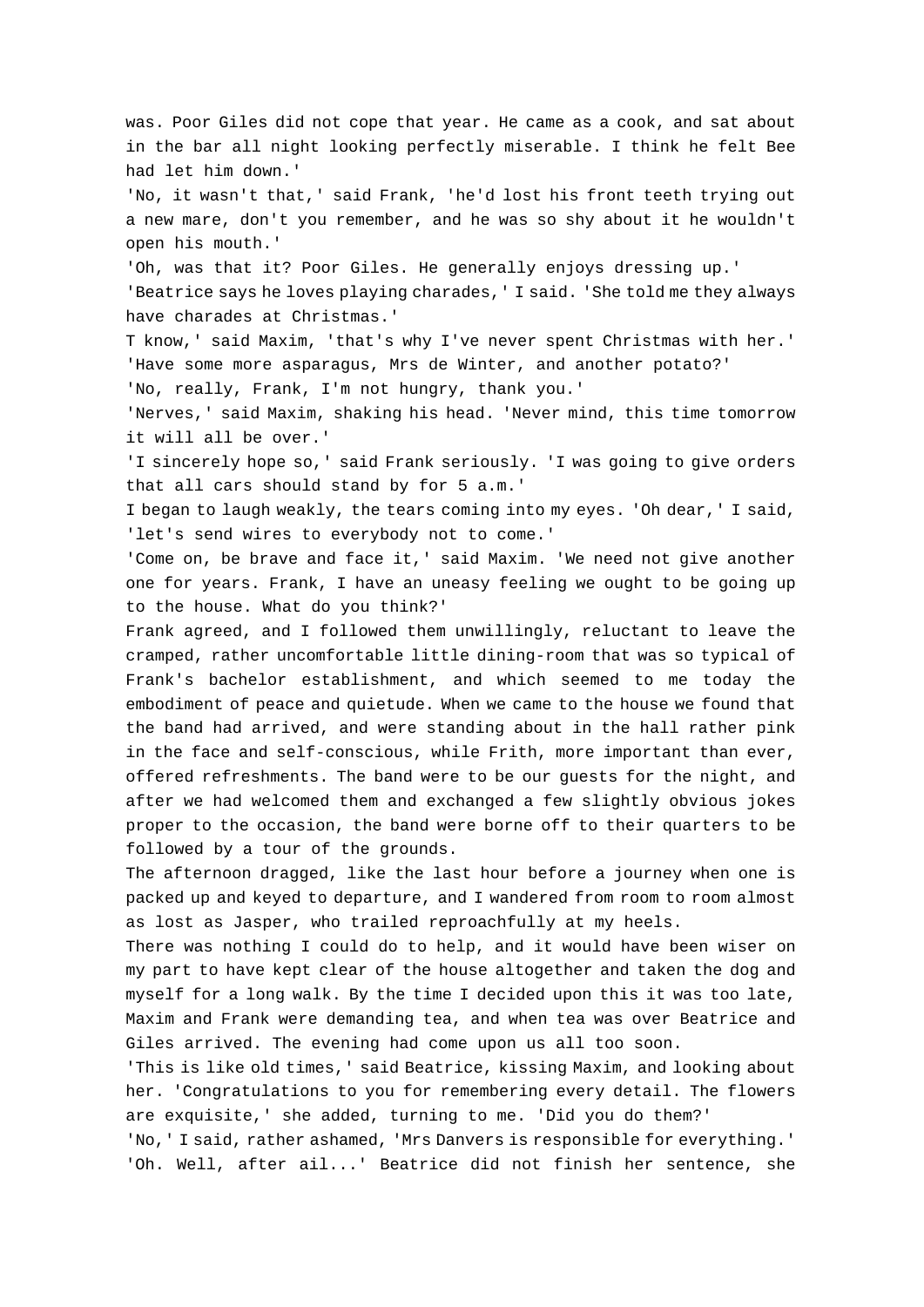accepted a light for her cigarette from Frank, and once it was lit she appeared to have forgotten what she was going to say. 'Have you got Mitchell's to do the catering as usual?' asked Giles. 'Yes,' said Maxim. 'I don't think anything has been altered, has it, Frank? We had all the records down at the office. Nothing has been forgotten, and I don't think we have left anyone out.'

'What a relief to find only ourselves,' said Beatrice. 'I remember once arriving about this time, and there were about twenty-five people in the place already. All going to stop the night.'

'What's everyone going to wear? I suppose Maxim, as always, refuses to play?'

'As always,' said Maxim.

'Such a mistake I think. The whole thing would go with much more swing if you did.'

'Have you ever known a ball at Manderley not to go with a swing?'

'No, my dear boy, the organization is too good. But I do think the host ought to give the lead himself.'

'I think it's quite enough if the hostess makes the effort,' said Maxim. 'Why should I make myself hot and uncomfortable and a damn fool into the bargain?'

'Oh, but that's absurd. There's no need to look a fool. With your appearance, my dear Maxim, you could get away with any costume. You don't have to worry about your figure like poor Giles.'

'What is Giles going to wear tonight?' I asked, 'or is it a dead secret?' 'No, rather not,' beamed Giles; 'as a matter-of-fact it's a pretty good effort. I got our local tailor to rig it up. I'm coming as an Arabian sheik.'

'Good God,' said Maxim.

'It's not at all bad,' said Beatrice warmly. 'He stains his face of course, and leaves off his glasses. The head-dress is authentic. We borrowed it off a friend who used to live in the East, and the rest the tailor copied from some paper. Giles looks very well in it.'

'What are you going to be, Mrs Lacy?' said Frank.

'Oh, I'm afraid I haven't coped much,' said Beatrice, 'I've got some sort of Eastern get-up to go with Giles, but I don't pretend it's genuine. Strings of beads, you know, and a veil over my face.'

'It sounds very nice,' I said politely.

'Oh, it's not bad. Comfortable to wear, that's one blessing. I shall take off the veil if I get too hot. What are you wearing?'

'Don't ask her,' said Maxim. 'She won't tell any of us. There has never been such a secret. I believe she even wrote to London for it.'

'My dear,' said Beatrice, rather impressed, 'don't say you have gone a bust and will put us all to shame? Mine is only home-made, you know.' 'Don't worry,' I said, laughing, 'it's quite simple really. But Maxim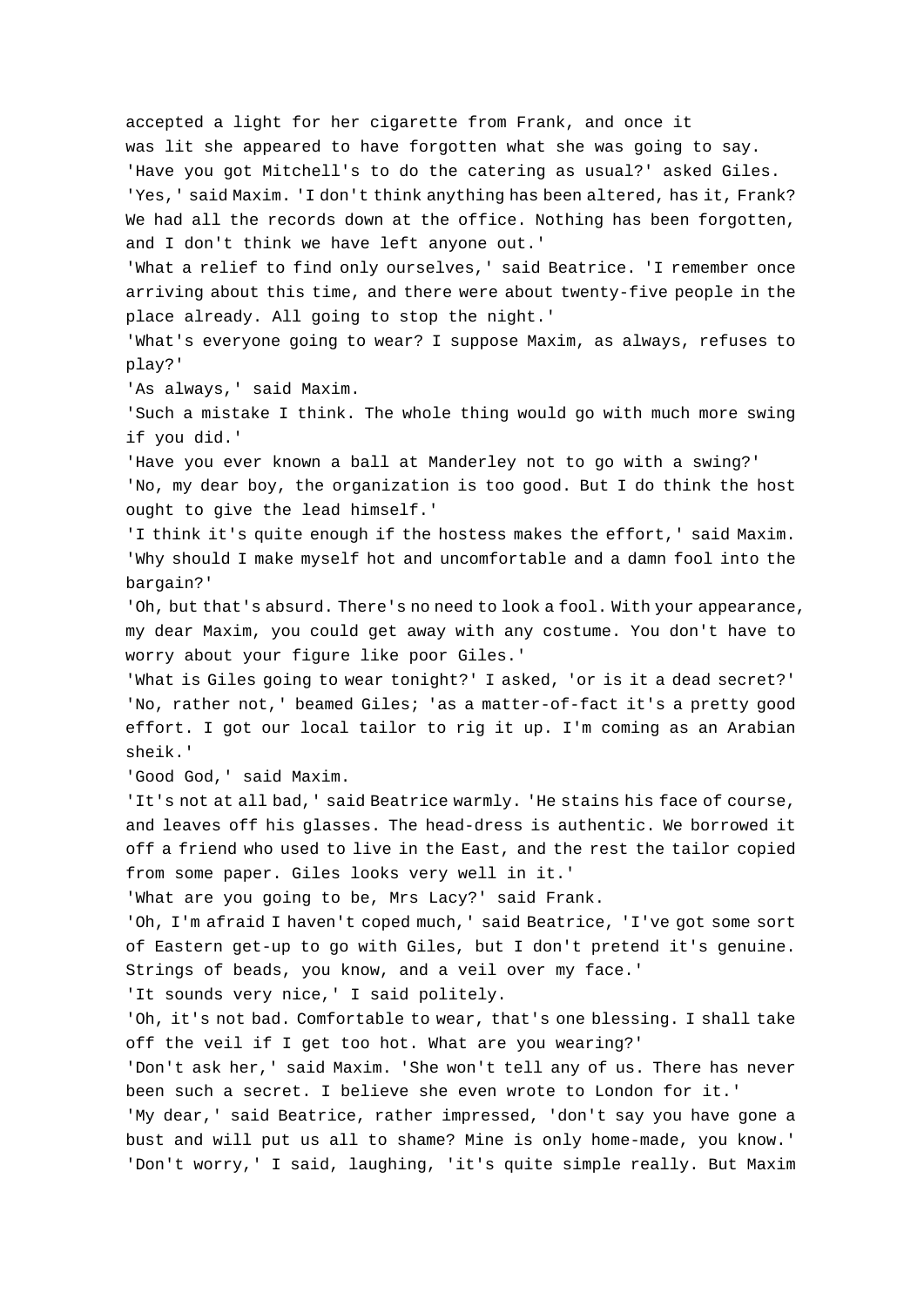would tease me, and I've promised to give him the surprise of his life.' 'Quite right too,' said Giles. 'Maxim is too superior altogether. The fact is he's jealous. Wishes he was dressing up like the rest of us, and doesn't like to say so.'

'Heaven forbid,' said Maxim.

'What are you doing, Crawley?' asked Giles.

Frank looked rather apologetic. I've been so busy I'm afraid I've left things to the last moment. I hunted up an old pair of trousers last night, and a striped football jersey, and thought of putting a patch over one eye and coming as a pirate.'

'Why on earth didn't you write to us and borrow a costume?' said Beatrice. "There's one of a Dutchman that Roger had last winter in Switzerland. It would have suited you excellently.'

'I refuse to allow my agent to walk about as a Dutchman,' said Maxim. 'He'd never get rents out of anybody again. Let him stick to his pirate. It might frighten some of them.'

'Anything less like a pirate,' murmured Beatrice in my ear.

I pretended not to hear. Poor Frank, she was always rather down on him. 'How long will it take me to paint my face?' asked Giles.

'Two hours at least,' said Beatrice. 'I should begin thinking about it if I were you. How many shall we be at dinner?'

'Sixteen,' said Maxim, 'counting ourselves. No strangers. You know them all.'

'I'm beginning to get dress fever already,' said Beatrice. 'What fun it all is. I'm so glad you decided to do this again, Maxim.'

'You've got her to thank for it,' said Maxim, nodding at me.

'Oh, it's not true,' I said. 'It was all the fault of Lady Crowan.'

'Nonsense,' said Maxim, smiling at me, 'you know you're as excited as a child at its first party.'

'I'm not.'

'I'm longing to see your dress,' said Beatrice.

'It's nothing out of the way. Really it's not,' I insisted.

'Mrs de Winter says we shan't know her,' said Frank.

Everybody looked at me and smiled. I felt pleased and flushed and rather happy. People were being nice. They were all so friendly. It was suddenly fun, the thought of the dance, and that I was to be the hostess.

The dance was being given for me, in my honour, because I was the bride. I sat on the table in the library, swinging my legs, while the rest of them stood round, and I had a longing to go upstairs and put on my dress, try the wig in front of the looking-glass, turn this way and that before the long mirror on the wall. It was new this sudden unexpected sensation of being important, of having Giles, and Beatrice, and Frank and Maxim all looking at me and talking about my dress. All wondering what I was going to wear. I thought of the soft white dress in its folds of tissue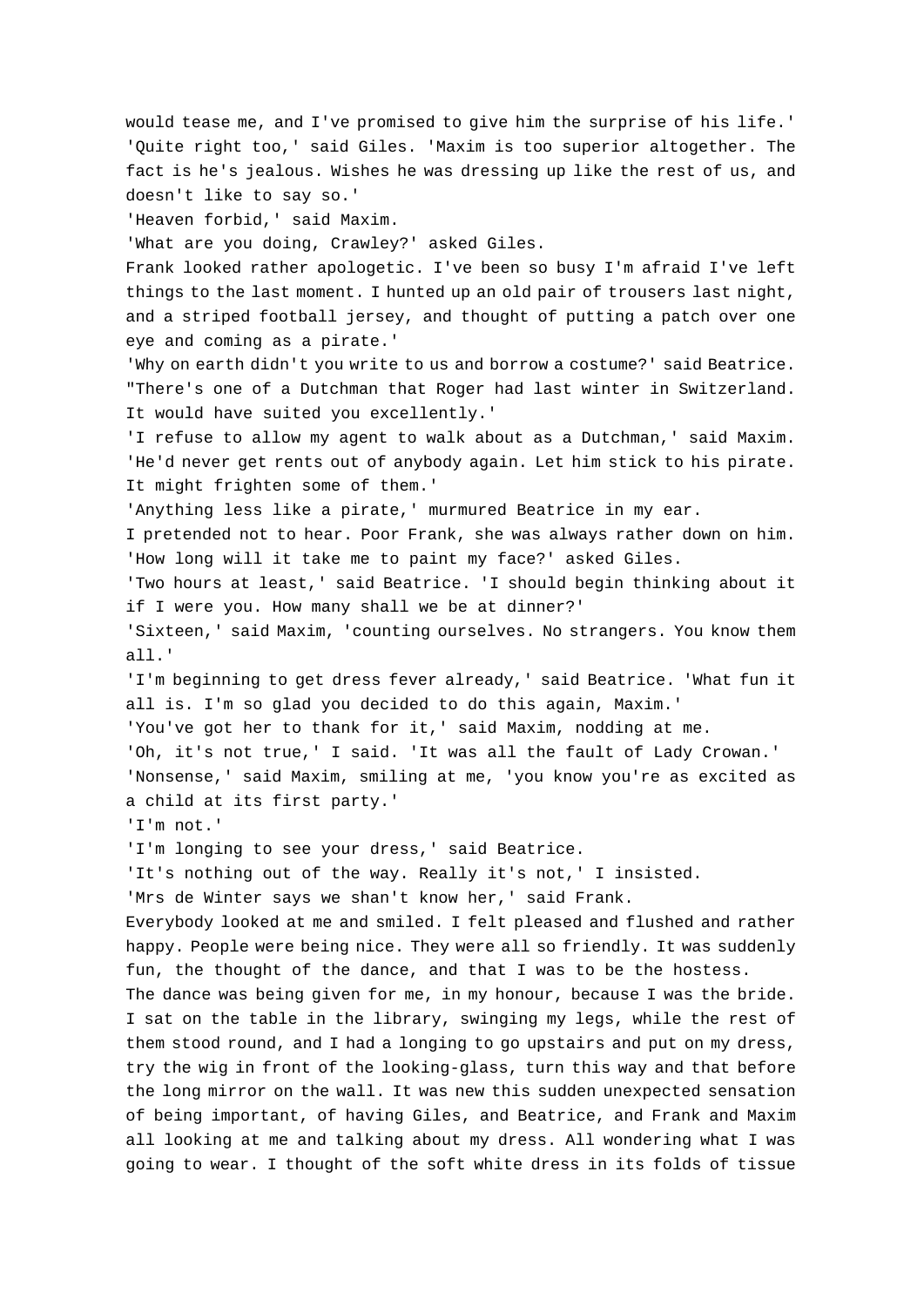paper, and how it would hide my flat dull figure, my rather sloping shoulders. I thought of my own lank hair covered by the sleek and gleaming curls.

'What's the time?' I said carelessly, yawning a little, pretending I did not care. 'I wonder if we ought to think about going upstairs ... ?' As we crossed the great hall on the way to our rooms I realized for the first time how the house lent itself to the occasion, and how beautiful the rooms were looking. Even the drawing-room, formal and cold to my consideration when we were alone, was a blaze of colour now, flowers in every corner, red roses in silver bowls on the white cloth of the supper table,

the long windows open to the terrace, where, as soon as it was dusk, the fairy lights would shine. The band had stacked their instruments ready in the minstrels' gallery above the hall, and the hall itself wore a strange, waiting air; there was a warmth about it I had never known before, due to the night itself, so still and clear, to the flowers beneath the pictures, to our own laughter as we hovered on the wide stone stairs.

The old austerity had gone. Manderley had come alive in a fashion I would not have believed possible. It was not the still quiet Manderley I knew. There was a certain significance about it now that had not been before. A reckless air, rather triumphant, rather pleasing. It was as if the house remembered other days, long, long ago, when the hall was a banqueting hall indeed, with weapons and tapestry hanging upon the walls, and men sat at a long narrow table in the centre laughing louder than we laughed now, calling for wine, for song, throwing great pieces of meat upon the flags to the slumbering dogs. Later, in other years, it would still be gay, but with a certain grace and dignity, and Caroline de Winter, whom I should represent tonight, would walk down the wide stone stairs in her white dress to dance the minuet. I wished we could sweep away the years and see her. I wished we did not have to degrade the house with our modern jig-tunes, so out-of-place and unromantic. They would not suit Manderley. I found myself in sudden agreement with Mrs Danvers. We should have made it a period ball, not the hotchpotch of humanity it was bound to be, with Giles, poor fellow, well-meaning and hearty in his guise of Arabian sheik. I found Clarice waiting for me in my bedroom, her round face scarlet with excitement. We giggled at one another like schoolgirls, and I bade her lock my door. There was much sound of tissue paper, rustling and mysterious. We spoke to one another softly like conspirators, we walked on tiptoe. I felt like a child again on the eve of Christmas. This padding to and fro in my room with bare feet, the little furtive bursts of laughter, the stifled exclamations, reminded me of hanging up my stocking long ago. Maxim was safe in his dressing-room, and the way through was barred against him. Clarice alone was my ally and favoured friend. The dress fitted perfectly. I stood still, hardly able to restrain my impatience while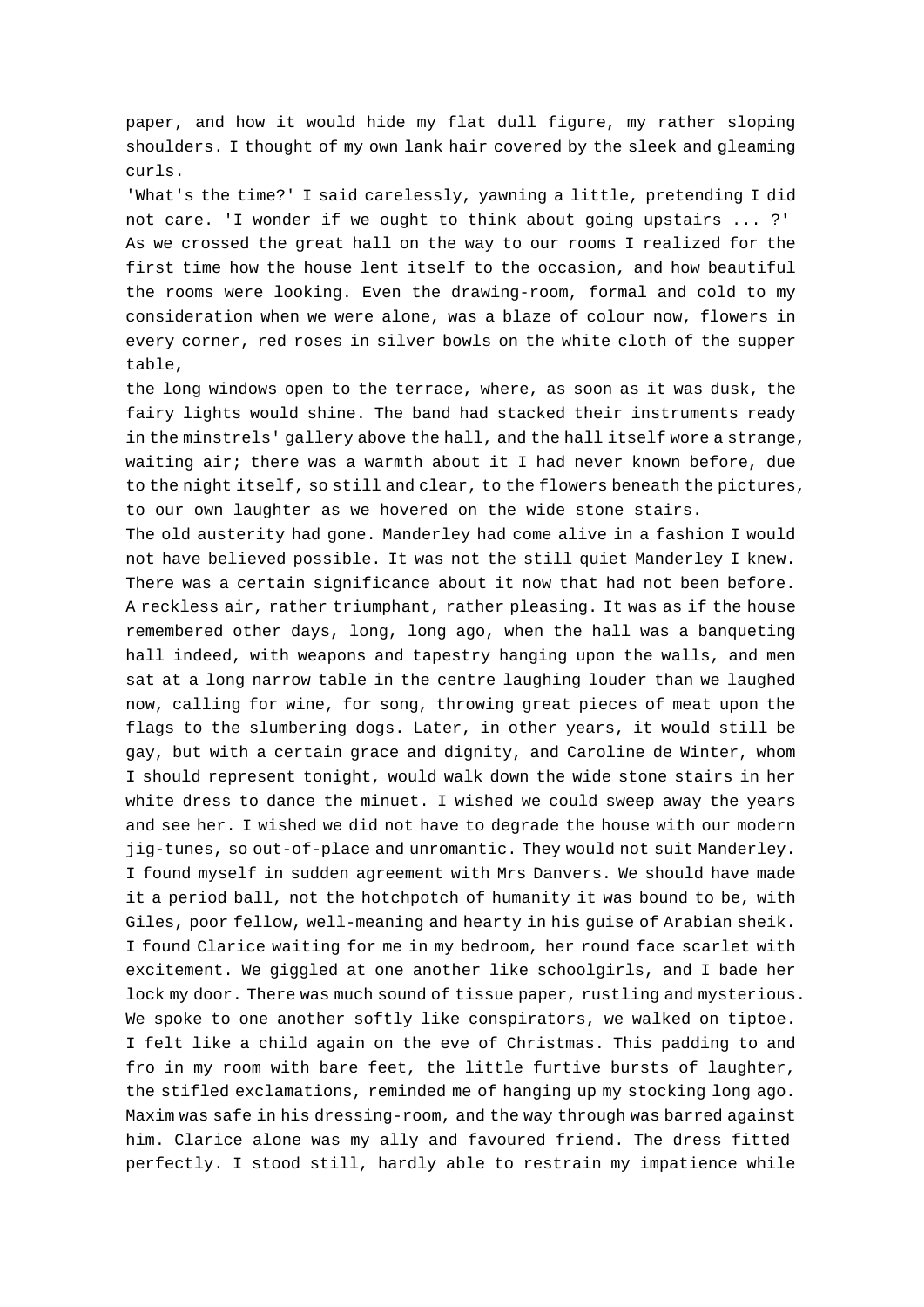Clarice hooked me up with fumbling fingers.

'It's handsome, Madam,' she kept saying, leaning back on her heels to look at me. 'It's a dress fit for the Queen of England.'

'What about under the left shoulder there,' I said, anxiously. "That strap of mine, is it going to show?'

'No, Madam, nothing shows.'

'How is it? How do I look?' I did not wait for her answer, I twisted and turned in front of the mirror, I frowned, I smiled. I felt different already, no longer hampered by my appearance. My own dull personality was submerged at last. 'Give me the wig,' I said excitedly, 'careful, don't crush it, the curls mustn't be flat. They are supposed to stand out from the face.' Clarice stood behind my shoulder, I saw her round face beyond mine in the reflection of the looking-glass, her eyes shining, her mouth a little open. I brushed my own hair sleek behind my ears. I took hold of the soft gleaming curls with trembling fingers, laughing under my breath, looking up at Clarice.

'Oh, Clarice,' I said, 'what will Mr de Winter say?'

I covered my own mousy hair with the curled wig, trying to hide my triumph, trying to hide my smile. Somebody came and hammered on the door.

'Who's there?' I called in panic. 'You can't come in.'

'It's me, my dear, don't alarm yourself,' said Beatrice, 'how far have you got? I want to look at you.'

'No, no,' I said, 'you can't come in, I'm not ready.'

The flustered Clarice stood beside me, her hand full of hairpins, while I took them from her one by one, controlling the curls that had become fluffed in the box.

'I'll come down when I am ready,' I called. 'Go on down, all of you. Don't wait for me. Tell Maxim he can't come in.'

'Maxim's down,' she said. 'He came along to us. He said he hammered on your bathroom door and you never answered. Don't be too long, my dear, we are all so intrigued. Are you sure you don't want any help?'

'No,' I shouted impatiently, losing my head, 'go away, go on down.'

Why did she have to come and bother just at this moment? It

fussed me, I did not know what I was doing. I jabbed with a hair-pin, flattening it against a curl. I heard no more from Beatrice, she must have gone along the passage. I wondered if she was happy in her Eastern robes and if Giles had succeeded in painting his face. How absurd it was, the whole thing. Why did we do it, I wonder, why were we such children? I did not recognize the face that stared at me in the glass. The eyes were larger surely, the mouth narrower, the skin white and clear? The curls stood away from the head in a little cloud. I watched this self that was not me at all and then smiled; a new, slow smile.

'Oh, Clarice!' I said. 'Oh, Clarice!' I took the skirt of my dress in my hands and curtseyed to her, the flounces sweeping the ground. She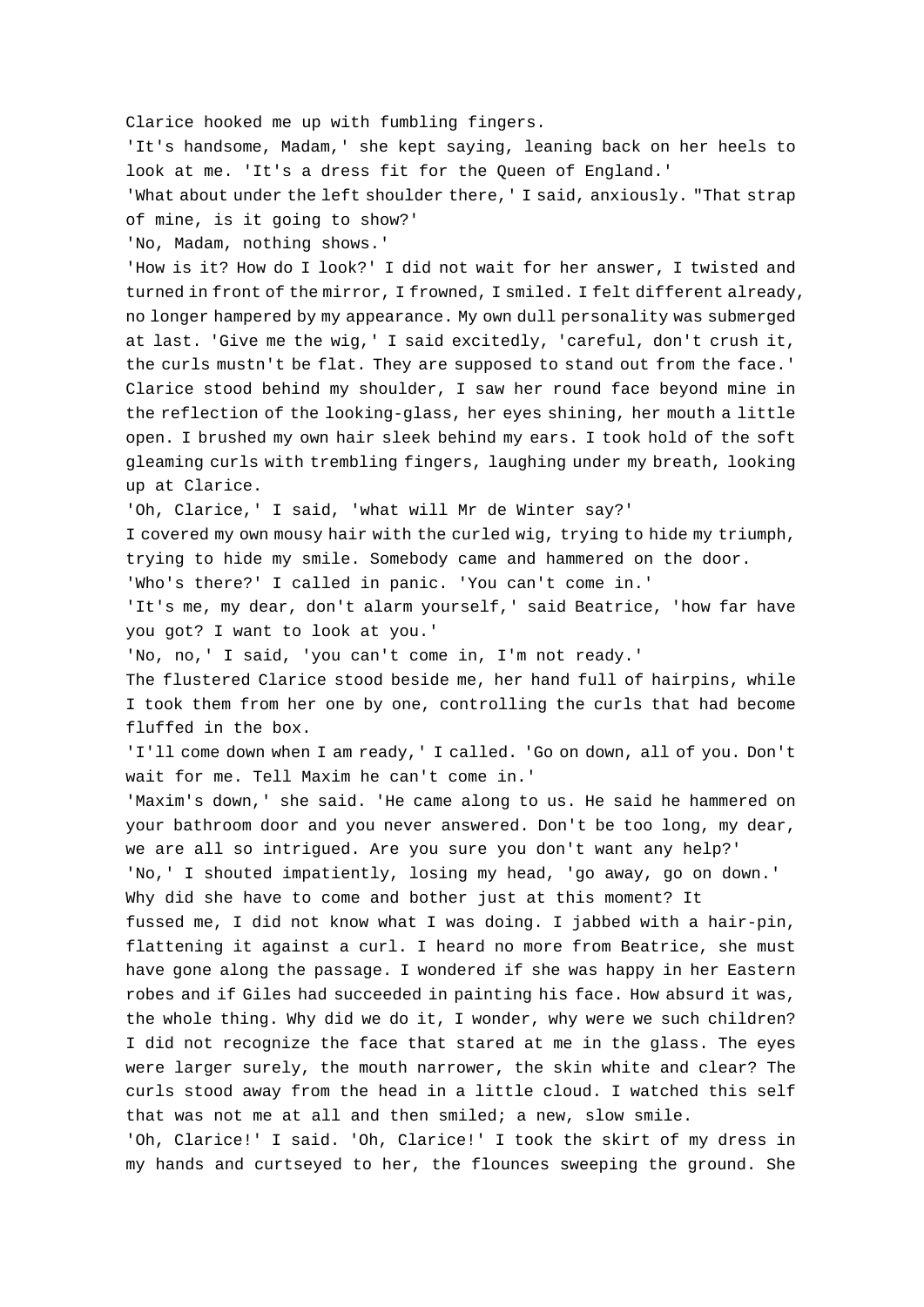giggled excitedly, rather embarrassed, flushed though, very pleased. I paraded up and down in front of my glass watching my reflection.

'Unlock the door,' I said. 'I'm going down. Run ahead and see if they are there.' She obeyed me, still giggling, and I lifted my skirts off the ground and followed her along the corridor.

She looked back at me and beckoned. "They've gone down,' she whispered, 'Mr de Winter, and Major and Mrs Lacy. Mr Crawley has just come. They are all standing in the hall.' I peered through the archway at the head of the big staircase, and looked down on the hall below.

Yes, there they were. Giles, in his white Arab dress, laughing loudly, showing the knife at his side; Beatrice swathed in an extraordinary green garment and hung about the neck with trailing beads; poor Frank self-conscious and slightly foolish in his striped jersey and sea-boots; Maxim, the only normal one of the party, in his evening clothes.

'I don't know what she's doing,' he said, 'she's been up in her bedroom for hours. What's the time, Frank? The dinner crowd will be upon us before we know where we are.'

The band were changed, and in the gallery already. One of the men was tuning his fiddle. He played a scale softly, and then plucked at a string.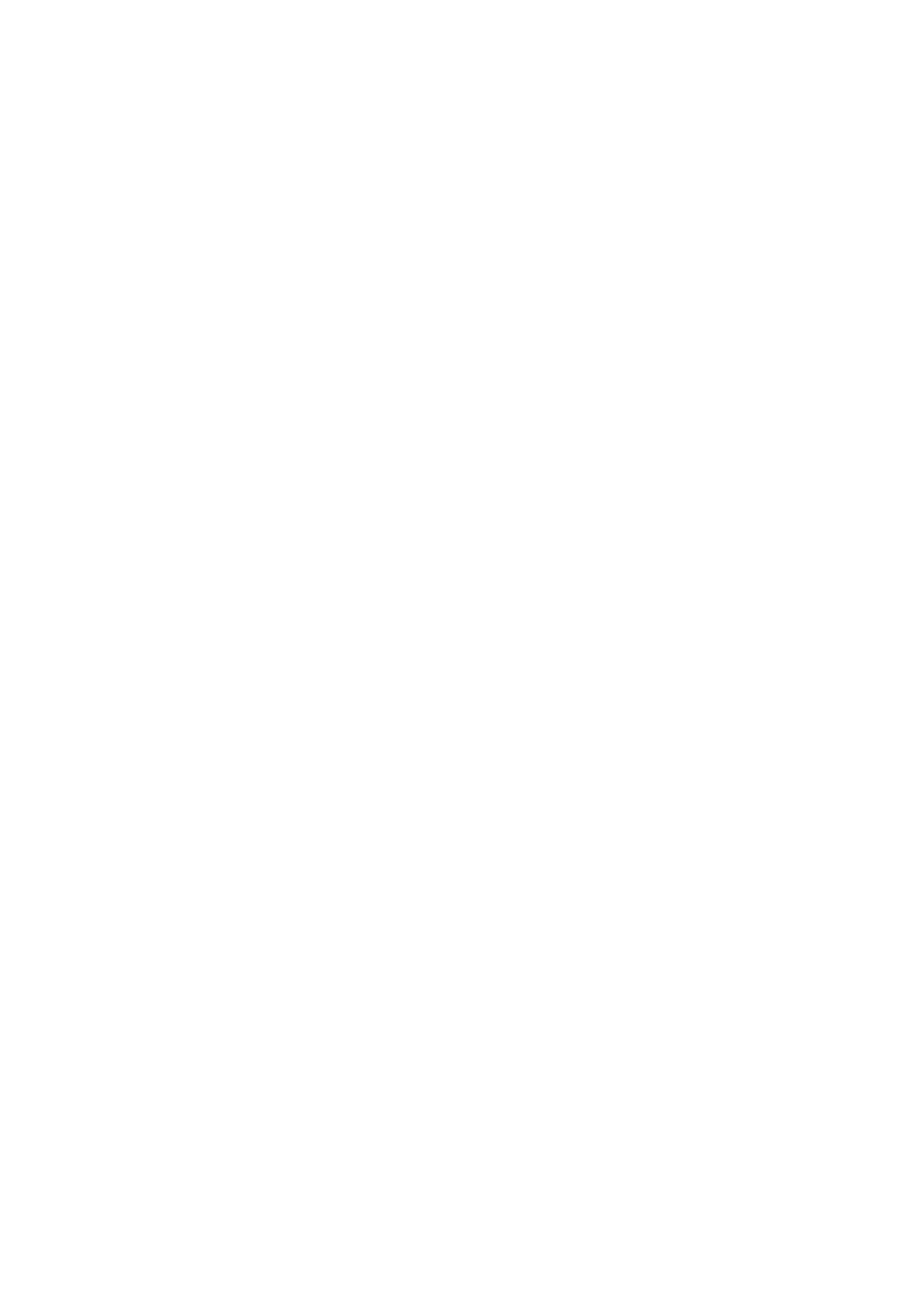Yes, the dress had been copied exactly from my sketch of the portrait. The puffed sleeve, the sash and the ribbon, the wide

floppy hat I held in my hand. And my curls were her curls, they stood out from my face as hers did in the picture. I don't think I have ever felt so excited before, so happy and so proud. I waved my hand at the man with the fiddle, and then put my finger to my lips for silence. He smiled and bowed. He came across the gallery to the archway where I stood. 'Make the drummer announce me,' I whispered, 'make him beat the drum, you know how they do, and then call out Miss Caroline de Winter. I want to surprise them below.' He nodded his head, he understood. My heart fluttered absurdly, and my cheeks were burning. What fun it was, what mad ridiculous childish fun! I smiled at Clarice still crouching on the corridor. I picked up my skirt in my hands. Then the sound of the drum echoed in the great hall, startling me for a moment, who had waited for it, who knew that it would come. I saw them look up surprised and bewildered from the hall below.

'Miss Caroline de Winter,' shouted the drummer.

I came forward to the head of the stairs and stood there, smiling, my hat in my hand, like the girl in the picture. I waited for the clapping and laughter that would follow as I walked slowly down the stairs. Nobody clapped, nobody moved.

They all stared at me like dumb things. Beatrice uttered a little cry and put her hand to her mouth. I went on smiling, I put one hand on the banister.

'How do you do, Mr de Winter,' I said.

Maxim had not moved. He stared up at me, his glass in his hand. There was no colour in his face. It was ashen white. I saw Frank go to him as though he would speak, but Maxim shook him off. I hesitated, one foot already on the stairs. Something was wrong, they had not understood. Why was Maxim looking like that? Why did they all stand like dummies, like people in a trance?

Then Maxim moved forward to the stairs, his eyes never leaving my face. 'What the hell do you think you are doing?' he asked. His eyes blazed in anger. His face was still ashen white.

I could not move, I went on standing there, my hand on the banister. 'It's the picture,' I said, terrified at his eyes, at his voice. 'It's the picture, the one in the gallery.'

There was a long silence. We went on staring at each other. Nobody moved in the hall. I swallowed, my hand moved to my throat. 'What is it?' I said. 'What have I done?'

If only they would not stare at me like that with dull blank faces. If only somebody would say something. When Maxim spoke again I did not recognize his voice. It was still and quiet, icy cold, not a voice I knew. 'Go and change,' he said, 'it does not matter what you put on. Find an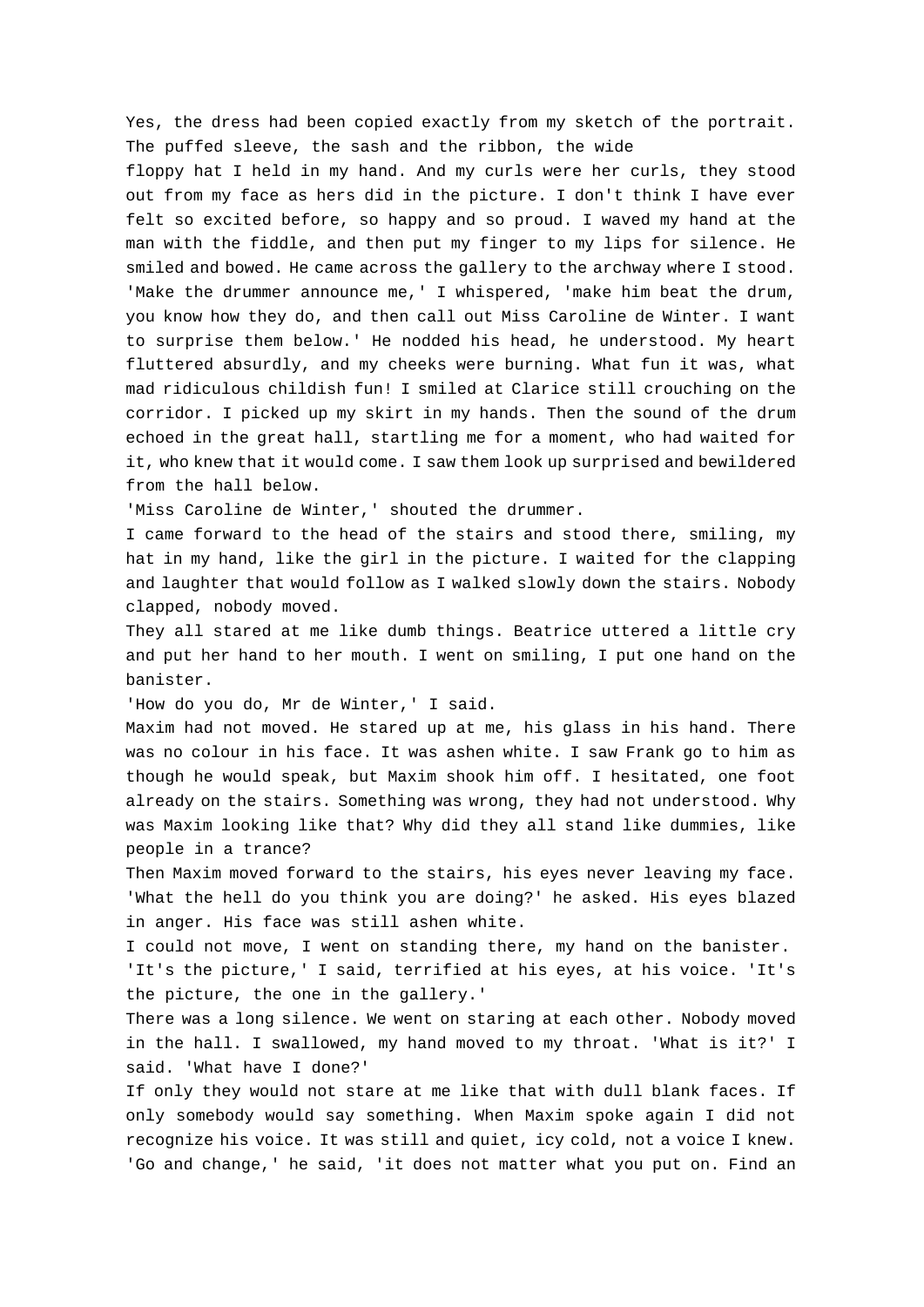ordinary evening frock, anything will do. Go now, before anybody comes.' I could not speak, I went on staring at him. His eyes were the only living things in the white mask of his face.

'What are you standing there for?' he said, his voice harsh and queer. 'Didn't you hear what I said?'

I turned and ran blindly through the archway to the corridors beyond. I caught a glimpse of the astonished face of the drummer who had announced me. I brushed past him, stumbling, not looking where I went. Tears blinded my eyes. I did not know what was happening. Clarice had gone. The corridor was deserted. I looked about me stunned and stupid like a haunted thing. Then I saw that the door leading to the west wing was open wide, and that someone was standing there.

It was Mrs Danvers. I shall never forget the expression on her face, loathsome, triumphant. The face of an exulting devil. She stood there, smiling at me.

And then I ran from her, down the long narrow passage to my own room, tripping, stumbling over the flounces of my dress.

chapter seventeen

Clarice was waiting for me in my bedroom. She looked pale and scared. As soon as she saw me she burst into tears. I did not say anything. I began tearing at the hooks of my dress, ripping the stuff. I could not manage them properly, and Clarice came to help me, still crying noisily. 'It's all right, Clarice, it's not your fault,' I said, and she shook her head, the tears still running down her cheeks.

'Your lovely dress, Madam,' she said, 'your lovely white dress.'

'It doesn't matter,' I said. 'Can't you find the hook? There it is, at the back. And another one somewhere, just below.'

She fumbled with the hooks, her hands trembling, making worse trouble with it than I did myself, and all the time catching at her breath. 'What will you wear instead, Madam?' she said.

'I don't know,' I said, 'I don't know.' She had managed to unfasten the hooks, and I struggled out of the dress. 'I think I'd rather like to be alone, Clarice,' I said, 'would you be a dear and leave me? Don't worry, I shall manage all right. Forget what's happened. I want you to enjoy the party.'

'Can I press out a dress for you, Madam?' she said, looking up at me with swollen streaming eyes. 'It won't take me a moment.'

'No,' I said, 'don't bother, I'd rather you went, and Clarice..." 'Yes, Madam?'

'Don't - don't say anything about what's just happened.'

'No, Madam.' She burst into another torrent of weeping.

'Don't let the others see you like that,' I said. 'Go to your bedroom and do something to your face. There's nothing to cry about, nothing at all.' Somebody knocked on the door. Clarice threw me a quick frightened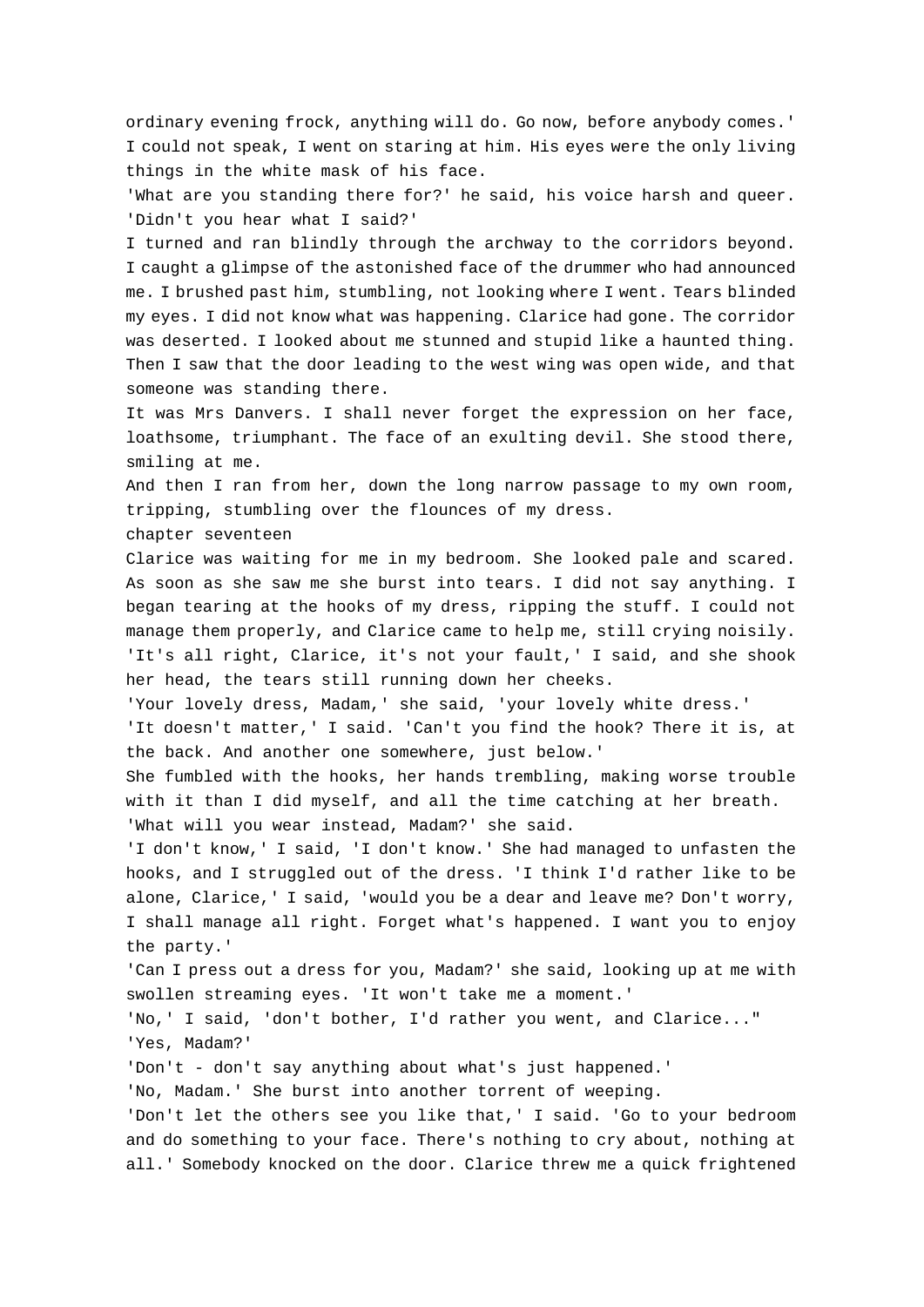glance. 'Who is it?' I said. The door opened and Beatrice came into the room. She came to me at once, a strange, rather ludicrous figure in her Eastern drapery, the bangles jangling on her wrists. 'My dear,' she said, 'my dear,' and held out her hands to me. Clarice slipped out of the room. I felt tired suddenly, and unable to cope. I went and sat down on the bed. I put my hand up to my head and took off the curled wig. Beatrice stood watching me. 'Are you all right?' she said. 'You look very white.' 'It's the light,' I said. 'It never gives one any colour.' 'Sit down for a few minutes and you'll be all right,' she said; 'wait, I'll get a glass of water.' She went into the bathroom, her bangles jangling with her every movement, and then she came back, the glass of water in her hands. I drank some to please her, not wanting it a bit. It tasted warm from the tap; she had not let it run. 'Of course I knew at once it was just a terrible mistake,' she said. 'You could not possibly have known, why should you?' 'Known what?' I said. 'Why, the dress, you poor dear, the picture you copied of the girl in the gallery. It was what Rebecca did at the last fancy dress ball at Manderley. Identical. The same picture, the same dress. You stood there on the stairs, and for one ghastly moment I thought..." She did not go on with her sentence, she patted me on the shoulder. 'You poor child, how wretchedly unfortunate, how were you to know?' 'I ought to have known,' I said stupidly, staring at her, too stunned to understand. 'I ought to have known.' 'Nonsense, how could you know? It was not the sort of thing that could possibly enter any of our heads. Only it was such a shock, you see. We none of us expected it, and Maxim ...' 'Yes, Maxim?' I said. 'He thinks, you see, it was deliberate on your part. You had some bet that you would startle him, didn't you? Some foolish joke. And of course, he doesn't understand. It was such a frightful shock for him. I told him at once you could not have done such a thing, and that it was sheer appalling luck that you had chosen that particular picture.' 'I ought to have known,' I repeated again. 'It's all my fault, I ought to have seen. I ought to have known.' 'No, no. Don't worry, you'll be able to explain the whole thing to him quietly. Everything will be quite all right. The first lot of people were arriving just as I came upstairs to you. They are having drinks. Everything's all right. I've told Frank and Giles to make up a story about your dress not fitting, and you are very disappointed.'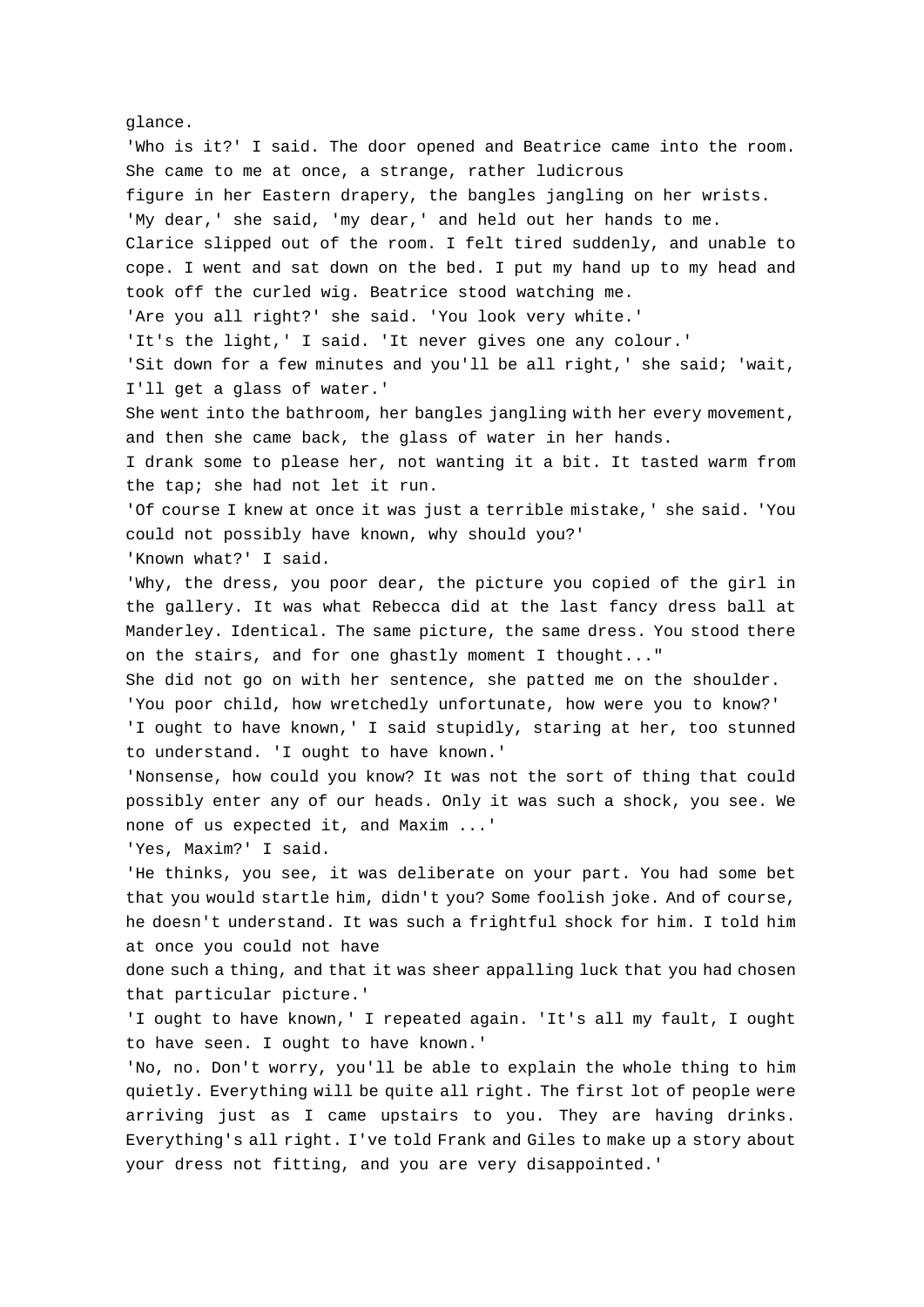I did not say anything. I went on sitting on the bed with my hands in my lap. 'What can you wear instead?' said Beatrice, going to my wardrobe and flinging open the doors. 'Here. What's this blue? It looks charming. Put this on. Nobody will mind. Quick. I'll help you.' 'No,' I said. "No, I'm not coming down.' Beatrice stared at me in great distress, my blue frock over her arm. 'But, my dear, you must,' she said in dismay. 'You can't possibly not appear.' 'No, Beatrice, I'm not coming down. I can't face them, not after what's happened.' 'But nobody will know about the dress,' she said. 'Frank and Giles will never breathe a word. We've got the story all arranged. The shop sent the wrong dress, and it did not fit, so you are wearing an ordinary evening dress instead. Everyone will think it perfectly natural. It won't make any difference to the evening.' 'You don't understand,' I said. 'I don't care about the dress. It's not that at all. It's what has happened, what I did. I can't come down now, Beatrice, I can't.' 'But, my dear, Giles and Frank understand perfectly. They are full of sympathy. And Maxim too. It was just the first shock ... I'll try and get him alone a minute, I'll explain the whole thing.' 'No!' I said. 'No!' She put my blue frock down beside me on the bed. 'Everyone will be arriving,' she said, very worried, very upset. 'It will look so extraordinary if you don't come down. I can't say you've suddenly got a headache.' 'Why not?' I said wearily. 'What does it matter? Make anything up. Nobody will mind, they don't any of them know me.' 'Come now, my dear,' she said, patting my hand, 'try and make the effort. Put on this charming blue. Think of Maxim. You must come down for his sake.' 'I'm thinking about Maxim all the time,' I said. 'Well, then, surely ... ?' 'No,' I said, tearing at my nails, rocking backwards and forwards on the bed. 'I can't, I can't.' Somebody else knocked on the door. 'Oh, dear, who on earth is that?' said Beatrice, walking to the door. 'What is it?' She opened the door. Giles was standing just outside. 'Everyone has turned up. Maxim sent me up to find out what's happening,' he said. 'She says she won't come down,' said Beatrice. 'What on earth are we going to say?' I caught sight of Giles peering at me through the open door. 'Oh, Lord, what a frightful mix-up,' he whispered. He turned away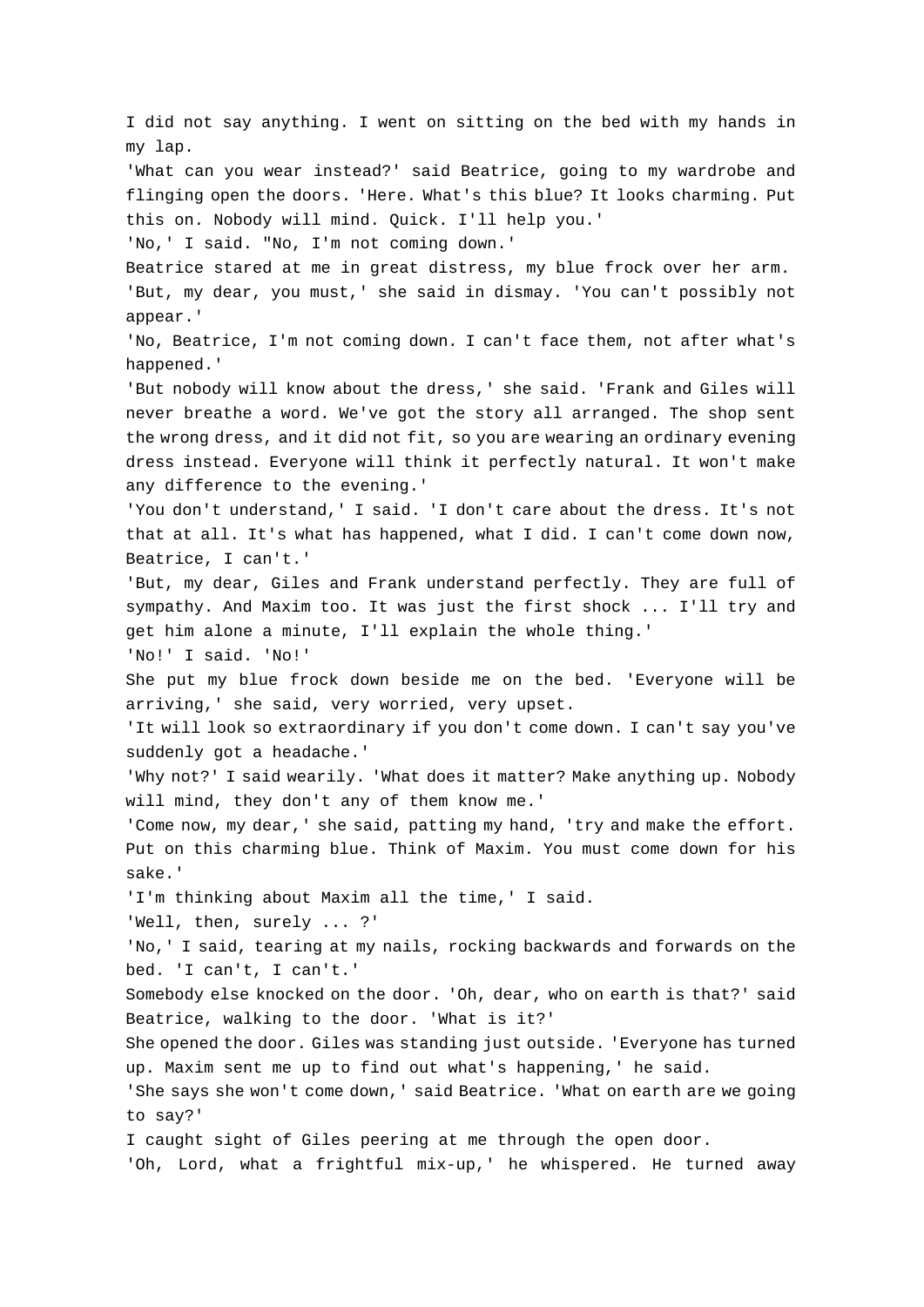embarrassed when he noticed that I had seen him. 'What shall I say to Maxim?' he asked Beatrice. 'It's five past eight now.' 'Say she's feeling rather faint, but will try and come down later. Tell them not to wait dinner. I'll be down directly, I'll make it all right.' 'Yes, right you are.' He half glanced in my direction again, sympathetic but rather curious, wondering why I sat there on the bed, and his voice was low, as it might be after an accident, when people are waiting for the doctor. 'Is there anything else I can do?' he said. 'No,' said Beatrice, 'go down now, I'll follow in a minute.' He obeyed her, shuffling away in his Arabian robes. This is the sort of moment, I thought, that I shall laugh at years afterwards, that I shall say 'Do you remember how Giles was dressed as an Arab, and Beatrice had a veil over her face, and jangling bangles on her wrist?' And time will mellow it, make it a moment for laughter. But now it was not funny, now I did not laugh. It was not the future, it was the present. It was too vivid and too real. I sat on the bed, plucking at the eiderdown, pulling a little feather out of a slit in one corner. \* Would you like some brandy?' said Beatrice, making a last effort. 'I know it's only Dutch courage, but it sometimes works wonders.' 'No,' I said. 'No, I don't want anything.' 'I shall have to go down. Giles says they are waiting dinner. Are you sure it's all right for me to leave you?' 'Yes. And thank you, Beatrice.' 'Oh, my dear, don't thank me. I wish I could do something.' She stopped swiftly to my looking-glass and dabbed her face with powder. 'God, what a sight I look,' she said, 'this damn ! veil is crooked I know. However it can't be helped.' She rustled out of the room, closing the door behind her. I felt I had forfeited her sympathy by my refusal to go down. I had shown the white feather. She had not understood. She belonged to another breed of men and women, another race than I. They had guts, the women of her race. They were not like me. If it had been Beatrice who had done this thing instead of me she would have put on her other dress and gone down again to welcome her guests. She would have stood by Giles's side, and shaken hands with people, a smile on her face. I could not do that. I had not the pride, I had not the guts. I was badly bred. I kept seeing Maxim's eyes blazing in his white face, and behind him Giles, and Beatrice and Frank standing like dummies, staring at me. I got up from my bed and went and looked out of the window. The gardeners

were going round to the lights in the rose-garden, testing them to see if they all worked. The sky was pale, with a few salmon clouds of evening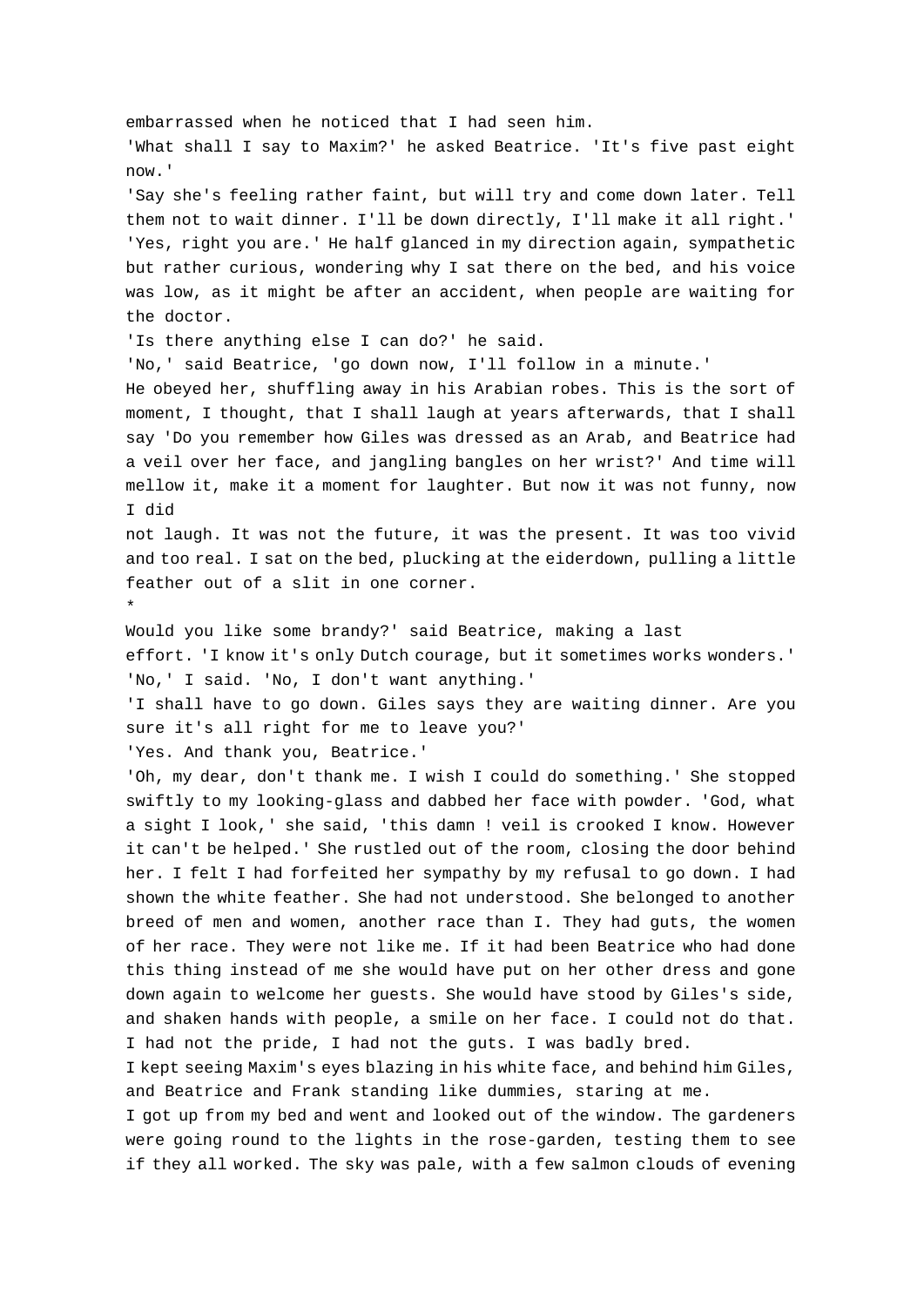streaking to the west. When it was dusk the lamps would all be lit. There were tables and chairs in the rose-garden, for the couples who wanted to sit out. I could smell the roses from my window. The men were talking to one another and laughing. "There's one here gone,' I heard a voice call out; 'can you get me another small bulb? One of the blue ones, Bill.' He fixed the light into position. He whistled a popular tune of the moment with easy confidence, and I thought how tonight perhaps the band would play the same tune in the minstrels' gallery above the hall. 'That's got it,' said the man, switching the light on and off, 'they're all right here. No others gone. We'd better have a look at those on the terrace.' They went off round the corner of the house, still whistling the song. I wished I could be the man. Later in the evening he would stand with his friend in the drive and watch the cars drive up to the house, his hands in his pockets, his cap on the back of his head. He would stand in a crowd with other people from the estate, and then drink cider at the long table arranged for them in one corner of the terrace. 'Like the old days, isn't it?' he would say. But his friend would shake his head, puffing at his pipe. 'This new one's not like our Mrs de Winter, she's different altogether.' And a woman next them in the crowd would agree, other people too, all saying "That's right,' and nodding their heads. 'Where is she tonight? She's not been on the terrace once.' 'I can't say, I'm sure. I've not seen her.' 'Mrs de Winter used to be here, there, and everywhere.' 'Aye, that's right.' And the woman would turn to her neighbours nodding mysteriously. "They say she's not appearing tonight at all.' 'Go on.' "That's right. One of the servants from the house told me Mrs de Winter hasn't come down from her room all evening.' 'What's wrong with the maid, is she bad?' 'No, sulky I reckon. They say her dress didn't please her.' A squeal of laughter and a murmur from the little crowd. 'Did you ever hear of such a thing? It's a shame for Mr de Winter.' 'I wouldn't stand for it, not from a chit like her.' 'Maybe it's not true at all.' 'It's true all right. They're full of it up at the house.' One to the other. This one to the next. A smile, a wink, a shrug of the shoulder. One group, and then another group. And then spreading to the guests who walked on the terrace and strolled across the lawns. The couple who in three hours' time would sit in those chairs beneath me in the rose-garden. 'Do you suppose it's true what I heard?' 'What did you hear?' 'Why, that there's nothing wrong with her at all, they've had a colossal row, and she won't appear!'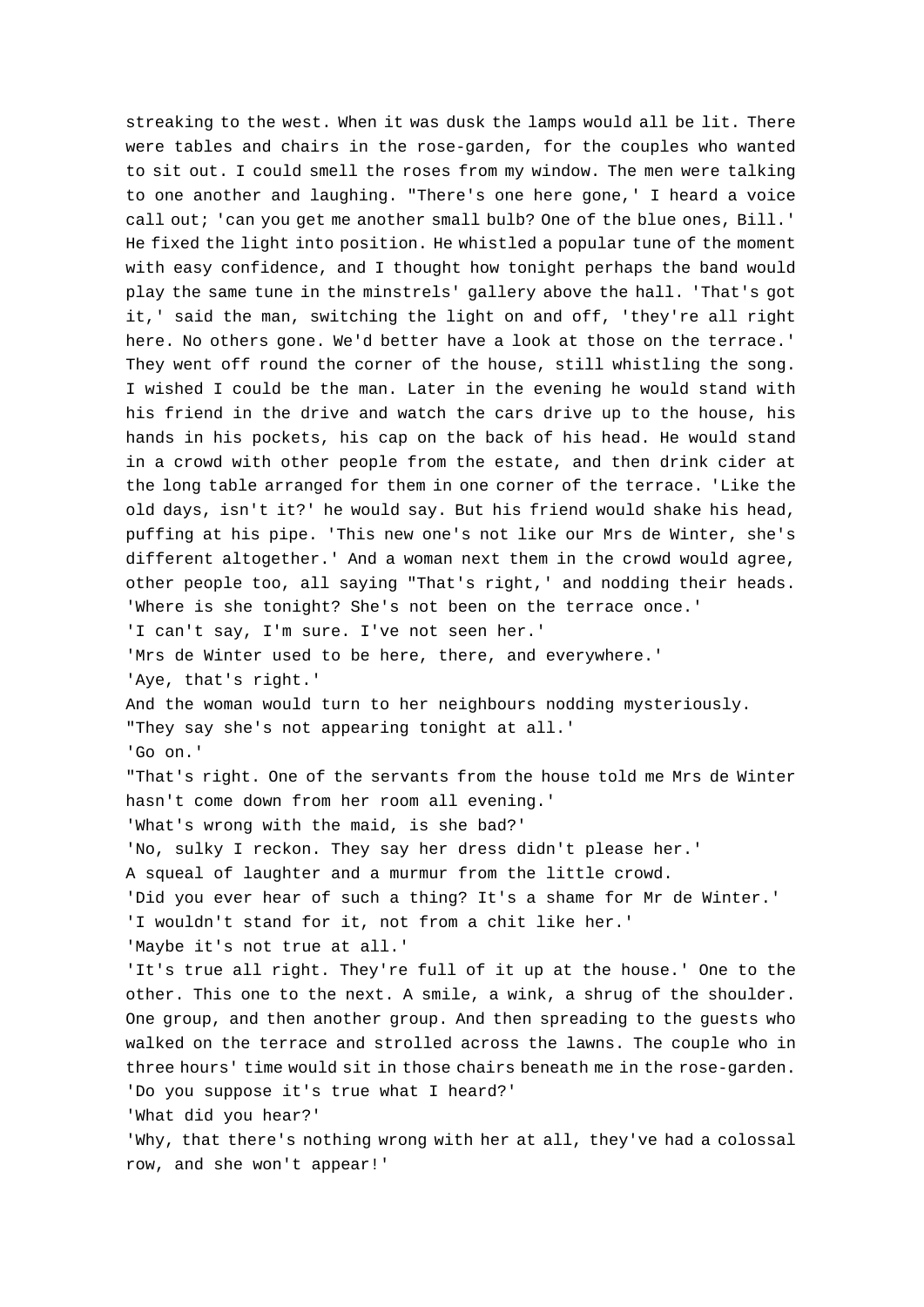'I say!' A lift of the eyebrows, a long whistle. 'I know. Well, it does look rather odd, don' t you think? What I mean is, people don't suddenly for no reason have violent headaches. I call the whole thing jolly fishy.' 'I thought he looked a bit grim,' 'So did I.' 'Of course I have heard before the marriage is not a wild success.' 'Oh, really?' 'H'm. Several people have said so. They say he's beginning to realize he's made a big mistake. She's nothing to look at, you know.' 'No, I've heard there's nothing much to her. Who was she?' 'Oh, no one at all. Some pick-up in the south of France, a nursery gov., or something.' 'Good Lord!' 'I know. And when you think of Rebecca ..." I went on staring at the empty chairs. The salmon sky had turned to grey. Above my head was the evening star. In the woods beyond the rose-garden the birds were making their last little rustling noises before nightfall.

A lone gull flew across the sky. I went away from the window, back to the bed again. I picked up the white dress I had left on the floor and put it back in the box with the tissue paper. I put the wig back in its box too. Then I looked in one of my cupboards for the little portable iron I used to have in Monte Carlo for Mrs Van Hopper's dresses. It was lying at the back of a shelf with some woollen jumpers I had not worn for a long time. The iron was (The of those universal kinds that go on any voltage and I fitted it to the plug in the wall. I began to iron the blue dress that Beatrice had taken from the wardrobe, slowly, methodically, as I used to iron Mrs Van Hopper's dresses in Monte Carlo.

When I had finished I laid the dress ready on the bed. Then I cleaned the make-up off my face that I had put on for the fancy dress. I combed my hair, and washed my hands. I put on the blue dress and the shoes that went with it. I might have been my

old self again, going down to the lounge of the hotel with Mrs Van Hopper. I opened the door of my room and went along the corridor. Everything was still and silent. There might not have been a party at all. I tiptoed to the end of the passage and turned the corner. The door to the west wing was closed. There was no sound of anything at all. When I came to the archway by the gallery and the staircase I heard the murmur and hum of conversation coming from the dining-room. They were still having dinner. The great hall was deserted. There was nobody in the gallery either. The band must be having their dinner too. I did not know what arrangements had been made for them. Frank had done it - Frank or Mrs Danvers. From where I stood I could see the picture of Caroline de Winter facing me in the gallery. I could see the curls framing her face, and I could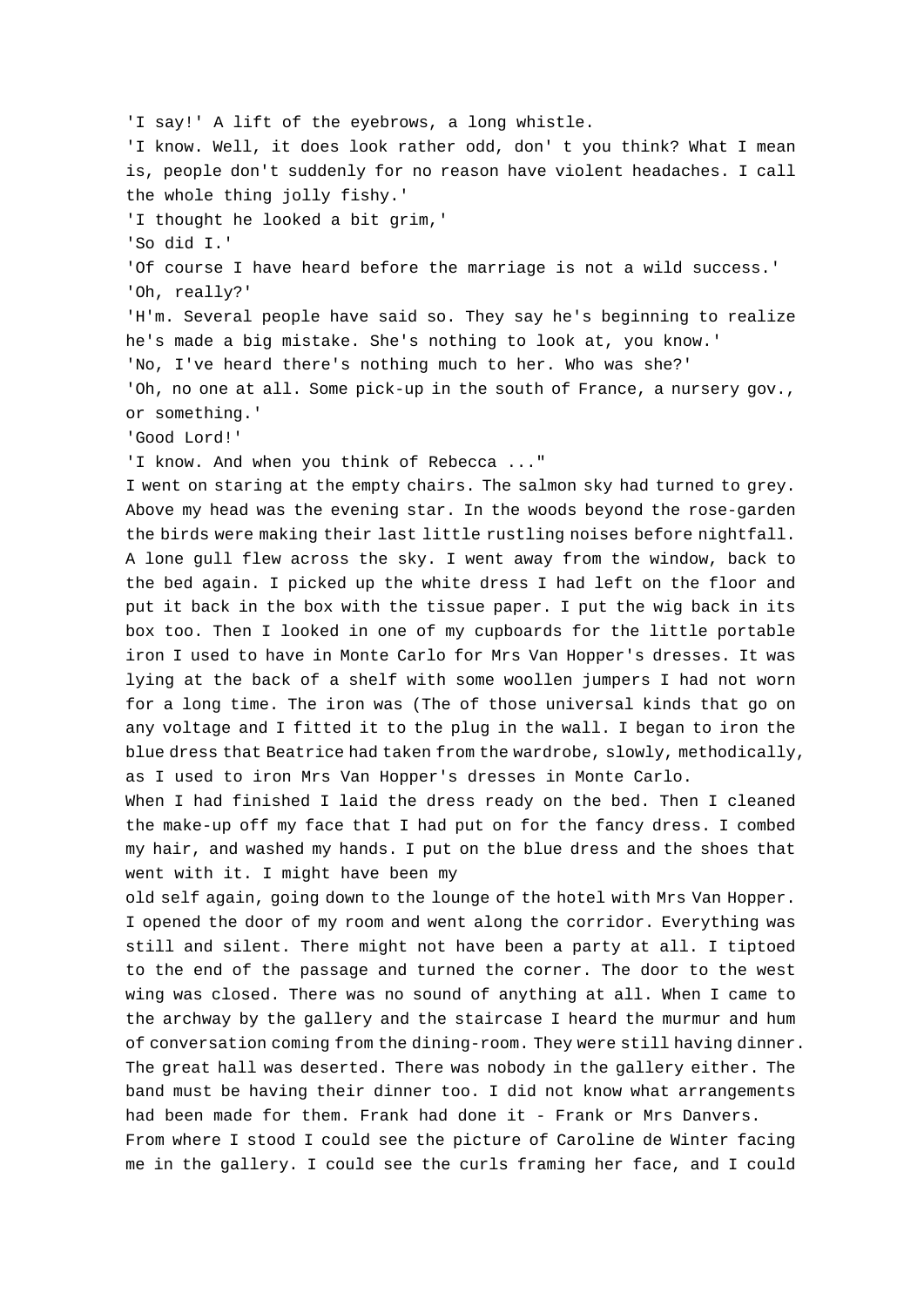see the smile on her lips. I remembered the bishop's wife who had said to me that day I called, 'I shall never forget her, dressed all in white, with that cloud of dark hair.' I ought to have remembered that, I ought to have known. How queer the instruments looked in the gallery, the little stands for the music, the big drum. One of the men had left his handkerchief on a chair. I leant over the rail and looked down at the hall below. Soon it would be filled with people, like the bishop's wife had said, and Maxim would stand at the bottom of the stairs shaking hands with them as they came into the hall. The sound of their voices would echo to the ceiling, and then the band would play from the gallery where I was leaning now, the man with the violin smiling, swaying to the music.

It would not be quiet like this any more. A board creaked in the gallery. I swung round, looking at the gallery behind me. There was nobody there. The gallery was empty, just as it had been before. A current of air blew in my face though, somebody must have left a window open in one of the passages. The hum of voices continued in the dining-room. I wondered why the board creaked when I had not moved at all. The warmth of the night perhaps, a swelling somewhere in the old wood. The draught still blew in my face though. A piece of music on one of the stands fluttered to the floor. I looked towards the archway above the stairs. The draught was coming from there. I went beneath the arch again, and when I came out

on to the long corridor I saw that the door to the west wing had blown open and swung back against the wall. It was dark in the west passage, none of the lights had been turned on. I could feel the wind blowing on my face from an open window. I fumbled for a switch on the wall and could not find one. I could see the window in an angle of the passage, the curtain blowing softly, backwards and forwards. The grey evening light cast queer shadows on the floor. The sound of the sea came to me through the open window, the soft hissing sound of the ebb-tide leaving the shingle.

I did not go and shut the window. I stood there shivering a moment in my thin dress, listening to the sea as it sighed and left the shore. Then I turned quickly and shut the door of the west wing behind me, and came out again through the archway by the stairs.

The murmur of voices had swollen now and was louder than before. The door of the dining-room was open. They were coming out of dinner. I could see Robert standing by the open door, and there was a scraping of chairs, a babble of conversation, and laughter.

I walked slowly down the stairs to meet them.

When I look back at my first party at Manderley, my first and my last, I can remember little isolated things standing alone out of the vast blank canvas of the evening. The background was hazy, a sea of dim faces none of whom I knew, and there was the slow drone of the band harping out a waltz that never finished, that went on and on. The same couples swung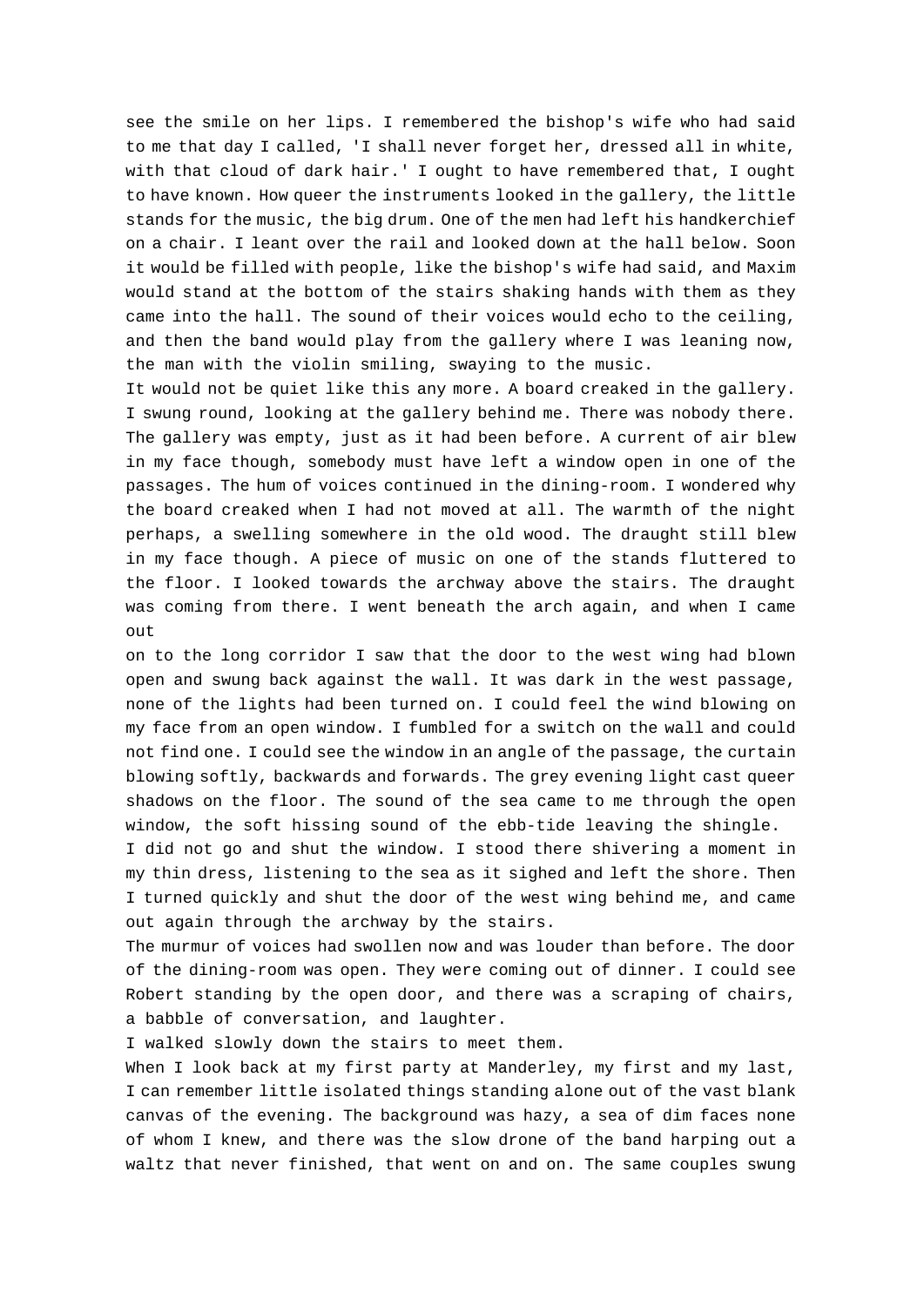by in rotation, with the same fixed smiles, and to me, standing with Maxim at the bottom of the stairs to welcome the late-comers, these dancing couples seemed like marionettes twisting and turning on a piece of string, held by some invisible hand.

There was a woman, I never knew her name, never saw her again, but she wore a salmon-coloured gown hooped in crinoline form, a vague gesture to some past century but whether seventeenth, eighteenth, or nineteenth I could not tell, and every time she passed me it coincided with a sweeping bar of the waltz to which she dipped and swayed, smiling as she did so in my direction. It happened again and again until it became

automatic, a matter of routine, like those promenades on board ship when we meet the same people bent on exercise like ourselves, and know with deadly certainty that we will pass them by the bridge.

I can see her now, the prominent teeth, the gay spot of rouge placed high upon her cheek-bones, and her smile, vacant, happy, enjoying her evening. Later I saw her by the supper table, her keen eyes searching the food, and she heaped a plate high with salmon and lobster mayonnaise and went off into a corner. There was Lady Crowan too, monstrous in purple, disguised as I know not what romantic figure of the past, it might have been Marie Antoinette or Nell Gwynne for all I knew, or a strange erotic combination of the two, and she kept exclaiming in excited high-pitch tones, a little higher than usual because of the champagne she had consumed, 'You all have me to thank for this, not the de Winters at all.'

I remember Robert dropping a tray of ices, and the expression of Frith's face when he saw Robert was the culprit and not one of the minions hired for the occasion. I wanted to go to Robert and stand beside him and say 'I know how you feel. I understand. I've done worse than you tonight.' I can feel now the stiff, set smile on my face that did not match the misery in my eyes. I can see Beatrice, dear friendly tactless Beatrice, watching me from her partner's arms, nodding encouragement, the bangles jangling on her wrists, the veil slipping continually from her overheated forehead. I can picture myself once more whirled round the room in a desperate dance with Giles, who with dog-like sympathy and kind heart would take no refusal, but must steer me through the stamping crowd as he would one of his own horses at a meet. 'That's a jolly pretty dress you're wearing,' I can hear him say, 'it makes all these people look damn silly,' and I blessed him for his pathetic simple gesture of understanding and sincerity, thinking, dear Giles, that I was disappointed in my dress, that I was worrying about my appearance, that I cared.

It was Frank who brought me a plate of chicken and ham that I could not eat, and Frank who stood by my elbow with a glass of champagne I would not drink.

'I wish you would,' he said quietly, 'I think you need it,' and I took three sips of it to please him. The black patch over his eye gave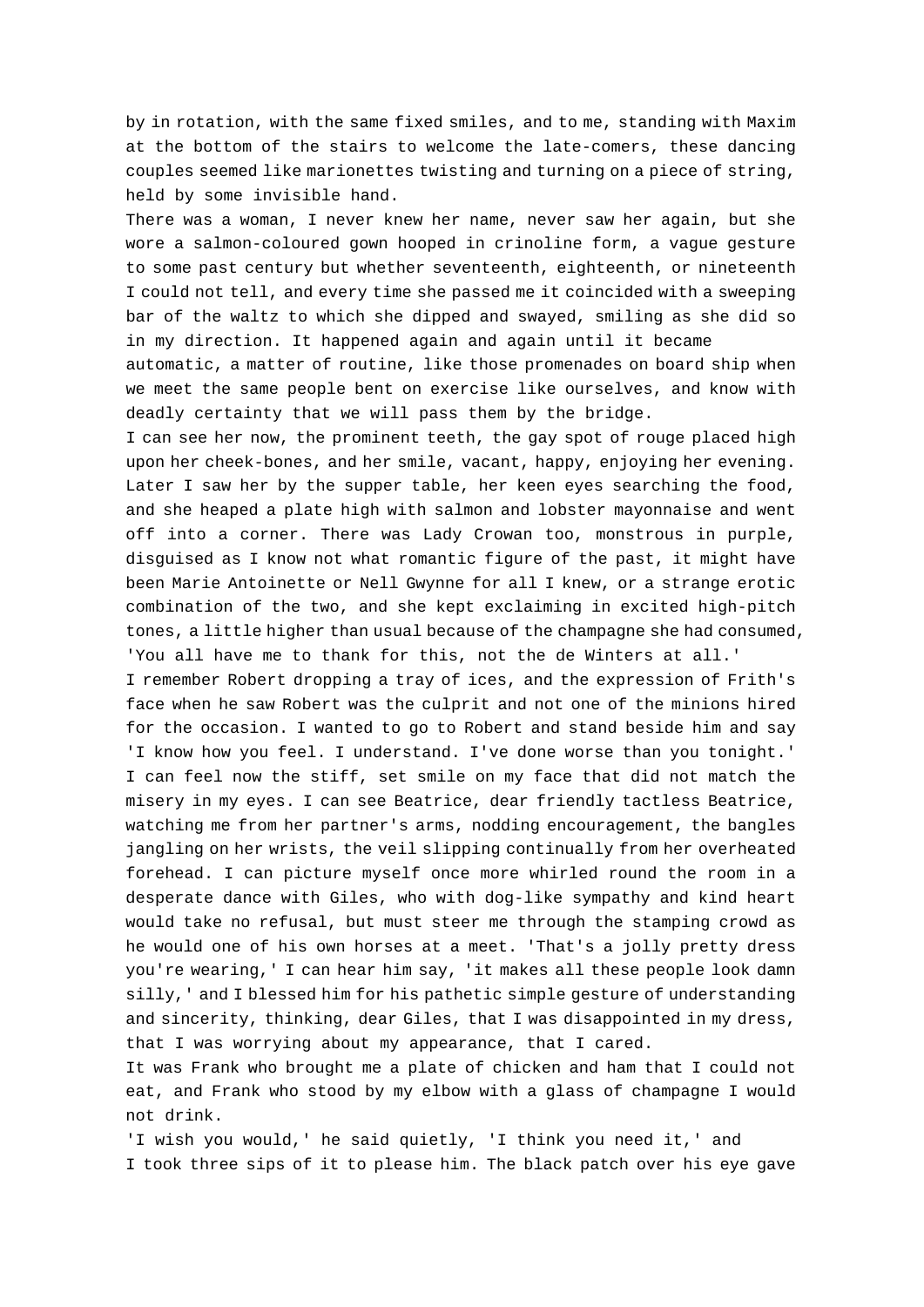him a pale odd appearance, it made him look older, different. There seemed to be lines on his face I had not seen before.

He moved amongst the guests like another host, seeing to their comfort, that they were supplied with drink, and food, and cigarettes, and he danced too in solemn painstaking fashion, walking his partners round the room with a set face. He did not wear his pirate costume with abandon, and there was something rather tragic about the side-whiskers he had fluffed under the scarlet handkerchief on his head. I thought of him standing before the looking-glass in his bare bachelor bedroom curling them round his fingers. Poor Frank. Dear Frank. I never asked, I never knew, how much he hated the last fancy dress ball given at Manderley.

The band played on, and the swaying couples twisted like bobbing marionettes, to and fro, to and fro, across the great hall and back again, and it was not I who watched them at all, not someone with feelings, made of flesh and blood, but a dummy-stick of a person in my stead, a prop who wore a smile screwed to its face. The figure who stood beside it was wooden too. His face was a mask, his smile was not his own. The eyes were not the eyes of the man I loved, the man I knew. They looked through me and beyond me, cold, expressionless, to some place of pain and torture I could not enter, to some private, inward hell I could not share.

He never spoke to me. He never touched me. We stood beside one another, the host and the hostess, and we were not together. I watched his courtesy to his guests. He flung a word to one, a jest to another, a smile to a third, a call over his shoulder to a fourth, and no one but myself could know that every utterance he made, every movement, was automatic and the work of a machine. We were like two performers in a play, but we were divided, we were not acting with one another. We had to endure it alone, we had to put up this show, this miserable, sham performance, for the sake of all these people I did not know and did not want to see again. 'I hear your wife's frock never turned up in time,' said someone with a mottled face and a sailor's pigtail, and he

laughed, and dug Maxim in the ribs. 'Damn shame, what? I should sue the shop for fraud. Same thing happened to my wife's cousin once.' 'Yes, it was unfortunate,' said Maxim.

'I tell you what,' said the sailor, turning to me, 'you ought to say you are a forget-me-not. They're blue aren't they? Jolly little flowers, forget-me-nots. That's right, isn't it, de Winter? Tell your wife she must call herself a "forget-me-not".' He swept away, roaring with laughter, his partner in his arms. 'Pretty good idea, what? A forget-me-not.' Then Frank again hovering just behind me, another glass in his hand, lemonade this time. 'No, Frank, I'm not thirsty.'

'Why don't you dance? Or come and sit down a moment; there's a corner in the terrace.'

'No, I'm better standing. I don't want to sit down.'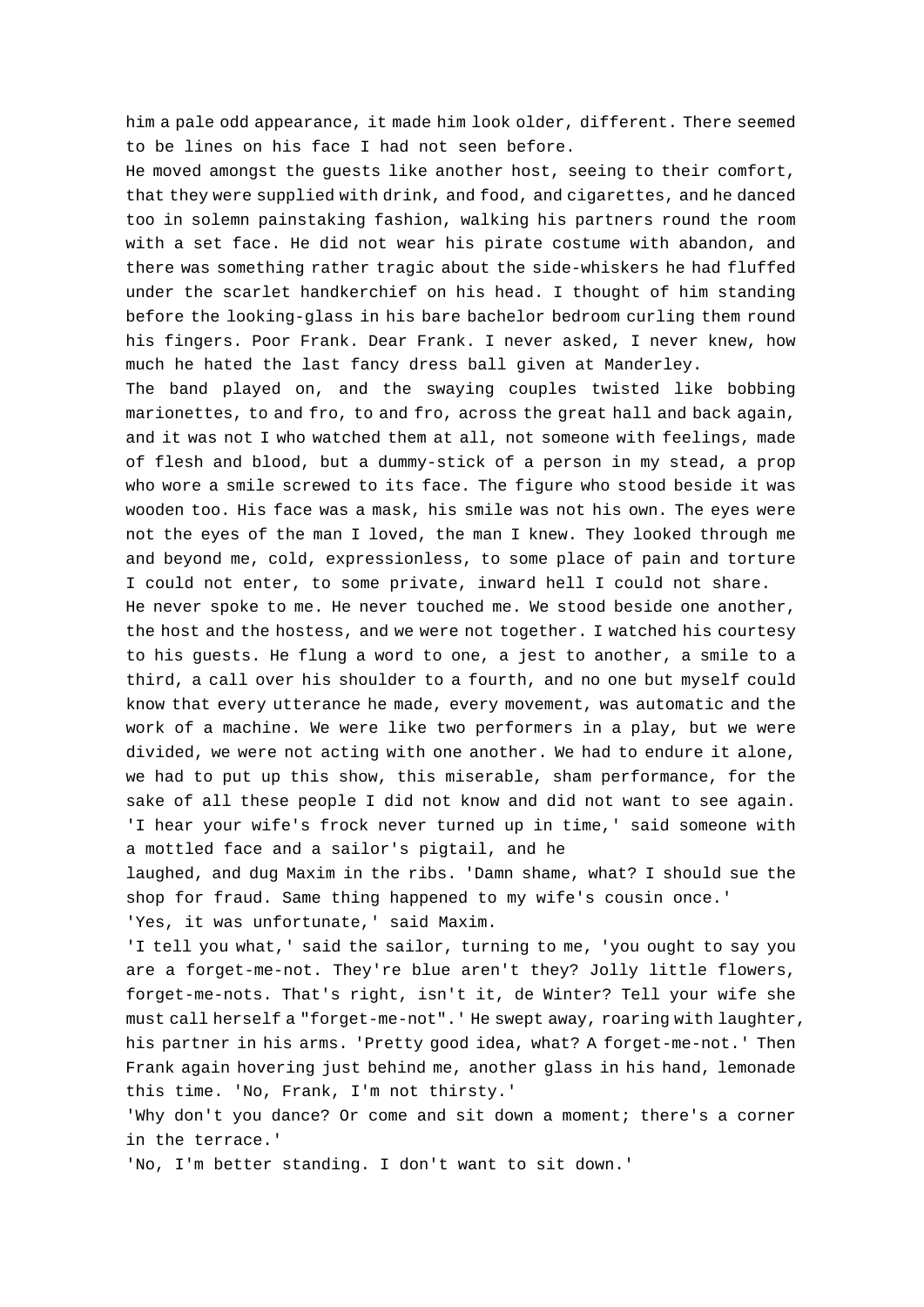'Can't I get you something, a sandwich, a peach?' 'No, I don't want anything.'

There was the salmon lady again; she forgot to smile at me this time. She was flushed after her supper. She kept looking up into her partner's face. He was very tall, very thin, he had a chin like a fiddle.

The Destiny waltz, the Blue Danube, the Merry Widow, one-two-three, one-two-three, round-and-round, one-two-three, one-two-three, round-and-round. The salmon lady, a green lady, Beatrice again, her veil pushed back off her forehead; Giles, his face streaming with perspiration, and that sailor once more, with another partner; they stopped beside me, I did not know her; she was dressed as a Tudor woman, any Tudor woman; she wore a ruffle round her throat and a black velvet dress.

'When are you coming to see us?' she said, as though we were old friends, and I answered, 'Soon of course; we were talking about it the other day,' wondering why I found it so easy to lie suddenly, no effort at all. 'Such a delightful party; I do congratulate you,' she said, and "Thank you very much,' I said. 'It's fun, isn't it?'

'I hear they sent you the wrong dress?'

'Yes; absurd, wasn't it?'

"These shops are all the same. No depending on them. But

you look delightfully fresh in that pale blue. Much more comfortable than this hot velvet. Don't forget, you must both come and dine at the Palace soon.'

'We should love to.'

What did she mean, where, what palace? Were we entertaining royalty? She swept on to the Blue Danube in the arms of the sailor, her velvet frock brushing the ground like a carpet-sweeper, and it was not until long afterwards, in the middle of some night, when I could not sleep, that I remembered the Tudor woman was the bishop's wife who liked walking in the Pennines.

What was the time? I did not know. The evening dragged on, hour after hour, the same faces and the same tunes. Now and again the bridge people crept out of the library like hermits to watch the dancers, and then returned again. Beatrice, her draperies trailing behind her, whispered in my ear.

'Why don't you sit down? You look like death.'

'I'm all right.'

Giles, the make-up running on his face, poor fellow, and stifling in his Arab blanket, came up to me and said, 'Come and watch the fireworks on the terrace.'

I remember standing on the terrace and staring up at the sky as the foolish rockets burst and fell. There was little Clarice in a corner with some boy off the estate; she was smiling happily, squealing with delight as a squib spluttered at her feet. She had forgotten her tears.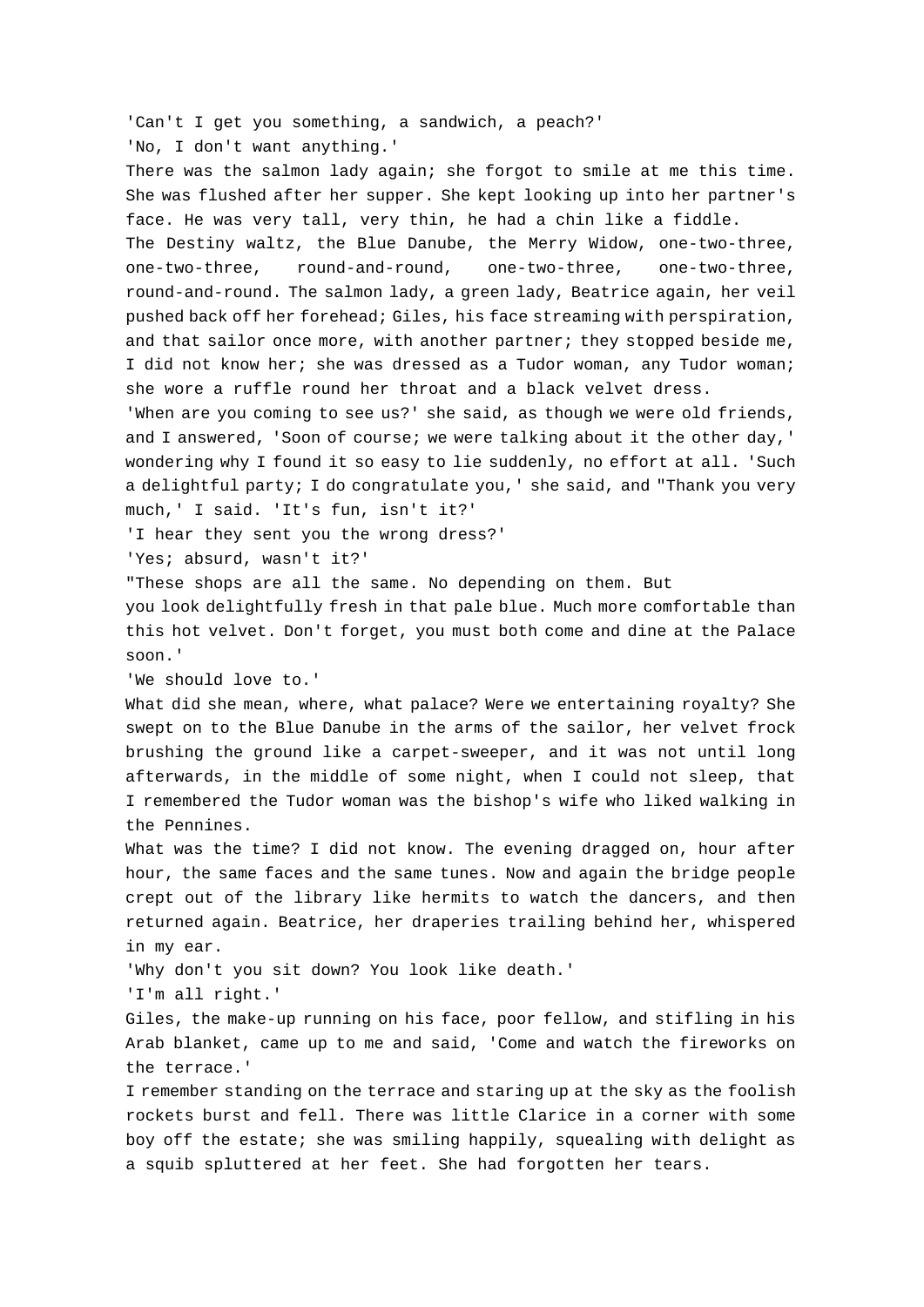'Hullo, this will be a big 'un.' Giles, his large face upturned, his mouth open. 'Here she comes. Bravo, jolly fine show.'

The slow hiss of the rocket as it sped into the air, the burst of the explosion, the stream of little emerald stars. A murmur of approval from the crowd, cries of delight, and a clapping of hands.

The salmon lady well to the front, her face eager with expectation, a remark for every star that fell. 'Oh, what a beauty ... look at that one now; I say, how pretty ... Oh, that one didn't burst ... take care, it's coming our way ... what are those men doing over there?'... Even the hermits left their lair and came to join the dancers on the terrace. The lawns were

black with people. The bursting stars shone on their upturned faces. Again and again the rockets sped into the air like arrows, and the sky became crimson and gold. Manderley stood out like an enchanted house, every window aflame, the grey walls coloured by the falling stars. A house bewitched, carved out of the dark woods. And when the last rocket burst and the cheering died away, the night that had been fine before seemed dull and heavy in contrast, the sky became a pall. The little groups on the lawns and in the drive broke up and scattered. The guests crowded the long windows in the terrace back to the drawing-room again. It was anticlimax, the aftermath had come. We stood about with blank faces. Someone gave me a glass of champagne. I heard the sound of cars starting up in the drive.

"They're beginning to go,' I thought. "Thank God, they're beginning to go.' The salmon lady was having some more supper. It would take time yet to clear the hall. I saw Frank make a signal to the band. I stood in the doorway between the drawing-room and the hall beside a man I did not know. 'What a wonderful party it's been,' he said.

'Yes,' I said.

'I've enjoyed every minute of it,' he said.

'I'm so glad,' I said.

'Molly was wild with fury at missing it,' he said.

'Was she?' I said.

The band began to play Auld Lang Syne. The man seized my hand and started swinging it up and down. 'Here,' he said, 'come on, some of you.' Somebody else swung my other hand, and more people joined us. We stood in a great circle singing at the top of our voices. The man who had enjoyed his evening and said Molly would be wild at missing it was dressed as a Chinese mandarin, and his false nails got caught up in his sleeve as we swung our hands up and down. He roared with laughter. We all laughed. 'Should auld acquaintance be forgot,' we sang.

The hilarious gaiety changed swiftly at the closing bars, and the drummer rattled his sticks in the inevitable prelude to God Save the King. The smiles left our faces as though wiped clean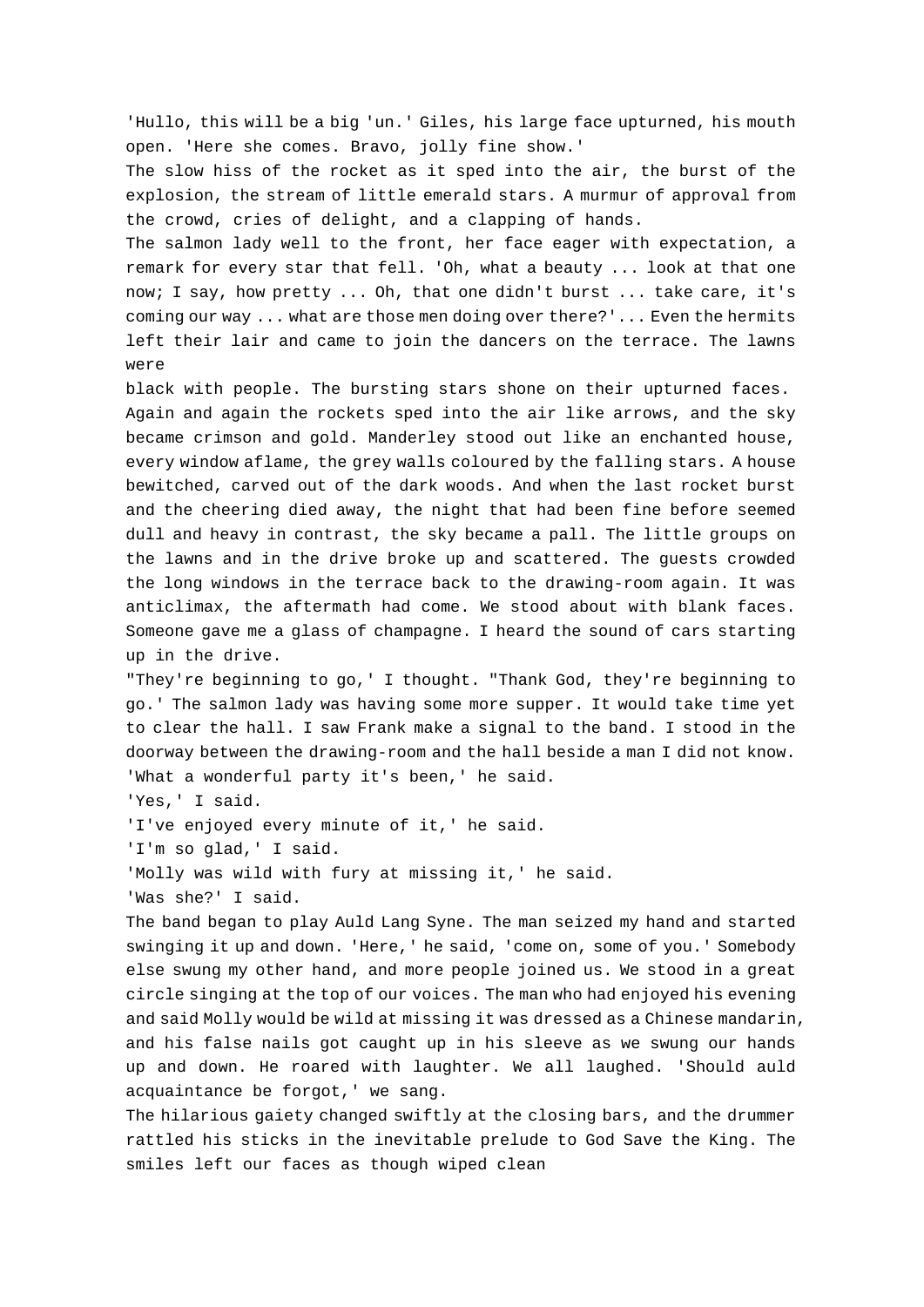by a sponge. The Mandarin sprang to attention, his hands stiff to his sides. I remember wondering vaguely if he was in the Army. How queer he looked with his long poker face, and his drooping Mandarin moustache. I caught the salmon lady's eye. God Save the King had taken her unawares, she was still holding a plate heaped with chicken in aspic. She held it stiffly out in front of her like a church collection. All animation had gone from her face. As the last note of God Save the King died away she relaxed again, and attacked her chicken in a sort of frenzy, chattering over her shoulder to her partner. Somebody came and wrung me by the hand. 'Don't forget, you're dining with us on the fourteenth of next month.' 'Oh, are we?' I stared at him blankly. 'Yes, we've got your sister-in-law to promise too.' 'Oh. Oh, what fun.' 'Eight-thirty, and black tie. So looking forward to seeing you.' 'Yes. Yes, rather.' People began to form up in queues to say goodbye. Maxim was at the other side of the room. I put on my smile again, which had worn thin after Auld Lang Syne. 'The best evening I've spent for a long time.'. 'I'm so glad.' 'Many thanks for a grand party.' 'I'm so glad.' 'Here we are, you see, staying to the bitter end.' 'Yes, I'm so glad.' Was there no other sentence in the English language? I bowed and smiled like a dummy, my eyes searching for Maxim above their heads. He was caught up in a knot of people by the library. Beatrice too was surrounded, and Giles had led a team of stragglers to the buffet table in the drawing-room. Frank was out in the drive seeing that people got their cars. I was hemmed in by strangers. 'Goodbye, and thanks tremendously.' 'I'm so glad.' The great hall began to empty. Already it wore that drab deserted air of a vanished evening and the dawn of a tired day. There was a grey light on the terrace, I could see the shapes of the blown firework stands taking form on the lawns. 'Goodbye; a wonderful party.' 'I'm so glad.' Maxim had gone out to join Frank in the drive. Beatrice came up to me, pulling off her jangling bracelet. 'I can't stand these things a moment longer. Heavens, I'm dead beat. I don't believe I've missed a dance. Anyway, it was a tremendous success.' 'Was it?' I said. 'My dear, hadn't you better go to bed? You look worn out. You've been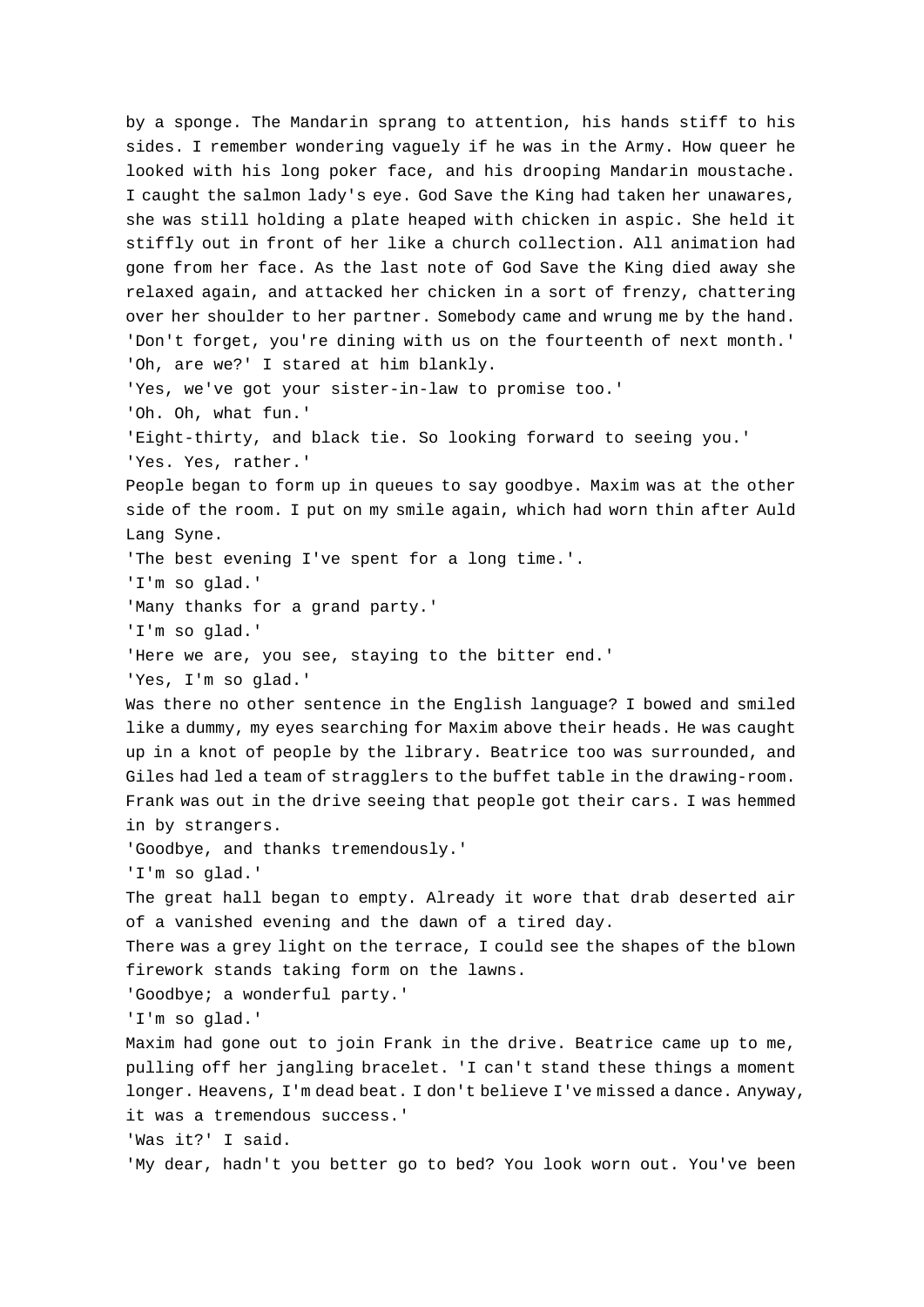standing nearly all the evening. Where are the men?' 'Out on the drive.'

'I shall have some coffee, and eggs and bacon. What about you?' 'No, Beatrice, I don't think I will.'

'You looked very charming in your blue. Everyone said so. And nobody had an inkling about - about the other things, so you mustn't worry.' 'No.'

'If I were you I should have a good long lie tomorrow morning. Don't attempt to get up. Have your breakfast in bed.'

'Yes, perhaps.'

'I'll tell Maxim you've gone up, shall I?"

'Please, Beatrice.'

'All right, my dear. Sleep well.' She kissed me swiftly, patting my shoulder at the same time, and then went off to find Giles in the supper room. I walked slowly up the stairs, one step at a time. The band had turned the lights off in the gallery, and had gone down to have eggs and bacon too. Pieces of music lay about the floor. One chair had been upturned. There was an ashtray full of the stubs of their cigarettes. The aftermath of the party. I went along the corridor to my room. It was getting lighter every moment, and the birds had started singing. I did not have to turn on the light to undress. A little chill wind blew in from the open window. It was rather cold. Many people must have used the rose-garden during the evening, for all the chairs were moved, and dragged from their places. There was a tray of

empty glasses on one of the tables. Someone had left a bag behind on a chair. I pulled the curtain to darken the room, but the grey morning light found its way through the gaps at the side.

I got into bed, my legs very weary, a niggling pain in the small of my back. I lay back and closed my eyes, thankful for the cool white comfort of clean sheets. I wished my mind would rest like my body, relax, and pass to sleep. Not hum round in the way it did, jigging to music, whirling in a sea of faces. I pressed my hands over my eyes but they would not go.

I wondered how long Maxim would be. The bed beside me looked stark and cold. Soon there would be no shadows in the room at all, the walls and the ceiling and the floor would be white with the morning. The birds would sing their songs, louder, gayer, less subdued. The sun would make a yellow pattern on the curtain. My little bedside clock ticked out the minutes one by one. The hand moved round the dial. I lay on my side watching it. It came to the hour and passed it again. It started afresh on its journey. But Maxim did not come.

chapter eighteen

I think I fell asleep a little after seven. It was broad daylight, I remember, there was no longer any pretence that the drawn curtains hid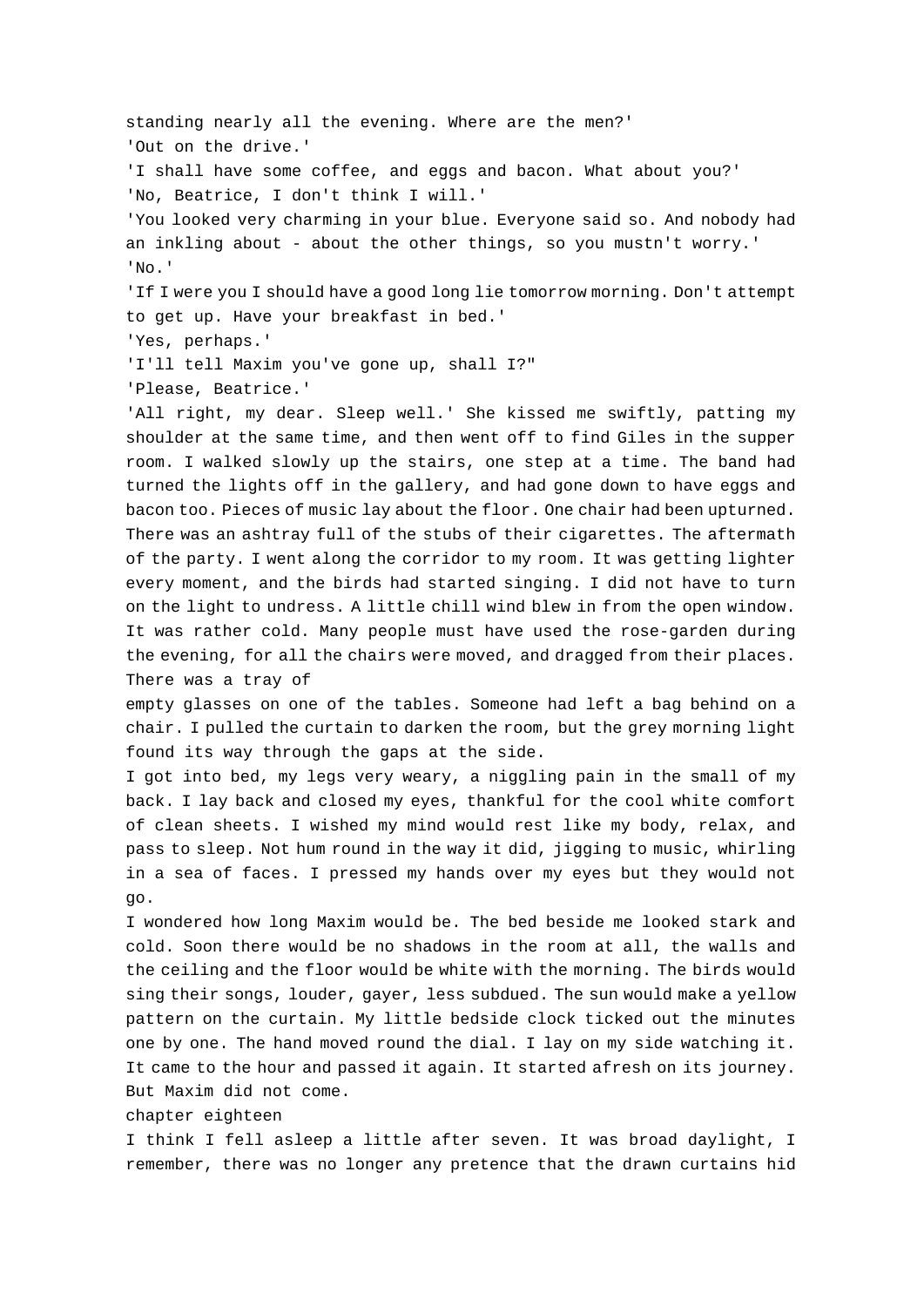the sun. The light streamed in at the open window and made patterns on the wall. I heard the men below in the rose-garden clearing away the tables and the chairs, and taking down the chain of fairy lights. Maxim's bed was still bare and empty. I lay across my bed, my arms over my eyes, a strange, mad position and the least likely to bring sleep, but I drifted to the borderline of the unconscious and slipped over it at last.

When I awoke it was past eleven, and Clarice must have come in and brought me my tea without my hearing her, for there was a tray by my side, and a stone-cold teapot, and my clothes had been tidied, my blue frock put away in the wardrobe.

I drank my cold tea, still blurred and stupid from my short heavy sleep, and stared at the blank wall in front of me. Maxim's empty bed brought me to realization with a queer shock to my heart, and the full anguish of the night before was upon me once again. He had not come to bed at all. His pyjamas lay folded on the turned-down sheet untouched. I wondered what Clarice had thought when she came into the room with my tea. Had she noticed? Would she have gone out and told the other servants, and would they all discuss it over their breakfast? I wondered why I minded that, and why the thought of the servants talking about it in the kitchen should cause me such distress. It must be that I had a small mean mind, a conventional, petty hatred of gossip.

That was why I had come down last night in my blue dress and had not stayed hidden in my room. There was nothing brave or fine about it, it was a wretched tribute to convention. I had not come down for Maxim's sake, for Beatrice's, for the sake of Manderley. I had come down because I did not want the people at the ball to think I had quarrelled with Maxim. I didn't want them to go home and say, 'Of course you know they don't get on. I hear he's not at all happy.' I had come for my own sake, my own poor personal pride. As I sipped my cold tea I thought with a tired bitter feeling of despair that I would be content to live in one corner of Manderley and Maxim in the other so long as the outside world should never know. If he had no more tenderness for me, never kissed me again, did not speak to me except on matters of necessity, I believed I could bear it if I were certain that nobody knew of this but our two selves. If we could bribe servants not to tell, play our part before relations, before Beatrice, and then when we were alone sit apart in our separate rooms, leading our separate lives.

It seemed to me, as I sat there in bed, staring at the wall, at the sunlight coming in at the window, at Maxim's empty bed, that there was nothing quite so shaming, so degrading as a marriage that had failed. Failed after three months, as mine had done. For I had no illusions left now, I no longer made any effort to

pretend. Last night had shown me too well. My marriage was a failure. All the things that people would say about it if they knew, were true.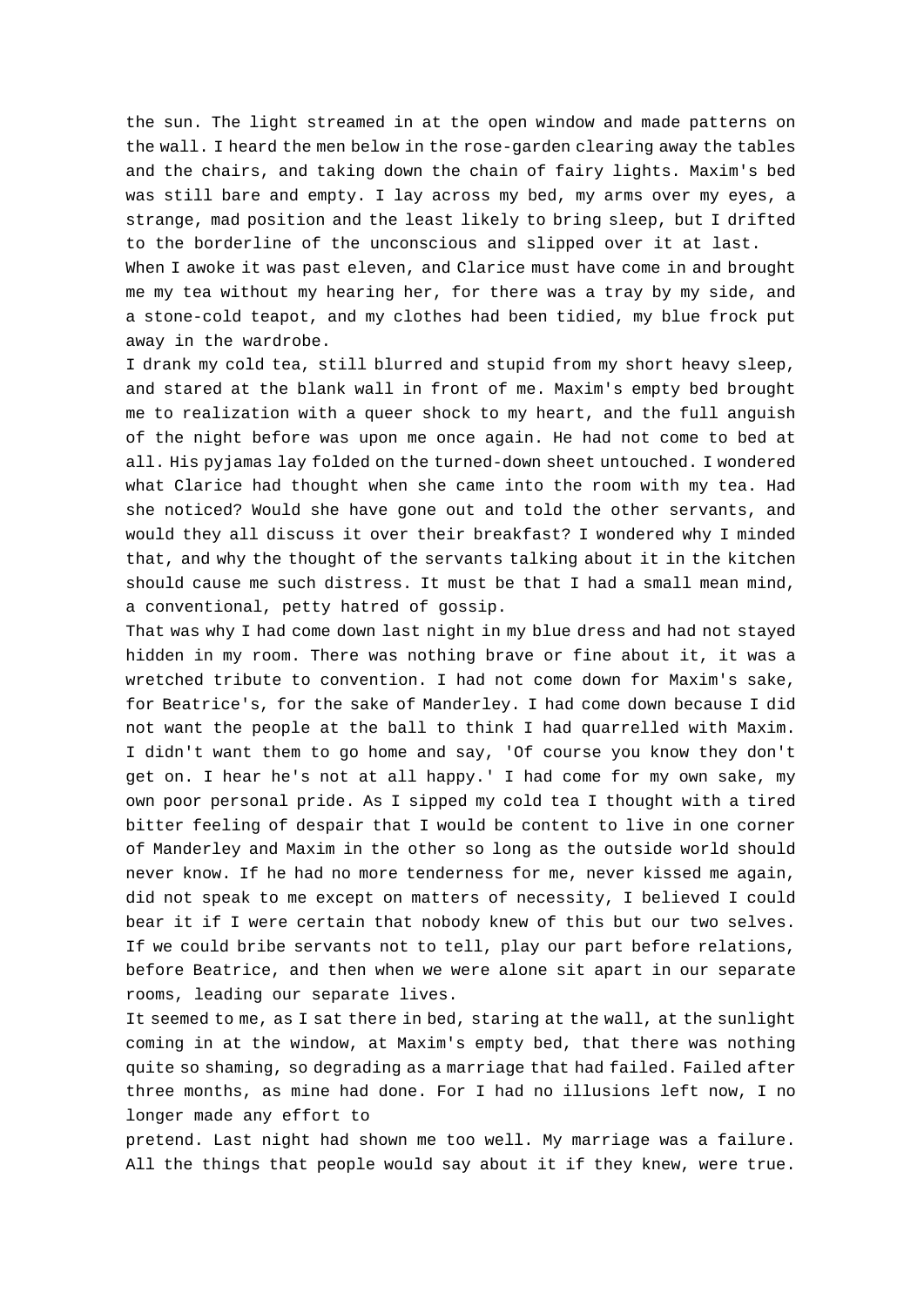We did not get on. We were not companions. We were not suited to one another. I was too young for Maxim, too inexperienced, and, more important still, I was not of his world. The fact that I loved him in a sick, hurt, desperate way, like a child or a dog, did not matter. It was not the sort of love he needed. He wanted something else that I could not give him, something he had had before. I thought of the youthful almost hysterical excitement and conceit with which I had gone into this marriage, imagining I would bring happiness to Maxim, who had known much greater happiness before. Even Mrs Van Hopper, with her cheap views and common outlook, had known I was making a mistake. 'I'm afraid you will regret it,' she said. 'I believe you are making a big mistake.'

I would not listen to her, I thought her hard and cruel. But she was right. She was right in everything. That last mean thrust thrown at me before she said goodbye, 'You don't flatter yourself he's in love with you, do you? He's lonely, he can't bear that great empty house,' was the sanest, most truthful statement she had ever made in her life. Maxim was not in love with me, he had never loved me. Our honeymoon in Italy had meant nothing at all to him, nor our living here together. What I had thought was love for me, for myself as a person, was not love. It was just that he was a man, and I was his wife and was young, and he was lonely. He did not belong to me at all, he belonged to Rebecca. He still thought about Rebecca. He would never love me because of Rebecca. She was in the house still, as Mrs Danvers had said; she was in that room in the west wing, she was in the library, in the morning-room, in the gallery above the hall. Even in the little flower-room, where her mackintosh still hung. And in the garden, and in the woods, and down in the stone cottage on the beach. Her footsteps sounded in the corridors, her scent lingered on the stairs. The servants obeyed her orders still, the food we ate was the food she liked. Her favourite flowers filled the rooms. Her clothes were in the wardrobes in her room, her brushes were on the table, her shoes beneath the chair, her nightdress on her bed. Rebecca was still mistress of Manderley. Rebecca was still Mrs de Winter. I had no business here at all. I had come blundering like a poor fool on ground that was preserved. 'Where is Rebecca?' Maxim's grandmother had cried. 'I want Rebecca. What have you done with Rebecca?' She did not know me, she did not care about me. Why should she? I was a stranger to her. I did not belong to Maxim or to Manderley. And Beatrice at our first meeting, looking me up and down, frank, direct, 'You're so very different from Rebecca.' Frank, reserved, embarrassed when I spoke of her, hating those questions I had poured upon him, even as I had hated them myself, and

then answering that final one as we came towards the house, his voice grave and quiet. 'Yes, she was the most beautiful creature I have ever seen.'

Rebecca, always Rebecca. Wherever I walked in Manderley, wherever I sat,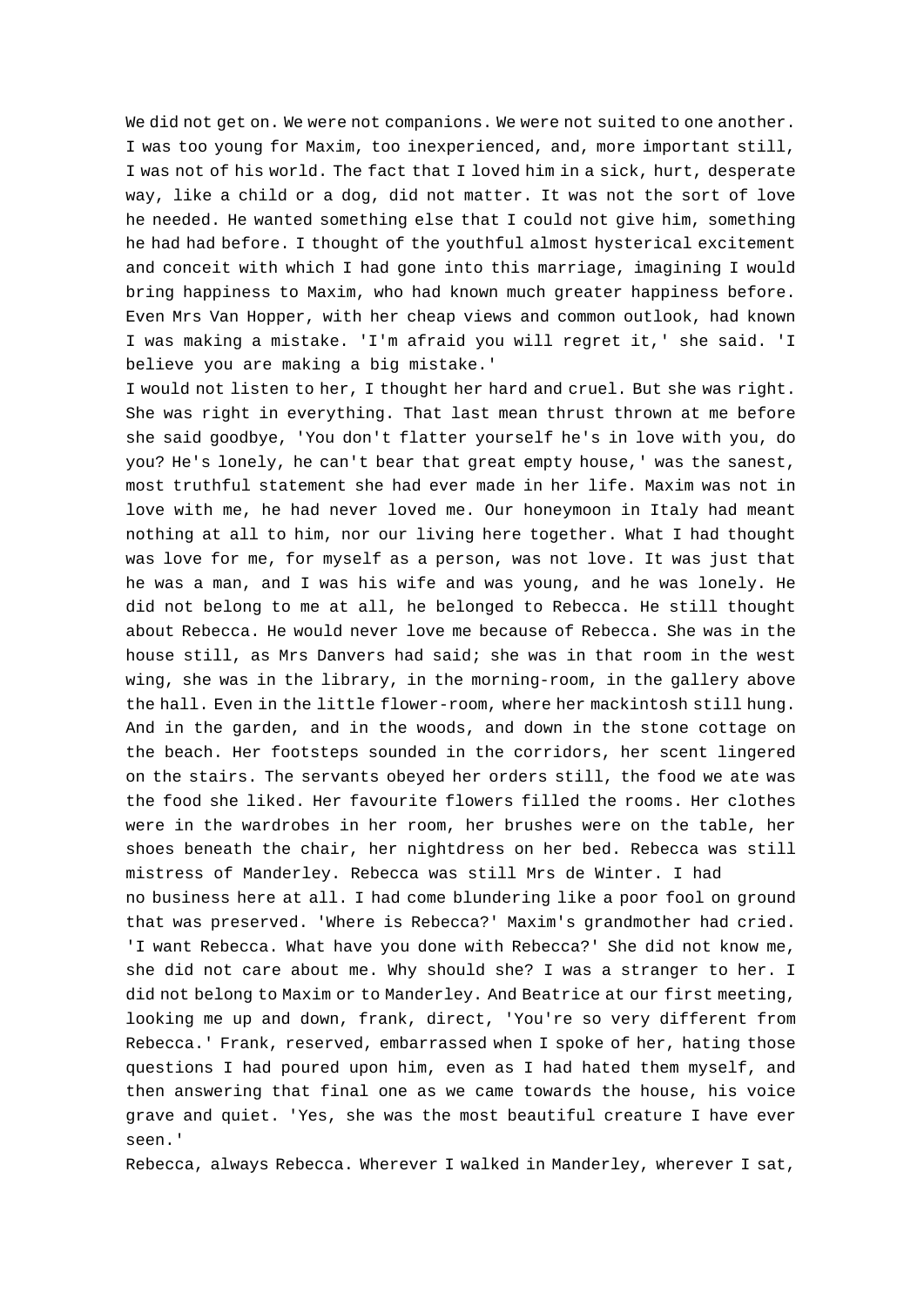even in my thoughts and in my dreams, I met Rebecca. I knew her figure now, the long slim legs, the small and narrow feet. Her shoulders, broader than mine, the capable clever hands. Hands that could steer a boat, could hold a horse. Hands that arranged flowers, made the models of ships, and wrote 'Max from Rebecca' on the fly-leaf of a book. I knew her face too, small and oval, the clear white skin, the cloud of dark hair. I knew the scent she wore, I could guess her laughter and her smile. If I heard it, even among a thousand others, I should recognize her voice. Rebecca, always Rebecca. I should never be rid of Rebecca.

Perhaps I haunted her as she haunted me; she looked down on me from the gallery as Mrs Danvers had said, she sat beside me when I wrote my letters at her desk. That mackintosh I wore, that handkerchief I used. They were hers. Perhaps she knew and had seen me take them. Jasper had been her dog, and he ran at my heels now. The roses were hers and I cut them. Did she resent me and fear me as I resented her? Did she want Maxim alone in the house again? I could fight the living but I could not fight the dead. If there was some woman in London that Maxim loved, someone he wrote to, visited, dined with, slept with, I could fight with her. We would stand on common ground. I should not be afraid. Anger and jealousy were things that could be conquered. One day the woman would grow old or tired or different, and Maxim would not love her any more.

But Rebecca would never grow old. Rebecca would always be the same. And her I could not fight. She was too strong for me.

I got out of bed and pulled the curtains. The sun streamed into the room. The men had cleared the mess away from the rose-garden. I wondered if people were talking about the ball in the way they do the day after a party.

'Did you think it quite up to their usual standard?'

'Oh, I think so.'

"The band dragged a bit, I thought.'

"The supper was damn good.'

'Fireworks weren't bad.'

'Bee Lacy is beginning to look old.'

'Who wouldn't in that get-up?'

'I thought he looked rather ill.'

'He always does.'

'What did you think of the bride?'

'Not much. Rather dull.'

'I wonder if it's a success.'

'Yes, I wonder

Then I noticed for the first time there was a note under my door. I went and picked it up. I recognized the square hand of Beatrice. She had scribbled it in pencil after breakfast.

I knocked at your door but had no answer so gather you've taken my advice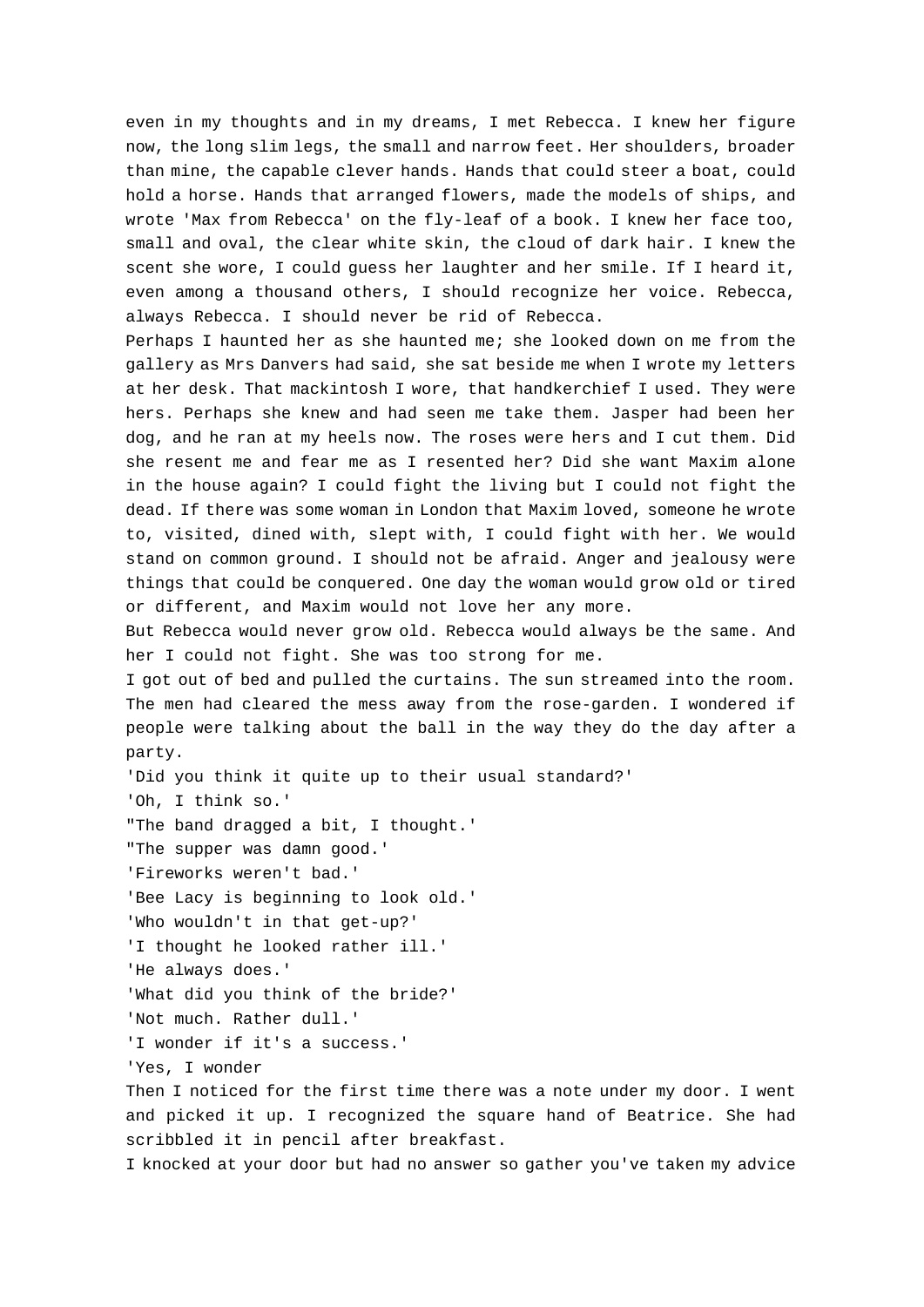and are sleeping off last night. Giles is anxious to get back early as they have rung up from home to say he's wanted to take somebody's place in a cricket match, and it starts at two. How he is going to see the ball after all the champagne he put away last night heaven only knows! I'm feeling a bit weak in the legs, but slept like a top. Frith says Maxim was down to an early breakfast, and there's now no sign of him! So please give him our love, and many thanks to you both for our evening, which we thoroughly enjoyed. Don't think any more about the dress. [This last was heavily underlined] Yours affectionately, Bee. [And a postscript] You must both come over and see us soon.

She had scribbled nine-thirty a.m. at the top of the paper, and it was now nearly half past eleven. They had been gone about two hours. They would be home by now,-Beatrice with her suitcase unpacked, going out into her garden and taking up her ordinary routine, and Giles preparing for his match, renewing the whipping on his bat.

In the afternoon Beatrice would change into a cool frock and a shady hat and watch Giles play cricket. They would have tea afterwards in a tent, Giles very hot and red in the face, Beatrice laughing and talking to her friends. 'Yes, we went over for the dance at Manderley; it was great fun. I wonder Giles was able to run a yard.' Smiling at Giles, patting him on the back. They were both middle-aged and unromantic. They had been married for twenty years and had a grown-up son who was going to Oxford. They were very happy. Their marriage was a success. It had not failed after three months as mine had done.

I could not go on sitting in my bedroom any longer. The maids would want to come and do the room. Perhaps Clarice would not have noticed about Maxim's bed after all. I rumpled it, to make it look as though he had slept there. I did not want the housemaids to know, if Clarice had not told them.

I had a bath and dressed, and went downstairs. The men had taken up the floor already in the hall and the flowers had been carried away. The music stands were gone from the gallery. The band must have caught an early train. The gardeners were sweeping the lawns and the drive clear of the spent fireworks. Soon there would be no trace left of the fancy dress ball at Manderley. How long the preparations had seemed, and how short and swift the clearance now.

I remembered the salmon lady standing by the drawing-room door with her plate of chicken, and it seemed to me a thing I must have fancied, or something that had happened very long ago. Robert was polishing the table in the dining-room. He was normal again, stolid, dull, not the fey excited creature of the past few weeks.

'Good morning, Robert,' I said.

'Good morning, Madam.'

'Have you seen Mr de Winter anywhere?'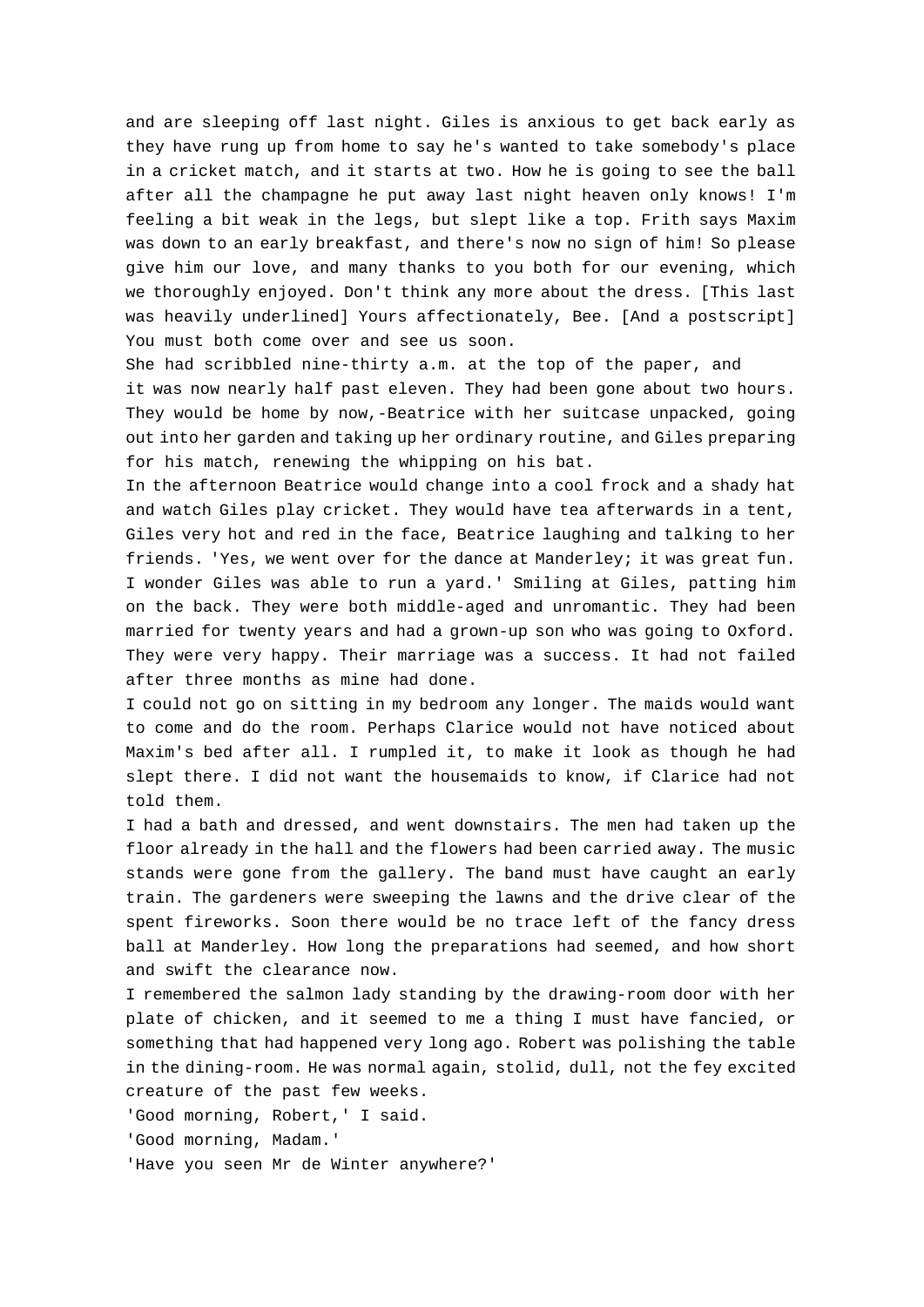'He went out soon after breakfast, Madam, before Major and Mrs Lacy were down. He has not been in since.'

'You don't know where he went?'

'No, Madam, I could not say.'

I wandered back again into the hall. I went through the drawing-room to the morning-room. Jasper rushed at me and licked my hands in a frenzy of delight as if I had been away for a long time. He had spent the evening on Clarice's bed and I had not seen him since teatime yesterday. Perhaps the hours had been as long for him as they had for me.

I picked up the telephone and asked for the number of the estate office. Perhaps Maxim was with Frank. I felt I must speak to him, even if it was only for two minutes. I must explain to him that I had not meant to do what I had done last night. Even if I never spoke to him again, I must tell him that. The clerk answered the telephone, and told me that Maxim was not there.

'Mr Crawley is here, Mrs de Winter,' said the clerk; 'would you speak to him?' I would have refused, but he gave me no chance, and before I could put down the receiver I heard Frank's voice.

'Is anything the matter?' It was a funny way to begin a conversation. The thought flashed through my mind. He did not say good morning, or did you sleep well? Why did he ask if something was the matter?

'Frank, it's me,' I said; 'where's Maxim?'

'I don't know, I haven't seen him. He's not been in this morning.' 'Not been to the office?'

'No.'

'Oh! Oh, well, it doesn't matter.'

'Did you see him at breakfast?' Frank said.

'No, I did not get up.'

'How did he sleep?'

I hesitated, Frank was the only person I did not mind knowing. 'He did not come to bed last night.'

There was silence at the other end of the line, as though Frank was thinking hard for an answer.

'Oh, ' he said at last, very slowly. 'Oh, I see, ' and then, after a minute, 'I was afraid something like that would happen.'

'Frank,' I said desperately, 'what did he say last night when everyone had gone? What did you all do?'

'I had a sandwich with Giles and Mrs Lacy,' said Frank. 'Maxim did not come. He made some excuse and went into the library. I came back home almost at once. Perhaps Mrs Lacy can tell you.'

'She's gone,' I said, 'they went after breakfast. She sent up a note. She had not seen Maxim, she said.'

'Oh,' said Frank. I did not like it. I did not like the way he said it. It was sharp, ominous.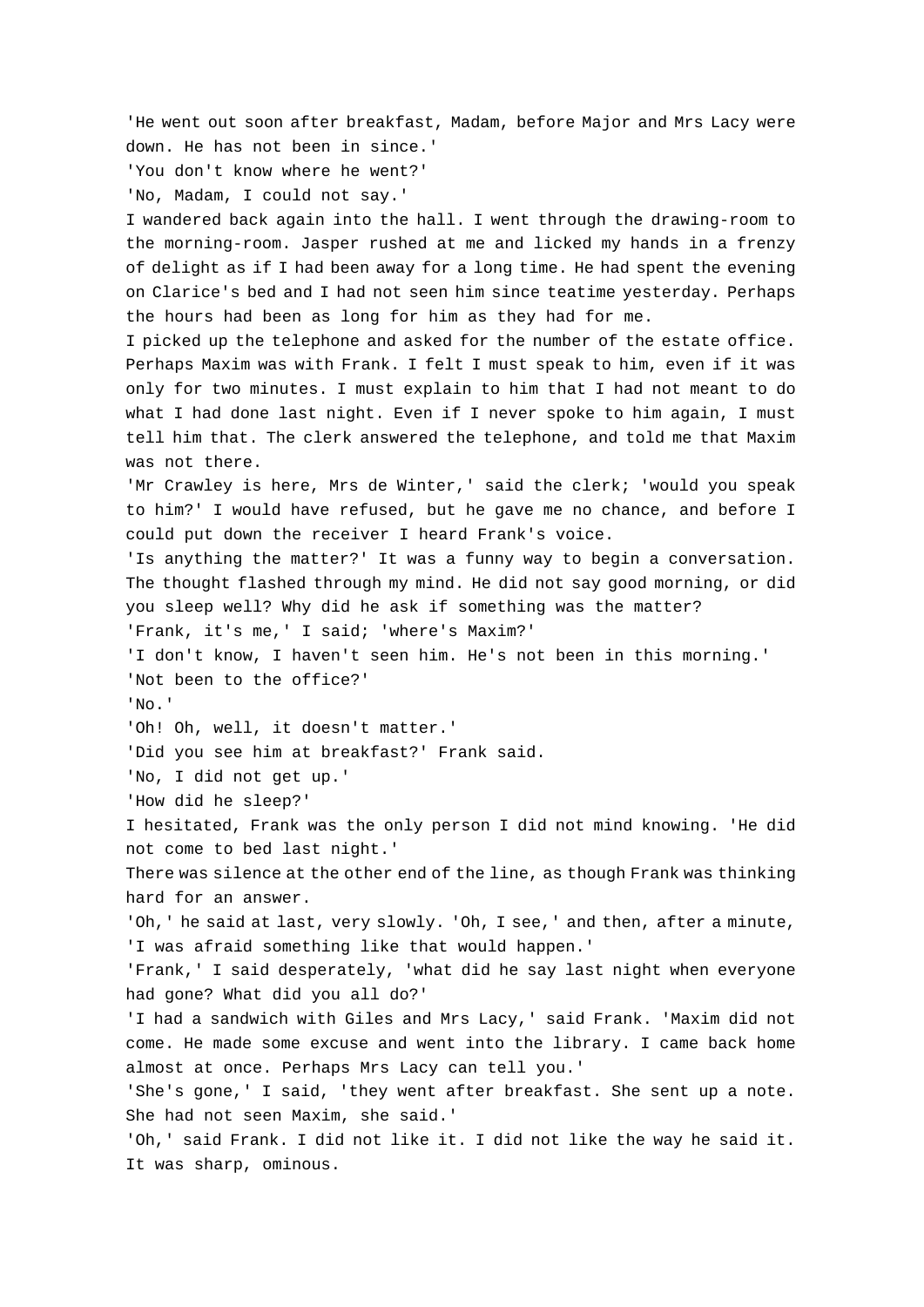'Where do you think he's gone?' I said.

'I don't know,' said Frank; 'perhaps he's gone for a walk.' It was the sort of voice doctors used to relatives at a nursing-home when they came to inquire.

'Frank, I must see him,' I said. 'I've got to explain about last night.' Frank did not answer. I could picture his anxious face, the lines on his forehead.

'Maxim thinks I did it on purpose,' I said, my voice breaking in spite of myself, and the tears that had blinded me last night and I had not shed came coursing down my cheeks sixteen hours too late. 'Maxim thinks I did it as a joke, a beastly damnable joke!'

'No,' said Frank. 'No.'

'He does, I tell you. You didn't see his eyes, as I did. You didn't stand beside him all the evening, watching him, as I did. He didn't speak to me, Frank. He never looked at me again. We stood there together the whole evening and we never spoke to one another.'

'There was no chance,' said Frank. 'All those people. Of course I saw, don't you think I know Maxim well enough for that? Look here ...'

'I don't blame him,' I interrupted. 'If he believes I played that vile hideous joke he has a right to think what he likes of me, and never talk to me again, never see me again.'

'You mustn't talk like that,' said Frank. 'You don't know what you're saying. Let me come up and see you. I think I can explain.'

What was the use of Frank coming to see me, and us sitting

in the morning-room together, Frank smoothing me down, Frank being tactful, Frank being kind? I did not want kindness from anybody now. It was too late.

'No,' I said. 'No, I don't want to go over it and over it again. It's happened, it can't be altered now. Perhaps it's a good thing; it's made me realize something I ought to have known before, that I ought to have suspected when I married Maxim.'

'What do you mean?' said Frank.

His voice was sharp, queer. I wondered why it should matter to him about Maxim not loving me. Why did he not want me to know?

'About him and Rebecca,' I said, and as I said her name it sounded strange and sour like a forbidden word, a relief to me no longer, not a pleasure, but hot and shaming as a sin confessed.

Frank did not answer for a moment. I heard him draw in his breath at the other end of the wire.

'What do you mean?' he said again, shorter and sharper than before. 'What do you mean?'

'He doesn't love me, he loves Rebecca,' I said. 'He's never forgotten her, he thinks about her still, night and day. He's never loved me, Frank. It's always Rebecca, Rebecca, Rebecca.'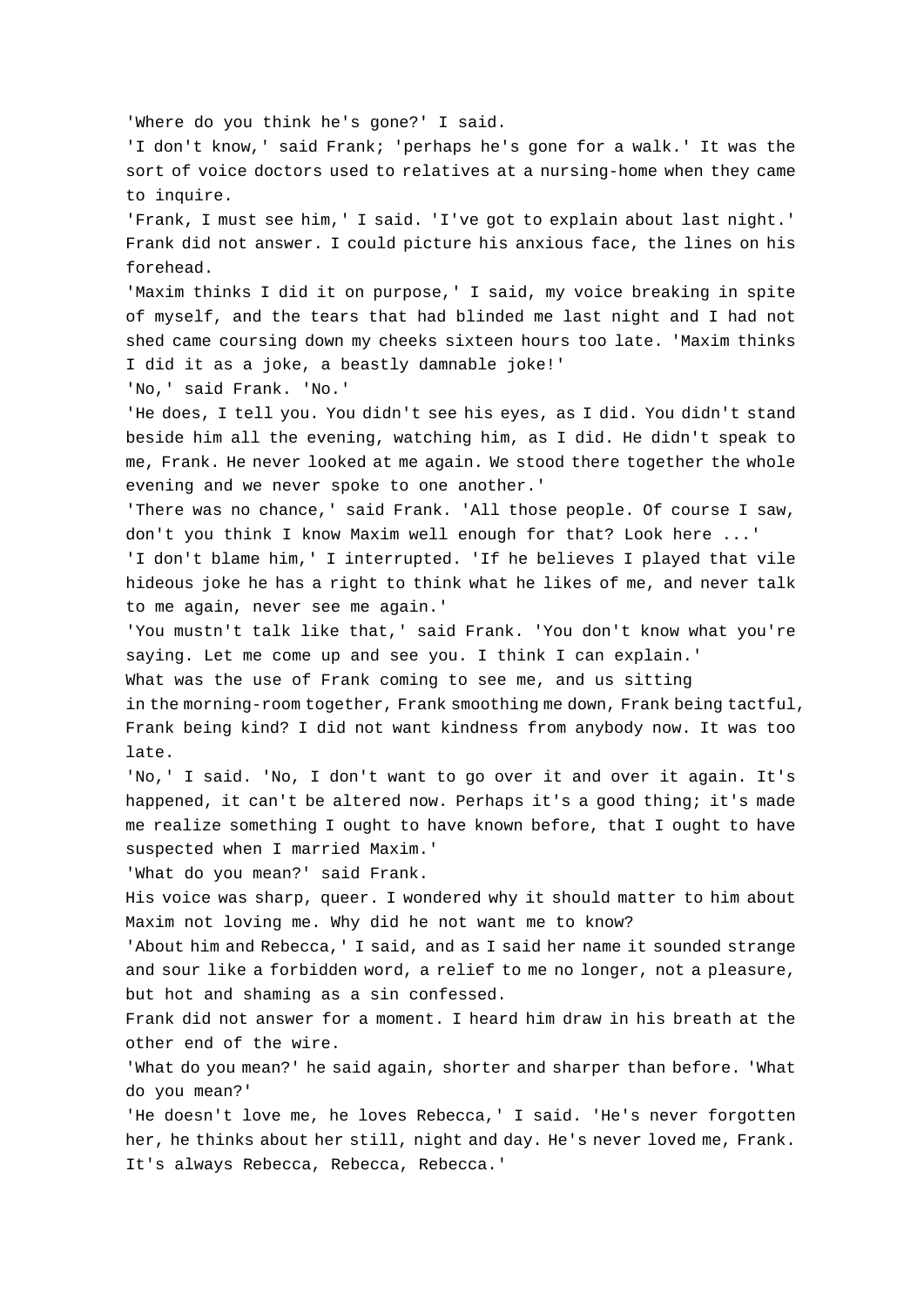I heard Frank give a startled cry but I did not care how much I shocked him now. 'Now you know how I feel,' I said, 'now you understand.' 'Look here,' he said; 'I've got to come and see you, I've got to, do you hear? It's vitally important; I can't talk to you down the telephone. Mrs de Winter? Mrs de Winter?'

I slammed down the receiver, and got up from the writing-desk. I did not want to see Frank. He could not help me over this. No one could help me but myself. My face was red and blotchy from crying. I walked about the room biting the corner of my handkerchief, tearing at the edge.

The feeling was strong within me that I should never see Maxim again. It was certainty, born of some strange instinct. He had gone away and would not come back. I knew in my heart that Frank believed this too and would not admit it to me on the telephone. He did not want to frighten me. If I rang him

up again at the office now I should find that he had gone. The clerk would say, 'Mr Crawley has just gone out, Mrs de Winter', and I could see Frank, hatless, climbing into his small, shabby Morris, driving off in search of Maxim.

I went and stared out of the window at the little clearing where the satyr played his pipes. The rhododendrons were all over now. They would not bloom again for another year. The tall shrubs looked dark and drab now that the colour had gone. A fog was rolling up from the sea, and I could not see the woods beyond the bank. It was very hot, very oppressive. I could imagine our guests of last night saying to one another, 'What a good thing this fog kept off for yesterday, we should never have seen the fireworks.' I went out of the morning-room and through the drawing-room to the terrace. The sun had gone in now behind a wall of mist. It was as though a blight had fallen upon Manderley taking the sky away and the light of the day. One of the gardeners passed me with a barrow full of bits of paper, and litter, and the skins of fruit left on the lawns by the people last night.

'Good morning,' I said.

'Good morning, Madam.'

'I'm afraid the ball last night has made a lot of work for you,' I said. "That's all right, Madam,' he said. 'I think everyone enjoyed themselves good and hearty, and that's the main thing, isn't it?'

'Yes, I suppose so,' I said.

He looked across the lawns to the clearing in the woods where the valley sloped to the sea. The dark trees loomed thin and indistinct.

'It's coming up very thick,' he said.

'Yes,' I said.

'A good thing it wasn't like this last night,' he said.

'Yes,' I said.

He waited a moment, and then he touched his cap and went off trundling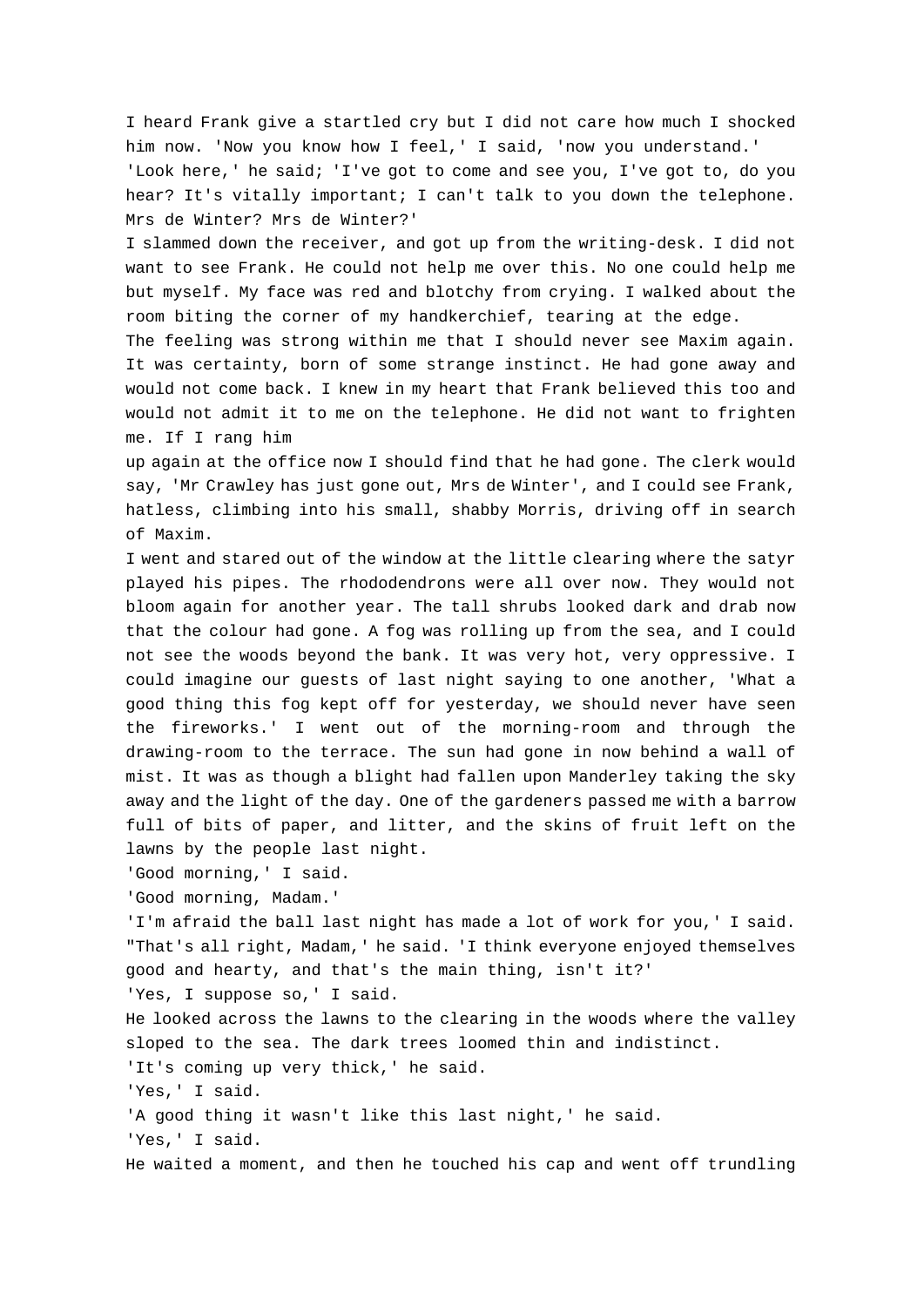his barrow. I went across the lawns to the edge of the woods. The mist in the trees had turned to moisture and dripped upon my bare head like a thin rain. Jasper stood by my feet dejected, his tail downcast, his pink tongue hanging from his mouth. The clammy oppression of the day made him

listless and heavy. I could hear the sea from where I stood, sullen and slow, as it broke in the coves below the woods. The white fog rolled on past me towards the house smelling of damp salt and seaweed. I put my hand on Jasper's coat. It was wringing wet. When I looked back at the house I could not see the chimneys or the contour of the walls, I could only see the vague substance of the house, the windows in the west wing, and the flower tubs on the terrace. The shutter had been pulled aside from the window of the large bedroom in the west wing, and someone was standing there, looking down upon the lawns. The figure was shadowy and indistinct and for one moment of shock and fear I believed it to be Maxim. Then the figure moved, I saw the arm reach up to fold the shutter, and I knew it was Mrs Danvers. She had been watching me as I stood at the edge of the woods bathed in that white wall of fog. She had seen me walk slowly from the terrace to the lawns. She may have listened to my conversation with Frank on the telephone from the connecting line in her own room. She would know that Maxim had not been with me last night. She would have heard my voice, known about my tears. She knew the part I had played through the long hours, standing by Maxim's side in my blue dress at the bottom of the stairs, and that he had not looked at me nor spoken to me. She knew because she had meant it to happen. This was her triumph, hers and Rebecca's.

I thought of her as I had seen her last night, watching me through the open door to the west wing, and that diabolical smile on her white skull's face, and I remembered that she was a living breathing woman like myself, she was made of flesh and blood. She was not dead, like Rebecca. I could speak to her, but I could not speak to Rebecca.

I walked back across the lawns on sudden impulse to the house. I went through the hall and up the great stairs, I turned in under the archway by the gallery, I passed through the door to the west wing, and so along the dark silent corridor to Rebecca's room. I turned the handle of the door and went inside.

Mrs Danvers was still standing by the window, and the shutter was folded back.

'Mrs Danvers,' I said. 'Mrs Danvers.' She turned to look at me, and I saw her eyes were red and swollen with crying, even as mine were, and there were dark shadows in her white face.

'What is it?' she said, and her voice was thick and muffled from the tears she had shed, even as mine had been.

I had not expected to find her so. I had pictured her smiling as she had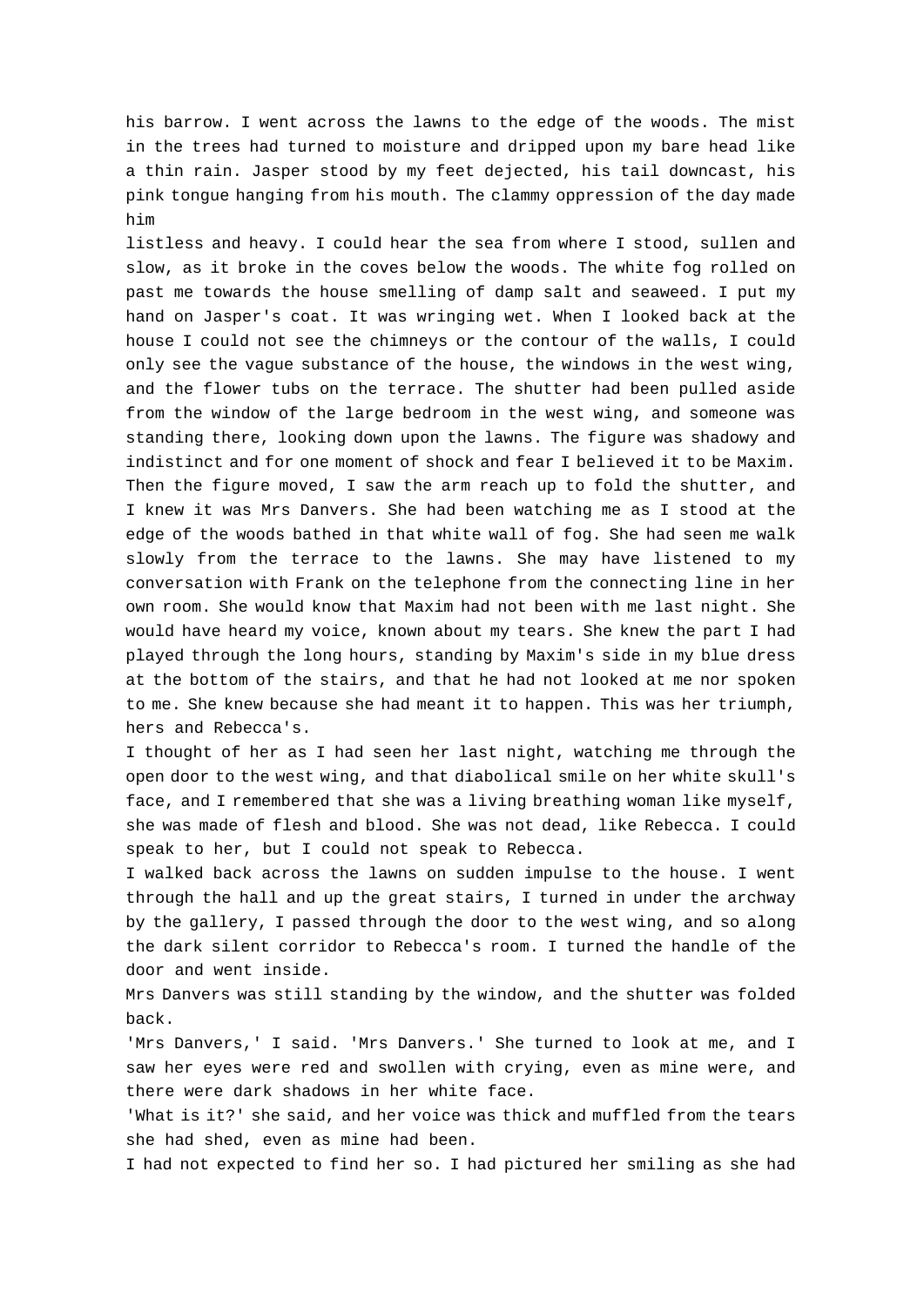smiled last night, cruel and evil. Now she was none of these things, she was an old woman who was ill and tired.

I hesitated, my hand still on the knob of the open door, and I did not know what to say to her now or what to do.

She went on staring at me with those red, swollen eyes and I could not answer her. 'I left the menu on the desk as usual,' she said. 'Do you want something changed?' Her words gave me courage, and I left the door and came to the middle of the room.

'Mrs Danvers,' I said, 'I have not come to talk about the menu. You know that, don't you?'

She did not answer me. Her left hand opened and shut.

'You've done what you wanted, haven't you?' I said, 'you meant this to happen, didn't you? Are you pleased now? Are you happy?'

She turned her head away, and looked out of the window as she had done when I first came into the room. 'Why did you ever come here?' she said. 'Nobody wanted you at Manderley. We were all right until you came. Why did you not stay where you were out in France?'

'You seem to forget I love Mr de Winter,' I said.

'If you loved him you would never have married him,' she said.

I did not know what to say. The situation was mad, unreal. She kept talking in that choked muffled way with her head turned from me.

'I thought I hated you but I don't now, ' she said; 'it seems to have spent itself, all the feeling I had.'

'Why should you hate me?' I asked; 'what have I ever done to you that you should hate me?'

'You tried to take Mrs de Winter's place,' she said.

Still she would not look at me. She stood there sullen, her head turned from me. 'I had nothing changed,' I said. 'Manderley went on as it had always been. I gave no orders, I

left everything to you. I would have been friends with you, if you had let me, but you set yourself against me from the first. I saw it in your face, the moment I shook hands with you.'

She did not answer, and her hand kept opening and shutting against her dress. 'Many people marry twice, men and women,' I said. 'There are thousands of second marriages taking place every day. You talk as though my marrying Mr de Winter was a crime, a sacrilege against the dead. Haven't we as much right to be happy as anyone else?'

'Mr de Winter is not happy,' she said, turning to look at me at last; 'any fool can see that. You have only to look at his eyes. He's still in hell, and he's looked like that ever since she died.'

'It's not true,' I said. 'It's not true. He was happy when we were in France together; he was younger, much younger, and laughing and gay.' 'Well, he's a man, isn't he?' she said. 'No man denies himself on a honeymoon, does he? Mr de Winter's not forty-six yet.'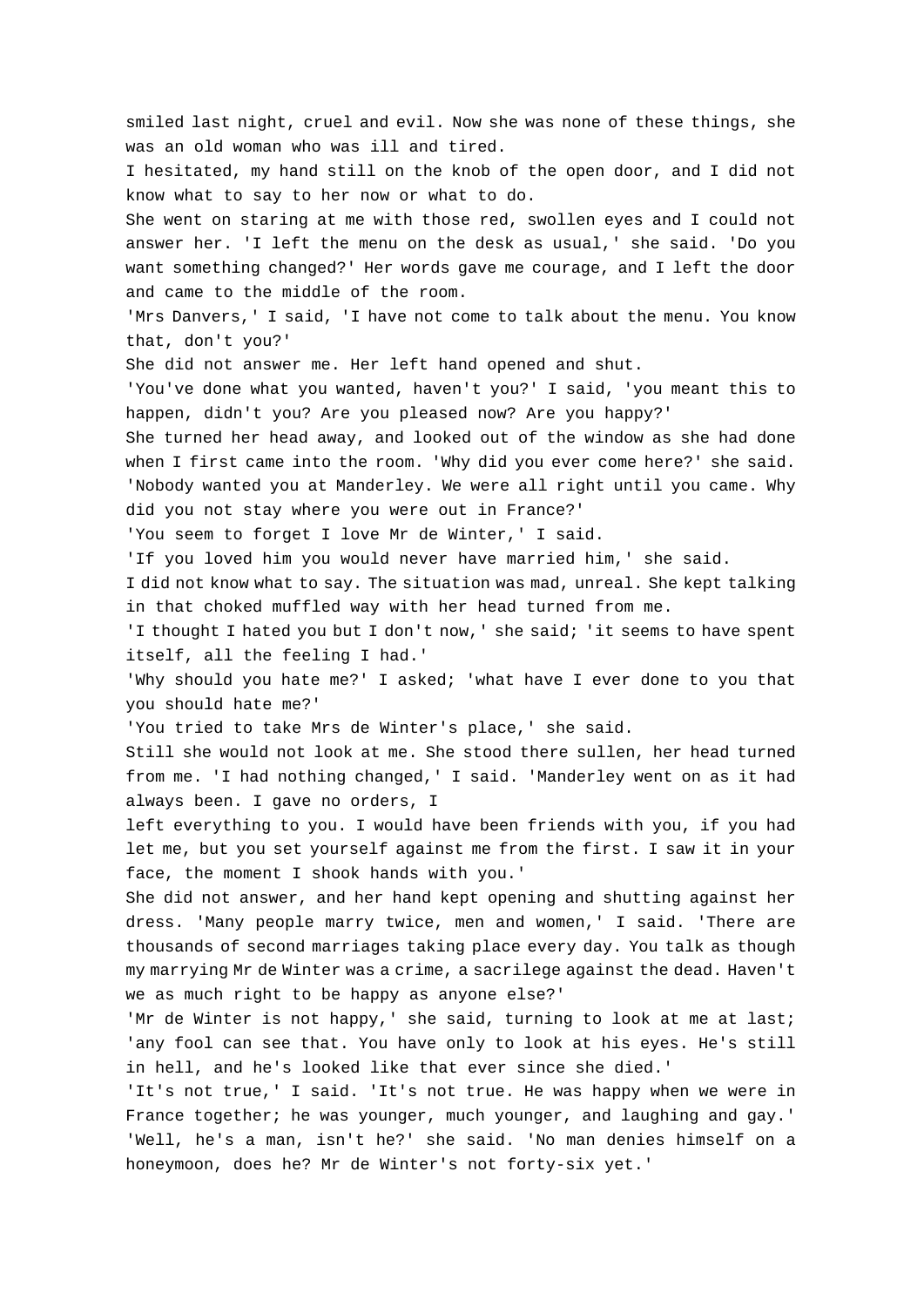She laughed contemptuously, and shrugged her shoulders.

'How dare you speak to me like that? How dare you?' I said.

I was not afraid of her any more. I went up to her, shook her by the arm. 'You made me wear that dress last night,' I said, 'I should never have thought of it but for you. You did it because you wanted to hurt Mr de Winter, you wanted to make him suffer. Hasn't he suffered enough without your playing that vile hideous joke upon him? Do you think his agony and pain will bring Mrs de Winter back again?'

She shook herself clear of me, the angry colour flooded her dead white face. 'What do I care for his suffering?' she said, 'he's never cared about mine. How do you think I've liked it, watching you sit in her place, walk in her footsteps, touch the things that were hers? What do you think it's meant to me all these months knowing that you wrote at her desk in the morning-room, using the very pen that she used, speaking down the house telephone, where she used to speak every morning of her life to me, ever since she first came to Manderley? What do you think it meant to me to hear Frith and Robert and the rest of the servants talking about you as "Mrs de Winter"? "Mrs de Winter has gone out for a walk." "Mrs de

Winter wants the car this afternoon at three o'clock." "Mrs de Winter won't be in to tea till five o'clock." And all the while my Mrs de Winter, my lady with her smile and her lovely face and brave ways, the real Mrs de Winter, lying dead and cold and forgotten in the church crypt. If he suffers then he deserves to suffer, marrying a young girl like you not ten months afterwards. Well, he's paying for it now, isn't he? I've seen his face, I've seen his eyes. He's made his own hell and there's no one but himself to thank for it. He knows she sees him, he knows she comes by night and watches him. And she doesn't come kindly, not she, not my lady. She was never one to stand mute and still and be wronged. "I'll see them in hell, Danny," she'd say, "I'll see them in hell first." "That's right, my dear," I'd tell her, "no one will put upon you. You were born into this world to take what you could out of it", and she did, she didn't care, she wasn't afraid. She had all the courage and spirit of a boy, had my Mrs de Winter. She ought to have been a boy, I often told her that. I had the care of her as a child. You knew that, didn't you?'

'No!' I said, 'no. Mrs Danvers, what's the use of all this? I don't want to hear any more, I don't want to know. Haven't I got feelings as well as you? Can't you understand what it means to me, to hear her mentioned, to stand here and listen while you tell me about her?'

She did not hear me, she went on raving like a madwoman, a fanatic, her long fingers twisting and tearing the black stuff of her dress.

'She was lovely then,' she said. 'Lovely as a picture; men turning to stare at her when she passed, and she not twelve years old. She knew then, she used to wink at me like the little devil she was. "I'm going to be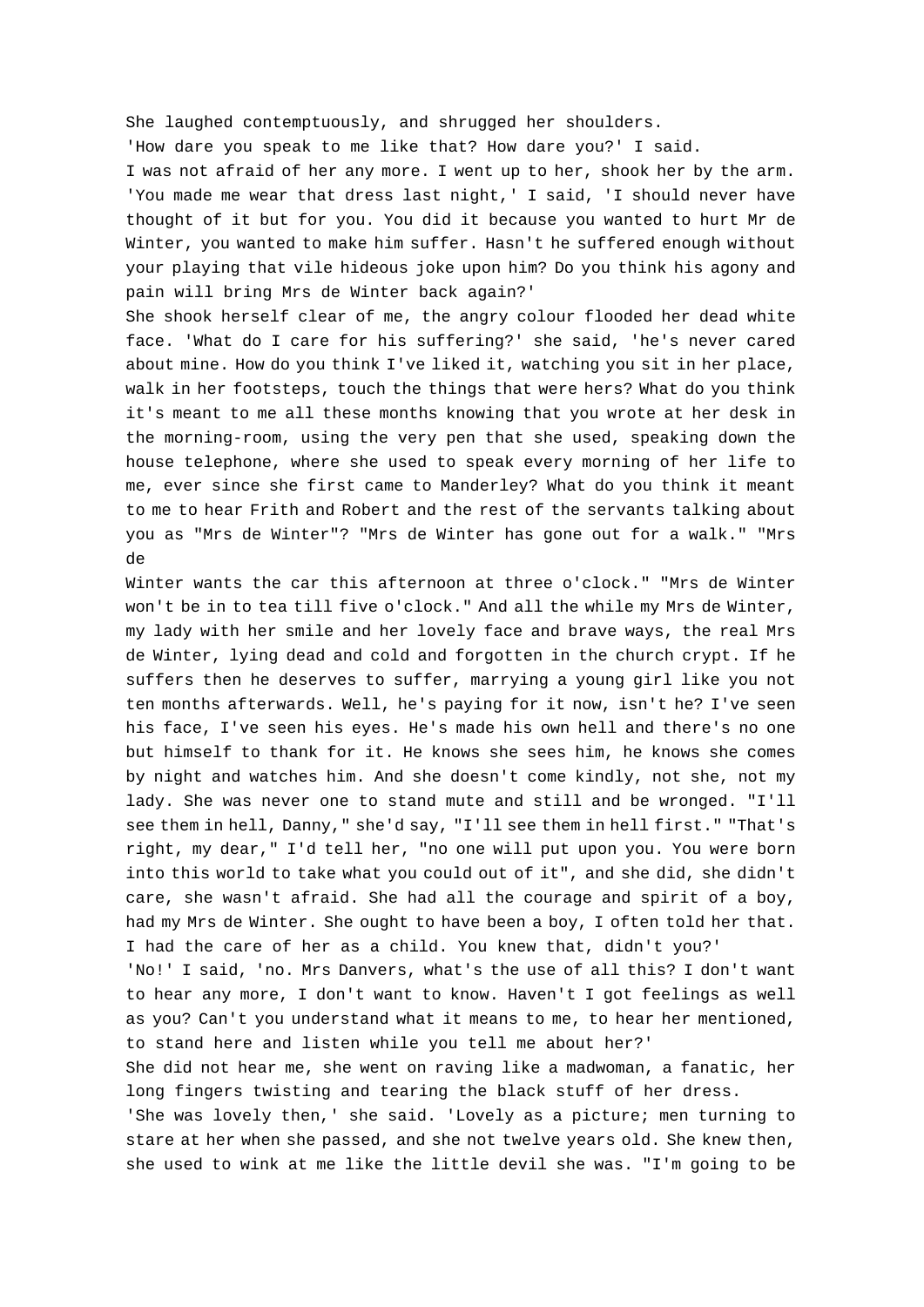a beauty, aren't I, Danny?" she said, and "We'll see about that, my love, we'll see about that," I told her. She had all the knowledge then of a grown person; she'd enter into conversation with men and women as clever and full of tricks as someone of eighteen. She twisted her father round her little finger, and she'd have done the same with her mother, had she lived. Spirit, you couldn't beat my lady for spirit. She drove a four-in-hand on her fourteenth birthday, and her cousin, Mr Jack, got up on the box beside her and tried to

take the reins from her hands. They fought it out there together, for three minutes, like a couple of wild cats, and the horses galloping to glory. She won though, my lady won. She cracked her whip over his head and down he came, head-over-heels, cursing and laughing. They were a pair, I tell you, she and Mr Jack. They sent him in the Navy, but he wouldn't stand the discipline, and I don't blame him. He had too much spirit to obey orders, like my lady.'

I watched her, fascinated, horrified; a queer ecstatic smile was on her lips, making her older than ever, making her skull's face vivid and real. 'No one got the better of her, never, never,' she said. 'She did what she liked, she lived as she liked. She had the strength of a little lion too. I remember her at sixteen getting up on one of her father's horses, a big brute of an animal too, that the groom said was too hot for her to ride. She stuck to him, all right. I can see her now, with her hair flying out behind her, slashing at him, drawing blood, digging the spurs into his side, and when she got off his back he was trembling all over, full of froth and blood. "That will teach him, won't it, Danny?" she said, and walked off to wash her hands as cool as you please. And that's how she went at life, when she grew up. I saw her, I was with her. She cared for nothing and for no one. And then she was beaten in the end. But it wasn't a man, it wasn't a woman. The sea got her. The sea was too strong for her. The sea got her in the end.'

She broke off, her mouth working strangely, and dragging at the corners. She began to cry noisily, harshly, her mouth open and her eyes dry.

'Mrs Danvers,' I said. 'Mrs Danvers.' I stood before her helplessly, not knowing what to do. I mistrusted her no longer, I was afraid of her no more, but the sight of her sobbing there, dry-eyed, made me shudder, made me ill. 'Mrs Danvers,' I said, 'you're not well, you ought to be in bed. Why don't you go to your room and rest? Why don't you go to bed?'

She turned on me fiercely. 'Leave me alone, can't you?' she said. 'What's it to do with you if I show my grief? I'm not ashamed of it, I don't shut myself up in my room to cry. I don't walk up and down, up and down, in my room like Mr de Winter, with the door locked on me.'

'What do you mean?" I said. 'Mr de Winter does not do that.'

'He did,' she said, 'after she died. Up and down, up and down in the library. I heard him. I watched him too, through the keyhole, more than once.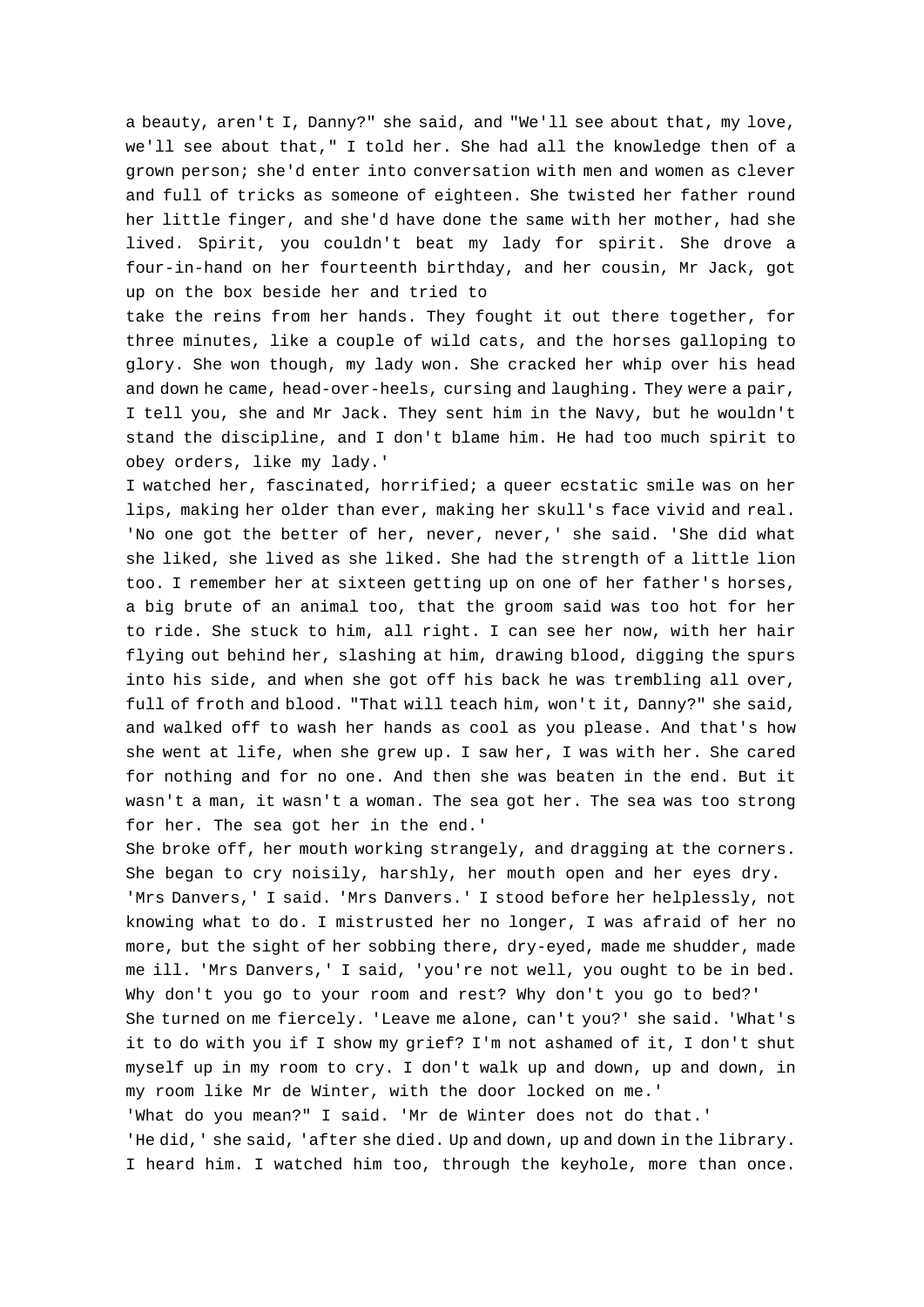Backwards and forwards, like an animal in a cage.'

'I don't want to hear,' I said. 'I don't want to know.'

'And then you say you made him happy on his honeymoon,' she said; 'made him happy - you, a young ignorant girl, young enough to be his daughter. What do you know about life? What do you know about men? You come here and think you can take Mrs de Winter's place. You. You take my lady's place. Why, even the servants laughed at you when you came to Manderley. Even the little scullery-maid you met in the back passage there on your first morning. I wonder what Mr de Winter thought when he got you back here at Manderley, after his precious honeymoon was over. I wonder what he thought when he saw you sitting at the dining-room table for the first time.'

'You'd better stop this, Mrs Danvers,' I said; 'you'd better go to your room.'

'Go to my room,' she mimicked, 'go to my room. The mistress of the house thinks I had better go to my room. And after that, what then? You'll go running to Mr de Winter and saying, "Mrs Danvers has been unkind to me, Mrs Danvers has been rude." You'll go running to him like you did before when Mr Jack came to see me.'

'I never told him,' I said.

'That's a lie,' she said. 'Who else told him, if you didn't? No one else was here. Frith and Robert were out, and none of the other servants knew. I made up my mind then I'd teach you a lesson, and him too. Let him suffer, I say. What do I care? What's his suffering to me? Why shouldn't I see Mr Jack here at Manderley? He's the only link I have left now with Mrs de Winter. "I'll not have him here," he said. "I'm warning you, it's the last time." He's not forgotten to be jealous, has he?'

I remembered crouching in the gallery when the library door was open. I remembered Maxim's voice raised in anger, using the words that Mrs Danvers had just repeated. Jealous, Maxim jealous...

'He was jealous while she lived, and now he's jealous when she's dead,' said Mrs Danvers. 'He forbids Mr Jack the house now like he did then. That shows you he's not forgotten her, doesn't it? Of course he was jealous. So was I. So was everyone who knew her. She didn't care. She only laughed. "I shall live as I please, Danny," she told me, "and the whole world won't stop me." A man had only to look at her once and be mad about her. I've seen them here, staying in the house, men she'd meet up in London and bring for weekends. She would take them bathing from the boat, she would have a picnic supper at her cottage in the cove. They made love to her of course; who would not? She laughed, she would come back and tell me what they had said, and what they'd done. She did not mind, it was like a game to her. Like a game. Who wouldn't be jealous? They were all jealous, all mad for her. Mr de Winter, Mr Jack, Mr Crawley, everyone who knew her, everyone who came to Manderley.'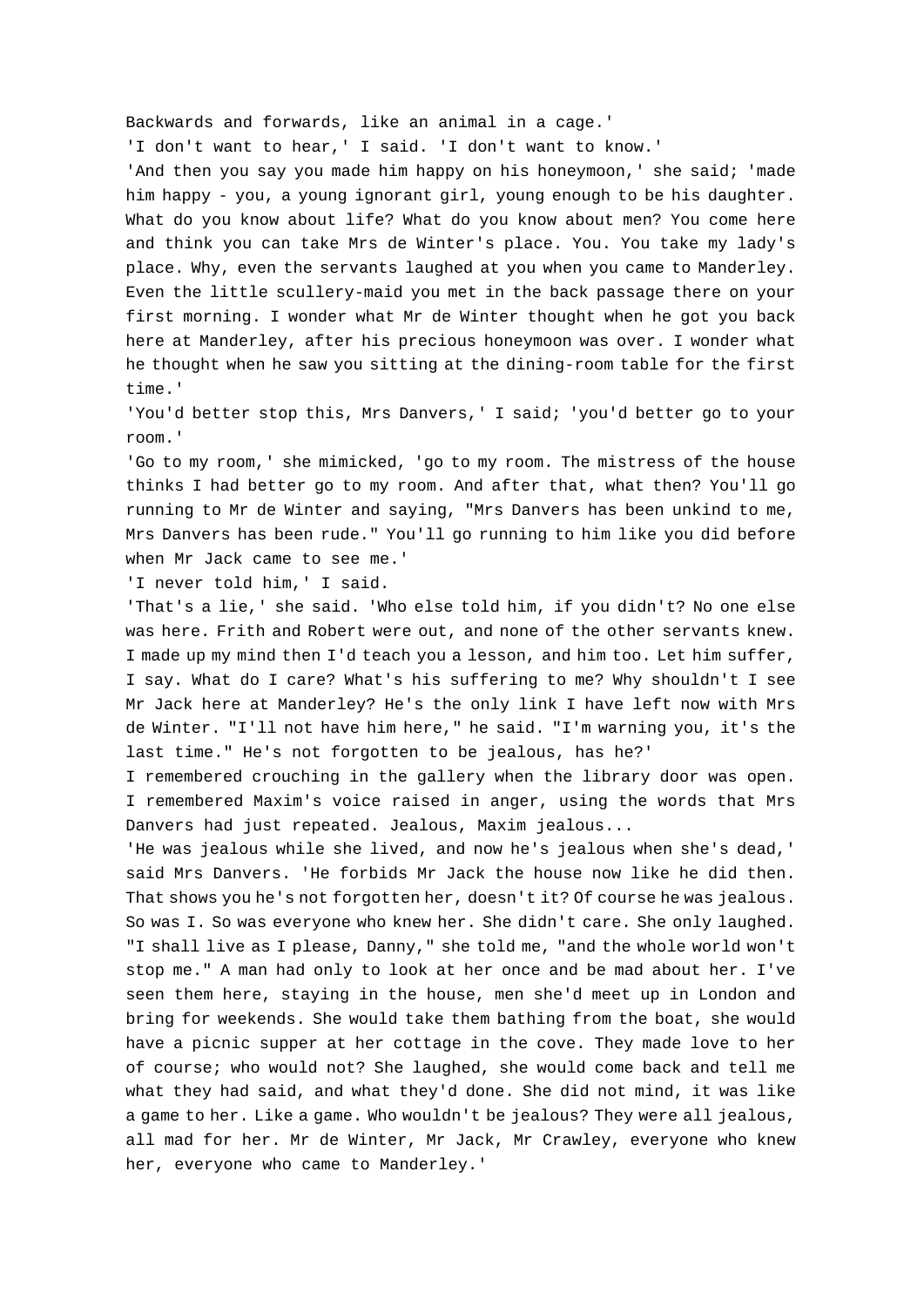'I don't want to know,' I said. 'I don't want to know.'

Mrs Danvers came close to me, she put her face near to mine. 'It's no use, is it?' she said. 'You'll never get the better of her. She's still mistress here, even if she is dead. She's the real Mrs de Winter, not you. It's you that's the shadow and the ghost. It's you that's forgotten and not wanted and pushed aside. Well, why don't you leave Manderley to her? Why don't you go?'

I backed away from her towards the window, my old fear and horror rising up in me again. She took my arm and held it like a vice.

'Why don't you go?' she said. 'We none of us want you. He doesn't want you, he never did. He can't forget her. He wants to be alone in the house again, with her. It's you that ought to be lying there in the church crypt, not her. It's you who ought to be dead, not Mrs de Winter.'

She pushed me towards the open window. I could see the terrace below me grey and indistinct in the white wall of fog. 'Look down there,' she said. 'It's easy, isn't it? Why don't you jump? It wouldn't hurt, not to break your neck. It's a quick, kind way. It's not like drowning. Why don't you try it? Why don't you go?'

The fog filled the open window, damp and clammy, it stung my eyes, it clung to my nostrils. I held on to the window-sill with my hands.

'Don't be afraid,' said Mrs Danvers. 'I won't push you. I won't stand by you. You can jump of your own accord. What's the use of your staying here at Manderley? You're not happy. Mr de Winter doesn't love you. There's not much for you to live for, is there? Why don't you jump now and have done with it? Then you won't be unhappy any more.'

I could see the flower tubs on the terrace and the blue of the hydrangeas clumped and solid. The paved stones were smooth and grey. They were not jagged and uneven. It was the fog that made them look so far away. They were not far really, the window was not so very high.

'Why don't you jump?' whispered Mrs Danvers. 'Why don't you try?'

The fog came thicker than before and the terrace was hidden from me. I could not see the flower tubs any more, nor the smooth paved stones. There was nothing but the white mist about me, smelling of seaweed dank and chill. The only reality was the window-sill beneath my hands and the grip of Mrs Danvers on my left arm. If I jumped I should not see the stones rise up to meet me, the fog would hide them from me. The pain would be sharp and sudden as she said. The fall would break my neck. It would not be slow, like drowning. It would soon be over. And Maxim did not love me. Maxim wanted to be alone again, with Rebecca.

'Go on,' whispered Mrs Danvers. 'Go on, don't be afraid.'

I shut my eyes. I was giddy from staring down at the terrace, and my fingers ached from holding to the ledge. The mist entered my nostrils and lay upon my lips rank and sour. It was stifling, like a blanket, like an anaesthetic. I was beginning to forget about being unhappy, and about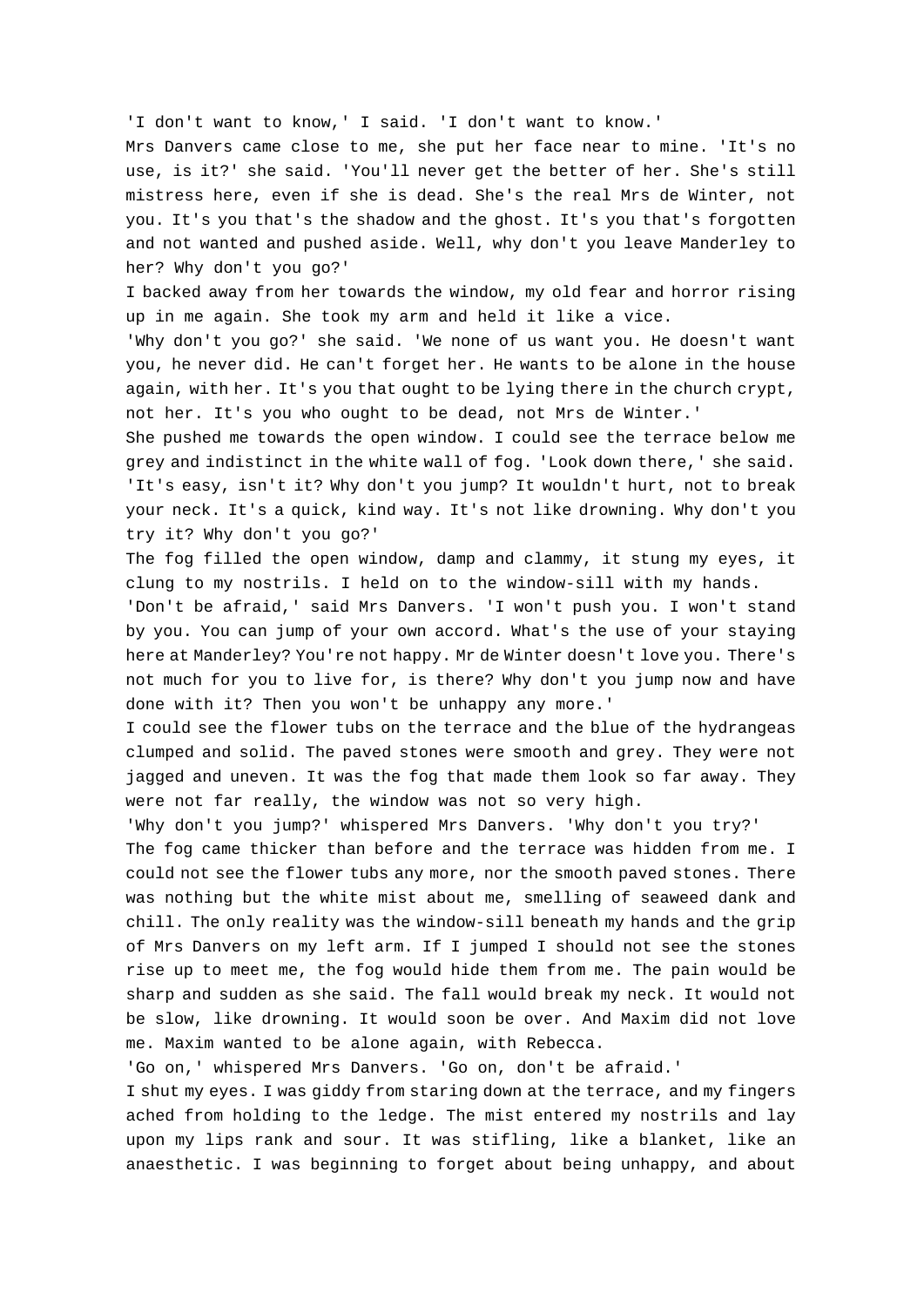loving Maxim. I was beginning to forget Rebecca. Soon I would not have to think about Rebecca any more ...

As I relaxed my hands and sighed, the white mist and the silence that was part of it was shattered suddenly, was rent in two by an explosion that shook the window where we stood. The glass shivered in its frame. I opened my eyes. I stared at

Mrs Danvers. The burst was followed by another, and yet a third and fourth. The sound of the explosions stung the air and the birds rose unseen from the woods around the house and made an echo with their clamour.

'What is it?' I said stupidly. 'What has happened?' Mrs Danvers relaxed her grip upon my arm. She stared out of the window into the fog. 'It's the rockets,' she said; 'there must be a ship gone ashore there in the bay.' We listened, staring into the white fog together. And then we

heard the sound of footsteps running on the terrace beneath us. chapter nineteen

It was Maxim. I could not see him but I could hear his voice. He was shouting for Frith as he ran. I heard Frith answer from the hall and come out on the terrace. Their figures loomed out of the mist beneath us.

'She's ashore all right,' said Maxim. 'I was watching her from the headland and I saw her come right into the bay, and head for the reef. They'll never shift her, not with these tides. She must have mistaken the bay for Kerrith harbour. It's like a wall out there, in the bay. Tell them in the house to stand by with food and drink in case these fellows want anything, and ring through to the office to Mr Crawley and tell him what's happened. I'm going back to the cove to see if I can do anything. Get me some cigarettes, will you?'

Mrs Danvers drew back from the window. Her face was expressionless once more, the cold white mask that I knew.

'We had better go down,' she said, 'Frith will be looking for me to make arrangements. Mr de Winter may bring the men back to the house as he said. Be careful of your hands, I'm going to shut the window.' I stepped back into the room still

dazed and stupid, not sure of myself or of her. I watched her close the window and fasten the shutters, and draw the curtains in their place. 'It's a good thing there is no sea running,' she said, 'there wouldn't have been much chance for them then. But on a day like this there's no danger. The owners will lose their ship, though, if she's run on the reef as Mr de Winter said.'

She glanced round the room to make certain that nothing was disarranged or out of place. She straightened the cover on the double bed. Then she went to the door and held it open for me. 'I will tell them in the kitchen to serve cold lunch in the dining-room after all,' she said, 'and then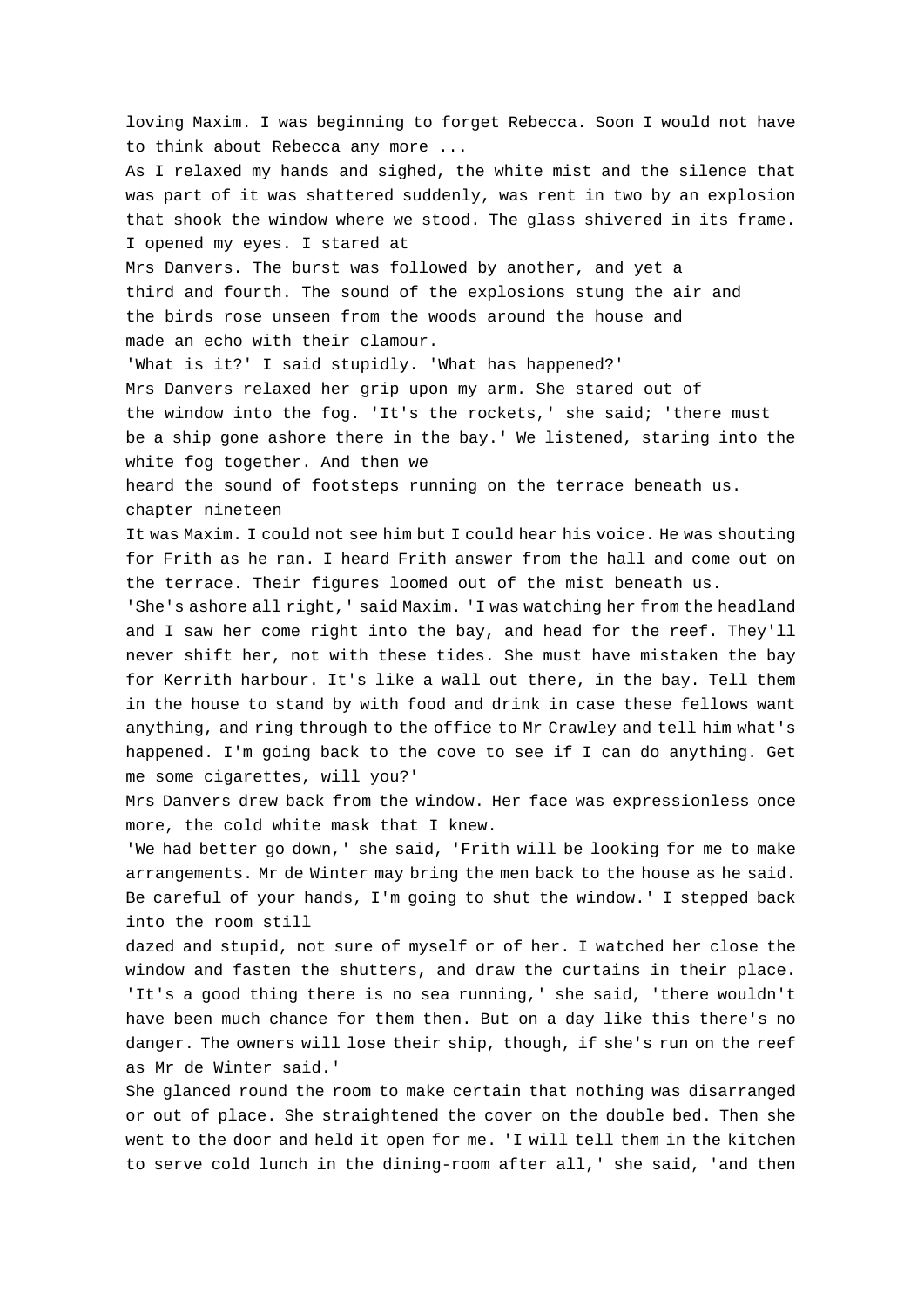it won't matter what time you come for it. Mr de Winter may not want to rush back at one o'clock if he's busy down there in the cove.'

I stared at her blankly and then passed out of the open door, stiff and wooden like a dummy.

'When you see Mr de Winter, Madam, will you tell him it will be quite all right if he wants to bring the men back from the ship? There will be a hot meal ready for them any time.'

'Yes,' I said. 'Yes, Mrs Danvers.'

She turned her back on me and went along the corridor to the service staircase, a weird gaunt figure in her black dress, the skirt just sweeping the ground like the full, wide skirts of thirty years ago. Then she turned the corner of the corridor and disappeared.

I walked slowly along the passage to the door by the archway, my mind still blunt and slow as though I had just woken from a long sleep. I pushed through the door and went down the stairs with no set purpose before me. Frith was crossing the hall towards the dining-room. When he saw me he stopped, and waited until I came down into the hall.

'Mr de Winter was in a few moments ago, Madam,' he said. 'He took some cigarettes, and then went back again to the beach. It appears there is a ship gone ashore.'

'Yes,' I said.

'Did you hear the rockets, Madam?' said Frith.

'Yes, I heard the rockets,' I said.

'I was in the pantry with Robert, and we both thought at first that one of the gardeners had let off a firework left over from

last night,' said Frith, 'and I said to Robert, "What do they want to do that for in this weather? Why don't they keep them for the kiddies on Saturday night?" And then the next one came, and then the third. "That's not fireworks," says Robert, "that's a ship in distress." "I believe you're right," I said, and I went out to the hall and there was Mr de Winter calling me from the terrace.'

'Yes,' I said.

'Well, it's hardly to be wondered at in this fog, Madam. That's what I said to Robert just now. It's difficult to find your way on the road, let alone on the water.'

'Yes,' I said.

'If you want to catch Mr de Winter he went straight across the lawn only two minutes ago,' said Frith.

"Thank you, Frith,' I said.

I went out on the terrace. I could see the trees taking shape beyond the lawns. The fog was lifting, it was rising in little clouds to the sky above. It whirled above my head in wreaths of smoke. I looked up at the windows above my head. They were tightly closed, and the shutters were fastened. They looked as though they would never open, never be thrown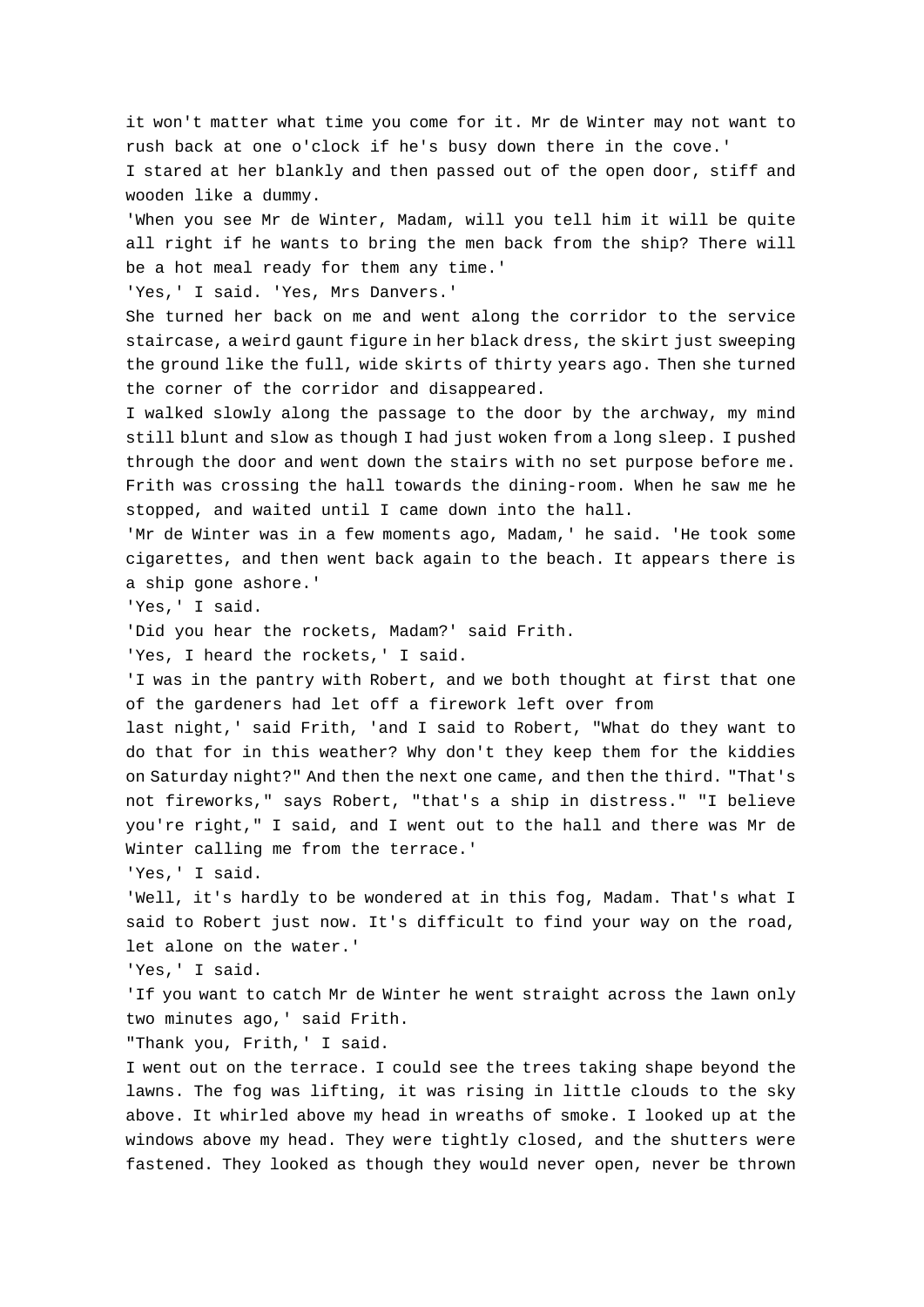wide.

It was by the large window in the centre that I had stood five minutes before. How high it seemed above my head, how lofty and remote. The stones were hard and solid under my feet. I looked down at my feet and then up again to the shuttered window, and as I did so I became aware suddenly that my head was swimming and I felt hot. A little trickle of perspiration ran down the back of my neck. Black dots jumped about in the air in front of me. I went into the hall again and sat down on a chair. My hands were quite wet. I sat very still, holding my knees.

'Frith,' I called, 'Frith, are you in the dining-room?'

'Yes, Madam?' He came out at once, and crossed the hall towards me.

'Don't think me very odd, Frith, but I rather think I'd like a small glass of brandy.'

'Certainly, Madam.'

I went on holding my knees and sitting very still. He came back with a liqueur glass on a silver salver.

'Do you feel a trifle unwell, Madam?' said Frith. 'Would you like me to call Clarice?'

'No, I'll be all right, Frith,' I said. 'I felt a bit hot, that's all.' 'It's a very warm morning, Madam. Very warm indeed. Oppressive, one might almost say.'

'Yes, Frith. Very oppressive.'

I drank the brandy and put the glass back on the silver salver.

'Perhaps the sound of those rockets alarmed you,' said Frith; 'they went off so very sudden.'

'Yes, they did,' I said.

'And what with the hot morning and standing about all last night, you are not perhaps feeling quite like yourself, Madam,' said Frith. 'No, perhaps not,' I said.

'Will you lie down for half an hour? It's quite cool in the library.' 'No. No, I think I'll go out in a moment or two. Don't bother, Frith.' 'No. Very good, Madam.'

He went away and left me alone in the hall. It was quiet sitting there, quiet and cool. All trace of the party had been cleared away. It might never have happened. The hall was as it had always been, grey and silent and austere, with the portraits and the weapons on the wall. I could scarcely believe that last night I had stood there in my blue dress at the bottom of the stairs, shaking hands with five hundred people. I could not believe that there had been music-stands in the minstrels' gallery, and a band playing there, a man with a fiddle, a man with a drum. I got up and went out on to the terrace again.

The fog was rising, lifting to the tops of the trees. I could see the woods at the end of the lawns. Above my head a pale sun tried to penetrate the heavy sky. It was hotter than ever. Oppressive, as Frith had said.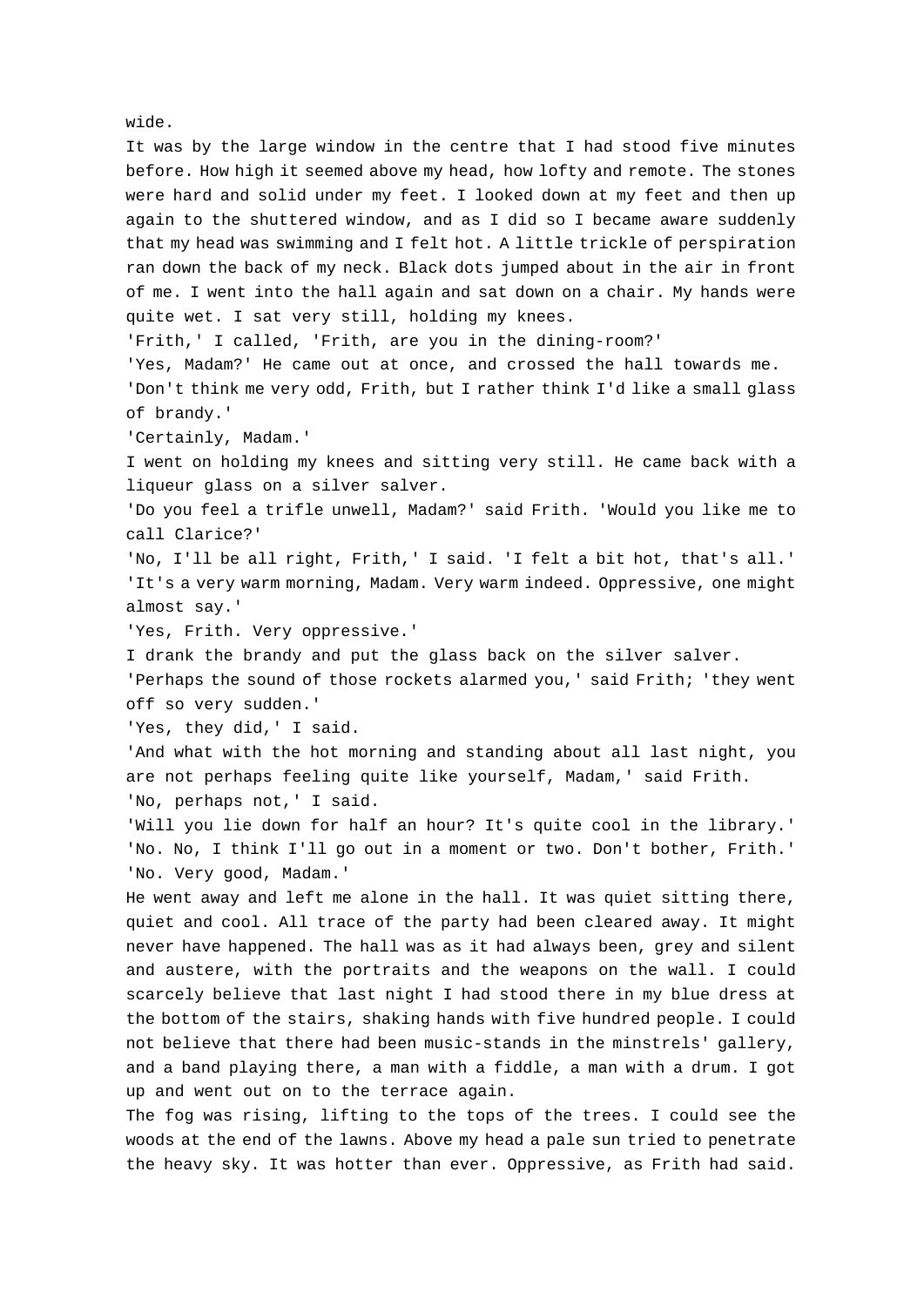A bee hummed by me in search of scent, bumbling, noisy, and then creeping inside a flower was suddenly silent. On the grass banks above the lawns the gardener started his mowing machine. A startled linnet fled from the whirring blades towards the rose-garden. The gardener bent to the handles of the machine and walked slowly along the bank scattering the short-tipped grass and the pin-

point daisy-heads. The smell of the sweet warm grass came towards me on the air, and the sun shone down upon me full and strong from out of the white mist. I whistled for Jasper but he did not come. Perhaps he had followed Maxim when he went down to the beach. I glanced at my watch. It was after half past twelve, nearly twenty to one. This time yesterday Maxim and I were standing with Frank in the little garden in front of his house, waiting for his housekeeper to serve lunch.

Twenty-four hours ago. They were teasing me, baiting me about my dress. 'You'll both get the surprise of your lives,' I had said.

I felt sick with shame at the memory of my words. And then I realized for the first time that Maxim had not gone away as I had feared. The voice I had heard on the terrace was calm and practical. The voice I knew. Not the voice of last night when I stood at the head of the stairs. Maxim had not gone away. He was down there in the cove somewhere. He was himself, normal and sane. He had just been for a walk, as Frank had said. He had been on the headland, he had seen the ship closing in towards the shore. All my fears were without foundation. Maxim was safe. Maxim was all right. I had just experienced something that was degrading and horrible and mad, something that I did not fully understand even now, that I had no wish to remember, that I wanted to bury for ever more deep in the shadows of my mind with old forgotten terrors of childhood; but even this did not matter as long as Maxim was all right.

Then I, too, went down the steep twisting path through the dark woods to the beach below.

The fog had almost gone, and when I came to the cove I could see the ship at once, lying about two miles offshore with her bows pointed towards the cliffs. I went along the breakwater and stood at the end of it, leaning against the rounded wall. There was a crowd of people on the cliffs already who must have walked along the coastguard path from Kerrith. The cliffs and the headland were part of Manderley, but the public had always used the right-of-way along the cliffs. Some of them were scrambling down the cliff face to get a closer view of the stranded ship. She lay at an awkward angle,

her stern tilted, and there were a number of rowing-boats already pulling round her. The lifeboat was standing off. I saw someone stand up in her and shout through a megaphone. I could not hear what he was saying. It was still misty out in the bay, and I could not see the horizon. Another motor boat chugged into the light with some men aboard. The motor boat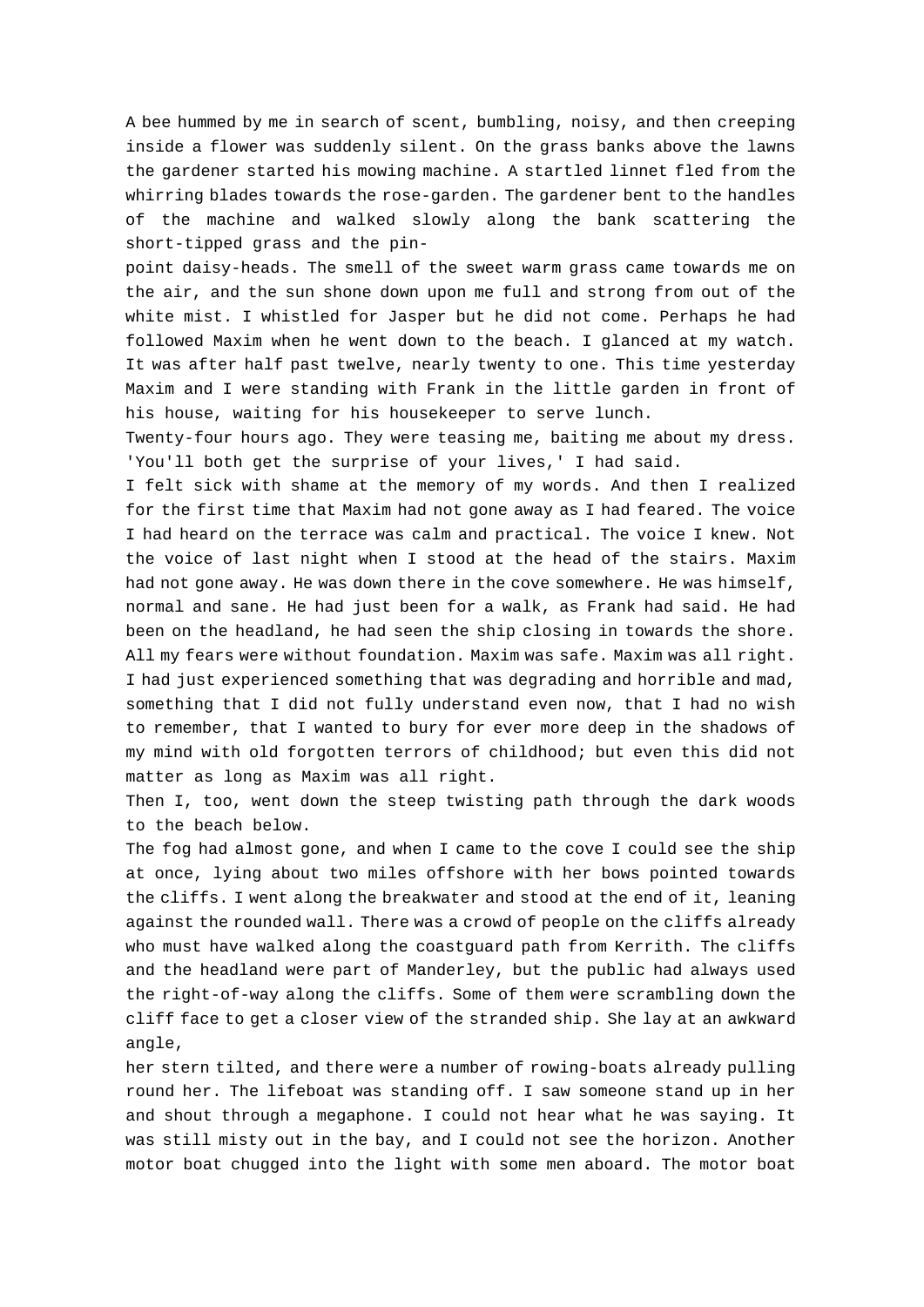was dark grey. I could see someone in uniform. That would be the harbour-master from Kerrith, and the Lloyd's agent with him. Another motor boat followed, a party of holiday-makers from Kerrith aboard. They circled round and round the stranded steamer chatting excitedly. I could hear their voices echoing across the still water.

I left the breakwater and the cove and climbed up the path over the cliffs towards the rest of the people. I did not see Maxim anywhere. Frank was there, talking to one of the coastguards. I hung back when I saw him, momentarily embarrassed. Barely an hour ago I had been crying to him, down the telephone. I was not sure what I ought to do. He saw me at once and waved his hand. I went over to him and the coastguard. The coastguard knew me.

'Come to see the fun, Mrs de Winter?' he said smiling. 'I'm afraid it will be a hard job. The tugs may shift her, but I doubt it. She's hard and fast where she is on that ledge.'

'What will they do?' I said.

'They'll send a diver down directly to see if she's broken her back,' he replied. 'There's the fellow there in the red stocking cap. Like to see through these glasses?'

I took his glasses and looked at the ship. I could see a group of men staring over her stern. One of them was pointing at something. The man in the lifeboat was still shouting through the megaphone.

The harbour-master from Kerrith had joined the group of men in the stern of the stranded ship. The diver in his stocking cap was sitting in the grey motor boat belonging to the harbour-master.

The pleasure boat was still circling round the ship. A woman was standing up taking a snapshot. A group of gulls had settled on the water and were crying foolishly, hoping for scraps.

I gave the glasses back to the coastguard.

'Nothing seems to be happening,' I said.

'They'll send him down directly,' said the coastguard. 'They'll argue a bit first, like all foreigners. Here come the tugs.'

'They'll never do it,' said Frank. 'Look at the angle she's lying at. It's much shallower there than I thought.'

"That reef runs out quite a way,' said the coastguard; 'you don't notice it in the ordinary way, going over that piece of water in a small boat. But a ship with her depth would touch all right.'

'I was down in the first cove by the valley when they fired the rockets,' said Frank. 'I could scarcely see three yards in front of me where I was. And then the things went off out of the blue.'

I thought how alike people were in a moment of common interest. Frank was Frith all over again, giving his version of the story, as though it mattered, as though we cared. I knew that he had gone down to the beach to look for Maxim. I knew that he had been frightened, as I had been.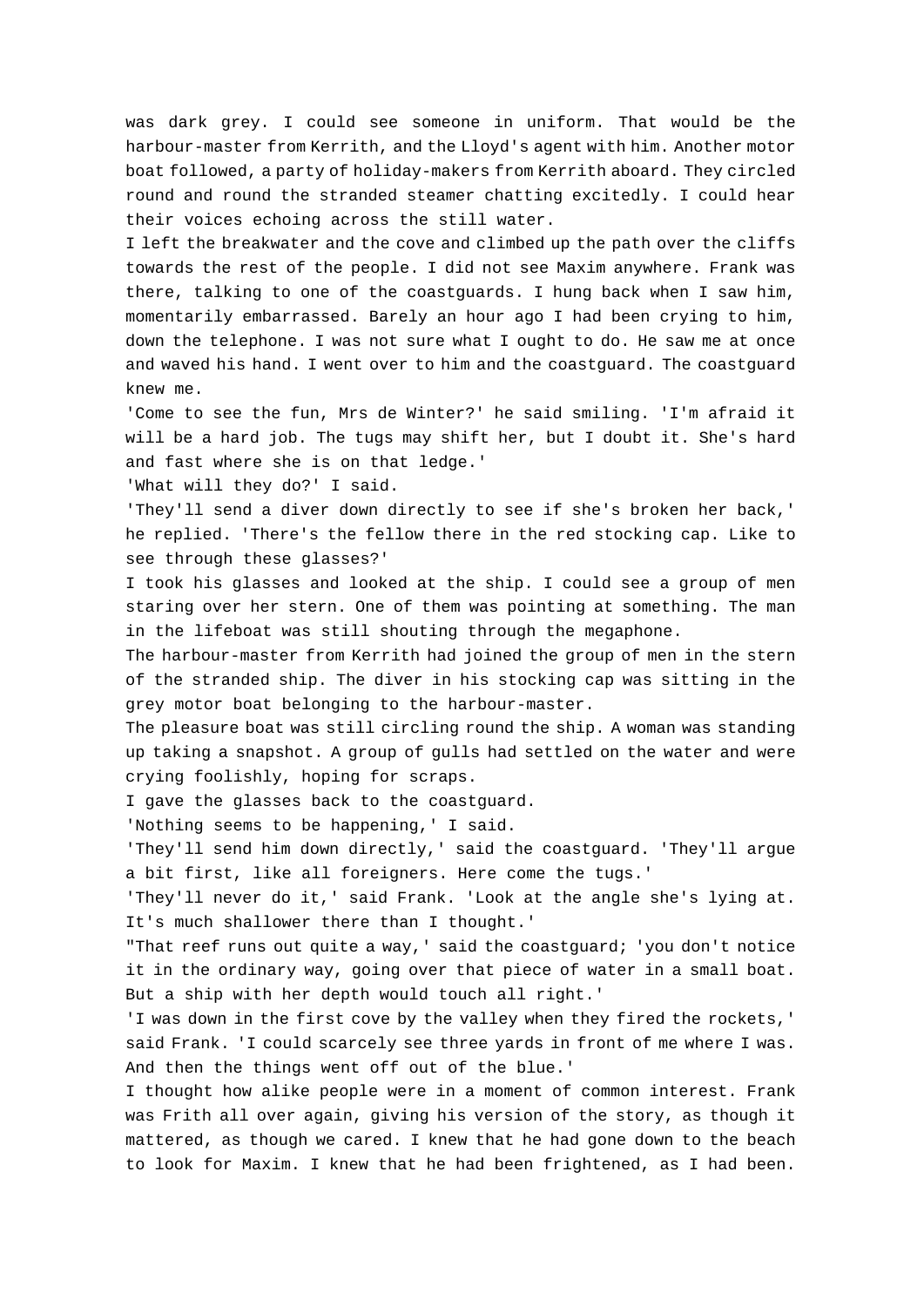And now all this was forgotten and put aside: our conversation down the telephone, our mutual anxiety, his insistence that he must see me. All because a ship had gone ashore in the fog.

A small boy came running up to us. 'Will the sailors be drowned?' he asked. 'Not them. They're all right, sonny,' said the coastguard. "The sea's as flat as the back of my hand. No one's going to be hurt this time.' 'If it had happened last night we should never have heard them,' said Frank. 'We must have let off more than fifty rockets at our show, beside all the smaller things.'

'We'd have heard all right,' said the coastguard. 'We'd have seen the flash and known the direction. There's the diver, Mrs de Winter. See him putting on his helmet?'

'I want to see the diver,' said the small boy.

'There he is,' said Frank, bending and pointing - 'that chap there putting on the helmet. They're going to lower him into the water.' 'Won't he be drowned?' said the child.

'Divers don't drown,' said the coastguard. "They have air pumped into them all the time. Watch him disappear. There he goes.' The surface of the water was disturbed a minute and then was clear again. 'He's gone,' said the small boy.

'Where's Maxim?' I said.

'He's taken one of the crew into Kerrith,' said Frank; 'the fellow lost his head and jumped for it apparently when the ship struck. We found him clinging on to one of the rocks here under the cliff. He was soaked to the skin of course and shaking like a jelly. Couldn't speak a word of English, of course. Maxim went down to him, and found him bleeding like a pig from a scratch on the rocks. He spoke to him in German. Then he hailed one of the motor boats from Kerrith that was hanging around like a hungry shark, and he's gone off with him to get him bandaged by a doctor. If he's lucky he'll just catch old Phillips sitting down to lunch.' 'When did he go?' I said.

'He went just before you turned up,' said Frank, 'about five minutes ago. I wonder you didn't see the boat. He was sitting in the stern with this German fellow.'

'He must have gone while I was climbing up the cliff,' I said.

'Maxim is splendid at anything like this,' said Frank. 'He always gives a hand if he can. You'll find he will invite the whole crew back to Manderley, and feed them, and give them beds into the bargain.'

"That's right,' said the coastguard. 'He'd give the coat off his back for any of his own people, I know that. I wish there was more like him in the county.'

'Yes, we could do with them,' said Frank.

We went on staring at the ship. The tugs were standing off still, but the lifeboat had turned and gone back towards Kerrith.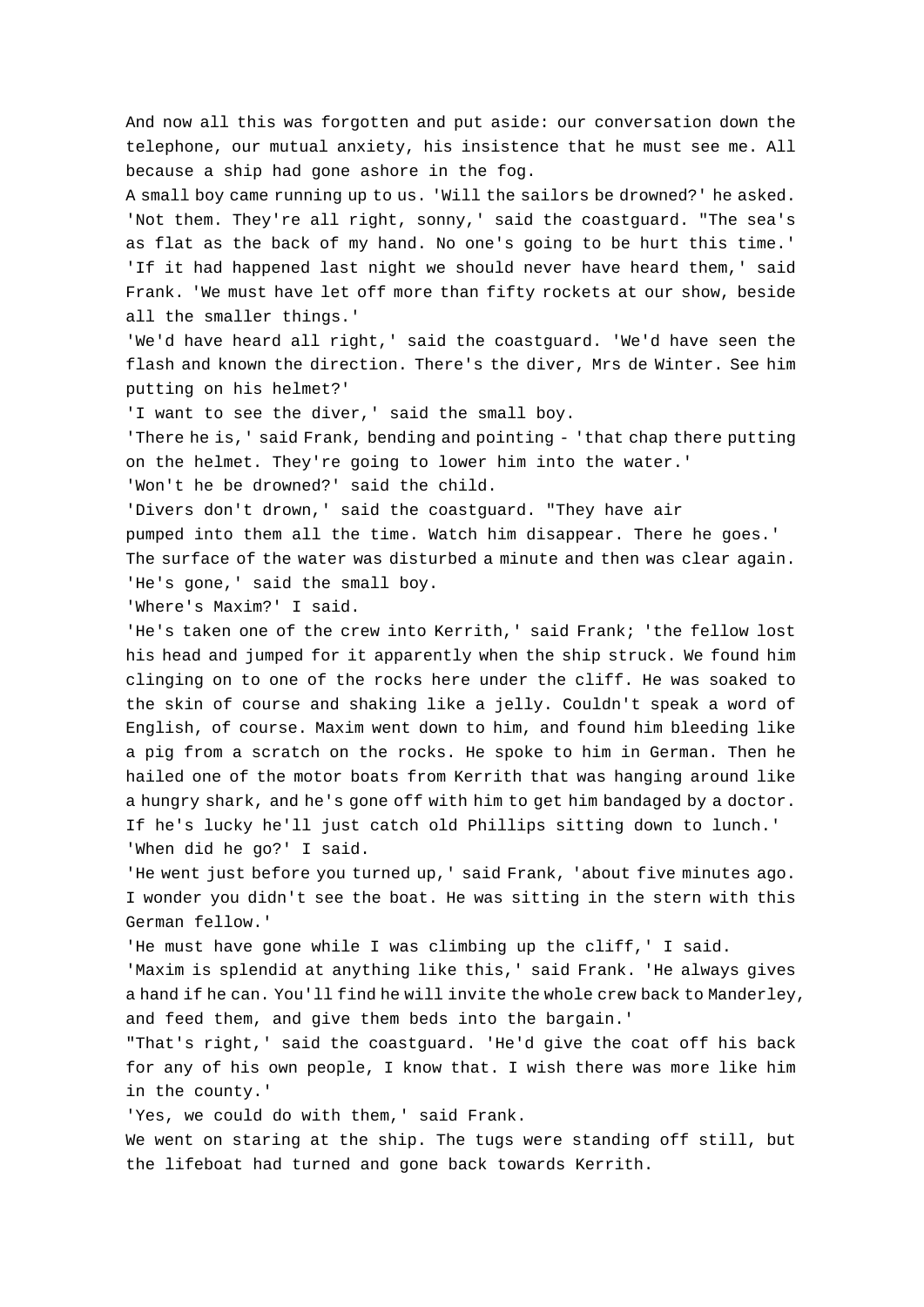'It's not their turn today,' said the coastguard. 'No,' said Frank, 'and I don't think it's a job for the tugs either. It's the ship-breaker who's going to make money this time.' The gulls wheeled overhead, mewing like hungry cats; some of them settled on the ledges of the cliff, while others, bolder, rode the surface of the water beside the ship. The coastguard took off his cap and mopped his forehead. 'Seems kind of airless, doesn't it?' he said. 'Yes,' I said. The pleasure boat with the camera people went chugging off towards Kerrith. "They've got fed up,' said the coastguard. 'I don't blame them,' said Frank. 'I don't suppose anything will happen for hours. The diver will have to make his report before they try to shift her.' 'That's right,' said the coastguard. 'I don't think there's much sense in hanging about here,' said Frank; 'we can't do anything. I want my lunch.' I did not say anything. He hesitated. I felt his eyes upon me. 'What are you going to do?' he said. 'I think I shall stay here a bit,' I said. 'I can have lunch any time. It's cold. It doesn't matter. I want to see what the diver's going to do.' Somehow I could not face Frank just at the moment. I wanted to be alone, or with someone I did not know, like the coastguard. 'You won't see anything,' said Frank; 'there won't be anything to see. Why not come back and have some lunch with me?' 'No,' I said. 'No, really ..." 'Oh, well,' said Frank, 'you know where to find me if you do want me. I shall be at the office all the afternoon.' 'All right, ' I said. He nodded to the coastguard and went off down the cliff towards the cove. I wondered if I had offended him. I could not help it. All these things would be settled some day, one day. So much seemed to have happened since I spoke to him on the telephone, and I did not want to think about anything any more. I just wanted to sit there on the cliff and stare at the ship. 'He's a good sort, Mr Crawley,' said the coastguard. 'Yes,' I said. 'He'd give his right hand for Mr de Winter too,' he said. 'Yes, I think he would,' I said. The small boy was still hopping around on the grass in front of us. 'When's the diver coming up again?' he said. 'Not yet, sonny,' said the coastguard. A woman in a pink striped frock and a hairnet came across the grass towards us. 'Charlie? Charlie? Where are you?' she called. 'Here's your mother coming to give you what-for,' said the coastguard.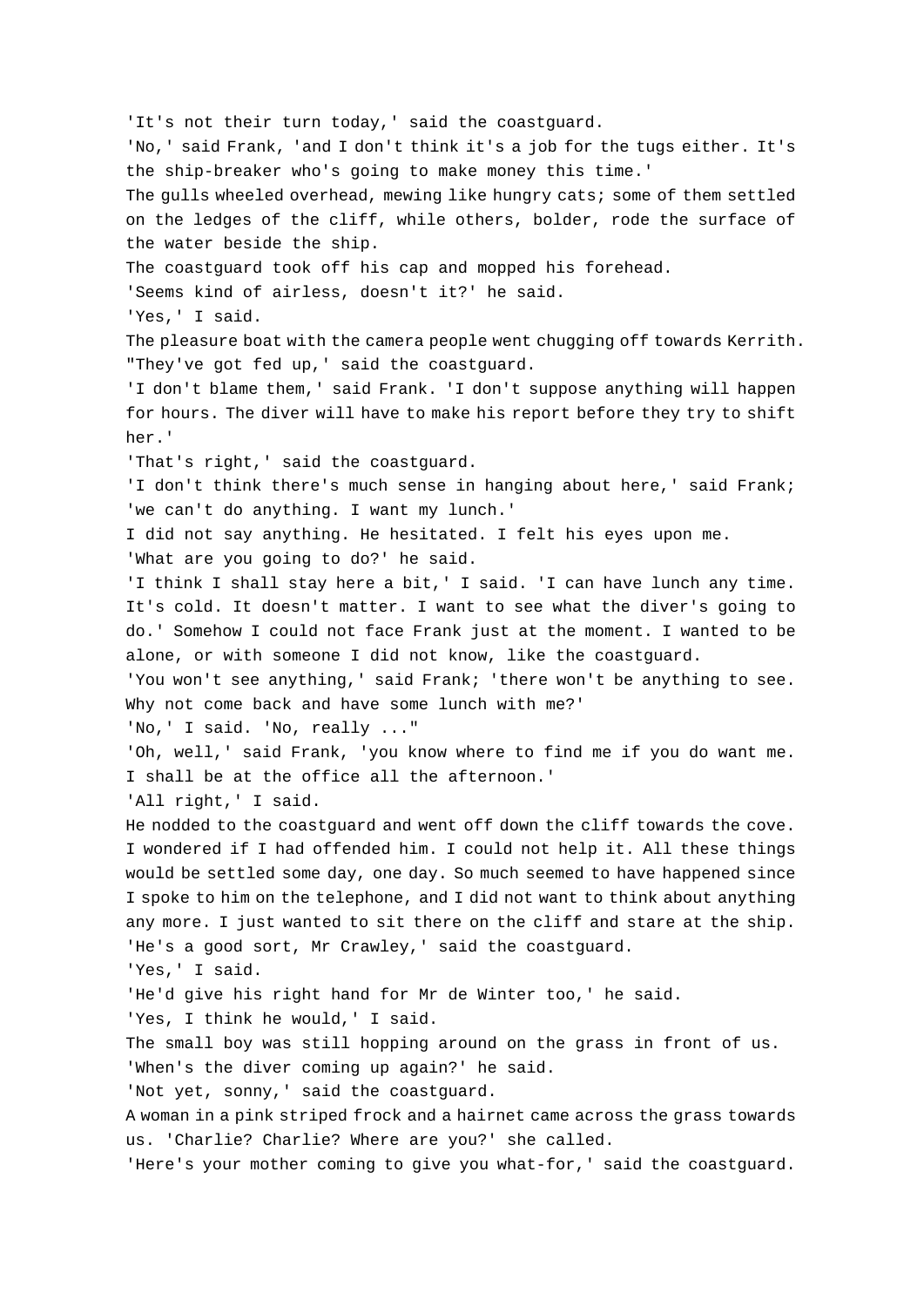'I've seen the diver, Mum,' shouted the boy.

The woman nodded to us and smiled. She did not know me. She was a holiday-maker from Kerrith. 'The excitement all seems to be over doesn't it?' she said; 'they are saying down on the cliff there the ship will be there for days.'

'They're waiting for the diver's report,' said the coastguard.

'I don't know how they get them to go down under the water like that,' said the woman; 'they ought to pay them well.'

'They do that,' said the coastguard.

'I want to be a diver, Mum,' said the small boy.

'You must ask your Daddy, dear,' said the woman, laughing at us. 'It's a lovely spot up here, isn't it?' she said to me. 'We brought a picnic lunch, never thinking it would turn foggy and we'd have a wreck into the bargain. We were just thinking of going back to Kerrith when the rockets went off under our noses, it seemed. I nearly jumped out of my skin. "Why, whatever's that?" I said to my husband. "That's a distress signal," he said; "let's stop and see the fun." There's no dragging him away; he's as bad as my little boy. I don't see anything in it myself.'

'No, there's not much to see now,' said the coastguard.

"Those are nice-looking woods over there; I suppose they're private,' said the woman.

The coastguard coughed awkwardly, and glanced at me. I began eating a piece of grass and looked away.

'Yes, that's all private in there,' he said.

'My husband says all these big estates will be chopped up in time and bungalows built,' said the woman. 'I wouldn't mind a nice little bungalow up here facing the sea. I don't know that I'd care for this part of the world in the winter though.'

'No, it's very quiet here winter times,' said the coastguard.

I went on chewing my piece of grass. The little boy kept running round in circles. The coastguard looked at his watch. 'Well, I must be getting on,' he said; 'good afternoon!' He

saluted me, and turned back along the path towards Kerrith. 'Come on, Charlie, come and find Daddy,' said the woman.

She nodded to me in friendly fashion, and sauntered off to the edge of the cliff, the little boy running at her heels. A thin man in khaki shorts and a striped blazer waved to her. They sat down by a clump of gorse bushes and the woman began to undo paper packages.

I wished I could lose my own identity and join them. Eat hard-boiled eggs and potted meat sandwiches, laugh rather loudly, enter their conversation, and then wander back with them during the afternoon to Kerrith and paddle on the beach, run races across the stretch of sand, and so to their lodgings and have shrimps for tea. Instead of which I must go back alone through the woods to Manderley and wait for Maxim. And I did not know what we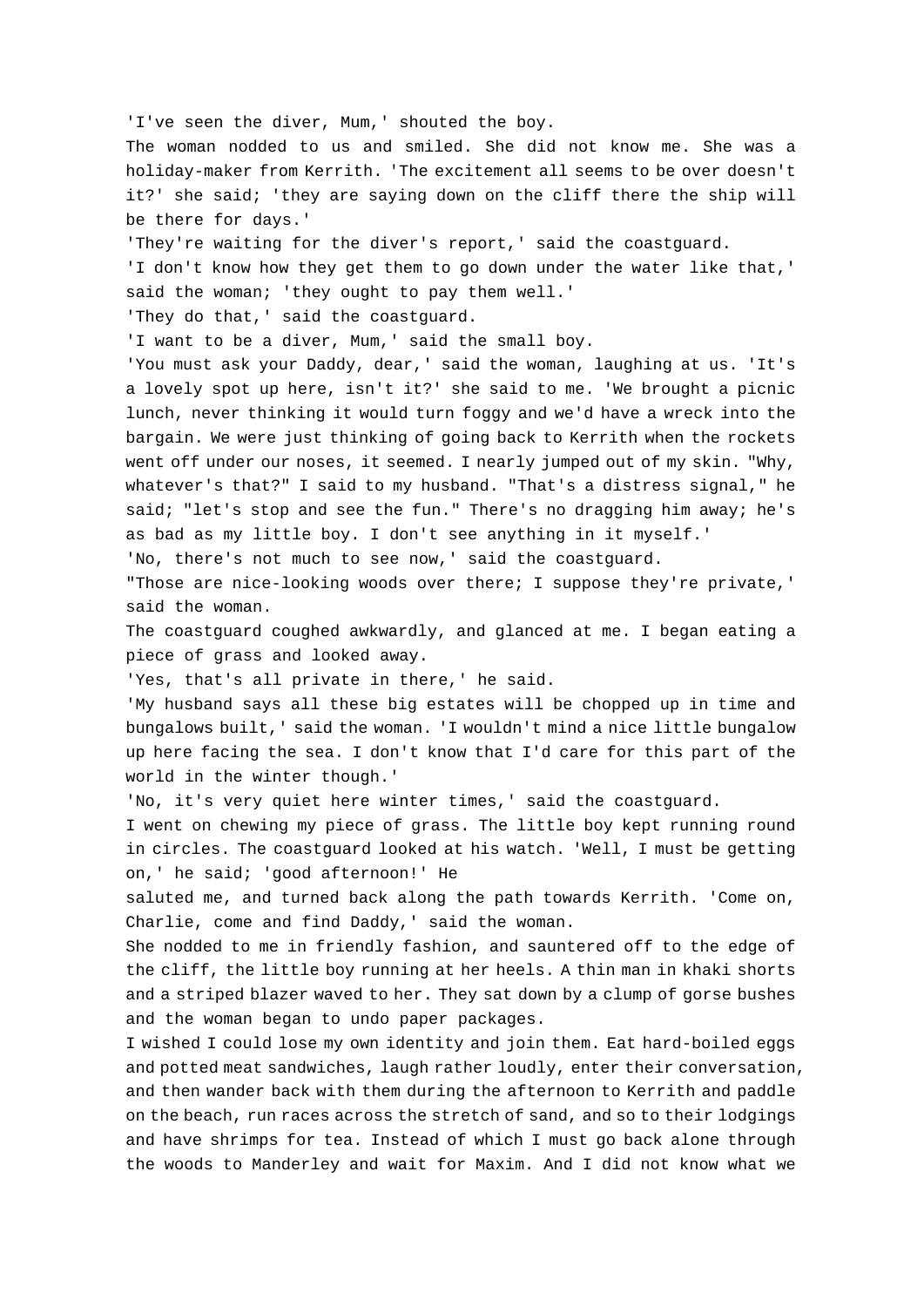should say to one another, how he would look at me, what would be his voice. I went on sitting there on the cliff. I was not hungry. I did not think about lunch.

More people came and wandered over the cliffs to look at the ship. It made an excitement for the afternoon. There was nobody I knew. They were all holiday-makers from Kerrith. The sea was glassy calm. The gulls no longer wheeled overhead, they had settled on the water a little distance from the ship. More pleasure boats appeared during the afternoon. It must be a field day for Kerrith boatmen. The diver came up and then went down again. One of the tugs steamed away while the other still stood by. The harbour-master went back in his grey motor boat, taking some men with him, and the diver who had come to the surface for the second time. The crew of the ship leant against the side throwing scraps to the gulls, while visitors in pleasure boats rowed slowly round the ship. Nothing happened at all. It was dead low water now, and the ship was heeled at an angle, the propeller showing clean. Little ridges of white cloud formed in the western sky and the sun became pallid. It was still very hot. The woman in the pink striped frock with the little boy got up and wandered off along the path towards Kerrith, the man in the shorts following with the picnic basket.

I glanced at my watch. It was after three o' clock. I got up and went down the hill to the cove. It was quiet and deserted as

always. The shingle was dark and grey. The water in the little harbour was glassy like a mirror. My feet made a queer crunching noise as I crossed the shingle. The ridges of white cloud now covered all the sky above my head, and the sun was hidden. When I came to the further side of the cove I saw Ben crouching by a little pool between two rocks scraping winkles into his hand. My shadow fell upon the water as I passed, and he looked up and saw me.

'G' day,' he said, his mouth opening in a grin.

'Good afternoon,' I said.

He scrambled to his feet and opened a dirty handkerchief he had filled with winkles.

'You eat winkles?' he said.

I did not want to hurt his feelings. 'Thank you,' I said.

He emptied about a dozen winkles into my hand, and I put them in die two pockets of my skirt. 'They'm all right with bread-an'-butter,' he said, 'you must boil 'em first.'

'Yes, all right,' I said.

He stood there grinning at me. 'Seen the steamer?' he said.

'Yes,' I said, 'she's gone ashore, hasn't she?'

'Eh?' he said.

'She's run aground,' I repeated. 'I expect she's got a hole in her bottom.' His face went blank and foolish. 'Aye,' he said, 'she's down there all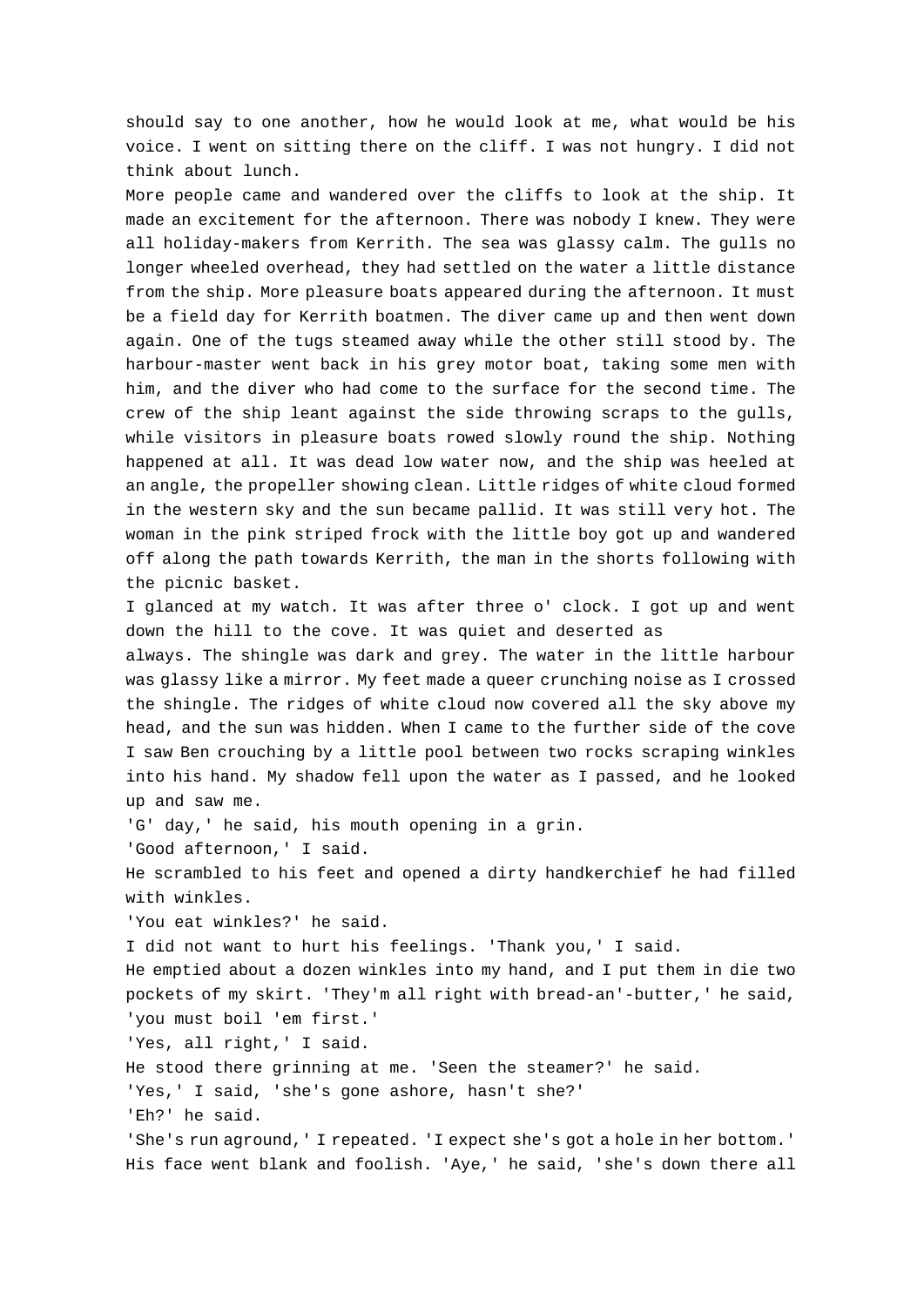right. She'll not come back again.'

'Perhaps the tugs will get her off when the tide makes,' I said. He did not answer. He was staring out towards the stranded ship. I could see her broadside on from here, the red underwater section showing against the black of the top-sides, and the single funnel leaning rakishly towards the cliffs beyond. The crew were still leaning over her side feeding the gulls and staring into the water. The rowing-boats were pulling back to Kerrith.

'She's a Dutchman, ain't she?' said Ben. 'I don't know,' I said. 'German or Dutch.' 'She'll break up there where she's to,' he said. 'I'm afraid so,' I said.

He grinned again, and wiped his nose with the back of his hand. 'She'll break up bit by bit,' he said, 'she'll not sink like a stone like the little 'un.' He chuckled to himself, picking his nose. I did not say anything. 'The fishes have eaten her up by now, haven't they?' he said. 'Who?' I said.

He jerked his thumb towards the sea. 'Her,' he said, 'the other one.' 'Fishes don't eat steamers, Ben,' I said.

'Eh?' he said. He stared at me, foolish and blank once more.

'I must go home now, ' I said; 'good afternoon.'

I left him and walked towards the path through the woods. I did not look at the cottage. I was aware of it on my right hand; grey and quiet. I went straight to the path and up through the trees. I paused to rest half-way and looking through the trees I could still see the stranded ship leaning towards the shore. The pleasure boats had all gone. Even the crew had disappeared below. The ridges of cloud covered the whole sky. A little wind sprang from nowhere and blew into my face. A leaf fell onto my hand from the tree above. I shivered for no reason. Then the wind went again, it was hot and sultry as before. The ship looked desolate there upon her side, with no one on her decks, and her thin black funnel pointing to the shore. The sea was so calm that when it broke upon the shingle in the cove it was like a whisper, hushed and still. I turned once more to the steep path through the woods, my legs reluctant, my head heavy, a strange sense of foreboding in my heart.

The house looked very peaceful as I came upon it from the woods and crossed the lawns. It seemed sheltered and protected, more beautiful than I had ever seen it. Standing there, looking down upon it from the banks, I realized, perhaps for the first time, with a funny feeling of bewilderment and pride that it was my home, I belonged there, and Manderley belonged to me. The trees and the grass and the flower tubs on the terrace were reflected in the mullioned windows. A thin column of smoke rose in the air from one of the chimneys. The new-cut grass on the lawn smelt sweet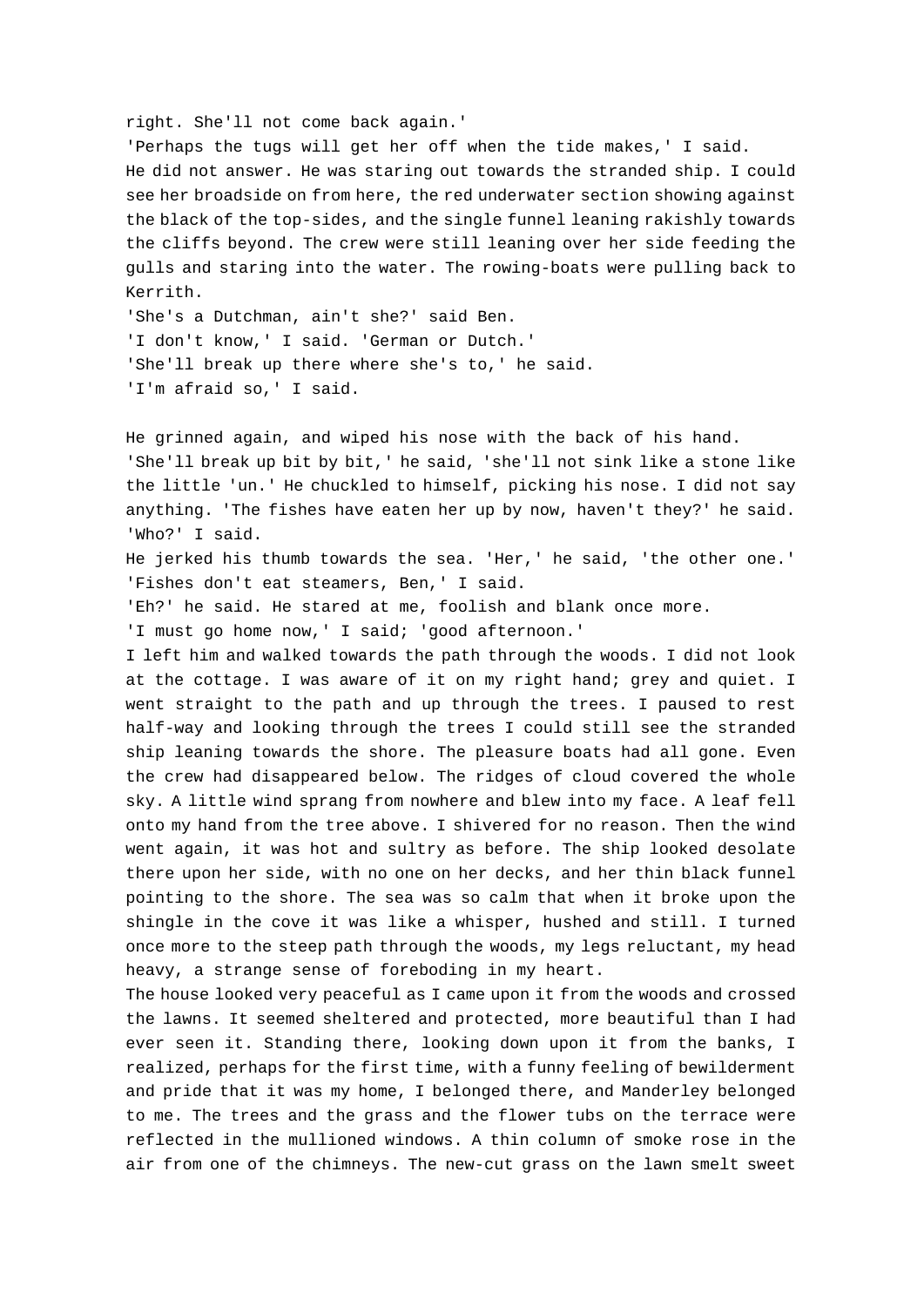as hay. A blackbird was

singing on the chestnut tree. A yellow butterfly winged his foolish way before me to the terrace.

I went into the hall and through to the dining-room. My place was still laid, but Maxim's had been cleared away. The cold meat and salad awaited me on the sideboard. I hesitated, and then rang the dining-room bell. Robert came in from behind the screen.

'Has Mr de Winter been in?' I said. 'Yes, Madam,' said Robert; 'he came in just after two, and had a quick lunch, and then went out again. He asked for you and Frith said he thought you must have gone down to see the ship.'

'Did he say when he would be back again?' I asked. 'No, Madam.' 'Perhaps he went to the beach another way, ' I said; 'I may have missed him.'

'Yes, Madam,' said Robert.

I looked at the cold meat and the salad. I felt empty but not hungry. I did not want cold meat now. 'Will you be taking lunch?' said Robert. 'No,' I said. 'No, you might bring me some tea, Robert, in the library. Nothing like cakes or scones. Just tea and bread-and-butter.' 'Yes, Madam.'

I went and sat on the window-seat in the library. It seemed funny without Jasper. He must have gone with Maxim. The old dog lay asleep in her basket. I picked up The Times and turned the pages without reading it. It was queer this feeling of marking time, like sitting in a waiting-room at a dentist's. I knew I should never settle to my knitting or to a book. I was waiting for something to happen, something unforeseen. The horror of my morning and the stranded ship and not having any lunch had all combined to give birth to a latent sense of excitement at the back of my mind that I did not understand. It was as though I had entered into a new phase of my life and nothing would be quite the same again. The girl who had dressed for the fancy dress ball the night before had been left behind. It had all happened a very long time ago. This self who sat on the window-seat was new, was different ... Robert

brought in my tea, and I ate my bread-and-butter hungrily. He had brought scones as well, and some sandwiches, and an angel cake. He must have thought it derogatory to bring bread-and-butter alone, nor was it Manderley routine. I was glad of the scones and the angel cake. I remembered I had only had cold tea at half past eleven, and no breakfast. Just after I had drunk my third cup Robert came in again.

'Mr de Winter is not back yet is he, Madam?' he said.

'No,' I said. 'Why? Does someone want him?'

'Yes, Madam,' said Robert, 'it's Captain Searle, the harbour-master of Kerrith, on the telephone. He wants to know if he can come up and see Mr de Winter personally.'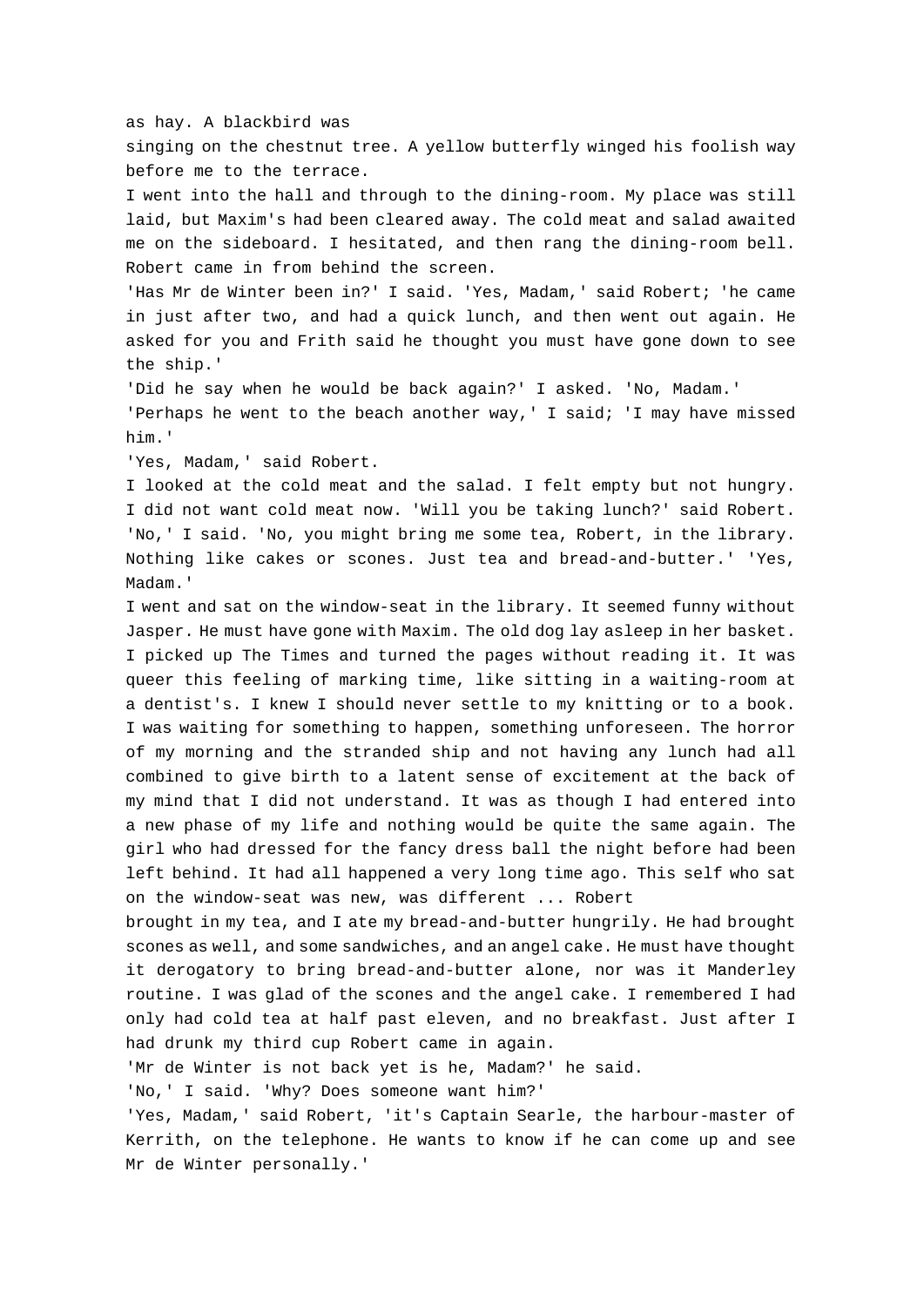'I don't know what to say,' I said. 'He may not be back for ages.' 'No, Madam.'

'You'd better tell him to ring again at five o'clock,' I said. Robert went out of the room and came back again in a few minutes.

'Captain Searle would like to see you, if it would be convenient, Madam,' said Robert. 'He says the matter is rather urgent. He tried to get Mr Crawley, but there was no reply.'

'Yes, of course I must see him if it's urgent,' I said. 'Tell him to come along at once if he likes. Has he got a car?'

'Yes, I believe so, Madam.'

Robert went out of the room. I wondered what I should say to Captain Searle. His business must be something to do with the stranded ship. I could not understand what concern it was of Maxim's. It would have been different if the ship had gone ashore in the cove. That was Manderley property. They might have to ask Maxim's permission to blast away rocks or whatever it was that was done to move a ship. But the open bay and the ledge of rock under the water did not belong to Maxim. Captain Searle would waste his time talking to me about it all.

He must have got into his car right away after talking to Robert because in less than quarter of an hour he was shown into the room.

He was still in his uniform as I had seen him through the glasses in the early afternoon. I got up from the window-seat and shook hands with him. 'I'm sorry my husband isn't back

yet, Captain Searle,' I said; 'he must have gone down to the cliffs again, and he went into Kerrith before that. I haven't seen him all day.'

'Yes, I heard he'd been to Kerrith but I missed him there,' said the harbour-master. 'He must have walked back across the cliffs when I was in my boat. And I can't get hold of Mr Crawley either.'

'I'm afraid the ship has disorganized everybody,' I said. 'I was out on the cliffs and went without my lunch, and I know Mr Crawley was there earlier on. What will happen to her? Will tugs get her off, do you think?' Captain Searle made a great circle with his hands. "There's a hole that deep in her bottom,' he said, 'she'll not see Hamburg again. Never mind the ship. Her owner and Lloyd's agent will settle that between them. No, Mrs de Winter, it's not the ship that's brought me here. Indirectly of course she's the cause of my coming. The fact is, I've got some news for Mr de Winter, and I hardly know how to break it to him.' He looked at me very straight with his bright blue eyes.

'What sort of news, Captain Searle?'

He brought a large white handkerchief out of his pocket and blew his nose. 'Well, Mrs de Winter, it's not very pleasant for me to tell you either. The last thing I want to do is to cause distress or pain to you and your husband. We' re all very fond of Mr de Winter in Kerrith, you know, and the family has always done a lot of good. It's hard on him and hard on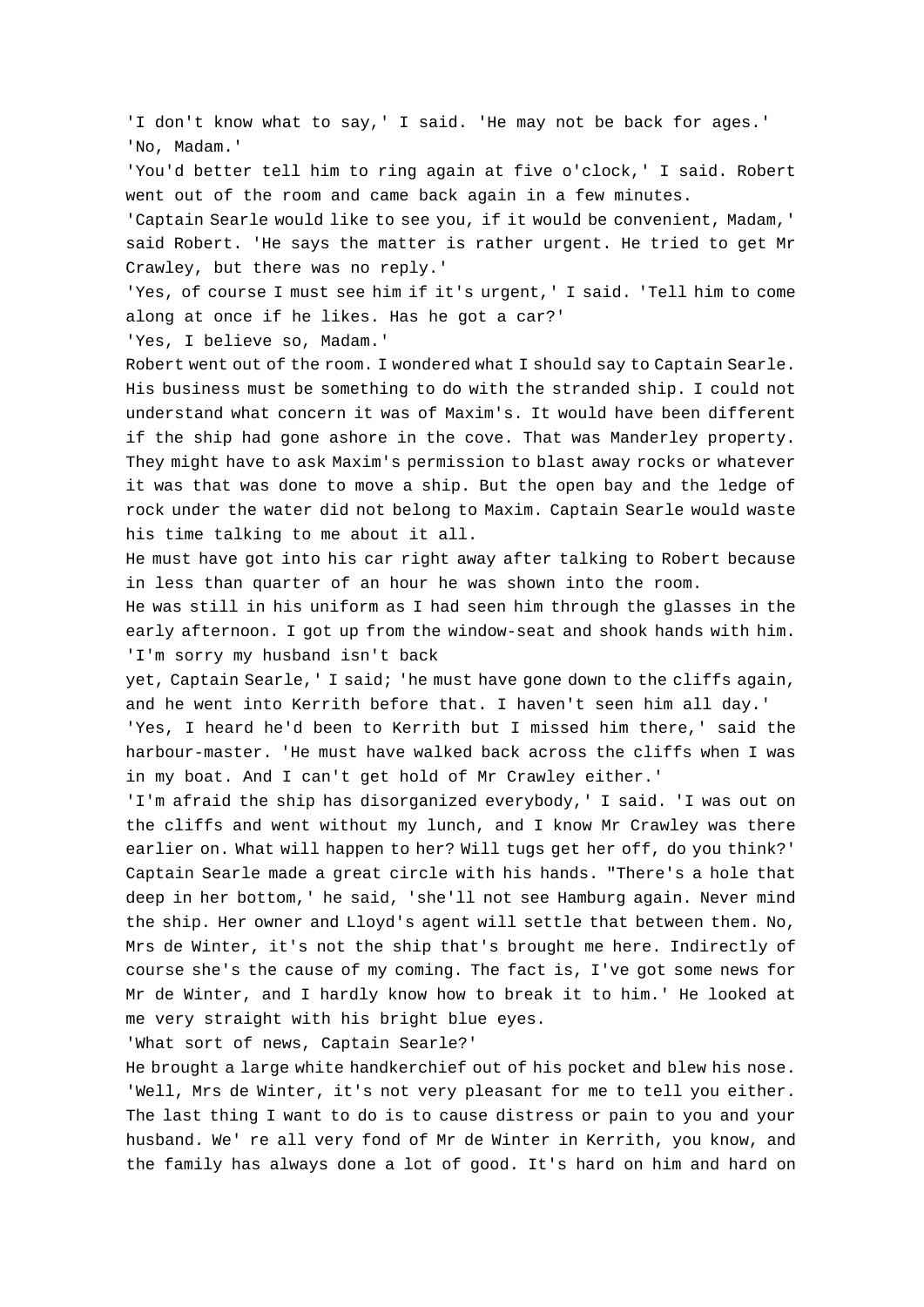you that we can't let the past lie quiet. But I don't see how we can under the circumstances.' He paused, and put his handkerchief back in his pocket. He lowered his voice, although we were alone in the room.

'We sent the diver down to inspect the ship's bottom,' he said, 'and while he was down there he made a discovery. It appears he found the hole in the ship's bottom and was working round to the other side to see what further damage there was when he came across the hull of a little sailing boat, lying on her side, quite intact and not broken up at all. He's a local man, of course, and he recognized the boat at once. It was the little boat belonging to the late Mrs de Winter.'

My first feeling was one of thankfulness that Maxim was not

there to hear. This fresh blow coming swiftly upon my masquerade of the night before was ironic, and rather horrible. 'I'm so sorry,' I said slowly, 'it's not the sort of thing one expected would happen. Is it necessary to tell Mr de Winter? Couldn't the boat be left there, as it is? It's not doing any harm, is it?'

'It would be left, Mrs de Winter, in the ordinary way. I'm the last man in the world to want to disturb it. And I'd give anything, as I said before, to spare Mr de Winter's feelings. But that wasn't all, Mrs de Winter. My man poked round the little boat and he made another, more important discovery. The cabin door was tightly closed, it was not stove in, and the portlights were closed too. He broke one of the ports with a stone from the sea bed, and looked into the cabin. It was full of water, the sea must have come through some hole in the bottom, there seemed no damage elsewhere. And then he got the fright of his life, Mrs de Winter.'

Captain Searle paused, he looked over his shoulder as though one of the servants might hear him. 'There was a body in there, lying on the cabin floor,' he said quietly. 'It was dissolved of course, there was no flesh on it. But it was a body all right. He saw the head and the limbs. He came up to the surface then and reported it direct to me. And now you understand, Mrs de Winter, why I've got to see your husband.'

I stared at him, bewildered at first, then shocked, then rather sick. 'She was supposed to be sailing alone?' I whispered, 'there must have been someone with her then, all the time, and no one ever knew?'

'It looks like it,' said the harbour-master.

'Who could it have been?' I said. 'Surely relatives would know if anyone had been missing? There was so much about it at the time, it was all in the papers. Why should one of them be in the cabin and Mrs de Winter herself be picked up many miles away, months afterwards?'

Captain Searle shook his head. 'I can't tell any more than you,' he said. 'All we know is that the body is there, and it has got to be reported. There'll be publicity, I'm afraid, Mrs de

Winter. I don't know how we're going to avoid it. It's very hard on you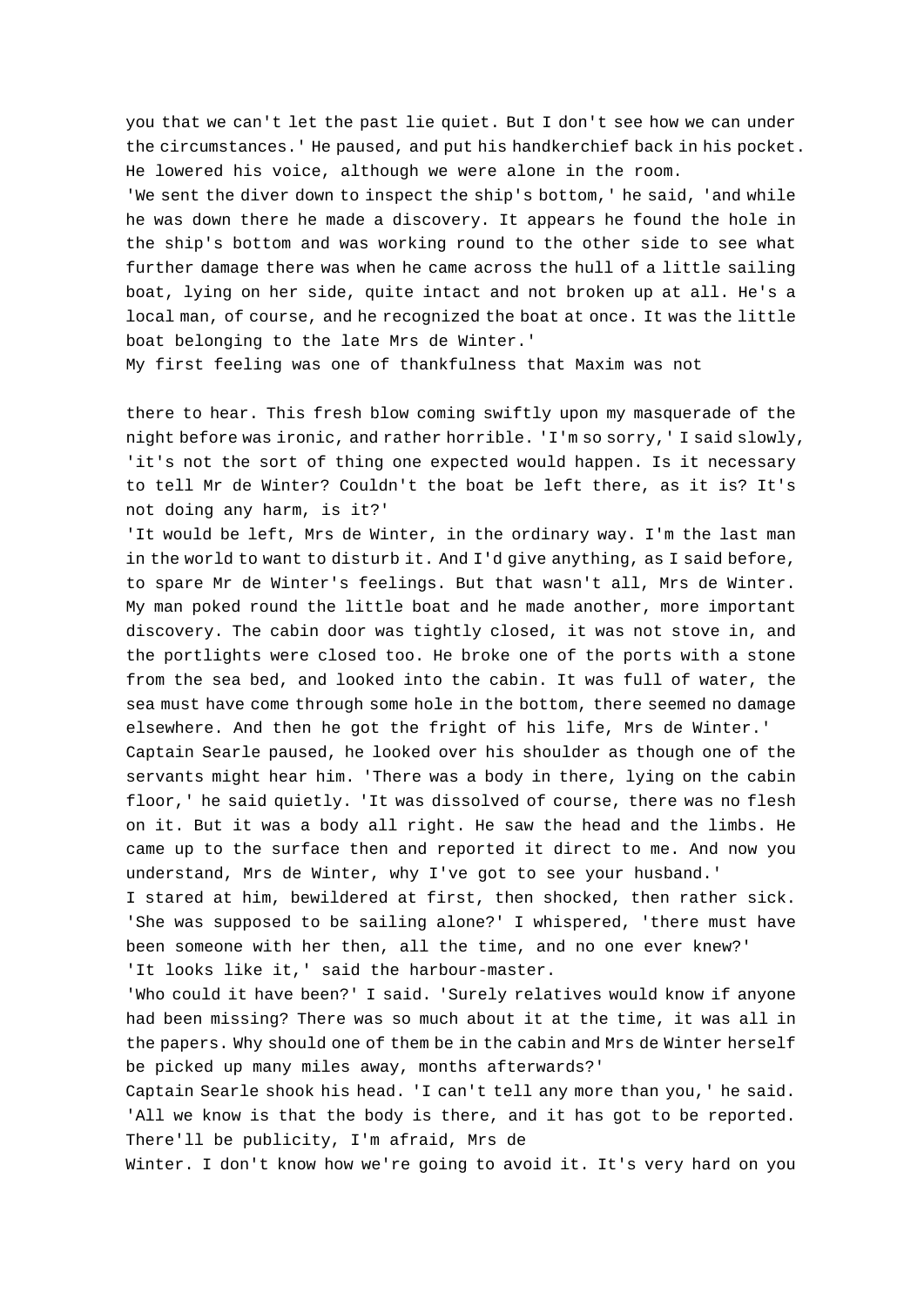and Mr de Winter. Here you are, settled down quietly, wanting to be happy, and this has to happen.'

I knew now the reason for my sense of foreboding. It was not the stranded ship that was sinister, nor the crying gulls, nor the thin black funnel pointing to the shore. It was the stillness of the black water, and the unknown things that lay beneath. It was the diver going down into those cool quiet depths and stumbling upon Rebecca's boat, and Rebecca's dead companion. He had touched the boat, had looked into the cabin, and all the while I sat on the cliffs and had not known.

'If only we did not have to tell him,' I said. 'If only we could keep the whole thing from him.'

'You know I would if it were possible, Mrs de Winter,' said the harbour-master, 'but my personal feelings have to go, in a matter like this. I've got to do my duty. I've got to report that body.' He broke off short as the door opened, and Maxim came into the room.

'Hullo,' he said, 'what's happening? I didn't know you were here, Captain Searle? Is anything the matter?'

I could not stand it any longer. I went out of the room like the coward I was and shut the door behind me. I had not even glanced at Maxim's face. I had the vague impression that he looked tired, untidy, hatless.

I went and stood in the hall by the front door. Jasper was drinking noisily from his bowl. He wagged his tail when he saw me and went on drinking. Then he loped towards me, and stood up, pawing at my dress. I kissed the top of his head and went and sat on the terrace. The moment of crisis had come, and I must face it. My old fears, my diffidence, my shyness, my hopeless sense of inferiority, must be conquered now and thrust aside. If I failed now I should fail for ever. There would never be another chance. I prayed for courage in a blind despairing way, and dug my nails into my hands. I sat there for five minutes staring at the green lawns and the flower tubs on the terrace. I heard the sound of a car starting up in the drive. It must be Captain Searle. He had broken his news to Maxim and had gone. I got up from the terrace and went slowly through the

hall to the library. I kept turning over in my pockets the winkles that Ben had given me. I clutched them tight in my hands.

Maxim was standing by the window. His back was turned to me. I waited by the door. Still he did not turn round. I took my hands out of my pockets and went and stood beside him. I reached out for his hand and laid it against my cheek. He did not say anything. He went on standing there. 'I'm so sorry,' I whispered, 'so terribly, terribly sorry.' He did not answer. His hand was icy cold. I kissed the back of it, and then the fingers, one by one. 'I don't want you to bear this alone,' I said. 'I want to share it with you. I've grown up, Maxim, in twenty-four hours. I'll never be a child again.'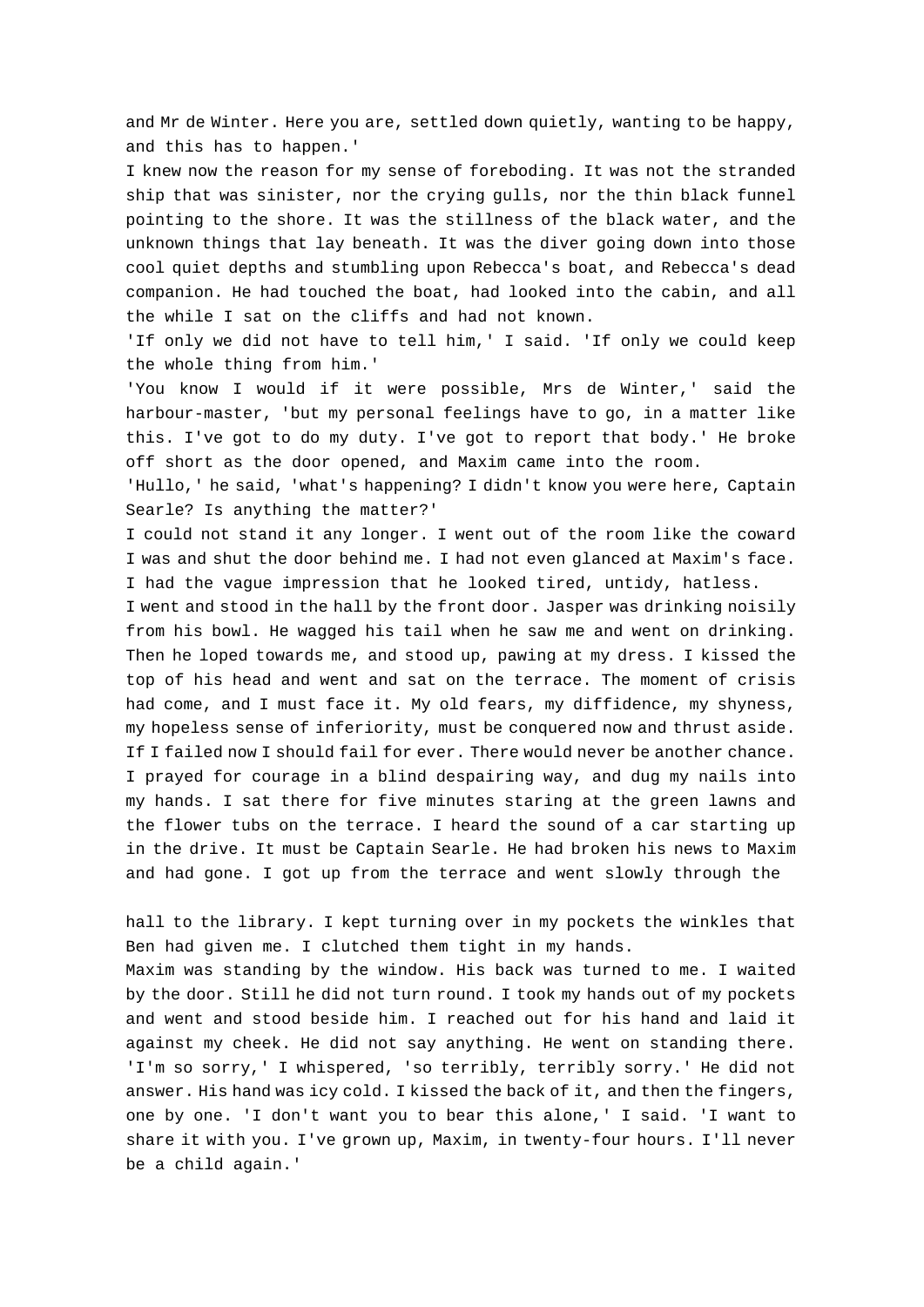He put his arm round me and pulled me to him very close. My reserve was broken, and my shyness too. I stood there with my face against his shoulder. 'You've forgiven me, haven't you?' I said. He spoke to me at last. 'Forgiven you?' he said. 'What have I got to forgive you for?' 'Last night,' I said; 'you thought I did it on purpose.' 'Ah, that,' he said. 'I'd forgotten. I was angry with you, wasn't I?' 'Yes,' I said. He did not say any more. He went on holding me close to his shoulder. 'Maxim,' I said, 'can't we start all over again? Can't we begin from today, and face things together? I don't want you to love me, I won't ask impossible things. I'll be your friend and your companion, a sort of boy. I don't ever want more than that.' He took my face between his hands and looked at me. For the first time I saw how thin his face was, how lined and drawn. And there were great shadows beneath his eyes. 'How much do you love me?' he said. I could not answer. I could only stare back at him, at his dark tortured eyes, and his pale drawn face. 'It's too late, my darling, too late,' he said. 'We've lost our little chance of happiness.' 'No, Maxim. No,' I said. 'Yes,' he said. 'It's all over now. The thing has happened.' 'What thing?' I said. 'The thing I've always foreseen. The thing I've dreamt about, day after day, night after night. We're not meant for happiness, you and I.' He sat down on the window-seat, and I knelt in front of him, my hands on his shoulders. 'What are you trying to tell me?' I said. He put his hands over mine and looked into my face. 'Rebecca has won,' he said. I stared at him, my heart beating strangely, my hands suddenly cold beneath his hands. 'Her shadow between us all the time,' he said. 'Her damned shadow keeping us from one another. How could I hold you like this, my darling, my little love, with the fear always in my heart that this would happen? I remembered her eyes as she looked at me before she died. I remembered that slow treacherous smile. She knew this would happen even then. She knew she would win in the end.' 'Maxim,' I whispered, 'what are you saying, what are you trying to tell me?' 'Her boat, ' he said, 'they've found it. The diver found it this afternoon.' 'Yes,' I said. 'I know. Captain Searle came to tell me. You are thinking about the body, aren't you, the body the diver found in the cabin?'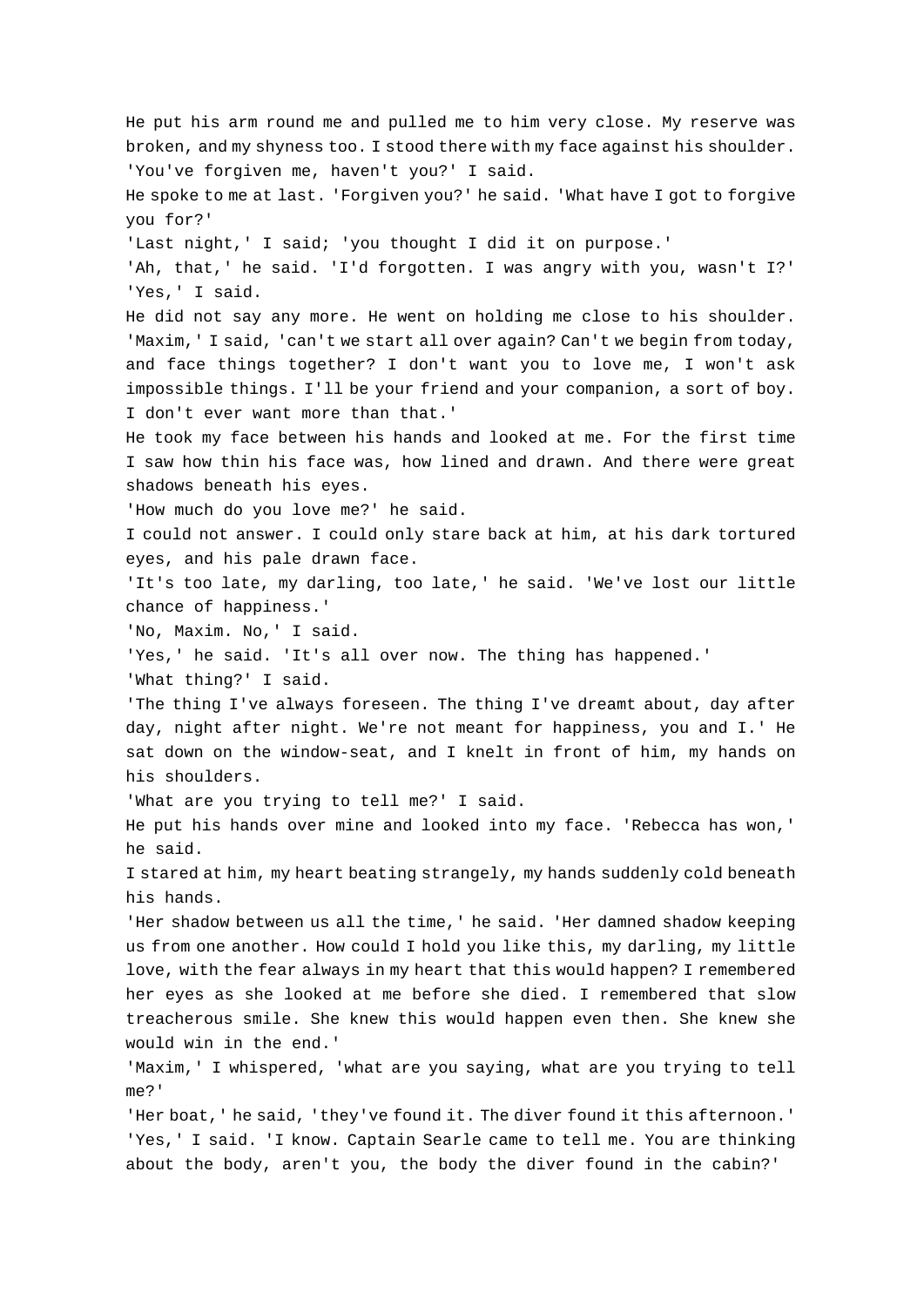'Yes,' he said.

'It means she was not alone,' I said. 'It means there was somebody sailing with Rebecca at the time. And you have to find out who it was. That's it, isn't it, Maxim?'

'No,' he said. 'No, you don't understand.'

'I want to share this with you, darling,' I said. 'I want to help you.' "There was no one with Rebecca, she was alone,' he said.

I knelt there watching his face, watching his eyes.

'It's Rebecca's body lying there on the cabin floor,' he said.

'No,' I said. 'No.'

"The woman buried in the crypt is not Rebecca,' he said. 'It's the body of some unknown woman, unclaimed, belonging nowhere. There never was an accident. Rebecca was not

drowned at all. I killed her. I shot Rebecca in the cottage in the cove. I carried her body to the cabin, and took the boat out that night and sunk it there, where they found it today. It's Rebecca who's lying dead there on the cabin floor. Will you look into my eyes and tell me that you love me now?'

chapter twenty

It was very quiet in the library. The only sound was that of Jasper licking his foot. He must have caught a thorn in his pads, for he kept biting and sucking at the skin. Then I heard the watch on Maxim's wrist ticking close to my ear. The little normal sounds of every day. And for no reason the stupid proverb of my schooldays ran through my mind, 'Time and Tide wait for no man.' The words repeated themselves over and over again. 'Time and Tide wait for no man.' These were the only sounds then, the ticking of Maxim's watch and Jasper licking his foot on the floor beside me. When people suffer a great shock, like death, or the loss of a limb, I believe they don't feel it just at first. If your hand is taken from you you don't know, for a few minutes, that your hand is gone. You go on feeling the fingers. You stretch and beat them on the air, one by one, and all the time there is nothing there, no hand, no fingers. I knelt there by Maxim's side, my body against his body, my hands upon his shoulders, and I was aware of no feeling at all, no pain and no fear, there was no horror in my heart. I thought how I must take the thorn out of Jasper's foot and I wondered if Robert would come in and clear the tea things. It seemed strange to me that I should think of these things, Jasper's foot, Maxim's watch, Robert and the tea things. I was shocked at my lack of emotion and this queer cold absence of distress. Little by little the feeling will

come back to me, I said to myself, little by little I shall understand. What he has told me and all that has happened will tumble into place like pieces of a jig-saw puzzle. They will fit themselves into a pattern. At the moment I am nothing, I have no heart, and no mind, and no senses,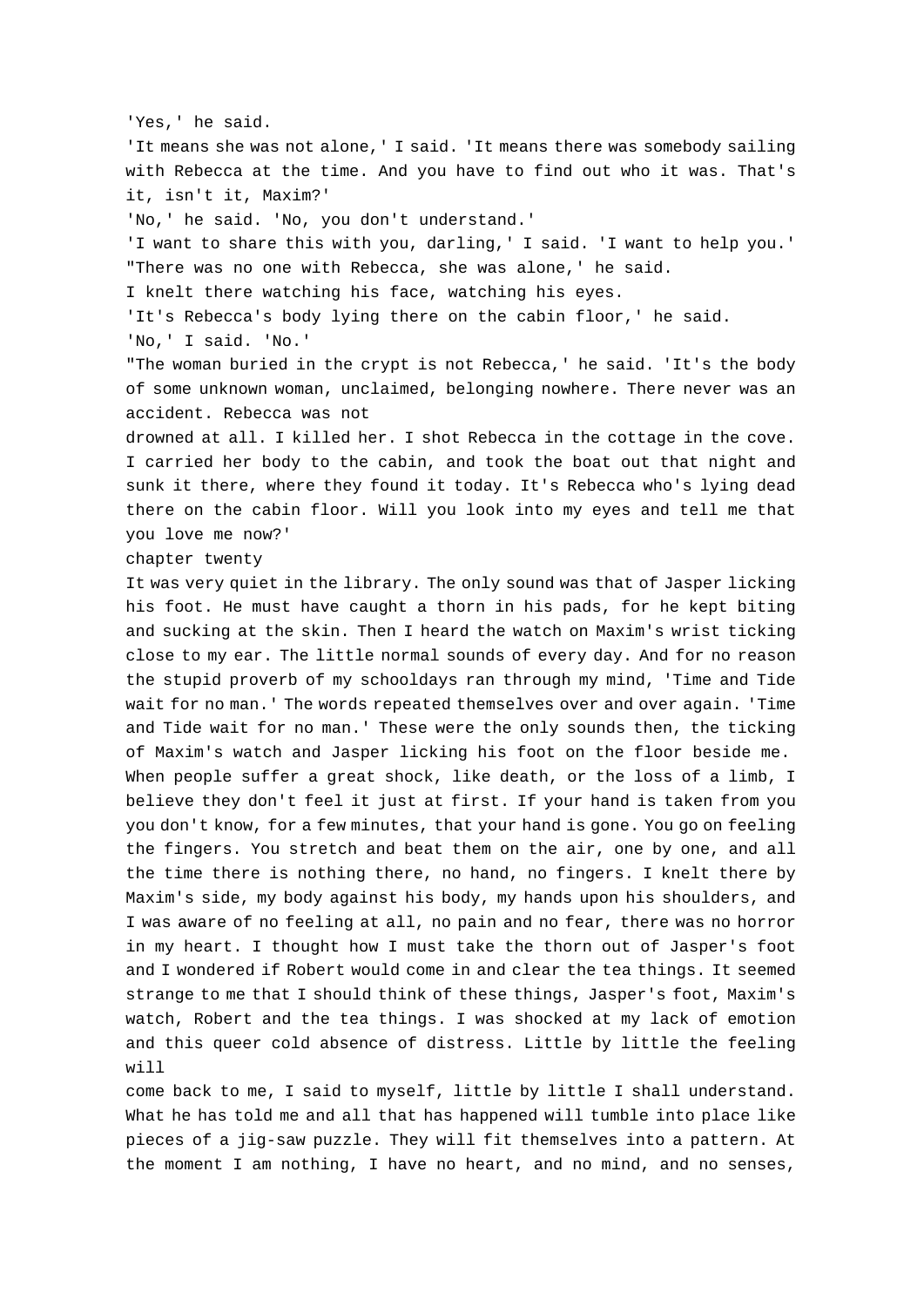I am just a wooden thing in Maxim's arms. Then he began to kiss me. He had not kissed me like this before. I put my hands behind his head and shut my eyes.

'I love you so much,' he whispered. 'So much.' This is what I have wanted him to say every day and every night, I thought, and now he is saying it at last. This is what I imagined in Monte Carlo, in Italy, here in Manderley. He is saying it now. I opened my eyes and looked at a little patch of curtain above his head. He went on kissing me, hungry, desperate, murmuring my name. I kept on looking at the patch of curtain, and saw where the sun had faded it, making it lighter than the piece above. 'How calm I am,' I thought. 'How cool. Here I am looking at the piece of curtain, and Maxim is kissing me. For the first time he is telling me he loves me.'

Then he stopped suddenly, he pushed me away from him, and got up from the window-seat. 'You see, I was right,' he said. 'It's too late. You don't love me now. Why should you?' He went and stood over by the mantelpiece. 'We'll forget that,' he said, 'it won't happen again.' Realization flooded me at once, and my heart jumped in quick and sudden panic. 'It's not too late,' I said swiftly, getting up from the floor and going to him, putting my arms about him; 'you're not to say that, you don't understand. I love you more than anything in the world. But when you kissed me just now I felt stunned and shaken. I could not feel anything. I could not grasp anything. It was just as though I had no more feeling left in me at all.'

'You don't love me,' he said, 'that's why you did not feel anything. I know. I understand. It's come too late for you, hasn't it?' 'No,' I said.

"This ought to have happened four months ago,' he said. 'I should have known. Women are not like men.'

'I want you to kiss me again," I said; 'please, Maxim.'

'No,' he said, 'it's no use now.'

'We can't lose each other now,' I said. 'We've got to be together always, with no secrets, no shadows. Please, darling, please.'

"There's no time,' he said. 'We may only have a few hours, a few days. How can we be together now that this has happened? I've told you they've found the boat. They've found Rebecca.'

I stared at him stupidly, not understanding. 'What will they do?' I said. "They'll identify her body,' he said, 'there's everything to tell them, there in the cabin. The clothes she had, the shoes, the rings on her fingers. They'll identify her body; and then they will remember the other one, the woman buried up there, in the crypt.'

'What are you going to do?' I whispered.

'I don't know,' he said. 'I don't know.'

The feeling was coming back to me, little by little, as I knew it would.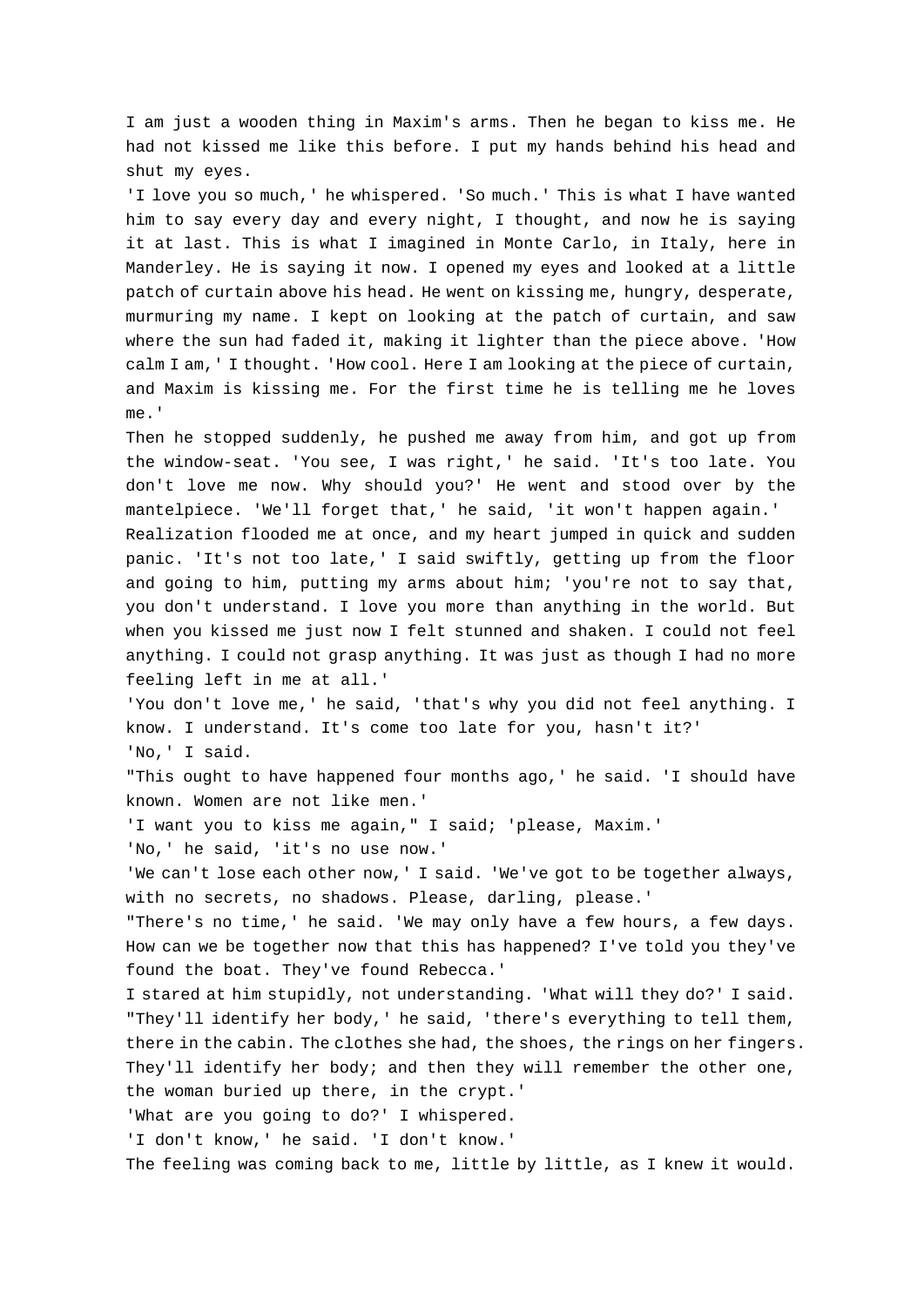My hands were cold no longer. They were clammy, warm. I felt a wave of colour come into my face, my throat. My cheeks were burning hot. I thought of Captain Searle, the diver, the Lloyd's agent, all those men on the stranded ship leaning against the side, staring down into the water. I thought of the shopkeepers in Kerrith, of errand boys whistling in the street, of the vicar walking out of church, of Lady Crowan cutting roses in her garden, of the woman in the pink dress and her little boy on the cliffs. Soon they would know. In a few hours. By breakfast time tomorrow. 'They've found Mrs de Winter's boat, and they say there is a body in the cabin.' A body in the cabin. Rebecca was lying there on the cabin floor. She was not in the crypt at all. Some other woman was lying in the crypt. Maxim had killed Rebecca. Rebecca had not been drowned at all. Maxim had killed her. He had shot her in the cottage in the woods. He had carried her body to the boat, and sunk the boat there in the bay. That grey, silent cottage, with the rain pattering on the roof. The jig-saw pieces came tumbling thick and fast upon me. Disjointed pictures flashed one by one through my bewildered mind. Maxim sitting in the car beside me in the south of France. 'Something happened nearly a year ago that altered my whole life. I had to begin living all over

again ...' Maxim's silence, Maxim's moods. The way he never talked about Rebecca. The way he never mentioned her name. Maxim's dislike of the cove, the stone cottage. 'If you had my memories you would not go there either.' The way he climbed the path through the woods not looking behind him. Maxim pacing up and down the library after Rebecca died. Up and down. Up and down. 'I came away in rather a hurry,' he said to Mrs Van Hopper, a line, thin as gossamer, between his brows. 'They say he can't get over his wife's death.' The fancy dress dance last night, and I coming down to the head of the stairs, in Rebecca's dress. 'I killed Rebecca,' Maxim had said. 'I shot Rebecca in the cottage in the woods.' And the diver had found her lying there, on the cabin floor ...

'What are we going to do?' I said. 'What are we going to say?'

Maxim did not answer. He stood there by the mantelpiece, his eyes wide and staring, looking in front of him, not seeing anything.

'Does anyone know?' I said, 'anyone at all?' He shook his head. 'No,' he said. 'No one but you and me?' I asked. 'No one but you and me,' he said.

'Frank,' I said suddenly, 'are you sure Frank does not know?'

'How could he?' said Maxim. "There was nobody there but myself. It was dark.. .' He stopped. He sat down on a chair, he put his hand up to his forehead. I went and knelt beside him. He sat very still a moment. I took his hands away from his face and looked into his eyes. 'I love you,' I whispered, 'I love you. Will you believe me now?' He kissed my face and my hands. He held my hands very tightly like a child who would gain confidence.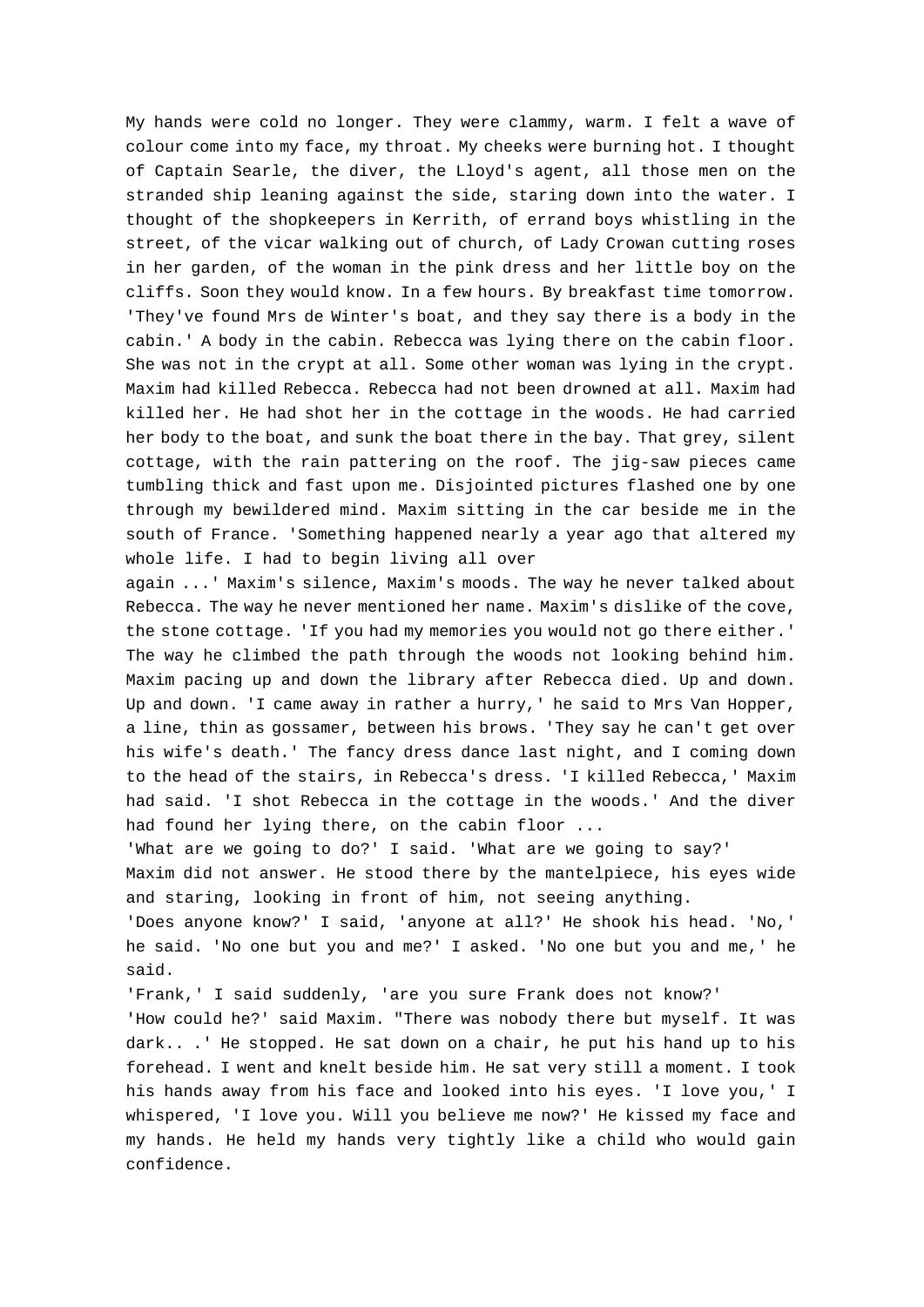'I thought I should go mad, ' he said, ' sitting here, day after day, waiting for something to happen. Sitting down at the desk there, answering those terrible letters of sympathy. The notices in the papers, the interviews, all the little aftermath of death. Eating and drinking, trying to be normal, trying to be sane. Frith, the servants, Mrs Danvers. Mrs Danvers, who I had not the courage to turn away, because with her knowledge of Rebecca she might have suspected, she might have guessed... Frank, always by my side, discreet, sympathetic. "Why don't you get away?" he used to say, "I can manage here. You ought to get away." And Giles, and Bee, poor dear tactless Bee. "You're looking frightfully ill, can't you go and see a doctor?" I had to face them all, these people, knowing every word I uttered was a lie.'

I went on holding his hands very tight. I leant close to him, quite close. 'I nearly told you, once,' he said, 'that day Jasper ran to the cove, and you went to the cottage for some string. We were sitting here, like this, and then Frith and Robert came in with the tea.'

'Yes,' I said. 'I remember. Why didn't you tell me? The time we've wasted when we might have been together. All these weeks and days.'

'You were so aloof,' he said, 'always wandering into the garden with Jasper, going off on your own. You never came to me like this.'

'Why didn't you tell me?' I whispered. 'Why didn't you tell me?'

T thought you were unhappy, bored,' he said. 'I'm so much older than you. You seemed to have more to say to Frank than you ever had to me. You were funny with me, awkward, shy.' 'How could I come to you when I knew you were thinking about Rebecca?' I said. 'How could I ask you to love me when I knew you loved Rebecca still?' He pulled me close to him and searched my eyes. 'What are you talking about? What do you mean?' he said. I knelt up straight beside him. 'Whenever you touched me I thought you were comparing me to Rebecca,' I said. 'Whenever you spoke to me or looked at me, walked with me in the garden, sat down to dinner, I felt you were saying to yourself, "This I did with Rebecca, and this, and this." ' He stared at me bewildered as though he did not understand. 'It was true, wasn't it?' I said.

'Oh, my God,' he said. He pushed me away, he got up and began walking up and down the room, clasping his hands. 'What is it? What's the matter?' I said. He whipped round and looked at me as I sat there huddled on the floor. 'You thought I loved Rebecca?' he said. 'You thought I killed her, loving her? I hated her, I tell you. Our marriage was a farce from the very first. She was vicious, damnable, rotten through and through. We never loved each other, never had one moment of happiness together. Rebecca was incapable of love, of tenderness, of decency. She was not even normal.'

I sat on the floor, clasping my knees, staring at him. 'She was clever of course,' he said. 'Damnably clever. No one would guess meeting her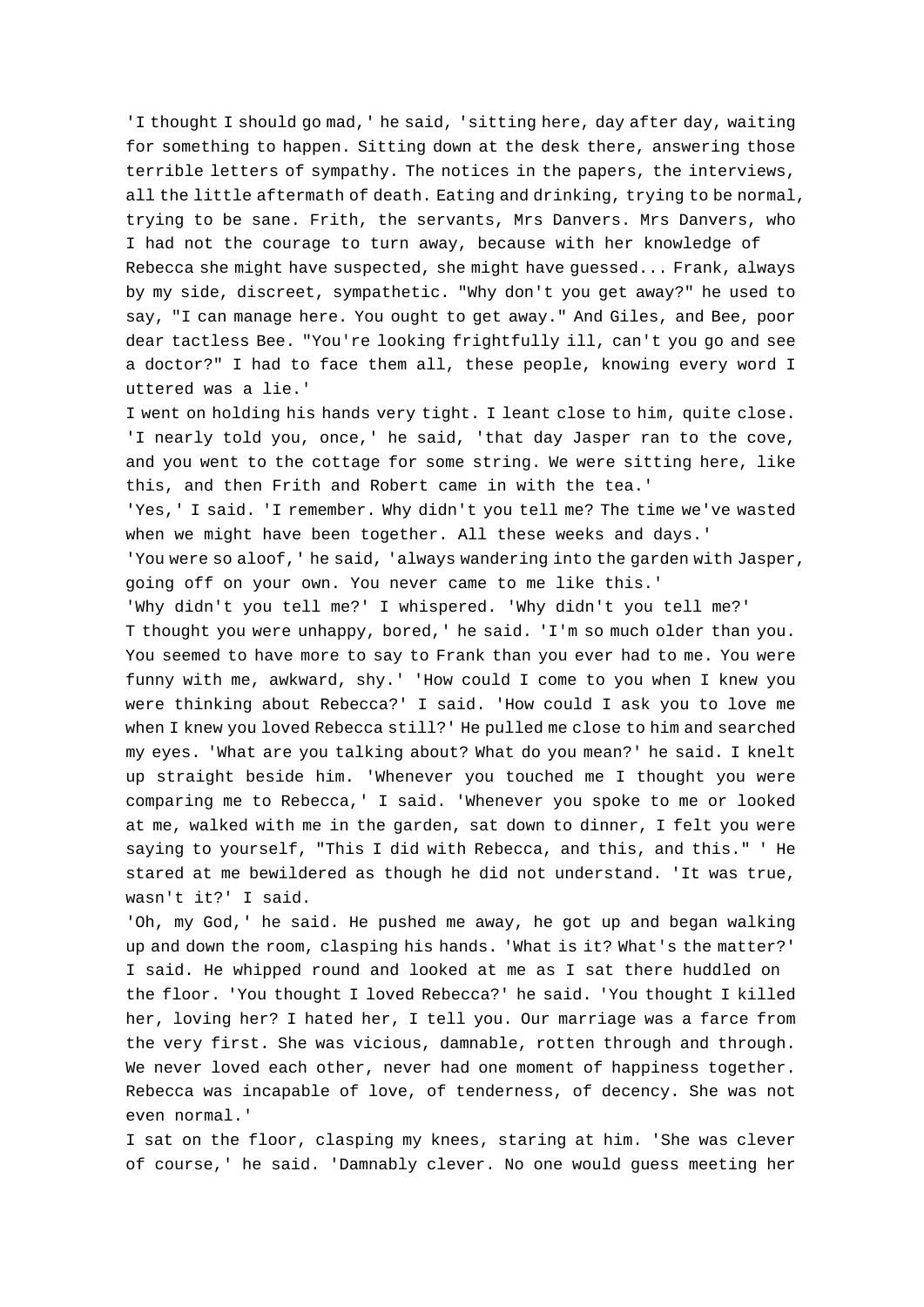that she was not the kindest, most generous, most gifted person in the world. She knew exactly what to say to different people, how to match her mood to theirs. Had she met you, she would have walked off into the garden with you, arm-in-arm, calling to Jasper, chatting about flowers, music, painting, whatever she knew to be your particular hobby; and you would have been taken in, like the rest. You would have sat at her feet and worshipped her.'

Up and down he walked, up and down across the library floor.

'When I married her I was told I was the luckiest man in the world,' he said. 'She was so lovely, so accomplished, so amusing. Even Gran, the most difficult person to please in those days, adored her from the first. "She's got the three things that matter in a wife," she told me: "breeding, brains, and beauty." And I believed her, or forced myself to believe her. But all the time I had a seed of doubt at the back of my mind. There was something about her eyes ..."

The jig-saw pieces came together piece by piece, the real Rebecca took shape and form before me, stepping from her shadow world like a living figure from a picture frame. Rebecca slashing at her horse; Rebecca seizing life with her two hands; Rebecca, triumphant, leaning down from the minstrels' gallery with a smile on her lips.

Once more I saw myself standing on the beach beside poor startled Ben. 'You're kind,' he said, 'not like the other one. You won't put me to the asylum, will you?' There was someone who walked through the woods by night, someone tall and slim. She gave you the feeling of a snake ... Maxim was talking though. Maxim was walking up and

down the library floor. 'I found her out at once,' he was saying, 'five days after we were married. You remember that time I drove you in the car, to the hills above Monte Carlo? I wanted to stand there again, to remember. She sat there, laughing, her black hair blowing in the wind; she told me about herself, told me things I shall never repeat to a living soul. I knew then what I had done, what I had married. Beauty, brains, and breeding. Oh, my God!'

He broke off abruptly. He went and stood by the window, looking out upon the lawns. He began to laugh. He stood there laughing. I could not bear it, it made me frightened, ill. I could not stand it.

'Maxim!' I cried. 'Maxim!'

He lit a cigarette, and stood there smoking, not saying anything. Then he turned away again, and paced up and down the room once more. 'I nearly killed her then,' he said. 'It would have been so easy. One false step, one slip. You remember the precipice. I frightened you, didn't I? You thought I was mad. Perhaps I was. Perhaps I am. It doesn't make for sanity, does it, living with the devil.'

I sat there watching him, up and down, up and down.

'She made a bargain with me up there, on the side of the precipice,' he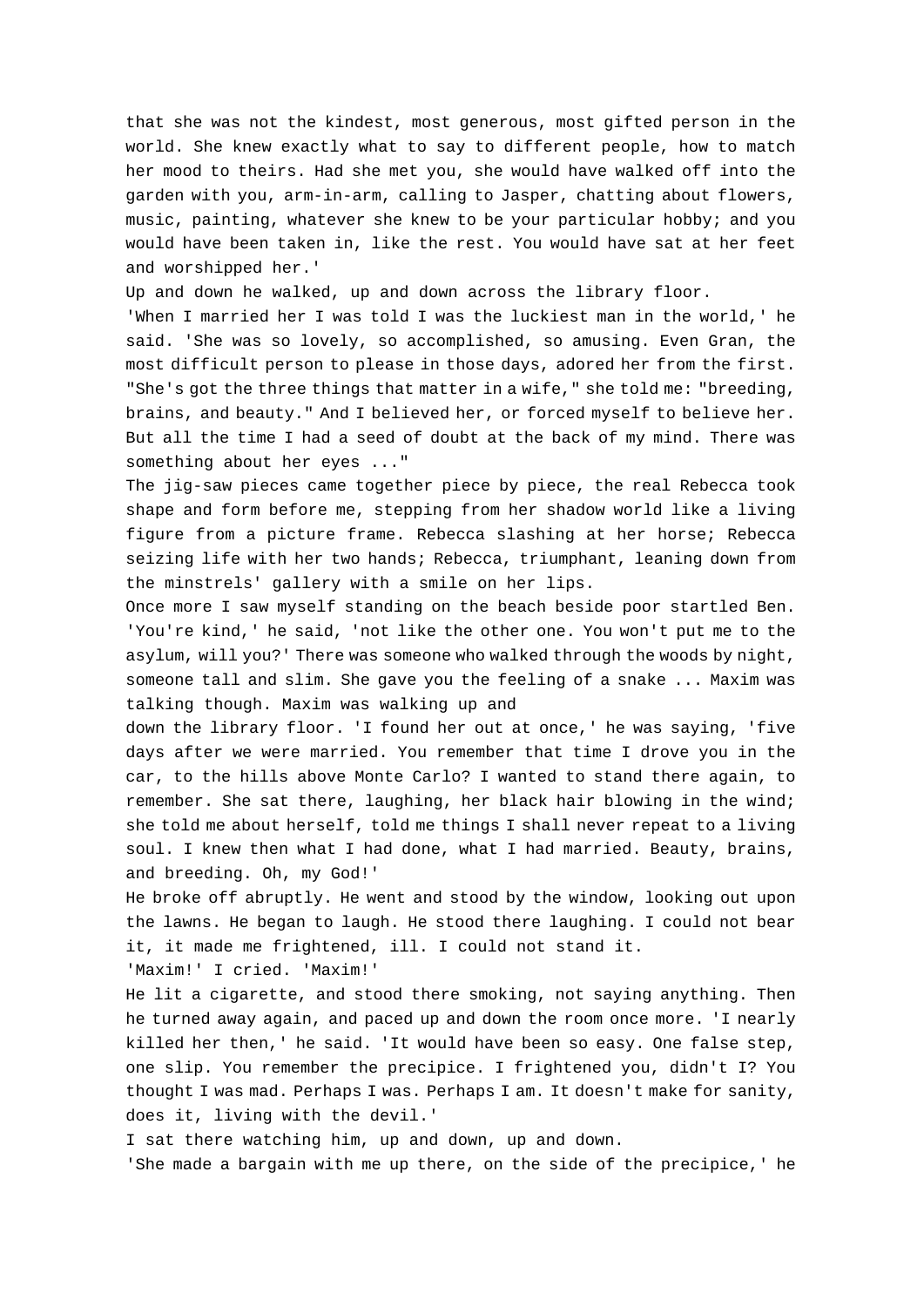said.' "I'll run your house for you," she told me, "I'll look after your precious Manderley for you, make it the most famous show-place in all the country, if you like. And people will visit us, and envy us, and talk about us; they'll say we are the luckiest, happiest, handsomest couple in all England. What a leg-pull, Max!" she said, "what a God-damn triumph!" She sat there on the hillside, laughing, tearing a flower to bits in her hands.'

Maxim threw his cigarette away, a quarter smoked, into the empty grate. 'I did not kill her,' he said. 'I watched her, I said nothing, I let her laugh. We got into the car together and drove away. And she knew I would do as she suggested: come here to Manderley, throw the place open, entertain, have our marriage spoken of as the success of the century. She knew I would sacrifice pride, honour, personal feelings, every damned quality on earth, rather than stand before our little world after a week of

marriage and have them know the things about her that she had told me then. She knew I would never stand in a divorce court and give her away, have fingers pointing at us, mud flung at us in the newspapers, all the people who belong down here whispering when my name was mentioned, all the trippers from Kerrith trooping to the lodge gates, peering into the grounds and saying, "That's where he lives, in there. That's Manderley. That's the place that belongs to the chap who had that divorce case we read about. Do you remember what the judge said about his wife ...?" ' He came and stood before me. He held out his hands. 'You despise me, don't you?' he said. 'You can't understand my shame, and loathing and disgust?' I did not say anything. I held his hands against my heart. I did not care about his shame. None of the things that he had told me mattered to me at all. I clung to one thing only, and repeated it to myself, over and over again. Maxim did not love Rebecca. He had never loved her, never, never. They had never known one moment's happiness together. Maxim was talking and I listened to him, but his words meant nothing to me. I did not really care. 'I thought about Manderley too much,' he said. 'I put Manderley first, before anything else. And it does not prosper, that sort of love. They don't preach about it in the churches. Christ said nothing about stones, and bricks, and walls, the love that a man can bear for his plot of earth, his soil, his little kingdom. It does not come into the Christian creed.'

'My darling,' I said, 'my Maxim, my love.' I laid his hands against my face, I put my lips against them.

'Do you understand?' he said, 'do you, do you?'

'Yes,' I said, 'my sweet, my love.' But I looked away from him so he should not see my face. What did it matter whether I understood him or not? My heart was light like a feather floating in the air. He had never loved Rebecca.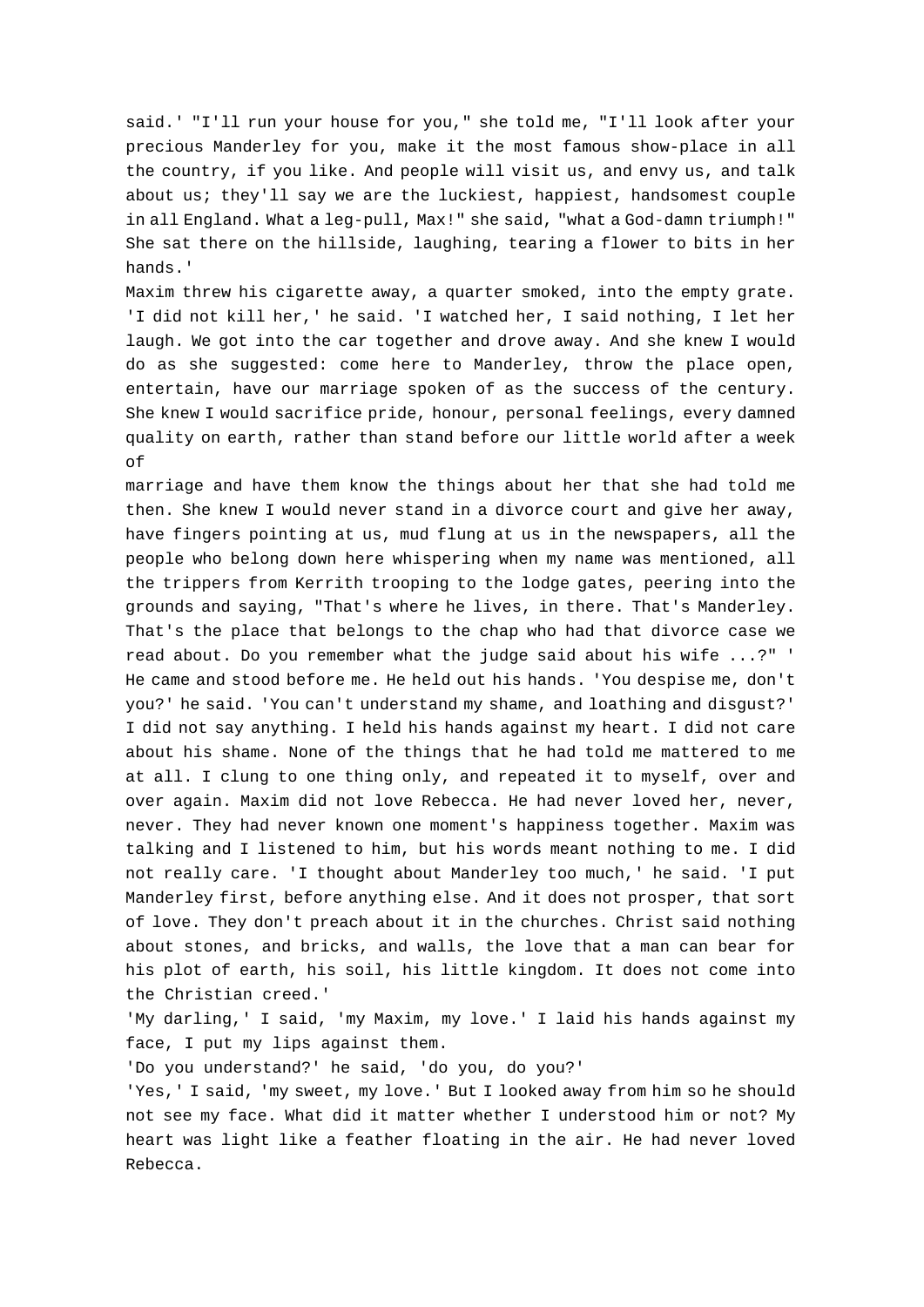'I don't want to look back on those years,' he said slowly. 'I don't want even to tell you about them. The shame and the degradation. The lie we lived, she and I. The shabby, sordid farce we played together. Before friends, before relations, even before the servants, before faithful, trusting creatures like old Frith. They all believed in her down here, they all admired her,

they never knew how she laughed at them behind their backs, jeered at them, mimicked them. I can remember days when the place was full for some show or other, a garden party, a pageant, and she walked about with a smile like an angel on her face, her arm through mine, giving prizes afterwards to a little troop of children; and then the day afterwards she would be up at dawn driving to London, streaking to that flat of hers by the river like an animal to its hole in the ditch, coming back here at the end of the week, after five unspeakable days. Oh, I kept to my side of the bargain all right. I never gave her away. Her blasted taste made Manderley the thing it is today. The gardens, the shrubs, even the azaleas in the Happy Valley; do you think they existed when my father was alive? God, the place was a wilderness; lovely, yes, wild and lonely with a beauty of its own, yes, but crying out for skill and care and the money that he would never give to it, that I would not have thought of giving to it - but for Rebecca. Half the stuff you see here in the rooms was never here originally. The drawing-room as it is today, the morning-room - that's all Rebecca. Those chairs that Frith points out so proudly to the visitors on the public day, and that panel of tapestry - Rebecca again. Oh, some of the things were here admittedly, stored away in back rooms - my father knew nothing about furniture or pictures -but the majority was bought by Rebecca. The beauty of Manderley that you see today, the Manderley that people talk about and photograph and paint, it's all due to her, to Rebecca.' I did not say anything. I held him close. I wanted him to go on talking like this, that his bitterness might loosen and come away, carrying with it all the pent-up hatred and disgust and muck of the lost years.

'And so we lived,' he said, 'month after month, year after year. I accepted everything - because of Manderley. What she did in London did not touch me - because it did not hurt Manderley. And she was careful those first years; there was never a murmur about her, never a whisper. Then little by little she began to grow careless. You know how a man starts drinking? He goes easy at first, just a little at a time, a bad bout perhaps every five months or so. And then the period between grows less and less. Soon it's every month, every fortnight,

every few days. There's no margin of safety left and all his secret cunning goes. It was like that with Rebecca. She began to ask her friends down here. She would have one or two of them and mix them up at a weekend party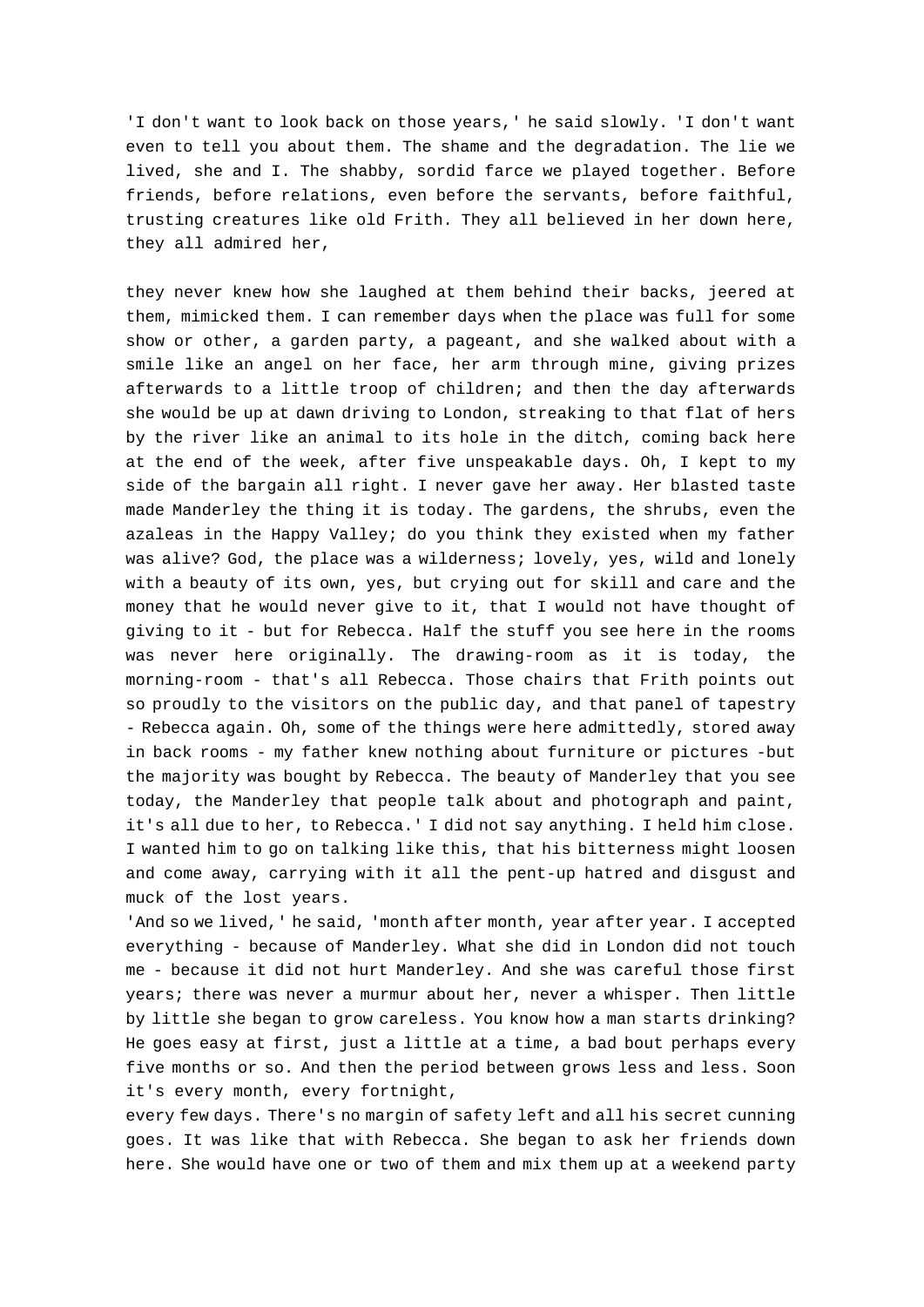so that at first I was not quite sure, not quite certain. She would have picnics down at her cottage in the cove. I came back once, having been away shooting in Scotland, and found her there, with half a dozen of them; people I had never seen before. I warned her, and she shrugged her shoulders. "What the hell's it got to do with you?" she said. I told her she could see her friends in London, but Manderley was mine. She must stick to that part of the bargain. She smiled, she did not say anything. Then she started on Frank, poor shy faithful Frank. He came to me one day and said he wanted to leave Manderley and take another job. We argued for two hours, here in the library, and then I understood. He broke down and told me. She never left him alone, he said, she was always going down to his house, trying to get him to the cottage. Dear, wretched Frank, who had not understood, who had always thought we were the normal happy married couple we pretended to be.

'I accused Rebecca of this, and she flared up at once, cursing me, using every filthy word in her particular vocabulary. We had a sickening, loathsome scene. She went up to London after that and stayed there for a month. When she came back again she was quiet at first; I thought she had learnt her lesson. Bee and Giles came for a weekend, and I realized then what I had sometimes suspected before, that Bee did not like Rebecca. I believe, in her funny abrupt, downright way she saw through her, guessed something was wrong. It was a tricky, nervy sort of weekend. Giles went out sailing with Rebecca, Bee and I lazed on the lawn. And when they came back I could tell by Giles's rather hearty jovial manner and by a look in Rebecca's eye that she had started on him, as she had done on Frank. I saw Bee watching Giles at dinner, who laughed louder than usual, talked a little too much. And all the while Rebecca sitting there at the head of the table, looking like an angel.'

They were all fitting into place, the jig-saw pieces. The odd strained shapes that I had tried to piece together with my fumbling fingers and they had never fitted. Frank's odd manner

when I spoke about Rebecca. Beatrice, and her rather diffident negative attitude. The silence that I had always taken for sympathy and regret was a silence born of shame and embarrassment. It seemed incredible to me now that I had never understood. I wondered how many people there were in the world who suffered, and continued to suffer, because they could not break out from their own web of shyness and reserve, and in their blindness and folly built up a great distorted wall in front of them that hid the truth. This was what I had done. I had built up false pictures in my mind and sat before them. I had never had the courage to demand the truth. Had I made one step forward out of my own shyness, Maxim would have told me these things four months, five months ago.

"That was the last weekend Bee and Giles ever spent at Manderley,' said Maxim. 'I never asked them alone again. They came officially, to garden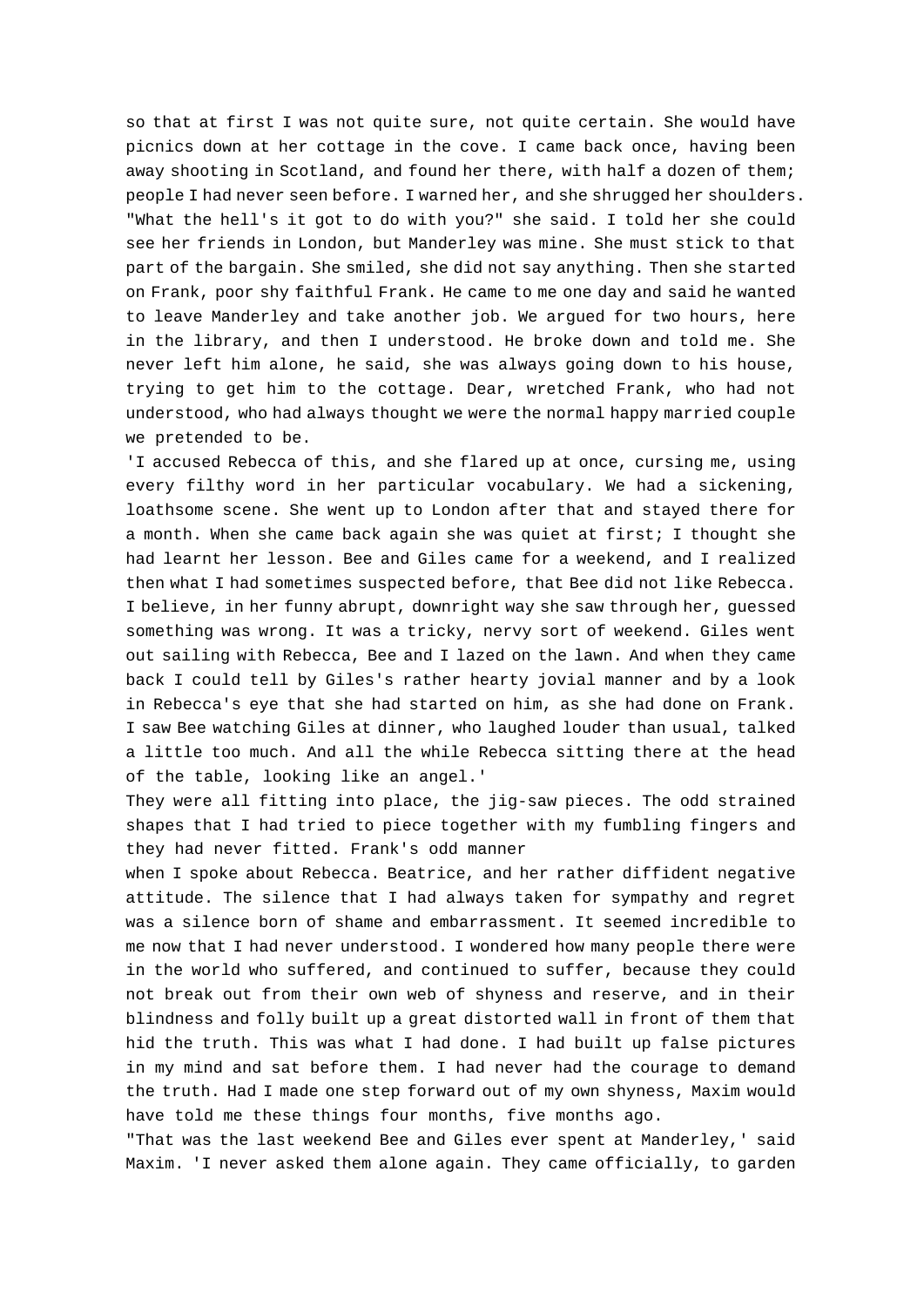parties, and dances. Bee never said a word to me or I to her. But I think she guessed my life, I think she knew. Even as Frank did. Rebecca grew cunning again. Her behaviour was faultless, outwardly. But if I happened to be away when she was here at Manderley I could never be certain what might happen. There had been Frank, and Giles. She might get hold of one of the workmen on the estate, someone from Kerrith, anyone ... And then the bomb would have to fall. The gossip, the publicity I dreaded.' It seemed to me I stood again by the cottage in the woods, and I heard the drip-drip of the rain upon the roof. I saw the dust on the model ships, the rat holes on the divan. I saw Ben with his poor staring idiot's eyes. 'You'll not put me to the asylum, will you?' And I thought of the dark steep path through the woods, and how, if a woman stood there behind the trees, her evening dress would rustle in the thin night breeze. 'She had a cousin,' said Maxim slowly, 'a fellow who had been abroad, and was living in England again. He took to coming here, if ever I was away. Frank used to see him. A fellow called Jack Favell.'

'I know him,' I said; 'he came here the day you went to London.'

'You saw him too?' said Maxim. 'Why didn't you tell me? I heard it from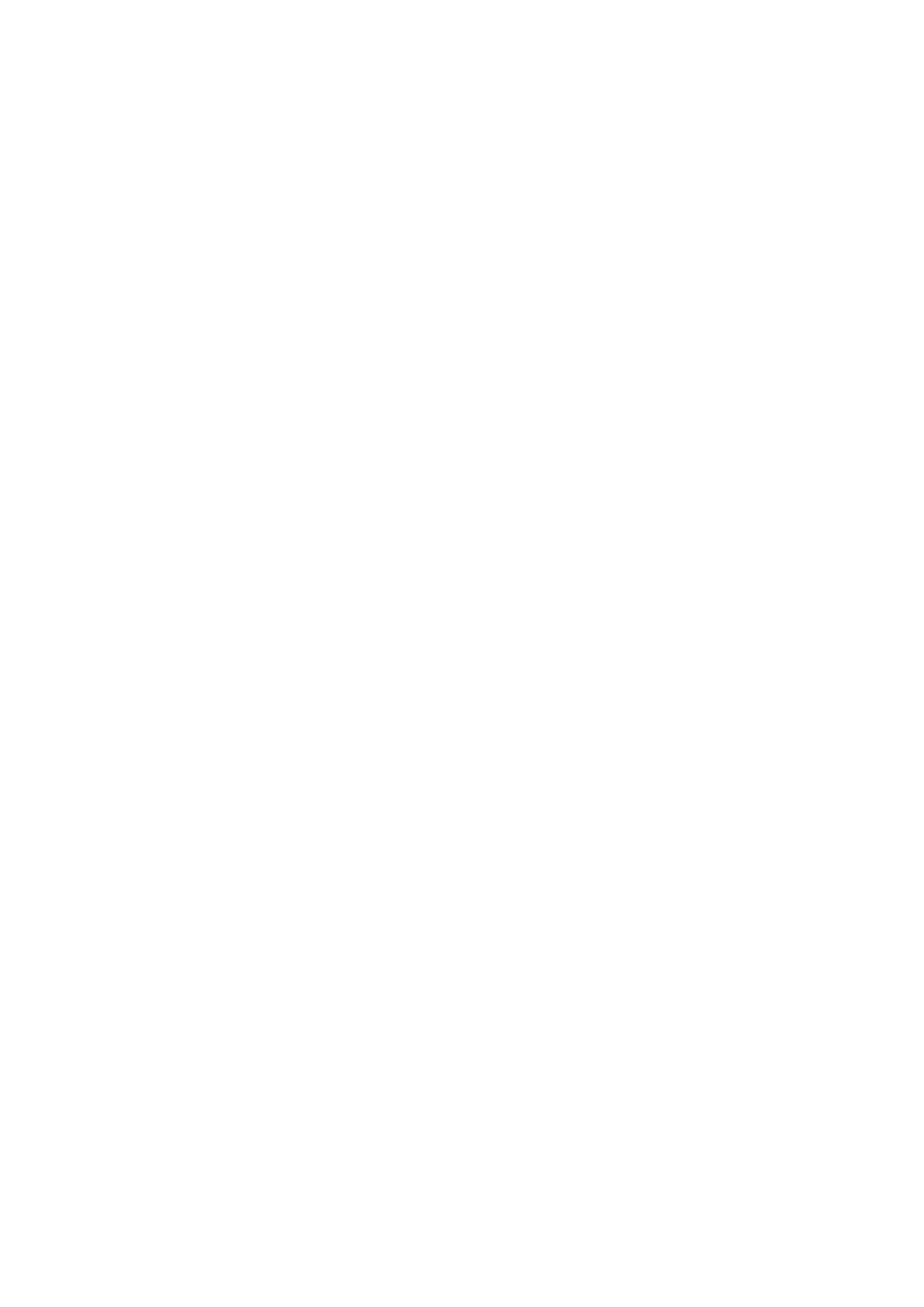'I did not like to,' I said, 'I thought it would remind you of Rebecca.' 'Remind me?' whispered Maxim. 'Oh, God, as if I needed reminding.' He stared in front of him, breaking off from his story, and I wondered if he was thinking, as I was, of that flooded cabin beneath the waters in the bay.

'She used to have this fellow Favell down to the cottage,' said Maxim, 'she would tell the servants she was going to sail, and would not be back before the morning. Then she would spend the night down there with him. Once again I warned her. I said if I found him here, anywhere on the estate, I'd shoot him. He had a black, filthy record ... The very thought of him walking about the woods in Manderley, in places like the Happy Valley, made me mad. I told her I would not stand for it. She shrugged her shoulders. She forgot to blaspheme. And I noticed she was looking paler than usual, nervy, rather haggard. I wondered then what the hell would happen to her when she began to look old, feel old. Things drifted on. Nothing very much happened. Then one day she went up to London, and came back again the same day, which she did not do as a rule. I did not expect her. I dined that night with Frank at his house, we had a lot of work on at the time.' He was speaking now in short, jerky sentences. I had his hands very tightly between my two hands.

'I came back after dinner, about half past ten, and I saw her scarf and gloves lying on a chair in the hall. I wondered what the devil she had come back for. I went into the morning-room, but she was not there. I guessed she had gone off there then, down to the cove. And I knew then I could not stand this life of lies and filth and deceit any longer. The thing had got to be settled, one way or the other. I thought I'd take a gun and frighten the fellow, frighten them both. I went down right away to the cottage. The servants never knew I had come back to the house at all. I slipped out into the garden and through the woods. I saw the light in the cottage window, and I went straight in. To my surprise Rebecca was alone. She was lying on the divan with an ashtray full of cigarette stubs beside her. She looked ill, queer.

'I began at once about Favell and she listened to me without a word. "We've lived this life of degradation long enough, you and I," I said. "This is the end, do you understand? What you do in London does not concern me. You can live with Favell there, or with anyone you like. But not here. Not at Manderley."

'She said nothing for a moment. She stared at me, and then she smiled. "Suppose it suits me better to live here, what then?" she said.

' "You know the conditions," I said. "I've kept my part of our dirty, damnable bargain, haven't I? But you've cheated. You think you can treat my house and my home like your own sink in London. I've stood enough, but my God, Rebecca, this is your last chance."

'I remember she squashed out her cigarette in the tub by the divan, and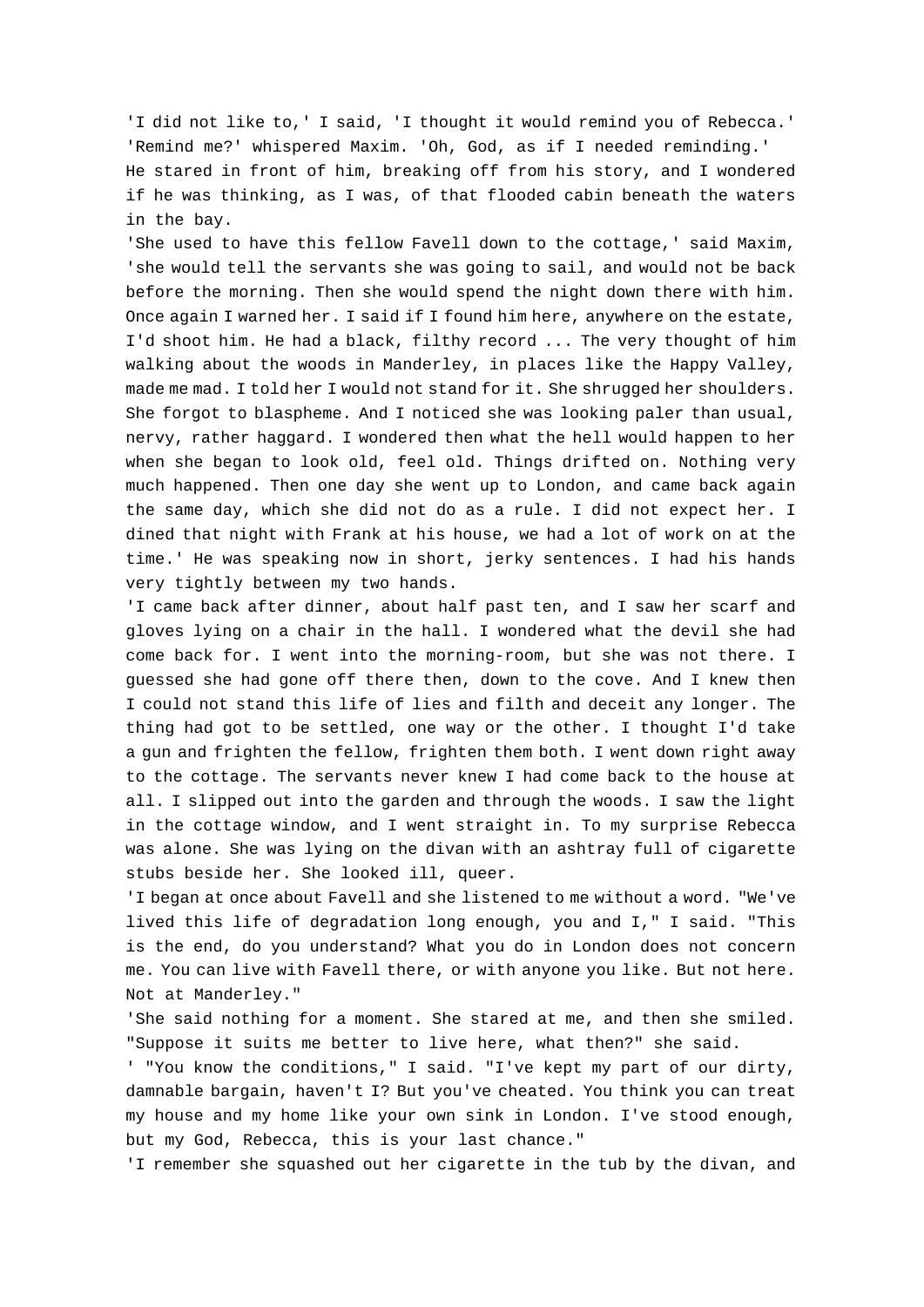then she got up, and stretched herself, her arms above her head.

' "You're right, Max," she said. "It's time I turned over a new leaf." 'She looked very pale, very thin. She began walking up and down the room, her hands in the pockets of her trousers. She looked like a boy in her sailing kit, a boy with a face like a Botticelli angel.

' "Have you ever thought", she said, "how damned hard it would be for you to make a case against me? In a court of law, I mean. If you wanted to divorce me. Do you realize that you've never had one shred of proof against me, from the very first? All your friends, even the servants, believe our marriage to be a success."

' "What about Frank?" I said. "What about Beatrice?"

'She threw back her head and laughed. "What sort of a story could Frank tell against mine?" she said. "Don't you know me well enough for that? As for Beatrice, wouldn't it be the easiest thing in the world for her to stand in a witness-box as the ordinary jealous woman whose husband once lost his head and made a fool of himself? Oh, no, Max, you'd have a hell of a time trying to prove anything against me."

'She stood watching me, rocking on her heels, her hands in her pockets and a smile on her face. "Do you realize that I could get Danny, as my personal maid, to swear anything I asked her

to swear, in a court of law? And that the rest of the servants, in blind ignorance, would follow her example and swear too? They think we live together at Manderley as husband and wife, don't they? And so does everyone, your friends, all our little world. Well, how are you going to prove that we don't?"

'She sat down on the edge of the table, swinging her legs, watching me. ' "Haven't we acted the parts of a loving husband and wife rather too well?'' she said. I remember watching that foot of hers in its striped sandal swinging backwards and forwards, and my eyes and brain began to burn in a strange quick way.

' "We could make you look very foolish, Danny and I," she said softly. "We could make you look so foolish that no one would believe you, Max, nobody at all." Still that foot of hers, swinging to and fro, that damned foot in its blue and white striped sandal.

'Suddenly she slipped off the table and stood in front of me, smiling still, her hands in her pockets.

' "If I had a child, Max," she said, "neither you, nor anyone in the world, would ever prove that it was not yours. It would grow up here in Manderley, bearing your name. There would be nothing you could do. And when you died Manderley would be his. You could not prevent it. The property' s entailed. You would like an heir, wouldn't you, for your beloved Manderley? You would enjoy it, wouldn't you, seeing my son lying in his pram under the chestnut tree, playing leap-frog on the lawn, catching butterflies in the Happy Valley? It would give you the biggest thrill of your life,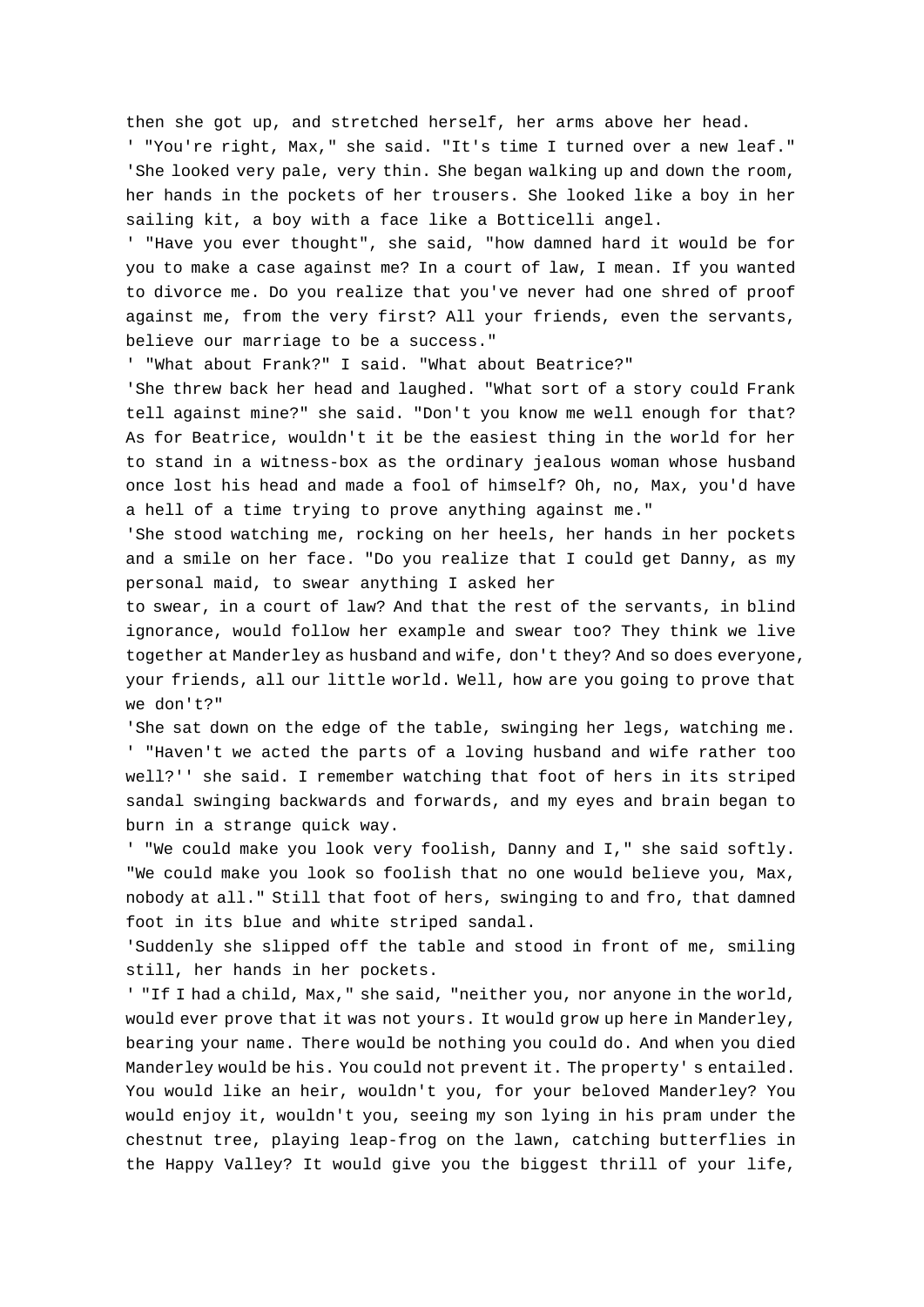wouldn't it, Max, to watch my son grow bigger day by day, and to know that when you died, all this would be his?"

'She waited a minute, rocking on her heels, and then she lit a cigarette and went and stood by the window. She began to laugh. She went on laughing. I thought she would never stop. "God, how funny," she said, "how supremely, wonderfully funny! Well, you heard me say I was going to turn over a new leaf, didn't you? Now you know the reason. They'll be happy, won't they, all these smug locals, all your blasted tenants? 'It's what we've always hoped for, Mrs de Winter,\* they will say. I'll be the perfect mother, Max, like I've been the perfect wife.

And none of them will ever guess, none of them will ever know." 'She turned round and faced me, smiling, one hand in her pocket, the other holding her cigarette. When I killed her she was smiling still. I fired at her heart. The bullet passed right through. She did not fall at once. She stood there, looking at me, that slow smile on her face, her eyes wide open ...'

Maxim's voice had sunk low, so low that it was like a whisper. The hand that I held between my own was cold. I did not look at him. I watched Jasper's sleeping body on the carpet beside me, the little thump of his tail, now and then, upon the floor.

'I'd forgotten,' said Maxim, and his voice was slow now, tired, without expression, 'that when you shot a person there was so much blood.'

There was a hole there on the carpet beneath Jasper's tail. The burnt hole from a cigarette. I wondered how long it had been there. Some people said ash was good for the carpets.

'I had to get water from the cove,' said Maxim. 'I had to keep going backwards and forwards to the cove for water. Even by the fireplace, where she had not been, there was a stain. It was all round where she lay on the floor. It began to blow too. There was no catch on the window. The window kept banging backwards and forwards, while I knelt there on the floor with that dishcloth, and the bucket beside me.'

And the rain on the roof, I thought, he does not remember the rain on the roof. It pattered thin and light and very fast.

'I carried her out to the boat,' he said; 'it must have been half past eleven by then, nearly twelve. It was quite dark. There was no moon. The wind was squally, from the west. I carried her down to the cabin and left her there. Then I had to get under way, with the dinghy astern, and beat out of the little harbour against the tide. The wind was with me, but it came in puffs, and I was in the lee there, under cover of the headland. I remember I got the mainsail jammed half-way up the mast. I had not done it, you see, for a long time. I never went out with Rebecca.

'And I thought of the tide, how swift it ran and strong into the little cove. The wind blew down from the headland like a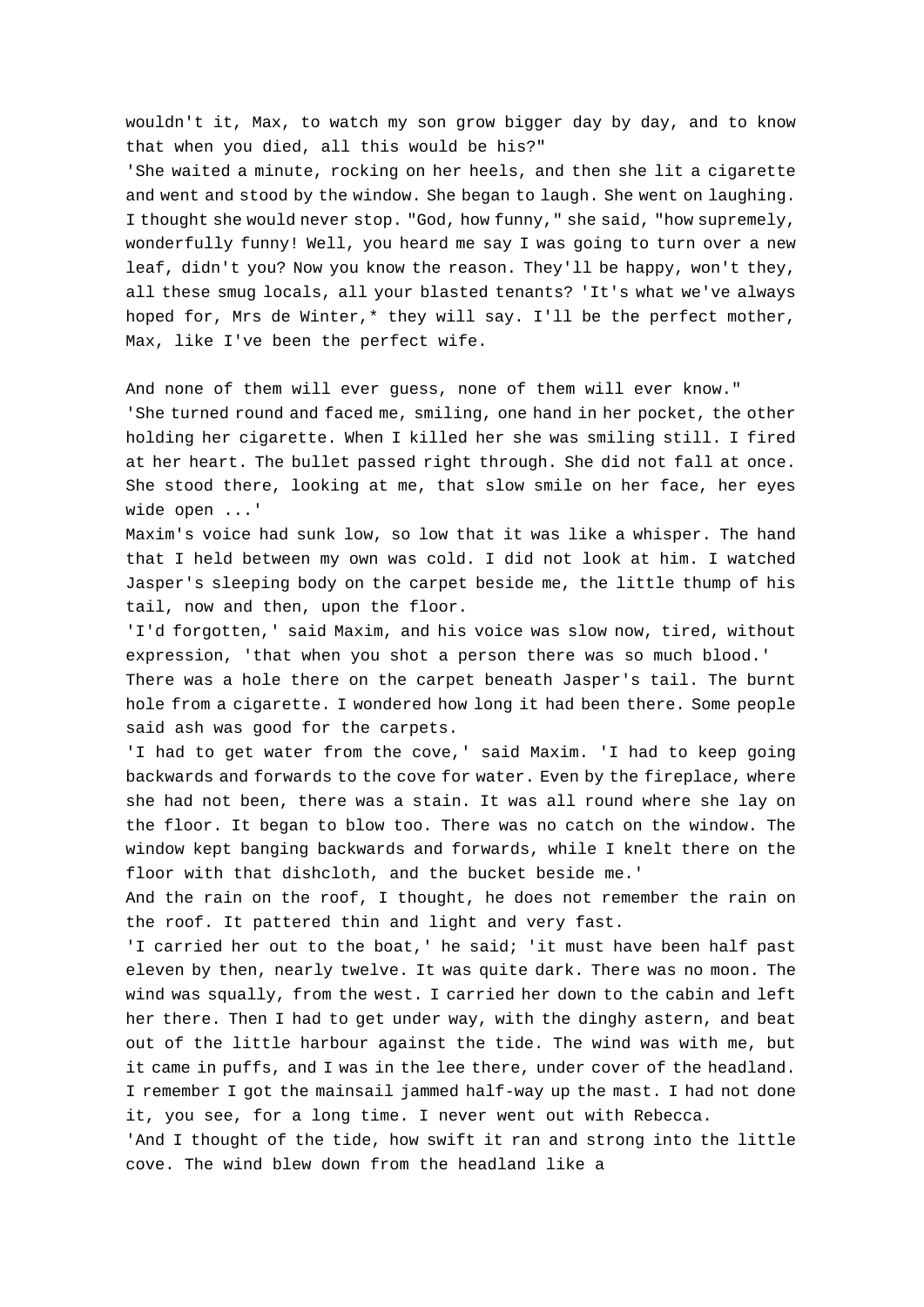funnel. I got the boat out into the bay. I got her out there, beyond the beacon, and I tried to go about, to clear the ridge of rocks. The little jib fluttered. I could not sheet it in. A puff of wind came and the sheet tore out of my hands, went twisting round the mast. The sail thundered and shook. It cracked like a whip above my head. I could not remember what one had to do. I could not remember. I tried to reach that sheet and it blew above me in the air. Another blast of wind came straight ahead. We began to drift sideways, closer to the ridge. It was dark, so damned dark I couldn't see anything on the black, slippery deck. Somehow I blundered down into the cabin. I had a spike with me. If I didn't do it now it would be too late. We were getting so near to the ridge, and in six or seven minutes, drifting like this, we should be out of deep water. I opened the seacocks. The water began to come in. I drove the spike into the bottom boards. One of the planks split right across. I took the spike out and began to drive in another plank. The water came up over my feet. I left Rebecca lying on the floor. I fastened both the scuttles. I bolted the door. When I came up on deck I saw we were within twenty yards of the ridge. I threw some of the loose stuff on the deck into the water. There was a lifebuoy, a pair of sweeps, a coil of rope. I climbed into the dinghy. I pulled away, and lay back on the paddles, and watched. The boat was drifting still. She was sinking too. Sinking by the head. The jib was still shaking and cracking like a whip. I thought someone must hear it, someone walking the cliffs late at night, some fisherman from Kerrith away beyond me in the bay, whose boat I could not see. The boat was smaller, like a black shadow on the water. The mast began to shiver, began to crack. Suddenly she heeled right over and as she went the mast broke in two, split right down the centre. The lifebuoy and the sweeps floated away from me on the water. The boat was not there any more. I remember staring at the place where she had been. Then I pulled back to the cove. It started raining.'

Maxim waited. He stared in front of him still. Then he looked at me, sitting beside him on the floor.

'That's all,' he said, 'there's no more to tell. I left the dinghy on the buoy, as she would have done. I went back and looked at the cottage. The floor was wet with the salt water. She might

have done it herself. I walked up the path through the woods. I went into the house. Up the stairs to the dressing-room. I remember undressing. It began to blow and rain very hard. I was sitting there, on the bed, when Mrs Danvers knocked on the door. I went and opened it, in my dressing-gown, and spoke to her. She was worried about Rebecca. I told her to go back to bed. I shut the door again. I went back and sat by the window in my dressing-gown, watching the rain, listening to the sea as it broke there, in the cove.'

We sat there together without saying anything. I went on holding his cold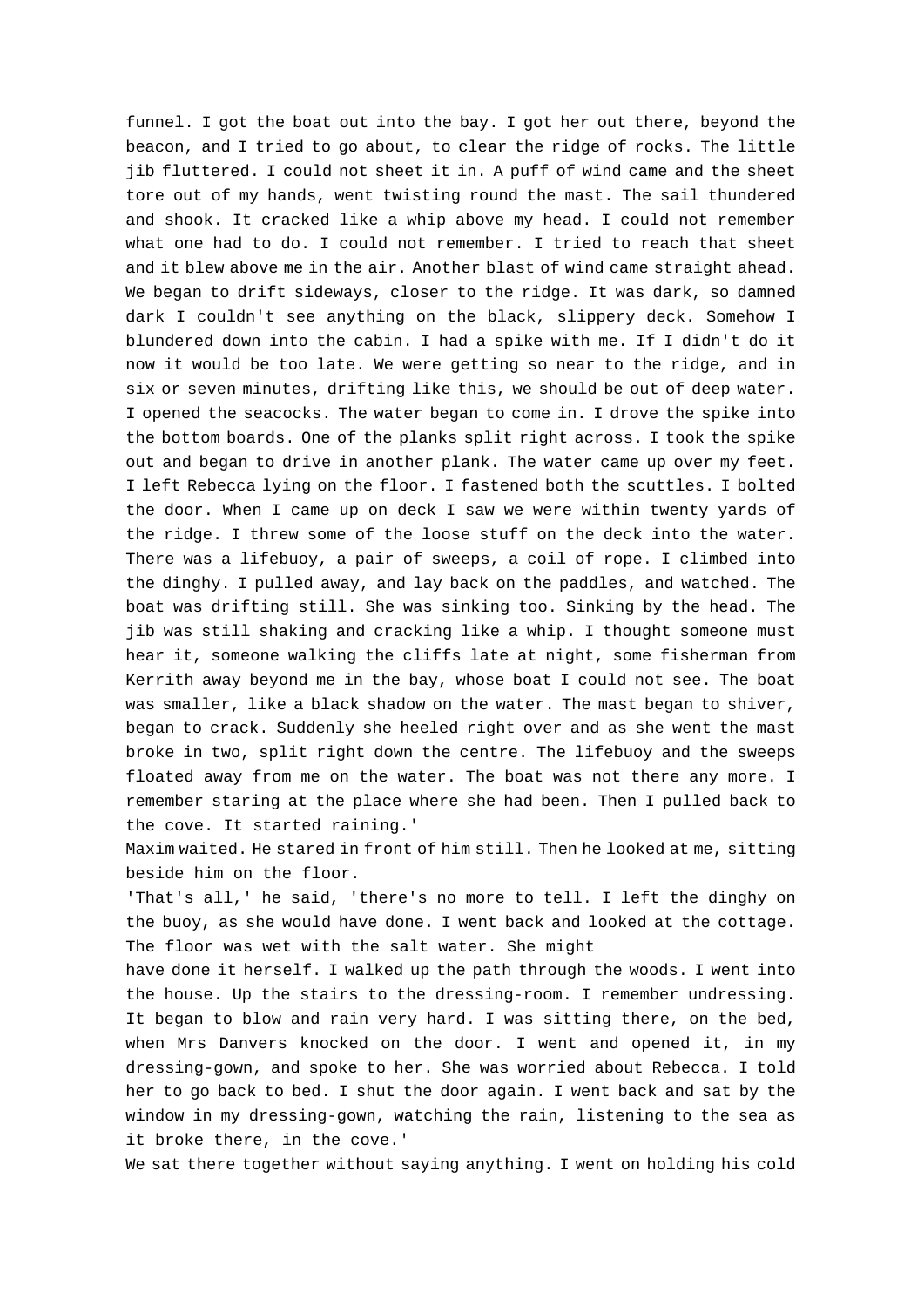hands. I wondered why Robert did not come to clear the tea.

'She sank too close in,' said Maxim. 'I meant to take her right out in the bay. They would never have found her there. She was too close in.' 'It was the ship,' I said; 'it would not have happened but for the ship. No one would have known.'

'She was too close in,' said Maxim.

We were silent again. I began to feel very tired.

'I knew it would happen one day,' said Maxim, 'even when I went up to Edgecoombe and identified that body as hers. I knew it meant nothing, nothing at all. It was only a question of waiting, of marking time. Rebecca would win in the end. Finding you has not made any difference has it? Loving you does not alter things at all. Rebecca knew she would win in the end. I saw her smile, when she died.'

'Rebecca is dead,' I said. 'That's what we've got to remember. Rebecca is dead. She can't speak, she can't bear witness. She can't harm you any more.'

'There's her body,' he said, 'the diver has seen it. It's lying there, on the cabin floor.'

'We've got to explain it,' I said. 'We've got to think out a way to explain it. It's got to be the body of someone you don't know. Someone you've never seen before.'

'Her things will be there still,' he said. 'The rings on her fingers. Even if her clothes have rotted in the water there will be something there to tell them. It's not like a body lost at sea, battered against rocks. The cabin is untouched. She must be lying there on the floor as I left her. The boat has been there, all

these months. No one has moved anything. There is the boat, lying on the sea-bed where she sank.'

'A body rots in water, doesn't it?' I whispered; 'even if it's lying there, undisturbed, the water rots it, doesn't it?'

'I don't know,' he said. 'I don't know.'

'How will you find out? how will you know?' I said.

'The diver is going down again at five-thirty tomorrow morning,' said Maxim. 'Searle has made all the arrangements. They are going to try to raise the boat. No one will be about. I'm going with them. He's sending his boat to pick me up in the cove. Five-thirty tomorrow morning.'

'And then?' I said, 'if they get it up, what then?'

'Searle's going to have his big lighter anchored there, just out in the deep water. If the boat's wood has not rotted, if it still holds together, his crane will be able to lift it on to the lighter. They'll go back to Kerrith then. Searle says he will moor the lighter at the head of that disused creek half-way up Kerrith harbour. It drives out very easily. It's mud there at low water and the trippers can't row up there. We shall have the place to ourselves. He says we'll have to let the water drain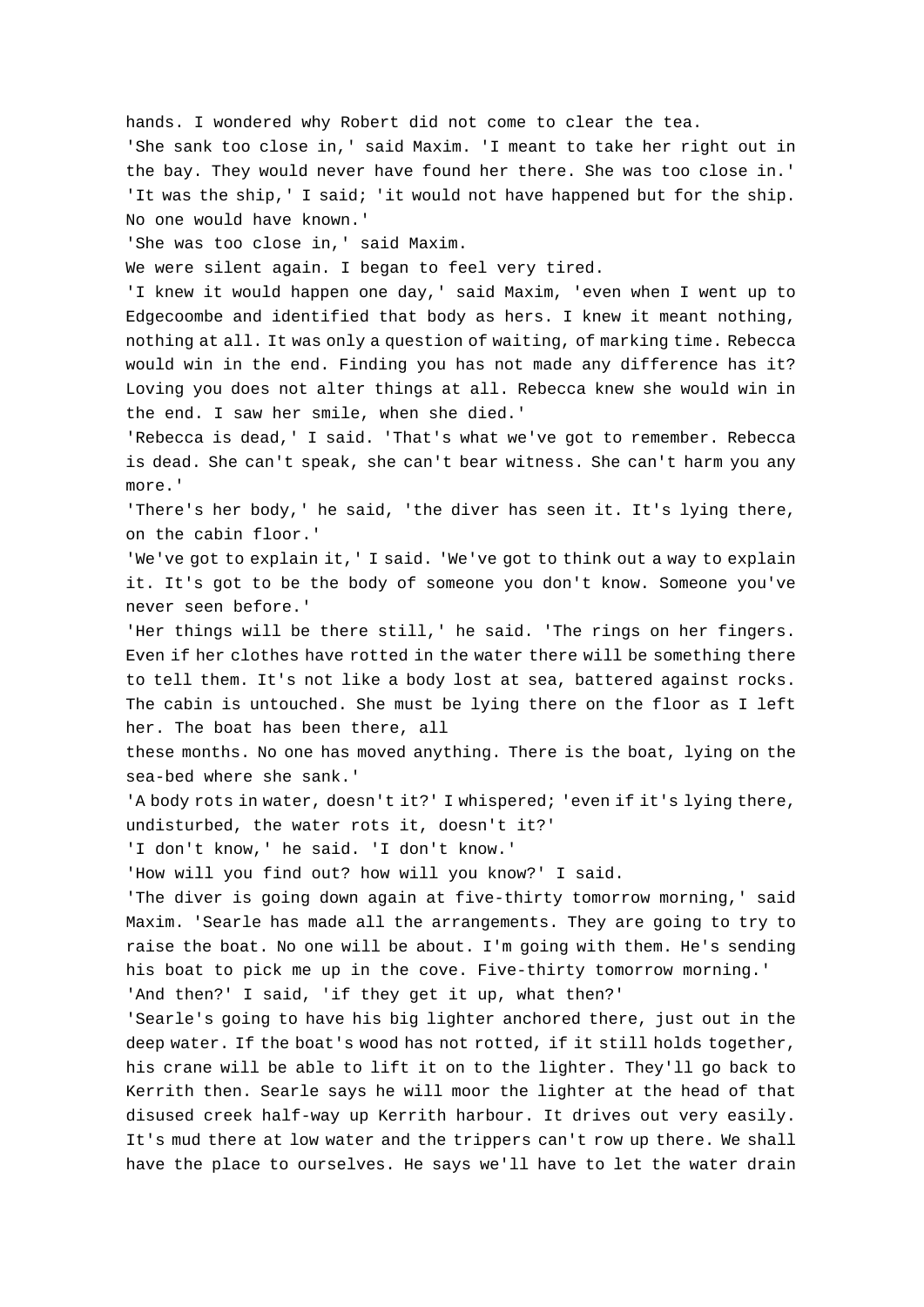out of the boat, leaving the cabin bare. He's going to get hold of a doctor.' "What will he do?' I said. 'What will the doctor do?'

'I don't know,' he said.

'If they find out it's Rebecca you must say the other body was a mistake,' I said. 'You must say that the body in the crypt was a mistake, a ghastly mistake. You must say that when you went to Edgecoombe you were ill, you did not know what you were doing. You were not sure, even then. You could not tell. It was a mistake, just a mistake. You will say that, won't you?' 'Yes,' he said. 'Yes.'

'They can't prove anything against you,' I said. 'Nobody saw you that night. You had gone to bed. They can't prove anything. No one knows but you and I. No one at all. Not even Frank. We are the only two people in the world to know, Maxim. You and I.'

'Yes,' he said. 'Yes.'

'They will think the boat capsized and sank when she was in the cabin,' I said; 'they will think she went below for a rope, for something, and while she was there the wind came from the

headland, and the boat heeled over, and Rebecca was trapped. They'll think that, won't they?'

'I don't know,' he said. 'I don't know.'

Suddenly the telephone began ringing in the little room behind the library.

chapter twenty-one

Maxim went into the little room and shut the door. Robert came in a few minutes afterwards to clear away the tea. I stood up, my back turned to him so that he should not see my face. I wondered when they would begin to know, on the estate, in the servants' hall, in Kerrith itself. I wondered how long it took for news to trickle through.

I could hear the murmur of Maxim's voice in the little room beyond. I had a sick expectant feeling at the pit of my stomach. The sound of the telephone ringing seemed to have woken every nerve in my body. I had sat there on the floor beside Maxim in a sort of dream, his hand in mine, my face against his shoulder. I had listened to his story, and part of me went with him like a shadow in his tracks. I too had killed Rebecca, I too had sunk the boat there in the bay. I had listened beside him to the wind and water. I had waited for Mrs Danvers' knocking on the door. All this I had suffered with him, all this and more beside. But the rest of me sat there on the carpet, unmoved and detached, thinking and caring for one thing only, repeating a phrase over and over again, 'He did not love Rebecca, he did not love Rebecca.' Now, at the ringing of the telephone, these two selves merged and became one again. I was the self that I had always been, I was not changed. But something new had come upon me that had not been before. My heart, for all its anxiety and doubt, was light and free. I knew then that I was no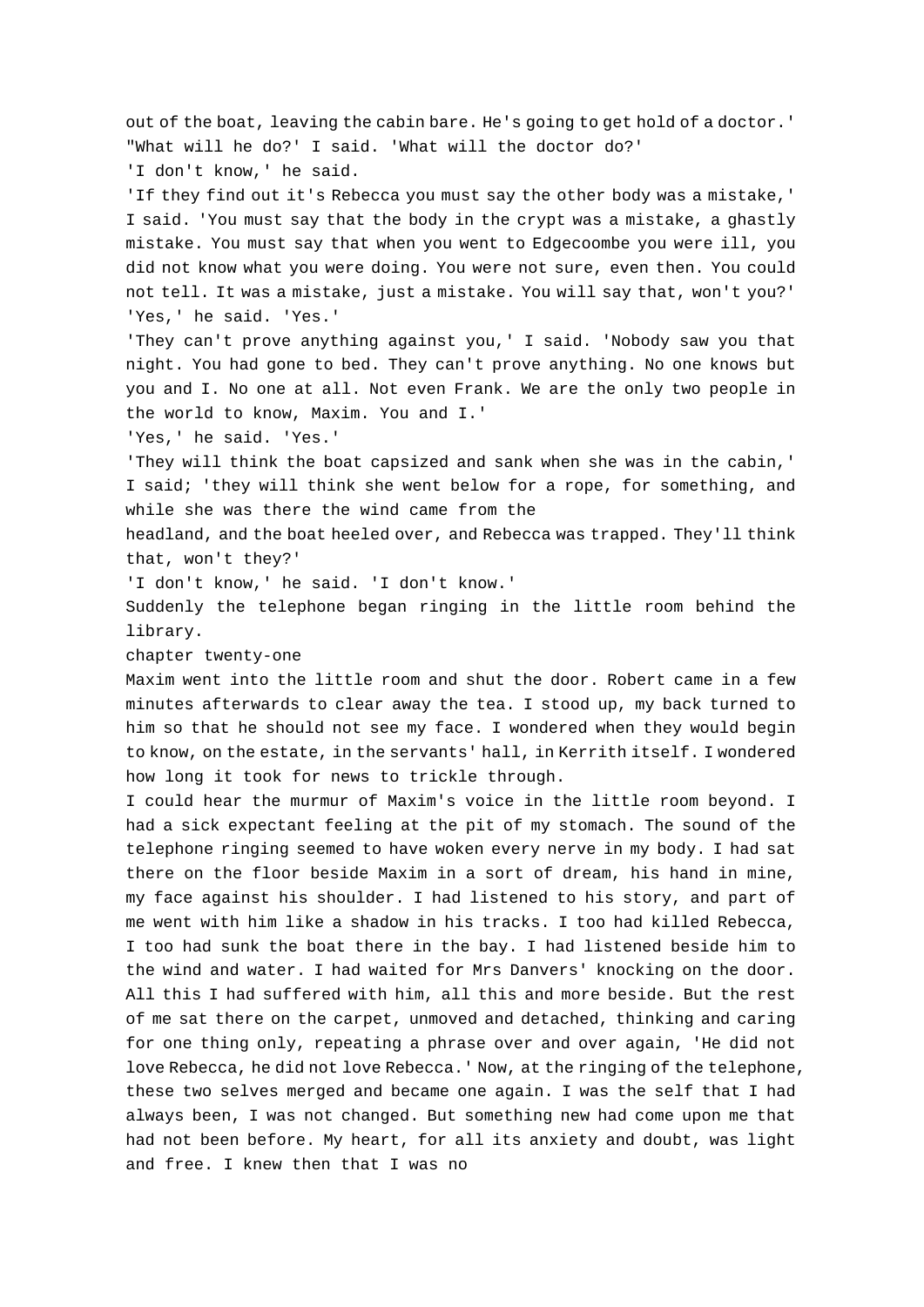longer afraid of Rebecca. I did not hate her any more. Now that I knew her to have been evil and vicious and rotten I did not hate her any more. She could not hurt me. I could go to the morning-room and sit down at her desk and touch her pen and look at her writing on the pigeon-holes, and I should not mind. I could go to her room in the west wing, stand by the window even as I had done this morning, and I should not be afraid. Rebecca's power had dissolved into the air, like the mist had done. She would never haunt me again. She would never stand behind me on the stairs, sit beside me in the dining-room, lean down from the gallery and watch me standing in the hall. Maxim had never loved her. I did not hate her any more. Her body had come back, her boat had been found with its queer prophetic name, Je Reviens, but I was free of her for ever.

I was free now to be with Maxim, to touch him, and hold him, and love him. I would never be a child again. It would not be I, I, I any longer; it would be we, it would be us. We would be together. We would face this trouble together, he and I. Captain Searle, and the diver, and Frank, and Mrs Danvers, and Beatrice, and the men and women of Kerrith reading their newspapers, could not break us now. Our happiness had not come too late. I was not young any more. I was not shy. I was not afraid. I would fight for Maxim. I would lie and perjure and swear, I would blaspheme and pray. Rebecca had not won. Rebecca had lost.

Robert had taken away the tea and Maxim came back into the room.

'It was Colonel Julyan,' he said; 'he's just been talking to Searle. He's coming out with us to the boat tomorrow. Searle has told him.' 'Why Colonel Julyan, why?' I said.

'He's the magistrate for Kerrith. He has to be present.'

'What did he say?'

'He asked me if I had any idea whose body it could be.'

'What did you say?'

'I said I did not know. I said we believed Rebecca to be alone. I said I did not know of any friend.'

'Did he say anything after that?'

'Yes.'

'What did he say?'

'He asked me if I thought it possible that I made a mistake when I went up to Edgecoombe?'

'He said that? He said that already?'

'Yes.'

'And you?'

'I said it might be possible. I did not know.'

'He'll be with you then tomorrow when you look at the boat? He, and Captain Searle, and a doctor.'

'Inspector Welch too.'

'Inspector Welch?'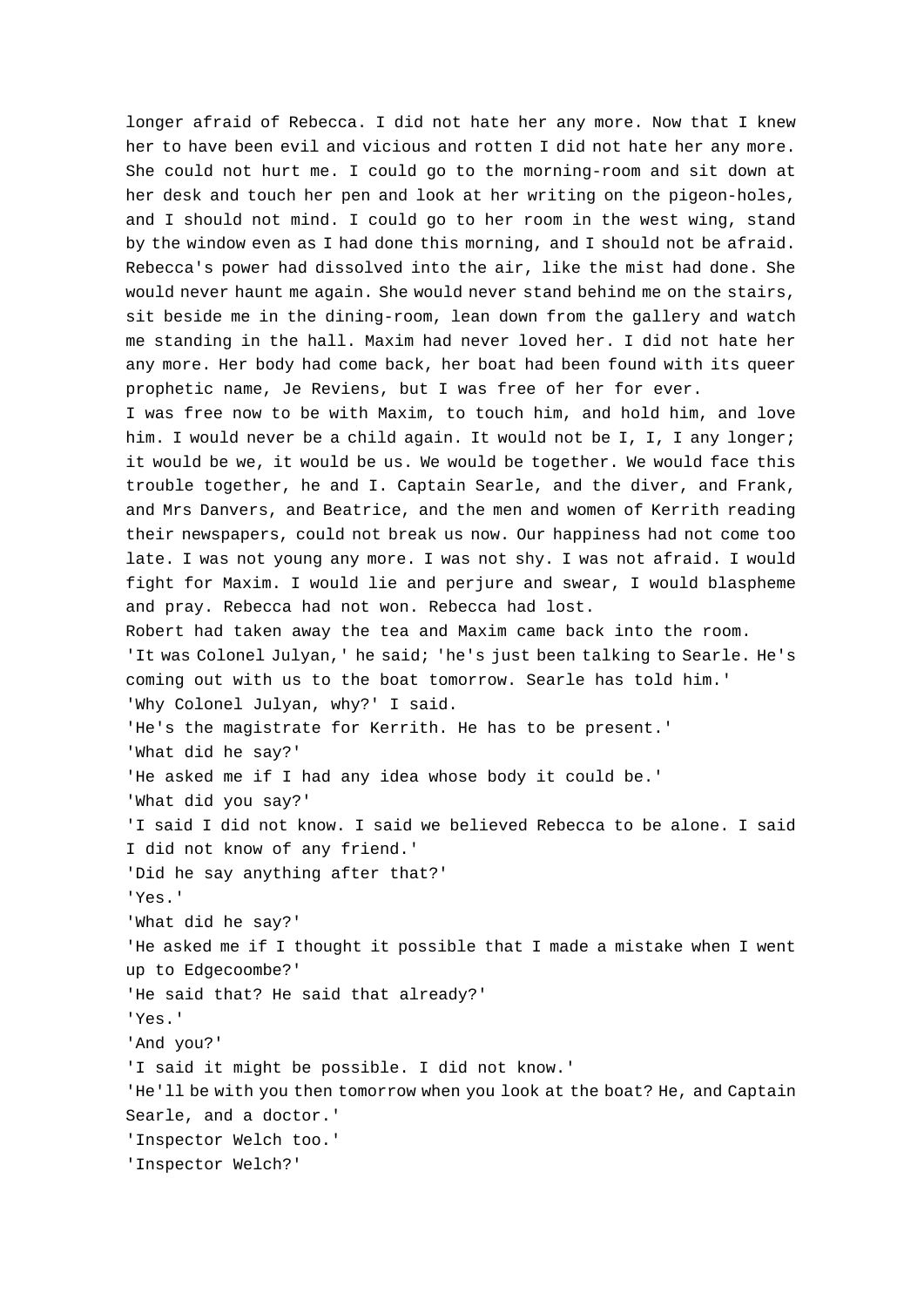'Yes.' 'Why? Why Inspector Welch?' 'It's the custom, when a body has been found.' I did not say anything. We stared at one another. I felt the little pain come again at the pit of my stomach. 'They may not be able to raise the boat,' I said. 'No,' he said. 'They couldn't do anything then about the body, could they?' I said. 'I don't know,' he said. He glanced out of the window. The sky was white and overcast as it had been when I came away from the cliffs. There was no wind though. It was still and quiet. 'I thought it might blow from the south-west about an hour ago but the wind has died away again,' he said. 'Yes,' I said. 'It will be a flat calm tomorrow for the diver,' he said. The telephone began ringing again from the little room. There was something sickening about the shrill urgent summons of the bell. Maxim and I looked at one another. Then he went into the room to answer it, shutting the door behind him as he had done before. The queer nagging pain had not left me yet. It returned again in greater force with the ringing of the bell. The feel of it took me back across the years to my childhood. This was the pain I had known when I was very small and the maroons had sounded in the streets of London, and I had sat, shivering, not understanding, under a little cupboard beneath the stairs. It was the same feeling, the same pain. Maxim came back into the library. 'It's begun,' he said slowly. 'What do you mean? What's happened?' I said, grown suddenly cold. 'It was a reporter,' he said, 'the fellow from the County Chronicle. Was it true, he said, that the boat belonging to the late Mrs de Winter had been found.' 'What did you say?' 'I said, Yes, a boat had been found, but that was all we know. It might not be her boat at all.' 'Was that all he said?' 'No. He asked if I could confirm the rumour that a body had been found in the cabin.' 'No!' 'Yes. Someone must have been talking. Not Searle, I know that. The diver, one of his friends. You can't stop these people. The whole story will be all over Kerrith by breakfast time tomorrow.' 'What did you say, about the body?' 'I said I did not know. I had no statement to make. And I should be obliged if he did not ring me up again.'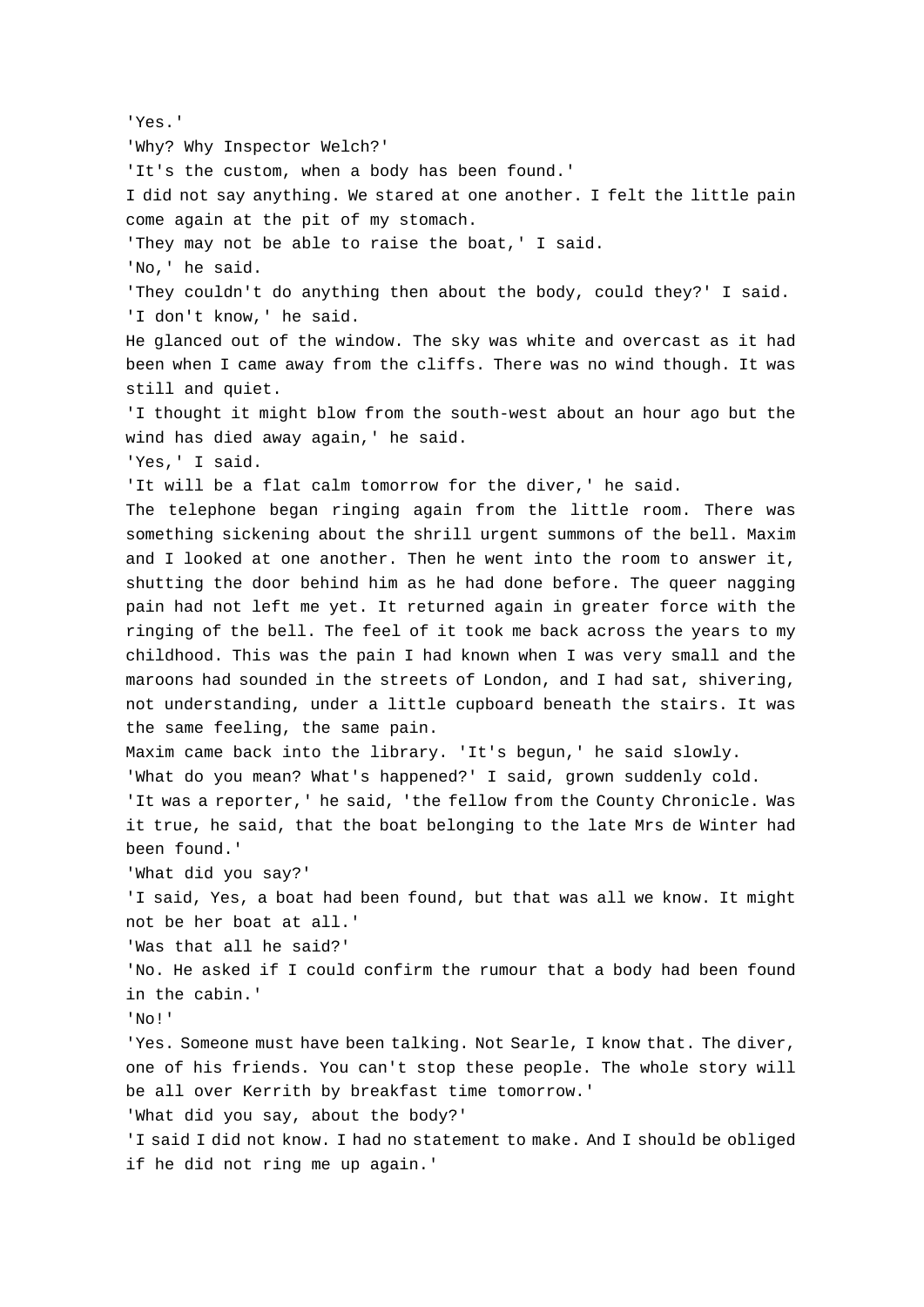'You will irritate them. You will have them against you.'

'I can't help that. I don't make statements to newspapers. I won't have those fellows ringing up and asking questions.'

'We might want them on our side,' I said.

'If it comes to fighting, I'll fight alone,' he said. 'I don't want a newspaper behind me.'

'The reporter will ring up someone else,' I said. 'He will get on to Colonel Julyan or Captain Searle.'

'He won't get much change out of them,' said Maxim.

'If only we could do something,' I said, 'all these hours ahead of us, and we sit here, idle, waiting for tomorrow morning.'

'There's nothing we can do,' said Maxim.

We went on sitting in the library. Maxim picked up a book but I know he did not read. Now and again I saw him lift his head and listen, as though he heard the telephone again. But it did not ring again. No one disturbed us. We dressed for dinner as usual. It seemed incredible to me that this time last night I

had been putting on my white dress, sitting before the mirror at my dressing-table, arranging the curled wig. It was like an old forgotten nightmare, something remembered months afterwards with doubt and disbelief. We had dinner. Frith served us, returned from his afternoon. His face was solemn, expressionless. I wondered if he had been in Kerrith, if he had heard anything.

After dinner we went back again to the library. We did not talk much. I sat on the floor at Maxim's feet, my head against his knees. He ran his fingers through my hair. Different from his old abstracted way. It was not like stroking Jasper any more. I felt his finger tips on the scalp of my head. Sometimes he kissed me. Sometimes he said things to me. There were no shadows between us any more, and when we were silent it was because the silence came to us of our own asking. I wondered how it was I could be so happy when our little world about us was so black. It was a strange sort of happiness. Not what I had dreamt about or expected. It was not the sort of happiness I had imagined in the lonely hours. There was nothing feverish or urgent about this. It was a quiet, still happiness. The library windows were open wide, and when we did not talk or touch one another we looked out at the dark dull sky.

It must have rained in the night, for when I woke the next morning, just after seven, and got up, and looked out of the window, I saw the roses in the garden below were folded and drooping, and the grass banks leading to the woods were wet and silver. There was a little smell in the air of mist and damp, the smell that comes with the first fall of the leaf. I wondered if autumn would come upon us two months before her time. Maxim had not woken me when he got up at five. He must have crept from his bed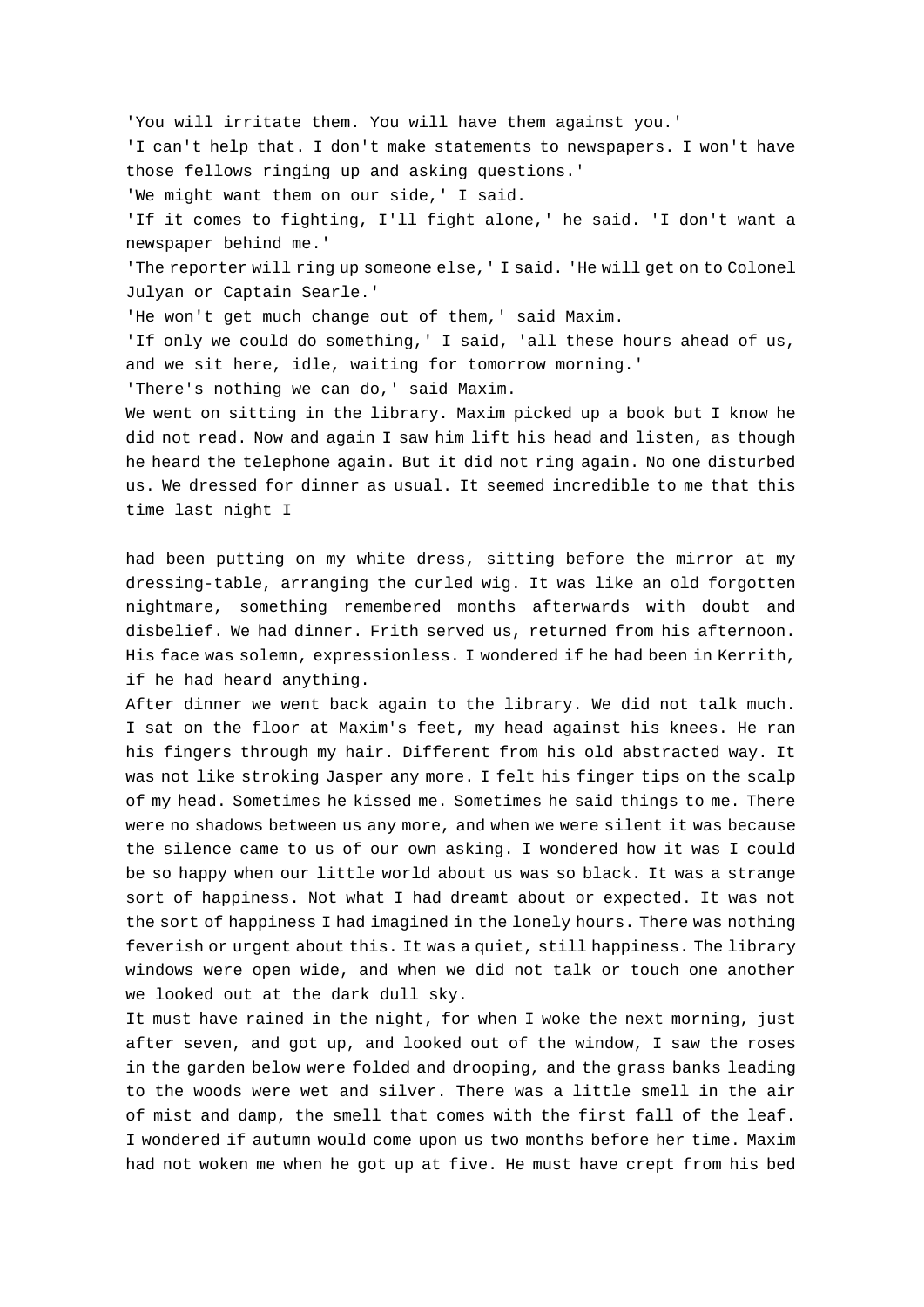and gone through the bathroom to his dressing-room without a sound. He would be down there now, in the bay, with Colonel Julyan, and Captain Searle, and the men from the lighter. The lighter would be there, the crane and the chain, and Rebecca's boat coming to the surface. I thought about it calmly, coolly, without feeling. I pictured them all down there in the bay, and the little dark hull of the boat rising slowly to the surface, sodden, dripping, the grass-green seaweed and shells clinging to her sides. When they lifted her

on to the lighter the water would stream from her sides, back into the sea again. The wood of the little boat would look soft and grey, pulpy in places. She would smell of mud and rust, and that dark weed that grows deep beneath the sea beside rocks that are never uncovered. Perhaps the name-board still hung upon her stern. Je Reviens. The lettering green and faded. The nails rusted through. And Rebecca herself was there, lying on the cabin floor.

I got up and had my bath and dressed, and went down to breakfast at nine o'clock as usual. There were a lot of letters on my plate. Letters from people thanking us for the dance. I skimmed through them, I did not read them all. Frith wanted to know whether to keep the breakfast hot for Maxim. I told him I did not know when he would be back. He had to go out very early, I said. Frith did not say anything. He looked very solemn, very grave. I wondered again if he knew.

After breakfast I took my letters along to the morning-room. The room smelt fusty, the windows had not been opened. I flung them wide, letting in the cool fresh air. The flowers on the mantelpiece were drooping, many of them dead. The petals lay on the floor. I rang the bell, and Maud, the under-house-maid, came into the room.

'This room has not been touched this morning,' I said, 'even the windows were shut. And the flowers are dead. Will you please take them away?' She looked nervous and apologetic. 'I'm very sorry, Madam,' she said. She went to the mantelpiece and took the vases.

'Don't let it happen again,' I said.

'No, Madam,' she said. She went out of the room, taking the flowers with her. I had not thought it would be so easy to be severe. I wondered why it had seemed hard for me before. The menu for the day lay on the writing-desk. Cold salmon and mayonnaise, cutlets in aspic, galantine of chicken soufflé. I recognized them all from the buffet-supper of the night of the ball. We were evidently still living on the remains. This must be the cold lunch that was put out in the dining-room yesterday and I had not eaten. The staff were taking things easily, it seemed. I put a pencil through the list and rang for Robert. 'Tell

Mrs Danvers to order something hot,' I said. 'If there's still a lot of cold stuff to finish we don't want it in the dining-room '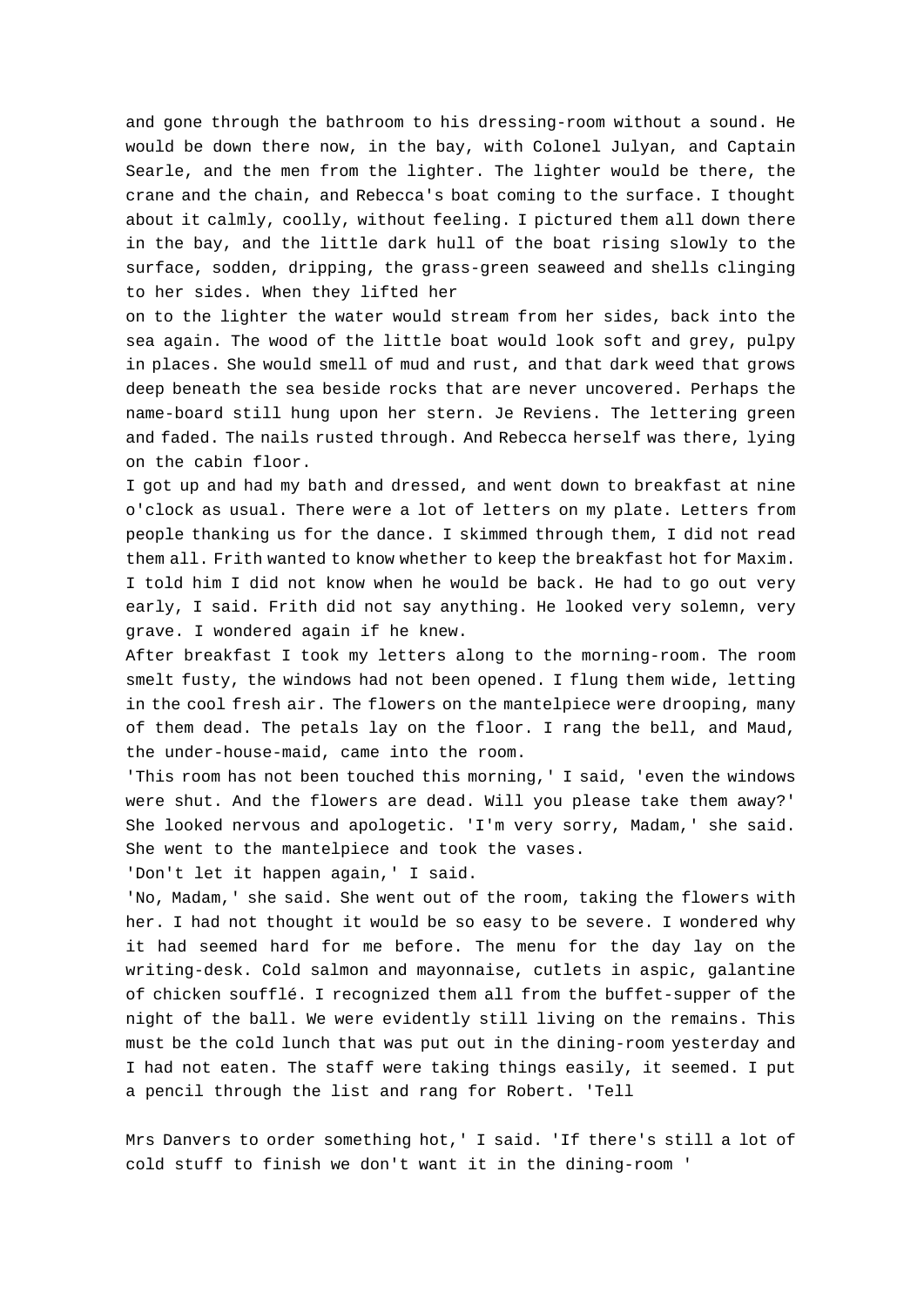'Very good, Madam,' he said.

I followed him out of the room and went to the little flower-room for my scissors. Then I went into the rose-garden and cut some young buds. The chill had worn away from the air. It was going to be as hot and airless as yesterday had been. I wondered if they were still down in the bay or whether they had gone back to the creek in Kerrith harbour. Presently I should hear. Presently Maxim would come back and tell me. Whatever happened I must be calm and quiet. Whatever happened I must not be afraid. I cut my roses and took them back into the morning-room. The carpet had been dusted, and the fallen petals removed. I began to arrange the flowers in the vases that Robert had filled with water. When I had nearly finished there was a knock on the door.

'Come in,' I said.

It was Mrs Danvers. She had the menu list in her hand. She looked pale and tired. There were great rings round her eyes.

'Good morning, Mrs Danvers,' I said.

'I don't understand', she began, 'why you sent the menu out and the message by Robert. Why did you do it?'

I looked across at her, a rose in my hand.

"Those cutlets and that salmon were sent in yesterday,' I said. 'I saw them on the side-board. I should prefer something hot today. If they won't eat the cold in the kitchen you had better throw the stuff away. So much waste goes on in this house anyway that a little more won't make any difference."

She stared at me. She did not say anything. I put the rose in the vase with the others.

'Don't tell me you can't think of anything to give us, Mrs Danvers,' I said. 'You must have menus for all occasions in your room.'

'I'm not used to having messages sent to me by Robert.' she said. 'If Mrs de Winter wanted anything changed she would ring me personally on the house telephone.'

'I'm afraid it does not concern me very much what Mrs de Winter used to do,' I said. 'I am Mrs de Winter now, you know And if I choose to send a message by Robert I shall do so.'

Just then Robert came into the room. 'The County Chronicle on the telephone, Madam,' he said.

'Tell the County Chronicle I'm not at home,' I said.

'Yes, Madam,' he said. He went out of the room.

'Well, Mrs Danvers, is there anything else?' I said.

She went on staring at me. Still she did not say anything. 'If you have nothing else to say you had better go and tell the cook about the hot lunch,' I said. 'I'm rather busy.'

'Why did the County Chronicle want to speak to you?' she said.

'I haven't the slightest idea, Mrs Danvers,' I said.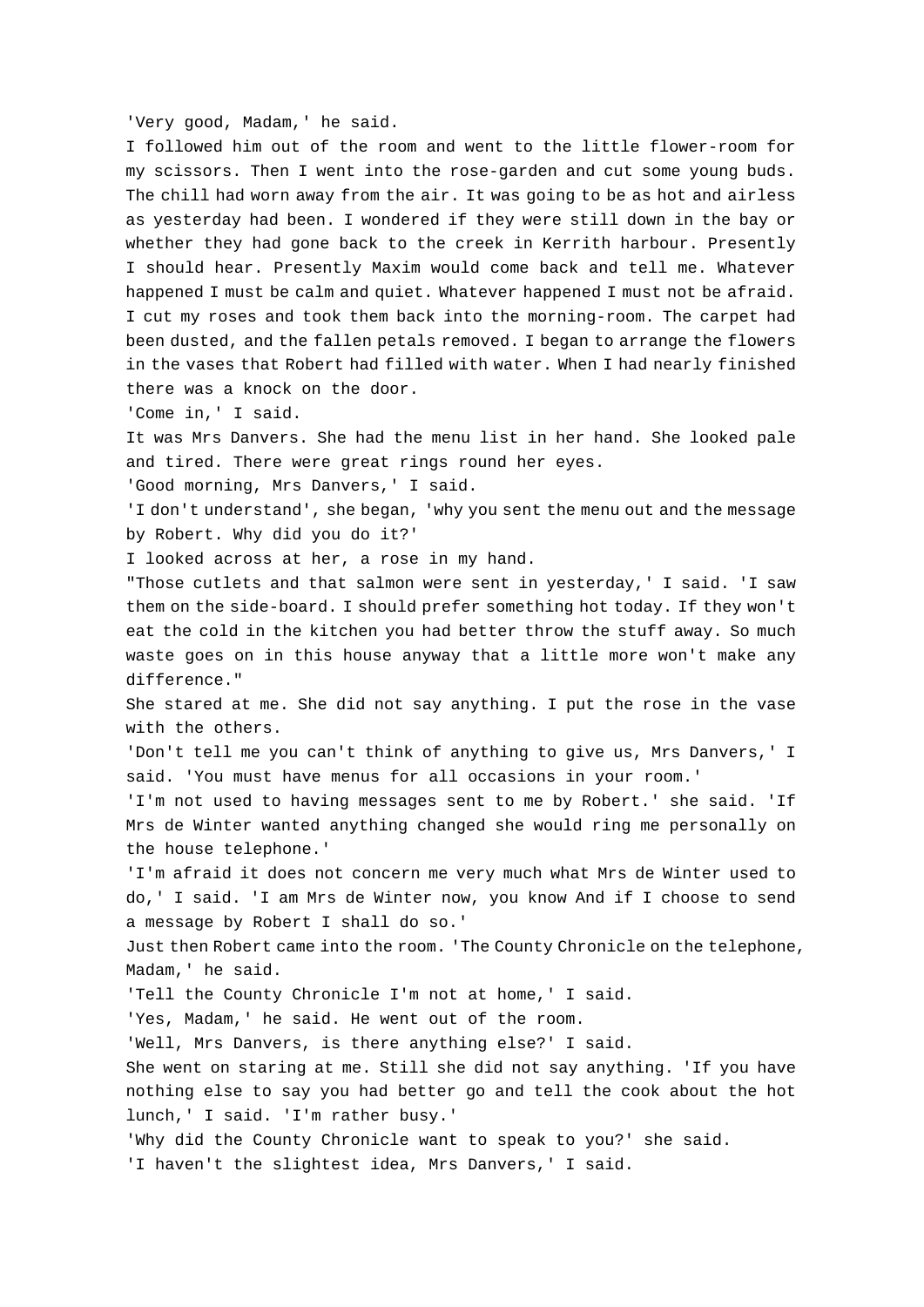'Is it true,' she said slowly, 'the story Frith brought back with him from Kerrith last night, that Mrs de Winter's boat has been found?' 'Is there such a story?' I said. 'I'm afraid I don't know anything about it.'

'Captain Searle, the Kerrith harbour-master, called here yesterday, didn't he?' she said. 'Robert told me, Robert showed him in. Frith says the story in Kerrith is that the diver who went down about the ship there in the bay found Mrs de Winter's boat."

'Perhaps so,' I said. 'You had better wait until Mr de Winter himself comes in and ask him about it.'

'Why was Mr de Winter up so early?' she asked.

'That was Mr de Winter's business,' I said.

She went on staring at me. 'Frith said the story goes that there was a body in the cabin of the little boat,' she said. 'Why should there be a body there? Mrs de Winter always sailed alone.'

'It's no use asking me, Mrs Danvers,' I said. 'I don't know any more than you do.'

'Don't you?' she said slowly. She kept on looking at me. I turned away, I put the vase back on the table by the window.

'I will give the orders about the lunch,' she said. She waited a moment. I did not say anything. Then she went out of the room. She can't frighten me any more, I thought. She has lost her power with Rebecca. Whatever she said or did now it could not matter to me or hurt me. I knew she was my enemy and I did not mind. But if she should learn the truth about the body in the

boat and become Maxim's enemy too - what then? I sat down in the chair. I put the scissors on die table. I did not feel like doing any more roses. I kept wondering what Maxim was doing. I wondered why the reporter from the County Chronicle had rung us up again. The old sick feeling came back inside me. I went and leant out of the window. It was very hot. There was thunder in the air. The gardeners began to mow the grass again. I could see one of the men with his machine walk backwards and forwards on the top of the bank. I could not go on sitting in the morning-room. I left my scissors and my roses and went out on to the terrace. I began to walk up and down. Jasper padded after me, wondering why I did not take him for a walk. I went on walking up and down the terrace. About half past eleven Frith came out to me from the hall.

'Mr de Winter on the telephone, Madam,' he said.

I went through the library to the little room beyond. My hands were shaking as I lifted the receiver.

'Is that you?' he said. 'It's Maxim. I'm speaking from the office. I'm with Frank.'

'Yes?' I said.

There was a pause. 'I shall be bringing Frank and Colonel Julyan back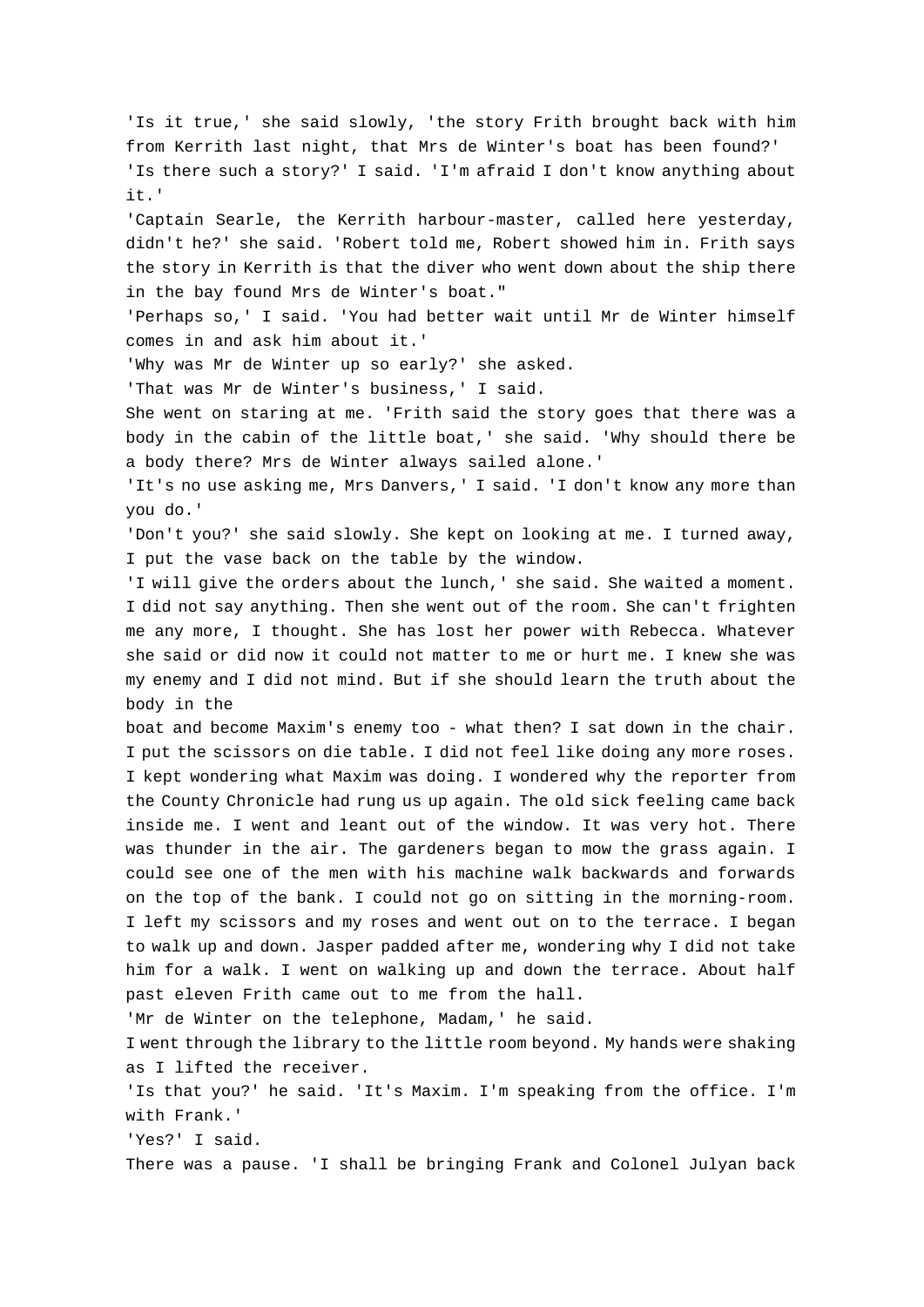to lunch at one o'clock,' he said. 'Yes,' I said. I waited. I waited for him to go on. "They were able to raise the boat,' he said. 'I've just got back from the creek.' 'Yes,' I said. 'Searle was there, and Colonel Julyan, and Frank, and the others,' he said. I wondered if Frank was standing beside him at the telephone, and if that was the reason he was so cool, so distant. 'AH right then,' he said, 'expect us about one o'clock.' I put back the receiver. He had not told me anything. I still did not know what had happened. I went back again to the terrace, telling Frith first that we should be four to lunch instead of two. An hour dragged past, slow, interminable. I went upstairs and changed into a thinner frock. I came down again. I went and sat in the drawing-room and waited. At five minutes to one I heard the sound of a car in the drive, and then voices in the hall. I patted my hair in front of the looking-glass. My face was very white. I pinched some colour into my cheeks and stood up waiting for them to come into the room. Maxim came in, and Frank, and Colonel Julyan. I remembered seeing Colonel Julyan at the ball dressed as Cromwell. He looked shrunken now, different. A smaller man altogether. 'How do you do?' he said. He spoke quietly, gravely, like a doctor. 'Ask Frith to bring the sherry,' said Maxim. 'I'm going to wash.' 'I'll have a wash too,' said Frank. Before I rang the bell Frith appeared with the sherry. Colonel Julyan did not have any. I took some to give me something to hold. Colonel Julyan came and stood beside me by the window. 'This is a most distressing thing, Mrs de Winter,' he said gently. 'I do feel for you and your husband most acutely.' 'Thank you,' I said. I began to sip my sherry. Then I put the glass back again on the table. I was afraid he would notice that my hand was shaking. 'What makes it so difficult was the fact of your husband identifying that first body, over a year ago,' he said. 'I don't quite understand,' I said. 'You did not hear, then, what we found this morning?' he said. 'I knew there was a body. The diver found a body,' I said. 'Yes,' he said. And then, half glancing over his shoulder towards the hall, 'I'm afraid it was her, without a doubt,' he said, lowering his voice. 'I can't go into details with you, but the evidence was sufficient for your husband and Doctor Phillips to identify.' He stopped suddenly, and moved away from me. Maxim and Frank had come back into the room. 'Lunch is ready; shall we go in?' said Maxim. I led the way into the hall, my heart like a stone, heavy, numb. Colonel

Julyan sat on my right, Frank on my left. I did not look at Maxim. Frith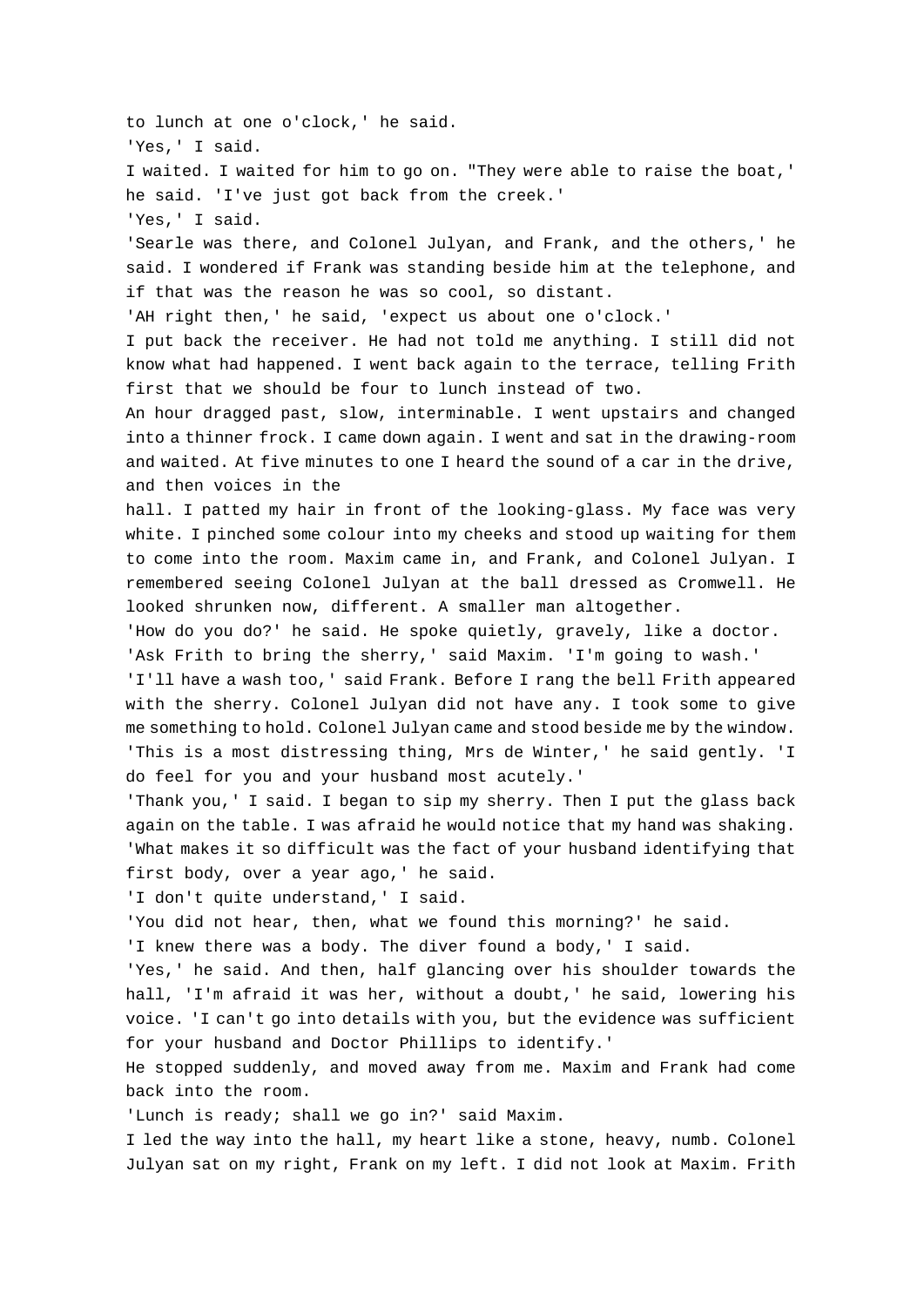and Robert began to hand the first course. We all talked about the weather. 'I see in The Times they had it well over eighty in London yesterday,' said Colonel Julyan. 'Really?' I said. 'Yes. Must be frightful for the poor devils who can't get away.' 'Yes, frightful,' I said. 'Paris can be hotter than London,' said Frank. 'I remember staying a weekend in Paris in the middle of August, and it was quite impossible to sleep. There was not a breath of air in the whole city. The temperature was over ninety.' 'Of course the French always sleep with their windows shut, don't they?' said Colonel Julyan. 'I don't know, ' said Frank. 'I was staying in a hotel. The people were mostly Americans' 'You know France of course, Mrs de Winter?' said Colonel Julyan. 'Not so very well,' I said. 'Oh, I had the idea you had lived many years out there.' 'No,' I said. 'She was staying in Monte Carlo when I met her,' said Maxim. 'You don't call that France, do you?' 'No, I suppose not,' said Colonel Julyan; 'it must be very cosmopolitan. The coast is pretty though, isn't it?' 'Very pretty,' I said. 'Not so rugged as this, eh? Still, I know which I'd rather have. Give me England every time, when it comes to settling down. You know where you are over here.' 'I dare say the French feel that about France,' said Maxim. 'Oh, no doubt,' said Colonel Julyan. We went on eating awhile in silence. Frith stood behind my chair. We were all thinking of one thing, but because of Frith we had to keep up our little performance. I suppose Frith was thinking about it too, and I thought how much easier it would be if we cast aside convention and let him join in with us, if he had anything to say. Robert came with the drinks. Our plates were changed. The second course was handed. Mrs Danvers had not forgotten my wish for hot food. I took something out of a casserole covered in mushroom sauce. 'I think everyone enjoyed your wonderful party the other night,' said Colonel Julyan. 'I'm so glad, ' I said. 'Does an immense amount of good locally, that sort of thing,' he said. 'Yes, I suppose it does,' I said. 'It's a universal instinct of the human species, isn't it, that desire to dress up in some sort of disguise?' said Frank. 'I must be very inhuman, then,' said Maxim.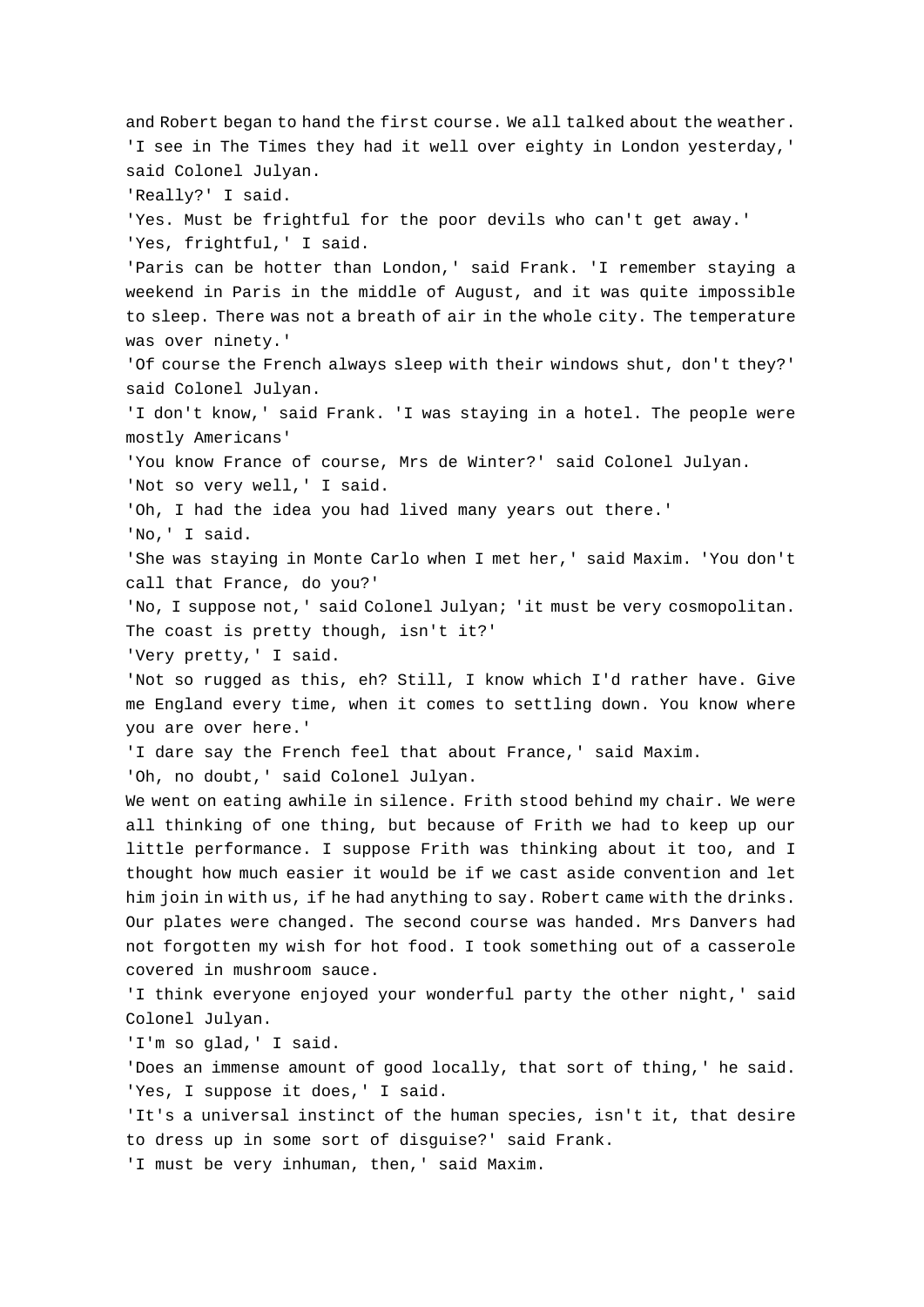'It's natural, I suppose,' said Colonel Julyan, 'for all of us to wish to look different. We are all children in some ways.'

I wondered how much pleasure it had given him to disguise himself as Cromwell. I had not seen much of him at the ball. He had spent most of the evening in the morning-room, playing bridge.

'You don't play golf, do you, Mrs de Winter?' said Colonel Julyan. 'No, I'm afraid I don't,' I said.

'You ought to take it up,' he said. 'My eldest girl is very keen, and she can't find young people to play with her. I gave her a small car for her birthday, and she drives herself over to the north coast nearly every day. It gives her something to do.'

'How nice,' I said.

'She ought to have been the boy, ' he said. 'My lad is different altogether. No earthly use at games. Always writing poetry. I suppose he'll grow out of it.'

'Oh, rather,' said Frank. 'I used to write poetry myself when I was his age. Awful nonsense too. I never write any now.'

'Good heavens, I should hope not,' said Maxim.

'I don't know where my boy gets it from,' said Colonel Julyan; 'certainly not from his mother or from me.'

There was another long silence. Colonel Julyan had a second dip into the casserole. 'Mrs Lacy looked very well the other night,' he said. 'Yes,' I said.

'Her dress came adrift as usual,' said Maxim.

'Those Eastern garments must be the devil to manage,' said Colonel Julyan, 'and yet they say, you know, they are far more comfortable and far cooler than anything you ladies wear in England.'

'Really?' I said.

'Yes, so they say. It seems all that loose drapery throws off the hot rays of the sun.'

'How curious,' said Frank; 'you'd think it would have just the opposite effect.'

'No, apparently not,' said Colonel Julyan.

'Do you know the East, sir?' said Frank.

'I know the Far East,' said Colonel Julyan. 'I was in China for five years. Then Singapore.'

'Isn't that where they make the curry?' I said.

'I'm fond of curry,' said Frank.

'Ah, it's not curry at all in England, it's hash,' said Colonel Julyan. The plates were cleared away. A soufflé was handed, and a bowl of fruit salad. 'I suppose you are coming to the end of your raspberries,' said Colonel Julyan. 'It's been a wonderful summer for them, hasn't it? We've put down pots and pots of jam.'

'I never think raspberry jam is a great success, ' said Frank; 'there are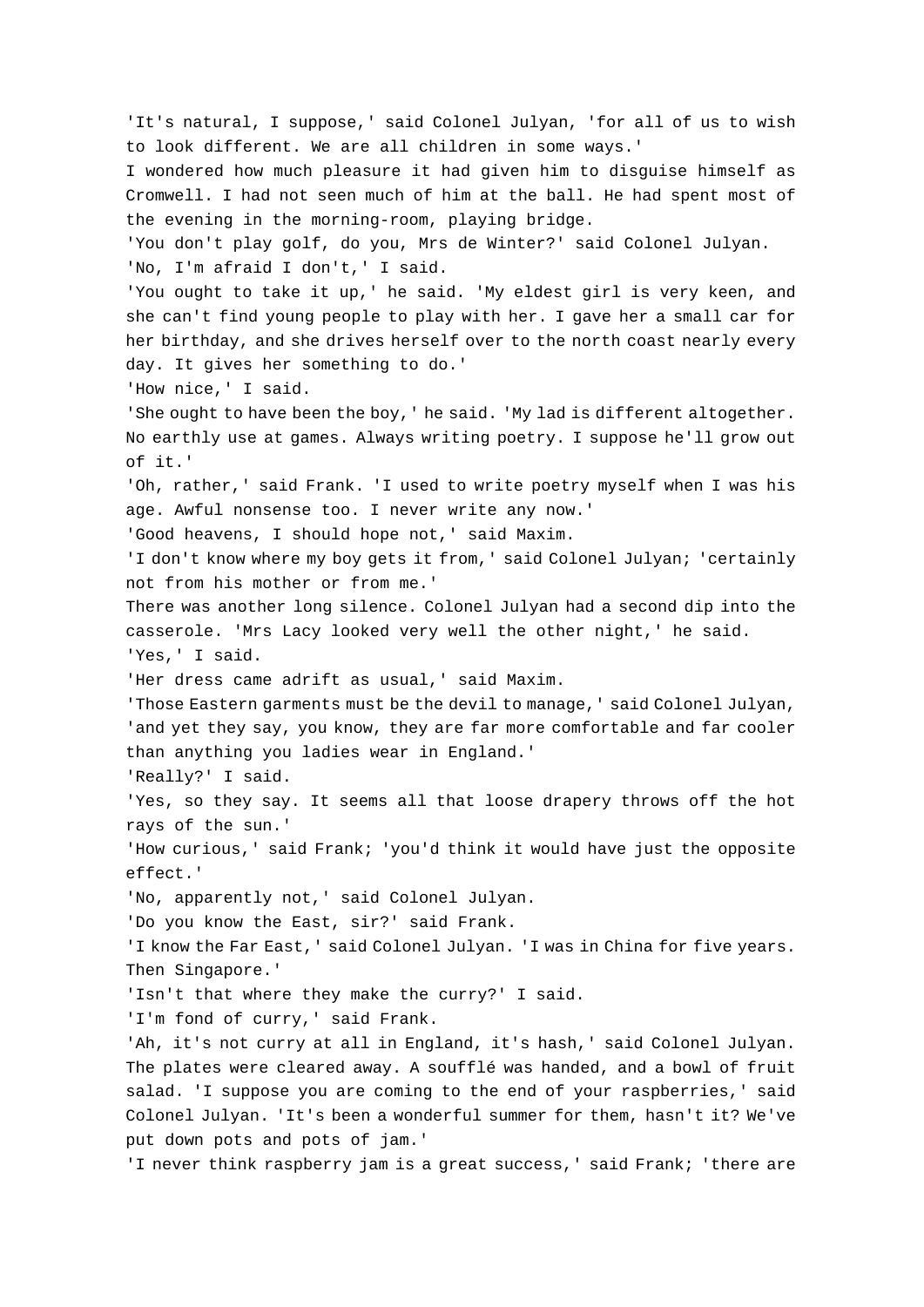always so many pips.'

'You must come and try some of ours,' said Colonel Julyan. 'I don't think we have a great lot of pips.'

'We're going to have a mass of apples this year at Manderley,' said Frank. 'I was saying to Maxim a few days ago we ought to have a record season. We shall be able to send a lot up to London.'

'Do you really find it pays?' said Colonel Julyan; 'by the time you've paid your men for the extra labour, and then the packing, and carting, do you make any sort of profit worth while?'

'Oh, Lord, yes,' said Frank.

'How interesting. I must tell my wife,' said Colonel Julyan.

The soufflé and the fruit salad did not take long to finish. Robert appeared with cheese and biscuits, and a few minutes later Frith came with the coffee and cigarettes. Then they both went out of the room and shut the door. We drank our coffee in silence. I gazed steadily at my plate.

'I was saying to your wife before luncheon, de Winter,' began Colonel Julyan, resuming his first quiet confidential

tone, 'that the awkward part of this whole distressing business is the fact that you identified that original body.'

'Yes, quite,' said Maxim.

'I think the mistake was very natural under the circumstances,' said Frank quickly. "The authorities wrote to Maxim, asking him to go up to Edgecoombe, presupposing before he arrived there that the body was hers. And Maxim was not well at the time. I wanted to go with him, but he insisted on going alone. He was not in a fit state to undertake anything of the sort.' "That's nonsense,' said Maxim. 'I was perfectly well.'

'Well, it's no use going into all that now,' said Colonel Julyan. 'You made that first identification, and now the only thing to do is to admit the error. There seems to be no doubt about it this time.' 'No,' said Maxim.

'I wish you could be spared the formality and the publicity of an inquest,' said Colonel Julyan, 'but I'm afraid that's quite impossible.' 'Naturally,' said Maxim.

'I don't think it need take very long,' said Colonel Julyan. 'It's just a case of you re-affirming identification, and then getting Tabb, who you say converted the boat when your wife brought her from France, just to give his piece of evidence that the boat was seaworthy and in good order when he last had her in his yard. It's just red-tape, you know. But it has to be done. No, what bothers me is the wretched publicity of the affair. So sad and unpleasant for you and your wife.'

'That's quite all right,' said Maxim. 'We understand.'

'So unfortunate that wretched ship going ashore there,' said Colonel Julyan, 'but for that the whole matter would have rested in peace.' 'Yes,' said Maxim.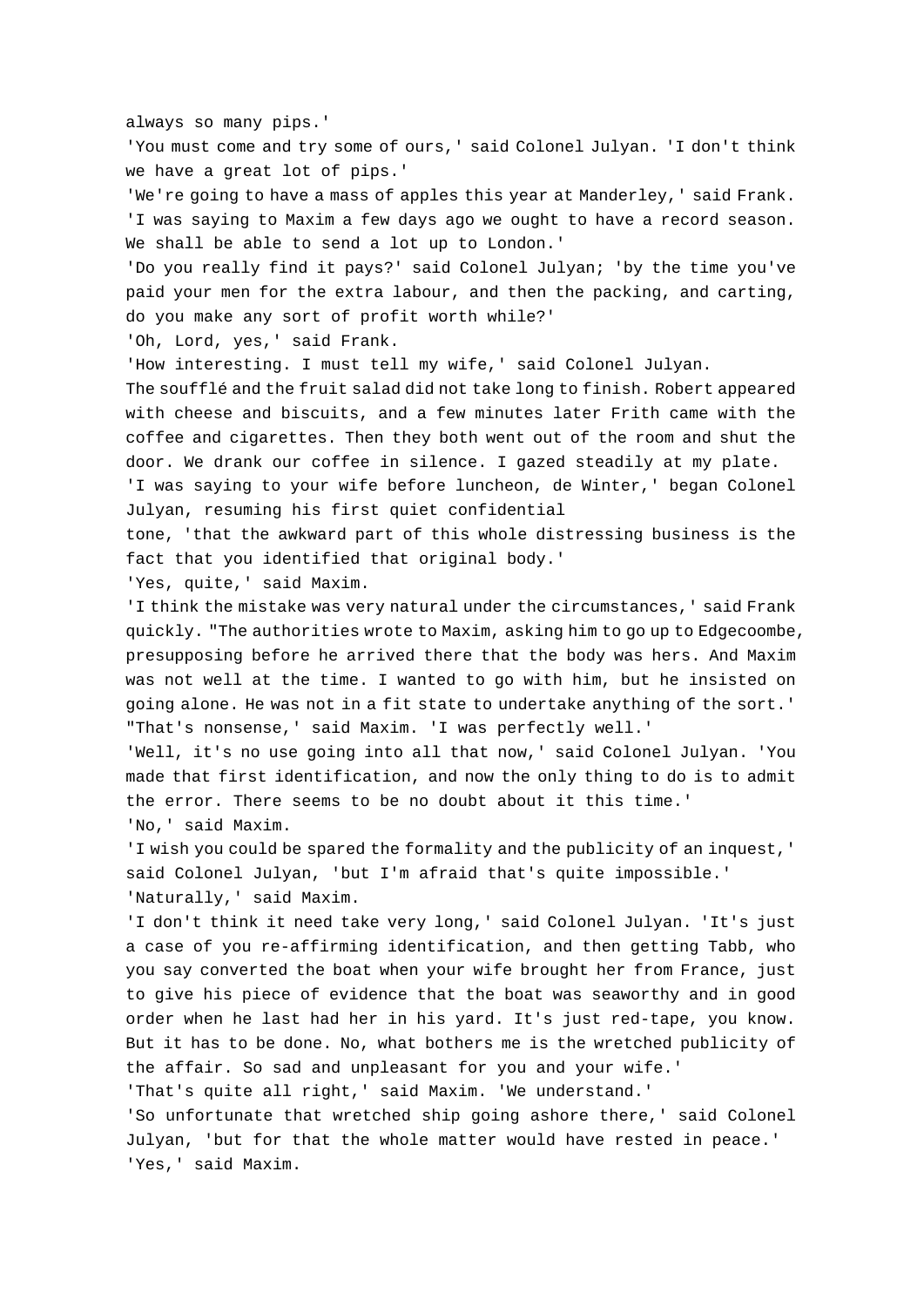'The only consolation is that now we know poor Mrs de Winter's death must have been swift and sudden, not the dreadful slow lingering affair we all believed it to be. There can have been no question of trying to swim.' 'None,' said Maxim.

'She must have gone down for something, and then the door jammed, and a squall caught the boat without anyone at the helm,' said Colonel Julyan. 'A dreadful thing.'

'Yes,' said Maxim.

'That seems to be the solution, don't you think, Crawley?' said Colonel Julyan, turning to Frank.

'Oh, yes, undoubtedly,' said Frank.

I glanced up, and I saw Frank looking at Maxim. He looked away again immediately but not before I had seen and understood the expression in his eyes. Frank knew. And Maxim did not know that he knew. I went on stirring my coffee. My hand was hot, damp.

'I suppose sooner or later we all make a mistake in judgement,' said Colonel Julyan, 'and then we are for it. Mrs de Winter must have known how the wind comes down like a funnel in that bay, and that it was not safe to leave the helm of a small boat like that. She must have sailed alone over that spot scores of times. And then the moment came, she took a chance - and the chance killed her. It's a lesson to all of us.'

'Accidents happen so easily,' said Frank, 'even to the most experienced people. Think of the number killed out hunting every season.'

'Oh, I know. But then it's the horse falling generally that lets you down. If Mrs de Winter had not left the helm of her boat the accident would never have happened. An extraordinary thing to do. I must have watched her many times in the handicap race on Saturdays from Kerrith, and I never saw her make an elementary mistake. It's the sort of thing a novice would do. In that particular place too, just by the ridge.'

'It was very squally that night,' said Frank; 'something may have happened to the gear. Something may have jammed. And then she slipped down for a knife.'

'Of course. Of course. Well, we shall never know. And I don't suppose we should be any the better for it if we did. As I said before, I wish I could stop this inquest but I can't. I'm trying to arrange it for Tuesday morning, and it will be as short as possible. Just a formal matter. But I'm afraid we shan't be able to keep the reporters out of it.'

There was another silence. I judged the time had come to push back my chair.

'Shall we go into the garden?' I said. We all stood up, and then I led the way to the terrace. Colonel Julyan patted Jasper.

'He's grown into a nice-looking dog,' he said. 'Yes,' I said.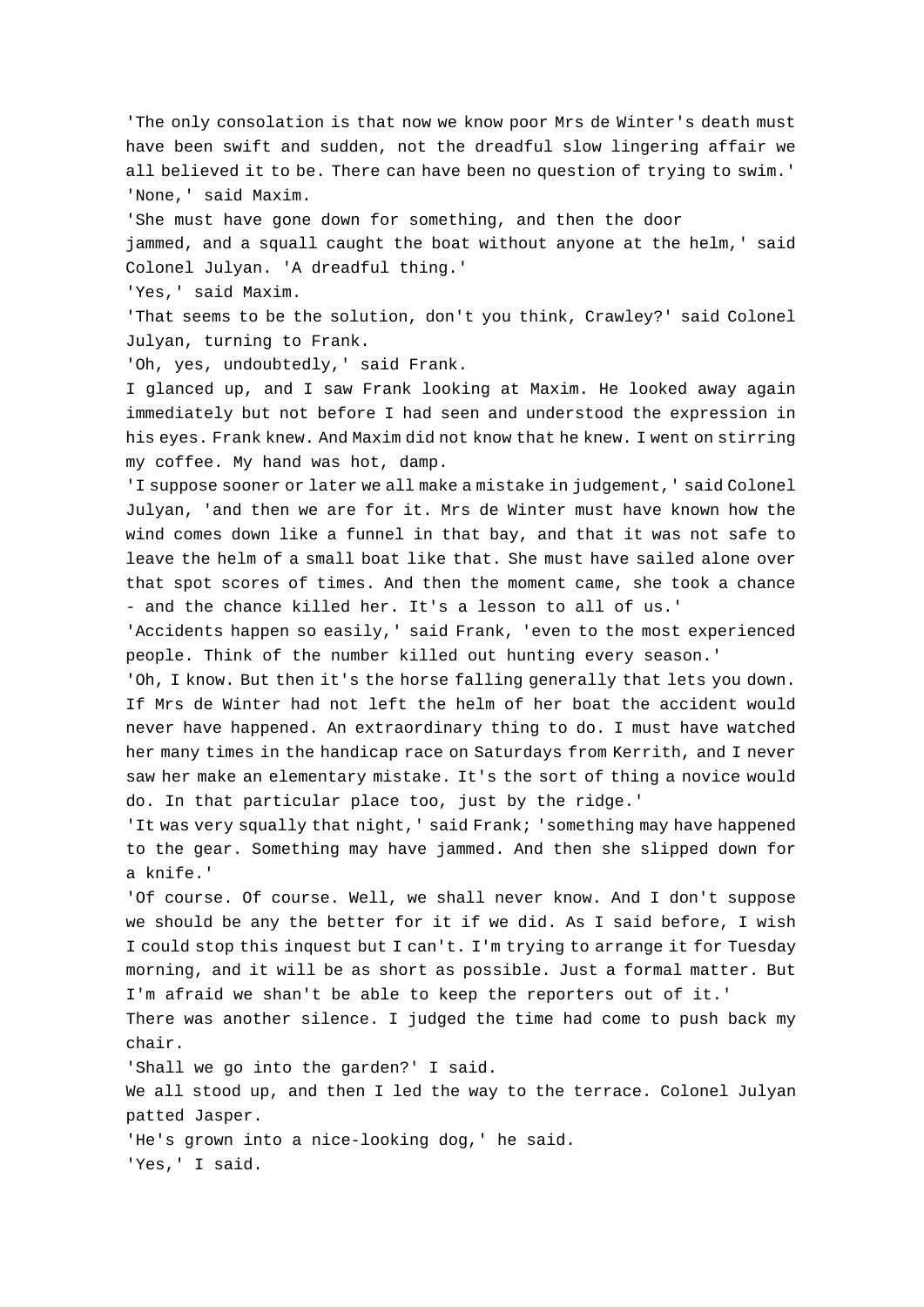'They make nice pets,' he said. 'Yes,' I said. We stood about for a minute. Then he glanced at his watch. "Thank you for your most excellent lunch,' he said. 'I have rather a busy afternoon in front of me, and I hope you will excuse me dashing away.' 'Of course,' I said. 'I'm so very sorry this should have happened. You have all my sympathy. I consider it's almost harder for you than for your husband. However, once the inquest is over you must both forget all about it.' 'Yes,' I said, 'yes, we must try to.' 'My car is here in the drive. I wonder whether Crawley would like a lift. Crawley? I can drop you at your office if it's any use.' 'Thank you, sir,' said Frank. He came and took my hand. 'I shall be seeing you again,' he said. 'Yes,' I said. I did not look at him. I was afraid he would understand my eyes. I did not want him to know that I knew. Maxim walked with them to the car. When they had gone he came back to me on the terrace. He took my arm. We stood looking down at the green lawns towards the sea and the beacon on the headland. 'It's going to be all right,' he said. 'I'm quite calm, quite confident. You saw how Julyan was at lunch, and Frank. There won't be any difficulty at the inquest. It's going to be all right.' I did not say anything. I held his arm tightly. 'There was never any question of the body being someone unknown,' he said. 'What we saw was enough for Doctor Phillips even to make the identification alone without me. It was straightforward, simple. There was no trace of what I'd done. The bullet had not touched the bone.' A butterfly sped past us on the terrace, silly and inconsequent. 'You heard what they said,' he went on; 'they think she was trapped there, in the cabin. The jury will believe that at the inquest too. Phillips will tell them so.' He paused. Still I did not speak. 'I only mind for you,' he said. 'I don't regret anything else. If it had to come all over again I should not do anything different. I'm glad I killed Rebecca. I shall never have any remorse for that, never, never. But you. I can't forget what it has done to you. I was looking at you, thinking of nothing else all through lunch. It's gone for ever, that funny, young, lost look that I loved. It won't come back again. I killed that too, when I told you about Rebecca... It's gone, in twenty-four hours. You are so much older ...' chapter twenty-two That evening, when Frith brought in the local paper, there were great

headlines right across the top of the page. He brought the paper and laid it down on the table. Maxim was not there; he had gone up early to change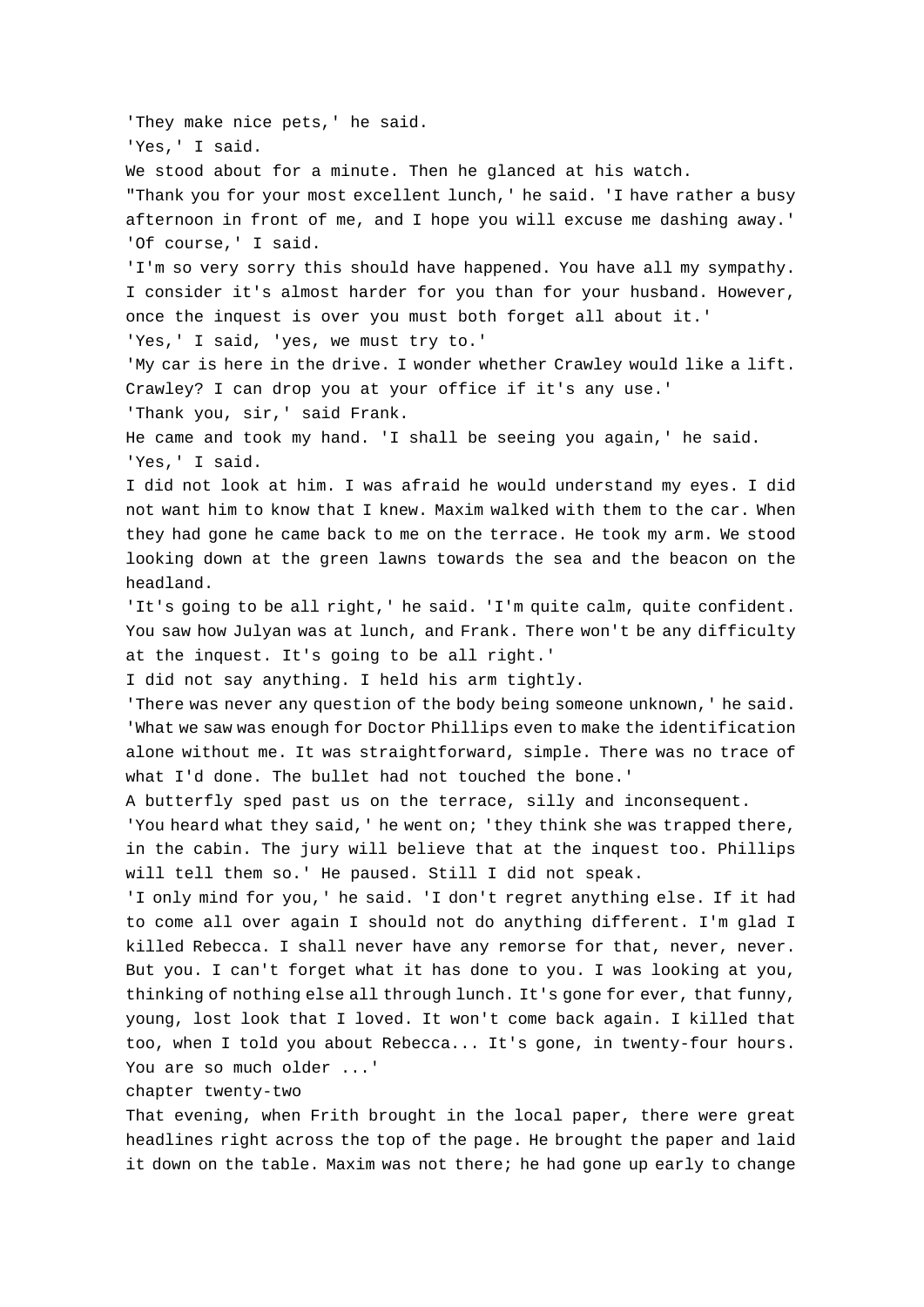for dinner. Frith stood a moment, waiting for me to say something, and it seemed to me stupid and insulting to ignore a matter that must mean so much to everyone in the house. 'This is a very dreadful thing, Frith,' I said. 'Yes, Madam; we are all most distressed outside,' he said. 'It's so sad for Mr de Winter,' I said, 'having to go through it all again.' 'Yes, Madam. Very sad. Such a shocking experience, Madam, having to identify the second body having seen the first. I suppose there is no doubt then, that the remains in the boat are genuinely those of the late Mrs de Winter?' 'I'm afraid not, Frith. No doubt at all.' 'It seems so odd to us, Madam, that she should have let herself be trapped like that in the cabin. She was so experienced in a boat.' 'Yes, Frith. That's what we all feel. But accidents will happen. And how it happened I don't suppose any of us will ever know.' 'I suppose not, Madam. But it's a great shock, all the same. We are most distressed about it outside. And coming suddenly just after the party. It doesn't seem right somehow, does it?' 'No, Frith.' 'It seems there is to be an inquest, Madam?' 'Yes. A formality, you know.' 'Of course, Madam. I wonder if any of us will be required to give evidence?' 'I don't think so.' 'I shall be only too pleased to do anything that might help the family; Mr de Winter knows that.' 'Yes, Frith. I'm sure he does.' 'I've told them outside not to discuss the matter, but it's very difficult to keep an eye on them, especially the girls. I can deal with Robert, of course. I'm afraid the news has been a great shock to Mrs Danvers.' 'Yes, Frith. I rather expected it would.' 'She went up to her room straight after lunch, and has not come down again. Alice took her a cup of tea and the paper a few minutes ago. She said Mrs Danvers looked very ill indeed.' 'It would be better really if she stayed where she is,' I said. 'It's no use her getting up and seeing to things if she is ill. Perhaps Alice would tell her that. I can very well manage the ordering. The cook and I between us.' 'Yes, Madam. I don't think she is physically ill, Madam; it's just the shock of Mrs de Winter being found. She was very devoted to Mrs de Winter.' 'Yes,' I said. 'Yes, I know.' Frith went out of the room after that, and I glanced quickly at the paper before Maxim came down. There was a great column, all down the front page, and an awful blurred photograph of Maxim that must have been taken at least fifteen years ago. It was dreadful, seeing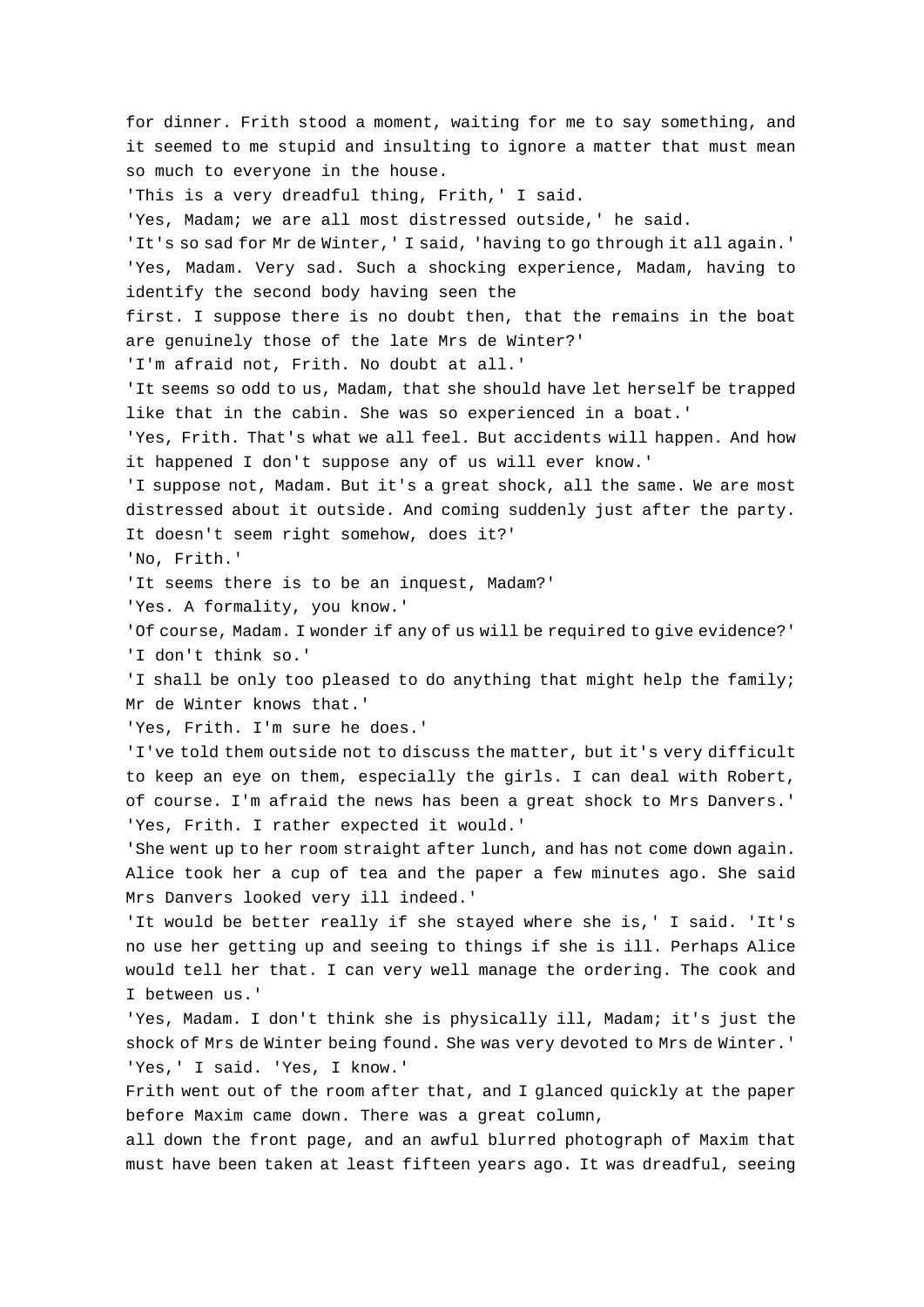it there on the front page staring at me. And the little line about myself at the bottom, saying whom Maxim had married as his second wife, and how we had just given the fancy dress ball at Manderley. It sounded so crude and callous, in the dark print of the newspaper. Rebecca, whom they described as beautiful, talented, and loved by all who knew her, having been drowned a year ago, and then Maxim marrying again the following spring, bringing his bride straight to Manderley (so it said) and giving the big fancy dress ball in her honour. And then the following morning the body of his first wife being found, trapped in the cabin of her sailing boat, at the bottom of the bay.

It was true of course, though sprinkled with the little inaccuracies that added to the story, making it strong meat for the hundreds of readers who wanted value for their pennies. Maxim sounded vile in it, a sort of satyr. Bringing back his 'young bride', as it described me, to Manderley, and giving the dance, as though we wanted to display ourselves before the world.

I hid the paper under the cushion of the chair so that Maxim should not see it. But I could not keep the morning editions from him. The story was in our London papers too. There was a picture of Manderley, and the story underneath. Manderley was news, and so was Maxim. They talked about him as Max de Winter. It sounded racy, horrible. Each paper made great play of the fact that Rebecca's body had been found the day after the fancy dress ball, as though there was something deliberate about it. Both papers used the same word, 'ironic'. Yes, I suppose it was ironic. It made a good story. I watched Maxim at the breakfast table getting whiter and whiter as he read the papers, one after the other, and then the local one as well. He did not say anything. He just looked across at me, and I stretched out my hand to him. 'Damn them,' he whispered, 'damn them, damn them.'

I thought of all the things they could say, if they knew the truth. Not one column, but five or six. Placards in London. Newsboys shouting in the streets, outside the underground

stations. That frightful word of six letters, in the middle of the placard, large and black.

Frank came up after breakfast. He looked pale and tired, as though he had not slept. 'I've told the exchange to put all calls for Manderley through to the office,' he said to Maxim. 'It doesn't matter who it is. If reporters ring up I can deal with them. And anyone else too. I don't want either of you to be worried at all. We've had several calls already from locals. I gave the same answer to each. Mr and Mrs de Winter were grateful for all sympathetic inquiries, and they hoped their friends would understand that they were not receiving calls during the next few days. Mrs Lacy rang up about eight-thirty. Wanted to come over at once.' 'Oh, my God ..." began Maxim.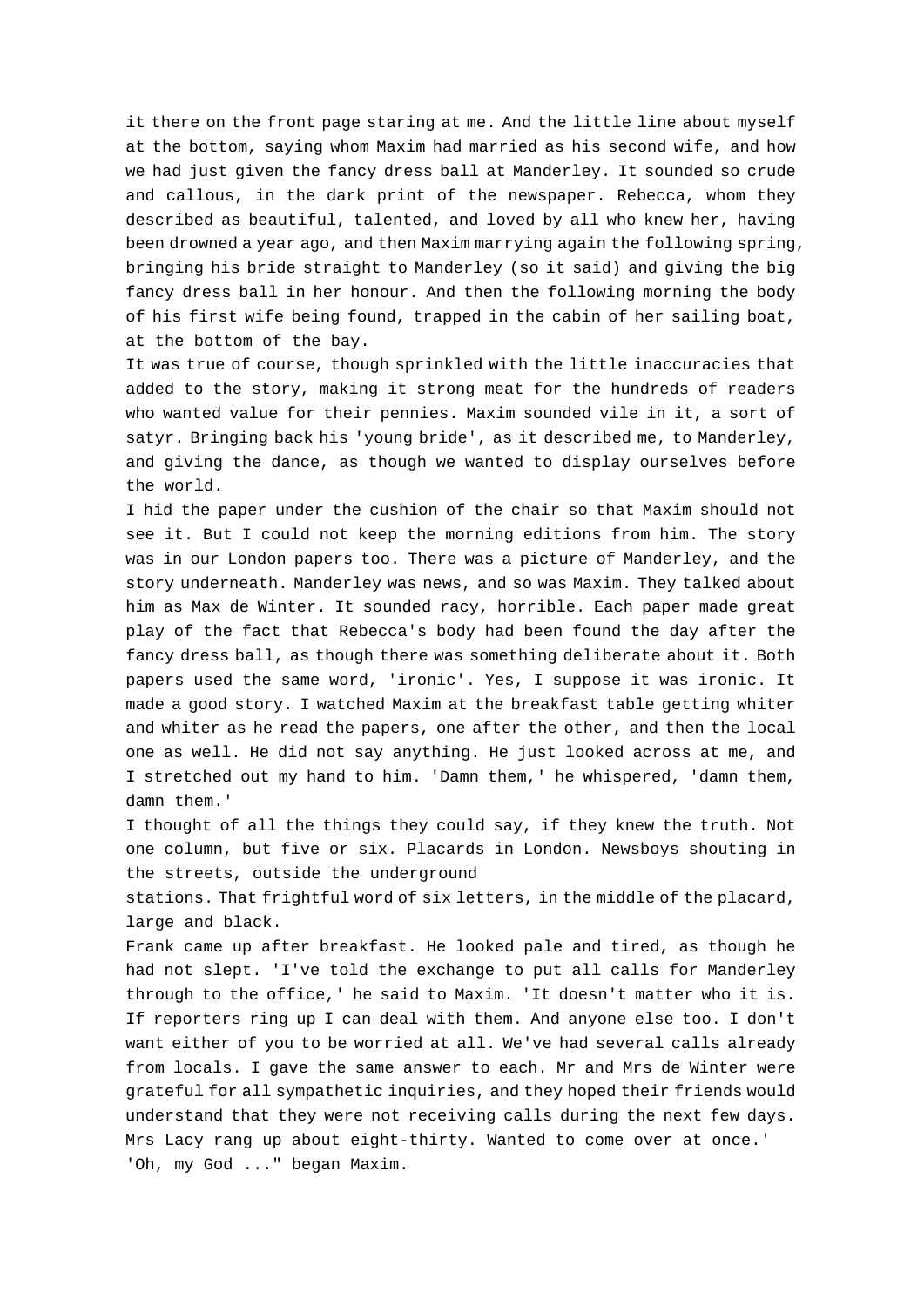'It's all right, I prevented her. I told her quite truthfully that I did not think she would do any good coming over. That you did not want to see anyone but Mrs de Winter. She wanted to know when they were holding the inquest, but I told her it had not been settled. I don't know that we can stop her from coming to that, if she finds it in the papers.' 'Those blasted reporters,' said Maxim.

'I know,' said Frank; 'we all want to wring their necks, but you've got to see their point of view. It's their bread-and-butter; they've got to do the job for their paper. If they don't get a story the editor probably sacks them. If the editor does not produce a saleable edition the proprietor sacks him. And if the paper doesn't sell, the proprietor loses all his money. You won't have to see them or speak to them, Maxim. I'm going to do all that for you. All you have to concentrate on is your statement at the inquest.'

'I know what to say,' said Maxim.

'Of course you do, but don't forget old Horridge is the Coroner. He's a sticky sort of chap, goes into details that are quite irrelevant, just to show the jury how thorough he is at his job. You must not let him rattle you.'

'Why the devil should I be rattled? I have nothing to be rattled about.' 'Of course not. But I've attended these coroner's inquests

before, and it's so easy to get nervy and irritable. You don't want to put the fellow's back up.'

'Frank's right,' I said. 'I know just what he means. The swifter and smoother the whole thing goes the easier it will be for everyone. Then once the wretched thing is over we shall forget all about it, and so will everyone else, won't they, Frank?'

'Yes, of course,' said Frank.

I still avoided his eye, but I was more convinced than ever that he knew the truth. He had always known it. From the very first. I remembered the first time I met him, that first day of mine at Manderley, when he, and Beatrice, and Giles had all been at lunch, and Beatrice had been tactless about Maxim's health. I remembered Frank, his quiet turning of the subject, the way he had come to Maxim's aid in his quiet unobtrusive manner if there was ever any question of difficulty. That strange reluctance of his to talk about Rebecca, his stiff, funny, pompous way of making conversation whenever we had approached anything like intimacy. I understood it all. Frank knew, but Maxim did not know that he knew. And Frank did not want Maxim to know that he knew. And we all stood there, looking at one another, keeping up these little barriers between us. We were not bothered with the telephone again. All the calls were put through to the office. It was just a question of waiting now. Waiting until the Tuesday.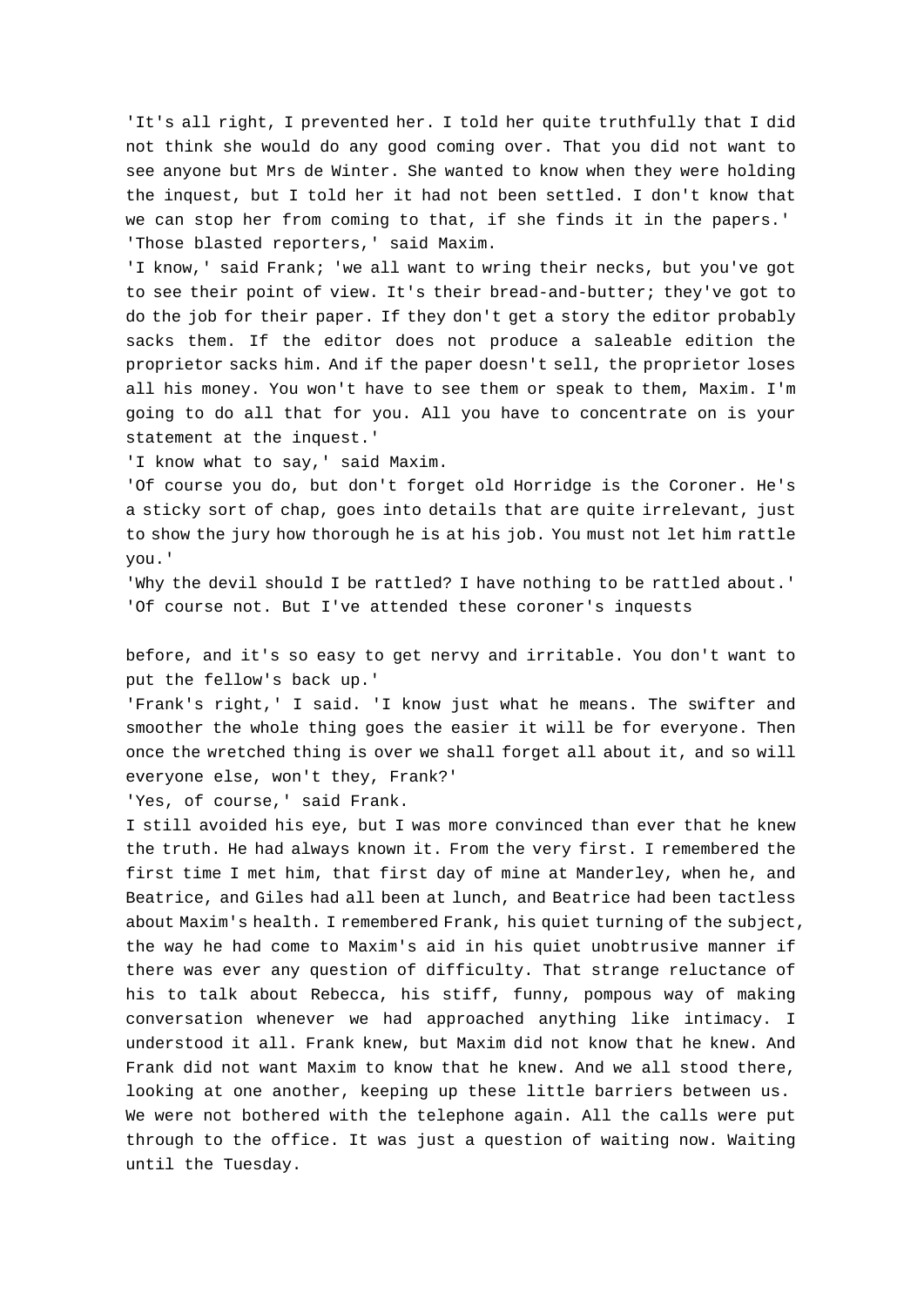I saw nothing of Mrs Danvers. The menu was sent through as usual, and I did not change it. I asked little Clarice about her. She said she was going about her work as usual but she was not speaking to anybody. She had all her meals alone in her sitting-room.

Clarice was wide-eyed, evidently curious, but she did not ask me any questions, and I was not going to discuss it with her. No doubt they talked of nothing else, out in the kitchen, and on the estate too, in the lodge, on the farms. I supposed all Kerrith was full of it. We stayed in Manderley, in the gardens close to the house. We did not even walk in the woods. The weather had not broken yet. It was still hot, oppressive. The air was full of thunder, and there was rain behind the white dull sky, but it did

not fall. I could feel it, and smell it, pent up there, behind the clouds. The inquest was to be on the Tuesday afternoon at two o'clock.

We had lunch at a quarter to one. Frank came. Thank heaven Beatrice had telephoned that she could not get over. The boy Roger had arrived home with measles; they were all in quarantine. I could not help blessing the measles. I don't think Maxim could have borne it, with Beatrice sitting here, staying in the house, sincere, anxious, and affectionate, but asking questions all the time. Forever asking questions.

Lunch was a hurried, nervous meal. We none of us talked very much. I had that nagging pain again. I did not want anything to eat. I could not swallow. It was a relief when the farce of the meal was over, and I heard Maxim go out on to the drive and start up the car. The sound of the engine steadied me. It meant we had to go, we had to be doing something. Not just sitting at Manderley. Frank followed us in his own car. I had my hand on Maxim's knee all the way as he drove. He seemed quite calm. Not nervous in any way. It was like going with someone to a nursing home, someone who was to have an operation. And not knowing what would happen. Whether the operation would be successful. My hands were very cold. My heart was beating in a funny, jerky way. And all the time that little nagging pain beneath my heart. The inquest was to be held at Lanyon, the market town six miles the other side of Kerrith. We had to park the cars in the big cobbled square by the market-place. Doctor Phillips' car was there already, and also Colonel Julyan's. Other cars too. I saw a passer-by stare curiously at Maxim, and then nudge her companion's arm.

'I think I shall stay here,' I said. 'I don't think I'll come in with you after all.'

'I did not want you to come,' said Maxim. 'I was against it from the first. You'd much better have stayed at Manderley.' 'No,' I said. 'No, I'll be all right here, sitting in the car.' Frank came and looked in at the window. 'Isn't Mrs de Winter coming?' he said.

'No,' said Maxim. 'She wants to stay in the car.' 'I think she's right,' said Frank; 'there's no earthly reason why she should be present at all.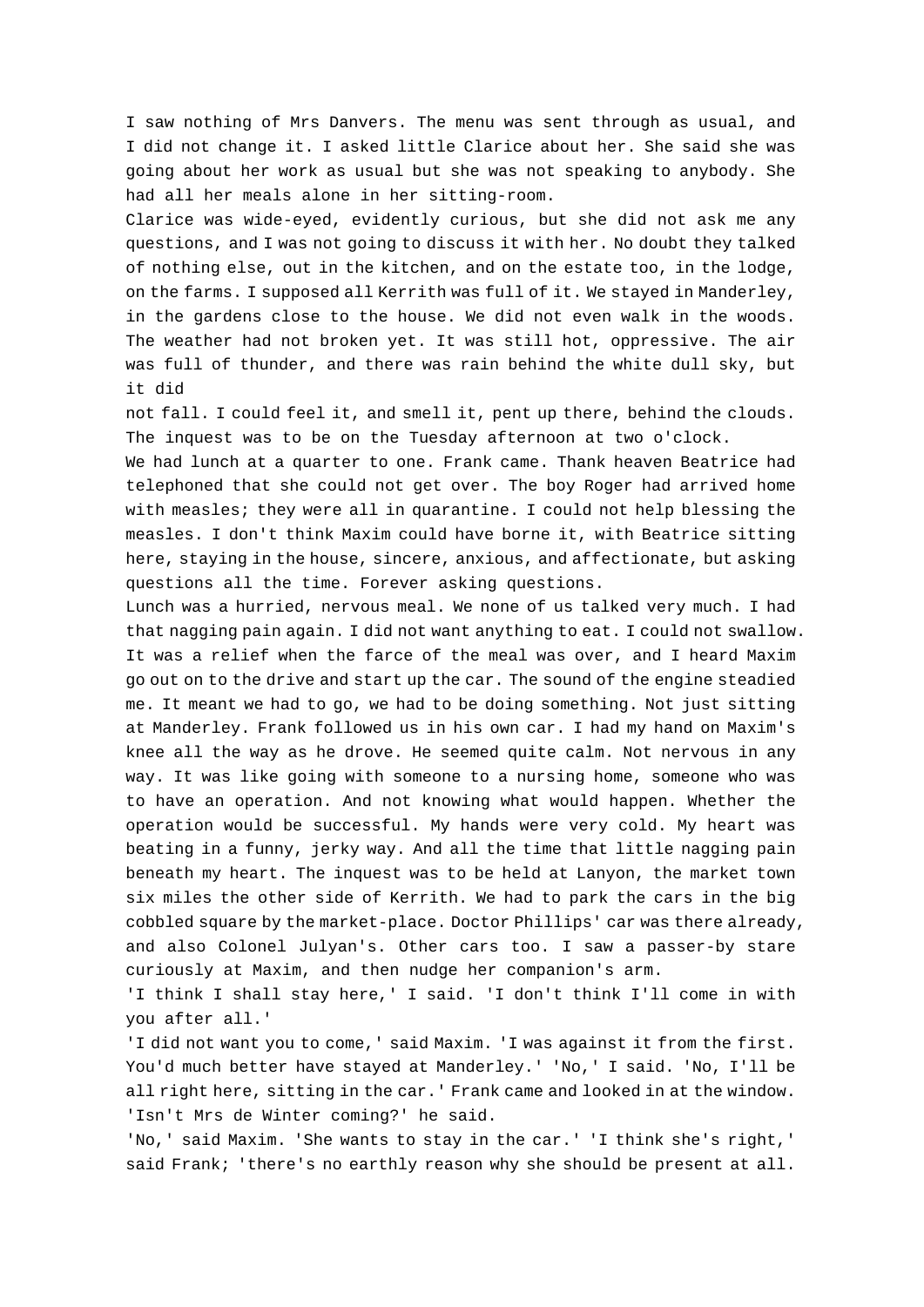We shan't be long.' 'It's all right,' I said. 'I'll keep a seat for you,' said Frank, 'in case you should change your mind.' They went off together and left me sitting there. It was early-closing day. The shops looked drab and dull. There were not many people about. Lanyon was not much of a holiday centre anyway; it was too far inland. I sat looking at the silent shops. The minutes went by. I wondered what they were doing, the Coroner, Frank, Maxim, Colonel Julyan. I got out of the car and began walking up and down the market square. I went and looked in a shop window. Then I walked up and down again. I saw a policeman watching me curiously. I turned up a side-street to avoid him. Somehow, in spite of myself, I found I was coming to the building where the inquest was being held. There had been little publicity about the actual time, and because of this there was no crowd waiting, as I had feared and expected. The place seemed deserted. I went up the steps and stood just inside the door. A policeman appeared from nowhere. 'Do you want anything?' he said. 'No,' I said. 'No.' 'You can't wait here,' he said. 'I'm sorry,' I said. I went back towards the steps into the street. 'Excuse me, Madam,' he said, 'aren't you Mrs de Winter?' 'Yes,' I said. 'Of course that's different,' he said; 'you can wait here if you like. Would you like to take a seat just inside this room?' "Thank you,' I said. He showed me into a little bare room with a desk in it. It was like a waiting-room at a station. I sat there, with my hands on my lap. Five minutes passed. Nothing happened. It was worse than being outside, than sitting in the car. I got up and went into the passage. The policeman was still standing there. 'How long will they be?' I said. 'I'll go and inquire if you like,' he said. He disappeared along the passage. In a moment he came back again. 'I don't think they will be very much longer,' he said. 'Mr de Winter has just given his evidence. Captain Searle, and the diver, and Doctor Phillips have already given theirs. There's only one more to speak. Mr Tabb, the boat-builder from Kerrith.' "Then it's nearly over,' I said. 'I expect so, Madam,' he said. Then he said, on a sudden thought, 'Would you like to hear the remaining evidence? There is a seat there, just inside the door. If you slip in now nobody will notice you.' 'Yes,' I said. 'Yes, I think I will.' It was nearly over. Maxim had finished giving his evidence. I did not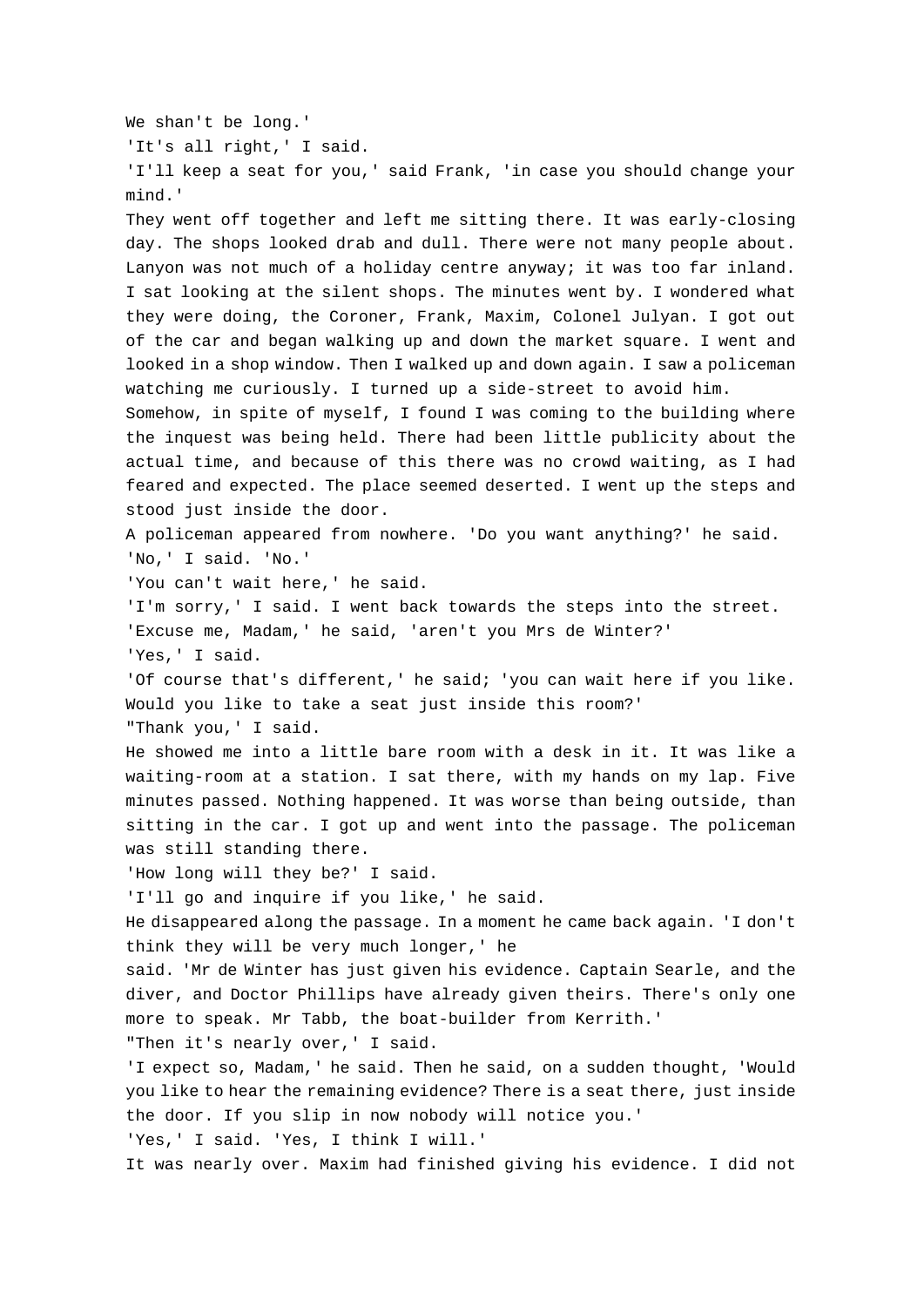mind hearing the rest. It was Maxim I had not wanted to hear. I had been nervous of listening to his evidence. That was why I had not gone with him and Frank in the first place. Now it did not matter. His part of it was over.

I followed the policeman, and he opened a door at the end of the passage. I slipped in, I sat down just by the door. I kept my head low so that I did not have to look at anybody. The room was smaller than I had imagined. Rather hot and stuffy. I had pictured a great bare room with benches, like a church. Maxim and Frank were sitting down at the other end. The Coroner was a thin, elderly man in pince-nez. There were people there I did not know. I glanced at them out of the tail of my eye. My heart gave a jump suddenly as I recognized Mrs Danvers. She was sitting right at the back. And Favell was beside her. Jack Favell, Rebecca's cousin. He was leaning forward, his chin in his hands, his eyes fixed on the Coroner, Mr Horridge. I had not expected him to be there. I wondered if Maxim had seen him. James Tabb, the boat-builder, was standing up now and the Coroner was asking him a question.

'Yes, sir,' answered Tabb, 'I converted Mrs de Winter's little boat. She was a French fishing boat originally, and Mrs de Winter bought her for next to nothing over in Brittany, and had her shipped over. She gave me the job of converting her and doing her up like a little yacht.'

'Was the boat in a fit state to put to sea?' said the Coroner.

'She was when I fitted her out in April of last year,' said Tabb. 'Mrs de Winter laid her up as usual at my yard in the October, and then in March I had word from her to fit her up as

usual, which I did. That would be Mrs de Winter's fourth season with the boat since I did the conversion job for her.'

'Had the boat ever been known to capsize before?' asked the Coroner. 'No, sir. I should soon have heard of it from Mrs de Winter had there been any question of it. She was delighted with the boat in every way, according to what she said to me.'

'I suppose great care was needed to handle the boat?' said the Coroner. 'Well, sir, everyone has to have their wits about them, when they go sailing boats, I won't deny it. But Mrs de Winter's boat wasn't one of those cranky little craft that you can't leave for a moment, like some of the boats you see in Kerrith. She was a stout seaworthy boat, and could stand a lot of wind. Mrs de Winter had sailed her in worse weather than she ever found that night. Why, it was only blowing in fits and starts at the time. That's what I've said all along. I couldn't understand Mrs de Winter's boat being lost on a night like that.'

'But surely, if Mrs de Winter went below for a coat, as is supposed, and a sudden puff of wind was to come down from that headland, it would be enough to capsize the boat?' asked the Coroner.

James Tabb shook his head. 'No,' he said stubbornly, 'I don't see that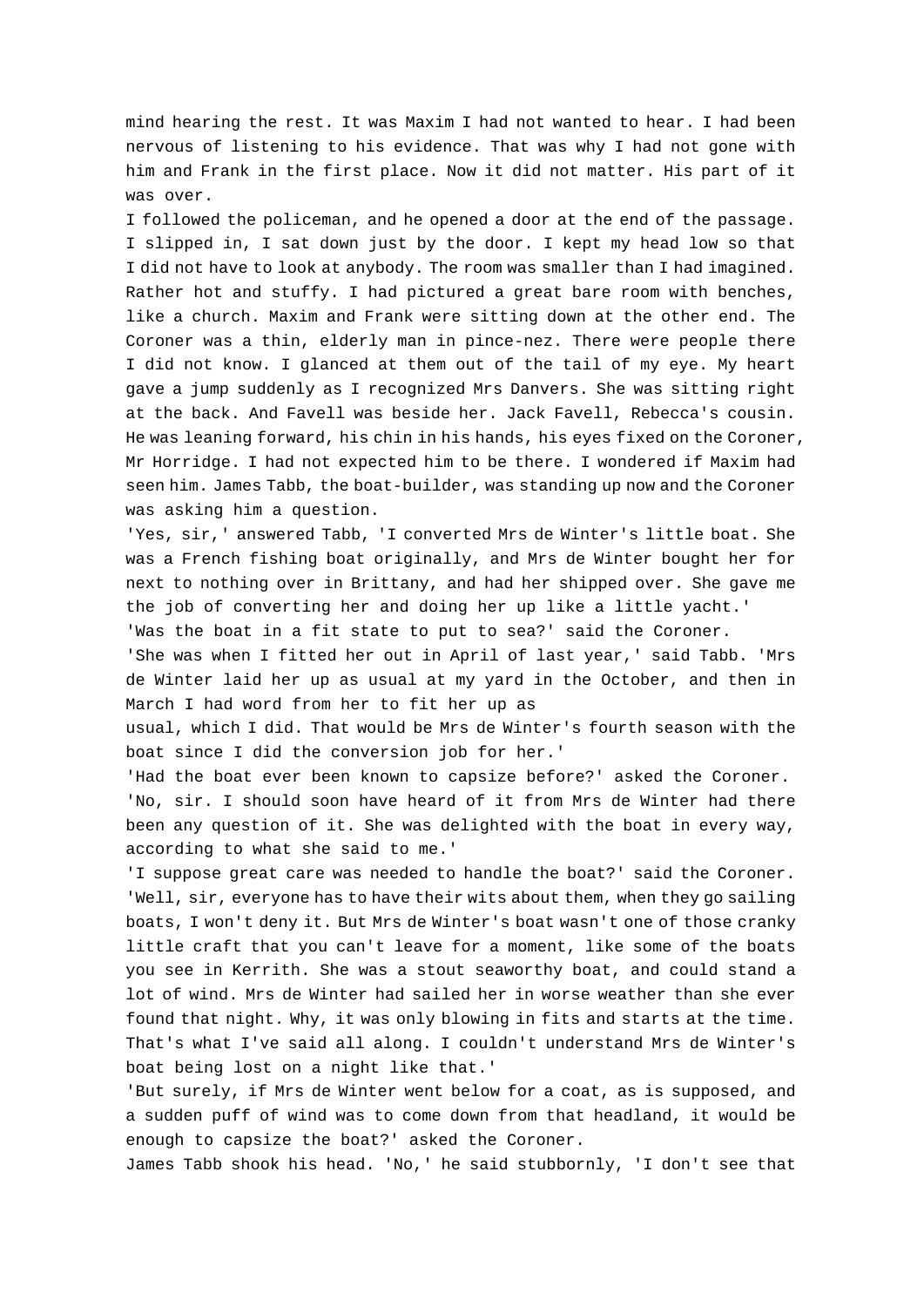it would.'

'Well, I'm afraid that is what must have happened,' said the Coroner. 'I don't think Mr de Winter or any of us suggest that your workmanship was to blame for the accident at all. You fitted the boat out at the beginning of the season, you reported her sound and seaworthy, and that's all I want to know. Unfortunately the late Mrs de Winter relaxed her watchfulness for a moment and she lost her life, the boat sinking with her aboard. Such accidents have happened before. I repeat again we are not blaming you.'

'Excuse me, sir,' said the boat-builder, 'but there is a little bit more to it than that. And if you would allow me I should like to make a further statement.'

'Very well, go on,' said the Coroner.

'It's like this, sir. After the accident last year a lot of people in Kerrith made unpleasantness about my work. Some said I

had let Mrs de Winter start the season in a leaky, rotten boat. I lost two or three orders because of it. It was very unfair, but the boat had sunk, and there was nothing I could say to clear myself. Then that steamer went ashore, as we all know, and Mrs de Winter's little boat was found, and brought to the surface. Captain Searle himself gave me permission yesterday to go and look at her, and I did. I wanted to satisfy myself that the work I had put in to her was sound, in spite of the fact that she had been waterlogged for twelve months or more.'

'Well, that was very natural,' said the Coroner, 'and I hope you were satisfied.'

'Yes, sir, I was. There was nothing wrong with that boat as regards the work I did to her. I examined every corner of her there on the lighter up the pill where Captain Searle had put her. She had sunk on sandy bottom. I asked the diver about that, and he told me so. She had not touched the ridge at all. The ridge was a clear five feet away. She was lying on sand, and there wasn't the mark of a rock on her.'

He paused. The Coroner looked at him expectantly.

'Well?' he said, 'is that all you want to say?'

'No, sir,' said Tabb emphatically, 'it's not. What I want to know is this. Who drove the holes in her planking? Rocks didn't do it. The nearest rock was five feet away. Besides, they weren't the sort of marks made by a rock. They were holes. Done with a spike.'

I did not look at him. I was looking at the floor. There was oilcloth laid on the boards. Green oilcloth. I looked at it.

I wondered why the Coroner did not say something. Why did the pause last so long? When he spoke at last his voice sounded rather far away.

'What do you mean?' he said, 'what sort of holes?'

"There were three of them altogether,' said the boat-builder, 'one right for'ard, by her chain locker, on her starboard planking, below the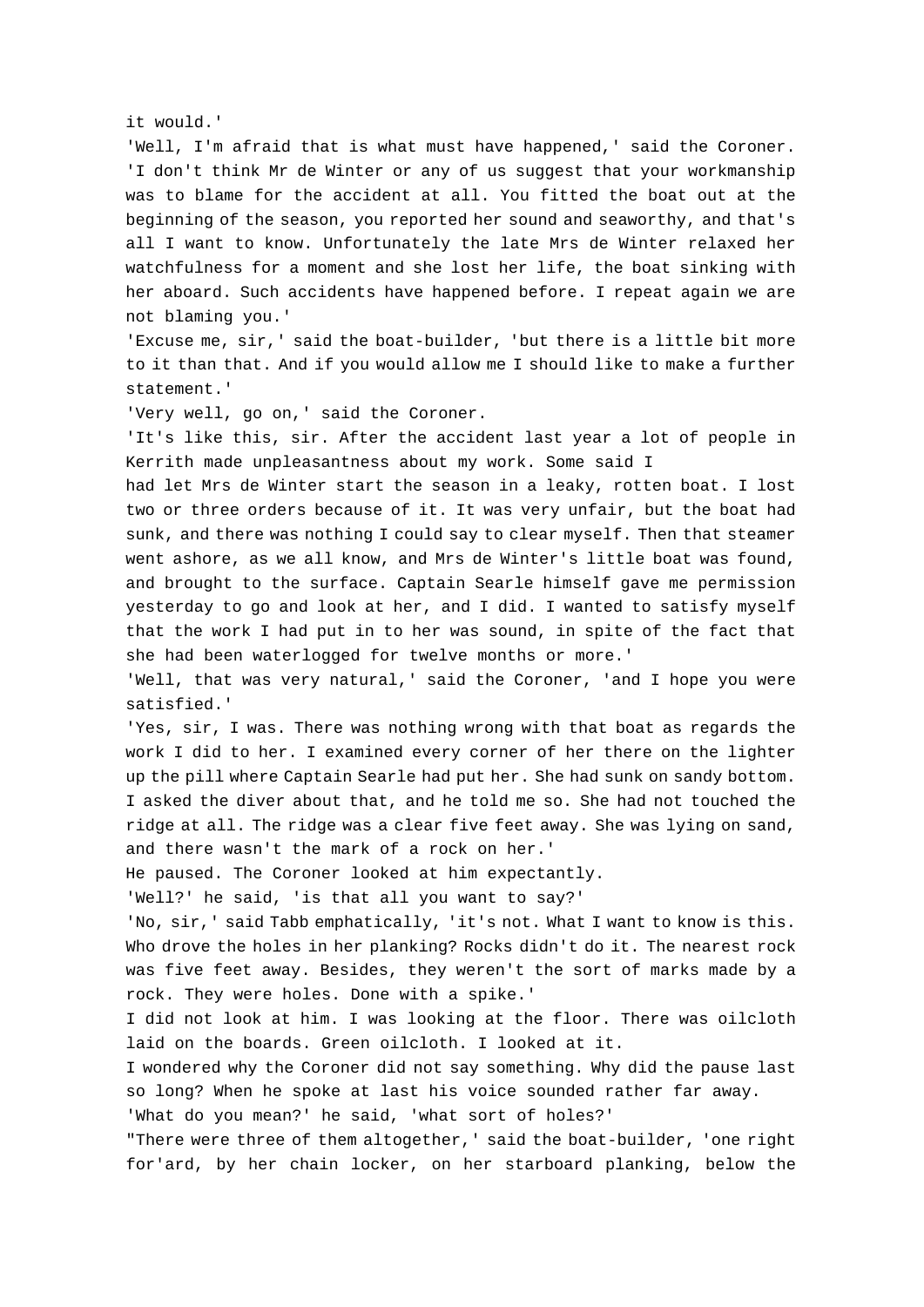water-line. The other two close together amidships, underneath her floorboards in the bottom. The ballast had been shifted too. It was lying loose. And that's not all. The seacocks had been turned on.'

'The seacocks? What are they?' asked the Coroner.

'The fitting that plugs the pipes leading from a washbasin or lavatory, sir. Mrs de Winter had a little place fitted up right aft. And there was a sink for'ard, where the washing-up was done. There was a seacock there, and another in the lavatory. These are always kept tight closed when you're under way, otherwise the water would flow in. When I examined the boat yesterday both seacocks were turned full on.'

It was hot, much too hot. Why didn't they open a window? We should be suffocated if we sat here with the air like this, and there were so many people, all breathing the same air, so many people.

'With those holes in her planking, sir, and the seacocks not closed, it wouldn't take long for a small boat like her to sink. Not much more than ten minutes, I should say. Those holes weren't there when the boat left my yard. I was proud of my work and so was Mrs de Winter. It's my opinion, sir, that the boat never capsized at all. She was deliberately scuttled.' I must try and get out of the door. I must try and go back to the waiting-room again. There was no air left in this place, and the person next to me was pressing close, close... Someone in front of me was standing up, and they were talking, too, they were all talking. I did not know what was happening. I could not see anything. It was hot, so very hot. The Coroner was asking everybody to be silent. And he said something about 'Mr de Winter'. I could not see. That woman's hat was in front of me. Maxim was standing up now. I could not look at him. I must not look at him. I felt like this once before. When was it? I don't know. I don't remember. Oh, yes, with Mrs Danvers. The time Mrs Danvers stood with me by the window. Mrs Danvers was in this place now, listening to the Coroner. Maxim was standing up over there. The heat was coming up at me from the floor, rising in slow waves. It reached my hands, wet and slippery, it touched my neck, my chin, my face.

'Mr de Winter, you heard the statement from James Tabb. who had the care of Mrs de Winter's boat? Do you know anything of these holes driven in the planking?'

'Nothing whatever.'

'Can you think of any reason why they should be there?"

'No, of course not.'

'It's the first time you have heard them mentioned?'

'Yes.'

'It's a shock to you, of course?'

'It was shock enough to learn that I made a mistake in identification over twelve months ago, and now I learn that my late wife was not only drowned in the cabin of her boat, but that holes were bored in the boat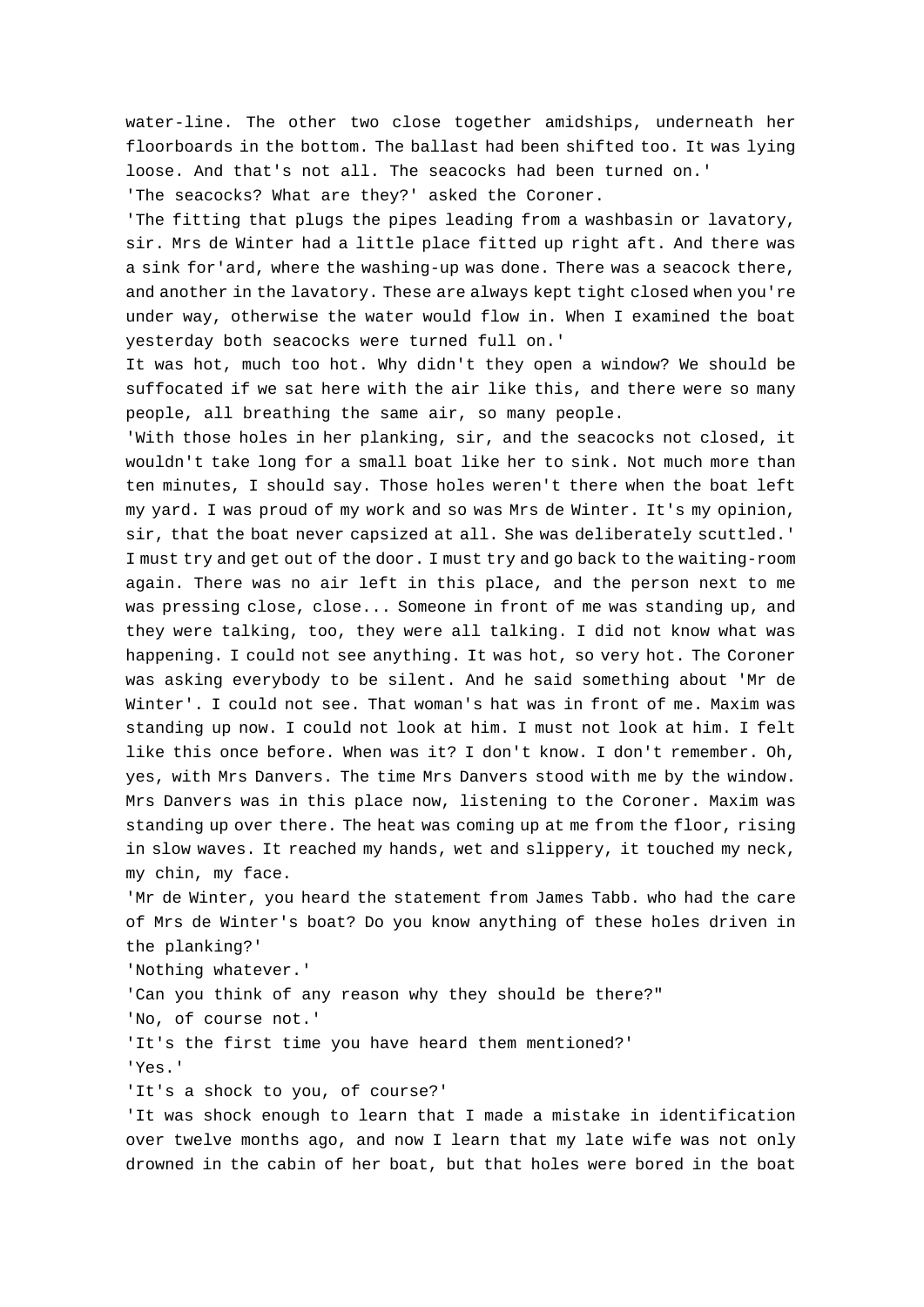with the deliberate intent of letting in the water so that the boat should sink. Does it surprise you that I should be shocked?'

No, Maxim. No. You will put his back up. You heard what Frank said. You must not put his back up. Not that voice. Not that angry voice, Maxim. He won't understand. Please, darling, please. Oh, God, don't let Maxim lose his temper. Don't let him lose his temper.

'Mr de Winter, I want you to believe that we all feel very deeply for you in this matter. No doubt you have suffered a shock, a very severe shock, in learning that your late wife was drowned in her own cabin, and not at sea as you supposed. And I am inquiring into the matter for you. I want, for your sake, to find out exactly how and why she died. I don't conduct this inquiry for my own amusement.'

"That's rather obvious, isn't it?'

'I hope that it is. James Tabb has just told us that the boat which contained the remains of the late Mrs de Winter had three holes hammered through her bottom. And that the seacocks were open. Do you doubt his statement?' 'Of course not. He's a boat-builder, he knows what he is talking about.' 'Who looked after Mrs de Winter's boat?'

'She looked after it herself.'

'She employed no hand?'

'No, nobody at all.'

"The boat was moored in the private harbour belonging to Manderley?' 'Yes.'

'Any stranger who tried to tamper with the boat would be seen? There is no access to the harbour by public footpath?'

'No, none at all.'

'The harbour is quiet, is it not, and surrounded by trees?'

'Yes.'

'A trespasser might not be noticed?'

'Possibly not.'

'Yet James Tabb has told us, and we have no reason to disbelieve him, that a boat with those holes drilled in her bottom and the seacocks open could not float for more than ten or fifteen minutes.' 'Quite.'

'Therefore we can put aside the idea that the boat was tampered with maliciously before Mrs de Winter went for her evening sail. Had that been the case the boat would have sunk at her moorings.' 'No doubt.'

'Therefore we must assume that whoever took the boat out that night drove in the planking and opened the seacocks.'

'I suppose so.'

'You have told us already that the door of the cabin was shut, the portholes closed, and your wife's remains were on the floor. This was in your statement, and in Doctor Phillips', and in Captain Searle's?'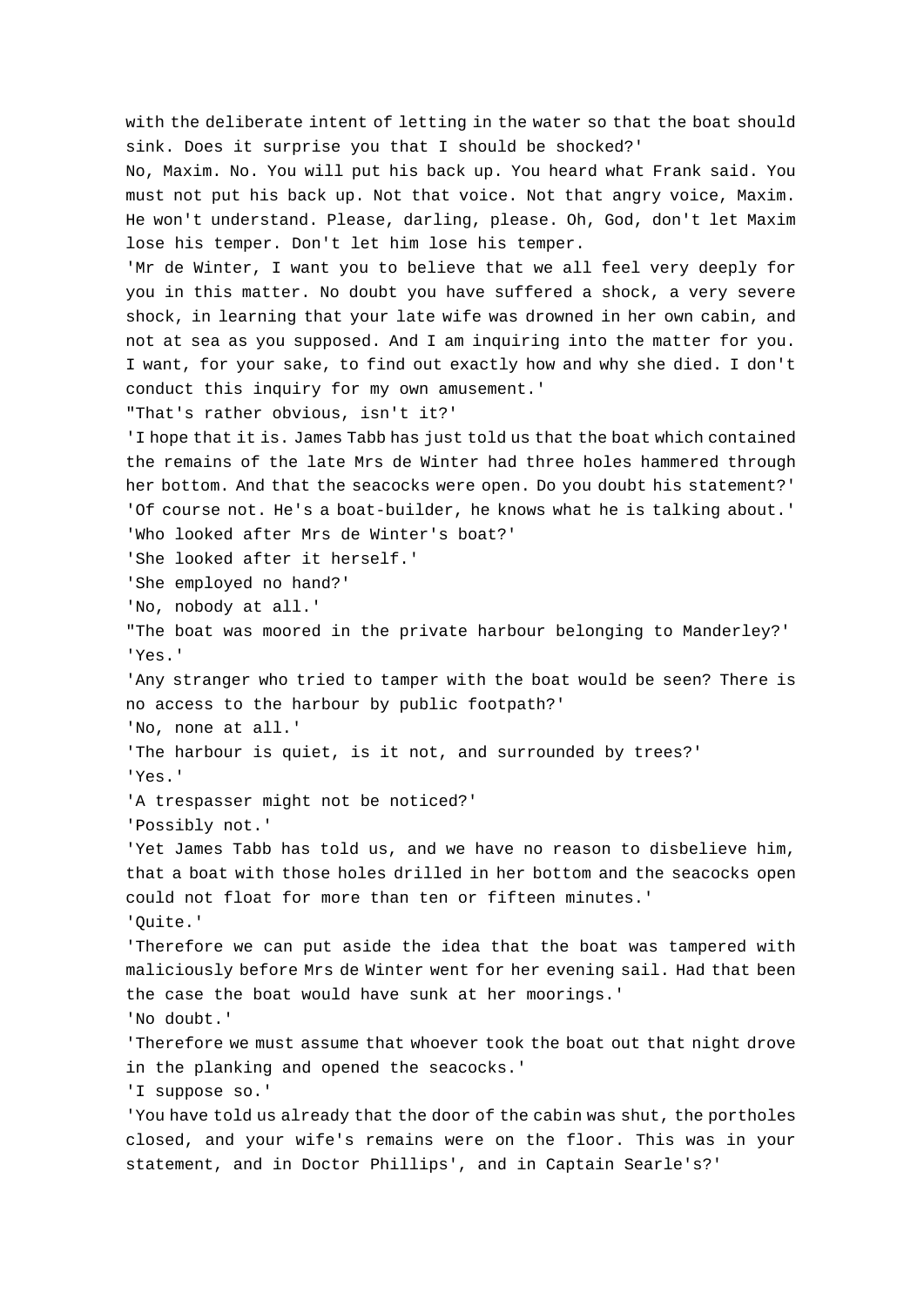'Yes.'

'And now added to this is the information that a spike was driven through the bottom, and the seacocks were open. Does not this strike you, Mr de Winter, as being very strange?'

'Certainly.'

'You have no suggestion to make?'

'No, none at all.'

'Mr de Winter, painful as it may be, it is my duty to ask you a very personal question.'

'Yes.'

'Were relations between you and the late Mrs de Winter perfectly happy?' They had to come of course, those black spots in front of my eyes, dancing, flickering, stabbing the hazy air, and it was hot, so hot, with all these people, all these faces, and no open window; the door, from being near to me, was farther away

than I had thought, and all the time the ground coming up to meet me. And then, out of the queer mist around me, Maxim's voice, clear and strong. 'Will someone take my wife outside? She is going to faint.'

chapter twenty-three

I was sitting in the little room again. The room like a waiting-room at the station. The policeman was there, bending over me, giving me a glass of water, and someone's hand was on my arm, Frank's hand. I sat quite still, the floor, the walls, the figures of Frank and the policeman taking solid shape before me.

'I'm so sorry,' I said, 'such a stupid thing to do. It was so hot in that room, so very hot.'

'It gets very airless in there,' said the policeman, 'there's been complaints about it often, but nothing's ever done. We've had ladies fainting in there before.'

'Are you feeling better, Mrs de Winter?' said Frank.

'Yes. Yes, much better. I shall be all right again. Don't wait with me.' 'I'm going to take you back to Manderley.'

'No.'

'Yes. Maxim has asked me to.'

'No. You ought to stay with him.'

'Maxim told me to take you back to Manderley.'

He put his arm through mine and helped me to get up. 'Can you walk as far as the car or shall I bring it round?'

'I can walk. But I'd much rather stay. I want to wait for Maxim.' 'Maxim may be a long time.'

Why did he say that? What did he mean? Why didn't he look at me? He took my arm and walked with me along the passage to the door, and so down the steps into the street. Maxim may be a long time ...

We did not speak. We came to the little Morris car belonging to Frank.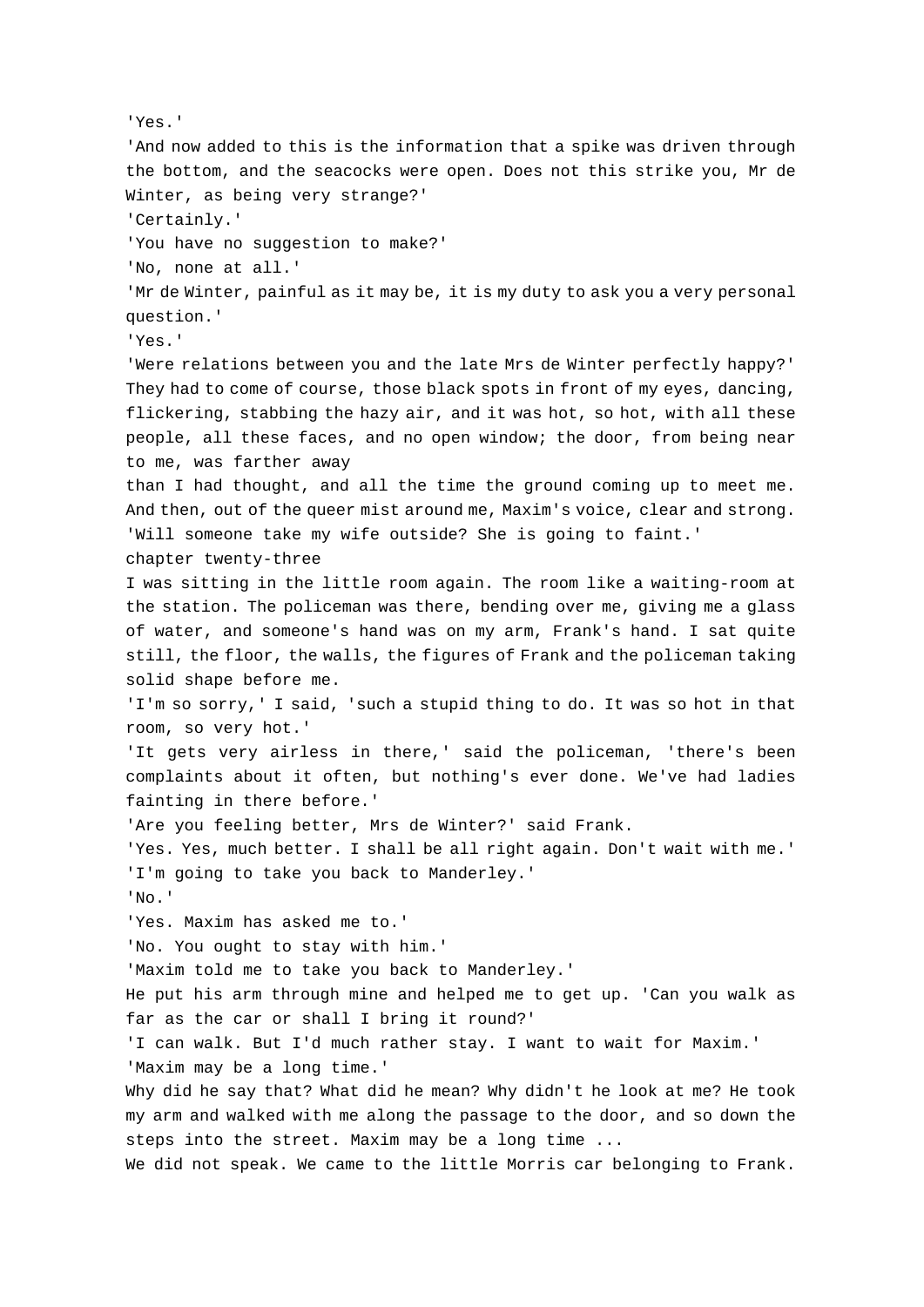He opened the door, and helped me in. Then he got in himself and started up the engine. We drove away from the cobbled market-place, through the empty town, and out on to the road to Kerrith.

'Why will they be a long time? What are they going to do?'

'They may have to go over the evidence again.' Frank looked straight in front of him along the hard white road.

'They've had all the evidence,' I said. "There's nothing more anyone can say.'

'You never know,' said Frank, 'the Coroner may put his questions in a different way. Tabb has altered the whole business. The Coroner will have to approach it now from another angle.'

'What angle? How do you mean?'

'You heard the evidence? You heard what Tabb said about the boat? They won't believe in an accident any more.'

'It's absurd, Frank, it's ridiculous. They should not listen to Tabb. How can he tell, after all these months, how holes came to be in a boat? What are they trying to prove?'

'I don't know.'

'That Coroner will go on and on harping at Maxim, making him lose his temper, making him say things he doesn't mean. He will ask question after question, Frank, and Maxim won't stand it, I know he won't stand it.' Frank did not answer. He was driving very fast. For the first time since I had known him he was at a loss for the usual conventional phrase. That meant he was worried, very worried. And usually he was such a slow careful driver, stopping dead at every crossroads, peering to right and left, blowing his horn at every bend in the road.

"That man was there,' I said, 'that man who came once to Manderley to see Mrs Danvers.'

'You mean Favell?' asked Frank. 'Yes, I saw him.'

'He was sitting there, with Mrs Danvers.'

'Yes, I know.'

'Why was he there? What right had he to go to the inquest?'

'He was her cousin.'

'It's not right that he and Mrs Danvers should sit there, listening to that evidence. I don't trust them, Frank.' 'No.'

'They might do something; they might make mischief.'

Again Frank did not answer. I realized that his loyalty to Maxim was such that he would not let himself be drawn into a discussion, even with me. He did not know how much I knew. Nor could I tell for certainty how much he knew. We were allies, we travelled the same road, but we could not look at one another. We neither of us dared risk a confession. We were turning in now at the lodge gates, and down the long twisting narrow drive to the house. I noticed for the first time how the hydrangeas were coming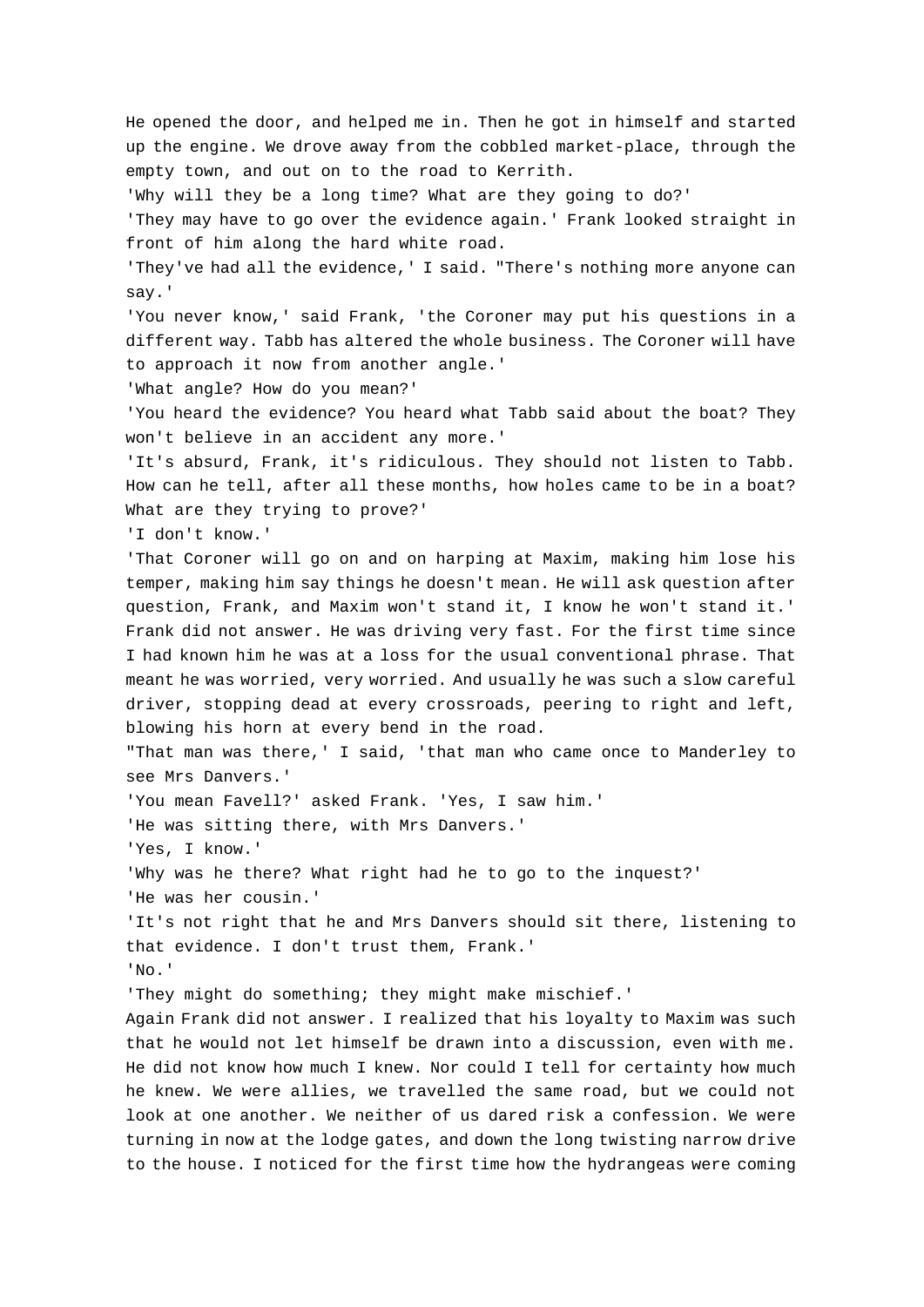into bloom, their blue heads thrusting themselves from the green foliage behind. For all their beauty there was something sombre about them, funereal; they were like the wreaths, stiff and artificial, that you see beneath glass cases in a foreign churchyard. There they were, all the way along the drive, on either side of us, blue, monotonous, like spectators lined up in a street to watch us pass.

We came to the house at last and rounded the great sweep before the steps. 'Will you be all right now?' said Frank. 'You can lie down, can't you?' 'Yes,' I said, 'yes, perhaps.'

'I shall go back to Lanyon,' he said, 'Maxim may want me.'

He did not say anything more. He got quickly back into the car again and drove away. Maxim might want him. Why did he say Maxim might want him? Perhaps the Coroner was going to question Frank as well. Ask him about that evening, over twelve months ago, when Maxim had dined with Frank. He would want to know the exact time that Maxim left his house. He would want to know if anybody saw Maxim when he returned to the house. Whether the servants knew that he was there. Whether anybody could prove that Maxim went straight up to bed and undressed. Mrs Danvers might be questioned. They might ask Mrs Danvers to give evidence. And Maxim beginning to lose his temper, beginning to go white ...

I went into the hall. I went upstairs to my room, and lay down upon my bed, even as Frank had suggested. I put my hands over my eyes. I kept seeing that room and all the faces. The lined, painstaking, aggravating face of the Coroner, the gold pince-nez on his nose.

'I don't conduct this inquiry for my own amusement.' His slow, careful mind, easily offended. What were they all saying now? What was happening? Suppose in a little while Frank came back to Manderley alone?

I did not know what happened. I did not know what people did. I remembered pictures of men in the papers, leaving places like that, and being taken away. Suppose Maxim was taken away? They would not let me go to him. They would not let me see him. I should have to stay here at Manderley day after day, night after night, waiting, as I was waiting now. People like Colonel Julyan being kind. People saying 'You must not be alone. You must come to us.' The telephone, the newspapers, the telephone again. 'No, Mrs de Winter can't see anyone. Mrs de Winter has no story to give the County Chronicle.' And another day. And another day. Weeks that would be blurred and non-existent. Frank at last taking me to see Maxim. He would look thin, queer, like people in hospital...

Other women had been through this. Women I had read about in papers. They sent letters to the Home Secretary and it was not any good. The Home Secretary always said that justice must take its course. Friends sent petitions too, everybody signed them, but the Home Secretary could never do anything. And the ordinary people who read about it in the papers said why should the fellow get off, he murdered his wife, didn't he? What about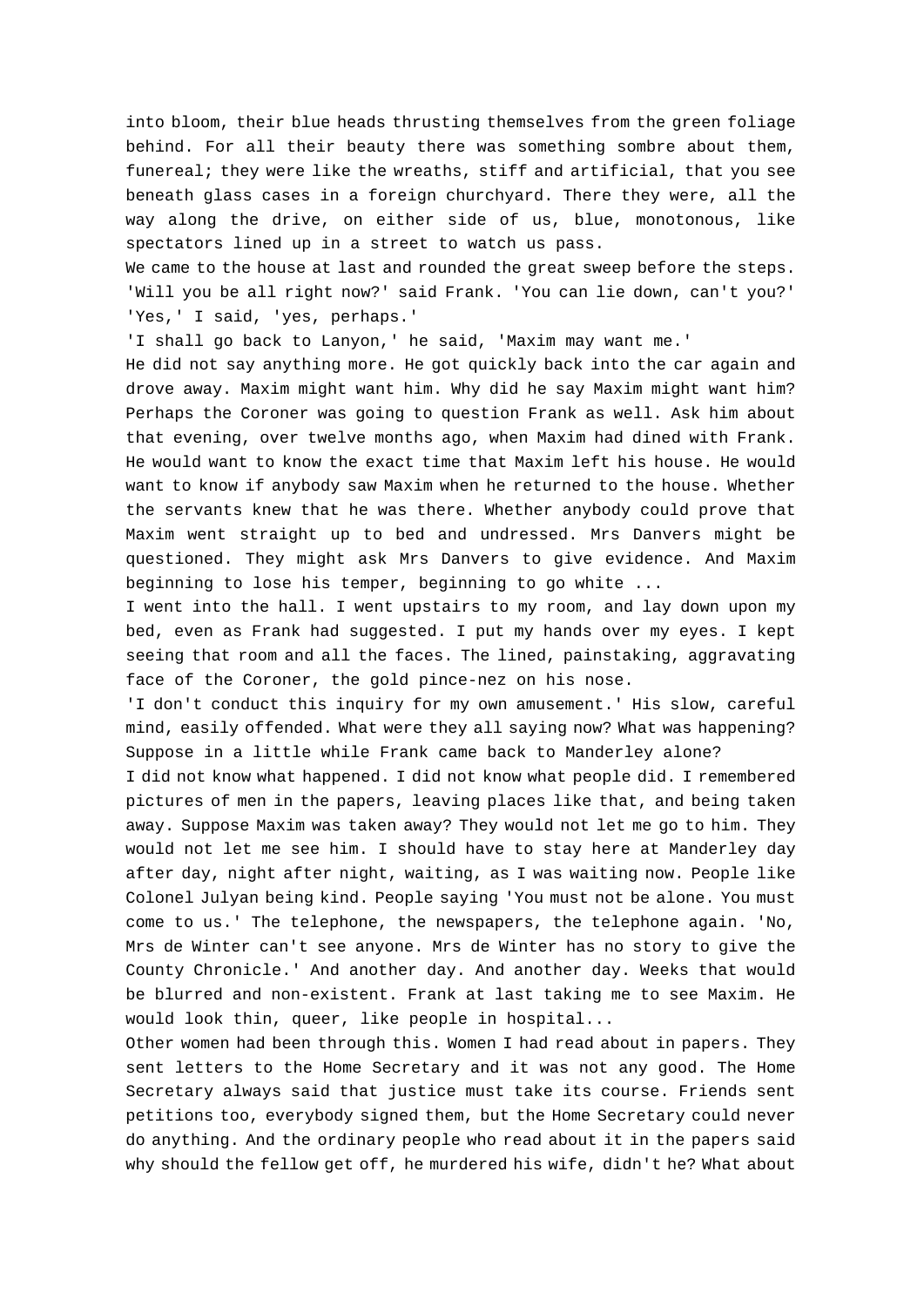the poor, murdered wife? This sentimental business about abolishing the death penalty simply encourages crime. This fellow ought to have thought about that before he killed his wife. It's too late now. He will have to hang for it, like any other murderer. And serve him right too. Let it be a warning to others.

I remember seeing a picture on the back of a paper once, of a little crowd collected outside a prison gate, and just after nine o'clock a policeman came and pinned a notice on the gate for the people to read. The notice said something about the

sentence being carried out. 'Sentence of death was carried out this morning at nine o'clock. The Governor, the Prison Doctor, and the Sheriff of the County were present.' Hanging was quick. Hanging did not hurt. It broke your neck at once. No, it did not. Someone said once it did not always work. Someone who had known the Governor of a prison. They put that bag over your head, and you stand on the little platform, and then the floor gives way beneath you. It takes exactly three minutes to go from the cell to the moment you are hanged. No, fifty seconds, someone said. No, that's absurd. It could not be fifty seconds. There's a little flight of steps down the side of the shed, down to the pit. The doctor goes down there to look. They die instantly. No, they don't. The body moves for some time, the neck is not always broken. Yes, but even so they don't feel anything. Someone said they did. Someone who had a brother who was a prison doctor said it was not generally known, because it would be such a scandal, but they did not always die at once. Their eyes were open, they stay open for quite a long time.

God, don't let me go on thinking about this. Let me think about something else. About other things. About Mrs Van Hopper in America. She must be staying with her daughter now. They had that house on Long Island in the summer. I expect they played a lot of bridge. They went to the races. Mrs Van Hopper was fond of the races. I wonder if she still wears that little yellow hat. It was too small for her. Much too small on that big face. Mrs Van Hopper sitting about in the garden of that house on Long Island, with novels, and magazines, and papers on her lap. Mrs Van Hopper putting up her lorgnette and calling to her daughter. 'Look at this, Helen. They say Max de Winter murdered his first wife. I always did think there was something peculiar about him. I warned that fool of a girl she was making a mistake, but she wouldn't listen to me. Well, she's cooked her goose now all right. I suppose they'll make her a big offer to go on the pictures.'

Something was touching my hand. It was Jasper. It was Jasper, thrusting his cold damp nose in my hands. He had followed me up from the hall. Why did dogs make one want to cry? There was something so quiet and hopeless about their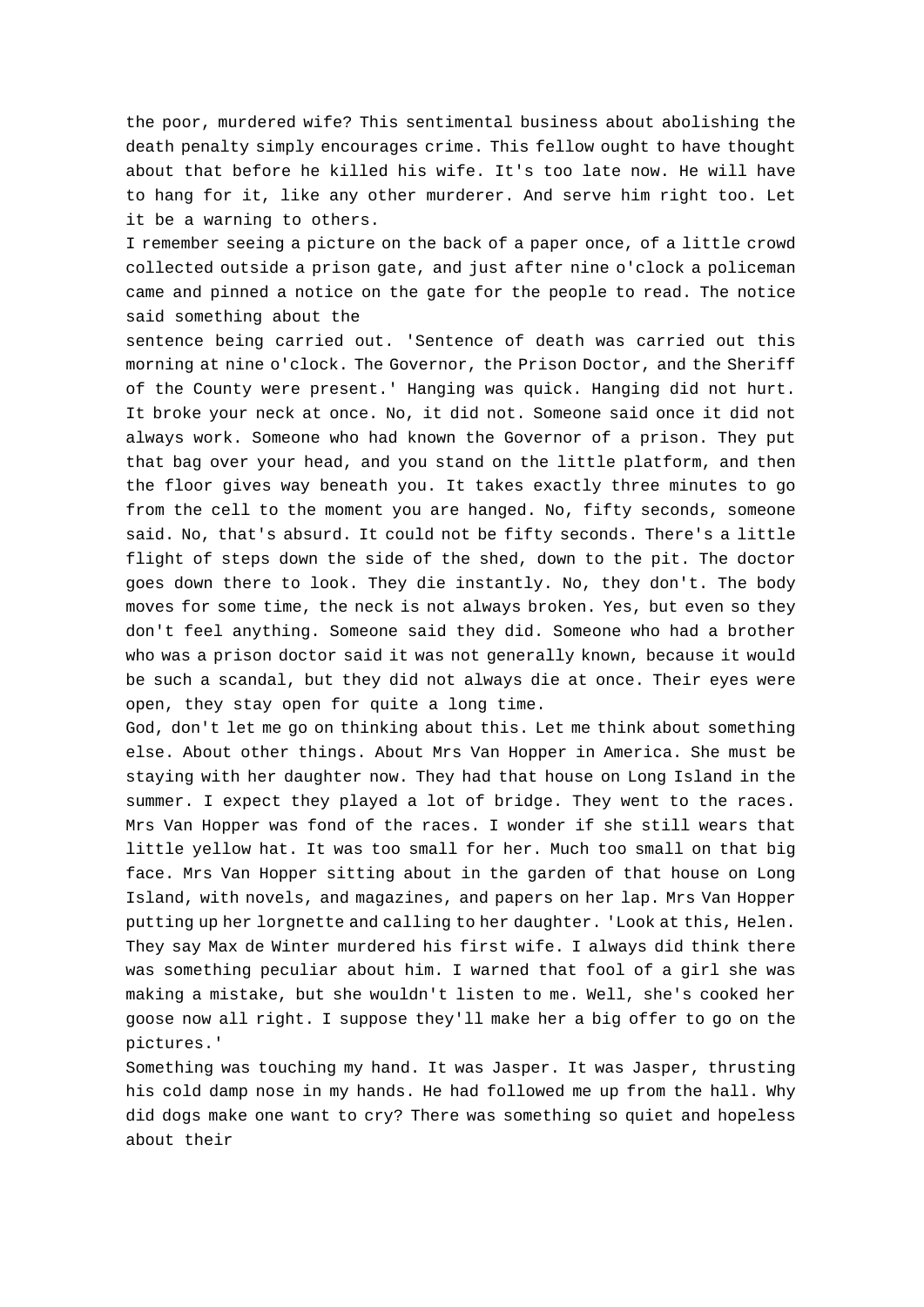sympathy. Jasper, knowing something was wrong, as dogs always do. Trunks being packed. Cars being brought to the door. Dogs standing with drooping tails, dejected eyes. Wandering back to their baskets in the hall when the sound of the car dies away ...

I must have fallen asleep because I woke suddenly with a start, and heard that first crack of thunder in the air. I sat up. The clock said five. I got up and went to the window. There was not a breath of wind. The leaves hung listless on the trees, waiting. The sky was slatey grey. The jagged lightning split the sky. Another rumble in the distance. No rain fell. I went out into the corridor and listened. I could not hear anything. I went to the head of the stairs. There was no sign of anybody. The hall was dark because of the menace of thunder overhead. I went down and stood on the terrace. There was another burst of thunder. One spot of rain fell on my hand. One spot. No more. It was very dark. I could see the sea beyond the dip in the valley like a black lake. Another spot fell on my hands, and another crack of thunder came. One of the housemaids began shutting the windows in the rooms upstairs. Robert appeared and shut the windows of the drawing-room behind me.

"The gentlemen are not back yet, are they, Robert?' I asked.

'No, Madam, not yet. I thought you were with them, Madam.'

'No. No, I've been back some time.'

'Will you have tea, Madam?'

'No, no, I'll wait.'

'It looks as though the weather was going to break at last, Madam.' 'Yes.'

No rain fell. Nothing since those two drops on my hand. I went back and sat in the library. At half past five Robert came into the room. "The car has just driven up to the door now, Madam,' he said. 'Which car?' I said.

'Mr de Winter's car, Madam,' he said.

'Is Mr de Winter driving it himself?'

'Yes, Madam.'

I tried to get up but my legs were things of straw, they would not bear me. I stood leaning against the sofa. My throat was very dry. After a minute Maxim came into the room. He stood just inside the door. He looked very tired, old. There were lines at the corner of his mouth I had never noticed before.

'It's all over,' he said.

I waited. Still I could not speak or move towards him.

'Suicide,' he said, 'without sufficient evidence to show the state of mind of the deceased. They were all at sea of course, they did not know what they were doing.'

I sat down on the sofa. 'Suicide,' I said, 'but the motive? Where was the motive?'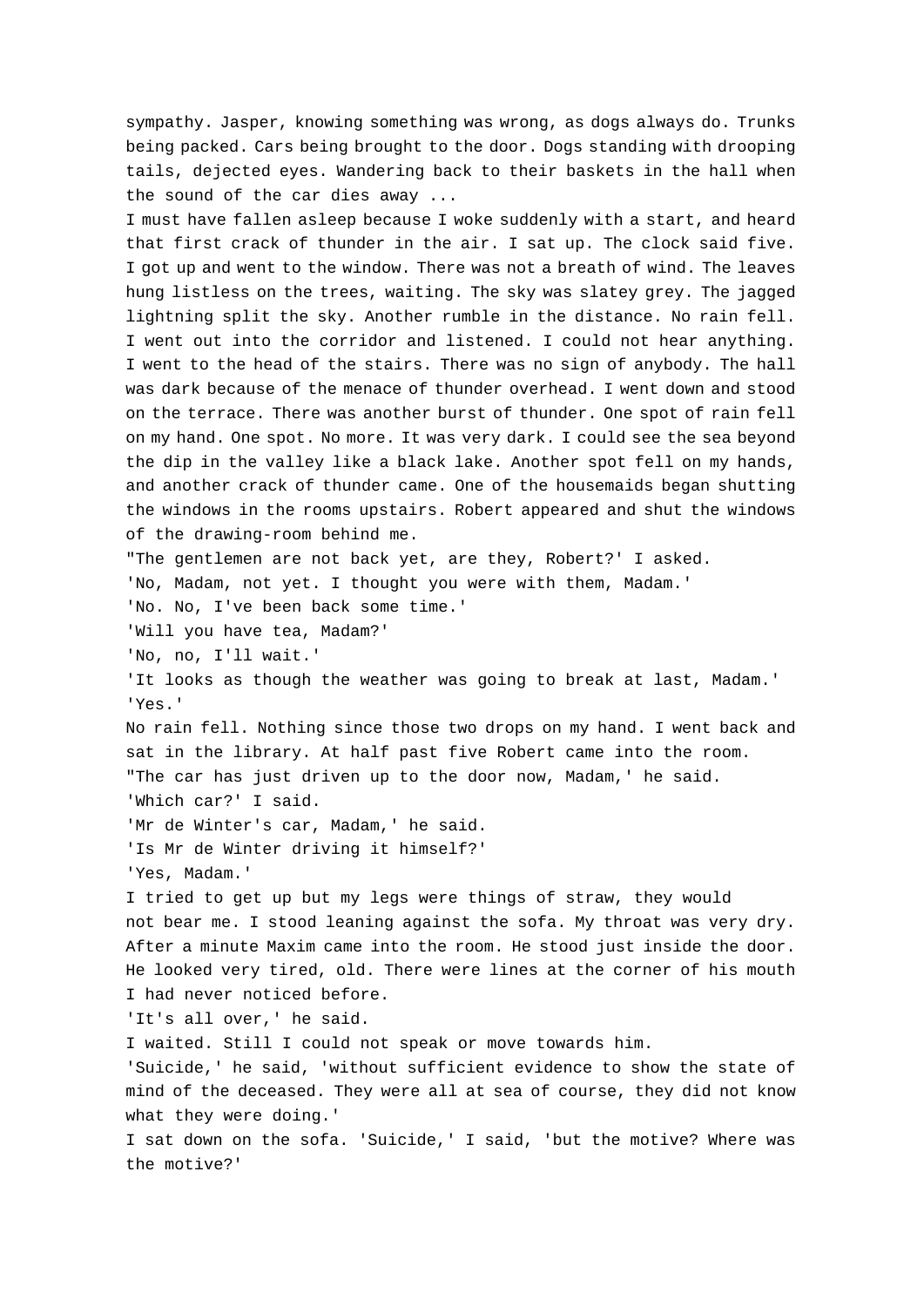'God knows,' he said. 'They did not seem to think a motive was necessary. Old Horridge, peering at me, wanting to know if Rebecca had any money troubles. Money troubles. God in heaven.'

He went and stood by the window, looking out at the green lawns. 'It's going to rain,' he said. "Thank God it's going to rain at last.'

'What happened?' I said, 'what did the Coroner say? Why have you been there all this time?'

'He went over and over the same ground again,' said Maxim. 'Little details about the boat that no one cared about a damn. Were the sea-cocks hard to turn on? Where exactly was the first hole in relation to the second? What was ballast? What effect upon the stability of the boat would the shifting of the ballast have? Could a woman do this unaided? Did the cabin door shut firmly? What pressure of water was necessary to burst open the door? I thought I should go mad. I kept my temper though. Seeing you there, by the door, made me remember what I had to do. If you had not fainted like that, I should never have done it. It brought me up with a jerk. I knew exactly what I was going to say. I faced Horridge all the time. I never took my eyes off his thin, pernickety, little face and those gold-rimmed pince-nez. I shall remember that face of his to my dying day. I'm tired, darling; so tired I can't see, or hear or feel anything.' He sat down on the window-seat. He leant forward, his head in his hands. I went and sat beside him. In a few minutes Frith came in, followed by Robert carrying the table for tea. The

solemn ritual went forward as it always did, day after day, the leaves of the table pulled out, the legs adjusted, the laying of the snowy cloth, the putting down of the silver teapot and the kettle with the little flame beneath. Scones, sandwiches, three different sorts of cake. Jasper sat close to the table, his tail thumping now and again upon the floor, his eyes fixed expectantly on me. It's funny, I thought, how the routine of life goes on, whatever happens, we do the same things, go through the little performance of eating, sleeping, washing. No crisis can break through the crust of habit. I poured out Maxim's tea, I took it to him on the window-seat, gave him his scone, and buttered one for myself. 'Where's Frank?' I asked.

'He had to go and see the vicar. I would have gone too but I wanted to come straight back to you. I kept thinking of you, waiting here, all by yourself, not knowing what was going to happen.'

'Why the vicar?' I said.

'Something has to happen this evening,' he said. 'Something at the church.'

I stared at him blankly. Then I understood. They were going to bury Rebecca. They were going to bring Rebecca back from the mortuary.

'It's fixed for six-thirty,' he said. 'No one knows but Frank, and Colonel Julyan, and the vicar, and myself. There won't be anyone hanging about.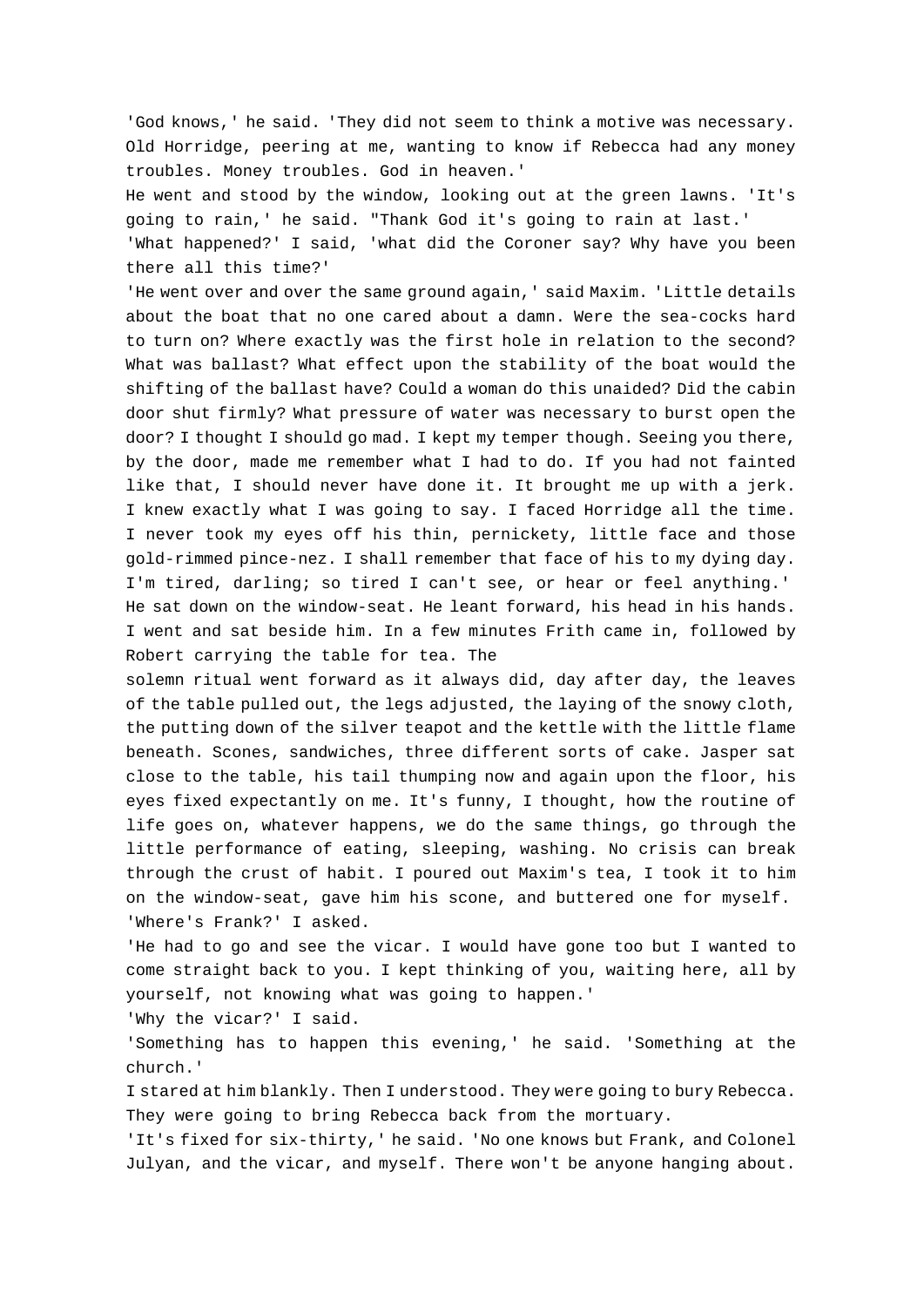This was arranged yesterday. The verdict doesn't make any difference.' 'What time must you go?' 'I'm meeting them there at the church at twenty-five past six.' I did not say anything. I went on drinking my tea. Maxim put his sandwich down untasted. 'It's still very hot, isn't it?' he said. 'It's the storm,' I said. 'It won't break. Only little spots at a time. It's there in the air. It won't break.' 'It was thundering when I left Lanyon,' he said, 'the sky was like ink over my head. Why in the name of God doesn't it rain?' The birds were hushed in the trees. It was still very dark. 'I wish you did not have to go out again,' I said. He did not answer. He looked tired, so deathly tired. 'We'll talk over things this evening when I get back,' he said presently. 'We've got so much to do together, haven't we? We've got to begin all over again. I've been the worst sort of husband for you.' 'No!' I said. 'No!'

'We'll start again, once this thing is behind us. We can do it, you and I. It's not like being alone. The past can't hurt us if we are together. You'll have children too.' After a while he glanced at his watch. 'It's ten past six,' he said, 'I shall have to be going. It won't take long, not more than half an hour. We've got to go down to the crypt.' I held his hand. 'I'll come with you. I shan't mind. Let me come with you.'

'No,' he said. 'No, I don't want you to come.'

Then he went out of the room. I heard the sound of the car starting up in the drive. Presently the sound died away, and I knew he had gone. Robert came to clear away the tea. It was like any other day. The routine was unchanged. I wondered if it would have been so had Maxim not come back from Lanyon. I wondered if Robert would have stood there, that wooden expression on his young sheep's face, brushing the crumbs from the snow-white cloth, picking up the table, carrying it from the room.

It seemed very quiet in the library when he had gone. I began to think of them down at the church, going through that door and down the flight of stairs to the crypt. I had never been there. I had only seen the door. I wondered what a crypt was like, if there were coffins standing there. Maxim's father and mother. I wondered what would happen to the coffin of that other woman who had been put there by mistake. I wondered who she was, poor unclaimed soul, washed up by the wind and tide. Now another coffin would stand there. Rebecca would lie there in the crypt as well. Was the vicar reading the burial service there, with Maxim, and Frank, and Colonel Julyan standing by his side? Ashes to ashes. Dust to dust. It seemed to me that Rebecca had no reality any more. She had crumbled away when they had found her on the cabin floor. It was not Rebecca who was lying in the crypt, it was dust. Only dust.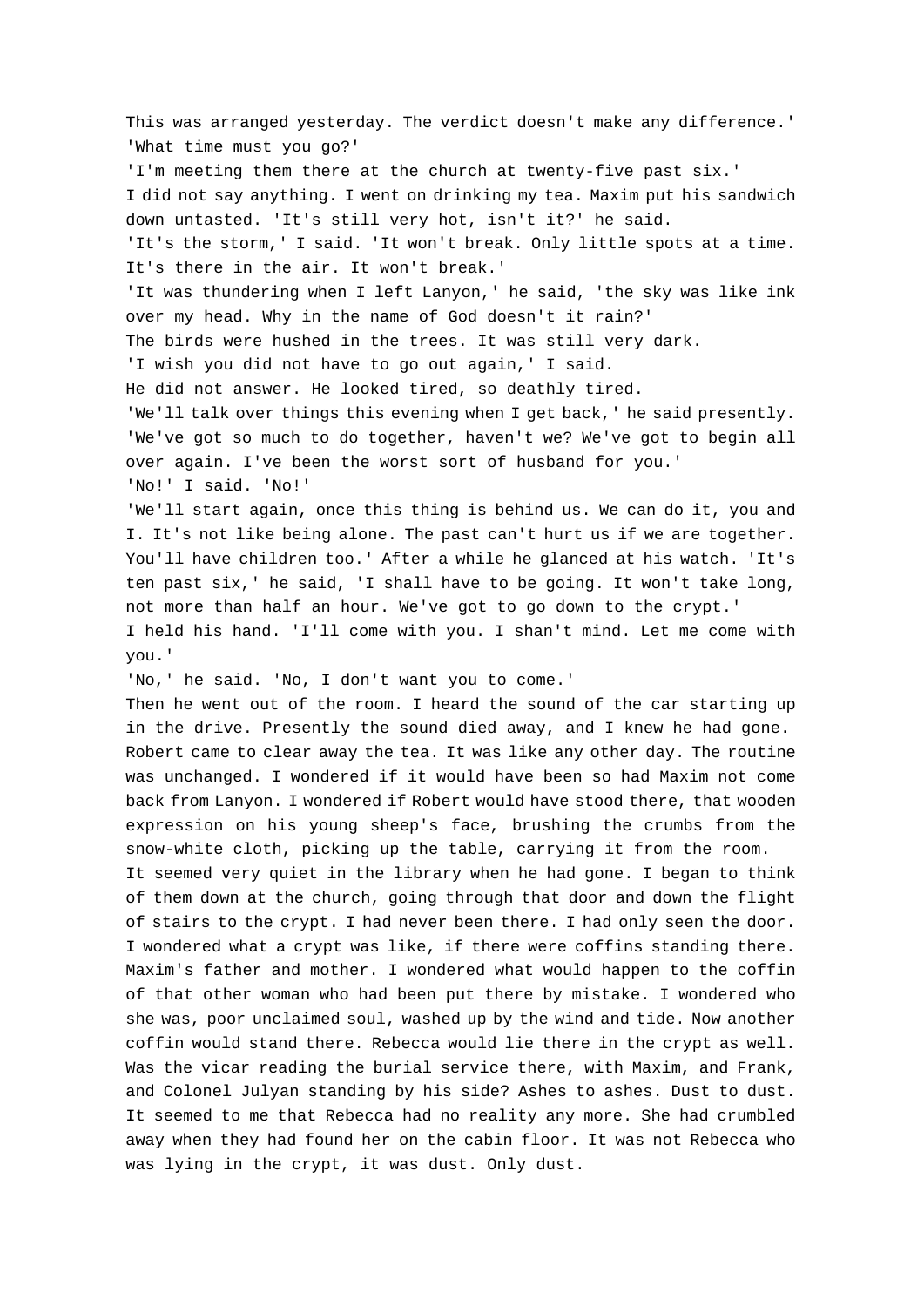Just after seven the rain began to fall. Gently at first, a light pattering in the trees, and so thin I could not see it. Then louder and faster, a driving torrent falling slant ways from the slate sky, like water from a sluice. I left the windows open wide. I stood in front of them and breathed the cold clean air. The rain splashed into my face and on my hands. I could not see beyond the lawns, the falling rain came thick and fast. I heard it sputtering in the gutter-pipes above the window, and splashing on the stones of the terrace. There was no more thunder. The rain smelt of moss and earth and of the black bark of trees.

I did not hear Frith come in at the door. I was standing by the window, watching the rain. I did not see him until he was beside me.

'Excuse me, Madam,' he said, 'do you know if Mr de Winter will be long?' 'No,' I said, 'not very long.'

'There's a gentleman to see him, Madam,' said Frith after a moment's hesitation. 'I'm not quite sure what I ought to say. He's very insistent about seeing Mr de Winter.'

'Who is it?' I said. 'Is it anyone you know?'

Frith looked uncomfortable. 'Yes, Madam,' he said, 'it's a gentleman who used to come here frequently at one time, when Mrs de Winter was alive. A gentleman called Mr Favell.'

I knelt on the window-seat and shut the window. The rain was coming in on the cushions. Then I turned round and looked at Frith.

'I think perhaps I had better see Mr Favell,' I said.

'Very good, Madam.'

I went and stood over on the rug beside the empty fireplace. It was just possible that I should be able to get rid of Favell before Maxim came back. I did not know what I was going to say to him, but I was not frightened. In a few moments Frith returned and showed Favell into the library. He looked much the same as before but a little rougher if possible, a little more untidy. He was the sort of man who invariably went hatless, his hair was bleached from the sun of the last days and his skin was deeply tanned. His eyes were rather bloodshot. I wondered if he had been drinking.

'I'm afraid Maxim is not here,' I said. 'I don't know when he will be back. Wouldn't it be better if you made an appointment to see him at the office in the morning?'

'Waiting doesn't worry me,' said Favell, 'and I don't think I shall have to wait very long, you know. I had a look in the dining-room as I came along, and I see Max's place is laid for dinner all right.'

'Our plans have been changed,' I said. 'It's quite possible Maxim won't be home at all this evening.'

'He's run off, has he?' said Favell, with a half smile I did not like. 'I wonder if you really mean it. Of course under the circumstances it's the wisest thing he can do. Gossip is an unpleasant thing to some people.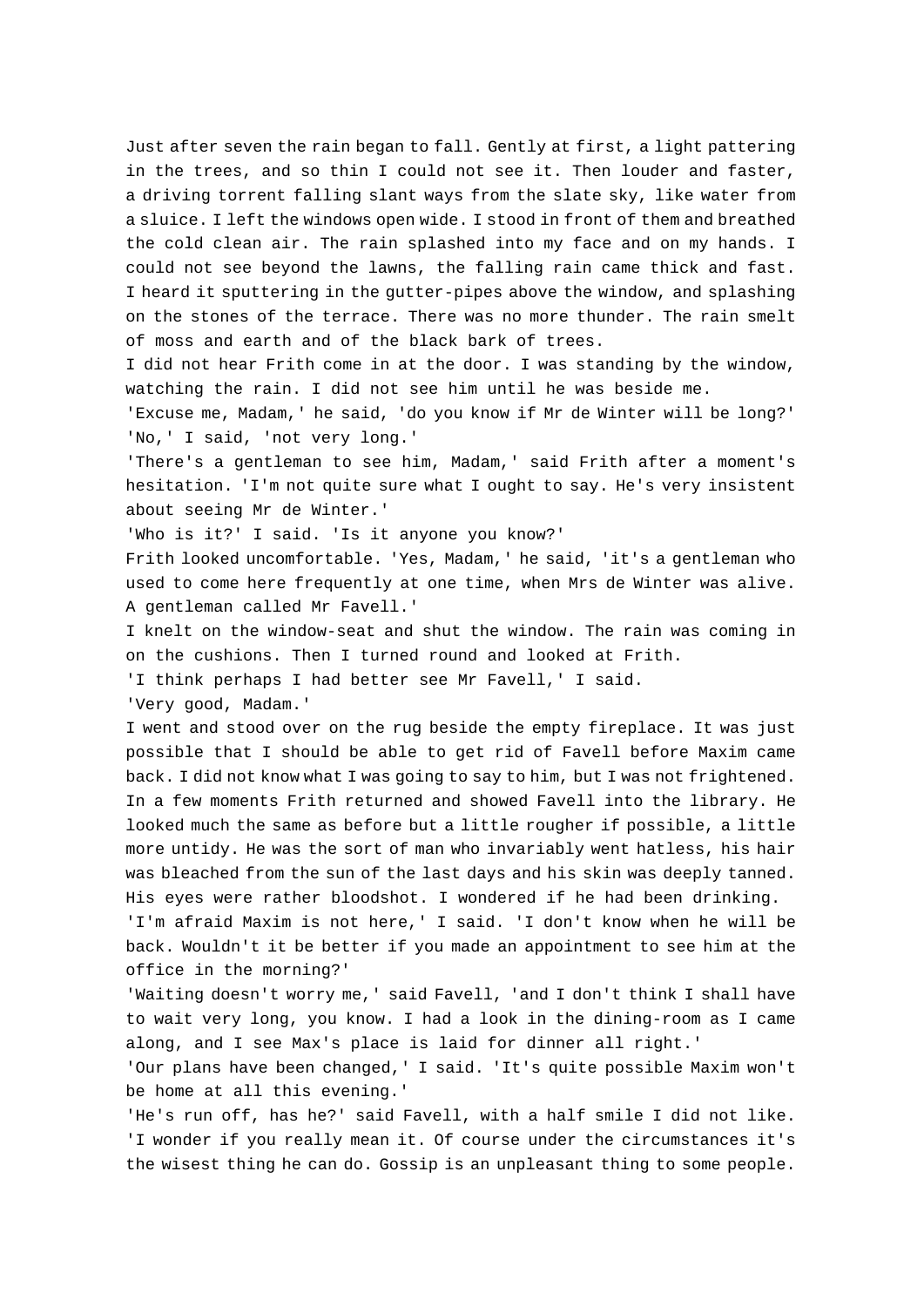It's more pleasant to avoid it, isn't it?'

'I don't know what you mean,' I said.

'Don't you?' he said. 'Oh, come, you don't expect me to believe that, do you? Tell me, are you feeling better? Too bad fainting like that at the inquest this afternoon. I would have come and helped you out but I saw you had one knight-errant already. I bet Frank Crawley enjoyed himself. Did you let him drive you home? You wouldn't let me drive you five yards when I offered to.'

'What do you want to see Maxim about?' I asked.

Favell leant forward to the table and helped himself to a cigarette. 'You don't mind my smoking, I suppose?' he said, 'it won't make you sick, will it? One never knows with brides.'

He watched me over his lighter. 'You've grown up a bit since I saw you last, haven't you?' he said. 'I wonder what you have been doing. Leading Frank Crawley up the garden path?' He blew a cloud of smoke in the air. 'I say, do you mind asking old Frith to get me a whisky and soda?'

I did not say anything. I went and rang the bell. He sat down on the edge of the sofa, swinging his legs, that half-smile on his lips. Robert answered the bell. 'A whisky and soda for Mr Favell,' I said.

'Well, Robert?' said Favell, 'I haven't seen you for a very long time. Still breaking the hearts of the girls in Kerrith?'

Robert flushed. He glanced at me, horribly embarrassed.

'All right, old chap, I won't give you away. Run along and get me a double whisky, and jump on it.'

Robert disappeared. Favell laughed, dropping ash all over the floor. 'I took Robert out once on his half-day,' he said. 'Rebecca bet me a fiver I wouldn't ask him. I won my fiver all right. Spent one of the funniest evenings of my life. Did I laugh? Oh, boy! Robert on the razzle takes a lot of beating, I tell you. I must say he's got a good eye for a girl. He picked the prettiest of the bunch we saw that night.'

Robert came back again with the whisky and soda on a tray. He still looked very red, very uncomfortable. Favell watched him with a smile as he poured out his drink, and then he began to laugh, leaning back on the arm of the sofa. He whistled the bar of a song, watching Robert all the while. 'That was the one, wasn't it?' he said, 'that was the tune? Do you still like ginger hair, Robert?'

Robert gave him a flat weak smile. He looked miserable. Favell laughed louder still. Robert turned and went out of the room.

'Poor kid,' said Favell. 'I don't suppose he's been on the loose since. That old ass Frith keeps him on a leading string.'

He began drinking his whisky and soda, glancing round the room, looking at me every now and again, and smiling.

'I don't think I shall mind very much if Max doesn't get back to dinner,' he said. 'What say you?'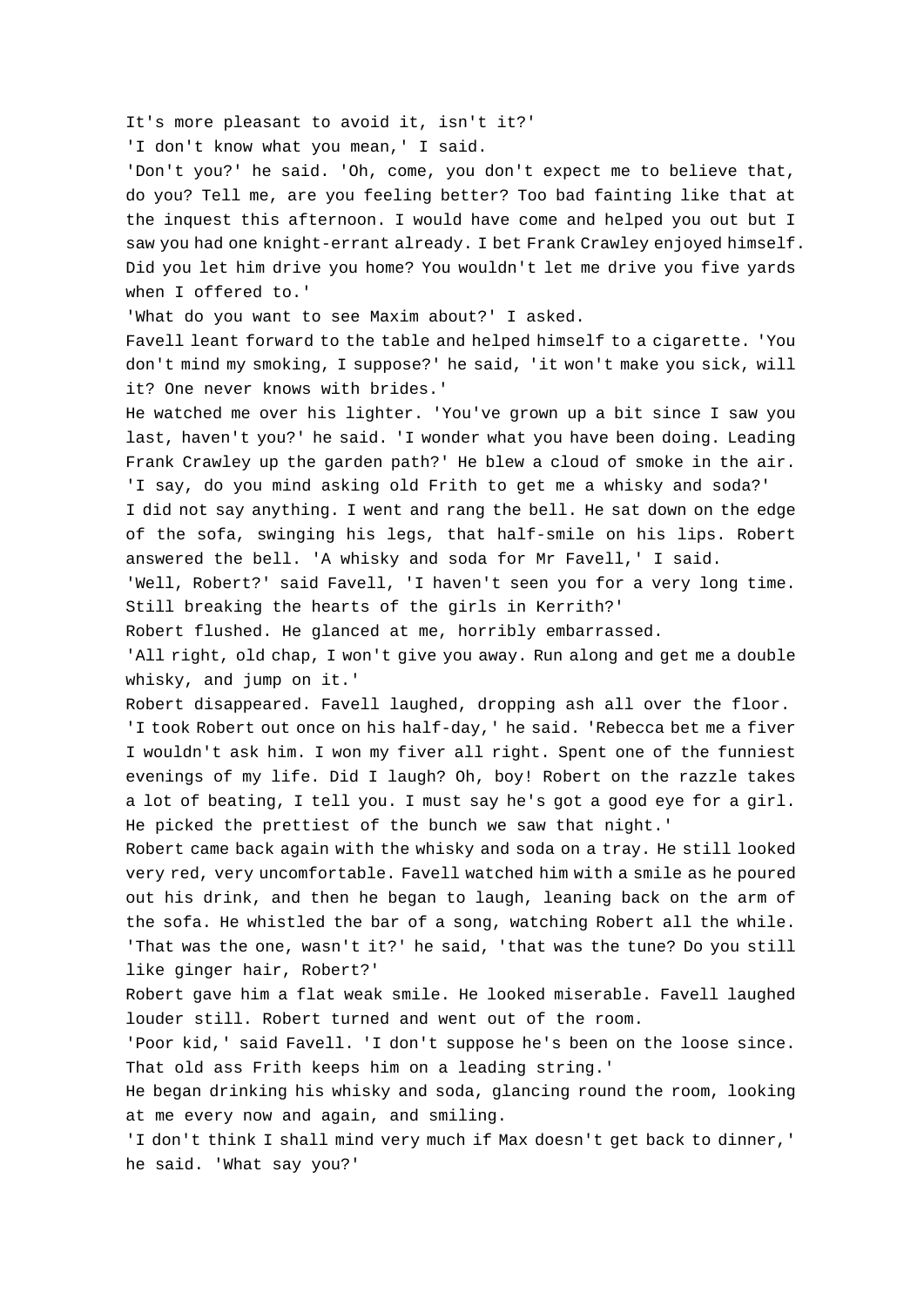I did not answer. I stood by the fireplace my hands behind my back. 'You wouldn't waste that place at the dining-room table, would you?' he said. He looked at me, smiling still, his head on one side.

'Mr Favell,' I said, 'I don't want to be rude, but as a matter of fact I'm very tired. I've had a long and fairly exhausting day. If you can't tell me what you want to see Maxim about it's not much good your sitting here. You had far better do as I suggest, and go round to the estate office in the morning.'

He slid off the arm of the sofa and came towards me, his glass in his hand. 'No, no,' he said. 'No, no, don't be a brute. I've had an exhausting day too. Don't run away and leave me,

I'm quite harmless, really I am. I suppose Max has been telling tales about me to you?'

I did not answer. 'You think I'm the big, bad wolf, don't you?' he said, 'but I'm not, you know. I'm a perfectly ordinary, harmless bloke. And I think you are behaving splendidly over all this, perfectly splendidly. I take off my hat to you, I really do.' This last speech of his was very slurred and thick. I wished I had never told Frith I would see him.

'You come down here to Manderley,' he said, waving his arm vaguely, 'you take on all this place, meet hundreds of people you've never seen before, you put up with old Max and his moods, you don't give a fig for anyone, you just go your own way. I call it a damn good effort, and I don't care who hears me say so. A damn good effort.' He swayed a little as he stood. He steadied himself, and put the empty glass down on the table. 'This business has been a shock to me, you know,' he said. 'A bloody awful shock. Rebecca was my cousin. I was damn fond of her.'

'Yes,' I said. 'I'm very sorry for you.'

'We were brought up together,' he went on. 'Always tremendous pals. Liked the same things, the same people. Laughed at the same jokes. I suppose I was fonder of Rebecca than anyone else in the world. And she was fond of me. All this has been a bloody shock.'

'Yes,' I said. 'Yes, of course.'

'And what is Max going to do about it, that's what I want to know? Does he think he can sit back quietly now that sham inquest is over? Tell me that?' He was not smiling any more. He bent towards me.

'I'm going to see justice is done to Rebecca,' he said, his voice growing louder. 'Suicide ... God Almighty, that doddering old fool of a Coroner got the jury to say suicide. You and I know it wasn't suicide, don't we?' He leant closer to me still. 'Don't we?' he said slowly.

The door opened and Maxim came into the room, with Frank just behind him. Maxim stood quite still, with the door open, staring at Favell. 'What the hell are you doing here?' he said.

Favell turned round, his hands in his pockets. He waited a moment, and then he began to smile. 'As a matter of fact, Max, old chap,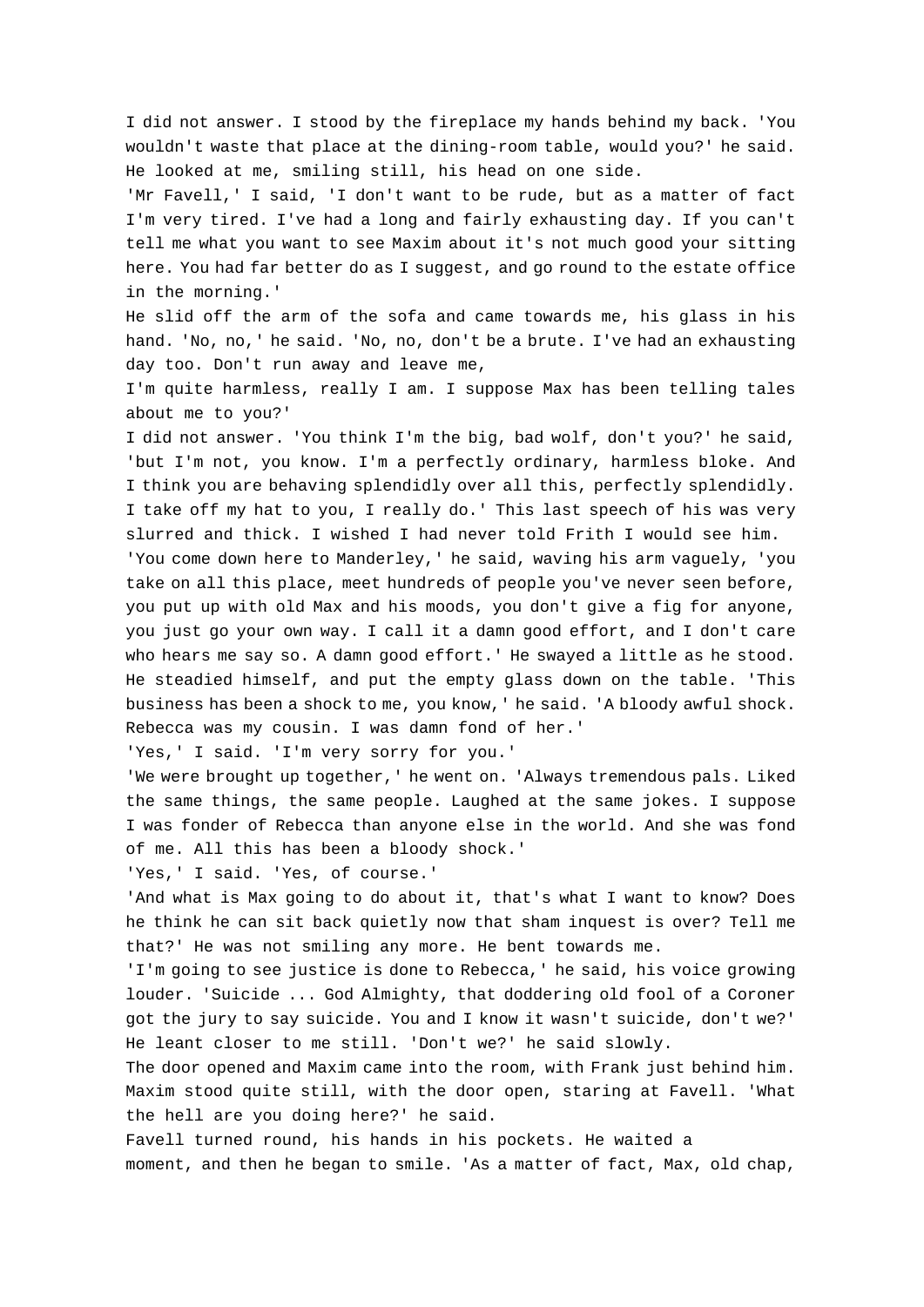I came to congratulate you on the inquest this afternoon.'

'Do you mind leaving the house?' said Max, 'or do you want Crawley and me to chuck you out?'

'Steady a moment, steady a moment,' said Favell. He lit another cigarette, and sat down once more on the arm of the sofa.

'You don't want Frith to hear what I'm going to say, do you?' he said. 'Well, he will, if you don't shut that door.'

Maxim did not move. I saw Frank close the door very quietly.

'Now, listen here, Max,' said Favell, 'you've come very well out of this affair, haven't you? Better than you ever expected. Oh, yes, I was in the court this afternoon, and I dare say you saw me. I was there from start to finish. I saw your wife faint at a rather critical moment, and I don't blame her. It was touch and go, then, wasn't it, Max, what way the inquiry would go? And luckily for you it went the way it did. You hadn't squared those thick-headed fellows who were acting jury, had you? It looked damn like it tome.'

Maxim made a move towards Favell, but Favell held up his hand.

'Wait a bit, can't you?' he said. 'I haven't finished yet. You realize, don't you, Max, old man, that I can make things damned unpleasant for you if I choose. Not only unpleasant, but shall I say dangerous?'

I sat down on the chair beside the fireplace. I held the arms of the chair very tight. Frank came over and stood behind the chair. Still Maxim did not move. He never took his eyes off Favell.

'Oh, yes?' he said, 'in what way can you make things dangerous?' 'Look here, Max,' said Favell, 'I suppose there are no secrets between you and your wife and from the look of things Crawley there just makes the happy trio. I can speak plainly then, and I will. You all know about Rebecca and me. We were lovers, weren't we? I've never denied it, and I never will. Very

well then. Up to the present I believed, like every other fool, that Rebecca was drowned sailing in the bay, and that her body was picked up at Edgecoombe weeks afterwards. It was a shock to me then, a bloody shock. But I said to myself, That's the sort of death Rebecca would choose, she'd go out like she lived, fighting.' He paused, he sat there on the edge of the sofa, looking at all of us in turn. 'Then I pick up the evening paper a few days ago and I read that Rebecca's boat had been stumbled on by the local diver and that there was a body in the cabin. I couldn't understand it. Who the hell would Rebecca have as a sailing companion? It didn't make sense. I came down here, and put up at a pub just outside Kerrith. I got in touch with Mrs Danvers. She told me then that the body in the cabin was Rebecca's. Even so I thought like everyone else that the first body was a mistake and Rebecca had somehow got shut in the cabin when she went to fetch a coat. Well, I attended that inquest today, as you know. And everything went smoothly, didn't it, until Tabb gave his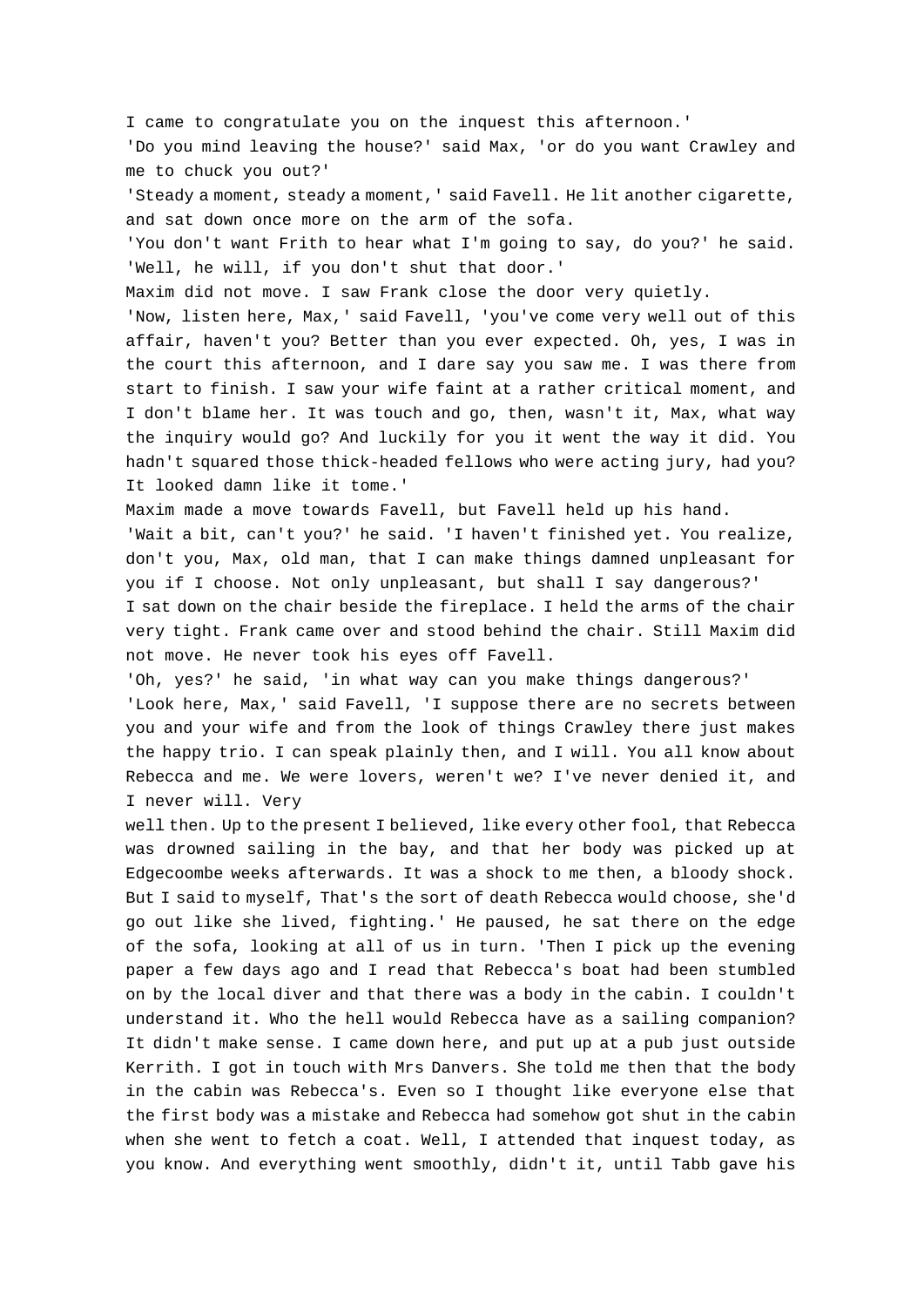evidence? But after that? Well, Max, old man, what have you got to say about those holes in the floorboards, and those seacocks turned full on?' 'Do you think,' said Maxim slowly, 'that after those hours of talk this afternoon I am going into it again - with you? You heard the evidence, and you heard the verdict. It satisfied the Coroner, and it must satisfy you.'

'Suicide, eh?' said Favell. 'Rebecca committing suicide. The sort of thing she would do, wasn't it? Listen; you never knew I had this note, did you? I kept it, because it was the last thing she ever wrote to me. I'll read it to you. I think it will interest you.'

He took a piece of paper out of his pocket. I recognized that thin, pointed, slanting hand.

I tried to ring you from the flat, but could get no answer [he read]. I'm going down to Manders right away. I shall be at the cottage this evening, and if you get this in time will you get the car and follow me. I'll spend the night at the cottage, and leave the door open for you. I've got something to tell you and I want to see you as soon as possible. Rebecca. He put the note back in his pocket. "That's not the sort of note you write when you're going to commit suicide, is it?' he said. 'It was waiting for me at my flat when I got back about four in the morning. I had no idea Rebecca was to be in London that day or I should have got in touch with her. It happened, by a vile stroke of fortune, I was on a party that night. When I read the note at four in the morning I decided it was too late to go crashing down on a six-hour run to Manderley. I went to bed, determined to put a call through later in the day. I did. About twelve o'clock. And I heard Rebecca had been drowned!'

He sat there, staring at Maxim. None of us spoke.

'Supposing the Coroner this afternoon had read that note, it would have made it a little bit more tricky for you, wouldn't it, Max, old man?' said Favell.

'Well,' said Maxim, 'why didn't you get up and give it to him?'

'Steady, old boy, steady. No need to get rattled. I don't want to smash you, Max. God knows you've never been a friend to me, but I don't bear malice about it. All married men with lovely wives are jealous, aren't they? And some of 'em just can't help playing Othello. They're made that way. I don't blame them. I'm sorry for them. I'm a bit of a Socialist in my way, you know, and I can't think why fellows can't share their women instead of killing them. What difference does it make? You can get your fun just the same. A lovely woman isn't like a motor tyre, she doesn't wear out. The more you use her the better she goes. Now, Max, I've laid all my cards on the table. Why can't we come to some agreement? I'm not a rich man. I'm too fond of gambling for that. But what gets me down is never having any capital to fall back upon. Now if I had a settlement of two or three thousand a year for life I could jog along comfortably.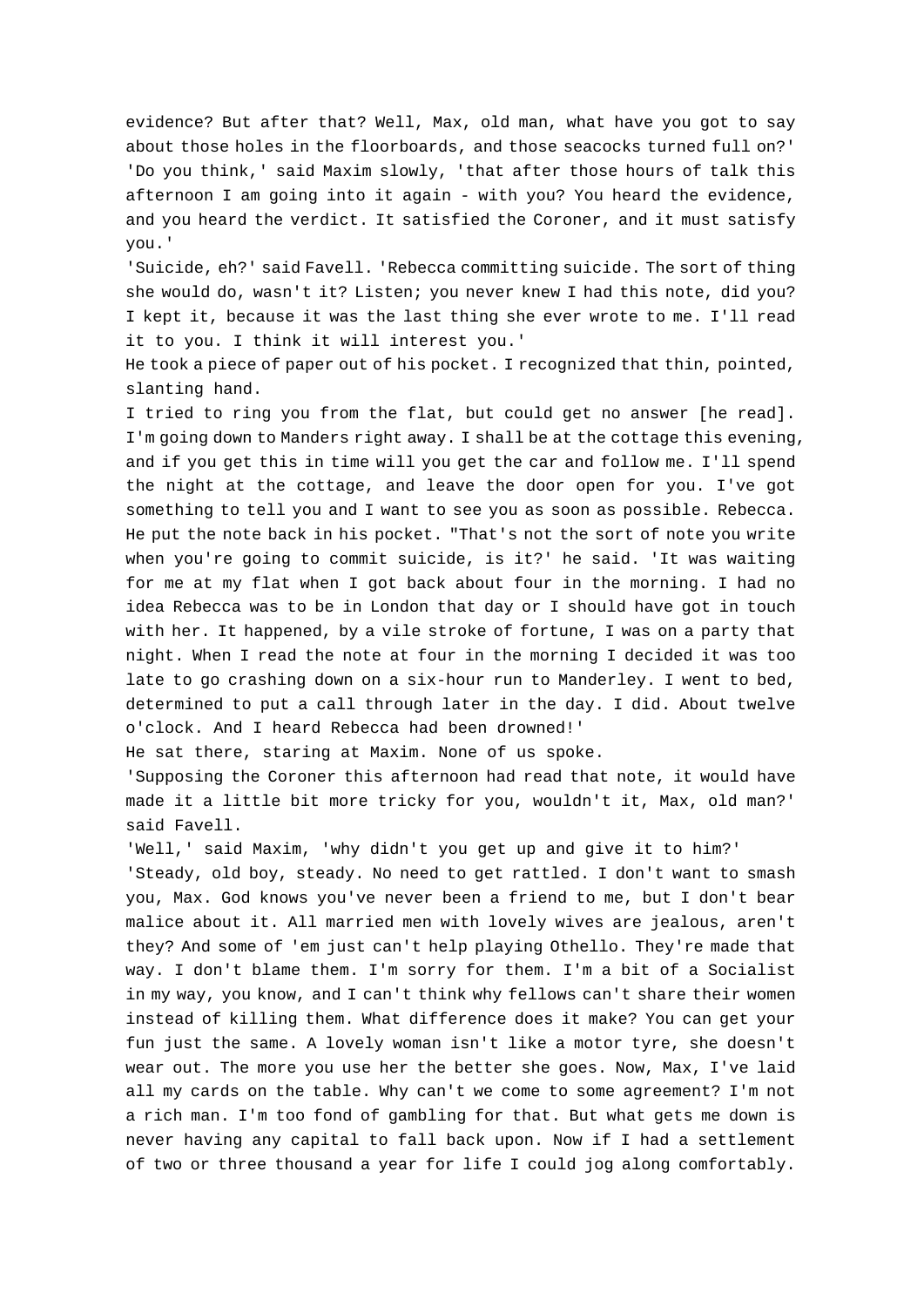And I'd never trouble you again. I swear before God I would not.' 'I've asked you before to leave the house,' said Maxim. 'I'm not going to ask you again. There's the door behind me. You can open it yourself.' 'Haifa minute, Maxim,' said Frank; 'it's not quite so easy as all that.' He turned to Favell. 'I see what you're driving at. It

happens, very unfortunately, that you could, as you say, twist things round and make it difficult for Maxim. I don't think he sees it as clearly as I do. What is the exact amount you propose Maxim should settle on you?' I saw Maxim go very white, and a little pulse began to show on his forehead. 'Don't interfere with this, Frank,' he said, 'this is my affair entirely. I'm not going to give way to blackmail.'

'I don't suppose your wife wants to be pointed out as Mrs de Winter, the widow of a murderer, of a fellow who was hanged,' said Favell. He laughed, and glanced towards me.

'You think you can frighten me, don't you, Favell?' said Maxim. 'Well, you are wrong. I'm not afraid of anything you can do. There is the telephone, in the next room. Shall I ring up Colonel Julyan and ask him to come over? He's the magistrate. He'll be interested in your story.'

Favell stared at him, and laughed.

'Good bluff,' he said, 'but it won't work. You wouldn't dare ring up old Julyan. I've got enough evidence to hang you, Max, old man.'

Maxim walked slowly across the room and passed through to the little room beyond. I heard the click of the telephone.

'Stop him!' I said to Frank. 'Stop him, for God's sake.'

Frank glanced at my face, he went swiftly towards the door.

I heard Maxim's voice, very cool, very calm. 'I want Kerrith 17,' he said. Favell was watching the door, his face curiously intense.

'Leave me alone,' I heard Maxim say to Frank. And then, two minutes afterwards. 'Is that Colonel Julyan speaking? It's de Winter here. Yes. Yes, I know. I wonder if you could possibly come over here at once. Yes, to Manderley. It's rather urgent. I can't explain why on the telephone, but you shall hear everything directly you come. I'm very sorry to have to drag you out. Yes. Thank you very much. Goodbye.'

He came back again into the room. 'Julyan is coming right away,' he said. He crossed over and threw open the windows. It was still raining very hard. He stood there, with his back to us, breathing the cold air. 'Maxim,' said Frank quietly. 'Maxim.'

He did not answer. Favell laughed, and helped himself to another cigarette. 'If you want to hang yourself, old fellow, it's all the same to me,' he said. He picked up a paper from the table and flung himself down on the sofa, crossed his legs, and began to turn over the pages. Frank hesitated, glancing from me to Maxim. Then he came beside me.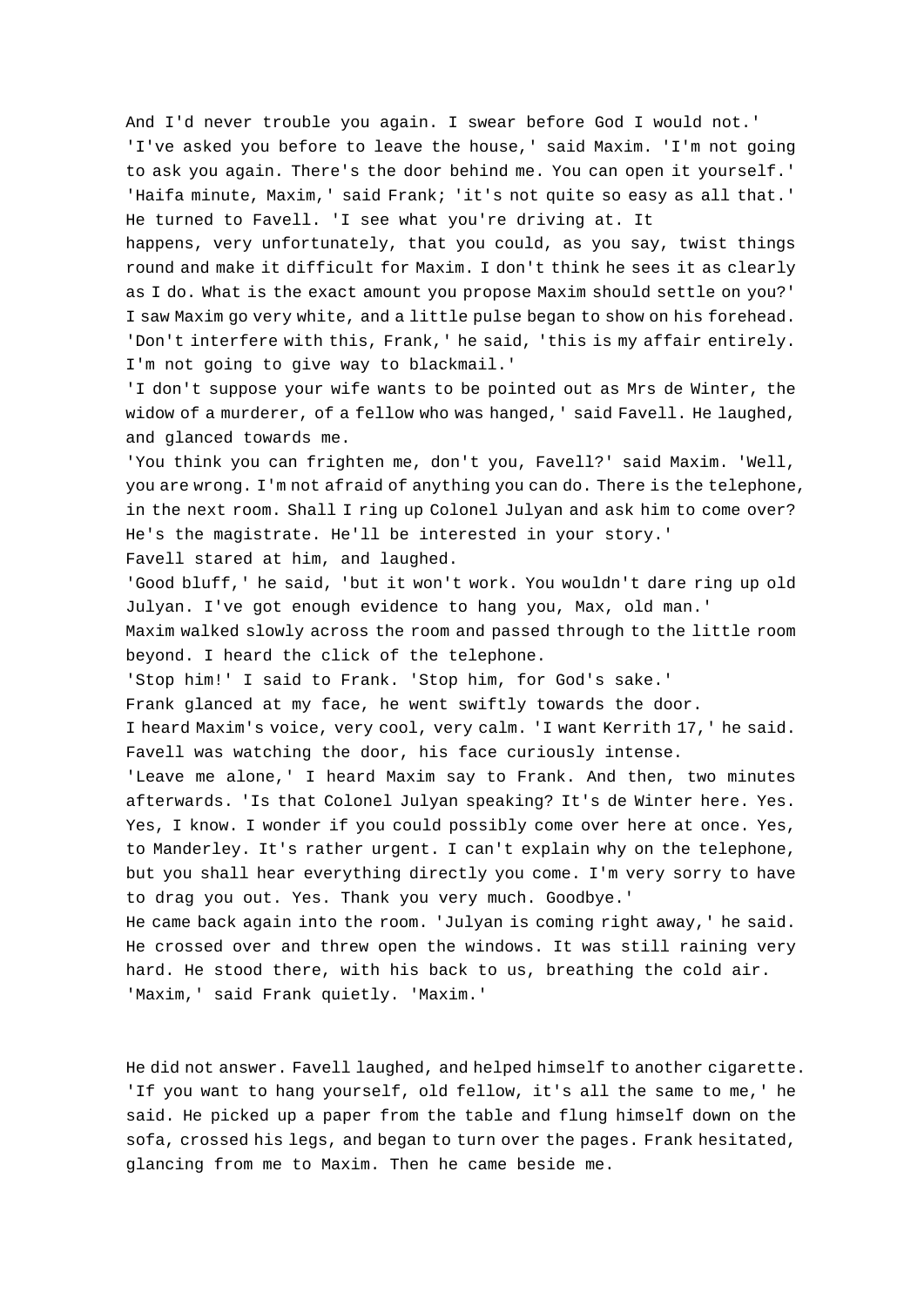'Can't you do something?' I whispered. 'Go out and meet Colonel Julyan, prevent him from coming, say it was all a mistake?' Maxim spoke from the window without turning round. 'Frank is not to leave this room,' he said. 'I'm going to manage this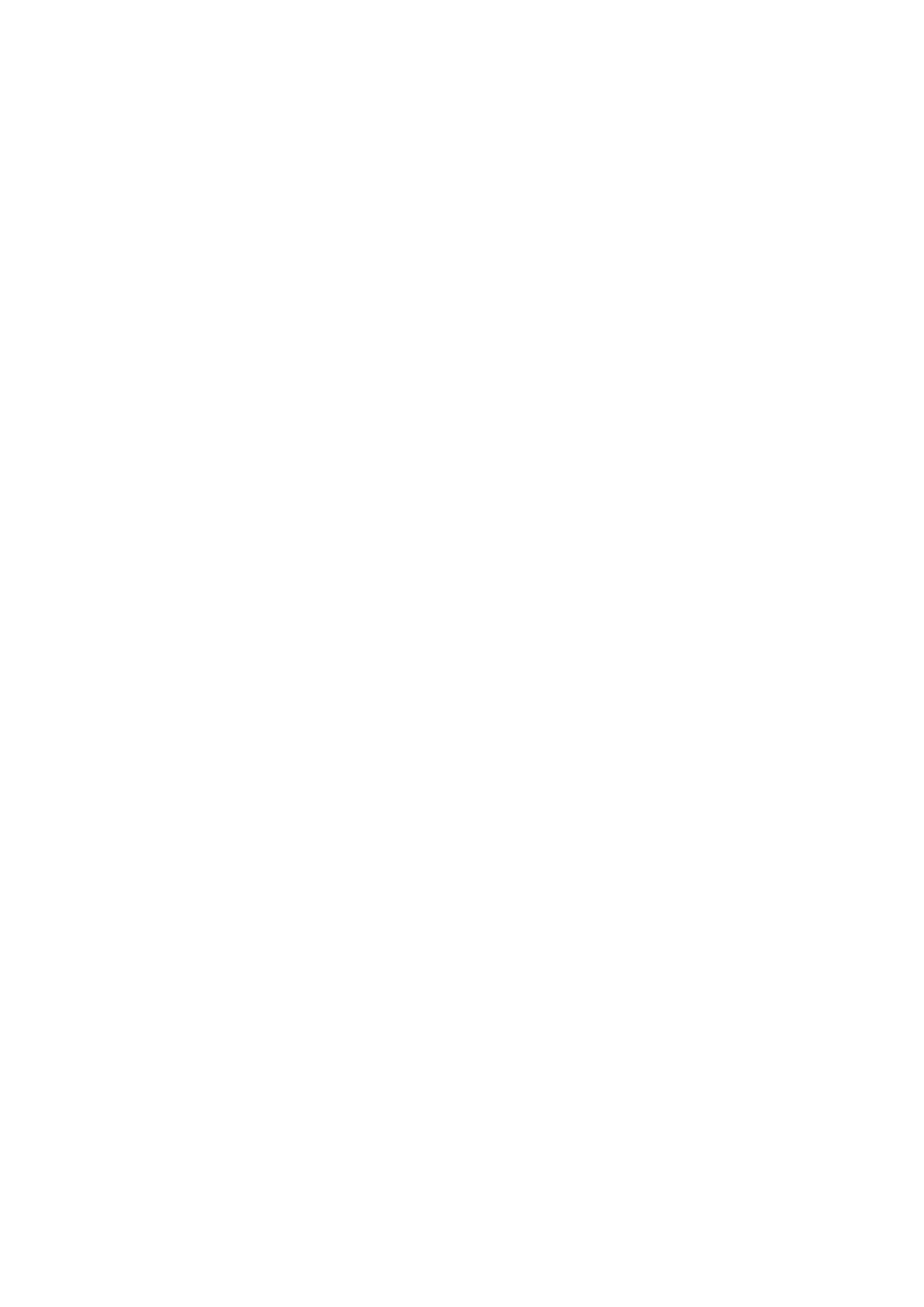We none of us said anything. Favell went on reading his paper. There was no sound but the steady falling rain. It fell without a break, steady, straight, and monotonous. I felt helpless, without strength. There was nothing I could do. Nothing that Frank could do. In a book or in a play I would have found a revolver, and we should have shot Favell, hidden his body in a cupboard. There was no revolver. There was no cupboard. We were ordinary people. These things did not happen. I could not go to Maxim now and beg him on my knees to give Favell the money. I had to sit there, with my hands in my lap, watching the rain, watching Maxim with his back turned to me, standing by the window.

It was raining too hard to hear the car. The sound of the rain covered all other sounds. We did not know Colonel Julyan had arrived until the door opened, and Frith showed him into the room.

Maxim swung round from the window. 'Good evening,' he said. 'We meet again. You've made very good time.'

'Yes,' said Colonel Julyan, 'you said it was urgent, so I came at once. Luckily, my man had left the car handy. What an evening.'

He glanced at Favell uncertainly, and then came over and shook hands with me, nodding to Maxim. 'A good thing the rain has come,' he said. 'It's been hanging about too long. I hope you're feeling better.'

I murmured something, I don't know what, and he stood there looking from one to the other of us, rubbing his hands.

'I think you realize', Maxim said, 'that I haven't brought you out on an evening like this for a social half-hour before dinner. This is Jack Favell, my late wife's first cousin. I don't know if you have ever met.' Colonel Julyan nodded. 'Your face seems familiar. I've probably met you here in the old days.'

'Quite,' said Maxim. 'Go ahead, Favell.'

Favell got up from the sofa and chucked the paper back on the table. The ten minutes seemed to have sobered him. He walked quite steadily. He was not smiling any longer. I had the impression that he was not entirely pleased with the turn in the events, and he was ill-prepared for the encounter with Colonel Julyan. He began speaking in a loud, rather domineering voice. 'Look here, Colonel Julyan,' he said, 'there's no sense in beating about the bush. The reason why I'm here is that I'm not satisfied with the verdict given at the inquest this afternoon.'

'Oh?' said Colonel Julyan, 'isn't that for de Winter to say, not you?' 'No, I don't think it is,' said Favell. 'I have a right to speak, not only as Rebecca's cousin, but as her prospective husband, had she lived.' Colonel Julyan looked rather taken aback. 'Oh,' he said. 'Oh, I see. That's rather different. Is this true, de Winter?'

Maxim shrugged his shoulders. 'It's the first I've heard of it,' he said. Colonel Julyan looked from one to the other doubtfully. 'Look here, Favell,' he said, 'what exactly is your trouble?'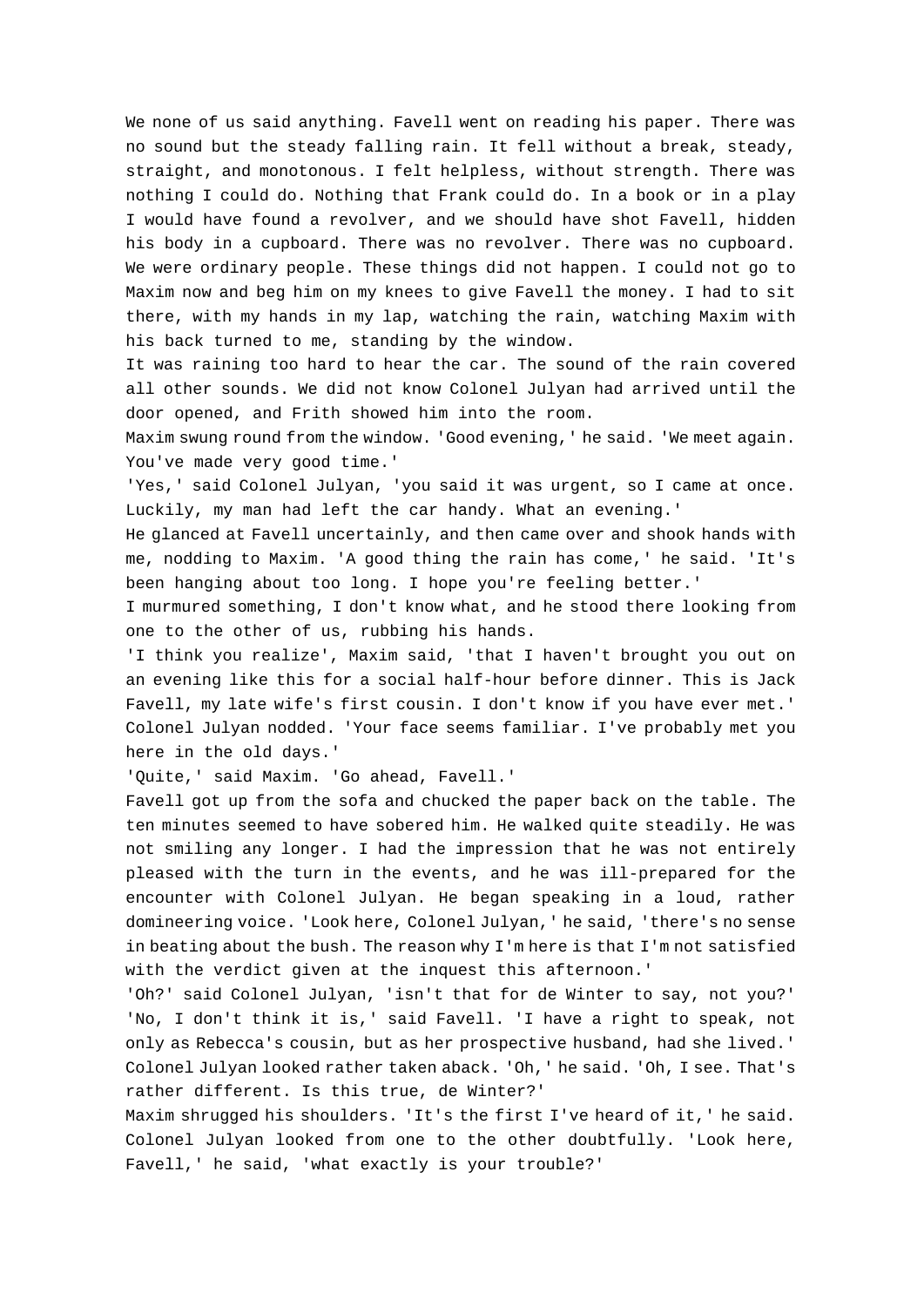Favell stared at him a moment. I could see he was planning something in his mind, and he was still not sober enough to carry it through. He put his hand slowly in his waistcoat pocket and brought out Rebecca's note. "This note was written a few hours before Rebecca was supposed to have set out on that suicidal sail. Here it is. I want you to read it, and say whether you think a woman who wrote that note had made up her mind to kill herself.'

Colonel Julyan took a pair of spectacles from a case in his pocket and read the note. Then he handed it back to Favell.

'No,' he said, 'on the face of it, no. But I don't know what the note refers to. Perhaps you do. Or perhaps de Winter does?'

Maxim did not say anything. Favell twisted the piece of paper in his fingers, considering Colonel Julyan all the while. 'My cousin made a definite appointment in that note, didn't she?' he said. 'She deliberately asked me to drive down to Manderley that night because she had something to tell me. What it actually was I don't suppose we shall ever know, but that's beside the point. She made the appointment, and she was to spend the night in the cottage on purpose to see me alone. The mere fact of her going for a sail never surprised me. It was the sort of thing she did, for an hour or so, after a long day in London. But to plug holes in the cabin and deliberately drown herself, the hysterical impulsive freak of a neurotic girl - oh, no, Colonel Julyan, by Christ no!' The colour had flooded into his face, and the last words were shouted. His manner was not helpful to him, and I could see by the thin line of Colonel Julyan's mouth that he had not taken to Favell.

'My dear fellow,' he said, 'it's not the slightest use your losing your temper with me. I'm not the Coroner who conducted the inquiry this afternoon, nor am I a member of the jury who gave the verdict. I'm merely the magistrate of the district. Naturally I want to help you all I can, and de Winter, too. You say you refuse to believe your cousin committed suicide. On the other hand you heard, as we all did, the evidence of the boat-builder. The seacocks were open, the holes were there. Very well. Suppose we get to the point. What do you suggest really happened?'

Favell turned his head and looked slowly towards Maxim. He was still twisting the note between his fingers. 'Rebecca never opened those seacocks, nor split the holes in the planking. Rebecca never committed suicide. You've asked for my opinion, and by God you shall have it. Rebecca was murdered. And if you want to know who the murderer is, why there he stands, by the window there, with that God-damned superior smile on his face. He couldn't even wait could he, until the year was out, before marrying the first girl he set eyes on? There he is, there's your murderer for you, Mr Maximilian

de Winter. Take a good long look at him. He'd look well hanging, wouldn't he?'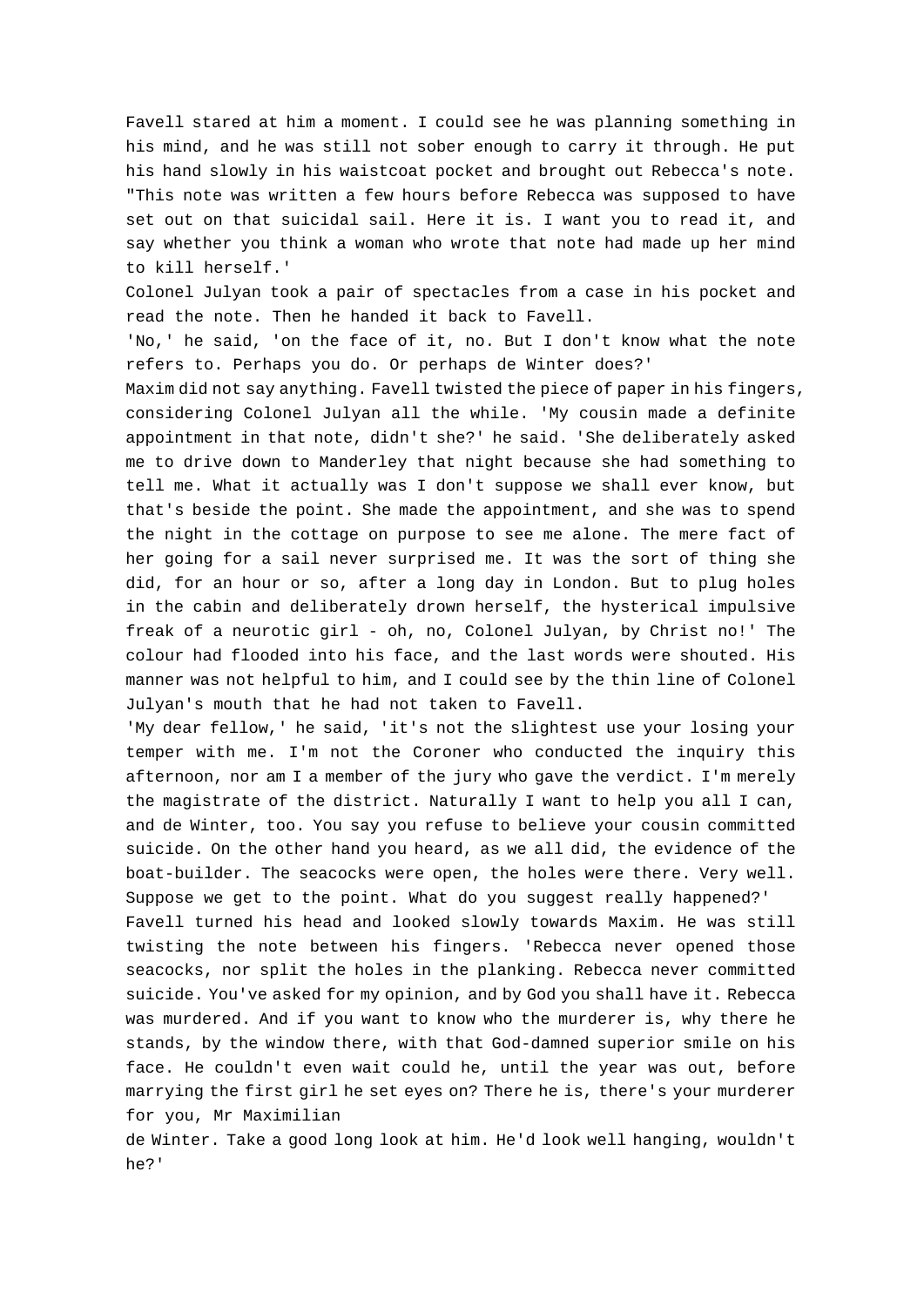And Favell began to laugh, the laugh of a drunkard, high-pitched, forced, and foolish, and all the while twisting Rebecca's note between his fingers.

chapter twenty-four

Thank God for Favell's laugh. Thank God for his pointing finger, his flushed face, his staring bloodshot eyes. Thank God for the way he stood there swaying on his two feet. Because it made Colonel Julyan antagonistic, it put him on our side. I saw the disgust on his face, the quick movement of his lips. Colonel Julyan did not believe him. Colonel Julyan was on our side.

"The man's drunk,' he said quickly. 'He doesn't know what he's saying.' 'Drunk, am I?' shouted Favell. 'Oh, no, my fine friend. You may be a magistrate and a colonel into the bargain, but it won't cut any ice with me. I've got the law on my side for a change, and I'm going to use it. There are other magistrates in this bloody county besides you. Fellows with brains in their heads, who understand the meaning of justice. Not soldiers who got the sack years ago for incompetence and walk about with a string of putty medals on their chest. Max de Winter murdered Rebecca and I'm going to prove it.'

'Wait a minute, Mr Favell,' said Colonel Julyan quietly, 'you were present at the inquiry this afternoon, weren't you? I remember you now. I saw you sitting there. If you felt so deeply about the injustice of the verdict why didn't you say so then, to the jury, to the Coroner himself? Why didn't you produce that letter in court?'

Favell stared at him, and laughed. 'Why?' he said, 'because I did not choose to, that's why. I preferred to come and tackle de Winter personally.'

"That's why I rang you up,' said Maxim, coming forward from the window; 'we've already heard Favell's accusations. I asked him the same question. Why didn't he tell his suspicions to the Coroner? He said he was not a rich man, and that if I cared to settle two or three thousand on him for life he would never worry me again. Frank was here, and my wife. They both heard him. Ask them.'

'It's perfectly true, sir,' said Frank. 'It's blackmail, pure and simple.' 'Yes, of course,' said Colonel Julyan, 'the trouble is that blackmail is not very pure, nor is it particularly simple. It can make a lot of unpleasantness for a great many people, even if the blackmailer finds himself in jail at the end of it. Sometimes innocent people find themselves in jail as well. We want to avoid that, in this case. I don't know whether you are sufficiently sober, Favell, to answer my questions, and if you keep off irrelevant personalities we may get through with the business quicker. You have just made a serious accusation against de Winter. Have you any proof to back that accusation?'

'Proof?' said Favell. 'What the hell do you want with proof? Aren't those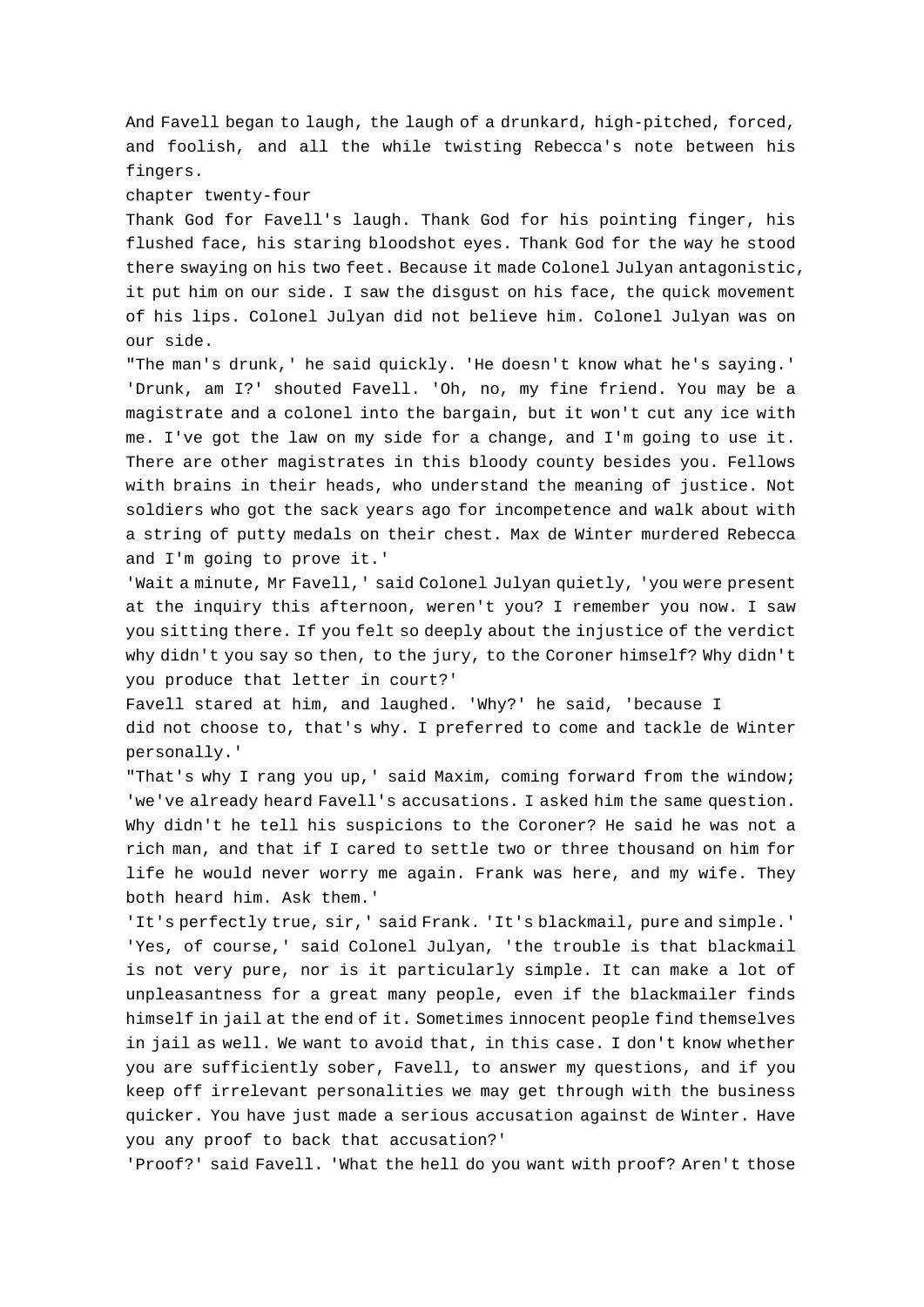holes in the boat proof enough?'

'Certainly not,' said Colonel Julyan, 'unless you can bring a witness who saw him do it. Where's your witness?'

'Witness be damned,' said Favell. 'Of course de Winter did it. Who else would kill Rebecca?'

'Kerrith has a large population,' said Colonel Julyan. 'Why not go from door to door making inquiries? I might have done it myself. You appear to have no more proof against de Winter there than you would have against me.'

'Oh, I see,' said Favell, 'you're going to hold his hand through this. You're going to back de Winter. You won't let him down because you've dined with him, and he's dined with you. He's a big name down here. He's the owner of Manderley. You poor bloody little snob.'

'Take care, Favell, take care.'

'You think you can get the better of me, don't you? You

think I've got no case to bring to a court of law. I'll get my proof for you all right. I tell you de Winter killed Rebecca because of me. He knew I was her lover; he was jealous, madly jealous. He knew she was waiting for me at the cottage on the beach, and he went down that night and killed her. Then he put her body in the boat and sank her.'

'Quite a clever story, Favell, in its way, but I repeat again you have no proof. Produce your witness who saw it happen and I might begin to take you seriously. I know that cottage on the beach. A sort of picnic place, isn't it? Mrs de Winter used to keep the gear there for the boat. It would help your story if you could turn it into a bungalow with fifty replicas alongside of it. There would be a chance then that one of the inhabitants might have seen the whole affair.'

'Hold on,' said Favell slowly, 'hold on... There is a chance de Winter might have been seen that night. Quite a good chance too. It's worth finding out. What would you say if I did produce a witness?'

Colonel Julyan shrugged his shoulders. I saw Frank glance inquiringly at Maxim. Maxim did not say anything. He was watching Favell. I suddenly knew what Favell meant. I knew who he was talking about. And in a flash of fear and horror I knew that he was right. There had been a witness that night. Little sentences came back to me. Words I had not understood, phrases I believed to be the fragments of a poor idiot's mind. 'She's down there isn't she? She won't come back again.' 'I didn't tell no one.' "They'll find her there, won't they? The fishes have eaten her, haven't they?' 'She'll not come back no more.' Ben knew. Ben had seen. Ben, with his queer crazed brain, had been a witness all the time. He had been hiding in the woods that night. He had seen Maxim take the boat from the moorings, and pull back in the dinghy, alone. I knew all the colour was draining away from my face. I leant back against the cushion of the chair. "There's a local half-wit who spends his time on the beach,' said Favell.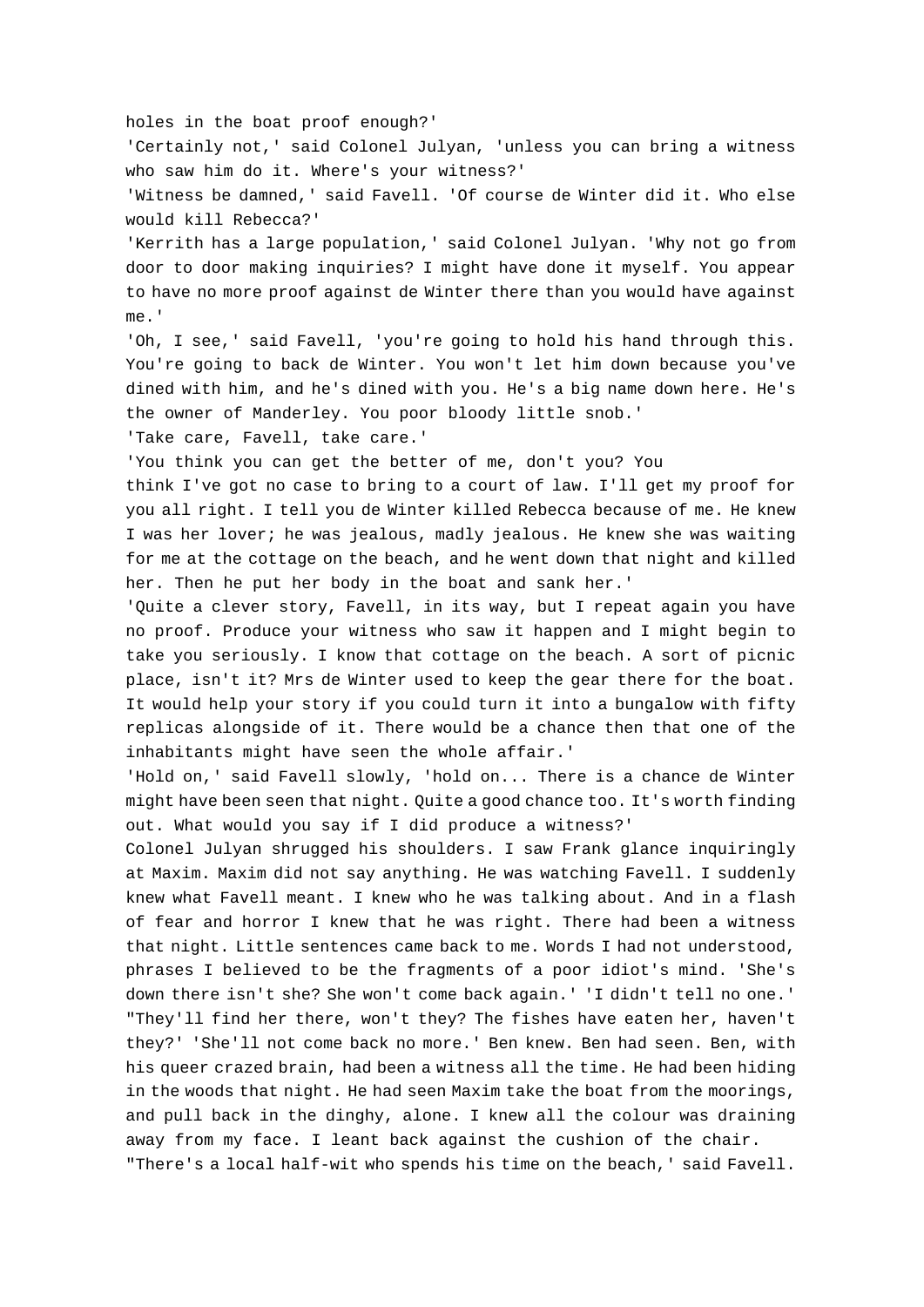'He was always hanging about, when I used to come down and meet Rebecca. I've often seen him. He used to sleep in the woods, or on the beach when the nights were hot. The fellow's cracked, he would never have come forward on

his own. But I could make him talk if he did see anything that night. And there's a bloody big chance he did.'

'Who is this? What's he talking about?' said Colonel Julyan.

'He must mean Ben,' said Frank, with another glance at Maxim. 'He's the son of one of our tenants. But the man's not responsible for what he says or does. He's been an idiot since birth.'

'What the hell does that matter?' said Favell. 'He's got eyes, hasn't he? He knows what he sees. He's only got to answer yes or no. You're getting windy now, aren't you? Not so mighty confident?'

'Can we get hold of this fellow and question him?' asked Colonel Julyan. 'Of course,' said Maxim. 'Tell Robert to cut down to his mother's cottage, Frank, and bring him back.'

Frank hesitated. I saw him glance at me out of the tail of his eye. 'Go on, for God's sake,' said Maxim. 'We want to end this thing, don't we?' Frank went out of the room. I began to feel the old nagging pain beneath my heart.

In a few minutes Frank came back again into the room.

'Robert's taken my car,' he said. 'If Ben is at home he won't be more than ten minutes.'

'The rain will keep him at home all right,' said Favell; 'he'll be there. And I think you will find I shall be able to make him talk.' He laughed, and looked at Maxim. His face was still very flushed. Excitement had made him sweat; there were beads of perspiration on his forehead. I noticed how his neck bulged over the back of his collar, and how low his ears were set on his head. Those florid good looks would not last him very long. Already he was out of condition, puffy. He helped himself to another cigarette. 'You're like a little trade union here at Manderley, aren't you?' he said; 'no one going to give anyone else away. Even the local magistrate is on the same racket. We must exempt the bride of course. A wife doesn't give evidence against her husband. Crawley of course has been squared. He knows he would lose his job if he told the truth. And if I guess rightly there's a spice of malice in his soul towards me too. You didn't have much success with Rebecca, did you, Crawley?

That garden path wasn't quite long enough, eh? It's a bit easier this time, isn't it. The bride will be grateful for your fraternal arm every time she faints. When she hears the judge sentence her husband to death that arm of yours will come in very handy.'

It happened very quickly. Too quick for me to see how Maxim did it. But I saw Favell stagger and fall against the arm of the sofa, and down on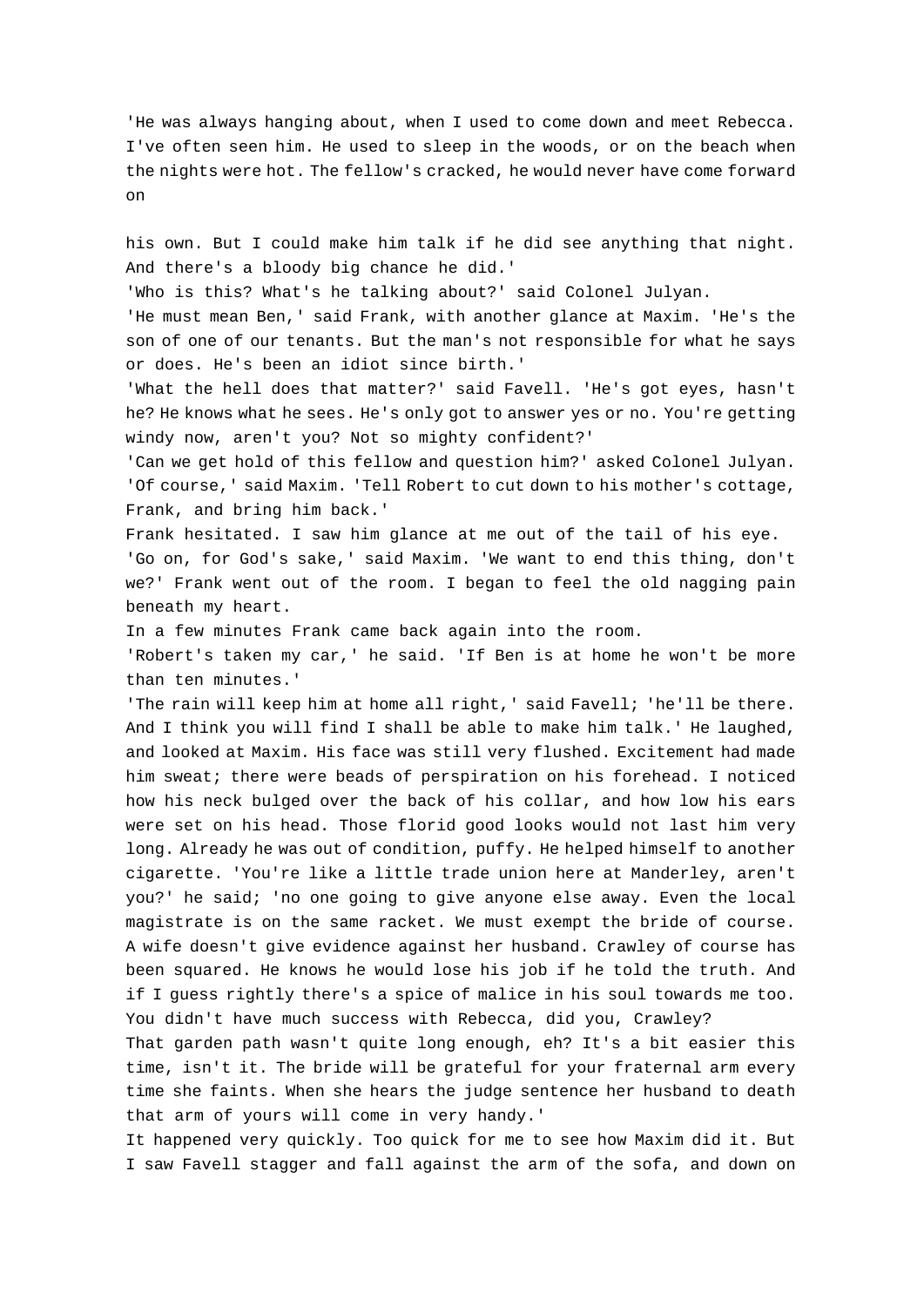to the floor. And Maxim was standing just beside him. I felt rather sick. There was something degrading in the fact that Maxim had hit Favell. I wished I had not known. I wished I had not been there to see. Colonel Julyan did not say anything. He looked very grim. He turned his back on them and came and stood beside me.

'I think you had better go upstairs,' he said quietly.

I shook my head. 'No,' I whispered. 'No.'

"That fellow is in a state capable of saying anything,' he said. 'What you have just seen was not very attractive, was it? Your husband was right of course, but it's a pity you saw it.'

I did not answer. I was watching Favell who was getting slowly to his feet. He sat down heavily on the sofa and put his handkerchief to his face.

'Get me a drink,' he said, 'get me a drink.'

Maxim looked at Frank. Frank went out of the room. None of us spoke. In a moment Frank came back with the whisky and soda on a tray. He mixed some in a glass and gave it to Favell. Favell drank it greedily, like an animal. There was something sensual and horrible the way he put his mouth to the glass. His lips folded upon the glass in a peculiar way. There was a dark red patch on his jaw where Maxim had hit him. Maxim had turned his back on him again and had returned to the window. I glanced at Colonel Julyan and saw that he was looking at Maxim. His gaze was curious, intent. My heart began beating very quickly. Why did Colonel Julyan look at Maxim in that way?

Did it mean that he was beginning to wonder, to suspect?

Maxim did not see. He was watching the rain. It fell straight and steady as before. The sound filled the room. Favell finished his whisky and soda and put the glass back on the table beside

the sofa. He was breathing heavily. He did not look at any of us. He was staring straight in front of him at the floor.

The telephone began ringing in the little room. It struck a shrill, discordant note. Frank went to answer it.

He came back at once and looked at Colonel Julyan. 'It's your daughter,' he said; 'they want to know if they are to keep dinner back.'

Colonel Julyan waved his hand impatiently. 'Tell them to start,' he said, 'tell them I don't know when I shall be back.' He glanced at his watch. 'Fancy ringing up,' he muttered; 'what a moment to choose.'

Frank went back into the little room to give the message. I thought of the daughter at the other end of the telephone. It would be the one who played golf. I could imagine her calling to her sister, 'Dad says we're to start. What on earth can he be doing? The steak will be like leather.' Their little household disorganized because of us. Their evening routine upset. All these foolish inconsequent threads hanging upon one another, because Maxim had killed Rebecca. I looked at Frank. His face was pale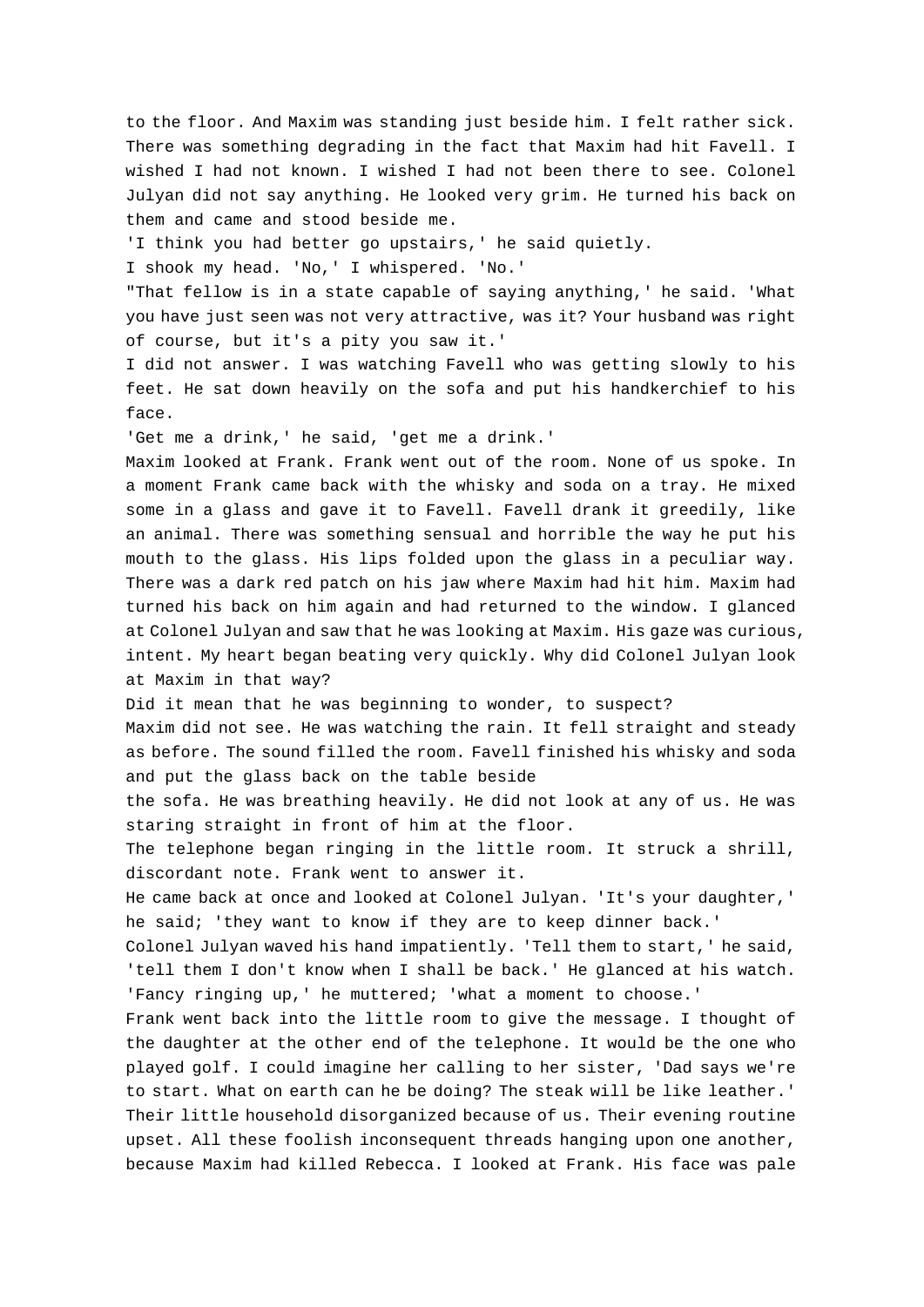and set. 'I heard Robert coming back with the car,' he said to Colonel Julyan. 'The window in there looks on to the drive.' He went out of the library to the hall. Favell had lifted his head when he spoke. Then he got to his feet once more and stood looking towards the door. There was a queer ugly smile on his face. The door opened, and Frank came in. He turned and spoke to someone in the hall outside. 'All right, Ben,' he said quietly, 'Mr de Winter wants to give you some cigarettes. There's nothing to be frightened of.' Ben stepped awkwardly into the room. He had his sou'wester in his hands. He looked odd and naked without his hat. I realized for the first time that his head was shaved all over, and he had no hair. He looked different, dreadful. The light seemed to daze him. He glanced foolishly round the room, blinking his small eyes. He caught sight of me, and I gave him a weak, rather tremulous smile. I don't know if he recognized me or not. He just blinked his eyes. Then Favell walked slowly towards him and stood in front of him. 'Hullo,' he said; 'how's life treated you since we last met?' Ben stared at him. There was no recognition on his face. He did not answer. 'Well?' said Favell, 'you know who I am, don't you?' Ben went on twisting his sou'wester. 'Eh?' he said. 'Have a cigarette,' said Favell, handing him the box. Ben glanced at Maxim and Frank. 'All right,' said Maxim, 'take as many as you like.' Ben took four and stuck two behind each ear. Then he stood twisting his cap again. 'You know who I am don't you?' repeated Favell. Still Ben did not answer. Colonel Julyan walked across to him. 'You shall go home in a few moments, Ben,' he said. 'No one is going to hurt you. We just want you to answer one or two questions. You know Mr Favell, don't you?' This time Ben shook his head. 'I never seen 'un,' he said. 'Don't be a bloody fool,' said Favell roughly; 'you know you've seen me. You've seen me go to the cottage on the beach, Mrs de Winter's cottage. You've seen me there, haven't you?' 'No,' said Ben. 'I never seen no one.' 'You damned half-witted liar,' said Favell, 'are you going to stand there and say you never saw me, last year, walk through those woods with Mrs de Winter, and go into the cottage? Didn't we catch you once, peering at us from the window?' 'Eh?' said Ben. 'A convincing witness,' said Colonel Julyan sarcastically.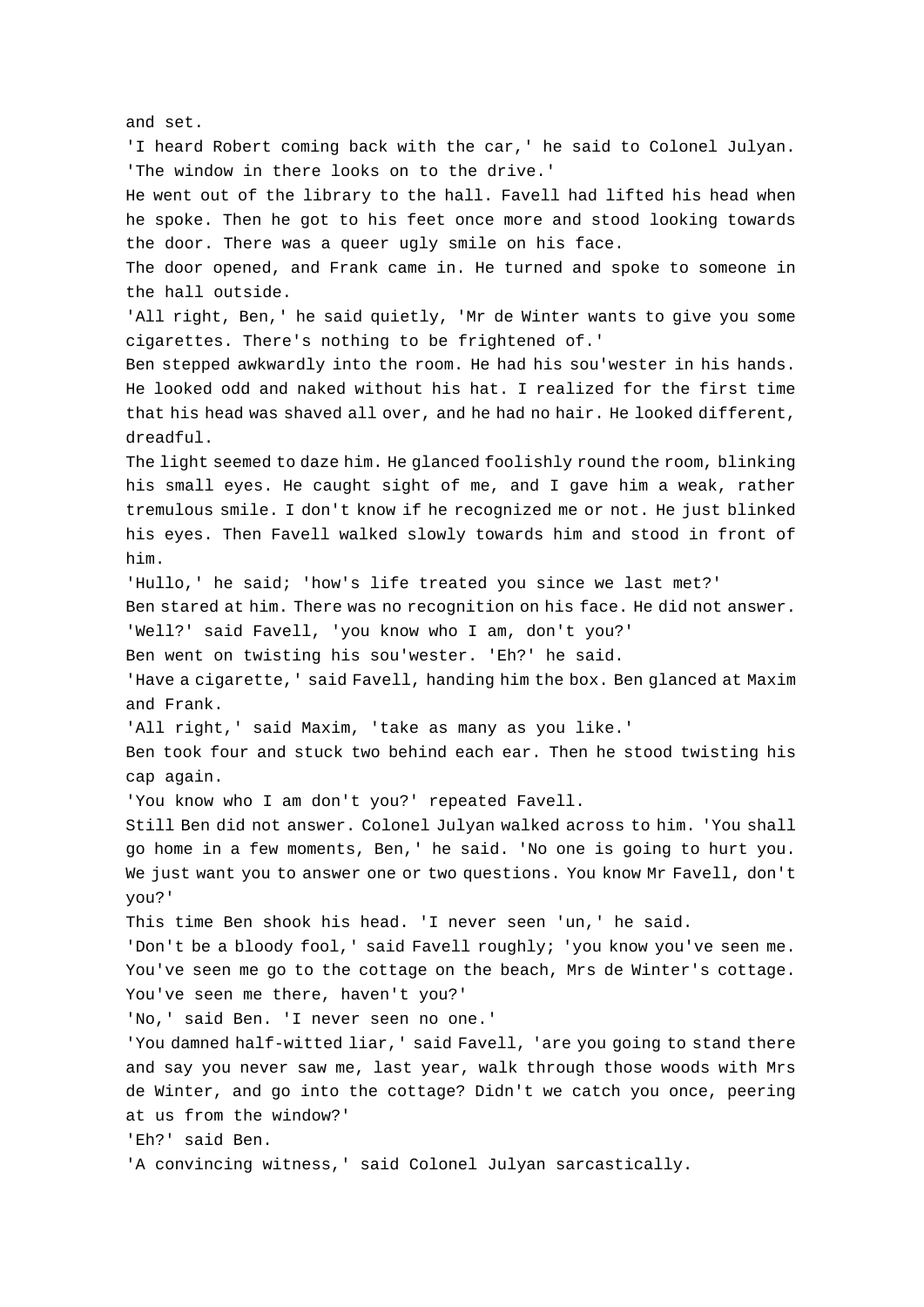Favell swung round on him. 'It's a put-up job,' he said. 'Someone has got at this idiot and bribed him too. I tell you he's seen me scores of times. Here. Will this make you remember?' He fumbled in his hip-pocket and brought out a note-case. He flourished a pound note in front of Ben. 'Now do you remember me?' he said. Ben shook his head. 'I never seen 'un,' he said, and then he took hold of Frank's arm. 'Has he come here to take me to the asylum?' he said. 'No,' said Frank. 'No, of course not, Ben.' 'I don't want to go to the asylum,' said Ben. 'They'm cruel to folk in there. I want to stay home. I done nothing.' "That's all right, Ben,' said Colonel Julyan. 'No one's going to put you in the asylum. Are you quite sure you've never seen this man before?' 'No,' said Ben. 'I've never seen 'un.' 'You remember Mrs de Winter, don't you?' said Colonel Julyan. Ben glanced doubtfully towards me. 'No,' said Colonel Julyan gently, 'not this lady. The other lady, who used to go to the cottage.' 'Eh?' said Ben. 'You remember the lady who had the boat?' Ben blinked his eyes. 'She's gone,' he said. 'Yes, we know that,' said Colonel Julyan. 'She used to sail the boat, didn't she? Were you on the beach when she sailed the boat the last time? One evening, over twelve months ago. When she didn't come back again?' Ben twisted his sou'wester. He glanced at Frank, and then at Maxim. 'Eh?' he said. 'You were there, weren't you?' said Favell, leaning forward. 'You saw Mrs de Winter come down to the cottage, and presently you saw Mr de Winter too. He went into the cottage after her. What happened then? Go on. What happened?' Ben shrank back against the wall. 'I seen nothing,' he said. 'I want to stay home. I'm not going to the asylum. I never seen you. Never before. I never seen you and she in the woods.' He began to blubber like a child. 'You crazy little rat,' said Favell slowly, 'you bloody crazy little rat.' Ben was wiping his eyes with the sleeve of his coat. 'Your witness does not seem to have helped you,' said Colonel Julyan. 'The performance has been rather a waste of time, hasn't it? Do you want to ask him anything else?' 'It's a plot, ' shouted Favell. 'A plot against me. You're all in it, every one of you. Someone's paid this half-wit, I tell you. Paid him to tell his string of dirty lies.' 'I think Ben might be allowed to go home,' said Colonel Julyan. 'All right, Ben,' said Maxim. 'Robert shall take you back. And no one will put you in the asylum, don't be afraid. Tell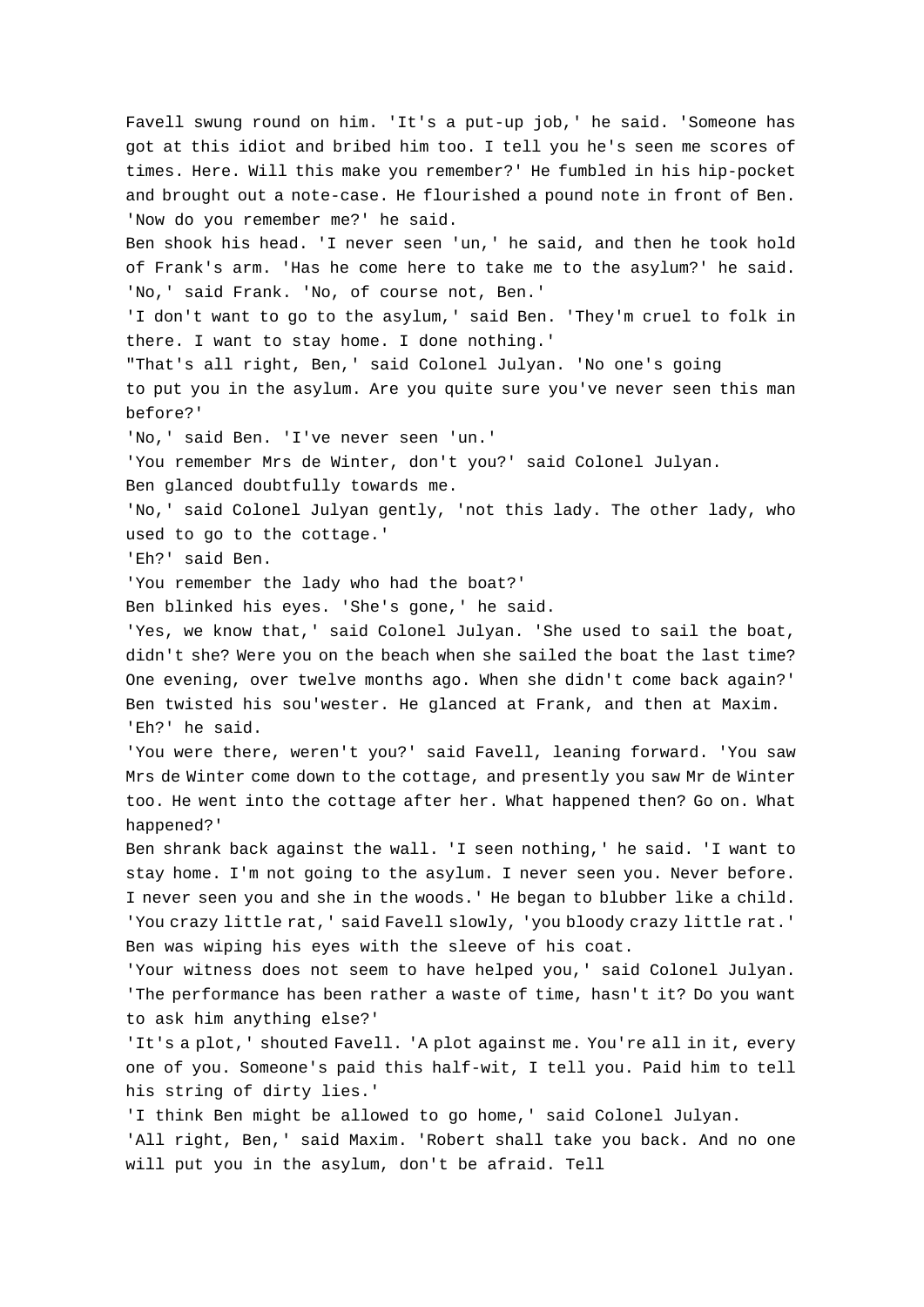Robert to find him something in the kitchen,' he added to Frank. 'Some cold meat, whatever he fancies.'

'Payment for services rendered, eh?' said Favell. 'He's done a good day's work for you, Max, hasn't he?'

Frank took Ben out of the room. Colonel Julyan glanced at Maxim. 'The fellow appeared to be scared stiff,' he said; 'he was shaking like a leaf. I was watching him. He's never been ill-treated, has he?'

'No,' said Maxim, 'he's perfectly harmless, and I've always let him have the run of the place.'

'He's been frightened at some time,' said Colonel Julyan. 'He was showing the whites of his eyes, just like a dog does when you're going to whip him.'

'Well, why didn't you?' said Favell. 'He'd have remembered me all right if you'd whipped him. Oh, no, he's going to be given a good supper for his work tonight. Ben's not going to be whipped.'

'He has not helped your case, has he?' said Colonel Julyan quietly; 'we're still where we were. You can't produce one shred of evidence against de Winter and you know it. The very motive you gave won't stand the test. In a court of law, Favell, you wouldn't have a leg to stand on. You say you were Mrs de Winter's prospective husband, and that you held clandestine meetings with her in that cottage on the beach. Even the poor idiot we have just had in this room swears he never saw you. You can't even prove your own story, can you?'

'Can't I?' said Favell. I saw him smile. He came across to the fireplace and rang the bell.

'What are you doing?' said Colonel Julyan.

'Wait a moment and you'll see,' said Favell.

I guessed already what was going to happen. Frith answered the bell. 'Ask Mrs Danvers to come here,' said Favell.

Frith glanced at Maxim. Maxim nodded shortly.

Frith went out of the room. 'Isn't Mrs Danvers the housekeeper?' said Colonel Julyan.

'She was also Rebecca's personal friend,' said Favell. 'She was with her for years before she married and practically

brought her up. You are going to find Danny a very different sort of witness to Ben.'

Frank came back into the room. 'Packed Ben off to bed?' said Favell. 'Given him his supper and told him he was a good boy? This time it won't be quite so easy for the trade union.'

'Mrs Danvers is coming down,' said Colonel Julyan. 'Favell seems to think he will get something out of her.'

Frank glanced quickly at Maxim. Colonel Julyan saw the glance. I saw his lips tighten. I did not like it. No, I did not like it. I began biting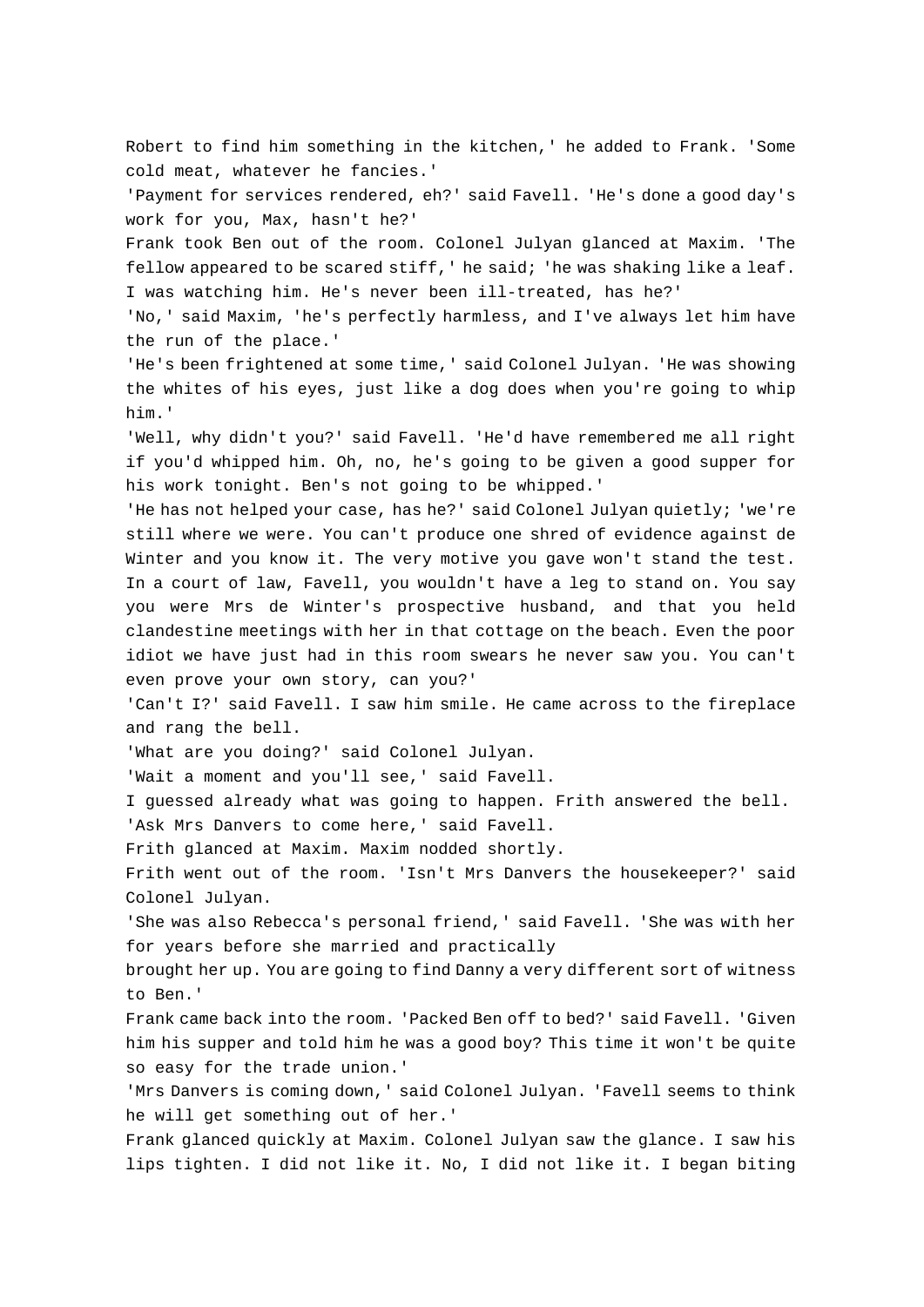## my nails.

We all waited, watching the door. And Mrs Danvers came into the room. Perhaps it was because I had generally seen her alone, and beside me she had seemed tall and gaunt, but she looked shrunken now in size, more wizened, and I noticed she had to look up to Favell and to Frank and Maxim. She stood by the door, her hands folded in front of her, looking from one to the other of us.

'Good evening, Mrs Danvers,' said Colonel Julyan.

'Good evening, sir,' she said.

Her voice was that old, dead, mechanical one I had heard so often.

'First of all, Mrs Danvers, I want to ask you a question,' said Colonel Julyan, 'and the question is this. Were you aware of the relationship between the late Mrs de Winter and Mr Favell here?'

'They were first cousins,' said Mrs Danvers.

'I was not referring to blood-relationship, Mrs Danvers,' said Colonel Julyan. 'I mean something closer than that.'

'I'm afraid I don't understand, sir,' said Mrs Danvers.

'Oh, come off it, Danny,' said Favell; 'you know damn well what he's driving at. I've told Colonel Julyan already, but he doesn't seem to believe me. Rebecca and I had lived together off and on for years, hadn't we? She was in love with me. wasn't she?'

To my surprise Mrs Danvers considered him a moment without speaking, and there was something of scorn in the glance she gave him.

'She was not,' she said.

'Listen here, you old fool ...' began Favell, but Mrs Danvers cut him short.

'She was not in love with you, or with Mr de Winter. She was not in love with anyone. She despised all men. She was above all that.'

Favell flushed angrily. 'Listen here. Didn't she come down the path through the woods to meet me, night after night? Didn't you wait up for her? Didn't she spend the weekends with me in London?'

'Well?' said Mrs Danvers, with sudden passion, 'and what if she did? She had a right to amuse herself, hadn't she. Love-making was a game with her, only a game. She told me so. She did it because it made her laugh. It made her laugh, I tell you. She laughed at you like she did at the rest. I've known her come back and sit upstairs in her bed and rock with laughter at the lot of you.'

There was something horrible in the sudden torrent of words, something horrible and unexpected. It revolted me, even though I knew. Maxim had gone very white. Favell stared at her blankly, as though he had not understood. Colonel July an tugged at his small moustache. No one said anything for a few minutes. And there was no sound but that inevitable falling rain. Then Mrs Danvers began to cry. She cried like she had done that morning in the bedroom. I could not look at her. I had to turn away.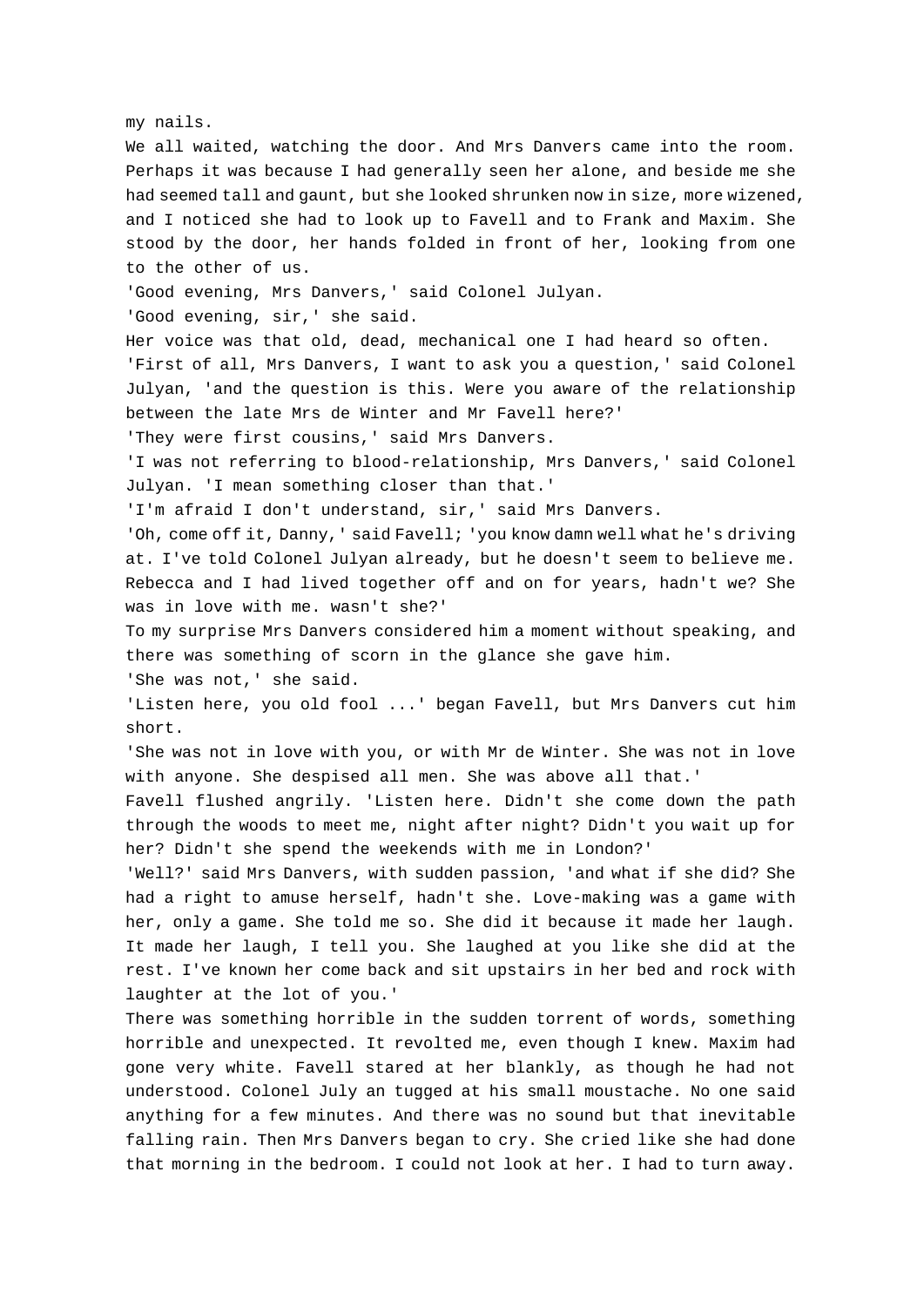No one said anything. There were just the two sounds in the room, the falling rain and Mrs Danvers crying. It made me want to scream. I wanted to run out of the room and scream and scream.

No one moved towards her, to say anything, or to help her. She went on crying. Then at last, it seemed eternity, she began to control herself. Little by little the crying ceased. She stood quite still, her face working, her hands clutching the black stuff of her frock. At last she was silent again. Then Colonel Julyan spoke, quietly, slowly.

'Mrs Danvers,' he said, 'can you think of any reason, however remote, why Mrs de Winter should have taken her own life?'

Mrs Danvers swallowed. She went on clutching at her frock. She shook her head. 'No,' she said. 'No.'

"There, you see?' Favell said swiftly. 'It's impossible. She knows that as well as I do. I've told you already.'

'Be quiet, will you?' said Colonel Julyan. 'Give Mrs Danvers time to think. We all of us agree that on the face of it the thing's absurd, out of the question. I'm not disputing the truth or veracity of that note of yours. It's plain for us to see. She wrote you that note some time during those hours she spent in London. There was something she wanted to tell you. It's just possible that if we knew what that something was we might have the answer to the whole appalling problem. Let Mrs Danvers read the note. She may be able to throw light on it.' Favell shrugged his shoulders. He felt in his pocket for the note and threw it on the floor at Mrs Danvers' feet. She stooped and picked it up. We watched her lips move as she read the words. She read it twice. Then she shook her head. 'It's no use,' she said. 'I don't know what she meant. If there was something important she had to tell Mr Jack she would have told me first.'

'You never saw her that night?'

'No, I was out. I was spending the afternoon and evening in Kerrith. I shall never forgive myself for that. Never till my dying day.'

'Then you know of nothing on her mind, you can't suggest a solution, Mrs Danvers? Those words "I have something to tell you" do not convey anything to you at all?'

'No,' she answered. 'No, sir, nothing at all.'

'Does anybody know how she spent that day in London?'

Nobody answered. Maxim shook his head. Favell swore under his breath. 'Look here, she left that note at my flat at three in the afternoon,' he said. 'The porter saw her. She must have driven down here straight after that, and gone like the wind too.'

'Mrs de Winter had a hair appointment from twelve until one thirty,' said Mrs Danvers. 'I remember that, because I had to telephone through to London from here earlier in the week and book it for her. I remember doing it. Twelve to one thirty. She always lunched at her club after a hair appointment so that she could leave the pins in her hair. It's almost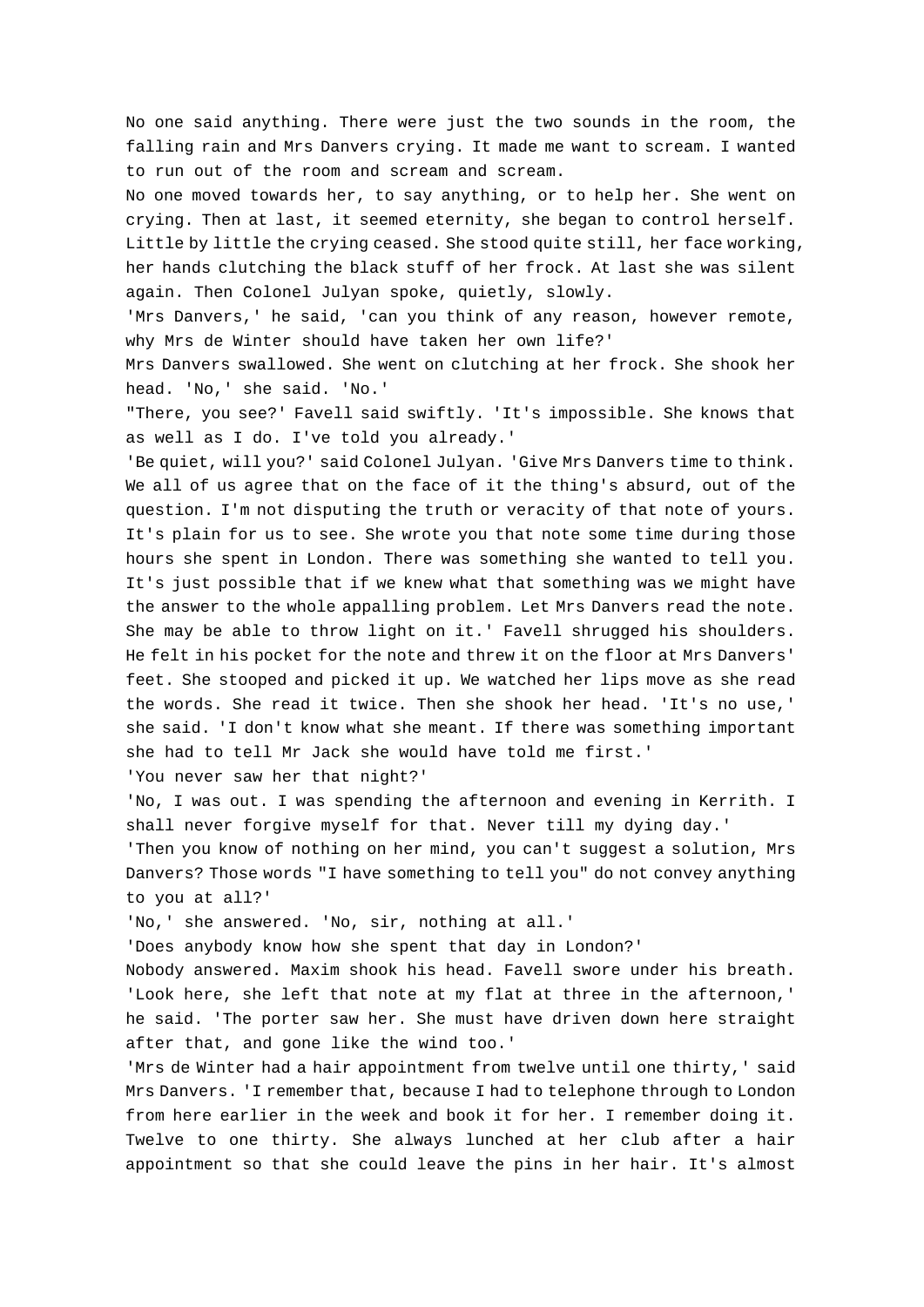certain she lunched there that day.'

'Say it took her half an hour to have lunch; what was she doing from two until three? We ought to verify that,' said Colonel Julyan. 'Oh, Christ Jesus, who the hell cares what she was doing?' shouted Favell. 'She didn't kill herself, that's the only thing that matters, isn't it?' 'I've got her engagement diary locked in my room,' said Mrs Danvers slowly. 'I kept all those things. Mr de Winter never asked me for them. It's just possible she may have noted down her appointments for that day. She was methodical in that way. She used to put everything down and then tick the items off with a cross. If you think it would be helpful I'll go and fetch the diary.'

'Well, de Winter?' said Colonel Julyan, 'what do you say? Do you mind us seeing this diary?'

'Of course not,' said Maxim. 'Why on earth should I?'

Once again I saw Colonel Julyan give him that swift, curious glance. And this time Frank noticed it. I saw Frank look at Maxim too. And then back again to me. This time it was I who got up and went towards the window. It seemed to me that it was no longer raining quite so hard. The fury was spent. The rain that was falling now had a quieter, softer note. The grey light of evening had come into the sky. The lawns were dark and drenched with the heavy rain, and the trees had a shrouded humped appearance. I could hear the housemaid overhead drawing the curtains for the night, shutting down the windows that had not been closed already. The little routine of the day going on inevitably as it had always done. The curtains drawn, shoes taken down to be cleaned, the towel laid out on the chair in the bathroom, and the water run for my bath. Beds turned down, slippers put beneath a chair. And here were we in the library, none of us speaking, knowing in our hearts that Maxim was standing trial here for his life.

I turned round when I heard the soft closing of the door. It was Mrs Danvers. She had come back again with the diary in her hand.

'I was right,' she said quietly. 'She had marked down the engagements as I said she would. Here they are on the date she died.'

She opened the diary, a small, red leather book. She gave it

to Colonel Julyan. Once more he brought his spectacles from his case. There was a long pause while he glanced down the page. It seemed to me then that there was something about that particular moment, while he looked at the page of the diary, and we stood waiting, that frightened me more than anything that had happened that evening.

I dug my nails in my hands. I could not look at Maxim. Surely Colonel Julyan must hear my heart beating and thumping in my breast?

'Ah!' he said. His finger was in the middle of the page. Something is going to happen, I thought, something terrible is going to happen. 'Yes,' he said, 'yes, here it is. Hair at twelve, as Mrs Danvers said. And a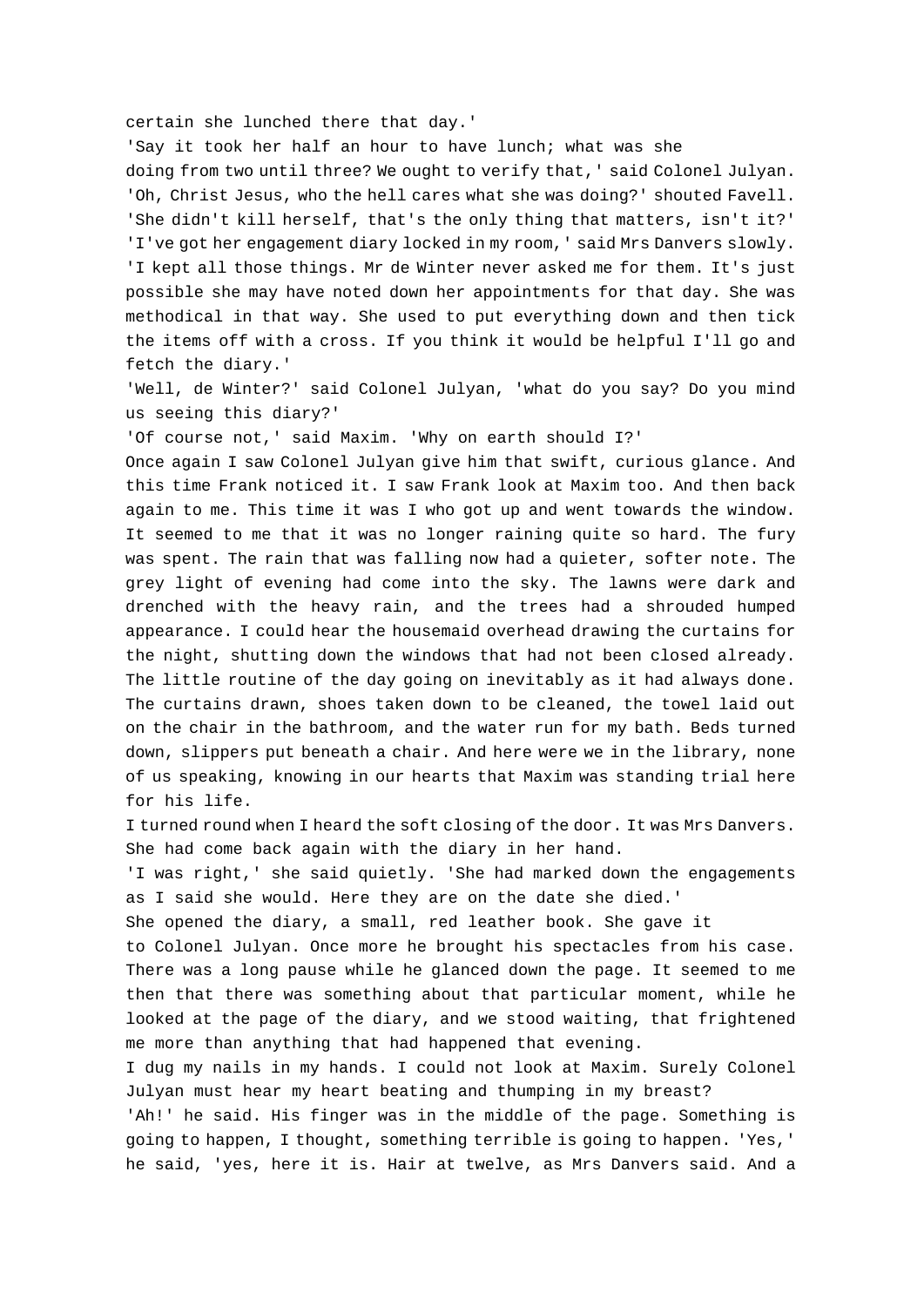cross beside it. She kept her appointment, then. Lunch at the club, and a cross beside that. What have we here, though? Baker, two o'clock. Who was Baker?' He looked at Maxim. Maxim shook his head. Then at Mrs Danvers. 'Baker?' repeated Mrs Danvers. 'She knew no one called Baker. I've never heard the name before.'

'Well, here it is,' said Colonel Julyan, handing her the diary. 'You can see for yourself, Baker. And she's put a great cross beside it as though she wanted to break the pencil. She evidently saw this Baker, whoever he may have been.'

Mrs Danvers was staring at the name written in the diary, and the black cross beside it. 'Baker,' she said. 'Baker.'

'I believe if we knew who Baker was we'd be getting to the bottom of the whole business,' said Colonel Julyan. 'She wasn't in the hands of moneylenders, was she?'

Mrs Danvers looked at him with scorn. 'Mrs de Winter?' she said.

'Well, blackmailers perhaps?' said Colonel Julyan, with a glance at Favell.

Mrs Danvers shook her head. 'Baker,' she repeated. 'Baker.'

'She had no enemy, no one who had ever threatened her, no one she was afraid of?'

'Mrs de Winter afraid?' said Mrs Danvers. 'She was afraid of nothing and no one. There was only one thing ever worried her, and that was the idea of getting old, of illness, of dying in her bed. She has said to me a score of times, "When I go,

Danny, I want to go quickly, like the snuffing out of a candle." That used to be the only thing that consoled me, after she died. They say drowning is painless, don't they?'

She looked searchingly at Colonel Julyan. He did not answer. He hesitated, tugging at his moustache. I saw him throw another glance at Maxim.

'What the hell's the use of all this?' said Favell, coming forward. 'We're streaking away from the point the whole bloody time. Who cares about this Baker fellow? What's he got to do with it? It was probably some damn merchant who sold stockings, or face-cream. If he had been anyone important Danny here would know him. Rebecca had no secrets from Danny.' But I was watching Mrs Danvers. She had the book in her hands and was turning the leaves. Suddenly she gave an exclamation.

'There's something here,' she said, 'right at the back among the telephone numbers. Baker. And there's a number beside it: 0488. But there is no exchange.'

'Brilliant Danny,' said Favell: 'becoming quite a sleuth in your old age, aren't you? But you're just twelve months too late. If you'd done this a year ago there might have been some use in it.'

'That's his number all right,' said Colonel Julyan, '0488, and the name Baker beside it. Why didn't she put the exchange?'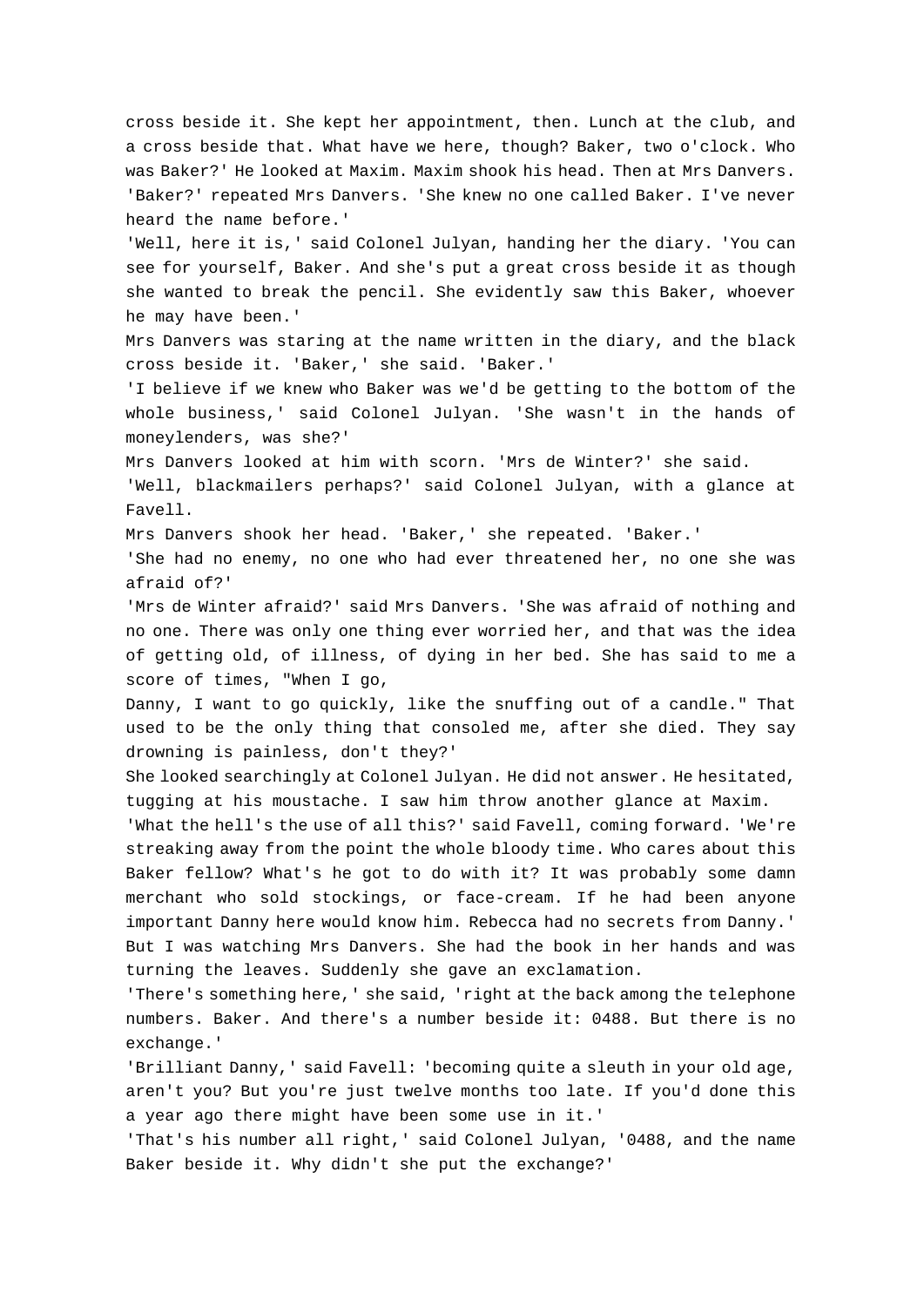'Try every exchange in London,' jeered Favell. 'It will take you through the night but we don't mind. Max doesn't care if his telephone bill is a hundred pounds, do you, Max? You want to play for time, and so should I, if I were in your shoes.'

'There is a mark beside the number but it might mean anything,' said Colonel Julyan; 'take a look at it, Mrs Danvers. Could it possibly be an M?' Mrs Danvers took the diary in her hands again. 'It might be,' she said doubtfully. 'It's not like her usual M but she may have scribbled it in a hurry. Yes, it might be M.'

'Mayfair 0488,' said Favell; 'what a genius, what a brain!' 'Well?' said Maxim, lighting his first cigarette, 'something

had better be done about it. Frank? Go through and ask the exchange for Mayfair 0488.'

The nagging pain was strong beneath my heart. I stood quite still, my hands by my side. Maxim did not look at me.

'Go on, Frank,' he said. 'What are you waiting for?'

Frank went through to the little room beyond. We waited while he called the exchange. In a moment he was back again. "They're going to ring me,' he said quietly. Colonel Julyan clasped his hands behind his back and began walking up and down the room. No one said anything. After about four minutes the telephone rang shrill and insistent, that irritating, monotonous note of a long-distance call. Frank went through to answer it. 'Is that Mayfair 0488?' he said. 'Can you tell me if anyone of the name of Baker lives there? Oh, I see. I'm so sorry. Yes, I must have got the wrong number. Thank you very much.'

The little click as he replaced the receiver. Then he came back into the room. 'Someone called Lady Eastleigh lives at Mayfair 0488. It's an address in Grosvenor Street. They've never heard of Baker.'

Favell gave a great cackle of laughter. "The butcher, the baker, the candlestick-maker, they all jumped out of a rotten potato,' he said. 'Carry on, detective Number One, what's the next exchange on the list?' 'Try Museum,' said Mrs Danvers.

Frank glanced at Maxim. 'Go ahead,' said Maxim.

The farce was repeated all over again. Colonel Julyan repeated his walk up and down the room. Another five minutes went by, and the telephone rang again. Frank went to answer it. He left the door wide open, I could see him lean down to the table where the telephone stood, and bend to the mouth-piece.

'Hullo? Is that Museum 0488? Can you tell me if anyone of the name of Baker lives there? Oh; who is that speaking? A night porter. Yes. Yes, I understand. Not offices. No, no of course. Can you give me the address? Yes, it's rather important.' He paused. He called to us over his shoulder. 'I think we've got him,' he said.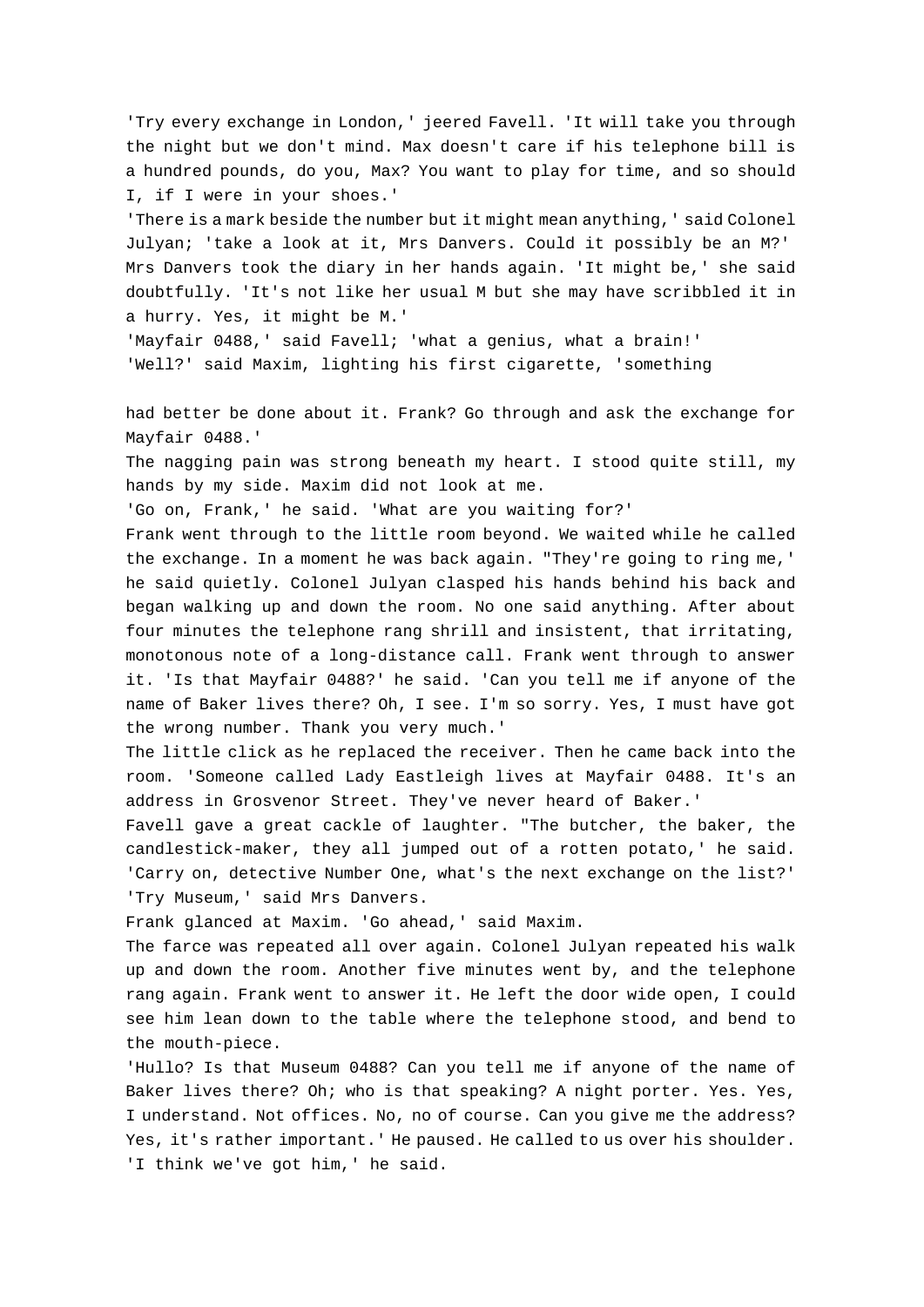Oh, God, don't let it be true. Don't let Baker be found. Please God make Baker be dead. I knew who Baker was. I had known all along. I watched Frank through the door, I watched him lean

forward suddenly, reach for a pencil and a piece of paper. 'Hullo? Yes, I'm still here. Could you spell it? Thank you. Thank you very much. Good night.' He came back into the room, the piece of paper in his hands. Frank who loved Maxim, who did not know that the piece of paper he held was the one shred of evidence that was worth a damn in the whole nightmare of our evening, and that by producing it he could destroy Maxim as well and truly as though he had a dagger in his hand and stabbed him in the back.

'It was the night porter from an address in Bloomsbury,' he said. 'There are no residents there at all. The place is used during the day as a doctor's consulting rooms. Apparently Baker's given up practice, and left six months ago. But we can get hold of him all right. The night porter gave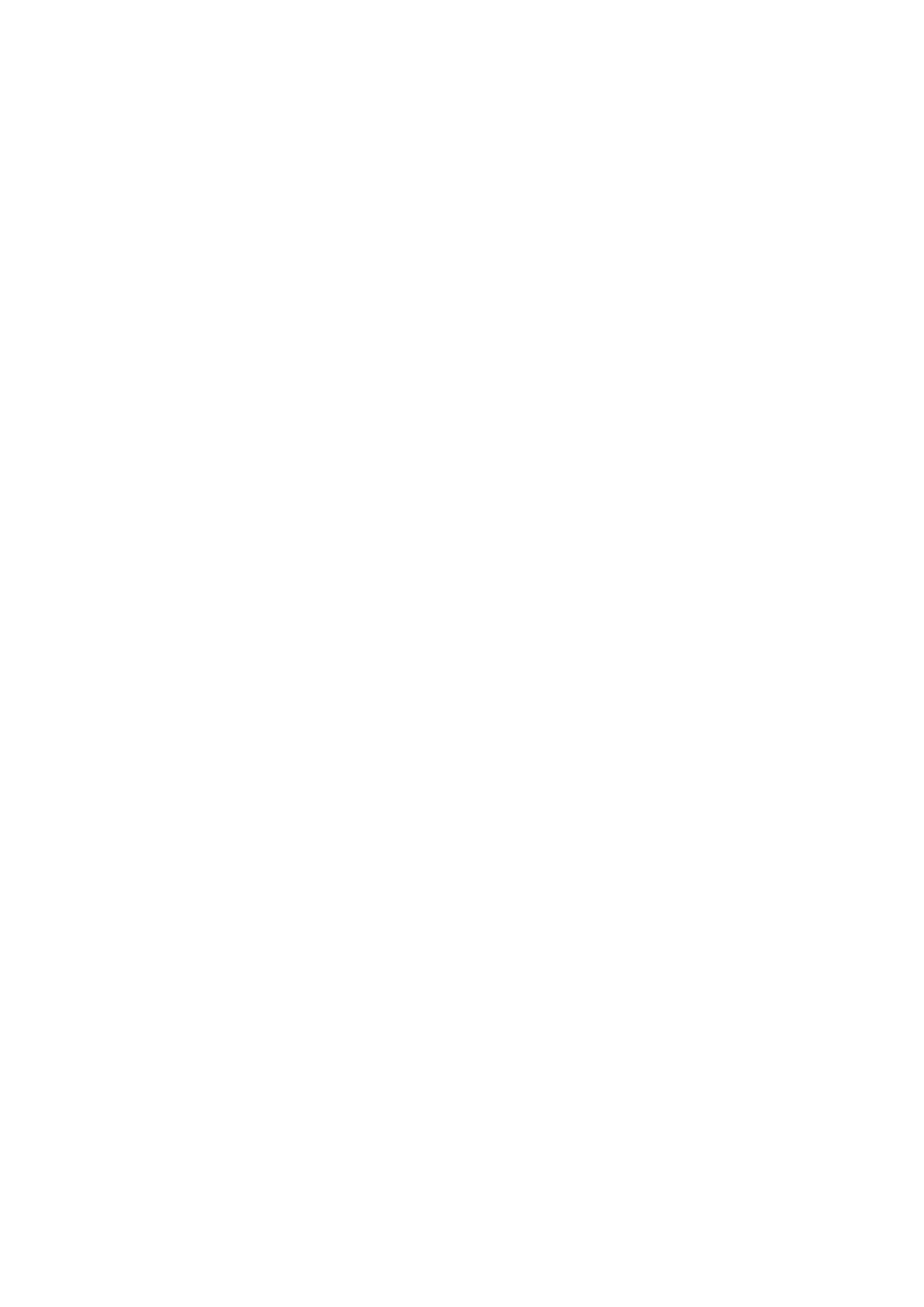chapter twenty-five

It was then that Maxim looked at me. He looked at me for the first time that evening. And in his eyes I read a message of farewell. It was as though he leant against the side of a ship, and I stood below him on the quay. There would be other people touching his shoulder, and touching mine, but we would not see them. Nor would we speak or call to one another, for the wind and the distance would carry away the sound of our voices. But I should see his eyes and he would see mine before the ship drew away from the side of the quay. Favell, Mrs Danvers, Colonel Julyan, Frank with the slip of paper in his hands, they were all forgotten at this moment. It was ours, inviolate, a fraction of time suspended between two seconds. And then he turned away and held out his hand to Frank. 'Well done,' he said. 'What's the address?'

'Somewhere near Barnet, north of London,' said Frank, giving him the paper. 'But it's not on the telephone. We can't ring him up.'

'Satisfactory work, Crawley,' said Colonel Julyan, 'and from you too, Mrs Danvers. Can you throw any light on the matter now?'

Mrs Danvers shook her head. 'Mrs de Winter never needed a doctor. Like all strong people she despised them. We only had Doctor Phillips from Kerrith here once, that time she sprained her wrist. I've never heard her speak of this Doctor Baker, she never mentioned his name to me.' 'I tell you the fellow was a face-cream mixer,' said Favell. 'What the hell does it matter who he was? If there was anything to it Danny would know. I tell you it's some fool fellow who had discovered a new way of bleaching the hair or whitening the skin, and Rebecca had probably got the address from her hairdresser that morning and went along after lunch out of curiosity.'

'No,' said Frank. 'I think you're wrong there. Baker wasn't a quack. The night porter at Museum 0488 told me he was a very well-known woman's specialist.'

'H'm,' said Colonel Julyan, pulling at his moustache, 'there must have been something wrong with her after all. It seems very curious that she did not say a word to anybody, not even to you, Mrs Danvers.'

'She was too thin,' said Favell. 'I told her about it, but she only laughed. Said it suited her. Banting I suppose, like all these women. Perhaps she went to this chap Baker for a diet sheet.'

'Do you think that's possible, Mrs Danvers?' asked Colonel Julyan.

Mrs Danvers shook her head slowly. She seemed dazed, bewildered by this sudden news about Baker. 'I can't understand it,' she said. 'I don't know what it means. Baker. A Doctor Baker. Why didn't she tell me? Why did she keep it from me? She told me everything.'

'Perhaps she didn't want to worry you,' said Colonel Julyan. 'No doubt she made an appointment with him, and saw him, and then when she came down that night she was going to have told you all about it.'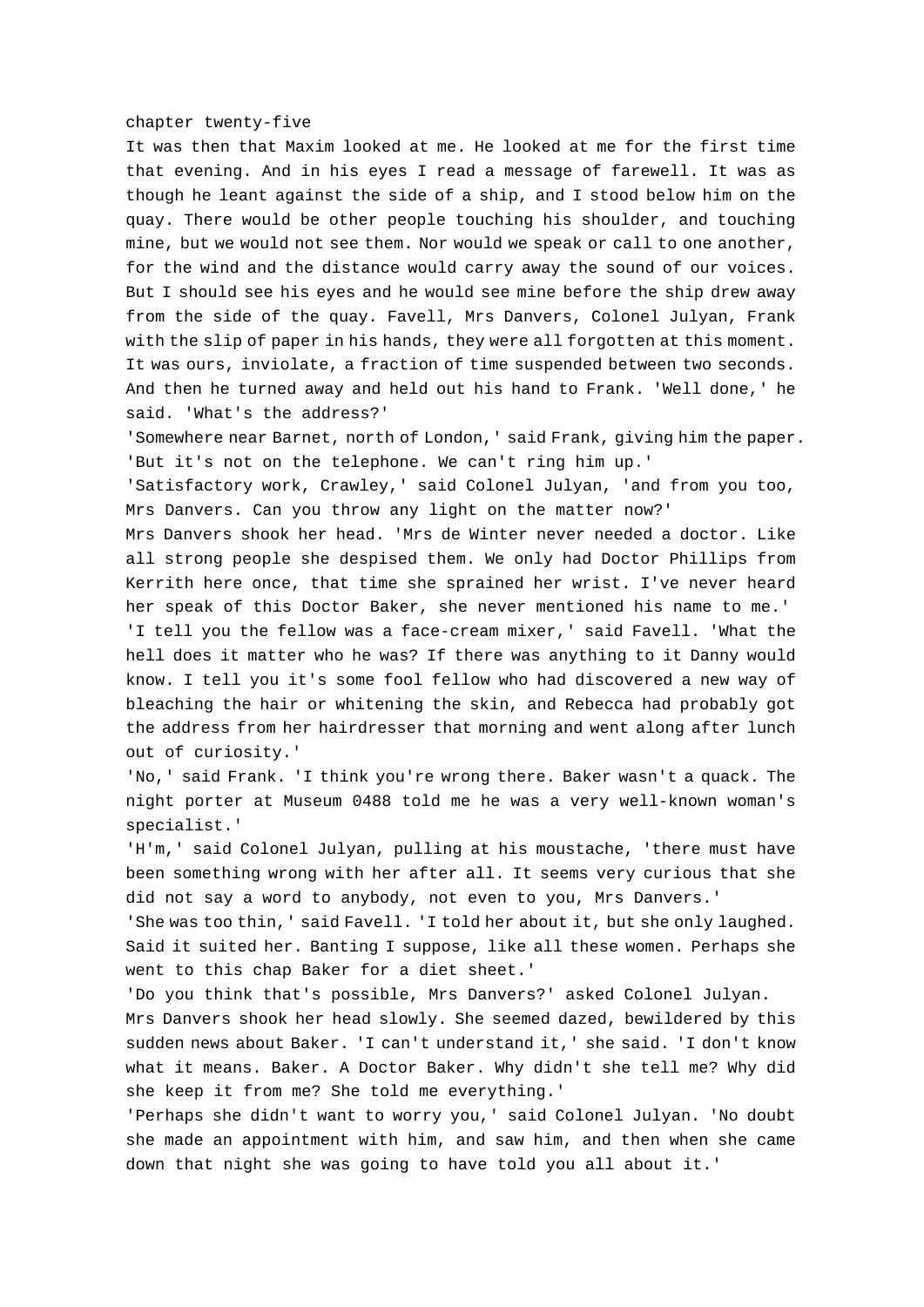'And the note to Mr Jack,' said Mrs Danvers suddenly. 'That note to Mr Jack, "I have something to tell you. I must see you"; she was going to tell him too?'

'That's true,' said Favell slowly. 'We were forgetting the note.' Once more he pulled it out of his pocket and read it to us aloud.' "I've got something to tell you, and I want to see you as soon as possible. Rebecca." '

'Of course, there's no doubt about it,' said Colonel Julyan, turning to Maxim. 'I wouldn't mind betting a thousand pounds on it. She was going to tell Favell the result of that interview with this Doctor Baker.' 'I believe you're right after all,' said Favell. "The note and that appointment seem to hang together. But what the hell was it all about, that's what I want to know? What was the matter with her?'

The truth screamed in their faces and they did not see. They all stood there, staring at one another, and they did not understand. I dared not look at them. I dared not move lest I betray my knowledge. Maxim said nothing. He had gone back to the window and was looking out into the garden that was hushed and dark and still. The rain had ceased at last, but the spots fell from the dripping leaves and from the gutter above the window. 'It ought to be quite easy to verify,' said Frank. 'Here is the doctor's present address. I can write him a letter and ask him if he remembers an appointment last year with Mrs de Winter.'

'I don't know if he would take any notice of it,' said Colonel Julyan, 'there is so much of this etiquette in the medical profession. Every case is confidential, you know. The only way to get anything out of him would be to get de Winter to see him privately and explain the circumstances. What do you say, de Winter?'

Maxim turned round from the window. 'I'm ready to do whatever you care to suggest,' he said quietly.

'Anything for time, eh?' said Favell; 'a lot can be done in twenty-four hours, can't it? Trains can be caught, ships can sail, aeroplanes can fly.'

I saw Mrs Danvers look sharply from Favell to Maxim, and I

realized then, for the first time, that Mrs Danvers had not known about Favell's accusation. At last she was beginning to understand. I could tell from the expression on her face. There was doubt written on it, then wonder and hatred mixed, and then conviction. Once again those lean long hands of hers clutched convulsively at her dress, and she passed her tongue over her lips. She went on staring at Maxim. She never took her eyes away from Maxim. It's too late, I thought, she can't do anything to us now, the harm is done. It does not matter what she says to us now, or what she does. The harm is done. She can't hurt us any more. Maxim did not notice her, or if he did he gave no sign. He was talking to Colonel Julyan. 'What do you suggest?' he said. 'Shall I go up in the morning, drive to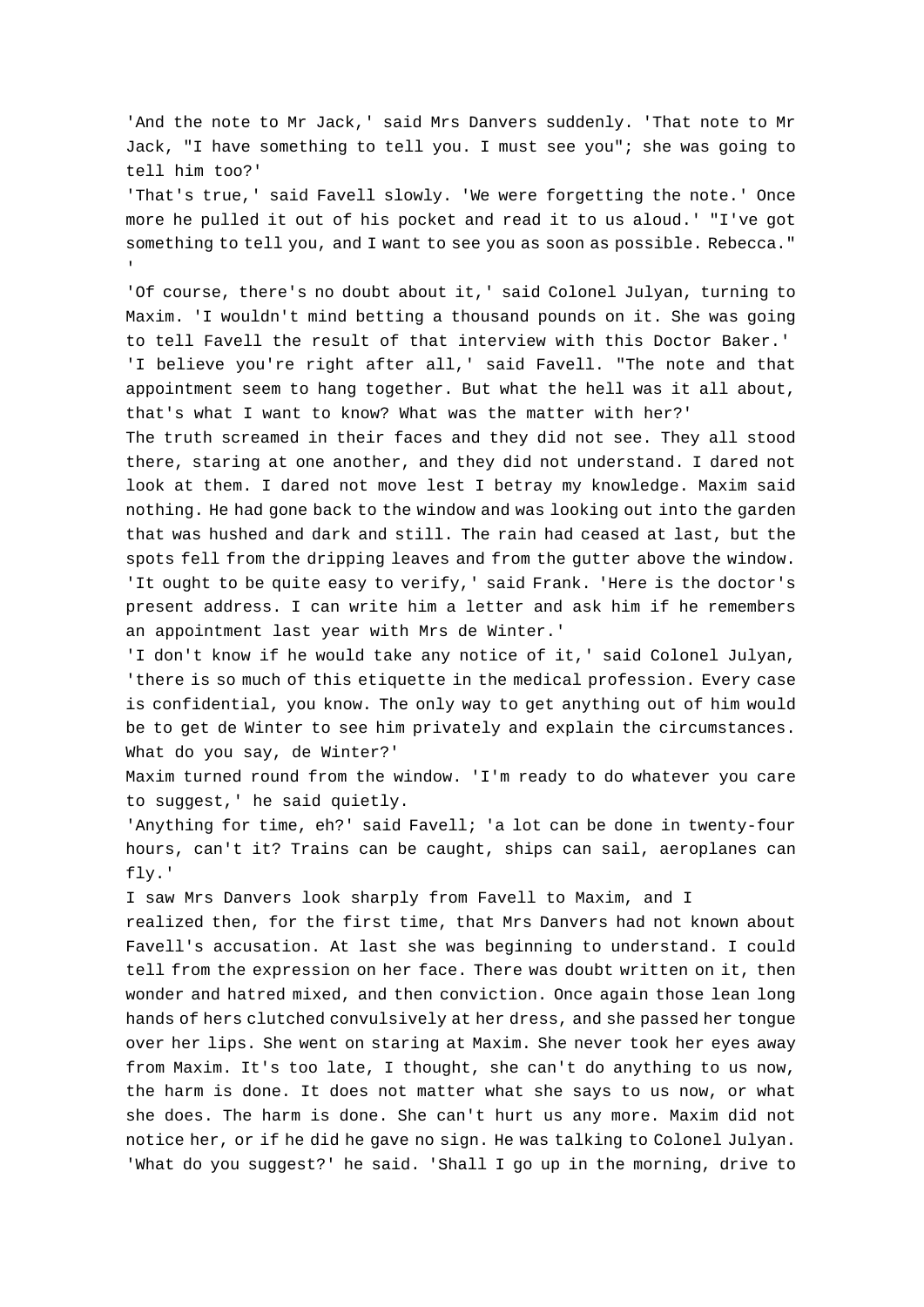this address at Barnet? I can wire Baker to expect me.'

'He's not going alone,' said Favell, with a short laugh. 'I have a right to insist on that, haven't I? Send him up with Inspector Welch and I won't object.'

If only Mrs Danvers would take her eyes away from Maxim. Frank had seen her now. He was watching her, puzzled, anxious. I saw him glance once more at the slip of paper in his hands, on which he had written Doctor Baker's address. Then he too glanced at Maxim. I believe then that-some faint idea of the truth began to force itself to his conscience, for he went very white and put the paper down on the table.

T don't think there is any necessity to bring Inspector Welch into the affair - yet,' said Colonel Julyan. His voice was different, harder. I did not like the way he used the word 'yet'. Why must he use it at all? I did not like it. 'If I go with de Winter, and stay with him the whole time, and bring him back, will that satisfy you?' he said.

Favell looked at Maxim, and then at Colonel Julyan. The expression on his face was ugly, calculating, and there was something of triumph too in his light blue eyes. 'Yes,' he said slowly, 'yes, I suppose so. But for safety's sake do you mind if I come with you too?'

'No,' said Colonel Julyan, 'unfortunately I think you have the right to ask that. But if you do come, I have the right to insist on your being sober.'

'You needn't worry about that,' said Favell, beginning to smile; 'I'll be sober all right. Sober as the judge will be when he sentences Max in three months' time. I rather think this Doctor Baker is going to prove my case, after all.'

He looked around at each one of us and began to laugh. I think he too had understood at last the significance of that visit to the doctor. 'Well,' he said, 'what time are we going to start in the morning?' Colonel Julyan looked at Maxim. 'How early can you be ready?' 'Any time you say,' said Maxim.

'Nine o'clock?'

'Nine o'clock,' said Maxim.

'How do we know he won't do a bolt in the night?' said Favell. 'He's only to cut round to the garage and get his car.'

'Is my word enough for you?' said Maxim, turning to Colonel Julyan. And for the first time Colonel Julyan hesitated. I saw him glance at Frank. And a flush came over Maxim's face. I saw the little pulse beating on his forehead. 'Mrs Danvers,' he said slowly, 'when Mrs de Winter and I go to bed tonight will you come up yourself and lock the door on the outside? And call us yourself, at seven in the morning?'

'Yes, sir,' said Mrs Danvers. Still she kept her eyes on him, still her hands clutched at her dress.

'Very well, then,' said Colonel Julyan brusquely. 'I don't think there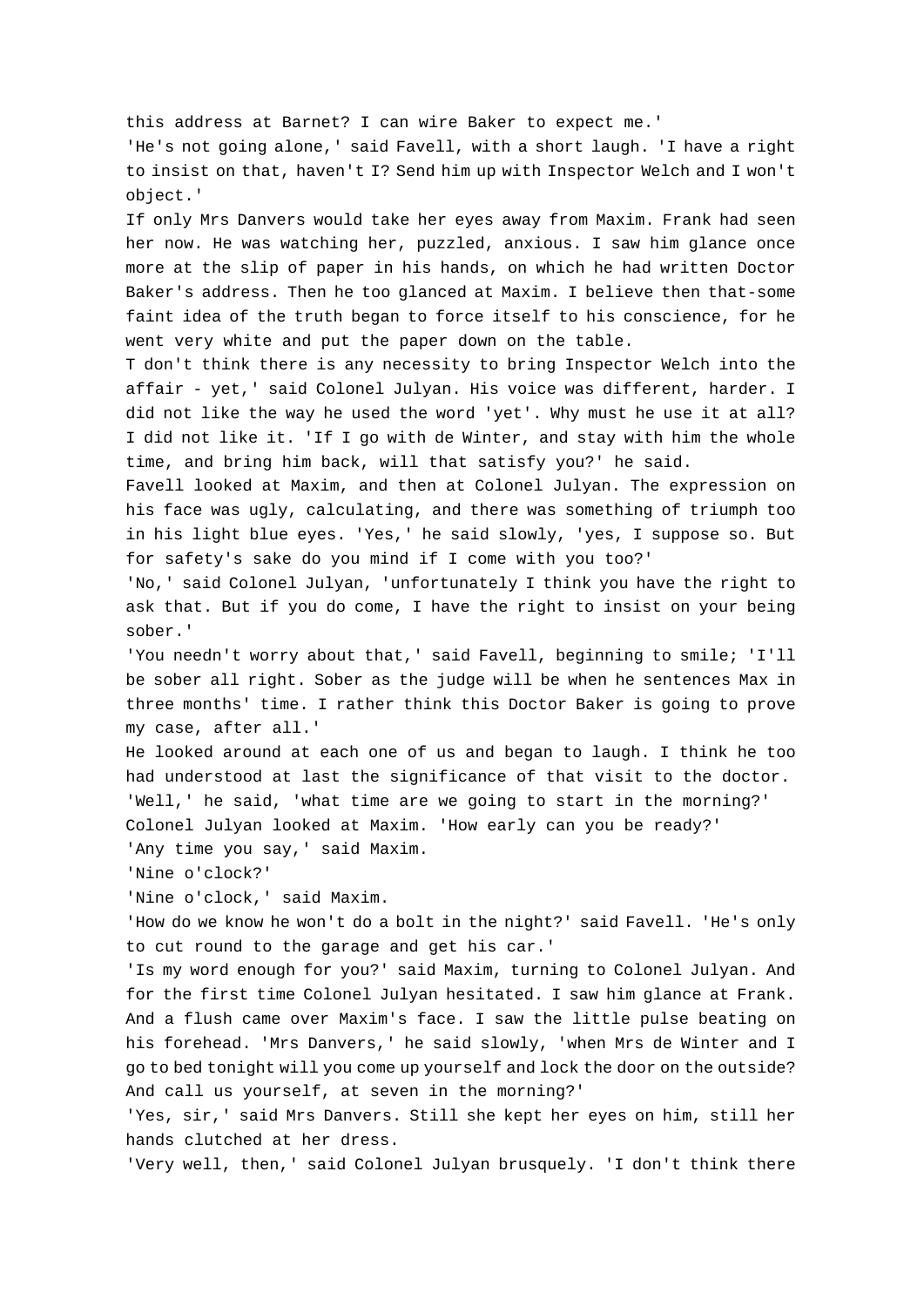is anything else we need discuss, tonight. I shall be here sharp at nine in the morning. You will have room for me in your car, de Winter?' 'Yes,' said Maxim.

'And Favell will follow us in his?'

'Right on your tail, my dear fellow, right on your tail,' said Favell. Colonel Julyan came up to me and took my hand. 'Good night,' he said. 'You know how I feel for you in all this, there's no need for me to tell you. Get your husband to bed early, if you can. It's going to be a long day.' He held my hand a minute and then he turned away. It was curious how he avoided my eye. He looked at my chin. Frank held the door for him as he went out.

Favell leant forward and filled his case with cigarettes from the box on the table.

'I suppose I'm not going to be asked to stop to dinner?' he said. Nobody answered. He lit one of the cigarettes, and blew a cloud of smoke into the air. 'It means a quiet evening at the pub on the highroad then,' he said, 'and the barmaid has a squint. What a hell of a night I'm going to spend! Never mind, I'm looking forward to tomorrow. Good night, Danny old lady, don't forget to turn the key on Mr de Winter, will you?' He came over to me and held out his hand.

Like a foolish child I put my hands behind my back. He laughed, and bowed. 'It's just too bad, isn't it?' he said. 'A nasty man like me coming and spoiling all your fun. Don't worry, it will be a great thrill for you when the yellow Press gets going with your life story, and you see the headlines "From Monte Carlo to Manderley. Experiences of murderer's girl-bride," written across the top. Better luck next time.'

He strolled across the room to the door, waving his hand to Maxim by the window. 'So long, old man,' he said, 'pleasant dreams. Make the most of your night behind that locked door.' He turned and laughed at me, and then he went out of the room. Mrs Danvers followed him. Maxim and I were alone. He went on standing by the window. He did not come to me. Jasper came trotting in from the hall. He had been shut outside all the evening. He came fussing up to me, biting the edge of my skirt.

'I'm coming with you in the morning,' I said to Maxim. 'I'm coming up to London with you in the car.'

He did not answer for a moment. He went on looking out of the window. Then 'Yes,' he said, his voice without expression. 'Yes, we must go on being together.'

Frank came back into the room. He stood in the entrance, his hand on the door. 'They've gone,' he said, 'Favell and Colonel Julyan, I watched them go.'

'All right, Frank,' said Maxim.

'Is there anything I can do?' said Frank, 'anything at all? Wire to anyone, arrange anything? I'll stay up all night if only there's anything I can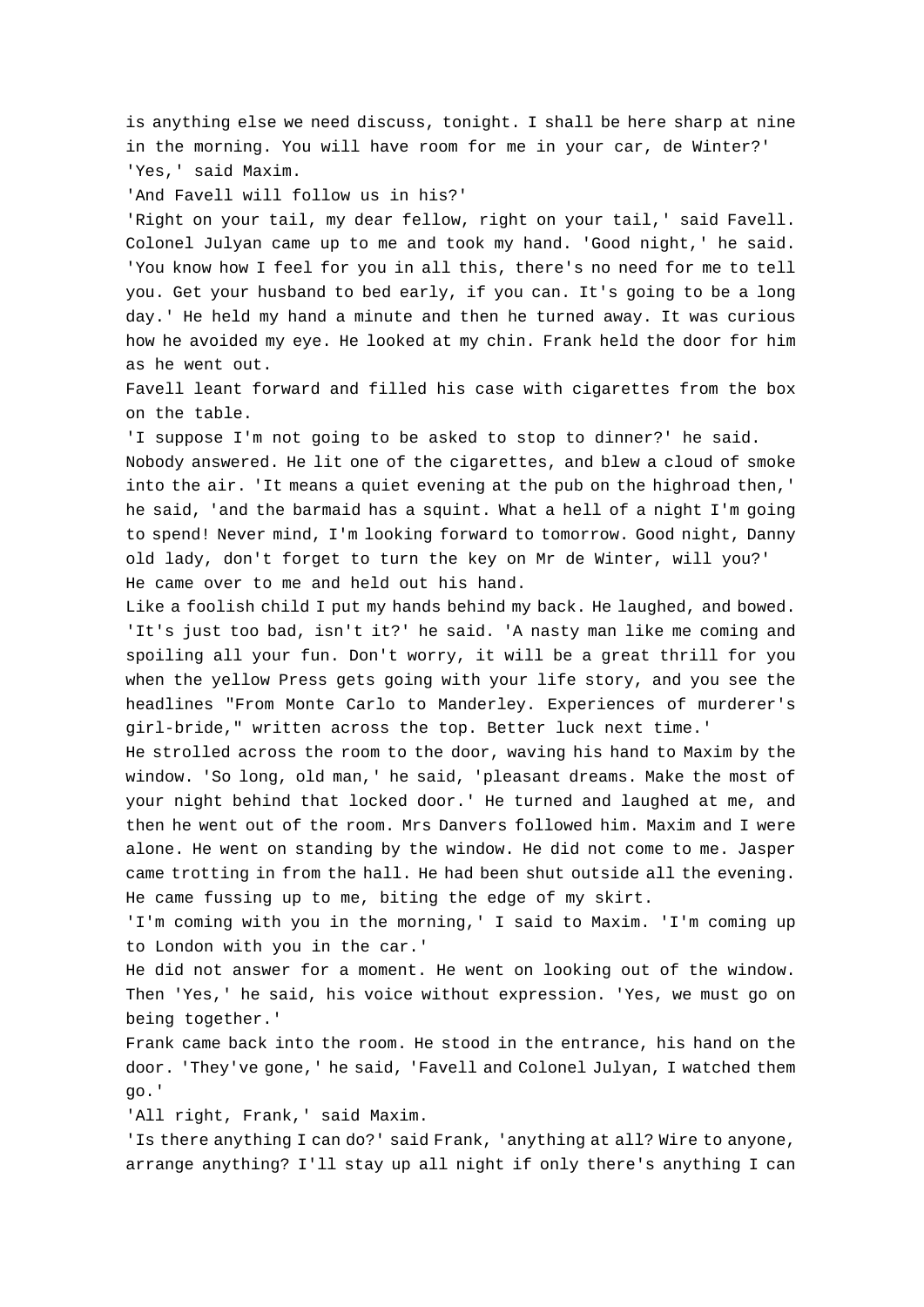do. I'll get that wire off to Baker of course.' 'Don't worry,' said Maxim, 'there's nothing for you to do -yet. There may be plenty - after tomorrow. We can go into all that when the time comes. Tonight we want to be together. You understand, don't you?' 'Yes,' said Frank. 'Yes, of course.' He waited a moment, his hand on the door. 'Good night,' he said. 'Good night,' said Maxim. When he had gone, and shut the door behind him, Maxim came over to me where I was standing by the fireplace. I held out my arms to him and he came to me like a child. I put my arms round him and held him. We did not say anything for a long time. I held him and comforted him as though he were Jasper. As though Jasper had hurt himself in some way and he had come to me to take his pain away. 'We can sit together,' he said, 'driving up in the car.' 'Yes,' I said. 'Julyan won't mind,' he said. 'No,' I said. 'We shall have tomorrow night too,' he said. 'They won't do anything at once, not for twenty-four hours perhaps.' 'No,' I said. 'They aren't so strict now,' he said. "They let one see people. And it all takes such a long time. If I can I shall try and get hold of Hastings. He's the best. Hastings or Birkett. Hastings used to know my father.' 'Yes,' I said. 'I shall have to tell him the truth,' he said. 'It makes it easier for them. They know where they are.' 'Yes,' I said. The door opened and Frith came into the room. I pushed Maxim away, I stood up straight and conventional, patting my hair into place. 'Will you be changing, Madam, or shall I serve dinner at once?' 'No, Frith, we won't be changing, not tonight,' I said. 'Very good, Madam,' he said. He left the door open. Robert came in and began drawing the curtains. He arranged the cushions, straightened the sofa, tidied the books and papers on the table. He took away the whisky and soda and the dirty ashtrays. I had seen him do these things as a ritual every evening I had spent at Manderley, but tonight they seemed to take on a special significance, as though the memory of them would last for ever and I would say, long after, in some other time, 'I remember this moment.' I remember every detail of that evening. I remember the ice-cold consommé in the cups, and the fillets of sole, and the hot shoulder of lamb. I remember the burnt sugar sweet, the sharp savoury that followed. We had new candles in the silver candlesticks, they looked white and slim and very tall. The curtains had been drawn here too against the dull grey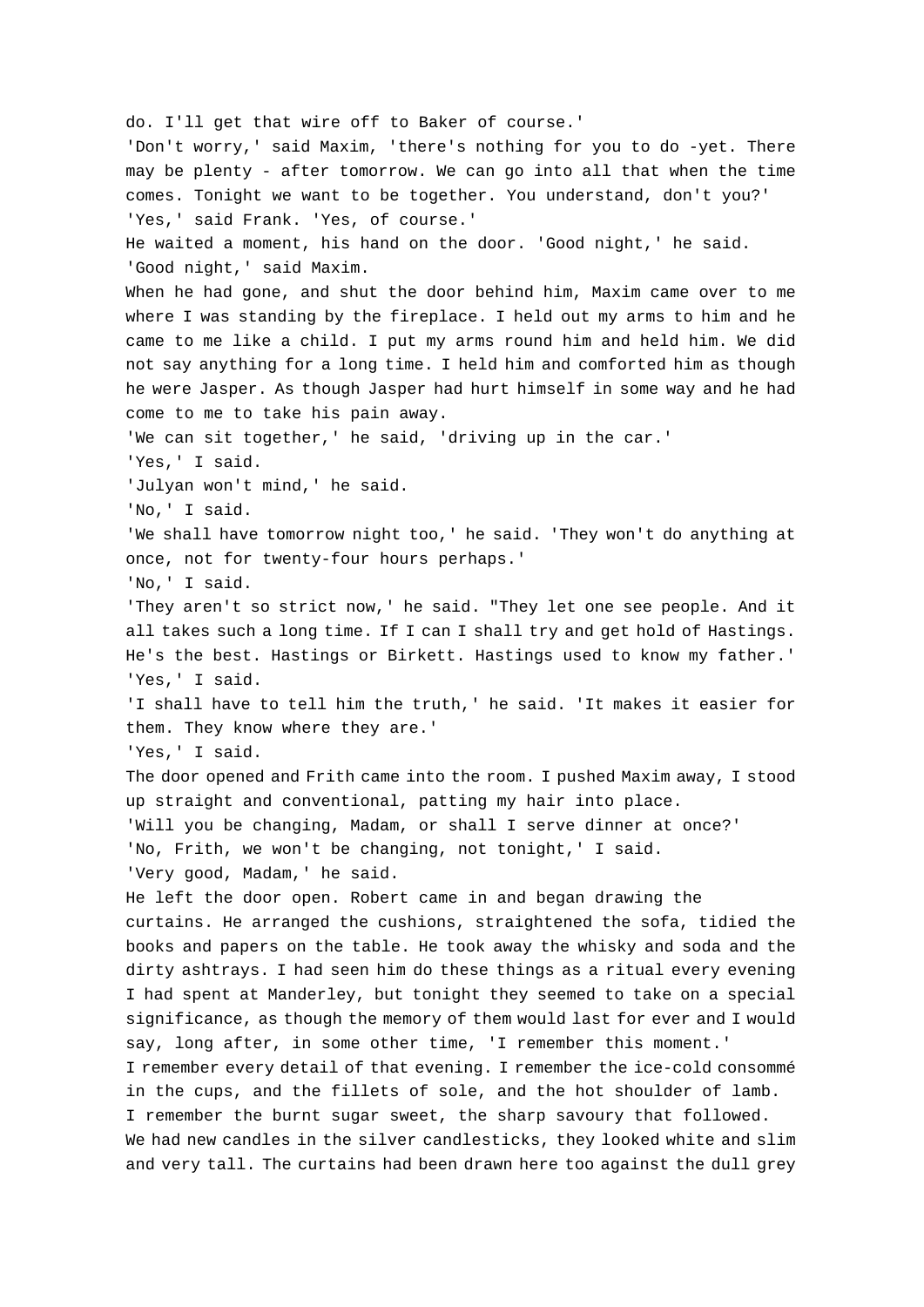evening. It seemed strange to be sitting in the dining-room and not look out on to the lawns. It was like the beginning of autumn.

It was while we were drinking our coffee in the library that the telephone, rang. This time it was I who answered it. I heard Beatrice speaking at the other end. 'Is that you?' she said, 'I've been trying to get through all the evening. Twice it was engaged.'

'I'm so sorry,' I said, 'so very sorry.'

'We had the evening papers about two hours ago.' she said, 'and the verdict was a frightful shock to both Giles and myself. What does Maxim say about it?'

'I think it was a shock to everybody,' I said.

'But, my dear, the thing is preposterous. Why on earth should Rebecca have committed suicide? The most unlikely person in the world. There must have been a blunder somewhere.'

'I don't know,' I said.

'What does Maxim say? Where is he?' she said.

'People have been here,' I said - 'Colonel Julyan, and others. Maxim is very tired. We're going up to London tomorrow.'

'What on earth for?'

'Something to do with the verdict. I can't very well explain.'

'You ought to get it quashed,' she said. 'It's ridiculous, quite ridiculous. And so bad for Maxim, all this frightful publicity. It's going to reflect on him.'

'Yes,' I said.

'Surely Colonel Julyan can do something?' she said. 'He's a magistrate. What are magistrates for? Old Horridge from Lanyon must have been off his head. What was her motive supposed to be? It's the most idiotic thing I've ever heard in my life. Someone ought to get hold of Tabb. How can he tell whether those holes in the boat were made deliberately or not? Giles said of course it must have been the rocks.'

"They seemed to think not,' I said.

'If only I could have been there,' she said. 'I should have insisted on speaking. No one seems to have made any effort. Is Maxim very upset?' 'He's tired,' I said, 'more tired than anything else.'

'I wish I could come up to London and join you,' she said, 'but I don't see how I can. Roger has a temperature of 103, poor old boy, and the nurse we've got in is a perfect idiot, he loathes her. I can't possibly leave him.'

'Of course not,' I said. 'You mustn't attempt it.'

'Whereabouts in London will you be?'

'I don't know,' I said. 'It's all rather vague.'

'Tell Maxim he must try and do something to get that verdict altered. It's so bad for the family. I'm telling everybody here it's absolutely wicked. Rebecca would never have killed herself, she wasn't the type.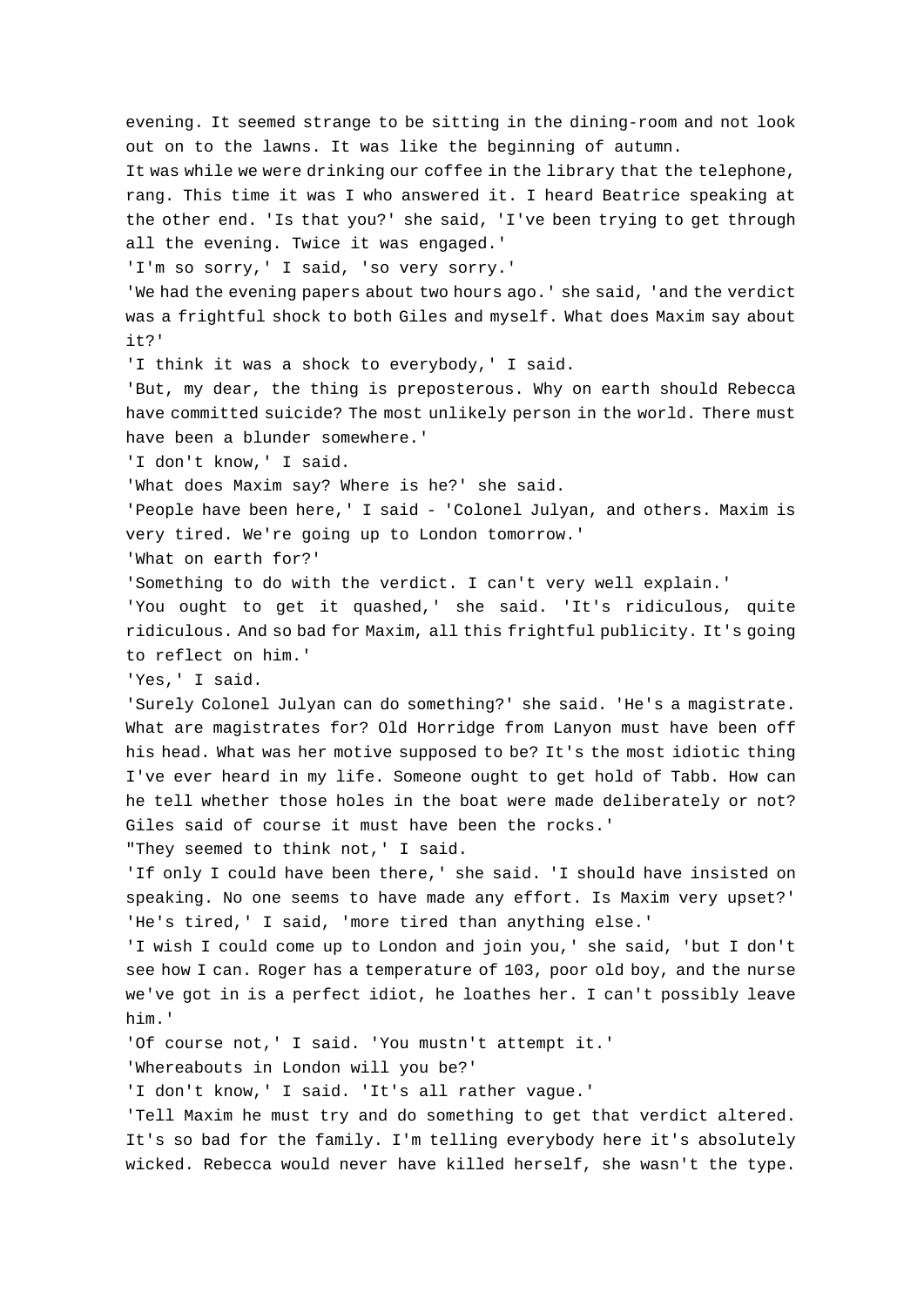I've got a good mind to write to the Coroner myself.'

'It's too late,' I said. 'Much better leave it. It won't do any good.' "The stupidity of it gets my goat,' she said. 'Giles and I think it much more likely that if those holes weren't done by the rocks they were done deliberately, by some tramp or other. A Communist perhaps. There are heaps of them about. Just the sort of thing a Communist would do.'

Maxim called to me from the library. 'Can't you get rid of her? What on earth is she talking about?'

'Beatrice,' I said desperately, 'I'll try and ring you up from London.' 'Is it any good my tackling Dick Godolphin?' she said. 'He's your MP. I know him very well, much better than Maxim does. He was at Oxford with Giles. Ask Maxim whether he would like me to telephone Dick and see if he can do anything to quash the verdict? Ask Maxim what he thinks of this Communist idea.'

'It's no use,' I said. 'It can't do any good. Please, Beatrice, don't try and do anything. It will make it worse, much worse. Rebecca may have had some motive we don't know anything about. And I don't think Communists go ramming holes in boats, what would be the use? Please, Beatrice, leave it alone.'

Oh, thank God she had not been with us today. Thank God for that at least. Something was buzzing in the telephone. I heard Beatrice shouting, 'Hullo, hullo, don't cut us off, exchange,' and then there was a click, and silence. I went back into the library, limp and exhausted. In a few minutes the telephone began ringing again. I did not do anything. I let it ring. I went and sat down at Maxim's feet. It went on ringing. I did not move. Presently it stopped, as though cut suddenly in exasperation. The clock on the mantelpiece struck ten o'clock. Maxim put his arms round me and lifted me against him. We began to kiss one another, feverishly, desperately, like guilty lovers who have not kissed before. chapter twenty-six

When I awoke the next morning, just after six o'clock, and got up and went to the window there was a foggy dew upon the grass like frost, and the trees were shrouded in a white mist. There was a chill in the air and a little, fresh wind, and the cold, quiet smell of autumn.

As I knelt by the window looking down on to the rose-

garden where the flowers themselves drooped upon their stalks, the petals brown and dragging after last night's rain, the happenings of the day before seemed remote and unreal. Here at Manderley a new day was starting, the things of the garden were not concerned with our troubles. A blackbird ran across the rose-garden to the lawns in swift, short rushes, stopping now and again to stab at the earth with his yellow beak. A thrush, too, went about his business, and two stout little wagtails, following one another, and a little cluster of twittering sparrows. A gull poised himself high in the air, silent and alone, and then spread his wings wide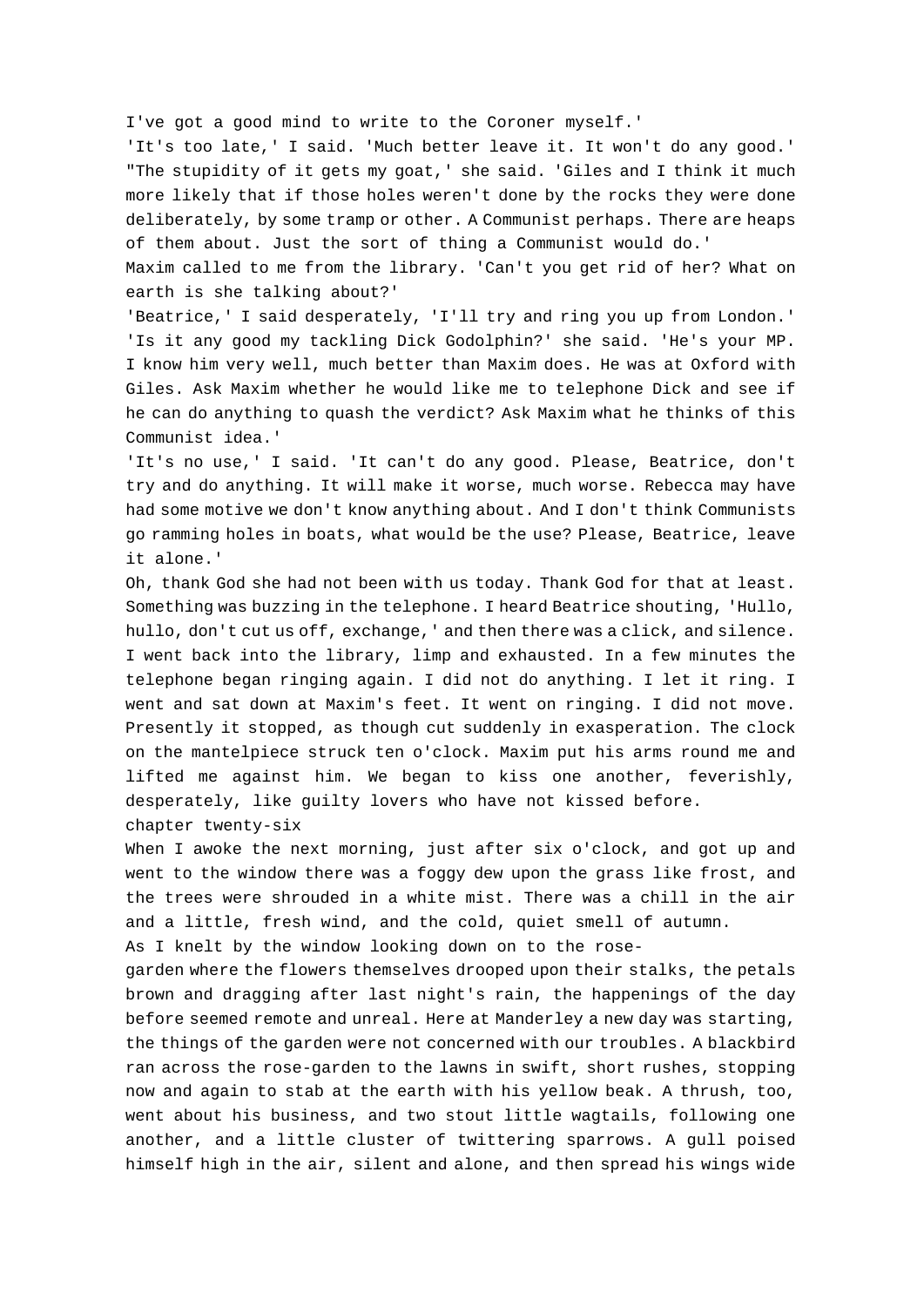and swooped beyond the lawns to the woods and the Happy Valley. These things continued, our worries and anxieties had no power to alter them. Soon the gardeners would be astir, brushing the first leaves from the lawns and the paths, raking the gravel in the drive. Pails would clank in the courtyard behind the house, the hose would be turned on the car, the little scullery maid would begin to chatter through the open door to the men in the yard. There would be the crisp, hot smell of bacon. The housemaids would open up the house, throw wide the windows, draw back the curtains.

The dogs would crawl from their baskets, yawn and stretch themselves, wander out on to the terrace and blink at the first struggles of the pale sun coming through the mist. Robert would lay the table for breakfast, bring in those piping scones, the clutch of eggs, the glass dishes of honey, jam, and marmalade, the bowl of peaches, the cluster of purple grapes with the bloom upon them still, hot from the greenhouses.

Maids sweeping in the morning-room, the drawing-room, the fresh clean air pouring into the long open windows. Smoke curling from the chimneys, and little by little the autumn mist fading away and the trees and the banks and the woods taking shape, the glimmer of the sea showing with the sun upon it below the valley, the beacon standing tall and straight upon the headland.

The peace of Manderley. The quietude and the grace. Whoever lived within its walls, whatever trouble there was and strife, however much uneasiness and pain, no matter what tears were shed, what sorrows borne, the peace of Manderley could

not be broken or the loveliness destroyed. The flowers that died would bloom again another year, the same birds build their nests, the same trees blossom. The old quiet moss smell would linger in the air, and bees would come, and crickets, and herons build their nests in the deep dark woods. The butterflies would dance their merry jig across the lawns, and spiders spin foggy webs, and small startled rabbits who had no business to come trespassing poke their faces through the crowded shrubs. There would be lilac, and honeysuckle still, and the white magnolia buds unfolding slow and tight beneath the dining-room window. No one would ever hurt Manderley. It would lie always in a hollow like an enchanted thing, guarded by the woods, safe, secure, while the sea broke and ran and came again in the little shingle bays below.

Maxim slept on and I did not wake him. The day ahead of us would be a weary thing and long. High roads, and telegraph poles, and the monotony of passing traffic, the slow crawl into London. We did not know what we should find at the end of our journey. The future was unknown. Somewhere to the north of London lived a man called Baker who had never heard of us, but he held our future in the hollow of his hand. Soon he too would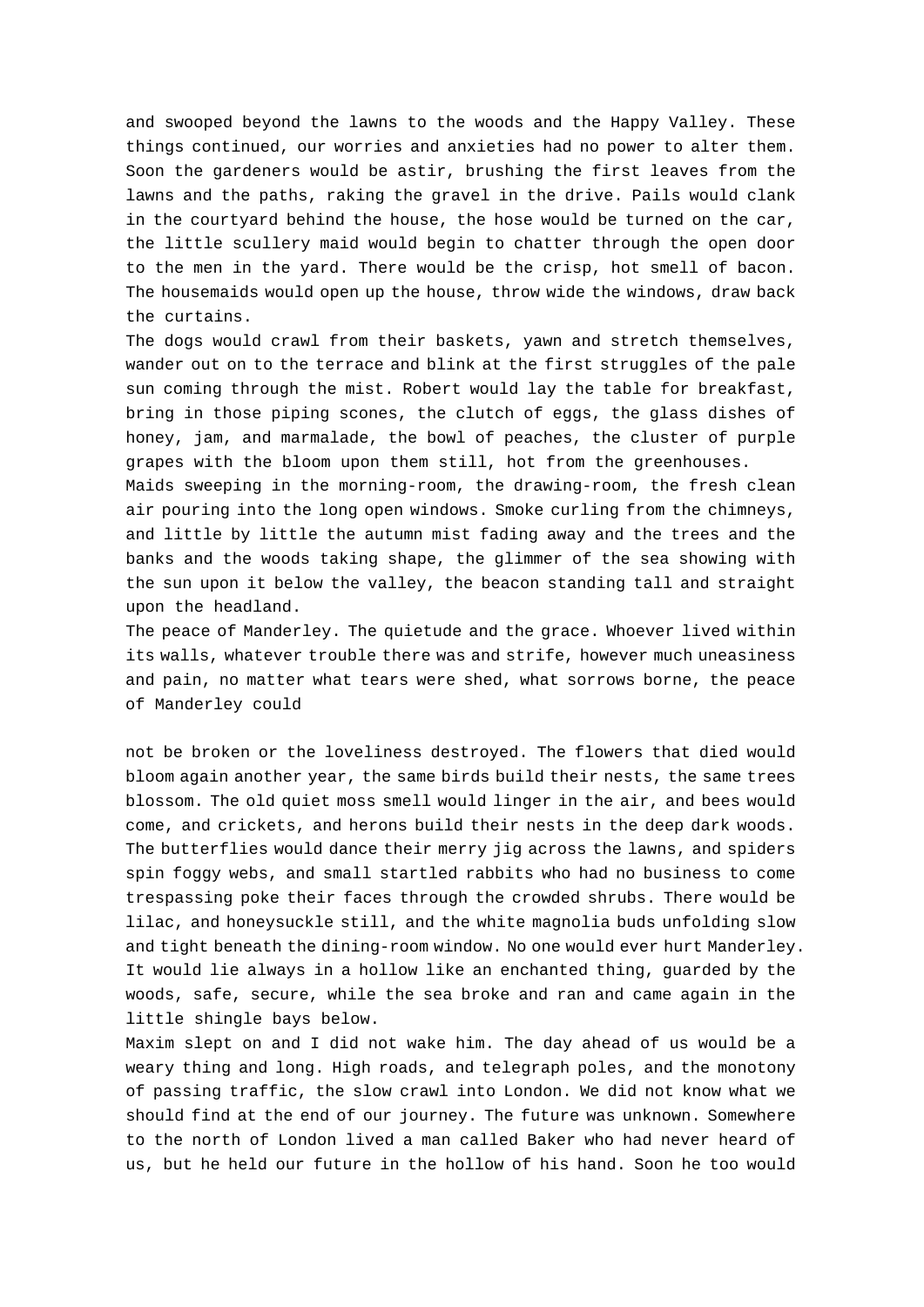be waking, stretching, yawning, going about the business of his day. I got up, and went into the bathroom, and began to run my bath. These actions held for me the same significance as Robert and his clearing of the library had the night before. I had done these things before mechanically, but now I was aware as I dropped my sponge into the water, as I spread my towel on the chair from the hot rail, as I lay back and let the water run over my body. Every moment was a precious thing, having in it the essence of finality. When I went back to the bedroom and began to dress I heard a soft footstep come and pause outside the door, and the key turn quietly in the lock. There was silence a moment, and then the footsteps went away. It was Mrs Danvers.

She had not forgotten. I had heard the same sound the night before after we had come up from the library. She had not knocked upon the door, she had not made herself known; there was just the sound of footsteps and the turning of the key in the

lock. It brought me to reality and the facing of the immediate future. I finished dressing, and went and turned on Maxim's bath. Presently Clarice came with our tea. I woke Maxim. He stared at me at first like a puzzled child, and then he held out his arms. We drank our tea. He got up and went to his bath and I began putting things methodically in my suitcase. It might be that we should have to stay in London.

I packed the brushes Maxim had given me, a nightdress, my dressing-gown and slippers, and another dress too and a pair of shoes. My dressing-case looked unfamiliar as I dragged it from the back of a wardrobe. It seemed so long since I had used it, and yet it was only four months ago. It still had the Customs mark upon it they had chalked at Calais. In one of the pockets was a concert ticket from the casino in Monte Carlo. I crumpled it and threw it into the waste-paper basket. It might have belonged to another age, another world. My bedroom began to take on the appearance of all rooms when the owner goes away. The dressing-table was bare without my brushes. There was tissue-paper lying on the floor, and an old label. The beds where we had slept had a terrible emptiness about them. The towels lay crumpled on the bathroom floor. The wardrobe doors gaped open. I put on my hat so that I should not have to come up again, and I took my bag and my gloves and my suitcase. I glanced round the room to see if there was anything I had forgotten. The mist was breaking, the sun was forcing its way through and throwing patterns on the carpet. When I was halfway down the passage I had a curious, inexplicable feeling that I must go back and look in my room again. I went without reason, and stood a moment looking at the gaping wardrobe and the empty bed, and the tray of tea upon the table. I stared at them, impressing them for ever on my mind, wondering why they had the power to touch me, to sadden me, as though they were children that did not want me to go away.

Then I turned and went downstairs to breakfast. It was cold in the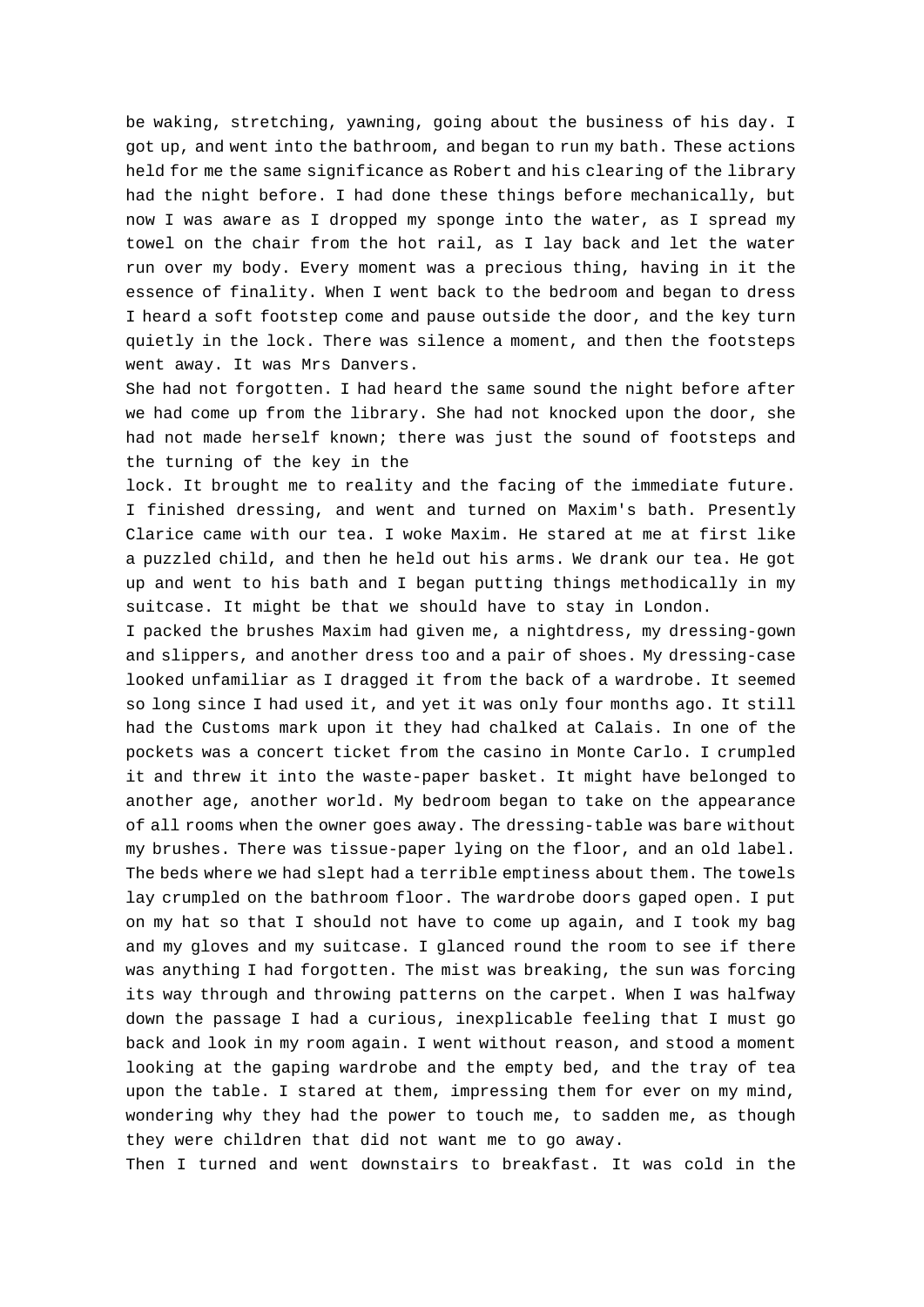dining-room, the sun not yet on the windows, and I was grateful for the scalding bitter coffee and heartening bacon. Maxim and I ate in silence. Now and again he glanced at the clock. I heard Robert put the suitcases in the hall with the rug,

and presently there was the sound of the car being brought to the door. I went out and stood on the terrace. The rain had cleared the air, and the grass smelt fresh and sweet. When the sun was higher it would be a lovely day. I thought how we might have wandered in the valley before lunch, and then sat out afterwards under the chestnut tree with books and papers. I closed my eyes a minute and felt the warmth of the sun on my face and on my hands.

I heard Maxim calling to me from the house. I went back, and Frith helped me into my coat. I heard the sound of another car. It was Frank.

'Colonel Julyan is waiting at the lodge gates, ' he said. 'He did not think it worth while to drive up to the house.'

'No,' said Maxim.

'I'll stand by in the office all day and wait for you to telephone,' said Frank. 'After you've seen Baker you may find you want me, up in London.' 'Yes,' said Maxim. 'Yes, perhaps.'

'It's just nine now,' said Frank. 'You're up to time. It's going to be fine too. You should have a good run.'

'Yes.'

'I hope you won't get over-tired, Mrs de Winter,' he said to me. 'It's going to be a long day for you.'

'I shall be all right,' I said. I looked at Jasper who was standing by my feet with ears drooping and sad reproachful eyes.

'Take Jasper back with you to the office,' I said. 'He looks so miserable.' 'Yes,' he said. 'Yes, I will.'

'We'd better be off,' said Maxim. 'Old Julyan will be getting impatient. All right, Frank.'

I climbed in the car beside Maxim. Frank slammed the door.

'You will telephone, won't you?' he said.

'Yes, of course,' said Maxim.

I looked back at the house. Frith was standing at the top of the steps, and Robert just behind. My eyes filled with tears for no reason. I turned away and groped with my bag on the floor of the car so that nobody should see. Then Maxim started up the

car and we swept round and into the drive and the house was hidden.

We stopped at the lodge-gates and picked up Colonel Julyan. He got in at the back. He looked doubtful when he saw me.

'It's going to be a long day,' he said. 'I don't think you should have attempted it. I would have taken care of your husband you know.' 'I wanted to come,' I said.

He did not say any more about it. He settled himself in the corner. 'It's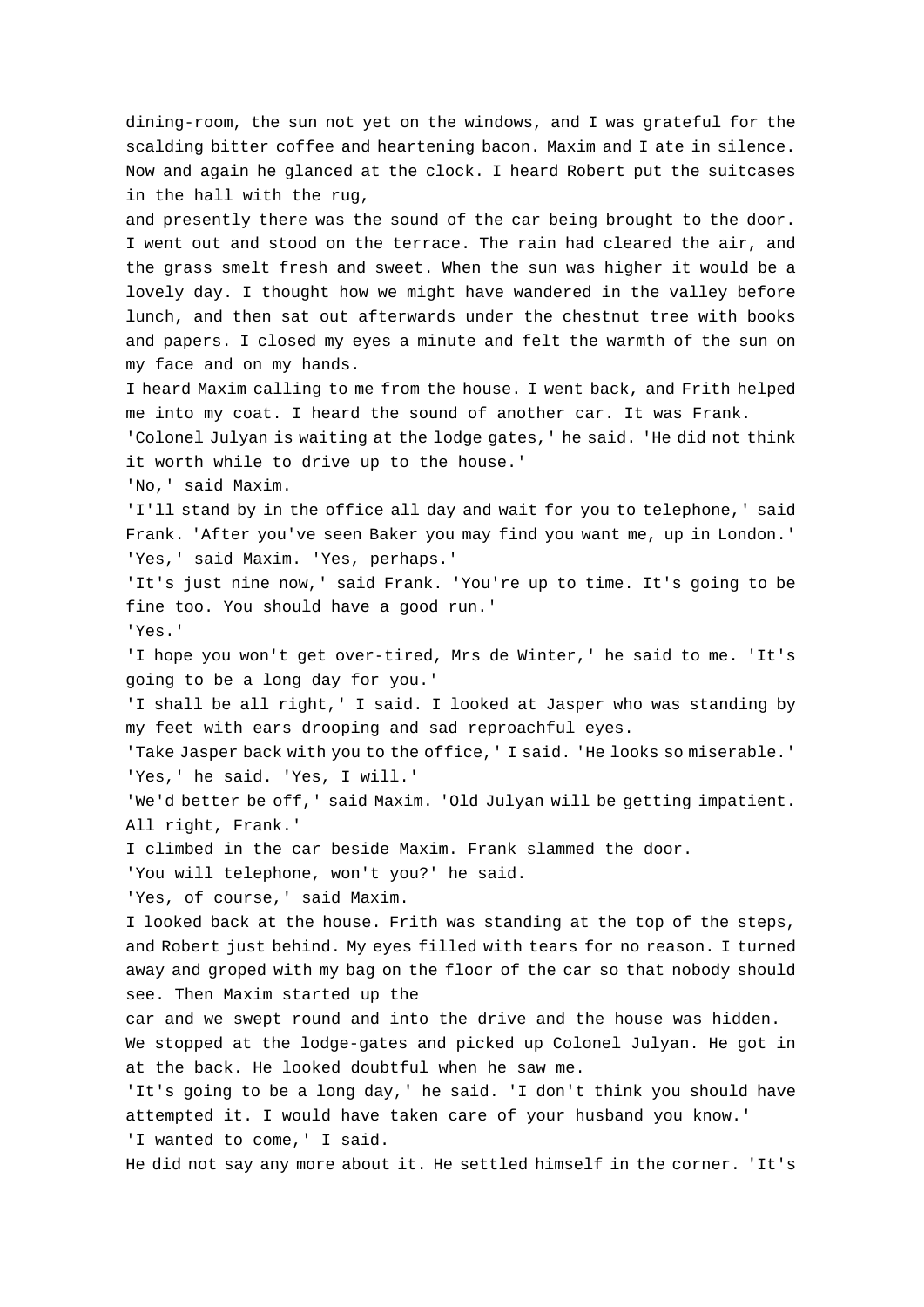fine, that's one thing,' he said.

'Yes,' said Maxim.

"That fellow Favell said he would pick us up at the crossroads. If he\*s not there don't attempt to wait, we'd do much better without him. I hope the damned fellow has overslept himself.'

When we came to the crossroads though I saw the long green body of his car, and my heart sank. I had thought he might not be on time. Favell was sitting at the wheel, hatless, a cigarette in his mouth. He grinned when he saw us, and waved us on. I settled down in my seat for the journey ahead, one hand on Maxim's knee. The hours passed, and the miles were covered. I watched the road ahead in a kind of stupor. Colonel Julyan slept at the back from time to time. I turned occasionally and saw his head loll against the cushions, and his mouth open. The green car kept close beside us. Sometimes it shot ahead, sometimes it dropped behind. But we never lost it. At one we stopped for lunch at one of those inevitable old-fashioned hotels in the main street of a county town. Colonel Julyan waded through the whole set lunch, starting with soup and fish, and going on to roast beef and Yorkshire pudding. Maxim and I had cold ham and coffee. I half expected Favell to wander into the dining-room and join us, but when we came out to the car again I saw his car had been drawn up outside a cafe on the opposite side of the road. He must have seen us from the window, for three minutes after we had started he was on our tail again. We came to the suburbs of London about three o'clock. It was then that I began to feel tired, the noise and the traffic blocks started a humming in my head. It was warm in London

too. The streets had that worn dusty look of August, and the leaves hung listless on dull trees. Our storm must have been local, there had been no rain here.

People were walking about in cotton frocks and the men were hatless. There was a smell of waste-paper, and orange-peel, and feet, and burnt dried grass. Buses lumbered slowly, and taxis crawled. I felt as though my coat and skirt were sticking to me, and my stockings pricked my skin.

Colonel Julyan sat up and looked out through his window. 'They've had no rain here,' he said.

'No,' said Maxim.

'Looks as though the place needed it, too.'

'Yes.'

'We haven't succeeded in shaking Favell off. He's still on our tail.' 'Yes.'

Shopping centres on the outskirts seemed congested. Tired women with crying babies in prams stared into windows, hawkers shouted, small boys hung on to the backs of lorries. There were too many people, too much noise. The very air was irritable and exhausted and spent.

The drive through London seemed endless, and by the time we had drawn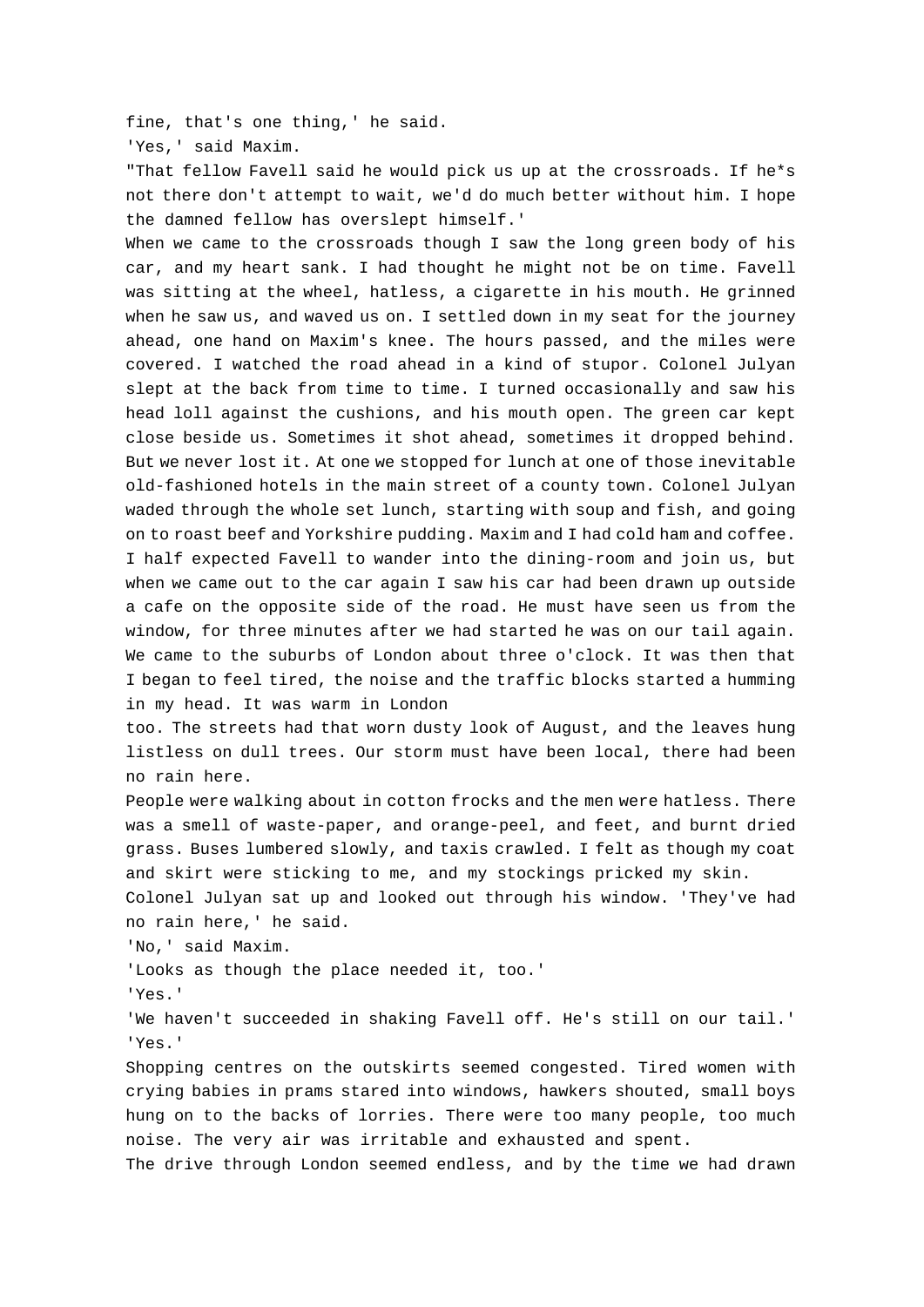clear again and were out beyond Hampstead there was a sound in my head like the beating of a drum, and my eyes were burning.

I wondered how tired Maxim was. He was pale, and there were shadows under his eyes, but he did not say anything. Colonel Julyan kept yawning at the back. He opened his mouth very wide and yawned aloud, sighing heavily afterwards. He would do this every few minutes. I felt a senseless stupid irritation come over me, and I did not know how to prevent myself from turning round and screaming to him to stop.

Once we had passed Hampstead he drew out a large-scale map from his coat-pocket and began directing Maxim to Barnet. The way was clear and there were sign-posts to tell us, but he kept pointing out every turn and twist in the road, and if there was any hesitation on Maxim's part Colonel Julyan would turn down the window and call for information from a passer-by.

When we came to Barnet itself he made Maxim stop every few minutes. 'Can you tell us where a house called Roselands is? It belongs to a Doctor Baker, who's retired, and come to live there lately,' and the passer-by would stand frowning a moment, obviously at sea, ignorance written plain upon his face.

'Doctor Baker? I don't know a Doctor Baker. There used to be a house called Rose Cottage near the church, but a Mrs Wilson lives there.'

'No, it's Roselands we want, Doctor Baker's house,' said Colonel Julyan, and then we would go on and stop again in front of a nurse and a pram. 'Can you tell us where Roselands is?'

'I'm sorry. I'm afraid I've only just come to live here.'

'You don't know a Doctor Baker?'

'Doctor Davidson. I know Doctor Davidson.'

'No, it's Doctor Baker we want.'

I glanced up at Maxim. He was looking very tired. His mouth was set hard. Behind us crawled Favell, his green car covered in dust.

It was a postman who pointed out the house in the end. A square house, ivy covered, with no name on the gate, which we had already passed twice. Mechanically I reached for my bag and dabbed my face with the end of the powder puff. Maxim drew up outside at the side of the road. He did not take the car into the short drive. We sat silently for a few minutes. 'Well, here we are,' said Colonel Julyan, 'and it's exactly twelve minutes past five. We shall catch them in the middle of their tea. Better wait for a bit.'

Maxim lit a cigarette, and then stretched out his hand to me. He did not speak. I heard Colonel Julyan crinkling his map.

'We could have come right across without touching London,' he said, 'saved us forty minutes I dare say. We made good time the first two hundred miles. It was from Chiswick on we took the time.'

An errand-boy passed us whistling on his bicycle. A motorcoach stopped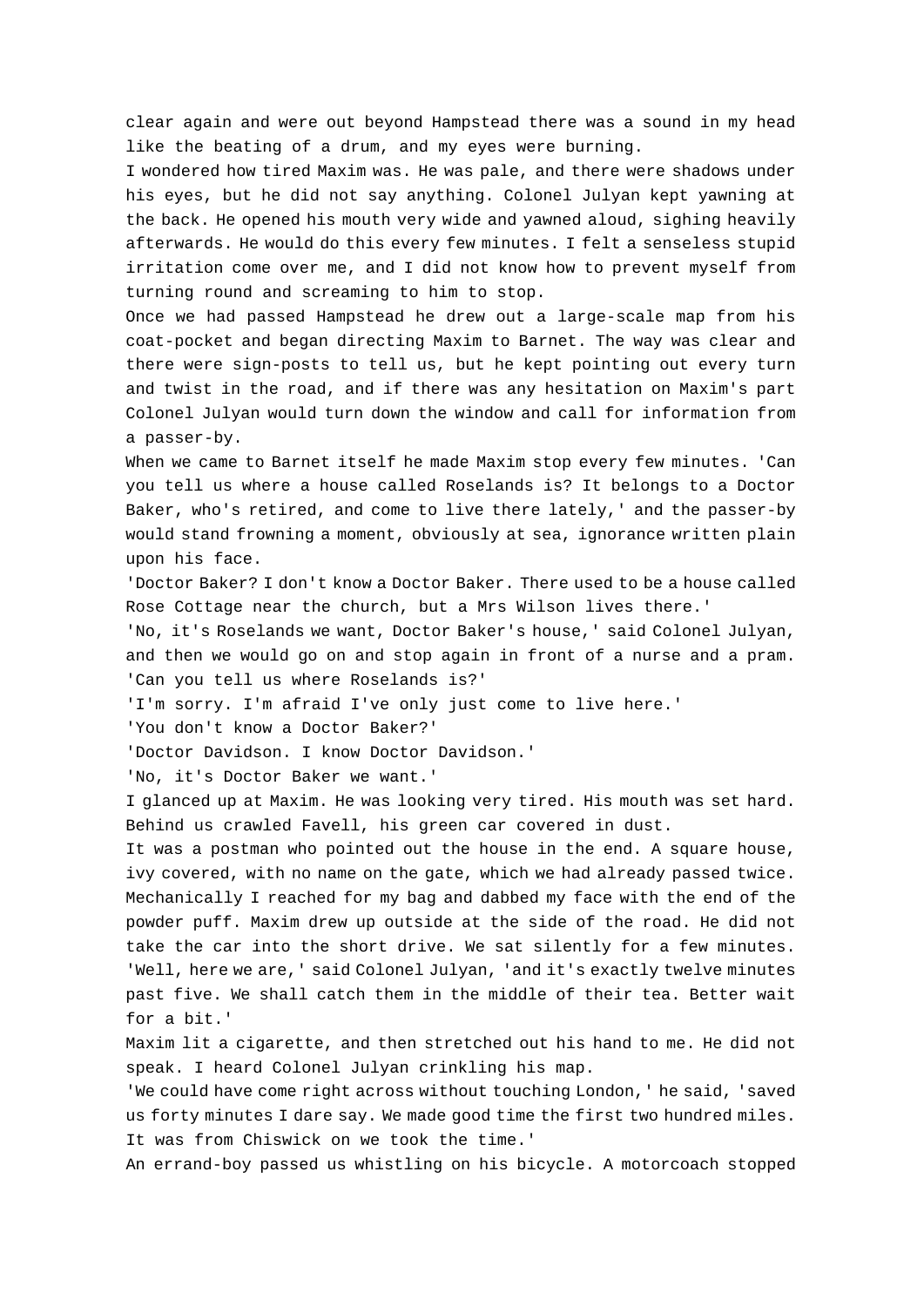at the corner and two women got out. Somewhere a church clock chimed the quarter. I could see Favell leaning back in his car behind us and smoking a

cigarette. I seemed to have no feeling in me at all. I just sat and watched the little things that did not matter. The two women from the bus walk along the road. The errand-boy disappears round the corner. A sparrow hops about in the middle of the road pecking at dirt.

"This fellow Baker can't be much of a gardener,' said Colonel Julyan. 'Look at those shrubs tumbling over his wall. They ought to have been pruned right back.' He folded up the map and put it back in his pocket. 'Funny sort of place to choose to retire in,' he said. 'Close to the main road and overlooked by other houses. Shouldn't care about it myself. I dare say it was quite pretty once before they started building. No doubt there is a good golf-course somewhere handy.'

He was silent for a while, then he opened the door and stood out in the road. 'Well, de Winter,' he said, 'what do you think about it?' 'I'm ready,' said Maxim.

We got out of the car. Favell strolled up to meet us.

'What were you all waiting for, cold feet?' he said.

Nobody answered him. We walked up the drive to the front door, a strange incongruous little party. I caught sight of a tennis lawn beyond the house, and I heard the thud of balls. A boy's voice shouted 'Forty-fifteen, not thirty all. Don't you remember hitting it out, you silly ass?' "They must have finished tea,' said Colonel Julyan.

He hesitated a moment, glancing at Maxim. Then he rang the bell.

It tinkled somewhere in the back premises. There was a long pause. A very young maid opened the door to us. She looked startled at the sight of so many of us.

'Doctor Baker?' said Colonel Julyan.

'Yes, sir, will you come in?'

She opened the door on the left of the hall as we went in. It would be the drawing-room, not used much in the summer. There was a portrait of a very plain dark woman on the wall. I wondered if it was Mrs Baker. The chintz covers on the chairs and on the sofa were new and shiny. On the mantelpiece were photographs of two schoolboys with round, smiling faces. There was a very large wireless in the corner of the room by the window. Cords trailed from it, and bits of aerial. Favell examined the portrait on the wall. Colonel July an went and stood by the empty fireplace. Maxim and I looked out of the window. I could see a deck-chair under a tree, and the back of a woman's head. The tennis court must be round the corner. I could hear the boys shouting to each other. A very old Scotch terrier was scratching himself in the middle of the path. We waited there for about five minutes. It was as though I was living the life of some other person and had come to this house to call for a subscription to a charity.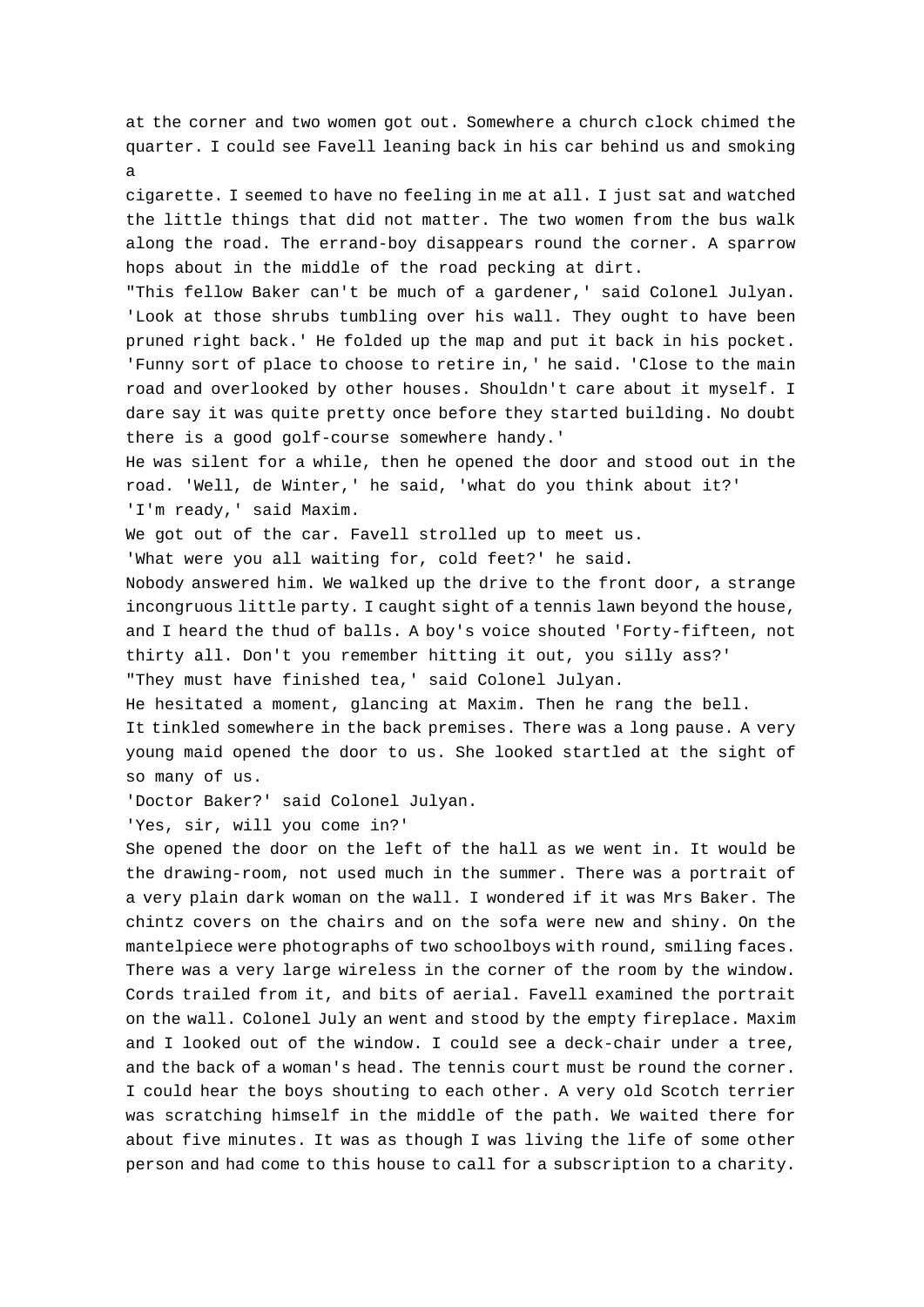It was unlike anything I had ever known. I had no feeling, no pain. Then the door opened and a man came into the room. He was medium height, rather long in the face, with a keen chin. His hair was sandy, turning grey. He wore flannels, and a dark blue blazer.

'Forgive me for keeping you waiting,' he said, looking a little surprised, as the maid had done, to see so many of us. 'I had to run up and wash. I was playing tennis when the bell rang. Won't you sit down?' He turned to me. I sat down in the nearest chair and waited.

'You must think this a very unorthodox invasion, Doctor Baker,' said Colonel Julyan, 'and I apologize very humbly for disturbing you like this. My name is Julyan. This is Mr de Winter, Mrs de Winter, and Mr Favell. You may have seen Mr de Winter's name in the papers recently.'

'Oh,' said Doctor Baker, 'yes, yes, I suppose I have. Some inquest or other, wasn't it? My wife was reading all about it.'

'The jury brought in a verdict of suicide,' said Favell coming forward, 'which I say is absolutely out of the question. Mrs de Winter was my cousin, I knew her intimately. She would never have done such a thing, and what's more she had no motive. What we want to know is what the devil she came to see you about the very day she died?'

'You had better leave this to Julyan and myself,' said Maxim quietly. 'Doctor Baker has not the faintest idea what you are driving at.'

He turned to the doctor who was standing between them

with a line between his brows, and his first polite smile frozen on his lips. 'My late wife's cousin is not satisfied with the verdict,' said Maxim, 'and we've driven up to see you today because we found your name, and the telephone number of your old consulting-rooms, in my wife's engagement diary. She seems to have made an appointment with you, and kept it, at two o'clock on the last day she ever spent in London. Could you possibly verify this for us?'

Doctor Baker was listening with great interest, but when Maxim had finished he shook his head. 'I'm most awfully sorry,' he said, 'but I think you've made a mistake. I should have remembered the name de Winter. I've never attended a Mrs de Winter in my life.'

Colonel Julyan brought out his note case and gave him the page he had torn from the engagement diary. 'Here it is, written down,' he said, 'Baker, two o'clock. And a big cross beside it, to show that the appointment was kept. And here is the telephone address. Museum 0488.'

Doctor Baker stared at the piece of paper. "That's very odd, very odd indeed. Yes, the number is quite correct as you say.'

'Could she have come to see you and given a false name?' said Colonel Julyan.

'Why, yes, that's possible. She may have done that. It's rather unusual of course. I've never encouraged that sort of thing. It doesn't do us any good in the profession if people think they can treat us like that.'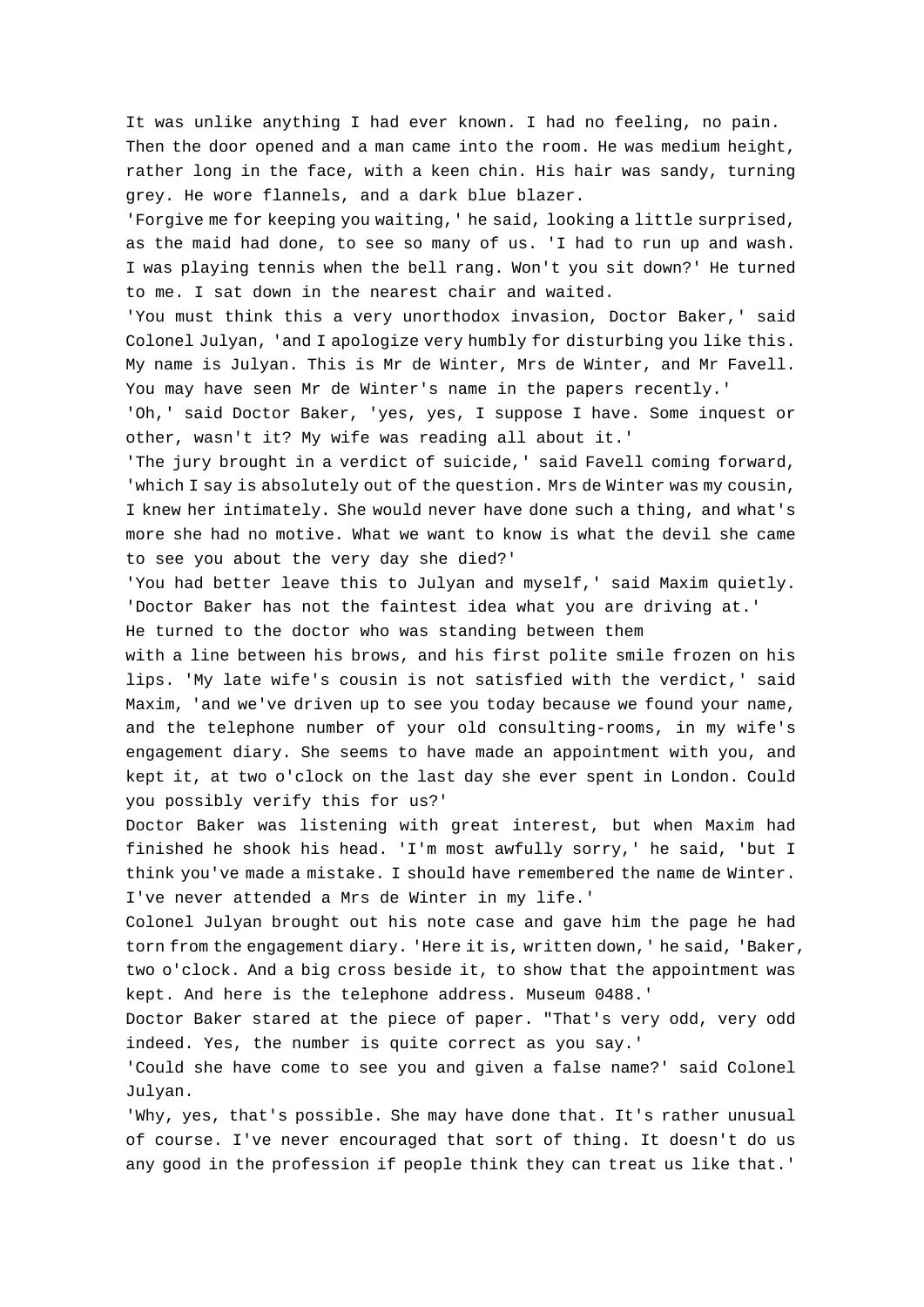'Would you have any record of the visit in your files?' said Colonel Julyan. 'I know it's not etiquette to ask, but the circumstances are very unusual. We do feel her appointment with you must have some bearing on the case and her subsequent - suicide.'

'Murder,' said Favell.

Doctor Baker raised his eyebrows, and looked inquiringly at Maxim. 'I'd no idea there was any question of that,' he said quietly. 'Of course I understand, and I'll do anything in my power to help you. If you will excuse me a few minutes I will go and look up my files. There should be a record of every appointment booked throughout the year, and a description of

the case. Please help yourself to cigarettes. It's too early to offer you sherry, I suppose?'

Colonel Julyan and Maxim shook their heads. I thought Favell was going to say something but Doctor Baker had left the room before he had a chance. 'Seems a decent sort of fellow,' said Colonel Julyan.

'Why didn't he offer us whisky and soda?' said Favell. 'Keeps it locked up, I suppose. I didn't think much of him. I don't believe he's going to help us now.'

Maxim did not say anything. I could hear the sound of the tennis balls from the court. The Scotch terrier was barking. A woman's voice shouted to him to be quiet. The summer holidays. Baker playing with his boys. We had interrupted their routine. A high-pitched, gold clock in a glass case ticked very fast on the mantelpiece. There was a postcard of the Lake of Geneva leaning against it. The Bakers had friends in Switzerland. Doctor Baker came back into the room with a large book and a file-case in his hands. He carried them over to the table. I've brought the collection for last year,' he said. 'I haven't been through them yet since we moved. I only gave up practice six months ago you know.' He opened the book and began turning the pages. I watched him fascinated. He would find it of course. It was only a question of moments now, of seconds. 'The seventh, eighth, tenth,' he murmured, 'nothing here. The twelfth did you say? At two o'clock? Ah!'

We none of us moved. We all watched his face.

'I saw a Mrs Danvers on the twelfth at two o'clock,' he said.

'Danny? What on earth ..." began Favell, but Maxim cut him short.

'She gave a wrong name, of course,' he said. "That was obvious from the first. Do you remember the visit now, Doctor Baker?'

But Doctor Baker was already searching his files. I saw his fingers delve into the pocket marked with D. He found it almost at once. He glanced down rapidly at his handwriting. 'Yes,' he said slowly. 'Yes, Mrs Danvers. I remember now.'

'Tall, slim, dark, very handsome?' said Colonel Julyan quietly. 'Yes,' said Doctor Baker. 'Yes.'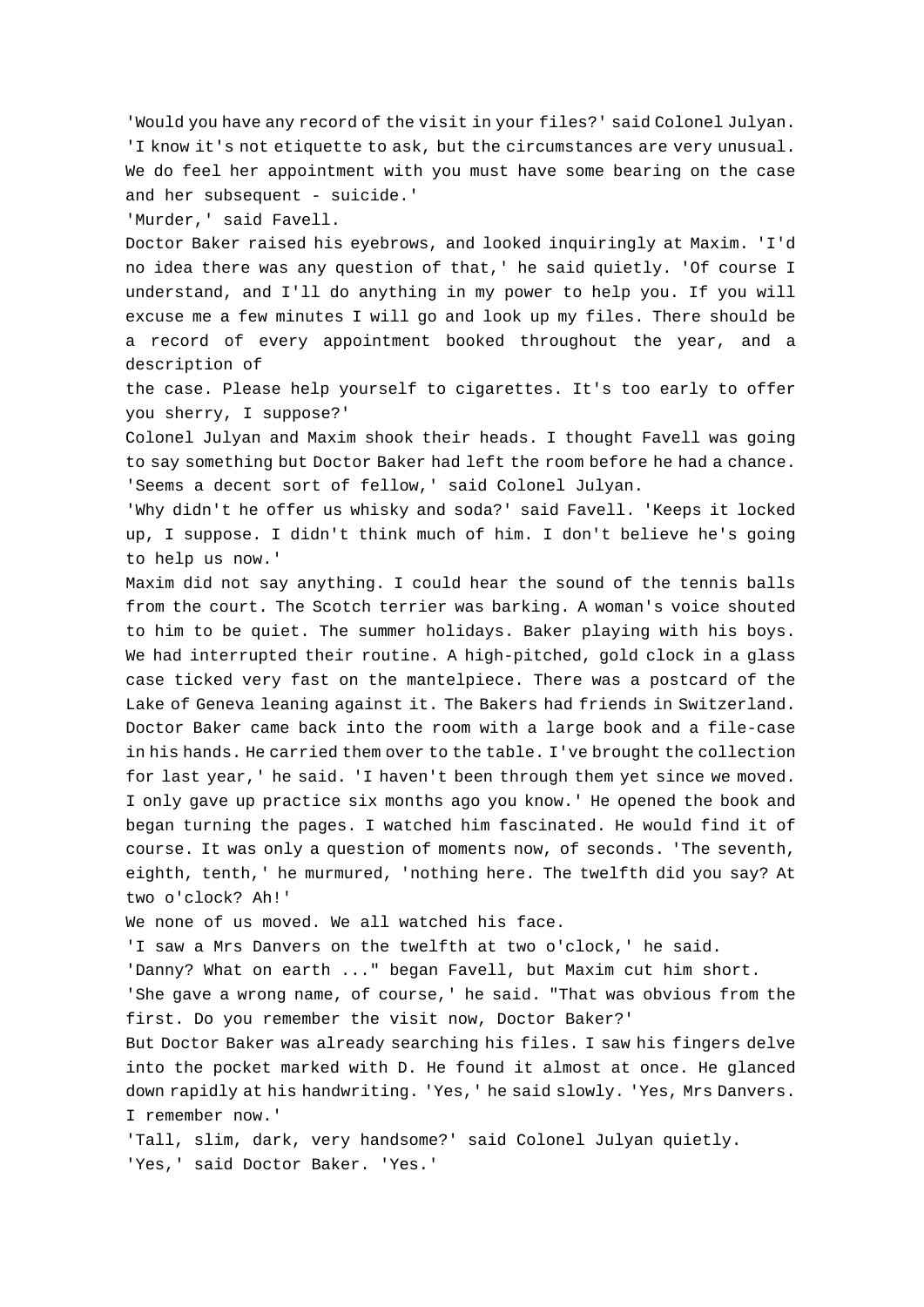He read through the files, and then replaced them in the case. 'Of course,' he said, glancing at Maxim, 'this is unprofessional you know? We treat patients as though they were in the confessional. But your wife is dead, and I quite understand the circumstances are exceptional. You want to know if I can suggest any motive why your wife should have taken her life? I think I can. The woman who called herself Mrs Danvers was very seriously ill.'

He paused. He looked at every one of us in turn.

'I remember her perfectly well,' he said, and he turned back to the files again. 'She came to me for the first time a week previously to the date you mentioned. She complained of certain symptoms, and I took some X-rays of her. The second visit was to find out the result of those X-rays. The photographs are not here, but I have the details written down. I remember her standing in my consulting-room and holding out her hand for the photographs. "I want to know the truth," she said; "I don't want soft words and a bedside manner. If I'm for it, you can tell me right away." ' He paused, he glanced down at the files once again.

I waited, waited. Why couldn't he get done with it and finish and let us go? Why must we sit there, waiting, our eyes upon his face.

'Well,' he said, 'she asked for the truth, and I let her have it. Some patients are better for it. Shirking the point does them no good. This Mrs Danvers, or Mrs de Winter rather, was not the type to accept a lie. You must have known that. She stood it very well. She did not flinch. She said she had suspected it for some time. Then she paid my fee and went out. I never saw her again.'

He shut up the box with a snap, and closed the book. 'The pain was slight as yet, but the growth was deep-rooted,' he said, 'and in three or four months' time she would have been under morphia. An operation would have been no earthly use at all. I told her that. The thing had got too firm a hold. There is nothing anyone can do in a case like that, except give morphia, and wait.'

No one said a word. The little clock ticked on the mantelpiece, and the boys played tennis in the garden. An aeroplane hummed overhead.

'Outwardly of course she was a perfectly healthy woman,' he said - 'rather too thin, I remember, rather pale; but then that's the fashion nowadays, pity though it is. It's nothing to go upon with a patient. No, the pain would increase week by week, and as I told you, in four or five months' time she would have had to be kept under morphia. The X-rays showed a certain malformation of the uterus, I remember, which meant she could never have had a child; but that was quite apart, it had nothing to do with the disease.'

I remember hearing Colonel July an speak, saying something about Doctor Baker being very kind to have taken so much trouble. 'You have told us all we want to know,' he said, 'and if we could possibly have a copy of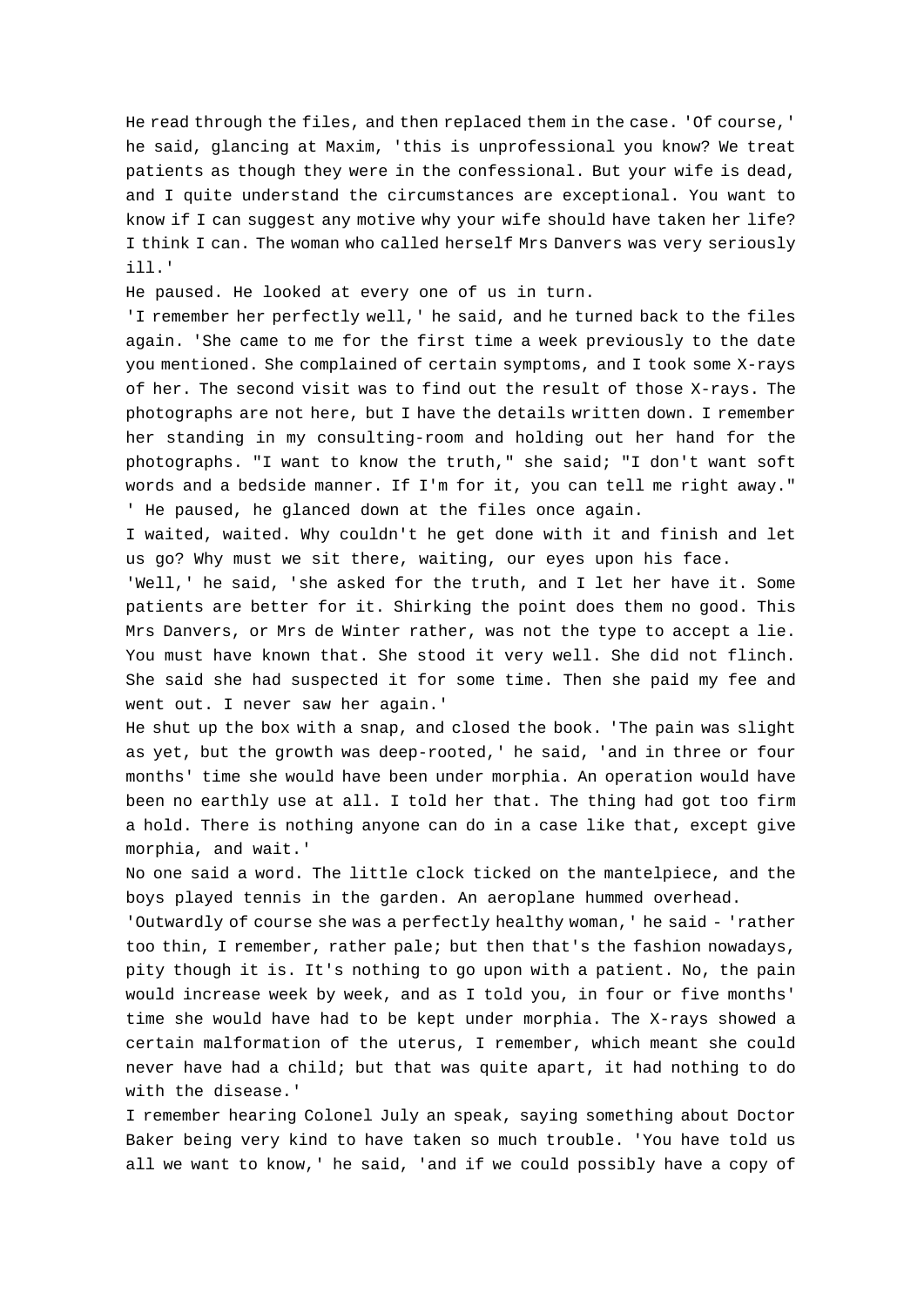the memoranda in your file it might be very useful.'

'Of course,' said Doctor Baker. 'Of course.'

Everyone was standing up. I got up from my chair too, I shook hands with Doctor Baker. We all shook hands with him. We followed him out into the hall. A woman looked out of the room on the other side of the hall and darted back when she saw us. Someone was running a bath upstairs, the water ran loudly. The Scotch terrier came in from the garden and began sniffing at my heels.

'Shall I send the report to you or to Mr de Winter?' said Doctor Baker. 'We may not need it at all,' said Colonel Julyan. 'I rather think it won't be necessary. Either de Winter or I will write. Here is my card.'

'I'm so glad to have been of use, ' said Doctor Baker; 'it never entered my head for a moment that Mrs de Winter and Mrs Danvers could be the same person.'

'No, naturally,' said Colonel Julyan.

'You'll be returning to London, I suppose?'

'Yes. Yes, I imagine so.'

'Your best way then is to turn sharp left by that pillar-box, and then right by the church. After that it's a straight road.'

'Thank you. Thank you very much.'

We came out on to the drive and went towards the cars. Doctor Baker pulled the Scotch terrier inside the house. I heard the door shut. A man with one leg and a barrel-organ began playing 'Roses in Picardy', at the end of the road.

chapter twenty-seven

We went and stood by the car. No one said anything for a few minutes. Colonel Julyan handed round his cigarette case. Favell looked grey, rather shaken. I noticed his hands were trembling as he held the match. The man with the barrel-organ ceased playing for a moment and hobbled towards us, his cap in his hand. Maxim gave him two shillings. Then he went back to the barrel-organ and started another tune. The church clock struck six o'clock. Favell. began to speak. His voice was diffident, careless, but his face was still grey. He did not look at any of us, he kept glancing down at his cigarette and turning it over in his fingers. "This cancer business,' he said; 'does anybody know if it's contagious?'

No one answered him. Colonel Julyan shrugged his shoulders.

'I never had the remotest idea,' said Favell jerkily. 'She kept it a secret from everyone, even Danny. What a God-damned appalling thing, eh? Not the sort of thing one would ever connect with Rebecca. Do you fellows feel like a drink? I'm all out over this, and I don't mind admitting it. Cancer! Oh, my God!'

He leant up against the side of the car and shaded his eyes with his hands. 'Tell that bloody fellow with the barrel-organ to clear out,' he said. 'I can't stand that God-damned row.'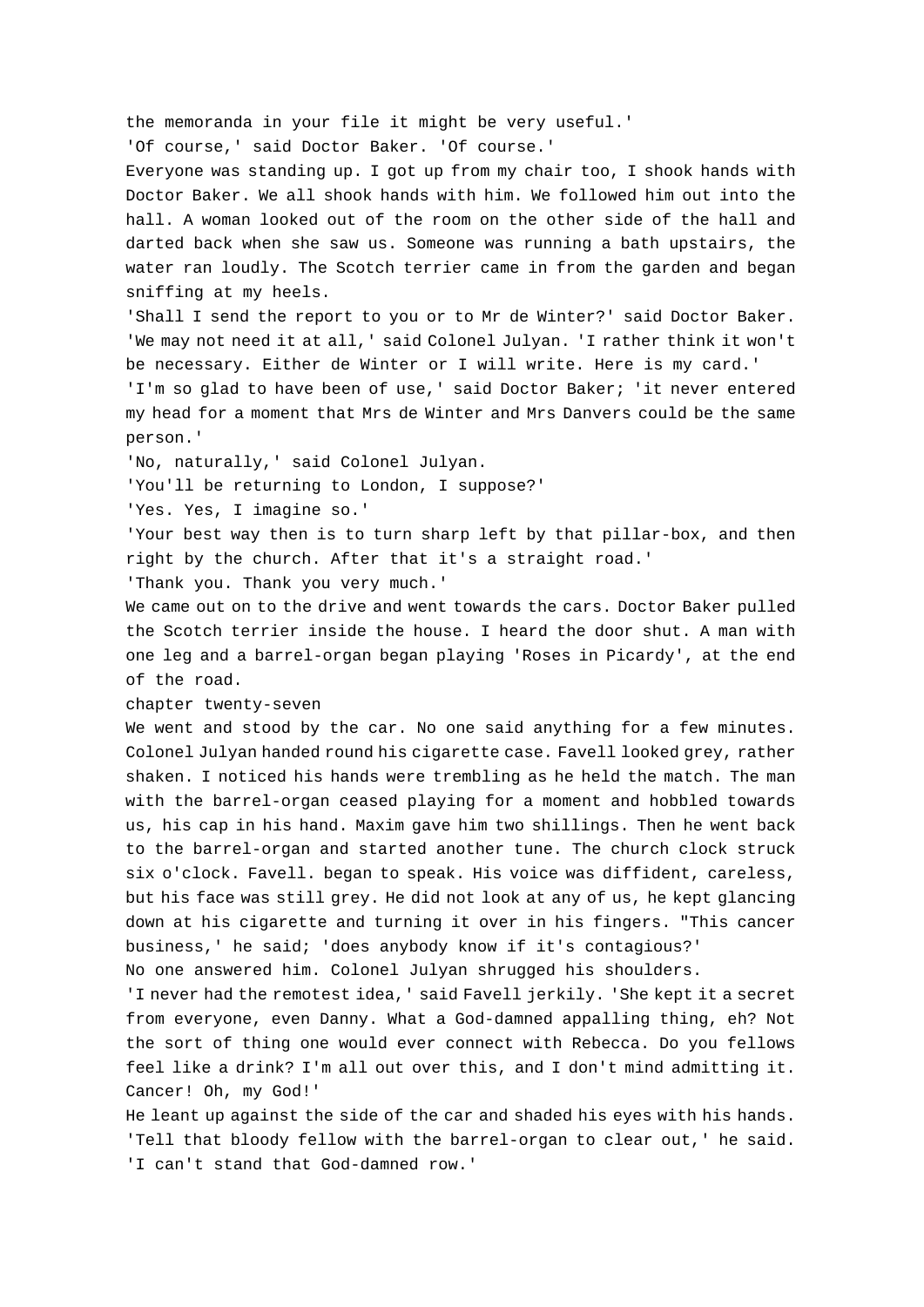'Wouldn't it be simpler if we went ourselves?' said Maxim.

'Can you manage your own car, or do you want Julyan to drive it for you?' 'Give me a minute,' muttered Favell. 'I'll be all right. You don't understand. This thing has been a damned unholy shock to me.'

'Pull yourself together, man, for heaven's sake,' said Colonel Julyan. 'If you want a drink go back to the house and ask Baker. He knows how to treat for shock, I dare say. Don't make an exhibition of yourself in the street.'

'Oh, you're all right, you're fine,' said Favell, standing straight and looking at Colonel Julyan and Maxim. 'You've got nothing to worry about any more. Max is on a good wicket now, isn't he? You've got your motive, and Baker will supply it in black and white free of cost, whenever you send the word. You can dine at Manderley once a week on the strength of it and feel proud of yourself. No doubt Max will ask you to be godfather to his first child.'

'Shall we get into the car and go?' said Colonel Julyan to Maxim. 'We can make our plans going along.'

Maxim held open the door of the car, and Colonel Julyan climbed in. I sat down in my seat in the front. Favell still leant against the car and did not move. 'I should advise you to get straight back to your flat and go to bed,' said Colonel Julyan shortly, 'and drive slowly, or you will find yourself in jail for manslaughter. I may as well warn you now, as I shall not be seeing you again, that as a magistrate I have certain powers that will prove effective if you ever turn up in Kerrith or the district. Blackmail is not much of a profession, Mr Favell. And we know how to deal with it in our part of the world, strange though it may seem to you.' Favell was watching Maxim. He had lost the grey colour now, and the old unpleasant smile was forming on his lips. 'Yes, it's been a stroke of luck for you, Max, hasn't it?' he said slowly; 'you think you've won, don't you? The law can get you yet, and so can I, in a different way Maxim switched on the engine. 'Have you anything else you want to say?' he said; 'because if you have you had better say it now.'

'No,' said Favell. 'No, I won't keep you. You can go.' He

stepped back on to the pavement, the smile still on his lips. The car slid forward. As we turned the corner I looked back and saw him standing there, watching us, and he waved his hand and he was laughing.

We drove on for a while in silence. Then Colonel Julyan spoke. 'He can't do anything,' he said. 'That smile and that wave were part of his bluff. They're all alike, those fellows. He hasn't a thread of a case to bring now. Baker's evidence would squash it.'

Maxim did not answer. I glanced sideways at his face but it told me nothing. 'I always felt the solution would lie in Baker,' said Colonel Julyan; 'the furtive business of that appointment, and the way she never even told Mrs Danvers. She had her suspicions, you see. She knew something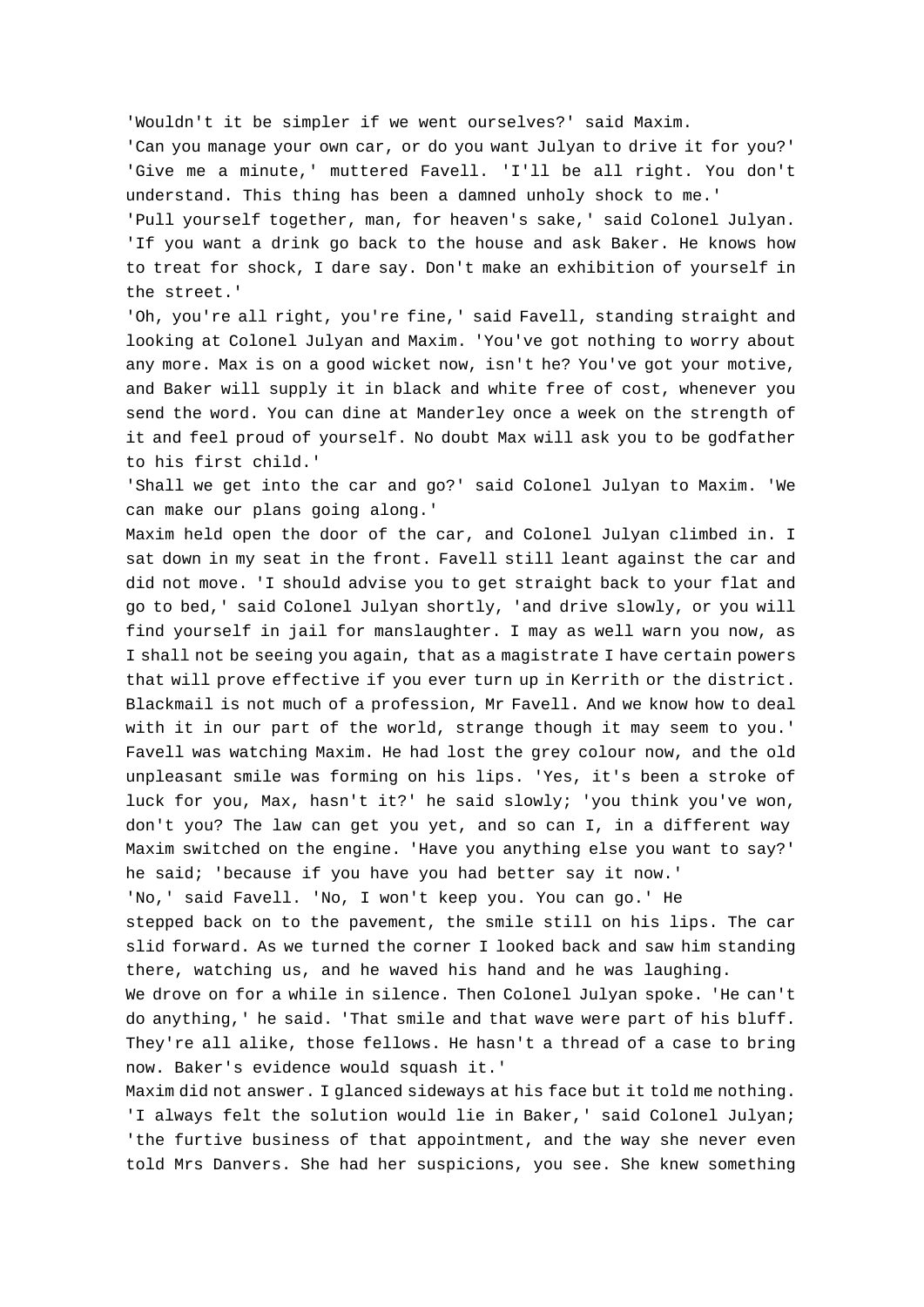was wrong. A dreadful thing, of course. Very dreadful. Enough to send a young and lovely woman right off her head.'

We drove on along the straight main road. Telegraph poles, motor coaches, open sports cars, little semi-detached villas with new gardens, they flashed past making patterns in my mind I should always remember.

'I suppose you never had any idea of this, de Winter?' said Colonel Julyan. 'No,' said Maxim. 'No.'

'Of course some people have a morbid dread of it,' said Colonel Julyan. 'Women especially. That must have been the case with your wife. She had courage for every other thing but that. She could not face pain. Well, she was spared that at any rate.'

'Yes,' said Maxim.

'I don't think it would do any harm if I quietly let it be known down in Kerrith and in the county that a London doctor has supplied us with a motive,' said Colonel Julyan. 'Just in case there should be any gossip. You never can tell, you know. People are odd, sometimes. If they knew about Mrs de Winter it might make it a lot easier for you.'

'Yes,' said Maxim, 'yes, I understand.'

'It's curious and very irritating,' said Colonel Julyan slowly, 'how long stories spread in country districts. I never know why they should, but unfortunately they do. Not that I anticipate any

trouble over this, but it's as well to be prepared. People are inclined to say the wildest things if they are given half a chance.'

'Yes,' said Maxim.

'You and Crawley of course can squash any nonsense in Manderley or the estate, and I can deal with it effectively in Kerrith. I shall say a word to my girl too. She sees a lot of the younger people, who very often are the worst offenders in story-telling. I don't suppose the newspapers will worry you any more, that's one good thing. You'll find they will drop the whole affair in a day or two.'

'Yes,' said Maxim.

We drove on through the northern suburbs and came once more to Finchley and Hampstead.

'Half past six,' said Colonel Julyan; 'what do you propose doing? I've got a sister living in St John's Wood, and feel inclined to take her unawares and ask for dinner, and then catch the last train from Paddington. I know she doesn't go away for another week. I'm sure she would be delighted to see you both as well.'

Maxim hesitated, and glanced at me. 'It's very kind of you,' he said, 'but I think we had better be independent. I must ring up Frank, and one thing and another. I dare say we shall have a quiet meal somewhere and start off again afterwards, spending the night at a pub on the way, I rather think that's what we shall do.'

'Of course,' said Colonel Julyan, 'I quite understand. Could you throw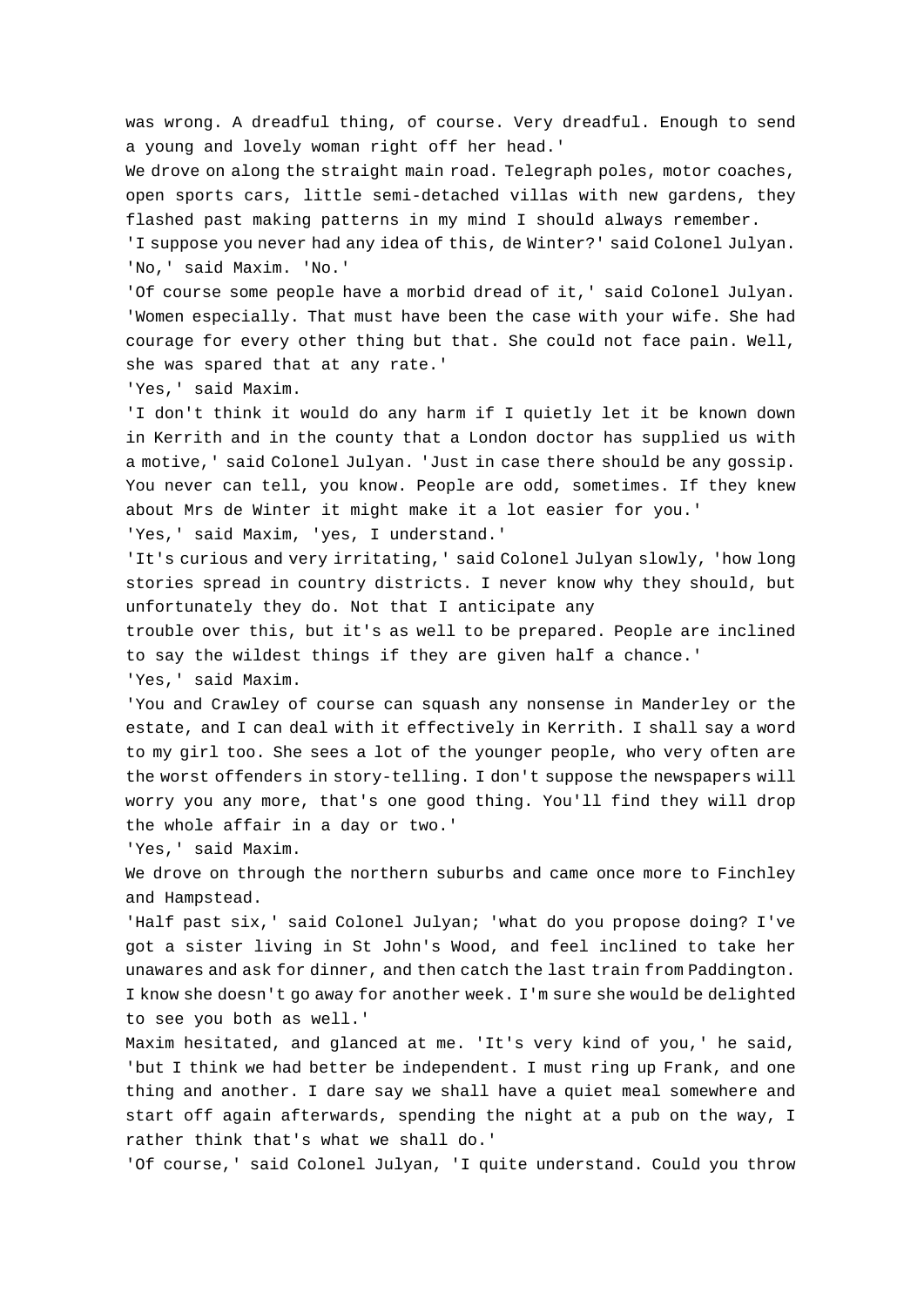me out at my sister's? It's one of those turnings off the Avenue Road.' When we came to the house Maxim drew up a little way ahead of the gate. 'It's impossible to thank you,' he said, 'for all you've done today. You know what I feel about it without my telling you.'

'My dear fellow,' said Colonel Julyan, 'I've been only too glad. If only we'd known what Baker knew of course there would have been none of this at all. However, never mind about that now. You must put the whole thing behind you as a very unpleasant and unfortunate episode. I'm pretty sure you won't have any more trouble from Favell. If you do, I count on you  $t \cap$ 

tell me at once. I shall know how to deal with him.' He climbed out of the car, collecting his coat and his map. 'I should feel inclined,' he said, not looking directly at us, 'to get away for a bit. Take a short holiday. Go abroad, perhaps.'

We did not say anything. Colonel Julyan was fumbling with his map. 'Switzerland is very nice this time of year,' he said. 'I remember we went once for the girl's holidays, and thoroughly enjoyed ourselves. The walks are delightful.' He hesitated, cleared his throat. 'It is just faintly possible certain little difficulties might arise,' he said, 'not from Favell, but from one or two people in the district. One never knows quite what Tabb has been saying, and repeating, and so on. Absurd of course. But you know the old saying? Out of sight, out of mind. If people aren't there to be talked about the talk dies. It's the way of the world.' He stood for a moment, counting his belongings. 'I've got everything, I think. Map, glasses, stick, coat. Everything complete. Well, goodbye,

both of you. Don't get over-tired. It's been a long day.'

He turned in at the gate and went up the steps. I saw a woman come to the window and smile and wave her hand. We drove away down the road and turned the corner. I leant back in my seat and closed my eyes. Now that we were alone again and the strain was over, the sensation was one of almost unbearable relief. It was like the bursting of an abscess. Maxim did not speak. I felt his hand cover mine. We drove on through the traffic and I saw none of it. I heard the rumble of the buses, the hooting of taxis, that inevitable, tireless London roar, but I was not part of it. I rested in some other place that was cool and quiet and still. Nothing could touch us any more. We had come through our crisis.

When Maxim stopped the car I opened my eyes and sat up. We were opposite one of those numerous little restaurants in a narrow street in Soho. I looked about me, dazed and stupid.

'You're tired,' said Maxim briefly. 'Empty and tired and fit for nothing. You'll be better when you've had something to eat. So shall I. We'll go in here and order dinner right away. I can telephone to Frank too.' We got out of the car. There was no one in the restaurant but the maitre d'hotel and a waiter and a girl behind a desk. It was dark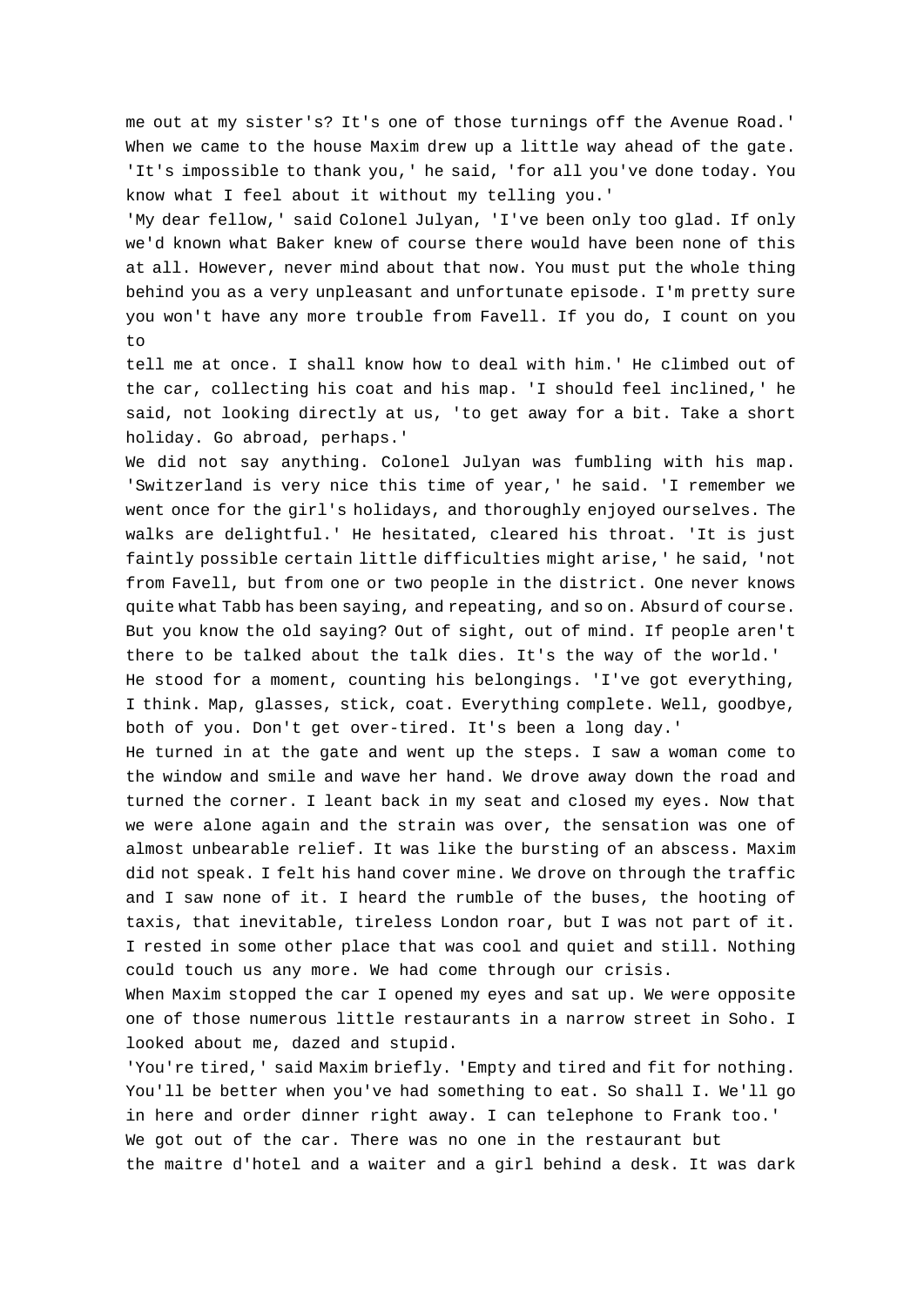and cool. We went to a table right in the corner. Maxim began ordering the food. 'Favell was right about wanting a drink,' he said. 'I want one too and so do you. You're going to have some brandy.'

The maitre d'hotel was fat and smiling. He produced long thin rolls in paper envelopes. They were very hard, very crisp. I began to eat one ravenously. My brandy and soda was soft, warming, curiously comforting. 'When we've had dinner we'll drive slowly, very quietly,' said Maxim. 'It will be cool, too, in the evening. We'll find somewhere on the road we can put up for the night. Then we can get along to Manderley in the morning.' 'Yes,' I said.

'You didn't want to dine with Julyan's sister and go down by the late train?' 'No.'

Maxim finished his drink. His eyes looked large and they were ringed with the shadows. They seemed very dark against the pallor of his face. 'How much of the truth', he said, 'do you think July an guessed?' I watched him over the rim of my glass. I did not say anything. 'He knew,' said Maxim slowly: 'of course he knew.' 'If he did,' I said, 'he will never say anything. Never, never.' 'No,' said Maxim. 'No.' He ordered another drink from the maitre d'hotel. We sat silent and peaceful in our dark corner.

'I believe', said Maxim, 'that Rebecca lied to me on purpose. The last supreme bluff. She wanted me to kill her. She foresaw the whole thing. That's why she laughed. That's why she stood there laughing when she died.' I did not say anything. I went on drinking my brandy and soda. It was all over. It was all settled. It did not matter any more. There was no need for Maxim to look white and troubled.

'It was her last practical joke,' said Maxim, 'the best of them all. And I'm not sure if she hasn't won, even now.'

'What do you mean? How can she have won?' I said.

'I don't know,' he said. 'I don't know.' He swallowed his second drink. Then he got up from the table. 'I'm going to nag up Frank,' he said. I sat there in my corner, and presently the waiter brought me my fish. It was lobster. Very hot and good. I had another brandy and soda, too. It was pleasant and comfortable sitting there and nothing mattered very much. I smiled at the waiter. I asked for some more bread in French for no reason. It was quiet and happy and friendly in the restaurant. Maxim and I were together. Everything was over. Everything was settled. Rebecca was dead. Rebecca could not hurt us. She had played her last joke as Maxim had said. She could do no more to us now. In ten minutes Maxim came back again.

'Well,' I said, my own voice sounding far away, 'how was Frank?' 'Frank was all right,' said Maxim. 'He was at the office, been waiting there for me to telephone him ever since four o'clock. I told him what had happened. He sounded glad, relieved.'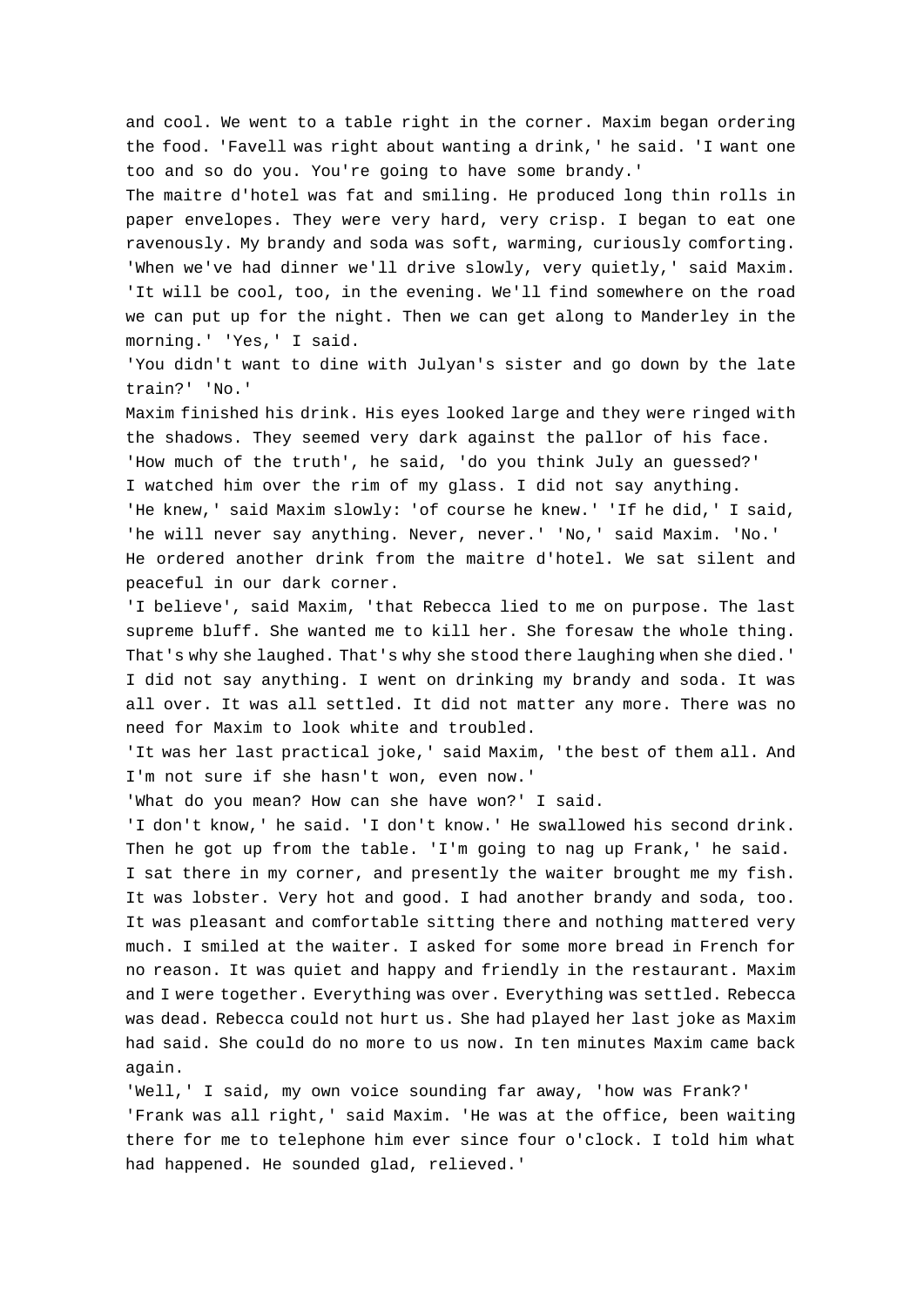'Yes,' I said.

'Something rather odd though,' said Maxim slowly, a line between his brows. 'He thinks Mrs Danvers has cleared out. She's gone, disappeared. She said nothing to anyone, but apparently she'd been packing up all day, stripping her room of things, and the fellow from the station came for her boxes at about four o'clock. Frith telephoned down to Frank about it, and Frank told Frith to ask Mrs Danvers to come down to him at the office. He waited, and she never came. About ten minutes before I rang up, Frith telephoned to Frank again and said there had been a long-distance call for Mrs Danvers which he had switched through to her room, and she had answered. This must have been about ten past six. At a quarter to seven he knocked on the door and found her room empty. Her bedroom too. They looked for her and could not find her. They think she's gone. She must have gone straight out of the house and through the woods. She never passed the lodge-gates.' 'Isn't it a good thing?' I said. 'It saves us a lot of trouble. We should have had to send her away, anyway. I believe she

guessed, too. There was an expression on her face last night. I kept thinking of it, coming up in the car.'

'I don't like it,' said Maxim. 'I don't like it.'

'She can' t do anything,' I argued.' If she' s gone, so much the better. It was Favell who telephoned of course. He must have told her about Baker. He would tell her what Colonel Julyan said. Colonel Julyan said if there was any attempt at blackmail we were to tell him. They won't dare do it. They can't. It's too dangerous.'

'I'm not thinking of blackmail,' said Maxim.

'What else can they do?' I said. 'We've got to do what Colonel Julyan said. We've got to forget it. We must not think about it any more. It's all over, darling, it's finished. We ought to go down on our knees and thank God that it's finished.'

Maxim did not answer. He was staring in front of him at nothing.

'Your lobster will be cold,' I said; 'eat it, darling. It will do you good, you want something inside you. You're tired.' I was using the words he had used to me. I felt better and stronger. It was I now who was taking care of him. He was tired, pale. I had got over my weakness and fatigue and now he was the one to suffer from reaction. It was just because he was empty, because he was tired. There was nothing to worry about at all. Mrs Danvers had gone. We should praise God for that, too. Everything had been made so easy for us, so very easy. 'Eat up your fish,' I said.

It was going to be very different in the future. I was not going to be nervous and shy with the servants any more. With Mrs Danvers gone I should learn bit by bit to control the house. I would go and interview the cook in the kitchen. They would like me, respect me. Soon it would be as though Mrs Danvers had never had command. I would learn more about the estate, too. I should ask Frank to explain things to me. I was sure Frank liked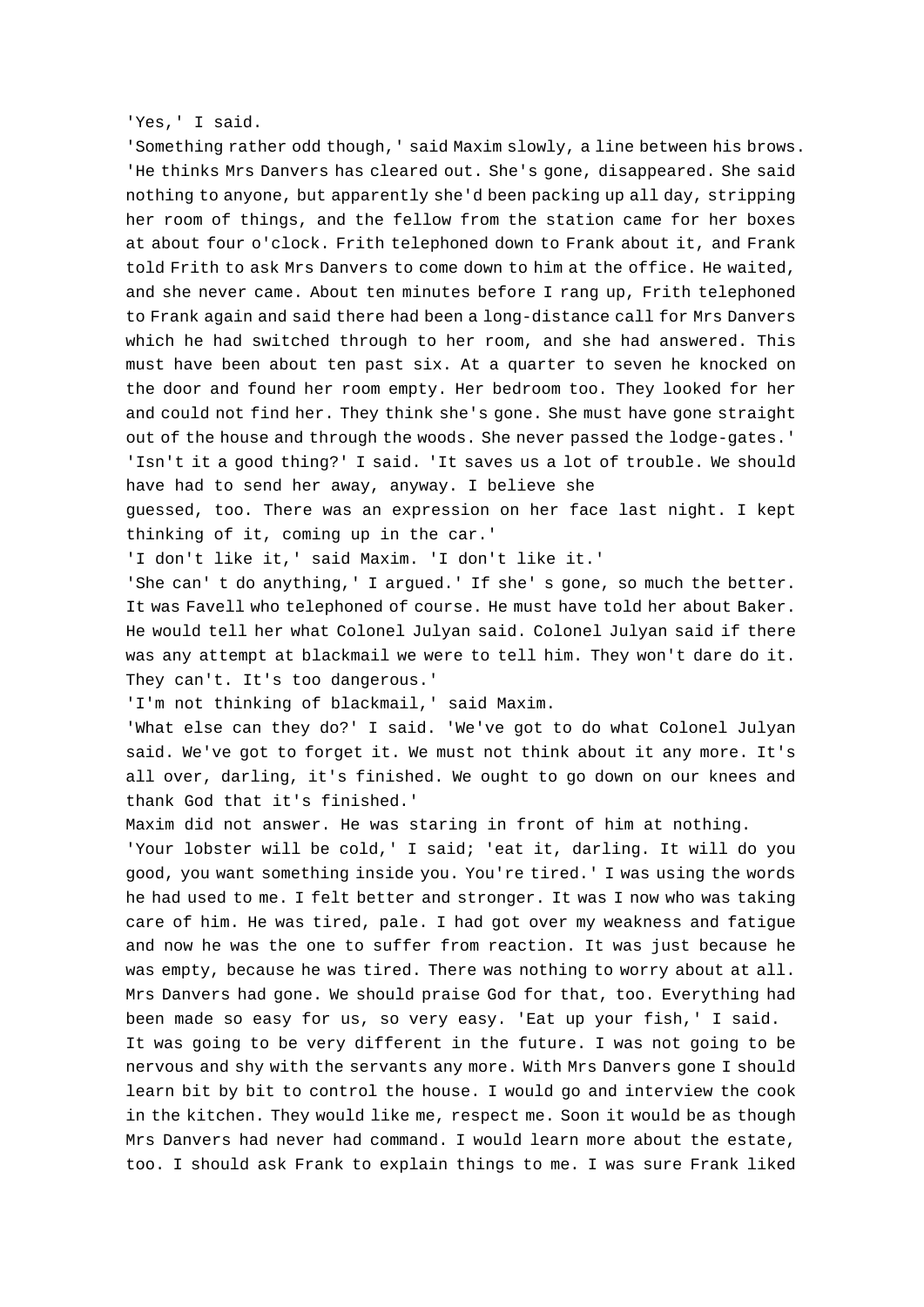me. I liked him, too. I would go into things, and learn how they were managed. What they did at the farm. How the work in the grounds was planned. I might take to gardening myself, and in time have one or two things altered. That little square lawn outside the morning-room with the statue of the satyr. I did not like it. We would give the satyr away. There were heaps of things that I could do, little by little. People would come and stay and I should not mind. There would be the interest of seeing to their rooms, having flowers and books put, arranging the food. We would have children. Surely we would have children.

'Have you finished?' said Maxim suddenly. 'I don't think I want any more. Only coffee. Black, very strong, please, and the bill,' he added to the mattre d'hotel.

I wondered why we must go so soon. It was comfortable in the restaurant, and there was nothing to take us away. I liked sitting there, with my head against the sofa back, planning the future idly in a hazy pleasant way. I could have gone on sitting there for a long while.

I followed Maxim out of the restaurant, stumbling a little, and yawning. 'Listen,' he said, when we were on the pavement, 'do you think you could sleep in the car if I wrapped you up with the rug, and tucked you down in the back. There's the cushion there, and my coat as well.'

'I thought we were going to put up somewhere for the night?' I said blankly. 'One of those hotels one passes on the road.'

'I know,' he said, 'but I have this feeling I must get down tonight. Can't you possibly sleep in the back of the car?'

'Yes,' I said doubtfully. 'Yes, I suppose so.'

'If we start now, it's a quarter to eight, we ought to be there by half past two,' he said. 'There won't be much traffic on the road.'

'You'll be so tired,' I said. 'So terribly tired.'

'No,' he shook his head. 'I shall be all right. I want to get home. Something's wrong. I know it is. I want to get home.'

His face was anxious, strange. He pulled open the door and began arranging the rugs and the cushion at the back of the car.

'What can be wrong?' I said. 'It seems so odd to worry now, when everything's over. I can't understand you.'

He did not answer. I climbed into the back of the car and lay down with my legs tucked under me. He covered me with the rug. It was very comfortable. Much better than I imagined. I settled the pillow under my head.

'Are you all right?' he said; 'are you sure you don't mind?'

'No,' I said, smiling. 'I'm all right. I shall sleep. I don't want to stay anywhere on the road. It's much better to do this and get home. We'll be at Manderley long before sunrise.'

He got in front and switched on the engine. I shut my eyes. The car drew away and I felt the slight jolting of the springs under my body. I pressed my face against the cushion. The motion of the car was rhythmic, steady,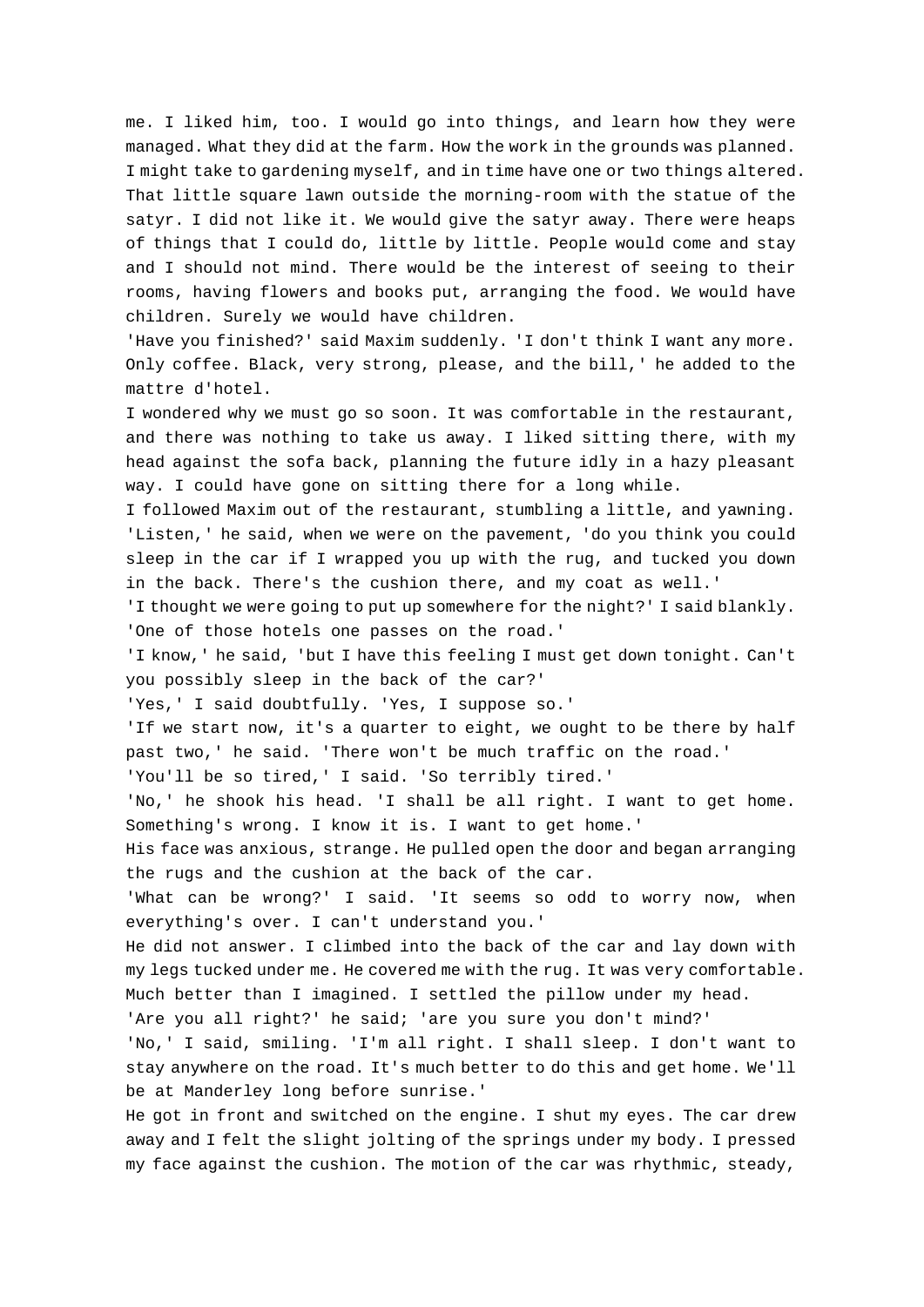and the pulse of my mind beat with it. A hundred images came to me when I closed my eyes, things seen, things known, and things forgotten. They were jumbled together in a senseless pattern. The quill of Mrs Van Hopper's hat, the hard straight-backed chairs in Frank's dining-room, the wide window in the west wing at Manderley, the salmon-coloured frock of the smiling lady at the fancy dress ball, a peasant girl in a road near Monte Carlo.

Sometimes I saw Jasper chasing butterflies across the lawns; sometimes I saw Doctor Baker's Scotch terrier scratching his ear beside a deck-chair. There was the postman who had pointed out the house to us today, and there was Clarice's mother wiping a chair for me in the back parlour. Ben smiled at me, holding winkles in his hands, and the bishop's wife asked me if I would stay to tea. I could feel the cold comfort of my sheets in my own bed, and the gritty shingle in the cove. I could smell the bracken in the woods, the wet moss, and the dead azalea petals. I fell into a strange broken sleep, waking now and again to the reality of my narrow cramped position and the sight of Maxim's back in front of me. The dusk had turned to darkness. There were the lights of passing cars upon the road. There were villages with drawn curtains and little lights behind them. And I would move, and turn upon my back, and sleep again.

I saw the staircase at Manderley, and Mrs Danvers standing at the top in her black dress, waiting for me to go to her. As I climbed the stairs she backed under the archway and disappeared. I looked for her and I could not find her. Then her face looked at me through a hollow door and I cried out and she had gone again.

'What's the time?' I called. 'What's the time?'

Maxim turned round to me, his face pale and ghostly in the darkness of the car. 'It's half past eleven,' he said. We re over half-way already. Try and sleep again.'

'I'm thirsty,' I said.

He stopped at the next town. The man at the garage said his wife had not gone to bed and she would make us some tea. We got out of the car and stood inside the garage. I stamped up and down to bring the blood back to my hands and feet. Maxim smoked a cigarette. It was cold. A bitter wind blew in through the open garage door, and rattled the corrugated roof. I shivered, and buttoned up my coat.

'Yes, it's nippy tonight,' said the garage man, as he wound the petrol pump. "The weather seemed to break this afternoon. It's the last of the heat waves for this summer. We shall be thinking of fires soon.'

'It was hot in London,' I said.

'Was it?' he said. 'Well, they always have the extremes up there, don't they? We get the first of the bad weather down here. It will blow hard on the coast before morning.'

His wife brought us the tea. It tasted of bitter wood, but it was hot.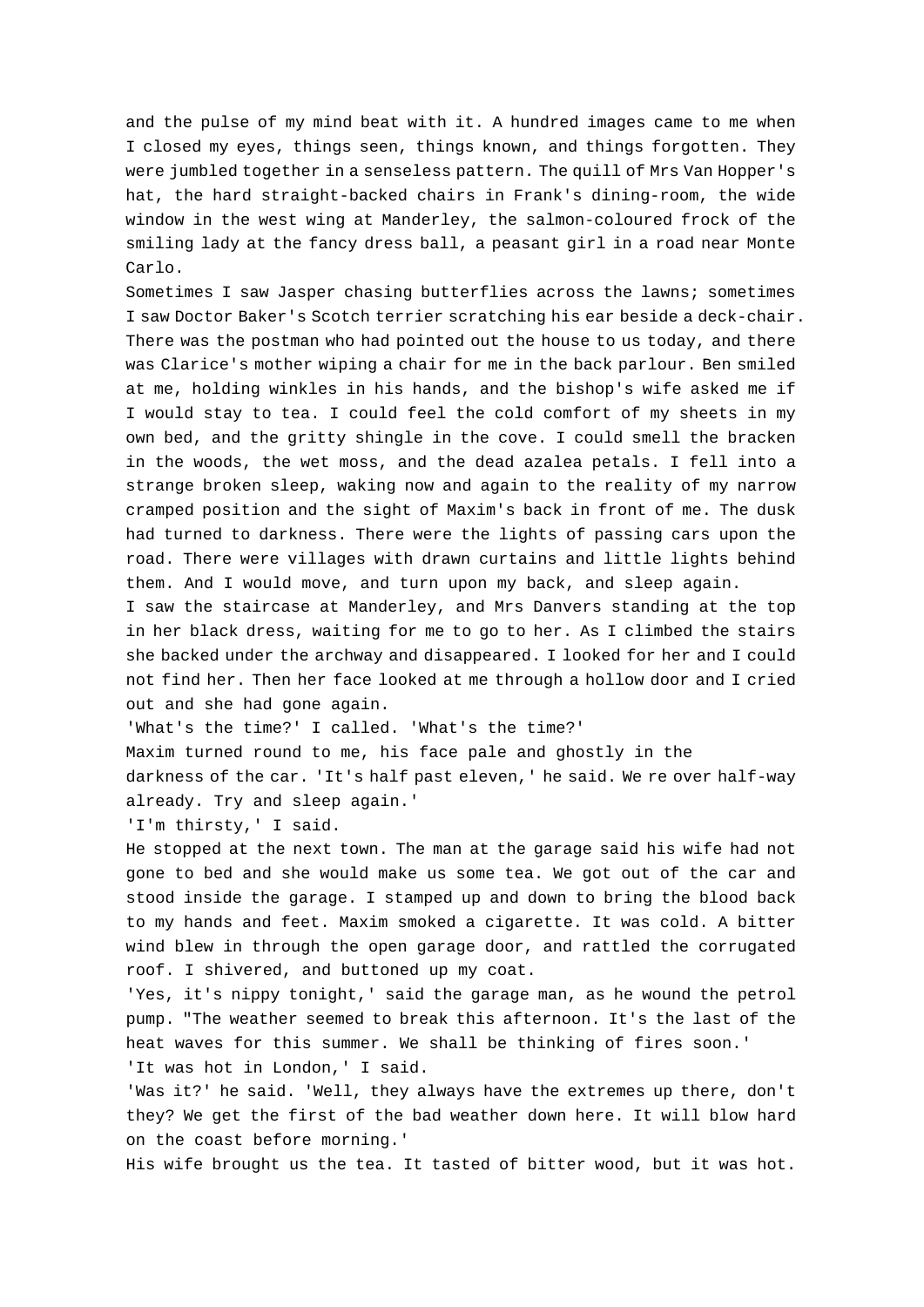I drank it greedily, thankfully. Already Maxim was glancing at his watch. 'We ought to be going,' he said. 'It's ten minutes to twelve.' I left the shelter of the garage reluctantly. The cold wind blew in my face. The stars raced across the sky. There were threads of cloud too. 'Yes,' said the garage man, 'summer's over for this year.'

We climbed back into the car. I settled myself once more under the rug. The car went on. I shut my eyes. There was the man with the wooden leg winding his barrel-organ, and the tune of 'Roses in Picardy' hummed in my head against the jolting of the car. Frith and Robert carried the tea into the library. The woman at the lodge nodded to me abruptly, and called her child into the house. I saw the model boats in the cottage in the cove. and the feathery dust. I saw the cobwebs stretching from the little masts. I heard the rain upon the roof and the sound of the sea. I wanted to get to the Happy Valley and it was not there. There were woods about me, there was no Happy Valley. Only the dark trees and the young bracken. The owls hooted. The

 Moon was shining in the windows of Manderley. There were nettles in the garden, ten foot, twenty foot high.

'Maxim!' I cried. 'Maxim!'

'Yes,' he said. 'It's all right, I'm here.'

'I had a dream, ' I said. 'A dream.'

'What was it?' he said.

'I don't know. I don't know.'

Back again into the moving unquiet depths. I was writing letters in the morning-room. I was sending out invitations. I wrote them all myself with a thick black pen. But when I looked down to see what I had written it was not my small square handwriting at all, it was long, and slanting, with curious pointed strokes. I pushed the cards away from the blotter and hid them. I got up and went to the looking-glass. A face stared back at me that was not my own. It was very pale, very lovely, framed in a cloud of dark hair. The eyes narrowed and smiled. The lips parted. The face in the glass stared back at me and laughed. And I saw then that she was sitting on a chair before the dressing-table in her bedroom, and Maxim was brushing her hair. He held her hair in his hands, and as he brushed it he wound it slowly into a thick rope. It twisted like a snake, and he took hold of it with both hands and smiled at Rebecca and put it round his neck.

'No,' I screamed. 'No, no. We must go to Switzerland. Colonel Julyan said we must go to Switzerland.'

I felt Maxim's hand upon my face. 'What is it?' he said. 'What's the matter?'

I sat up and pushed my hair away from my face.

'I can't sleep, ' I said. 'It's no use.'

'You've been sleeping, ' he said. 'You've slept for two hours. It's quarter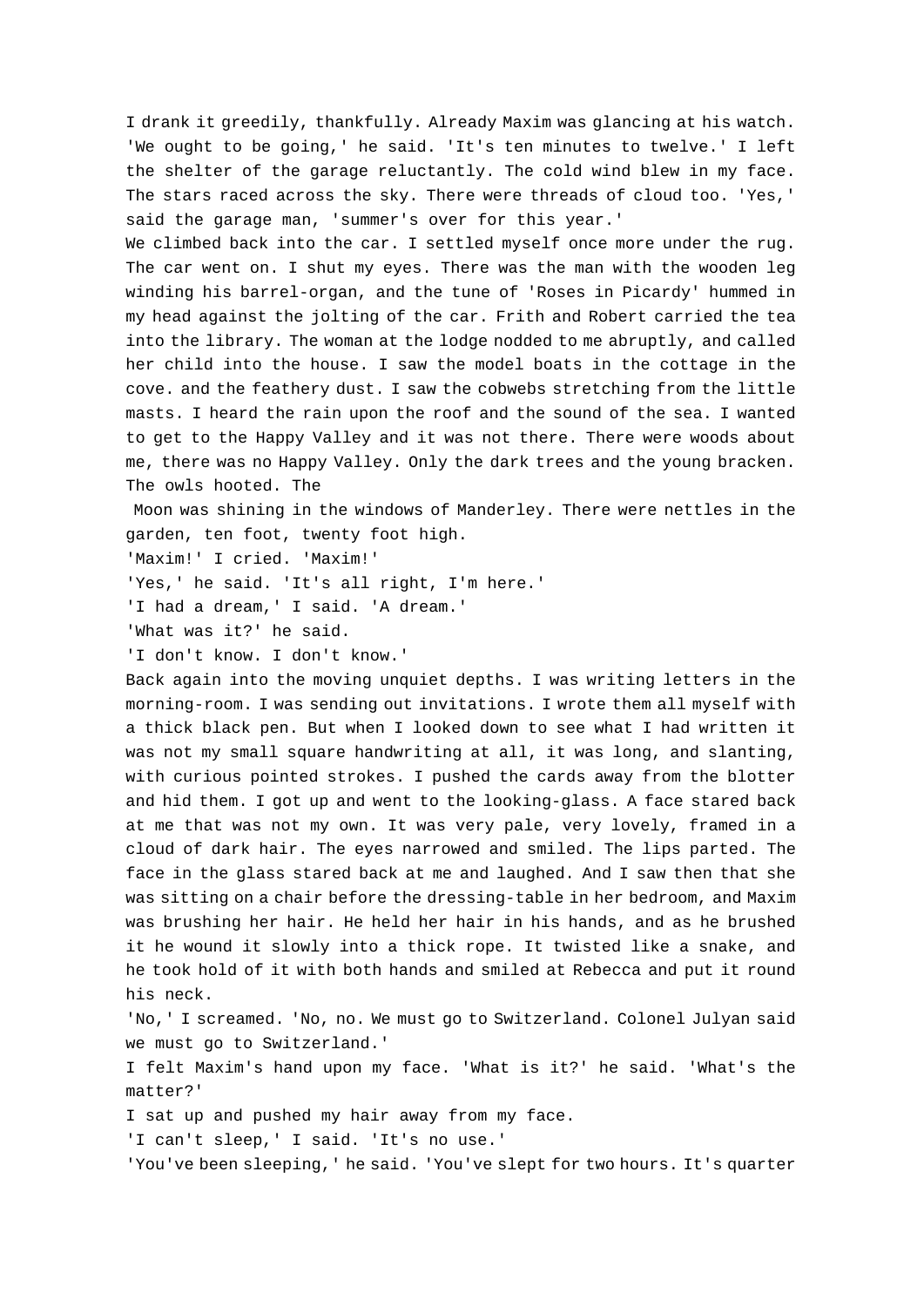past two. We're four miles the other side of Lanyon.' It was even colder than before. I shuddered in the darkness of the car. 'I'll come beside you,' I said. 'We shall be back by three.' I climbed over and sat beside him, staring in front of me through the